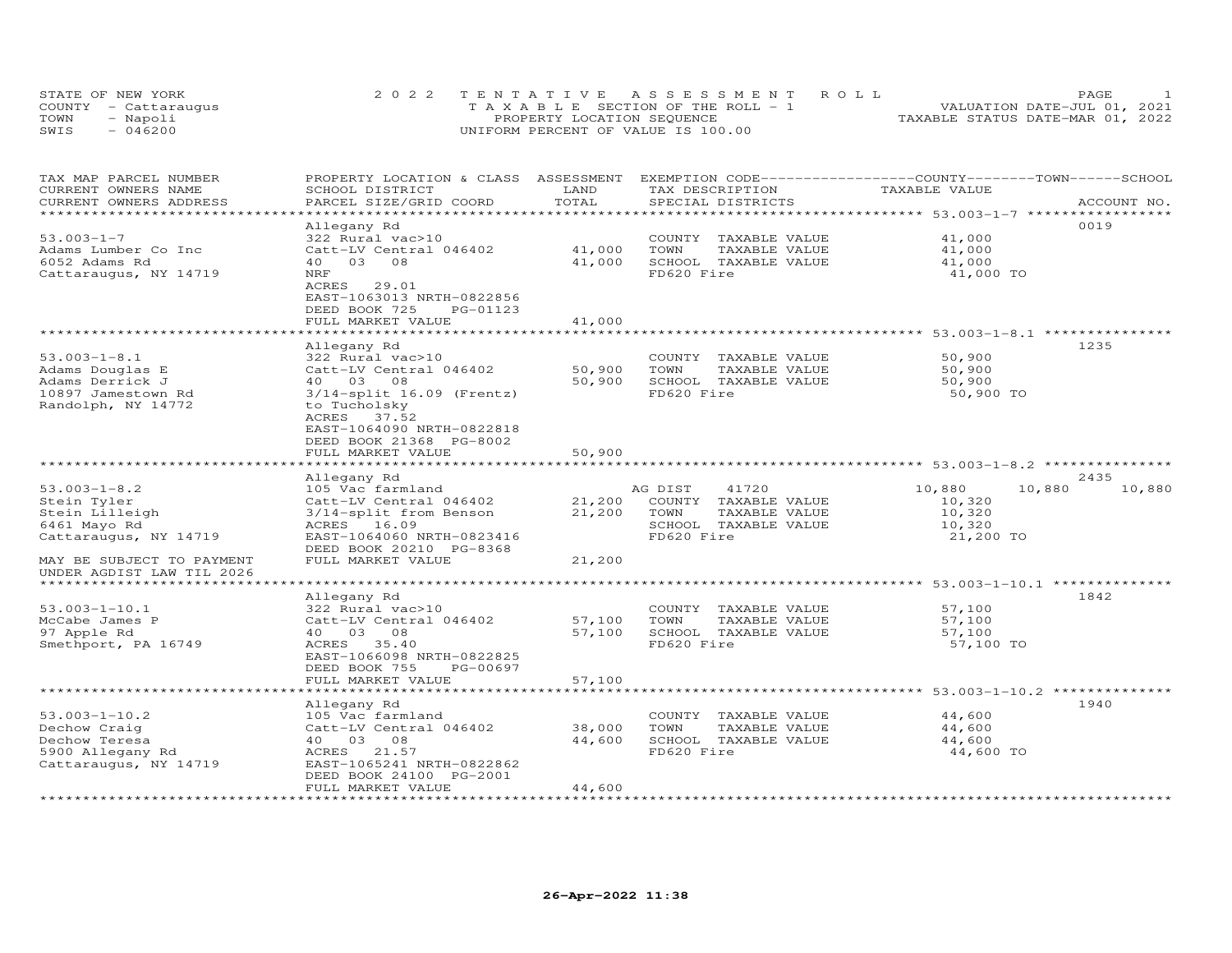|      | STATE OF NEW YORK    | 2022 TENTATIVE ASSESSMENT ROLL        | PAGE.                            |  |
|------|----------------------|---------------------------------------|----------------------------------|--|
|      | COUNTY - Cattaraugus | T A X A B L E SECTION OF THE ROLL - 1 | VALUATION DATE-JUL 01, 2021      |  |
| TOWN | - Napoli             | PROPERTY LOCATION SEQUENCE            | TAXABLE STATUS DATE-MAR 01, 2022 |  |
| SWIS | $-046200$            | UNIFORM PERCENT OF VALUE IS 100.00    |                                  |  |

| TAX MAP PARCEL NUMBER<br>CURRENT OWNERS NAME | PROPERTY LOCATION & CLASS ASSESSMENT<br>SCHOOL DISTRICT | LAND          | EXEMPTION CODE------------------COUNTY-------TOWN------SCHOOL<br>TAX DESCRIPTION | TAXABLE VALUE                                                    |                  |
|----------------------------------------------|---------------------------------------------------------|---------------|----------------------------------------------------------------------------------|------------------------------------------------------------------|------------------|
| CURRENT OWNERS ADDRESS                       | PARCEL SIZE/GRID COORD                                  | TOTAL         | SPECIAL DISTRICTS                                                                |                                                                  | ACCOUNT NO.      |
| *******************                          |                                                         |               |                                                                                  |                                                                  |                  |
|                                              | Allegany Rd                                             |               |                                                                                  |                                                                  | 0221             |
| $53.003 - 1 - 12.1$                          | 314 Rural vac<10                                        |               | COUNTY TAXABLE VALUE                                                             | 23,100                                                           |                  |
| Dechow Ricky J                               | Catt-LV Central 046402                                  | 23,100        | TOWN<br>TAXABLE VALUE                                                            | 23,100                                                           |                  |
| Dechow Deborah A                             | 40  03  08                                              | 23,100        | SCHOOL TAXABLE VALUE                                                             | 23,100                                                           |                  |
| 5599 Allegany Rd                             | Ff 970.00                                               |               | FD620 Fire                                                                       | 23,100 TO                                                        |                  |
| Cattaraugus, NY 14719                        | ACRES<br>7.25                                           |               |                                                                                  |                                                                  |                  |
|                                              | EAST-1064772 NRTH-0821606                               |               |                                                                                  |                                                                  |                  |
|                                              | DEED BOOK 00956 PG-00606                                |               |                                                                                  |                                                                  |                  |
|                                              | FULL MARKET VALUE                                       | 23,100        |                                                                                  |                                                                  |                  |
|                                              |                                                         |               |                                                                                  |                                                                  |                  |
|                                              | Allegany Rd                                             |               |                                                                                  |                                                                  | 1911             |
| $53.003 - 1 - 12.2$                          | 322 Rural vac>10                                        |               | COUNTY TAXABLE VALUE                                                             | 126,000                                                          |                  |
| Adams Family Trust Donald D                  | Catt-LV Central 046402                                  | 126,000       | TOWN<br>TAXABLE VALUE                                                            | 126,000                                                          |                  |
| Adams Douglas E                              | 40  03  08                                              | 126,000       | SCHOOL TAXABLE VALUE                                                             | 126,000                                                          |                  |
| 5786 Frank Rd                                | ACRES 114.00                                            |               | FD620 Fire                                                                       | 126,000 TO                                                       |                  |
| Cattaraugus, NY 14719                        | EAST-1063521 NRTH-0820619                               |               |                                                                                  |                                                                  |                  |
|                                              | DEED BOOK 4693<br>PG-3001                               |               |                                                                                  |                                                                  |                  |
|                                              | FULL MARKET VALUE                                       | 126,000       |                                                                                  |                                                                  |                  |
|                                              | .                                                       | ************* |                                                                                  | ***********************************53.003-1-12.4 *************** |                  |
|                                              | Allegany Rd                                             |               |                                                                                  |                                                                  | 2162             |
| $53.003 - 1 - 12.4$                          | 110 Livestock                                           |               | AG DIST<br>41720                                                                 | 81,439                                                           | 81,439<br>81,439 |
| Dechow David M                               | Catt-LV Central 046402                                  | 127,000       | COUNTY TAXABLE VALUE                                                             | 51,461                                                           |                  |
| 5532 Allegany Rd                             | 40  03  08                                              | 132,900       | TOWN<br>TAXABLE VALUE                                                            | 51,461                                                           |                  |
| Cattaraugus, NY 14719                        | ACRES 72.80                                             |               | SCHOOL TAXABLE VALUE                                                             | 51,461                                                           |                  |
|                                              | EAST-1065752 NRTH-0820776                               |               | FD620 Fire                                                                       | 132,900 TO                                                       |                  |
| MAY BE SUBJECT TO PAYMENT                    | DEED BOOK 00953 PG-00324                                |               |                                                                                  |                                                                  |                  |
| UNDER AGDIST LAW TIL 2026                    | FULL MARKET VALUE                                       | 132,900       |                                                                                  |                                                                  |                  |
|                                              |                                                         |               |                                                                                  |                                                                  |                  |
|                                              | Allegany Rd                                             |               |                                                                                  |                                                                  | 2163             |
| $53.003 - 1 - 12.5$                          | 314 Rural vac<10                                        |               | COUNTY TAXABLE VALUE                                                             | 17,200                                                           |                  |
| Adams Family Trust Donald D                  | Catt-LV Central 046402                                  | 17,200        | TOWN<br>TAXABLE VALUE                                                            | 17,200                                                           |                  |
| Adams Douglas E                              | 40 03<br>08                                             | 17,200        | SCHOOL TAXABLE VALUE                                                             | 17,200                                                           |                  |
| 5786 Frank Rd                                | 6.65<br>ACRES                                           |               | FD620 Fire                                                                       | 17,200 TO                                                        |                  |
| Cattaraugus, NY 14719                        | EAST-1064795 NRTH-0819966                               |               |                                                                                  |                                                                  |                  |
|                                              | DEED BOOK 4693 PG-3001                                  |               |                                                                                  |                                                                  |                  |
|                                              | FULL MARKET VALUE                                       | 17,200        |                                                                                  |                                                                  |                  |
|                                              |                                                         |               |                                                                                  |                                                                  |                  |
|                                              | Allegany Rd                                             |               |                                                                                  |                                                                  | 2183             |
| $53.003 - 1 - 12.6$                          | 312 Vac w/imprv                                         |               | COUNTY TAXABLE VALUE                                                             | 18,300                                                           |                  |
| Comer Annette                                | Catt-LV Central 046402                                  | 14,800        | TOWN<br>TAXABLE VALUE                                                            | 18,300                                                           |                  |
| 5780 Stilwell Rd                             | 40  03  08                                              | 18,300        | SCHOOL TAXABLE VALUE                                                             | 18,300                                                           |                  |
| Hamburg, NY 14075                            | Ff 180.00                                               |               | FD620 Fire                                                                       | 18,300 TO                                                        |                  |
|                                              | 2.10<br>ACRES                                           |               |                                                                                  |                                                                  |                  |
|                                              | EAST-1064811 NRTH-0820912                               |               |                                                                                  |                                                                  |                  |
|                                              | DEED BOOK 20210 PG-8562                                 |               |                                                                                  |                                                                  |                  |
|                                              | FULL MARKET VALUE                                       | 18,300        |                                                                                  |                                                                  |                  |
|                                              |                                                         |               |                                                                                  |                                                                  |                  |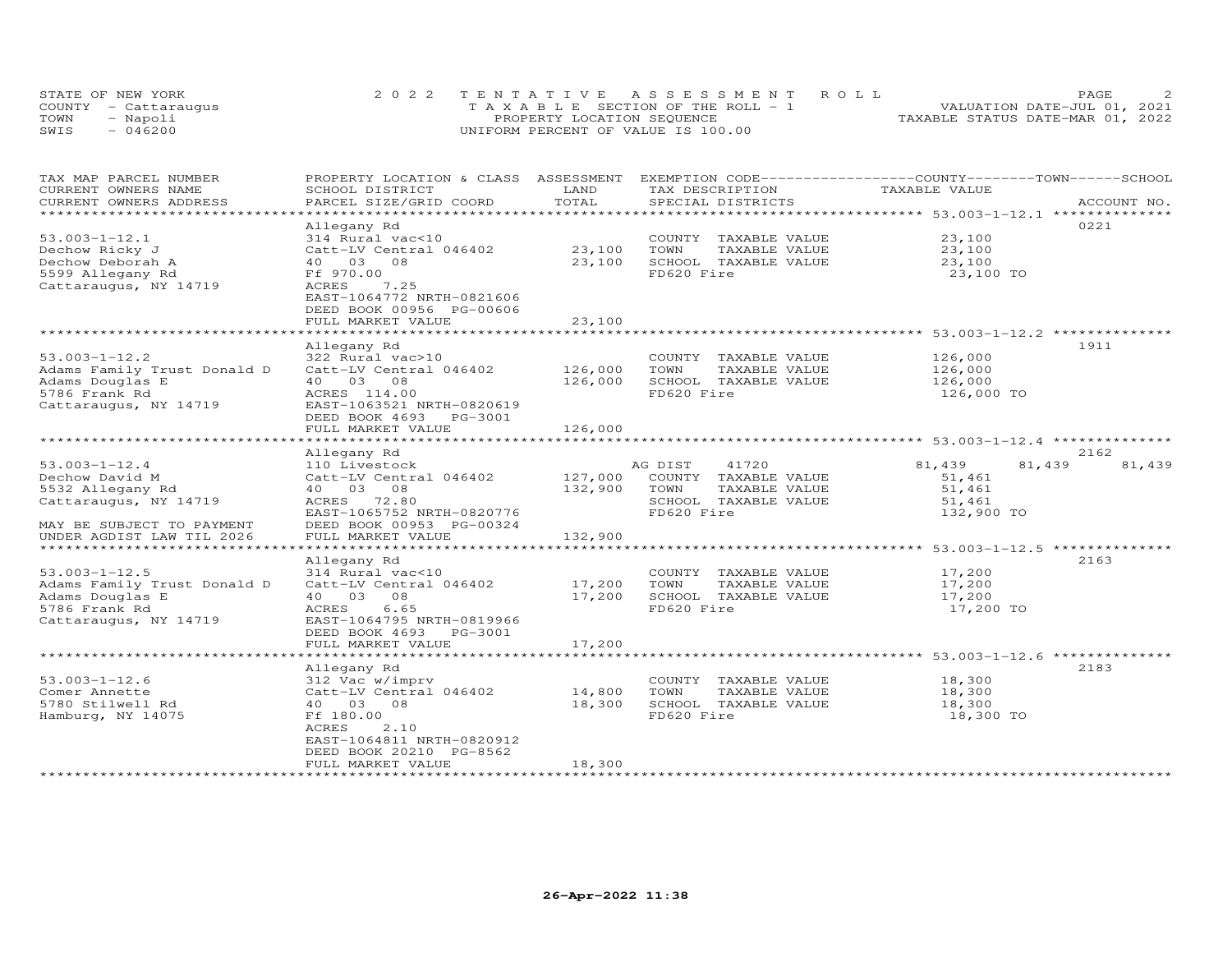|      | STATE OF NEW YORK    | 2022 TENTATIVE ASSESSMENT ROLL        | PAGE.                            |
|------|----------------------|---------------------------------------|----------------------------------|
|      | COUNTY - Cattaraugus | T A X A B L E SECTION OF THE ROLL - 1 | VALUATION DATE-JUL 01, 2021      |
| TOWN | - Napoli             | PROPERTY LOCATION SEQUENCE            | TAXABLE STATUS DATE-MAR 01, 2022 |
| SWIS | $-046200$            | UNIFORM PERCENT OF VALUE IS 100.00    |                                  |

| TAX MAP PARCEL NUMBER     | PROPERTY LOCATION & CLASS ASSESSMENT EXEMPTION CODE----------------COUNTY-------TOWN-----SCHOOL |         |                       |                  |             |
|---------------------------|-------------------------------------------------------------------------------------------------|---------|-----------------------|------------------|-------------|
| CURRENT OWNERS NAME       | SCHOOL DISTRICT                                                                                 | LAND    | TAX DESCRIPTION       | TAXABLE VALUE    |             |
| CURRENT OWNERS ADDRESS    | PARCEL SIZE/GRID COORD                                                                          | TOTAL   | SPECIAL DISTRICTS     |                  | ACCOUNT NO. |
| ********************      |                                                                                                 |         |                       |                  |             |
|                           | Allegany Rd                                                                                     |         |                       |                  | 2239        |
| $53.003 - 1 - 12.7$       | 270 Mfg housing                                                                                 |         | COUNTY TAXABLE VALUE  | 19,200           |             |
| Comer Brent F             | Catt-LV Central 046402                                                                          | 17,700  | TAXABLE VALUE<br>TOWN | 19,200           |             |
| 1915 Travlers Palm Dr     | 40 3 8                                                                                          | 19,200  | SCHOOL TAXABLE VALUE  | 19,200           |             |
| Edgewater, FL 32141       | ACRES<br>3.10                                                                                   |         | FD620 Fire            | 19,200 TO        |             |
|                           | EAST-1064802 NRTH-0821143                                                                       |         |                       |                  |             |
|                           | DEED BOOK 3101<br>PG-9001                                                                       |         |                       |                  |             |
|                           | FULL MARKET VALUE                                                                               | 19,200  |                       |                  |             |
|                           |                                                                                                 |         |                       |                  |             |
|                           | Allegany Rd                                                                                     |         |                       |                  | 0217        |
| $53.003 - 1 - 15.1$       | 105 Vac farmland                                                                                |         | AG DIST<br>41720      | 50,254<br>50,254 | 50,254      |
| Dechow David M            | Catt-LV Central 046402                                                                          | 72,000  | COUNTY TAXABLE VALUE  | 21,746           |             |
| 5532 Allegany Rd          | 39 03<br>08                                                                                     | 72,000  | TOWN<br>TAXABLE VALUE | 21,746           |             |
| Cattaraugus, NY 14719     | 49.20<br>ACRES                                                                                  |         | SCHOOL TAXABLE VALUE  | 21,746           |             |
|                           | EAST-1064018 NRTH-0819013                                                                       |         | FD620 Fire            | 72,000 TO        |             |
| MAY BE SUBJECT TO PAYMENT | DEED BOOK 14494 PG-6003                                                                         |         |                       |                  |             |
| UNDER AGDIST LAW TIL 2026 | FULL MARKET VALUE                                                                               | 72,000  |                       |                  |             |
|                           |                                                                                                 |         |                       |                  | 2135        |
| $53.003 - 1 - 15.4$       | Allegany Rd<br>105 Vac farmland                                                                 |         | AG DISTOUT 41730      | 32,557<br>32,557 |             |
| Dechow David M            | Catt-LV Central 046402                                                                          | 55,900  | COUNTY TAXABLE VALUE  | 23,343           | 32,557      |
| 5532 Allegany Rd          | 39 03 08                                                                                        | 55,900  | TOWN<br>TAXABLE VALUE | 23,343           |             |
| Cattaraugus, NY 14719     | ACRES 42.00                                                                                     |         | SCHOOL TAXABLE VALUE  | 23,343           |             |
|                           | EAST-1065884 NRTH-0818997                                                                       |         | FD620 Fire            | 55,900 TO        |             |
| MAY BE SUBJECT TO PAYMENT | DEED BOOK 00937 PG-00660                                                                        |         |                       |                  |             |
| UNDER AGDIST LAW TIL 2029 | FULL MARKET VALUE                                                                               | 55,900  |                       |                  |             |
|                           |                                                                                                 |         |                       |                  |             |
|                           | Allegany Rd                                                                                     |         |                       |                  | 2179        |
| $53.003 - 1 - 18.2$       | 105 Vac farmland                                                                                |         | 41720<br>AG DIST      | 91,925<br>91,925 | 91,925      |
| Dechow David M            | Catt-LV Central 046402                                                                          | 139,000 | COUNTY TAXABLE VALUE  | 47,075           |             |
| 5532 Allegany Rd          | 39/47 03 08                                                                                     | 139,000 | TOWN<br>TAXABLE VALUE | 47,075           |             |
| Cattaraugus, NY 14719     | FRNT 850.00 DPTH                                                                                |         | SCHOOL TAXABLE VALUE  | 47,075           |             |
|                           | 97.25<br>ACRES                                                                                  |         | FD620 Fire            | 139,000 TO       |             |
| MAY BE SUBJECT TO PAYMENT | EAST-1063747 NRTH-0817278                                                                       |         |                       |                  |             |
| UNDER AGDIST LAW TIL 2026 | DEED BOOK 00959 PG-00208                                                                        |         |                       |                  |             |
|                           | FULL MARKET VALUE                                                                               | 139,000 |                       |                  |             |
|                           |                                                                                                 |         |                       |                  |             |
|                           | Allegany Rd                                                                                     |         |                       |                  | 1707        |
| $62.001 - 1 - 10$         | 314 Rural vac<10                                                                                |         | COUNTY TAXABLE VALUE  | 2,200            |             |
| Dechow David M            | Catt-LV Central 046402                                                                          | 2,200   | TOWN<br>TAXABLE VALUE | 2,200            |             |
| Dechow Kathleen M         | 38 03<br>08                                                                                     | 2,200   | SCHOOL TAXABLE VALUE  | 2,200            |             |
| 5532 Allegany Rd          | FRNT 113.00 DPTH 363.00                                                                         |         | FD620 Fire            | 2,200 TO         |             |
| Cattaraugus, NY 14719     | EAST-1066577 NRTH-0813819                                                                       |         |                       |                  |             |
|                           | DEED BOOK 1019<br>$PG-870$                                                                      |         |                       |                  |             |
|                           | FULL MARKET VALUE                                                                               | 2,200   |                       |                  |             |
|                           |                                                                                                 |         |                       |                  |             |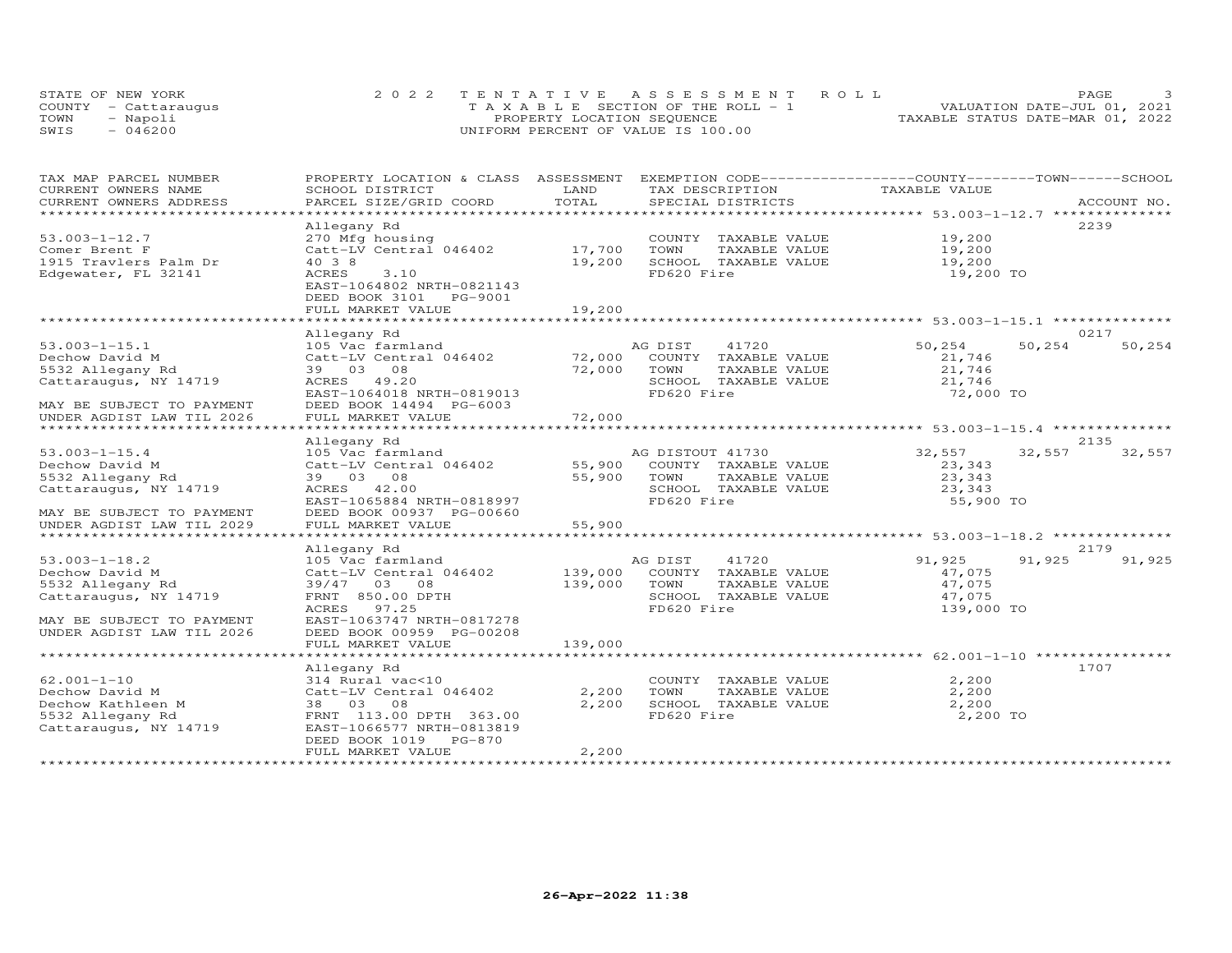|      | STATE OF NEW YORK    | 2022 TENTATIVE ASSESSMENT ROLL        | PAGE                             |  |
|------|----------------------|---------------------------------------|----------------------------------|--|
|      | COUNTY - Cattaraugus | T A X A B L E SECTION OF THE ROLL - 1 | VALUATION DATE-JUL 01, 2021      |  |
| TOWN | - Napoli             | PROPERTY LOCATION SEQUENCE            | TAXABLE STATUS DATE-MAR 01, 2022 |  |
| SWIS | $-046200$            | UNIFORM PERCENT OF VALUE IS 100.00    |                                  |  |

| Brown Levi J              | Catt-LV Central 046402 16,400                |                           | TOWN       | TAXABLE VALUE        | 17,200     |                                                      |
|---------------------------|----------------------------------------------|---------------------------|------------|----------------------|------------|------------------------------------------------------|
| 4952 Allegany Rd          | ACRES<br>2.00                                | 17,200                    |            | SCHOOL TAXABLE VALUE | 17,200     |                                                      |
| Little Valley, NY 14755   | EAST-1065022 NRTH-0807758                    |                           | FD620 Fire |                      | 17,200 TO  |                                                      |
|                           | FULL MARKET VALUE                            | 17,200                    |            |                      |            |                                                      |
|                           |                                              |                           |            |                      |            |                                                      |
|                           | Allegany Rd                                  |                           |            |                      |            | 2400                                                 |
| $62.001 - 1 - 12.3$       | 314 Rural vac<10                             | 800                       |            | COUNTY TAXABLE VALUE | 800        |                                                      |
| Williams Tammy A          | Catt-LV Central 046402                       |                           | TOWN       | TAXABLE VALUE        | 800        |                                                      |
| Williams James B          | FRNT 190.00 DPTH                             | 90.00 800                 |            | SCHOOL TAXABLE VALUE | 800        |                                                      |
| 4900 Allegany Rd          | EAST-1065320 NRTH-0807787                    |                           | FD620 Fire |                      | 800 TO     |                                                      |
| Little Valley, NY 14755   | FULL MARKET VALUE                            | 800                       |            |                      |            |                                                      |
|                           | Allegany Rd                                  |                           |            |                      |            | 2248                                                 |
| $62.001 - 1 - 28.3$       | 322 Rural vac>10                             |                           |            | COUNTY TAXABLE VALUE | 31,500     |                                                      |
| Wright Cathleen           | Catt-LV Central 046402                       | 31,500                    | TOWN       | TAXABLE VALUE        | 31,500     |                                                      |
| Wright Ray A Sr           | ACRES 12.05                                  | 31,500                    |            | SCHOOL TAXABLE VALUE | 31,500     |                                                      |
| 5639 Allegany Rd          | EAST-1066316 NRTH-0810306                    |                           | FD620 Fire |                      | 31,500 TO  |                                                      |
| Cattaraugus, NY 14719     | DEED BOOK 00997 PG-00035                     |                           |            |                      |            |                                                      |
|                           | FULL MARKET VALUE                            | 31,500                    |            |                      |            |                                                      |
| MAY BE SUBJECT TO PAYMENT |                                              |                           |            |                      |            |                                                      |
| UNDER AGDIST LAW TIL 2024 |                                              |                           |            |                      |            |                                                      |
|                           |                                              |                           |            |                      |            |                                                      |
|                           | Allegany Rd                                  |                           |            |                      |            | 0004                                                 |
| $62.002 - 1 - 15$         | 322 Rural vac>10                             |                           |            | COUNTY TAXABLE VALUE | 121,300    |                                                      |
| Adams Dennis W            |                                              |                           | TOWN       | TAXABLE VALUE        | 121,300    |                                                      |
| 11203 Pope Rd             | 22 03 08                                     | 121,300                   |            | SCHOOL TAXABLE VALUE | 121,300    |                                                      |
| Randolph, NY 14772        | ACRES 90.29                                  |                           | FD620 Fire |                      | 121,300 TO |                                                      |
|                           | EAST-1071190 NRTH-0813027                    |                           |            |                      |            |                                                      |
|                           | FULL MARKET VALUE                            | 121,300<br>************** |            |                      |            |                                                      |
|                           | ******************************               |                           |            |                      |            | *********************** 62.002-1-28.2 ************** |
|                           | Allegany Rd                                  |                           |            |                      |            | 0226                                                 |
| $62.002 - 1 - 28.2$       | 105 Vac farmland                             |                           |            | COUNTY TAXABLE VALUE | 129,500    |                                                      |
| Raber Adam                | Catt-LV Central 046402                       | 129,500                   | TOWN       | TAXABLE VALUE        | 129,500    |                                                      |
| Raber Katie               | 30 03 08                                     | 129,500                   |            | SCHOOL TAXABLE VALUE | 129,500    |                                                      |
| 10775 Pigeon Valley Rd    | ACRES 115.15                                 |                           | FD620 Fire |                      | 129,500 TO |                                                      |
| Randolph, NY 14772        | EAST-1068233 NRTH-0811673                    |                           |            |                      |            |                                                      |
| MAY BE SUBJECT TO PAYMENT | DEED BOOK 20200 PG-3277<br>FULL MARKET VALUE | 129,500                   |            |                      |            |                                                      |
| UNDER AGDIST LAW TIL 2024 |                                              |                           |            |                      |            |                                                      |
|                           |                                              |                           |            |                      |            |                                                      |
|                           |                                              |                           |            |                      |            |                                                      |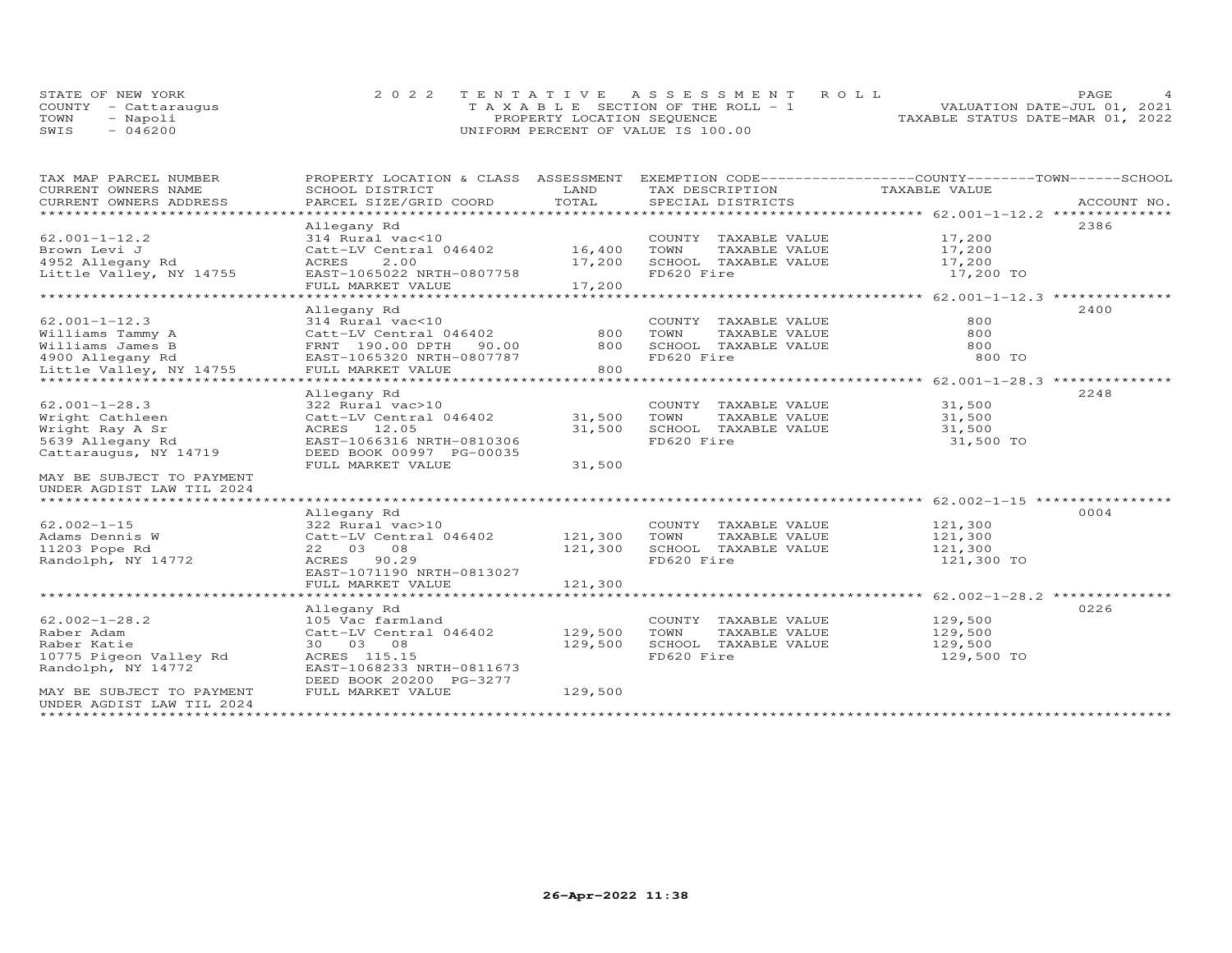|      | STATE OF NEW YORK    | 2022 TENTATIVE ASSESSMENT ROLL     | PAGE.                            |
|------|----------------------|------------------------------------|----------------------------------|
|      | COUNTY - Cattaraugus | TAXABLE SECTION OF THE ROLL - 1    | VALUATION DATE-JUL 01, 2021      |
| TOWN | - Napoli             | PROPERTY LOCATION SEQUENCE         | TAXABLE STATUS DATE-MAR 01, 2022 |
| SWIS | $-046200$            | UNIFORM PERCENT OF VALUE IS 100.00 |                                  |

| TAX MAP PARCEL NUMBER<br>CURRENT OWNERS NAME | PROPERTY LOCATION & CLASS ASSESSMENT<br>SCHOOL DISTRICT | LAND         | EXEMPTION CODE-----------------COUNTY-------TOWN------SCHOOL<br>TAX DESCRIPTION | TAXABLE VALUE                                                 |             |
|----------------------------------------------|---------------------------------------------------------|--------------|---------------------------------------------------------------------------------|---------------------------------------------------------------|-------------|
| CURRENT OWNERS ADDRESS                       | PARCEL SIZE/GRID COORD                                  | TOTAL        | SPECIAL DISTRICTS                                                               |                                                               | ACCOUNT NO. |
|                                              |                                                         | ************ |                                                                                 | ************************ 62.003-1-9.1 *********               |             |
|                                              | Allegany Rd                                             |              |                                                                                 |                                                               | 1477        |
| $62.003 - 1 - 9.1$                           | 314 Rural vac<10                                        |              | COUNTY TAXABLE VALUE                                                            | 43,500                                                        |             |
| Smolinski Matthew A                          | Randolph Centra 047601                                  | 43,500       | TOWN<br>TAXABLE VALUE                                                           | 43,500                                                        |             |
| Smolinski Jennifer A                         | 36 03 08                                                | 43,500       | SCHOOL TAXABLE VALUE                                                            | 43,500                                                        |             |
| 4044 North Hampton Brook Dr                  | <b>NRF</b>                                              |              | FD620 Fire                                                                      | 43,500 TO                                                     |             |
| Hamburg, NY 14075                            | 24.85<br>ACRES                                          |              |                                                                                 |                                                               |             |
|                                              | EAST-1065785 NRTH-0807223                               |              |                                                                                 |                                                               |             |
|                                              | DEED BOOK 20200 PG-2406                                 |              |                                                                                 |                                                               |             |
|                                              |                                                         | 43,500       |                                                                                 |                                                               |             |
|                                              | FULL MARKET VALUE<br>**************************         |              |                                                                                 | ***********************************62.003-1-9.4 ************* |             |
|                                              |                                                         |              |                                                                                 |                                                               | 2418        |
|                                              | Allegany Rd                                             |              |                                                                                 | 20,400                                                        |             |
| $62.003 - 1 - 9.4$                           | 314 Rural vac<10                                        |              | COUNTY TAXABLE VALUE                                                            |                                                               |             |
| Williams Tammy A                             | Randolph Centra 047601                                  | 20,400       | TOWN<br>TAXABLE VALUE                                                           | 20,400                                                        |             |
| Williams James B                             | ACRES<br>4.45                                           | 20,400       | SCHOOL TAXABLE VALUE                                                            | 20,400                                                        |             |
| 4900 Allegany Rd                             | EAST-1065016 NRTH-0806921                               |              | FD620 Fire                                                                      | 20,400 TO                                                     |             |
| Little Valley, NY 14755<br>**************    | FULL MARKET VALUE<br>*********************************  | 20,400       |                                                                                 |                                                               |             |
|                                              |                                                         |              |                                                                                 | ******************** 62.003-1-10.1 **************             |             |
|                                              | Allegany Rd                                             |              |                                                                                 |                                                               | 1478        |
| $62.003 - 1 - 10.1$                          | 105 Vac farmland                                        |              | COUNTY TAXABLE VALUE                                                            | 22,100                                                        |             |
| Williams Aaron L                             | Randolph Centra 047601                                  | 22,100       | TOWN<br>TAXABLE VALUE                                                           | 22,100                                                        |             |
| 4900 Allegany Rd                             | 36 03 08                                                | 22,100       | SCHOOL TAXABLE VALUE                                                            | 22,100                                                        |             |
| Little Valley, NY 14755                      | 3/16/15-split 21.15 ac to                               |              | FD620 Fire                                                                      | 22,100 TO                                                     |             |
|                                              | ACRES 11.66                                             |              |                                                                                 |                                                               |             |
|                                              | EAST-1065225 NRTH-8059041                               |              |                                                                                 |                                                               |             |
|                                              | DEED BOOK 20200 PG-8196                                 |              |                                                                                 |                                                               |             |
|                                              | FULL MARKET VALUE                                       | 22,100       |                                                                                 |                                                               |             |
|                                              |                                                         |              |                                                                                 | ******************** 62.003-1-10.2 ************               |             |
|                                              | Allegany Rd                                             |              |                                                                                 |                                                               | 2440        |
| $62.003 - 1 - 10.2$                          | 322 Rural vac>10                                        |              | COUNTY TAXABLE VALUE                                                            | 21,800                                                        |             |
| Kish Philip Z                                | Randolph Centra 047601                                  | 21,800       | TAXABLE VALUE<br>TOWN                                                           | 21,800                                                        |             |
| Kish Melissa                                 | NRF-3/15-split from 1-10                                | 21,800       | SCHOOL TAXABLE VALUE                                                            | 21,800                                                        |             |
| 4012 Hardscrabble Rd                         | ACRES 21.15                                             |              | FD620 Fire                                                                      | 21,800 TO                                                     |             |
| Randolph, NY 14772                           | EAST-1066070 NRTH-0805904                               |              |                                                                                 |                                                               |             |
|                                              | DEED BOOK 23329 PG-8001                                 |              |                                                                                 |                                                               |             |
|                                              | FULL MARKET VALUE                                       | 21,800       |                                                                                 |                                                               |             |
|                                              |                                                         |              |                                                                                 | ********************** 62.003-1-10.3 ************             |             |
|                                              | Allegany Rd                                             |              |                                                                                 |                                                               | 1478        |
| $62.003 - 1 - 10.3$                          | 105 Vac farmland                                        |              | COUNTY TAXABLE VALUE                                                            | 11,700                                                        |             |
| KISH PHILIP Z.                               | Randolph Centra 047601                                  | 11,700       | TOWN<br>TAXABLE VALUE                                                           | 11,700                                                        |             |
| KISH MELISSA                                 | 36 03 08                                                | 11,700       | SCHOOL TAXABLE VALUE                                                            | 11,700                                                        |             |
| 4012 Allegany Road                           | 3/16/15-split 21.15 ac to                               |              | FD620 Fire                                                                      | 11,700 TO                                                     |             |
| Randolph, NY 14772                           | ACRES<br>7.74                                           |              |                                                                                 |                                                               |             |
|                                              | EAST-1065225 NRTH-8059041                               |              |                                                                                 |                                                               |             |
|                                              | DEED BOOK 27055 PG-3001                                 |              |                                                                                 |                                                               |             |
|                                              | FULL MARKET VALUE                                       | 11,700       |                                                                                 |                                                               |             |
|                                              |                                                         |              |                                                                                 |                                                               |             |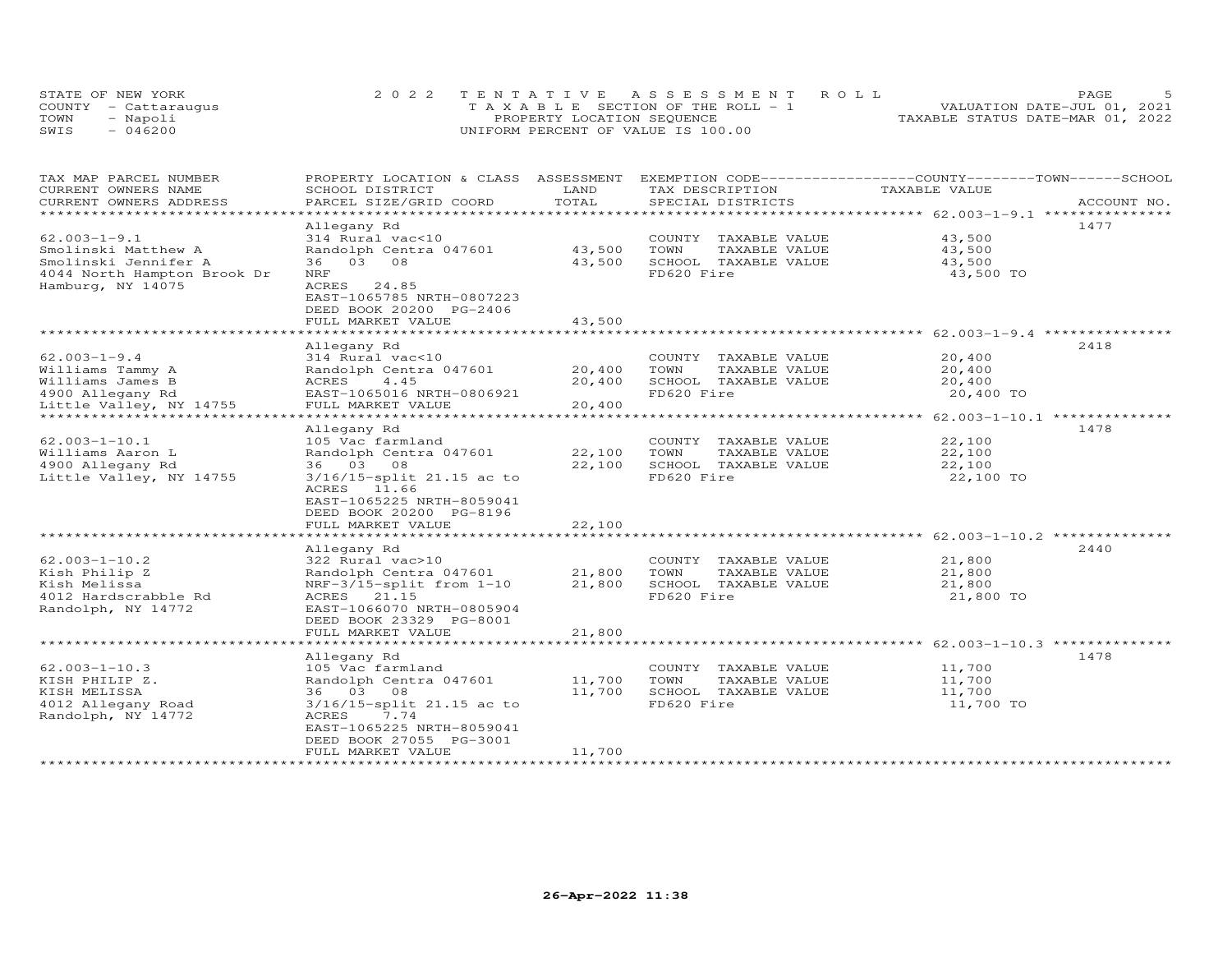|      | STATE OF NEW YORK    | 2022 TENTATIVE ASSESSMENT ROLL        | PAGE.                            |
|------|----------------------|---------------------------------------|----------------------------------|
|      | COUNTY - Cattaraugus | T A X A B L E SECTION OF THE ROLL - 1 | VALUATION DATE-JUL 01, 2021      |
| TOWN | - Napoli             | PROPERTY LOCATION SEQUENCE            | TAXABLE STATUS DATE-MAR 01, 2022 |
| SWIS | $-046200$            | UNIFORM PERCENT OF VALUE IS 100.00    |                                  |

| TAX MAP PARCEL NUMBER         | PROPERTY LOCATION & CLASS ASSESSMENT |         | EXEMPTION CODE-----------------COUNTY-------TOWN------SCHOOL |               |             |
|-------------------------------|--------------------------------------|---------|--------------------------------------------------------------|---------------|-------------|
| CURRENT OWNERS NAME           | SCHOOL DISTRICT                      | LAND    | TAX DESCRIPTION                                              | TAXABLE VALUE |             |
| CURRENT OWNERS ADDRESS        | PARCEL SIZE/GRID COORD               | TOTAL   | SPECIAL DISTRICTS                                            |               | ACCOUNT NO. |
| **********************        |                                      |         |                                                              |               |             |
|                               | Allegany Rd                          |         |                                                              |               | 2357        |
| $62.003 - 1 - 15.1$           | 322 Rural vac>10                     |         | COUNTY TAXABLE VALUE                                         | 18,100        |             |
| Krotz LaVerne W               | Randolph Centra 047601               | 18,100  | TOWN<br>TAXABLE VALUE                                        | 18,100        |             |
| Krotz Viola J                 | 35 36 3 8                            | 18,100  | SCHOOL TAXABLE VALUE                                         | 18,100        |             |
| 10000 NYS Route 242           | ACRES<br>3.10                        |         | FD620 Fire                                                   | 18,100 TO     |             |
| Little Valley, NY 14755       | EAST-1065501 NRTH-0802795            |         |                                                              |               |             |
|                               | DEED BOOK 20200 PG-5082              |         |                                                              |               |             |
|                               | FULL MARKET VALUE                    | 18,100  |                                                              |               |             |
|                               |                                      |         |                                                              |               |             |
|                               | Allegany Rd                          |         |                                                              |               | 2359        |
| $62.003 - 1 - 15.3$           | 322 Rural vac>10                     |         | COUNTY TAXABLE VALUE                                         | 16,700        |             |
| Kish Philip Z                 | Randolph Centra 047601               | 16,700  | TOWN<br>TAXABLE VALUE                                        | 16,700        |             |
| Kish Melissa                  | 35 36 3 8                            | 16,700  | SCHOOL TAXABLE VALUE                                         | 16,700        |             |
| 4012 Hardscrabble Rd          | NRF                                  |         | FD620 Fire                                                   | 16,700 TO     |             |
| Randolph, NY 14772            | ACRES<br>27.20                       |         |                                                              |               |             |
|                               | EAST-1066306 NRTH-0804635            |         |                                                              |               |             |
|                               | DEED BOOK 23329 PG-8001              |         |                                                              |               |             |
|                               | FULL MARKET VALUE                    | 16,700  |                                                              |               |             |
|                               |                                      |         |                                                              |               |             |
|                               | Allegany Rd                          |         |                                                              |               | 2357        |
| $62.003 - 1 - 15.4$           | 322 Rural vac>10                     |         | COUNTY TAXABLE VALUE                                         | 24,800        |             |
| KENDALL James, Jr.            | Randolph Centra 047601               | 24,800  | TOWN<br>TAXABLE VALUE                                        | 24,800        |             |
| 212 Washington Street, Apt.23 | 35 36 3 8                            | 24,800  | SCHOOL TAXABLE VALUE                                         | 24,800        |             |
| Salamanca, NY 14779           | 7.05<br>ACRES                        |         | FD620 Fire                                                   | 24,800 TO     |             |
|                               | EAST-1065501 NRTH-0802795            |         |                                                              |               |             |
|                               | DEED BOOK 29682 PG-3001              |         |                                                              |               |             |
|                               | FULL MARKET VALUE                    | 24,800  |                                                              |               |             |
|                               |                                      |         |                                                              |               |             |
|                               | Allegany Rd                          |         |                                                              |               | 2357        |
| $62.003 - 1 - 15.5$           | 322 Rural vac>10                     |         | COUNTY TAXABLE VALUE                                         | 6,600         |             |
| FREEMAN Matthew D.            | Randolph Centra 047601               | 6,600   | TOWN<br>TAXABLE VALUE                                        | 6,600         |             |
| Freeman Sarla M.              | 35 36 3 8                            | 6,600   | SCHOOL TAXABLE VALUE                                         | 6,600         |             |
| 10023 NYS Route 242           | ACRES 5.40                           |         | FD620 Fire                                                   | 6,600 TO      |             |
| Little Valley, NY 14755       | EAST-1065501 NRTH-0802795            |         |                                                              |               |             |
|                               | DEED BOOK 29892 PG-3001              |         |                                                              |               |             |
|                               | FULL MARKET VALUE                    | 6,600   |                                                              |               |             |
|                               |                                      |         |                                                              |               |             |
|                               |                                      |         |                                                              |               | 1559        |
|                               | Allegany Rd                          |         |                                                              |               |             |
| $71.001 - 2 - 13$             | 322 Rural vac>10                     |         | COUNTY TAXABLE VALUE                                         | 104,700       |             |
| Perreault Frances             | Randolph Centra 047601               | 104,700 | TOWN<br>TAXABLE VALUE                                        | 104,700       |             |
| 1090 Ideson Rd                | 34 03 08                             | 104,700 | SCHOOL TAXABLE VALUE                                         | 104,700       |             |
| Honeoye Falls, NY 14472       | ACRES 66.01                          |         | FD620 Fire                                                   | 104,700 TO    |             |
|                               | EAST-1065123 NRTH-0797290            |         |                                                              |               |             |
|                               | DEED BOOK 3601 PG-3002               |         |                                                              |               |             |
| ***********************       | FULL MARKET VALUE                    | 104,700 |                                                              |               |             |
|                               |                                      |         |                                                              |               |             |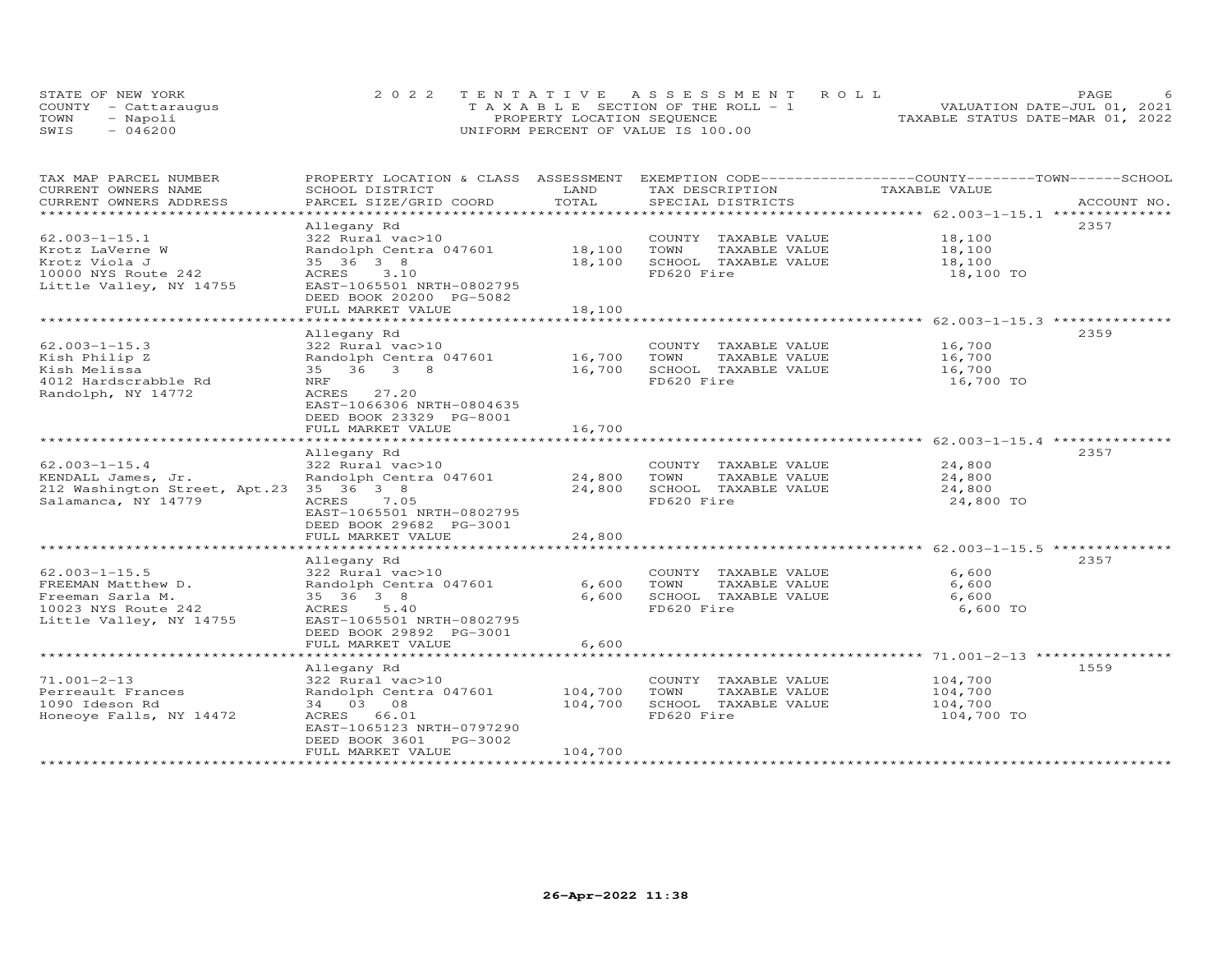|      | STATE OF NEW YORK    | 2022 TENTATIVE ASSESSMENT ROLL        | PAGE.                            |
|------|----------------------|---------------------------------------|----------------------------------|
|      | COUNTY - Cattaraugus | T A X A B L E SECTION OF THE ROLL - 1 | VALUATION DATE-JUL 01, 2021      |
| TOWN | - Napoli             | PROPERTY LOCATION SEQUENCE            | TAXABLE STATUS DATE-MAR 01, 2022 |
| SWIS | $-046200$            | UNIFORM PERCENT OF VALUE IS 100.00    |                                  |

| TAX MAP PARCEL NUMBER                             | PROPERTY LOCATION & CLASS ASSESSMENT EXEMPTION CODE-----------------COUNTY-------TOWN------SCHOOL  |         |                       |               |      |
|---------------------------------------------------|----------------------------------------------------------------------------------------------------|---------|-----------------------|---------------|------|
| CURRENT OWNERS NAME                               | SCHOOL DISTRICT                                                                                    | LAND    | TAX DESCRIPTION       | TAXABLE VALUE |      |
| CURRENT OWNERS ADDRESS<br>*********************** | .PARCEL SIZE/GRID COORD TOTAL SPECIAL DISTRICTS 4CCOUNT NU ACCOUNT NU ACCOUNT NU SPECIAL DISTRICTS |         |                       |               |      |
|                                                   |                                                                                                    |         |                       |               |      |
|                                                   | Allegany Rd                                                                                        |         |                       |               | 1557 |
| $71.001 - 2 - 16$                                 | 240 Rural res                                                                                      |         | COUNTY TAXABLE VALUE  | 183,400       |      |
| Farrell Timberlands LLC                           | Randolph Centra 047601                                                                             | 90,200  | TAXABLE VALUE<br>TOWN | 183,400       |      |
| 374 Friendship Drive                              | 34 03 08                                                                                           | 183,400 | SCHOOL TAXABLE VALUE  | 183,400       |      |
| Paoli, PA 19301                                   | ACRES 76.09                                                                                        |         | FD620 Fire            | 183,400 TO    |      |
|                                                   | EAST-1063145 NRTH-0797246                                                                          |         |                       |               |      |
|                                                   | DEED BOOK 20220 PG-605                                                                             |         |                       |               |      |
|                                                   | FULL MARKET VALUE                                                                                  | 183,400 |                       |               |      |
|                                                   |                                                                                                    |         |                       |               |      |
|                                                   | Allegany Rd                                                                                        |         |                       |               | 1463 |
| 71.001-3-17                                       | 322 Rural vac>10                                                                                   |         | COUNTY TAXABLE VALUE  | 39,300        |      |
| Kish Philip                                       | Randolph Centra 047601                                                                             | 39,300  | TOWN<br>TAXABLE VALUE | 39,300        |      |
| Kish Melissa                                      | 33 03 08                                                                                           | 39,300  | SCHOOL TAXABLE VALUE  | 39,300        |      |
| 4012 Allegany Rd.                                 | ACRES 20.48                                                                                        |         | FD620 Fire            | 39,300 TO     |      |
| Randolph, NY 14772                                | EAST-1063518 NRTH-0794807                                                                          |         |                       |               |      |
|                                                   | DEED BOOK 28350 PG-4001                                                                            |         |                       |               |      |
|                                                   | FULL MARKET VALUE                                                                                  | 39,300  |                       |               |      |
|                                                   |                                                                                                    |         |                       |               |      |
|                                                   | Allegany Rd                                                                                        |         |                       |               | 0195 |
| $71.001 - 3 - 28.1$                               | 322 Rural vac>10                                                                                   |         | COUNTY TAXABLE VALUE  | 56,700        |      |
| Adams Dennis W                                    | Randolph Centra 047601                                                                             | 56,700  | TOWN<br>TAXABLE VALUE | 56,700        |      |
| Adams Ann L                                       | 33 03 08                                                                                           | 56,700  | SCHOOL TAXABLE VALUE  | 56,700        |      |
| 11203 Pope Rd                                     | ACRES 44.00                                                                                        |         | FD620 Fire            | 56,700 TO     |      |
| Randolph, NY 14772                                | EAST-1065834 NRTH-0792238                                                                          |         |                       |               |      |
|                                                   | DEED BOOK 13850 PG-3002                                                                            |         |                       |               |      |
|                                                   | FULL MARKET VALUE                                                                                  | 56,700  |                       |               |      |
|                                                   |                                                                                                    |         |                       |               |      |
|                                                   | Allegany Rd                                                                                        |         |                       |               | 1892 |
| $71.001 - 3 - 28.3$                               | 322 Rural vac>10                                                                                   |         | COUNTY TAXABLE VALUE  | 41,200        |      |
| Kish Phillip Z                                    | Randolph Centra 047601                                                                             | 41,200  | TOWN<br>TAXABLE VALUE | 41,200        |      |
| 4012 Allegany Rd                                  | 33 03 08                                                                                           | 41,200  | SCHOOL TAXABLE VALUE  | 41,200        |      |
| Randolph, NY 14772                                | ACRES 37.80                                                                                        |         | FD620 Fire            | 41,200 TO     |      |
|                                                   | EAST-1063485 NRTH-0792136                                                                          |         |                       |               |      |
|                                                   | DEED BOOK 15348 PG-2                                                                               |         |                       |               |      |
|                                                   | FULL MARKET VALUE                                                                                  | 41,200  |                       |               |      |
|                                                   |                                                                                                    |         |                       |               |      |
|                                                   | Allegany Rd                                                                                        |         |                       |               | 2155 |
| $71.001 - 3 - 28.18$                              | 314 Rural vac<10                                                                                   |         | COUNTY TAXABLE VALUE  | 15,400        |      |
|                                                   |                                                                                                    |         | TOWN                  |               |      |
| Baier George                                      | Randolph Centra 047601 15,400                                                                      |         | TAXABLE VALUE         | 15,400        |      |
| 30 Skyline Dr                                     | 33 03 08                                                                                           | 15,400  | SCHOOL TAXABLE VALUE  | 15,400        |      |
| Dundas, ONTARIO, CANADA                           | ACRES<br>4.10                                                                                      |         | FD620 Fire            | 15,400 TO     |      |
| L9H3S5                                            | EAST-1063776 NRTH-0792737                                                                          |         |                       |               |      |
|                                                   | DEED BOOK 21791 PG-8001                                                                            |         |                       |               |      |
|                                                   | FULL MARKET VALUE                                                                                  | 15,400  |                       |               |      |
|                                                   |                                                                                                    |         |                       |               |      |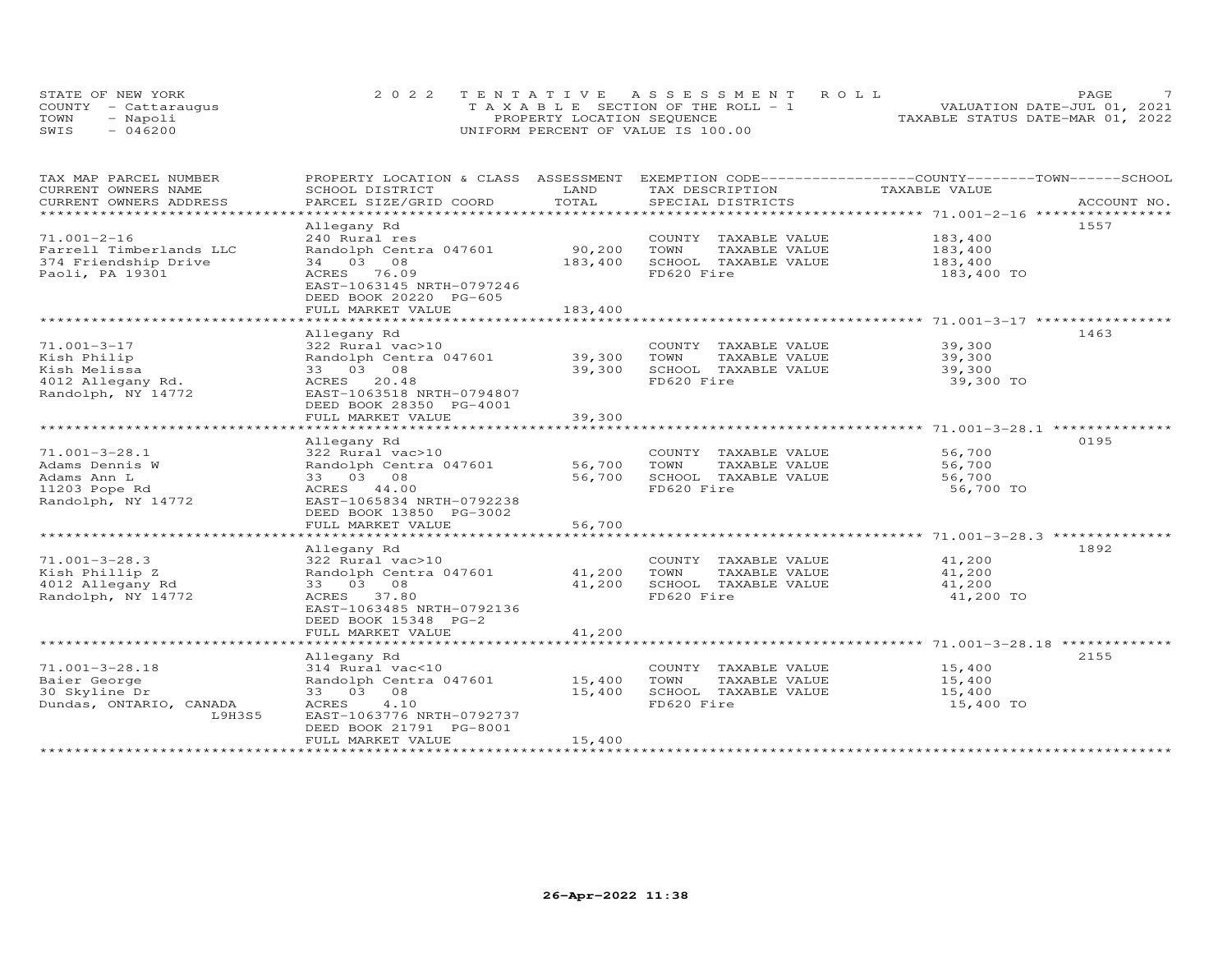| STATE OF NEW YORK    | 2022 TENTATIVE ASSESSMENT ROLL        | PAGE.                            |  |
|----------------------|---------------------------------------|----------------------------------|--|
| COUNTY - Cattaraugus | T A X A B L E SECTION OF THE ROLL - 1 | VALUATION DATE-JUL 01, 2021      |  |
| TOWN<br>- Napoli     | PROPERTY LOCATION SEQUENCE            | TAXABLE STATUS DATE-MAR 01, 2022 |  |
| $-046200$<br>SWIS    | UNIFORM PERCENT OF VALUE IS 100.00    |                                  |  |

| TAX MAP PARCEL NUMBER                                 | PROPERTY LOCATION & CLASS ASSESSMENT      |               | EXEMPTION CODE-----------------COUNTY-------TOWN------SCHOOL |                       |                    |
|-------------------------------------------------------|-------------------------------------------|---------------|--------------------------------------------------------------|-----------------------|--------------------|
| CURRENT OWNERS NAME<br>CURRENT OWNERS ADDRESS         | SCHOOL DISTRICT<br>PARCEL SIZE/GRID COORD | LAND<br>TOTAL | TAX DESCRIPTION<br>SPECIAL DISTRICTS                         | TAXABLE VALUE         | ACCOUNT NO.        |
| ********************                                  | ************************                  |               |                                                              |                       |                    |
|                                                       | Allegany Rd                               |               |                                                              |                       | 1456               |
| $71.001 - 3 - 29$                                     | 322 Rural vac>10                          |               | COUNTY TAXABLE VALUE                                         | 37,000                |                    |
| PNC Bank, TTEE Walter E. Hornb Randolph Centra 047601 |                                           | 37,000        | TOWN<br>TAXABLE VALUE                                        | 37,000                |                    |
| 116 Allegheny Center Mall                             | 41 03 08                                  | 37,000        | SCHOOL TAXABLE VALUE                                         | 37,000                |                    |
| Pittsburgh, PA 15212                                  | ACRES 26.11                               |               | FD620 Fire                                                   | 37,000 TO             |                    |
|                                                       | EAST-1062295 NRTH-0792292                 |               |                                                              |                       |                    |
|                                                       | DEED BOOK 20200 PG-167                    |               |                                                              |                       |                    |
|                                                       | FULL MARKET VALUE                         | 37,000        |                                                              |                       |                    |
|                                                       |                                           |               |                                                              |                       |                    |
|                                                       | 4008 Allegany Rd                          |               |                                                              |                       | 1414               |
| $71.001 - 3 - 26$                                     | 210 1 Family Res                          |               | COUNTY TAXABLE VALUE                                         | 69,300                |                    |
| Johnson Edythe                                        | Randolph Centra 047601                    | 13,900        | TOWN<br>TAXABLE VALUE                                        | 69,300                |                    |
| 939 E Second St                                       | 33 03 08                                  | 69,300        | SCHOOL TAXABLE VALUE                                         | 69,300                |                    |
| Jamestown, NY 14701                                   | 1.98<br>ACRES                             |               | FD620 Fire                                                   | 69,300 TO             |                    |
|                                                       | EAST-1065071 NRTH-0791716                 |               |                                                              |                       |                    |
|                                                       | DEED BOOK 1022 PG-1103                    |               |                                                              |                       |                    |
|                                                       | FULL MARKET VALUE                         | 69,300        |                                                              |                       |                    |
|                                                       | 4012 Allegany Rd                          |               |                                                              |                       | 1770               |
| $71.001 - 3 - 27$                                     | 210 1 Family Res                          |               | BAS STAR<br>41854                                            | $\overline{O}$        | $\Omega$<br>30,000 |
| Kish Philip Z                                         | Randolph Centra 047601                    | 19,200        | COUNTY TAXABLE VALUE                                         | 138,900               |                    |
| 4012 Allegany Rd                                      | 33 03 08                                  | 138,900       | TAXABLE VALUE<br>TOWN                                        | 138,900               |                    |
| Randolph, NY 14772                                    | 5.85<br>ACRES                             |               | SCHOOL TAXABLE VALUE                                         | 108,900               |                    |
|                                                       | EAST-1064689 NRTH-0792111                 |               | FD620 Fire                                                   | 138,900 TO            |                    |
|                                                       | DEED BOOK 00950 PG-00658                  |               |                                                              |                       |                    |
|                                                       | FULL MARKET VALUE                         | 138,900       |                                                              |                       |                    |
|                                                       |                                           |               |                                                              |                       |                    |
|                                                       | 4042 Allegany Rd                          |               |                                                              |                       | 1854               |
| $71.001 - 3 - 28.2$                                   | 240 Rural res                             |               | COUNTY TAXABLE VALUE                                         | 171,400               |                    |
| Baier Martin                                          | Randolph Centra 047601                    | 47,300        | TAXABLE VALUE<br>TOWN                                        | 171,400               |                    |
| 4042 Allegany Rd                                      | 33 03 08<br>ACRES 28.10                   | 171,400       | SCHOOL TAXABLE VALUE<br>FD620 Fire                           | 171,400<br>171,400 TO |                    |
| Randolph, NY 14772                                    | EAST-1064809 NRTH-0792778                 |               |                                                              |                       |                    |
|                                                       | DEED BOOK 00948 PG-00382                  |               |                                                              |                       |                    |
|                                                       | FULL MARKET VALUE                         | 171,400       |                                                              |                       |                    |
|                                                       |                                           |               |                                                              |                       |                    |
|                                                       | 4092 Allegany Rd                          |               |                                                              |                       | 1862               |
| 71.001-3-28.11                                        | 210 1 Family Res                          |               | COUNTY TAXABLE VALUE                                         | 120,000               |                    |
| Stobie Timothy J                                      | Randolph Centra 047601                    | 20,200        | TOWN<br>TAXABLE VALUE                                        | 120,000               |                    |
| Stobie Susan D                                        | 33 03 08                                  | 120,000       | SCHOOL TAXABLE VALUE                                         | 120,000               |                    |
| 4092 Allegany Rd                                      | 6.48<br>ACRES                             |               | FD620 Fire                                                   | 120,000 TO            |                    |
| Randolph, NY 14772                                    | EAST-1063570 NRTH-0792946                 |               |                                                              |                       |                    |
|                                                       | DEED BOOK 20221 PG-2238                   |               |                                                              |                       |                    |
| PRIOR OWNER ON 3/01/2022                              | FULL MARKET VALUE                         | 120,000       |                                                              |                       |                    |
| Stobie Timothy J                                      |                                           |               |                                                              |                       |                    |
|                                                       |                                           |               |                                                              |                       |                    |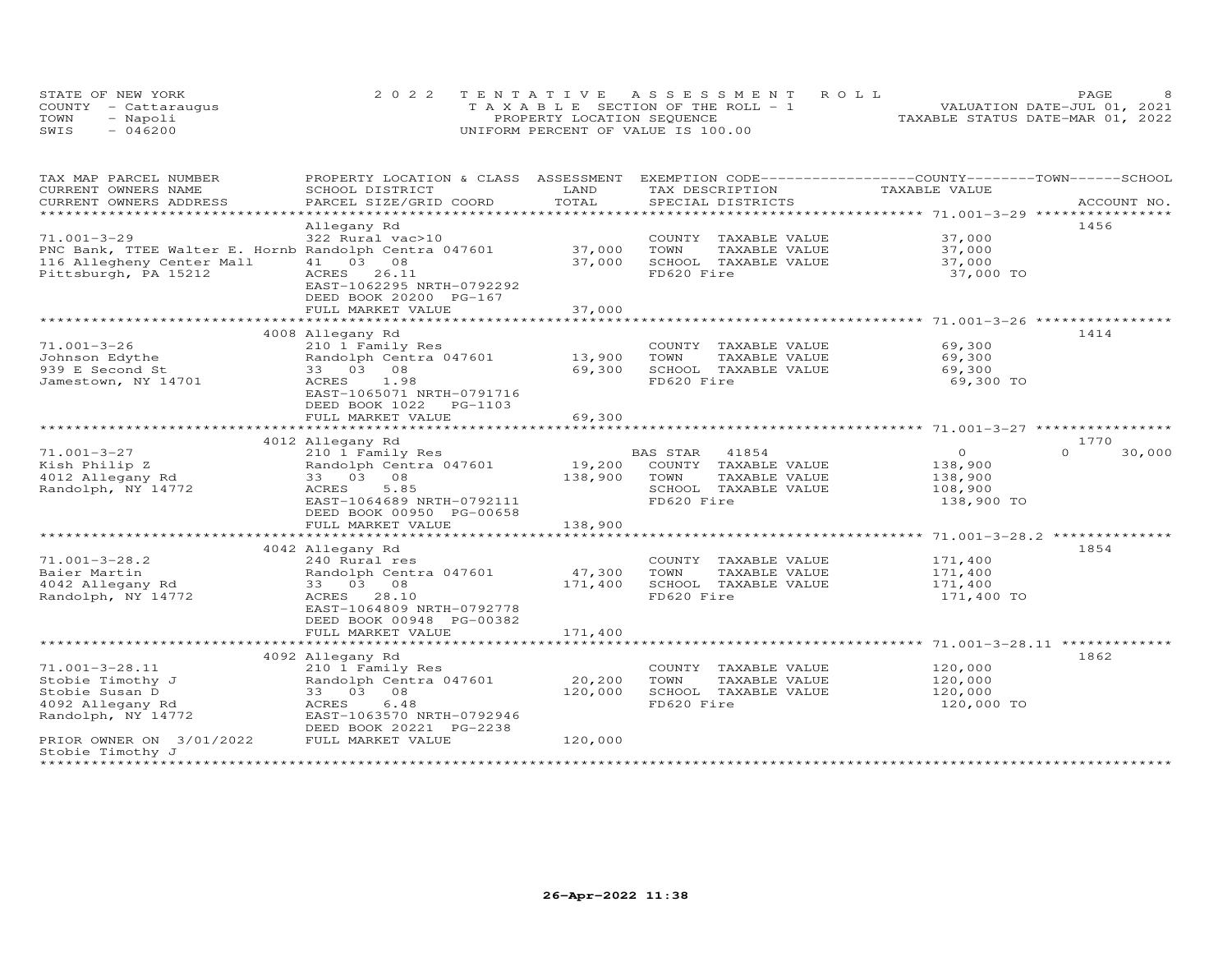| STATE OF NEW YORK    | 2022 TENTATIVE ASSESSMENT ROLL        | PAGE.                            |
|----------------------|---------------------------------------|----------------------------------|
| COUNTY - Cattaraugus | T A X A B L E SECTION OF THE ROLL - 1 | VALUATION DATE-JUL 01, 2021      |
| TOWN<br>- Napoli     | PROPERTY LOCATION SEQUENCE            | TAXABLE STATUS DATE-MAR 01, 2022 |
| $-046200$<br>SWIS    | UNIFORM PERCENT OF VALUE IS 100.00    |                                  |

| TAX MAP PARCEL NUMBER<br>CURRENT OWNERS NAME | PROPERTY LOCATION & CLASS ASSESSMENT EXEMPTION CODE----------------COUNTY-------TOWN------SCHOOL<br>SCHOOL DISTRICT | LAND         | TAX DESCRIPTION       | TAXABLE VALUE |                    |
|----------------------------------------------|---------------------------------------------------------------------------------------------------------------------|--------------|-----------------------|---------------|--------------------|
| CURRENT OWNERS ADDRESS                       | PARCEL SIZE/GRID COORD                                                                                              | TOTAL        | SPECIAL DISTRICTS     |               | ACCOUNT NO.        |
|                                              |                                                                                                                     |              |                       |               |                    |
|                                              | 4110 Allegany Rd                                                                                                    |              |                       |               | 1867               |
| $71.001 - 3 - 28.7$                          | 210 1 Family Res                                                                                                    |              | COUNTY TAXABLE VALUE  | 93,100        |                    |
|                                              | 32 Paws Estates Revocable Trus Randolph Centra 047601                                                               | 19,500       | TAXABLE VALUE<br>TOWN | 93,100        |                    |
| 4092 Allegany Rd                             | 33 03 08                                                                                                            | 93,100       | SCHOOL TAXABLE VALUE  | 93,100        |                    |
| Randolph, NY 14772                           | ACRES<br>6.00                                                                                                       |              | FD620 Fire            | 93,100 TO     |                    |
|                                              | EAST-1063463 NRTH-0793268                                                                                           |              |                       |               |                    |
|                                              | DEED BOOK 30672 PG-6001                                                                                             |              |                       |               |                    |
|                                              | FULL MARKET VALUE                                                                                                   | 93,100       |                       |               |                    |
|                                              |                                                                                                                     |              |                       |               |                    |
|                                              | 4120 Allegany Rd                                                                                                    |              |                       |               | 1861               |
| $71.001 - 3 - 28.5$                          | 260 Seasonal res                                                                                                    |              | COUNTY TAXABLE VALUE  | 55,200        |                    |
| Ricey John L III                             | Randolph Centra 047601                                                                                              | 15,500       | TAXABLE VALUE<br>TOWN | 55,200        |                    |
| 2510 Shadagee Rd                             | 33 03 08                                                                                                            | 55,200       | SCHOOL TAXABLE VALUE  | 55,200        |                    |
| Eden, NY 14057                               | 3.12<br>ACRES                                                                                                       |              | FD620 Fire            | 55,200 TO     |                    |
|                                              | EAST-1063429 NRTH-0793650                                                                                           |              |                       |               |                    |
|                                              | DEED BOOK 883<br>PG-00654                                                                                           |              |                       |               |                    |
|                                              | FULL MARKET VALUE                                                                                                   | 55,200       |                       |               |                    |
|                                              |                                                                                                                     |              |                       |               |                    |
|                                              | 4121 Allegany Rd                                                                                                    |              |                       |               | 2069               |
| 71.001-3-28.17                               | 312 Vac w/imprv                                                                                                     |              | COUNTY TAXABLE VALUE  | 22,700        |                    |
| Prickett George                              | Randolph Centra 047601                                                                                              | 18,000       | TOWN<br>TAXABLE VALUE | 22,700        |                    |
| 144 Thayer Street                            | 33 03 08                                                                                                            | 22,700       | SCHOOL TAXABLE VALUE  | 22,700        |                    |
| Jamestown, NY 14701                          | 3.00<br>ACRES                                                                                                       |              | FD620 Fire            | 22,700 TO     |                    |
|                                              | EAST-1062915 NRTH-0793388                                                                                           |              |                       |               |                    |
|                                              | DEED BOOK 25629 PG-8002                                                                                             |              |                       |               |                    |
|                                              | FULL MARKET VALUE                                                                                                   | 22,700       |                       |               |                    |
|                                              | *************************                                                                                           | ************ |                       |               |                    |
|                                              | 4205 Allegany Rd                                                                                                    |              |                       |               | 1702               |
| $71.001 - 3 - 16$                            | 240 Rural res                                                                                                       |              | COUNTY TAXABLE VALUE  | 112,700       |                    |
| Pitchford George D                           | Randolph Centra 047601                                                                                              | 25,700       | TOWN<br>TAXABLE VALUE | 112,700       |                    |
| 4205 Allegany Rd                             | 33 03 08                                                                                                            | 112,700      | SCHOOL TAXABLE VALUE  | 112,700       |                    |
| Randolph, NY 14772                           | Ff 100.0                                                                                                            |              | FD620 Fire            | 112,700 TO    |                    |
|                                              | ACRES 10.40                                                                                                         |              |                       |               |                    |
|                                              | EAST-1063008 NRTH-0795213                                                                                           |              |                       |               |                    |
|                                              | DEED BOOK 2021<br>PG-17043                                                                                          |              |                       |               |                    |
|                                              | FULL MARKET VALUE                                                                                                   | 112,700      |                       |               |                    |
|                                              |                                                                                                                     |              |                       |               |                    |
|                                              | 4250 Allegany Rd                                                                                                    |              |                       |               | 2204               |
| $71.001 - 3 - 18.6$                          | 240 Rural res                                                                                                       |              | BAS STAR<br>41854     | $\circ$       | $\Omega$<br>30,000 |
| Griffith Robert C Jr                         | Randolph Centra 047601                                                                                              | 40,900       | COUNTY TAXABLE VALUE  | 230,700       |                    |
| Griffith Jamielynn                           | 36 03 08                                                                                                            | 230,700      | TOWN<br>TAXABLE VALUE | 230,700       |                    |
| 4250 Allegany Rd                             | Ff 375.00                                                                                                           |              | SCHOOL TAXABLE VALUE  | 200,700       |                    |
| Randolph, NY 14772                           | ACRES<br>21.40<br>EAST-1063864 NRTH-0796185                                                                         |              | FD620 Fire            | 230,700 TO    |                    |
|                                              | DEED BOOK 10910 PG-3003                                                                                             |              |                       |               |                    |
|                                              | FULL MARKET VALUE                                                                                                   | 230,700      |                       |               |                    |
|                                              |                                                                                                                     |              |                       |               |                    |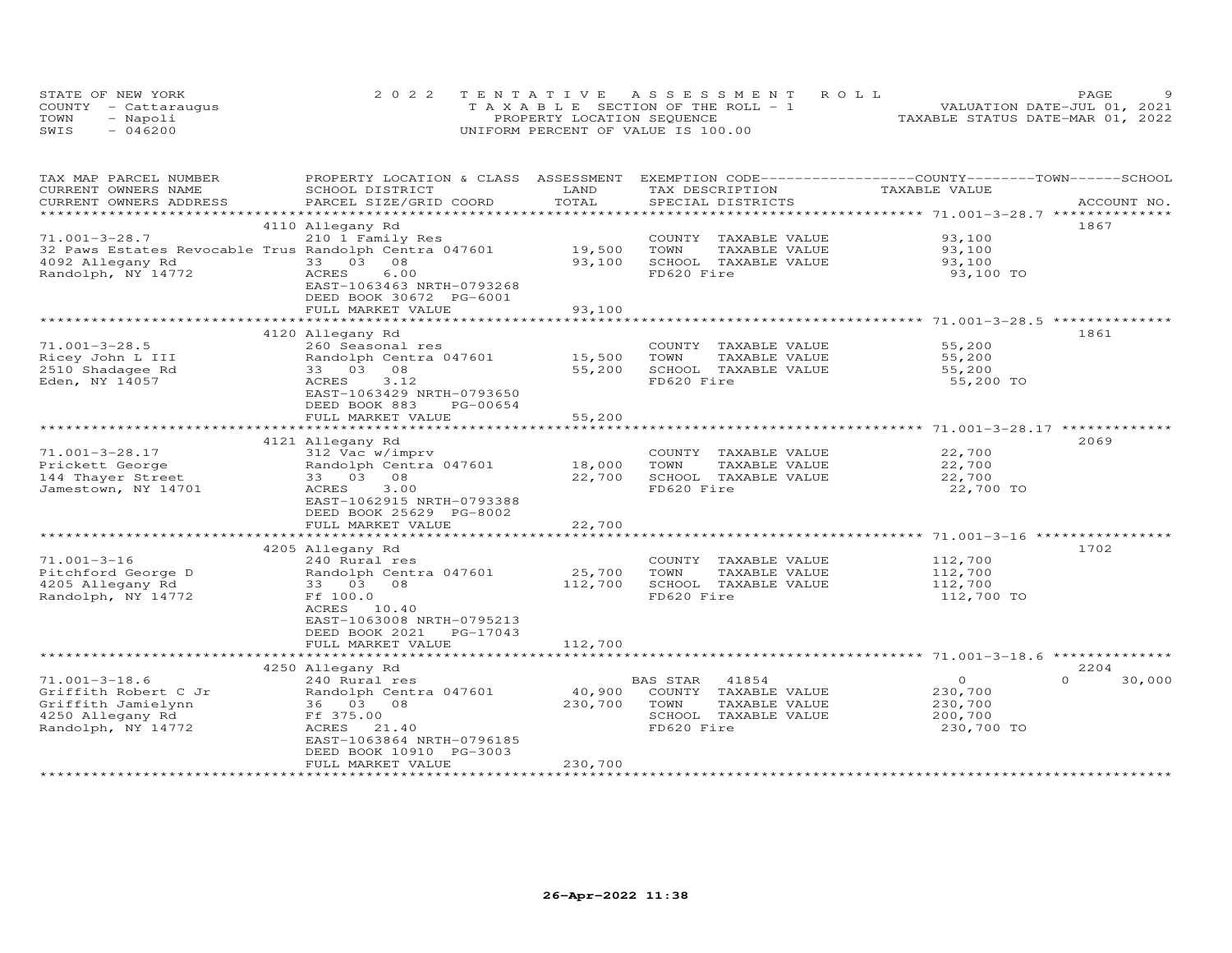|      | STATE OF NEW YORK    | 2022 TENTATIVE ASSESSMENT ROLL        | 1 O<br>PAGE                      |
|------|----------------------|---------------------------------------|----------------------------------|
|      | COUNTY - Cattarauqus | T A X A B L E SECTION OF THE ROLL - 1 | VALUATION DATE-JUL 01, 2021      |
| TOWN | - Napoli             | PROPERTY LOCATION SEQUENCE            | TAXABLE STATUS DATE-MAR 01, 2022 |
| SWIS | $-046200$            | UNIFORM PERCENT OF VALUE IS 100.00    |                                  |

| TAX MAP PARCEL NUMBER     | PROPERTY LOCATION & CLASS ASSESSMENT |               | EXEMPTION CODE-----------------COUNTY-------TOWN------SCHOOL |                |                    |
|---------------------------|--------------------------------------|---------------|--------------------------------------------------------------|----------------|--------------------|
| CURRENT OWNERS NAME       | SCHOOL DISTRICT                      | LAND          | TAX DESCRIPTION                                              | TAXABLE VALUE  |                    |
| CURRENT OWNERS ADDRESS    | PARCEL SIZE/GRID COORD               | TOTAL         | SPECIAL DISTRICTS                                            |                | ACCOUNT NO.        |
| ************************* |                                      |               |                                                              |                |                    |
|                           | 4377 Allegany Rd                     |               |                                                              |                | 1556               |
| $71.001 - 2 - 15$         | 210 1 Family Res                     |               | COUNTY TAXABLE VALUE                                         | 34,100         |                    |
| Carney John M             | Randolph Centra 047601               | 13,400        | TOWN<br>TAXABLE VALUE                                        | 34,100         |                    |
| PO Box 281                | 44 03 08                             | 34,100        | SCHOOL TAXABLE VALUE                                         | 34,100         |                    |
| Great Valley, NY 14741    | ACRES<br>1.80                        |               | FD620 Fire                                                   | 34,100 TO      |                    |
|                           | EAST-1063588 NRTH-0798192            |               |                                                              |                |                    |
|                           | DEED BOOK 29958 PG-5001              |               |                                                              |                |                    |
|                           | FULL MARKET VALUE                    | 34,100        |                                                              |                |                    |
|                           |                                      | ************* |                                                              |                |                    |
|                           | 4378 Allegany Rd                     |               |                                                              |                | 1558               |
| $71.001 - 2 - 14$         | 312 Vac w/imprv                      |               | COUNTY TAXABLE VALUE                                         | 93,900         |                    |
| Harling Christopher       | Randolph Centra 047601               | 65,900        | TOWN<br>TAXABLE VALUE                                        | 93,900         |                    |
| 1111 Michael Dr           | 34 03 08                             | 93,900        | SCHOOL TAXABLE VALUE                                         | 93,900         |                    |
| Angola, NY 14006          | ACRES 43.84                          |               | FD620 Fire                                                   | 93,900 TO      |                    |
|                           | EAST-1065160 NRTH-0798118            |               |                                                              |                |                    |
|                           |                                      |               |                                                              |                |                    |
|                           | DEED BOOK 30487 PG-5001              |               |                                                              |                |                    |
|                           | FULL MARKET VALUE                    | 93,900        |                                                              |                |                    |
|                           |                                      |               |                                                              |                |                    |
|                           | 4469 Allegany Rd                     |               |                                                              |                | 1674               |
| $71.001 - 2 - 5$          | 210 1 Family Res                     |               | BAS STAR<br>41854                                            | $\overline{O}$ | 30,000<br>$\Omega$ |
| Barber Wanda              | Randolph Centra 047601               |               | 17,300 COUNTY TAXABLE VALUE                                  | 57,700         |                    |
| 4469 Allegany Rd          | 34 03 08                             | 57,700        | TAXABLE VALUE<br>TOWN                                        | 57,700         |                    |
| Little Valley, NY 14755   | ACRES<br>4.43                        |               | SCHOOL TAXABLE VALUE                                         | 27,700         |                    |
|                           | EAST-1063739 NRTH-0799326            |               | FD620 Fire                                                   | 57,700 TO      |                    |
|                           | DEED BOOK 10443 PG-2001              |               |                                                              |                |                    |
|                           | FULL MARKET VALUE                    | 57,700        |                                                              |                |                    |
|                           |                                      |               |                                                              |                |                    |
|                           | 4480 Allegany Rd                     |               |                                                              |                | 1773               |
| $71.001 - 2 - 6$          | 112 Dairy farm                       |               | BAS STAR 41854                                               | $\Omega$       | $\Omega$<br>30,000 |
| Raber Abe L               | Randolph Centra 047601               |               | 38,100 AG BLDG<br>41700                                      | 14,000         | 14,000<br>14,000   |
| Raber Miriam M            | 34 03 08                             |               | 165,900 COUNTY TAXABLE VALUE                                 | 151,900        |                    |
| 4480 Allegany Rd          | ACRES 27.23                          |               | TOWN<br>TAXABLE VALUE                                        | 151,900        |                    |
| Little Valley, NY 14755   | EAST-1064382 NRTH-0799043            |               | SCHOOL TAXABLE VALUE                                         | 121,900        |                    |
|                           | DEED BOOK 14161 PG-4004              |               | FD620 Fire                                                   | 165,900 TO     |                    |
|                           | FULL MARKET VALUE                    | 165,900       |                                                              |                |                    |
|                           |                                      |               |                                                              |                |                    |
|                           | 4545 Allegany Rd                     |               |                                                              |                | 0211               |
| $62.003 - 1 - 38$         | 210 1 Family Res                     |               | COUNTY TAXABLE VALUE                                         | 210,200        |                    |
| Johnson Ricky & Alicia    | Randolph Centra 047601               | 19,100        | TAXABLE VALUE<br>TOWN                                        | 210,200        |                    |
| 150 Williams Str          | 35 03 08                             | 210,200       | SCHOOL TAXABLE VALUE                                         | 210,200        |                    |
| Randolph, NY 14772        | 5.69<br>ACRES                        |               | FD620 Fire                                                   | 210,200 TO     |                    |
|                           | EAST-1063997 NRTH-0800453            |               |                                                              |                |                    |
|                           | DEED BOOK 28313 PG-7001              |               |                                                              |                |                    |
|                           | FULL MARKET VALUE                    | 210,200       |                                                              |                |                    |
|                           |                                      |               |                                                              |                |                    |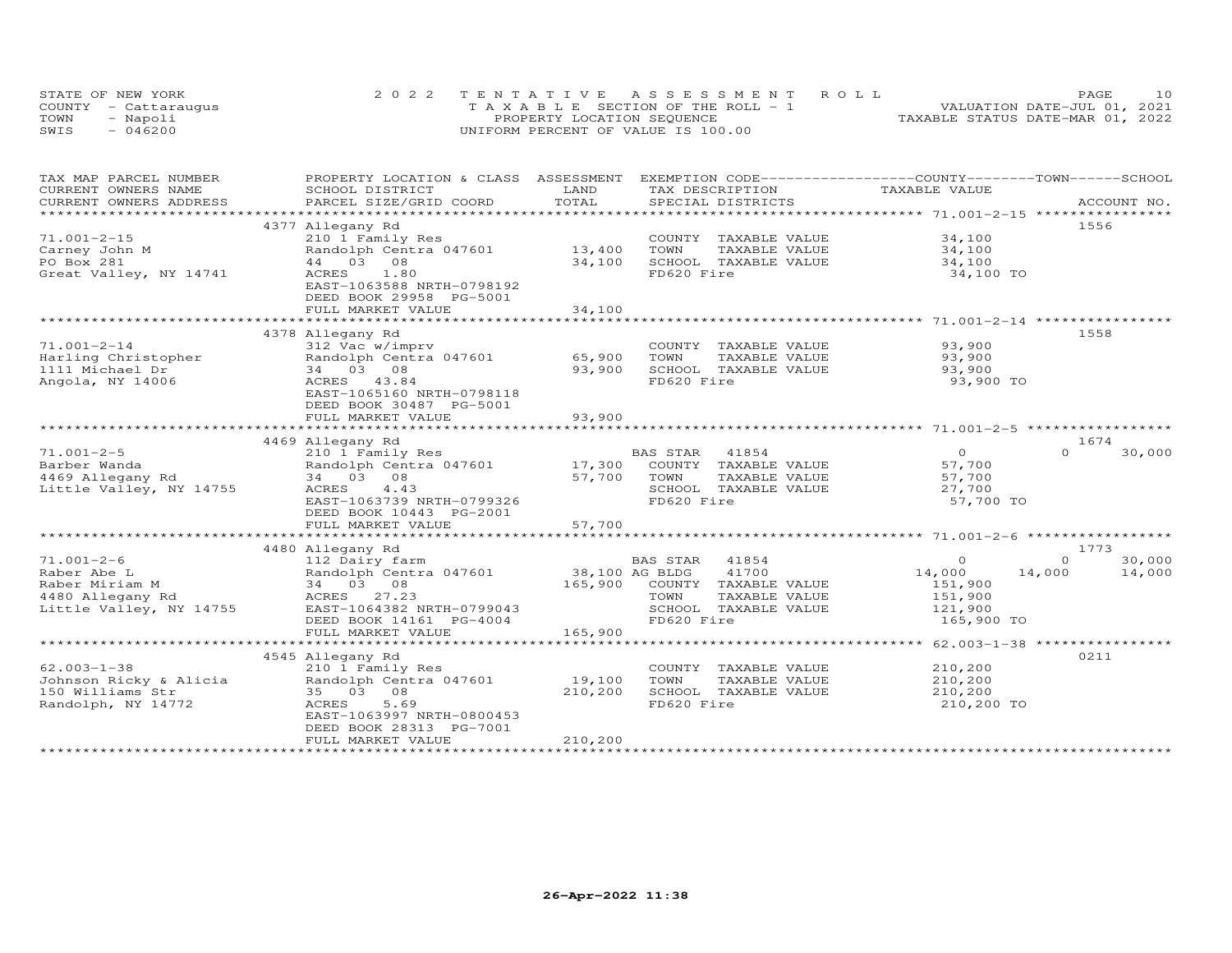|      | STATE OF NEW YORK    | 2022 TENTATIVE ASSESSMENT ROLL        | PAGE                             |
|------|----------------------|---------------------------------------|----------------------------------|
|      | COUNTY - Cattaraugus | T A X A B L E SECTION OF THE ROLL - 1 | VALUATION DATE-JUL 01, 2021      |
| TOWN | - Napoli             | PROPERTY LOCATION SEQUENCE            | TAXABLE STATUS DATE-MAR 01, 2022 |
| SWIS | $-046200$            | UNIFORM PERCENT OF VALUE IS 100.00    |                                  |

| CURRENT OWNERS NAME<br>SCHOOL DISTRICT<br>LAND<br>TAX DESCRIPTION<br>TAXABLE VALUE<br>TOTAL<br>CURRENT OWNERS ADDRESS<br>PARCEL SIZE/GRID COORD<br>SPECIAL DISTRICTS<br>ACCOUNT NO.<br>1963<br>4566 Allegany Rd<br>19,500<br>311 Res vac land<br>COUNTY TAXABLE VALUE<br>Randolph Centra 047601<br>19,500<br>TOWN<br>TAXABLE VALUE<br>19,500<br>Cleary Jacqueline<br>19,500<br>08<br>19,500<br>SCHOOL TAXABLE VALUE<br>35 03<br>FD620 Fire<br>FRNT 111.00 DPTH 209.00<br>19,500 TO<br>EAST-1064628 NRTH-0800895<br>DEED BOOK 20210 PG-4489<br>FULL MARKET VALUE<br>19,500<br>******************************** 62.003-1-40 ****************<br>******************************<br>**************<br>0002<br>4573 Allegany Rd<br>$62.003 - 1 - 40$<br>ENH STAR<br>$\overline{0}$<br>74,900<br>210 1 Family Res<br>41834<br>$\Omega$<br>14,000<br>Randolph Centra 047601<br>COUNTY TAXABLE VALUE<br>77,200<br>Hyde Richard H<br>$\frac{1}{2}$<br>4573 Allegany Rd<br>35 03 08<br>77,200<br>77,200<br>TOWN<br>TAXABLE VALUE<br>FRNT 219.78 DPTH 173.20<br>SCHOOL TAXABLE VALUE<br>2,300<br>Little Valley, NY 14755<br>EAST-1064483 NRTH-0801128<br>FD620 Fire<br>77,200 TO<br>DEED BOOK 8814 PG-8004<br>77,200<br>FULL MARKET VALUE<br>1190<br>4574 Allegany Rd<br>$62.003 - 1 - 35.2$<br>210 1 Family Res<br>$\overline{O}$<br>$\Omega$<br>30,000<br>BAS STAR<br>41854<br>13,200<br>Randolph Centra 047601<br>64,900<br>Henry Patrick<br>COUNTY TAXABLE VALUE<br>Henry Renee<br>64,900<br>64,900<br>35 03 08<br>TOWN<br>TAXABLE VALUE<br>4574 Allegany Rd<br>1.65 BANK<br>017<br>SCHOOL TAXABLE VALUE<br>34,900<br>ACRES<br>Little Valley, NY 14755<br>FD620 Fire<br>EAST-1064772 NRTH-0801068<br>64,900 TO<br>DEED BOOK 997<br>PG-991<br>FULL MARKET VALUE<br>64,900<br>1533<br>4580 Allegany Rd<br>$62.003 - 1 - 34$<br>270 Mfg housing<br>COUNTY TAXABLE VALUE<br>60,400<br>8,500<br>McNaughton Mark<br>Randolph Centra 047601<br>TOWN<br>TAXABLE VALUE<br>60,400<br>4580 Allegany Rd<br>35 03 08<br>60,400<br>SCHOOL TAXABLE VALUE<br>60,400<br>Little Valley, NY 14755<br>99.00 DPTH 190.00<br>FD620 Fire<br>60,400 TO<br>FRNT<br>EAST-1064714 NRTH-0801166<br>DEED BOOK 2019 PG-10999<br>60,400<br>FULL MARKET VALUE<br>0032<br>4584 Allegany Rd<br>$62.003 - 1 - 33$<br>312 Vac w/imprv<br>COUNTY TAXABLE VALUE<br>6,600<br>6,200<br>6,600<br>McNaughton Mark<br>Randolph Centra 047601<br>TOWN<br>TAXABLE VALUE<br>4584 Allegany Rd<br>35 03 08<br>6,600<br>SCHOOL TAXABLE VALUE<br>6,600<br>6,600 TO<br>Little Valley, NY 14755<br>FRNT 165.00 DPTH 190.00<br>FD620 Fire<br>EAST-1064729 NRTH-0801288<br>DEED BOOK 2019<br>PG-10998<br>FULL MARKET VALUE<br>6,600 | TAX MAP PARCEL NUMBER   | PROPERTY LOCATION & CLASS ASSESSMENT |  | EXEMPTION CODE-----------------COUNTY-------TOWN------SCHOOL |  |
|------------------------------------------------------------------------------------------------------------------------------------------------------------------------------------------------------------------------------------------------------------------------------------------------------------------------------------------------------------------------------------------------------------------------------------------------------------------------------------------------------------------------------------------------------------------------------------------------------------------------------------------------------------------------------------------------------------------------------------------------------------------------------------------------------------------------------------------------------------------------------------------------------------------------------------------------------------------------------------------------------------------------------------------------------------------------------------------------------------------------------------------------------------------------------------------------------------------------------------------------------------------------------------------------------------------------------------------------------------------------------------------------------------------------------------------------------------------------------------------------------------------------------------------------------------------------------------------------------------------------------------------------------------------------------------------------------------------------------------------------------------------------------------------------------------------------------------------------------------------------------------------------------------------------------------------------------------------------------------------------------------------------------------------------------------------------------------------------------------------------------------------------------------------------------------------------------------------------------------------------------------------------------------------------------------------------------------------------------------------------------------------------------------------------------------------------------------------------------------------------------------------------------------------------------------------------------------------------------------------------------------------------------------------------|-------------------------|--------------------------------------|--|--------------------------------------------------------------|--|
|                                                                                                                                                                                                                                                                                                                                                                                                                                                                                                                                                                                                                                                                                                                                                                                                                                                                                                                                                                                                                                                                                                                                                                                                                                                                                                                                                                                                                                                                                                                                                                                                                                                                                                                                                                                                                                                                                                                                                                                                                                                                                                                                                                                                                                                                                                                                                                                                                                                                                                                                                                                                                                                                        |                         |                                      |  |                                                              |  |
|                                                                                                                                                                                                                                                                                                                                                                                                                                                                                                                                                                                                                                                                                                                                                                                                                                                                                                                                                                                                                                                                                                                                                                                                                                                                                                                                                                                                                                                                                                                                                                                                                                                                                                                                                                                                                                                                                                                                                                                                                                                                                                                                                                                                                                                                                                                                                                                                                                                                                                                                                                                                                                                                        |                         |                                      |  |                                                              |  |
|                                                                                                                                                                                                                                                                                                                                                                                                                                                                                                                                                                                                                                                                                                                                                                                                                                                                                                                                                                                                                                                                                                                                                                                                                                                                                                                                                                                                                                                                                                                                                                                                                                                                                                                                                                                                                                                                                                                                                                                                                                                                                                                                                                                                                                                                                                                                                                                                                                                                                                                                                                                                                                                                        |                         |                                      |  |                                                              |  |
|                                                                                                                                                                                                                                                                                                                                                                                                                                                                                                                                                                                                                                                                                                                                                                                                                                                                                                                                                                                                                                                                                                                                                                                                                                                                                                                                                                                                                                                                                                                                                                                                                                                                                                                                                                                                                                                                                                                                                                                                                                                                                                                                                                                                                                                                                                                                                                                                                                                                                                                                                                                                                                                                        |                         |                                      |  |                                                              |  |
|                                                                                                                                                                                                                                                                                                                                                                                                                                                                                                                                                                                                                                                                                                                                                                                                                                                                                                                                                                                                                                                                                                                                                                                                                                                                                                                                                                                                                                                                                                                                                                                                                                                                                                                                                                                                                                                                                                                                                                                                                                                                                                                                                                                                                                                                                                                                                                                                                                                                                                                                                                                                                                                                        | $62.003 - 1 - 35.1$     |                                      |  |                                                              |  |
|                                                                                                                                                                                                                                                                                                                                                                                                                                                                                                                                                                                                                                                                                                                                                                                                                                                                                                                                                                                                                                                                                                                                                                                                                                                                                                                                                                                                                                                                                                                                                                                                                                                                                                                                                                                                                                                                                                                                                                                                                                                                                                                                                                                                                                                                                                                                                                                                                                                                                                                                                                                                                                                                        | Cleary Kevin            |                                      |  |                                                              |  |
|                                                                                                                                                                                                                                                                                                                                                                                                                                                                                                                                                                                                                                                                                                                                                                                                                                                                                                                                                                                                                                                                                                                                                                                                                                                                                                                                                                                                                                                                                                                                                                                                                                                                                                                                                                                                                                                                                                                                                                                                                                                                                                                                                                                                                                                                                                                                                                                                                                                                                                                                                                                                                                                                        |                         |                                      |  |                                                              |  |
|                                                                                                                                                                                                                                                                                                                                                                                                                                                                                                                                                                                                                                                                                                                                                                                                                                                                                                                                                                                                                                                                                                                                                                                                                                                                                                                                                                                                                                                                                                                                                                                                                                                                                                                                                                                                                                                                                                                                                                                                                                                                                                                                                                                                                                                                                                                                                                                                                                                                                                                                                                                                                                                                        | 255 Palton Pl           |                                      |  |                                                              |  |
|                                                                                                                                                                                                                                                                                                                                                                                                                                                                                                                                                                                                                                                                                                                                                                                                                                                                                                                                                                                                                                                                                                                                                                                                                                                                                                                                                                                                                                                                                                                                                                                                                                                                                                                                                                                                                                                                                                                                                                                                                                                                                                                                                                                                                                                                                                                                                                                                                                                                                                                                                                                                                                                                        | Williamsville, NY 14221 |                                      |  |                                                              |  |
|                                                                                                                                                                                                                                                                                                                                                                                                                                                                                                                                                                                                                                                                                                                                                                                                                                                                                                                                                                                                                                                                                                                                                                                                                                                                                                                                                                                                                                                                                                                                                                                                                                                                                                                                                                                                                                                                                                                                                                                                                                                                                                                                                                                                                                                                                                                                                                                                                                                                                                                                                                                                                                                                        |                         |                                      |  |                                                              |  |
|                                                                                                                                                                                                                                                                                                                                                                                                                                                                                                                                                                                                                                                                                                                                                                                                                                                                                                                                                                                                                                                                                                                                                                                                                                                                                                                                                                                                                                                                                                                                                                                                                                                                                                                                                                                                                                                                                                                                                                                                                                                                                                                                                                                                                                                                                                                                                                                                                                                                                                                                                                                                                                                                        |                         |                                      |  |                                                              |  |
|                                                                                                                                                                                                                                                                                                                                                                                                                                                                                                                                                                                                                                                                                                                                                                                                                                                                                                                                                                                                                                                                                                                                                                                                                                                                                                                                                                                                                                                                                                                                                                                                                                                                                                                                                                                                                                                                                                                                                                                                                                                                                                                                                                                                                                                                                                                                                                                                                                                                                                                                                                                                                                                                        |                         |                                      |  |                                                              |  |
|                                                                                                                                                                                                                                                                                                                                                                                                                                                                                                                                                                                                                                                                                                                                                                                                                                                                                                                                                                                                                                                                                                                                                                                                                                                                                                                                                                                                                                                                                                                                                                                                                                                                                                                                                                                                                                                                                                                                                                                                                                                                                                                                                                                                                                                                                                                                                                                                                                                                                                                                                                                                                                                                        |                         |                                      |  |                                                              |  |
|                                                                                                                                                                                                                                                                                                                                                                                                                                                                                                                                                                                                                                                                                                                                                                                                                                                                                                                                                                                                                                                                                                                                                                                                                                                                                                                                                                                                                                                                                                                                                                                                                                                                                                                                                                                                                                                                                                                                                                                                                                                                                                                                                                                                                                                                                                                                                                                                                                                                                                                                                                                                                                                                        |                         |                                      |  |                                                              |  |
|                                                                                                                                                                                                                                                                                                                                                                                                                                                                                                                                                                                                                                                                                                                                                                                                                                                                                                                                                                                                                                                                                                                                                                                                                                                                                                                                                                                                                                                                                                                                                                                                                                                                                                                                                                                                                                                                                                                                                                                                                                                                                                                                                                                                                                                                                                                                                                                                                                                                                                                                                                                                                                                                        |                         |                                      |  |                                                              |  |
|                                                                                                                                                                                                                                                                                                                                                                                                                                                                                                                                                                                                                                                                                                                                                                                                                                                                                                                                                                                                                                                                                                                                                                                                                                                                                                                                                                                                                                                                                                                                                                                                                                                                                                                                                                                                                                                                                                                                                                                                                                                                                                                                                                                                                                                                                                                                                                                                                                                                                                                                                                                                                                                                        |                         |                                      |  |                                                              |  |
|                                                                                                                                                                                                                                                                                                                                                                                                                                                                                                                                                                                                                                                                                                                                                                                                                                                                                                                                                                                                                                                                                                                                                                                                                                                                                                                                                                                                                                                                                                                                                                                                                                                                                                                                                                                                                                                                                                                                                                                                                                                                                                                                                                                                                                                                                                                                                                                                                                                                                                                                                                                                                                                                        |                         |                                      |  |                                                              |  |
|                                                                                                                                                                                                                                                                                                                                                                                                                                                                                                                                                                                                                                                                                                                                                                                                                                                                                                                                                                                                                                                                                                                                                                                                                                                                                                                                                                                                                                                                                                                                                                                                                                                                                                                                                                                                                                                                                                                                                                                                                                                                                                                                                                                                                                                                                                                                                                                                                                                                                                                                                                                                                                                                        |                         |                                      |  |                                                              |  |
|                                                                                                                                                                                                                                                                                                                                                                                                                                                                                                                                                                                                                                                                                                                                                                                                                                                                                                                                                                                                                                                                                                                                                                                                                                                                                                                                                                                                                                                                                                                                                                                                                                                                                                                                                                                                                                                                                                                                                                                                                                                                                                                                                                                                                                                                                                                                                                                                                                                                                                                                                                                                                                                                        |                         |                                      |  |                                                              |  |
|                                                                                                                                                                                                                                                                                                                                                                                                                                                                                                                                                                                                                                                                                                                                                                                                                                                                                                                                                                                                                                                                                                                                                                                                                                                                                                                                                                                                                                                                                                                                                                                                                                                                                                                                                                                                                                                                                                                                                                                                                                                                                                                                                                                                                                                                                                                                                                                                                                                                                                                                                                                                                                                                        |                         |                                      |  |                                                              |  |
|                                                                                                                                                                                                                                                                                                                                                                                                                                                                                                                                                                                                                                                                                                                                                                                                                                                                                                                                                                                                                                                                                                                                                                                                                                                                                                                                                                                                                                                                                                                                                                                                                                                                                                                                                                                                                                                                                                                                                                                                                                                                                                                                                                                                                                                                                                                                                                                                                                                                                                                                                                                                                                                                        |                         |                                      |  |                                                              |  |
|                                                                                                                                                                                                                                                                                                                                                                                                                                                                                                                                                                                                                                                                                                                                                                                                                                                                                                                                                                                                                                                                                                                                                                                                                                                                                                                                                                                                                                                                                                                                                                                                                                                                                                                                                                                                                                                                                                                                                                                                                                                                                                                                                                                                                                                                                                                                                                                                                                                                                                                                                                                                                                                                        |                         |                                      |  |                                                              |  |
|                                                                                                                                                                                                                                                                                                                                                                                                                                                                                                                                                                                                                                                                                                                                                                                                                                                                                                                                                                                                                                                                                                                                                                                                                                                                                                                                                                                                                                                                                                                                                                                                                                                                                                                                                                                                                                                                                                                                                                                                                                                                                                                                                                                                                                                                                                                                                                                                                                                                                                                                                                                                                                                                        |                         |                                      |  |                                                              |  |
|                                                                                                                                                                                                                                                                                                                                                                                                                                                                                                                                                                                                                                                                                                                                                                                                                                                                                                                                                                                                                                                                                                                                                                                                                                                                                                                                                                                                                                                                                                                                                                                                                                                                                                                                                                                                                                                                                                                                                                                                                                                                                                                                                                                                                                                                                                                                                                                                                                                                                                                                                                                                                                                                        |                         |                                      |  |                                                              |  |
|                                                                                                                                                                                                                                                                                                                                                                                                                                                                                                                                                                                                                                                                                                                                                                                                                                                                                                                                                                                                                                                                                                                                                                                                                                                                                                                                                                                                                                                                                                                                                                                                                                                                                                                                                                                                                                                                                                                                                                                                                                                                                                                                                                                                                                                                                                                                                                                                                                                                                                                                                                                                                                                                        |                         |                                      |  |                                                              |  |
|                                                                                                                                                                                                                                                                                                                                                                                                                                                                                                                                                                                                                                                                                                                                                                                                                                                                                                                                                                                                                                                                                                                                                                                                                                                                                                                                                                                                                                                                                                                                                                                                                                                                                                                                                                                                                                                                                                                                                                                                                                                                                                                                                                                                                                                                                                                                                                                                                                                                                                                                                                                                                                                                        |                         |                                      |  |                                                              |  |
|                                                                                                                                                                                                                                                                                                                                                                                                                                                                                                                                                                                                                                                                                                                                                                                                                                                                                                                                                                                                                                                                                                                                                                                                                                                                                                                                                                                                                                                                                                                                                                                                                                                                                                                                                                                                                                                                                                                                                                                                                                                                                                                                                                                                                                                                                                                                                                                                                                                                                                                                                                                                                                                                        |                         |                                      |  |                                                              |  |
|                                                                                                                                                                                                                                                                                                                                                                                                                                                                                                                                                                                                                                                                                                                                                                                                                                                                                                                                                                                                                                                                                                                                                                                                                                                                                                                                                                                                                                                                                                                                                                                                                                                                                                                                                                                                                                                                                                                                                                                                                                                                                                                                                                                                                                                                                                                                                                                                                                                                                                                                                                                                                                                                        |                         |                                      |  |                                                              |  |
|                                                                                                                                                                                                                                                                                                                                                                                                                                                                                                                                                                                                                                                                                                                                                                                                                                                                                                                                                                                                                                                                                                                                                                                                                                                                                                                                                                                                                                                                                                                                                                                                                                                                                                                                                                                                                                                                                                                                                                                                                                                                                                                                                                                                                                                                                                                                                                                                                                                                                                                                                                                                                                                                        |                         |                                      |  |                                                              |  |
|                                                                                                                                                                                                                                                                                                                                                                                                                                                                                                                                                                                                                                                                                                                                                                                                                                                                                                                                                                                                                                                                                                                                                                                                                                                                                                                                                                                                                                                                                                                                                                                                                                                                                                                                                                                                                                                                                                                                                                                                                                                                                                                                                                                                                                                                                                                                                                                                                                                                                                                                                                                                                                                                        |                         |                                      |  |                                                              |  |
|                                                                                                                                                                                                                                                                                                                                                                                                                                                                                                                                                                                                                                                                                                                                                                                                                                                                                                                                                                                                                                                                                                                                                                                                                                                                                                                                                                                                                                                                                                                                                                                                                                                                                                                                                                                                                                                                                                                                                                                                                                                                                                                                                                                                                                                                                                                                                                                                                                                                                                                                                                                                                                                                        |                         |                                      |  |                                                              |  |
|                                                                                                                                                                                                                                                                                                                                                                                                                                                                                                                                                                                                                                                                                                                                                                                                                                                                                                                                                                                                                                                                                                                                                                                                                                                                                                                                                                                                                                                                                                                                                                                                                                                                                                                                                                                                                                                                                                                                                                                                                                                                                                                                                                                                                                                                                                                                                                                                                                                                                                                                                                                                                                                                        |                         |                                      |  |                                                              |  |
|                                                                                                                                                                                                                                                                                                                                                                                                                                                                                                                                                                                                                                                                                                                                                                                                                                                                                                                                                                                                                                                                                                                                                                                                                                                                                                                                                                                                                                                                                                                                                                                                                                                                                                                                                                                                                                                                                                                                                                                                                                                                                                                                                                                                                                                                                                                                                                                                                                                                                                                                                                                                                                                                        |                         |                                      |  |                                                              |  |
|                                                                                                                                                                                                                                                                                                                                                                                                                                                                                                                                                                                                                                                                                                                                                                                                                                                                                                                                                                                                                                                                                                                                                                                                                                                                                                                                                                                                                                                                                                                                                                                                                                                                                                                                                                                                                                                                                                                                                                                                                                                                                                                                                                                                                                                                                                                                                                                                                                                                                                                                                                                                                                                                        |                         |                                      |  |                                                              |  |
|                                                                                                                                                                                                                                                                                                                                                                                                                                                                                                                                                                                                                                                                                                                                                                                                                                                                                                                                                                                                                                                                                                                                                                                                                                                                                                                                                                                                                                                                                                                                                                                                                                                                                                                                                                                                                                                                                                                                                                                                                                                                                                                                                                                                                                                                                                                                                                                                                                                                                                                                                                                                                                                                        |                         |                                      |  |                                                              |  |
|                                                                                                                                                                                                                                                                                                                                                                                                                                                                                                                                                                                                                                                                                                                                                                                                                                                                                                                                                                                                                                                                                                                                                                                                                                                                                                                                                                                                                                                                                                                                                                                                                                                                                                                                                                                                                                                                                                                                                                                                                                                                                                                                                                                                                                                                                                                                                                                                                                                                                                                                                                                                                                                                        |                         |                                      |  |                                                              |  |
|                                                                                                                                                                                                                                                                                                                                                                                                                                                                                                                                                                                                                                                                                                                                                                                                                                                                                                                                                                                                                                                                                                                                                                                                                                                                                                                                                                                                                                                                                                                                                                                                                                                                                                                                                                                                                                                                                                                                                                                                                                                                                                                                                                                                                                                                                                                                                                                                                                                                                                                                                                                                                                                                        |                         |                                      |  |                                                              |  |
|                                                                                                                                                                                                                                                                                                                                                                                                                                                                                                                                                                                                                                                                                                                                                                                                                                                                                                                                                                                                                                                                                                                                                                                                                                                                                                                                                                                                                                                                                                                                                                                                                                                                                                                                                                                                                                                                                                                                                                                                                                                                                                                                                                                                                                                                                                                                                                                                                                                                                                                                                                                                                                                                        |                         |                                      |  |                                                              |  |
|                                                                                                                                                                                                                                                                                                                                                                                                                                                                                                                                                                                                                                                                                                                                                                                                                                                                                                                                                                                                                                                                                                                                                                                                                                                                                                                                                                                                                                                                                                                                                                                                                                                                                                                                                                                                                                                                                                                                                                                                                                                                                                                                                                                                                                                                                                                                                                                                                                                                                                                                                                                                                                                                        |                         |                                      |  |                                                              |  |
|                                                                                                                                                                                                                                                                                                                                                                                                                                                                                                                                                                                                                                                                                                                                                                                                                                                                                                                                                                                                                                                                                                                                                                                                                                                                                                                                                                                                                                                                                                                                                                                                                                                                                                                                                                                                                                                                                                                                                                                                                                                                                                                                                                                                                                                                                                                                                                                                                                                                                                                                                                                                                                                                        |                         |                                      |  |                                                              |  |
|                                                                                                                                                                                                                                                                                                                                                                                                                                                                                                                                                                                                                                                                                                                                                                                                                                                                                                                                                                                                                                                                                                                                                                                                                                                                                                                                                                                                                                                                                                                                                                                                                                                                                                                                                                                                                                                                                                                                                                                                                                                                                                                                                                                                                                                                                                                                                                                                                                                                                                                                                                                                                                                                        |                         |                                      |  |                                                              |  |
|                                                                                                                                                                                                                                                                                                                                                                                                                                                                                                                                                                                                                                                                                                                                                                                                                                                                                                                                                                                                                                                                                                                                                                                                                                                                                                                                                                                                                                                                                                                                                                                                                                                                                                                                                                                                                                                                                                                                                                                                                                                                                                                                                                                                                                                                                                                                                                                                                                                                                                                                                                                                                                                                        |                         |                                      |  |                                                              |  |
|                                                                                                                                                                                                                                                                                                                                                                                                                                                                                                                                                                                                                                                                                                                                                                                                                                                                                                                                                                                                                                                                                                                                                                                                                                                                                                                                                                                                                                                                                                                                                                                                                                                                                                                                                                                                                                                                                                                                                                                                                                                                                                                                                                                                                                                                                                                                                                                                                                                                                                                                                                                                                                                                        |                         |                                      |  |                                                              |  |
|                                                                                                                                                                                                                                                                                                                                                                                                                                                                                                                                                                                                                                                                                                                                                                                                                                                                                                                                                                                                                                                                                                                                                                                                                                                                                                                                                                                                                                                                                                                                                                                                                                                                                                                                                                                                                                                                                                                                                                                                                                                                                                                                                                                                                                                                                                                                                                                                                                                                                                                                                                                                                                                                        |                         |                                      |  |                                                              |  |
|                                                                                                                                                                                                                                                                                                                                                                                                                                                                                                                                                                                                                                                                                                                                                                                                                                                                                                                                                                                                                                                                                                                                                                                                                                                                                                                                                                                                                                                                                                                                                                                                                                                                                                                                                                                                                                                                                                                                                                                                                                                                                                                                                                                                                                                                                                                                                                                                                                                                                                                                                                                                                                                                        |                         |                                      |  |                                                              |  |
|                                                                                                                                                                                                                                                                                                                                                                                                                                                                                                                                                                                                                                                                                                                                                                                                                                                                                                                                                                                                                                                                                                                                                                                                                                                                                                                                                                                                                                                                                                                                                                                                                                                                                                                                                                                                                                                                                                                                                                                                                                                                                                                                                                                                                                                                                                                                                                                                                                                                                                                                                                                                                                                                        |                         |                                      |  |                                                              |  |
|                                                                                                                                                                                                                                                                                                                                                                                                                                                                                                                                                                                                                                                                                                                                                                                                                                                                                                                                                                                                                                                                                                                                                                                                                                                                                                                                                                                                                                                                                                                                                                                                                                                                                                                                                                                                                                                                                                                                                                                                                                                                                                                                                                                                                                                                                                                                                                                                                                                                                                                                                                                                                                                                        |                         |                                      |  |                                                              |  |
|                                                                                                                                                                                                                                                                                                                                                                                                                                                                                                                                                                                                                                                                                                                                                                                                                                                                                                                                                                                                                                                                                                                                                                                                                                                                                                                                                                                                                                                                                                                                                                                                                                                                                                                                                                                                                                                                                                                                                                                                                                                                                                                                                                                                                                                                                                                                                                                                                                                                                                                                                                                                                                                                        |                         |                                      |  |                                                              |  |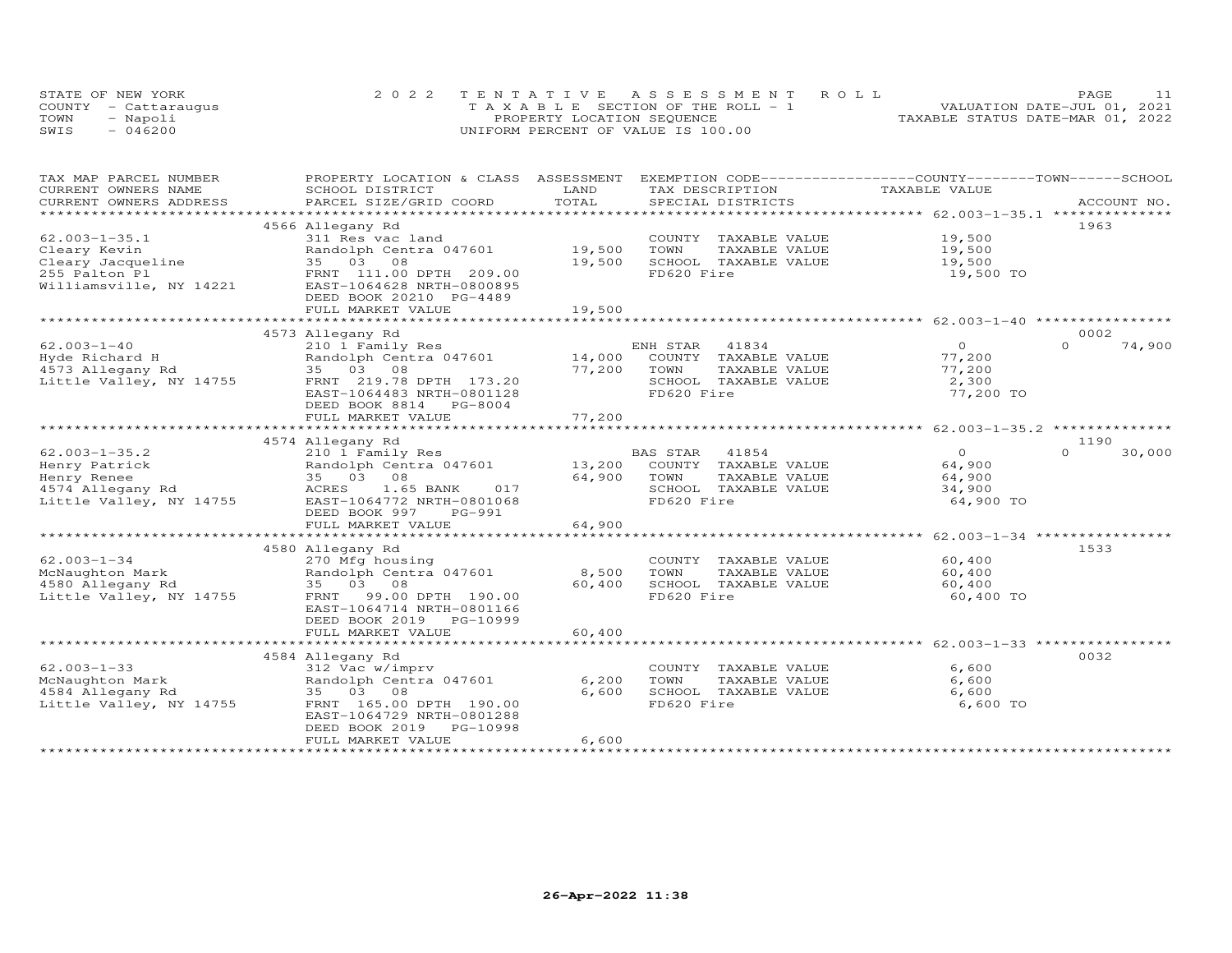|      | STATE OF NEW YORK    | 2022 TENTATIVE ASSESSMENT ROLL        | PAGE                             |  |
|------|----------------------|---------------------------------------|----------------------------------|--|
|      | COUNTY - Cattarauqus | T A X A B L E SECTION OF THE ROLL - 1 | VALUATION DATE-JUL 01, 2021      |  |
| TOWN | - Napoli             | PROPERTY LOCATION SEQUENCE            | TAXABLE STATUS DATE-MAR 01, 2022 |  |
| SWIS | $-046200$            | UNIFORM PERCENT OF VALUE IS 100.00    |                                  |  |

| TAX MAP PARCEL NUMBER   | PROPERTY LOCATION & CLASS ASSESSMENT |                 | EXEMPTION CODE-----------------COUNTY-------TOWN------SCHOOL |                                                             |                    |
|-------------------------|--------------------------------------|-----------------|--------------------------------------------------------------|-------------------------------------------------------------|--------------------|
| CURRENT OWNERS NAME     | SCHOOL DISTRICT                      | LAND            | TAX DESCRIPTION                                              | TAXABLE VALUE                                               |                    |
| CURRENT OWNERS ADDRESS  | PARCEL SIZE/GRID COORD               | TOTAL           | SPECIAL DISTRICTS                                            |                                                             | ACCOUNT NO.        |
|                         |                                      |                 |                                                              |                                                             |                    |
|                         | 4595 Allegany Rd                     |                 |                                                              |                                                             | 0132               |
| $62.003 - 1 - 39$       | 210 1 Family Res                     |                 | VET WAR CT 41121                                             | 12,000                                                      | 12,000<br>$\Omega$ |
| Harvey Donald A         | Randolph Centra 047601               | 21,700 BAS STAR | 41854                                                        | $\Omega$                                                    | $\Omega$<br>30,000 |
| Harvey Valorie A        | 35 03 08                             | 139,500         | COUNTY TAXABLE VALUE                                         | 127,500                                                     |                    |
| 4595 Allegany Rd        | ACRES<br>7.59                        |                 | TOWN<br>TAXABLE VALUE                                        | 127,500                                                     |                    |
| Little Valley, NY 14755 | EAST-1064253 NRTH-0800980            |                 | SCHOOL TAXABLE VALUE<br>FD620 Fire                           | 109,500                                                     |                    |
|                         | DEED BOOK 13614 PG-7001              |                 |                                                              | 139,500 TO                                                  |                    |
|                         | FULL MARKET VALUE                    | 139,500         |                                                              |                                                             |                    |
|                         |                                      |                 |                                                              |                                                             | 1926               |
| $62.003 - 1 - 43.2$     | 4621 Allegany Rd<br>312 Vac w/imprv  |                 | COUNTY TAXABLE VALUE                                         | 25,000                                                      |                    |
| Walters Mary Katherine  | Randolph Centra 047601               | 14,400          | TAXABLE VALUE<br>TOWN                                        | 25,000                                                      |                    |
| Walters Kimberly        | 35 03 08                             | 25,000          | SCHOOL TAXABLE VALUE                                         | 25,000                                                      |                    |
| 4128 Fireside Dr        | $3/14$ -mrgd $43.1$ in (demo'd       |                 | FD620 Fire                                                   | 25,000 TO                                                   |                    |
| Williamsville, NY 14221 | old house, garage)                   |                 |                                                              |                                                             |                    |
|                         | FRNT 320.00 DPTH 150.00              |                 |                                                              |                                                             |                    |
|                         | ACRES<br>1.10                        |                 |                                                              |                                                             |                    |
|                         | EAST-1064569 NRTH-0801935            |                 |                                                              |                                                             |                    |
|                         | DEED BOOK 20210 PG-6797              |                 |                                                              |                                                             |                    |
|                         | FULL MARKET VALUE                    | 25,000          |                                                              |                                                             |                    |
|                         | *****************************        |                 |                                                              | ******************************* 62.071-2-52 *************** |                    |
|                         | 4635 Allegany Rd                     |                 |                                                              |                                                             | 2441               |
| $62.071 - 2 - 52$       | 312 Vac w/imprv                      |                 | COUNTY TAXABLE VALUE                                         | 86,300                                                      |                    |
| Martonis Daniel T       | Randolph Centra 047601               | 70,900          | TOWN<br>TAXABLE VALUE                                        | 86,300                                                      |                    |
| Martonis Liane M        | 4/15-split off 62.003-1-7            | 86,300          | SCHOOL TAXABLE VALUE                                         | 86,300                                                      |                    |
| 10095 Allegany Rd       | ACRES<br>50.00                       |                 | FD620 Fire                                                   | 86,300 TO                                                   |                    |
| Little Valley, NY 14755 | EAST-1064029 NRTH-0802321            |                 |                                                              |                                                             |                    |
|                         | DEED BOOK 23535 PG-7002              |                 |                                                              |                                                             |                    |
|                         | FULL MARKET VALUE                    | 86,300          |                                                              |                                                             |                    |
|                         |                                      |                 |                                                              |                                                             |                    |
|                         | 4714 Allegany Rd                     |                 |                                                              |                                                             | 2358               |
| $62.003 - 1 - 15.2$     | 240 Rural res                        |                 | BAS STAR<br>41854                                            | $\circ$                                                     | $\Omega$<br>30,000 |
| Snyder Jeffery P        | Randolph Centra 047601               | 30,700          | COUNTY TAXABLE VALUE                                         | 199,900                                                     |                    |
| Atkins Stephany S       | ACRES 14.00                          | 199,900         | TOWN<br>TAXABLE VALUE                                        | 199,900                                                     |                    |
| 1373 Iris St            | EAST-1065734 NRTH-0803344            |                 | SCHOOL TAXABLE VALUE                                         | 169,900                                                     |                    |
| Pocatello, ID 83201     | DEED BOOK 20210 PG-282               |                 | FD620 Fire                                                   | 199,900 TO                                                  |                    |
|                         | FULL MARKET VALUE                    | 199,900         |                                                              |                                                             |                    |
|                         |                                      |                 |                                                              |                                                             |                    |
|                         | 4748 Allegany Rd                     |                 |                                                              |                                                             | 1740               |
| $62.003 - 1 - 12.1$     | 240 Rural res                        |                 | BAS STAR<br>41854                                            | $\circ$                                                     | $\Omega$<br>30,000 |
| Cranston Timothy E.     | Randolph Centra 047601               | 69,100          | COUNTY TAXABLE VALUE                                         | 280,000                                                     |                    |
| Cranston Jacqueline M.  | 36 03 08                             | 280,000         | TOWN<br>TAXABLE VALUE                                        | 280,000                                                     |                    |
| 4748 Allegany Rd        | ACRES 51.00 BANK<br>081              |                 | SCHOOL TAXABLE VALUE                                         | 250,000                                                     |                    |
| Napoli, NY 14755        | EAST-1065390 NRTH-0804502            |                 | FD620 Fire                                                   | 280,000 TO                                                  |                    |
|                         | DEED BOOK 27613 PG-5002              |                 |                                                              |                                                             |                    |
|                         | FULL MARKET VALUE                    | 280,000         |                                                              |                                                             |                    |
|                         |                                      |                 |                                                              |                                                             |                    |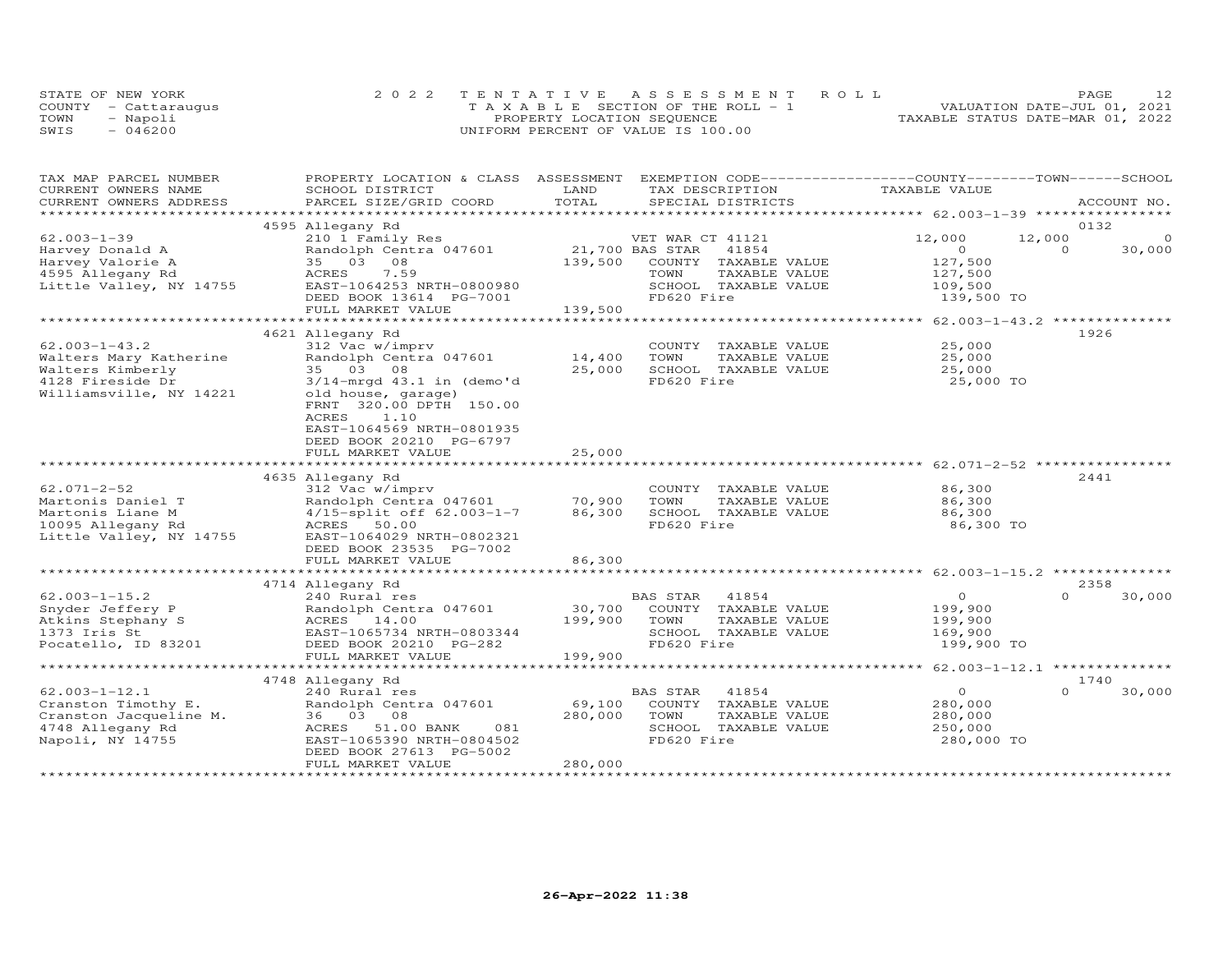|      | STATE OF NEW YORK    | 2022 TENTATIVE ASSESSMENT ROLL        | PAGE                             |
|------|----------------------|---------------------------------------|----------------------------------|
|      | COUNTY - Cattaraugus | T A X A B L E SECTION OF THE ROLL - 1 | VALUATION DATE-JUL 01, 2021      |
| TOWN | - Napoli             | PROPERTY LOCATION SEQUENCE            | TAXABLE STATUS DATE-MAR 01, 2022 |
| SWIS | $-046200$            | UNIFORM PERCENT OF VALUE IS 100.00    |                                  |

| TAX MAP PARCEL NUMBER     | PROPERTY LOCATION & CLASS ASSESSMENT   |         | EXEMPTION CODE-----------------COUNTY-------TOWN------SCHOOL |                                                               |                    |
|---------------------------|----------------------------------------|---------|--------------------------------------------------------------|---------------------------------------------------------------|--------------------|
| CURRENT OWNERS NAME       | SCHOOL DISTRICT                        | LAND    | TAX DESCRIPTION                                              | TAXABLE VALUE                                                 |                    |
| CURRENT OWNERS ADDRESS    | PARCEL SIZE/GRID COORD                 | TOTAL   | SPECIAL DISTRICTS                                            |                                                               | ACCOUNT NO.        |
| ************************* | 4775 Allegany Rd                       |         |                                                              |                                                               | 2067               |
| $62.003 - 1 - 12.2$       | 220 2 Family Res                       |         | VET WAR CT 41121                                             | 12,000                                                        | 12,000<br>$\circ$  |
| Freeman William T         | Randolph Centra 047601 22,300 BAS STAR |         | 41854                                                        | $\Omega$                                                      | $\Omega$<br>30,000 |
| Freeman Louise            | 36 03 08                               | 188,900 | COUNTY TAXABLE VALUE                                         | 176,900                                                       |                    |
| 4775 Allegany Rd          | 8,20<br>ACRES                          |         | TOWN<br>TAXABLE VALUE                                        | 176,900                                                       |                    |
| Little Valley, NY 14755   | EAST-1064442 NRTH-0804233              |         | SCHOOL TAXABLE VALUE                                         | 158,900                                                       |                    |
|                           | DEED BOOK 880<br>PG-01198              |         | FD620 Fire                                                   | 188,900 TO                                                    |                    |
|                           | FULL MARKET VALUE                      | 188,900 |                                                              |                                                               |                    |
|                           |                                        |         |                                                              |                                                               |                    |
|                           | 4806 Allegany Rd                       |         |                                                              |                                                               | 1246               |
| $62.003 - 1 - 11$         | 210 1 Family Res                       |         | ENH STAR<br>41834                                            | $\overline{O}$                                                | $\Omega$<br>44,900 |
| Westfall Dale             | Randolph Centra 047601                 | 11,800  | COUNTY TAXABLE VALUE                                         | 44,900                                                        |                    |
| 4806 Allegany Rd          | 36 03 08                               | 44,900  | TOWN<br>TAXABLE VALUE                                        | 44,900                                                        |                    |
| Little Valley, NY 14755   | FRNT 151.00 DPTH 274.00                |         | SCHOOL TAXABLE VALUE                                         | $\sim$ 0                                                      |                    |
|                           | EAST-1064996 NRTH-0804997              |         | FD620 Fire                                                   | 44,900 TO                                                     |                    |
|                           | DEED BOOK 00918 PG-00951               |         |                                                              |                                                               |                    |
|                           | FULL MARKET VALUE                      | 44,900  |                                                              |                                                               |                    |
|                           |                                        |         |                                                              | ******************************* 62.003-1-9.2 **************** |                    |
|                           | 4900 Allegany Rd                       |         |                                                              |                                                               | 2330               |
| $62.003 - 1 - 9.2$        | 240 Rural res                          |         | <b>BAS STAR</b><br>41854                                     | $\Omega$                                                      | $\Omega$<br>30,000 |
| Williams Tammy A          | Randolph Centra 047601 35,700          |         | COUNTY TAXABLE VALUE                                         | 164,400                                                       |                    |
| Williams James B          | $36 \quad 3 \quad 8$                   | 164,400 | TOWN<br>TAXABLE VALUE                                        | 164,400                                                       |                    |
| 4900 Allegany Rd          | ACRES 17.80 BANK<br>024                |         | SCHOOL TAXABLE VALUE                                         | 134,400                                                       |                    |
| Little Valley, NY 14755   | EAST-1065678 NRTH-0806578              |         | FD620 Fire                                                   | 164,400 TO                                                    |                    |
|                           | DEED BOOK 1003 PG-286                  |         |                                                              |                                                               |                    |
|                           | FULL MARKET VALUE                      | 164,400 |                                                              |                                                               |                    |
|                           | *********************************      |         |                                                              |                                                               |                    |
|                           | 4946 Allegany Rd                       |         |                                                              |                                                               | 1736               |
| $62.003 - 1 - 8$          | 210 1 Family Res                       |         | ENH STAR<br>41834                                            | $\overline{O}$                                                | $\Omega$<br>53,600 |
| Brown Larry G             | Randolph Centra 047601                 | 17,800  | COUNTY TAXABLE VALUE                                         | 53,600                                                        |                    |
| Brown Cathleen E          | 08<br>36 03                            | 53,600  | TOWN<br>TAXABLE VALUE                                        | 53,600                                                        |                    |
| 4946 Allegany Rd          | 4.75<br>ACRES                          |         | SCHOOL TAXABLE VALUE                                         | $\Omega$                                                      |                    |
| Little Valley, NY 14755   | EAST-1065000 NRTH-0807245              |         | FD620 Fire                                                   | 53,600 TO                                                     |                    |
|                           | DEED BOOK 00989 PG-00381               |         |                                                              |                                                               |                    |
|                           | FULL MARKET VALUE                      | 53,600  |                                                              |                                                               |                    |
|                           |                                        |         |                                                              |                                                               |                    |
|                           | 4952 Allegany Rd                       |         |                                                              |                                                               | 2388               |
| $62.003 - 1 - 9.3$        | 210 1 Family Res                       |         | BAS STAR<br>41854                                            | $\overline{0}$                                                | 30,000<br>$\Omega$ |
| Brown Levi J              | Randolph Centra 047601                 | 15,000  | COUNTY<br>TAXABLE VALUE                                      | 152,100                                                       |                    |
| 4952 Allegany Rd          | ACRES<br>2.80                          | 152,100 | TOWN<br>TAXABLE VALUE                                        | 152,100                                                       |                    |
| Little Valley, NY 14755   | EAST-1065002 NRTH-0807540              |         | SCHOOL TAXABLE VALUE                                         | 122,100                                                       |                    |
|                           | FULL MARKET VALUE                      | 152,100 | FD620 Fire                                                   | 152,100 TO                                                    |                    |
|                           |                                        |         |                                                              |                                                               |                    |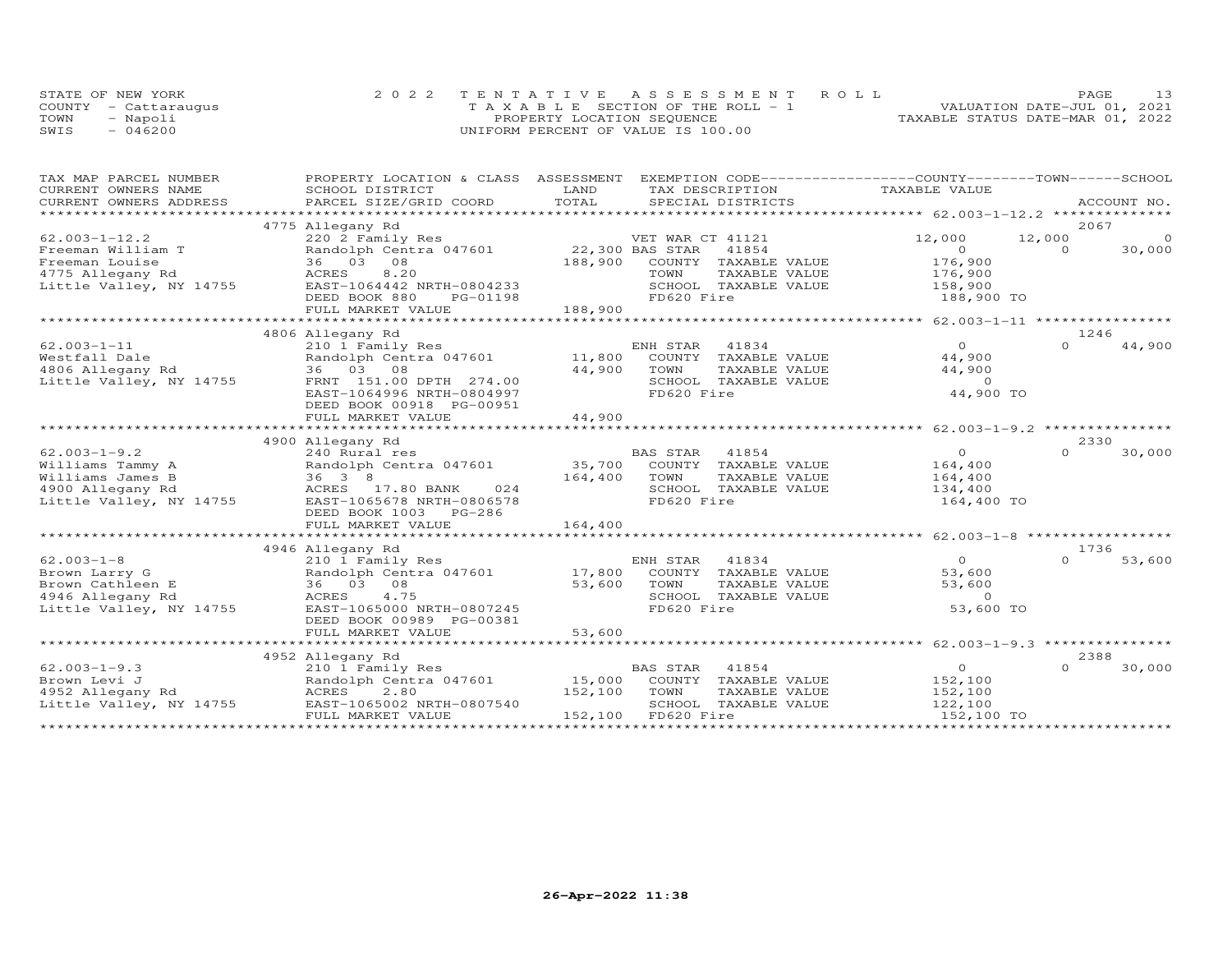|      | STATE OF NEW YORK    | 2022 TENTATIVE ASSESSMENT ROLL        |                                  | PAGE.                       | 14 |
|------|----------------------|---------------------------------------|----------------------------------|-----------------------------|----|
|      | COUNTY - Cattaraugus | T A X A B L E SECTION OF THE ROLL - 1 |                                  | VALUATION DATE-JUL 01, 2021 |    |
| TOWN | - Napoli             | PROPERTY LOCATION SEQUENCE            | TAXABLE STATUS DATE-MAR 01, 2022 |                             |    |
| SWIS | $-046200$            | UNIFORM PERCENT OF VALUE IS 100.00    |                                  |                             |    |

| TAX MAP PARCEL NUMBER                                                                                           | PROPERTY LOCATION & CLASS              | ASSESSMENT | EXEMPTION CODE-----------------COUNTY-------TOWN------SCHOOL |                    |          |                |
|-----------------------------------------------------------------------------------------------------------------|----------------------------------------|------------|--------------------------------------------------------------|--------------------|----------|----------------|
| CURRENT OWNERS NAME                                                                                             | SCHOOL DISTRICT                        | LAND       | TAX DESCRIPTION                                              | TAXABLE VALUE      |          |                |
| .CURRENT OWNERS ADDRESS PARCEL SIZE/GRID COORD TOTAL SPECIAL DISTRICTS ACCOUNT NO ACCOUNT NO ACCOUNT NO ACCOUNT |                                        |            |                                                              |                    |          |                |
|                                                                                                                 | 5036 Allegany Rd                       |            | 80 PCT OF VALUE USED FOR EXEMPTION PURPOSES                  |                    |          | 2387           |
| $62.001 - 1 - 12.1$                                                                                             | 240 Rural res                          |            | VET WAR CT 41121                                             | 12,000             | 12,000   | $\overline{0}$ |
|                                                                                                                 |                                        |            | 23,000 AGED C/T/S 41800                                      | 56,672             | 56,672   | 61,472         |
| Milks Charles F                                                                                                 | Catt-LV Central 046402                 |            |                                                              |                    |          |                |
| Milks Priscilla A                                                                                               | 8.50<br>ACRES                          |            | 192,100 ENH STAR<br>41834                                    | $\overline{0}$     | $\Omega$ | 74,900         |
| 5036 Allegany Rd                                                                                                | EAST-1065425 NRTH-0808610              |            | COUNTY TAXABLE VALUE                                         | 123,428            |          |                |
| Little Valley, NY 14755                                                                                         | DEED BOOK 20221 PG-2015                |            | TOWN<br>TAXABLE VALUE                                        | 123,428            |          |                |
|                                                                                                                 | FULL MARKET VALUE                      |            | 192,100 SCHOOL TAXABLE VALUE                                 | 155,728<br>192.100 |          |                |
|                                                                                                                 |                                        |            | FD620 Fire                                                   | 192,100 TO         |          |                |
|                                                                                                                 |                                        |            |                                                              |                    |          |                |
|                                                                                                                 | 5036 Allegany Rd                       |            |                                                              |                    |          | 2387           |
| $62.001 - 1 - 12.4$                                                                                             | 312 Vac w/imprv                        |            | COUNTY TAXABLE VALUE                                         | 102,200            |          |                |
| Smolinski Matthew A                                                                                             | Catt-LV Central 046402                 | 67,000     | TOWN<br>TAXABLE VALUE                                        | 102,200            |          |                |
| Smolinski Jennifer A                                                                                            | ACRES 38.90                            | 102,200    | SCHOOL TAXABLE VALUE                                         | 102,200            |          |                |
| 4044 North Hampton Brook Dr EAST-1065951 NRTH-0808690                                                           |                                        |            | FD620 Fire                                                   | 102,200 TO         |          |                |
| Hamburg, NY 14075                                                                                               | DEED BOOK 20200 PG-2406                |            |                                                              |                    |          |                |
|                                                                                                                 | FULL MARKET VALUE                      | 102,200    |                                                              |                    |          |                |
|                                                                                                                 |                                        |            |                                                              |                    |          |                |
|                                                                                                                 | 5070 Allegany Rd                       |            |                                                              |                    | 2387     |                |
| $62.001 - 1 - 12.5$                                                                                             | 240 Rural res                          |            | COUNTY TAXABLE VALUE                                         | 90,000             |          |                |
| LeCrone Kenneth M                                                                                               | Catt-LV Central 046402                 | 22,800     | TOWN<br>TAXABLE VALUE                                        | 90,000             |          |                |
| LeCrone Sara L                                                                                                  | 23.38<br>ACRES                         | 90,000     | SCHOOL TAXABLE VALUE                                         | 90,000             |          |                |
|                                                                                                                 |                                        |            |                                                              |                    |          |                |
| 5070 Allegany Rd                                                                                                | EAST-1066055 NRTH-0809270              |            | FD620 Fire                                                   | 90,000 TO          |          |                |
| ov.v Arreyany Kd<br>Little Valley, NY 14755                                                                     | DEED BOOK 20210 PG-4521                |            |                                                              |                    |          |                |
|                                                                                                                 | FULL MARKET VALUE                      | 90,000     |                                                              |                    |          |                |
|                                                                                                                 |                                        |            |                                                              |                    |          |                |
|                                                                                                                 | 5104 Allegany Rd                       |            |                                                              |                    |          | 1907           |
| $62.001 - 1 - 11.2$                                                                                             | 270 Mfg housing                        |            | VET WAR CT 41121                                             | 6,315              | 6,315    | $\Omega$       |
| Morrison David                                                                                                  | Catt-LV Central 046402 21,000 ENH STAR |            | 41834                                                        | $\Omega$           | $\Omega$ | 42,100         |
| 5104 Allegany Rd                                                                                                | 37 03 08                               |            | 42,100 COUNTY TAXABLE VALUE                                  | 35,785             |          |                |
| Little Valley, NY 14755                                                                                         | 5.15<br>ACRES                          |            | TOWN<br>TAXABLE VALUE                                        | 35,785             |          |                |
|                                                                                                                 | EAST-1066143 NRTH-0809788              |            | SCHOOL TAXABLE VALUE                                         | $\Omega$           |          |                |
|                                                                                                                 | DEED BOOK 899<br>PG-01099              |            | FD620 Fire                                                   | 42,100 TO          |          |                |
|                                                                                                                 | FULL MARKET VALUE                      | 42,100     |                                                              |                    |          |                |
|                                                                                                                 |                                        |            |                                                              |                    |          |                |
|                                                                                                                 | 5116 Allegany Rd                       |            |                                                              |                    |          | 2195           |
| $62.001 - 1 - 28.2$                                                                                             | 270 Mfg housing                        |            | <b>BAS STAR</b><br>41854                                     | $\overline{O}$     | $\Omega$ | 25,800         |
| Morrison Terrance                                                                                               | Catt-LV Central 046402                 | 16,100     | COUNTY TAXABLE VALUE                                         | 25,800             |          |                |
| 5116 Allegany Rd                                                                                                | 37 03<br>08                            | 25,800     | TOWN<br>TAXABLE VALUE                                        | 25,800             |          |                |
| Little Valley, NY 14755                                                                                         | ACRES<br>2.10                          |            | SCHOOL TAXABLE VALUE                                         | $\circ$            |          |                |
|                                                                                                                 | EAST-1065915 NRTH-0810006              |            | FD620 Fire                                                   | 25,800 TO          |          |                |
|                                                                                                                 | DEED BOOK 00972 PG-00636               |            |                                                              |                    |          |                |
|                                                                                                                 | FULL MARKET VALUE                      | 25,800     |                                                              |                    |          |                |
|                                                                                                                 |                                        |            |                                                              |                    |          |                |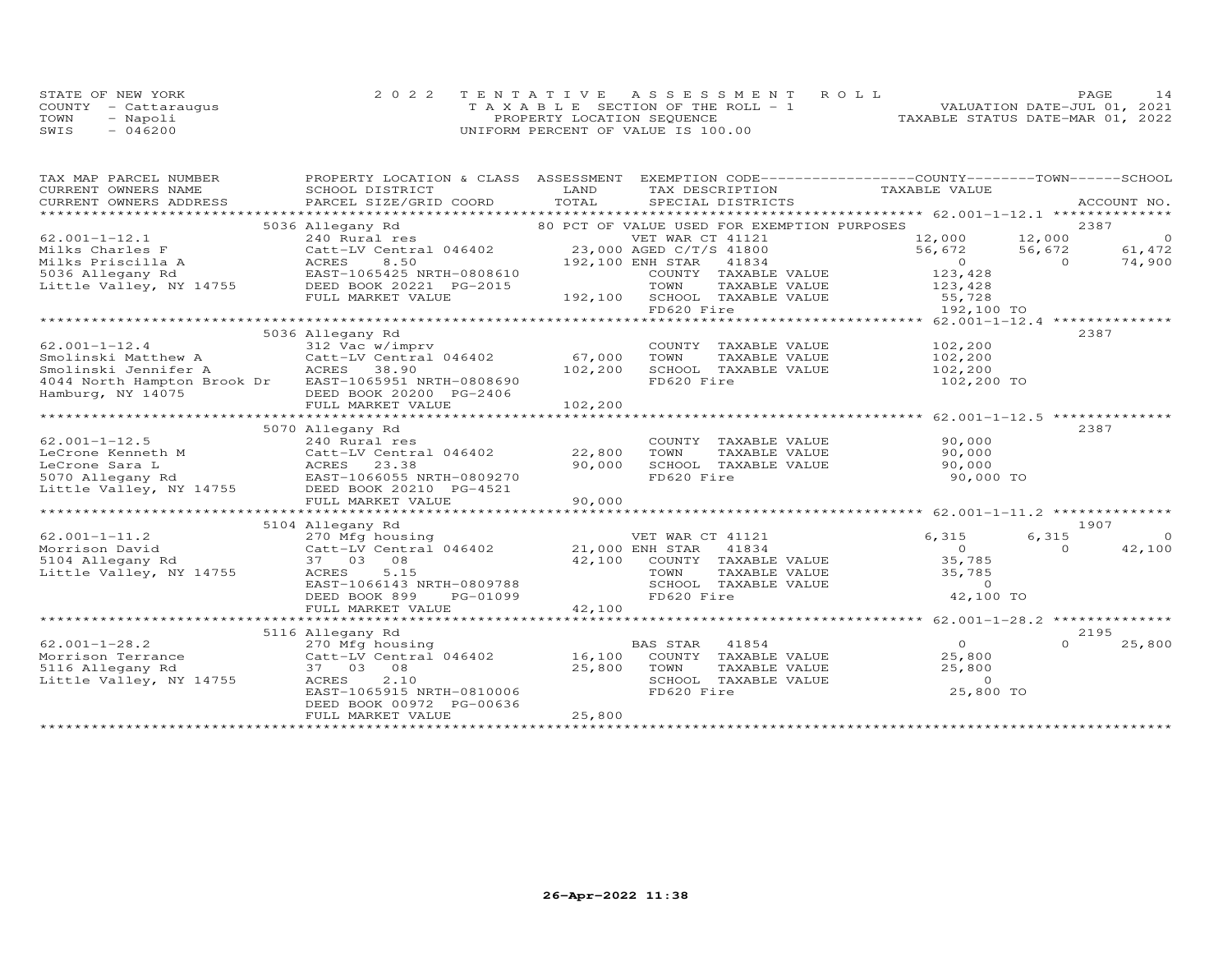|      | STATE OF NEW YORK    | 2022 TENTATIVE ASSESSMENT ROLL        | PAGE                             |  |
|------|----------------------|---------------------------------------|----------------------------------|--|
|      | COUNTY - Cattaraugus | T A X A B L E SECTION OF THE ROLL - 1 | VALUATION DATE-JUL 01, 2021      |  |
| TOWN | - Napoli             | PROPERTY LOCATION SEQUENCE            | TAXABLE STATUS DATE-MAR 01, 2022 |  |
| SWIS | $-046200$            | UNIFORM PERCENT OF VALUE IS 100.00    |                                  |  |

| TAX MAP PARCEL NUMBER                         | PROPERTY LOCATION & CLASS ASSESSMENT EXEMPTION CODE----------------COUNTY-------TOWN------SCHOOL<br>SCHOOL DISTRICT                                                                                                            |               | TAX DESCRIPTION             |                    |                    |
|-----------------------------------------------|--------------------------------------------------------------------------------------------------------------------------------------------------------------------------------------------------------------------------------|---------------|-----------------------------|--------------------|--------------------|
| CURRENT OWNERS NAME<br>CURRENT OWNERS ADDRESS |                                                                                                                                                                                                                                | LAND<br>TOTAL |                             | TAXABLE VALUE      |                    |
|                                               | .CURRENT OWNERS ADDRESS PARCEL SIZE/GRID COORD TOTAL SPECIAL DISTRICTS (ACCOUNT NO ACCOUNT NO ACCOUNT NO ACCOUNT NO ACCOUNT NO A LOGGER AND A LOGGER A LOGGER AND A LOGGER AND A LOGGER AND A LOGGER AND A LOGGER AND A LOGGER |               |                             |                    |                    |
|                                               | 5188 Allegany Rd                                                                                                                                                                                                               |               |                             |                    | 1392               |
| $62.001 - 1 - 11.1$                           | 442 MiniWhseSelf                                                                                                                                                                                                               |               | COUNTY TAXABLE VALUE 52,600 |                    |                    |
| Dille Melissa                                 | Catt-LV Central 046402                                                                                                                                                                                                         | 15,800        | TOWN<br>TAXABLE VALUE       | 52,600             |                    |
| Dille Lewis                                   | 37 03 08                                                                                                                                                                                                                       | 52,600        | SCHOOL TAXABLE VALUE        | 52,600             |                    |
| 522 Fair Oak St                               | ACRES 1.90                                                                                                                                                                                                                     |               | FD620 Fire                  | 52,600 TO          |                    |
| Little Valley, NY 14755                       | EAST-1066481 NRTH-0810795                                                                                                                                                                                                      |               |                             |                    |                    |
|                                               | DEED BOOK 20210 PG-2169                                                                                                                                                                                                        |               |                             |                    |                    |
|                                               |                                                                                                                                                                                                                                |               |                             |                    |                    |
|                                               |                                                                                                                                                                                                                                |               |                             |                    |                    |
|                                               | 5198 Allegany Rd                                                                                                                                                                                                               |               |                             |                    | 1913               |
| $62.001 - 1 - 28.1$                           | 210 1 Family Res                                                                                                                                                                                                               |               | BAS STAR<br>41854           | $\Omega$           | $\Omega$<br>30,000 |
| Morrison Kevin                                | 210 1 Family Res<br>Catt-LV Central 046402 16,400<br>20 03 08 16,500                                                                                                                                                           |               | COUNTY TAXABLE VALUE        | 76,500             |                    |
| Morrison Hazel                                |                                                                                                                                                                                                                                |               | TOWN<br>TAXABLE VALUE       | 76,500             |                    |
| 5198 Allegany Rd                              | ACRES<br>3.80                                                                                                                                                                                                                  |               | SCHOOL TAXABLE VALUE        | 46,500             |                    |
| Little Valley, NY 14755                       | EAST-1066674 NRTH-0810840                                                                                                                                                                                                      |               | FD620 Fire                  | 76,500 TO          |                    |
|                                               | DEED BOOK 20868 PG-6001                                                                                                                                                                                                        |               |                             |                    |                    |
|                                               |                                                                                                                                                                                                                                |               |                             |                    |                    |
|                                               |                                                                                                                                                                                                                                |               |                             |                    |                    |
|                                               | 5260 Allegany Rd                                                                                                                                                                                                               |               |                             |                    | 2399               |
| $62.001 - 1 - 30.1$                           | 210 1 Family Res                                                                                                                                                                                                               |               | AGED C/T/S 41800            | 3,860              | 3,860<br>3,860     |
| Raub Sharon                                   | Catt-LV Central 046402 12,000 ENH STAR                                                                                                                                                                                         |               | 41834                       | $\circ$            | 34,740<br>$\Omega$ |
| 5260 Allegany Rd                              | 1.00<br>ACRES                                                                                                                                                                                                                  | 38,600        | COUNTY TAXABLE VALUE        | 34,740             |                    |
| Little Valley, NY 14755                       | EAST-1066816 NRTH-0812068                                                                                                                                                                                                      |               | TOWN<br>TAXABLE VALUE       | 34,740             |                    |
|                                               | FULL MARKET VALUE                                                                                                                                                                                                              | 38,600        | SCHOOL TAXABLE VALUE        | $\sim$ 0           |                    |
|                                               |                                                                                                                                                                                                                                |               | FD620 Fire                  | 38,600 TO          |                    |
|                                               |                                                                                                                                                                                                                                |               |                             |                    |                    |
|                                               | 5266 Allegany Rd                                                                                                                                                                                                               |               |                             |                    | 2413               |
| $62.001 - 1 - 30.2$                           | 314 Rural vac<10                                                                                                                                                                                                               |               | COUNTY TAXABLE VALUE        | 15,400             |                    |
| Raub Steven                                   | Catt-LV Central 046402                                                                                                                                                                                                         | 15,400        | TOWN<br>TAXABLE VALUE       | 15,400             |                    |
| 5260 Allegany Rd                              | 9/2013-trailer dem'd                                                                                                                                                                                                           | 15,400        | SCHOOL TAXABLE VALUE        | 15,400             |                    |
| Little Valley, NY 14755                       | ACRES<br>1.50                                                                                                                                                                                                                  |               | FD620 Fire                  | 15,400 TO          |                    |
|                                               | EAST-1066862 NRTH-0812239                                                                                                                                                                                                      |               |                             |                    |                    |
|                                               | FULL MARKET VALUE                                                                                                                                                                                                              | 15,400        |                             |                    |                    |
|                                               | 5332 Allegany Rd                                                                                                                                                                                                               |               |                             |                    | 0224               |
| $53.003 - 1 - 21$                             | 112 Dairy farm                                                                                                                                                                                                                 |               | 41720<br>AG DIST            | 105,823<br>105,823 | 105,823            |
| Dechow David M                                | Catt-LV Central 046402 183,000 BAS STAR                                                                                                                                                                                        |               | 41854                       | $\Omega$           | 30,000<br>$\Omega$ |
| 5532 Allegany Rd                              | 39 03 08                                                                                                                                                                                                                       | 242,700       | COUNTY TAXABLE VALUE        | 136,877            |                    |
| Cattaraugus, NY 14719                         | ACRES 122.90 BANK<br>084                                                                                                                                                                                                       |               | TOWN<br>TAXABLE VALUE       | 136,877            |                    |
|                                               | EAST-1065234 NRTH-0816683                                                                                                                                                                                                      |               | SCHOOL TAXABLE VALUE        | 106,877            |                    |
| MAY BE SUBJECT TO PAYMENT                     |                                                                                                                                                                                                                                |               |                             |                    |                    |
|                                               |                                                                                                                                                                                                                                |               |                             |                    |                    |
| UNDER AGDIST LAW TIL 2026                     | DEED BOOK 820<br>PG-00198<br>FULL MARKET VALUE                                                                                                                                                                                 | 242,700       | FD620 Fire                  | 242,700 TO         |                    |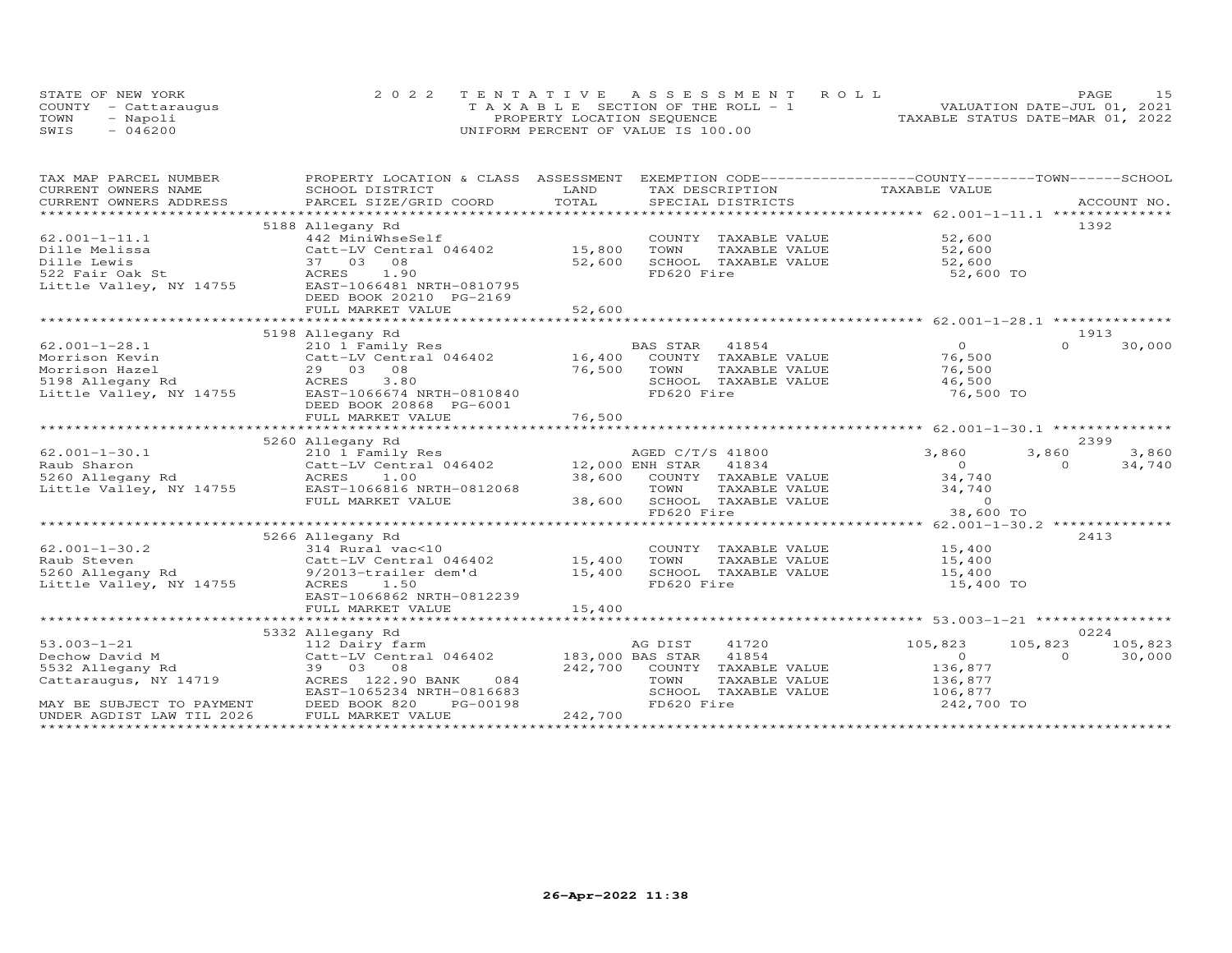|      | STATE OF NEW YORK    | 2022 TENTATIVE ASSESSMENT ROLL        | PAGE                             |
|------|----------------------|---------------------------------------|----------------------------------|
|      | COUNTY - Cattarauqus | T A X A B L E SECTION OF THE ROLL - 1 | VALUATION DATE-JUL 01, 2021      |
| TOWN | - Napoli             | PROPERTY LOCATION SEQUENCE            | TAXABLE STATUS DATE-MAR 01, 2022 |
| SWIS | $-046200$            | UNIFORM PERCENT OF VALUE IS 100.00    |                                  |

| TAX MAP PARCEL NUMBER    | PROPERTY LOCATION & CLASS ASSESSMENT |                     | EXEMPTION CODE-----------------COUNTY-------TOWN-----SCHOOL |               |                                                     |          |             |
|--------------------------|--------------------------------------|---------------------|-------------------------------------------------------------|---------------|-----------------------------------------------------|----------|-------------|
| CURRENT OWNERS NAME      | SCHOOL DISTRICT                      | LAND                | TAX DESCRIPTION                                             |               | TAXABLE VALUE                                       |          |             |
| CURRENT OWNERS ADDRESS   | PARCEL SIZE/GRID COORD               | TOTAL               | SPECIAL DISTRICTS                                           |               |                                                     |          | ACCOUNT NO. |
|                          |                                      |                     |                                                             |               |                                                     |          |             |
|                          | 5334 Allegany Rd                     |                     |                                                             |               |                                                     | 0240     |             |
| $62.002 - 1 - 31$        | 117 Horse farm                       |                     | 41854<br>BAS STAR                                           |               | $\circ$                                             | $\Omega$ | 30,000      |
| Dunham Virgill W         | Catt-LV Central 046402               | 124,900             | COUNTY TAXABLE VALUE                                        |               | 282,300                                             |          |             |
| Dunham Sheila H          | 30 03 08                             | 282,300             | TOWN                                                        | TAXABLE VALUE | 282,300                                             |          |             |
| 5334 Allegany Rd         | ACRES 104.47                         |                     | SCHOOL TAXABLE VALUE                                        |               | 252,300                                             |          |             |
| Little Valley, NY 14755  | EAST-1068579 NRTH-0813348            |                     | FD620 Fire                                                  |               | 282,300 TO                                          |          |             |
|                          | DEED BOOK 733<br>PG-00634            |                     |                                                             |               |                                                     |          |             |
|                          | FULL MARKET VALUE                    | 282,300             |                                                             |               |                                                     |          |             |
|                          |                                      |                     |                                                             |               |                                                     |          |             |
|                          | 5599 Allegany Rd                     |                     |                                                             |               |                                                     | 0223     |             |
| $53.003 - 1 - 18.1$      | 270 Mfg housing                      |                     | <b>BAS STAR</b><br>41854                                    |               | $\Omega$                                            | $\Omega$ | 30,000      |
| Dechow Ricky J           | Catt-LV Central 046402               | 50,600              | COUNTY TAXABLE VALUE                                        |               | 95,200                                              |          |             |
| 5599 Allegany Rd         | 39 03 08                             | 95,200              | TOWN                                                        | TAXABLE VALUE | 95,200                                              |          |             |
| Cattaraugus, NY 14719    | Ff 710.00                            |                     | SCHOOL TAXABLE VALUE                                        |               | 65,200                                              |          |             |
|                          | ACRES<br>24.55                       |                     | FD620 Fire                                                  |               | 95,200 TO                                           |          |             |
|                          | EAST-1064611 NRTH-0817802            |                     |                                                             |               |                                                     |          |             |
|                          | DEED BOOK 00959 PG-00206             |                     |                                                             |               |                                                     |          |             |
|                          | FULL MARKET VALUE                    | 95,200              |                                                             |               |                                                     |          |             |
|                          | ***********************              | * * * * * * * * * * |                                                             |               | ********************* 53.003-1-17 ***************** |          |             |
|                          | 5639 Allegany Rd                     |                     |                                                             |               |                                                     | 1769     |             |
| $53.003 - 1 - 17$        | 210 1 Family Res                     |                     | ENH STAR<br>41834                                           |               | $\overline{O}$                                      | $\Omega$ | 41,400      |
| Wright Cathleen          | Catt-LV Central 046402               | 14,300              | COUNTY TAXABLE VALUE                                        |               | 41,400                                              |          |             |
| Wright Ray A Sr          | 39 03 08                             | 41,400              | TOWN                                                        | TAXABLE VALUE | 41,400                                              |          |             |
| 5639 Allegany Rd         | 2.29<br>ACRES                        |                     | SCHOOL TAXABLE VALUE                                        |               | $\Omega$                                            |          |             |
| Cattaraugus, NY 14719    | EAST-1064968 NRTH-0818162            |                     | FD620 Fire                                                  |               | 41,400 TO                                           |          |             |
|                          | DEED BOOK 00973 PG-00497             |                     |                                                             |               |                                                     |          |             |
|                          | FULL MARKET VALUE                    | 41,400              |                                                             |               |                                                     |          |             |
|                          |                                      |                     | ******************************** 53.003-1-14 ***********    |               |                                                     |          |             |
|                          | 5719 Allegany Rd                     |                     |                                                             |               |                                                     | 1461     |             |
| $53.003 - 1 - 14$        | 210 1 Family Res                     |                     | COUNTY TAXABLE VALUE                                        |               | 149,400                                             |          |             |
| Hutchison Nicholas       | Catt-LV Central 046402               | 16,600              | TOWN                                                        | TAXABLE VALUE | 149,400                                             |          |             |
| Dechow Chelsea           | 39 03<br>08                          | 149,400             | SCHOOL TAXABLE VALUE                                        |               | 149,400                                             |          |             |
| 5719 Allegany Rd         | ACRES<br>3.94                        |                     | FD620 Fire                                                  |               | 149,400 TO                                          |          |             |
| Cattaraugus, NY 14719    | EAST-1064785 NRTH-0819368            |                     |                                                             |               |                                                     |          |             |
|                          | DEED BOOK 20221 PG-1283              |                     |                                                             |               |                                                     |          |             |
| PRIOR OWNER ON 3/01/2022 | FULL MARKET VALUE                    | 149,400             |                                                             |               |                                                     |          |             |
| Hutchison Nicholas       |                                      |                     |                                                             |               |                                                     |          |             |
| *********************    |                                      |                     |                                                             |               |                                                     |          |             |
|                          | 5720 Allegany Rd                     |                     |                                                             |               |                                                     | 2043     |             |
| $53.003 - 1 - 15.3$      | 210 1 Family Res                     |                     | COUNTY TAXABLE VALUE                                        |               | 98,200                                              |          |             |
| Benson Howard M          | Catt-LV Central 046402               | 16,100              | TOWN                                                        | TAXABLE VALUE | 98,200                                              |          |             |
| PO Box 213               | 08<br>36 03                          | 98,200              | SCHOOL TAXABLE VALUE                                        |               | 98,200                                              |          |             |
|                          | 3.60                                 |                     | FD620 Fire                                                  |               |                                                     |          |             |
| Randolph, NY 14772       | ACRES                                |                     |                                                             |               | 98,200 TO                                           |          |             |
|                          | EAST-1065164 NRTH-0819315            |                     |                                                             |               |                                                     |          |             |
|                          | DEED BOOK 16459 PG-1                 | 98,200              |                                                             |               |                                                     |          |             |
|                          | FULL MARKET VALUE                    |                     |                                                             |               |                                                     |          |             |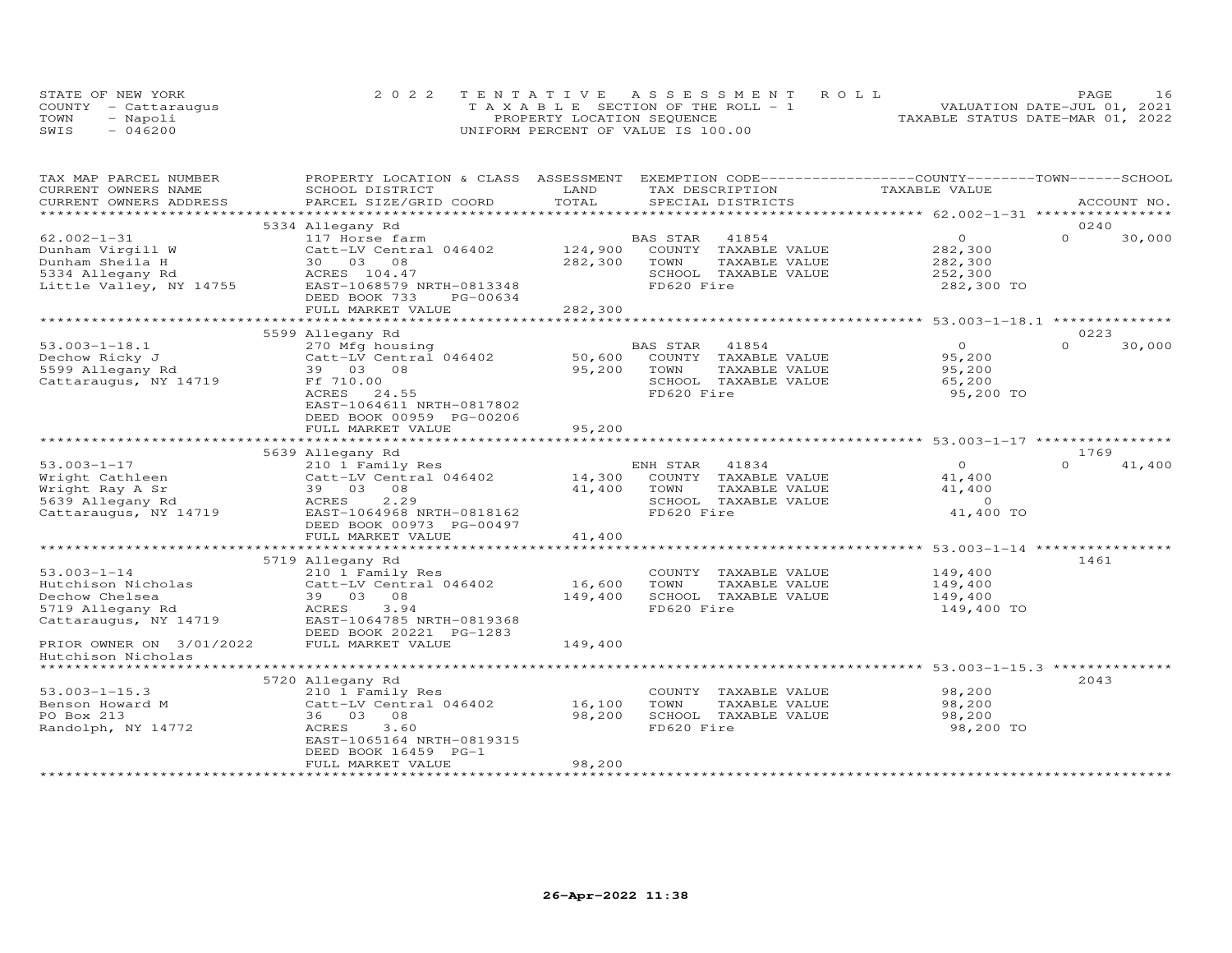|      | STATE OF NEW YORK    | 2022 TENTATIVE ASSESSMENT ROLL        | PAGE                             |
|------|----------------------|---------------------------------------|----------------------------------|
|      | COUNTY - Cattaraugus | T A X A B L E SECTION OF THE ROLL - 1 | VALUATION DATE-JUL 01, 2021      |
| TOWN | - Napoli             | PROPERTY LOCATION SEQUENCE            | TAXABLE STATUS DATE-MAR 01, 2022 |
| SWIS | $-046200$            | UNIFORM PERCENT OF VALUE IS 100.00    |                                  |

| CURRENT OWNERS NAME<br>SCHOOL DISTRICT<br>LAND<br>TAX DESCRIPTION<br>TAXABLE VALUE<br>TOTAL<br>CURRENT OWNERS ADDRESS<br>.CURRENT OWNERS ADDRESS PARCEL SIZE/GRID COORD TOTAL SPECIAL DISTRICTS (ACCOUNT NO ACCOUNT NO ARCOUNT NO ACCOUNT NO ACCOUNT NO A LOGGER AND A LOGGER A LOGGER AND A LOGGER AND A LOGGER AND A LOGGER AND A LOGGER AND A LOGGER<br>5805 Allegany Rd<br>2065<br>44,900<br>$53.003 - 1 - 12.3$<br>260 Seasonal res<br>COUNTY TAXABLE VALUE<br>44,900<br>Catt-LV Central 046402 15,900<br>TOWN<br>TAXABLE VALUE<br>Comer Annette<br>5780 Stilwell Rd<br>40  03  08<br>44,900<br>SCHOOL TAXABLE VALUE<br>44,900<br>6.25<br>FD620 Fire<br>Hamburg, NY 14075<br>ACRES<br>44,900 TO<br>EAST-1064812 NRTH-0820542<br>DEED BOOK 20210 PG-8562<br>44,900<br>FULL MARKET VALUE<br>5900 Allegany Rd<br>2353<br>$53.003 - 1 - 10.3$<br>270 Mfg housing<br>COUNTY TAXABLE VALUE<br>75,300<br>1844<br>5902 Allegany Rd<br>$53.003 - 1 - 11$<br>312 Vac w/imprv<br>COUNTY TAXABLE VALUE<br>5,400<br>Catt-LV Central 046402<br>3,600<br>5,400<br>McDonough Patrick E<br>TOWN<br>TAXABLE VALUE<br>1980 Carcliff Dr<br>40 03 08<br>5,400<br>SCHOOL TAXABLE VALUE<br>5,400<br>FD620 Fire<br>FRNT 148.00 DPTH 148.00<br>5,400 TO<br>Burt, NY 14028<br>EAST-1065750 NRTH-0822800<br>DEED BOOK 11515 PG-8001<br>5,400<br>FULL MARKET VALUE<br>1499<br>5996 Allegany Rd<br>$53.003 - 1 - 9$<br>$28,600$<br>$28,600$<br>270 Mfg housing<br>COUNTY TAXABLE VALUE<br>Catt-LV Central 046402<br>17,700<br>Wright Cathleen<br>TOWN<br>TAXABLE VALUE<br>28,600<br>SCHOOL TAXABLE VALUE<br>28,600<br>28,600<br>Wright Ray R Sr<br>40 03 08<br>FD620 Fire<br>5639 Allegany Rd<br>FRNT 150.00 DPTH 215.00<br>28,600 TO<br>Cattaraugus, NY 14719<br>EAST-1064816 NRTH-0823594<br>DEED BOOK 18116 PG-2001<br>28,600<br>FULL MARKET VALUE<br>1218<br>Anderson Rd<br>$61.004 - 2 - 12$<br>41720<br>133,330<br>133,330<br>105 Vac farmland<br>AG DIST<br>133,330<br>Randolph Centra 047601<br>209,800<br>COUNTY TAXABLE VALUE<br>R&L Adams Lands, LLC<br>76,470<br>59 03 08<br>209,800<br>76,470<br>4224 Elm Creek Rd<br>TOWN<br>TAXABLE VALUE<br>ACRES 144.18<br>SCHOOL TAXABLE VALUE<br>76,470<br>Randolph, NY 14772<br>FD620 Fire<br>209,800 TO<br>EAST-1051791 NRTH-0801768<br>WS620 Watershed<br>41,960 TO<br>MAY BE SUBJECT TO PAYMENT<br>DEED BOOK 4643<br>PG-3001<br>209,800<br>UNDER AGDIST LAW TIL 2026<br>FULL MARKET VALUE | TAX MAP PARCEL NUMBER |  | PROPERTY LOCATION & CLASS ASSESSMENT EXEMPTION CODE----------------COUNTY-------TOWN------SCHOOL |  |
|--------------------------------------------------------------------------------------------------------------------------------------------------------------------------------------------------------------------------------------------------------------------------------------------------------------------------------------------------------------------------------------------------------------------------------------------------------------------------------------------------------------------------------------------------------------------------------------------------------------------------------------------------------------------------------------------------------------------------------------------------------------------------------------------------------------------------------------------------------------------------------------------------------------------------------------------------------------------------------------------------------------------------------------------------------------------------------------------------------------------------------------------------------------------------------------------------------------------------------------------------------------------------------------------------------------------------------------------------------------------------------------------------------------------------------------------------------------------------------------------------------------------------------------------------------------------------------------------------------------------------------------------------------------------------------------------------------------------------------------------------------------------------------------------------------------------------------------------------------------------------------------------------------------------------------------------------------------------------------------------------------------------------------------------------------------------------------------------------------------------------------------------------------------------------------------------------------------------------------------------------------------------------------------------------------------------------------------------------------------------------------------------------------------------------|-----------------------|--|--------------------------------------------------------------------------------------------------|--|
|                                                                                                                                                                                                                                                                                                                                                                                                                                                                                                                                                                                                                                                                                                                                                                                                                                                                                                                                                                                                                                                                                                                                                                                                                                                                                                                                                                                                                                                                                                                                                                                                                                                                                                                                                                                                                                                                                                                                                                                                                                                                                                                                                                                                                                                                                                                                                                                                                          |                       |  |                                                                                                  |  |
|                                                                                                                                                                                                                                                                                                                                                                                                                                                                                                                                                                                                                                                                                                                                                                                                                                                                                                                                                                                                                                                                                                                                                                                                                                                                                                                                                                                                                                                                                                                                                                                                                                                                                                                                                                                                                                                                                                                                                                                                                                                                                                                                                                                                                                                                                                                                                                                                                          |                       |  |                                                                                                  |  |
|                                                                                                                                                                                                                                                                                                                                                                                                                                                                                                                                                                                                                                                                                                                                                                                                                                                                                                                                                                                                                                                                                                                                                                                                                                                                                                                                                                                                                                                                                                                                                                                                                                                                                                                                                                                                                                                                                                                                                                                                                                                                                                                                                                                                                                                                                                                                                                                                                          |                       |  |                                                                                                  |  |
|                                                                                                                                                                                                                                                                                                                                                                                                                                                                                                                                                                                                                                                                                                                                                                                                                                                                                                                                                                                                                                                                                                                                                                                                                                                                                                                                                                                                                                                                                                                                                                                                                                                                                                                                                                                                                                                                                                                                                                                                                                                                                                                                                                                                                                                                                                                                                                                                                          |                       |  |                                                                                                  |  |
|                                                                                                                                                                                                                                                                                                                                                                                                                                                                                                                                                                                                                                                                                                                                                                                                                                                                                                                                                                                                                                                                                                                                                                                                                                                                                                                                                                                                                                                                                                                                                                                                                                                                                                                                                                                                                                                                                                                                                                                                                                                                                                                                                                                                                                                                                                                                                                                                                          |                       |  |                                                                                                  |  |
|                                                                                                                                                                                                                                                                                                                                                                                                                                                                                                                                                                                                                                                                                                                                                                                                                                                                                                                                                                                                                                                                                                                                                                                                                                                                                                                                                                                                                                                                                                                                                                                                                                                                                                                                                                                                                                                                                                                                                                                                                                                                                                                                                                                                                                                                                                                                                                                                                          |                       |  |                                                                                                  |  |
|                                                                                                                                                                                                                                                                                                                                                                                                                                                                                                                                                                                                                                                                                                                                                                                                                                                                                                                                                                                                                                                                                                                                                                                                                                                                                                                                                                                                                                                                                                                                                                                                                                                                                                                                                                                                                                                                                                                                                                                                                                                                                                                                                                                                                                                                                                                                                                                                                          |                       |  |                                                                                                  |  |
|                                                                                                                                                                                                                                                                                                                                                                                                                                                                                                                                                                                                                                                                                                                                                                                                                                                                                                                                                                                                                                                                                                                                                                                                                                                                                                                                                                                                                                                                                                                                                                                                                                                                                                                                                                                                                                                                                                                                                                                                                                                                                                                                                                                                                                                                                                                                                                                                                          |                       |  |                                                                                                  |  |
|                                                                                                                                                                                                                                                                                                                                                                                                                                                                                                                                                                                                                                                                                                                                                                                                                                                                                                                                                                                                                                                                                                                                                                                                                                                                                                                                                                                                                                                                                                                                                                                                                                                                                                                                                                                                                                                                                                                                                                                                                                                                                                                                                                                                                                                                                                                                                                                                                          |                       |  |                                                                                                  |  |
|                                                                                                                                                                                                                                                                                                                                                                                                                                                                                                                                                                                                                                                                                                                                                                                                                                                                                                                                                                                                                                                                                                                                                                                                                                                                                                                                                                                                                                                                                                                                                                                                                                                                                                                                                                                                                                                                                                                                                                                                                                                                                                                                                                                                                                                                                                                                                                                                                          |                       |  |                                                                                                  |  |
|                                                                                                                                                                                                                                                                                                                                                                                                                                                                                                                                                                                                                                                                                                                                                                                                                                                                                                                                                                                                                                                                                                                                                                                                                                                                                                                                                                                                                                                                                                                                                                                                                                                                                                                                                                                                                                                                                                                                                                                                                                                                                                                                                                                                                                                                                                                                                                                                                          |                       |  |                                                                                                  |  |
|                                                                                                                                                                                                                                                                                                                                                                                                                                                                                                                                                                                                                                                                                                                                                                                                                                                                                                                                                                                                                                                                                                                                                                                                                                                                                                                                                                                                                                                                                                                                                                                                                                                                                                                                                                                                                                                                                                                                                                                                                                                                                                                                                                                                                                                                                                                                                                                                                          |                       |  |                                                                                                  |  |
|                                                                                                                                                                                                                                                                                                                                                                                                                                                                                                                                                                                                                                                                                                                                                                                                                                                                                                                                                                                                                                                                                                                                                                                                                                                                                                                                                                                                                                                                                                                                                                                                                                                                                                                                                                                                                                                                                                                                                                                                                                                                                                                                                                                                                                                                                                                                                                                                                          |                       |  |                                                                                                  |  |
|                                                                                                                                                                                                                                                                                                                                                                                                                                                                                                                                                                                                                                                                                                                                                                                                                                                                                                                                                                                                                                                                                                                                                                                                                                                                                                                                                                                                                                                                                                                                                                                                                                                                                                                                                                                                                                                                                                                                                                                                                                                                                                                                                                                                                                                                                                                                                                                                                          |                       |  |                                                                                                  |  |
|                                                                                                                                                                                                                                                                                                                                                                                                                                                                                                                                                                                                                                                                                                                                                                                                                                                                                                                                                                                                                                                                                                                                                                                                                                                                                                                                                                                                                                                                                                                                                                                                                                                                                                                                                                                                                                                                                                                                                                                                                                                                                                                                                                                                                                                                                                                                                                                                                          |                       |  |                                                                                                  |  |
|                                                                                                                                                                                                                                                                                                                                                                                                                                                                                                                                                                                                                                                                                                                                                                                                                                                                                                                                                                                                                                                                                                                                                                                                                                                                                                                                                                                                                                                                                                                                                                                                                                                                                                                                                                                                                                                                                                                                                                                                                                                                                                                                                                                                                                                                                                                                                                                                                          |                       |  |                                                                                                  |  |
|                                                                                                                                                                                                                                                                                                                                                                                                                                                                                                                                                                                                                                                                                                                                                                                                                                                                                                                                                                                                                                                                                                                                                                                                                                                                                                                                                                                                                                                                                                                                                                                                                                                                                                                                                                                                                                                                                                                                                                                                                                                                                                                                                                                                                                                                                                                                                                                                                          |                       |  |                                                                                                  |  |
|                                                                                                                                                                                                                                                                                                                                                                                                                                                                                                                                                                                                                                                                                                                                                                                                                                                                                                                                                                                                                                                                                                                                                                                                                                                                                                                                                                                                                                                                                                                                                                                                                                                                                                                                                                                                                                                                                                                                                                                                                                                                                                                                                                                                                                                                                                                                                                                                                          |                       |  |                                                                                                  |  |
|                                                                                                                                                                                                                                                                                                                                                                                                                                                                                                                                                                                                                                                                                                                                                                                                                                                                                                                                                                                                                                                                                                                                                                                                                                                                                                                                                                                                                                                                                                                                                                                                                                                                                                                                                                                                                                                                                                                                                                                                                                                                                                                                                                                                                                                                                                                                                                                                                          |                       |  |                                                                                                  |  |
|                                                                                                                                                                                                                                                                                                                                                                                                                                                                                                                                                                                                                                                                                                                                                                                                                                                                                                                                                                                                                                                                                                                                                                                                                                                                                                                                                                                                                                                                                                                                                                                                                                                                                                                                                                                                                                                                                                                                                                                                                                                                                                                                                                                                                                                                                                                                                                                                                          |                       |  |                                                                                                  |  |
|                                                                                                                                                                                                                                                                                                                                                                                                                                                                                                                                                                                                                                                                                                                                                                                                                                                                                                                                                                                                                                                                                                                                                                                                                                                                                                                                                                                                                                                                                                                                                                                                                                                                                                                                                                                                                                                                                                                                                                                                                                                                                                                                                                                                                                                                                                                                                                                                                          |                       |  |                                                                                                  |  |
|                                                                                                                                                                                                                                                                                                                                                                                                                                                                                                                                                                                                                                                                                                                                                                                                                                                                                                                                                                                                                                                                                                                                                                                                                                                                                                                                                                                                                                                                                                                                                                                                                                                                                                                                                                                                                                                                                                                                                                                                                                                                                                                                                                                                                                                                                                                                                                                                                          |                       |  |                                                                                                  |  |
|                                                                                                                                                                                                                                                                                                                                                                                                                                                                                                                                                                                                                                                                                                                                                                                                                                                                                                                                                                                                                                                                                                                                                                                                                                                                                                                                                                                                                                                                                                                                                                                                                                                                                                                                                                                                                                                                                                                                                                                                                                                                                                                                                                                                                                                                                                                                                                                                                          |                       |  |                                                                                                  |  |
|                                                                                                                                                                                                                                                                                                                                                                                                                                                                                                                                                                                                                                                                                                                                                                                                                                                                                                                                                                                                                                                                                                                                                                                                                                                                                                                                                                                                                                                                                                                                                                                                                                                                                                                                                                                                                                                                                                                                                                                                                                                                                                                                                                                                                                                                                                                                                                                                                          |                       |  |                                                                                                  |  |
|                                                                                                                                                                                                                                                                                                                                                                                                                                                                                                                                                                                                                                                                                                                                                                                                                                                                                                                                                                                                                                                                                                                                                                                                                                                                                                                                                                                                                                                                                                                                                                                                                                                                                                                                                                                                                                                                                                                                                                                                                                                                                                                                                                                                                                                                                                                                                                                                                          |                       |  |                                                                                                  |  |
|                                                                                                                                                                                                                                                                                                                                                                                                                                                                                                                                                                                                                                                                                                                                                                                                                                                                                                                                                                                                                                                                                                                                                                                                                                                                                                                                                                                                                                                                                                                                                                                                                                                                                                                                                                                                                                                                                                                                                                                                                                                                                                                                                                                                                                                                                                                                                                                                                          |                       |  |                                                                                                  |  |
|                                                                                                                                                                                                                                                                                                                                                                                                                                                                                                                                                                                                                                                                                                                                                                                                                                                                                                                                                                                                                                                                                                                                                                                                                                                                                                                                                                                                                                                                                                                                                                                                                                                                                                                                                                                                                                                                                                                                                                                                                                                                                                                                                                                                                                                                                                                                                                                                                          |                       |  |                                                                                                  |  |
|                                                                                                                                                                                                                                                                                                                                                                                                                                                                                                                                                                                                                                                                                                                                                                                                                                                                                                                                                                                                                                                                                                                                                                                                                                                                                                                                                                                                                                                                                                                                                                                                                                                                                                                                                                                                                                                                                                                                                                                                                                                                                                                                                                                                                                                                                                                                                                                                                          |                       |  |                                                                                                  |  |
|                                                                                                                                                                                                                                                                                                                                                                                                                                                                                                                                                                                                                                                                                                                                                                                                                                                                                                                                                                                                                                                                                                                                                                                                                                                                                                                                                                                                                                                                                                                                                                                                                                                                                                                                                                                                                                                                                                                                                                                                                                                                                                                                                                                                                                                                                                                                                                                                                          |                       |  |                                                                                                  |  |
|                                                                                                                                                                                                                                                                                                                                                                                                                                                                                                                                                                                                                                                                                                                                                                                                                                                                                                                                                                                                                                                                                                                                                                                                                                                                                                                                                                                                                                                                                                                                                                                                                                                                                                                                                                                                                                                                                                                                                                                                                                                                                                                                                                                                                                                                                                                                                                                                                          |                       |  |                                                                                                  |  |
|                                                                                                                                                                                                                                                                                                                                                                                                                                                                                                                                                                                                                                                                                                                                                                                                                                                                                                                                                                                                                                                                                                                                                                                                                                                                                                                                                                                                                                                                                                                                                                                                                                                                                                                                                                                                                                                                                                                                                                                                                                                                                                                                                                                                                                                                                                                                                                                                                          |                       |  |                                                                                                  |  |
|                                                                                                                                                                                                                                                                                                                                                                                                                                                                                                                                                                                                                                                                                                                                                                                                                                                                                                                                                                                                                                                                                                                                                                                                                                                                                                                                                                                                                                                                                                                                                                                                                                                                                                                                                                                                                                                                                                                                                                                                                                                                                                                                                                                                                                                                                                                                                                                                                          |                       |  |                                                                                                  |  |
|                                                                                                                                                                                                                                                                                                                                                                                                                                                                                                                                                                                                                                                                                                                                                                                                                                                                                                                                                                                                                                                                                                                                                                                                                                                                                                                                                                                                                                                                                                                                                                                                                                                                                                                                                                                                                                                                                                                                                                                                                                                                                                                                                                                                                                                                                                                                                                                                                          |                       |  |                                                                                                  |  |
|                                                                                                                                                                                                                                                                                                                                                                                                                                                                                                                                                                                                                                                                                                                                                                                                                                                                                                                                                                                                                                                                                                                                                                                                                                                                                                                                                                                                                                                                                                                                                                                                                                                                                                                                                                                                                                                                                                                                                                                                                                                                                                                                                                                                                                                                                                                                                                                                                          |                       |  |                                                                                                  |  |
|                                                                                                                                                                                                                                                                                                                                                                                                                                                                                                                                                                                                                                                                                                                                                                                                                                                                                                                                                                                                                                                                                                                                                                                                                                                                                                                                                                                                                                                                                                                                                                                                                                                                                                                                                                                                                                                                                                                                                                                                                                                                                                                                                                                                                                                                                                                                                                                                                          |                       |  |                                                                                                  |  |
|                                                                                                                                                                                                                                                                                                                                                                                                                                                                                                                                                                                                                                                                                                                                                                                                                                                                                                                                                                                                                                                                                                                                                                                                                                                                                                                                                                                                                                                                                                                                                                                                                                                                                                                                                                                                                                                                                                                                                                                                                                                                                                                                                                                                                                                                                                                                                                                                                          |                       |  |                                                                                                  |  |
|                                                                                                                                                                                                                                                                                                                                                                                                                                                                                                                                                                                                                                                                                                                                                                                                                                                                                                                                                                                                                                                                                                                                                                                                                                                                                                                                                                                                                                                                                                                                                                                                                                                                                                                                                                                                                                                                                                                                                                                                                                                                                                                                                                                                                                                                                                                                                                                                                          |                       |  |                                                                                                  |  |
|                                                                                                                                                                                                                                                                                                                                                                                                                                                                                                                                                                                                                                                                                                                                                                                                                                                                                                                                                                                                                                                                                                                                                                                                                                                                                                                                                                                                                                                                                                                                                                                                                                                                                                                                                                                                                                                                                                                                                                                                                                                                                                                                                                                                                                                                                                                                                                                                                          |                       |  |                                                                                                  |  |
|                                                                                                                                                                                                                                                                                                                                                                                                                                                                                                                                                                                                                                                                                                                                                                                                                                                                                                                                                                                                                                                                                                                                                                                                                                                                                                                                                                                                                                                                                                                                                                                                                                                                                                                                                                                                                                                                                                                                                                                                                                                                                                                                                                                                                                                                                                                                                                                                                          |                       |  |                                                                                                  |  |
|                                                                                                                                                                                                                                                                                                                                                                                                                                                                                                                                                                                                                                                                                                                                                                                                                                                                                                                                                                                                                                                                                                                                                                                                                                                                                                                                                                                                                                                                                                                                                                                                                                                                                                                                                                                                                                                                                                                                                                                                                                                                                                                                                                                                                                                                                                                                                                                                                          |                       |  |                                                                                                  |  |
|                                                                                                                                                                                                                                                                                                                                                                                                                                                                                                                                                                                                                                                                                                                                                                                                                                                                                                                                                                                                                                                                                                                                                                                                                                                                                                                                                                                                                                                                                                                                                                                                                                                                                                                                                                                                                                                                                                                                                                                                                                                                                                                                                                                                                                                                                                                                                                                                                          |                       |  |                                                                                                  |  |
|                                                                                                                                                                                                                                                                                                                                                                                                                                                                                                                                                                                                                                                                                                                                                                                                                                                                                                                                                                                                                                                                                                                                                                                                                                                                                                                                                                                                                                                                                                                                                                                                                                                                                                                                                                                                                                                                                                                                                                                                                                                                                                                                                                                                                                                                                                                                                                                                                          |                       |  |                                                                                                  |  |
|                                                                                                                                                                                                                                                                                                                                                                                                                                                                                                                                                                                                                                                                                                                                                                                                                                                                                                                                                                                                                                                                                                                                                                                                                                                                                                                                                                                                                                                                                                                                                                                                                                                                                                                                                                                                                                                                                                                                                                                                                                                                                                                                                                                                                                                                                                                                                                                                                          |                       |  |                                                                                                  |  |
|                                                                                                                                                                                                                                                                                                                                                                                                                                                                                                                                                                                                                                                                                                                                                                                                                                                                                                                                                                                                                                                                                                                                                                                                                                                                                                                                                                                                                                                                                                                                                                                                                                                                                                                                                                                                                                                                                                                                                                                                                                                                                                                                                                                                                                                                                                                                                                                                                          |                       |  |                                                                                                  |  |
|                                                                                                                                                                                                                                                                                                                                                                                                                                                                                                                                                                                                                                                                                                                                                                                                                                                                                                                                                                                                                                                                                                                                                                                                                                                                                                                                                                                                                                                                                                                                                                                                                                                                                                                                                                                                                                                                                                                                                                                                                                                                                                                                                                                                                                                                                                                                                                                                                          |                       |  |                                                                                                  |  |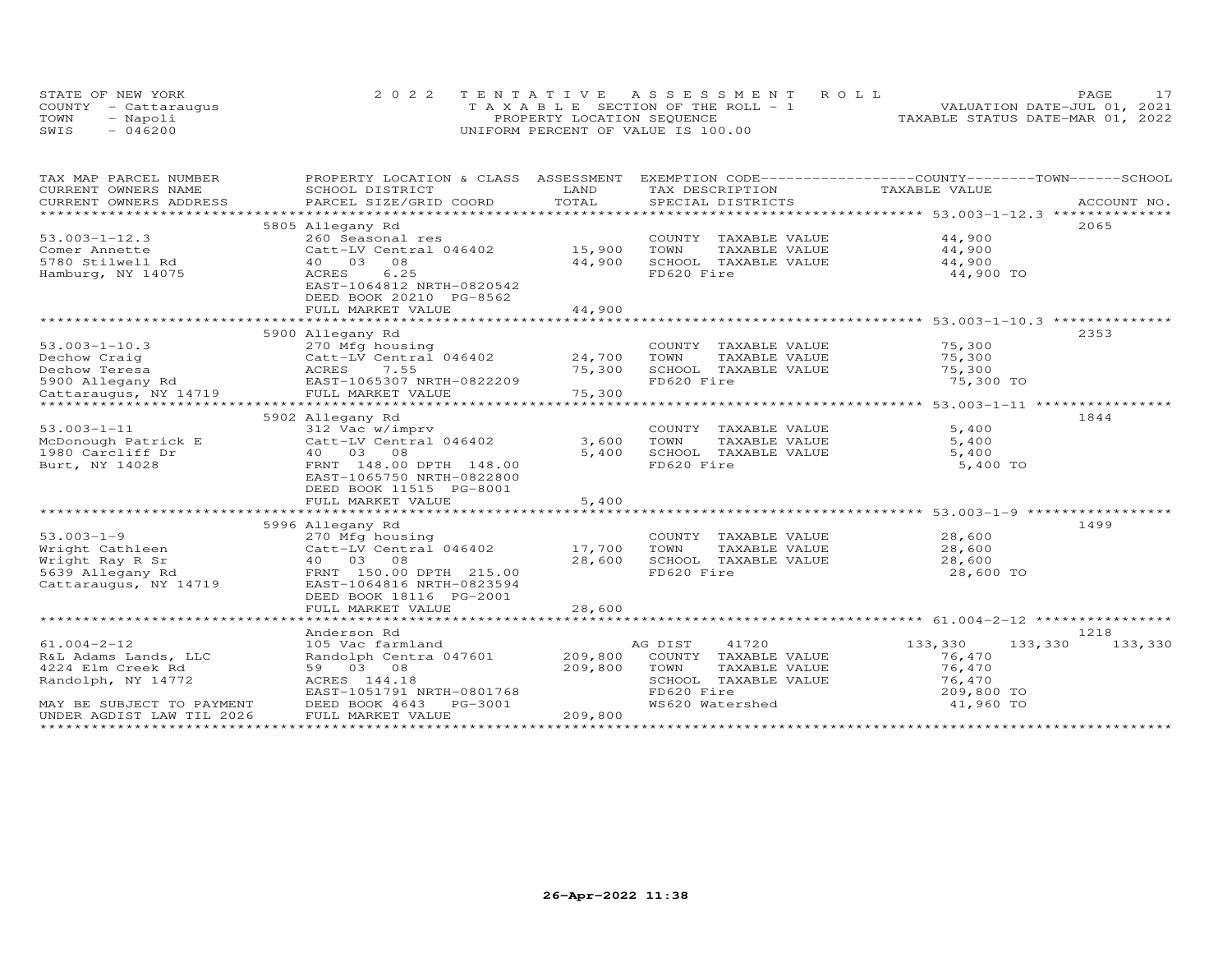|      | STATE OF NEW YORK    | 2022 TENTATIVE ASSESSMENT ROLL        | 18<br>PAGE                       |
|------|----------------------|---------------------------------------|----------------------------------|
|      | COUNTY - Cattaraugus | T A X A B L E SECTION OF THE ROLL - 1 | VALUATION DATE-JUL 01, 2021      |
| TOWN | - Napoli             | PROPERTY LOCATION SEQUENCE            | TAXABLE STATUS DATE-MAR 01, 2022 |
| SWIS | $-046200$            | UNIFORM PERCENT OF VALUE IS 100.00    |                                  |

| TAX MAP PARCEL NUMBER FROPERTY LOCATION & CLASS ASSESSMENT EXEMPTION CODE----------------COUNTY-------TOWN------SCHOOL                                                                                                             |                                                                                                                                                                                              |        |                                                                                                                                       |                      |                  |
|------------------------------------------------------------------------------------------------------------------------------------------------------------------------------------------------------------------------------------|----------------------------------------------------------------------------------------------------------------------------------------------------------------------------------------------|--------|---------------------------------------------------------------------------------------------------------------------------------------|----------------------|------------------|
|                                                                                                                                                                                                                                    | <b>LAND</b>                                                                                                                                                                                  |        |                                                                                                                                       |                      |                  |
|                                                                                                                                                                                                                                    |                                                                                                                                                                                              |        |                                                                                                                                       |                      |                  |
|                                                                                                                                                                                                                                    |                                                                                                                                                                                              |        |                                                                                                                                       |                      |                  |
|                                                                                                                                                                                                                                    |                                                                                                                                                                                              |        |                                                                                                                                       |                      | 0047             |
|                                                                                                                                                                                                                                    |                                                                                                                                                                                              |        |                                                                                                                                       | 37,106               | 37,106<br>37,106 |
|                                                                                                                                                                                                                                    |                                                                                                                                                                                              |        |                                                                                                                                       | 179,594              |                  |
|                                                                                                                                                                                                                                    |                                                                                                                                                                                              |        |                                                                                                                                       |                      |                  |
|                                                                                                                                                                                                                                    |                                                                                                                                                                                              |        |                                                                                                                                       |                      |                  |
|                                                                                                                                                                                                                                    |                                                                                                                                                                                              |        |                                                                                                                                       |                      |                  |
|                                                                                                                                                                                                                                    |                                                                                                                                                                                              |        |                                                                                                                                       |                      |                  |
| AND HORIZON CONTRAINS AND ACRES TO BE DESCRIPTION TO THE MANAGEMENT CONTRAINS AND TRANSFE VALUE<br>Randolph, NY 14772 ACRES 74.25<br>MAY BE SUBJECT TO PAYMENT DESCRIPTION DENSITIANT DESCRIPTION AND RESORT DESCRIPTION OF THE MA |                                                                                                                                                                                              |        |                                                                                                                                       |                      |                  |
|                                                                                                                                                                                                                                    |                                                                                                                                                                                              |        |                                                                                                                                       |                      |                  |
|                                                                                                                                                                                                                                    | 10968 Anderson Rd                                                                                                                                                                            |        |                                                                                                                                       |                      | 1801             |
| $61.004 - 2 - 11$                                                                                                                                                                                                                  | All and the star and the Mandolph Centra 047601<br>Randolph Centra 047601<br>59 03 08 46,000 TOWN<br>ACRES 30.93 SCHOOL                                                                      |        | AG DISTOUT 41730                                                                                                                      | 29,081               | 29,081<br>29,081 |
| R&L Adams Lands, LLC<br>4244 Elm Creek Road                                                                                                                                                                                        |                                                                                                                                                                                              |        | COUNTY TAXABLE VALUE                                                                                                                  | 16,919               |                  |
|                                                                                                                                                                                                                                    |                                                                                                                                                                                              |        | TOWN TAXABLE VALUE<br>SCHOOL TAXABLE VALUE                                                                                            | TAXABLE VALUE 16,919 |                  |
| Randolph, NY 14772                                                                                                                                                                                                                 |                                                                                                                                                                                              |        |                                                                                                                                       | 16,919               |                  |
|                                                                                                                                                                                                                                    | ACRES 30.93<br>EAST-1052291 NRTH-0800470<br>DEED BOOK 29191 PG-9002                                                                                                                          |        |                                                                                                                                       | 46,000 TO            |                  |
| MAY BE SUBJECT TO PAYMENT                                                                                                                                                                                                          |                                                                                                                                                                                              |        | WS620 Watershed                                                                                                                       | 9,200 TO             |                  |
| UNDER AGDIST LAW TIL 2029                                                                                                                                                                                                          | FULL MARKET VALUE                                                                                                                                                                            | 46,000 |                                                                                                                                       |                      |                  |
|                                                                                                                                                                                                                                    |                                                                                                                                                                                              |        |                                                                                                                                       |                      |                  |
|                                                                                                                                                                                                                                    | Benson Rd                                                                                                                                                                                    |        |                                                                                                                                       |                      | 2086             |
| $62.001 - 1 - 23.3$                                                                                                                                                                                                                | 311 Res vac land                                                                                                                                                                             |        | COUNTY TAXABLE VALUE 15,500                                                                                                           |                      |                  |
|                                                                                                                                                                                                                                    |                                                                                                                                                                                              |        |                                                                                                                                       |                      |                  |
|                                                                                                                                                                                                                                    | Sandolph Centra 047601 15,500 TOWN TAXABLE VALUE 15,500<br>53 03 08 15,500 SCHOOL TAXABLE VALUE 15,500<br>FRNT 280.00 DPTH 134.00 FOR MS620 Fire 134.00 15,500 15,500 FRNT 280.00 PTH 134.00 |        |                                                                                                                                       |                      |                  |
|                                                                                                                                                                                                                                    |                                                                                                                                                                                              |        | FD620 Fire<br>WS620 Watershed                                                                                                         | 15,500 TO            |                  |
| Randolph, NY 14772                                                                                                                                                                                                                 | ACRES 1.60                                                                                                                                                                                   |        |                                                                                                                                       | 3,100 TO             |                  |
|                                                                                                                                                                                                                                    | EAST-1056889 NRTH-0807800                                                                                                                                                                    |        |                                                                                                                                       |                      |                  |
|                                                                                                                                                                                                                                    | DEED BOOK 398 PG-00097                                                                                                                                                                       |        |                                                                                                                                       |                      |                  |
|                                                                                                                                                                                                                                    | FULL MARKET VALUE 15,500                                                                                                                                                                     |        |                                                                                                                                       |                      |                  |
|                                                                                                                                                                                                                                    |                                                                                                                                                                                              |        |                                                                                                                                       |                      |                  |
|                                                                                                                                                                                                                                    | Benson Rd                                                                                                                                                                                    |        |                                                                                                                                       |                      | 2047             |
| $62.003 - 1 - 3.2$                                                                                                                                                                                                                 | 314 Rural vac<10                                                                                                                                                                             |        |                                                                                                                                       |                      |                  |
| Stahley Keith                                                                                                                                                                                                                      | 314 Kurai vackie<br>Randolph Centra 047601 3,900<br>52 03 08 3,900<br>NRF                                                                                                                    |        |                                                                                                                                       |                      |                  |
| 5007 Chambers Creek Loop SE                                                                                                                                                                                                        |                                                                                                                                                                                              |        |                                                                                                                                       |                      |                  |
| Olympia, WA 98501                                                                                                                                                                                                                  | NRF                                                                                                                                                                                          |        |                                                                                                                                       |                      |                  |
|                                                                                                                                                                                                                                    | 2.00<br>ACRES                                                                                                                                                                                |        | COUNTY TAXABLE VALUE 3,900<br>TOWN TAXABLE VALUE 3,900<br>SCHOOL TAXABLE VALUE 3,900<br>FD620 Fire 3,900 TO<br>WS620 Watershed 780 TO |                      |                  |
|                                                                                                                                                                                                                                    | EAST-1058646 NRTH-0805867                                                                                                                                                                    |        |                                                                                                                                       |                      |                  |
|                                                                                                                                                                                                                                    | DEED BOOK 873<br>PG-00717                                                                                                                                                                    |        |                                                                                                                                       |                      |                  |
|                                                                                                                                                                                                                                    | FULL MARKET VALUE                                                                                                                                                                            | 3,900  |                                                                                                                                       |                      |                  |
|                                                                                                                                                                                                                                    |                                                                                                                                                                                              |        |                                                                                                                                       |                      |                  |
|                                                                                                                                                                                                                                    | 10493 Benson Rd                                                                                                                                                                              |        |                                                                                                                                       |                      | 1910             |
| $62.003 - 1 - 4.2$                                                                                                                                                                                                                 | 270 Mfg housing<br>Randolph Centra 047601 16,200<br>44 03 08 32,000                                                                                                                          |        | COUNTY TAXABLE VALUE 32,000<br>TOWN TAXABLE VALUE 32,000                                                                              |                      |                  |
|                                                                                                                                                                                                                                    |                                                                                                                                                                                              |        |                                                                                                                                       |                      |                  |
|                                                                                                                                                                                                                                    |                                                                                                                                                                                              | 32,000 | TOWN TAXABLE VALUE 32,000<br>SCHOOL TAXABLE VALUE 32,000                                                                              |                      |                  |
| Bonafede Joseph 270 Mfg hous:<br>5104 Chapman Pkwy 44 03 08<br>Hamburg, NY 14075 FRNT 215.00                                                                                                                                       | FRNT 215.00 DPTH 175.00                                                                                                                                                                      |        | FD620 Fire                                                                                                                            | 32,000 TO            |                  |
|                                                                                                                                                                                                                                    | EAST-1058909 NRTH-0807578                                                                                                                                                                    |        |                                                                                                                                       |                      |                  |
|                                                                                                                                                                                                                                    | DEED BOOK 854<br>PG-00322                                                                                                                                                                    |        |                                                                                                                                       |                      |                  |
|                                                                                                                                                                                                                                    | FULL MARKET VALUE                                                                                                                                                                            | 32,000 |                                                                                                                                       |                      |                  |
|                                                                                                                                                                                                                                    |                                                                                                                                                                                              |        |                                                                                                                                       |                      |                  |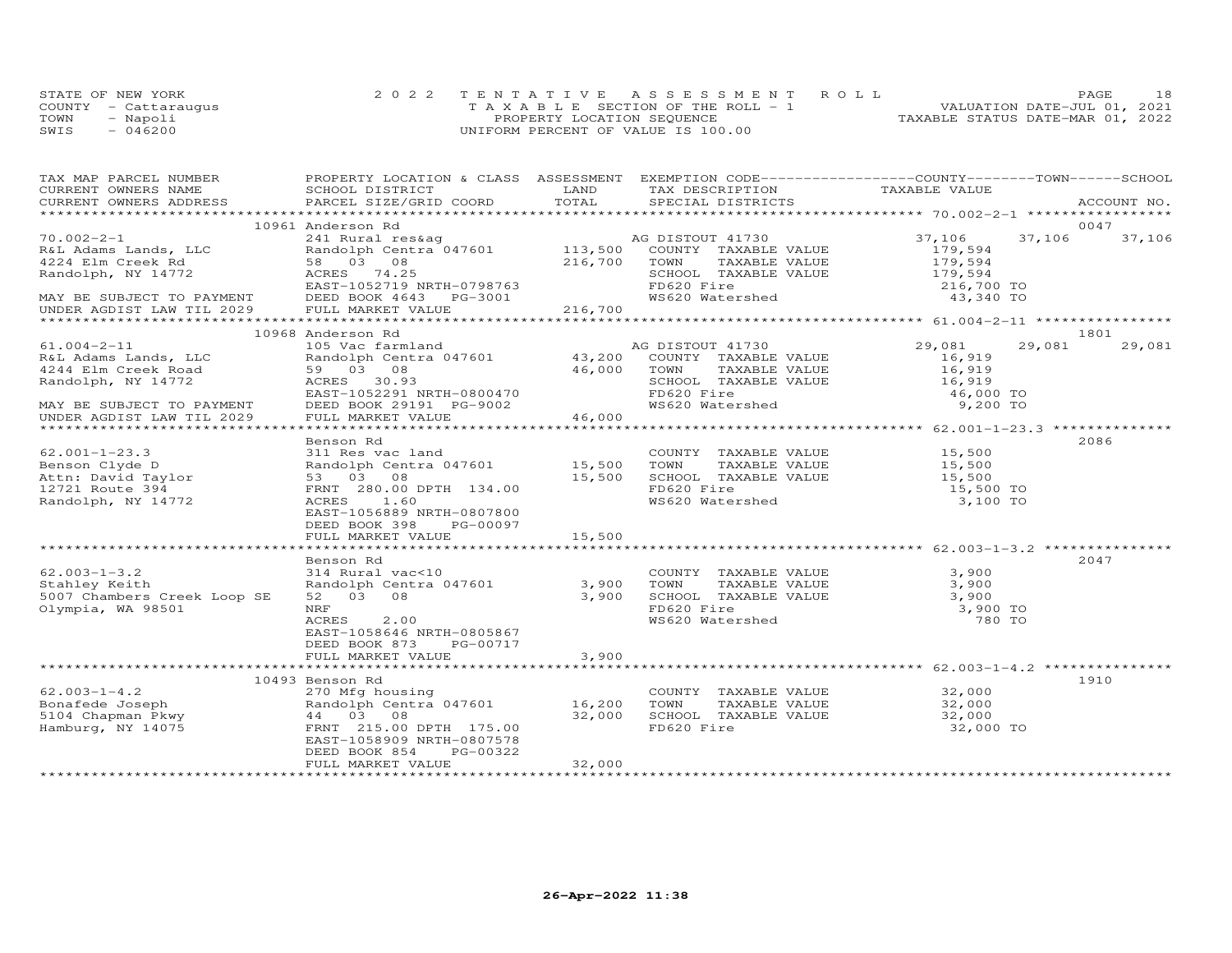|      | STATE OF NEW YORK    | 2022 TENTATIVE ASSESSMENT ROLL        | 19<br>PAGE                       |
|------|----------------------|---------------------------------------|----------------------------------|
|      | COUNTY - Cattaraugus | T A X A B L E SECTION OF THE ROLL - 1 | VALUATION DATE-JUL 01, 2021      |
| TOWN | - Napoli             | PROPERTY LOCATION SEQUENCE            | TAXABLE STATUS DATE-MAR 01, 2022 |
| SWIS | $-046200$            | UNIFORM PERCENT OF VALUE IS 100.00    |                                  |

| TAX MAP PARCEL NUMBER                                                                                                                                                                                                            | PROPERTY LOCATION & CLASS ASSESSMENT EXEMPTION CODE----------------COUNTY-------TOWN------SCHOOL                 |        |            |                                                                                                                                              |            |          |        |
|----------------------------------------------------------------------------------------------------------------------------------------------------------------------------------------------------------------------------------|------------------------------------------------------------------------------------------------------------------|--------|------------|----------------------------------------------------------------------------------------------------------------------------------------------|------------|----------|--------|
|                                                                                                                                                                                                                                  |                                                                                                                  |        |            |                                                                                                                                              |            |          |        |
|                                                                                                                                                                                                                                  |                                                                                                                  |        |            |                                                                                                                                              |            |          |        |
|                                                                                                                                                                                                                                  |                                                                                                                  |        |            |                                                                                                                                              |            |          |        |
|                                                                                                                                                                                                                                  | 10544 Benson Rd                                                                                                  |        |            |                                                                                                                                              |            | 1986     |        |
| $62.001 - 1 - 23.2$                                                                                                                                                                                                              |                                                                                                                  |        |            |                                                                                                                                              |            | $\Omega$ | 30,000 |
|                                                                                                                                                                                                                                  |                                                                                                                  |        |            |                                                                                                                                              |            |          |        |
|                                                                                                                                                                                                                                  |                                                                                                                  |        |            |                                                                                                                                              |            |          |        |
|                                                                                                                                                                                                                                  |                                                                                                                  |        |            |                                                                                                                                              |            |          |        |
|                                                                                                                                                                                                                                  |                                                                                                                  |        |            |                                                                                                                                              |            |          |        |
|                                                                                                                                                                                                                                  |                                                                                                                  |        |            | TOWN TAXABLE VALUE<br>SCHOOL TAXABLE VALUE<br>SCHOOL TAXABLE VALUE<br>TOWN TAXABLE VALUE<br>188,500<br>FD620 Fire<br>218,500 TO<br>43,700 TO |            |          |        |
|                                                                                                                                                                                                                                  |                                                                                                                  |        |            |                                                                                                                                              |            |          |        |
| UNDER AGDIST LAW TIL 2024                                                                                                                                                                                                        |                                                                                                                  |        |            |                                                                                                                                              |            |          |        |
|                                                                                                                                                                                                                                  |                                                                                                                  |        |            |                                                                                                                                              |            |          |        |
|                                                                                                                                                                                                                                  | 10565 Benson Rd                                                                                                  |        |            |                                                                                                                                              |            | 0039     |        |
| $62.003 - 1 - 3.1$                                                                                                                                                                                                               | 260 Seasonal res                                                                                                 |        |            | COUNTY TAXABLE VALUE 118,900<br>TOWN TAXABLE VALUE 118,900                                                                                   |            |          |        |
|                                                                                                                                                                                                                                  |                                                                                                                  |        |            | TAXABLE VALUE                                                                                                                                |            |          |        |
|                                                                                                                                                                                                                                  |                                                                                                                  |        |            | SCHOOL TAXABLE VALUE 118,900                                                                                                                 |            |          |        |
|                                                                                                                                                                                                                                  |                                                                                                                  |        | FD620 Fire |                                                                                                                                              | 118,900 TO |          |        |
| 02.003-1-3.1<br>Wescott Heather Randolph Centra 047601 72,300<br>Paisley Robert 52 03 08 118,900<br>10 Brandy Brook Ln 5CRES 53.25<br>Phoenix, NY 13135 EAST-1058164 NRTH-0806724<br>DEED BOOK 9993 PG-7001                      |                                                                                                                  |        |            | FD620 Fire 118,900 TO<br>WS620 Watershed 23,780 TO                                                                                           |            |          |        |
|                                                                                                                                                                                                                                  |                                                                                                                  |        |            |                                                                                                                                              |            |          |        |
|                                                                                                                                                                                                                                  |                                                                                                                  |        |            |                                                                                                                                              |            |          |        |
|                                                                                                                                                                                                                                  |                                                                                                                  |        |            |                                                                                                                                              |            |          |        |
|                                                                                                                                                                                                                                  | 10566 Benson Rd                                                                                                  |        |            |                                                                                                                                              |            | 0077     |        |
| $62.001 - 1 - 23.1$                                                                                                                                                                                                              | 210 1 Family Res                                                                                                 |        |            | COUNTY TAXABLE VALUE 42,500                                                                                                                  |            |          |        |
|                                                                                                                                                                                                                                  |                                                                                                                  |        | TOWN       |                                                                                                                                              |            |          |        |
| Hall Amber<br>10566 Benson Rd 10566 Benson Rd 10566 Benson Rd 10566 Benson Rd 10566 Benson Rd 10566 Benson Rd 10566 Benson Rd 10586 Benson Rd 10586 Benson Rd 10586 Benson Rd 10586 Benson Rd 10586 Benson Rd 10586 Benson Rd 10 |                                                                                                                  |        |            | TAXABLE VALUE<br>TAXABLE VALUE 42,500<br>TAXABLE VALUE 42,500                                                                                |            |          |        |
|                                                                                                                                                                                                                                  |                                                                                                                  |        | FD620 Fire | SCHOOL TAXABLE VALUE<br>FD620 Fire                                                                                                           | 42,500 TO  |          |        |
|                                                                                                                                                                                                                                  | EAST-1057671 NRTH-0807842                                                                                        |        |            | FD620 Fire<br>WS620 Watershed                                                                                                                | 8,500 TO   |          |        |
|                                                                                                                                                                                                                                  | DEED BOOK 4091 PG-3001                                                                                           |        |            |                                                                                                                                              |            |          |        |
|                                                                                                                                                                                                                                  | FULL MARKET VALUE                                                                                                | 42,500 |            |                                                                                                                                              |            |          |        |
|                                                                                                                                                                                                                                  |                                                                                                                  |        |            |                                                                                                                                              |            |          |        |
|                                                                                                                                                                                                                                  | 10600 Benson Rd                                                                                                  |        |            |                                                                                                                                              |            | 0078     |        |
|                                                                                                                                                                                                                                  |                                                                                                                  |        |            |                                                                                                                                              |            |          |        |
| $62.001 - 1 - 24$                                                                                                                                                                                                                |                                                                                                                  |        |            |                                                                                                                                              |            |          |        |
| V2.001-1-24 270 Mfg housi<br>Taylor David D Randolph Cent<br>10588 Benson Rd 53 03 08                                                                                                                                            |                                                                                                                  |        |            | COUNTY TAXABLE VALUE 53,000<br>TOWN TAXABLE VALUE 53,000<br>SCHOOL TAXABLE VALUE 53,000                                                      |            |          |        |
|                                                                                                                                                                                                                                  | COUNTY<br>270 Mfg housing<br>Randolph Centra 047601 25,800 TOWN<br>53 03 08 53,000 SCHOOL<br>ACRES 1.45 FD620 F: |        |            |                                                                                                                                              |            |          |        |
| Randolph, NY 14772                                                                                                                                                                                                               | ACRES 1.45                                                                                                       |        | FD620 Fire |                                                                                                                                              | 53,000 TO  |          |        |
|                                                                                                                                                                                                                                  | EAST-1057270 NRTH-0807797                                                                                        |        |            | WS620 Watershed                                                                                                                              | 10,600 TO  |          |        |
|                                                                                                                                                                                                                                  | DEED BOOK 00975 PG-00270                                                                                         |        |            |                                                                                                                                              |            |          |        |
|                                                                                                                                                                                                                                  | $\frac{1}{2}$<br>FULL MARKET VALUE                                                                               | 53,000 |            |                                                                                                                                              |            |          |        |
|                                                                                                                                                                                                                                  |                                                                                                                  |        |            |                                                                                                                                              |            |          |        |
|                                                                                                                                                                                                                                  |                                                                                                                  |        |            |                                                                                                                                              |            | 0241     |        |
|                                                                                                                                                                                                                                  |                                                                                                                  |        |            | COUNTY TAXABLE VALUE 73,800<br>TOWN TAXABLE VALUE 73,800                                                                                     |            |          |        |
|                                                                                                                                                                                                                                  |                                                                                                                  |        |            |                                                                                                                                              |            |          |        |
|                                                                                                                                                                                                                                  |                                                                                                                  |        |            | SCHOOL TAXABLE VALUE                                                                                                                         | 73,800     |          |        |
| Durow Michael E<br>Durow Michael E<br>Durow Dawn G<br>11350 Archer Hill Rd<br>Randolph, NY 14772<br>26 38<br>26 39.63<br>26 39.63<br>27,800<br>26 39.63                                                                          |                                                                                                                  |        | FD620 Fire |                                                                                                                                              | 73,800 TO  |          |        |
|                                                                                                                                                                                                                                  |                                                                                                                  |        |            |                                                                                                                                              |            |          |        |
|                                                                                                                                                                                                                                  | DEED BOOK 20210 PG-4870                                                                                          |        |            |                                                                                                                                              |            |          |        |
|                                                                                                                                                                                                                                  | FULL MARKET VALUE                                                                                                | 73,800 |            |                                                                                                                                              |            |          |        |
|                                                                                                                                                                                                                                  |                                                                                                                  |        |            |                                                                                                                                              |            |          |        |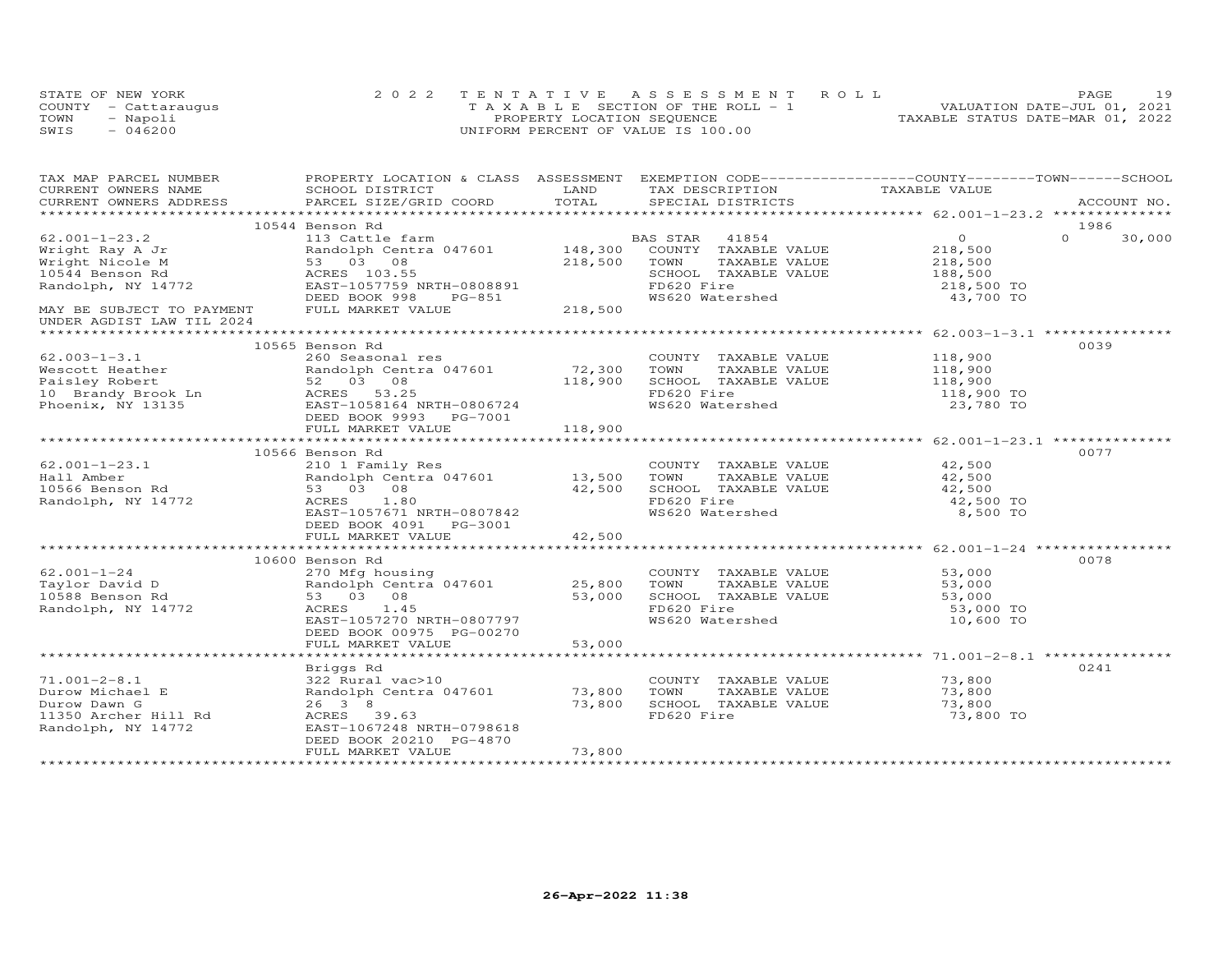|      | STATE OF NEW YORK    | 2022 TENTATIVE ASSESSMENT ROLL        | 20<br>PAGE                       |
|------|----------------------|---------------------------------------|----------------------------------|
|      | COUNTY - Cattaraugus | T A X A B L E SECTION OF THE ROLL - 1 | VALUATION DATE-JUL 01, 2021      |
| TOWN | - Napoli             | PROPERTY LOCATION SEQUENCE            | TAXABLE STATUS DATE-MAR 01, 2022 |
| SWIS | $-046200$            | UNIFORM PERCENT OF VALUE IS 100.00    |                                  |

| TAX MAP PARCEL NUMBER      | PROPERTY LOCATION & CLASS ASSESSMENT EXEMPTION CODE----------------COUNTY-------TOWN------SCHOOL |         |                       |                |                    |
|----------------------------|--------------------------------------------------------------------------------------------------|---------|-----------------------|----------------|--------------------|
| CURRENT OWNERS NAME        | SCHOOL DISTRICT                                                                                  | LAND    | TAX DESCRIPTION       | TAXABLE VALUE  |                    |
| CURRENT OWNERS ADDRESS     | PARCEL SIZE/GRID COORD                                                                           | TOTAL   | SPECIAL DISTRICTS     |                | ACCOUNT NO.        |
|                            |                                                                                                  |         |                       |                |                    |
|                            | Briggs Rd                                                                                        |         |                       |                | 0242               |
| $71.002 - 1 - 40.1$        | 240 Rural res                                                                                    |         | ENH STAR<br>41834     | $\overline{0}$ | $\Omega$<br>74,900 |
| Durow Daniel               | Randolph Centra 047601                                                                           | 16,100  | COUNTY TAXABLE VALUE  | 111,800        |                    |
| Durow Beverly              | 26 03 08                                                                                         | 111,800 | TOWN<br>TAXABLE VALUE | 111,800        |                    |
| 4420 Briggs Rd             | FRNT 1610.00 DPTH                                                                                |         | SCHOOL TAXABLE VALUE  | 36,900         |                    |
| Little Valley, NY 14755    | 3.60<br>ACRES                                                                                    |         | FD620 Fire            | 111,800 TO     |                    |
|                            | EAST-1068714 NRTH-0798630                                                                        |         |                       |                |                    |
|                            | DEED BOOK 724<br>PG-00027                                                                        |         |                       |                |                    |
|                            | FULL MARKET VALUE                                                                                | 111,800 |                       |                |                    |
|                            |                                                                                                  |         |                       |                |                    |
|                            | 4250 Briggs Rd                                                                                   |         |                       |                | 1975               |
| $71.002 - 1 - 38.2$        | 270 Mfg housing                                                                                  |         | BAS STAR 41854        | $\Omega$       | $\cap$<br>30,000   |
| Blood Dale R               | Randolph Centra 047601 15,800                                                                    |         | COUNTY TAXABLE VALUE  | 62,000         |                    |
| 4250 Briggs Rd             | 26 03 08                                                                                         | 62,000  | TAXABLE VALUE<br>TOWN | 62,000         |                    |
| Little Valley, NY 14755    | ACRES 1.90                                                                                       |         | SCHOOL TAXABLE VALUE  | 32,000         |                    |
|                            | EAST-1068164 NRTH-0795927                                                                        |         | FD620 Fire            | 62,000 TO      |                    |
|                            | DEED BOOK 00963 PG-00855                                                                         |         |                       |                |                    |
|                            | FULL MARKET VALUE                                                                                | 62,000  |                       |                |                    |
|                            |                                                                                                  |         |                       |                |                    |
|                            | 4291 Briggs Rd                                                                                   |         |                       |                | 2352               |
| $71.001 - 2 - 18$          | 312 Vac w/imprv                                                                                  |         | COUNTY TAXABLE VALUE  | 14,800         |                    |
| Koch Cynthia K             | Catt-LV Central 046402                                                                           | 14,700  | TOWN<br>TAXABLE VALUE | 14,800         |                    |
| 124 Academy St             | ACRES<br>2.65                                                                                    | 14,800  | SCHOOL TAXABLE VALUE  | 14,800         |                    |
| Salamanca, NY 14779        | EAST-1067846 NRTH-0796384                                                                        |         | FD620 Fire            | 14,800 TO      |                    |
|                            | DEED BOOK 23178 PG-9001                                                                          |         |                       |                |                    |
|                            | FULL MARKET VALUE                                                                                | 14,800  |                       |                |                    |
|                            |                                                                                                  |         |                       |                |                    |
|                            | 4292 Briggs Rd                                                                                   |         |                       |                | 2370               |
| $71.002 - 1 - 39.3$        | 312 Vac w/imprv                                                                                  |         | COUNTY TAXABLE VALUE  | 168,300        |                    |
| Kepler Ronald A Sr         | Randolph Centra 047601                                                                           | 45,700  | TOWN<br>TAXABLE VALUE | 168,300        |                    |
| 4292 Briggs Rd             | 26 3 8                                                                                           | 168,300 | SCHOOL TAXABLE VALUE  | 168,300        |                    |
| Little Valley, NY 14755    | ACRES<br>20.30                                                                                   |         | FD620 Fire            | 168,300 TO     |                    |
|                            | EAST-1067627 NRTH-0796366                                                                        |         |                       |                |                    |
|                            | DEED BOOK 5967 PG-5001<br>FULL MARKET VALUE                                                      | 168,300 |                       |                |                    |
|                            |                                                                                                  |         |                       |                |                    |
|                            |                                                                                                  |         |                       |                | 2334               |
| $71.002 - 1 - 39.2$        | 4400 Briggs Rd<br>240 Rural res                                                                  |         | COUNTY TAXABLE VALUE  | 153,800        |                    |
|                            |                                                                                                  | 47,900  | TAXABLE VALUE<br>TOWN |                |                    |
| Hoag Lance R<br>PO Box 293 | Randolph Centra 047601<br>26 3 8                                                                 |         | SCHOOL TAXABLE VALUE  | 153,800        |                    |
|                            | ACRES 28.90                                                                                      | 153,800 | FD620 Fire            | 153,800        |                    |
| Salamanca, NY 14779        | EAST-1068646 NRTH-0797163                                                                        |         |                       | 153,800 TO     |                    |
|                            | DEED BOOK 20191 PG-6858                                                                          |         |                       |                |                    |
|                            | FULL MARKET VALUE                                                                                | 153,800 |                       |                |                    |
|                            |                                                                                                  |         |                       |                |                    |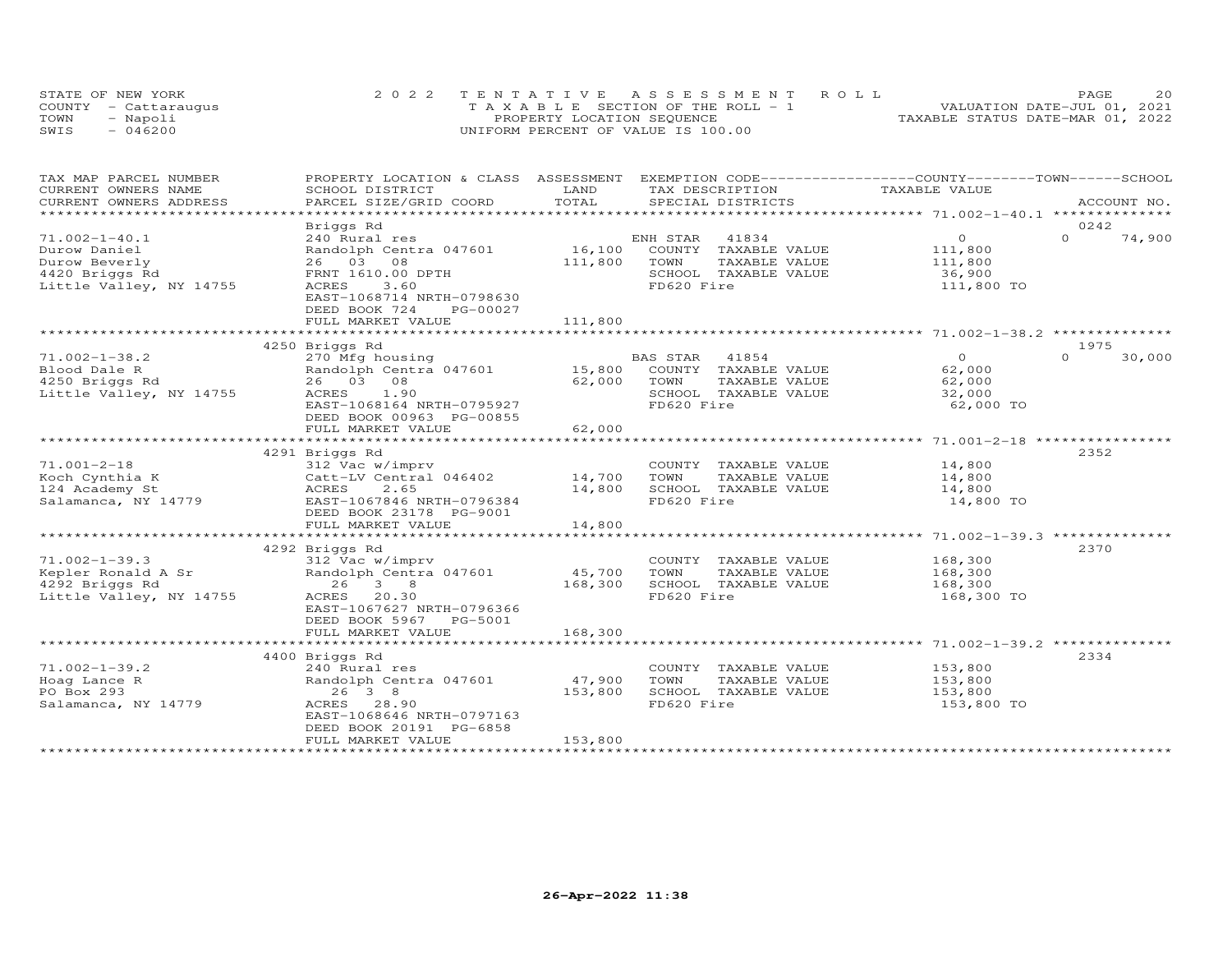|      | STATE OF NEW YORK    | 2022 TENTATIVE ASSESSMENT ROLL        | 21<br>PAGE                       |
|------|----------------------|---------------------------------------|----------------------------------|
|      | COUNTY - Cattaraugus | T A X A B L E SECTION OF THE ROLL - 1 | VALUATION DATE-JUL 01, 2021      |
| TOWN | - Napoli             | PROPERTY LOCATION SEQUENCE            | TAXABLE STATUS DATE-MAR 01, 2022 |
| SWIS | $-046200$            | UNIFORM PERCENT OF VALUE IS 100.00    |                                  |

| TAX MAP PARCEL NUMBER                                                                                | PROPERTY LOCATION & CLASS ASSESSMENT                                                                                                                                                                                                                                                                                                                                                                                                                                                             |                            | EXEMPTION CODE-----------------COUNTY-------TOWN------SCHOOL                                                                     |                                                                        |                                         |
|------------------------------------------------------------------------------------------------------|--------------------------------------------------------------------------------------------------------------------------------------------------------------------------------------------------------------------------------------------------------------------------------------------------------------------------------------------------------------------------------------------------------------------------------------------------------------------------------------------------|----------------------------|----------------------------------------------------------------------------------------------------------------------------------|------------------------------------------------------------------------|-----------------------------------------|
| CURRENT OWNERS NAME                                                                                  | SCHOOL DISTRICT<br>$\begin{minipage}{.5cm} \begin{minipage}{.4cm} \begin{minipage}{.4cm} \begin{minipage}{.4cm} \begin{minipage}{.4cm} \begin{minipage}{.4cm} \begin{minipage}{.4cm} \begin{minipage}{.4cm} \begin{minipage}{.4cm} \begin{minipage}{.4cm} \begin{minipage}{.4cm} \begin{minipage}{.4cm} \begin{minipage}{.4cm} \begin{minipage}{.4cm} \begin{minipage}{.4cm} \begin{minipage}{.4cm} \begin{minipage}{.4cm} \begin{minipage}{.4cm} \begin{minipage}{.4cm} \begin{minipage}{.4cm}$ | LAND                       | TAX DESCRIPTION                                                                                                                  | TAXABLE VALUE                                                          |                                         |
|                                                                                                      |                                                                                                                                                                                                                                                                                                                                                                                                                                                                                                  |                            |                                                                                                                                  |                                                                        |                                         |
| $71.001 - 2 - 19$<br>Dolan Terrance J                                                                | 4405 Briggs Rd<br>312 Vac w/imprv<br>Randolph Centra 047601                                                                                                                                                                                                                                                                                                                                                                                                                                      | 80,900                     | COUNTY TAXABLE VALUE<br>TOWN<br>TAXABLE VALUE                                                                                    | 124,300<br>124,300                                                     | 0127                                    |
| Dolan Renee<br>19 Regalwood Dr<br>Orchard Park, NY 14127                                             | 26 03 08<br>46.80<br>ACRES<br>EAST-1067251 NRTH-0796909<br>DEED BOOK 7031<br>PG-2001                                                                                                                                                                                                                                                                                                                                                                                                             | 124,300                    | SCHOOL TAXABLE VALUE<br>FD620 Fire                                                                                               | 124,300<br>124,300 TO                                                  |                                         |
|                                                                                                      | FULL MARKET VALUE                                                                                                                                                                                                                                                                                                                                                                                                                                                                                | 124,300                    |                                                                                                                                  |                                                                        |                                         |
|                                                                                                      | 4414 Briggs Rd                                                                                                                                                                                                                                                                                                                                                                                                                                                                                   |                            |                                                                                                                                  |                                                                        | 2382                                    |
| $71.002 - 1 - 40.4$<br>Hering Jon<br>Hering Caroline<br>4414 Briggs Rd<br>Little Valley, NY 14755    | 240 Rural res<br>Randolph Centra 047601 28,300 ENH STAR<br>ACRES 12.30<br>EAST-1068610 NRTH-0797830<br>DEED BOOK 7618    PG-2001<br>FULL MARKET VALUE                                                                                                                                                                                                                                                                                                                                            |                            | VET WAR CT 41121<br>41834<br>152,400 COUNTY TAXABLE VALUE<br>TOWN<br>TAXABLE VALUE<br>SCHOOL TAXABLE VALUE<br>152,400 FD620 Fire | 12,000<br>$\overline{O}$<br>140,400<br>140,400<br>77,500<br>152,400 TO | 12,000<br>$\circ$<br>74,900<br>$\Omega$ |
|                                                                                                      |                                                                                                                                                                                                                                                                                                                                                                                                                                                                                                  |                            |                                                                                                                                  |                                                                        |                                         |
| $71.002 - 1 - 40.5$<br>Durow Michael E<br>Durow Dawn G<br>11350 Archer Hill Rd<br>Randolph, NY 14772 | 4420 Briggs Rd<br>240 Rural res<br>Randolph Centra 047601<br>26 03 08<br>FRNT 1610.00 DPTH<br>ACRES<br>36.65<br>EAST-1067258 NRTH-0798406<br>DEED BOOK 20210 PG-4870<br>FULL MARKET VALUE                                                                                                                                                                                                                                                                                                        | 56,200<br>59,900<br>59,900 | 41834<br>ENH STAR<br>COUNTY TAXABLE VALUE<br>TOWN<br>TAXABLE VALUE<br>SCHOOL TAXABLE VALUE<br>FD620 Fire                         | $\overline{0}$<br>59,900<br>59,900<br>$\overline{0}$<br>59,900 TO      | 0242<br>59,900<br>$\Omega$              |
|                                                                                                      |                                                                                                                                                                                                                                                                                                                                                                                                                                                                                                  |                            |                                                                                                                                  |                                                                        |                                         |
| $71.002 - 1 - 40.3$<br>Fox Gary L<br>Fox Linda J<br>4450 Briggs Rd<br>Little Valley, NY 14755        | 4450 Briggs Rd<br>210 1 Family Res<br>Randolph Centra 047601<br>26 03 08<br>FRNT 1610.00 DPTH<br>ACRES<br>1.90 BANK<br>017<br>EAST-1068630 NRTH-0798445<br>DEED BOOK 1027 PG-495                                                                                                                                                                                                                                                                                                                 | 13,700<br>103,100          | BAS STAR<br>41854<br>COUNTY TAXABLE VALUE<br>TOWN<br>TAXABLE VALUE<br>SCHOOL TAXABLE VALUE<br>FD620 Fire                         | $\overline{O}$<br>103,100<br>103,100<br>73,100<br>103,100 TO           | 2347<br>$\Omega$<br>30,000              |
|                                                                                                      | FULL MARKET VALUE                                                                                                                                                                                                                                                                                                                                                                                                                                                                                | 103,100                    |                                                                                                                                  |                                                                        |                                         |
|                                                                                                      |                                                                                                                                                                                                                                                                                                                                                                                                                                                                                                  |                            |                                                                                                                                  |                                                                        |                                         |
| $71.001 - 2 - 8.3$<br>Fox Gary L<br>Fox Linda J<br>4450 Briggs Rd<br>Little Valley, NY 14755         | 4451 Briggs Rd<br>312 Vac w/imprv<br>Randolph Centra 047601<br>ACRES<br>9.50<br>FULL MARKET VALUE                                                                                                                                                                                                                                                                                                                                                                                                | 28,800<br>57,000<br>57,000 | COUNTY TAXABLE VALUE<br>TOWN<br>TAXABLE VALUE<br>SCHOOL TAXABLE VALUE<br>FD620 Fire                                              | 57,000<br>57,000<br>57,000<br>57,000 TO                                | 2390                                    |
|                                                                                                      |                                                                                                                                                                                                                                                                                                                                                                                                                                                                                                  |                            |                                                                                                                                  |                                                                        |                                         |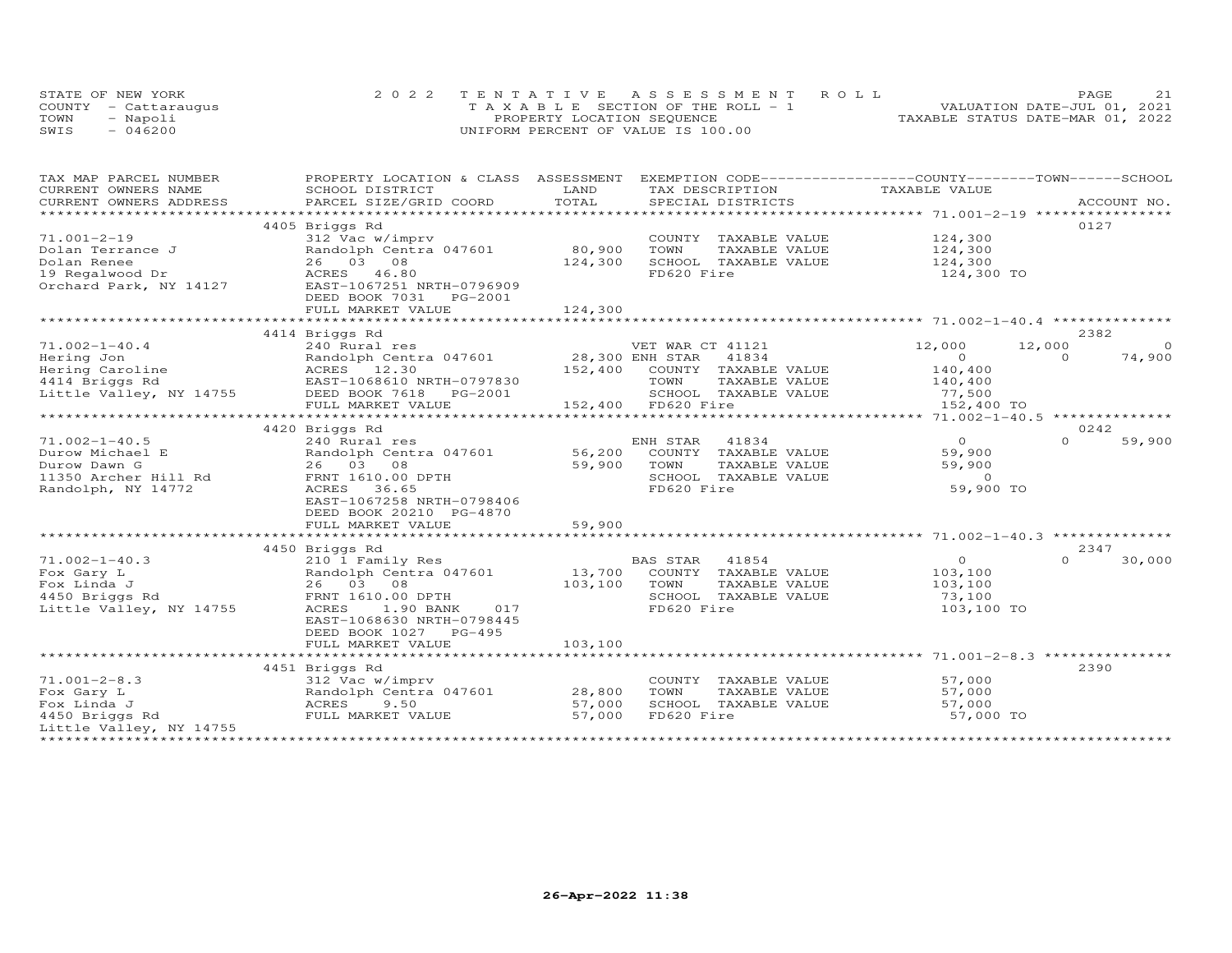|      | STATE OF NEW YORK    | 2022 TENTATIVE ASSESSMENT ROLL     | PAGF                             |
|------|----------------------|------------------------------------|----------------------------------|
|      | COUNTY - Cattaraugus | TAXABLE SECTION OF THE ROLL - 1    | VALUATION DATE-JUL 01, 2021      |
| TOWN | - Napoli             | PROPERTY LOCATION SEQUENCE         | TAXABLE STATUS DATE-MAR 01, 2022 |
| SWIS | $-046200$            | UNIFORM PERCENT OF VALUE IS 100.00 |                                  |

| TAX MAP PARCEL NUMBER<br>CURRENT OWNERS NAME<br>CURRENT OWNERS ADDRESS                                                                      | PROPERTY LOCATION & CLASS ASSESSMENT<br>SCHOOL DISTRICT<br>PARCEL SIZE/GRID COORD                                                                                                       | LAND<br>TOTAL              | EXEMPTION CODE------------------COUNTY-------TOWN------SCHOOL<br>TAX DESCRIPTION<br>SPECIAL DISTRICTS                      | TAXABLE VALUE                                                          | ACCOUNT NO.   |
|---------------------------------------------------------------------------------------------------------------------------------------------|-----------------------------------------------------------------------------------------------------------------------------------------------------------------------------------------|----------------------------|----------------------------------------------------------------------------------------------------------------------------|------------------------------------------------------------------------|---------------|
| ******************************                                                                                                              |                                                                                                                                                                                         |                            |                                                                                                                            |                                                                        |               |
| $61.002 - 2 - 5$<br>Ervolina Dominic Jr<br>4827 S Morgan Pkwy<br>Hamburg, NY 14075                                                          | Chapple-Stoughton Rd<br>314 Rural vac<10<br>Randolph Centra 047601<br>61 03 08<br>ACRES<br>4.78<br>EAST-1054685 NRTH-0810859<br>DEED BOOK 00938 PG-00733<br>FULL MARKET VALUE           | 8,500<br>8,500<br>8,500    | COUNTY TAXABLE VALUE<br>TAXABLE VALUE<br>TOWN<br>SCHOOL TAXABLE VALUE<br>FD620 Fire<br>WS620 Watershed                     | 8,500<br>8,500<br>8,500<br>8,500 TO<br>1,700 TO                        | 1186          |
|                                                                                                                                             |                                                                                                                                                                                         |                            |                                                                                                                            |                                                                        |               |
| $61.002 - 2 - 7$<br>Krempa Kenneth L<br>Krempa Linda A<br>2121 Maxon Rd<br>Varysburg, NY 14167                                              | Chapple-Stoughton Rd<br>314 Rural vac<10<br>Randolph Centra 047601<br>61 03 08<br>Lot 8<br>ACRES<br>4.64<br>EAST-1054414 NRTH-0810878<br>DEED BOOK 872<br>PG-01067<br>FULL MARKET VALUE | 20,700<br>20,700<br>20,700 | COUNTY TAXABLE VALUE<br>TOWN<br>TAXABLE VALUE<br>SCHOOL TAXABLE VALUE<br>FD620 Fire                                        | 20,700<br>20,700<br>20,700<br>20,700 TO                                | 1777          |
|                                                                                                                                             |                                                                                                                                                                                         |                            |                                                                                                                            |                                                                        |               |
| $61.002 - 2 - 9$<br>Hornberger John<br>Schunk Henry D<br>S 6650 Taylor Rd<br>Hamburg, NY 14075                                              | Chapple-Stoughton Rd<br>314 Rural vac<10<br>Randolph Centra 047601<br>61  03  08<br>Lot 6<br>ACRES<br>5.00<br>EAST-1054149 NRTH-0810876<br>DEED BOOK 644<br>PG-00511                    | 8,800<br>8,800             | COUNTY TAXABLE VALUE<br>TAXABLE VALUE<br>TOWN<br>SCHOOL TAXABLE VALUE<br>FD620 Fire<br>WS620 Watershed                     | 8,800<br>8,800<br>8,800<br>8,800 TO<br>1,760 TO                        | 1341          |
|                                                                                                                                             | FULL MARKET VALUE                                                                                                                                                                       | 8,800                      |                                                                                                                            |                                                                        |               |
| $61.002 - 2 - 11$<br>Giessert Anthony J<br>Giessert Joseph B<br>6770 Bear Ridge Rd<br>Lockport, NY 14094                                    | Chapple-Stoughton Rd<br>314 Rural vac<10<br>Randolph Centra 047601<br>61 03 08<br>4.56<br>ACRES<br>EAST-1053616 NRTH-0810867<br>DEED BOOK 1712    PG-7001<br>FULL MARKET VALUE          | 8,100<br>8,100<br>8,100    | COUNTY TAXABLE VALUE<br>TOWN<br>TAXABLE VALUE<br>SCHOOL TAXABLE VALUE<br>FD620 Fire<br>WS620 Watershed                     | 8,100<br>8,100<br>8,100<br>8,100 TO<br>1,620 TO                        | 1293          |
|                                                                                                                                             | *******************************                                                                                                                                                         |                            |                                                                                                                            | ******************************* 61.002-2-15.1 ********                 |               |
| $61.002 - 2 - 15.1$<br>Gebhard Paul R Life Us<br>Gebhard Robert A<br>5164 Elm Creek Raod<br>Randolph, NY 14772<br>MAY BE SUBJECT TO PAYMENT | Chapple-Stoughton Rd<br>100 Agricultural<br>Randolph Centra 047601<br>61 03 08<br>FRNT 360.00 DPTH<br>ACRES 31.55<br>EAST-1054369 NRTH-0809122<br>DEED BOOK 889<br>PG-00127             | 27,700<br>50,800           | 41720<br>AG DIST<br>COUNTY TAXABLE VALUE<br>TOWN<br>TAXABLE VALUE<br>SCHOOL TAXABLE VALUE<br>FD620 Fire<br>WS620 Watershed | 5,856<br>5,856<br>44,944<br>44,944<br>44,944<br>50,800 TO<br>10,160 TO | 0109<br>5,856 |
| UNDER AGDIST LAW TIL 2026                                                                                                                   | FULL MARKET VALUE                                                                                                                                                                       | 50,800                     |                                                                                                                            |                                                                        |               |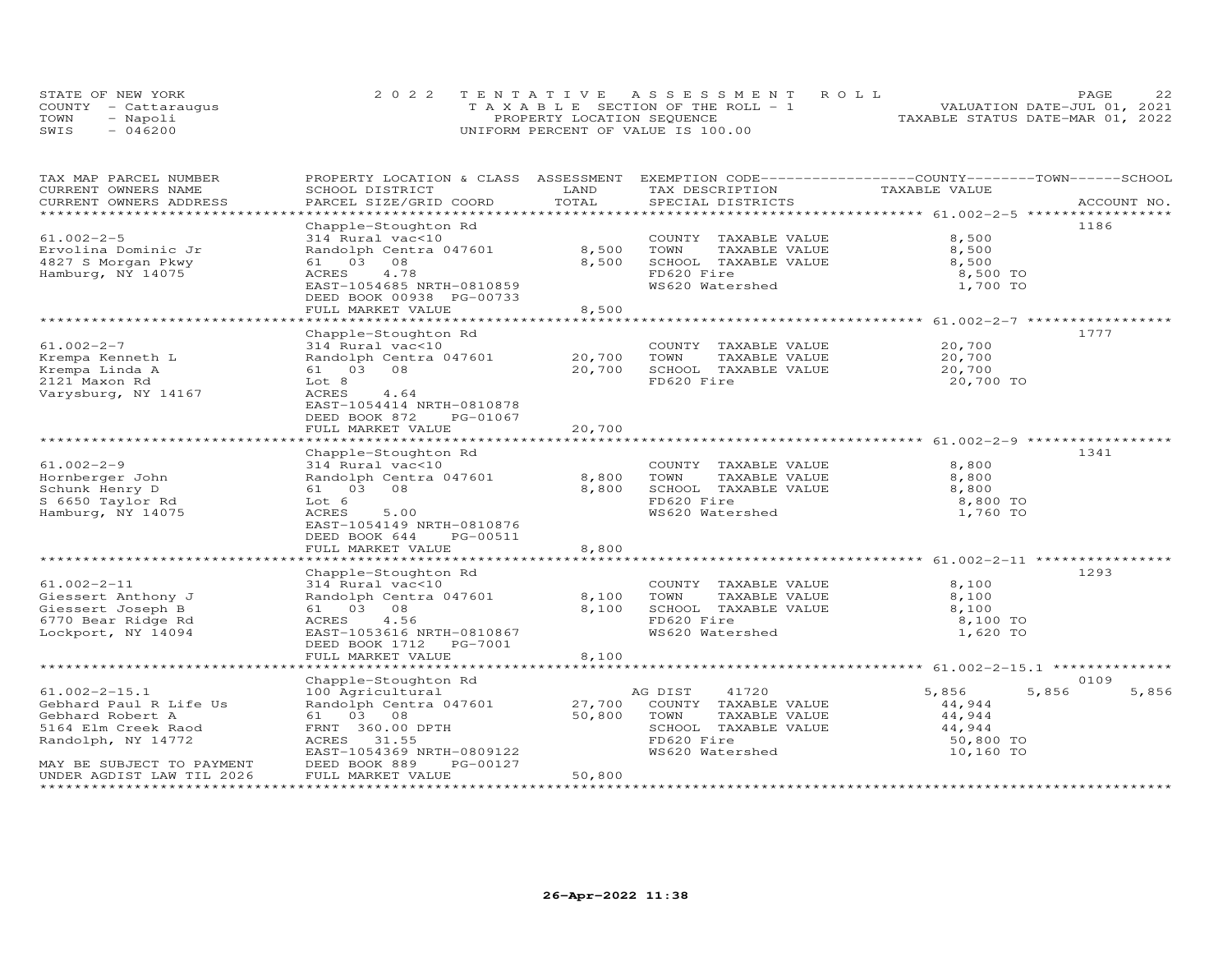|      | STATE OF NEW YORK    | 2022 TENTATIVE ASSESSMENT ROLL        | PAGE.                            | 23 |
|------|----------------------|---------------------------------------|----------------------------------|----|
|      | COUNTY - Cattaraugus | T A X A B L E SECTION OF THE ROLL - 1 | VALUATION DATE-JUL 01, 2021      |    |
| TOWN | - Napoli             | PROPERTY LOCATION SEQUENCE            | TAXABLE STATUS DATE-MAR 01, 2022 |    |
| SWIS | $-046200$            | UNIFORM PERCENT OF VALUE IS 100.00    |                                  |    |

| TAX MAP PARCEL NUMBER     | PROPERTY LOCATION & CLASS ASSESSMENT EXEMPTION CODE----------------COUNTY-------TOWN-----SCHOOL |        |                                                                          |                  |                |
|---------------------------|-------------------------------------------------------------------------------------------------|--------|--------------------------------------------------------------------------|------------------|----------------|
| CURRENT OWNERS NAME       | SCHOOL DISTRICT                                                                                 | LAND   | TAX DESCRIPTION                                                          | TAXABLE VALUE    |                |
|                           |                                                                                                 |        |                                                                          |                  |                |
|                           |                                                                                                 |        |                                                                          |                  |                |
|                           | Chapple-Stoughton Rd                                                                            |        |                                                                          |                  | 2001           |
| $61.002 - 2 - 15.2$       | 314 Rural vac<10                                                                                |        | COUNTY TAXABLE VALUE<br>TOWN     TAXABLE VALUE<br>SCHOOL   TAXABLE VALUE | 8,800            |                |
| Meyer Mary Kay            | 314 Rural vac<10<br>Randolph Centra 047601 8,800                                                |        |                                                                          | 8,800            |                |
| 7192 Pendale Cir          | 61 03 08                                                                                        | 8,800  |                                                                          | 8,800            |                |
| N Tonawanda, NY 14120     | 5.00<br>ACRES                                                                                   |        | FD620 Fire                                                               | 8,800 TO         |                |
|                           | EAST-1054018 NRTH-0810868                                                                       |        | WS620 Watershed                                                          | 1,760 TO         |                |
|                           | DEED BOOK 837<br>PG-00751                                                                       |        |                                                                          |                  |                |
|                           | FULL MARKET VALUE                                                                               | 8,800  |                                                                          |                  |                |
|                           |                                                                                                 |        |                                                                          |                  |                |
|                           | Chapple-Stoughton Rd                                                                            |        |                                                                          |                  | 1337           |
| $61.002 - 2 - 16$         | 322 Rural vac>10                                                                                |        | COUNTY TAXABLE VALUE                                                     | 17,500           |                |
| Adams Dennis W            | Randolph Centra 047601 17,500                                                                   |        | TAXABLE VALUE<br>TOWN                                                    | 17,500           |                |
| Adams Ann                 | 61  03  08                                                                                      | 17,500 | SCHOOL TAXABLE VALUE<br>Incol Fire                                       | 17,500           |                |
| 11203 Pope Rd             | ACRES 15.26                                                                                     |        | FD620 Fire                                                               | 17,500 TO        |                |
| Randolph, NY 14772        | EAST-1053802 NRTH-0809175                                                                       |        | WS620 Watershed                                                          | 3,500 TO         |                |
|                           | DEED BOOK 1010 PG-1007                                                                          |        |                                                                          |                  |                |
|                           | FULL MARKET VALUE                                                                               | 17,500 |                                                                          |                  |                |
|                           |                                                                                                 |        |                                                                          |                  |                |
|                           | Chapple-Stoughton Rd                                                                            |        |                                                                          |                  | 1201           |
| $61.002 - 2 - 18$         | 322 Rural vac>10                                                                                |        | COUNTY TAXABLE VALUE                                                     |                  |                |
| Adams Dennis              | Randolph Centra 047601 13,300                                                                   |        | TOWN<br>TAXABLE VALUE                                                    | 13,300<br>13,300 |                |
| Adams Ann                 | 61 03 08                                                                                        | 13,300 | SCHOOL TAXABLE VALUE                                                     | 13,300           |                |
| 11203 Pope Rd             | $Harf-1$ & 11                                                                                   |        | FD620 Fire                                                               | 13,300 TO        |                |
| Randolph, NY 14772        | ACRES 11.45                                                                                     |        | FD620 Fire<br>WS620 Watershed                                            | 2,660 TO         |                |
|                           | EAST-1053600 NRTH-0809950                                                                       |        |                                                                          |                  |                |
|                           | DEED BOOK 1013 PG-505                                                                           |        |                                                                          |                  |                |
|                           | FULL MARKET VALUE                                                                               | 13,300 |                                                                          |                  |                |
|                           |                                                                                                 |        |                                                                          |                  |                |
|                           | Chapple-Stoughton Rd                                                                            |        |                                                                          |                  | 0013           |
| $61.002 - 2 - 20.3$       |                                                                                                 |        | COUNTY TAXABLE VALUE 24,400                                              |                  |                |
| Adams Dennis W            |                                                                                                 |        |                                                                          |                  |                |
| 11203 Pope Rd             | COUNTY<br>311 Res vac land<br>81 03 08 24,400 SCHOOL<br>61 03 08 24,400 SCHOOL                  |        | TOWN TAXABLE VALUE 24,400<br>SCHOOL TAXABLE VALUE 24,400                 |                  |                |
| Randolph, NY 14772        | 7.15<br>ACRES                                                                                   |        | FD620 Fire                                                               | 24,400 TO        |                |
|                           | EAST-1052736 NRTH-0807848                                                                       |        | WS620 Watershed                                                          | 4,880 TO         |                |
| MAY BE SUBJECT TO PAYMENT | DEED BOOK 723<br>PG-01071                                                                       |        |                                                                          |                  |                |
| UNDER AGDIST LAW TIL 2023 | FULL MARKET VALUE                                                                               | 24,400 |                                                                          |                  |                |
|                           |                                                                                                 |        |                                                                          |                  |                |
|                           | Chapple-Stoughton Rd                                                                            |        |                                                                          |                  | 1250           |
| $61.002 - 2 - 24$         | 105 Vac farmland                                                                                |        | AG DIST<br>41720                                                         | 5,442            | 5,442<br>5,442 |
| Adams Penny J             | Randolph Centra 047601                                                                          | 9,700  | COUNTY TAXABLE VALUE                                                     | 4,258            |                |
| 8793 Route 62             | 61 03 08                                                                                        | 9,700  |                                                                          | 4,258            |                |
| South Dayton, NY 14138    | ACRES<br>5.10                                                                                   |        | TOWN TAXABLE VALUE<br>SCHOOL TAXABLE VALUE                               | 4,258            |                |
|                           | EAST-1050983 NRTH-0807991                                                                       |        |                                                                          | 9,700 TO         |                |
| MAY BE SUBJECT TO PAYMENT | DEED BOOK 5059 PG-6001                                                                          |        | FD620 Fire<br>WS620 Watershed                                            | 1,940 TO         |                |
| UNDER AGDIST LAW TIL 2026 | FULL MARKET VALUE                                                                               | 9,700  |                                                                          |                  |                |
|                           |                                                                                                 |        |                                                                          |                  |                |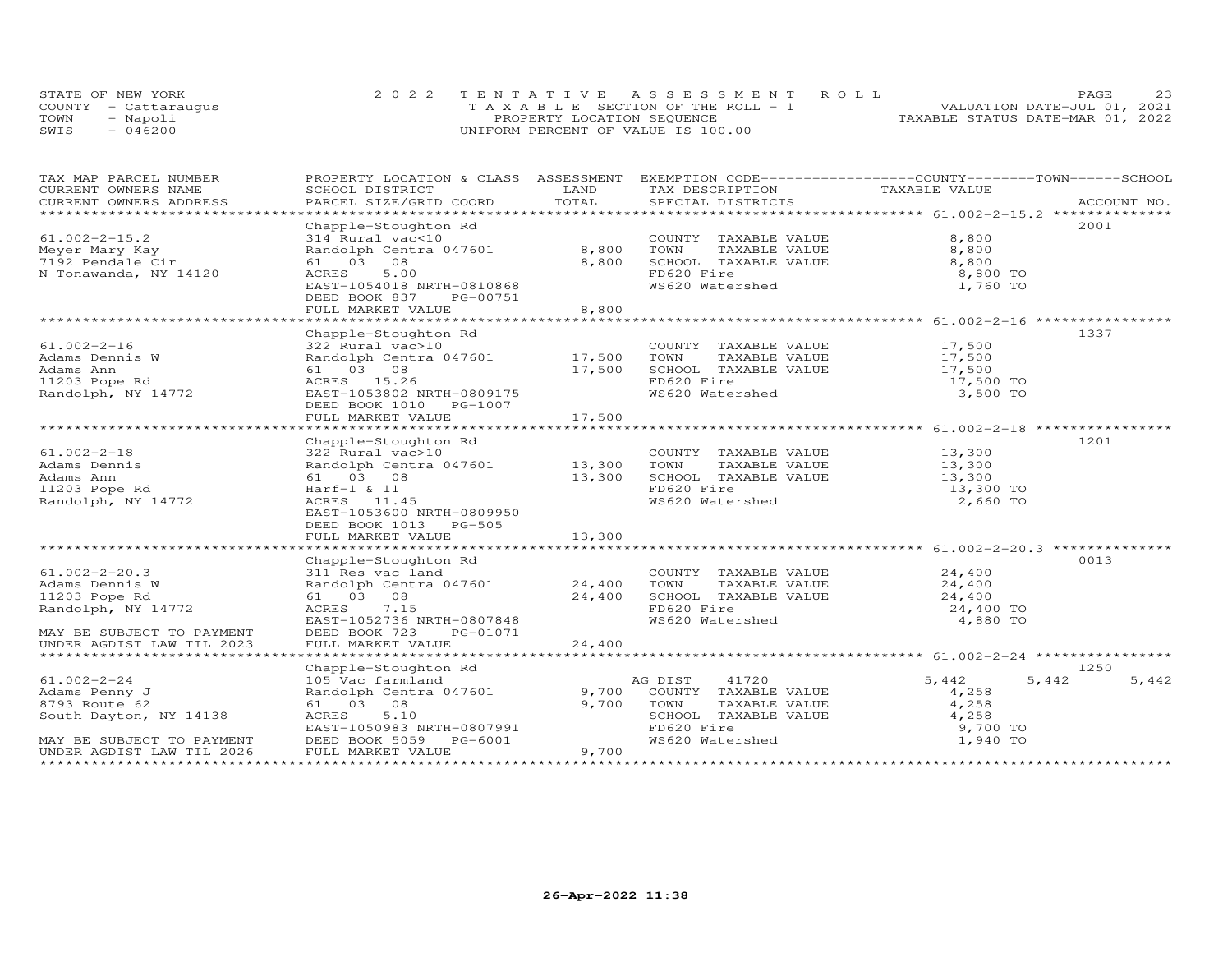|      | STATE OF NEW YORK    | 2022 TENTATIVE ASSESSMENT ROLL        |                                  | <b>PAGE</b>                 | 2.4 |
|------|----------------------|---------------------------------------|----------------------------------|-----------------------------|-----|
|      | COUNTY - Cattaraugus | T A X A B L E SECTION OF THE ROLL - 1 |                                  | VALUATION DATE-JUL 01, 2021 |     |
| TOWN | - Napoli             | PROPERTY LOCATION SEQUENCE            | TAXABLE STATUS DATE-MAR 01, 2022 |                             |     |
| SWIS | $-046200$            | UNIFORM PERCENT OF VALUE IS 100.00    |                                  |                             |     |

| TAX DESCRIPTION TAXABLE VALUE<br><b>LAND</b><br>ACCOUNT NO.<br>Chapple-Stoughton Rd<br>105 Vac farmland<br>Randolph Centra 047601<br>61 03 08 102,100 COUNTY TAXABLE VALUE<br>61 03 08 102,100 TOWN TAXABLE VALUE<br>8CHOOL TAXABLE VALUE<br>SCHOOL TAXABLE VALUE<br>EAST-1051424 NRTH-0809993<br>EAST-105142<br>1343<br>AG DIST 41720 52,614<br>52,614<br>61.002-2-25<br>52,614<br>61.002 $\epsilon$ - $\epsilon$<br>Gebhard Paul R<br>49,486<br>49,486<br>Randolph, NY 14772<br>SCHOOL TAXABLE VALUE 49,486<br>FD620 Fire 102,100 TO<br>FD620 Fire 102,100 TO<br>WS620 Watershed 20,420 TO<br>DEED BOOK 772 PG-00202<br>FULL MARKET VALUE 102,100<br>MAY BE SUBJECT TO PAYMENT<br>UNDER AGDIST LAW TIL 2026<br>0252<br>Chapple-Stoughton Rd<br>COUNTY TAXABLE VALUE<br>314 Rural vac-10<br>314 Rural vac-10<br>54 Rural value (16,300 TOWN TAXABLE VALUE 16,300 Randolph Centra 047601 16,300 TOWN TAXABLE VALUE 16,300<br>54 03 08 16,300 SCHOOL TAXABLE VALUE 16,300<br>55 1.93 16,30<br>$61.004 - 2 - 5.2$<br>Lindsey Donald<br>Lindsey Jacquelyn<br>2938 S 900 W<br>Andrews, IN 46702<br>16,300 TO<br>EAST-1054197 NRTH-0807876<br>DEED BOOK 8492 PG-3002<br>FULL MARKET VALUE<br>16,300<br>2433<br>Chapple-Stoughton Rd<br>314 Rural vac<10<br>Randolph Centra 047601<br>3/14-splt from 2-5.1<br>29,400<br>29,400<br>29,400<br>29,400<br>29,400<br>FD620 Fire<br>29,400<br>29,400<br>29,400<br>29,400<br>29,400<br>29,400<br>29,400<br>29,400<br>29,400<br>29,400<br>29,400<br>$61.004 - 2 - 5.4$<br>61.004-2-5.4<br>Kocher Daniel B<br>Kocher Mark A<br>131 Gibson St<br>Tonawanda, NY 14150<br>AURES 1.90<br>EAST-1054633 NRTH-0807957<br>29,400 TO<br>WS620 Watershed<br>DEED BOOK 21129 PG-4001<br>29,400<br>FULL MARKET VALUE<br>1662<br>Chapple-Stoughton Rd<br>322 Rural vac>10 COUNTY<br>Randolph Centra 047601 26,100 TOWN<br>61.004-2-19<br>Greene John<br>Creene Angela<br>-10<br>-10 COUNTY TAXABLE VALUE 26,100<br>-26,100 TOWN TAXABLE VALUE 26,100<br>26,100 SCHOOL TAXABLE VALUE 26,100<br>FD620 Fire 26,100 TO<br>60  03  08<br>10872 Chapple-Stoughton Road ACRES 20.00<br>EAST-1051362 NRTH-0805619<br>WS620 Watershed NS620<br>5,220 TO<br>Randolph, NY 14772<br>DEED BOOK 2019 PG-14624<br>0013<br>Chapple-Stoughton Rd<br>COUNTY TAXABLE VALUE 3,800<br>TOWN TAXABLE VALUE 3,800<br>3,800<br>61.004-2-20<br>Adams Dennis W<br>1203 Pope Rd<br>Randolph, NY 14772<br>MAY BE SUBJECT TO PAYMENT<br>MAY BE SUBJECT TO PAYMENT<br>DEED BOOK 723<br>SCHOOL TAXABLE VALUE 3,800<br>3,800<br>FD620 Fire<br>3,800 TO<br>WS620 Watershed<br>EAST-1052736 NRTH-0807848<br>760 TO<br>PG-01071<br>3,800<br>UNDER AGDIST LAW TIL 2023<br>FULL MARKET VALUE | TAX MAP PARCEL NUMBER | PROPERTY LOCATION & CLASS ASSESSMENT EXEMPTION CODE----------------COUNTY-------TOWN------SCHOOL |  |  |  |
|----------------------------------------------------------------------------------------------------------------------------------------------------------------------------------------------------------------------------------------------------------------------------------------------------------------------------------------------------------------------------------------------------------------------------------------------------------------------------------------------------------------------------------------------------------------------------------------------------------------------------------------------------------------------------------------------------------------------------------------------------------------------------------------------------------------------------------------------------------------------------------------------------------------------------------------------------------------------------------------------------------------------------------------------------------------------------------------------------------------------------------------------------------------------------------------------------------------------------------------------------------------------------------------------------------------------------------------------------------------------------------------------------------------------------------------------------------------------------------------------------------------------------------------------------------------------------------------------------------------------------------------------------------------------------------------------------------------------------------------------------------------------------------------------------------------------------------------------------------------------------------------------------------------------------------------------------------------------------------------------------------------------------------------------------------------------------------------------------------------------------------------------------------------------------------------------------------------------------------------------------------------------------------------------------------------------------------------------------------------------------------------------------------------------------------------------------------------------------------------------------------------------------------------------------------------------------------------------------------------------------------------------------------------------------|-----------------------|--------------------------------------------------------------------------------------------------|--|--|--|
|                                                                                                                                                                                                                                                                                                                                                                                                                                                                                                                                                                                                                                                                                                                                                                                                                                                                                                                                                                                                                                                                                                                                                                                                                                                                                                                                                                                                                                                                                                                                                                                                                                                                                                                                                                                                                                                                                                                                                                                                                                                                                                                                                                                                                                                                                                                                                                                                                                                                                                                                                                                                                                                                            | CURRENT OWNERS NAME   | SCHOOL DISTRICT                                                                                  |  |  |  |
|                                                                                                                                                                                                                                                                                                                                                                                                                                                                                                                                                                                                                                                                                                                                                                                                                                                                                                                                                                                                                                                                                                                                                                                                                                                                                                                                                                                                                                                                                                                                                                                                                                                                                                                                                                                                                                                                                                                                                                                                                                                                                                                                                                                                                                                                                                                                                                                                                                                                                                                                                                                                                                                                            |                       |                                                                                                  |  |  |  |
|                                                                                                                                                                                                                                                                                                                                                                                                                                                                                                                                                                                                                                                                                                                                                                                                                                                                                                                                                                                                                                                                                                                                                                                                                                                                                                                                                                                                                                                                                                                                                                                                                                                                                                                                                                                                                                                                                                                                                                                                                                                                                                                                                                                                                                                                                                                                                                                                                                                                                                                                                                                                                                                                            |                       |                                                                                                  |  |  |  |
|                                                                                                                                                                                                                                                                                                                                                                                                                                                                                                                                                                                                                                                                                                                                                                                                                                                                                                                                                                                                                                                                                                                                                                                                                                                                                                                                                                                                                                                                                                                                                                                                                                                                                                                                                                                                                                                                                                                                                                                                                                                                                                                                                                                                                                                                                                                                                                                                                                                                                                                                                                                                                                                                            |                       |                                                                                                  |  |  |  |
|                                                                                                                                                                                                                                                                                                                                                                                                                                                                                                                                                                                                                                                                                                                                                                                                                                                                                                                                                                                                                                                                                                                                                                                                                                                                                                                                                                                                                                                                                                                                                                                                                                                                                                                                                                                                                                                                                                                                                                                                                                                                                                                                                                                                                                                                                                                                                                                                                                                                                                                                                                                                                                                                            |                       |                                                                                                  |  |  |  |
|                                                                                                                                                                                                                                                                                                                                                                                                                                                                                                                                                                                                                                                                                                                                                                                                                                                                                                                                                                                                                                                                                                                                                                                                                                                                                                                                                                                                                                                                                                                                                                                                                                                                                                                                                                                                                                                                                                                                                                                                                                                                                                                                                                                                                                                                                                                                                                                                                                                                                                                                                                                                                                                                            |                       |                                                                                                  |  |  |  |
|                                                                                                                                                                                                                                                                                                                                                                                                                                                                                                                                                                                                                                                                                                                                                                                                                                                                                                                                                                                                                                                                                                                                                                                                                                                                                                                                                                                                                                                                                                                                                                                                                                                                                                                                                                                                                                                                                                                                                                                                                                                                                                                                                                                                                                                                                                                                                                                                                                                                                                                                                                                                                                                                            |                       |                                                                                                  |  |  |  |
|                                                                                                                                                                                                                                                                                                                                                                                                                                                                                                                                                                                                                                                                                                                                                                                                                                                                                                                                                                                                                                                                                                                                                                                                                                                                                                                                                                                                                                                                                                                                                                                                                                                                                                                                                                                                                                                                                                                                                                                                                                                                                                                                                                                                                                                                                                                                                                                                                                                                                                                                                                                                                                                                            |                       |                                                                                                  |  |  |  |
|                                                                                                                                                                                                                                                                                                                                                                                                                                                                                                                                                                                                                                                                                                                                                                                                                                                                                                                                                                                                                                                                                                                                                                                                                                                                                                                                                                                                                                                                                                                                                                                                                                                                                                                                                                                                                                                                                                                                                                                                                                                                                                                                                                                                                                                                                                                                                                                                                                                                                                                                                                                                                                                                            |                       |                                                                                                  |  |  |  |
|                                                                                                                                                                                                                                                                                                                                                                                                                                                                                                                                                                                                                                                                                                                                                                                                                                                                                                                                                                                                                                                                                                                                                                                                                                                                                                                                                                                                                                                                                                                                                                                                                                                                                                                                                                                                                                                                                                                                                                                                                                                                                                                                                                                                                                                                                                                                                                                                                                                                                                                                                                                                                                                                            |                       |                                                                                                  |  |  |  |
|                                                                                                                                                                                                                                                                                                                                                                                                                                                                                                                                                                                                                                                                                                                                                                                                                                                                                                                                                                                                                                                                                                                                                                                                                                                                                                                                                                                                                                                                                                                                                                                                                                                                                                                                                                                                                                                                                                                                                                                                                                                                                                                                                                                                                                                                                                                                                                                                                                                                                                                                                                                                                                                                            |                       |                                                                                                  |  |  |  |
|                                                                                                                                                                                                                                                                                                                                                                                                                                                                                                                                                                                                                                                                                                                                                                                                                                                                                                                                                                                                                                                                                                                                                                                                                                                                                                                                                                                                                                                                                                                                                                                                                                                                                                                                                                                                                                                                                                                                                                                                                                                                                                                                                                                                                                                                                                                                                                                                                                                                                                                                                                                                                                                                            |                       |                                                                                                  |  |  |  |
|                                                                                                                                                                                                                                                                                                                                                                                                                                                                                                                                                                                                                                                                                                                                                                                                                                                                                                                                                                                                                                                                                                                                                                                                                                                                                                                                                                                                                                                                                                                                                                                                                                                                                                                                                                                                                                                                                                                                                                                                                                                                                                                                                                                                                                                                                                                                                                                                                                                                                                                                                                                                                                                                            |                       |                                                                                                  |  |  |  |
|                                                                                                                                                                                                                                                                                                                                                                                                                                                                                                                                                                                                                                                                                                                                                                                                                                                                                                                                                                                                                                                                                                                                                                                                                                                                                                                                                                                                                                                                                                                                                                                                                                                                                                                                                                                                                                                                                                                                                                                                                                                                                                                                                                                                                                                                                                                                                                                                                                                                                                                                                                                                                                                                            |                       |                                                                                                  |  |  |  |
|                                                                                                                                                                                                                                                                                                                                                                                                                                                                                                                                                                                                                                                                                                                                                                                                                                                                                                                                                                                                                                                                                                                                                                                                                                                                                                                                                                                                                                                                                                                                                                                                                                                                                                                                                                                                                                                                                                                                                                                                                                                                                                                                                                                                                                                                                                                                                                                                                                                                                                                                                                                                                                                                            |                       |                                                                                                  |  |  |  |
|                                                                                                                                                                                                                                                                                                                                                                                                                                                                                                                                                                                                                                                                                                                                                                                                                                                                                                                                                                                                                                                                                                                                                                                                                                                                                                                                                                                                                                                                                                                                                                                                                                                                                                                                                                                                                                                                                                                                                                                                                                                                                                                                                                                                                                                                                                                                                                                                                                                                                                                                                                                                                                                                            |                       |                                                                                                  |  |  |  |
|                                                                                                                                                                                                                                                                                                                                                                                                                                                                                                                                                                                                                                                                                                                                                                                                                                                                                                                                                                                                                                                                                                                                                                                                                                                                                                                                                                                                                                                                                                                                                                                                                                                                                                                                                                                                                                                                                                                                                                                                                                                                                                                                                                                                                                                                                                                                                                                                                                                                                                                                                                                                                                                                            |                       |                                                                                                  |  |  |  |
|                                                                                                                                                                                                                                                                                                                                                                                                                                                                                                                                                                                                                                                                                                                                                                                                                                                                                                                                                                                                                                                                                                                                                                                                                                                                                                                                                                                                                                                                                                                                                                                                                                                                                                                                                                                                                                                                                                                                                                                                                                                                                                                                                                                                                                                                                                                                                                                                                                                                                                                                                                                                                                                                            |                       |                                                                                                  |  |  |  |
|                                                                                                                                                                                                                                                                                                                                                                                                                                                                                                                                                                                                                                                                                                                                                                                                                                                                                                                                                                                                                                                                                                                                                                                                                                                                                                                                                                                                                                                                                                                                                                                                                                                                                                                                                                                                                                                                                                                                                                                                                                                                                                                                                                                                                                                                                                                                                                                                                                                                                                                                                                                                                                                                            |                       |                                                                                                  |  |  |  |
|                                                                                                                                                                                                                                                                                                                                                                                                                                                                                                                                                                                                                                                                                                                                                                                                                                                                                                                                                                                                                                                                                                                                                                                                                                                                                                                                                                                                                                                                                                                                                                                                                                                                                                                                                                                                                                                                                                                                                                                                                                                                                                                                                                                                                                                                                                                                                                                                                                                                                                                                                                                                                                                                            |                       |                                                                                                  |  |  |  |
|                                                                                                                                                                                                                                                                                                                                                                                                                                                                                                                                                                                                                                                                                                                                                                                                                                                                                                                                                                                                                                                                                                                                                                                                                                                                                                                                                                                                                                                                                                                                                                                                                                                                                                                                                                                                                                                                                                                                                                                                                                                                                                                                                                                                                                                                                                                                                                                                                                                                                                                                                                                                                                                                            |                       |                                                                                                  |  |  |  |
|                                                                                                                                                                                                                                                                                                                                                                                                                                                                                                                                                                                                                                                                                                                                                                                                                                                                                                                                                                                                                                                                                                                                                                                                                                                                                                                                                                                                                                                                                                                                                                                                                                                                                                                                                                                                                                                                                                                                                                                                                                                                                                                                                                                                                                                                                                                                                                                                                                                                                                                                                                                                                                                                            |                       |                                                                                                  |  |  |  |
|                                                                                                                                                                                                                                                                                                                                                                                                                                                                                                                                                                                                                                                                                                                                                                                                                                                                                                                                                                                                                                                                                                                                                                                                                                                                                                                                                                                                                                                                                                                                                                                                                                                                                                                                                                                                                                                                                                                                                                                                                                                                                                                                                                                                                                                                                                                                                                                                                                                                                                                                                                                                                                                                            |                       |                                                                                                  |  |  |  |
|                                                                                                                                                                                                                                                                                                                                                                                                                                                                                                                                                                                                                                                                                                                                                                                                                                                                                                                                                                                                                                                                                                                                                                                                                                                                                                                                                                                                                                                                                                                                                                                                                                                                                                                                                                                                                                                                                                                                                                                                                                                                                                                                                                                                                                                                                                                                                                                                                                                                                                                                                                                                                                                                            |                       |                                                                                                  |  |  |  |
|                                                                                                                                                                                                                                                                                                                                                                                                                                                                                                                                                                                                                                                                                                                                                                                                                                                                                                                                                                                                                                                                                                                                                                                                                                                                                                                                                                                                                                                                                                                                                                                                                                                                                                                                                                                                                                                                                                                                                                                                                                                                                                                                                                                                                                                                                                                                                                                                                                                                                                                                                                                                                                                                            |                       |                                                                                                  |  |  |  |
|                                                                                                                                                                                                                                                                                                                                                                                                                                                                                                                                                                                                                                                                                                                                                                                                                                                                                                                                                                                                                                                                                                                                                                                                                                                                                                                                                                                                                                                                                                                                                                                                                                                                                                                                                                                                                                                                                                                                                                                                                                                                                                                                                                                                                                                                                                                                                                                                                                                                                                                                                                                                                                                                            |                       |                                                                                                  |  |  |  |
|                                                                                                                                                                                                                                                                                                                                                                                                                                                                                                                                                                                                                                                                                                                                                                                                                                                                                                                                                                                                                                                                                                                                                                                                                                                                                                                                                                                                                                                                                                                                                                                                                                                                                                                                                                                                                                                                                                                                                                                                                                                                                                                                                                                                                                                                                                                                                                                                                                                                                                                                                                                                                                                                            |                       |                                                                                                  |  |  |  |
|                                                                                                                                                                                                                                                                                                                                                                                                                                                                                                                                                                                                                                                                                                                                                                                                                                                                                                                                                                                                                                                                                                                                                                                                                                                                                                                                                                                                                                                                                                                                                                                                                                                                                                                                                                                                                                                                                                                                                                                                                                                                                                                                                                                                                                                                                                                                                                                                                                                                                                                                                                                                                                                                            |                       |                                                                                                  |  |  |  |
|                                                                                                                                                                                                                                                                                                                                                                                                                                                                                                                                                                                                                                                                                                                                                                                                                                                                                                                                                                                                                                                                                                                                                                                                                                                                                                                                                                                                                                                                                                                                                                                                                                                                                                                                                                                                                                                                                                                                                                                                                                                                                                                                                                                                                                                                                                                                                                                                                                                                                                                                                                                                                                                                            |                       |                                                                                                  |  |  |  |
|                                                                                                                                                                                                                                                                                                                                                                                                                                                                                                                                                                                                                                                                                                                                                                                                                                                                                                                                                                                                                                                                                                                                                                                                                                                                                                                                                                                                                                                                                                                                                                                                                                                                                                                                                                                                                                                                                                                                                                                                                                                                                                                                                                                                                                                                                                                                                                                                                                                                                                                                                                                                                                                                            |                       |                                                                                                  |  |  |  |
|                                                                                                                                                                                                                                                                                                                                                                                                                                                                                                                                                                                                                                                                                                                                                                                                                                                                                                                                                                                                                                                                                                                                                                                                                                                                                                                                                                                                                                                                                                                                                                                                                                                                                                                                                                                                                                                                                                                                                                                                                                                                                                                                                                                                                                                                                                                                                                                                                                                                                                                                                                                                                                                                            |                       |                                                                                                  |  |  |  |
|                                                                                                                                                                                                                                                                                                                                                                                                                                                                                                                                                                                                                                                                                                                                                                                                                                                                                                                                                                                                                                                                                                                                                                                                                                                                                                                                                                                                                                                                                                                                                                                                                                                                                                                                                                                                                                                                                                                                                                                                                                                                                                                                                                                                                                                                                                                                                                                                                                                                                                                                                                                                                                                                            |                       |                                                                                                  |  |  |  |
|                                                                                                                                                                                                                                                                                                                                                                                                                                                                                                                                                                                                                                                                                                                                                                                                                                                                                                                                                                                                                                                                                                                                                                                                                                                                                                                                                                                                                                                                                                                                                                                                                                                                                                                                                                                                                                                                                                                                                                                                                                                                                                                                                                                                                                                                                                                                                                                                                                                                                                                                                                                                                                                                            |                       |                                                                                                  |  |  |  |
|                                                                                                                                                                                                                                                                                                                                                                                                                                                                                                                                                                                                                                                                                                                                                                                                                                                                                                                                                                                                                                                                                                                                                                                                                                                                                                                                                                                                                                                                                                                                                                                                                                                                                                                                                                                                                                                                                                                                                                                                                                                                                                                                                                                                                                                                                                                                                                                                                                                                                                                                                                                                                                                                            |                       |                                                                                                  |  |  |  |
|                                                                                                                                                                                                                                                                                                                                                                                                                                                                                                                                                                                                                                                                                                                                                                                                                                                                                                                                                                                                                                                                                                                                                                                                                                                                                                                                                                                                                                                                                                                                                                                                                                                                                                                                                                                                                                                                                                                                                                                                                                                                                                                                                                                                                                                                                                                                                                                                                                                                                                                                                                                                                                                                            |                       |                                                                                                  |  |  |  |
|                                                                                                                                                                                                                                                                                                                                                                                                                                                                                                                                                                                                                                                                                                                                                                                                                                                                                                                                                                                                                                                                                                                                                                                                                                                                                                                                                                                                                                                                                                                                                                                                                                                                                                                                                                                                                                                                                                                                                                                                                                                                                                                                                                                                                                                                                                                                                                                                                                                                                                                                                                                                                                                                            |                       |                                                                                                  |  |  |  |
|                                                                                                                                                                                                                                                                                                                                                                                                                                                                                                                                                                                                                                                                                                                                                                                                                                                                                                                                                                                                                                                                                                                                                                                                                                                                                                                                                                                                                                                                                                                                                                                                                                                                                                                                                                                                                                                                                                                                                                                                                                                                                                                                                                                                                                                                                                                                                                                                                                                                                                                                                                                                                                                                            |                       |                                                                                                  |  |  |  |
|                                                                                                                                                                                                                                                                                                                                                                                                                                                                                                                                                                                                                                                                                                                                                                                                                                                                                                                                                                                                                                                                                                                                                                                                                                                                                                                                                                                                                                                                                                                                                                                                                                                                                                                                                                                                                                                                                                                                                                                                                                                                                                                                                                                                                                                                                                                                                                                                                                                                                                                                                                                                                                                                            |                       |                                                                                                  |  |  |  |
|                                                                                                                                                                                                                                                                                                                                                                                                                                                                                                                                                                                                                                                                                                                                                                                                                                                                                                                                                                                                                                                                                                                                                                                                                                                                                                                                                                                                                                                                                                                                                                                                                                                                                                                                                                                                                                                                                                                                                                                                                                                                                                                                                                                                                                                                                                                                                                                                                                                                                                                                                                                                                                                                            |                       |                                                                                                  |  |  |  |
|                                                                                                                                                                                                                                                                                                                                                                                                                                                                                                                                                                                                                                                                                                                                                                                                                                                                                                                                                                                                                                                                                                                                                                                                                                                                                                                                                                                                                                                                                                                                                                                                                                                                                                                                                                                                                                                                                                                                                                                                                                                                                                                                                                                                                                                                                                                                                                                                                                                                                                                                                                                                                                                                            |                       |                                                                                                  |  |  |  |
|                                                                                                                                                                                                                                                                                                                                                                                                                                                                                                                                                                                                                                                                                                                                                                                                                                                                                                                                                                                                                                                                                                                                                                                                                                                                                                                                                                                                                                                                                                                                                                                                                                                                                                                                                                                                                                                                                                                                                                                                                                                                                                                                                                                                                                                                                                                                                                                                                                                                                                                                                                                                                                                                            |                       |                                                                                                  |  |  |  |
|                                                                                                                                                                                                                                                                                                                                                                                                                                                                                                                                                                                                                                                                                                                                                                                                                                                                                                                                                                                                                                                                                                                                                                                                                                                                                                                                                                                                                                                                                                                                                                                                                                                                                                                                                                                                                                                                                                                                                                                                                                                                                                                                                                                                                                                                                                                                                                                                                                                                                                                                                                                                                                                                            |                       |                                                                                                  |  |  |  |
|                                                                                                                                                                                                                                                                                                                                                                                                                                                                                                                                                                                                                                                                                                                                                                                                                                                                                                                                                                                                                                                                                                                                                                                                                                                                                                                                                                                                                                                                                                                                                                                                                                                                                                                                                                                                                                                                                                                                                                                                                                                                                                                                                                                                                                                                                                                                                                                                                                                                                                                                                                                                                                                                            |                       |                                                                                                  |  |  |  |
|                                                                                                                                                                                                                                                                                                                                                                                                                                                                                                                                                                                                                                                                                                                                                                                                                                                                                                                                                                                                                                                                                                                                                                                                                                                                                                                                                                                                                                                                                                                                                                                                                                                                                                                                                                                                                                                                                                                                                                                                                                                                                                                                                                                                                                                                                                                                                                                                                                                                                                                                                                                                                                                                            |                       |                                                                                                  |  |  |  |
|                                                                                                                                                                                                                                                                                                                                                                                                                                                                                                                                                                                                                                                                                                                                                                                                                                                                                                                                                                                                                                                                                                                                                                                                                                                                                                                                                                                                                                                                                                                                                                                                                                                                                                                                                                                                                                                                                                                                                                                                                                                                                                                                                                                                                                                                                                                                                                                                                                                                                                                                                                                                                                                                            |                       |                                                                                                  |  |  |  |
|                                                                                                                                                                                                                                                                                                                                                                                                                                                                                                                                                                                                                                                                                                                                                                                                                                                                                                                                                                                                                                                                                                                                                                                                                                                                                                                                                                                                                                                                                                                                                                                                                                                                                                                                                                                                                                                                                                                                                                                                                                                                                                                                                                                                                                                                                                                                                                                                                                                                                                                                                                                                                                                                            |                       |                                                                                                  |  |  |  |
|                                                                                                                                                                                                                                                                                                                                                                                                                                                                                                                                                                                                                                                                                                                                                                                                                                                                                                                                                                                                                                                                                                                                                                                                                                                                                                                                                                                                                                                                                                                                                                                                                                                                                                                                                                                                                                                                                                                                                                                                                                                                                                                                                                                                                                                                                                                                                                                                                                                                                                                                                                                                                                                                            |                       |                                                                                                  |  |  |  |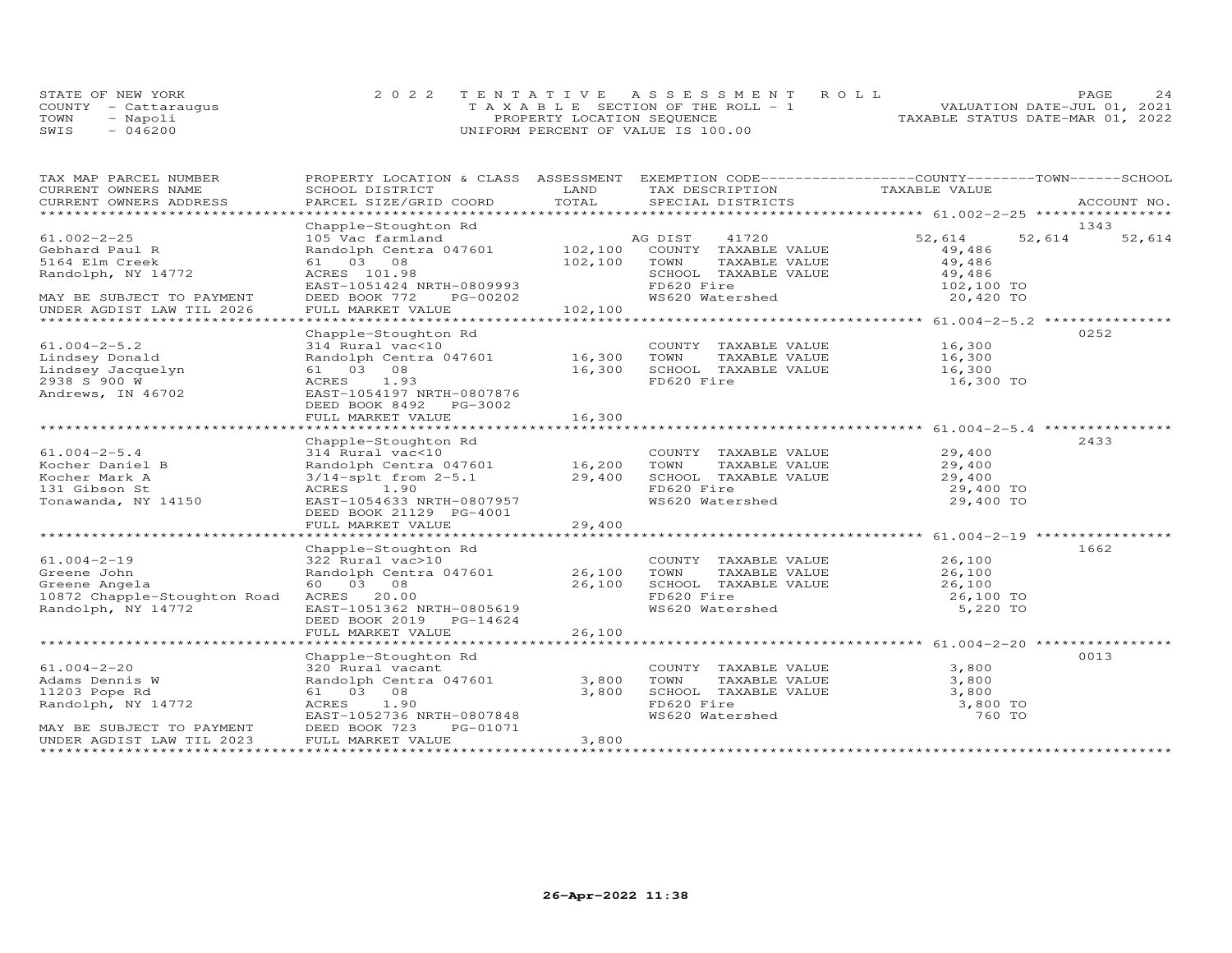| STATE OF NEW YORK    | 2022 TENTATIVE ASSESSMENT ROLL        |                                  | PAGE                        | 2.5 |
|----------------------|---------------------------------------|----------------------------------|-----------------------------|-----|
| COUNTY - Cattaraugus | T A X A B L E SECTION OF THE ROLL - 1 |                                  | VALUATION DATE-JUL 01, 2021 |     |
| TOWN<br>- Napoli     | PROPERTY LOCATION SEQUENCE            | TAXABLE STATUS DATE-MAR 01, 2022 |                             |     |
| $-046200$<br>SWIS    | UNIFORM PERCENT OF VALUE IS 100.00    |                                  |                             |     |

| TAX MAP PARCEL NUMBER | PROPERTY LOCATION & CLASS ASSESSMENT EXEMPTION CODE----------------COUNTY--------TOWN-----SCHOOL                                                                                                                                                    |        |                                                                                                                       |                            |          |
|-----------------------|-----------------------------------------------------------------------------------------------------------------------------------------------------------------------------------------------------------------------------------------------------|--------|-----------------------------------------------------------------------------------------------------------------------|----------------------------|----------|
|                       |                                                                                                                                                                                                                                                     |        |                                                                                                                       |                            |          |
|                       |                                                                                                                                                                                                                                                     |        |                                                                                                                       |                            |          |
|                       |                                                                                                                                                                                                                                                     |        |                                                                                                                       |                            |          |
|                       | 4944 Chapple-Stoughton Rd                                                                                                                                                                                                                           |        |                                                                                                                       |                            | 1422     |
| $61.004 - 2 - 7$      | 260 Seasonal res<br>Randolph Centra 047601 13,600                                                                                                                                                                                                   |        | COUNTY TAXABLE VALUE                                                                                                  | 57,400                     |          |
|                       |                                                                                                                                                                                                                                                     |        | TOWN       TAXABLE  VALUE<br>SCHOOL    TAXABLE  VALUE                                                                 | 57,400                     |          |
|                       |                                                                                                                                                                                                                                                     | 57,400 |                                                                                                                       | 57,400                     |          |
|                       |                                                                                                                                                                                                                                                     |        | FD620 Fire                                                                                                            | 57,400 TO                  |          |
|                       |                                                                                                                                                                                                                                                     |        | WS620 Watershed                                                                                                       | 11,480 TO                  |          |
|                       | DEED BOOK 23748 PG-3001                                                                                                                                                                                                                             |        |                                                                                                                       |                            |          |
|                       | FULL MARKET VALUE                                                                                                                                                                                                                                   | 57,400 |                                                                                                                       |                            |          |
|                       |                                                                                                                                                                                                                                                     |        |                                                                                                                       |                            |          |
|                       | 4946 Chapple-Stoughton Rd                                                                                                                                                                                                                           |        |                                                                                                                       |                            | 1188     |
| $61.004 - 2 - 8$      | 260 Seasonal res<br>Randolph Centra 047601 7,100 TOWN TAXABLE VALUE 39,700<br>60 03 08 39,700 SCHOOL TAXABLE VALUE 39,700<br>ACRES 4.80 FD620 Fire                                                                                                  |        |                                                                                                                       |                            |          |
|                       |                                                                                                                                                                                                                                                     |        |                                                                                                                       |                            |          |
|                       |                                                                                                                                                                                                                                                     |        |                                                                                                                       |                            |          |
|                       |                                                                                                                                                                                                                                                     |        |                                                                                                                       | 39,700 TO                  |          |
|                       |                                                                                                                                                                                                                                                     |        | WS620 Watershed                                                                                                       | 7,940 TO                   |          |
|                       | DEED BOOK 20210 PG-7773                                                                                                                                                                                                                             |        |                                                                                                                       |                            |          |
|                       | FULL MARKET VALUE                                                                                                                                                                                                                                   | 39,700 |                                                                                                                       |                            |          |
|                       |                                                                                                                                                                                                                                                     |        |                                                                                                                       |                            |          |
|                       |                                                                                                                                                                                                                                                     |        |                                                                                                                       |                            | 2136     |
|                       | CONTRACTES 2<br>Buchanan David<br>270 Mfg housing<br>270 Mfg housing<br>24,400 BAS STAR 41854<br>24,400 BAS STAR 41854<br>24,200 COUNTY TAYABIT WATHERED ACRES<br>24,200 COUNTY TAYABIT WATHERED ACRES<br>24,200 COUNTY TAYABIT WATHERED ACRES      |        |                                                                                                                       | 7,380<br>7,380             | $\Omega$ |
|                       |                                                                                                                                                                                                                                                     |        |                                                                                                                       | $\overline{0}$<br>$\Omega$ | 30,000   |
|                       |                                                                                                                                                                                                                                                     |        |                                                                                                                       |                            |          |
|                       |                                                                                                                                                                                                                                                     |        |                                                                                                                       |                            |          |
|                       |                                                                                                                                                                                                                                                     |        |                                                                                                                       |                            |          |
|                       |                                                                                                                                                                                                                                                     |        |                                                                                                                       |                            |          |
|                       | 33 03 08<br>ACRES 8.15<br>EAST-1055181 NRTH-0807933<br>DEED BOOK 00935 PG-00704<br>FULL MARKET VALUE<br>FULL MARKET VALUE<br>FULL MARKET VALUE<br>FULL MARKET VALUE<br>FULL MARKET VALUE<br>FULL MARKET VALUE<br>FULL MARKET VALUE<br>THE 200 W5620 |        |                                                                                                                       |                            |          |
|                       |                                                                                                                                                                                                                                                     |        |                                                                                                                       |                            |          |
|                       |                                                                                                                                                                                                                                                     |        |                                                                                                                       |                            |          |
|                       | 10750 Chapple-Stoughton Rd                                                                                                                                                                                                                          |        |                                                                                                                       |                            | 1543     |
|                       |                                                                                                                                                                                                                                                     |        |                                                                                                                       |                            |          |
|                       |                                                                                                                                                                                                                                                     |        | COUNTY TAXABLE VALUE 39,800<br>TOWN TAXABLE VALUE 39,800<br>SCHOOL TAXABLE VALUE 39,800<br>TRE30 TAXABLE VALUE 39,800 |                            |          |
|                       |                                                                                                                                                                                                                                                     |        |                                                                                                                       |                            |          |
|                       | $51.002-2-6$ $260$ Seasonal res $7,200$ TOWN<br>$8$ Krempa Linda A $61$ 03 08 $39,800$ SCHOO<br>$12121$ Maxon Rd $39,800$ SCHOO<br>$12121$ Maxon Rd $39,800$ SCHOO<br>$12121$ Maxon W 1116                                                          |        | FD620 Fire                                                                                                            | 39,800 TO                  |          |
|                       | Varysburg, NY 14167 EAST-1054546 NRTH-0810868                                                                                                                                                                                                       |        | WS620 Watershed                                                                                                       | 7,960 TO                   |          |
|                       | DEED BOOK 832<br>PG-00136                                                                                                                                                                                                                           |        |                                                                                                                       |                            |          |
|                       | FULL MARKET VALUE                                                                                                                                                                                                                                   | 39,800 |                                                                                                                       |                            |          |
|                       |                                                                                                                                                                                                                                                     |        |                                                                                                                       |                            |          |
|                       | 10756 Chapple-Stoughton Rd                                                                                                                                                                                                                          |        |                                                                                                                       |                            | 1242     |
|                       |                                                                                                                                                                                                                                                     |        | COUNTY TAXABLE VALUE 18,700<br>TOWN TAXABLE VALUE 18,700                                                              |                            |          |
|                       |                                                                                                                                                                                                                                                     |        |                                                                                                                       |                            |          |
|                       |                                                                                                                                                                                                                                                     |        |                                                                                                                       |                            |          |
|                       |                                                                                                                                                                                                                                                     |        | SCHOOL TAXABLE VALUE 18,700<br>FD620 Fire 18,700 TD                                                                   |                            |          |
|                       |                                                                                                                                                                                                                                                     |        | WS620 Watershed                                                                                                       | 3,740 TO                   |          |
|                       | DEED BOOK 18534 PG-4001                                                                                                                                                                                                                             |        |                                                                                                                       |                            |          |
|                       | FULL MARKET VALUE                                                                                                                                                                                                                                   | 18,700 |                                                                                                                       |                            |          |
|                       |                                                                                                                                                                                                                                                     |        |                                                                                                                       |                            |          |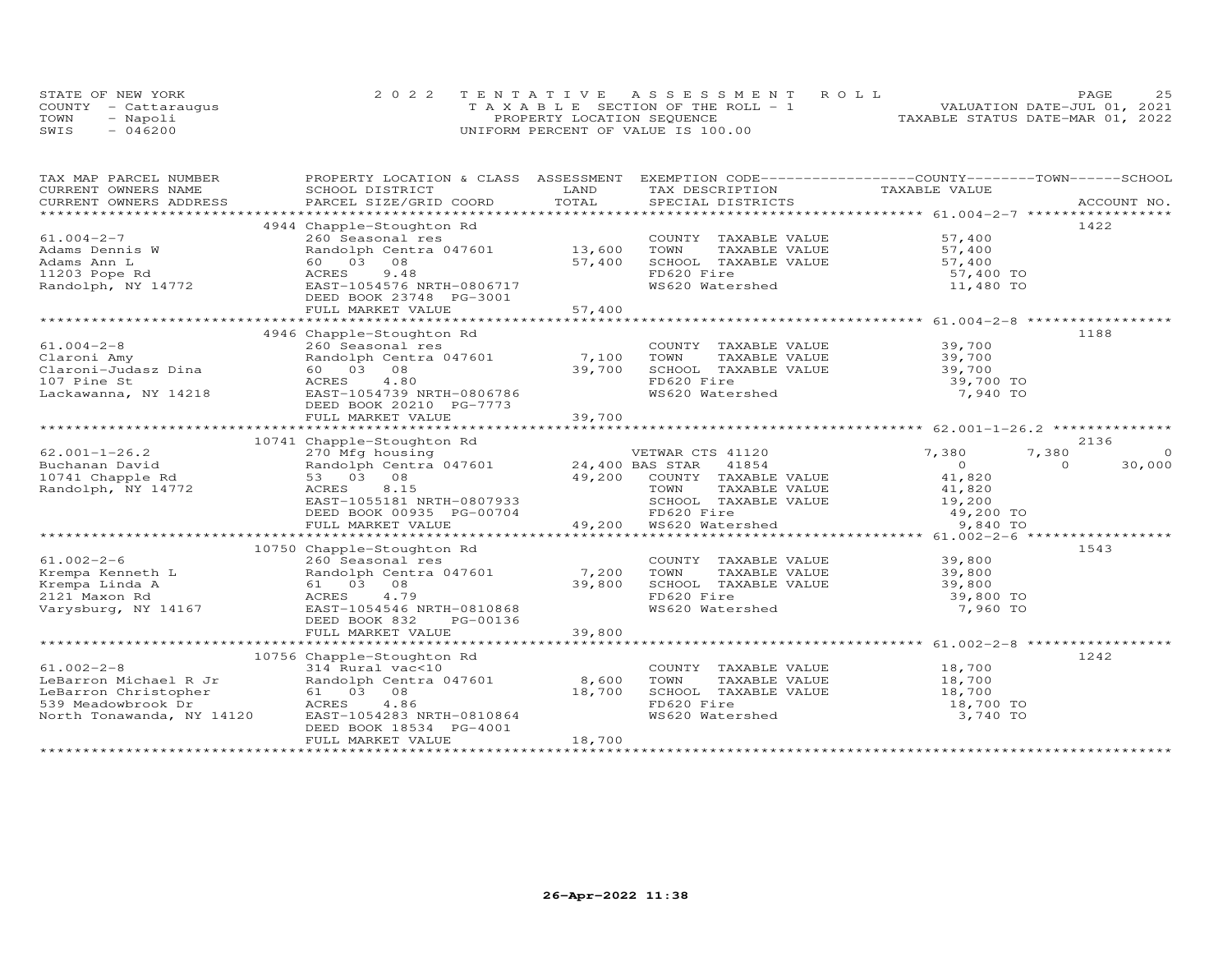|      | STATE OF NEW YORK    | 2022 TENTATIVE ASSESSMENT ROLL        | PAGE.                            |  |
|------|----------------------|---------------------------------------|----------------------------------|--|
|      | COUNTY - Cattaraugus | T A X A B L E SECTION OF THE ROLL - 1 | VALUATION DATE-JUL 01, 2021      |  |
| TOWN | - Napoli             | PROPERTY LOCATION SEQUENCE            | TAXABLE STATUS DATE-MAR 01, 2022 |  |
| SWIS | $-046200$            | UNIFORM PERCENT OF VALUE IS 100.00    |                                  |  |

| TAXABLE VALUE<br>LAND<br>CURRENT OWNERS NAME<br>SCHOOL DISTRICT<br>TAX DESCRIPTION<br>TOTAL<br>CURRENT OWNERS ADDRESS<br>PARCEL SIZE/GRID COORD<br>SPECIAL DISTRICTS<br>ACCOUNT NO.<br>10760 Chapple-Stoughton Rd<br>0100<br>$61.002 - 2 - 10$<br>260 Seasonal res<br>48,100<br>COUNTY TAXABLE VALUE<br>Randolph Centra 047601 14,600<br>TAXABLE VALUE<br>48,100<br>University of the Control of the Control of the Control of the Control of the Control of the Control of the Control of the Control of the Control of the Control of the Control of the Control of the Control of the Control o<br>TOWN<br>48,100<br>61 03 08<br>SCHOOL TAXABLE VALUE<br>48,100<br>ACRES 10.08<br>FD620 Fire<br>48,100 TO<br>EAST-1053818 NRTH-0810879<br>WS620 Watershed<br>9,620 TO<br>DEED BOOK 1712    PG-7001<br>48,100<br>FULL MARKET VALUE<br>10766 Chapple-Stoughton Rd<br>2189<br>$61.002 - 2 - 15.3$<br>210 1 Family Res<br>BAS STAR 41854<br>$\overline{O}$<br>$\Omega$<br>30,000<br>210 I railly Nes<br>Randolph Centra 047601 12,700 COUNTY TAXABLE VALUE<br>61 03 08 181,900 TOWN TAXABLE VALUE<br>181,900<br>Gebhard Robert<br>TAXABLE VALUE<br>10766 Chapple-Stroughton Rd 61 03 08<br>181,900<br>151,900<br>Randolph, NY 14772<br>ACRES 1.35<br>SCHOOL TAXABLE VALUE<br>EAST-1054577 NRTH-0808222<br>FD620 Fire<br>181,900 TO<br>DEED BOOK 6701 PG-5001<br>WS620 Watershed<br>181,900 TO<br>181,900<br>FULL MARKET VALUE<br>1404<br>10781 Chapple-Stoughton Rd<br>COUNTY TAXABLE VALUE 18,700<br>$61.004 - 2 - 5.1$<br>312 Vac w/imprv<br>Randolph Centra 047601 16,200<br>TOWN<br>TAXABLE VALUE<br>18,700<br>18,700<br>Kocher Shawn M<br>Kocher Raymond L Jr. 61 03 08<br>508 Geary St 3/14-splt of:<br>18,700<br>SCHOOL TAXABLE VALUE<br>FD620 Fire<br>18,700 TO<br>$3/14$ -splt off 1.9 acres t<br>WS620 Watershed<br>Concord, NC 28027<br>1.90<br>3,740 TO<br>ACRES<br>EAST-1054431 NRTH-0807858<br>DEED BOOK 21129 PG-4002<br>FULL MARKET VALUE<br>18,700<br>10787 Chapple-Stoughton Rd<br>1706<br>49,800<br>49,800<br>COUNTY TAXABLE VALUE<br>TOWN TAXABLE VALUE<br>SCHOOL TAXABLE VALUE<br>49,800<br>FD620 Fire<br>Little Valley, NY 14755<br>Lot 26<br>49,800 TO<br>WS620 Watershed<br>ACRES<br>4.77<br>9,960 TO<br>EAST-1054408 NRTH-0806721<br>DEED BOOK 23504 PG-4001<br>49,800<br>FULL MARKET VALUE<br>0013<br>10872 Chapple-Stoughton Rd<br>$61.002 - 2 - 20.1$<br>169,500<br>169,500<br>240 Rural res<br>COUNTY TAXABLE VALUE<br>Randolph Centra 047601 99,600<br>Adams Dennis W<br>TOWN<br>TAXABLE VALUE<br>11203 Pope Rd<br>Randolph, NY 14772<br>169,500<br>SCHOOL TAXABLE VALUE 169,500<br>FD620 Fire 169,500 TD620 FD620 Fire<br>61 03 08<br>ACRES 87.70<br>EAST-1052736 NRTH-0807848<br>WS620 Watershed<br>33,900 TO<br>MAY BE SUBJECT TO PAYMENT<br>IN DEED BOOK 723<br>IN MARKET VI LAW TIL 2023<br>PG-01071<br>169,500<br>FULL MARKET VALUE | TAX MAP PARCEL NUMBER | PROPERTY LOCATION & CLASS ASSESSMENT EXEMPTION CODE----------------COUNTY-------TOWN-----SCHOOL |  |  |
|------------------------------------------------------------------------------------------------------------------------------------------------------------------------------------------------------------------------------------------------------------------------------------------------------------------------------------------------------------------------------------------------------------------------------------------------------------------------------------------------------------------------------------------------------------------------------------------------------------------------------------------------------------------------------------------------------------------------------------------------------------------------------------------------------------------------------------------------------------------------------------------------------------------------------------------------------------------------------------------------------------------------------------------------------------------------------------------------------------------------------------------------------------------------------------------------------------------------------------------------------------------------------------------------------------------------------------------------------------------------------------------------------------------------------------------------------------------------------------------------------------------------------------------------------------------------------------------------------------------------------------------------------------------------------------------------------------------------------------------------------------------------------------------------------------------------------------------------------------------------------------------------------------------------------------------------------------------------------------------------------------------------------------------------------------------------------------------------------------------------------------------------------------------------------------------------------------------------------------------------------------------------------------------------------------------------------------------------------------------------------------------------------------------------------------------------------------------------------------------------------------------------------------------------------------------------------------------------------------------------------------------------------------------------------------------------------------------------------------------------------------------------------------------------------------------------------------------------------------------------|-----------------------|-------------------------------------------------------------------------------------------------|--|--|
|                                                                                                                                                                                                                                                                                                                                                                                                                                                                                                                                                                                                                                                                                                                                                                                                                                                                                                                                                                                                                                                                                                                                                                                                                                                                                                                                                                                                                                                                                                                                                                                                                                                                                                                                                                                                                                                                                                                                                                                                                                                                                                                                                                                                                                                                                                                                                                                                                                                                                                                                                                                                                                                                                                                                                                                                                                                                        |                       |                                                                                                 |  |  |
|                                                                                                                                                                                                                                                                                                                                                                                                                                                                                                                                                                                                                                                                                                                                                                                                                                                                                                                                                                                                                                                                                                                                                                                                                                                                                                                                                                                                                                                                                                                                                                                                                                                                                                                                                                                                                                                                                                                                                                                                                                                                                                                                                                                                                                                                                                                                                                                                                                                                                                                                                                                                                                                                                                                                                                                                                                                                        |                       |                                                                                                 |  |  |
|                                                                                                                                                                                                                                                                                                                                                                                                                                                                                                                                                                                                                                                                                                                                                                                                                                                                                                                                                                                                                                                                                                                                                                                                                                                                                                                                                                                                                                                                                                                                                                                                                                                                                                                                                                                                                                                                                                                                                                                                                                                                                                                                                                                                                                                                                                                                                                                                                                                                                                                                                                                                                                                                                                                                                                                                                                                                        |                       |                                                                                                 |  |  |
|                                                                                                                                                                                                                                                                                                                                                                                                                                                                                                                                                                                                                                                                                                                                                                                                                                                                                                                                                                                                                                                                                                                                                                                                                                                                                                                                                                                                                                                                                                                                                                                                                                                                                                                                                                                                                                                                                                                                                                                                                                                                                                                                                                                                                                                                                                                                                                                                                                                                                                                                                                                                                                                                                                                                                                                                                                                                        |                       |                                                                                                 |  |  |
|                                                                                                                                                                                                                                                                                                                                                                                                                                                                                                                                                                                                                                                                                                                                                                                                                                                                                                                                                                                                                                                                                                                                                                                                                                                                                                                                                                                                                                                                                                                                                                                                                                                                                                                                                                                                                                                                                                                                                                                                                                                                                                                                                                                                                                                                                                                                                                                                                                                                                                                                                                                                                                                                                                                                                                                                                                                                        |                       |                                                                                                 |  |  |
|                                                                                                                                                                                                                                                                                                                                                                                                                                                                                                                                                                                                                                                                                                                                                                                                                                                                                                                                                                                                                                                                                                                                                                                                                                                                                                                                                                                                                                                                                                                                                                                                                                                                                                                                                                                                                                                                                                                                                                                                                                                                                                                                                                                                                                                                                                                                                                                                                                                                                                                                                                                                                                                                                                                                                                                                                                                                        |                       |                                                                                                 |  |  |
|                                                                                                                                                                                                                                                                                                                                                                                                                                                                                                                                                                                                                                                                                                                                                                                                                                                                                                                                                                                                                                                                                                                                                                                                                                                                                                                                                                                                                                                                                                                                                                                                                                                                                                                                                                                                                                                                                                                                                                                                                                                                                                                                                                                                                                                                                                                                                                                                                                                                                                                                                                                                                                                                                                                                                                                                                                                                        |                       |                                                                                                 |  |  |
|                                                                                                                                                                                                                                                                                                                                                                                                                                                                                                                                                                                                                                                                                                                                                                                                                                                                                                                                                                                                                                                                                                                                                                                                                                                                                                                                                                                                                                                                                                                                                                                                                                                                                                                                                                                                                                                                                                                                                                                                                                                                                                                                                                                                                                                                                                                                                                                                                                                                                                                                                                                                                                                                                                                                                                                                                                                                        |                       |                                                                                                 |  |  |
|                                                                                                                                                                                                                                                                                                                                                                                                                                                                                                                                                                                                                                                                                                                                                                                                                                                                                                                                                                                                                                                                                                                                                                                                                                                                                                                                                                                                                                                                                                                                                                                                                                                                                                                                                                                                                                                                                                                                                                                                                                                                                                                                                                                                                                                                                                                                                                                                                                                                                                                                                                                                                                                                                                                                                                                                                                                                        |                       |                                                                                                 |  |  |
|                                                                                                                                                                                                                                                                                                                                                                                                                                                                                                                                                                                                                                                                                                                                                                                                                                                                                                                                                                                                                                                                                                                                                                                                                                                                                                                                                                                                                                                                                                                                                                                                                                                                                                                                                                                                                                                                                                                                                                                                                                                                                                                                                                                                                                                                                                                                                                                                                                                                                                                                                                                                                                                                                                                                                                                                                                                                        |                       |                                                                                                 |  |  |
|                                                                                                                                                                                                                                                                                                                                                                                                                                                                                                                                                                                                                                                                                                                                                                                                                                                                                                                                                                                                                                                                                                                                                                                                                                                                                                                                                                                                                                                                                                                                                                                                                                                                                                                                                                                                                                                                                                                                                                                                                                                                                                                                                                                                                                                                                                                                                                                                                                                                                                                                                                                                                                                                                                                                                                                                                                                                        |                       |                                                                                                 |  |  |
|                                                                                                                                                                                                                                                                                                                                                                                                                                                                                                                                                                                                                                                                                                                                                                                                                                                                                                                                                                                                                                                                                                                                                                                                                                                                                                                                                                                                                                                                                                                                                                                                                                                                                                                                                                                                                                                                                                                                                                                                                                                                                                                                                                                                                                                                                                                                                                                                                                                                                                                                                                                                                                                                                                                                                                                                                                                                        |                       |                                                                                                 |  |  |
|                                                                                                                                                                                                                                                                                                                                                                                                                                                                                                                                                                                                                                                                                                                                                                                                                                                                                                                                                                                                                                                                                                                                                                                                                                                                                                                                                                                                                                                                                                                                                                                                                                                                                                                                                                                                                                                                                                                                                                                                                                                                                                                                                                                                                                                                                                                                                                                                                                                                                                                                                                                                                                                                                                                                                                                                                                                                        |                       |                                                                                                 |  |  |
|                                                                                                                                                                                                                                                                                                                                                                                                                                                                                                                                                                                                                                                                                                                                                                                                                                                                                                                                                                                                                                                                                                                                                                                                                                                                                                                                                                                                                                                                                                                                                                                                                                                                                                                                                                                                                                                                                                                                                                                                                                                                                                                                                                                                                                                                                                                                                                                                                                                                                                                                                                                                                                                                                                                                                                                                                                                                        |                       |                                                                                                 |  |  |
|                                                                                                                                                                                                                                                                                                                                                                                                                                                                                                                                                                                                                                                                                                                                                                                                                                                                                                                                                                                                                                                                                                                                                                                                                                                                                                                                                                                                                                                                                                                                                                                                                                                                                                                                                                                                                                                                                                                                                                                                                                                                                                                                                                                                                                                                                                                                                                                                                                                                                                                                                                                                                                                                                                                                                                                                                                                                        |                       |                                                                                                 |  |  |
|                                                                                                                                                                                                                                                                                                                                                                                                                                                                                                                                                                                                                                                                                                                                                                                                                                                                                                                                                                                                                                                                                                                                                                                                                                                                                                                                                                                                                                                                                                                                                                                                                                                                                                                                                                                                                                                                                                                                                                                                                                                                                                                                                                                                                                                                                                                                                                                                                                                                                                                                                                                                                                                                                                                                                                                                                                                                        |                       |                                                                                                 |  |  |
|                                                                                                                                                                                                                                                                                                                                                                                                                                                                                                                                                                                                                                                                                                                                                                                                                                                                                                                                                                                                                                                                                                                                                                                                                                                                                                                                                                                                                                                                                                                                                                                                                                                                                                                                                                                                                                                                                                                                                                                                                                                                                                                                                                                                                                                                                                                                                                                                                                                                                                                                                                                                                                                                                                                                                                                                                                                                        |                       |                                                                                                 |  |  |
|                                                                                                                                                                                                                                                                                                                                                                                                                                                                                                                                                                                                                                                                                                                                                                                                                                                                                                                                                                                                                                                                                                                                                                                                                                                                                                                                                                                                                                                                                                                                                                                                                                                                                                                                                                                                                                                                                                                                                                                                                                                                                                                                                                                                                                                                                                                                                                                                                                                                                                                                                                                                                                                                                                                                                                                                                                                                        |                       |                                                                                                 |  |  |
|                                                                                                                                                                                                                                                                                                                                                                                                                                                                                                                                                                                                                                                                                                                                                                                                                                                                                                                                                                                                                                                                                                                                                                                                                                                                                                                                                                                                                                                                                                                                                                                                                                                                                                                                                                                                                                                                                                                                                                                                                                                                                                                                                                                                                                                                                                                                                                                                                                                                                                                                                                                                                                                                                                                                                                                                                                                                        |                       |                                                                                                 |  |  |
|                                                                                                                                                                                                                                                                                                                                                                                                                                                                                                                                                                                                                                                                                                                                                                                                                                                                                                                                                                                                                                                                                                                                                                                                                                                                                                                                                                                                                                                                                                                                                                                                                                                                                                                                                                                                                                                                                                                                                                                                                                                                                                                                                                                                                                                                                                                                                                                                                                                                                                                                                                                                                                                                                                                                                                                                                                                                        |                       |                                                                                                 |  |  |
|                                                                                                                                                                                                                                                                                                                                                                                                                                                                                                                                                                                                                                                                                                                                                                                                                                                                                                                                                                                                                                                                                                                                                                                                                                                                                                                                                                                                                                                                                                                                                                                                                                                                                                                                                                                                                                                                                                                                                                                                                                                                                                                                                                                                                                                                                                                                                                                                                                                                                                                                                                                                                                                                                                                                                                                                                                                                        |                       |                                                                                                 |  |  |
|                                                                                                                                                                                                                                                                                                                                                                                                                                                                                                                                                                                                                                                                                                                                                                                                                                                                                                                                                                                                                                                                                                                                                                                                                                                                                                                                                                                                                                                                                                                                                                                                                                                                                                                                                                                                                                                                                                                                                                                                                                                                                                                                                                                                                                                                                                                                                                                                                                                                                                                                                                                                                                                                                                                                                                                                                                                                        |                       |                                                                                                 |  |  |
|                                                                                                                                                                                                                                                                                                                                                                                                                                                                                                                                                                                                                                                                                                                                                                                                                                                                                                                                                                                                                                                                                                                                                                                                                                                                                                                                                                                                                                                                                                                                                                                                                                                                                                                                                                                                                                                                                                                                                                                                                                                                                                                                                                                                                                                                                                                                                                                                                                                                                                                                                                                                                                                                                                                                                                                                                                                                        |                       |                                                                                                 |  |  |
|                                                                                                                                                                                                                                                                                                                                                                                                                                                                                                                                                                                                                                                                                                                                                                                                                                                                                                                                                                                                                                                                                                                                                                                                                                                                                                                                                                                                                                                                                                                                                                                                                                                                                                                                                                                                                                                                                                                                                                                                                                                                                                                                                                                                                                                                                                                                                                                                                                                                                                                                                                                                                                                                                                                                                                                                                                                                        |                       |                                                                                                 |  |  |
|                                                                                                                                                                                                                                                                                                                                                                                                                                                                                                                                                                                                                                                                                                                                                                                                                                                                                                                                                                                                                                                                                                                                                                                                                                                                                                                                                                                                                                                                                                                                                                                                                                                                                                                                                                                                                                                                                                                                                                                                                                                                                                                                                                                                                                                                                                                                                                                                                                                                                                                                                                                                                                                                                                                                                                                                                                                                        |                       |                                                                                                 |  |  |
|                                                                                                                                                                                                                                                                                                                                                                                                                                                                                                                                                                                                                                                                                                                                                                                                                                                                                                                                                                                                                                                                                                                                                                                                                                                                                                                                                                                                                                                                                                                                                                                                                                                                                                                                                                                                                                                                                                                                                                                                                                                                                                                                                                                                                                                                                                                                                                                                                                                                                                                                                                                                                                                                                                                                                                                                                                                                        |                       |                                                                                                 |  |  |
|                                                                                                                                                                                                                                                                                                                                                                                                                                                                                                                                                                                                                                                                                                                                                                                                                                                                                                                                                                                                                                                                                                                                                                                                                                                                                                                                                                                                                                                                                                                                                                                                                                                                                                                                                                                                                                                                                                                                                                                                                                                                                                                                                                                                                                                                                                                                                                                                                                                                                                                                                                                                                                                                                                                                                                                                                                                                        |                       |                                                                                                 |  |  |
|                                                                                                                                                                                                                                                                                                                                                                                                                                                                                                                                                                                                                                                                                                                                                                                                                                                                                                                                                                                                                                                                                                                                                                                                                                                                                                                                                                                                                                                                                                                                                                                                                                                                                                                                                                                                                                                                                                                                                                                                                                                                                                                                                                                                                                                                                                                                                                                                                                                                                                                                                                                                                                                                                                                                                                                                                                                                        |                       |                                                                                                 |  |  |
|                                                                                                                                                                                                                                                                                                                                                                                                                                                                                                                                                                                                                                                                                                                                                                                                                                                                                                                                                                                                                                                                                                                                                                                                                                                                                                                                                                                                                                                                                                                                                                                                                                                                                                                                                                                                                                                                                                                                                                                                                                                                                                                                                                                                                                                                                                                                                                                                                                                                                                                                                                                                                                                                                                                                                                                                                                                                        |                       |                                                                                                 |  |  |
|                                                                                                                                                                                                                                                                                                                                                                                                                                                                                                                                                                                                                                                                                                                                                                                                                                                                                                                                                                                                                                                                                                                                                                                                                                                                                                                                                                                                                                                                                                                                                                                                                                                                                                                                                                                                                                                                                                                                                                                                                                                                                                                                                                                                                                                                                                                                                                                                                                                                                                                                                                                                                                                                                                                                                                                                                                                                        |                       |                                                                                                 |  |  |
|                                                                                                                                                                                                                                                                                                                                                                                                                                                                                                                                                                                                                                                                                                                                                                                                                                                                                                                                                                                                                                                                                                                                                                                                                                                                                                                                                                                                                                                                                                                                                                                                                                                                                                                                                                                                                                                                                                                                                                                                                                                                                                                                                                                                                                                                                                                                                                                                                                                                                                                                                                                                                                                                                                                                                                                                                                                                        |                       |                                                                                                 |  |  |
|                                                                                                                                                                                                                                                                                                                                                                                                                                                                                                                                                                                                                                                                                                                                                                                                                                                                                                                                                                                                                                                                                                                                                                                                                                                                                                                                                                                                                                                                                                                                                                                                                                                                                                                                                                                                                                                                                                                                                                                                                                                                                                                                                                                                                                                                                                                                                                                                                                                                                                                                                                                                                                                                                                                                                                                                                                                                        |                       |                                                                                                 |  |  |
|                                                                                                                                                                                                                                                                                                                                                                                                                                                                                                                                                                                                                                                                                                                                                                                                                                                                                                                                                                                                                                                                                                                                                                                                                                                                                                                                                                                                                                                                                                                                                                                                                                                                                                                                                                                                                                                                                                                                                                                                                                                                                                                                                                                                                                                                                                                                                                                                                                                                                                                                                                                                                                                                                                                                                                                                                                                                        |                       |                                                                                                 |  |  |
|                                                                                                                                                                                                                                                                                                                                                                                                                                                                                                                                                                                                                                                                                                                                                                                                                                                                                                                                                                                                                                                                                                                                                                                                                                                                                                                                                                                                                                                                                                                                                                                                                                                                                                                                                                                                                                                                                                                                                                                                                                                                                                                                                                                                                                                                                                                                                                                                                                                                                                                                                                                                                                                                                                                                                                                                                                                                        |                       |                                                                                                 |  |  |
|                                                                                                                                                                                                                                                                                                                                                                                                                                                                                                                                                                                                                                                                                                                                                                                                                                                                                                                                                                                                                                                                                                                                                                                                                                                                                                                                                                                                                                                                                                                                                                                                                                                                                                                                                                                                                                                                                                                                                                                                                                                                                                                                                                                                                                                                                                                                                                                                                                                                                                                                                                                                                                                                                                                                                                                                                                                                        |                       |                                                                                                 |  |  |
|                                                                                                                                                                                                                                                                                                                                                                                                                                                                                                                                                                                                                                                                                                                                                                                                                                                                                                                                                                                                                                                                                                                                                                                                                                                                                                                                                                                                                                                                                                                                                                                                                                                                                                                                                                                                                                                                                                                                                                                                                                                                                                                                                                                                                                                                                                                                                                                                                                                                                                                                                                                                                                                                                                                                                                                                                                                                        |                       |                                                                                                 |  |  |
|                                                                                                                                                                                                                                                                                                                                                                                                                                                                                                                                                                                                                                                                                                                                                                                                                                                                                                                                                                                                                                                                                                                                                                                                                                                                                                                                                                                                                                                                                                                                                                                                                                                                                                                                                                                                                                                                                                                                                                                                                                                                                                                                                                                                                                                                                                                                                                                                                                                                                                                                                                                                                                                                                                                                                                                                                                                                        |                       |                                                                                                 |  |  |
|                                                                                                                                                                                                                                                                                                                                                                                                                                                                                                                                                                                                                                                                                                                                                                                                                                                                                                                                                                                                                                                                                                                                                                                                                                                                                                                                                                                                                                                                                                                                                                                                                                                                                                                                                                                                                                                                                                                                                                                                                                                                                                                                                                                                                                                                                                                                                                                                                                                                                                                                                                                                                                                                                                                                                                                                                                                                        |                       |                                                                                                 |  |  |
|                                                                                                                                                                                                                                                                                                                                                                                                                                                                                                                                                                                                                                                                                                                                                                                                                                                                                                                                                                                                                                                                                                                                                                                                                                                                                                                                                                                                                                                                                                                                                                                                                                                                                                                                                                                                                                                                                                                                                                                                                                                                                                                                                                                                                                                                                                                                                                                                                                                                                                                                                                                                                                                                                                                                                                                                                                                                        |                       |                                                                                                 |  |  |
|                                                                                                                                                                                                                                                                                                                                                                                                                                                                                                                                                                                                                                                                                                                                                                                                                                                                                                                                                                                                                                                                                                                                                                                                                                                                                                                                                                                                                                                                                                                                                                                                                                                                                                                                                                                                                                                                                                                                                                                                                                                                                                                                                                                                                                                                                                                                                                                                                                                                                                                                                                                                                                                                                                                                                                                                                                                                        |                       |                                                                                                 |  |  |
|                                                                                                                                                                                                                                                                                                                                                                                                                                                                                                                                                                                                                                                                                                                                                                                                                                                                                                                                                                                                                                                                                                                                                                                                                                                                                                                                                                                                                                                                                                                                                                                                                                                                                                                                                                                                                                                                                                                                                                                                                                                                                                                                                                                                                                                                                                                                                                                                                                                                                                                                                                                                                                                                                                                                                                                                                                                                        |                       |                                                                                                 |  |  |
|                                                                                                                                                                                                                                                                                                                                                                                                                                                                                                                                                                                                                                                                                                                                                                                                                                                                                                                                                                                                                                                                                                                                                                                                                                                                                                                                                                                                                                                                                                                                                                                                                                                                                                                                                                                                                                                                                                                                                                                                                                                                                                                                                                                                                                                                                                                                                                                                                                                                                                                                                                                                                                                                                                                                                                                                                                                                        |                       |                                                                                                 |  |  |
|                                                                                                                                                                                                                                                                                                                                                                                                                                                                                                                                                                                                                                                                                                                                                                                                                                                                                                                                                                                                                                                                                                                                                                                                                                                                                                                                                                                                                                                                                                                                                                                                                                                                                                                                                                                                                                                                                                                                                                                                                                                                                                                                                                                                                                                                                                                                                                                                                                                                                                                                                                                                                                                                                                                                                                                                                                                                        |                       |                                                                                                 |  |  |
|                                                                                                                                                                                                                                                                                                                                                                                                                                                                                                                                                                                                                                                                                                                                                                                                                                                                                                                                                                                                                                                                                                                                                                                                                                                                                                                                                                                                                                                                                                                                                                                                                                                                                                                                                                                                                                                                                                                                                                                                                                                                                                                                                                                                                                                                                                                                                                                                                                                                                                                                                                                                                                                                                                                                                                                                                                                                        |                       |                                                                                                 |  |  |
|                                                                                                                                                                                                                                                                                                                                                                                                                                                                                                                                                                                                                                                                                                                                                                                                                                                                                                                                                                                                                                                                                                                                                                                                                                                                                                                                                                                                                                                                                                                                                                                                                                                                                                                                                                                                                                                                                                                                                                                                                                                                                                                                                                                                                                                                                                                                                                                                                                                                                                                                                                                                                                                                                                                                                                                                                                                                        |                       |                                                                                                 |  |  |
|                                                                                                                                                                                                                                                                                                                                                                                                                                                                                                                                                                                                                                                                                                                                                                                                                                                                                                                                                                                                                                                                                                                                                                                                                                                                                                                                                                                                                                                                                                                                                                                                                                                                                                                                                                                                                                                                                                                                                                                                                                                                                                                                                                                                                                                                                                                                                                                                                                                                                                                                                                                                                                                                                                                                                                                                                                                                        |                       |                                                                                                 |  |  |
|                                                                                                                                                                                                                                                                                                                                                                                                                                                                                                                                                                                                                                                                                                                                                                                                                                                                                                                                                                                                                                                                                                                                                                                                                                                                                                                                                                                                                                                                                                                                                                                                                                                                                                                                                                                                                                                                                                                                                                                                                                                                                                                                                                                                                                                                                                                                                                                                                                                                                                                                                                                                                                                                                                                                                                                                                                                                        |                       |                                                                                                 |  |  |
|                                                                                                                                                                                                                                                                                                                                                                                                                                                                                                                                                                                                                                                                                                                                                                                                                                                                                                                                                                                                                                                                                                                                                                                                                                                                                                                                                                                                                                                                                                                                                                                                                                                                                                                                                                                                                                                                                                                                                                                                                                                                                                                                                                                                                                                                                                                                                                                                                                                                                                                                                                                                                                                                                                                                                                                                                                                                        |                       |                                                                                                 |  |  |
|                                                                                                                                                                                                                                                                                                                                                                                                                                                                                                                                                                                                                                                                                                                                                                                                                                                                                                                                                                                                                                                                                                                                                                                                                                                                                                                                                                                                                                                                                                                                                                                                                                                                                                                                                                                                                                                                                                                                                                                                                                                                                                                                                                                                                                                                                                                                                                                                                                                                                                                                                                                                                                                                                                                                                                                                                                                                        |                       |                                                                                                 |  |  |
|                                                                                                                                                                                                                                                                                                                                                                                                                                                                                                                                                                                                                                                                                                                                                                                                                                                                                                                                                                                                                                                                                                                                                                                                                                                                                                                                                                                                                                                                                                                                                                                                                                                                                                                                                                                                                                                                                                                                                                                                                                                                                                                                                                                                                                                                                                                                                                                                                                                                                                                                                                                                                                                                                                                                                                                                                                                                        |                       |                                                                                                 |  |  |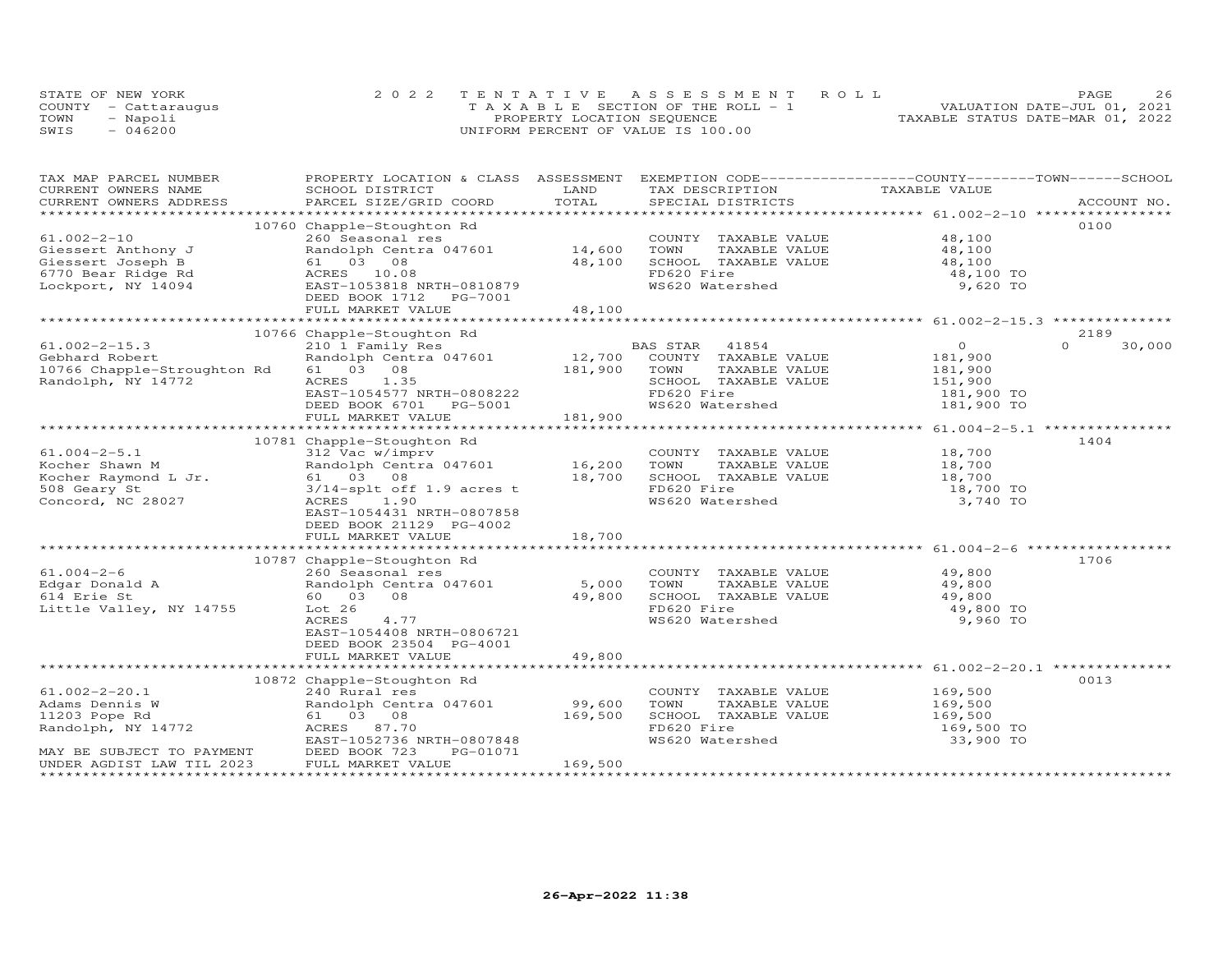|      | STATE OF NEW YORK    | 2022 TENTATIVE ASSESSMENT ROLL        | <b>PAGE</b>                      |
|------|----------------------|---------------------------------------|----------------------------------|
|      | COUNTY - Cattarauqus | T A X A B L E SECTION OF THE ROLL - 1 | VALUATION DATE-JUL 01, 2021      |
| TOWN | Napoli               | PROPERTY LOCATION SEQUENCE            | TAXABLE STATUS DATE-MAR 01, 2022 |
| SWIS | 046200               | UNIFORM PERCENT OF VALUE IS 100.00    |                                  |

| TAX MAP PARCEL NUMBER                                  | PROPERTY LOCATION & CLASS ASSESSMENT                  |         | EXEMPTION CODE-----------------COUNTY-------TOWN------SCHOOL |                         |                  |
|--------------------------------------------------------|-------------------------------------------------------|---------|--------------------------------------------------------------|-------------------------|------------------|
| CURRENT OWNERS NAME                                    | SCHOOL DISTRICT                                       | LAND    | TAX DESCRIPTION                                              | TAXABLE VALUE           |                  |
| CURRENT OWNERS ADDRESS                                 | PARCEL SIZE/GRID COORD                                | TOTAL   | SPECIAL DISTRICTS                                            |                         | ACCOUNT NO.      |
|                                                        |                                                       |         |                                                              |                         |                  |
|                                                        | 10872 Chapple-Stoughton Rd                            |         |                                                              |                         | 0013             |
| $61.002 - 2 - 20.2$                                    | 112 Dairy farm                                        |         | COUNTY TAXABLE VALUE                                         | 390,800                 |                  |
| Greene John P.                                         | Randolph Centra 047601                                | 302,400 | TAXABLE VALUE<br>TOWN                                        | 390,800<br>390,800      |                  |
| Greene Angela M.                                       | 61 03 08                                              | 390,800 | SCHOOL TAXABLE VALUE                                         |                         |                  |
| 10872 Chapple-Stoughton Road                           | ACRES 208.55                                          |         | FD620 Fire                                                   | 390,800 TO              |                  |
| Randolph, NY 14772                                     | EAST-1052736 NRTH-0807848<br>DEED BOOK 31028 PG-5001  |         | WS620 Watershed                                              | 78,160 TO               |                  |
| MAY BE SUBJECT TO PAYMENT<br>UNDER AGDIST LAW TIL 2023 | FULL MARKET VALUE                                     | 390,800 |                                                              |                         |                  |
| ******************************                         |                                                       |         |                                                              |                         |                  |
|                                                        | Chautauqua Rd                                         |         |                                                              |                         | 1502             |
| $52.004 - 2 - 1.1$                                     | 105 Vac farmland                                      |         | COUNTY TAXABLE VALUE                                         | 108,400                 |                  |
| Miller Atlee E                                         | Randolph Centra 047601 108,400                        |         | TOWN<br>TAXABLE VALUE                                        | 108,400                 |                  |
| Miller Fannie A                                        | 64 03 08                                              | 108,400 | SCHOOL TAXABLE VALUE                                         | 108,400                 |                  |
| 10886 Chautauqua Rd                                    | ACRES 87.20                                           |         | FD620 Fire                                                   | 108,400 TO              |                  |
| Cattaraugus, NY 14719                                  | EAST-1053049 NRTH-0823141                             |         | WS620 Watershed                                              | 21,680 TO               |                  |
|                                                        | DEED BOOK 2019    PG-12887                            |         |                                                              |                         |                  |
|                                                        | FULL MARKET VALUE                                     | 108,400 |                                                              |                         |                  |
|                                                        |                                                       |         |                                                              |                         |                  |
|                                                        | Chautauqua Rd                                         |         |                                                              |                         | 1505             |
| $52.004 - 2 - 12$                                      | 105 Vac farmland                                      |         | AG DIST<br>41720                                             | 90,766                  | 90,766<br>90,766 |
| Fronczak Allison                                       | Randolph Centra 047601 127,300                        |         | COUNTY TAXABLE VALUE                                         | 36,534                  |                  |
| 11013 Chautauqua Rd                                    | 64 03 08                                              | 127,300 | TOWN<br>TAXABLE VALUE                                        | 36,534                  |                  |
| Cattaraugus, NY 14719                                  | ACRES 78.17                                           |         | SCHOOL TAXABLE VALUE                                         | 36,534                  |                  |
|                                                        | EAST-1051962 NRTH-0821645                             |         | FD620 Fire                                                   | 127,300 TO              |                  |
| MAY BE SUBJECT TO PAYMENT                              | DEED BOOK 00980 PG-00110                              |         | WS620 Watershed                                              | 25,460 TO               |                  |
|                                                        |                                                       |         |                                                              |                         |                  |
|                                                        |                                                       |         |                                                              |                         |                  |
|                                                        | 10939 Chautauqua Rd                                   |         |                                                              | $\Omega$                | 2152<br>$\Omega$ |
| $52.004 - 2 - 1.2$                                     | 112 Dairy farm                                        | 51,500  | BAS STAR 41854                                               |                         | 30,000           |
| Miller Levi E                                          | Randolph Centra 047601                                |         | COUNTY TAXABLE VALUE                                         | 160,000                 |                  |
| Miller Elizabeth                                       | 64 03 08                                              | 160,000 | TOWN<br>TAXABLE VALUE                                        | 160,000                 |                  |
| 10939 Chautauqua Rd                                    | ACRES 33.95                                           |         | SCHOOL TAXABLE VALUE<br>FD620 Fire                           | 130,000                 |                  |
| Cattaraugus, NY 14719                                  | EAST-1051852 NRTH-0822822<br>DEED BOOK 00947 PG-00352 |         | WS620 Watershed                                              | 160,000 TO<br>32,000 TO |                  |
|                                                        | FULL MARKET VALUE                                     | 160,000 |                                                              |                         |                  |
|                                                        |                                                       |         |                                                              |                         |                  |
|                                                        | Dutch Hill Rd                                         |         |                                                              |                         | 2391             |
| $53.004 - 1 - 27.1$                                    | 322 Rural vac>10                                      |         | COUNTY TAXABLE VALUE                                         | 60,600                  |                  |
| Sposato Angelo                                         | Catt-LV Central 046402                                | 60,600  | TOWN<br>TAXABLE VALUE                                        | 60,600                  |                  |
| Rapone Santo Pat                                       | ACRES 40.42                                           | 60,600  | SCHOOL TAXABLE VALUE                                         | 60,600                  |                  |
| 6258 Frederica St                                      | EAST-1082492 NRTH-0818189                             |         | FD620 Fire                                                   | 60,600 TO               |                  |
| Niagara Falls, Canada                                  | FULL MARKET VALUE                                     | 60,600  |                                                              |                         |                  |
| L2G1C4                                                 |                                                       |         |                                                              |                         |                  |
|                                                        |                                                       |         |                                                              |                         |                  |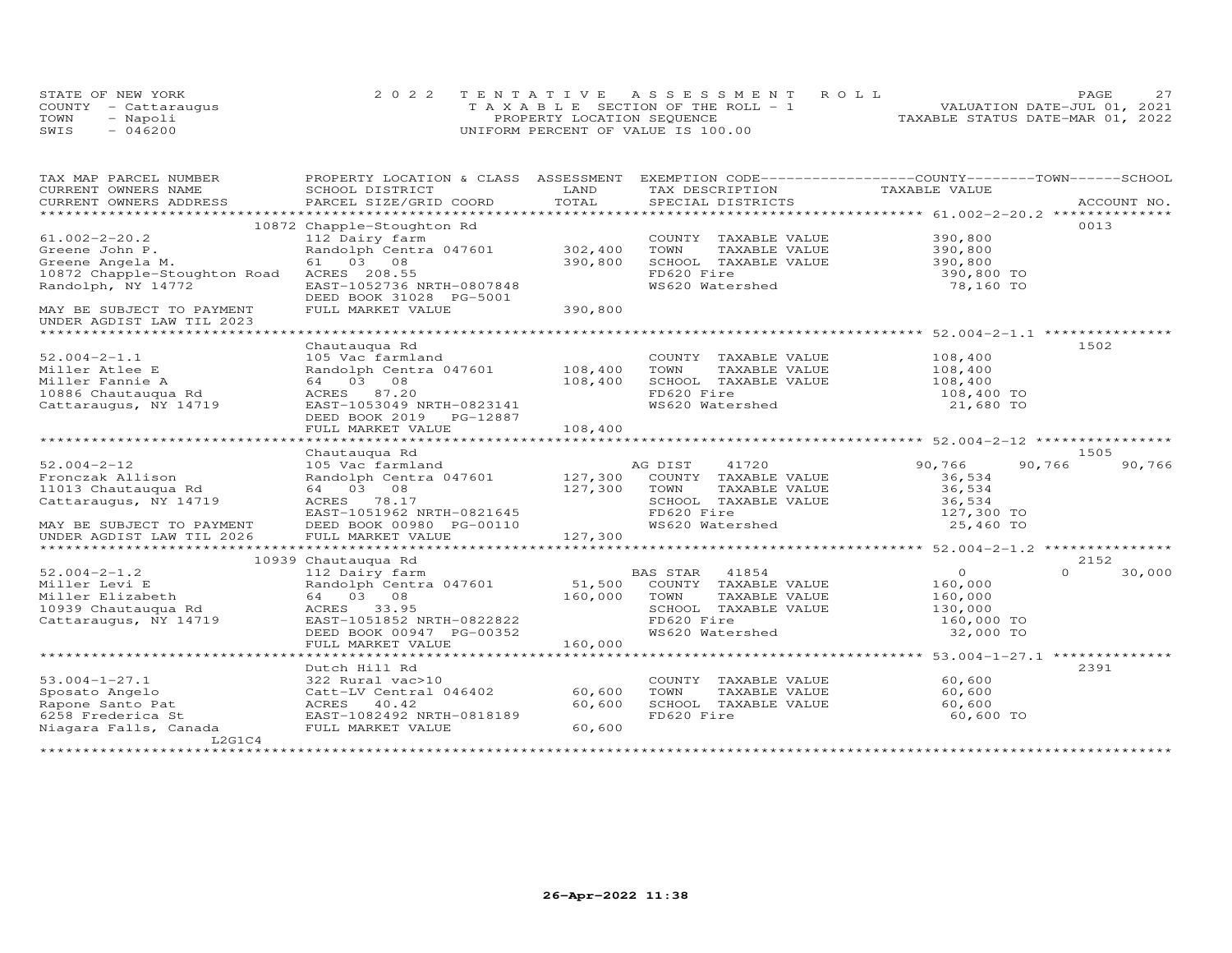| STATE OF NEW YORK    | 2022 TENTATIVE ASSESSMENT ROLL        | 28<br>PAGE.                      |
|----------------------|---------------------------------------|----------------------------------|
| COUNTY - Cattaraugus | T A X A B L E SECTION OF THE ROLL - 1 | VALUATION DATE-JUL 01, 2021      |
| TOWN<br>- Napoli     | PROPERTY LOCATION SEQUENCE            | TAXABLE STATUS DATE-MAR 01, 2022 |
| $-046200$<br>SWIS    | UNIFORM PERCENT OF VALUE IS 100.00    |                                  |

| TAX MAP PARCEL NUMBER     | PROPERTY LOCATION & CLASS ASSESSMENT |        | EXEMPTION CODE-----------------COUNTY-------TOWN------SCHOOL |               |             |
|---------------------------|--------------------------------------|--------|--------------------------------------------------------------|---------------|-------------|
| CURRENT OWNERS NAME       | SCHOOL DISTRICT                      | LAND   | TAX DESCRIPTION                                              | TAXABLE VALUE |             |
| CURRENT OWNERS ADDRESS    | PARCEL SIZE/GRID COORD               | TOTAL  | SPECIAL DISTRICTS                                            |               | ACCOUNT NO. |
| ************************* |                                      |        |                                                              |               |             |
|                           | Dutch Hill Rd                        |        |                                                              |               | 2392        |
| $53.004 - 1 - 27.3$       | 314 Rural vac<10                     |        | COUNTY TAXABLE VALUE                                         | 19,500        |             |
| Sposato Angelo            | Catt-LV Central 046402               | 15,100 | TAXABLE VALUE<br>TOWN                                        | 19,500        |             |
| Sposato Frances           | ACRES<br>1.40                        | 19,500 | SCHOOL TAXABLE VALUE                                         | 19,500        |             |
| 6251 Frederica St         | EAST-1082467 NRTH-0816751            |        | FD620 Fire                                                   | 19,500 TO     |             |
| Niagara Falls, Canada     | FULL MARKET VALUE                    | 19,500 |                                                              |               |             |
| L2G1C5                    |                                      |        |                                                              |               |             |
|                           |                                      |        |                                                              |               |             |
|                           | Dutch Hill Rd                        |        |                                                              |               | 2104        |
| $53.004 - 1 - 36.2$       | 314 Rural vac<10                     |        | COUNTY TAXABLE VALUE                                         | 17,700        |             |
| Webber Albert F           | Catt-LV Central 046402               | 17,700 | TOWN<br>TAXABLE VALUE                                        | 17,700        |             |
| 187 Buffum St             | 15 03 08                             | 17,700 | SCHOOL TAXABLE VALUE                                         | 17,700        |             |
| Buffalo, NY 14210         | 2.80<br>ACRES                        |        | FD620 Fire                                                   | 17,700 TO     |             |
|                           | EAST-1078299 NRTH-0817143            |        |                                                              |               |             |
|                           | DEED BOOK 21576 PG-8001              |        |                                                              |               |             |
|                           |                                      |        |                                                              |               |             |
|                           | FULL MARKET VALUE                    | 17,700 |                                                              |               |             |
|                           |                                      |        |                                                              |               |             |
|                           | Dutch Hill Rd                        |        |                                                              |               | 0151        |
| $53.004 - 1 - 39.1$       | 312 Vac w/imprv                      |        | COUNTY TAXABLE VALUE                                         | 30,700        |             |
| O'Connor Robert           | Catt-LV Central 046402               | 7,200  | TOWN<br>TAXABLE VALUE                                        | 30,700        |             |
| O'Connor Thomas           | 15 03 08                             | 30,700 | SCHOOL TAXABLE VALUE                                         | 30,700        |             |
| 1104 Cayuga Dr            | Lot 3 Harf Sub                       |        | FD620 Fire                                                   | 30,700 TO     |             |
| Niagara Falls, NY 14304   | ACRES<br>4.00                        |        |                                                              |               |             |
|                           | EAST-1077486 NRTH-0817418            |        |                                                              |               |             |
|                           | DEED BOOK 2020 PG-11844              |        |                                                              |               |             |
|                           | FULL MARKET VALUE                    | 30,700 |                                                              |               |             |
|                           | ***********************              |        |                                                              |               |             |
|                           | Dutch Hill Rd                        |        |                                                              |               | 1752        |
| $53.004 - 1 - 42$         | 314 Rural vac<10                     |        | COUNTY TAXABLE VALUE                                         | 8,800         |             |
| Davis Harley J            | Catt-LV Central 046402               | 8,800  | TOWN<br>TAXABLE VALUE                                        | 8,800         |             |
| Davis Melissa             | 15 03 08                             | 8,800  | SCHOOL TAXABLE VALUE                                         | 8,800         |             |
| 10598 Woodmancy Rd        | 5.02<br>ACRES                        |        | FD620 Fire                                                   | 8,800 TO      |             |
| Randolph, NY 14772        | EAST-1077704 NRTH-0818143            |        |                                                              |               |             |
|                           | DEED BOOK 11283 PG-2001              |        |                                                              |               |             |
|                           | FULL MARKET VALUE                    | 8,800  |                                                              |               |             |
|                           |                                      |        |                                                              |               |             |
|                           | Dutch Hill Rd                        |        |                                                              |               | 0204        |
| $53.004 - 1 - 43$         | 314 Rural vac<10                     |        | COUNTY TAXABLE VALUE                                         | 9,500         |             |
| Clute Jay B               | Catt-LV Central 046402               | 9,500  | TOWN<br>TAXABLE VALUE                                        | 9,500         |             |
| Clute Linda M             | 15 03 08                             | 9,500  | SCHOOL TAXABLE VALUE                                         | 9,500         |             |
| 67 Front Ave              | 5.42<br>ACRES                        |        | FD620 Fire                                                   | 9,500 TO      |             |
| Salamanca, NY 14779       | EAST-1077087 NRTH-0818148            |        |                                                              |               |             |
|                           | PG-00585<br>DEED BOOK 833            |        |                                                              |               |             |
|                           | FULL MARKET VALUE                    | 9,500  |                                                              |               |             |
|                           |                                      |        |                                                              |               |             |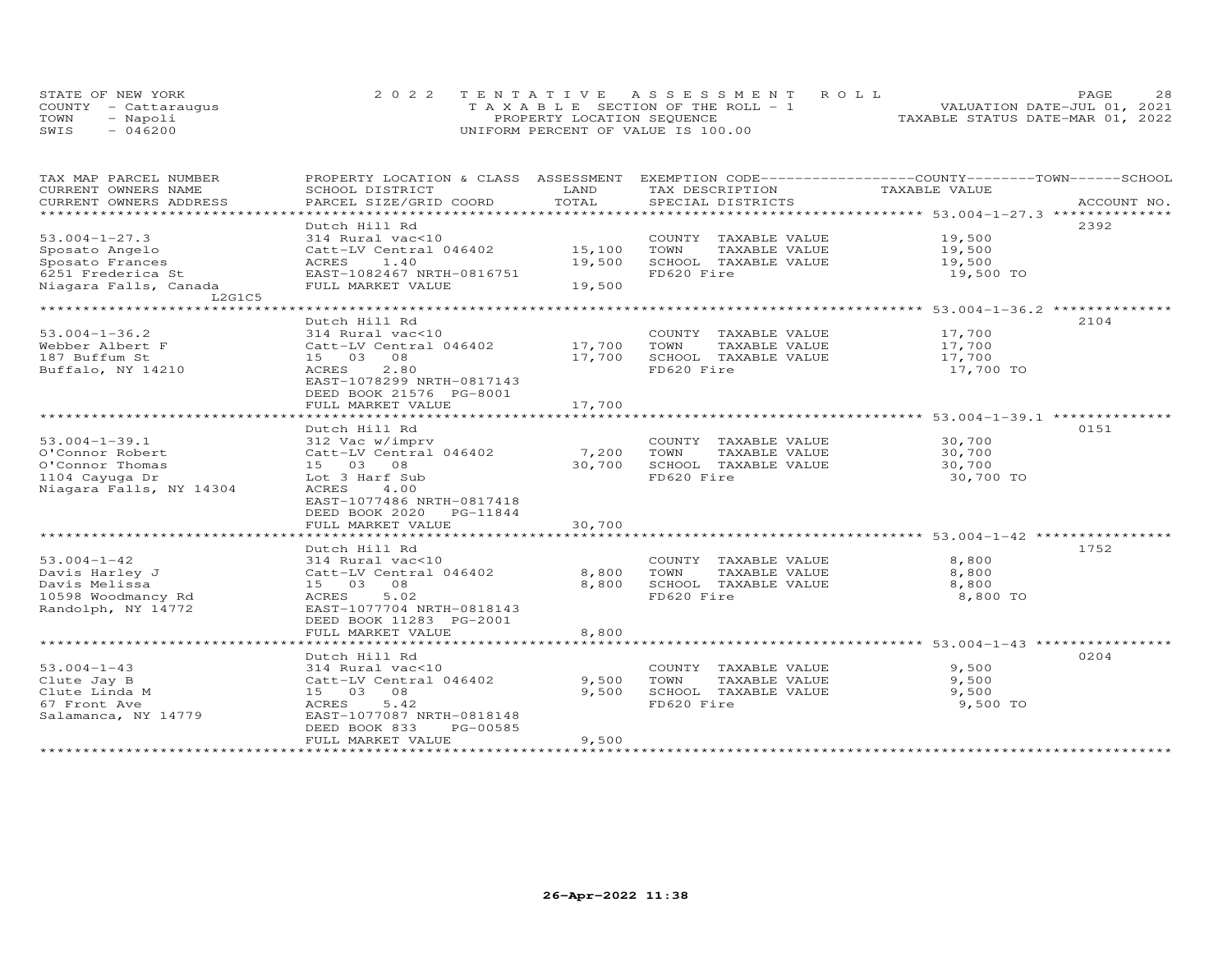|      | STATE OF NEW YORK    | 2022 TENTATIVE ASSESSMENT ROLL        | 29<br>PAGE.                      |
|------|----------------------|---------------------------------------|----------------------------------|
|      | COUNTY - Cattarauqus | T A X A B L E SECTION OF THE ROLL - 1 | VALUATION DATE-JUL 01, 2021      |
| TOWN | - Napoli             | PROPERTY LOCATION SEQUENCE            | TAXABLE STATUS DATE-MAR 01, 2022 |
| SWIS | $-046200$            | UNIFORM PERCENT OF VALUE IS 100.00    |                                  |

| SCHOOL DISTRICT                                                                                                                               | LAND                               | TAX DESCRIPTION                                                                     | TAXABLE VALUE                                                    |                                                                                                                                                                                |
|-----------------------------------------------------------------------------------------------------------------------------------------------|------------------------------------|-------------------------------------------------------------------------------------|------------------------------------------------------------------|--------------------------------------------------------------------------------------------------------------------------------------------------------------------------------|
|                                                                                                                                               |                                    |                                                                                     |                                                                  |                                                                                                                                                                                |
| Dutch Hill Rd<br>314 Rural vac<10<br>15 03 08<br>6.00<br>ACRES<br>EAST-1077318 NRTH-0819410<br>DEED BOOK 893<br>PG-00211<br>FULL MARKET VALUE | 10,500<br>10,500                   | TOWN<br>TAXABLE VALUE<br>SCHOOL TAXABLE VALUE<br>FD620 Fire                         | 10,500<br>10,500<br>10,500 TO                                    | 1417                                                                                                                                                                           |
| Dutch Hill Rd<br>314 Rural vac<10<br>23 03 08<br>0.50<br>ACRES<br>EAST-1071818 NRTH-0819314<br>DEED BOOK 20210 PG-4385<br>FULL MARKET VALUE   | 1,200<br>1,200                     | TOWN<br>TAXABLE VALUE<br>FD620 Fire                                                 | 1,200<br>1,200<br>1,200<br>1,200 TO                              | 0106                                                                                                                                                                           |
| Dutch Hill Rd<br>314 Rural vac<10<br>23 03 08<br>0.50<br>ACRES<br>EAST-1071927 NRTH-0819312<br>DEED BOOK 25904 PG-2004<br>FULL MARKET VALUE   | 1,200<br>1,200                     | COUNTY TAXABLE VALUE<br>TAXABLE VALUE<br>SCHOOL TAXABLE VALUE<br>FD620 Fire         | 1,200<br>1,200<br>1,200<br>1,200 TO                              | 0042                                                                                                                                                                           |
|                                                                                                                                               |                                    |                                                                                     |                                                                  |                                                                                                                                                                                |
| 314 Rural vac<10<br>Catt-LV Central 046402<br>23 03 08<br>ACRES<br>5.13<br>EAST-1071975 NRTH-0819011<br>DEED BOOK 00944 PG-00124              | 9,100                              | COUNTY TAXABLE VALUE<br>TOWN<br>TAXABLE VALUE<br>SCHOOL TAXABLE VALUE<br>FD620 Fire | 9,100<br>9,100<br>9,100<br>9,100 TO                              | 1399                                                                                                                                                                           |
|                                                                                                                                               |                                    |                                                                                     |                                                                  |                                                                                                                                                                                |
| Dutch Hill Rd<br>270 Mfg housing<br>Catt-LV Central 046402<br>23 03 08<br>ACRES<br>5.00<br>EAST-1072521 NRTH-0819415<br>FULL MARKET VALUE     | 8,600<br>23,400<br>23,400          | COUNTY TAXABLE VALUE<br>TAXABLE VALUE<br>TOWN<br>SCHOOL TAXABLE VALUE<br>FD620 Fire | 23,400<br>23,400<br>23,400<br>23,400 TO                          | 1608                                                                                                                                                                           |
|                                                                                                                                               | Dutch Hill Rd<br>FULL MARKET VALUE | Catt-LV Central 046402 10,500<br>Catt-LV Central 046402 1,200<br>9,100<br>9,100     | Avery, Robert J., Jr; Avery Wi Catt-LV Central 046402 1,200 TOWN | PROPERTY LOCATION & CLASS ASSESSMENT EXEMPTION CODE----------------COUNTY-------TOWN-----SCHOOL<br>COUNTY TAXABLE VALUE 10,500<br>COUNTY TAXABLE VALUE<br>SCHOOL TAXABLE VALUE |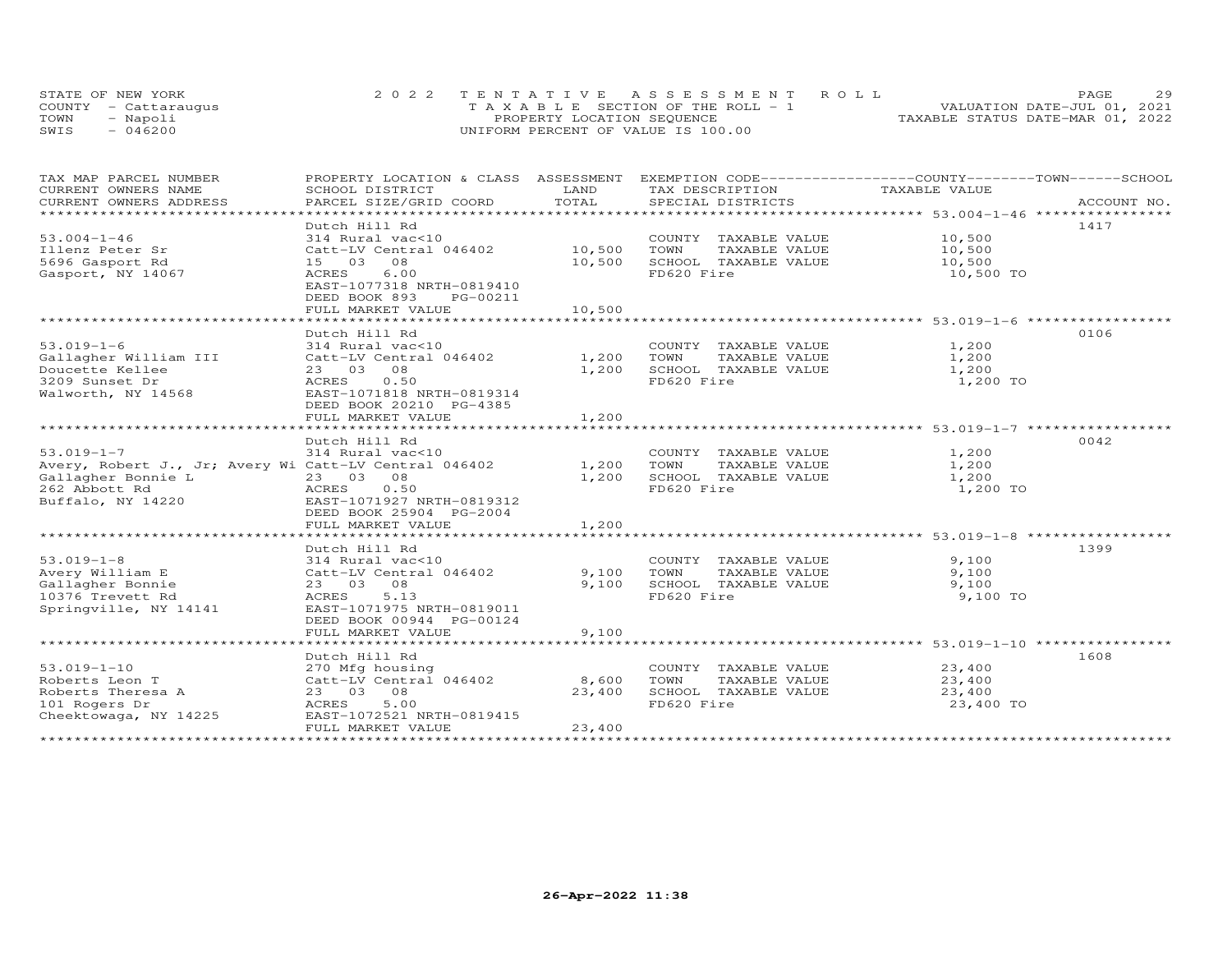|      | STATE OF NEW YORK    | 2022 TENTATIVE ASSESSMENT ROLL     | 30<br>PAGE.                      |
|------|----------------------|------------------------------------|----------------------------------|
|      | COUNTY - Cattarauqus | TAXABLE SECTION OF THE ROLL - 1    | VALUATION DATE-JUL 01, 2021      |
| TOWN | - Napoli             | PROPERTY LOCATION SEQUENCE         | TAXABLE STATUS DATE-MAR 01, 2022 |
| SWIS | $-046200$            | UNIFORM PERCENT OF VALUE IS 100.00 |                                  |

| TAX MAP PARCEL NUMBER                         | PROPERTY LOCATION & CLASS ASSESSMENT EXEMPTION CODE----------------COUNTY--------TOWN------SCHOOL |               |                                                                  |               |             |
|-----------------------------------------------|---------------------------------------------------------------------------------------------------|---------------|------------------------------------------------------------------|---------------|-------------|
| CURRENT OWNERS NAME<br>CURRENT OWNERS ADDRESS | SCHOOL DISTRICT<br>PARCEL SIZE/GRID COORD                                                         | LAND<br>TOTAL | TAX DESCRIPTION<br>SPECIAL DISTRICTS                             | TAXABLE VALUE |             |
| ******************************                |                                                                                                   |               |                                                                  |               | ACCOUNT NO. |
|                                               | Dutch Hill Rd                                                                                     |               |                                                                  |               | 0063        |
| $53.019 - 1 - 12$                             | 312 Vac w/imprv                                                                                   |               | COUNTY TAXABLE VALUE 46,900                                      |               |             |
| Avery Robert Jr                               | Catt-LV Central 046402 8,800                                                                      |               | TOWN<br>TAXABLE VALUE                                            | 46,900        |             |
| Gallagher Bonnie                              | 23 03 08                                                                                          | 46,900        | SCHOOL TAXABLE VALUE                                             | 46,900        |             |
| 262 Abbott Rd                                 | 5.00<br>ACRES                                                                                     |               | FD620 Fire                                                       | 46,900 TO     |             |
| Buffalo, NY 14220                             | EAST-1072518 NRTH-0819011                                                                         |               |                                                                  |               |             |
|                                               | DEED BOOK 00932 PG-00615                                                                          |               |                                                                  |               |             |
|                                               | FULL MARKET VALUE                                                                                 | 46,900        |                                                                  |               |             |
|                                               |                                                                                                   |               |                                                                  |               |             |
|                                               | Dutch Hill Rd                                                                                     |               |                                                                  |               | 0051        |
| $53.019 - 1 - 18$                             | 314 Rural vac<10                                                                                  |               | COUNTY TAXABLE VALUE                                             | 2,300         |             |
| Antos Frank M                                 | Catt-LV Central 046402                                                                            | 2,300         | TOWN<br>TAXABLE VALUE                                            | 2,300         |             |
| Antos Stephania                               | 23 03 08                                                                                          | 2,300         | SCHOOL TAXABLE VALUE                                             | 2,300         |             |
| 9456 Lake Shore Rd                            | ACRES 1.03                                                                                        |               | FD620 Fire                                                       | 2,300 TO      |             |
| Angola, NY 14006-9216                         | EAST-1071557 NRTH-0818309                                                                         |               |                                                                  |               |             |
|                                               | DEED BOOK 651<br>PG-164                                                                           |               |                                                                  |               |             |
|                                               | FULL MARKET VALUE                                                                                 | 2,300         |                                                                  |               |             |
|                                               |                                                                                                   |               |                                                                  |               |             |
|                                               | Dutch Hill Rd                                                                                     |               |                                                                  |               | 1530        |
| $53.019 - 1 - 22$                             | 314 Rural vac<10                                                                                  |               | COUNTY TAXABLE VALUE                                             | 1,200         |             |
| Muth Donald M Jr                              | Catt-LV Central 046402                                                                            | 1,200         | TOWN<br>TAXABLE VALUE                                            | 1,200         |             |
| $Co$ Rd $40$                                  | 23 03 08                                                                                          | 1,200         | SCHOOL TAXABLE VALUE                                             | 1,200         |             |
| East Jewett, NY 12424                         | ACRES<br>0.50                                                                                     |               | FD620 Fire                                                       | 1,200 TO      |             |
|                                               | EAST-1071280 NRTH-0817704<br>FULL MARKET VALUE                                                    | 1,200         |                                                                  |               |             |
|                                               |                                                                                                   |               | ********************************** 53.019-1-26 ***************** |               |             |
|                                               | Dutch Hill Rd                                                                                     |               |                                                                  |               | 0052        |
| $53.019 - 1 - 26$                             | 314 Rural vac<10                                                                                  |               | COUNTY TAXABLE VALUE 1,200                                       |               |             |
| Antoszewski Robert                            | Catt-LV Central 046402                                                                            | 1,200         | TOWN<br>TAXABLE VALUE                                            | 1,200         |             |
| 9456 Lake Shore Rd                            | 23 03 08                                                                                          | 1,200         | SCHOOL TAXABLE VALUE                                             | 1,200         |             |
| Angola, NY 14006-9216                         | ACRES<br>0.51                                                                                     |               | FD620 Fire                                                       | 1,200 TO      |             |
|                                               | EAST-1071392 NRTH-0818106                                                                         |               |                                                                  |               |             |
|                                               | FULL MARKET VALUE                                                                                 | 1,200         |                                                                  |               |             |
|                                               |                                                                                                   |               |                                                                  |               |             |
|                                               | Dutch Hill Rd                                                                                     |               |                                                                  |               | 1243        |
| $53.019 - 1 - 31$                             | 314 Rural vac<10                                                                                  |               | COUNTY TAXABLE VALUE                                             | 1,200         |             |
| Ott Christopher                               | Catt-LV Central 046402                                                                            | 1,200         | TOWN<br>TAXABLE VALUE                                            | 1,200         |             |
| 2273 Chablis Dr                               | 23 03 08                                                                                          | 1,200         | SCHOOL TAXABLE VALUE                                             | 1,200         |             |
| Macungie, PA 18062                            | FRNT 110.00 DPTH 200.77                                                                           |               | FD620 Fire                                                       | 1,200 TO      |             |
|                                               | EAST-1070837 NRTH-0818307                                                                         |               |                                                                  |               |             |
|                                               | DEED BOOK 1019 PG-418                                                                             |               |                                                                  |               |             |
|                                               | FULL MARKET VALUE                                                                                 | 1,200         |                                                                  |               |             |
|                                               |                                                                                                   |               |                                                                  |               |             |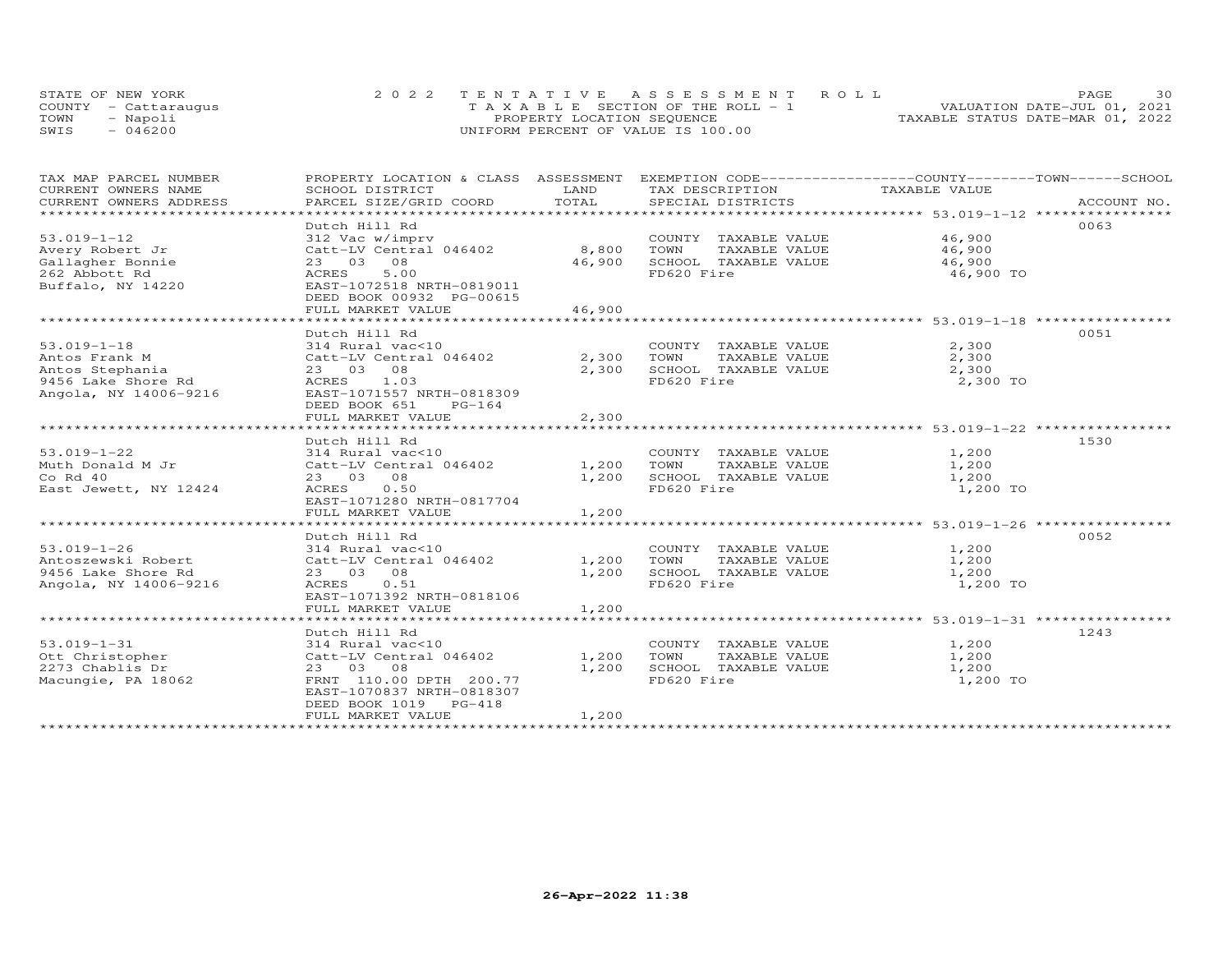|      | STATE OF NEW YORK    | 2022 TENTATIVE ASSESSMENT ROLL        | 31<br><b>PAGE</b>                |
|------|----------------------|---------------------------------------|----------------------------------|
|      | COUNTY - Cattaraugus | T A X A B L E SECTION OF THE ROLL - 1 | VALUATION DATE-JUL 01, 2021      |
| TOWN | - Napoli             | PROPERTY LOCATION SEQUENCE            | TAXABLE STATUS DATE-MAR 01, 2022 |
| SWIS | - 046200             | UNIFORM PERCENT OF VALUE IS 100.00    |                                  |

| TAX MAP PARCEL NUMBER          | PROPERTY LOCATION & CLASS ASSESSMENT EXEMPTION CODE-----------------COUNTY-------TOWN------SCHOOL |         |                       |                  |             |
|--------------------------------|---------------------------------------------------------------------------------------------------|---------|-----------------------|------------------|-------------|
| CURRENT OWNERS NAME            | SCHOOL DISTRICT                                                                                   | LAND    | TAX DESCRIPTION       | TAXABLE VALUE    |             |
| CURRENT OWNERS ADDRESS         | PARCEL SIZE/GRID COORD                                                                            | TOTAL   | SPECIAL DISTRICTS     |                  | ACCOUNT NO. |
| ****************************** |                                                                                                   |         |                       |                  |             |
|                                | Dutch Hill Rd                                                                                     |         |                       |                  | 1259        |
| $53.019 - 1 - 34$              | 314 Rural vac<10                                                                                  |         | COUNTY TAXABLE VALUE  | 1,200            |             |
| Glinsky Joseph                 | Catt-LV Central 046402                                                                            | 1,200   | TOWN<br>TAXABLE VALUE | 1,200            |             |
| 50 Hidden Valley Rd            | 23 03 08                                                                                          | 1,200   | SCHOOL TAXABLE VALUE  | 1,200            |             |
| Elma, NY 14059                 | ACRES<br>0.50                                                                                     |         | FD620 Fire            | 1,200 TO         |             |
|                                | EAST-1071284 NRTH-0818508                                                                         |         |                       |                  |             |
|                                | DEED BOOK 12016 PG-2001                                                                           |         |                       |                  |             |
|                                | FULL MARKET VALUE                                                                                 | 1,200   |                       |                  |             |
|                                |                                                                                                   |         |                       |                  |             |
|                                | Dutch Hill Rd                                                                                     |         |                       |                  | 1644        |
| $53.019 - 1 - 35$              | 314 Rural vac<10                                                                                  |         |                       | 1,200            |             |
|                                |                                                                                                   |         | COUNTY TAXABLE VALUE  |                  |             |
| Sepanik Edward W               | Catt-LV Central 046402                                                                            | 1,200   | TOWN<br>TAXABLE VALUE | 1,200            |             |
| Sepanik Florence               | 23 03<br>08                                                                                       | 1,200   | SCHOOL TAXABLE VALUE  | 1,200            |             |
| 481 Chairfactory Rd            | 0.50<br>ACRES                                                                                     |         | FD620 Fire            | 1,200 TO         |             |
| Elma, NY 14059                 | EAST-1070949 NRTH-0818508                                                                         |         |                       |                  |             |
|                                | FULL MARKET VALUE                                                                                 | 1,200   |                       |                  |             |
|                                |                                                                                                   |         |                       |                  |             |
|                                | Dutch Hill Rd                                                                                     |         |                       |                  | 2167        |
| $62.002 - 1 - 3$               | 105 Vac farmland                                                                                  |         | AG DISTOUT 41730      | 19,419<br>19,419 | 19,419      |
| Dechow David M                 | Catt-LV Central 046402                                                                            | 26,000  | COUNTY TAXABLE VALUE  | 6,581            |             |
| 5532 Allegany Road             | 31 03 08                                                                                          | 26,000  | TOWN<br>TAXABLE VALUE | 6,581            |             |
| Cattaraugus, NY 14719          | ACRES 14.89                                                                                       |         | SCHOOL TAXABLE VALUE  | 6,581            |             |
|                                | EAST-1069105 NRTH-0816094                                                                         |         | FD620 Fire            | 26,000 TO        |             |
| MAY BE SUBJECT TO PAYMENT      | DEED BOOK 29187 PG-5001                                                                           |         |                       |                  |             |
| UNDER AGDIST LAW TIL 2029      | FULL MARKET VALUE                                                                                 | 26,000  |                       |                  |             |
|                                |                                                                                                   |         |                       |                  |             |
|                                | Dutch Hill Rd                                                                                     |         |                       |                  | 0142        |
| $62.002 - 1 - 4$               | 322 Rural vac>10                                                                                  |         | COUNTY TAXABLE VALUE  | 113,800          |             |
| Miller Atlee                   | Catt-LV Central 046402                                                                            | 113,800 | TOWN<br>TAXABLE VALUE | 113,800          |             |
| Miller Naomi                   | 30 03 08                                                                                          | 113,800 | SCHOOL TAXABLE VALUE  | 113,800          |             |
| 10713 Pigeon Valley Road       | Lot 31                                                                                            |         | FD620 Fire            | 113,800 TO       |             |
| Randolph, NY 14772             | ACRES 74.00                                                                                       |         |                       |                  |             |
|                                | EAST-1070056 NRTH-0816395                                                                         |         |                       |                  |             |
|                                | DEED BOOK 29400 PG-2002                                                                           |         |                       |                  |             |
|                                | FULL MARKET VALUE                                                                                 | 113,800 |                       |                  |             |
|                                |                                                                                                   |         |                       |                  |             |
|                                |                                                                                                   |         |                       |                  | 0026        |
| $62.002 - 1 - 9.1$             | Dutch Hill Rd                                                                                     |         |                       |                  |             |
|                                | 322 Rural vac>10                                                                                  |         | COUNTY TAXABLE VALUE  | 25,000           |             |
| Fellows Walter                 | Catt-LV Central 046402                                                                            | 25,000  | TOWN<br>TAXABLE VALUE | 25,000           |             |
| Fellows Anita                  | 23 03 08                                                                                          | 25,000  | SCHOOL TAXABLE VALUE  | 25,000           |             |
| 9579 Dutch Hill Rd             | Ff 386.60                                                                                         |         | FD620 Fire            | 25,000 TO        |             |
| Little Valley, NY 14755        | 8.25<br>ACRES                                                                                     |         |                       |                  |             |
|                                | EAST-1073525 NRTH-0816691                                                                         |         |                       |                  |             |
|                                | DEED BOOK 29275 PG-5002                                                                           |         |                       |                  |             |
|                                | FULL MARKET VALUE                                                                                 | 25,000  |                       |                  |             |
|                                |                                                                                                   |         |                       |                  |             |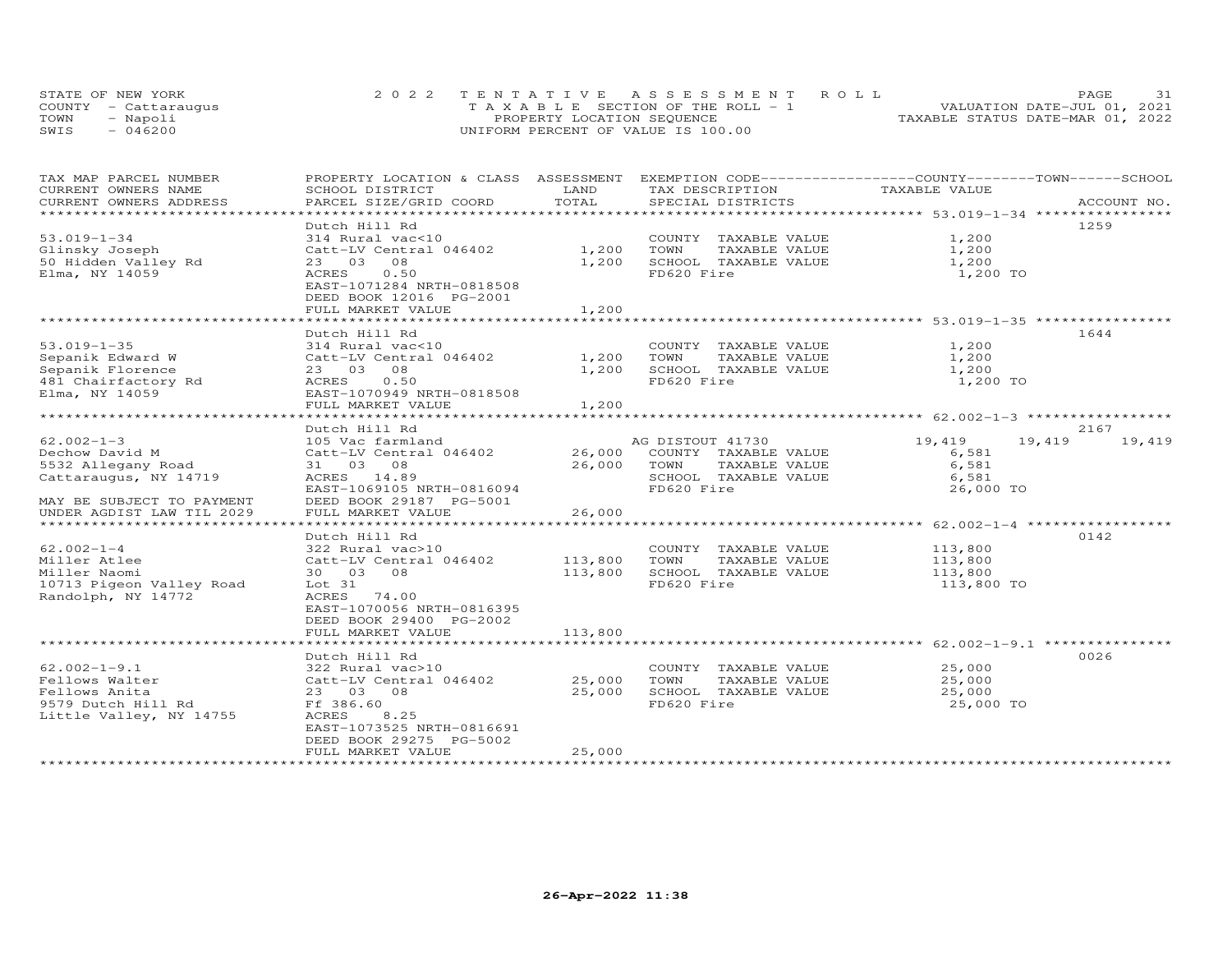|      | STATE OF NEW YORK    | 2022 TENTATIVE ASSESSMENT ROLL     | 32<br>PAGE.                      |
|------|----------------------|------------------------------------|----------------------------------|
|      | COUNTY - Cattarauqus | TAXABLE SECTION OF THE ROLL - 1    | VALUATION DATE-JUL 01, 2021      |
| TOWN | - Napoli             | PROPERTY LOCATION SEQUENCE         | TAXABLE STATUS DATE-MAR 01, 2022 |
| SWIS | $-046200$            | UNIFORM PERCENT OF VALUE IS 100.00 |                                  |

| TAX MAP PARCEL NUMBER                                       |                             |         |                       | PROPERTY LOCATION & CLASS ASSESSMENT EXEMPTION CODE-----------------COUNTY-------TOWN------SCHOOL |  |
|-------------------------------------------------------------|-----------------------------|---------|-----------------------|---------------------------------------------------------------------------------------------------|--|
| CURRENT OWNERS NAME                                         | SCHOOL DISTRICT             | LAND    | TAX DESCRIPTION       | TAXABLE VALUE                                                                                     |  |
| CURRENT OWNERS ADDRESS                                      | PARCEL SIZE/GRID COORD      | TOTAL   | SPECIAL DISTRICTS     | ACCOUNT NO.                                                                                       |  |
|                                                             |                             |         |                       |                                                                                                   |  |
|                                                             | Dutch Hill Rd               |         |                       | 2107                                                                                              |  |
| $62.002 - 1 - 10.3$                                         | 322 Rural vac>10            |         | COUNTY TAXABLE VALUE  | 39,100                                                                                            |  |
| Little Valley Rod & Gun Club                                | Catt-LV Central 046402      | 39,100  | TOWN<br>TAXABLE VALUE | 39,100                                                                                            |  |
| Attn: Carol Selfridge                                       | 23 03 08                    | 39,100  | SCHOOL TAXABLE VALUE  | 39,100                                                                                            |  |
| PO Box 132                                                  | ACRES 32.10                 |         | FD620 Fire            | 39,100 TO                                                                                         |  |
| Little Valley, NY 14755                                     | EAST-1073390 NRTH-0815929   |         |                       |                                                                                                   |  |
|                                                             | DEED BOOK 00912 PG-01006    |         |                       |                                                                                                   |  |
|                                                             | FULL MARKET VALUE           | 39,100  |                       |                                                                                                   |  |
|                                                             |                             |         |                       |                                                                                                   |  |
|                                                             | Dutch Hill Rd               |         |                       | 1498                                                                                              |  |
| $62.002 - 2 - 1.1$                                          | 322 Rural vac>10            |         | COUNTY TAXABLE VALUE  | 34,700                                                                                            |  |
| Gower Linda L                                               | Catt-LV Central 046402      | 34,700  | TAXABLE VALUE<br>TOWN | 34,700                                                                                            |  |
| 11969 Deland Rd                                             | 15 03 08                    | 34,700  | SCHOOL TAXABLE VALUE  | 34,700                                                                                            |  |
| Randolph, NY 14772                                          | ACRES 17.10                 |         | FD620 Fire            | 34,700 TO                                                                                         |  |
|                                                             | EAST-1074891 NRTH-0816142   |         |                       |                                                                                                   |  |
|                                                             | DEED BOOK 856<br>PG-00706   |         |                       |                                                                                                   |  |
|                                                             | FULL MARKET VALUE           | 34,700  |                       |                                                                                                   |  |
|                                                             | *************************   |         |                       |                                                                                                   |  |
|                                                             | Dutch Hill Rd               |         |                       | 1949                                                                                              |  |
| $62.002 - 2 - 1.3$                                          | 314 Rural vac<10            |         | COUNTY TAXABLE VALUE  | 5,000                                                                                             |  |
| Bentley Judith I                                            | Catt-LV Central 046402      | 5,000   | TOWN<br>TAXABLE VALUE | 5,000                                                                                             |  |
| 4542 Elm Creek Rd                                           | 15 03 08                    | 5,000   | SCHOOL TAXABLE VALUE  | 5,000                                                                                             |  |
| Randolph, NY 14772                                          | 2.70<br>ACRES               |         | FD620 Fire            | 5,000 TO                                                                                          |  |
|                                                             | EAST-1075089 NRTH-0816306   |         |                       |                                                                                                   |  |
|                                                             | DEED BOOK 908<br>PG-00127   |         |                       |                                                                                                   |  |
|                                                             | FULL MARKET VALUE           | 5,000   |                       |                                                                                                   |  |
|                                                             | *************************** |         |                       | ************************ 62.002-2-4 **************                                                |  |
|                                                             | Dutch Hill Rd               |         |                       | 1822                                                                                              |  |
| $62.002 - 2 - 4$                                            | 322 Rural vac>10            |         | COUNTY TAXABLE VALUE  | 90,400                                                                                            |  |
| Adams Dennis W                                              | Catt-LV Central 046402      | 90,400  | TOWN<br>TAXABLE VALUE | 90,400                                                                                            |  |
| Adams Ann L                                                 | 14 03 08                    | 90,400  | SCHOOL TAXABLE VALUE  | 90,400                                                                                            |  |
| 11203 Pope Rd                                               | Pipe Li-Refores-Resv        |         | FD620 Fire            | 90,400 TO                                                                                         |  |
| Randolph, NY 14772                                          | ACRES 57.38                 |         |                       |                                                                                                   |  |
|                                                             | EAST-1077451 NRTH-0816121   |         |                       |                                                                                                   |  |
|                                                             | DEED BOOK 13850 PG-3002     |         |                       |                                                                                                   |  |
|                                                             | FULL MARKET VALUE           | 90,400  |                       |                                                                                                   |  |
|                                                             |                             |         |                       |                                                                                                   |  |
|                                                             | 9005 Dutch Hill Rd          |         |                       | 0203                                                                                              |  |
| $62.002 - 2 - 11$                                           | 240 Rural res               |         | COUNTY TAXABLE VALUE  | 139,300                                                                                           |  |
| KMG Rentals Partnership Catt-LV Central 046402              |                             | 31,100  | TOWN<br>TAXABLE VALUE | 139,300                                                                                           |  |
| nno nunculum<br>2565 State Route 394<br>Stopmburg, NY 14783 | $07 -03$<br>$-08$           | 139,300 | SCHOOL TAXABLE VALUE  | 139,300                                                                                           |  |
|                                                             | ACRES 14.27                 |         | FD620 Fire            | 139,300 TO                                                                                        |  |
|                                                             | EAST-1082479 NRTH-0815964   |         |                       |                                                                                                   |  |
|                                                             | DEED BOOK 28118 PG-1        |         |                       |                                                                                                   |  |
|                                                             | FULL MARKET VALUE           | 139,300 |                       |                                                                                                   |  |
|                                                             |                             |         |                       |                                                                                                   |  |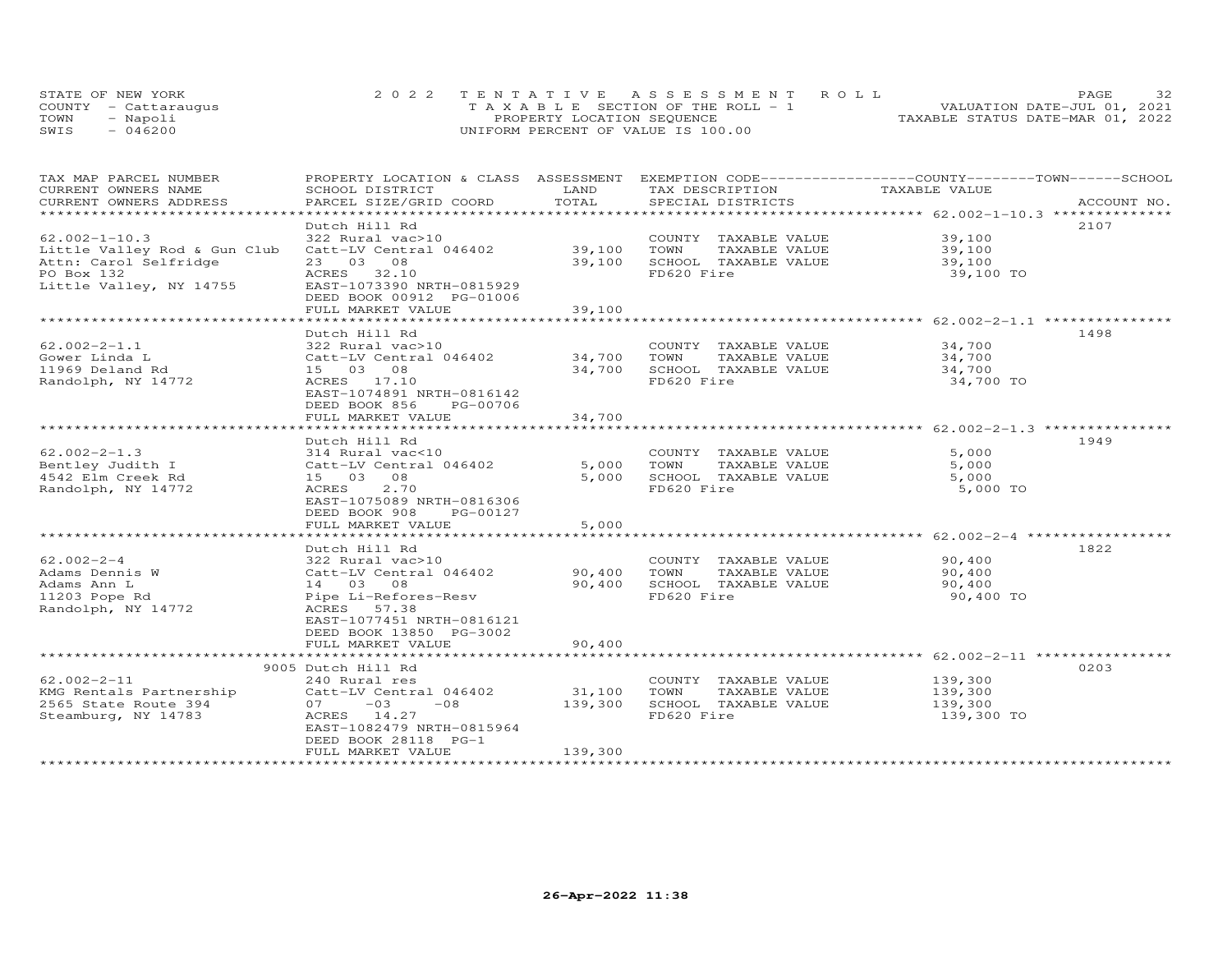|      | STATE OF NEW YORK    | 2022 TENTATIVE ASSESSMENT ROLL        | PAGE                             | 33 |
|------|----------------------|---------------------------------------|----------------------------------|----|
|      | COUNTY - Cattaraugus | T A X A B L E SECTION OF THE ROLL - 1 | VALUATION DATE-JUL 01, 2021      |    |
| TOWN | - Napoli             | PROPERTY LOCATION SEQUENCE            | TAXABLE STATUS DATE-MAR 01, 2022 |    |
| SWIS | $-046200$            | UNIFORM PERCENT OF VALUE IS 100.00    |                                  |    |

| TAX MAP PARCEL NUMBER<br>CURRENT OWNERS NAME                                                                                                                                                                                                                                     | PROPERTY LOCATION & CLASS ASSESSMENT EXEMPTION CODE----------------COUNTY-------TOWN------SCHOOL<br>SCHOOL DISTRICT                                  | LAND                       | TAX DESCRIPTION                                                                                              | TAXABLE VALUE                                                                    |                                |
|----------------------------------------------------------------------------------------------------------------------------------------------------------------------------------------------------------------------------------------------------------------------------------|------------------------------------------------------------------------------------------------------------------------------------------------------|----------------------------|--------------------------------------------------------------------------------------------------------------|----------------------------------------------------------------------------------|--------------------------------|
| CURRENT OWNERS ADDRESS<br>.CURRENT OWNERS ADDRESS PARCEL SIZE/GRID COORD TOTAL SPECIAL DISTRICTS ACCOUNT NO ACCOUNT NO ACCOUNT NO ACCOUNT NO ACCOUNT NO A LATA AND MAXILE A LATA AND MAXILE A LATA AND MAXILE A LATA AND MAXILE A LATA AND A LATA AND A                          |                                                                                                                                                      |                            |                                                                                                              |                                                                                  |                                |
|                                                                                                                                                                                                                                                                                  |                                                                                                                                                      |                            |                                                                                                              |                                                                                  |                                |
| $53.004 - 1 - 27.2$<br>Rapone Santo Pat<br>Rapone Maria Teresa<br>217 Concession 5 Rd<br>Niagara on the Lake, Canada<br>LOS1J1                                                                                                                                                   | 9030 Dutch Hill Rd<br>314 Rural vac<10<br>Catt-LV Central 046402 15,000<br>ACRES<br>1.35<br>EAST-1082268 NRTH-0816866<br>FULL MARKET VALUE           | 15,000<br>15,000           | COUNTY TAXABLE VALUE 15,000<br>TOWN<br>TAXABLE VALUE<br>SCHOOL TAXABLE VALUE<br>FD620 Fire                   | 15,000<br>15,000<br>15,000 TO                                                    | 2404                           |
|                                                                                                                                                                                                                                                                                  | 9035 Dutch Hill Rd                                                                                                                                   |                            |                                                                                                              |                                                                                  | 0037                           |
| $62.002 - 2 - 10$<br>Fleming Robert E<br>Fleming Marilyn J<br>Pleming Marilyn J<br>9035 Dutch Hill Rd<br>Little Valley, NY 14755<br>EAST-1082269 NRTH-0816546                                                                                                                    | 210 1 Family Res<br>Catt-LV Central 046402<br>DEED BOOK 10051 PG-4002                                                                                | 69,800                     | ENH STAR 41834<br>12,000 COUNTY TAXABLE VALUE<br>TOWN<br>TAXABLE VALUE<br>SCHOOL TAXABLE VALUE<br>FD620 Fire | $\Omega$<br>69,800<br>69,800<br>$\Omega$<br>69,800 TO                            | $\Omega$<br>69,800             |
|                                                                                                                                                                                                                                                                                  | FULL MARKET VALUE                                                                                                                                    | 69,800                     |                                                                                                              |                                                                                  |                                |
|                                                                                                                                                                                                                                                                                  | 9045 Dutch Hill Rd                                                                                                                                   |                            |                                                                                                              |                                                                                  | 1333                           |
| $62.002 - 2 - 9.1$                                                                                                                                                                                                                                                               | 210 1 Family Res<br>FULL MARKET VALUE                                                                                                                |                            | VET WAR CT 41121<br>116,600 SCHOOL TAXABLE VALUE<br>FD620 Fire                                               | 12,000<br>12,000<br>$\overline{0}$<br>104,600<br>104,600<br>86,600<br>116,600 TO | $\Omega$<br>30,000<br>$\Omega$ |
|                                                                                                                                                                                                                                                                                  | 9061 Dutch Hill Rd                                                                                                                                   |                            |                                                                                                              |                                                                                  | 2340                           |
| $62.002 - 2 - 9.2$<br>University of the cattractive control of the cattractive control of the cattractive control of the control of<br>Hilliman Fay Land Cattractive Central 046402 17,300 BAS STAR 41854<br>9061 Dutch Hill Rd Life Use town TAXABLE<br>Little Valley, NY 14755 | 270 Mfg housing<br>2.80<br>ACRES<br>EAST-1081740 NRTH-0816734<br>DEED BOOK 1019 PG-284<br>FULL MARKET VALUE                                          | 43,300                     | VET DIS CT 41141<br>43,300 COUNTY TAXABLE VALUE<br>TAXABLE VALUE<br>SCHOOL TAXABLE VALUE<br>FD620 Fire       | 21,650<br>21,650<br>$\overline{0}$<br>21,650<br>21,650<br>13,300<br>43,300 TO    | $\circ$<br>30,000<br>$\Omega$  |
|                                                                                                                                                                                                                                                                                  | 9091 Dutch Hill Rd                                                                                                                                   |                            |                                                                                                              |                                                                                  | 1866                           |
| $62.002 - 2 - 8.2$<br>George Terrie<br>Crispell Russell<br>86 Elm Rd<br>Amherst, NY 14226                                                                                                                                                                                        | 210 1 Family Res<br>Catt-LV Central 046402<br>07 03 08<br>ACRES<br>1.04<br>EAST-1081473 NRTH-0816917<br>DEED BOOK 30602 PG-4001<br>FULL MARKET VALUE | 12,100<br>76,300<br>76,300 | COUNTY TAXABLE VALUE<br>TOWN<br>TAXABLE VALUE<br>SCHOOL TAXABLE VALUE<br>FD620 Fire                          | 76,300<br>76,300<br>76,300<br>76,300 TO                                          |                                |
|                                                                                                                                                                                                                                                                                  |                                                                                                                                                      |                            |                                                                                                              |                                                                                  |                                |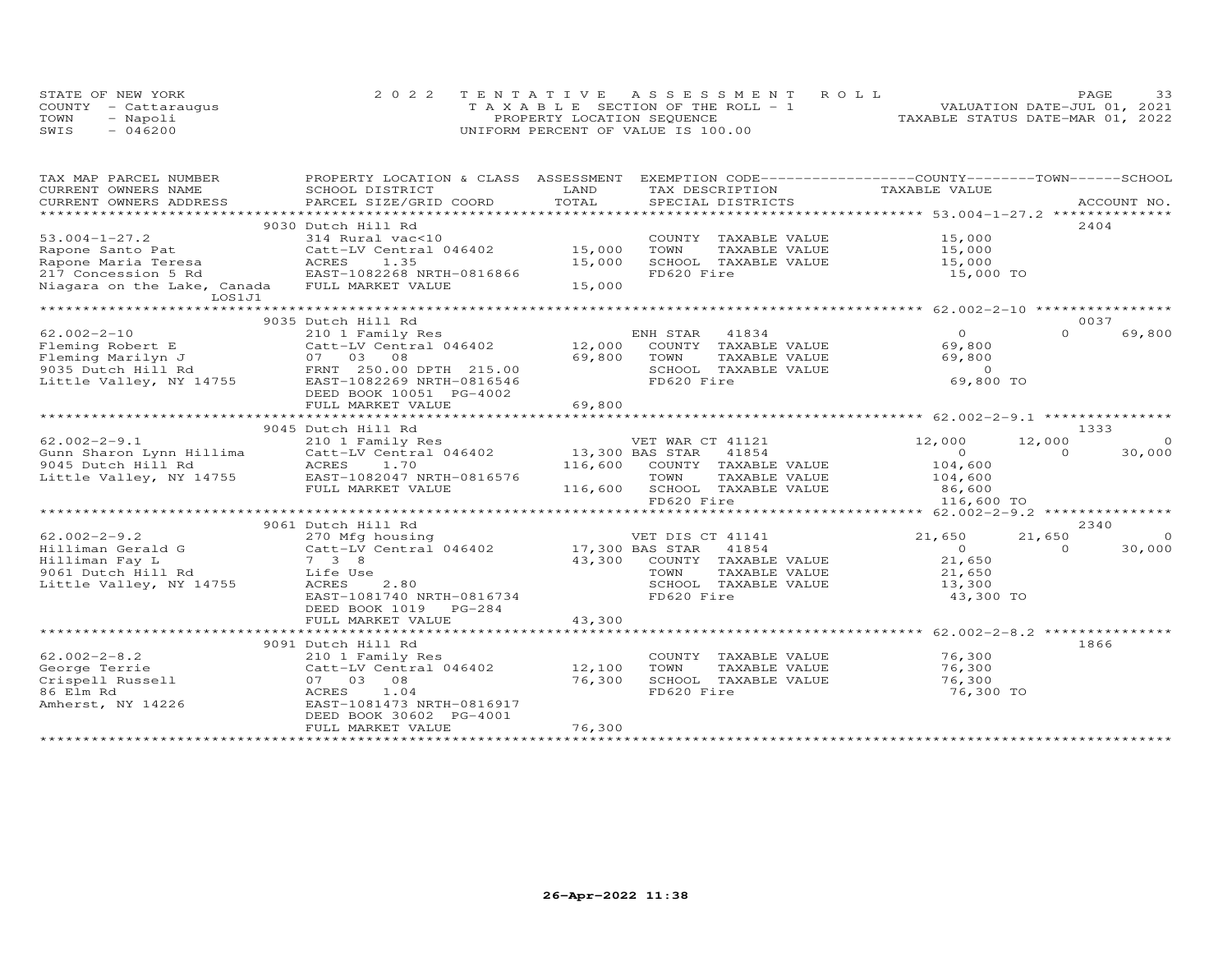| STATE OF NEW YORK    | 2022 TENTATIVE ASSESSMENT ROLL        | 34<br>PAGE.                      |
|----------------------|---------------------------------------|----------------------------------|
| COUNTY - Cattaraugus | T A X A B L E SECTION OF THE ROLL - 1 | VALUATION DATE-JUL 01, 2021      |
| TOWN<br>- Napoli     | PROPERTY LOCATION SEQUENCE            | TAXABLE STATUS DATE-MAR 01, 2022 |
| $-046200$<br>SWIS    | UNIFORM PERCENT OF VALUE IS 100.00    |                                  |

| TAX MAP PARCEL NUMBER                                                                                                            | PROPERTY LOCATION & CLASS ASSESSMENT      |               | EXEMPTION CODE-----------------COUNTY-------TOWN-----SCHOOL   |                                                       |                    |
|----------------------------------------------------------------------------------------------------------------------------------|-------------------------------------------|---------------|---------------------------------------------------------------|-------------------------------------------------------|--------------------|
| CURRENT OWNERS NAME                                                                                                              | SCHOOL DISTRICT                           | LAND          | TAX DESCRIPTION                                               | TAXABLE VALUE                                         |                    |
| CURRENT OWNERS ADDRESS                                                                                                           | PARCEL SIZE/GRID COORD                    | TOTAL         | SPECIAL DISTRICTS                                             |                                                       | ACCOUNT NO.        |
|                                                                                                                                  |                                           |               | **************************                                    | *********************** 62.002-2-7 ****************** |                    |
|                                                                                                                                  | 9093 Dutch Hill Rd                        |               |                                                               |                                                       | 0102               |
| $62.002 - 2 - 7$                                                                                                                 | 260 Seasonal res                          |               | COUNTY TAXABLE VALUE                                          | 137,300                                               |                    |
| Blatner Richard P Sr                                                                                                             | Catt-LV Central 046402                    | 62,600        | TOWN<br>TAXABLE VALUE                                         | 137,300                                               |                    |
| Blatner Michael R                                                                                                                | 07 03 08                                  | 137,300       | SCHOOL TAXABLE VALUE                                          | 137,300                                               |                    |
| 59 Simme Rd                                                                                                                      | ACRES 43.24                               |               | FD620 Fire                                                    | 137,300 TO                                            |                    |
| Lancaster, NY 14086                                                                                                              | EAST-1080045 NRTH-0816355                 |               |                                                               |                                                       |                    |
|                                                                                                                                  | DEED BOOK 8491<br>PG-5001                 |               |                                                               |                                                       |                    |
|                                                                                                                                  | FULL MARKET VALUE                         | 137,300       |                                                               |                                                       |                    |
|                                                                                                                                  |                                           |               | ************************************62.002-2-8.1 ************ |                                                       |                    |
|                                                                                                                                  |                                           |               |                                                               |                                                       |                    |
|                                                                                                                                  | 9093 Dutch Hill Rd                        |               |                                                               |                                                       | 1848               |
| $62.002 - 2 - 8.1$                                                                                                               | 312 Vac w/imprv                           |               | COUNTY TAXABLE VALUE                                          | 81,700                                                |                    |
| Blatner Richard P Sr                                                                                                             | Catt-LV Central 046402                    | 75,700        | TAXABLE VALUE<br>TOWN                                         | 81,700                                                |                    |
| Blatner Michael R                                                                                                                | 07 03 08                                  | 81,700        | SCHOOL TAXABLE VALUE                                          | 81,700                                                |                    |
| 59 Simme Rd                                                                                                                      | ACRES<br>51.33                            |               | FD620 Fire                                                    | 81,700 TO                                             |                    |
| Lancaster, NY 14086                                                                                                              | EAST-1081286 NRTH-0816181                 |               |                                                               |                                                       |                    |
|                                                                                                                                  | DEED BOOK 8491 PG-5001                    |               |                                                               |                                                       |                    |
|                                                                                                                                  | FULL MARKET VALUE                         | 81,700        |                                                               |                                                       |                    |
|                                                                                                                                  | ***************************               |               |                                                               |                                                       |                    |
|                                                                                                                                  | 9138 Dutch Hill Rd                        |               |                                                               |                                                       | 2266               |
| $53.004 - 1 - 28.2$                                                                                                              | 241 Rural res&ag                          |               | AG DIST<br>41720                                              | 20,790                                                | 20,790<br>20,790   |
|                                                                                                                                  | Catt-LV Central 046402                    |               | 44,100 COUNTY TAXABLE VALUE                                   | 143,210                                               |                    |
|                                                                                                                                  |                                           | 164,000       | TOWN<br>TAXABLE VALUE                                         | 143,210                                               |                    |
|                                                                                                                                  | $3/15$ -mrgd $1-28.3$ in prcl             |               | SCHOOL TAXABLE VALUE                                          | 143,210                                               |                    |
| Sinagusa John A<br>Sinagusa John A<br>Sinagusa Karen M<br>211 Viscount Dr<br>211 Viscount Dr<br>3/15-mrgd 1-28<br>28.05<br>28.05 |                                           |               | FD620 Fire                                                    | 164,000 TO                                            |                    |
|                                                                                                                                  | EAST-1080928 NRTH-0818175                 |               |                                                               |                                                       |                    |
| MAY BE SUBJECT TO PAYMENT                                                                                                        | DEED BOOK 1013 PG-346                     |               |                                                               |                                                       |                    |
| UNDER AGDIST LAW TIL 2026                                                                                                        | FULL MARKET VALUE                         | 164,000       |                                                               |                                                       |                    |
|                                                                                                                                  |                                           | ************* | ******************************* 53.004-1-29 ***************** |                                                       |                    |
|                                                                                                                                  |                                           |               |                                                               |                                                       |                    |
|                                                                                                                                  | 9160 Dutch Hill Rd                        |               |                                                               |                                                       | 1795               |
| $53.004 - 1 - 29$                                                                                                                | 210 1 Family Res                          |               | BAS STAR<br>41854                                             | $\Omega$                                              | $\Omega$<br>30,000 |
| Williams Perry G                                                                                                                 | Catt-LV Central 046402                    |               | 22,700 COUNTY TAXABLE VALUE                                   | 144,600                                               |                    |
| 9160 Dutch Hill Rd                                                                                                               | 07 03 08                                  | 144,600       | TOWN<br>TAXABLE VALUE                                         | 144,600                                               |                    |
| Little Valley, NY 14755                                                                                                          | 8.58<br>ACRES                             |               | SCHOOL TAXABLE VALUE                                          | 114,600                                               |                    |
|                                                                                                                                  | EAST-1080313 NRTH-0817581                 |               | FD620 Fire                                                    | 144,600 TO                                            |                    |
|                                                                                                                                  | DEED BOOK 00979 PG-00057                  |               |                                                               |                                                       |                    |
|                                                                                                                                  | FULL MARKET VALUE                         | 144,600       |                                                               |                                                       |                    |
|                                                                                                                                  |                                           |               |                                                               |                                                       |                    |
|                                                                                                                                  | 9184 Dutch Hill Rd                        |               |                                                               |                                                       | 1960               |
| $53.004 - 1 - 31.2$                                                                                                              | 270 Mfg housing                           |               | ENH STAR<br>41834                                             | $\Omega$                                              | $\cap$<br>68,400   |
|                                                                                                                                  | Zollinger Cheryl A Catt-LV Central 046402 | 30,200        | COUNTY TAXABLE VALUE                                          | 68,400                                                |                    |
| Blood David B                                                                                                                    | 07 03 08                                  | 68,400        | TOWN<br>TAXABLE VALUE                                         | 68,400                                                |                    |
| 9184 Dutch Hill Rd                                                                                                               | ACRES 10.90                               |               | SCHOOL TAXABLE VALUE                                          | $\Omega$                                              |                    |
| Little Valley, NY 14755                                                                                                          | EAST-1079812 NRTH-0818019                 |               | FD620 Fire                                                    | 68,400 TO                                             |                    |
|                                                                                                                                  | DEED BOOK 20210 PG-4258                   |               |                                                               |                                                       |                    |
|                                                                                                                                  | FULL MARKET VALUE                         | 68,400        |                                                               |                                                       |                    |
|                                                                                                                                  |                                           |               |                                                               |                                                       |                    |
|                                                                                                                                  |                                           |               |                                                               |                                                       |                    |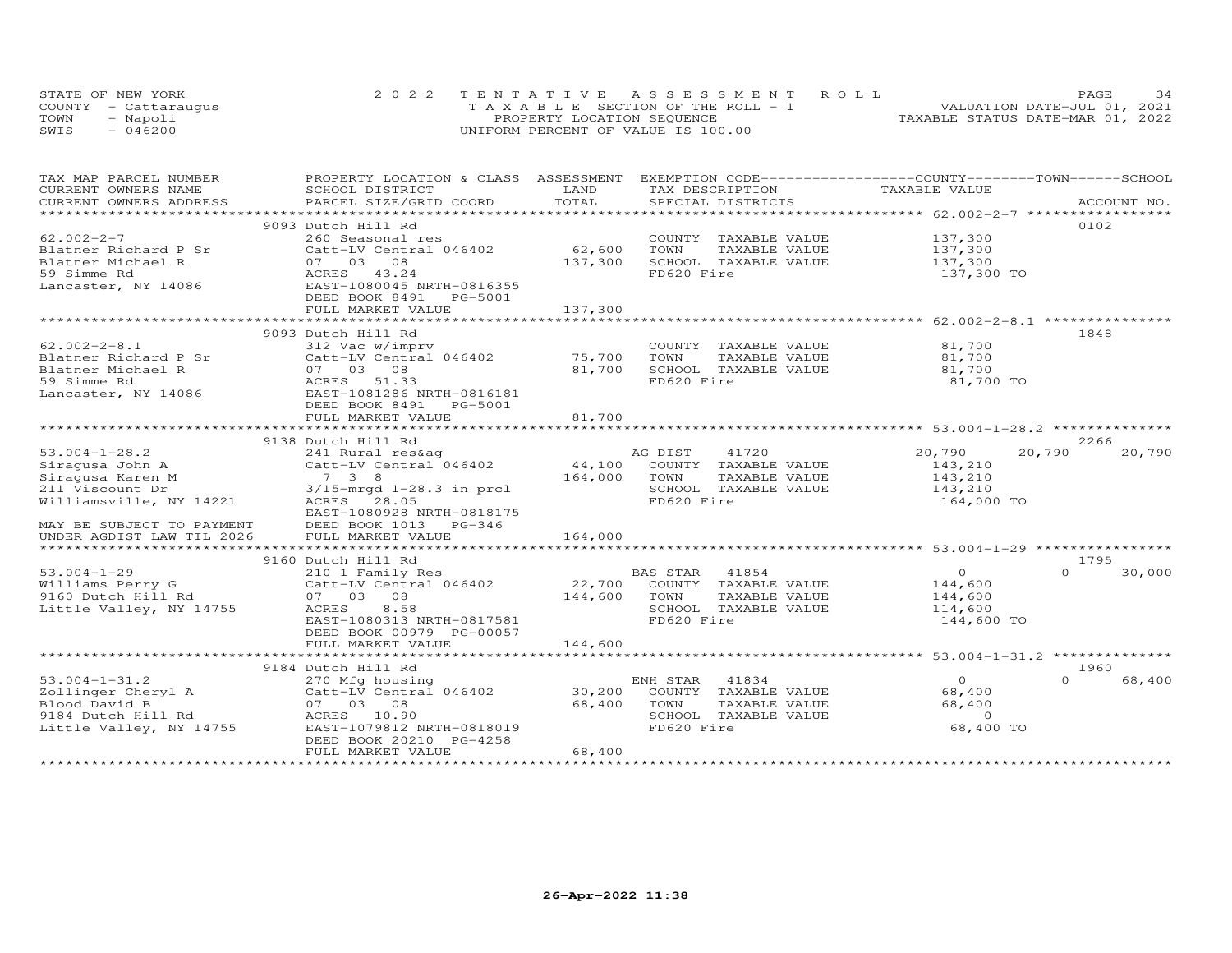|      | STATE OF NEW YORK    | 2022 TENTATIVE ASSESSMENT ROLL        | 35<br>PAGE                       |
|------|----------------------|---------------------------------------|----------------------------------|
|      | COUNTY - Cattaraugus | T A X A B L E SECTION OF THE ROLL - 1 | VALUATION DATE-JUL 01, 2021      |
| TOWN | - Napoli             | PROPERTY LOCATION SEQUENCE            | TAXABLE STATUS DATE-MAR 01, 2022 |
| SWIS | $-046200$            | UNIFORM PERCENT OF VALUE IS 100.00    |                                  |

| TAX MAP PARCEL NUMBER<br>CURRENT OWNERS NAME | PROPERTY LOCATION & CLASS ASSESSMENT<br>SCHOOL DISTRICT | LAND                 | EXEMPTION CODE-----------------COUNTY-------TOWN------SCHOOL<br>TAX DESCRIPTION | TAXABLE VALUE                                                                    |                      |
|----------------------------------------------|---------------------------------------------------------|----------------------|---------------------------------------------------------------------------------|----------------------------------------------------------------------------------|----------------------|
| CURRENT OWNERS ADDRESS                       | PARCEL SIZE/GRID COORD                                  | TOTAL                | SPECIAL DISTRICTS                                                               |                                                                                  | ACCOUNT NO.          |
|                                              |                                                         |                      |                                                                                 |                                                                                  |                      |
|                                              | 9188 Dutch Hill Rd                                      |                      |                                                                                 |                                                                                  | 1335                 |
| $53.004 - 1 - 30.1$                          | 270 Mfg housing                                         |                      | COUNTY TAXABLE VALUE                                                            | 53,100                                                                           |                      |
| Howell Timothy                               | Catt-LV Central 046402                                  | 16,000               | TOWN<br>TAXABLE VALUE                                                           | 53,100                                                                           |                      |
| Howell Karen                                 | 07 03 08                                                | 53,100               | SCHOOL TAXABLE VALUE                                                            | 53,100                                                                           |                      |
| 9210 Dutch Hill Rd                           | 2.00<br>ACRES                                           |                      | FD620 Fire                                                                      | 53,100 TO                                                                        |                      |
| Little Valley, NY 14755                      | EAST-1079712 NRTH-0817531                               |                      |                                                                                 |                                                                                  |                      |
|                                              | DEED BOOK 21938 PG-8001                                 |                      |                                                                                 |                                                                                  |                      |
|                                              | FULL MARKET VALUE                                       | 53,100               |                                                                                 |                                                                                  |                      |
|                                              | ************************                                | ******************** |                                                                                 | ************************************53.004-1-30.2 ****************************** |                      |
|                                              | 9210 Dutch Hill Rd                                      |                      |                                                                                 |                                                                                  | 2066                 |
| $53.004 - 1 - 30.2$                          | 210 1 Family Res                                        |                      | COUNTY TAXABLE VALUE                                                            | 101,600                                                                          |                      |
| Howell Timothy & Karen                       |                                                         | 13,700               | TOWN<br>TAXABLE VALUE                                                           |                                                                                  |                      |
|                                              | Catt-LV Central 046402                                  |                      |                                                                                 | 101,600                                                                          |                      |
| 9210 Dutch Hill Road                         | 07 03 08                                                | 101,600              | SCHOOL TAXABLE VALUE                                                            | 101,600                                                                          |                      |
| Little Valley, Ny 14755                      | ACRES<br>2.00                                           |                      | FD620 Fire                                                                      | 101,600 TO                                                                       |                      |
|                                              | EAST-1079653 NRTH-0817324                               |                      |                                                                                 |                                                                                  |                      |
|                                              | DEED BOOK 20190 PG-8071                                 |                      |                                                                                 |                                                                                  |                      |
|                                              | FULL MARKET VALUE                                       | 101,600              | ********************************* 53.004-1-65 ***********                       |                                                                                  |                      |
|                                              |                                                         |                      |                                                                                 |                                                                                  |                      |
|                                              | 9220 Dutch Hill Rd                                      |                      |                                                                                 |                                                                                  | 2012                 |
| $53.004 - 1 - 65$                            | 314 Rural vac<10                                        |                      | COUNTY TAXABLE VALUE                                                            | 57,100                                                                           |                      |
| Christian Paul                               | Catt-LV Central 046402                                  | 22,700               | TOWN<br>TAXABLE VALUE                                                           | 57,100                                                                           |                      |
| Schwab Kristin                               | 07 03 08                                                | 57,100               | SCHOOL TAXABLE VALUE                                                            | 57,100                                                                           |                      |
| 9220 Dutch Hill Rd                           | ACRES 5.75                                              |                      | FD620 Fire                                                                      | 57,100 TO                                                                        |                      |
| Little Valley, NY 14755                      | EAST-1079257 NRTH-0817554                               |                      |                                                                                 |                                                                                  |                      |
|                                              | DEED BOOK 20210 PG-8129                                 |                      |                                                                                 |                                                                                  |                      |
|                                              | FULL MARKET VALUE                                       | 57,100               |                                                                                 |                                                                                  |                      |
|                                              |                                                         |                      |                                                                                 |                                                                                  |                      |
|                                              | 9238 Dutch Hill Rd                                      |                      |                                                                                 |                                                                                  | 1255                 |
| $53.004 - 1 - 33.1$                          | 270 Mfg housing                                         |                      | CW_15_VET/ 41162                                                                | 5,145                                                                            | $\Omega$<br>$\Omega$ |
| Moore Jeffrey L                              | Catt-LV Central 046402 16,700 ENH STAR                  |                      | 41834                                                                           | $\begin{array}{c} 0 \\ 29,155 \end{array}$                                       | $\Omega$<br>34,300   |
| Moore Mary D                                 | 07 03 08                                                |                      | 34,300 COUNTY TAXABLE VALUE                                                     |                                                                                  |                      |
| 9238 Dutch Hill Rd                           | Land Contract                                           |                      | TOWN<br>TAXABLE VALUE                                                           | 34,300                                                                           |                      |
| Little Valley, NY 14755                      | ACRES<br>2.45                                           |                      | SCHOOL TAXABLE VALUE                                                            | $\circ$                                                                          |                      |
|                                              | EAST-1079143 NRTH-0817252                               |                      | FD620 Fire                                                                      | 34,300 TO                                                                        |                      |
|                                              | DEED BOOK 1005 PG-728                                   |                      |                                                                                 |                                                                                  |                      |
|                                              | FULL MARKET VALUE                                       | 34,300               |                                                                                 |                                                                                  |                      |
|                                              |                                                         |                      |                                                                                 |                                                                                  |                      |
|                                              | 9251 Dutch Hill Rd                                      |                      |                                                                                 |                                                                                  | 2436                 |
| $62.002 - 2 - 6.2$                           | 260 Seasonal res                                        |                      | COUNTY TAXABLE VALUE                                                            | 81,400                                                                           |                      |
|                                              |                                                         | 54,200               | TOWN<br>TAXABLE VALUE                                                           | 81,400                                                                           |                      |
|                                              |                                                         | 81,400               | SCHOOL TAXABLE VALUE                                                            | 81,400                                                                           |                      |
|                                              |                                                         |                      | FD620 Fire                                                                      | 81,400 TO                                                                        |                      |
| West Seneca, NY 14224                        | EAST-1078979 NRTH-0816316                               |                      |                                                                                 |                                                                                  |                      |
|                                              | DEED BOOK 22207 PG-2001                                 |                      |                                                                                 |                                                                                  |                      |
|                                              | FULL MARKET VALUE                                       | 81,400               |                                                                                 |                                                                                  |                      |
|                                              |                                                         |                      |                                                                                 |                                                                                  |                      |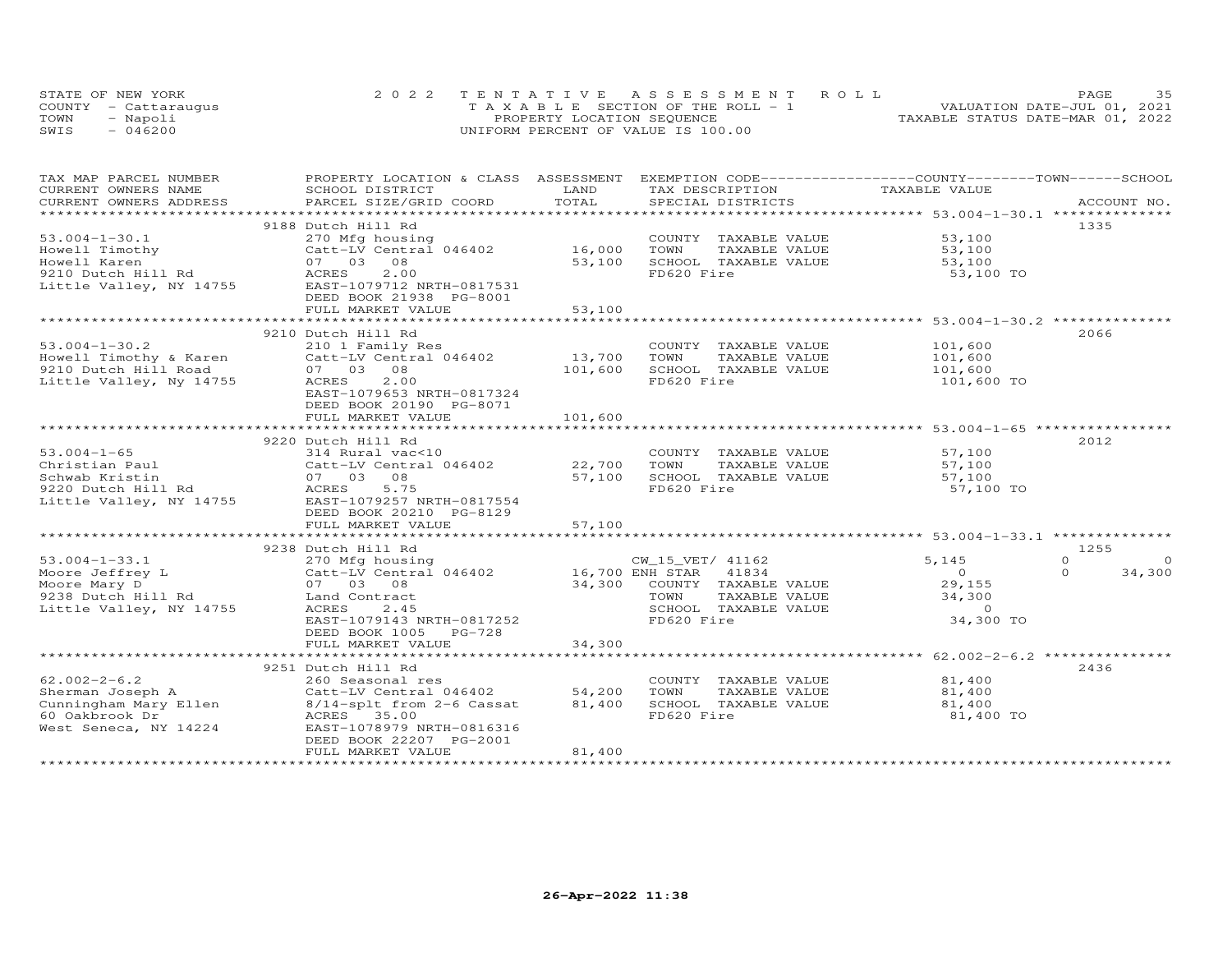|      | STATE OF NEW YORK    | 2022 TENTATIVE ASSESSMENT ROLL        | 36<br>PAGE                       |
|------|----------------------|---------------------------------------|----------------------------------|
|      | COUNTY - Cattaraugus | T A X A B L E SECTION OF THE ROLL - 1 | VALUATION DATE-JUL 01, 2021      |
| TOWN | - Napoli             | PROPERTY LOCATION SEQUENCE            | TAXABLE STATUS DATE-MAR 01, 2022 |
| SWIS | $-046200$            | UNIFORM PERCENT OF VALUE IS 100.00    |                                  |

| TAX MAP PARCEL NUMBER<br>CURRENT OWNERS NAME | PROPERTY LOCATION & CLASS ASSESSMENT<br>SCHOOL DISTRICT  | LAND   | EXEMPTION CODE-----------------COUNTY-------TOWN------SCHOOL<br>TAX DESCRIPTION | TAXABLE VALUE                                                    |             |
|----------------------------------------------|----------------------------------------------------------|--------|---------------------------------------------------------------------------------|------------------------------------------------------------------|-------------|
| CURRENT OWNERS ADDRESS                       | PARCEL SIZE/GRID COORD                                   | TOTAL  | SPECIAL DISTRICTS                                                               |                                                                  | ACCOUNT NO. |
| ***********************                      |                                                          |        |                                                                                 |                                                                  |             |
|                                              | 9252 Dutch Hill Rd                                       |        |                                                                                 |                                                                  | 1984        |
| $53.004 - 1 - 33.2$                          | 210 1 Family Res                                         |        | COUNTY TAXABLE VALUE                                                            | 58,600                                                           |             |
| Hoch Jennifer Michelle                       | Catt-LV Central 046402                                   | 22,200 | TOWN<br>TAXABLE VALUE                                                           | 58,600                                                           |             |
| Hoch Kimberly Grace                          | 07 03 08                                                 | 58,600 | SCHOOL TAXABLE VALUE                                                            | 58,600                                                           |             |
| 9252 Dutch Hill Rd                           | ACRES 7.95                                               |        | FD620 Fire                                                                      | 58,600 TO                                                        |             |
|                                              | Little Valley, NY 14755 EAST-1078715 NRTH-0817381        |        |                                                                                 |                                                                  |             |
|                                              | DEED BOOK 20210 PG-3192                                  |        |                                                                                 |                                                                  |             |
|                                              | FULL MARKET VALUE                                        | 58,600 |                                                                                 | ********************************** 53.004-1-36.1 *************** |             |
|                                              |                                                          |        |                                                                                 |                                                                  |             |
|                                              | 9264 Dutch Hill Rd                                       |        |                                                                                 |                                                                  | 1232        |
| $53.004 - 1 - 36.1$                          | 312 Vac w/imprv                                          |        | COUNTY TAXABLE VALUE                                                            | 15,200                                                           |             |
| Storms Michael J                             | Catt-LV Central 046402<br>Catt-LV Ceni<br>15    03    08 | 4,900  | TAXABLE VALUE<br>TOWN                                                           | 15,200                                                           |             |
| Storms Colleen A                             |                                                          | 15,200 | SCHOOL TAXABLE VALUE                                                            | 15,200                                                           |             |
| 5 Nina Terrace                               | 2.62<br>ACRES                                            |        | FD620 Fire                                                                      | 15,200 TO                                                        |             |
| West Seneca, NY 14224                        | EAST-1078310 NRTH-0817563<br>DEED BOOK 23359 PG-5001     |        |                                                                                 |                                                                  |             |
|                                              | FULL MARKET VALUE                                        | 15,200 |                                                                                 |                                                                  |             |
|                                              |                                                          |        |                                                                                 |                                                                  |             |
|                                              | 9268 Dutch Hill Rd                                       |        |                                                                                 |                                                                  | 1767        |
| $53.004 - 1 - 35$                            | 270 Mfg housing                                          |        | COUNTY TAXABLE VALUE                                                            | 23,100                                                           |             |
| Page Thomas A Jr                             | Catt-LV Central 046402                                   | 16,700 | TOWN<br>TAXABLE VALUE                                                           | 23,100                                                           |             |
| 3934 Eckhardt Rd                             | 15 03 08                                                 | 23,100 | SCHOOL TAXABLE VALUE                                                            | 23,100                                                           |             |
| Hamburg, NY 14075                            | ACRES 10.08                                              |        | FD620 Fire                                                                      | 23,100 TO                                                        |             |
|                                              | EAST-1078162 NRTH-0818139                                |        |                                                                                 |                                                                  |             |
|                                              | DEED BOOK 9589 PG-6001                                   |        |                                                                                 |                                                                  |             |
|                                              | FULL MARKET VALUE                                        | 23,100 |                                                                                 |                                                                  |             |
|                                              | ********************************                         |        |                                                                                 |                                                                  |             |
|                                              | 9271 Dutch Hill Rd                                       |        |                                                                                 |                                                                  | 0165        |
| $62.002 - 2 - 6.1$                           | 314 Rural vac<10                                         |        | COUNTY TAXABLE VALUE                                                            | 15,100                                                           |             |
| O'Donnell Neil                               | Catt-LV Central 046402                                   | 15,100 | TOWN<br>TAXABLE VALUE                                                           | 15,100                                                           |             |
| 198 McKinley Pkwy                            | 07 03 08                                                 | 15,100 | SCHOOL TAXABLE VALUE                                                            | 15,100                                                           |             |
| Buffalo, NY 14220                            | 8/14-splt off 35 Ac&cabin                                |        | FD620 Fire                                                                      | 15,100 TO                                                        |             |
|                                              | ACRES 1.40                                               |        |                                                                                 |                                                                  |             |
|                                              | EAST-1078638 NRTH-0816855                                |        |                                                                                 |                                                                  |             |
|                                              | DEED BOOK 20221 PG-2446                                  |        |                                                                                 |                                                                  |             |
|                                              | FULL MARKET VALUE                                        | 15,100 |                                                                                 |                                                                  |             |
|                                              |                                                          |        |                                                                                 |                                                                  |             |
|                                              | 9272 Dutch Hill Rd                                       |        |                                                                                 |                                                                  | 0114        |
| $53.004 - 1 - 37$                            | 210 1 Family Res                                         |        | COUNTY TAXABLE VALUE                                                            | 58,500                                                           |             |
| O'Connor Robert C                            | Catt-LV Central 046402                                   | 19,700 | TOWN<br>TAXABLE VALUE                                                           | 58,500                                                           |             |
| O'Connor Cheryl                              | $15 - 03 = 08$                                           | 58,500 | SCHOOL TAXABLE VALUE                                                            | 58,500                                                           |             |
| 1130 Ruie Road                               | 6.16                                                     |        | FD620 Fire                                                                      | 58,500 TO                                                        |             |
| North Tonawanda, NY 14120                    | EAST-1078006 NRTH-0817302                                |        |                                                                                 |                                                                  |             |
|                                              | DEED BOOK 2020<br>PG-11845                               |        |                                                                                 |                                                                  |             |
|                                              | FULL MARKET VALUE                                        | 58,500 |                                                                                 |                                                                  |             |
|                                              |                                                          |        |                                                                                 |                                                                  |             |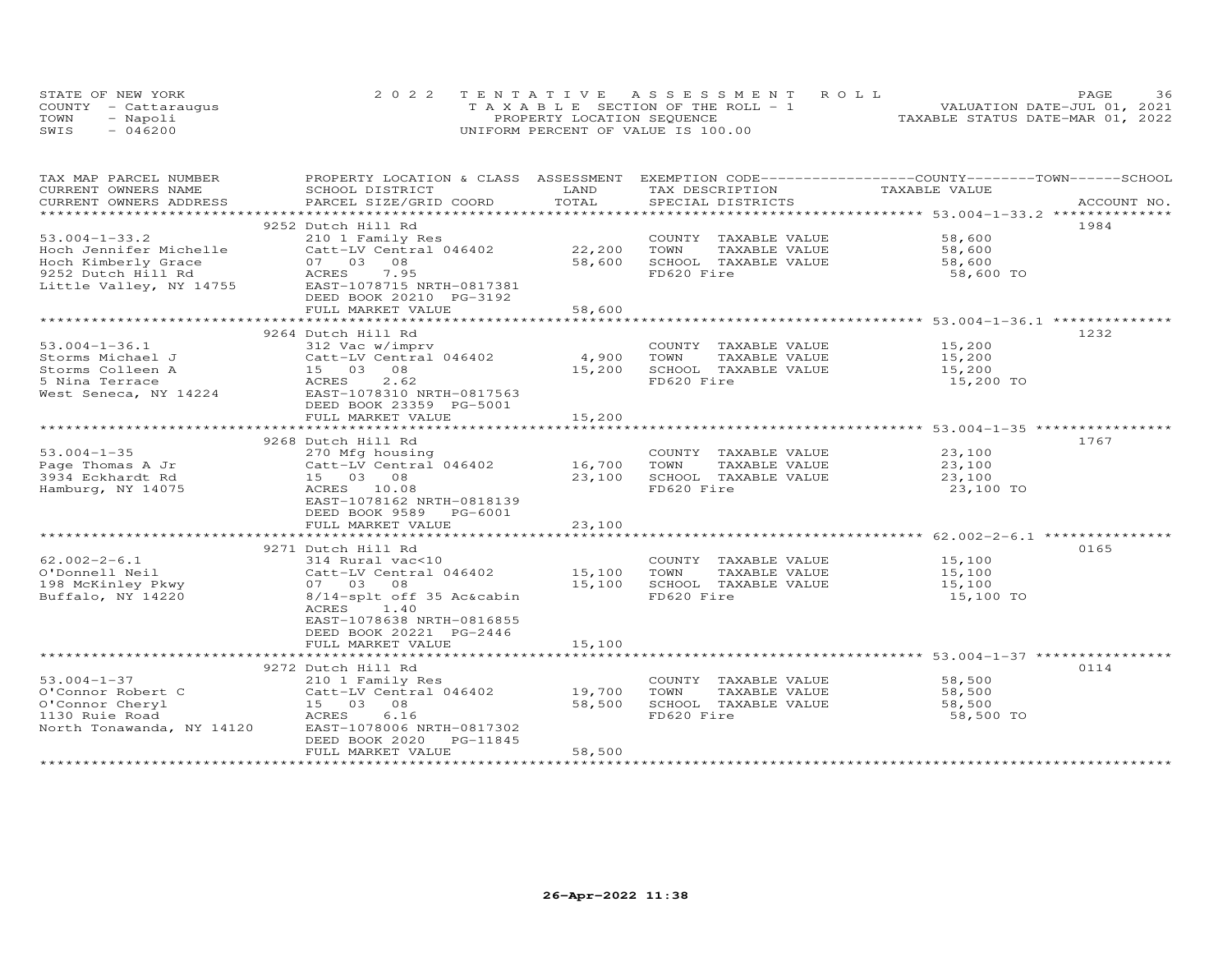|      | STATE OF NEW YORK    | 2022 TENTATIVE ASSESSMENT ROLL                | 37<br><b>PAGE</b>                |
|------|----------------------|-----------------------------------------------|----------------------------------|
|      | COUNTY - Cattaraugus | $T A X A B I E S E C T I ON OF THE RO I. - 1$ | VALUATION DATE-JUL 01, 2021      |
| TOWN | - Napoli             | PROPERTY LOCATION SEQUENCE                    | TAXABLE STATUS DATE-MAR 01, 2022 |
| SWIS | $-046200$            | UNIFORM PERCENT OF VALUE IS 100.00            |                                  |

| EXEMPTION CODE-----------------COUNTY-------TOWN------SCHOOL<br>TAX MAP PARCEL NUMBER<br>PROPERTY LOCATION & CLASS ASSESSMENT<br>CURRENT OWNERS NAME<br>SCHOOL DISTRICT<br>LAND<br>TAX DESCRIPTION<br>TAXABLE VALUE<br>TOTAL |                    |
|------------------------------------------------------------------------------------------------------------------------------------------------------------------------------------------------------------------------------|--------------------|
| CURRENT OWNERS ADDRESS<br>PARCEL SIZE/GRID COORD<br>SPECIAL DISTRICTS<br>***********<br>******************                                                                                                                   | ACCOUNT NO.        |
| 9276 Dutch Hill Rd                                                                                                                                                                                                           | 1763               |
| $53.004 - 1 - 34$<br>26,000<br>322 Rural vac>10<br>COUNTY TAXABLE VALUE                                                                                                                                                      |                    |
| Catt-LV Central 046402<br>26,000<br>TOWN<br>TAXABLE VALUE<br>26,000<br>Webber Albert F                                                                                                                                       |                    |
| 08<br>26,000<br>SCHOOL TAXABLE VALUE<br>187 Buffum St<br>15 03<br>26,000                                                                                                                                                     |                    |
| FD620 Fire<br>26,000 TO<br>Buffalo, NY 14210<br>NRF                                                                                                                                                                          |                    |
| 21.73<br>ACRES                                                                                                                                                                                                               |                    |
| EAST-1078033 NRTH-0819024                                                                                                                                                                                                    |                    |
| DEED BOOK 21016 PG-5002                                                                                                                                                                                                      |                    |
| 26,000<br>FULL MARKET VALUE                                                                                                                                                                                                  |                    |
|                                                                                                                                                                                                                              |                    |
| 9280 Dutch Hill Rd                                                                                                                                                                                                           | 1859               |
| $\overline{O}$<br>$53.004 - 1 - 38$<br>210 1 Family Res<br>BAS STAR 41854                                                                                                                                                    | $\Omega$<br>30,000 |
| Colton Chante<br>Catt-LV Central 046402<br>19,900<br>COUNTY TAXABLE VALUE<br>51,900                                                                                                                                          |                    |
| 9280 Dutch Hill Rd<br>15 03<br>08<br>51,900<br>TAXABLE VALUE<br>TOWN<br>51,900                                                                                                                                               |                    |
| 6.29<br>SCHOOL TAXABLE VALUE<br>Little Valley, NY 14755<br>ACRES<br>21,900                                                                                                                                                   |                    |
| FD620 Fire<br>EAST-1077735 NRTH-0817263                                                                                                                                                                                      | 51,900 TO          |
| DEED BOOK 20412 PG-7001                                                                                                                                                                                                      |                    |
| FULL MARKET VALUE<br>51,900                                                                                                                                                                                                  |                    |
| **************** 53.004-1-44 ***********                                                                                                                                                                                     |                    |
| 9324 Dutch Hill Rd                                                                                                                                                                                                           | 0049               |
| $53.004 - 1 - 44$<br>COUNTY TAXABLE VALUE<br>16,000<br>260 Seasonal res                                                                                                                                                      |                    |
| 15,000<br>TOWN<br>TAXABLE VALUE<br>Webber Albert<br>Catt-LV Central 046402<br>16,000<br>16,000                                                                                                                               |                    |
| SCHOOL TAXABLE VALUE<br>187 Buffum St<br>15 03 08<br>16,000<br>FD620 Fire<br>Buffalo, NY 14210<br>ACRES 10.39<br>16,000 TO                                                                                                   |                    |
| EAST-1077244 NRTH-0818900                                                                                                                                                                                                    |                    |
| DEED BOOK 20210 PG-8474                                                                                                                                                                                                      |                    |
| 16,000<br>FULL MARKET VALUE                                                                                                                                                                                                  |                    |
|                                                                                                                                                                                                                              |                    |
| 9348 Dutch Hill Rd                                                                                                                                                                                                           | 1997               |
| $53.004 - 1 - 39.2$<br>$\overline{O}$<br>210 1 Family Res<br>41854<br>BAS STAR                                                                                                                                               | $\Omega$<br>30,000 |
| Brown Damon Lee<br>Catt-LV Central 046402<br>13,700<br>COUNTY TAXABLE VALUE<br>89,100                                                                                                                                        |                    |
| 89,100<br>TAXABLE VALUE<br>9348 Dutch Hill Rd<br>15 03 08<br>TOWN<br>89,100                                                                                                                                                  |                    |
| SCHOOL TAXABLE VALUE<br>Little Valley, NY 14755<br>ACRES<br>1.90<br>59,100                                                                                                                                                   |                    |
| FD620 Fire<br>EAST-1077486 NRTH-0816878                                                                                                                                                                                      | 89,100 TO          |
| DEED BOOK 1008 PG-309                                                                                                                                                                                                        |                    |
| 89,100<br>FULL MARKET VALUE                                                                                                                                                                                                  |                    |
|                                                                                                                                                                                                                              |                    |
| 9358 Dutch Hill Rd                                                                                                                                                                                                           | 1586               |
| $53.004 - 1 - 40$<br>270 Mfg housing<br>COUNTY TAXABLE VALUE<br>108,500                                                                                                                                                      |                    |
| 30,000<br>Horning Brian L Sr.<br>Catt-LV Central 046402<br>TOWN<br>TAXABLE VALUE<br>108,500                                                                                                                                  |                    |
| 108,500<br>Horning Coleen F<br>SCHOOL TAXABLE VALUE<br>108,500<br>15 03 08                                                                                                                                                   |                    |
| FD620 Fire<br>9358 Dutch Hill Rd<br>Lots $2-10$<br>108,500 TO                                                                                                                                                                |                    |
| Little Valley, NY 14755<br>ACRES 10.73                                                                                                                                                                                       |                    |
| EAST-1077324 NRTH-0817677                                                                                                                                                                                                    |                    |
| DEED BOOK 20200 PG-4258                                                                                                                                                                                                      |                    |
| FULL MARKET VALUE<br>108,500                                                                                                                                                                                                 |                    |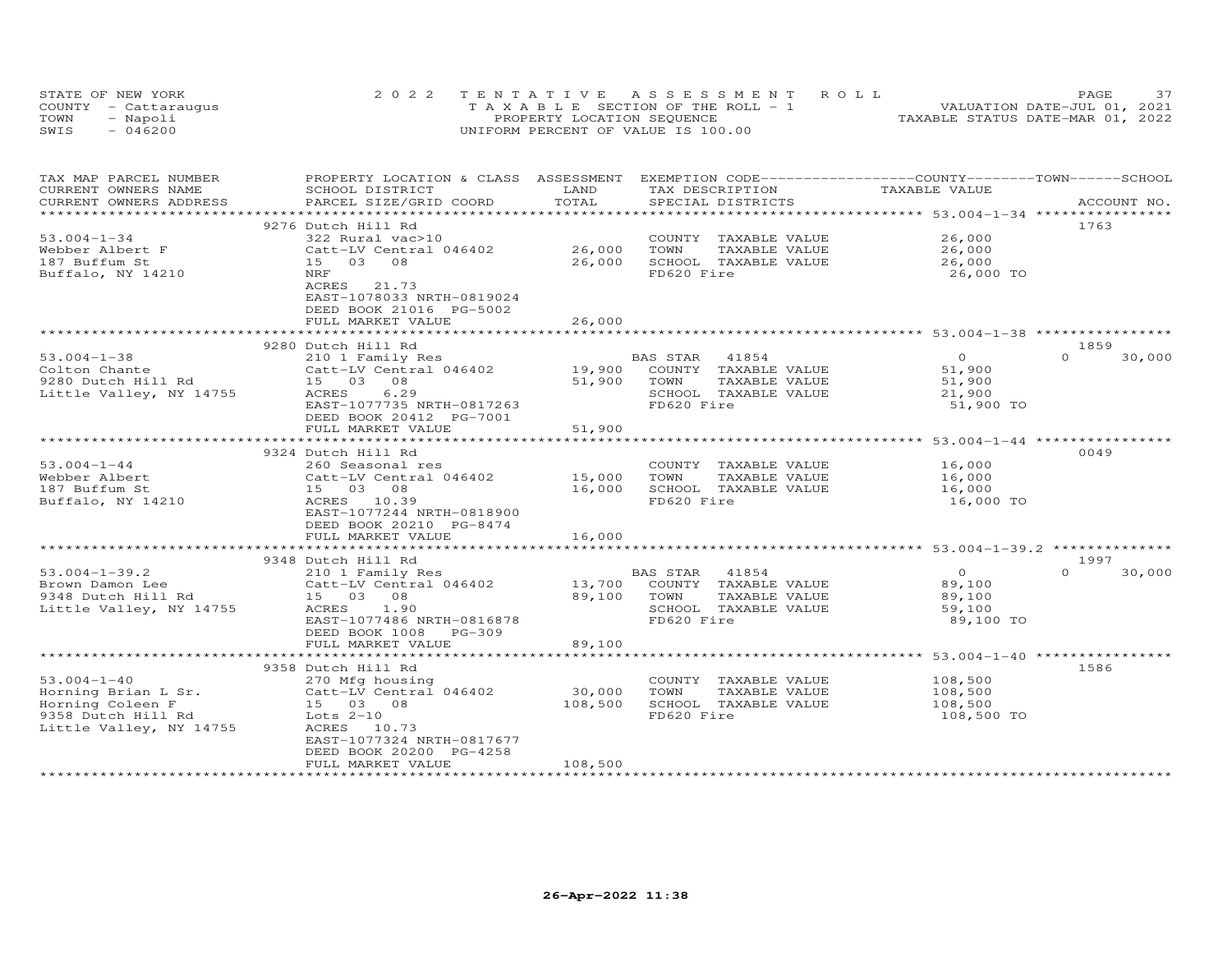|      | STATE OF NEW YORK    | 2022 TENTATIVE ASSESSMENT ROLL                  | 38<br>PAGE                       |
|------|----------------------|-------------------------------------------------|----------------------------------|
|      | COUNTY - Cattaraugus | $T A X A B I F S E C T I ON OF THE R O I J - 1$ | VALUATION DATE-JUL 01, 2021      |
| TOWN | - Napoli             | PROPERTY LOCATION SEQUENCE                      | TAXABLE STATUS DATE-MAR 01, 2022 |
| SWIS | $-046200$            | UNIFORM PERCENT OF VALUE IS 100.00              |                                  |

| TAX MAP PARCEL NUMBER<br>CURRENT OWNERS NAME  | PROPERTY LOCATION & CLASS ASSESSMENT<br>SCHOOL DISTRICT | LAND                     | TAX DESCRIPTION                       | EXEMPTION CODE-----------------COUNTY-------TOWN-----SCHOOL<br>TAXABLE VALUE |                    |
|-----------------------------------------------|---------------------------------------------------------|--------------------------|---------------------------------------|------------------------------------------------------------------------------|--------------------|
| CURRENT OWNERS ADDRESS                        | PARCEL SIZE/GRID COORD                                  | TOTAL                    | SPECIAL DISTRICTS                     |                                                                              | ACCOUNT NO.        |
| *****************                             |                                                         |                          |                                       |                                                                              |                    |
|                                               | 9370 Dutch Hill Rd                                      |                          |                                       |                                                                              | 0205               |
| $53.004 - 1 - 41.1$                           | 312 Vac w/imprv                                         |                          | COUNTY TAXABLE VALUE                  | 26,400                                                                       |                    |
| Crossfield William                            | Catt-LV Central 046402                                  | 20,700                   | TOWN<br>TAXABLE VALUE                 | 26,400                                                                       |                    |
| Crossfield Peqqy                              | 15 03 08                                                | 26,400                   | SCHOOL TAXABLE VALUE                  | 26,400                                                                       |                    |
| 9370 Dutch Hill Rd                            | Dutch H-Lot 1 -Sub Div                                  |                          | FD620 Fire                            | 26,400 TO                                                                    |                    |
| Little Valley, NY 14755                       | 4.62<br>ACRES                                           |                          |                                       |                                                                              |                    |
|                                               | EAST-1077033 NRTH-0817304                               |                          |                                       |                                                                              |                    |
|                                               | DEED BOOK 993<br>$PG-34$                                |                          |                                       |                                                                              |                    |
|                                               | FULL MARKET VALUE                                       | 26,400                   |                                       |                                                                              |                    |
|                                               |                                                         |                          |                                       |                                                                              |                    |
|                                               | 9372 Dutch Hill Rd                                      |                          |                                       |                                                                              | 1927               |
| $53.004 - 1 - 41.2$                           | 270 Mfg housing                                         |                          | BAS STAR<br>41854                     | $\overline{O}$                                                               | $\Omega$<br>30,000 |
| Crossfield William                            | Catt-LV Central 046402                                  | 9,300                    | COUNTY TAXABLE VALUE                  | 77,900                                                                       |                    |
| Crossfield Peggy                              | 15 03 08                                                | 77,900                   | TOWN<br>TAXABLE VALUE                 | 77,900                                                                       |                    |
| 9370 Dutch Hill Rd                            | FRNT 105.00 DPTH 200.00                                 |                          | SCHOOL TAXABLE VALUE                  | 47,900                                                                       |                    |
| Little Valley, NY 14755                       | EAST-1077094 NRTH-0816820                               |                          | FD620 Fire                            | 77,900 TO                                                                    |                    |
|                                               | DEED BOOK 899<br>PG-00255                               |                          |                                       |                                                                              |                    |
|                                               | FULL MARKET VALUE                                       | 77,900                   |                                       |                                                                              |                    |
|                                               | ***********************                                 | **********               |                                       | ******************* 53.004-1-57 ****************                             |                    |
|                                               | 9510 Dutch Hill Rd                                      |                          |                                       |                                                                              | 0028               |
| $53.004 - 1 - 57$                             | 240 Rural res                                           |                          | COUNTY TAXABLE VALUE                  | 143,300                                                                      |                    |
| Engelhart Dale C                              | Catt-LV Central 046402                                  | 32,400                   | TOWN<br>TAXABLE VALUE                 | 143,300                                                                      |                    |
| 4086 Saunders Settlement                      | 15 03 08                                                | 143,300                  | SCHOOL TAXABLE VALUE                  | 143,300                                                                      |                    |
| Sanborn, NY 14132                             | ACRES 15.21                                             |                          | FD620 Fire                            | 143,300 TO                                                                   |                    |
|                                               | EAST-1074957 NRTH-0818457                               |                          |                                       |                                                                              |                    |
|                                               | DEED BOOK 00990 PG-01188                                |                          |                                       |                                                                              |                    |
|                                               | FULL MARKET VALUE                                       | 143,300                  |                                       |                                                                              |                    |
|                                               |                                                         |                          |                                       |                                                                              |                    |
|                                               | 9515 Dutch Hill Rd                                      |                          |                                       |                                                                              | 1897               |
| $62.002 - 2 - 1.2$                            | 314 Rural vac<10                                        |                          | COUNTY TAXABLE VALUE                  | 38,000                                                                       |                    |
| Glow Scott                                    | Catt-LV Central 046402                                  | 17,800                   | TAXABLE VALUE<br>TOWN                 | 38,000                                                                       |                    |
| 5416 Narrows Rd                               | 08<br>15 03                                             | 38,000                   | SCHOOL TAXABLE VALUE                  | 38,000                                                                       |                    |
| Little Valley, NY 14755                       | L/u Charles-Ann Howard                                  |                          | FD620 Fire                            | 38,000 TO                                                                    |                    |
|                                               | 2.85<br>ACRES                                           |                          |                                       |                                                                              |                    |
|                                               | EAST-1074917 NRTH-0817073                               |                          |                                       |                                                                              |                    |
|                                               | DEED BOOK 16648 PG-1                                    |                          |                                       |                                                                              |                    |
|                                               | FULL MARKET VALUE                                       | 38,000<br>************** |                                       | ********************************* 53.004-1-59 *****************              |                    |
|                                               |                                                         |                          |                                       |                                                                              |                    |
| $53.004 - 1 - 59$                             | 9526 Dutch Hill Rd                                      |                          |                                       |                                                                              | 1526               |
|                                               | 210 1 Family Res                                        |                          | COUNTY TAXABLE VALUE<br>TOWN          | 138,500                                                                      |                    |
| Terhune Alan                                  | Catt-LV Central 046402                                  | 20,400                   | TAXABLE VALUE<br>SCHOOL TAXABLE VALUE | 138,500                                                                      |                    |
| Terhune Angela                                | 15 08 08<br>ACRES<br>4.75                               | 138,500                  | FD620 Fire                            | 138,500<br>138,500 TO                                                        |                    |
| 9526 Dutch Hill Rd<br>Little Valley, NY 14755 | EAST-1074706 NRTH-0817798                               |                          |                                       |                                                                              |                    |
|                                               | DEED BOOK 24459 PG-3001                                 |                          |                                       |                                                                              |                    |
|                                               | FULL MARKET VALUE                                       | 138,500                  |                                       |                                                                              |                    |
|                                               |                                                         |                          |                                       |                                                                              |                    |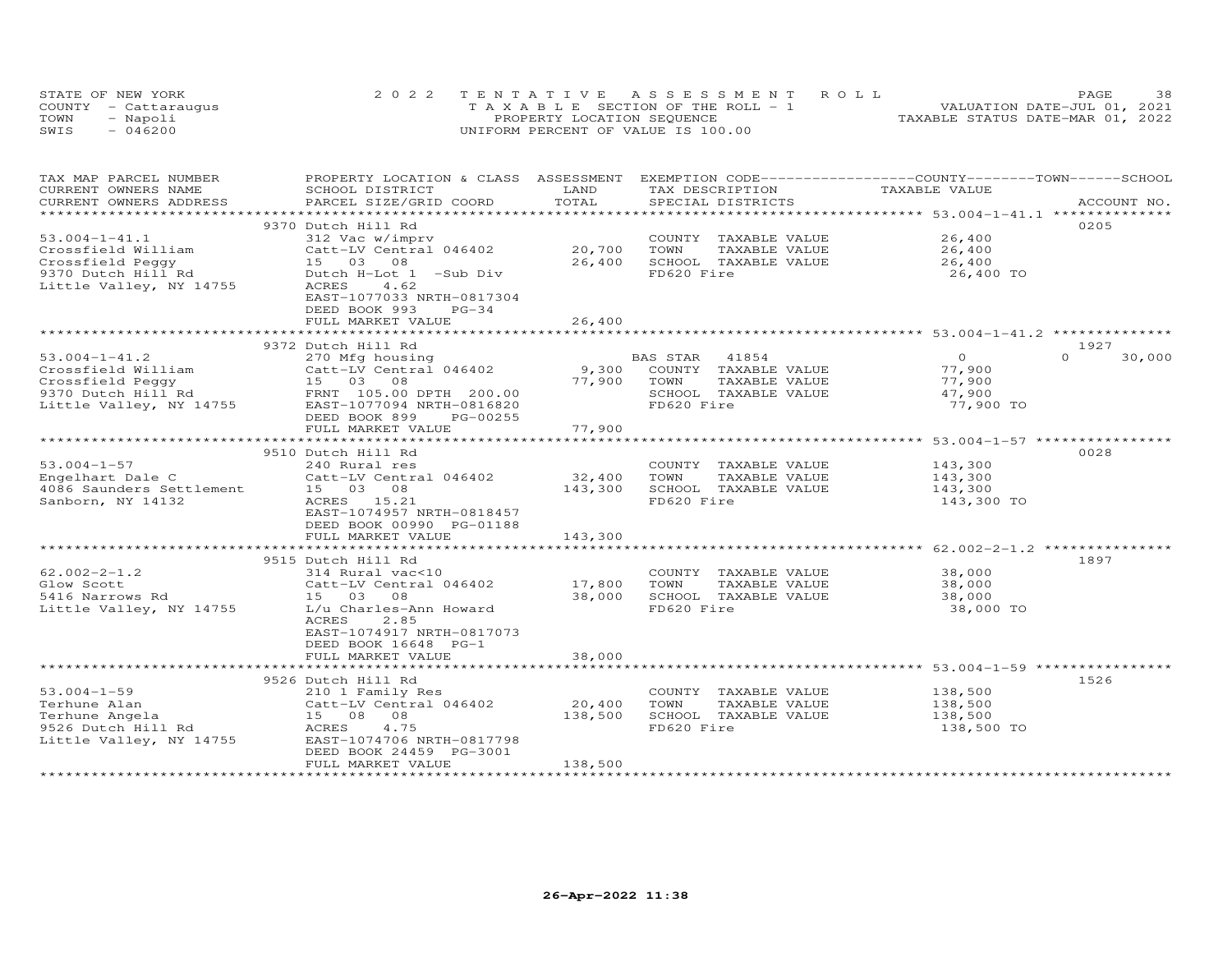|      | STATE OF NEW YORK    | 2022 TENTATIVE ASSESSMENT ROLL        | 39<br>PAGE                       |
|------|----------------------|---------------------------------------|----------------------------------|
|      | COUNTY - Cattaraugus | T A X A B L E SECTION OF THE ROLL - 1 | VALUATION DATE-JUL 01, 2021      |
| TOWN | - Napoli             | PROPERTY LOCATION SEQUENCE            | TAXABLE STATUS DATE-MAR 01, 2022 |
| SWIS | $-046200$            | UNIFORM PERCENT OF VALUE IS 100.00    |                                  |

| TAX MAP PARCEL NUMBER                               | PROPERTY LOCATION & CLASS ASSESSMENT           |                 | EXEMPTION CODE-----------------COUNTY-------TOWN------SCHOOL |                  |                    |                |
|-----------------------------------------------------|------------------------------------------------|-----------------|--------------------------------------------------------------|------------------|--------------------|----------------|
| CURRENT OWNERS NAME                                 | SCHOOL DISTRICT                                | LAND            | TAX DESCRIPTION                                              | TAXABLE VALUE    |                    |                |
| CURRENT OWNERS ADDRESS<br>************************* | PARCEL SIZE/GRID COORD                         | TOTAL           | SPECIAL DISTRICTS                                            |                  | ACCOUNT NO.        |                |
|                                                     |                                                |                 |                                                              |                  |                    |                |
|                                                     | 9527 Dutch Hill Rd                             |                 |                                                              |                  | 1972               |                |
| $62.002 - 2 - 1.4$                                  | 270 Mfg housing                                |                 | ENH STAR<br>41834                                            | $\overline{O}$   | $\Omega$<br>69,100 |                |
| Keith Roy                                           | Catt-LV Central 046402                         |                 | 14,700 COUNTY TAXABLE VALUE                                  | 69,100           |                    |                |
| 9527 Dutch Hill Rd                                  | 15 03 08                                       | 69,100          | TOWN<br>TAXABLE VALUE                                        | 69,100           |                    |                |
| Little Valley, NY 14755                             | ACRES<br>3.10                                  |                 | SCHOOL TAXABLE VALUE                                         | $\overline{0}$   |                    |                |
|                                                     | EAST-1074703 NRTH-0816938                      |                 | FD620 Fire                                                   | 69,100 TO        |                    |                |
|                                                     | DEED BOOK 909<br>PG-00791                      |                 |                                                              |                  |                    |                |
|                                                     | FULL MARKET VALUE                              | 69,100          |                                                              |                  |                    |                |
|                                                     |                                                |                 |                                                              |                  |                    |                |
|                                                     | 9532 Dutch Hill Rd                             |                 |                                                              |                  | 1805               |                |
| $53.004 - 1 - 58$                                   | 260 Seasonal res                               |                 | COUNTY TAXABLE VALUE                                         | 41,100           |                    |                |
| Nowak Margaret L                                    | Catt-LV Central 046402                         | 9,500           | TOWN<br>TAXABLE VALUE                                        | 41,100           |                    |                |
| Gross Susan L                                       | 15 03 08                                       | 41,100          | SCHOOL TAXABLE VALUE                                         | 41,100           |                    |                |
| 42 Tanglewood Dr                                    | 6.45<br>ACRES                                  |                 | FD620 Fire                                                   | 41,100 TO        |                    |                |
| Amherst, NY 14228                                   | EAST-1074698 NRTH-0818945                      |                 |                                                              |                  |                    |                |
|                                                     | DEED BOOK 1020 PG-313                          |                 |                                                              |                  |                    |                |
|                                                     | FULL MARKET VALUE                              | 41,100          |                                                              |                  |                    |                |
|                                                     |                                                |                 |                                                              |                  |                    |                |
|                                                     | 9533 Dutch Hill Rd                             |                 |                                                              |                  | 1928               |                |
| $62.002 - 1 - 10.2$                                 | 240 Rural res                                  |                 | BAS STAR<br>41854                                            | $\Omega$         | $\Omega$<br>30,000 |                |
| Simcick Robert T                                    | Catt-LV Central 046402                         | 33,600          | COUNTY TAXABLE VALUE                                         | 238,200          |                    |                |
| Simcick Joni J                                      | 23 03 08                                       | 238,200         | TOWN<br>TAXABLE VALUE                                        | 238,200          |                    |                |
| 9533 Dutch Hill Rd                                  | $2/15$ -merged $1-10.1$ in                     |                 | SCHOOL TAXABLE VALUE                                         | 208,200          |                    |                |
| Little Valley, NY 14755                             | ACRES 16.42                                    |                 | FD620 Fire                                                   | 238,200 TO       |                    |                |
|                                                     | EAST-1074167 NRTH-0816732                      |                 |                                                              |                  |                    |                |
|                                                     | FULL MARKET VALUE                              | 238,200         |                                                              |                  |                    |                |
|                                                     |                                                |                 |                                                              |                  |                    |                |
|                                                     | 9558 Dutch Hill Rd                             |                 |                                                              |                  | 1594               |                |
| $53.004 - 1 - 60$                                   | 210 1 Family Res                               |                 | VET WAR CT 41121                                             | 8,745            | 8,745              | $\overline{0}$ |
| Matuskiewicz John                                   | Catt-LV Central 046402 16,400 AGED C/T/S 41800 |                 |                                                              | 17,344<br>17,344 | 20,405             |                |
| Matuskiewicz Sarah M                                | 23 03 08                                       | 58,300 ENH STAR | 41834                                                        | $\overline{O}$   | 37,895<br>$\Omega$ |                |
| 9558 Dutch Hill Rd                                  | Ff 535.00                                      |                 | COUNTY TAXABLE VALUE                                         | 32,211           |                    |                |
| Little Valley, NY 14755                             | ACRES<br>3.92                                  |                 | TOWN<br>TAXABLE VALUE                                        | 32,211           |                    |                |
|                                                     | EAST-1074346 NRTH-0817424                      |                 | SCHOOL TAXABLE VALUE                                         | $\overline{0}$   |                    |                |
|                                                     | DEED BOOK 00989 PG-00483                       |                 | FD620 Fire                                                   | 58,300 TO        |                    |                |
|                                                     | FULL MARKET VALUE                              | 58,300          |                                                              |                  |                    |                |
|                                                     |                                                |                 |                                                              |                  |                    |                |
|                                                     | 9560 Dutch Hill Rd                             |                 |                                                              |                  | 0027               |                |
| $53.004 - 1 - 61$                                   | 322 Rural vac>10                               |                 | COUNTY TAXABLE VALUE                                         | 70,000           |                    |                |
| Wilson David J                                      | Catt-LV Central 046402                         | 69,300          | TOWN<br>TAXABLE VALUE                                        | 70,000           |                    |                |
| Wilson Joanne E                                     | 23 03 08                                       | 70,000          | SCHOOL TAXABLE VALUE                                         | 70,000           |                    |                |
| PO Box 813                                          | ACRES 42.46                                    |                 | FD620 Fire                                                   | 70,000 TO        |                    |                |
| Orchard Park, NY 14127                              | EAST-1074144 NRTH-0818514                      |                 |                                                              |                  |                    |                |
|                                                     | DEED BOOK 27858 PG-6002                        |                 |                                                              |                  |                    |                |
|                                                     | FULL MARKET VALUE                              | 70,000          |                                                              |                  |                    |                |
|                                                     |                                                |                 |                                                              |                  |                    |                |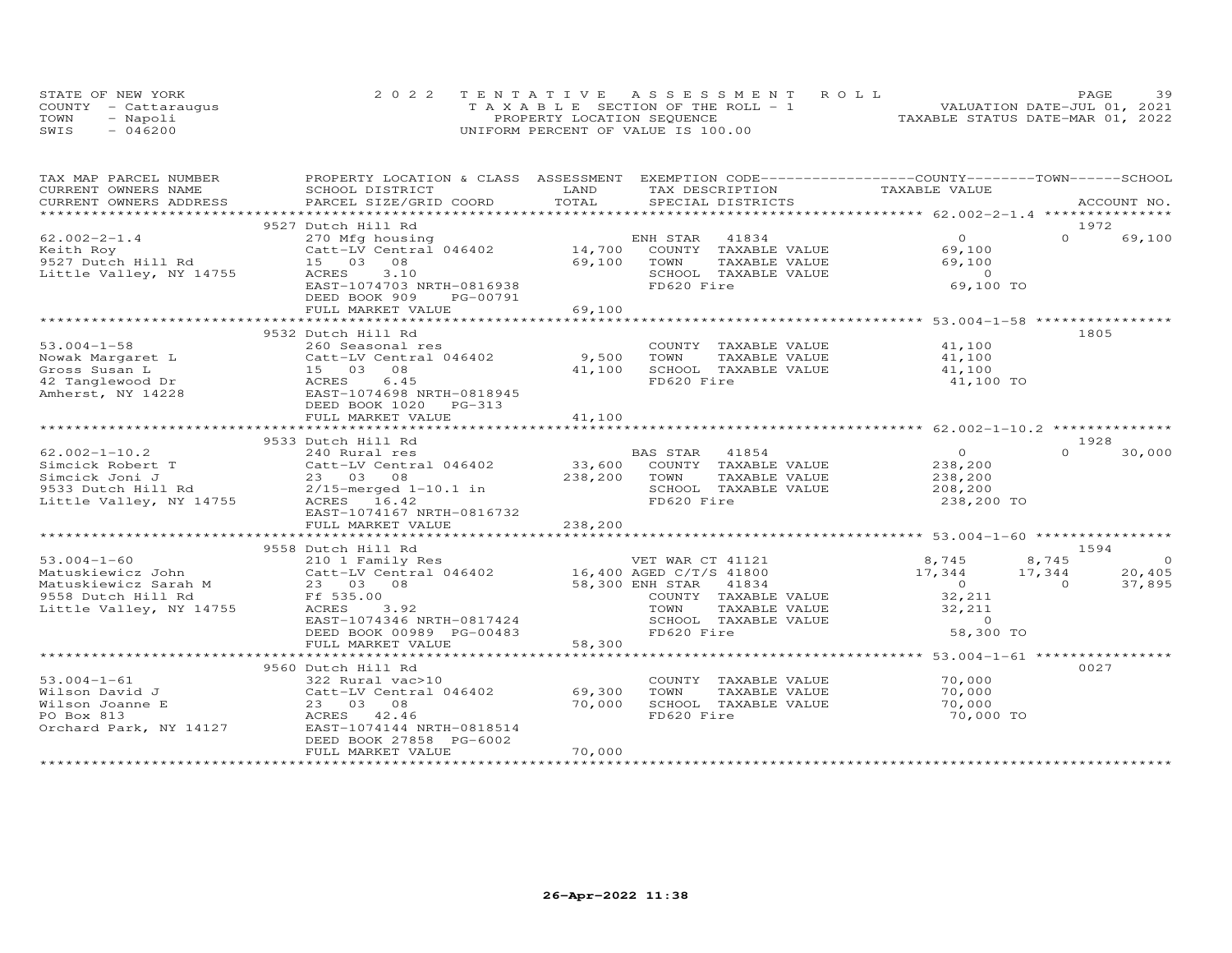|      | STATE OF NEW YORK    | 2022 TENTATIVE ASSESSMENT ROLL     | PAGE.                            | 4 O |
|------|----------------------|------------------------------------|----------------------------------|-----|
|      | COUNTY - Cattaraugus | TAXABLE SECTION OF THE ROLL - 1    | VALUATION DATE-JUL 01, 2021      |     |
| TOWN | - Napoli             | PROPERTY LOCATION SEQUENCE         | TAXABLE STATUS DATE-MAR 01, 2022 |     |
| SWIS | $-046200$            | UNIFORM PERCENT OF VALUE IS 100.00 |                                  |     |

| TAX MAP PARCEL NUMBER<br>CURRENT OWNERS NAME | PROPERTY LOCATION & CLASS ASSESSMENT EXEMPTION CODE----------------COUNTY-------TOWN-----SCHOOL<br>SCHOOL DISTRICT | LAND<br>TOTAL           | TAX DESCRIPTION                    | TAXABLE VALUE  |                      |
|----------------------------------------------|--------------------------------------------------------------------------------------------------------------------|-------------------------|------------------------------------|----------------|----------------------|
| CURRENT OWNERS ADDRESS                       | PARCEL SIZE/GRID COORD                                                                                             |                         | SPECIAL DISTRICTS                  |                | ACCOUNT NO.          |
|                                              | 9579 Dutch Hill Rd                                                                                                 |                         |                                    |                | 0025                 |
| $62.002 - 1 - 11$                            | 210 1 Family Res                                                                                                   |                         | CW_15_VET/ 41161                   | 12,000         | $\Omega$<br>$\Omega$ |
| Fellows Walter                               | Catt-LV Central 046402                                                                                             | 14,900                  | COUNTY TAXABLE VALUE               | 167,900        |                      |
| Fellows Anita                                | 23 03 08                                                                                                           | 179,900                 | TOWN<br>TAXABLE VALUE              | 179,900        |                      |
| 9579 Dutch Hill Rd                           | FRNT 289.00 DPTH                                                                                                   |                         | SCHOOL TAXABLE VALUE               | 179,900        |                      |
| Little Valley, NY 14755                      | 2.74<br>ACRES                                                                                                      |                         | FD620 Fire                         | 179,900 TO     |                      |
|                                              | EAST-1073880 NRTH-0816965                                                                                          |                         |                                    |                |                      |
|                                              | DEED BOOK 29275 PG-5002                                                                                            |                         |                                    |                |                      |
|                                              | FULL MARKET VALUE                                                                                                  | 179,900                 |                                    |                |                      |
|                                              |                                                                                                                    |                         |                                    |                |                      |
|                                              | 9606 Dutch Hill Rd                                                                                                 |                         |                                    |                | 1663                 |
| $53.004 - 1 - 62$                            | 270 Mfg housing                                                                                                    |                         | COUNTY TAXABLE VALUE               | 63,500         |                      |
| Smith Ronald L                               | Catt-LV Central 046402                                                                                             | 48,500                  | TOWN<br>TAXABLE VALUE              | 63,500         |                      |
| 3962 Ellsworth Ave                           | Catt-LV Centi<br>23    03    08                                                                                    | 63,500                  | SCHOOL TAXABLE VALUE               | 63,500         |                      |
| Hamburg, NY 14075                            | FRNT 420.00 DPTH                                                                                                   |                         | FD620 Fire                         | 63,500 TO      |                      |
|                                              | 23.40<br>ACRES                                                                                                     |                         |                                    |                |                      |
|                                              | EAST-1073509 NRTH-0818418                                                                                          |                         |                                    |                |                      |
|                                              | DEED BOOK 00960 PG-00298                                                                                           |                         |                                    |                |                      |
|                                              | FULL MARKET VALUE                                                                                                  | 63,500                  |                                    |                |                      |
|                                              |                                                                                                                    |                         |                                    |                |                      |
|                                              | 9612 Dutch Hill Rd                                                                                                 |                         |                                    |                | 1290                 |
| $53.019 - 1 - 13$                            | 240 Rural res                                                                                                      |                         | COUNTY TAXABLE VALUE               | 253,300        |                      |
| Steinbar Derek                               | Catt-LV Central 046402                                                                                             | 43,700                  | TAXABLE VALUE<br>TOWN              | 253,300        |                      |
| Steinbar Michelle                            | 23 03 08                                                                                                           | 253,300                 | SCHOOL TAXABLE VALUE               | 253,300        |                      |
| 9612 Dutch Hill Rd                           | $L/p-832-117,881-1029$ &                                                                                           |                         | FD620 Fire                         | 253,300 TO     |                      |
| Little Valley, NY 14755                      | $846 - 351$<br>Ff 20.00                                                                                            |                         |                                    |                |                      |
|                                              | ACRES 24.45 BANK<br>084                                                                                            |                         |                                    |                |                      |
|                                              | EAST-1073025 NRTH-0818570                                                                                          |                         |                                    |                |                      |
|                                              | DEED BOOK 20210 PG-8548                                                                                            |                         |                                    |                |                      |
|                                              | FULL MARKET VALUE                                                                                                  | 253,300                 |                                    |                |                      |
|                                              | *********************                                                                                              |                         |                                    |                |                      |
|                                              | 9622 Dutch Hill Rd                                                                                                 |                         |                                    |                | 2203                 |
| $62.002 - 1 - 9.3$                           | 260 Seasonal res                                                                                                   |                         | COUNTY TAXABLE VALUE               | 48,400         |                      |
| Buckley Jennifer D.                          | Catt-LV Central 046402                                                                                             | 28,600                  | TOWN<br>TAXABLE VALUE              | 48,400         |                      |
| DaBolt Dennis J.                             | 23 03 08                                                                                                           | 48,400                  | SCHOOL TAXABLE VALUE               | 48,400         |                      |
| 5460 Maelou Drive                            | ACRES 12.96                                                                                                        |                         | FD620 Fire                         | 48,400 TO      |                      |
| Hamburg, NY 14075                            | EAST-1072693 NRTH-0817365                                                                                          |                         |                                    |                |                      |
|                                              | DEED BOOK 30884 PG-4001                                                                                            |                         |                                    |                |                      |
|                                              | FULL MARKET VALUE<br>**********************                                                                        | 48,400<br>************* |                                    |                |                      |
|                                              |                                                                                                                    |                         |                                    |                |                      |
|                                              | 9625 Dutch Hill Rd                                                                                                 |                         |                                    |                | 2202<br>$\Omega$     |
| $62.002 - 1 - 9.2$                           | 240 Rural res                                                                                                      |                         | BAS STAR<br>41854                  | $\overline{0}$ | 30,000               |
| Peters Gregory A                             | Catt-LV Central 046402                                                                                             | 40,500                  | COUNTY TAXABLE VALUE               | 255,700        |                      |
| 9625 Dutch Hill Rd                           | 23 03 08                                                                                                           | 255,700                 | TOWN<br>TAXABLE VALUE              | 255,700        |                      |
| Little Valley, NY 14722                      | Ff 711.50<br>ACRES 21.00                                                                                           |                         | SCHOOL TAXABLE VALUE<br>FD620 Fire | 225,700        |                      |
|                                              | EAST-1072786 NRTH-0816640                                                                                          |                         |                                    | 255,700 TO     |                      |
|                                              | DEED BOOK 2219<br>PG-3001                                                                                          |                         |                                    |                |                      |
|                                              | FULL MARKET VALUE                                                                                                  | 255,700                 |                                    |                |                      |
|                                              |                                                                                                                    |                         |                                    |                |                      |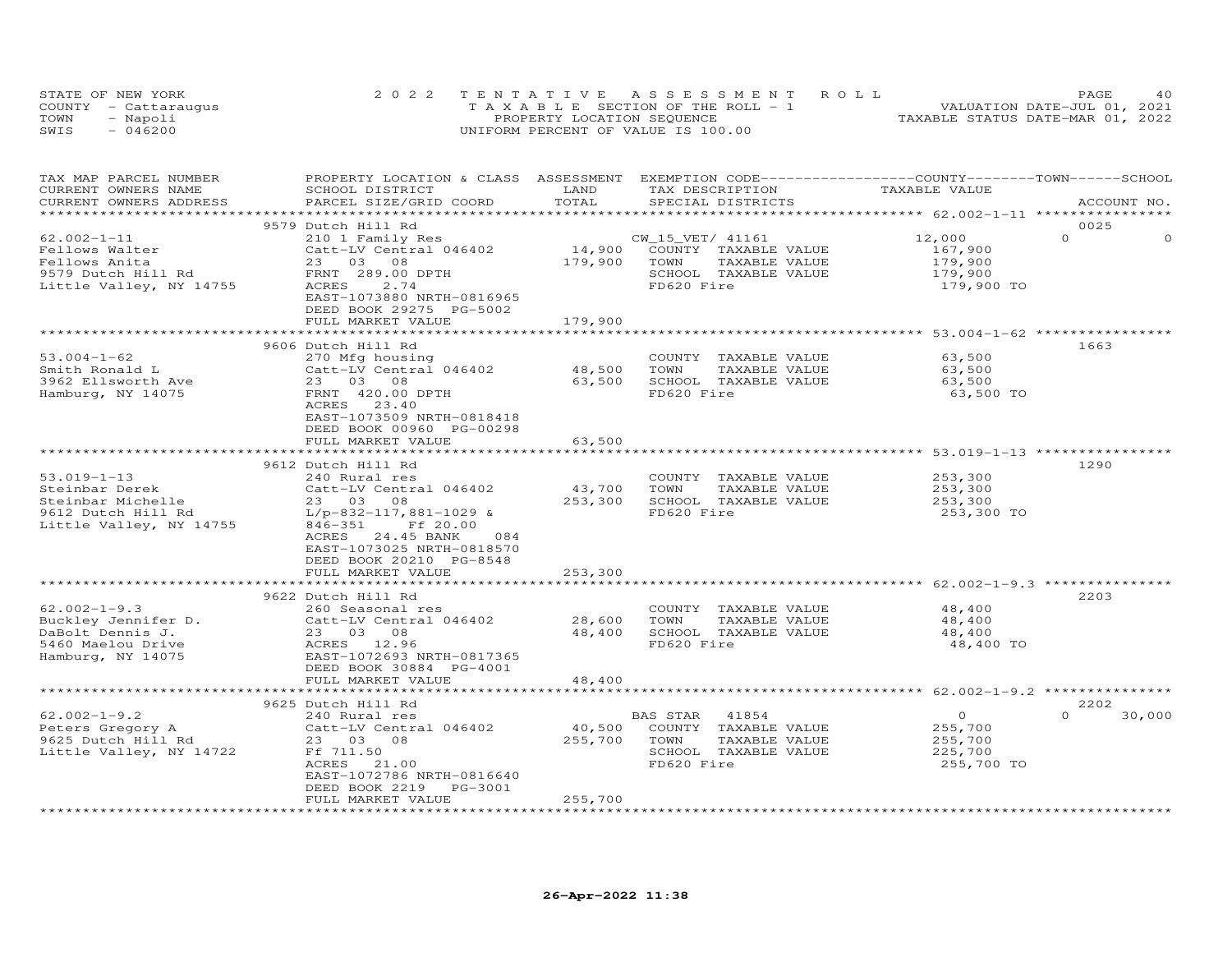| STATE OF NEW YORK    | 2022 TENTATIVE ASSESSMENT ROLL     | PAGE.                            | 41 |
|----------------------|------------------------------------|----------------------------------|----|
| COUNTY - Cattaraugus | TAXABLE SECTION OF THE ROLL - 1    | VALUATION DATE-JUL 01, 2021      |    |
| TOWN<br>- Napoli     | PROPERTY LOCATION SEQUENCE         | TAXABLE STATUS DATE-MAR 01, 2022 |    |
| $-046200$<br>SWIS    | UNIFORM PERCENT OF VALUE IS 100.00 |                                  |    |

| TAX MAP PARCEL NUMBER   | PROPERTY LOCATION & CLASS ASSESSMENT EXEMPTION CODE----------------COUNTY-------TOWN-----SCHOOL                 |         |                              |                |          |                |
|-------------------------|-----------------------------------------------------------------------------------------------------------------|---------|------------------------------|----------------|----------|----------------|
| CURRENT OWNERS NAME     | SCHOOL DISTRICT                                                                                                 | LAND    | TAX DESCRIPTION              | TAXABLE VALUE  |          |                |
|                         | .CURRENT OWNERS ADDRESS PARCEL SIZE/GRID COORD TOTAL SPECIAL DISTRICTS ACCOUNT NO ACCOUNT NO ACCOUNT NO ACCOUNT |         |                              |                |          |                |
|                         | 9669 Dutch Hill Rd                                                                                              |         |                              |                |          | 0141           |
| $62.002 - 1 - 8$        | 270 Mfg housing                                                                                                 |         | ENH STAR 41834               | $\overline{O}$ | $\Omega$ | 48,100         |
| George Bobby Lee        | Catt-LV Central 046402 15,500                                                                                   |         | COUNTY TAXABLE VALUE         | 48,100         |          |                |
| George Grace E          |                                                                                                                 | 48,100  | TOWN<br>TAXABLE VALUE        | 48,100         |          |                |
| PO Box 42               | e Catt-LV Centra<br>23 03 08<br>ACRES __ 1.81                                                                   |         | SCHOOL TAXABLE VALUE         | $\Omega$       |          |                |
| Little Valley, NY 14755 | EAST-1072409 NRTH-0816969                                                                                       |         | FD620 Fire                   | 48,100 TO      |          |                |
|                         | FULL MARKET VALUE                                                                                               | 48,100  |                              |                |          |                |
|                         |                                                                                                                 |         |                              |                |          |                |
|                         | 9694 Dutch Hill Rd                                                                                              |         |                              |                | 1205     |                |
| $53.019 - 1 - 14.1$     | 260 Seasonal res                                                                                                |         | COUNTY TAXABLE VALUE         | 120,200        |          |                |
|                         | Gorzynski Thomas A Catt-LV Central 046402                                                                       | 69,300  | TOWN<br>TAXABLE VALUE        | 120,200        |          |                |
| 3291 E Blood Rd         | 23 03 08                                                                                                        | 120,200 | SCHOOL TAXABLE VALUE         | 120,200        |          |                |
| Cowlesville, NY 14037   | 50.10<br>ACRES                                                                                                  |         | FD620 Fire                   | 120,200 TO     |          |                |
|                         | EAST-1071962 NRTH-0817796                                                                                       |         |                              |                |          |                |
|                         | DEED BOOK 14340 PG-8001                                                                                         |         |                              |                |          |                |
|                         | FULL MARKET VALUE                                                                                               | 120,200 |                              |                |          |                |
|                         |                                                                                                                 |         |                              |                |          |                |
|                         | 9703 Dutch Hill Rd                                                                                              |         |                              |                |          | 2158           |
| $62.002 - 1 - 6.3$      | 240 Rural res                                                                                                   |         | VET COM CT 41131             | 20,000         | 20,000   | $\overline{0}$ |
|                         |                                                                                                                 |         |                              | $\overline{0}$ | $\Omega$ | 74,900         |
|                         |                                                                                                                 |         | 318,200 COUNTY TAXABLE VALUE | 298,200        |          |                |
|                         |                                                                                                                 |         | TAXABLE VALUE                | 298,200        |          |                |
|                         |                                                                                                                 |         | SCHOOL TAXABLE VALUE         | 243,300        |          |                |
|                         | DEED BOOK 1006<br>PG-254                                                                                        |         | FD620 Fire                   | 318,200 TO     |          |                |
|                         | FULL MARKET VALUE                                                                                               | 318,200 |                              |                |          |                |
|                         |                                                                                                                 |         |                              |                |          |                |
|                         | 9759 Dutch Hill Rd                                                                                              |         |                              |                | 1185     |                |
| $62.002 - 1 - 5$        | 240 Rural res                                                                                                   |         | 41854<br><b>BAS STAR</b>     | $\overline{0}$ | $\Omega$ | 30,000         |
| Sherlock Dale           | Catt-LV Central 046402 32,300 COUNTY TAXABLE VALUE                                                              |         |                              | 88,900         |          |                |
| 9759 Dutch Hill Rd      | 23 03 08                                                                                                        | 88,900  | TAXABLE VALUE<br>TOWN        | 88,900         |          |                |
| Little Valley, NY 14755 | ACRES 15.70                                                                                                     |         | SCHOOL TAXABLE VALUE         | 58,900         |          |                |
|                         | EAST-1070786 NRTH-0816266                                                                                       |         | FD620 Fire                   | 88,900 TO      |          |                |
|                         | DEED BOOK 1012<br>PG-1088                                                                                       |         |                              |                |          |                |
|                         | FULL MARKET VALUE                                                                                               | 88,900  |                              |                |          |                |
|                         |                                                                                                                 |         |                              |                |          |                |
|                         | 9804 Dutch Hill Rd                                                                                              |         |                              |                |          | 1550           |
| $53.004 - 1 - 63.1$     | 240 Rural res                                                                                                   |         | ENH STAR<br>41834            | $\Omega$       | $\Omega$ | 74,900         |
| Parmenter James E       | Catt-LV Central 046402 34,600                                                                                   |         | COUNTY TAXABLE VALUE         | 107,800        |          |                |
| Parmenter Dorothy M     | 31 03 08                                                                                                        | 107,800 | TOWN<br>TAXABLE VALUE        | 107,800        |          |                |
| 9804 Dutch Hill Rd      | ACRES 16.80                                                                                                     |         | SCHOOL TAXABLE VALUE         | 32,900         |          |                |
| Little Valley, NY 14755 | EAST-1069725 NRTH-0817193                                                                                       |         | FD620 Fire                   | 107,800 TO     |          |                |
|                         | FULL MARKET VALUE                                                                                               | 107,800 |                              |                |          |                |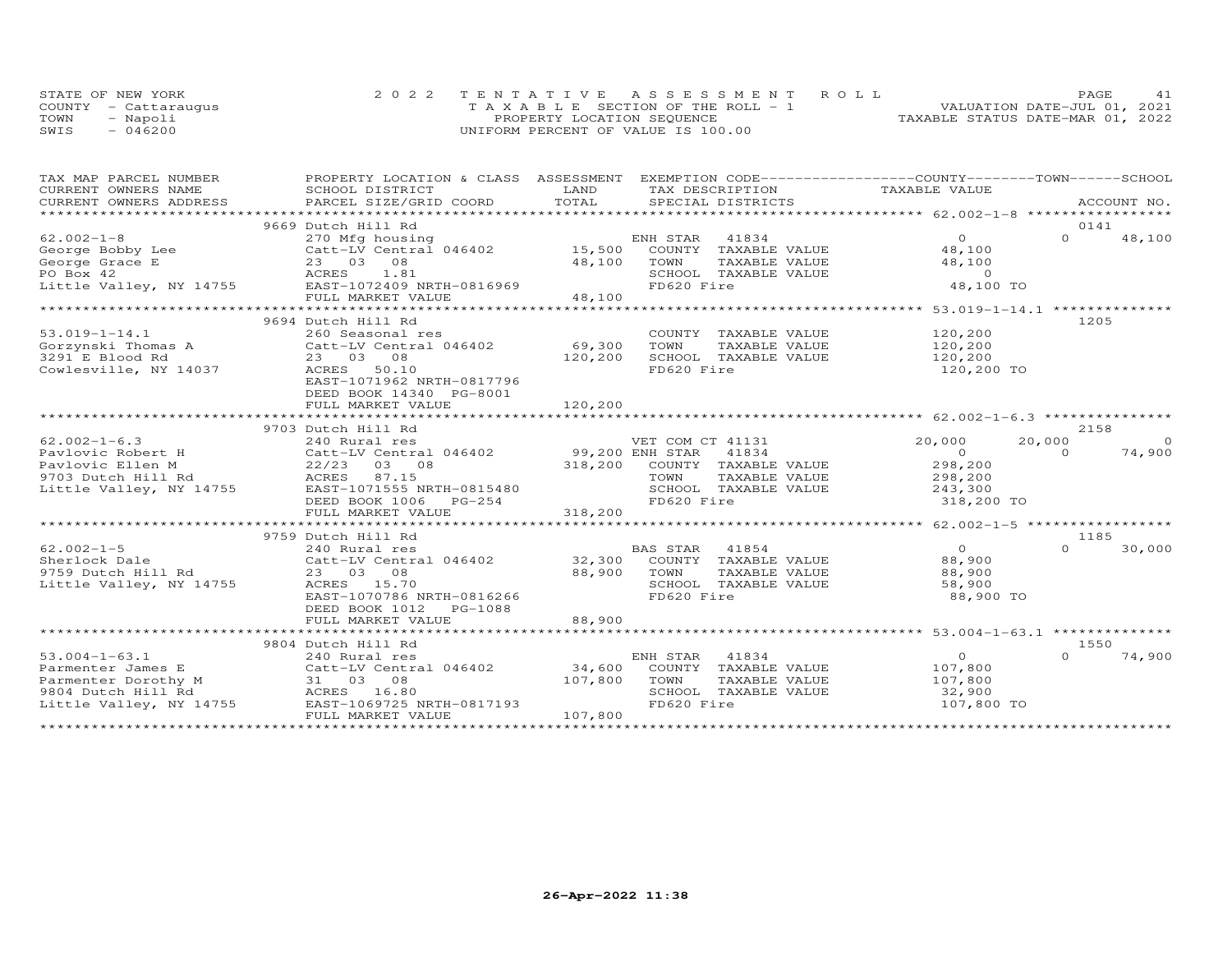|      | STATE OF NEW YORK    | 2022 TENTATIVE ASSESSMENT ROLL        | PAGE                             |
|------|----------------------|---------------------------------------|----------------------------------|
|      | COUNTY - Cattarauqus | T A X A B L E SECTION OF THE ROLL - 1 | VALUATION DATE-JUL 01, 2021      |
| TOWN | - Napoli             | PROPERTY LOCATION SEQUENCE            | TAXABLE STATUS DATE-MAR 01, 2022 |
| SWIS | $-046200$            | UNIFORM PERCENT OF VALUE IS 100.00    |                                  |

| TAX MAP PARCEL NUMBER                               | PROPERTY LOCATION & CLASS ASSESSMENT EXEMPTION CODE----------------COUNTY-------TOWN------SCHOOL |               |                                               |                                                              |             |
|-----------------------------------------------------|--------------------------------------------------------------------------------------------------|---------------|-----------------------------------------------|--------------------------------------------------------------|-------------|
| CURRENT OWNERS NAME                                 | SCHOOL DISTRICT                                                                                  | LAND<br>TOTAL | TAX DESCRIPTION                               | TAXABLE VALUE                                                | ACCOUNT NO. |
| CURRENT OWNERS ADDRESS<br>************************* | PARCEL SIZE/GRID COORD                                                                           |               | SPECIAL DISTRICTS                             |                                                              |             |
|                                                     | 9842 Dutch Hill Rd                                                                               |               |                                               |                                                              | 1883        |
| $53.004 - 1 - 63.2$                                 | 210 1 Family Res                                                                                 |               | COUNTY TAXABLE VALUE                          | 145,600                                                      |             |
| Cooper Robert B                                     | Catt-LV Central 046402                                                                           | 14,300        | TOWN<br>TAXABLE VALUE                         |                                                              |             |
| PO Box 131                                          | 31 03 08                                                                                         | 145,600       | SCHOOL TAXABLE VALUE                          | 145,600<br>145,600                                           |             |
| Little Valley, NY 14755                             | FRNT 188.00 DPTH 183.25<br>EAST-1069570 NRTH-0816888                                             |               | FD620 Fire                                    | 145,600 TO                                                   |             |
|                                                     | DEED BOOK 901<br>PG-00554                                                                        |               |                                               |                                                              |             |
|                                                     | FULL MARKET VALUE                                                                                | 145,600       |                                               |                                                              |             |
|                                                     | Earl Seaton Rd                                                                                   |               |                                               |                                                              | 1652        |
| $71.001 - 3 - 13$                                   | 322 Rural vac>10                                                                                 |               | COUNTY TAXABLE VALUE 36,200                   |                                                              |             |
| White Phyllis E                                     | Randolph Centra 047601 36,200                                                                    |               | TOWN<br>TAXABLE VALUE                         | 36,200                                                       |             |
| 2 Wednesday Hill Rd                                 | 41 03 08                                                                                         | 36,200        | SCHOOL TAXABLE VALUE                          | 36,200                                                       |             |
| Lee, NH 03861                                       | ACRES 15.10                                                                                      |               | FD620 Fire                                    | 36,200 TO                                                    |             |
|                                                     | EAST-1062132 NRTH-0794503<br>DEED BOOK 10386 PG-7001                                             |               |                                               |                                                              |             |
|                                                     | FULL MARKET VALUE                                                                                | 36,200        |                                               |                                                              |             |
|                                                     |                                                                                                  |               |                                               | ****************************** 71.001-3-32.2 *************** |             |
|                                                     | Earl Seaton Rd                                                                                   |               |                                               |                                                              | 1382        |
| $71.001 - 3 - 32.2$                                 | 314 Rural vac<10                                                                                 |               | COUNTY TAXABLE VALUE                          | 13,100                                                       |             |
| Kaczmarczyk Timothy                                 | Randolph Centra 047601 13,100                                                                    |               | TOWN<br>TAXABLE VALUE                         | 13,100                                                       |             |
| 3824 Sowles Rd<br>Hamburg, NY 14075                 | 41 03 08<br>9.43<br>ACRES                                                                        | 13,100        | SCHOOL TAXABLE VALUE<br>FD620 Fire            | 13,100<br>13,100 TO                                          |             |
|                                                     | EAST-1059697 NRTH-0791985                                                                        |               | WS620 Watershed                               | 2,620 TO                                                     |             |
|                                                     | DEED BOOK 25431 PG-3002                                                                          |               |                                               |                                                              |             |
|                                                     | FULL MARKET VALUE                                                                                | 13,100        |                                               |                                                              |             |
|                                                     |                                                                                                  |               |                                               |                                                              |             |
|                                                     | Earl Seaton Rd                                                                                   |               |                                               |                                                              | 0098        |
| $71.001 - 3 - 34.1$                                 | 322 Rural vac>10                                                                                 |               | COUNTY TAXABLE VALUE                          | 92,800                                                       |             |
| JT Allegheny Timberland, LLC                        | Randolph Centra 047601 92,800                                                                    |               | TOWN<br>TAXABLE VALUE                         | 92,800                                                       |             |
| Property Tax Administration                         | 49 3<br>8                                                                                        | 92,800        | SCHOOL TAXABLE VALUE                          | 92,800                                                       |             |
| PO Box 3349                                         | ACRES 58.85                                                                                      |               | FD620 Fire                                    | 92,800 TO                                                    |             |
| Albany, GA 31706                                    | EAST-1057780 NRTH-0793397                                                                        |               |                                               |                                                              |             |
|                                                     | FULL MARKET VALUE                                                                                | 92,800        |                                               |                                                              |             |
|                                                     |                                                                                                  |               |                                               |                                                              |             |
|                                                     | Earl Seaton Rd                                                                                   |               |                                               | 13,400                                                       | 2017        |
| $71.001 - 3 - 41$<br>O'Dell Andrew D.               | 314 Rural vac<10<br>Randolph Centra 047601                                                       | 13,400        | COUNTY TAXABLE VALUE<br>TOWN<br>TAXABLE VALUE | 13,400                                                       |             |
| 118 Kingsley St.                                    | 41 03 08                                                                                         | 13,400        | SCHOOL TAXABLE VALUE                          | 13,400                                                       |             |
| Randolph, NY 14772                                  | FRNT 208.00 DPTH 183.00                                                                          |               | FD620 Fire                                    | 13,400 TO                                                    |             |
|                                                     | EAST-1061883 NRTH-0794185                                                                        |               |                                               |                                                              |             |
|                                                     | DEED BOOK 26221 PG-2001                                                                          |               |                                               |                                                              |             |
|                                                     | FULL MARKET VALUE                                                                                | 13,400        |                                               |                                                              |             |
|                                                     |                                                                                                  |               |                                               |                                                              |             |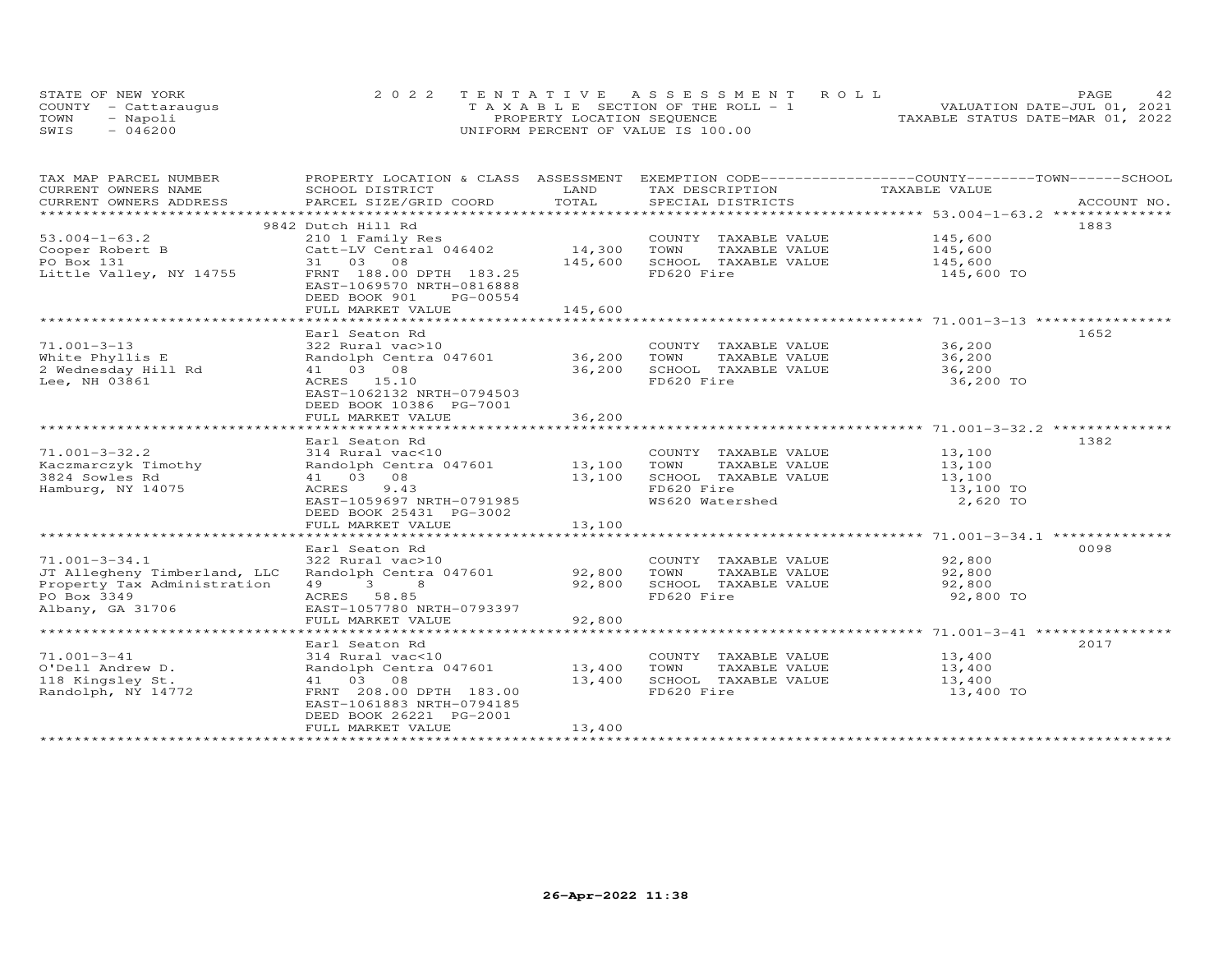|      | STATE OF NEW YORK    | 2022 TENTATIVE ASSESSMENT ROLL        | PAGE                             |
|------|----------------------|---------------------------------------|----------------------------------|
|      | COUNTY - Cattarauqus | T A X A B L E SECTION OF THE ROLL - 1 | VALUATION DATE-JUL 01, 2021      |
| TOWN | - Napoli             | PROPERTY LOCATION SEQUENCE            | TAXABLE STATUS DATE-MAR 01, 2022 |
| SWIS | $-046200$            | UNIFORM PERCENT OF VALUE IS 100.00    |                                  |

| CURRENT OWNERS NAME<br>SCHOOL DISTRICT<br>LAND<br>TAX DESCRIPTION<br>TAXABLE VALUE<br>TOTAL<br>CURRENT OWNERS ADDRESS<br>PARCEL SIZE/GRID COORD<br>SPECIAL DISTRICTS<br>ACCOUNT NO.<br>10211 Earl Seaton Rd<br>1974<br>$\overline{O}$<br>$71.001 - 3 - 28.12$<br>210 1 Family Res<br>$\Omega$<br>59,600<br>ENH STAR<br>41834<br>23,400<br>Randolph Centra 047601<br>59,600<br>COUNTY TAXABLE VALUE<br>Covert Joanne<br>Revocable Living Trust<br>33 03 08<br>59,600<br>59,600<br>TOWN<br>TAXABLE VALUE<br>$\overline{0}$<br>8.80<br>SCHOOL TAXABLE VALUE<br>ACRES<br>59,600 TO<br>EAST-1063413 NRTH-0793836<br>FD620 Fire<br>Randolph, NY 14772<br>DEED BOOK 1005 PG-428<br>59,600<br>FULL MARKET VALUE<br>10214 Earl Seaton Rd<br>2024<br>$\Omega$<br>74,900<br>$71.001 - 3 - 15$<br>$\Omega$<br>210 1 Family Res<br>ENH STAR 41834<br>18,700<br>Spengler Harold<br>Randolph Centra 047601<br>COUNTY TAXABLE VALUE<br>198,400<br>198,400<br>Spengler Kathleen<br>33 03 08<br>198,400<br>TOWN<br>TAXABLE VALUE<br>10214 Earl Seaton Rd<br>5.45<br>SCHOOL TAXABLE VALUE<br>ACRES<br>123,500<br>Randolph, NY 14772<br>EAST-1062923 NRTH-0794420<br>FD620 Fire<br>198,400 TO<br>DEED BOOK 853<br>PG-00601<br>198,400<br>FULL MARKET VALUE<br>1703<br>10230 Earl Seaton Rd<br>$\overline{0}$<br>$71.001 - 3 - 14$<br>BAS STAR<br>41854<br>$\Omega$<br>30,000<br>210 1 Family Res<br>11,400 COUNTY TAXABLE VALUE<br>Randolph Centra 047601<br>Boser Gary A<br>74,700<br>141 03<br>41 03 PRNT 208.90 DPTH 183.90<br>- ^ 0 98<br>Boser Heidi J<br>74,700<br>TOWN<br>TAXABLE VALUE<br>74,700<br>10230 Earl Seaton Rd<br>SCHOOL TAXABLE VALUE<br>44,700<br>FD620 Fire<br>74,700 TO<br>Randolph, NY 14772<br>EAST-1062541 NRTH-0794181<br>DEED BOOK 14115 PG-2001<br>74,700<br>FULL MARKET VALUE<br>************************************<br>*************<br>10256 Earl Seaton Rd<br>1675<br>$71.001 - 3 - 12$<br>COUNTY TAXABLE VALUE<br>154,400<br>210 1 Family Res<br>15,000<br>. Juli Andrew D.<br>10256 Earl Seaton Rd<br>Randolph, NY 14772<br>Randolph Centra 047601<br>TOWN<br>TAXABLE VALUE<br>154,400<br>154,400<br>41 03 08<br>154,400<br>SCHOOL TAXABLE VALUE<br>FD620 Fire<br>ACRES<br>2.82<br>154,400 TO<br>EAST-1062041 NRTH-0794282<br>DEED BOOK 26221 PG-2001<br>FULL MARKET VALUE<br>154,400<br>10387 Earl Seaton Rd<br>1515<br>$71.001 - 3 - 31$<br>76,735<br>76,735<br>76,735<br>112 Dairy farm<br>AG DIST<br>41720<br>Lockwood Connie M<br>Randolph Centra 047601<br>212,300<br>COUNTY TAXABLE VALUE<br>231,465<br>41 03 08<br>308,200<br>231,465<br>12392 Flood Rd<br>TOWN<br>TAXABLE VALUE<br>Randolph, NY 14772<br>ACRES 135.25<br>SCHOOL TAXABLE VALUE<br>231,465<br>FD620 Fire<br>EAST-1060559 NRTH-0793779<br>308,200 TO<br>DEED BOOK 00978 PG-00391<br>FULL MARKET VALUE<br>MAY BE SUBJECT TO PAYMENT<br>308,200<br>UNDER AGDIST LAW TIL 2026 | TAX MAP PARCEL NUMBER | PROPERTY LOCATION & CLASS ASSESSMENT | EXEMPTION CODE------------------COUNTY-------TOWN------SCHOOL |  |
|-----------------------------------------------------------------------------------------------------------------------------------------------------------------------------------------------------------------------------------------------------------------------------------------------------------------------------------------------------------------------------------------------------------------------------------------------------------------------------------------------------------------------------------------------------------------------------------------------------------------------------------------------------------------------------------------------------------------------------------------------------------------------------------------------------------------------------------------------------------------------------------------------------------------------------------------------------------------------------------------------------------------------------------------------------------------------------------------------------------------------------------------------------------------------------------------------------------------------------------------------------------------------------------------------------------------------------------------------------------------------------------------------------------------------------------------------------------------------------------------------------------------------------------------------------------------------------------------------------------------------------------------------------------------------------------------------------------------------------------------------------------------------------------------------------------------------------------------------------------------------------------------------------------------------------------------------------------------------------------------------------------------------------------------------------------------------------------------------------------------------------------------------------------------------------------------------------------------------------------------------------------------------------------------------------------------------------------------------------------------------------------------------------------------------------------------------------------------------------------------------------------------------------------------------------------------------------------------------------------------------------------------------------------------------------------------------------------------------------------------------------------------------------------------------------------------------------------------------------------------|-----------------------|--------------------------------------|---------------------------------------------------------------|--|
|                                                                                                                                                                                                                                                                                                                                                                                                                                                                                                                                                                                                                                                                                                                                                                                                                                                                                                                                                                                                                                                                                                                                                                                                                                                                                                                                                                                                                                                                                                                                                                                                                                                                                                                                                                                                                                                                                                                                                                                                                                                                                                                                                                                                                                                                                                                                                                                                                                                                                                                                                                                                                                                                                                                                                                                                                                                                 |                       |                                      |                                                               |  |
|                                                                                                                                                                                                                                                                                                                                                                                                                                                                                                                                                                                                                                                                                                                                                                                                                                                                                                                                                                                                                                                                                                                                                                                                                                                                                                                                                                                                                                                                                                                                                                                                                                                                                                                                                                                                                                                                                                                                                                                                                                                                                                                                                                                                                                                                                                                                                                                                                                                                                                                                                                                                                                                                                                                                                                                                                                                                 |                       |                                      |                                                               |  |
|                                                                                                                                                                                                                                                                                                                                                                                                                                                                                                                                                                                                                                                                                                                                                                                                                                                                                                                                                                                                                                                                                                                                                                                                                                                                                                                                                                                                                                                                                                                                                                                                                                                                                                                                                                                                                                                                                                                                                                                                                                                                                                                                                                                                                                                                                                                                                                                                                                                                                                                                                                                                                                                                                                                                                                                                                                                                 |                       |                                      |                                                               |  |
|                                                                                                                                                                                                                                                                                                                                                                                                                                                                                                                                                                                                                                                                                                                                                                                                                                                                                                                                                                                                                                                                                                                                                                                                                                                                                                                                                                                                                                                                                                                                                                                                                                                                                                                                                                                                                                                                                                                                                                                                                                                                                                                                                                                                                                                                                                                                                                                                                                                                                                                                                                                                                                                                                                                                                                                                                                                                 |                       |                                      |                                                               |  |
|                                                                                                                                                                                                                                                                                                                                                                                                                                                                                                                                                                                                                                                                                                                                                                                                                                                                                                                                                                                                                                                                                                                                                                                                                                                                                                                                                                                                                                                                                                                                                                                                                                                                                                                                                                                                                                                                                                                                                                                                                                                                                                                                                                                                                                                                                                                                                                                                                                                                                                                                                                                                                                                                                                                                                                                                                                                                 |                       |                                      |                                                               |  |
|                                                                                                                                                                                                                                                                                                                                                                                                                                                                                                                                                                                                                                                                                                                                                                                                                                                                                                                                                                                                                                                                                                                                                                                                                                                                                                                                                                                                                                                                                                                                                                                                                                                                                                                                                                                                                                                                                                                                                                                                                                                                                                                                                                                                                                                                                                                                                                                                                                                                                                                                                                                                                                                                                                                                                                                                                                                                 |                       |                                      |                                                               |  |
|                                                                                                                                                                                                                                                                                                                                                                                                                                                                                                                                                                                                                                                                                                                                                                                                                                                                                                                                                                                                                                                                                                                                                                                                                                                                                                                                                                                                                                                                                                                                                                                                                                                                                                                                                                                                                                                                                                                                                                                                                                                                                                                                                                                                                                                                                                                                                                                                                                                                                                                                                                                                                                                                                                                                                                                                                                                                 |                       |                                      |                                                               |  |
|                                                                                                                                                                                                                                                                                                                                                                                                                                                                                                                                                                                                                                                                                                                                                                                                                                                                                                                                                                                                                                                                                                                                                                                                                                                                                                                                                                                                                                                                                                                                                                                                                                                                                                                                                                                                                                                                                                                                                                                                                                                                                                                                                                                                                                                                                                                                                                                                                                                                                                                                                                                                                                                                                                                                                                                                                                                                 | 10211 Earl Seaton Rd  |                                      |                                                               |  |
|                                                                                                                                                                                                                                                                                                                                                                                                                                                                                                                                                                                                                                                                                                                                                                                                                                                                                                                                                                                                                                                                                                                                                                                                                                                                                                                                                                                                                                                                                                                                                                                                                                                                                                                                                                                                                                                                                                                                                                                                                                                                                                                                                                                                                                                                                                                                                                                                                                                                                                                                                                                                                                                                                                                                                                                                                                                                 |                       |                                      |                                                               |  |
|                                                                                                                                                                                                                                                                                                                                                                                                                                                                                                                                                                                                                                                                                                                                                                                                                                                                                                                                                                                                                                                                                                                                                                                                                                                                                                                                                                                                                                                                                                                                                                                                                                                                                                                                                                                                                                                                                                                                                                                                                                                                                                                                                                                                                                                                                                                                                                                                                                                                                                                                                                                                                                                                                                                                                                                                                                                                 |                       |                                      |                                                               |  |
|                                                                                                                                                                                                                                                                                                                                                                                                                                                                                                                                                                                                                                                                                                                                                                                                                                                                                                                                                                                                                                                                                                                                                                                                                                                                                                                                                                                                                                                                                                                                                                                                                                                                                                                                                                                                                                                                                                                                                                                                                                                                                                                                                                                                                                                                                                                                                                                                                                                                                                                                                                                                                                                                                                                                                                                                                                                                 |                       |                                      |                                                               |  |
|                                                                                                                                                                                                                                                                                                                                                                                                                                                                                                                                                                                                                                                                                                                                                                                                                                                                                                                                                                                                                                                                                                                                                                                                                                                                                                                                                                                                                                                                                                                                                                                                                                                                                                                                                                                                                                                                                                                                                                                                                                                                                                                                                                                                                                                                                                                                                                                                                                                                                                                                                                                                                                                                                                                                                                                                                                                                 |                       |                                      |                                                               |  |
|                                                                                                                                                                                                                                                                                                                                                                                                                                                                                                                                                                                                                                                                                                                                                                                                                                                                                                                                                                                                                                                                                                                                                                                                                                                                                                                                                                                                                                                                                                                                                                                                                                                                                                                                                                                                                                                                                                                                                                                                                                                                                                                                                                                                                                                                                                                                                                                                                                                                                                                                                                                                                                                                                                                                                                                                                                                                 |                       |                                      |                                                               |  |
|                                                                                                                                                                                                                                                                                                                                                                                                                                                                                                                                                                                                                                                                                                                                                                                                                                                                                                                                                                                                                                                                                                                                                                                                                                                                                                                                                                                                                                                                                                                                                                                                                                                                                                                                                                                                                                                                                                                                                                                                                                                                                                                                                                                                                                                                                                                                                                                                                                                                                                                                                                                                                                                                                                                                                                                                                                                                 |                       |                                      |                                                               |  |
|                                                                                                                                                                                                                                                                                                                                                                                                                                                                                                                                                                                                                                                                                                                                                                                                                                                                                                                                                                                                                                                                                                                                                                                                                                                                                                                                                                                                                                                                                                                                                                                                                                                                                                                                                                                                                                                                                                                                                                                                                                                                                                                                                                                                                                                                                                                                                                                                                                                                                                                                                                                                                                                                                                                                                                                                                                                                 |                       |                                      |                                                               |  |
|                                                                                                                                                                                                                                                                                                                                                                                                                                                                                                                                                                                                                                                                                                                                                                                                                                                                                                                                                                                                                                                                                                                                                                                                                                                                                                                                                                                                                                                                                                                                                                                                                                                                                                                                                                                                                                                                                                                                                                                                                                                                                                                                                                                                                                                                                                                                                                                                                                                                                                                                                                                                                                                                                                                                                                                                                                                                 |                       |                                      |                                                               |  |
|                                                                                                                                                                                                                                                                                                                                                                                                                                                                                                                                                                                                                                                                                                                                                                                                                                                                                                                                                                                                                                                                                                                                                                                                                                                                                                                                                                                                                                                                                                                                                                                                                                                                                                                                                                                                                                                                                                                                                                                                                                                                                                                                                                                                                                                                                                                                                                                                                                                                                                                                                                                                                                                                                                                                                                                                                                                                 |                       |                                      |                                                               |  |
|                                                                                                                                                                                                                                                                                                                                                                                                                                                                                                                                                                                                                                                                                                                                                                                                                                                                                                                                                                                                                                                                                                                                                                                                                                                                                                                                                                                                                                                                                                                                                                                                                                                                                                                                                                                                                                                                                                                                                                                                                                                                                                                                                                                                                                                                                                                                                                                                                                                                                                                                                                                                                                                                                                                                                                                                                                                                 |                       |                                      |                                                               |  |
|                                                                                                                                                                                                                                                                                                                                                                                                                                                                                                                                                                                                                                                                                                                                                                                                                                                                                                                                                                                                                                                                                                                                                                                                                                                                                                                                                                                                                                                                                                                                                                                                                                                                                                                                                                                                                                                                                                                                                                                                                                                                                                                                                                                                                                                                                                                                                                                                                                                                                                                                                                                                                                                                                                                                                                                                                                                                 |                       |                                      |                                                               |  |
|                                                                                                                                                                                                                                                                                                                                                                                                                                                                                                                                                                                                                                                                                                                                                                                                                                                                                                                                                                                                                                                                                                                                                                                                                                                                                                                                                                                                                                                                                                                                                                                                                                                                                                                                                                                                                                                                                                                                                                                                                                                                                                                                                                                                                                                                                                                                                                                                                                                                                                                                                                                                                                                                                                                                                                                                                                                                 |                       |                                      |                                                               |  |
|                                                                                                                                                                                                                                                                                                                                                                                                                                                                                                                                                                                                                                                                                                                                                                                                                                                                                                                                                                                                                                                                                                                                                                                                                                                                                                                                                                                                                                                                                                                                                                                                                                                                                                                                                                                                                                                                                                                                                                                                                                                                                                                                                                                                                                                                                                                                                                                                                                                                                                                                                                                                                                                                                                                                                                                                                                                                 |                       |                                      |                                                               |  |
|                                                                                                                                                                                                                                                                                                                                                                                                                                                                                                                                                                                                                                                                                                                                                                                                                                                                                                                                                                                                                                                                                                                                                                                                                                                                                                                                                                                                                                                                                                                                                                                                                                                                                                                                                                                                                                                                                                                                                                                                                                                                                                                                                                                                                                                                                                                                                                                                                                                                                                                                                                                                                                                                                                                                                                                                                                                                 |                       |                                      |                                                               |  |
|                                                                                                                                                                                                                                                                                                                                                                                                                                                                                                                                                                                                                                                                                                                                                                                                                                                                                                                                                                                                                                                                                                                                                                                                                                                                                                                                                                                                                                                                                                                                                                                                                                                                                                                                                                                                                                                                                                                                                                                                                                                                                                                                                                                                                                                                                                                                                                                                                                                                                                                                                                                                                                                                                                                                                                                                                                                                 |                       |                                      |                                                               |  |
|                                                                                                                                                                                                                                                                                                                                                                                                                                                                                                                                                                                                                                                                                                                                                                                                                                                                                                                                                                                                                                                                                                                                                                                                                                                                                                                                                                                                                                                                                                                                                                                                                                                                                                                                                                                                                                                                                                                                                                                                                                                                                                                                                                                                                                                                                                                                                                                                                                                                                                                                                                                                                                                                                                                                                                                                                                                                 |                       |                                      |                                                               |  |
|                                                                                                                                                                                                                                                                                                                                                                                                                                                                                                                                                                                                                                                                                                                                                                                                                                                                                                                                                                                                                                                                                                                                                                                                                                                                                                                                                                                                                                                                                                                                                                                                                                                                                                                                                                                                                                                                                                                                                                                                                                                                                                                                                                                                                                                                                                                                                                                                                                                                                                                                                                                                                                                                                                                                                                                                                                                                 |                       |                                      |                                                               |  |
|                                                                                                                                                                                                                                                                                                                                                                                                                                                                                                                                                                                                                                                                                                                                                                                                                                                                                                                                                                                                                                                                                                                                                                                                                                                                                                                                                                                                                                                                                                                                                                                                                                                                                                                                                                                                                                                                                                                                                                                                                                                                                                                                                                                                                                                                                                                                                                                                                                                                                                                                                                                                                                                                                                                                                                                                                                                                 |                       |                                      |                                                               |  |
|                                                                                                                                                                                                                                                                                                                                                                                                                                                                                                                                                                                                                                                                                                                                                                                                                                                                                                                                                                                                                                                                                                                                                                                                                                                                                                                                                                                                                                                                                                                                                                                                                                                                                                                                                                                                                                                                                                                                                                                                                                                                                                                                                                                                                                                                                                                                                                                                                                                                                                                                                                                                                                                                                                                                                                                                                                                                 |                       |                                      |                                                               |  |
|                                                                                                                                                                                                                                                                                                                                                                                                                                                                                                                                                                                                                                                                                                                                                                                                                                                                                                                                                                                                                                                                                                                                                                                                                                                                                                                                                                                                                                                                                                                                                                                                                                                                                                                                                                                                                                                                                                                                                                                                                                                                                                                                                                                                                                                                                                                                                                                                                                                                                                                                                                                                                                                                                                                                                                                                                                                                 |                       |                                      |                                                               |  |
|                                                                                                                                                                                                                                                                                                                                                                                                                                                                                                                                                                                                                                                                                                                                                                                                                                                                                                                                                                                                                                                                                                                                                                                                                                                                                                                                                                                                                                                                                                                                                                                                                                                                                                                                                                                                                                                                                                                                                                                                                                                                                                                                                                                                                                                                                                                                                                                                                                                                                                                                                                                                                                                                                                                                                                                                                                                                 |                       |                                      |                                                               |  |
|                                                                                                                                                                                                                                                                                                                                                                                                                                                                                                                                                                                                                                                                                                                                                                                                                                                                                                                                                                                                                                                                                                                                                                                                                                                                                                                                                                                                                                                                                                                                                                                                                                                                                                                                                                                                                                                                                                                                                                                                                                                                                                                                                                                                                                                                                                                                                                                                                                                                                                                                                                                                                                                                                                                                                                                                                                                                 |                       |                                      |                                                               |  |
|                                                                                                                                                                                                                                                                                                                                                                                                                                                                                                                                                                                                                                                                                                                                                                                                                                                                                                                                                                                                                                                                                                                                                                                                                                                                                                                                                                                                                                                                                                                                                                                                                                                                                                                                                                                                                                                                                                                                                                                                                                                                                                                                                                                                                                                                                                                                                                                                                                                                                                                                                                                                                                                                                                                                                                                                                                                                 |                       |                                      |                                                               |  |
|                                                                                                                                                                                                                                                                                                                                                                                                                                                                                                                                                                                                                                                                                                                                                                                                                                                                                                                                                                                                                                                                                                                                                                                                                                                                                                                                                                                                                                                                                                                                                                                                                                                                                                                                                                                                                                                                                                                                                                                                                                                                                                                                                                                                                                                                                                                                                                                                                                                                                                                                                                                                                                                                                                                                                                                                                                                                 |                       |                                      |                                                               |  |
|                                                                                                                                                                                                                                                                                                                                                                                                                                                                                                                                                                                                                                                                                                                                                                                                                                                                                                                                                                                                                                                                                                                                                                                                                                                                                                                                                                                                                                                                                                                                                                                                                                                                                                                                                                                                                                                                                                                                                                                                                                                                                                                                                                                                                                                                                                                                                                                                                                                                                                                                                                                                                                                                                                                                                                                                                                                                 |                       |                                      |                                                               |  |
|                                                                                                                                                                                                                                                                                                                                                                                                                                                                                                                                                                                                                                                                                                                                                                                                                                                                                                                                                                                                                                                                                                                                                                                                                                                                                                                                                                                                                                                                                                                                                                                                                                                                                                                                                                                                                                                                                                                                                                                                                                                                                                                                                                                                                                                                                                                                                                                                                                                                                                                                                                                                                                                                                                                                                                                                                                                                 |                       |                                      |                                                               |  |
|                                                                                                                                                                                                                                                                                                                                                                                                                                                                                                                                                                                                                                                                                                                                                                                                                                                                                                                                                                                                                                                                                                                                                                                                                                                                                                                                                                                                                                                                                                                                                                                                                                                                                                                                                                                                                                                                                                                                                                                                                                                                                                                                                                                                                                                                                                                                                                                                                                                                                                                                                                                                                                                                                                                                                                                                                                                                 |                       |                                      |                                                               |  |
|                                                                                                                                                                                                                                                                                                                                                                                                                                                                                                                                                                                                                                                                                                                                                                                                                                                                                                                                                                                                                                                                                                                                                                                                                                                                                                                                                                                                                                                                                                                                                                                                                                                                                                                                                                                                                                                                                                                                                                                                                                                                                                                                                                                                                                                                                                                                                                                                                                                                                                                                                                                                                                                                                                                                                                                                                                                                 |                       |                                      |                                                               |  |
|                                                                                                                                                                                                                                                                                                                                                                                                                                                                                                                                                                                                                                                                                                                                                                                                                                                                                                                                                                                                                                                                                                                                                                                                                                                                                                                                                                                                                                                                                                                                                                                                                                                                                                                                                                                                                                                                                                                                                                                                                                                                                                                                                                                                                                                                                                                                                                                                                                                                                                                                                                                                                                                                                                                                                                                                                                                                 |                       |                                      |                                                               |  |
|                                                                                                                                                                                                                                                                                                                                                                                                                                                                                                                                                                                                                                                                                                                                                                                                                                                                                                                                                                                                                                                                                                                                                                                                                                                                                                                                                                                                                                                                                                                                                                                                                                                                                                                                                                                                                                                                                                                                                                                                                                                                                                                                                                                                                                                                                                                                                                                                                                                                                                                                                                                                                                                                                                                                                                                                                                                                 |                       |                                      |                                                               |  |
|                                                                                                                                                                                                                                                                                                                                                                                                                                                                                                                                                                                                                                                                                                                                                                                                                                                                                                                                                                                                                                                                                                                                                                                                                                                                                                                                                                                                                                                                                                                                                                                                                                                                                                                                                                                                                                                                                                                                                                                                                                                                                                                                                                                                                                                                                                                                                                                                                                                                                                                                                                                                                                                                                                                                                                                                                                                                 |                       |                                      |                                                               |  |
|                                                                                                                                                                                                                                                                                                                                                                                                                                                                                                                                                                                                                                                                                                                                                                                                                                                                                                                                                                                                                                                                                                                                                                                                                                                                                                                                                                                                                                                                                                                                                                                                                                                                                                                                                                                                                                                                                                                                                                                                                                                                                                                                                                                                                                                                                                                                                                                                                                                                                                                                                                                                                                                                                                                                                                                                                                                                 |                       |                                      |                                                               |  |
|                                                                                                                                                                                                                                                                                                                                                                                                                                                                                                                                                                                                                                                                                                                                                                                                                                                                                                                                                                                                                                                                                                                                                                                                                                                                                                                                                                                                                                                                                                                                                                                                                                                                                                                                                                                                                                                                                                                                                                                                                                                                                                                                                                                                                                                                                                                                                                                                                                                                                                                                                                                                                                                                                                                                                                                                                                                                 |                       |                                      |                                                               |  |
|                                                                                                                                                                                                                                                                                                                                                                                                                                                                                                                                                                                                                                                                                                                                                                                                                                                                                                                                                                                                                                                                                                                                                                                                                                                                                                                                                                                                                                                                                                                                                                                                                                                                                                                                                                                                                                                                                                                                                                                                                                                                                                                                                                                                                                                                                                                                                                                                                                                                                                                                                                                                                                                                                                                                                                                                                                                                 |                       |                                      |                                                               |  |
|                                                                                                                                                                                                                                                                                                                                                                                                                                                                                                                                                                                                                                                                                                                                                                                                                                                                                                                                                                                                                                                                                                                                                                                                                                                                                                                                                                                                                                                                                                                                                                                                                                                                                                                                                                                                                                                                                                                                                                                                                                                                                                                                                                                                                                                                                                                                                                                                                                                                                                                                                                                                                                                                                                                                                                                                                                                                 |                       |                                      |                                                               |  |
|                                                                                                                                                                                                                                                                                                                                                                                                                                                                                                                                                                                                                                                                                                                                                                                                                                                                                                                                                                                                                                                                                                                                                                                                                                                                                                                                                                                                                                                                                                                                                                                                                                                                                                                                                                                                                                                                                                                                                                                                                                                                                                                                                                                                                                                                                                                                                                                                                                                                                                                                                                                                                                                                                                                                                                                                                                                                 |                       |                                      |                                                               |  |
|                                                                                                                                                                                                                                                                                                                                                                                                                                                                                                                                                                                                                                                                                                                                                                                                                                                                                                                                                                                                                                                                                                                                                                                                                                                                                                                                                                                                                                                                                                                                                                                                                                                                                                                                                                                                                                                                                                                                                                                                                                                                                                                                                                                                                                                                                                                                                                                                                                                                                                                                                                                                                                                                                                                                                                                                                                                                 |                       |                                      |                                                               |  |
|                                                                                                                                                                                                                                                                                                                                                                                                                                                                                                                                                                                                                                                                                                                                                                                                                                                                                                                                                                                                                                                                                                                                                                                                                                                                                                                                                                                                                                                                                                                                                                                                                                                                                                                                                                                                                                                                                                                                                                                                                                                                                                                                                                                                                                                                                                                                                                                                                                                                                                                                                                                                                                                                                                                                                                                                                                                                 |                       |                                      |                                                               |  |
|                                                                                                                                                                                                                                                                                                                                                                                                                                                                                                                                                                                                                                                                                                                                                                                                                                                                                                                                                                                                                                                                                                                                                                                                                                                                                                                                                                                                                                                                                                                                                                                                                                                                                                                                                                                                                                                                                                                                                                                                                                                                                                                                                                                                                                                                                                                                                                                                                                                                                                                                                                                                                                                                                                                                                                                                                                                                 |                       |                                      |                                                               |  |
|                                                                                                                                                                                                                                                                                                                                                                                                                                                                                                                                                                                                                                                                                                                                                                                                                                                                                                                                                                                                                                                                                                                                                                                                                                                                                                                                                                                                                                                                                                                                                                                                                                                                                                                                                                                                                                                                                                                                                                                                                                                                                                                                                                                                                                                                                                                                                                                                                                                                                                                                                                                                                                                                                                                                                                                                                                                                 |                       |                                      |                                                               |  |
|                                                                                                                                                                                                                                                                                                                                                                                                                                                                                                                                                                                                                                                                                                                                                                                                                                                                                                                                                                                                                                                                                                                                                                                                                                                                                                                                                                                                                                                                                                                                                                                                                                                                                                                                                                                                                                                                                                                                                                                                                                                                                                                                                                                                                                                                                                                                                                                                                                                                                                                                                                                                                                                                                                                                                                                                                                                                 |                       |                                      |                                                               |  |
|                                                                                                                                                                                                                                                                                                                                                                                                                                                                                                                                                                                                                                                                                                                                                                                                                                                                                                                                                                                                                                                                                                                                                                                                                                                                                                                                                                                                                                                                                                                                                                                                                                                                                                                                                                                                                                                                                                                                                                                                                                                                                                                                                                                                                                                                                                                                                                                                                                                                                                                                                                                                                                                                                                                                                                                                                                                                 |                       |                                      |                                                               |  |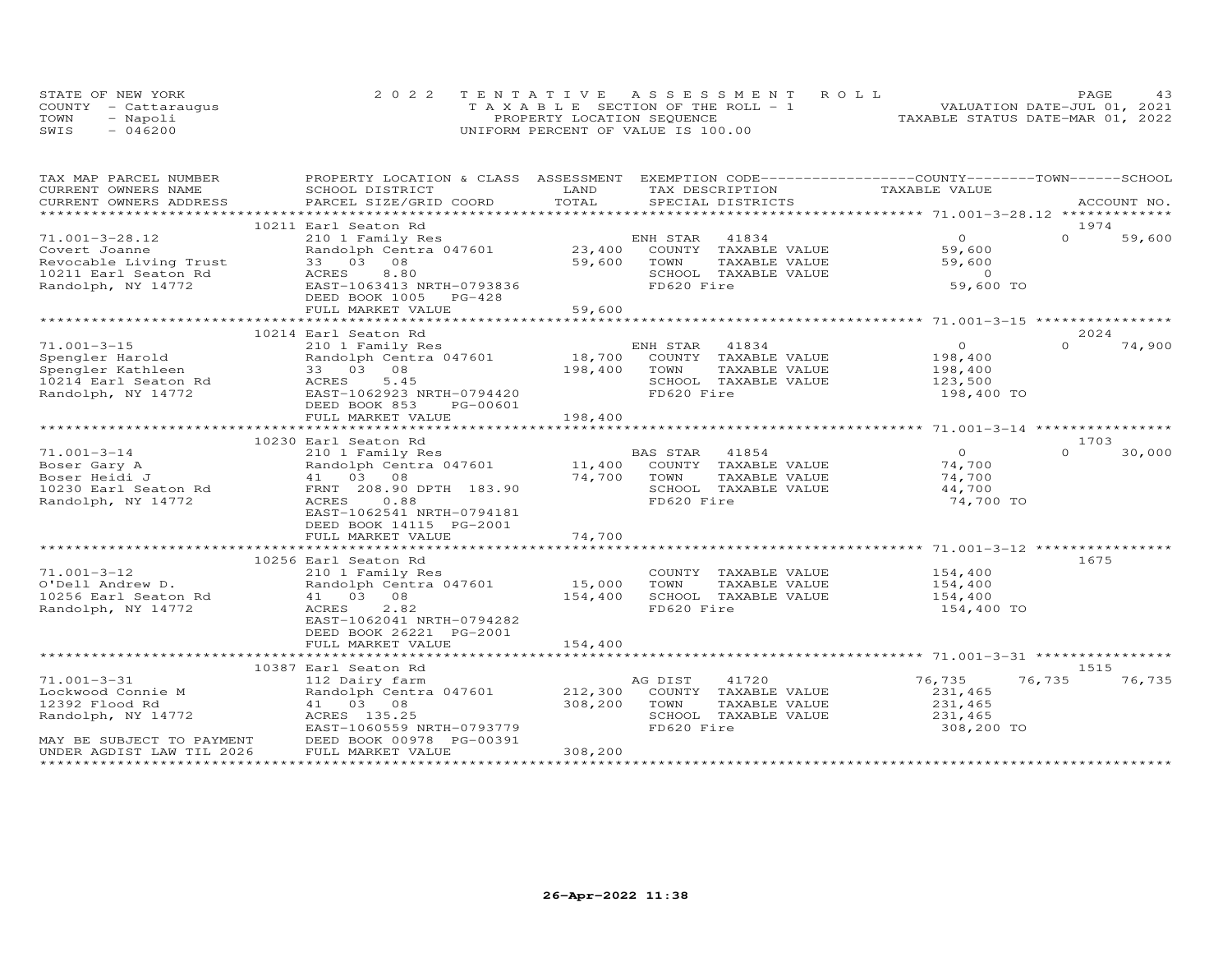|      | STATE OF NEW YORK    | 2022 TENTATIVE ASSESSMENT ROLL        | PAGE                             |
|------|----------------------|---------------------------------------|----------------------------------|
|      | COUNTY - Cattarauqus | T A X A B L E SECTION OF THE ROLL - 1 | VALUATION DATE-JUL 01, 2021      |
| TOWN | - Napoli             | PROPERTY LOCATION SEQUENCE            | TAXABLE STATUS DATE-MAR 01, 2022 |
| SWIS | $-046200$            | UNIFORM PERCENT OF VALUE IS 100.00    |                                  |

| TAX MAP PARCEL NUMBER                                                                                                                                                                                                                                    | PROPERTY LOCATION & CLASS ASSESSMENT                                                    |          | EXEMPTION CODE-----------------COUNTY-------TOWN------SCHOOL |                  |                    |
|----------------------------------------------------------------------------------------------------------------------------------------------------------------------------------------------------------------------------------------------------------|-----------------------------------------------------------------------------------------|----------|--------------------------------------------------------------|------------------|--------------------|
| CURRENT OWNERS NAME                                                                                                                                                                                                                                      | SCHOOL DISTRICT                                                                         | LAND     | TAX DESCRIPTION                                              | TAXABLE VALUE    |                    |
| CURRENT OWNERS ADDRESS<br>.CURRENT OWNERS ADDRESS PARCEL SIZE/GRID COORD TOTAL SPECIAL DISTRICTS (ACCOUNT NO ACCOUNT NO ARCOUNT NO ACCOUNT NO ACCOUNT NO A LOGGER AND A LOGGER A LOGGER AND A LOGGER AND A LOGGER AND A LOGGER AND A LOGGER AND A LOGGER |                                                                                         | TOTAL    |                                                              |                  |                    |
|                                                                                                                                                                                                                                                          |                                                                                         |          |                                                              |                  |                    |
|                                                                                                                                                                                                                                                          | 10475 Earl Seaton Rd                                                                    |          |                                                              |                  | 1382               |
| $71.001 - 3 - 32.1$                                                                                                                                                                                                                                      | 260 Seasonal res                                                                        |          | COUNTY TAXABLE VALUE                                         | 54,100           |                    |
| Kaczmarczyk Timothy                                                                                                                                                                                                                                      | Randolph Centra 047601 13,600                                                           |          | TOWN<br>TAXABLE VALUE                                        | 54,100           |                    |
| 3824 Sowles Rd                                                                                                                                                                                                                                           | 41 03 08                                                                                | 54,100   | SCHOOL TAXABLE VALUE                                         | 54,100           |                    |
| Hamburg, NY 14075                                                                                                                                                                                                                                        | ACRES 10.03                                                                             |          | FD620 Fire                                                   | 54,100 TO        |                    |
|                                                                                                                                                                                                                                                          | EAST-1055907 NRTH-0791989                                                               |          | WS620 Watershed                                              | 10,820 TO        |                    |
|                                                                                                                                                                                                                                                          | DEED BOOK 25431 PG-3002                                                                 |          |                                                              |                  |                    |
|                                                                                                                                                                                                                                                          | FULL MARKET VALUE                                                                       | 54,100   |                                                              |                  |                    |
|                                                                                                                                                                                                                                                          |                                                                                         |          |                                                              |                  |                    |
|                                                                                                                                                                                                                                                          | 10477 Earl Seaton Rd                                                                    |          |                                                              |                  | 1401               |
| $71.001 - 3 - 30$                                                                                                                                                                                                                                        | 240 Rural res                                                                           |          | COUNTY TAXABLE VALUE                                         | 113,400          |                    |
| Knihinicki Joseph J<br>5078 Electric Ave                                                                                                                                                                                                                 | Randolph Centra 047601 91,100                                                           |          | TAXABLE VALUE<br>TOWN                                        | 113,400          |                    |
|                                                                                                                                                                                                                                                          | 41 03 08                                                                                | 113,400  | SCHOOL TAXABLE VALUE                                         | 113,400          |                    |
| Hamburg, NY 14075                                                                                                                                                                                                                                        | ACRES 77.31                                                                             |          | FD620 Fire                                                   | 113,400 TO       |                    |
|                                                                                                                                                                                                                                                          | EAST-1060442 NRTH-0792430                                                               |          |                                                              |                  |                    |
|                                                                                                                                                                                                                                                          | DEED BOOK 861<br>PG-00015                                                               |          |                                                              |                  |                    |
|                                                                                                                                                                                                                                                          | FULL MARKET VALUE                                                                       | 113,400  |                                                              |                  |                    |
|                                                                                                                                                                                                                                                          |                                                                                         |          |                                                              |                  |                    |
|                                                                                                                                                                                                                                                          | 10488 Earl Seaton Rd                                                                    |          |                                                              |                  | 1732               |
|                                                                                                                                                                                                                                                          |                                                                                         |          |                                                              | $\overline{0}$   | 74,900<br>$\Omega$ |
| 71.001-3-9 210 1 Family Res<br>Lonnie Van Dewark & Shawn Van Randolph Centra 047601                                                                                                                                                                      |                                                                                         |          | ENH STAR 41834<br>12,400 COUNTY TAXABLE VALUE                | 116,100          |                    |
| Marjorie A. Cowen Family Trust 49 03 08                                                                                                                                                                                                                  |                                                                                         | 116,100  | TAXABLE VALUE<br>TOWN                                        | 116,100          |                    |
| 10488 Earl Seaton Road ACRES                                                                                                                                                                                                                             | 1.23                                                                                    |          | SCHOOL TAXABLE VALUE                                         | 41,200           |                    |
| Randolph, NY 14772                                                                                                                                                                                                                                       | EAST-1058544 NRTH-0794107                                                               |          | FD620 Fire                                                   | 116,100 TO       |                    |
|                                                                                                                                                                                                                                                          | DEED BOOK 29306 PG-4002                                                                 |          | WS620 Watershed                                              | 23,220 TO        |                    |
|                                                                                                                                                                                                                                                          | FULL MARKET VALUE                                                                       | 116, 100 |                                                              |                  |                    |
|                                                                                                                                                                                                                                                          |                                                                                         |          |                                                              |                  |                    |
|                                                                                                                                                                                                                                                          | 10542 Earl Seaton Rd                                                                    |          |                                                              |                  | 2117               |
| $71.001 - 3 - 8.5$                                                                                                                                                                                                                                       |                                                                                         |          | COUNTY TAXABLE VALUE                                         |                  |                    |
| Coleman Philip                                                                                                                                                                                                                                           | 270 Mfg housing<br>Randolph Centra 047601 11,500                                        |          | TOWN<br>TAXABLE VALUE                                        | 15,800<br>15,800 |                    |
| Coleman Nadine                                                                                                                                                                                                                                           |                                                                                         | 15,800   | SCHOOL TAXABLE VALUE                                         | 15,800           |                    |
| 103 Virginia Rd                                                                                                                                                                                                                                          | 2.000 metals = 12.000 metals = 0.47601<br>49 = 0.3 = 0.8<br>FRNT = 175.00 DPTH = 225.00 |          | FD620 Fire                                                   | 15,800 TO        |                    |
| Cheektowaga, NY 14225                                                                                                                                                                                                                                    | EAST-1058254 NRTH-0794158                                                               |          | WS620 Watershed                                              | 3,160 TO         |                    |
|                                                                                                                                                                                                                                                          | DEED BOOK 2019    PG-14844                                                              |          |                                                              |                  |                    |
|                                                                                                                                                                                                                                                          | FULL MARKET VALUE                                                                       | 15,800   |                                                              |                  |                    |
|                                                                                                                                                                                                                                                          |                                                                                         |          |                                                              |                  |                    |
|                                                                                                                                                                                                                                                          | 10581 Earl Seaton Rd                                                                    |          |                                                              |                  | 2361               |
| $71.001 - 3 - 34.2$                                                                                                                                                                                                                                      | 210 1 Family Res                                                                        |          | COUNTY TAXABLE VALUE                                         | 80,100           |                    |
| Westberg Debra M.                                                                                                                                                                                                                                        | Randolph Centra 047601 16,900                                                           |          | TAXABLE VALUE<br>TOWN                                        | 80,100           |                    |
| $10581$ Earl Seaton Rd                                                                                                                                                                                                                                   | 49<br>$3 \sim$<br>8                                                                     | 80,100   | SCHOOL TAXABLE VALUE                                         | 80,100           |                    |
| Randolph, NY 14772                                                                                                                                                                                                                                       | 4.15<br>ACRES                                                                           |          | FD620 Fire                                                   | 80,100 TO        |                    |
|                                                                                                                                                                                                                                                          | EAST-1057432 NRTH-0793801                                                               |          |                                                              |                  |                    |
|                                                                                                                                                                                                                                                          | DEED BOOK 20190 PG-6589                                                                 |          |                                                              |                  |                    |
|                                                                                                                                                                                                                                                          | FULL MARKET VALUE                                                                       | 80,100   |                                                              |                  |                    |
|                                                                                                                                                                                                                                                          |                                                                                         |          |                                                              |                  |                    |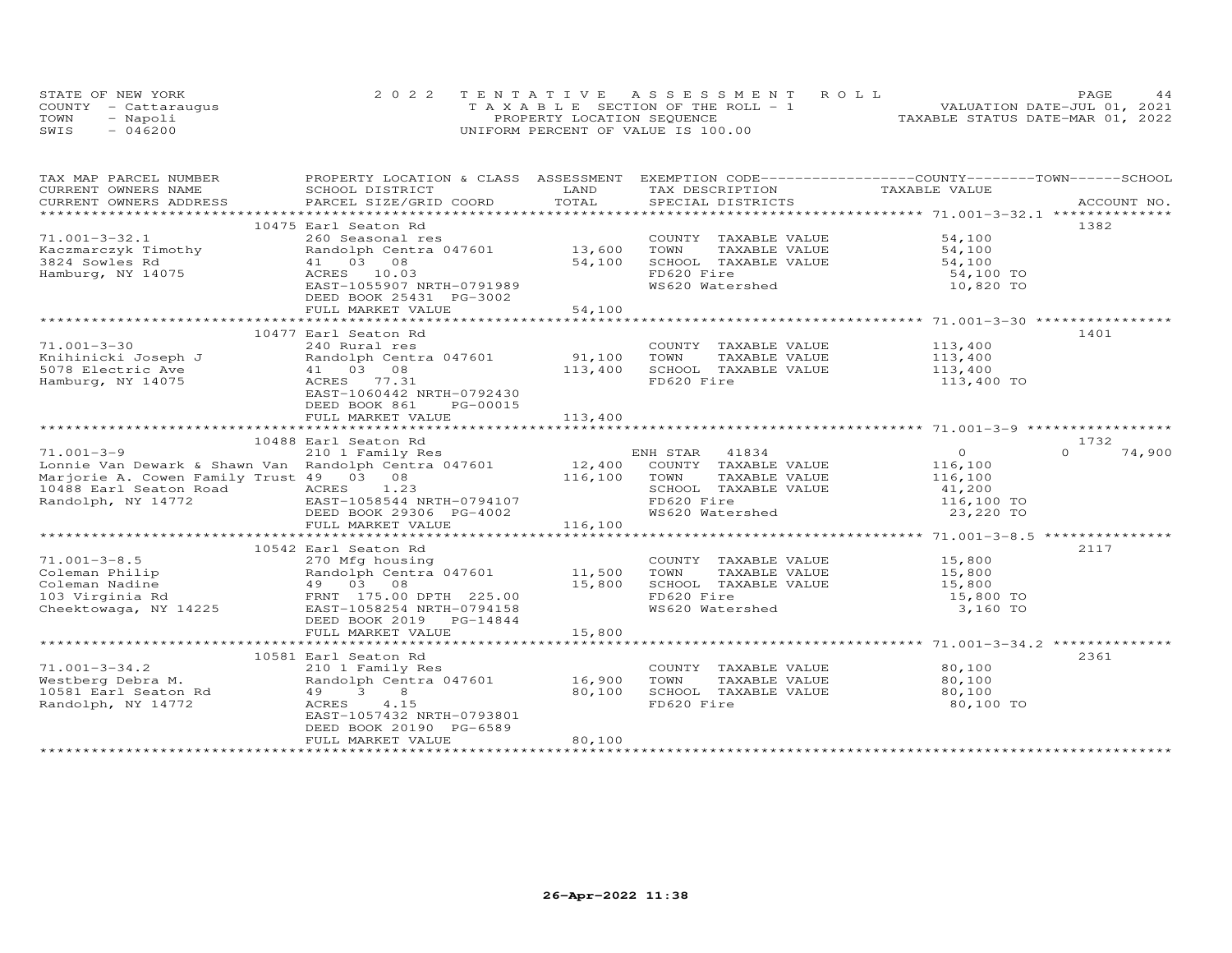|      | STATE OF NEW YORK    | 2022 TENTATIVE ASSESSMENT ROLL        |                                  | PAGE |  |
|------|----------------------|---------------------------------------|----------------------------------|------|--|
|      | COUNTY - Cattarauqus | T A X A B L E SECTION OF THE ROLL - 1 | VALUATION DATE-JUL 01, 2021      |      |  |
| TOWN | - Napoli             | PROPERTY LOCATION SEQUENCE            | TAXABLE STATUS DATE-MAR 01, 2022 |      |  |
| SWIS | $-046200$            | UNIFORM PERCENT OF VALUE IS 100.00    |                                  |      |  |

| TAX MAP PARCEL NUMBER                     | PROPERTY LOCATION & CLASS ASSESSMENT                                                                                      |          |                                                 | EXEMPTION CODE-----------------COUNTY-------TOWN------SCHOOL                                                                                                                                                                   |
|-------------------------------------------|---------------------------------------------------------------------------------------------------------------------------|----------|-------------------------------------------------|--------------------------------------------------------------------------------------------------------------------------------------------------------------------------------------------------------------------------------|
| CURRENT OWNERS NAME                       | SCHOOL DISTRICT                                                                                                           | LAND     | TAX DESCRIPTION TAXABLE VALUE                   |                                                                                                                                                                                                                                |
|                                           |                                                                                                                           |          |                                                 |                                                                                                                                                                                                                                |
|                                           |                                                                                                                           |          |                                                 | .CURRENT OWNERS ADDRESS PARCEL SIZE/GRID COORD TOTAL SPECIAL DISTRICTS ACCOUNT NO ACCOUNT NO ACCOUNT NO ARE THE SERVER AND HER ASSESS THE SERVER AS THE SERVER ASSESS THAT A LOCE SERVER AND A LOCE THE SERVER OF THE SERVER A |
|                                           | 10596 Earl Seaton Rd                                                                                                      |          |                                                 | 1987                                                                                                                                                                                                                           |
| $71.001 - 3 - 8.3$                        | 270 Mfg housing<br>Randolph Centra 047601 12,200 TOWN TAXABLE VALUE 41,700<br>49 03 08 41,700 SCHOOL TAXABLE VALUE 41,700 |          |                                                 |                                                                                                                                                                                                                                |
|                                           |                                                                                                                           |          |                                                 |                                                                                                                                                                                                                                |
|                                           |                                                                                                                           |          |                                                 |                                                                                                                                                                                                                                |
|                                           |                                                                                                                           |          |                                                 | 41,700 TO                                                                                                                                                                                                                      |
|                                           |                                                                                                                           |          | FD620 Fire<br>WS620 Watershed                   | 8,340 TO                                                                                                                                                                                                                       |
|                                           | DEED BOOK 29976 PG-5001                                                                                                   |          |                                                 |                                                                                                                                                                                                                                |
|                                           | FULL MARKET VALUE                                                                                                         | 41,700   |                                                 |                                                                                                                                                                                                                                |
|                                           |                                                                                                                           |          |                                                 |                                                                                                                                                                                                                                |
|                                           | Enchanted Lake                                                                                                            |          |                                                 | 0325                                                                                                                                                                                                                           |
| $62.030 - 1 - 1$                          | 314 Rural vac<10                                                                                                          |          | COUNTY TAXABLE VALUE                            | 800                                                                                                                                                                                                                            |
| Trotter Thomas F                          | Catt-LV Central 046402                                                                                                    |          | TAXABLE VALUE                                   | 800                                                                                                                                                                                                                            |
|                                           |                                                                                                                           |          | 800 SCHOOL TAXABLE VALUE                        | 800                                                                                                                                                                                                                            |
|                                           | Trotter inomas r<br>Trotter Barbara A (1994) 46 (1995) 98<br>17 Laurie Lea (1996) 88 FRNT 75.00 DPTH 150.00               |          | FD620 Fire                                      | 800 TO                                                                                                                                                                                                                         |
| 17 Laurie Lea<br>Williamsville, NY 14221  | EAST-1061194 NRTH-0812482                                                                                                 |          |                                                 |                                                                                                                                                                                                                                |
|                                           | DEED BOOK 748 PG-631                                                                                                      |          |                                                 |                                                                                                                                                                                                                                |
|                                           | FULL MARKET VALUE                                                                                                         | 800      |                                                 |                                                                                                                                                                                                                                |
|                                           |                                                                                                                           |          |                                                 |                                                                                                                                                                                                                                |
|                                           | Enchanted Lake                                                                                                            |          |                                                 | 0326                                                                                                                                                                                                                           |
| $62.030 - 1 - 3$                          |                                                                                                                           |          |                                                 | 800                                                                                                                                                                                                                            |
|                                           | 314 Rural vac<10                                                                                                          |          | COUNTY TAXABLE VALUE<br>800 TOWN                | 800                                                                                                                                                                                                                            |
| Parker Teri L.                            | Catt-LV Central 046402                                                                                                    |          | TAXABLE VALUE                                   |                                                                                                                                                                                                                                |
| 8100 NYS Rte 242                          | 46 03 08                                                                                                                  |          | 800 SCHOOL TAXABLE VALUE                        | 800                                                                                                                                                                                                                            |
| Salamanca, NY 14779                       | FRNT 75.17 DPTH 150.00                                                                                                    |          | FD620 Fire                                      | 800 TO                                                                                                                                                                                                                         |
|                                           | EAST-1061395 NRTH-0812481                                                                                                 |          |                                                 |                                                                                                                                                                                                                                |
|                                           | DEED BOOK 29159 PG-8001                                                                                                   |          |                                                 |                                                                                                                                                                                                                                |
|                                           | FULL MARKET VALUE                                                                                                         | 800      |                                                 |                                                                                                                                                                                                                                |
|                                           |                                                                                                                           |          |                                                 |                                                                                                                                                                                                                                |
|                                           | Enchanted Lake                                                                                                            |          |                                                 | 0327                                                                                                                                                                                                                           |
| $62.030 - 1 - 4$                          | 314 Rural vac<10<br>314 Kurai vacele<br>Catt-LV Central 046402                                                            |          | COUNTY TAXABLE VALUE<br>TOWN      TAXABLE VALUE | 800                                                                                                                                                                                                                            |
|                                           |                                                                                                                           | 800 TOWN |                                                 | 800                                                                                                                                                                                                                            |
|                                           | 45 03 08                                                                                                                  | 800      | SCHOOL TAXABLE VALUE                            | 800                                                                                                                                                                                                                            |
| Amherst, NY 14228                         | FRNT 75.00 DPTH 150.00                                                                                                    |          | FD620 Fire                                      | 800 TO                                                                                                                                                                                                                         |
|                                           | EAST-1061470 NRTH-0812481                                                                                                 |          |                                                 |                                                                                                                                                                                                                                |
|                                           | DEED BOOK 00971 PG-00501                                                                                                  |          |                                                 |                                                                                                                                                                                                                                |
|                                           | FULL MARKET VALUE                                                                                                         | 800      |                                                 |                                                                                                                                                                                                                                |
|                                           |                                                                                                                           |          |                                                 |                                                                                                                                                                                                                                |
|                                           | Enchanted Lake                                                                                                            |          |                                                 | 0328                                                                                                                                                                                                                           |
| $62.030 - 1 - 5$                          | 314 Rural vac<10                                                                                                          |          | COUNTY TAXABLE VALUE                            | 800                                                                                                                                                                                                                            |
| Barone Louis A                            | Catt-LV Central 046402                                                                                                    | 800      | TAXABLE VALUE<br>TOWN                           | 800                                                                                                                                                                                                                            |
| 4065 Millersport Hwy<br>Amherst, NY 14228 | 46 03 08                                                                                                                  | 800      | SCHOOL TAXABLE VALUE                            | 800                                                                                                                                                                                                                            |
| Amherst, NY 14228                         | FRNT 75.00 DPTH 150.00                                                                                                    |          | FD620 Fire                                      | 800 TO                                                                                                                                                                                                                         |
|                                           | EAST-1061546 NRTH-0812481                                                                                                 |          |                                                 |                                                                                                                                                                                                                                |
|                                           | PG-649<br>DEED BOOK 999                                                                                                   |          |                                                 |                                                                                                                                                                                                                                |
|                                           | FULL MARKET VALUE                                                                                                         | 800      |                                                 |                                                                                                                                                                                                                                |
|                                           |                                                                                                                           |          |                                                 |                                                                                                                                                                                                                                |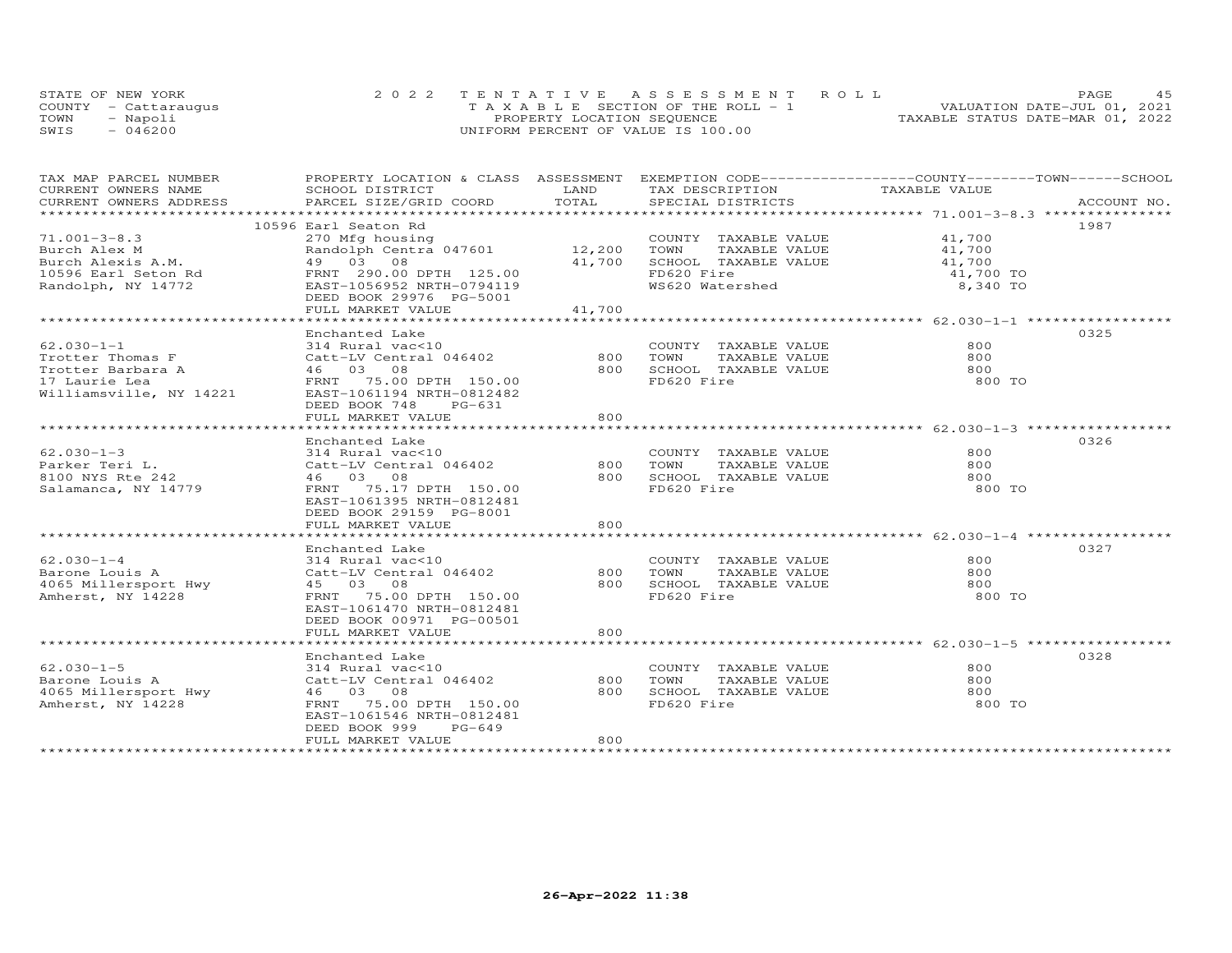|      | STATE OF NEW YORK    | 2022 TENTATIVE ASSESSMENT ROLL        | PAGE                             |
|------|----------------------|---------------------------------------|----------------------------------|
|      | COUNTY - Cattaraugus | T A X A B L E SECTION OF THE ROLL - 1 | VALUATION DATE-JUL 01, 2021      |
| TOWN | Napoli               | PROPERTY LOCATION SEQUENCE            | TAXABLE STATUS DATE-MAR 01, 2022 |
| SWIS | 046200               | UNIFORM PERCENT OF VALUE IS 100.00    |                                  |

| TAX MAP PARCEL NUMBER                                                                                           | PROPERTY LOCATION & CLASS ASSESSMENT EXEMPTION CODE----------------COUNTY-------TOWN-----SCHOOL |       |                       |               |             |
|-----------------------------------------------------------------------------------------------------------------|-------------------------------------------------------------------------------------------------|-------|-----------------------|---------------|-------------|
| CURRENT OWNERS NAME                                                                                             | SCHOOL DISTRICT                                                                                 | LAND  | TAX DESCRIPTION       | TAXABLE VALUE |             |
| .CURRENT OWNERS ADDRESS PARCEL SIZE/GRID COORD TOTAL SPECIAL DISTRICTS ACCOUNT NO ACCOUNT NO ACCOUNT NO ACCOUNT |                                                                                                 |       |                       |               | ACCOUNT NO. |
|                                                                                                                 |                                                                                                 |       |                       |               |             |
|                                                                                                                 | Enchanted Lake                                                                                  |       |                       |               | 0329        |
| $62.030 - 1 - 6$                                                                                                | 314 Rural vac<10                                                                                |       | COUNTY TAXABLE VALUE  | 800           |             |
| Barone Louis A                                                                                                  | Catt-LV Central 046402 800                                                                      |       | TOWN<br>TAXABLE VALUE | 800           |             |
| Barone Rose R                                                                                                   | 46 03 08                                                                                        | 800   | SCHOOL TAXABLE VALUE  | 800           |             |
| 4065 Millersport Hwy FRNT 75.00 DPTH 150.00                                                                     |                                                                                                 |       | FD620 Fire            | 800 TO        |             |
| Amherst, NY 14228                                                                                               | EAST-1061621 NRTH-0812481                                                                       |       |                       |               |             |
|                                                                                                                 | DEED BOOK 751<br>PG-00477                                                                       |       |                       |               |             |
|                                                                                                                 | FULL MARKET VALUE                                                                               | 800   |                       |               |             |
|                                                                                                                 |                                                                                                 |       |                       |               |             |
|                                                                                                                 | Enchanted Lake                                                                                  |       |                       |               | 0331        |
| $62.030 - 1 - 8$                                                                                                | 314 Rural vac<10                                                                                |       | COUNTY TAXABLE VALUE  | 800           |             |
| Winiecki Arthur R                                                                                               | Catt-LV Central 046402                                                                          | 800   | TOWN<br>TAXABLE VALUE | 800           |             |
|                                                                                                                 |                                                                                                 | 800   | SCHOOL TAXABLE VALUE  | 800           |             |
|                                                                                                                 |                                                                                                 |       | FD620 Fire            | 800 TO        |             |
|                                                                                                                 |                                                                                                 |       |                       |               |             |
|                                                                                                                 | FULL MARKET VALUE                                                                               | 800   |                       |               |             |
|                                                                                                                 |                                                                                                 |       |                       |               |             |
|                                                                                                                 | Enchanted Lake                                                                                  |       |                       |               | 1142        |
| $62.030 - 1 - 10$                                                                                               | 314 Rural vac<10                                                                                |       | COUNTY TAXABLE VALUE  | 4,100         |             |
| Dechow Larry                                                                                                    | 314 Kurai vassis<br>Catt-LV Central 046402                                                      | 4,100 | TAXABLE VALUE<br>TOWN | 4,100         |             |
| $10700$ Pigeon Valley Rd                                                                                        | 46 3 8                                                                                          | 4,100 | SCHOOL TAXABLE VALUE  | 4,100         |             |
| Randolph, NY 14772                                                                                              | ACRES 3.15                                                                                      |       | FD620 Fire            | 4,100 TO      |             |
|                                                                                                                 | EAST-1062284 NRTH-0812486                                                                       |       |                       |               |             |
|                                                                                                                 | DEED BOOK 995<br>PG-310                                                                         |       |                       |               |             |
|                                                                                                                 | FULL MARKET VALUE                                                                               | 4,100 |                       |               |             |
|                                                                                                                 |                                                                                                 |       |                       |               |             |
|                                                                                                                 | Enchanted Lake                                                                                  |       |                       |               | 0324        |
| $62.038 - 1 - 1$                                                                                                | 314 Rural vac<10                                                                                |       | COUNTY TAXABLE VALUE  | 800           |             |
|                                                                                                                 | Catt-LV Central 046402                                                                          | 800   | TOWN<br>TAXABLE VALUE | 800           |             |
| wright Annmarie<br>1410 Hopkins Ave<br>Dover DE 1991                                                            | 46 03 08                                                                                        | 800   | SCHOOL TAXABLE VALUE  | 800           |             |
| Dover, DE 19901                                                                                                 | FRNT 75.00 DPTH 150.00                                                                          |       | FD620 Fire            | 800 TO        |             |
|                                                                                                                 | EAST-1061231 NRTH-0812319                                                                       |       |                       |               |             |
|                                                                                                                 | DEED BOOK 994<br>PG-547                                                                         |       |                       |               |             |
|                                                                                                                 | FULL MARKET VALUE                                                                               | 800   |                       |               |             |
|                                                                                                                 |                                                                                                 |       |                       |               |             |
|                                                                                                                 | Enchanted Lake                                                                                  |       |                       |               | 0323        |
| $62.038 - 1 - 2$                                                                                                | 314 Rural vac<10                                                                                |       | COUNTY TAXABLE VALUE  | 800           |             |
| Wasch Paul D                                                                                                    | Catt-LV Central 046402                                                                          | 800   | TOWN<br>TAXABLE VALUE | 800           |             |
| Wasch Mary J                                                                                                    | 46 03 08                                                                                        | 800   | SCHOOL TAXABLE VALUE  | 800           |             |
| 7765 Northfield Rd                                                                                              | FRNT 75.00 DPTH 150.00                                                                          |       | FD620 Fire            | 800 TO        |             |
| Clarence Center, NY 14032-9111 EAST-1061231 NRTH-0812244                                                        |                                                                                                 |       |                       |               |             |
|                                                                                                                 | FULL MARKET VALUE                                                                               | 800   |                       |               |             |
|                                                                                                                 |                                                                                                 |       |                       |               |             |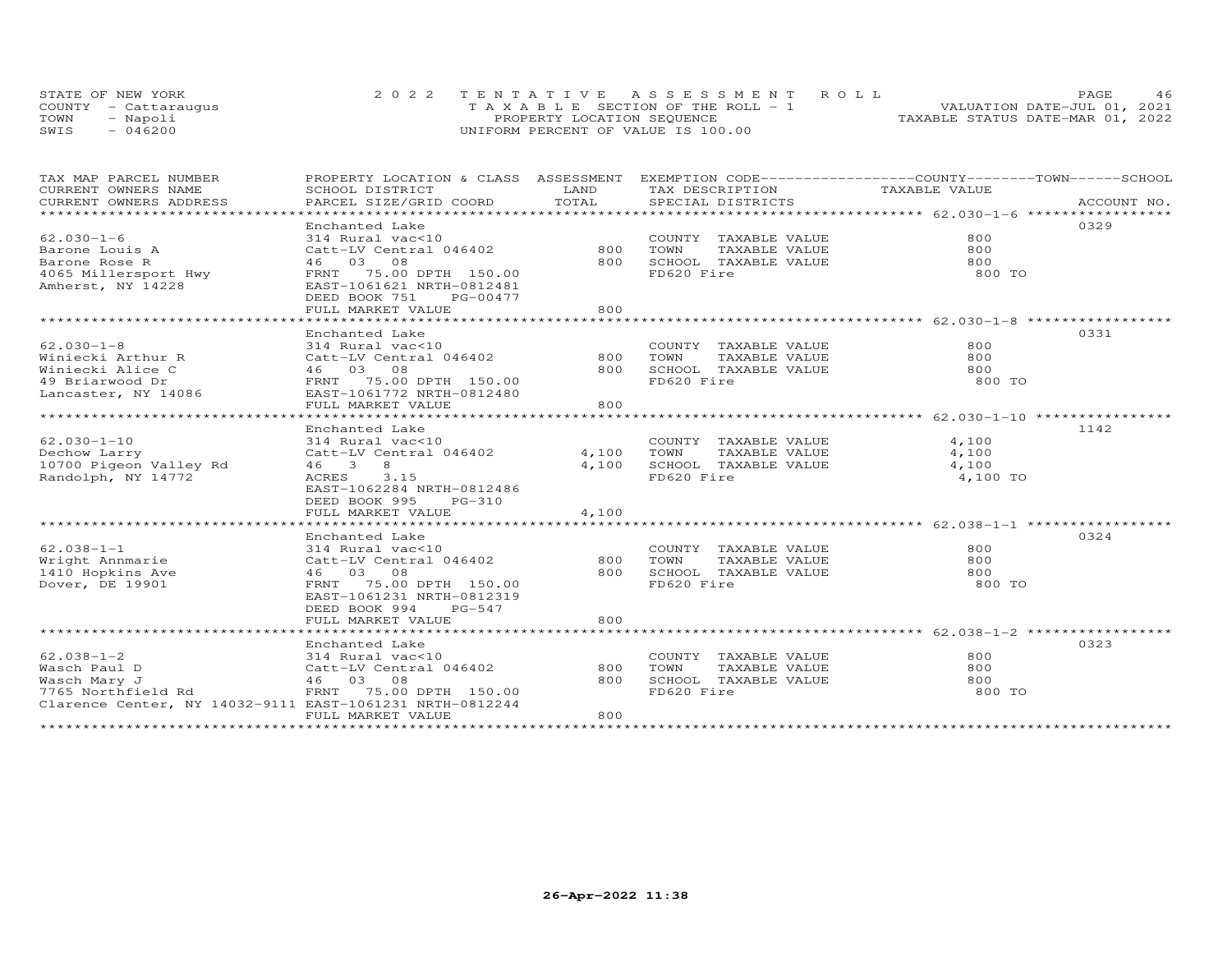|      | STATE OF NEW YORK    | 2022 TENTATIVE ASSESSMENT ROLL        | PAGE                             |
|------|----------------------|---------------------------------------|----------------------------------|
|      | COUNTY - Cattarauqus | T A X A B L E SECTION OF THE ROLL - 1 | VALUATION DATE-JUL 01, 2021      |
| TOWN | Napoli               | PROPERTY LOCATION SEQUENCE            | TAXABLE STATUS DATE-MAR 01, 2022 |
| SWIS | 046200               | UNIFORM PERCENT OF VALUE IS 100.00    |                                  |

| TAX MAP PARCEL NUMBER<br>CURRENT OWNERS NAME                                                                     | PROPERTY LOCATION & CLASS ASSESSMENT EXEMPTION CODE----------------COUNTY-------TOWN-----SCHOOL<br>SCHOOL DISTRICT                                                                | LAND              | TAX DESCRIPTION                                                                     | TAXABLE VALUE               |             |
|------------------------------------------------------------------------------------------------------------------|-----------------------------------------------------------------------------------------------------------------------------------------------------------------------------------|-------------------|-------------------------------------------------------------------------------------|-----------------------------|-------------|
| CURRENT OWNERS ADDRESS                                                                                           | PARCEL SIZE/GRID COORD                                                                                                                                                            | TOTAL             | SPECIAL DISTRICTS                                                                   |                             | ACCOUNT NO. |
| $62.038 - 1 - 4$<br>Cruz Addie Jr<br>48 Lilac St<br>Buffalo, NY 14220                                            | Enchanted Lake<br>314 Rural vac<10<br>Catt-LV Central 046402<br>45 03 08<br>FRNT 75.00 DPTH 150.00<br>EAST-1061231 NRTH-0812094<br>DEED BOOK 2020 PG-12575<br>FULL MARKET VALUE   | 800<br>800<br>800 | COUNTY TAXABLE VALUE<br>TOWN<br>TAXABLE VALUE<br>SCHOOL TAXABLE VALUE<br>FD620 Fire | 800<br>800<br>800<br>800 TO | 1735        |
| $62.038 - 1 - 5$<br>Del Regno Paula<br>Mei Reyno II.<br>Kocialski Gregory<br>12 Signal Dr<br>Lancaster, NY 14086 | Enchanted Lake<br>314 Rural vac<10<br>Catt-LV Central 046402<br>45 03 08<br>FRNT 75.00 DPTH 150.00<br>EAST-1061231 NRTH-0812019<br>DEED BOOK 13178 PG-5001<br>FULL MARKET VALUE   | 800<br>800<br>800 | COUNTY TAXABLE VALUE<br>TOWN<br>TAXABLE VALUE<br>SCHOOL TAXABLE VALUE<br>FD620 Fire | 800<br>800<br>800<br>800 TO | 1405        |
| $62.038 - 1 - 7$<br>Bratek Stanley P<br>Bratek Joan L<br>Hamburg, NY 14075                                       | Enchanted Lake<br>314 Rural vac<10<br>Catt-LV Central 046402<br>45 03 08<br>EAST-1061231 NRTH-0811869<br>FULL MARKET VALUE                                                        | 800<br>800<br>800 | COUNTY TAXABLE VALUE<br>TOWN<br>TAXABLE VALUE<br>SCHOOL TAXABLE VALUE<br>FD620 Fire | 800<br>800<br>800<br>800 TO | 0110        |
| $62.038 - 1 - 10$<br>Broyles Kevin B<br>2700 E. Valley Pkwy 213<br>Escondida, CA 92027                           | Enchanted Lake<br>314 Rural vac<10<br>Catt-LV Central 046402<br>45 03 08<br>FRNT 75.05 DPTH 150.00<br>EAST-1061231 NRTH-0811644<br>DEED BOOK 1019 PG-473<br>FULL MARKET VALUE     | 800<br>800<br>800 | COUNTY TAXABLE VALUE<br>TOWN<br>TAXABLE VALUE<br>SCHOOL TAXABLE VALUE<br>FD620 Fire | 800<br>800<br>800<br>800 TO | 0173        |
| $62.038 - 1 - 11$<br>Zion Dennis D<br>Zion Sandra<br>5 Carriage Hill W<br>Amherst, NY 14221                      | Enchanted Lake<br>314 Rural vac<10<br>Catt-LV Central 046402<br>45 03 08<br>FRNT 63.92 DPTH 160.50<br>EAST-1061227 NRTH-0811568<br>DEED BOOK 860<br>PG-00343<br>FULL MARKET VALUE | 700<br>700<br>700 | COUNTY TAXABLE VALUE<br>TOWN<br>TAXABLE VALUE<br>SCHOOL TAXABLE VALUE<br>FD620 Fire | 700<br>700<br>700<br>700 TO | 0322        |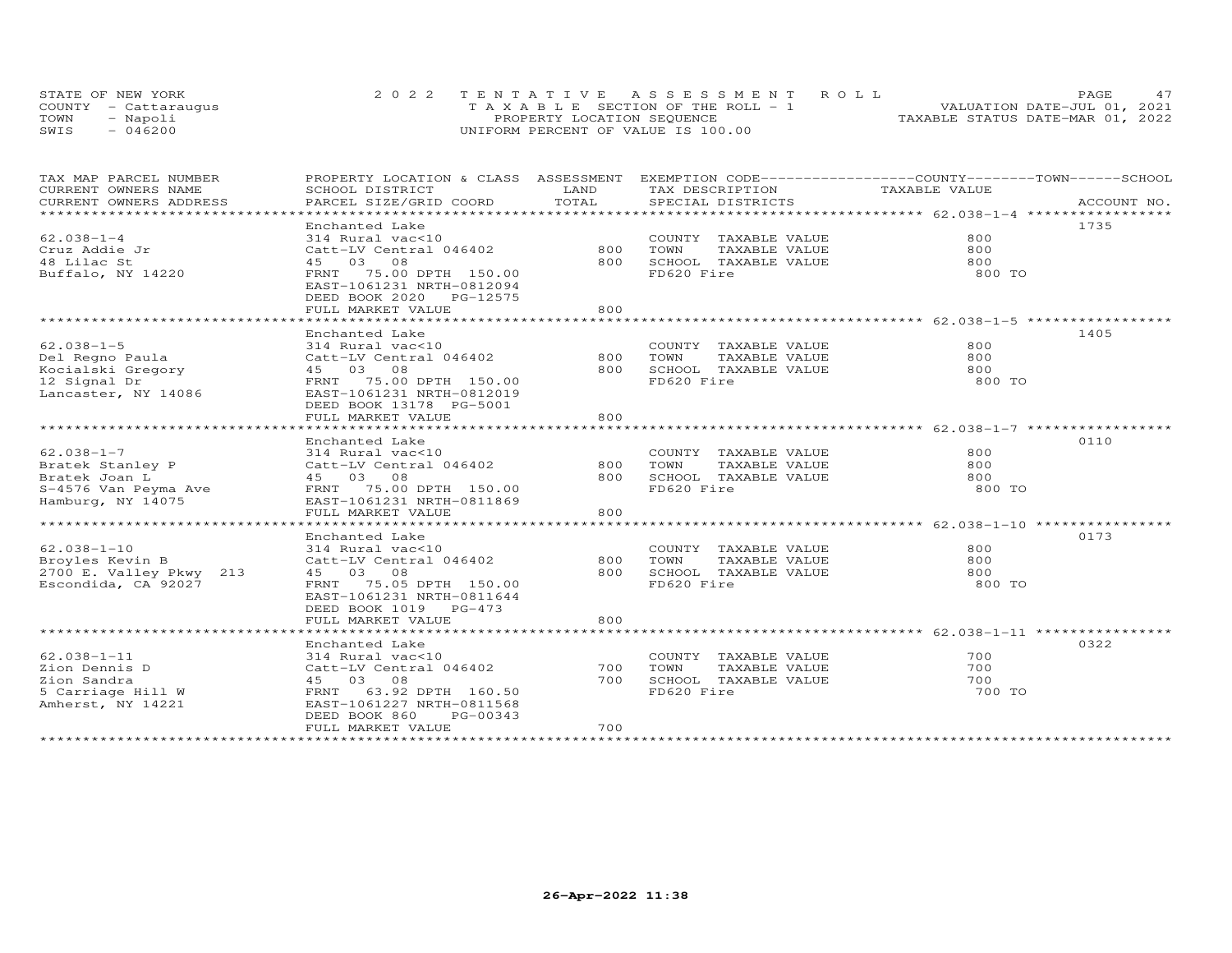| STATE OF NEW YORK    | 2022 TENTATIVE ASSESSMENT ROLL        | 48<br>PAGE.                      |
|----------------------|---------------------------------------|----------------------------------|
| COUNTY - Cattaraugus | T A X A B L E SECTION OF THE ROLL - 1 | VALUATION DATE-JUL 01, 2021      |
| TOWN<br>- Napoli     | PROPERTY LOCATION SEQUENCE            | TAXABLE STATUS DATE-MAR 01, 2022 |
| $-046200$<br>SWIS    | UNIFORM PERCENT OF VALUE IS 100.00    |                                  |

| TAX MAP PARCEL NUMBER<br>CURRENT OWNERS NAME<br>CURRENT OWNERS ADDRESS                      | SCHOOL DISTRICT<br>PARCEL SIZE/GRID COORD                                                                                                                                            | LAND<br>TOTAL     | PROPERTY LOCATION & CLASS ASSESSMENT EXEMPTION CODE----------------COUNTY-------TOWN------SCHOOL<br>TAX DESCRIPTION<br>SPECIAL DISTRICTS | TAXABLE VALUE                 | ACCOUNT NO. |
|---------------------------------------------------------------------------------------------|--------------------------------------------------------------------------------------------------------------------------------------------------------------------------------------|-------------------|------------------------------------------------------------------------------------------------------------------------------------------|-------------------------------|-------------|
| ******************************                                                              |                                                                                                                                                                                      |                   |                                                                                                                                          |                               |             |
| $62.038 - 1 - 12$<br>Finiki Richard P<br>6266 Bear Ridge Rd<br>Lockport, NY 14094           | Enchanted Lake<br>314 Rural vac<10<br>Catt-LV Central 046402<br>45 03 08<br>FRNT 63.92 DPTH 188.12<br>EAST-1061230 NRTH-0811485<br>DEED BOOK 901<br>PG-00306<br>FULL MARKET VALUE    | 800<br>800        | COUNTY TAXABLE VALUE<br>TOWN<br>TAXABLE VALUE<br>800 SCHOOL TAXABLE VALUE<br>FD620 Fire                                                  | 800<br>800<br>800<br>800 TO   | 0202        |
| $62.038 - 1 - 16$<br>Waid Edward G<br>Waid Denise A<br>59 Greenwood<br>Randolph, NY 14772   | Enchanted Lake<br>314 Rural vac<10<br>Catt-LV Central 046402 800<br>45 03 08<br>FRNT 75.00 DPTH 150.00<br>EAST-1061423 NRTH-0811236<br>DEED BOOK 00928 PG-00646<br>FULL MARKET VALUE | 800<br>800        | COUNTY TAXABLE VALUE<br>TOWN<br>TAXABLE VALUE<br>SCHOOL TAXABLE VALUE<br>FD620 Fire                                                      | 800<br>800<br>800<br>800 TO   | 1402        |
| $62.038 - 1 - 19$<br>Zinck Franklin Jr<br>10954 Keller Rd<br>Clarence, NY 14031             | Enchanted Lake<br>314 Rural vac<10<br>Catt-LV Central 046402<br>45 03 08<br>FRNT 75.00 DPTH 150.00<br>EAST-1061578 NRTH-0811073<br>DEED BOOK 10330 PG-7005<br>FULL MARKET VALUE      | 800 TOWN<br>800   | COUNTY TAXABLE VALUE<br>TAXABLE VALUE<br>800 SCHOOL TAXABLE VALUE<br>FD620 Fire                                                          | 800<br>800<br>800<br>800 TO   | 1691        |
|                                                                                             |                                                                                                                                                                                      |                   |                                                                                                                                          |                               |             |
| $62.038 - 1 - 20$<br>Jaeger Deane<br>W335 N292 Cushing Park 45 03 08<br>Delafield, WI 53018 | Enchanted Lake<br>314 Rural vac<10<br>Catt-LV Central 046402<br>FRNT 75.00 DPTH 150.00<br>EAST-1061629 NRTH-0811019<br>DEED BOOK 867<br>PG-315<br>FULL MARKET VALUE                  | 800<br>800        | COUNTY TAXABLE VALUE<br>TAXABLE VALUE<br>TOWN<br>800 SCHOOL TAXABLE VALUE<br>FD620 Fire                                                  | 800<br>800<br>$800$<br>800 TO | 0111        |
|                                                                                             |                                                                                                                                                                                      |                   |                                                                                                                                          |                               |             |
| $62.038 - 1 - 21$<br>Jaeger Deane<br>W335 N292 Cushing Park<br>Delafield, WI 53018          | Enchanted Lake<br>314 Rural vac<10<br>Catt-LV Central 046402<br>45 03 08<br>FRNT 75.00 DPTH 150.00<br>EAST-1061681 NRTH-0810964<br>FULL MARKET VALUE                                 | 800<br>800<br>800 | COUNTY TAXABLE VALUE<br>TOWN<br>TAXABLE VALUE<br>SCHOOL TAXABLE VALUE<br>FD620 Fire                                                      | 800<br>800<br>800<br>800 TO   | 1368        |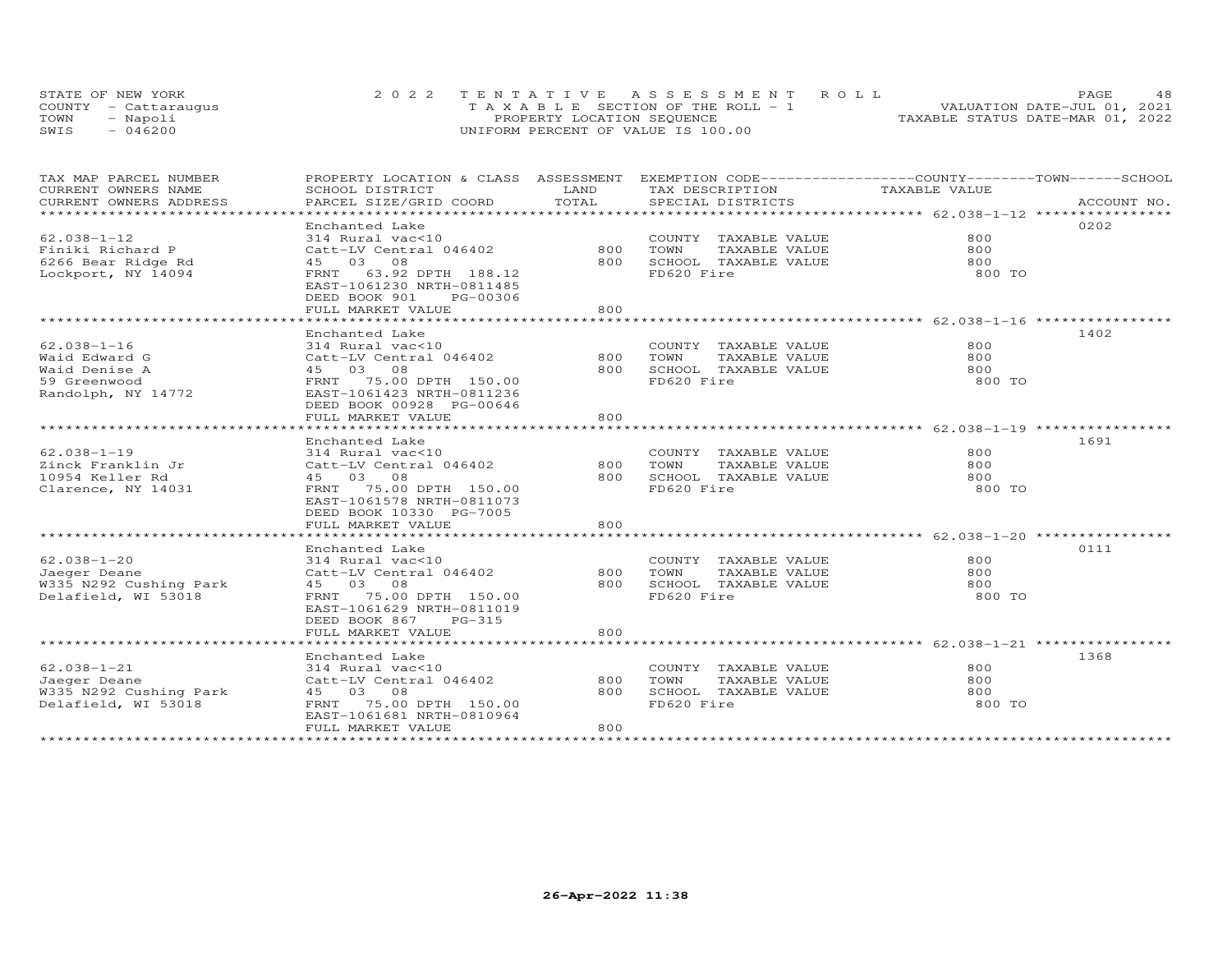|      | STATE OF NEW YORK    | 2022 TENTATIVE ASSESSMENT ROLL        | 4 Q<br>PAGE                      |
|------|----------------------|---------------------------------------|----------------------------------|
|      | COUNTY - Cattaraugus | T A X A B L E SECTION OF THE ROLL - 1 | VALUATION DATE-JUL 01, 2021      |
| TOWN | Napoli               | PROPERTY LOCATION SEQUENCE            | TAXABLE STATUS DATE-MAR 01, 2022 |
| SWIS | 046200               | UNIFORM PERCENT OF VALUE IS 100.00    |                                  |

| TAX MAP PARCEL NUMBER<br>CURRENT OWNERS NAME | PROPERTY LOCATION & CLASS ASSESSMENT<br>SCHOOL DISTRICT                                             | LAND  | EXEMPTION CODE------------------COUNTY-------TOWN------SCHOOL<br>TAX DESCRIPTION | TAXABLE VALUE |      |
|----------------------------------------------|-----------------------------------------------------------------------------------------------------|-------|----------------------------------------------------------------------------------|---------------|------|
| CURRENT OWNERS ADDRESS                       | PARCEL SIZE/GRID COORD                                                                              | TOTAL | SPECIAL DISTRICTS                                                                |               |      |
|                                              |                                                                                                     |       |                                                                                  |               |      |
|                                              | Enchanted Lake                                                                                      |       |                                                                                  |               | 1416 |
| $62.038 - 1 - 22$                            | 314 Rural vac<10                                                                                    |       | COUNTY TAXABLE VALUE                                                             | 800           |      |
| Black Daryl                                  | Catt-LV Central 046402 800                                                                          |       | TOWN<br>TAXABLE VALUE                                                            | 800           |      |
| 5025 Whig St                                 | 45 03 08                                                                                            | 800   | SCHOOL TAXABLE VALUE                                                             | 800           |      |
| Salamanca, NY 14779                          | FRNT 75.00 DPTH 150.00<br>EAST-1061732 NRTH-0810910<br>DEED BOOK 913<br>PG-00144                    |       | FD620 Fire                                                                       | 800 TO        |      |
|                                              | FULL MARKET VALUE                                                                                   | 800   |                                                                                  |               |      |
|                                              |                                                                                                     |       |                                                                                  |               |      |
|                                              | Enchanted Lake                                                                                      |       |                                                                                  |               | 0321 |
| $62.038 - 1 - 25$                            | 314 Rural vac<10                                                                                    |       | COUNTY TAXABLE VALUE                                                             | 800           |      |
| Brown Curtis R                               | Catt-LV Central 046402                                                                              | 800   | TAXABLE VALUE<br>TOWN                                                            | 800           |      |
| Brown Jenny N                                | 45 03 08                                                                                            | 800   | SCHOOL TAXABLE VALUE                                                             | 800           |      |
| 31 Greenwood Dr<br>Randolph, NY 14772        | FRNT 75.00 DPTH 150.00<br>EAST-1061899 NRTH-0810749<br>DEED BOOK 2019 PG-17299<br>FULL MARKET VALUE | 800   | FD620 Fire                                                                       | 800 TO        |      |
|                                              |                                                                                                     |       |                                                                                  |               |      |
|                                              | Enchanted Lake                                                                                      |       |                                                                                  |               | 0332 |
| $62.038 - 2 - 3$                             | 314 Rural vac<10                                                                                    |       | COUNTY TAXABLE VALUE                                                             | 800           |      |
| Monk Abraham                                 | Catt-LV Central 046402                                                                              | 800   | TOWN<br>TAXABLE VALUE                                                            | 800           |      |
| Monk Raquel A                                | 46 03 08                                                                                            | 800   | SCHOOL TAXABLE VALUE                                                             | 800           |      |
| 833 Surrey Hill Way                          | FRNT 75.00 DPTH 148.00                                                                              |       | FD620 Fire                                                                       | 800 TO        |      |
| Rochester, NY 14623                          | EAST-1061431 NRTH-0812168<br>DEED BOOK 752<br>PG-201<br>FULL MARKET VALUE                           | 800   |                                                                                  |               |      |
|                                              |                                                                                                     |       |                                                                                  |               |      |
|                                              | Enchanted Lake                                                                                      |       |                                                                                  |               | 1409 |
| $62.038 - 2 - 6$                             | 314 Rural vac<10                                                                                    |       |                                                                                  | 800           |      |
| Korkus Edward S                              | Catt-LV Central 046402                                                                              | 800   | COUNTY TAXABLE VALUE<br>TOWN      TAXABLE VALUE                                  | 800           |      |
| Korkus Clara B                               | 46 03 08                                                                                            | 800   | SCHOOL TAXABLE VALUE                                                             | 800           |      |
| PO Box 64                                    | FRNT 75.00 DPTH 147.28                                                                              |       | FD620 Fire                                                                       | 800 TO        |      |
| Farnham, NY 14061                            | EAST-1061431 NRTH-0811943                                                                           |       |                                                                                  |               |      |
|                                              | FULL MARKET VALUE                                                                                   | 800   |                                                                                  |               |      |
|                                              |                                                                                                     |       |                                                                                  |               |      |
|                                              | Enchanted Lake                                                                                      |       |                                                                                  |               | 1734 |
| $62.038 - 2 - 7$                             | 314 Rural vac<10                                                                                    |       | COUNTY TAXABLE VALUE                                                             | 700           |      |
| Vastola David W                              | Catt-LV Central 046402                                                                              | 700   | TOWN<br>TAXABLE VALUE                                                            | 700           |      |
| Vastola Marlene M                            | 46 03 08                                                                                            | 700   | SCHOOL TAXABLE VALUE                                                             | 700           |      |
| 92 Crownland Dr                              | FRNT 75.00 DPTH 146.77                                                                              |       | FD620 Fire                                                                       | 700 TO        |      |
| W Seneca, NY 14224                           | EAST-1061431 NRTH-0811868                                                                           |       |                                                                                  |               |      |
|                                              | FULL MARKET VALUE                                                                                   | 700   |                                                                                  |               |      |
|                                              |                                                                                                     |       |                                                                                  |               |      |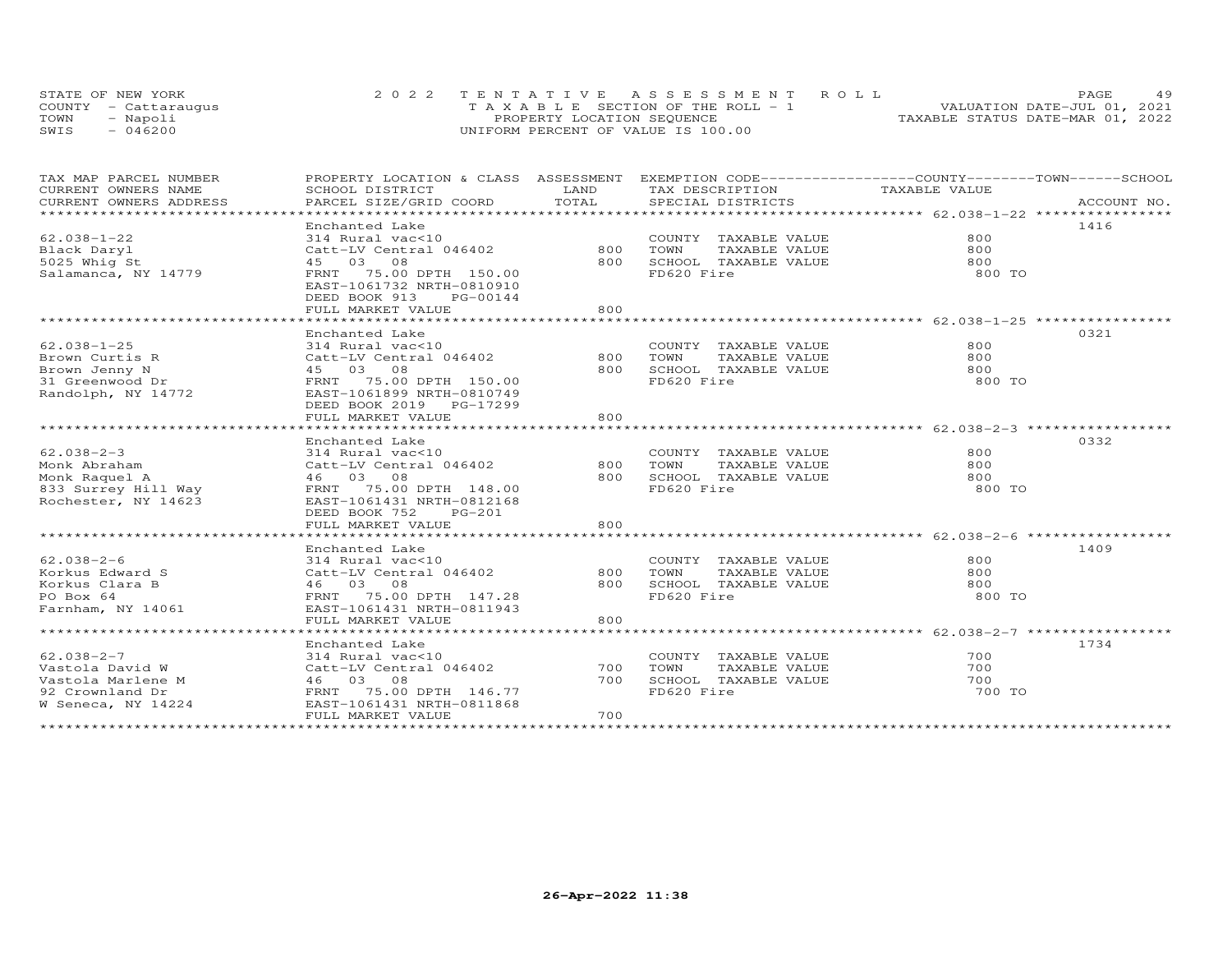|      | STATE OF NEW YORK    | 2022 TENTATIVE ASSESSMENT ROLL        | 50<br>PAGE.                      |
|------|----------------------|---------------------------------------|----------------------------------|
|      | COUNTY - Cattaraugus | T A X A B L E SECTION OF THE ROLL - 1 | VALUATION DATE-JUL 01, 2021      |
| TOWN | Napoli               | PROPERTY LOCATION SEQUENCE            | TAXABLE STATUS DATE-MAR 01, 2022 |
| SWIS | 046200               | UNIFORM PERCENT OF VALUE IS 100.00    |                                  |

| TAX MAP PARCEL NUMBER                                                                                                   | PROPERTY LOCATION & CLASS ASSESSMENT EXEMPTION CODE----------------COUNTY-------TOWN-----SCHOOL<br>SCHOOL DISTRICT                                                                                                    | LAND                    | TAX DESCRIPTION                                                                                             | TAXABLE VALUE                       |              |
|-------------------------------------------------------------------------------------------------------------------------|-----------------------------------------------------------------------------------------------------------------------------------------------------------------------------------------------------------------------|-------------------------|-------------------------------------------------------------------------------------------------------------|-------------------------------------|--------------|
| CURRENT OWNERS NAME<br>CURRENT OWNERS ADDRESS                                                                           | PARCEL SIZE/GRID COORD                                                                                                                                                                                                | TOTAL                   | SPECIAL DISTRICTS                                                                                           |                                     | ACCOUNT NO.  |
|                                                                                                                         |                                                                                                                                                                                                                       |                         |                                                                                                             |                                     |              |
| $62.038 - 2 - 8$<br>Duckwall Hugh B<br>Duckwall Kathleen J<br>55 Heather Lane<br>Randolph, NY 14772<br>$62.038 - 2 - 9$ | Enchanted Lake<br>314 Rural vac<10<br>Catt-LV Central 046402<br>45 03 08<br>FRNT 75.00 DPTH 146.20<br>EAST-1061431 NRTH-0811793<br>DEED BOOK 22379 PG-5001<br>FULL MARKET VALUE<br>Enchanted Lake<br>314 Rural vac<10 | 700<br>700<br>700       | COUNTY TAXABLE VALUE<br>TOWN<br>TAXABLE VALUE<br>SCHOOL TAXABLE VALUE<br>FD620 Fire<br>COUNTY TAXABLE VALUE | 700<br>700<br>700<br>700 TO<br>900  | 0334<br>1251 |
| Downing Beth<br>Beth Downing<br>Bech Downing<br>396 Lakefront Blvd<br>Buffalo, NY 14202<br>EAST-1061435 NRTH-0811717    | Catt-LV Central 046402<br>46 03 08<br>FULL MARKET VALUE                                                                                                                                                               | 900<br>900<br>900       | TOWN<br>TAXABLE VALUE<br>SCHOOL TAXABLE VALUE<br>FD620 Fire                                                 | 900<br>900<br>900 TO                |              |
| $62.038 - 2 - 10$<br>Downing Beth<br>Gebhard Ann<br>396 Lakefront Blvd<br>Buffalo, NY 14202                             | Enchanted Lake<br>314 Rural vac<10<br>Catt-LV Central 046402<br>45 03 08<br>FRNT 61.39 DPTH 197.58<br>EAST-1061450 NRTH-0811646<br>DEED BOOK 22170 PG-8003<br>FULL MARKET VALUE                                       | 900<br>900<br>900       | COUNTY TAXABLE VALUE<br>TAXABLE VALUE<br>TOWN<br>SCHOOL TAXABLE VALUE<br>FD620 Fire                         | 900<br>900<br>900<br>900 TO         | 0335         |
| $62.038 - 2 - 11$<br>Kanouff Mark S<br>1233 Sweeney St<br>North Tonawanda, NY 14120                                     | Enchanted Lake<br>314 Rural vac<10<br>Catt-LV Central 046402<br>45 03 08<br>FRNT 125.52 DPTH 218.17<br>EAST-1061450 NRTH-0811569<br>DEED BOOK 5409 PG-8002<br>FULL MARKET VALUE                                       | 1,600<br>1,600<br>1,600 | COUNTY TAXABLE VALUE<br>TOWN<br>TAXABLE VALUE<br>SCHOOL TAXABLE VALUE<br>FD620 Fire                         | 1,600<br>1,600<br>1,600<br>1,600 TO | 0336         |
| $62.038 - 2 - 17$<br>Kowalski Irene F<br>Kowalski Thomas<br>46 Pierpont Ave<br>Buffalo, NY 14221                        | Enchanted Lake<br>314 Rural vac<10<br>Catt-LV Central 046402<br>45 03 08<br>FRNT 75.24 DPTH 196.04<br>EAST-1061746 NRTH-0811204<br>DEED BOOK 1021<br>PG-771<br>FULL MARKET VALUE                                      | 1,000<br>1,000<br>1,000 | COUNTY TAXABLE VALUE<br>TAXABLE VALUE<br>TOWN<br>SCHOOL TAXABLE VALUE<br>FD620 Fire                         | 1,000<br>1,000<br>1,000<br>1,000 TO | 1411         |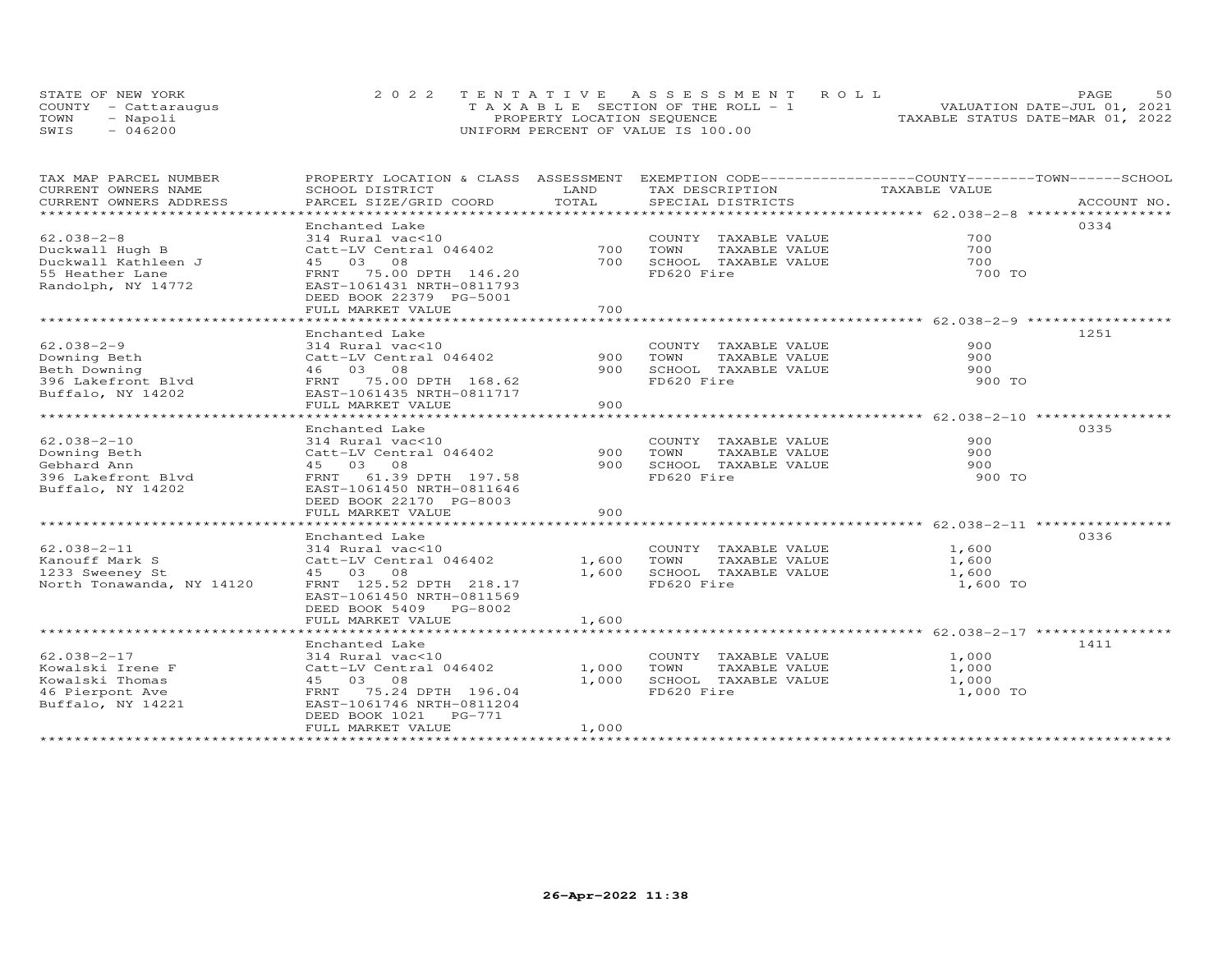|      | STATE OF NEW YORK    | 2022 TENTATIVE ASSESSMENT ROLL        | PAGE.                            |
|------|----------------------|---------------------------------------|----------------------------------|
|      | COUNTY - Cattaraugus | T A X A B L E SECTION OF THE ROLL - 1 | VALUATION DATE-JUL 01, 2021      |
| TOWN | - Napoli             | PROPERTY LOCATION SEQUENCE            | TAXABLE STATUS DATE-MAR 01, 2022 |
| SWIS | $-046200$            | UNIFORM PERCENT OF VALUE IS 100.00    |                                  |

| TAX MAP PARCEL NUMBER                            | PROPERTY LOCATION & CLASS ASSESSMENT                  |       | EXEMPTION CODE-----------------COUNTY-------TOWN------SCHOOL |               |             |
|--------------------------------------------------|-------------------------------------------------------|-------|--------------------------------------------------------------|---------------|-------------|
| CURRENT OWNERS NAME                              | SCHOOL DISTRICT                                       | LAND  | TAX DESCRIPTION                                              | TAXABLE VALUE |             |
| CURRENT OWNERS ADDRESS<br>********************** | PARCEL SIZE/GRID COORD                                | TOTAL | SPECIAL DISTRICTS                                            |               | ACCOUNT NO. |
|                                                  |                                                       |       |                                                              |               |             |
|                                                  | Enchanted Lake                                        |       |                                                              |               | 1281        |
| $62.038 - 2 - 24$                                | 314 Rural vac<10                                      |       | COUNTY TAXABLE VALUE                                         | 500           |             |
| Neal Barbara Y                                   | Catt-LV Central 046402                                | 500   | TOWN<br>TAXABLE VALUE                                        | 500           |             |
| Neal Timothy M                                   | 45 03 08                                              | 500   | SCHOOL TAXABLE VALUE                                         | 500           |             |
| Eliza Neal                                       | FRNT 48.74 DPTH 153.90                                |       | FD620 Fire                                                   | 500 TO        |             |
| 51 Falconer St                                   | EAST-1062096 NRTH-0810813                             |       |                                                              |               |             |
| Frewsburg, NY 14738                              | DEED BOOK 890<br>PG-00140                             |       |                                                              |               |             |
|                                                  | FULL MARKET VALUE                                     | 500   |                                                              |               |             |
|                                                  |                                                       |       |                                                              |               |             |
|                                                  | Enchanted Lake                                        |       |                                                              |               | 0194        |
| $62.038 - 2 - 26$                                | 314 Rural vac<10                                      |       | COUNTY TAXABLE VALUE                                         | 800           |             |
| Kuhaneck Ronald J                                | Catt-LV Central 046402                                | 800   | TOWN<br>TAXABLE VALUE                                        | 800           |             |
| 22 Greenwood Dr                                  | 45 03 08                                              | 800   | SCHOOL TAXABLE VALUE                                         | 800           |             |
| Randolph, NY 14772                               | FRNT 75.00 DPTH 150.00                                |       | FD620 Fire                                                   | 800 TO        |             |
|                                                  | EAST-1062189 NRTH-0810695                             |       |                                                              |               |             |
|                                                  | DEED BOOK 2020 PG-13530                               |       |                                                              |               |             |
|                                                  | FULL MARKET VALUE                                     | 800   |                                                              |               |             |
|                                                  |                                                       |       |                                                              |               |             |
|                                                  | Enchanted Lake                                        |       |                                                              |               | 0318        |
| $62.038 - 2 - 30$                                | 314 Rural vac<10                                      |       | COUNTY TAXABLE VALUE                                         | 800           |             |
| Milks Mary                                       | Catt-LV Central 046402                                | 800   | TOWN<br>TAXABLE VALUE                                        | 800           |             |
| 31 Greenwood Dr                                  | 45 03 08                                              | 800   | SCHOOL TAXABLE VALUE                                         | 800           |             |
| Randolph, NY 14772                               | FRNT 75.00 DPTH 150.00                                |       | FD620 Fire                                                   | 800 TO        |             |
|                                                  |                                                       |       |                                                              |               |             |
|                                                  | EAST-1062375 NRTH-0810460<br>DEED BOOK 00997 PG-01048 |       |                                                              |               |             |
|                                                  |                                                       |       |                                                              |               |             |
|                                                  | FULL MARKET VALUE                                     | 800   |                                                              |               |             |
|                                                  |                                                       |       |                                                              |               |             |
|                                                  | Enchanted Lake                                        |       |                                                              |               | 0317        |
| $62.038 - 2 - 31$                                | 314 Rural vac<10                                      |       | COUNTY TAXABLE VALUE                                         | 800           |             |
| Milks Mary                                       | Catt-LV Central 046402                                | 800   | TOWN<br>TAXABLE VALUE                                        | 800           |             |
| 31 Greenwood Dr                                  | 45 03 08                                              | 800   | SCHOOL TAXABLE VALUE                                         | 800           |             |
| Randolph, NY 14772                               | FRNT 75.00 DPTH 150.00                                |       | FD620 Fire                                                   | 800 TO        |             |
|                                                  | EAST-1062421 NRTH-0810401                             |       |                                                              |               |             |
|                                                  | DEED BOOK 00997 PG-01048                              |       |                                                              |               |             |
|                                                  | FULL MARKET VALUE                                     | 800   |                                                              |               |             |
|                                                  |                                                       |       |                                                              |               |             |
|                                                  | Enchanted Lake                                        |       |                                                              |               | 0341        |
| $62.038 - 2 - 36$                                | 314 Rural vac<10                                      |       | COUNTY TAXABLE VALUE                                         | 800           |             |
| Milks Mary                                       | Catt-LV Central 046402                                | 800   | TAXABLE VALUE<br>TOWN                                        | 800           |             |
| 31 Greenwood Dr                                  | 45 03 08                                              | 800   | SCHOOL TAXABLE VALUE                                         | 800           |             |
| Randolph, NY 14772                               | 75.00 DPTH 150.00<br>FRNT                             |       | FD620 Fire                                                   | 800 TO        |             |
|                                                  | EAST-1062537 NRTH-0810492                             |       |                                                              |               |             |
|                                                  | DEED BOOK 00997 PG-01048                              |       |                                                              |               |             |
|                                                  | FULL MARKET VALUE                                     | 800   |                                                              |               |             |
|                                                  |                                                       |       |                                                              |               |             |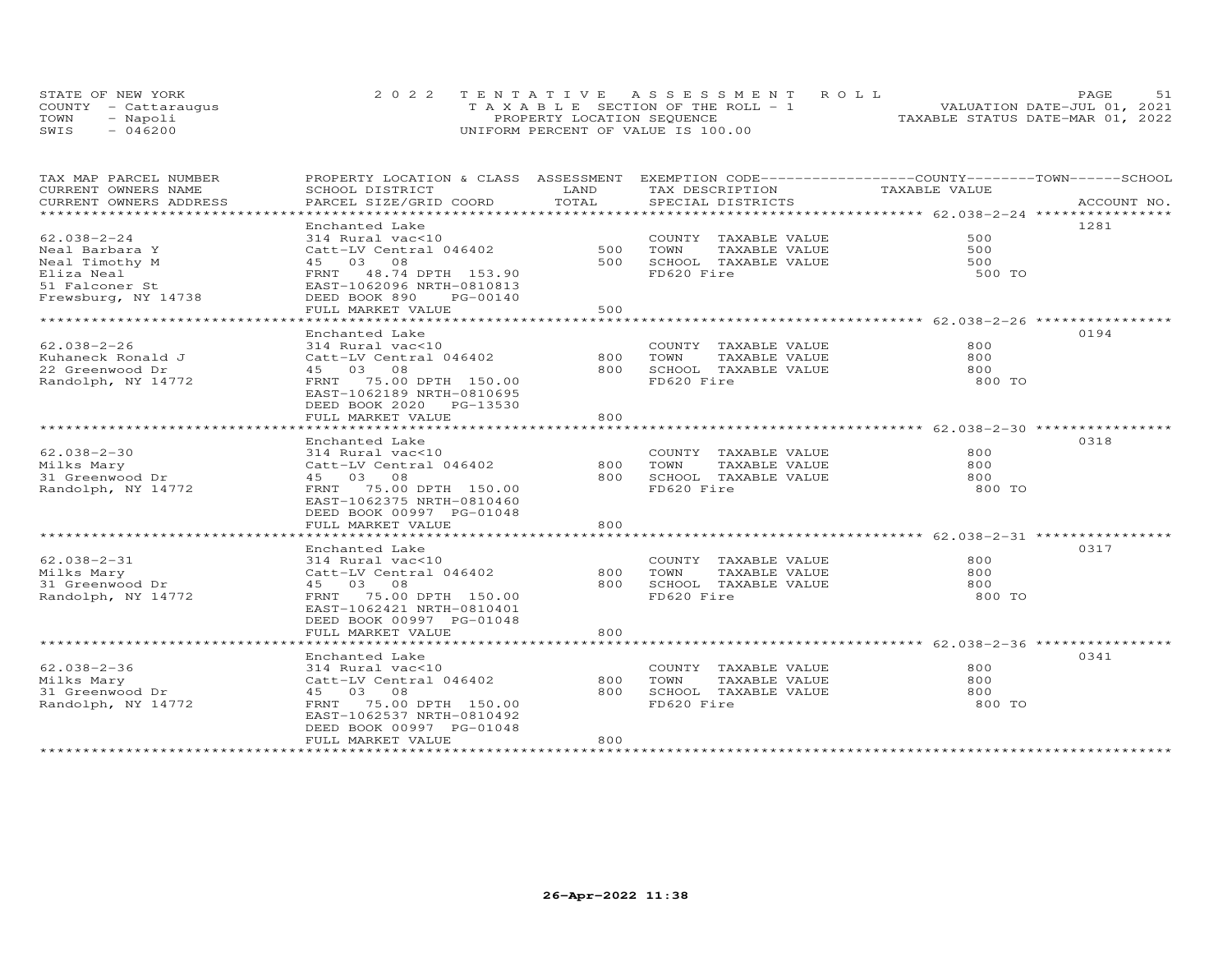| STATE OF NEW YORK    | 2022 TENTATIVE ASSESSMENT ROLL        | 52<br>PAGE.                      |
|----------------------|---------------------------------------|----------------------------------|
| COUNTY - Cattaraugus | T A X A B L E SECTION OF THE ROLL - 1 | VALUATION DATE-JUL 01, 2021      |
| TOWN<br>- Napoli     | PROPERTY LOCATION SEQUENCE            | TAXABLE STATUS DATE-MAR 01, 2022 |
| $-046200$<br>SWIS    | UNIFORM PERCENT OF VALUE IS 100.00    |                                  |

| TAX MAP PARCEL NUMBER         | PROPERTY LOCATION & CLASS ASSESSMENT EXEMPTION CODE----------------COUNTY-------TOWN------SCHOOL |                   |                                                                      |               |             |
|-------------------------------|--------------------------------------------------------------------------------------------------|-------------------|----------------------------------------------------------------------|---------------|-------------|
| CURRENT OWNERS NAME           | SCHOOL DISTRICT                                                                                  | LAND              | TAX DESCRIPTION                                                      | TAXABLE VALUE |             |
| CURRENT OWNERS ADDRESS        | PARCEL SIZE/GRID COORD                                                                           | TOTAL             | SPECIAL DISTRICTS                                                    |               | ACCOUNT NO. |
| ***************************** |                                                                                                  |                   |                                                                      |               |             |
|                               | Enchanted Lake                                                                                   |                   |                                                                      |               | 0342        |
| $62.038 - 2 - 37$             | 314 Rural vac<10                                                                                 |                   | COUNTY TAXABLE VALUE                                                 | 800           |             |
| Ward Richard                  | Catt-LV Central 046402                                                                           | 800               | TOWN<br>TAXABLE VALUE                                                | 800           |             |
| 7967 Keene Rd                 | 45 03 08                                                                                         | 800               | SCHOOL TAXABLE VALUE                                                 | 800           |             |
| Derby, NY 14047               | FRNT 75.00 DPTH 150.00                                                                           |                   | FD620 Fire                                                           | 800 TO        |             |
|                               | EAST-1062491 NRTH-0810551                                                                        |                   |                                                                      |               |             |
|                               | DEED BOOK 29770 PG-3001                                                                          |                   |                                                                      |               |             |
|                               | FULL MARKET VALUE                                                                                | 800               |                                                                      |               |             |
|                               | *****************************                                                                    | ***************** | ************************************* 62.038-2-38 ****************** |               |             |
|                               | Enchanted Lake                                                                                   |                   |                                                                      |               | 0343        |
| $62.038 - 2 - 38$             | 314 Rural vac<10                                                                                 |                   | COUNTY TAXABLE VALUE                                                 | 800           |             |
| Wellman Cynthia S             | Catt-LV Central 046402                                                                           | 800               | TAXABLE VALUE<br>TOWN                                                | 800           |             |
| Wellman Perry K               | 45 03 08                                                                                         | 800               | SCHOOL TAXABLE VALUE                                                 | 800           |             |
| 27 N Court St                 | FRNT 75.00 DPTH 150.00                                                                           |                   | FD620 Fire                                                           | 800 TO        |             |
| Windsor, VA 23487             | EAST-1062444 NRTH-0810609                                                                        |                   |                                                                      |               |             |
|                               | DEED BOOK 876<br>PG-00583                                                                        |                   |                                                                      |               |             |
|                               | FULL MARKET VALUE                                                                                | 800               |                                                                      |               |             |
|                               |                                                                                                  |                   |                                                                      |               |             |
|                               | Enchanted Lake                                                                                   |                   |                                                                      |               | 0069        |
| $62.038 - 2 - 39$             | 314 Rural vac<10                                                                                 |                   | COUNTY TAXABLE VALUE                                                 | 800           |             |
| Wellman Cynthia S             | Catt-LV Central 046402                                                                           | 800               | TOWN<br>TAXABLE VALUE                                                | 800           |             |
| Wellman Perry K               | 45 03 08                                                                                         | 800               | SCHOOL TAXABLE VALUE                                                 | 800           |             |
| 27 N Court St                 | FRNT 75.00 DPTH 150.00                                                                           |                   | FD620 Fire                                                           | 800 TO        |             |
| Windsor, VA 23487             | EAST-1062398 NRTH-0810668                                                                        |                   |                                                                      |               |             |
|                               | DEED BOOK 877<br>PG-00804                                                                        |                   |                                                                      |               |             |
|                               | FULL MARKET VALUE                                                                                | 800               |                                                                      |               |             |
|                               |                                                                                                  |                   |                                                                      |               |             |
|                               | Enchanted Lake                                                                                   |                   |                                                                      |               | 1459        |
| $62.038 - 2 - 40$             | 314 Rural vac<10                                                                                 |                   | COUNTY TAXABLE VALUE                                                 | 800           |             |
| Wellman Cynthia S             | Catt-LV Central 046402                                                                           | 800               | TOWN<br>TAXABLE VALUE                                                | 800           |             |
| Wellman Perry K               | 45 03 08                                                                                         | 800               | SCHOOL TAXABLE VALUE                                                 | 800           |             |
| 27 N Court St                 | FRNT 75.00 DPTH 150.00                                                                           |                   | FD620 Fire                                                           | 800 TO        |             |
| Windsor, VA 23487             | EAST-1062351 NRTH-0810727                                                                        |                   |                                                                      |               |             |
|                               | DEED BOOK 877<br>PG-00800                                                                        |                   |                                                                      |               |             |
|                               | FULL MARKET VALUE                                                                                | 800               |                                                                      |               |             |
|                               |                                                                                                  |                   |                                                                      |               |             |
|                               | Enchanted Lake                                                                                   |                   |                                                                      |               | 1452        |
| $62.038 - 2 - 42$             | 314 Rural vac<10                                                                                 |                   | COUNTY TAXABLE VALUE                                                 | 800           |             |
| Manspeaker Elmer R            | Catt-LV Central 046402                                                                           | 800               | TAXABLE VALUE<br>TOWN                                                | 800           |             |
| 7814 Michael Rd               | 45 03 08                                                                                         | 800               | SCHOOL TAXABLE VALUE                                                 | 800           |             |
| Orchard Park, NY 14127        | FRNT 75.00 DPTH 150.00                                                                           |                   | FD620 Fire                                                           | 800 TO        |             |
|                               | EAST-1062259 NRTH-0810845                                                                        |                   |                                                                      |               |             |
|                               | DEED BOOK 839<br>PG-00171                                                                        |                   |                                                                      |               |             |
|                               | FULL MARKET VALUE                                                                                | 800               |                                                                      |               |             |
|                               |                                                                                                  |                   |                                                                      |               |             |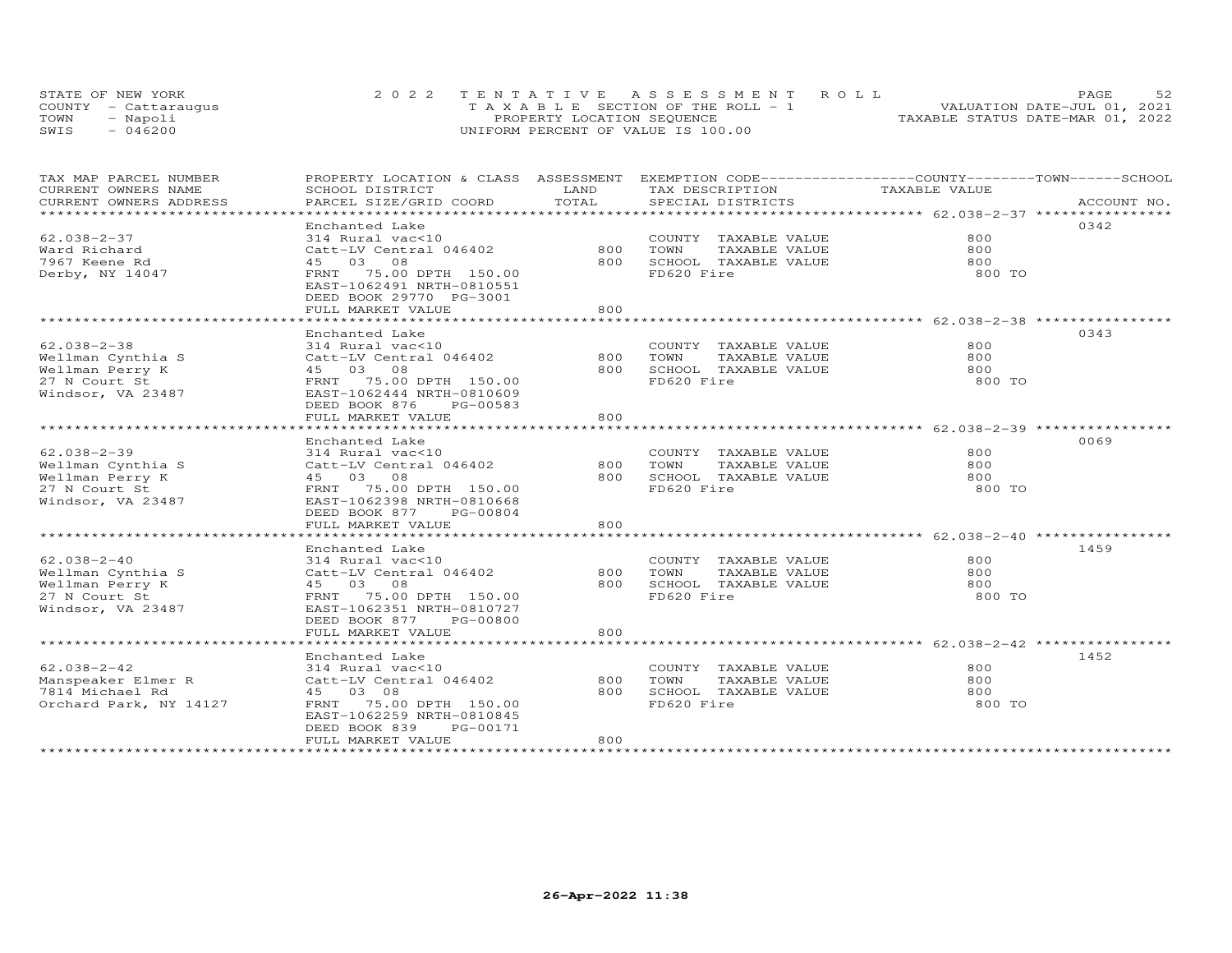|      | STATE OF NEW YORK    | 2022 TENTATIVE ASSESSMENT ROLL        | PAGE                             |
|------|----------------------|---------------------------------------|----------------------------------|
|      | COUNTY - Cattaraugus | T A X A B L E SECTION OF THE ROLL - 1 | VALUATION DATE-JUL 01, 2021      |
| TOWN | Napoli               | PROPERTY LOCATION SEQUENCE            | TAXABLE STATUS DATE-MAR 01, 2022 |
| SWIS | 046200               | UNIFORM PERCENT OF VALUE IS 100.00    |                                  |

| TAX MAP PARCEL NUMBER               | PROPERTY LOCATION & CLASS ASSESSMENT EXEMPTION CODE-----------------COUNTY-------TOWN------SCHOOL |       |                           |               |             |
|-------------------------------------|---------------------------------------------------------------------------------------------------|-------|---------------------------|---------------|-------------|
| CURRENT OWNERS NAME                 | SCHOOL DISTRICT                                                                                   | LAND  | TAX DESCRIPTION           | TAXABLE VALUE |             |
| CURRENT OWNERS ADDRESS              | PARCEL SIZE/GRID COORD                                                                            | TOTAL | SPECIAL DISTRICTS         |               | ACCOUNT NO. |
| ******************************      |                                                                                                   |       |                           |               |             |
|                                     | Enchanted Lake                                                                                    |       |                           |               | 0344        |
| $62.038 - 2 - 44$                   | 314 Rural vac<10                                                                                  |       | COUNTY TAXABLE VALUE      | 800           |             |
| Marciniak Joseph S                  | Catt-LV Central 046402                                                                            | 800   | TOWN<br>TAXABLE VALUE     | 800           |             |
| Banaszak Frances C                  | 45 03 08                                                                                          | 800   | SCHOOL TAXABLE VALUE      | 800           |             |
| 171 Oakvale Blvd                    | FRNT 75.00 DPTH 150.00                                                                            |       | FD620 Fire                | 800 TO        |             |
| Tonawanda, NY 14223                 | EAST-1062166 NRTH-0810963                                                                         |       |                           |               |             |
|                                     | DEED BOOK 2019 PG-13120                                                                           |       |                           |               |             |
|                                     | FULL MARKET VALUE                                                                                 | 800   |                           |               |             |
|                                     |                                                                                                   |       |                           |               |             |
|                                     | Enchanted Lake                                                                                    |       |                           |               | 0346        |
| $62.038 - 2 - 47$                   | 314 Rural vac<10                                                                                  |       | COUNTY TAXABLE VALUE      | 800           |             |
| 62.030-2<br>Fusani Anthony<br>Times | Catt-LV Central 046402                                                                            | 800   | TAXABLE VALUE<br>TOWN     | 800           |             |
|                                     | 45 03 08                                                                                          | 800   | SCHOOL TAXABLE VALUE      | 800           |             |
| 107 Basswood Dr                     | FRNT 75.00 DPTH 150.00                                                                            |       | FD620 Fire                | 800 TO        |             |
| Cheektowaga, NY 14227               | EAST-1062026 NRTH-0811139                                                                         |       |                           |               |             |
|                                     | DEED BOOK 00992 PG-01111                                                                          |       |                           |               |             |
|                                     | FULL MARKET VALUE                                                                                 | 800   |                           |               |             |
|                                     |                                                                                                   |       |                           |               |             |
|                                     | Enchanted Lake                                                                                    |       |                           |               | 1683        |
| $62.038 - 2 - 48$                   | 314 Rural vac<10                                                                                  |       | COUNTY TAXABLE VALUE      | 800           |             |
| Cobado Kent                         | Catt-LV Central 046402                                                                            |       | 800 TOWN<br>TAXABLE VALUE | 800           |             |
| Cobado Barbara                      | 45 03 08                                                                                          |       | 800 SCHOOL TAXABLE VALUE  | 800           |             |
| 4544 Five Mile Rd                   | FRNT 75.00 DPTH 150.00                                                                            |       | FD620 Fire                | 800 TO        |             |
| Allegany, NY 14706                  | EAST-1061980 NRTH-0811198                                                                         |       |                           |               |             |
|                                     | DEED BOOK 00986 PG-00852                                                                          |       |                           |               |             |
|                                     | FULL MARKET VALUE                                                                                 | 800   |                           |               |             |
|                                     |                                                                                                   |       |                           |               |             |
|                                     | Enchanted Lake                                                                                    |       |                           |               | 1682        |
| $62.038 - 2 - 49$                   | 314 Rural vac<10                                                                                  |       | COUNTY TAXABLE VALUE      | 800           |             |
| Cobado Kent                         | Catt-LV Central 046402                                                                            | 800   | TOWN<br>TAXABLE VALUE     | 800           |             |
| Cobado Barbara                      | 45 03 08                                                                                          | 800   | SCHOOL TAXABLE VALUE      | 800           |             |
| 4544 Five Mile Rd                   | FRNT 75.00 DPTH 150.00                                                                            |       | FD620 Fire                | 800 TO        |             |
| Allegany, NY 14706                  | EAST-1061933 NRTH-0811257                                                                         |       |                           |               |             |
|                                     | DEED BOOK 00986 PG-00850                                                                          |       |                           |               |             |
|                                     | FULL MARKET VALUE                                                                                 | 800   |                           |               |             |
|                                     |                                                                                                   |       |                           |               |             |
|                                     | Enchanted Lake                                                                                    |       |                           |               | 1684        |
| 62.038-2-50                         | 314 Rural vac<10                                                                                  |       | COUNTY TAXABLE VALUE      | 800           |             |
| Fusani Anthony                      | Catt-LV Central 046402                                                                            | 800   | TOWN<br>TAXABLE VALUE     | 800           |             |
| Wasch Paul                          | 45 03 08                                                                                          | 800   | SCHOOL TAXABLE VALUE      | 800           |             |
| 107 Basswood Dr                     | FRNT 75.00 DPTH 150.00                                                                            |       | FD620 Fire                | 800 TO        |             |
| Cheektowaga, NY 14227               | EAST-1061887 NRTH-0811316                                                                         |       |                           |               |             |
|                                     | DEED BOOK 994<br>PG-1141                                                                          |       |                           |               |             |
|                                     | FULL MARKET VALUE                                                                                 | 800   |                           |               |             |
|                                     |                                                                                                   |       |                           |               |             |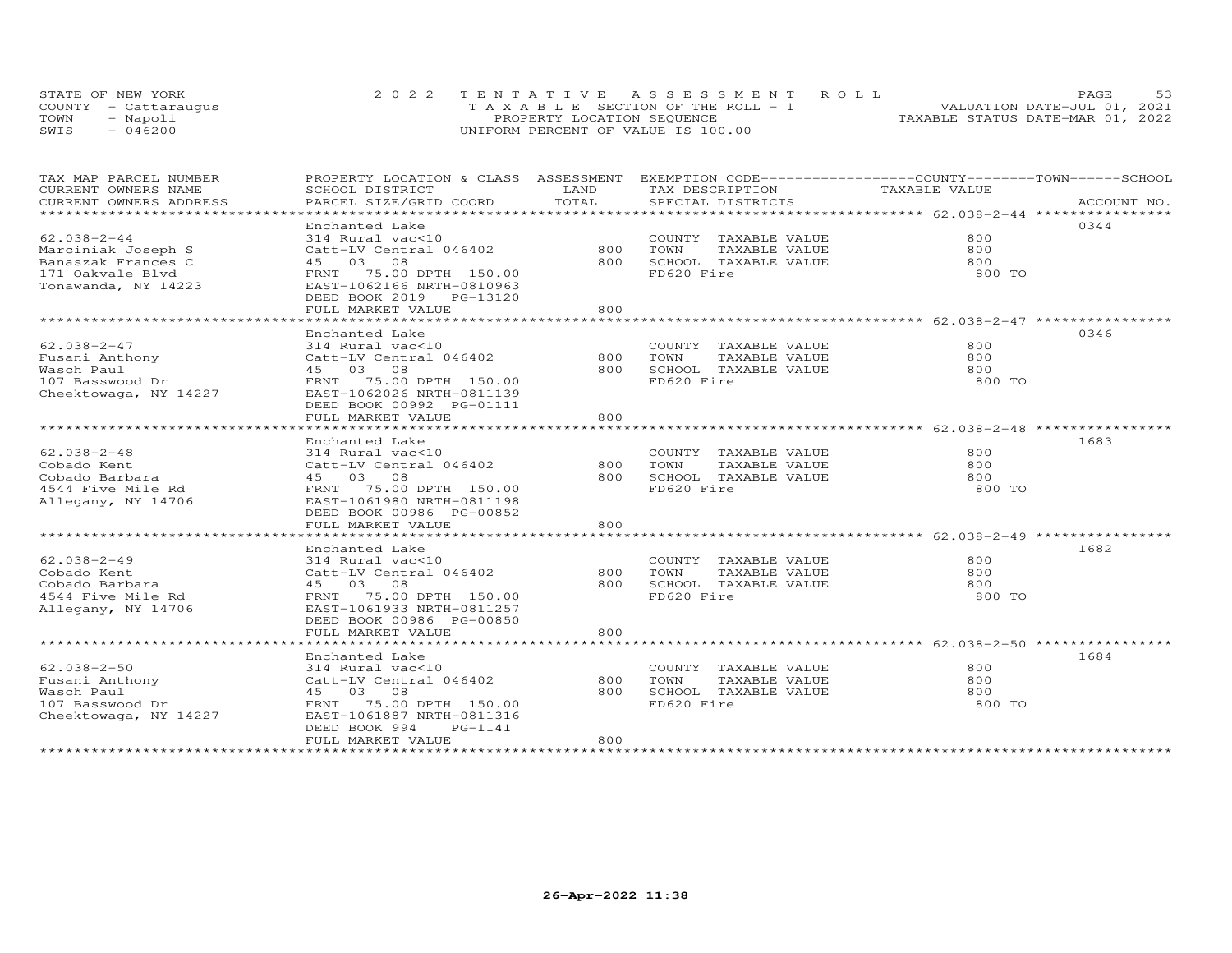|      | STATE OF NEW YORK    | 2022 TENTATIVE ASSESSMENT ROLL     | .54<br>PAGE.                     |
|------|----------------------|------------------------------------|----------------------------------|
|      | COUNTY - Cattarauqus | TAXABLE SECTION OF THE ROLL - 1    | VALUATION DATE-JUL 01, 2021      |
| TOWN | - Napoli             | PROPERTY LOCATION SEQUENCE         | TAXABLE STATUS DATE-MAR 01, 2022 |
| SWIS | $-046200$            | UNIFORM PERCENT OF VALUE IS 100.00 |                                  |

| TAX MAP PARCEL NUMBER<br>CURRENT OWNERS NAME                                                   | PROPERTY LOCATION & CLASS ASSESSMENT EXEMPTION CODE----------------COUNTY-------TOWN------SCHOOL<br>SCHOOL DISTRICT                                                              | LAND                  | TAX DESCRIPTION                                                                     | TAXABLE VALUE                                     |             |
|------------------------------------------------------------------------------------------------|----------------------------------------------------------------------------------------------------------------------------------------------------------------------------------|-----------------------|-------------------------------------------------------------------------------------|---------------------------------------------------|-------------|
| CURRENT OWNERS ADDRESS                                                                         | PARCEL SIZE/GRID COORD                                                                                                                                                           | TOTAL                 | SPECIAL DISTRICTS                                                                   |                                                   | ACCOUNT NO. |
| $62.038 - 2 - 52$<br>Duckwall Hugh B<br>55 Heather Ln<br>Randolph, NY 14772-9405               | Enchanted Lake<br>314 Rural vac<10<br>Catt-LV Central 046402<br>45 03 08<br>FRNT 75.00 DPTH 150.00<br>EAST-1061794 NRTH-0811434<br>DEED BOOK 00955 PG-00758<br>FULL MARKET VALUE | 800<br>2,000<br>2,000 | COUNTY TAXABLE VALUE<br>TOWN<br>SCHOOL TAXABLE VALUE<br>FD620 Fire                  | 2,000<br>TAXABLE VALUE 2,000<br>2,000<br>2,000 TO | 1527        |
| $62.038 - 2 - 56$<br>Duckwall Hugh B<br>55 Heather Ln<br>Randolph, NY 14772-9405               | Enchanted Lake<br>314 Rural vac<10<br>Catt-LV Central 046402<br>45 03 08<br>FRNT 75.06 DPTH 157.89<br>EAST-1061599 NRTH-0811690<br>DEED BOOK 00955 PG-00758<br>FULL MARKET VALUE | 800<br>800<br>800     | COUNTY TAXABLE VALUE<br>TOWN<br>TAXABLE VALUE<br>SCHOOL TAXABLE VALUE<br>FD620 Fire | 800<br>800<br>800<br>800 TO                       | 1208        |
| $62.038 - 2 - 57$<br>Nowicki Donald P<br>Nowicki Anna A<br>3639 Blair Ct<br>Blasdell, NY 14219 | Enchanted Lake<br>314 Rural vac<10<br>Catt-LV Central 046402<br>45 03 08<br>FRNT 74.13 DPTH 157.89<br>EAST-1061581 NRTH-0811784<br>DEED BOOK 751<br>$PG-21$<br>FULL MARKET VALUE | 800<br>800<br>800     | COUNTY TAXABLE VALUE<br>TAXABLE VALUE<br>TOWN<br>SCHOOL TAXABLE VALUE<br>FD620 Fire | 800<br>800<br>800<br>800 TO                       | 0347        |
| $62.038 - 2 - 58$<br>Salido Isidro S<br>Salido Monica B<br>PO Box 165<br>Hillsboro, OH 45133   | Enchanted Lake<br>314 Rural vac<10<br>Catt-LV Central 046402<br>46 03 08<br>FRNT 75.00 DPTH 150.00<br>EAST-1061582 NRTH-0811866<br>FULL MARKET VALUE                             | 800 TOWN<br>800       | COUNTY TAXABLE VALUE<br>TAXABLE VALUE<br>800 SCHOOL TAXABLE VALUE<br>FD620 Fire     | 800<br>800<br>800<br>800 TO                       | 0348        |
| $62.038 - 2 - 59$<br>Cobado Kent<br>Cobado Barbara<br>4544 Five Mile Rd<br>Allegany, NY 14706  | Enchanted Lake<br>314 Rural vac<10<br>Catt-LV Central 046402<br>45 03 08<br>FRNT 75.00 DPTH 150.00<br>EAST-1061583 NRTH-0811941<br>DEED BOOK 00986 PG-00848<br>FULL MARKET VALUE | 800<br>800<br>800     | COUNTY TAXABLE VALUE<br>TOWN<br>TAXABLE VALUE<br>SCHOOL TAXABLE VALUE<br>FD620 Fire | 800<br>800<br>800<br>800 TO                       | 1408        |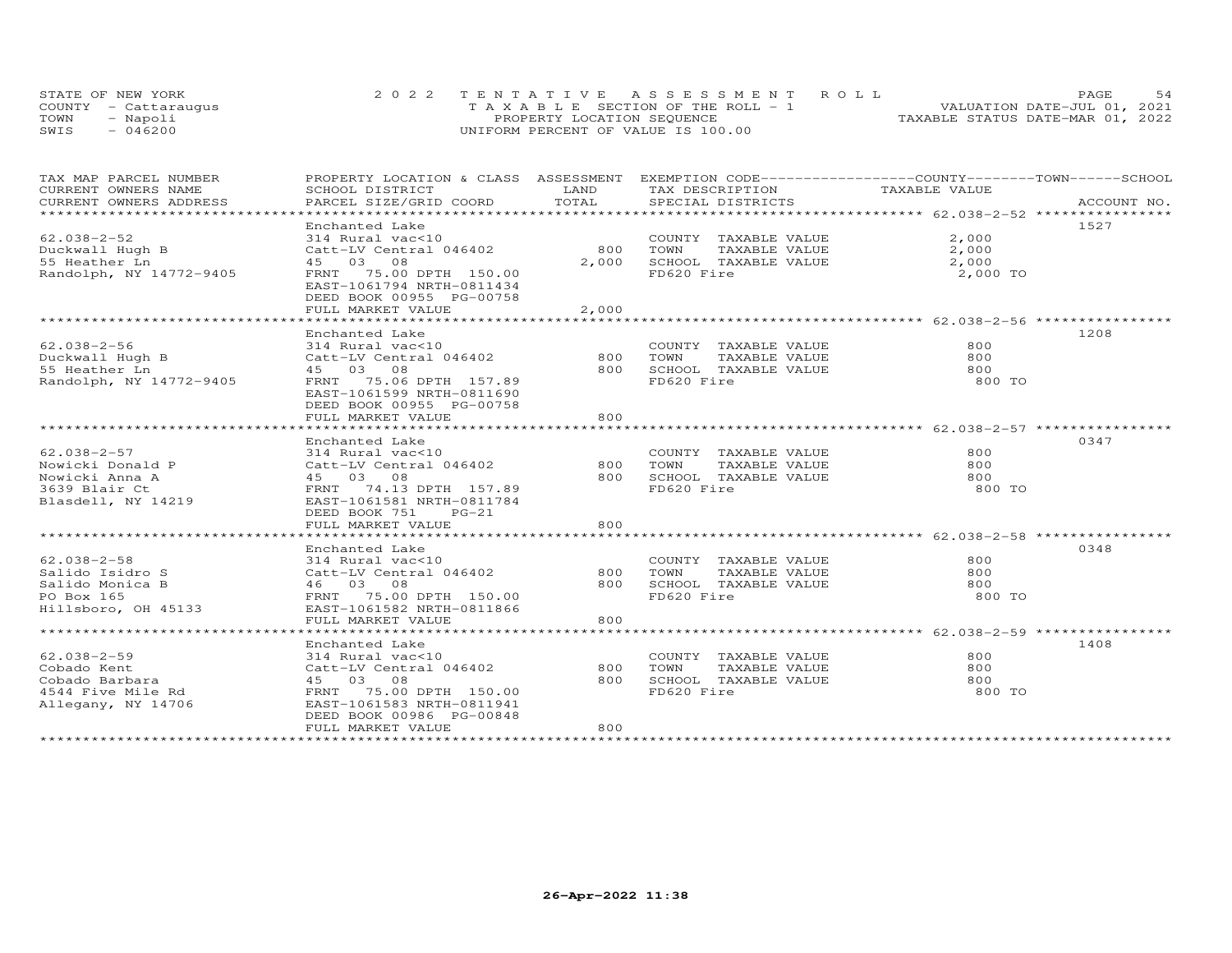|      | STATE OF NEW YORK    | 2022 TENTATIVE ASSESSMENT ROLL        | 55<br><b>PAGE</b>                |
|------|----------------------|---------------------------------------|----------------------------------|
|      | COUNTY - Cattaraugus | T A X A B L E SECTION OF THE ROLL - 1 | VALUATION DATE-JUL 01, 2021      |
| TOWN | - Napoli             | PROPERTY LOCATION SEQUENCE            | TAXABLE STATUS DATE-MAR 01, 2022 |
| SWIS | $-046200$            | UNIFORM PERCENT OF VALUE IS 100.00    |                                  |

| TAX MAP PARCEL NUMBER                             | PROPERTY LOCATION & CLASS ASSESSMENT EXEMPTION CODE----------------COUNTY-------TOWN-----SCHOOL |          |                          |               |             |
|---------------------------------------------------|-------------------------------------------------------------------------------------------------|----------|--------------------------|---------------|-------------|
| CURRENT OWNERS NAME                               | SCHOOL DISTRICT                                                                                 | LAND     | TAX DESCRIPTION          | TAXABLE VALUE |             |
| CURRENT OWNERS ADDRESS<br>*********************** | PARCEL SIZE/GRID COORD                                                                          | TOTAL    | SPECIAL DISTRICTS        |               | ACCOUNT NO. |
|                                                   | Enchanted Lake                                                                                  |          |                          |               | 0353        |
| $62.038 - 3 - 5$                                  | 314 Rural vac<10                                                                                |          | COUNTY TAXABLE VALUE     | 800           |             |
| Roll Timothy J                                    | Catt-LV Central 046402                                                                          | 800      | TOWN<br>TAXABLE VALUE    | 800           |             |
| Roll Sara L                                       | 46 03 08                                                                                        | 800      | SCHOOL TAXABLE VALUE     | 800           |             |
| 740 Genesee Rd                                    | FRNT 75.00 DPTH 150.00                                                                          |          | FD620 Fire               | 800 TO        |             |
| Arcade, NY 14009                                  | EAST-1061784 NRTH-0812015                                                                       |          |                          |               |             |
|                                                   | DEED BOOK 860<br>PG-00375                                                                       |          |                          |               |             |
|                                                   | FULL MARKET VALUE                                                                               | 800      |                          |               |             |
|                                                   |                                                                                                 |          |                          |               |             |
|                                                   | Enchanted Lake                                                                                  |          |                          |               | 0210        |
| $62.038 - 3 - 6$                                  | 314 Rural vac<10                                                                                |          | COUNTY TAXABLE VALUE     | 800           |             |
| Davenport William F                               | Catt-LV Central 046402                                                                          | 800      | TOWN<br>TAXABLE VALUE    | 800           |             |
| Davenport Thomas C                                | 45 03 08                                                                                        |          | 800 SCHOOL TAXABLE VALUE | 800           |             |
| Davenport James J                                 | FRNT 75.00 DPTH 150.00                                                                          |          | FD620 Fire               | 800 TO        |             |
| 3013 Cobden Ct                                    | EAST-1061784 NRTH-0811940                                                                       |          |                          |               |             |
| Leland, NC 28451                                  | DEED BOOK 1007 PG-359                                                                           |          |                          |               |             |
|                                                   | FULL MARKET VALUE                                                                               | 800      |                          |               |             |
|                                                   |                                                                                                 |          |                          |               |             |
|                                                   | Enchanted Lake                                                                                  |          |                          |               | 1568        |
| $62.038 - 3 - 9$                                  | 314 Rural vac<10                                                                                |          | COUNTY TAXABLE VALUE     | 700           |             |
| Hitchcock Brenda L                                | Catt-LV Central 046402                                                                          | 700 TOWN | TAXABLE VALUE            | 700           |             |
| Hitchcock Matthew                                 | 45 03 08                                                                                        |          | 700 SCHOOL TAXABLE VALUE | 700           |             |
| 50 Summervale Dr                                  | FRNT 69.11 DPTH 150.75                                                                          |          | FD620 Fire               | 700 TO        |             |
| Randolph, NY 14772                                | EAST-1061811 NRTH-0811729                                                                       |          |                          |               |             |
|                                                   | DEED BOOK 20190 PG-6544                                                                         |          |                          |               |             |
|                                                   | FULL MARKET VALUE                                                                               | 700      |                          |               |             |
|                                                   | Enchanted Lake                                                                                  |          |                          |               | 1396        |
| $62.038 - 3 - 21$                                 | 314 Rural vac<10                                                                                |          | COUNTY TAXABLE VALUE     | 700           |             |
| Fusani Anthony                                    | Catt-LV Central 046402                                                                          | 700      | TOWN<br>TAXABLE VALUE    | 700           |             |
| Wasch Paul                                        | 45 03 08                                                                                        | 700      | SCHOOL TAXABLE VALUE     | 700           |             |
| 107 Basswood Dr                                   | FRNT 72.00 DPTH 150.00                                                                          |          | FD620 Fire               | 700 TO        |             |
| Cheektowaga, NY 14227                             | EAST-1062370 NRTH-0811028                                                                       |          |                          |               |             |
|                                                   | DEED BOOK 00992 PG-01111                                                                        |          |                          |               |             |
|                                                   | FULL MARKET VALUE                                                                               | 700      |                          |               |             |
|                                                   |                                                                                                 |          |                          |               |             |
|                                                   | Enchanted Lake                                                                                  |          |                          |               | 1722        |
| $62.038 - 3 - 26$                                 | 314 Rural vac<10                                                                                |          | COUNTY TAXABLE VALUE     | 800           |             |
| Helfer Michelle                                   | Catt-LV Central 046402                                                                          | 800      | TAXABLE VALUE<br>TOWN    | 800           |             |
| Nasiak-Longley Lisa                               | 45 03 08                                                                                        | 800      | SCHOOL TAXABLE VALUE     | 800           |             |
| 33 Concetta Ct                                    | FRNT 75.00 DPTH 150.00                                                                          |          | FD620 Fire               | 800 TO        |             |
| Getzville, NY 14068                               | EAST-1062603 NRTH-0810733                                                                       |          |                          |               |             |
|                                                   | DEED BOOK 20769 PG-8001                                                                         |          |                          |               |             |
|                                                   | FULL MARKET VALUE                                                                               | 800      |                          |               |             |
|                                                   |                                                                                                 |          |                          |               |             |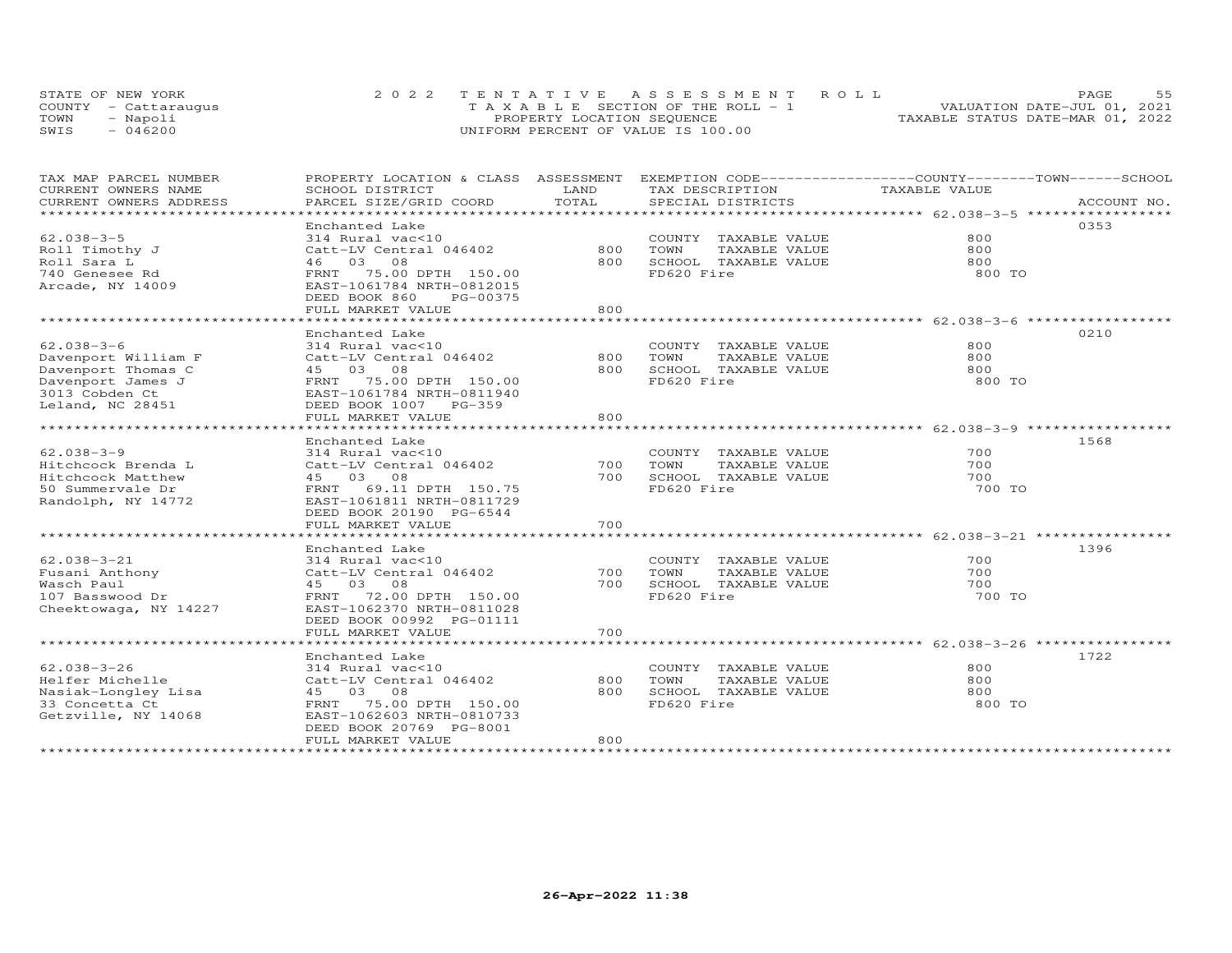| STATE OF NEW YORK    | 2022 TENTATIVE ASSESSMENT ROLL        | PAGE.                            | 56 |
|----------------------|---------------------------------------|----------------------------------|----|
| COUNTY - Cattaraugus | T A X A B L E SECTION OF THE ROLL - 1 | VALUATION DATE-JUL 01, 2021      |    |
| TOWN<br>- Napoli     | PROPERTY LOCATION SEQUENCE            | TAXABLE STATUS DATE-MAR 01, 2022 |    |
| $-046200$<br>SWIS    | UNIFORM PERCENT OF VALUE IS 100.00    |                                  |    |

| TAX MAP PARCEL NUMBER                                 | PROPERTY LOCATION & CLASS ASSESSMENT EXEMPTION CODE-----------------COUNTY-------TOWN------SCHOOL |                       |                                                             |                                                       |             |
|-------------------------------------------------------|---------------------------------------------------------------------------------------------------|-----------------------|-------------------------------------------------------------|-------------------------------------------------------|-------------|
| CURRENT OWNERS NAME                                   | SCHOOL DISTRICT                                                                                   | LAND                  | TAX DESCRIPTION                                             | TAXABLE VALUE                                         |             |
| CURRENT OWNERS ADDRESS                                | PARCEL SIZE/GRID COORD                                                                            | TOTAL                 | SPECIAL DISTRICTS                                           |                                                       | ACCOUNT NO. |
| ************************                              |                                                                                                   |                       |                                                             |                                                       |             |
|                                                       | Enchanted Lake                                                                                    |                       |                                                             |                                                       | 1668        |
| $62.038 - 3 - 28$                                     | 314 Rural vac<10                                                                                  |                       | COUNTY TAXABLE VALUE                                        | 500                                                   |             |
| Williams Revocable Trust Phyli Catt-LV Central 046402 |                                                                                                   | 500                   | TOWN<br>TAXABLE VALUE                                       | 500                                                   |             |
| Smith Estate Mary Jane                                | 45 03 08                                                                                          | 500                   | SCHOOL TAXABLE VALUE                                        | 500                                                   |             |
| Julie Welch                                           | FRNT 75.00 DPTH 100.00                                                                            |                       | FD620 Fire                                                  | 500 TO                                                |             |
| 901 N Boundary Rd                                     | EAST-1062696 NRTH-0810616                                                                         |                       |                                                             |                                                       |             |
| Englewood, FL 34223                                   | DEED BOOK 11369 PG-6002                                                                           |                       |                                                             |                                                       |             |
|                                                       | FULL MARKET VALUE                                                                                 | 500                   |                                                             |                                                       |             |
|                                                       |                                                                                                   |                       |                                                             | ************************ 62.038-3-29 **************** |             |
|                                                       | Enchanted Lake                                                                                    |                       |                                                             |                                                       | 0355        |
| $62.038 - 3 - 29$                                     | 312 Vac w/imprv                                                                                   |                       | COUNTY TAXABLE VALUE                                        | 18,800                                                |             |
| Sparcino Charles J                                    | Catt-LV Central 046402                                                                            | 2,500                 | TOWN<br>TAXABLE VALUE                                       | 18,800                                                |             |
|                                                       |                                                                                                   |                       |                                                             |                                                       |             |
| 78 Huetler Ave                                        | 37 45 3/8                                                                                         | 18,800                | SCHOOL TAXABLE VALUE                                        | 18,800                                                |             |
| Buffalo, NY 14207                                     | 7/13-mrgd 3-34 & 35 in pr                                                                         |                       | FD620 Fire                                                  | 18,800 TO                                             |             |
|                                                       | Ff 300.00                                                                                         |                       |                                                             |                                                       |             |
|                                                       | ACRES<br>1.80                                                                                     |                       |                                                             |                                                       |             |
|                                                       | EAST-1062849 NRTH-0810573                                                                         |                       |                                                             |                                                       |             |
|                                                       | DEED BOOK 20200 PG-5157                                                                           |                       |                                                             |                                                       |             |
|                                                       | FULL MARKET VALUE                                                                                 | 18,800                |                                                             |                                                       |             |
|                                                       | · * * * * * * * * * * * * * * * * * *                                                             | * * * * * * * * * * * | ********************************* 62.038-3-42 ************* |                                                       |             |
|                                                       | Enchanted Lake                                                                                    |                       |                                                             |                                                       | 1567        |
| $62.038 - 3 - 42$                                     | 314 Rural vac<10                                                                                  |                       | COUNTY TAXABLE VALUE                                        | 800                                                   |             |
| Lawton Jennifer Lee                                   | Catt-LV Central 046402                                                                            | 800                   | TOWN<br>TAXABLE VALUE                                       | 800                                                   |             |
| 1142 Lillibridge Rd                                   | 45 03 08                                                                                          | 800                   | SCHOOL TAXABLE VALUE                                        | 800                                                   |             |
| Portville, NY 14770                                   | 75.00 DPTH 150.00<br>FRNT                                                                         |                       | FD620 Fire                                                  | 800 TO                                                |             |
|                                                       | EAST-1062490 NRTH-0811121                                                                         |                       |                                                             |                                                       |             |
|                                                       | DEED BOOK 30000 PG-8003                                                                           |                       |                                                             |                                                       |             |
|                                                       | FULL MARKET VALUE                                                                                 | 800                   |                                                             |                                                       |             |
|                                                       |                                                                                                   |                       |                                                             |                                                       |             |
|                                                       | Enchanted Lake                                                                                    |                       |                                                             |                                                       | 1241        |
| $62.038 - 3 - 45$                                     | 314 Rural vac<10                                                                                  |                       | COUNTY TAXABLE VALUE                                        | 800                                                   |             |
| Gabler Mark L                                         | Catt-LV Central 046402                                                                            | 800                   | TOWN<br>TAXABLE VALUE                                       | 800                                                   |             |
| 2 Muirfield Ln                                        | 45 03 08                                                                                          | 800                   | SCHOOL TAXABLE VALUE                                        | 800                                                   |             |
| Lancaster, NY 14086                                   | FRNT<br>75.00 DPTH 150.00                                                                         |                       | FD620 Fire                                                  | 800 TO                                                |             |
|                                                       | EAST-1062350 NRTH-0811298                                                                         |                       |                                                             |                                                       |             |
|                                                       | DEED BOOK 850<br>PG-00594                                                                         |                       |                                                             |                                                       |             |
|                                                       | FULL MARKET VALUE                                                                                 | 800                   |                                                             |                                                       |             |
|                                                       |                                                                                                   |                       |                                                             |                                                       |             |
|                                                       | Enchanted Lake                                                                                    |                       |                                                             |                                                       | 0046        |
| $62.038 - 3 - 46$                                     | 314 Rural vac<10                                                                                  |                       | COUNTY TAXABLE VALUE                                        | 800                                                   |             |
| Anasiewicz Adam                                       | Catt-LV Central 046402                                                                            | 800                   | TOWN<br>TAXABLE VALUE                                       | 800                                                   |             |
| Anasiewicz Dorothy J                                  | 45 03 08                                                                                          | 800                   | SCHOOL TAXABLE VALUE                                        | 800                                                   |             |
| 9098 Fairway Cir                                      | FRNT 75.00 DPTH 150.00                                                                            |                       | FD620 Fire                                                  | 800 TO                                                |             |
| Clarence, NY 14031                                    | EAST-1062304 NRTH-0811357                                                                         |                       |                                                             |                                                       |             |
|                                                       | FULL MARKET VALUE                                                                                 | 800                   |                                                             |                                                       |             |
|                                                       |                                                                                                   |                       |                                                             |                                                       |             |
|                                                       |                                                                                                   |                       |                                                             |                                                       |             |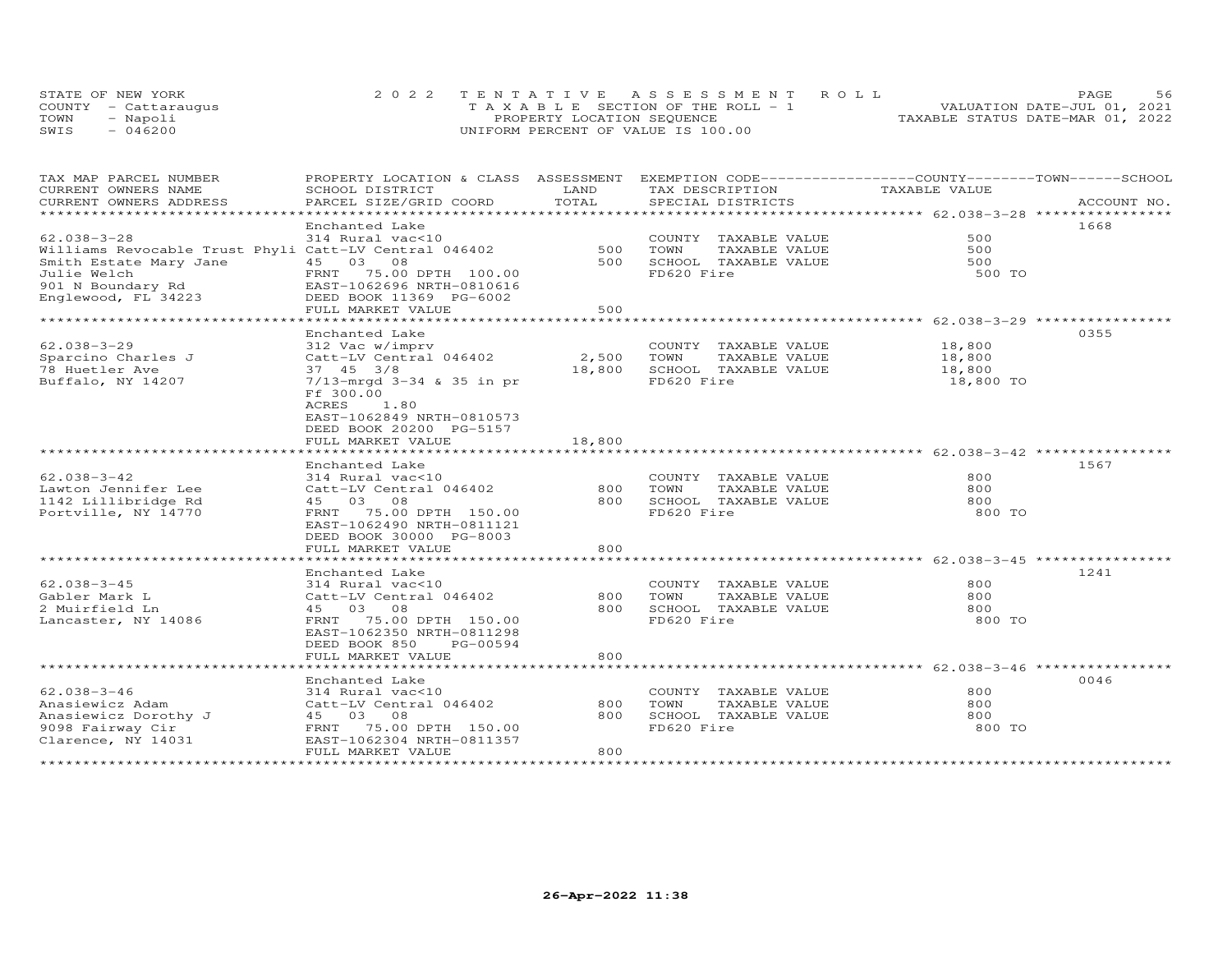|      | STATE OF NEW YORK    | 2022 TENTATIVE ASSESSMENT ROLL        | PAGE                             |
|------|----------------------|---------------------------------------|----------------------------------|
|      | COUNTY - Cattarauqus | T A X A B L E SECTION OF THE ROLL - 1 | VALUATION DATE-JUL 01, 2021      |
| TOWN | Napoli               | PROPERTY LOCATION SEQUENCE            | TAXABLE STATUS DATE-MAR 01, 2022 |
| SWIS | 046200               | UNIFORM PERCENT OF VALUE IS 100.00    |                                  |

| TAX MAP PARCEL NUMBER          | PROPERTY LOCATION & CLASS ASSESSMENT |       | EXEMPTION CODE-----------------COUNTY-------TOWN------SCHOOL |               |             |
|--------------------------------|--------------------------------------|-------|--------------------------------------------------------------|---------------|-------------|
| CURRENT OWNERS NAME            | SCHOOL DISTRICT                      | LAND  | TAX DESCRIPTION                                              | TAXABLE VALUE |             |
| CURRENT OWNERS ADDRESS         | PARCEL SIZE/GRID COORD               | TOTAL | SPECIAL DISTRICTS                                            |               | ACCOUNT NO. |
| ****************************** |                                      |       |                                                              |               |             |
|                                | Enchanted Lake                       |       |                                                              |               | 1234        |
| $62.038 - 3 - 50$              | 314 Rural vac<10                     |       | COUNTY TAXABLE VALUE                                         | 800           |             |
| Phillips Douglas               | Catt-LV Central 046402               | 800   | TOWN<br>TAXABLE VALUE                                        | 800           |             |
| 117 Fourth St                  | 45 03 08                             | 800   | SCHOOL TAXABLE VALUE                                         | 800           |             |
| Little Valley, NY 14755        | FRNT 75.00 DPTH 150.00               |       | FD620 Fire                                                   | 800 TO        |             |
|                                | EAST-1062118 NRTH-0811592            |       |                                                              |               |             |
|                                | DEED BOOK 2020 PG-12074              |       |                                                              |               |             |
|                                | FULL MARKET VALUE                    | 800   |                                                              |               |             |
|                                |                                      |       |                                                              |               |             |
|                                | Enchanted Lake                       |       |                                                              |               | 0963        |
| $62.039 - 1 - 3$               | 312 Vac w/imprv                      |       | COUNTY TAXABLE VALUE                                         | 800           |             |
| Migliore Francis Jr            | Catt-LV Central 046402               | 800   | TOWN<br>TAXABLE VALUE                                        | 800           |             |
| 8 Otters Run                   | 46 03 08                             | 800   | SCHOOL TAXABLE VALUE                                         | 800           |             |
| Durham, NC 27712               | FRNT 75.00 DPTH 150.00               |       | FD620 Fire                                                   | 800 TO        |             |
|                                | EAST-1062134 NRTH-0812162            |       |                                                              |               |             |
|                                | DEED BOOK 890<br>PG-00901            |       |                                                              |               |             |
|                                | FULL MARKET VALUE                    | 800   |                                                              |               |             |
|                                |                                      |       |                                                              |               |             |
|                                | Enchanted Lake                       |       |                                                              |               | 1240        |
| $62.039 - 1 - 4$               | 314 Rural vac<10                     |       | COUNTY TAXABLE VALUE                                         | 800           |             |
| Hitchcock Brenda L             | Catt-LV Central 046402               | 800   | TOWN<br>TAXABLE VALUE                                        | 800           |             |
| Hitchcock Matthew              | 46 03 08                             | 800   | SCHOOL TAXABLE VALUE                                         | 800           |             |
| 50 Summervale Dr               | FRNT 75.00 DPTH 150.00               |       | FD620 Fire                                                   | 800 TO        |             |
| Randolph, NY 14772             | EAST-1062135 NRTH-0812087            |       |                                                              |               |             |
|                                | DEED BOOK 20190 PG-6543              |       |                                                              |               |             |
|                                | FULL MARKET VALUE                    | 800   |                                                              |               |             |
|                                |                                      |       |                                                              |               |             |
|                                | Enchanted Lake                       |       |                                                              |               | 0964        |
| $62.039 - 1 - 9$               | 314 Rural vac<10                     |       | COUNTY TAXABLE VALUE                                         | 800           |             |
| Helfer Michelle                | Catt-LV Central 046402               | 800   | TOWN<br>TAXABLE VALUE                                        | 800           |             |
| Nasiak-Longley Lisa            | 46 03 08                             | 800   | SCHOOL TAXABLE VALUE                                         | 800           |             |
| 33 Concetta Ct                 | FRNT 75.00 DPTH 150.00               |       | FD620 Fire                                                   | 800 TO        |             |
| Getzville, NY 14068            | EAST-1062273 NRTH-0811719            |       |                                                              |               |             |
|                                | DEED BOOK 20769 PG-8001              |       |                                                              |               |             |
|                                | FULL MARKET VALUE                    | 800   |                                                              |               |             |
|                                |                                      |       |                                                              |               |             |
|                                | Enchanted Lake                       |       |                                                              |               | 0966        |
| $62.039 - 1 - 12$              | 314 Rural vac<10                     |       | COUNTY TAXABLE VALUE                                         | 800           |             |
| Roward Stephen                 | Catt-LV Central 046402               | 800   | TOWN<br>TAXABLE VALUE                                        | 800           |             |
| Hess Rebecca -                 | 45 03 08                             | 800   | SCHOOL TAXABLE VALUE                                         | 800           |             |
| 4400 East Lake Rd 216          | 75.00 DPTH 150.00<br>FRNT            |       | FD620 Fire                                                   | 800 TO        |             |
| Erie, PA 16511                 | EAST-1062412 NRTH-0811542            |       |                                                              |               |             |
|                                | PG-00910<br>DEED BOOK 840            |       |                                                              |               |             |
|                                | FULL MARKET VALUE                    | 800   |                                                              |               |             |
|                                |                                      |       |                                                              |               |             |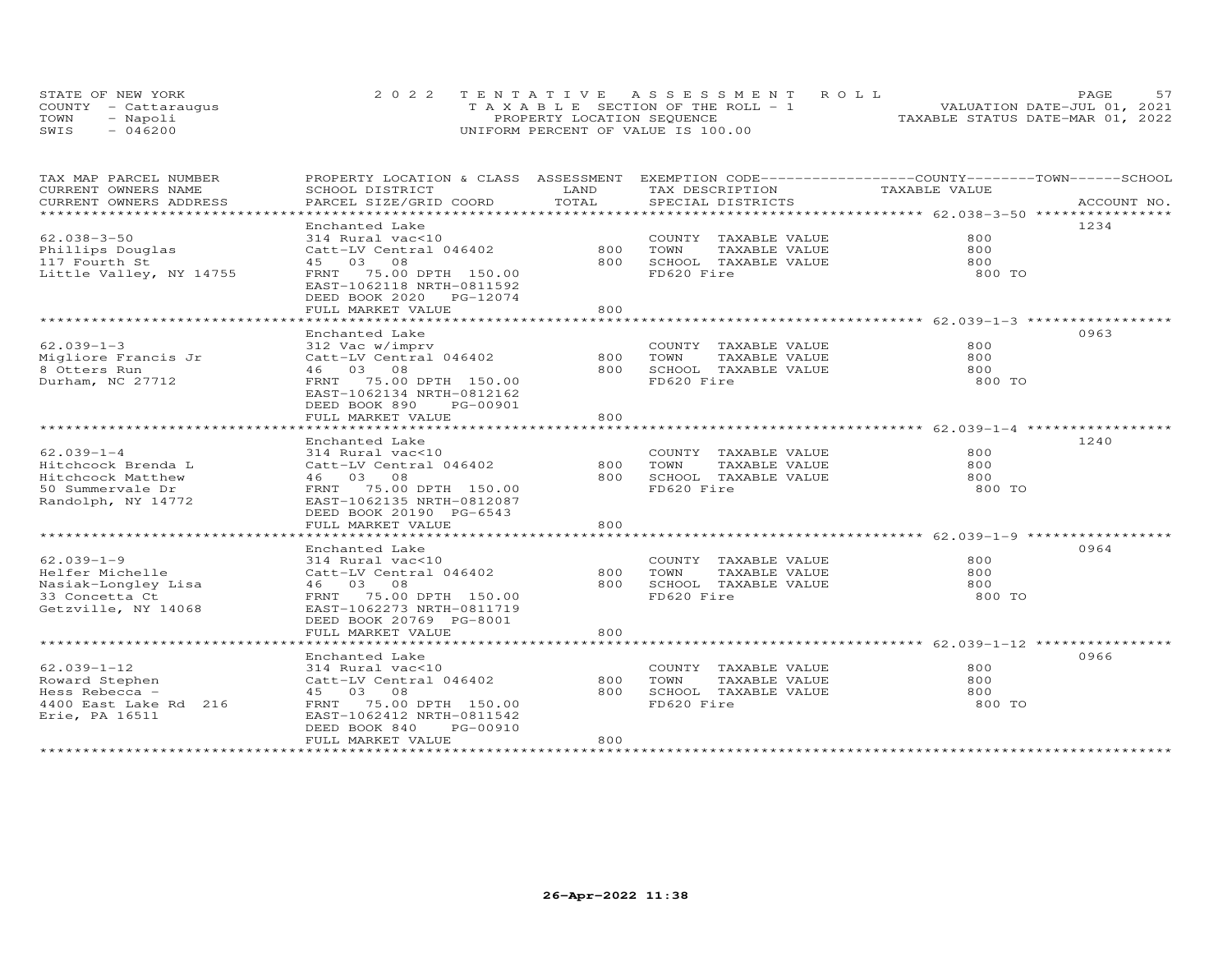|      | STATE OF NEW YORK    | 2022 TENTATIVE ASSESSMENT ROLL        | 58<br>PAGE.                      |
|------|----------------------|---------------------------------------|----------------------------------|
|      | COUNTY - Cattaraugus | T A X A B L E SECTION OF THE ROLL - 1 | VALUATION DATE-JUL 01, 2021      |
| TOWN | - Napoli             | PROPERTY LOCATION SEQUENCE            | TAXABLE STATUS DATE-MAR 01, 2022 |
| SWIS | $-046200$            | UNIFORM PERCENT OF VALUE IS 100.00    |                                  |

| TAX MAP PARCEL NUMBER<br>CURRENT OWNERS NAME<br>CURRENT OWNERS ADDRESS                                  | PROPERTY LOCATION & CLASS ASSESSMENT<br>SCHOOL DISTRICT<br>PARCEL SIZE/GRID COORD                                                                                                 | LAND<br>TOTAL     | EXEMPTION CODE-----------------COUNTY-------TOWN------SCHOOL<br>TAX DESCRIPTION<br>SPECIAL DISTRICTS | TAXABLE VALUE               | ACCOUNT NO. |
|---------------------------------------------------------------------------------------------------------|-----------------------------------------------------------------------------------------------------------------------------------------------------------------------------------|-------------------|------------------------------------------------------------------------------------------------------|-----------------------------|-------------|
| $62.039 - 1 - 13$<br>Goheen Phillis Clark<br>2250 N Floyd Dr<br>Mesa, AZ 85215                          | Enchanted Lake<br>314 Rural vac<10<br>Catt-LV Central 046402<br>45 03 08<br>FRNT 75.00 DPTH 150.00<br>EAST-1062458 NRTH-0811483<br>DEED BOOK 761<br>PG-718                        | 800<br>800        | COUNTY TAXABLE VALUE<br>TOWN<br>TAXABLE VALUE<br>SCHOOL TAXABLE VALUE<br>FD620 Fire                  | 800<br>800<br>800<br>800 TO | 0967        |
| $62.039 - 1 - 14$                                                                                       | FULL MARKET VALUE<br>Enchanted Lake<br>314 Rural vac<10                                                                                                                           | 800               | COUNTY TAXABLE VALUE                                                                                 | 800                         | 1730        |
| Helfer Michelle<br>Nasiak-Longley Lisa<br>33 Concetta Ct<br>Getzville, NY 14068                         | Catt-LV Central 046402<br>45 03 08<br>FRNT 75.00 DPTH 150.00<br>EAST-1062504 NRTH-0811424<br>DEED BOOK 20769 PG-8001<br>FULL MARKET VALUE                                         | 800<br>800<br>800 | TOWN<br>TAXABLE VALUE<br>SCHOOL TAXABLE VALUE<br>FD620 Fire                                          | 800<br>800<br>800 TO        |             |
| $62.039 - 1 - 15$<br>Long William N<br>Long Joan L<br>PO Box 195<br>West Falls, NY 14170                | Enchanted Lake<br>314 Rural vac<10<br>Catt-LV Central 046402<br>45 03 08<br>FRNT 75.00 DPTH 150.00<br>EAST-1062551 NRTH-0811365<br>FULL MARKET VALUE                              | 800<br>800<br>800 | COUNTY TAXABLE VALUE<br>TOWN<br>TAXABLE VALUE<br>SCHOOL TAXABLE VALUE<br>FD620 Fire                  | 800<br>800<br>800<br>800 TO | 1436        |
| $62.039 - 1 - 16$<br>Beckerich James R<br>57 S Central Ave<br>Springville, NY 14141                     | Enchanted Lake<br>314 Rural vac<10<br>Catt-LV Central 046402<br>45 03 08<br>FRNT 75.00 DPTH 150.00<br>EAST-1062597 NRTH-0811306<br>DEED BOOK 2314 PG-7001<br>FULL MARKET VALUE    | 800<br>800<br>800 | COUNTY TAXABLE VALUE<br>TAXABLE VALUE<br>TOWN<br>SCHOOL TAXABLE VALUE<br>FD620 Fire                  | 800<br>800<br>800<br>800 TO | 0968        |
| $62.039 - 1 - 19$<br>Mirowski Violet<br>Reitmeier John<br>745 Indian Church Rd 208<br>Buffalo, NY 14224 | Enchanted Lake<br>314 Rural vac<10<br>Catt-LV Central 046402<br>37 03 08<br>FRNT 75.00 DPTH 150.00<br>EAST-1062737 NRTH-0811128<br>DEED BOOK 876<br>PG-00420<br>FULL MARKET VALUE | 800<br>800<br>800 | COUNTY TAXABLE VALUE<br>TOWN<br>TAXABLE VALUE<br>SCHOOL TAXABLE VALUE<br>FD620 Fire                  | 800<br>800<br>800<br>800 TO | 0970        |
|                                                                                                         |                                                                                                                                                                                   |                   |                                                                                                      |                             |             |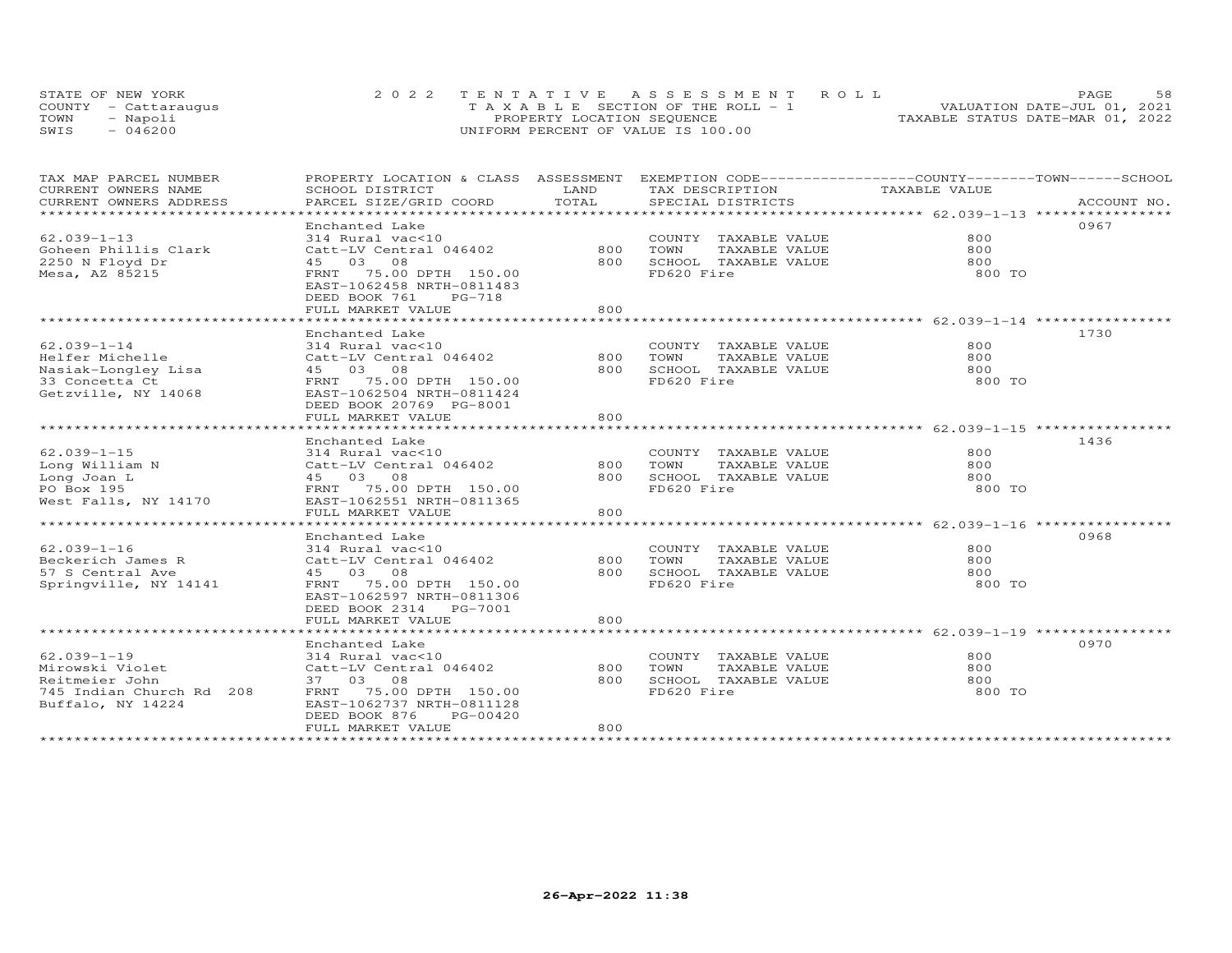|      | STATE OF NEW YORK    | 2022 TENTATIVE ASSESSMENT ROLL        | 59<br><b>PAGE</b>                |
|------|----------------------|---------------------------------------|----------------------------------|
|      | COUNTY - Cattaraugus | T A X A B L E SECTION OF THE ROLL - 1 | VALUATION DATE-JUL 01, 2021      |
| TOWN | - Napoli             | PROPERTY LOCATION SEQUENCE            | TAXABLE STATUS DATE-MAR 01, 2022 |
| SWIS | $-046200$            | UNIFORM PERCENT OF VALUE IS 100.00    |                                  |

| TAX MAP PARCEL NUMBER<br>CURRENT OWNERS NAME | PROPERTY LOCATION & CLASS ASSESSMENT EXEMPTION CODE-----------------COUNTY-------TOWN------SCHOOL<br>SCHOOL DISTRICT | LAND                  | TAX DESCRIPTION                                             | TAXABLE VALUE                                       |             |
|----------------------------------------------|----------------------------------------------------------------------------------------------------------------------|-----------------------|-------------------------------------------------------------|-----------------------------------------------------|-------------|
| CURRENT OWNERS ADDRESS                       | PARCEL SIZE/GRID COORD                                                                                               | TOTAL                 | SPECIAL DISTRICTS                                           |                                                     | ACCOUNT NO. |
| *********************                        |                                                                                                                      |                       |                                                             |                                                     |             |
|                                              | Enchanted Lake                                                                                                       |                       |                                                             |                                                     | 0971        |
| $62.039 - 1 - 20$                            | 314 Rural vac<10                                                                                                     |                       | COUNTY TAXABLE VALUE                                        | 800                                                 |             |
| Weigold Bernard C                            | Catt-LV Central 046402                                                                                               | 800                   | TOWN<br>TAXABLE VALUE                                       | 800                                                 |             |
| Weigold Genevieve                            | FRNT 75.00 DPTH 150.00                                                                                               | 800                   | SCHOOL TAXABLE VALUE                                        | 800                                                 |             |
| 8532 Quarters Ln                             | EAST-1062784 NRTH-0811069                                                                                            |                       | FD620 Fire                                                  | 800 TO                                              |             |
| Charlotte, NC 28227                          | DEED BOOK 750<br>PG-984                                                                                              |                       |                                                             |                                                     |             |
|                                              | FULL MARKET VALUE<br>* * * * * * * * * * * * * * * * * * *                                                           | 800<br>**********     |                                                             | ********************** 62.039-1-21 **************** |             |
|                                              | Enchanted Lake                                                                                                       |                       |                                                             |                                                     | 1503        |
| $62.039 - 1 - 21$                            | 314 Rural vac<10                                                                                                     |                       | COUNTY TAXABLE VALUE                                        | 800                                                 |             |
| Gorman Beth                                  | Catt-LV Central 046402                                                                                               | 800                   | TOWN<br>TAXABLE VALUE                                       | 800                                                 |             |
| 72 Huetter Ave                               | 37 03 08                                                                                                             | 800                   | SCHOOL TAXABLE VALUE                                        | 800                                                 |             |
| Buffalo, NY 14207                            | FRNT 75.00 DPTH 150.00                                                                                               |                       | FD620 Fire                                                  | 800 TO                                              |             |
|                                              | EAST-1062830 NRTH-0811010                                                                                            |                       |                                                             |                                                     |             |
|                                              | DEED BOOK 27389 PG-7002                                                                                              |                       |                                                             |                                                     |             |
|                                              | FULL MARKET VALUE                                                                                                    | 800                   |                                                             |                                                     |             |
|                                              | ********************                                                                                                 |                       |                                                             |                                                     |             |
|                                              | Enchanted Lake                                                                                                       |                       |                                                             |                                                     | 0974        |
| $62.039 - 1 - 24$                            | 314 Rural vac<10                                                                                                     |                       | COUNTY TAXABLE VALUE                                        | 800                                                 |             |
| Olin Beverly A                               | Catt-LV Central 046402                                                                                               | 800                   | TOWN<br>TAXABLE VALUE                                       | 800                                                 |             |
| 23 Chelteham Ln                              | 37 03 08                                                                                                             | 800                   | SCHOOL TAXABLE VALUE                                        | 800                                                 |             |
| Fairfield, TN 38558                          | FRNT 75.00 DPTH 150.00                                                                                               |                       | FD620 Fire                                                  | 800 TO                                              |             |
|                                              | EAST-1062970 NRTH-0810832                                                                                            |                       |                                                             |                                                     |             |
|                                              | DEED BOOK 752<br>PG-202                                                                                              |                       |                                                             |                                                     |             |
|                                              | FULL MARKET VALUE                                                                                                    | 800<br>************** | ******************************* 62.039-1-54 *************** |                                                     |             |
|                                              | Enchanted Lake                                                                                                       |                       |                                                             |                                                     | 0254        |
| $62.039 - 1 - 54$                            | 323 Vacant rural                                                                                                     |                       | COUNTY TAXABLE VALUE                                        | 76,900                                              |             |
| Holewinski Christopher D                     | Catt-LV Central 046402                                                                                               | 76,900                | TOWN<br>TAXABLE VALUE                                       | 76,900                                              |             |
| 10160 Point Peter Rd                         | 37/38/45/46 03 08                                                                                                    | 76,900                | SCHOOL TAXABLE VALUE                                        | 76,900                                              |             |
| Gowanda, NY 14070                            | See L1015/p84 Wetlands Es                                                                                            |                       | FD620 Fire                                                  | 76,900 TO                                           |             |
|                                              | Zaepfel Nature Preserve                                                                                              |                       |                                                             |                                                     |             |
|                                              | ACRES 50.00                                                                                                          |                       |                                                             |                                                     |             |
|                                              | EAST-1064604 NRTH-0810665                                                                                            |                       |                                                             |                                                     |             |
|                                              | DEED BOOK 29605 PG-7002                                                                                              |                       |                                                             |                                                     |             |
|                                              | FULL MARKET VALUE                                                                                                    | 76,900                |                                                             |                                                     |             |
|                                              | *************************                                                                                            |                       |                                                             |                                                     |             |
|                                              | Enchanted Lake                                                                                                       |                       |                                                             |                                                     | 1046        |
| $62.039 - 3 - 2$                             | 314 Rural vac<10                                                                                                     |                       | COUNTY TAXABLE VALUE                                        | 1,300                                               |             |
| Reichert Michael                             | Catt-LV Central 046402                                                                                               | 1,300                 | TOWN<br>TAXABLE VALUE                                       | 1,300                                               |             |
| 5716 Java Lake Rd                            | 38 03 08                                                                                                             | 1,300                 | SCHOOL TAXABLE VALUE                                        | 1,300                                               |             |
| Arcade, NY 14009                             | FRNT 162.00 DPTH 150.00                                                                                              |                       | FD620 Fire                                                  | 1,300 TO                                            |             |
|                                              | EAST-1062818 NRTH-0812166                                                                                            |                       |                                                             |                                                     |             |
|                                              | DEED BOOK 4306 PG-6001<br>FULL MARKET VALUE                                                                          | 1,300                 |                                                             |                                                     |             |
|                                              | *******************                                                                                                  |                       |                                                             |                                                     |             |
|                                              |                                                                                                                      |                       |                                                             |                                                     |             |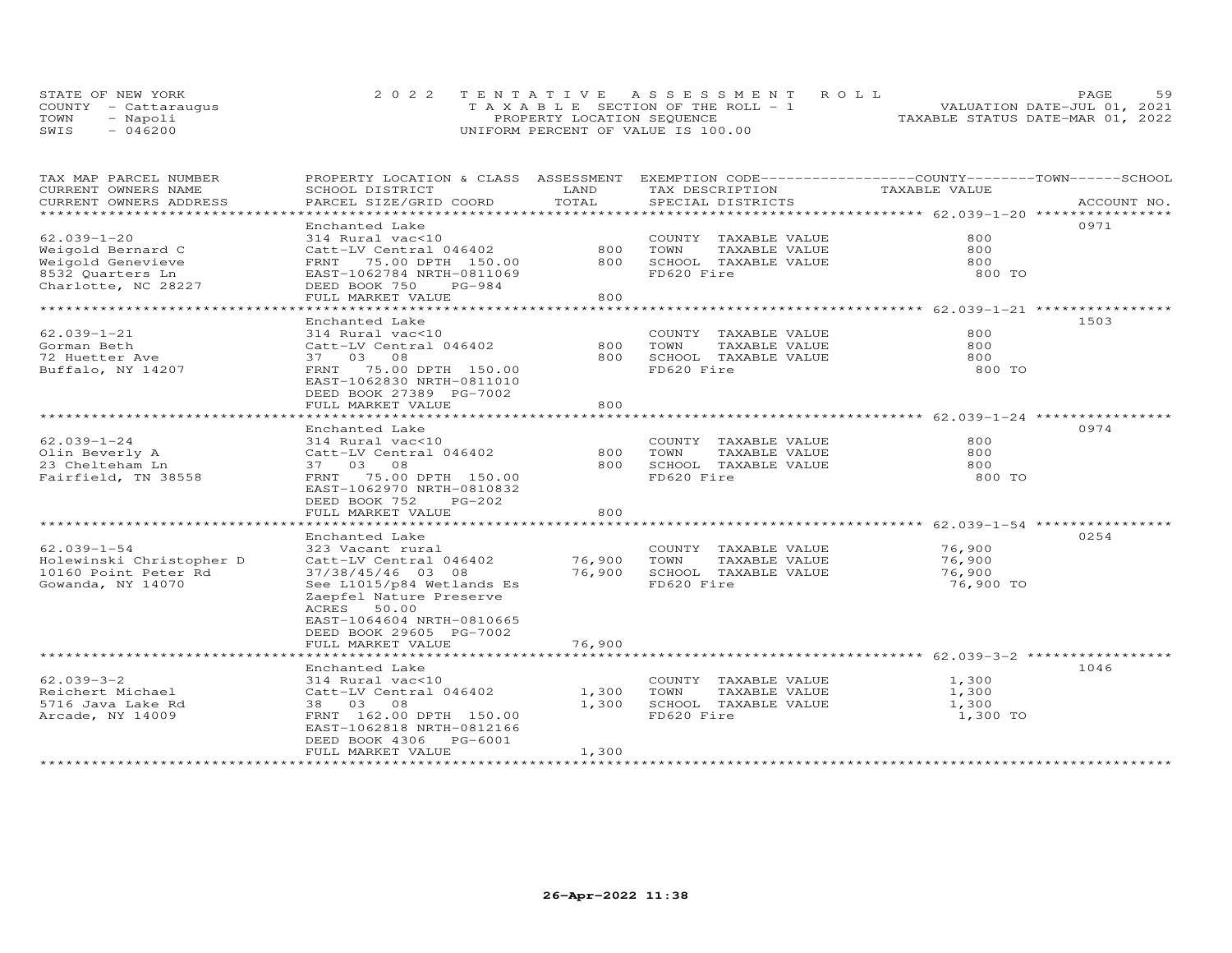|      | STATE OF NEW YORK    | 2022 TENTATIVE ASSESSMENT ROLL        | <b>PAGE</b>                      |
|------|----------------------|---------------------------------------|----------------------------------|
|      | COUNTY - Cattarauqus | T A X A B L E SECTION OF THE ROLL - 1 | VALUATION DATE-JUL 01, 2021      |
| TOWN | Napoli               | PROPERTY LOCATION SEQUENCE            | TAXABLE STATUS DATE-MAR 01, 2022 |
| SWIS | 046200               | UNIFORM PERCENT OF VALUE IS 100.00    |                                  |

| TAX MAP PARCEL NUMBER        | PROPERTY LOCATION & CLASS ASSESSMENT EXEMPTION CODE----------------COUNTY-------TOWN------SCHOOL |       |                       |               |             |
|------------------------------|--------------------------------------------------------------------------------------------------|-------|-----------------------|---------------|-------------|
| CURRENT OWNERS NAME          | SCHOOL DISTRICT                                                                                  | LAND  | TAX DESCRIPTION       | TAXABLE VALUE |             |
| CURRENT OWNERS ADDRESS       | PARCEL SIZE/GRID COORD                                                                           | TOTAL | SPECIAL DISTRICTS     |               | ACCOUNT NO. |
| **************************** |                                                                                                  |       |                       |               |             |
|                              | Enchanted Lake                                                                                   |       |                       |               | 1042        |
| $62.039 - 3 - 64$            | 314 Rural vac<10                                                                                 |       | COUNTY TAXABLE VALUE  | 800           |             |
| Adams Ella Mae               | Catt-LV Central 046402                                                                           | 800   | TOWN<br>TAXABLE VALUE | 800           |             |
| 5786 Frank Rd                | 38/46 03 08                                                                                      | 800   | SCHOOL TAXABLE VALUE  | 800           |             |
| Cattaraugus, NY 14719        | FRNT 75.00 DPTH 150.00                                                                           |       | FD620 Fire            | 800 TO        |             |
|                              | EAST-1062652 NRTH-0812042                                                                        |       |                       |               |             |
|                              | DEED BOOK 00946 PG-01030                                                                         |       |                       |               |             |
|                              | FULL MARKET VALUE                                                                                | 800   |                       |               |             |
|                              |                                                                                                  |       |                       |               |             |
|                              | Enchanted Lake                                                                                   |       |                       |               | 2287        |
| $62.046 - 1 - 1$             | 314 Rural vac<10                                                                                 |       | COUNTY TAXABLE VALUE  | 800           |             |
| Baginski Ken                 | Catt-LV Central 046402                                                                           | 800   | TOWN<br>TAXABLE VALUE | 800           |             |
| 64 Holly Hill Ct             | 45 03 08                                                                                         | 800   | SCHOOL TAXABLE VALUE  | 800           |             |
| Randolph, NY 14772           | FRNT 75.00 DPTH 160.00                                                                           |       | FD620 Fire            | 800 TO        |             |
|                              | EAST-1061876 NRTH-0810010                                                                        |       |                       |               |             |
|                              | DEED BOOK 01003 PG-00916                                                                         |       |                       |               |             |
|                              | FULL MARKET VALUE                                                                                | 800   |                       |               |             |
|                              |                                                                                                  |       |                       |               |             |
|                              | Enchanted Lake                                                                                   |       |                       |               | 1336        |
| $62.046 - 1 - 3$             | 314 Rural vac<10                                                                                 |       | COUNTY TAXABLE VALUE  | 800           |             |
| Helfer Michelle              | Catt-LV Central 046402                                                                           | 800   | TOWN<br>TAXABLE VALUE | 800           |             |
| Nasiak-Longley Lisa          | 45 03 08                                                                                         | 800   | SCHOOL TAXABLE VALUE  | 800           |             |
| 33 Concetta Ct               | FRNT 75.00 DPTH 160.00                                                                           |       | FD620 Fire            | 800 TO        |             |
| Getzville, NY 14068          | EAST-1061804 NRTH-0810139                                                                        |       |                       |               |             |
|                              | DEED BOOK 20769 PG-8001                                                                          |       |                       |               |             |
|                              | FULL MARKET VALUE                                                                                | 800   |                       |               |             |
|                              |                                                                                                  |       |                       |               |             |
|                              | Enchanted Lake                                                                                   |       |                       |               | 1284        |
| 62.046-1-16                  | 314 Rural vac<10                                                                                 |       | COUNTY TAXABLE VALUE  | 700           |             |
| Musall Holly D               | Catt-LV Central 046402                                                                           | 700   | TOWN<br>TAXABLE VALUE | 700           |             |
| 2006 E Main St 2             | 45 03 08                                                                                         | 700   | SCHOOL TAXABLE VALUE  | 700           |             |
| Falconer, NY 14733           | FRNT 72.68 DPTH 152.72                                                                           |       | FD620 Fire            | 700 TO        |             |
|                              | EAST-1062077 NRTH-0809706                                                                        |       |                       |               |             |
|                              | DEED BOOK 18800 PG-2001                                                                          |       |                       |               |             |
|                              | FULL MARKET VALUE                                                                                | 700   |                       |               |             |
|                              |                                                                                                  |       |                       |               |             |
|                              | Enchanted Lake                                                                                   |       |                       |               | 1285        |
| 62.046-1-17                  | 314 Rural vac<10                                                                                 |       | COUNTY TAXABLE VALUE  | 700           |             |
| Musall Holly D               | Catt-LV Central 046402                                                                           | 700   | TAXABLE VALUE<br>TOWN | 700           |             |
| 2006 E Main St 2             | 45 03 08                                                                                         | 700   | SCHOOL TAXABLE VALUE  | 700           |             |
| Falconer, NY 14733           | FRNT 72.68 DPTH 150.68                                                                           |       | FD620 Fire            | 700 TO        |             |
|                              | EAST-1062034 NRTH-0809630                                                                        |       |                       |               |             |
|                              | DEED BOOK 18800 PG-2001                                                                          |       |                       |               |             |
|                              | FULL MARKET VALUE                                                                                | 700   |                       |               |             |
|                              |                                                                                                  |       |                       |               |             |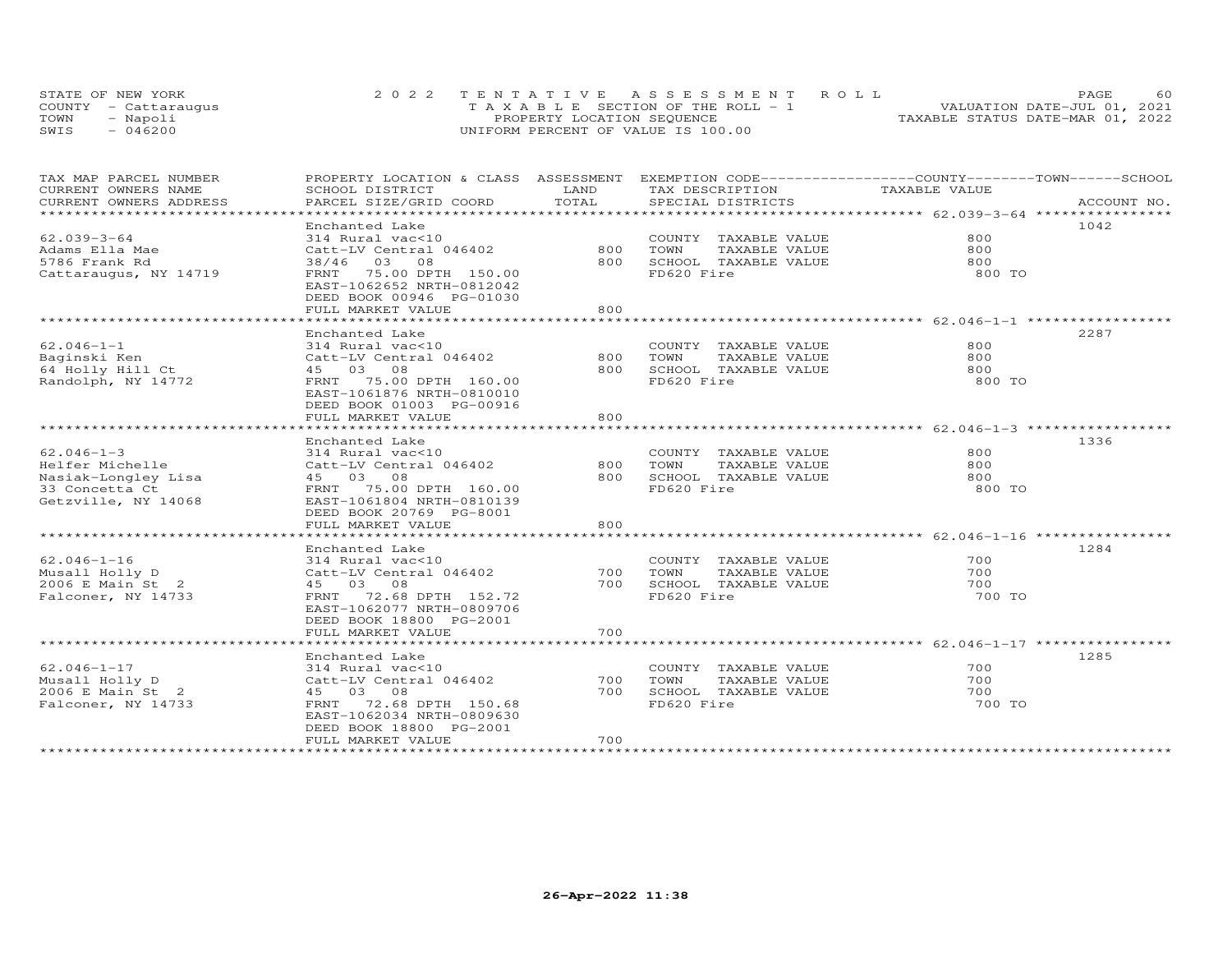|      | STATE OF NEW YORK    | 2022 TENTATIVE ASSESSMENT ROLL        | <b>PAGE</b>                      |
|------|----------------------|---------------------------------------|----------------------------------|
|      | COUNTY - Cattarauqus | T A X A B L E SECTION OF THE ROLL - 1 | VALUATION DATE-JUL 01, 2021      |
| TOWN | Napoli               | PROPERTY LOCATION SEQUENCE            | TAXABLE STATUS DATE-MAR 01, 2022 |
| SWIS | 046200               | UNIFORM PERCENT OF VALUE IS 100.00    |                                  |

| TAX MAP PARCEL NUMBER  | PROPERTY LOCATION & CLASS ASSESSMENT |               | EXEMPTION CODE-----------------COUNTY-------TOWN------SCHOOL |               |             |
|------------------------|--------------------------------------|---------------|--------------------------------------------------------------|---------------|-------------|
| CURRENT OWNERS NAME    | SCHOOL DISTRICT                      | LAND<br>TOTAL | TAX DESCRIPTION                                              | TAXABLE VALUE |             |
| CURRENT OWNERS ADDRESS | PARCEL SIZE/GRID COORD               |               | SPECIAL DISTRICTS                                            |               | ACCOUNT NO. |
|                        | Enchanted Lake                       |               |                                                              |               | 1513        |
| $62.046 - 1 - 18$      | 314 Rural vac<10                     |               | COUNTY TAXABLE VALUE                                         | 800           |             |
| Krause Hildagarde      | Catt-LV Central 046402               | 800           | TOWN<br>TAXABLE VALUE                                        | 800           |             |
|                        | 45 03 08                             | 800           | SCHOOL TAXABLE VALUE                                         | 800           |             |
| 6116 Fairview Ln       |                                      |               | FD620 Fire                                                   |               |             |
| Great Valley, NY 14741 | FRNT<br>75.00 DPTH 150.00            |               |                                                              | 800 TO        |             |
|                        | EAST-1061969 NRTH-0809573            |               |                                                              |               |             |
|                        | DEED BOOK 29683 PG-5001              |               |                                                              |               |             |
|                        | FULL MARKET VALUE                    | 800           |                                                              |               |             |
|                        |                                      |               |                                                              |               |             |
|                        | Enchanted Lake                       |               |                                                              |               | 1239        |
| $62.046 - 1 - 20$      | 314 Rural vac<10                     |               | COUNTY TAXABLE VALUE                                         | 800           |             |
| Grey Cheryl            | Catt-LV Central 046402               | 800           | TAXABLE VALUE<br>TOWN                                        | 800           |             |
| 218 Spruce St          | 45 03 08                             | 800           | SCHOOL TAXABLE VALUE                                         | 800           |             |
| Lakewood, NY 14750     | FRNT 75.00 DPTH 150.00               |               | FD620 Fire                                                   | 800 TO        |             |
|                        | EAST-1061874 NRTH-0809465            |               |                                                              |               |             |
|                        | DEED BOOK 2021 PG-11599              |               |                                                              |               |             |
|                        | FULL MARKET VALUE                    | 800           |                                                              |               |             |
|                        |                                      |               | ******************************** 62.046-2-3 ****             |               |             |
|                        | Enchanted Lake                       |               |                                                              |               | 1785        |
| $62.046 - 2 - 3$       | 314 Rural vac<10                     |               | COUNTY TAXABLE VALUE                                         | 900           |             |
| Wiltberger Dennis A    | Catt-LV Central 046402               | 900           | TOWN<br>TAXABLE VALUE                                        | 900           |             |
| Wiltberger Martha E    | 45 03 08                             | 900           | SCHOOL TAXABLE VALUE                                         | 900           |             |
| 190 Lorelee Dr         | 75.00 DPTH 150.00<br>FRNT            |               | FD620 Fire                                                   | 900 TO        |             |
| Tonawanda, NY 14150    | 0.26<br>ACRES                        |               |                                                              |               |             |
|                        | EAST-1060633 NRTH-0808842            |               |                                                              |               |             |
|                        | FULL MARKET VALUE                    | 900           |                                                              |               |             |
|                        |                                      |               |                                                              |               |             |
|                        | Enchanted Lake                       |               |                                                              |               | 1570        |
| $62.046 - 2 - 9$       | 312 Vac w/imprv                      |               | COUNTY TAXABLE VALUE                                         | 7,500         |             |
| Pelham John L          | Randolph Centra 047601               | 400           | TOWN<br>TAXABLE VALUE                                        | 7,500         |             |
| Pelham Linda E         | 45 03 08                             | 7,500         | SCHOOL TAXABLE VALUE                                         | 7,500         |             |
| 28 Kings Hwy N         | L/p 947-295                          |               | FD620 Fire                                                   | 7,500 TO      |             |
| Randolph, NY 14772     | FRNT 75.00 DPTH 150.00               |               |                                                              |               |             |
|                        | 0.26<br>ACRES                        |               |                                                              |               |             |
|                        | EAST-1061094 NRTH-0808623            |               |                                                              |               |             |
|                        | DEED BOOK 00991 PG-00049             |               |                                                              |               |             |
|                        | FULL MARKET VALUE                    | 7,500         |                                                              |               |             |
|                        |                                      |               |                                                              |               |             |
|                        | Enchanted Lake                       |               |                                                              |               | 1709        |
| $62.046 - 3 - 22$      | 314 Rural vac<10                     |               | COUNTY TAXABLE VALUE                                         | 1,800         |             |
| Duquette William T     | Randolph Centra 047601               | 1,800         | TOWN<br>TAXABLE VALUE                                        | 1,800         |             |
| Duquette Diane M       | 45 03 08                             | 1,800         | SCHOOL TAXABLE VALUE                                         | 1,800         |             |
| 115 Wagner Ave         | FRNT 342.24 DPTH 170.00              |               | FD620 Fire                                                   | 1,800 TO      |             |
| Sloan, NY 14212        | EAST-1061783 NRTH-0808384            |               |                                                              |               |             |
|                        | DEED BOOK 2019 PG-11303              |               |                                                              |               |             |
|                        | FULL MARKET VALUE                    | 1,800         |                                                              |               |             |
|                        |                                      |               |                                                              |               |             |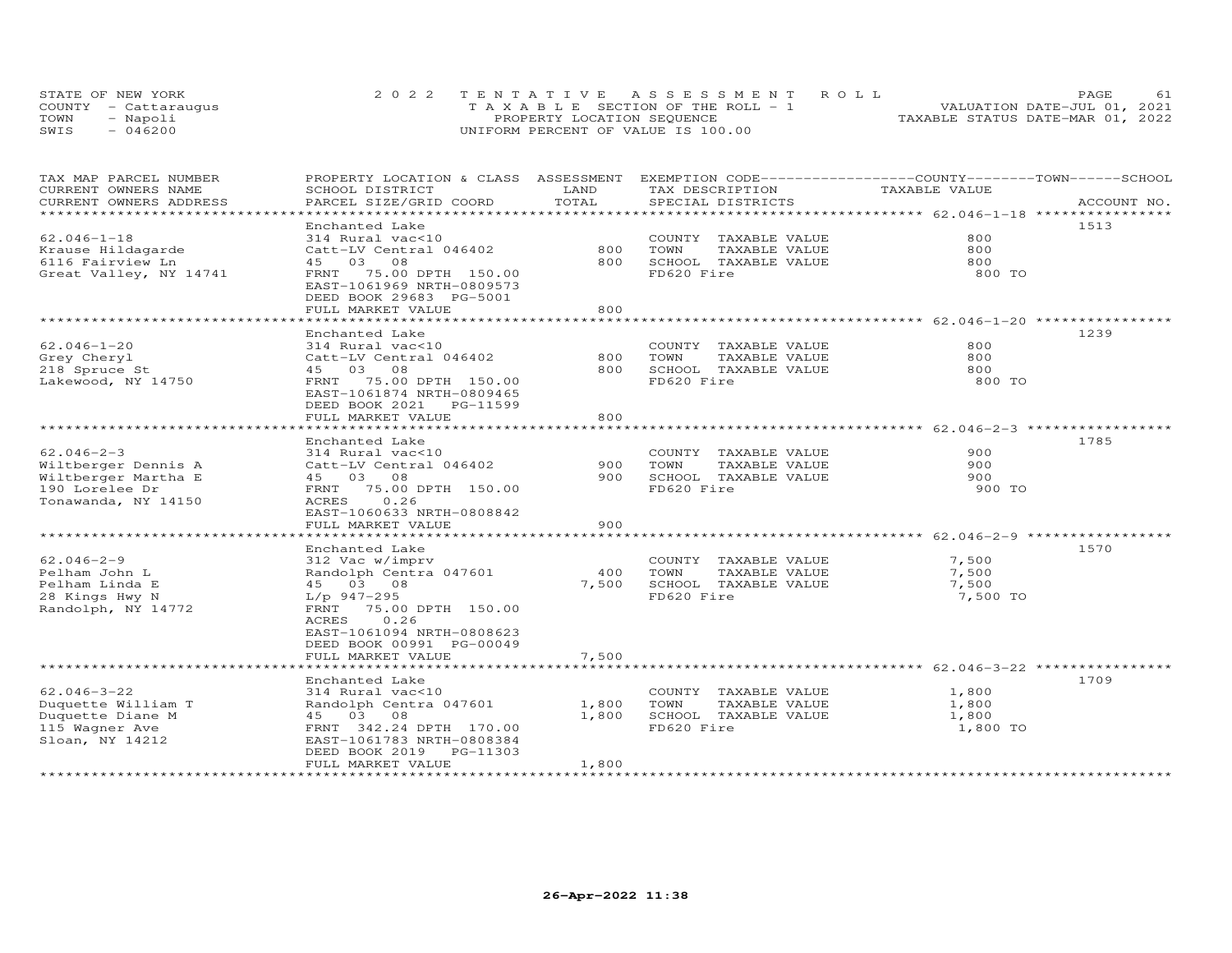|      | STATE OF NEW YORK    | 2022 TENTATIVE ASSESSMENT ROLL        | 62<br>PAGE.                      |
|------|----------------------|---------------------------------------|----------------------------------|
|      | COUNTY - Cattaraugus | T A X A B L E SECTION OF THE ROLL - 1 | VALUATION DATE-JUL 01, 2021      |
| TOWN | - Napoli             | PROPERTY LOCATION SEQUENCE            | TAXABLE STATUS DATE-MAR 01, 2022 |
| SWIS | $-046200$            | UNIFORM PERCENT OF VALUE IS 100.00    |                                  |

| TAX MAP PARCEL NUMBER                             |                                           |            | PROPERTY LOCATION & CLASS ASSESSMENT EXEMPTION CODE-----------------COUNTY-------TOWN------SCHOOL |               |             |
|---------------------------------------------------|-------------------------------------------|------------|---------------------------------------------------------------------------------------------------|---------------|-------------|
| CURRENT OWNERS NAME                               | SCHOOL DISTRICT<br>PARCEL SIZE/GRID COORD | LAND       | TAX DESCRIPTION                                                                                   | TAXABLE VALUE |             |
| CURRENT OWNERS ADDRESS<br>*********************** |                                           | TOTAL      | SPECIAL DISTRICTS                                                                                 |               | ACCOUNT NO. |
|                                                   | Enchanted Lake                            |            |                                                                                                   |               | 1377        |
| $62.054 - 1 - 15$                                 | 314 Rural vac<10                          |            | COUNTY TAXABLE VALUE                                                                              | 1,200         |             |
| Black Daryl                                       | Randolph Centra 047601                    | 1,200      |                                                                                                   | 1,200         |             |
| 5025 Whig St                                      | 45 03 08                                  | 1,200      | TOWN      TAXABLE VALUE<br>SCHOOL   TAXABLE VALUE                                                 | 1,200         |             |
| Salamanca, NY 14779                               | FRNT 75.00 DPTH 243.00                    |            | FD620 Fire                                                                                        | 1,200 TO      |             |
|                                                   | EAST-1061170 NRTH-0808295                 |            |                                                                                                   |               |             |
|                                                   | DEED BOOK 748<br>PG-00257                 |            |                                                                                                   |               |             |
|                                                   | FULL MARKET VALUE                         | 1,200      |                                                                                                   |               |             |
|                                                   |                                           |            |                                                                                                   |               |             |
|                                                   | Enchanted Lake                            |            |                                                                                                   |               | 1583        |
| $62.054 - 1 - 16$                                 | 314 Rural vac<10                          |            | COUNTY TAXABLE VALUE                                                                              | 1,200         |             |
| Pelham Linda                                      | Randolph Centra 047601                    | 1,200 TOWN | TAXABLE VALUE                                                                                     | 1,200         |             |
| 28 Kings                                          | 45 03 08                                  |            | 1,200 SCHOOL TAXABLE VALUE 1,200                                                                  |               |             |
| PO Box 65                                         | FRNT 75.00 DPTH 237.00                    |            | FD620 Fire                                                                                        | 1,200 TO      |             |
| Randolph, NY 14772                                | EAST-1061235 NRTH-0808246                 |            |                                                                                                   |               |             |
|                                                   | DEED BOOK 16100 PG-7                      |            |                                                                                                   |               |             |
|                                                   | FULL MARKET VALUE                         | 1,200      |                                                                                                   |               |             |
|                                                   | Enchanted Lake                            |            |                                                                                                   |               | 1579        |
| $62.054 - 1 - 18$                                 | 314 Rural vac<10                          |            | COUNTY TAXABLE VALUE                                                                              | 900           |             |
| Dolce Marcella                                    | Randolph Centra 047601                    | 900        | TOWN<br>TAXABLE VALUE                                                                             | 900           |             |
| Dolce Nathan                                      | 45 03 08                                  | 900        | SCHOOL TAXABLE VALUE                                                                              | 900           |             |
| 71 N Ocelot St                                    | FRNT 66.30 DPTH 199.00                    |            | FD620 Fire                                                                                        | 900 TO        |             |
| Dunkirk, NY 14048                                 | EAST-1061422 NRTH-0808180                 |            |                                                                                                   |               |             |
|                                                   | DEED BOOK 20210 PG-7071                   |            |                                                                                                   |               |             |
|                                                   | FULL MARKET VALUE                         | 900        |                                                                                                   |               |             |
|                                                   |                                           |            |                                                                                                   |               |             |
|                                                   | Enchanted Lake                            |            |                                                                                                   |               | 1275        |
| $62.054 - 1 - 19$                                 | 314 Rural vac<10                          |            | COUNTY TAXABLE VALUE                                                                              | 900           |             |
| Black Daryl                                       | Randolph Centra 047601                    | 900        | TOWN<br>TAXABLE VALUE                                                                             | 900           |             |
| 5025 Whig St                                      | 45 03 08                                  | 900        | SCHOOL TAXABLE VALUE                                                                              | 900           |             |
| Salamanca, NY 14779                               | FRNT 75.00 DPTH 177.00                    |            | FD620 Fire                                                                                        | 900 TO        |             |
|                                                   | EAST-1061515 NRTH-0808193                 |            |                                                                                                   |               |             |
|                                                   | DEED BOOK 872 PG-00012                    |            |                                                                                                   |               |             |
|                                                   | FULL MARKET VALUE                         | 900        |                                                                                                   |               |             |
|                                                   | Enchanted Lake                            |            |                                                                                                   |               | 1718        |
| $62.054 - 1 - 20$                                 | 312 Vac w/imprv                           |            | COUNTY TAXABLE VALUE                                                                              | 9,600         |             |
| Wilkins Douglas G                                 | Randolph Centra 047601                    | 900        | TOWN<br>TAXABLE VALUE                                                                             | 9,600         |             |
| 770 Remington Dr                                  | 45 03 08                                  | 9,600      | SCHOOL TAXABLE VALUE                                                                              | 9,600         |             |
| North Tonawanda, NY 14120                         | FRNT 75.00 DPTH 184.00                    |            | FD620 Fire                                                                                        | 9,600 TO      |             |
|                                                   | EAST-1061589 NRTH-0808174                 |            |                                                                                                   |               |             |
|                                                   | PG-00695<br>DEED BOOK 902                 |            |                                                                                                   |               |             |
|                                                   | FULL MARKET VALUE                         | 9,600      |                                                                                                   |               |             |
|                                                   |                                           |            |                                                                                                   |               |             |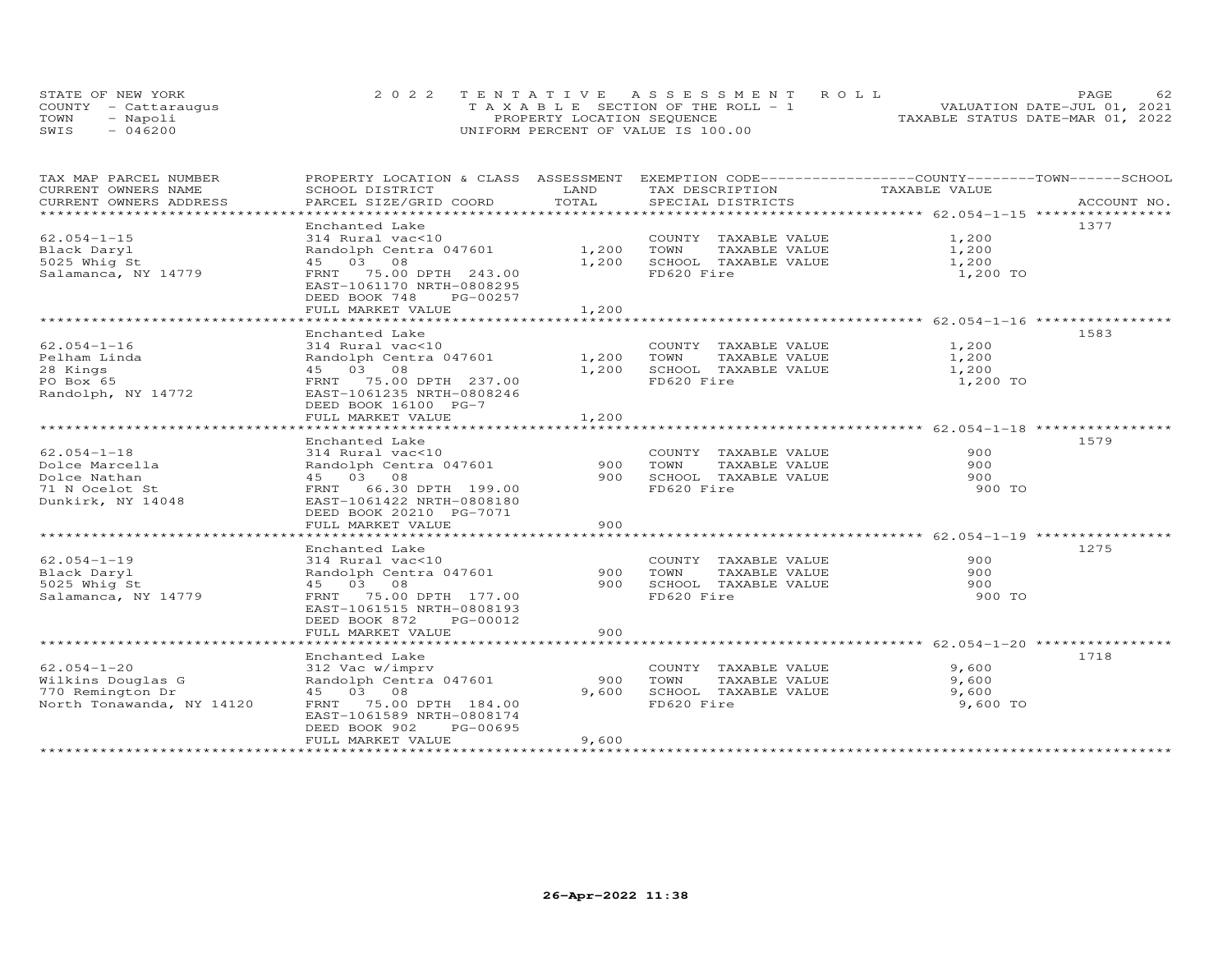|      | STATE OF NEW YORK    | 2022 TENTATIVE ASSESSMENT ROLL        | 63<br>PAGE.                      |
|------|----------------------|---------------------------------------|----------------------------------|
|      | COUNTY - Cattaraugus | T A X A B L E SECTION OF THE ROLL - 1 | VALUATION DATE-JUL 01, 2021      |
| TOWN | - Napoli             | PROPERTY LOCATION SEQUENCE            | TAXABLE STATUS DATE-MAR 01, 2022 |
| SWIS | $-046200$            | UNIFORM PERCENT OF VALUE IS 100.00    |                                  |

|                                     | EXEMPTION CODE------------------COUNTY-------TOWN------SCHOOL |
|-------------------------------------|---------------------------------------------------------------|
|                                     | ACCOUNT NO.                                                   |
| 1,400<br>1,400<br>1,400 TO          | 1729                                                          |
|                                     |                                                               |
| 1,500<br>1,500<br>1,500<br>1,500 TO | 1634                                                          |
|                                     | 0479                                                          |
| 1,500<br>1,500<br>1,500<br>1,500 TO |                                                               |
|                                     |                                                               |
| 1,300<br>1,300<br>1,300 TO          | 1510                                                          |
|                                     |                                                               |
| 1,200<br>1,200<br>1,200<br>1,200 TO | 0481                                                          |
|                                     | TAXABLE VALUE<br>TAXABLE VALUE 1,400<br>1,300                 |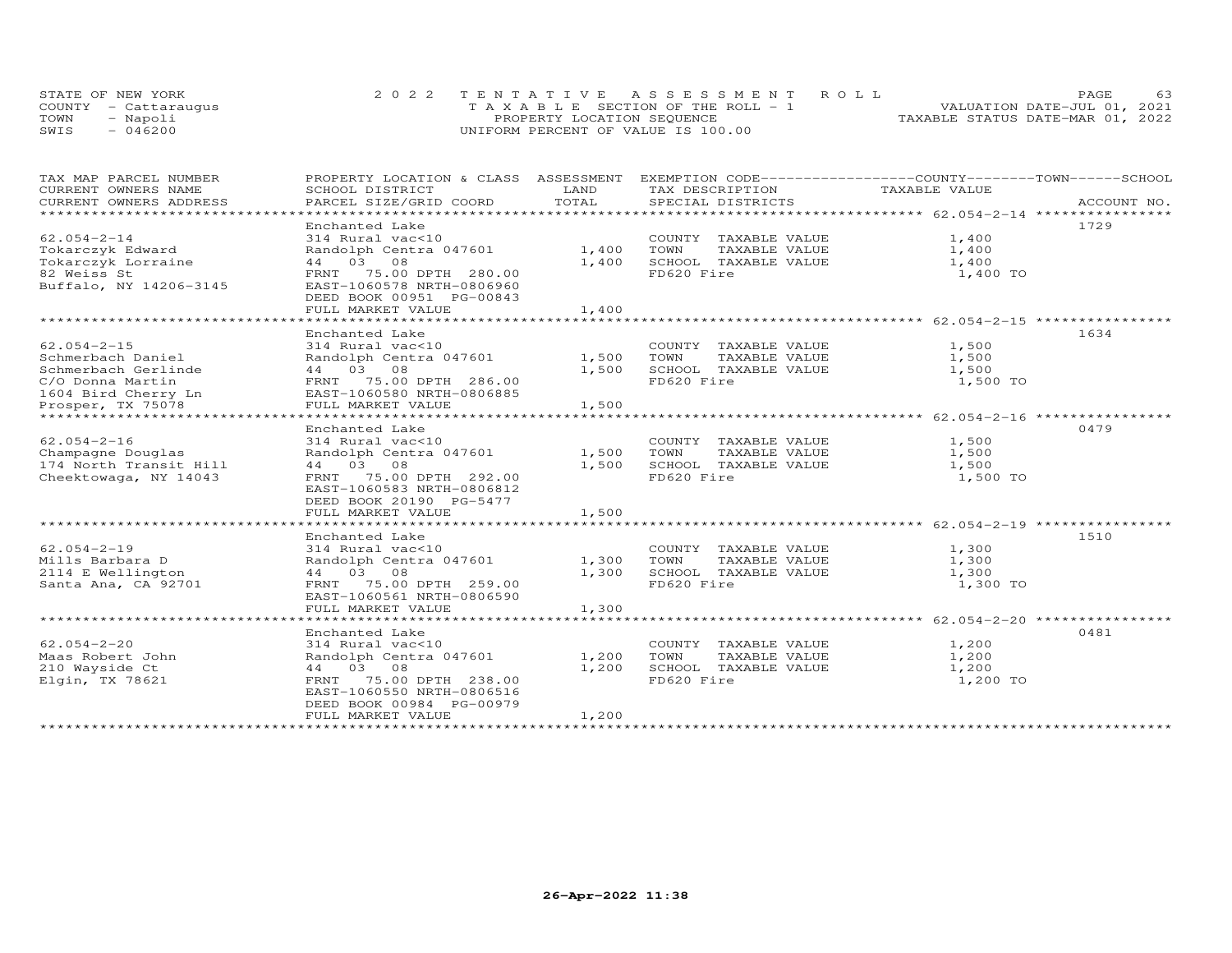|      | STATE OF NEW YORK    | 2022 TENTATIVE ASSESSMENT ROLL        | 64<br><b>PAGE</b>                |
|------|----------------------|---------------------------------------|----------------------------------|
|      | COUNTY - Cattarauqus | T A X A B L E SECTION OF THE ROLL - 1 | VALUATION DATE-JUL 01, 2021      |
| TOWN | - Napoli             | PROPERTY LOCATION SEQUENCE            | TAXABLE STATUS DATE-MAR 01, 2022 |
| SWIS | $-046200$            | UNIFORM PERCENT OF VALUE IS 100.00    |                                  |

| TAX MAP PARCEL NUMBER<br>CURRENT OWNERS NAME | PROPERTY LOCATION & CLASS ASSESSMENT<br>SCHOOL DISTRICT                                                                          | LAND                   | EXEMPTION CODE-----------------COUNTY-------TOWN------SCHOOL<br>TAX DESCRIPTION | TAXABLE VALUE                                    |             |
|----------------------------------------------|----------------------------------------------------------------------------------------------------------------------------------|------------------------|---------------------------------------------------------------------------------|--------------------------------------------------|-------------|
| CURRENT OWNERS ADDRESS                       | PARCEL SIZE/GRID COORD                                                                                                           | TOTAL                  | SPECIAL DISTRICTS                                                               |                                                  | ACCOUNT NO. |
|                                              |                                                                                                                                  | ********               |                                                                                 | ************************ 62.054-2-21 *********** |             |
|                                              | Enchanted Lake                                                                                                                   |                        |                                                                                 |                                                  | 0482        |
| $62.054 - 2 - 21$                            | 314 Rural vac<10                                                                                                                 |                        | COUNTY TAXABLE VALUE                                                            | 1,100                                            |             |
| Cattaraugus Local Development                | Randolph Centra 047601                                                                                                           | 1,100                  | TOWN<br>TAXABLE VALUE                                                           | 1,100                                            |             |
| PO Box 1                                     | 44 03 08                                                                                                                         | 1,100                  | SCHOOL TAXABLE VALUE                                                            | 1,100                                            |             |
| Cattaraugus, NY 14719                        | 75.00 DPTH 215.00<br>FRNT<br>EAST-1060538 NRTH-0806439<br>DEED BOOK 9394 PG-5001                                                 |                        | FD620 Fire                                                                      | 1,100 TO                                         |             |
|                                              | FULL MARKET VALUE<br>********************                                                                                        | 1,100<br>************* |                                                                                 | ************************ 62.054-2-24             |             |
|                                              |                                                                                                                                  |                        |                                                                                 |                                                  |             |
| $62.054 - 2 - 24$                            | Enchanted Lake<br>314 Rural vac<10                                                                                               |                        | COUNTY TAXABLE VALUE                                                            | 800                                              | 0309        |
| Waid Denise                                  | Randolph Centra 047601                                                                                                           | 800                    | TOWN<br>TAXABLE VALUE                                                           | 800                                              |             |
| 59 Greenwood Rd                              | 44 03 08                                                                                                                         | 800                    | SCHOOL TAXABLE VALUE                                                            | 800                                              |             |
|                                              |                                                                                                                                  |                        | FD620 Fire                                                                      | 800 TO                                           |             |
| Randolph, NY 14772                           | $3/14$ -mrg 2-22 in prcl<br>FRNT 75.00 DPTH 324.00<br>EAST-1060600 NRTH-0806333<br>DEED BOOK 00991 PG-00071<br>FULL MARKET VALUE | 800                    |                                                                                 |                                                  |             |
|                                              |                                                                                                                                  |                        | ********************************* 62.054-2-25 **********                        |                                                  |             |
|                                              | Enchanted Lake                                                                                                                   |                        |                                                                                 |                                                  | 0126        |
| $62.054 - 2 - 25$                            | 314 Rural vac<10                                                                                                                 |                        | COUNTY TAXABLE VALUE                                                            | 800                                              |             |
| McNaney Kay H                                | Randolph Centra 047601                                                                                                           | 800                    | TOWN<br>TAXABLE VALUE                                                           | 800                                              |             |
| 83 Brookwood Dr                              | 44 03 08                                                                                                                         | 800                    | SCHOOL TAXABLE VALUE                                                            | 800                                              |             |
| Hamburg, NY 14075                            | 75.00 DPTH 150.00<br>FRNT<br>EAST-1060691 NRTH-0806345<br>DEED BOOK 841<br>PG-00603                                              |                        | FD620 Fire                                                                      | 800 TO                                           |             |
|                                              | FULL MARKET VALUE                                                                                                                | 800                    |                                                                                 |                                                  |             |
|                                              | <b>+++++++++++++++++++</b>                                                                                                       |                        |                                                                                 | ********************* 62.054-2-26 **********     |             |
|                                              | Enchanted Lake                                                                                                                   |                        |                                                                                 |                                                  | 0308        |
| $62.054 - 2 - 26$                            | 314 Rural vac<10                                                                                                                 |                        | COUNTY TAXABLE VALUE                                                            | 800                                              |             |
| Wagner Matthew                               | Randolph Centra 047601                                                                                                           | 800                    | TOWN<br>TAXABLE VALUE                                                           | 800                                              |             |
| 315 Curtis Pkwy                              | 44 03 08                                                                                                                         | 800                    | SCHOOL TAXABLE VALUE                                                            | 800                                              |             |
| Tonawanda, NY 14223                          | FRNT<br>75.00 DPTH 150.00<br>EAST-1060713 NRTH-0806417<br>DEED BOOK 20190 PG-4437<br>FULL MARKET VALUE                           | 800                    | FD620 Fire                                                                      | 800 TO                                           |             |
|                                              |                                                                                                                                  |                        |                                                                                 |                                                  |             |
|                                              | Enchanted Lake                                                                                                                   |                        |                                                                                 |                                                  | 0307        |
| $62.054 - 2 - 27$                            | 314 Rural vac<10                                                                                                                 |                        | COUNTY TAXABLE VALUE                                                            | 800                                              |             |
| Wagner Matthew                               | Randolph Centra 047601                                                                                                           | 800                    | TOWN<br>TAXABLE VALUE                                                           | 800                                              |             |
| 315 Curtis Pkwy                              | 44 03 08                                                                                                                         | 800                    | SCHOOL TAXABLE VALUE                                                            | 800                                              |             |
| Tonawanda, NY 14223                          | FRNT 75.00 DPTH 150.00<br>EAST-1060735 NRTH-0806487<br>DEED BOOK 20190 PG-4437                                                   |                        | FD620 Fire                                                                      | 800 TO                                           |             |
|                                              | FULL MARKET VALUE                                                                                                                | 800                    |                                                                                 |                                                  |             |
|                                              | *****************                                                                                                                |                        |                                                                                 |                                                  |             |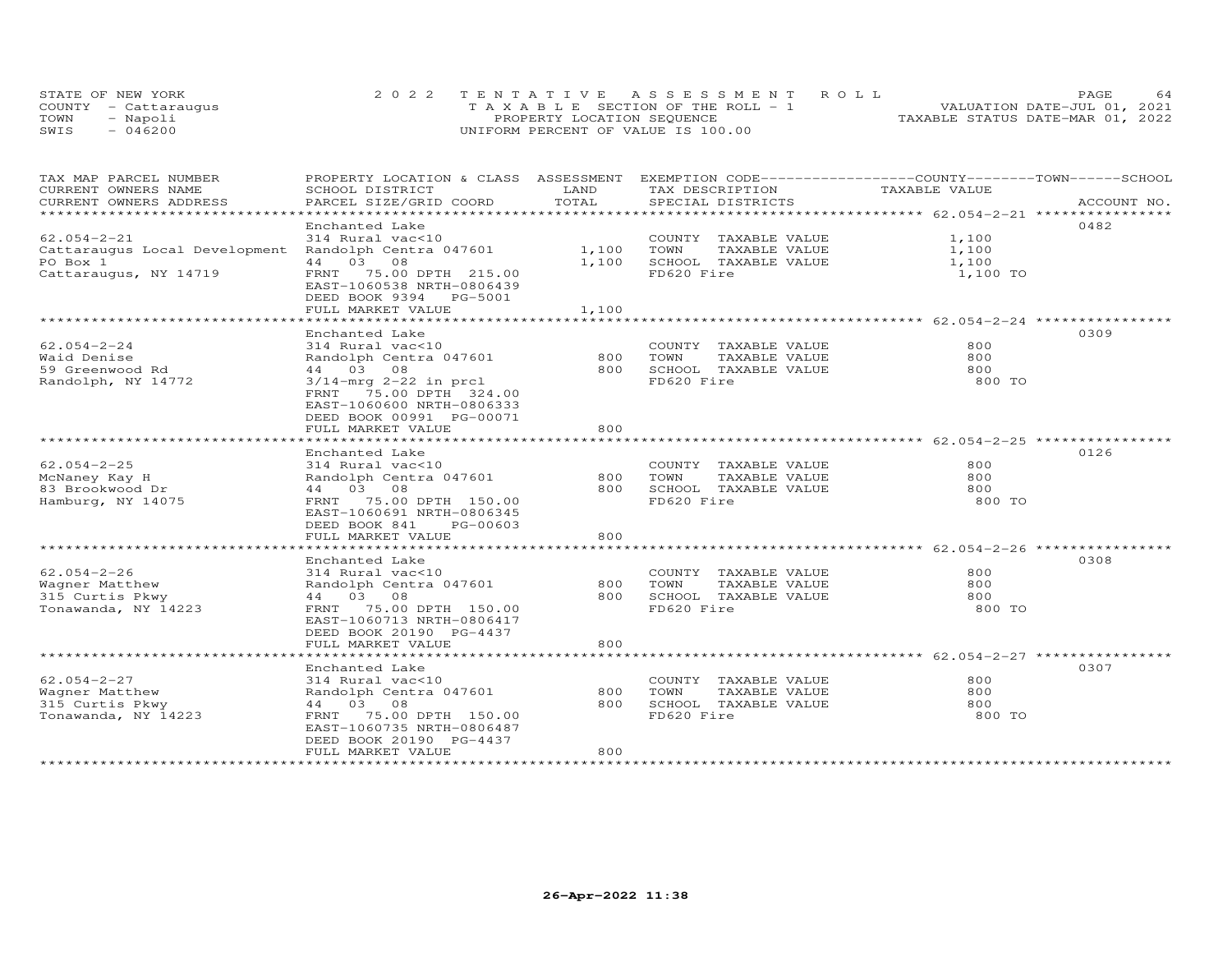|      | STATE OF NEW YORK    | 2022 TENTATIVE ASSESSMENT ROLL        | <b>PAGE</b>                      |
|------|----------------------|---------------------------------------|----------------------------------|
|      | COUNTY - Cattarauqus | T A X A B L E SECTION OF THE ROLL - 1 | VALUATION DATE-JUL 01, 2021      |
| TOWN | Napoli               | PROPERTY LOCATION SEQUENCE            | TAXABLE STATUS DATE-MAR 01, 2022 |
| SWIS | 046200               | UNIFORM PERCENT OF VALUE IS 100.00    |                                  |

| TAX MAP PARCEL NUMBER<br>CURRENT OWNERS NAME                                                            | SCHOOL DISTRICT                                                                                                                | LAND           | PROPERTY LOCATION & CLASS ASSESSMENT EXEMPTION CODE-----------------COUNTY-------TOWN------SCHOOL<br>TAX DESCRIPTION | TAXABLE VALUE                            |             |
|---------------------------------------------------------------------------------------------------------|--------------------------------------------------------------------------------------------------------------------------------|----------------|----------------------------------------------------------------------------------------------------------------------|------------------------------------------|-------------|
| CURRENT OWNERS ADDRESS                                                                                  | PARCEL SIZE/GRID COORD                                                                                                         | TOTAL          | SPECIAL DISTRICTS                                                                                                    |                                          | ACCOUNT NO. |
| ******************************                                                                          |                                                                                                                                |                |                                                                                                                      |                                          |             |
| $62.054 - 2 - 28$<br>Wagner Matthew                                                                     | Enchanted Lake<br>314 Rural vac<10<br>Randolph Centra 047601                                                                   | 800            | COUNTY TAXABLE VALUE<br>TOWN<br>TAXABLE VALUE                                                                        | 800<br>800                               | 0306        |
| 315 Curtis Pkwy<br>Tonawanda, NY 14223                                                                  | 44 03 08<br>75.00 DPTH 150.00<br>FRNT<br>EAST-1060757 NRTH-0806558<br>DEED BOOK 20200 PG-9844<br>FULL MARKET VALUE             | 800<br>800     | SCHOOL TAXABLE VALUE<br>FD620 Fire                                                                                   | 800<br>800 TO                            |             |
|                                                                                                         |                                                                                                                                |                |                                                                                                                      |                                          |             |
| $62.054 - 2 - 31$                                                                                       | Enchanted Lake<br>314 Rural vac<10                                                                                             |                | COUNTY TAXABLE VALUE                                                                                                 | 500                                      | 1288        |
| Marsh Randy<br>Marsh Susan                                                                              | Randolph Centra 047601<br>44 03 08                                                                                             | 500<br>500     | TAXABLE VALUE<br>TOWN<br>SCHOOL TAXABLE VALUE                                                                        | 500<br>500                               |             |
| 12 Kings Hwy S<br>Randolph, NY 14772                                                                    | FRNT 78.41 DPTH 155.00<br>0.27<br>ACRES<br>EAST-1060996 NRTH-0806648<br>DEED BOOK 2021<br>PG-13535<br>FULL MARKET VALUE        | 500            | FD620 Fire                                                                                                           | 500 TO                                   |             |
|                                                                                                         |                                                                                                                                |                |                                                                                                                      | ***************** 62.054-2-32 ********** |             |
|                                                                                                         | Enchanted Lake                                                                                                                 |                |                                                                                                                      |                                          | 0300        |
| $62.054 - 2 - 32$<br>Marquis Dennis M<br>Marquis Cynthia<br>7026 Samantha Ct<br>Niagara Falls, NY 14304 | 314 Rural vac<10<br>Randolph Centra 047601<br>44 03 08<br>FRNT 75.00 DPTH 273.00<br>ACRES<br>0.34<br>EAST-1061000 NRTH-0806557 | 600<br>600     | COUNTY TAXABLE VALUE<br>TOWN<br>TAXABLE VALUE<br>SCHOOL TAXABLE VALUE<br>FD620 Fire                                  | 600<br>600<br>600<br>600 TO              |             |
|                                                                                                         | DEED BOOK 876<br>PG-00587<br>FULL MARKET VALUE                                                                                 | 600            |                                                                                                                      |                                          |             |
|                                                                                                         |                                                                                                                                |                |                                                                                                                      |                                          |             |
|                                                                                                         | Enchanted Lake                                                                                                                 |                |                                                                                                                      |                                          | 1552        |
| $62.054 - 2 - 34$<br>Payne Howard W<br>Payne Loretta M<br>11 Glenwood Dr<br>Arcade, NY 14009            | 314 Rural vac<10<br>Randolph Centra 047601<br>44 03 08<br>FRNT 75.00 DPTH 320.00<br>0.53<br>ACRES                              | 1,000<br>1,000 | COUNTY TAXABLE VALUE<br>TAXABLE VALUE<br>TOWN<br>SCHOOL TAXABLE VALUE<br>FD620 Fire                                  | 1,000<br>1,000<br>1,000<br>1,000 TO      |             |
|                                                                                                         | EAST-1061008 NRTH-0806401<br>FULL MARKET VALUE                                                                                 | 1,000          |                                                                                                                      |                                          |             |
|                                                                                                         |                                                                                                                                |                | ******************************** 62.054-2-35 ****************                                                        |                                          |             |
| $62.054 - 2 - 35$                                                                                       | Enchanted Lake<br>314 Rural vac<10                                                                                             |                | COUNTY TAXABLE VALUE                                                                                                 | 1,500<br>1,500                           | 0299        |
| Laor Yehuda G<br>Laor Yona S<br>25 Carolina Park<br>Waban, MA 02468                                     | Randolph Centra 047601<br>44 03 08<br>75.00 DPTH 296.00<br>FRNT<br>EAST-1060955 NRTH-0806344<br>DEED BOOK 908<br>PG-00619      | 1,500<br>1,500 | TOWN<br>TAXABLE VALUE<br>SCHOOL TAXABLE VALUE<br>FD620 Fire                                                          | 1,500<br>1,500 TO                        |             |
|                                                                                                         | FULL MARKET VALUE                                                                                                              | 1,500          |                                                                                                                      |                                          |             |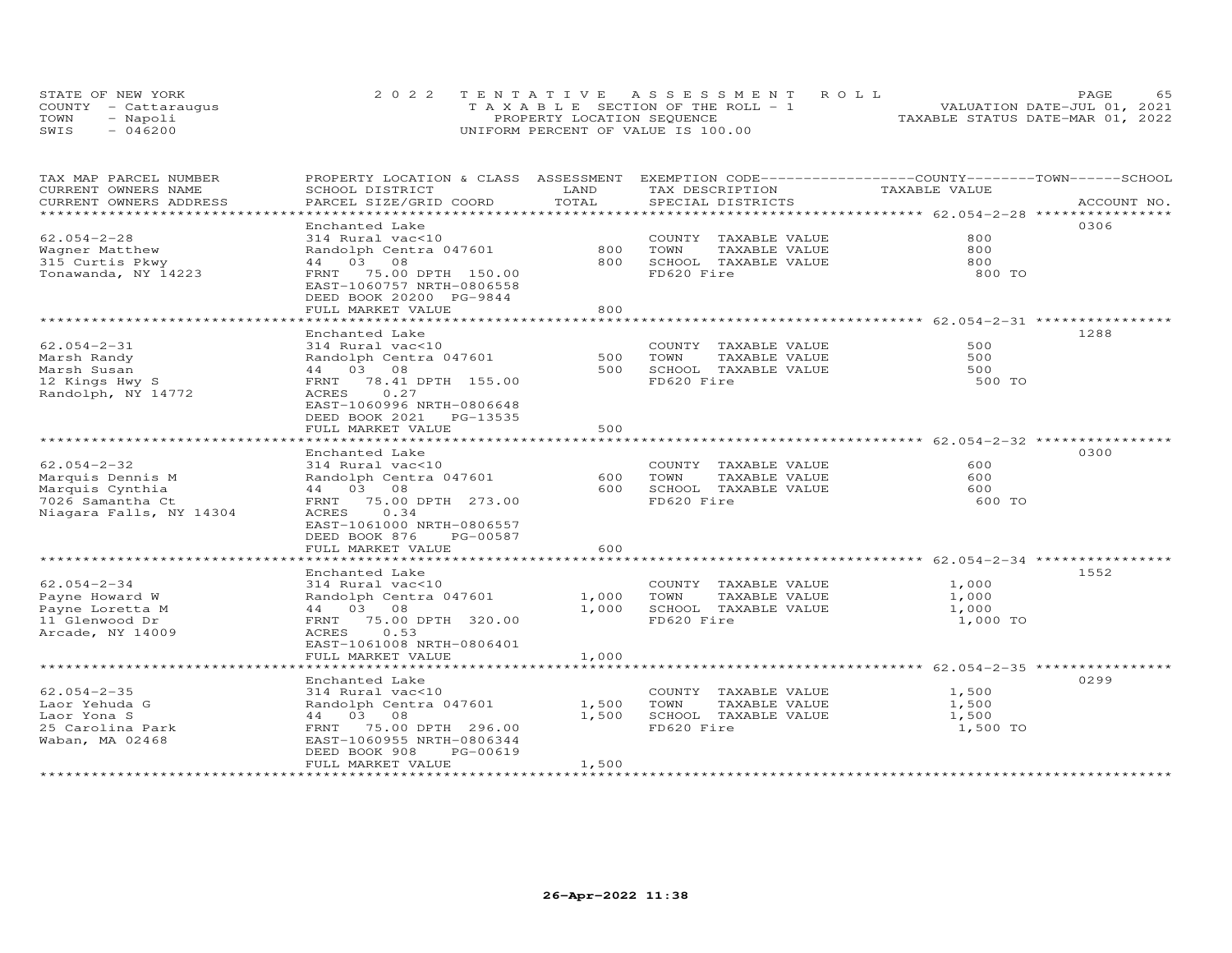|      | STATE OF NEW YORK    | 2022 TENTATIVE ASSESSMENT ROLL        | 66<br>PAGE.                      |
|------|----------------------|---------------------------------------|----------------------------------|
|      | COUNTY - Cattarauqus | T A X A B L E SECTION OF THE ROLL - 1 | VALUATION DATE-JUL 01, 2021      |
| TOWN | - Napoli             | PROPERTY LOCATION SEQUENCE            | TAXABLE STATUS DATE-MAR 01, 2022 |
| SWIS | $-046200$            | UNIFORM PERCENT OF VALUE IS 100.00    |                                  |

| TAX MAP PARCEL NUMBER<br>CURRENT OWNERS NAME | PROPERTY LOCATION & CLASS ASSESSMENT EXEMPTION CODE----------------COUNTY-------TOWN-----SCHOOL<br>SCHOOL DISTRICT | LAND            | TAX DESCRIPTION                               | TAXABLE VALUE    |             |
|----------------------------------------------|--------------------------------------------------------------------------------------------------------------------|-----------------|-----------------------------------------------|------------------|-------------|
| CURRENT OWNERS ADDRESS                       | PARCEL SIZE/GRID COORD                                                                                             | TOTAL           | SPECIAL DISTRICTS                             |                  | ACCOUNT NO. |
|                                              |                                                                                                                    |                 |                                               |                  |             |
|                                              | Enchanted Lake                                                                                                     |                 |                                               |                  | 0115        |
| $62.054 - 2 - 36$                            | 314 Rural vac<10                                                                                                   |                 | COUNTY TAXABLE VALUE                          | 24,500           |             |
| Lagares Madeline                             | Randolph Centra 047601                                                                                             | 2,400           | TOWN<br>TAXABLE VALUE                         | 24,500           |             |
| 99 Brayton St                                | 44 03<br>08                                                                                                        | 24,500          | SCHOOL TAXABLE VALUE                          | 24,500           |             |
| Buffalo, NY 14213                            | FRNT 150.00 DPTH 273.00<br>EAST-1060902 NRTH-0806234<br>DEED BOOK 14772 PG-9002                                    |                 | FD620 Fire                                    | 24,500 TO        |             |
|                                              | FULL MARKET VALUE                                                                                                  | 24,500          |                                               |                  |             |
|                                              |                                                                                                                    |                 |                                               |                  |             |
|                                              | Enchanted Lake                                                                                                     |                 |                                               |                  | 0253        |
| $62.062 - 1 - 1.1$                           | 312 Vac w/imprv                                                                                                    |                 | COUNTY TAXABLE VALUE                          | 18,300           |             |
| Waid Denise<br>59 Greenwood Rd               | Randolph Centra 047601<br>44 03 08                                                                                 | 7,700<br>18,300 | TOWN<br>TAXABLE VALUE<br>SCHOOL TAXABLE VALUE | 18,300<br>18,300 |             |
| Randolph, NY 14772                           | $3/14$ -mrgd $1-24$ & $1-28$ in                                                                                    |                 | FD620 Fire                                    | 18,300 TO        |             |
|                                              | Clubhou-Park Ar-Land<br>ACRES<br>1.90<br>EAST-1060449 NRTH-0805866<br>DEED BOOK 00991 PG-00071                     |                 |                                               |                  |             |
|                                              | FULL MARKET VALUE                                                                                                  | 18,300          |                                               |                  |             |
|                                              |                                                                                                                    |                 |                                               |                  |             |
|                                              | Enchanted Lake                                                                                                     |                 |                                               |                  | 1755        |
| $62.062 - 1 - 12$                            | 314 Rural vac<10                                                                                                   |                 | COUNTY TAXABLE VALUE                          | 800              |             |
| Zimpfer Ann Marie As                         | Randolph Centra 047601                                                                                             | 800             | TOWN<br>TAXABLE VALUE                         | 800              |             |
| Irene Ward L                                 | 44 03 08                                                                                                           | 800             | SCHOOL TAXABLE VALUE                          | 800              |             |
| 81 Melcourt Dr E<br>Cheektowaga, NY 14225    | FRNT 75.00 DPTH 150.00<br>EAST-1060526 NRTH-0804742<br>DEED BOOK 857<br>PG-00292                                   |                 | FD620 Fire                                    | 800 TO           |             |
|                                              | FULL MARKET VALUE                                                                                                  | 800             |                                               |                  |             |
|                                              | Enchanted Lake                                                                                                     |                 |                                               |                  | 1258        |
| $62.062 - 1 - 13$                            | 314 Rural vac<10                                                                                                   |                 | COUNTY TAXABLE VALUE                          | 800              |             |
| Wright Ray A Jr                              | Randolph Centra 047601                                                                                             | 800             | TAXABLE VALUE<br>TOWN                         | 800              |             |
| 5639 Allegany Rd                             | 44 03 08                                                                                                           | 800             | SCHOOL TAXABLE VALUE                          | 800              |             |
| Cattaraugus, NY 14719-9730                   | FRNT 75.00 DPTH 150.00<br>EAST-1060535 NRTH-0804814<br>DEED BOOK 995<br>$PG-523$<br>FULL MARKET VALUE              | 800             | FD620 Fire                                    | 800 TO           |             |
|                                              |                                                                                                                    |                 |                                               |                  |             |
|                                              | Enchanted Lake                                                                                                     |                 |                                               |                  | 0131        |
| $62.062 - 1 - 14$                            | 314 Rural vac<10                                                                                                   |                 | COUNTY TAXABLE VALUE                          | 800              |             |
| Burdick Raymond                              | Randolph Centra 047601                                                                                             | 800             | TOWN<br>TAXABLE VALUE                         | 800              |             |
| Burdick Shirley                              | 44 03 08                                                                                                           | 800             | SCHOOL TAXABLE VALUE                          | 800              |             |
| 9121 New Albion Rd<br>Cattaraugus, NY 14719  | FRNT 75.00 DPTH 150.00<br>EAST-1060544 NRTH-0804885<br>DEED BOOK 735<br>PG-01062                                   |                 | FD620 Fire                                    | 800 TO           |             |
|                                              | FULL MARKET VALUE                                                                                                  | 800             |                                               |                  |             |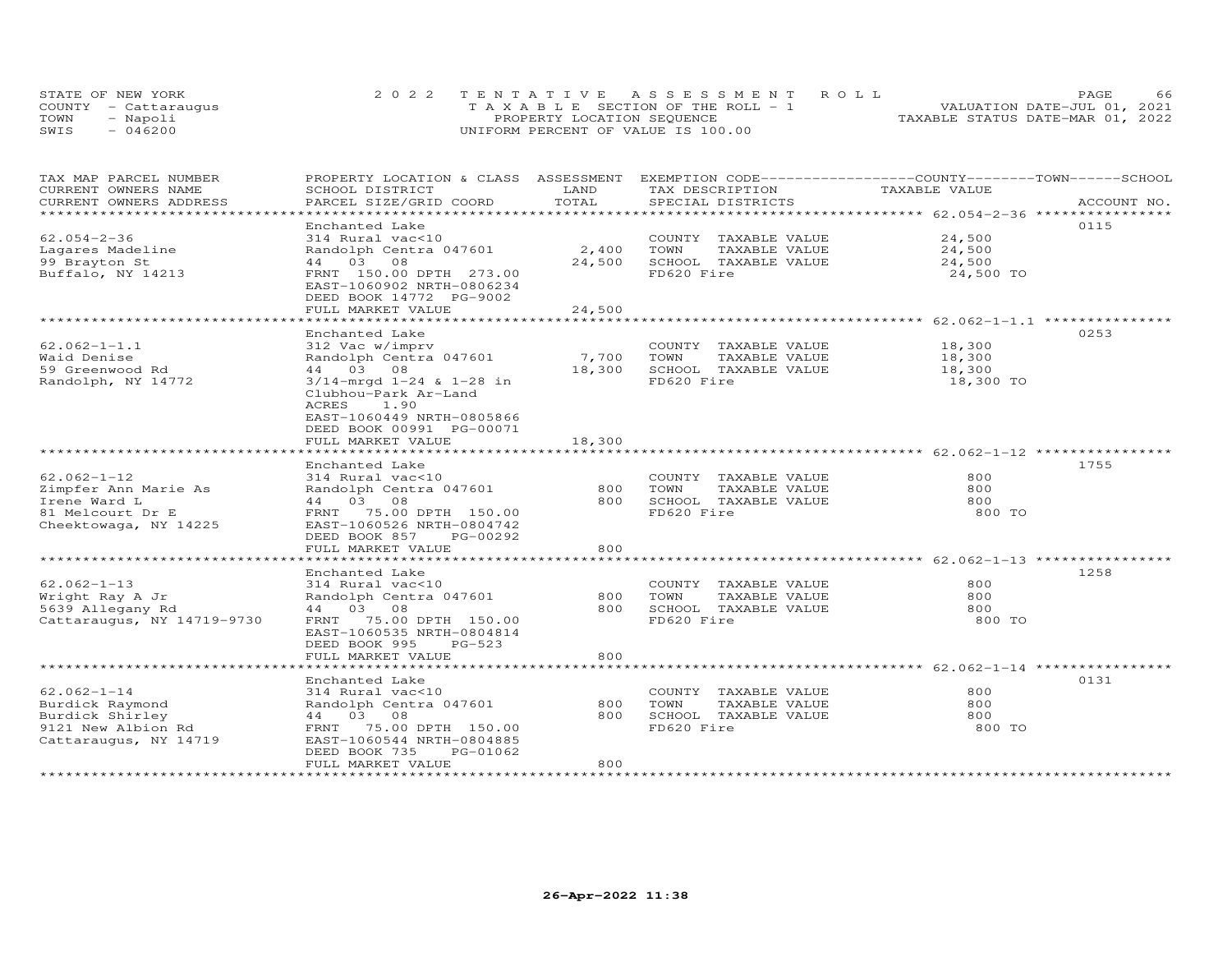|      | STATE OF NEW YORK    | 2022 TENTATIVE ASSESSMENT ROLL        | PAGE                             |
|------|----------------------|---------------------------------------|----------------------------------|
|      | COUNTY - Cattaraugus | T A X A B L E SECTION OF THE ROLL - 1 | VALUATION DATE-JUL 01, 2021      |
| TOWN | - Napoli             | PROPERTY LOCATION SEQUENCE            | TAXABLE STATUS DATE-MAR 01, 2022 |
| SWIS | 046200               | UNIFORM PERCENT OF VALUE IS 100.00    |                                  |

| TAX MAP PARCEL NUMBER<br>CURRENT OWNERS NAME<br>CURRENT OWNERS ADDRESS<br>******************************    | PROPERTY LOCATION & CLASS ASSESSMENT EXEMPTION CODE----------------COUNTY-------TOWN------SCHOOL<br>SCHOOL DISTRICT<br>PARCEL SIZE/GRID COORD                                     | LAND<br>TOTAL     | TAX DESCRIPTION<br>SPECIAL DISTRICTS                                                    | TAXABLE VALUE               | ACCOUNT NO. |
|-------------------------------------------------------------------------------------------------------------|-----------------------------------------------------------------------------------------------------------------------------------------------------------------------------------|-------------------|-----------------------------------------------------------------------------------------|-----------------------------|-------------|
| $62.062 - 1 - 15$<br>King Kenneth P<br>King Hazel M<br>4826 Us Rte 219 Lot 6<br>Great Valley, NY 14741      | Enchanted Lake<br>314 Rural vac<10<br>Randolph Centra 047601 800<br>44 03 08<br>FRNT 75.00 DPTH 150.00<br>EAST-1060553 NRTH-0804957<br>FULL MARKET VALUE                          | 800               | COUNTY TAXABLE VALUE<br>TOWN<br>TAXABLE VALUE<br>800 SCHOOL TAXABLE VALUE<br>FD620 Fire | 800<br>800<br>800<br>800 TO | 1397        |
| $62.062 - 1 - 16$<br>Justice John R<br>PO Box 755<br>Tonawanda, NY 14151                                    | Enchanted Lake<br>314 Rural vac<10<br>Randolph Centra 047601<br>44 03 08<br>FRNT 75.00 DPTH 150.00<br>EAST-1060562 NRTH-0805032<br>DEED BOOK 914<br>PG-00912<br>FULL MARKET VALUE | 800 TOWN<br>800   | COUNTY TAXABLE VALUE<br>TAXABLE VALUE<br>800 SCHOOL TAXABLE VALUE<br>FD620 Fire         | 800<br>800<br>800<br>800 TO | 1699        |
| $62.062 - 1 - 17$<br>Golata Ronald<br>32 Luzerne Rd<br>Tonawanda, NY 14150                                  | Enchanted Lake<br>314 Rural vac<10<br>Randolph Centra 047601<br>44 03 08<br>FRNT 75.00 DPTH 150.00<br>EAST-1060571 NRTH-0805106<br>DEED BOOK 20317 PG-4001<br>FULL MARKET VALUE   | 800<br>800<br>800 | COUNTY TAXABLE VALUE<br>TAXABLE VALUE<br>TOWN<br>SCHOOL TAXABLE VALUE<br>FD620 Fire     | 800<br>800<br>800<br>800 TO | 1312        |
| $62.062 - 1 - 18$<br>Golata Ronald<br>32 Luzerne Rd<br>Tonawanda, NY 14150                                  | Enchanted Lake<br>314 Rural vac<10<br>Randolph Centra 047601<br>44 03 08<br>FRNT 75.00 DPTH 150.00<br>EAST-1060581 NRTH-0805181<br>DEED BOOK 20317 PG-4001<br>FULL MARKET VALUE   | 800<br>800<br>800 | COUNTY TAXABLE VALUE<br>TOWN<br>TAXABLE VALUE<br>SCHOOL TAXABLE VALUE<br>FD620 Fire     | 800<br>800<br>800<br>800 TO | 0316        |
| $62.062 - 1 - 23$<br>Gorman Terrance P<br>Gorman Florence M<br>4637 Porter Center Rd<br>Lewistown, NY 14092 | Enchanted Lake<br>314 Rural vac<10<br>Randolph Centra 047601<br>44 03 08<br>FRNT 53.96 DPTH 150.00<br>EAST-1060588 NRTH-0805548<br>DEED BOOK 750<br>PG-00617<br>FULL MARKET VALUE | 600<br>600<br>600 | COUNTY TAXABLE VALUE<br>TOWN<br>TAXABLE VALUE<br>SCHOOL TAXABLE VALUE<br>FD620 Fire     | 600<br>600<br>600<br>600 TO | 0312        |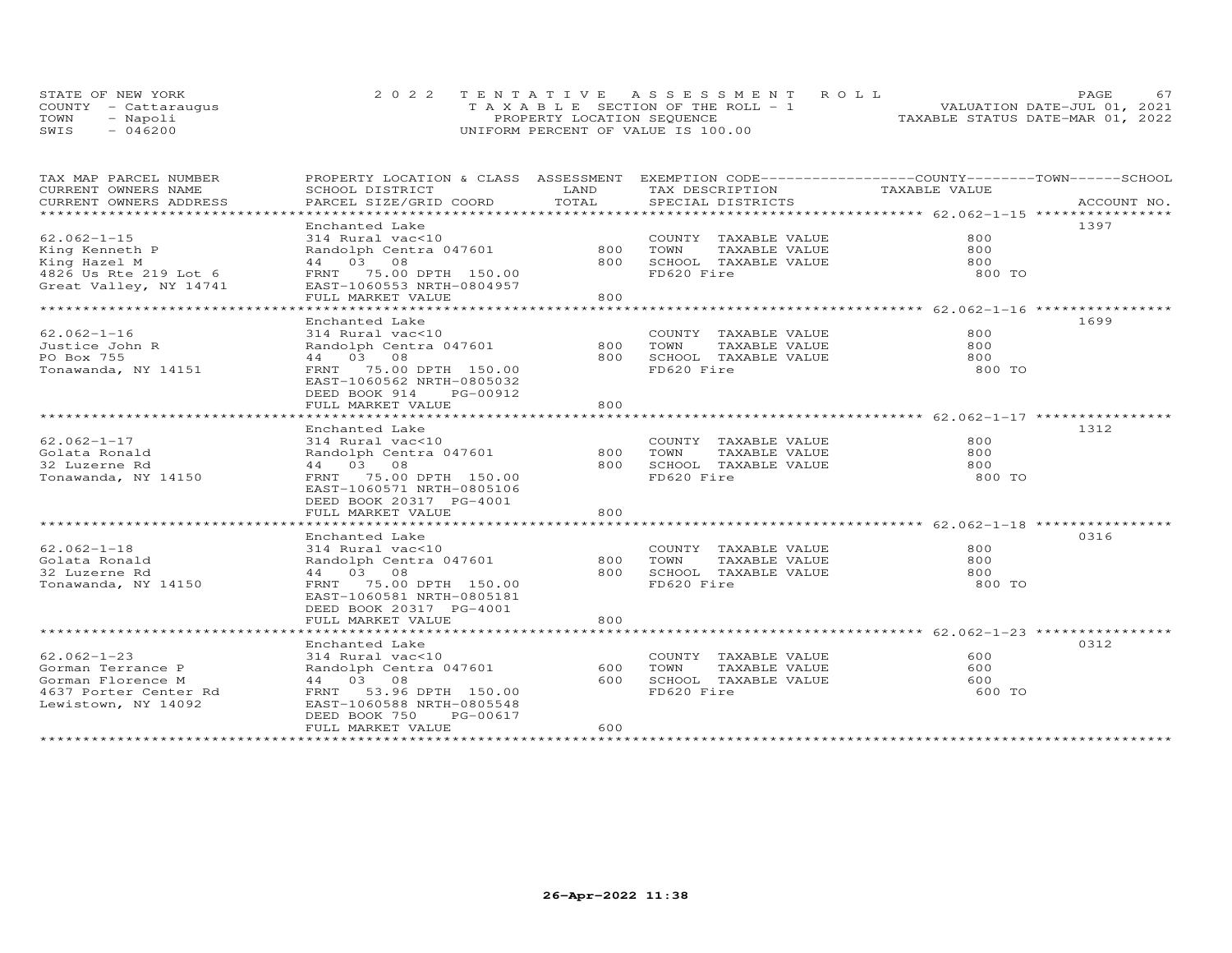|      | STATE OF NEW YORK    | 2022 TENTATIVE ASSESSMENT ROLL        | 68<br><b>PAGE</b>                |
|------|----------------------|---------------------------------------|----------------------------------|
|      | COUNTY - Cattaraugus | T A X A B L E SECTION OF THE ROLL - 1 | VALUATION DATE-JUL 01, 2021      |
| TOWN | Napoli               | PROPERTY LOCATION SEQUENCE            | TAXABLE STATUS DATE-MAR 01, 2022 |
| SWIS | 046200               | UNIFORM PERCENT OF VALUE IS 100.00    |                                  |

| TAX MAP PARCEL NUMBER                                 | PROPERTY LOCATION & CLASS ASSESSMENT EXEMPTION CODE----------------COUNTY-------TOWN------SCHOOL |            |                                    |               |             |
|-------------------------------------------------------|--------------------------------------------------------------------------------------------------|------------|------------------------------------|---------------|-------------|
| CURRENT OWNERS NAME                                   | SCHOOL DISTRICT                                                                                  | LAND       | TAX DESCRIPTION                    | TAXABLE VALUE |             |
| CURRENT OWNERS ADDRESS<br>*********************       | PARCEL SIZE/GRID COORD                                                                           | TOTAL      | SPECIAL DISTRICTS                  |               | ACCOUNT NO. |
|                                                       | Enchanted Lake                                                                                   |            |                                    |               | 0083        |
| $62.062 - 1 - 25$                                     | 314 Rural vac<10                                                                                 |            | COUNTY TAXABLE VALUE               | 900           |             |
| Waid Denise                                           | Randolph Centra 047601                                                                           | 900        | TOWN<br>TAXABLE VALUE              | 900           |             |
| 29 Greenwood Dr                                       | 44 03 08                                                                                         | 900        | SCHOOL TAXABLE VALUE               | 900           |             |
| Randolph, NY 14772                                    | FRNT 85.89 DPTH 150.00                                                                           |            | FD620 Fire                         | 900 TO        |             |
|                                                       | EAST-1060545 NRTH-0805702                                                                        |            |                                    |               |             |
|                                                       | DEED BOOK 21912 PG-6006                                                                          |            |                                    |               |             |
|                                                       | FULL MARKET VALUE                                                                                | 900        |                                    |               |             |
|                                                       |                                                                                                  |            |                                    |               |             |
|                                                       | Enchanted Lake                                                                                   |            |                                    |               | 1803        |
| $62.062 - 1 - 26$                                     | 314 Rural vac<10                                                                                 |            | COUNTY TAXABLE VALUE               | 900           |             |
| Zamiara Kenneth J                                     | Randolph Centra 047601                                                                           | 900        | TOWN<br>TAXABLE VALUE              | 900           |             |
| 201 Oakgrove CT                                       | 44 03 08                                                                                         | 900        | SCHOOL TAXABLE VALUE               | 900           |             |
| Elma, NY 14059                                        | FRNT 85.78 DPTH 150.00                                                                           |            | FD620 Fire                         | 900 TO        |             |
|                                                       | EAST-1060538 NRTH-0805803                                                                        |            |                                    |               |             |
|                                                       | DEED BOOK 8684 PG-7001                                                                           |            |                                    |               |             |
|                                                       | FULL MARKET VALUE                                                                                | 900        |                                    |               |             |
|                                                       |                                                                                                  |            |                                    |               |             |
|                                                       | Enchanted Lake                                                                                   |            |                                    |               | 1433        |
| $62.062 - 1 - 27$                                     | 314 Rural vac<10                                                                                 |            | COUNTY TAXABLE VALUE               | 900           |             |
| Pavao Pedro Junior                                    | Randolph Centra 047601                                                                           | 900 TOWN   | TAXABLE VALUE                      | 900           |             |
| 3333 Rice St 402                                      | 44 03 08                                                                                         |            | 900 SCHOOL TAXABLE VALUE           | 900           |             |
| Miami, FL 33133                                       | FRNT 85.78 DPTH 150.00                                                                           |            | FD620 Fire                         | 900 TO        |             |
|                                                       | EAST-1060549 NRTH-0805902                                                                        |            |                                    |               |             |
|                                                       | DEED BOOK 8040 PG-7001                                                                           |            |                                    |               |             |
|                                                       | FULL MARKET VALUE                                                                                | 900        |                                    |               |             |
|                                                       |                                                                                                  |            |                                    |               |             |
|                                                       | Enchanted Lake                                                                                   |            |                                    |               | 1542        |
| $62.062 - 1 - 29$                                     | 314 Rural vac<10                                                                                 |            | COUNTY TAXABLE VALUE               | 800           |             |
| Waid Denise                                           | Randolph Centra 047601                                                                           | 800<br>800 | TOWN<br>TAXABLE VALUE              | 800           |             |
| Mcintyre Bradley<br>59 Greenwood                      | 44 03 08<br>FRNT 75.00 DPTH 150.00                                                               |            | SCHOOL TAXABLE VALUE<br>FD620 Fire | 800<br>800 TO |             |
| Randolph, NY 14772                                    | EAST-1060598 NRTH-0806055                                                                        |            |                                    |               |             |
|                                                       | DEED BOOK 872<br>PG-00890                                                                        |            |                                    |               |             |
|                                                       | FULL MARKET VALUE                                                                                | 800        |                                    |               |             |
|                                                       |                                                                                                  |            |                                    |               |             |
|                                                       | Enchanted Lake                                                                                   |            |                                    |               | 1245        |
| $62.062 - 1 - 30$                                     | 314 Rural vac<10                                                                                 |            | COUNTY TAXABLE VALUE               | 800           |             |
| The Lagares Family Irrevocable Randolph Centra 047601 |                                                                                                  | 800        | TAXABLE VALUE<br>TOWN              | 800           |             |
| 99 Brayton St                                         | 44 03 08                                                                                         | 800        | SCHOOL TAXABLE VALUE               | 800           |             |
| Buffalo, NY 14213                                     | FRNT 75.00 DPTH 150.00                                                                           |            | FD620 Fire                         | 800 TO        |             |
|                                                       | EAST-1060621 NRTH-0806127                                                                        |            |                                    |               |             |
|                                                       | PG-12848<br>DEED BOOK 2021                                                                       |            |                                    |               |             |
|                                                       | FULL MARKET VALUE                                                                                | 800        |                                    |               |             |
|                                                       |                                                                                                  |            |                                    |               |             |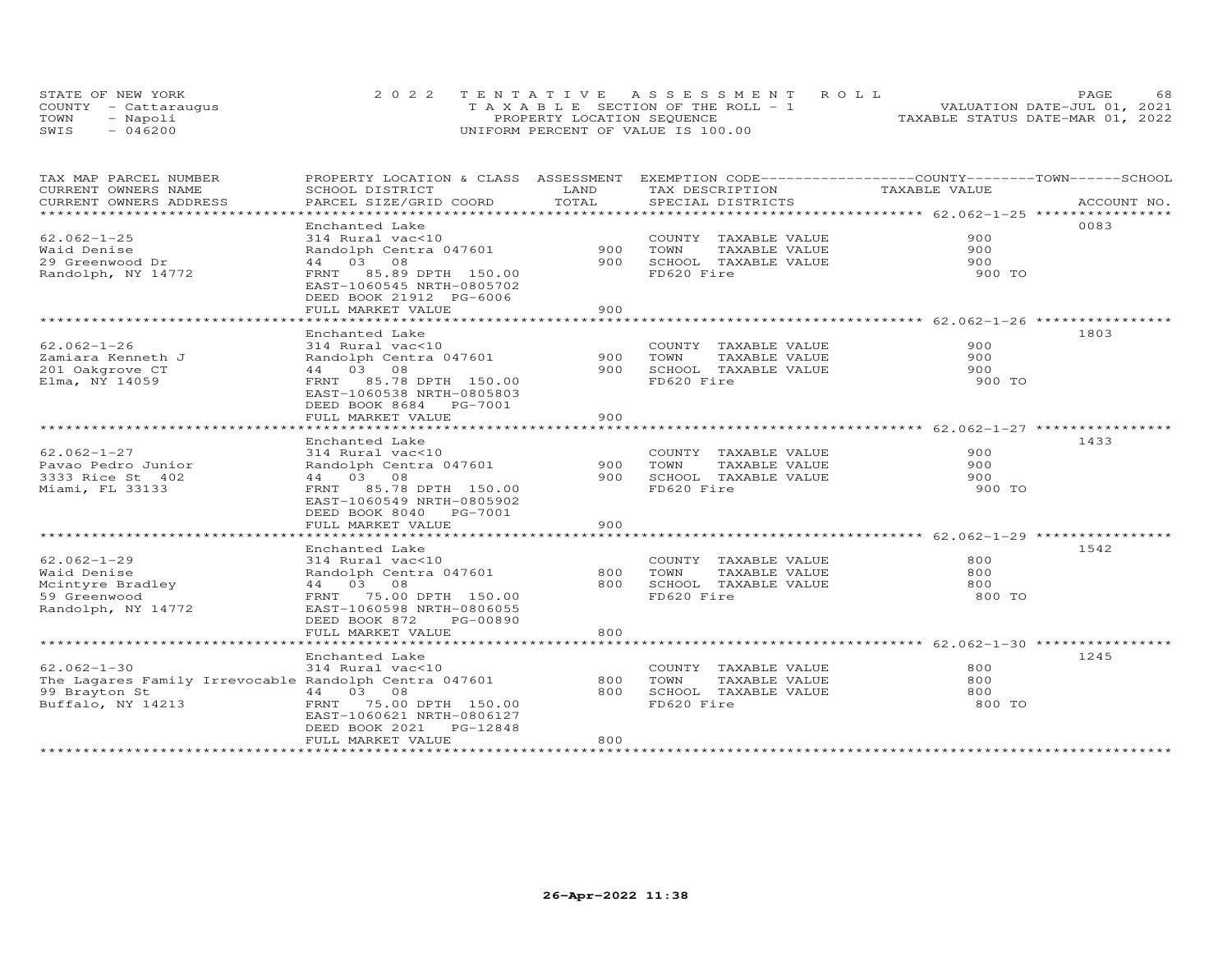|      | STATE OF NEW YORK    | 2022 TENTATIVE ASSESSMENT ROLL        | PAGE                             | 69 |
|------|----------------------|---------------------------------------|----------------------------------|----|
|      | COUNTY - Cattaraugus | T A X A B L E SECTION OF THE ROLL - 1 | VALUATION DATE-JUL 01, 2021      |    |
| TOWN | Napoli               | PROPERTY LOCATION SEQUENCE            | TAXABLE STATUS DATE-MAR 01, 2022 |    |
| SWIS | 046200               | UNIFORM PERCENT OF VALUE IS 100.00    |                                  |    |

| TAX MAP PARCEL NUMBER<br>CURRENT OWNERS NAME<br>CURRENT OWNERS ADDRESS                                                 | SCHOOL DISTRICT                                                                                                                                                                 | LAND                    | TAX DESCRIPTION                                                                     | PROPERTY LOCATION & CLASS ASSESSMENT EXEMPTION CODE----------------COUNTY-------TOWN-----SCHOOL<br>TAXABLE VALUE |
|------------------------------------------------------------------------------------------------------------------------|---------------------------------------------------------------------------------------------------------------------------------------------------------------------------------|-------------------------|-------------------------------------------------------------------------------------|------------------------------------------------------------------------------------------------------------------|
| $62.062 - 1 - 31$<br>Lakso Linda M<br>273 Edgewater Way<br>Lenoir City, FL 37772                                       | Enchanted Lake<br>314 Rural vac<10<br>Randolph Centra 047601<br>44 03 08<br>FRNT 75.00 DPTH 150.00<br>EAST-1060646 NRTH-0806201<br>FULL MARKET VALUE                            | 800<br>800<br>800       | COUNTY TAXABLE VALUE<br>TOWN<br>TAXABLE VALUE<br>SCHOOL TAXABLE VALUE<br>FD620 Fire | 0310<br>800<br>800<br>800<br>800 TO                                                                              |
| $62.062 - 1 - 32$<br>The Lagares Family Irrevocable Randolph Centra 047601<br>99 Brayton St<br>Buffalo, NY 14213       | Enchanted Lake<br>314 Rural vac<10<br>44 03 08<br>FRNT 75.00 DPTH 290.00<br>EAST-1060908 NRTH-0806117<br>DEED BOOK 2021 PG-12848<br>FULL MARKET VALUE                           | 1,500<br>1,500<br>1,500 | COUNTY TAXABLE VALUE<br>TOWN<br>TAXABLE VALUE<br>SCHOOL TAXABLE VALUE<br>FD620 Fire | 1509<br>1,500<br>1,500<br>1,500<br>1,500 TO                                                                      |
| $62.062 - 1 - 33$<br>The Lagares Family Irrevocable Randolph Centra 047601 1,400<br>99 Brayton St<br>Buffalo, NY 14213 | Enchanted Lake<br>314 Rural vac<10<br>44 03 08<br>FRNT 75.00 DPTH 280.00<br>EAST-1060834 NRTH-0806061<br>FULL MARKET VALUE                                                      | 1,400<br>1,400          | COUNTY TAXABLE VALUE<br>TOWN<br>TAXABLE VALUE<br>SCHOOL TAXABLE VALUE<br>FD620 Fire | 0297<br>1,400<br>1,400<br>1,400<br>1,400 TO                                                                      |
| $62.062 - 1 - 34$<br>Carlson Roger M<br>Carlson Yvonne M<br>165 Main St<br>Randolph, NY 14772                          | Enchanted Lake<br>314 Rural vac<10<br>Randolph Centra 047601<br>45 03 08<br>FRNT 75.00 DPTH 197.00<br>EAST-1060809 NRTH-0805988<br>FULL MARKET VALUE                            | 1,000<br>1,000<br>1,000 | COUNTY TAXABLE VALUE<br>TOWN<br>TAXABLE VALUE<br>SCHOOL TAXABLE VALUE<br>FD620 Fire | 0155<br>1,000<br>1,000<br>1,000<br>1,000 TO                                                                      |
| $62.062 - 1 - 35$<br>Wagner Matthew<br>315 Curtis Pkwy<br>Tonawanda, NY 14223                                          | Enchanted Lake<br>314 Rural vac<10<br>Randolph Centra 047601<br>44 03 08<br>FRNT 75.00 DPTH 178.00<br>EAST-1060773 NRTH-0805922<br>DEED BOOK 20200 PG-9636<br>FULL MARKET VALUE | 900<br>900<br>900       | COUNTY TAXABLE VALUE<br>TOWN<br>TAXABLE VALUE<br>SCHOOL TAXABLE VALUE<br>FD620 Fire | 1257<br>900<br>900<br>900<br>900 TO                                                                              |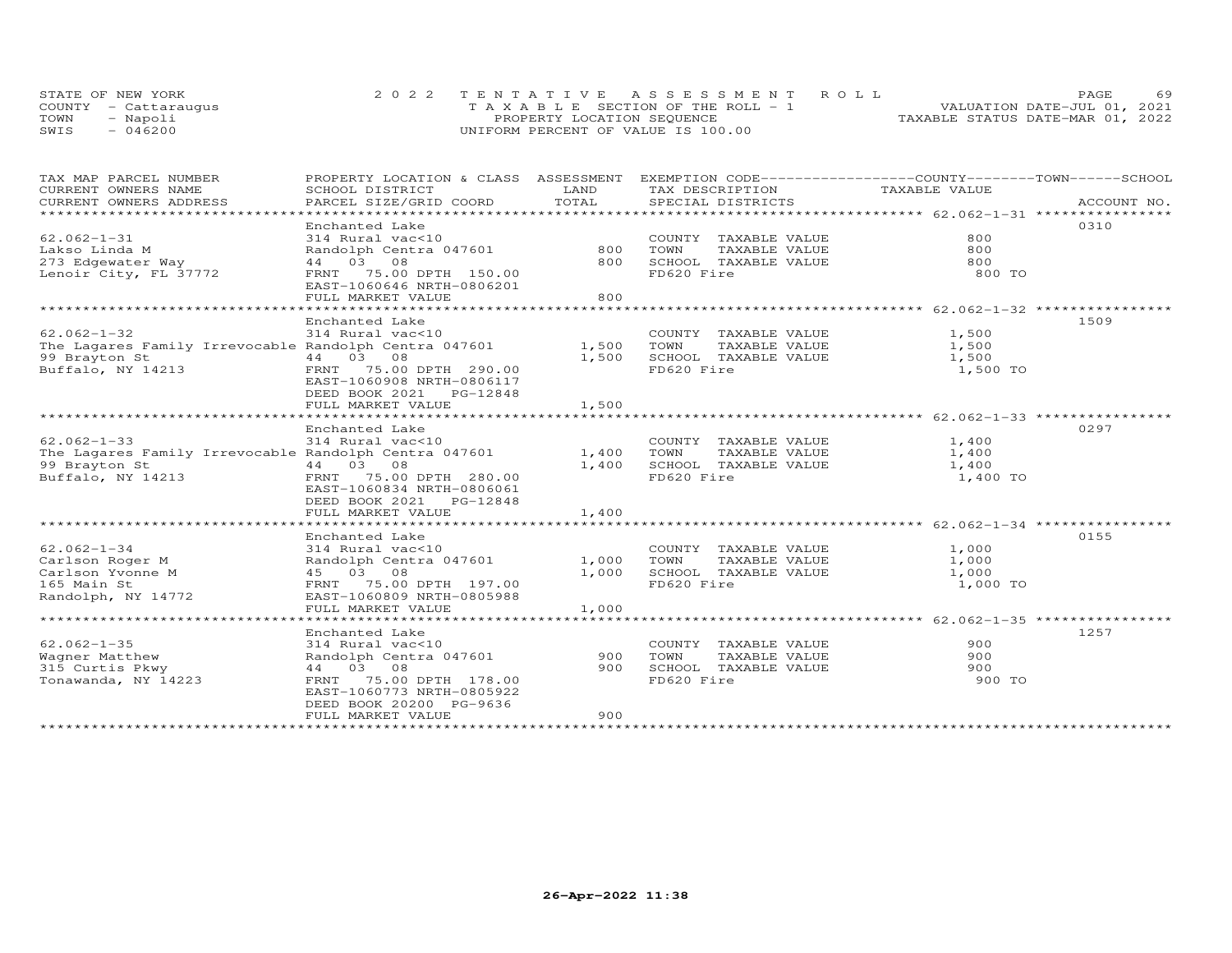|      | STATE OF NEW YORK    | 2022 TENTATIVE ASSESSMENT ROLL        | 70<br><b>PAGE</b>                |
|------|----------------------|---------------------------------------|----------------------------------|
|      | COUNTY - Cattaraugus | T A X A B L E SECTION OF THE ROLL - 1 | VALUATION DATE-JUL 01, 2021      |
| TOWN | - Napoli             | PROPERTY LOCATION SEQUENCE            | TAXABLE STATUS DATE-MAR 01, 2022 |
| SWIS | $-046200$            | UNIFORM PERCENT OF VALUE IS 100.00    |                                  |

| TAX MAP PARCEL NUMBER                         |                                           |               | PROPERTY LOCATION & CLASS ASSESSMENT EXEMPTION CODE-----------------COUNTY-------TOWN------SCHOOL |               |             |
|-----------------------------------------------|-------------------------------------------|---------------|---------------------------------------------------------------------------------------------------|---------------|-------------|
| CURRENT OWNERS NAME<br>CURRENT OWNERS ADDRESS | SCHOOL DISTRICT<br>PARCEL SIZE/GRID COORD | LAND<br>TOTAL | TAX DESCRIPTION<br>SPECIAL DISTRICTS                                                              | TAXABLE VALUE | ACCOUNT NO. |
| ***********************                       |                                           |               |                                                                                                   |               |             |
|                                               | Enchanted Lake                            |               |                                                                                                   |               | 0296        |
| $62.062 - 1 - 36$                             | 314 Rural vac<10                          |               | COUNTY TAXABLE VALUE                                                                              | 1,800         |             |
| Wagner Matthew                                | Randolph Centra 047601                    | 1,800         | TAXABLE VALUE<br>TOWN                                                                             | 1,800         |             |
| 315 Curtis Pkwy                               | 44 03 08                                  | 1,800         | SCHOOL TAXABLE VALUE                                                                              | 1,800         |             |
| Tonawanda, NY 14223                           | ACRES<br>1.30                             |               | FD620 Fire                                                                                        | 1,800 TO      |             |
|                                               | EAST-1060766 NRTH-0805716                 |               |                                                                                                   |               |             |
|                                               | DEED BOOK 20200 PG-9635                   |               |                                                                                                   |               |             |
|                                               | FULL MARKET VALUE                         | 1,800         |                                                                                                   |               |             |
|                                               |                                           |               |                                                                                                   |               |             |
|                                               | Enchanted Lake                            |               |                                                                                                   |               | 0291        |
| $62.062 - 1 - 41$                             | 314 Rural vac<10                          |               | COUNTY TAXABLE VALUE                                                                              | 2,600         |             |
| Wagner Matthew                                | Randolph Centra 047601                    | 2,600 TOWN    | TAXABLE VALUE                                                                                     | 2,600         |             |
| 315 Curtis Pkwy                               | 44 03 08                                  | 2,600         | SCHOOL TAXABLE VALUE                                                                              | 2,600         |             |
| Tonawanda, NY 14223                           | ACRES 1.95                                |               | FD620 Fire                                                                                        | 2,600 TO      |             |
|                                               | EAST-1060818 NRTH-0805352                 |               |                                                                                                   |               |             |
|                                               | DEED BOOK 20200 PG-9636                   |               |                                                                                                   |               |             |
|                                               | FULL MARKET VALUE                         | 2,600         |                                                                                                   |               |             |
|                                               |                                           |               |                                                                                                   |               |             |
|                                               | Enchanted Lake                            |               |                                                                                                   |               | 1268        |
| $62.070 - 1 - 17$                             | 314 Rural vac<10                          |               | COUNTY TAXABLE VALUE                                                                              | 800           |             |
| Kweon Byoung-Uk                               | Randolph Centra 047601                    | 800 TOWN      | TAXABLE VALUE                                                                                     | 800           |             |
| Kweon Mi-Sook                                 | 43 03 08                                  |               | 800 SCHOOL TAXABLE VALUE                                                                          | 800           |             |
| 50 Farrell Ct                                 | FRNT 74.18 DPTH 150.00                    |               | FD620 Fire                                                                                        | 800 TO        |             |
| Staten Island, NY 10306                       | EAST-1061111 NRTH-0803557                 |               |                                                                                                   |               |             |
|                                               | DEED BOOK 2430 PG-2001                    |               |                                                                                                   |               |             |
|                                               | FULL MARKET VALUE                         | 800           |                                                                                                   |               |             |
|                                               |                                           |               |                                                                                                   |               | 1632        |
| $62.070 - 1 - 18$                             | Enchanted Lake<br>314 Rural vac<10        |               | COUNTY TAXABLE VALUE                                                                              | 800           |             |
| Ortiz Joseph J                                | Randolph Centra 047601                    | 800           | TOWN<br>TAXABLE VALUE                                                                             | 800           |             |
|                                               | 43 03 08                                  | 800           | SCHOOL TAXABLE VALUE                                                                              | 800           |             |
| 285 Alegriano Rd NW<br>Palm Bay, FL 32907     | FRNT 75.00 DPTH 150.00                    |               | FD620 Fire                                                                                        | 800 TO        |             |
|                                               | EAST-1061042 NRTH-0803590                 |               |                                                                                                   |               |             |
|                                               | DEED BOOK 3252 PG-2001                    |               |                                                                                                   |               |             |
|                                               | FULL MARKET VALUE                         | 800           |                                                                                                   |               |             |
|                                               |                                           |               |                                                                                                   |               |             |
|                                               | Enchanted Lake                            |               |                                                                                                   |               | 1528        |
| $62.070 - 1 - 19$                             | 314 Rural vac<10                          |               | COUNTY TAXABLE VALUE                                                                              | 800           |             |
| Marsh Timothy                                 | Randolph Centra 047601                    | 800           | TOWN<br>TAXABLE VALUE                                                                             | 800           |             |
| 2688 Vollentine Rd                            | 43/44 03 08                               | 800           | SCHOOL TAXABLE VALUE                                                                              | 800           |             |
| Randolph, NY 14772                            | 75.00 DPTH 150.00<br>FRNT                 |               | FD620 Fire                                                                                        | 800 TO        |             |
|                                               | EAST-1060973 NRTH-0803620                 |               |                                                                                                   |               |             |
|                                               | DEED BOOK 1025 PG-769                     |               |                                                                                                   |               |             |
|                                               | FULL MARKET VALUE                         | 800           |                                                                                                   |               |             |
|                                               |                                           |               |                                                                                                   |               |             |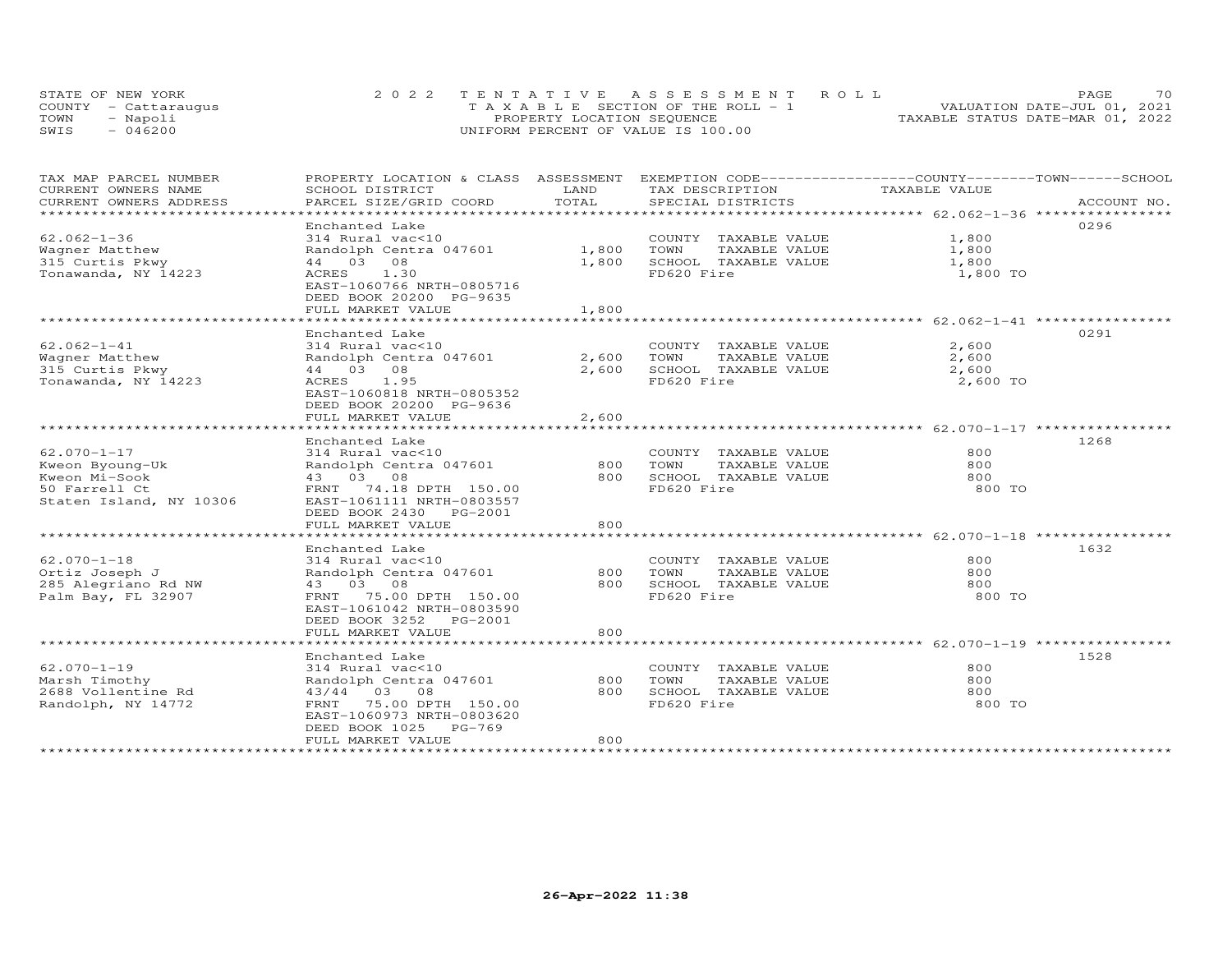|      | STATE OF NEW YORK    | 2022 TENTATIVE ASSESSMENT ROLL        | 71<br>PAGE.                      |
|------|----------------------|---------------------------------------|----------------------------------|
|      | COUNTY - Cattaraugus | T A X A B L E SECTION OF THE ROLL - 1 | VALUATION DATE-JUL 01, 2021      |
| TOWN | - Napoli             | PROPERTY LOCATION SEQUENCE            | TAXABLE STATUS DATE-MAR 01, 2022 |
| SWIS | $-046200$            | UNIFORM PERCENT OF VALUE IS 100.00    |                                  |

| TAX MAP PARCEL NUMBER         | PROPERTY LOCATION & CLASS ASSESSMENT EXEMPTION CODE----------------COUNTY-------TOWN-----SCHOOL |             |                             |               |             |
|-------------------------------|-------------------------------------------------------------------------------------------------|-------------|-----------------------------|---------------|-------------|
| CURRENT OWNERS NAME           | SCHOOL DISTRICT                                                                                 | LAND        | TAX DESCRIPTION             | TAXABLE VALUE |             |
| CURRENT OWNERS ADDRESS        | PARCEL SIZE/GRID COORD                                                                          | TOTAL       | SPECIAL DISTRICTS           |               | ACCOUNT NO. |
| ***********************       |                                                                                                 |             |                             |               |             |
|                               | Enchanted Lake                                                                                  |             |                             |               | 1781        |
| $62.070 - 1 - 23$             | 314 Rural vac<10                                                                                |             | COUNTY TAXABLE VALUE        | 900           |             |
| Tucker Russell J              | Randolph Centra 047601                                                                          | 900         | TOWN<br>TAXABLE VALUE       | 900           |             |
| 192 Quarry Hill Estates       | 44 03 08                                                                                        | 900         | SCHOOL TAXABLE VALUE        | 900           |             |
| Akron, NY 14001               | FRNT 76.39 DPTH 168.90                                                                          |             | FD620 Fire                  | 900 TO        |             |
|                               | EAST-1060681 NRTH-0803741                                                                       |             |                             |               |             |
|                               | DEED BOOK 20691 PG-8002                                                                         |             |                             |               |             |
|                               | FULL MARKET VALUE                                                                               | 900         |                             |               |             |
|                               | * * * * * * * * * * * * * * * * * * * *                                                         | *********** |                             |               |             |
|                               | Enchanted Lake                                                                                  |             |                             |               | 0367        |
| $62.070 - 2 - 1.1$            | 312 Vac w/imprv                                                                                 |             | COUNTY TAXABLE VALUE        | 50,400        |             |
| Moshonas; Pasco Sheila; Renee | Randolph Centra 047601                                                                          | 6,700       | TOWN<br>TAXABLE VALUE       | 50,400        |             |
| Caraig Teresita Tolentino     | 43 03 08                                                                                        | 50,400      | SCHOOL TAXABLE VALUE        | 50,400        |             |
| 6 Blair Street East           | ACRES<br>5.25                                                                                   |             | FD620 Fire                  | 50,400 TO     |             |
| East York., Ont., Canada      | EAST-1060285 NRTH-0803196                                                                       |             |                             |               |             |
| M4B3N6                        | DEED BOOK 26308 PG-7001                                                                         |             |                             |               |             |
|                               | FULL MARKET VALUE                                                                               | 50,400      |                             |               |             |
|                               |                                                                                                 |             |                             |               |             |
|                               | Enchanted Lake                                                                                  |             |                             |               | 0373        |
| $62.070 - 2 - 7$              | 314 Rural vac<10                                                                                |             | COUNTY TAXABLE VALUE        | 800           |             |
| Monaco Viola F                | Randolph Centra 047601                                                                          | 800         | TOWN<br>TAXABLE VALUE       | 800           |             |
| Attn: Deb Wojciechowski       | 43 03 08                                                                                        | 800         | SCHOOL TAXABLE VALUE        | 800           |             |
| 72 Southwood Dr               | FRNT 75.00 DPTH 150.00                                                                          |             | FD620 Fire                  | 800 TO        |             |
| Buffalo, NY 14223             | EAST-1060760 NRTH-0803332                                                                       |             |                             |               |             |
|                               | FULL MARKET VALUE                                                                               | 800         |                             |               |             |
|                               |                                                                                                 |             |                             |               |             |
|                               | Enchanted Lake                                                                                  |             |                             |               | 0498        |
| $62.070 - 3 - 1$              | 314 Rural vac<10                                                                                |             | COUNTY TAXABLE VALUE        | 5,900         |             |
| Clinger Brian                 | Randolph Centra 047601                                                                          |             | 5,900 TOWN<br>TAXABLE VALUE | 5,900         |             |
| Clinger Michelle R            | 43 03 08                                                                                        | 5,900       | SCHOOL TAXABLE VALUE        | 5,900         |             |
| 2 Woodridge Ct                | ACRES 17.50                                                                                     |             | FD620 Fire                  | 5,900 TO      |             |
| Randolph, NY 14772            | EAST-1060762 NRTH-0802595                                                                       |             |                             |               |             |
|                               | DEED BOOK 20210 PG-3675                                                                         |             |                             |               |             |
|                               | FULL MARKET VALUE                                                                               | 5,900       |                             |               |             |
|                               |                                                                                                 |             |                             |               |             |
|                               | Enchanted Lake                                                                                  |             |                             |               | 1450        |
| $62.070 - 5 - 20$             | 314 Rural vac<10                                                                                |             | COUNTY TAXABLE VALUE        | 200           |             |
| Clinger Brian                 | Randolph Centra 047601                                                                          | 200         | TOWN<br>TAXABLE VALUE       | 200           |             |
| Clinger Michelle R            | 43 03 08                                                                                        | 200         | SCHOOL TAXABLE VALUE        | 200           |             |
| 2 Woodridge Ct                | Trustees                                                                                        |             | FD620 Fire                  | 200 TO        |             |
|                               |                                                                                                 |             |                             |               |             |
| Randolph, NY 14772            | 35.00 DPTH 80.00<br>FRNT<br>EAST-1060992 NRTH-0802452                                           |             |                             |               |             |
|                               | DEED BOOK 20210 PG-3675                                                                         |             |                             |               |             |
|                               | FULL MARKET VALUE                                                                               | 200         |                             |               |             |
|                               |                                                                                                 |             |                             |               |             |
|                               |                                                                                                 |             |                             |               |             |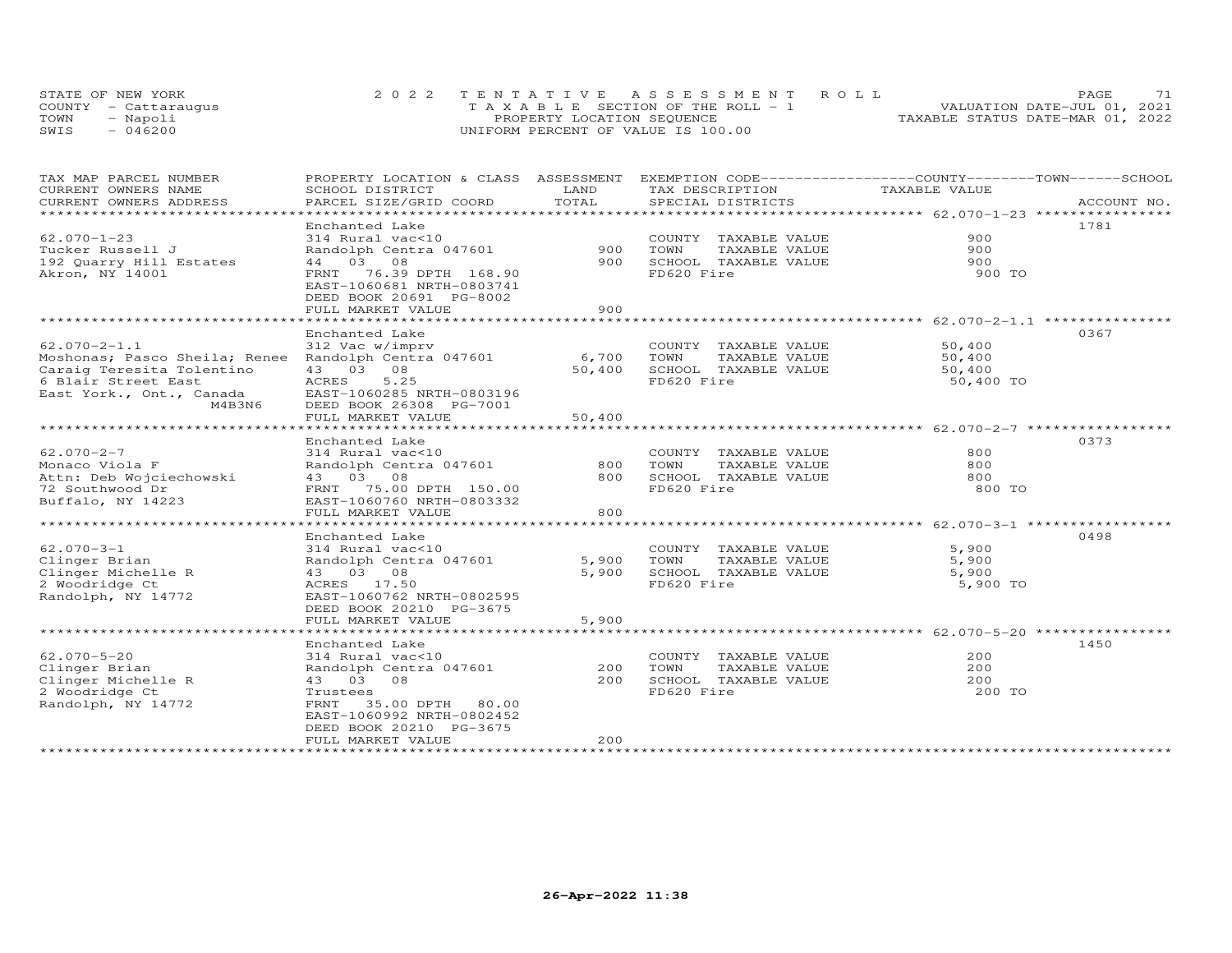|      | STATE OF NEW YORK    | 2022 TENTATIVE ASSESSMENT ROLL        | フつ<br>PAGE                       |
|------|----------------------|---------------------------------------|----------------------------------|
|      | COUNTY - Cattarauqus | T A X A B L E SECTION OF THE ROLL - 1 | VALUATION DATE-JUL 01, 2021      |
| TOWN | Napoli               | PROPERTY LOCATION SEQUENCE            | TAXABLE STATUS DATE-MAR 01, 2022 |
| SWIS | 046200               | UNIFORM PERCENT OF VALUE IS 100.00    |                                  |

| TAX MAP PARCEL NUMBER   | PROPERTY LOCATION & CLASS ASSESSMENT                     |                        | EXEMPTION CODE-----------------COUNTY-------TOWN------SCHOOL    |                                              |             |
|-------------------------|----------------------------------------------------------|------------------------|-----------------------------------------------------------------|----------------------------------------------|-------------|
| CURRENT OWNERS NAME     | SCHOOL DISTRICT                                          | LAND                   | TAX DESCRIPTION                                                 | TAXABLE VALUE                                |             |
| CURRENT OWNERS ADDRESS  | PARCEL SIZE/GRID COORD                                   | TOTAL                  | SPECIAL DISTRICTS                                               |                                              | ACCOUNT NO. |
|                         |                                                          | ****************       | ********************************* 62.070-5-22 ****************  |                                              |             |
|                         | Enchanted Lake                                           |                        |                                                                 |                                              | 0456        |
| $62.070 - 5 - 22$       | 314 Rural vac<10                                         |                        | COUNTY TAXABLE VALUE                                            | 200                                          |             |
| Keogh Conn              | Randolph Centra 047601                                   | 200                    | TOWN<br>TAXABLE VALUE                                           | 200                                          |             |
| 22 Carriage Hill Ct     | 43 03 08                                                 | 200                    | SCHOOL TAXABLE VALUE                                            | 200                                          |             |
| Williamsville, NY 14221 | FRNT<br>40.29 DPTH<br>80.00<br>EAST-1060990 NRTH-0802382 |                        | FD620 Fire                                                      | 200 TO                                       |             |
|                         | DEED BOOK 19900 PG-8010                                  |                        |                                                                 |                                              |             |
|                         | FULL MARKET VALUE                                        | 200                    |                                                                 |                                              |             |
|                         |                                                          |                        |                                                                 | ********************* 62.070-5-23 ********** |             |
|                         | Enchanted Lake                                           |                        |                                                                 |                                              | 0023        |
| $62.070 - 5 - 23$       | 314 Rural vac<10                                         |                        | COUNTY TAXABLE VALUE                                            | 200                                          |             |
| Clinger Michelle        | Randolph Centra 047601                                   | 200                    | TOWN<br>TAXABLE VALUE                                           | 200                                          |             |
| 2 Woodridge Crt         | 43 03 08                                                 | 200                    | SCHOOL TAXABLE VALUE                                            | 200                                          |             |
| Randolph, NY 14772      | FRNT<br>37.43 DPTH 69.29                                 |                        | FD620 Fire                                                      | 200 TO                                       |             |
|                         | EAST-1060977 NRTH-0802340                                |                        |                                                                 |                                              |             |
|                         | DEED BOOK 20221 PG-1971                                  |                        |                                                                 |                                              |             |
|                         | FULL MARKET VALUE                                        | 200                    |                                                                 |                                              |             |
|                         |                                                          |                        | ********************************* 62.070-5-24 ***************** |                                              |             |
|                         | Enchanted Lake                                           |                        |                                                                 |                                              | 0455        |
| $62.070 - 5 - 24$       | 314 Rural vac<10                                         |                        | COUNTY TAXABLE VALUE                                            | 300                                          |             |
| Clinger Brian           | Randolph Centra 047601                                   | 300                    | TOWN<br>TAXABLE VALUE                                           | 300                                          |             |
| Clinger Michelle        | 43 03 08                                                 | 300                    | SCHOOL TAXABLE VALUE                                            | 300                                          |             |
| 2 Woodridge Ct          | FRNT 37.43 DPTH<br>98.64                                 |                        | FD620 Fire                                                      | 300 TO                                       |             |
| Randolph, NY 14772      | 0.18<br>ACRES                                            |                        |                                                                 |                                              |             |
|                         | EAST-1060977 NRTH-0802282                                |                        |                                                                 |                                              |             |
|                         | DEED BOOK 28413 PG-4001                                  |                        |                                                                 |                                              |             |
|                         | FULL MARKET VALUE                                        | 300                    |                                                                 |                                              |             |
|                         | *******************                                      | *********              | ******************************** 62.070-6-16 ****************   |                                              |             |
|                         | Enchanted Lake                                           |                        |                                                                 |                                              | 1400        |
| $62.070 - 6 - 16$       | 314 Rural vac<10                                         |                        | COUNTY TAXABLE VALUE                                            | 200                                          |             |
| Clinger Benjamin        | Randolph Centra 047601                                   | 200                    | TOWN<br>TAXABLE VALUE                                           | 200                                          |             |
| 2 Woodridge Ct          | 43 03 08                                                 | 200                    | SCHOOL TAXABLE VALUE                                            | 200                                          |             |
| Randolph, NY 14772      | 35.00 DPTH<br>FRNT<br>80.00                              |                        | FD620 Fire                                                      | 200 TO                                       |             |
|                         | EAST-1060974 NRTH-0802053                                |                        |                                                                 |                                              |             |
|                         | DEED BOOK 28413 PG-4002                                  |                        |                                                                 |                                              |             |
|                         | FULL MARKET VALUE                                        | 200                    |                                                                 |                                              |             |
|                         | **********************                                   | ********************** |                                                                 | ************************ 62.070-6-17 ****    |             |
|                         | Enchanted Lake                                           |                        |                                                                 |                                              | 1765        |
| $62.070 - 6 - 17$       | 314 Rural vac<10                                         |                        | COUNTY TAXABLE VALUE                                            | 200                                          |             |
| Clinger Hilary          | Randolph Centra 047601                                   | 200                    | TOWN<br>TAXABLE VALUE                                           | 200                                          |             |
| 2 Woodridge Ct          | 43 03 08                                                 | 200                    | SCHOOL TAXABLE VALUE                                            | 200                                          |             |
| Randolph, NY 14772      | FRNT<br>35.00 DPTH 80.00                                 |                        | FD620 Fire                                                      | 200 TO                                       |             |
|                         | EAST-1061009 NRTH-0802053                                |                        |                                                                 |                                              |             |
|                         | DEED BOOK 20210 PG-4415                                  |                        |                                                                 |                                              |             |
|                         | FULL MARKET VALUE                                        | 200                    |                                                                 |                                              |             |
|                         |                                                          |                        |                                                                 |                                              |             |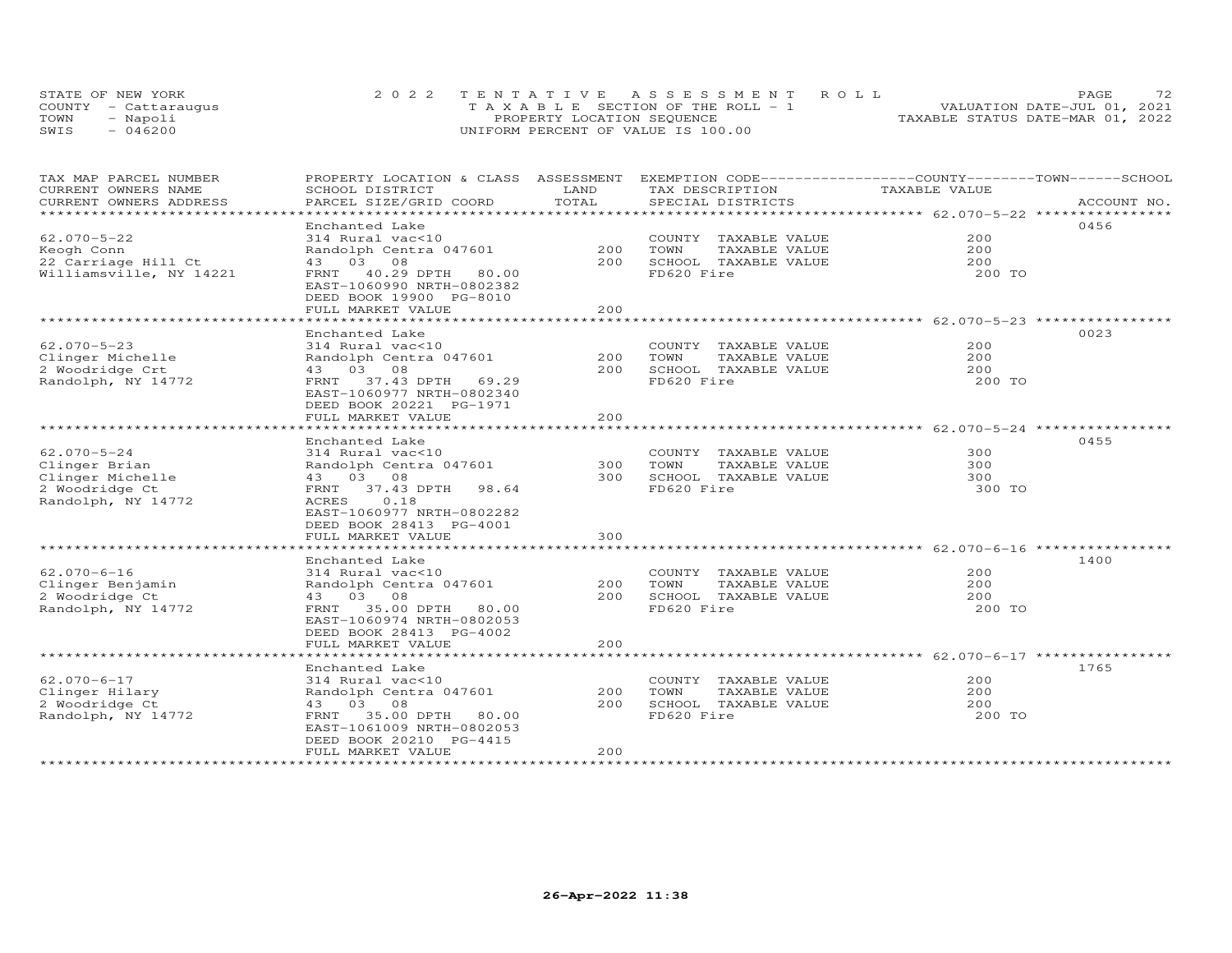|      | STATE OF NEW YORK    | 2022 TENTATIVE ASSESSMENT ROLL        | 73<br>PAGE.                      |
|------|----------------------|---------------------------------------|----------------------------------|
|      | COUNTY - Cattaraugus | T A X A B L E SECTION OF THE ROLL - 1 | VALUATION DATE-JUL 01, 2021      |
| TOWN | - Napoli             | PROPERTY LOCATION SEQUENCE            | TAXABLE STATUS DATE-MAR 01, 2022 |
| SWTS | $-046200$            | UNIFORM PERCENT OF VALUE IS 100.00    |                                  |

| TAX MAP PARCEL NUMBER<br>CURRENT OWNERS NAME             | PROPERTY LOCATION & CLASS ASSESSMENT<br>SCHOOL DISTRICT                                              | LAND  | EXEMPTION CODE------------------COUNTY-------TOWN------SCHOOL<br>TAX DESCRIPTION | TAXABLE VALUE |             |
|----------------------------------------------------------|------------------------------------------------------------------------------------------------------|-------|----------------------------------------------------------------------------------|---------------|-------------|
| CURRENT OWNERS ADDRESS<br>****************************** | PARCEL SIZE/GRID COORD                                                                               | TOTAL | SPECIAL DISTRICTS                                                                |               | ACCOUNT NO. |
|                                                          | Enchanted Lake                                                                                       |       |                                                                                  |               | 0030        |
| $62.070 - 6 - 18$                                        | 314 Rural vac<10                                                                                     |       | COUNTY TAXABLE VALUE                                                             | 200           |             |
| Fuller Bethany G                                         | Randolph Centra 047601                                                                               | 200   | TOWN<br>TAXABLE VALUE                                                            | 200           |             |
| 10678 Route 242                                          | 43 03 08                                                                                             | 200   | SCHOOL TAXABLE VALUE                                                             | 200           |             |
| Randolph, NY 14772                                       | FRNT 35.00 DPTH 80.00<br>EAST-1061045 NRTH-0802053<br>DEED BOOK 892<br>PG-7001<br>FULL MARKET VALUE  | 200   | FD620 Fire                                                                       | 200 TO        |             |
|                                                          |                                                                                                      |       |                                                                                  |               |             |
|                                                          | Enchanted Lake                                                                                       |       |                                                                                  |               | 0382        |
| $62.070 - 6 - 21$                                        | 314 Rural vac<10                                                                                     |       | COUNTY TAXABLE VALUE                                                             | 200           |             |
| Baranetsky Joseph                                        | Randolph Centra 047601                                                                               | 200   | TOWN<br>TAXABLE VALUE                                                            | 200           |             |
| 14 Starling Ct                                           | 43 03 08                                                                                             | 200   | SCHOOL TAXABLE VALUE                                                             | 200           |             |
| North Tonawanda, NY 14120                                | FRNT 35.00 DPTH 80.00<br>EAST-1061151 NRTH-0802051<br>DEED BOOK 900<br>PG-01076<br>FULL MARKET VALUE | 2.00  | FD620 Fire                                                                       | 200 TO        |             |
|                                                          |                                                                                                      |       |                                                                                  |               |             |
|                                                          | Enchanted Lake                                                                                       |       |                                                                                  |               | 1680        |
| $62.070 - 6 - 24$                                        | 314 Rural vac<10                                                                                     |       | COUNTY TAXABLE VALUE                                                             | 300           |             |
| Stadler Joseph G                                         | Randolph Centra 047601                                                                               | 300   | TOWN<br>TAXABLE VALUE                                                            | 300           |             |
| Stadler Eileen D                                         | 43 03 08                                                                                             | 300   | SCHOOL TAXABLE VALUE                                                             | 300           |             |
| $72 - 1/2$ Ebenezer Dr                                   | FRNT 37.43 DPTH 120.15                                                                               |       | FD620 Fire                                                                       | 300 TO        |             |
| West Seneca, NY 14224                                    | EAST-1061273 NRTH-0802049<br>FULL MARKET VALUE                                                       | 300   |                                                                                  |               |             |
|                                                          |                                                                                                      |       |                                                                                  |               |             |
|                                                          | Enchanted Lake                                                                                       |       |                                                                                  |               | 0385        |
| $62.070 - 6 - 25$                                        | 314 Rural vac<10                                                                                     |       | COUNTY TAXABLE VALUE                                                             | 300           |             |
| Stadler Joseph G                                         | Randolph Centra 047601                                                                               | 300   | TOWN<br>TAXABLE VALUE                                                            | 300           |             |
| Stadler Eileen                                           | 43 03 08                                                                                             | 300   | SCHOOL TAXABLE VALUE                                                             | 300           |             |
| 72 - 1/2 Ebenezer Dr                                     | FRNT 28.27 DPTH 120.12                                                                               |       | FD620 Fire                                                                       | 300 TO        |             |
| West Seneca, NY 14224                                    | EAST-1061316 NRTH-0802068                                                                            |       |                                                                                  |               |             |
|                                                          | FULL MARKET VALUE                                                                                    | 300   |                                                                                  |               |             |
|                                                          |                                                                                                      |       |                                                                                  |               |             |
|                                                          | Enchanted Lake                                                                                       |       |                                                                                  |               | 1725        |
| $62.070 - 6 - 29$                                        | 314 Rural vac<10                                                                                     |       | COUNTY TAXABLE VALUE                                                             | 200           |             |
| Clinger Michelle R.                                      | Randolph Centra 047601                                                                               | 200   | TAXABLE VALUE<br>TOWN                                                            | 200           |             |
| Clinger Brian J.                                         | 43 03 08                                                                                             | 200   | SCHOOL TAXABLE VALUE                                                             | 200           |             |
| 2 Woodridge Court                                        | FRNT 35.00 DPTH 80.00                                                                                |       | FD620 Fire                                                                       | 200 TO        |             |
| Randolph, NY 14772                                       | EAST-1061337 NRTH-0802238<br>DEED BOOK 30042 PG-8008<br>FULL MARKET VALUE                            | 200   |                                                                                  |               |             |
|                                                          |                                                                                                      |       |                                                                                  |               |             |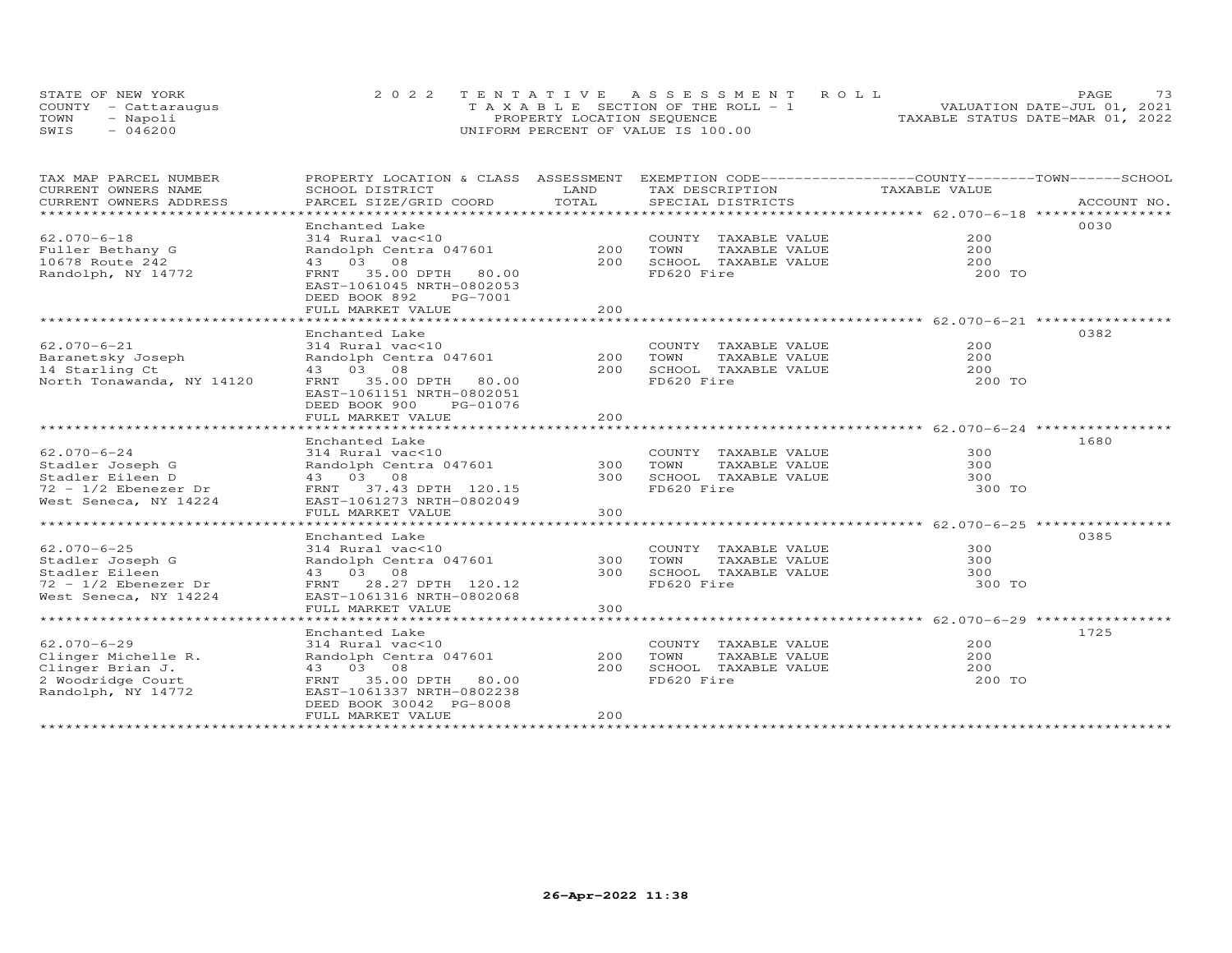| STATE OF NEW YORK    | 2022 TENTATIVE ASSESSMENT ROLL        | 74<br>PAGE.                      |
|----------------------|---------------------------------------|----------------------------------|
| COUNTY - Cattaraugus | T A X A B L E SECTION OF THE ROLL - 1 | VALUATION DATE-JUL 01, 2021      |
| TOWN<br>- Napoli     | PROPERTY LOCATION SEQUENCE            | TAXABLE STATUS DATE-MAR 01, 2022 |
| $-046200$<br>SWIS    | UNIFORM PERCENT OF VALUE IS 100.00    |                                  |

| TAX MAP PARCEL NUMBER<br>CURRENT OWNERS NAME                                                                                               | PROPERTY LOCATION & CLASS ASSESSMENT<br>SCHOOL DISTRICT                                                                                                                           | LAND              | EXEMPTION CODE-----------------COUNTY-------TOWN-----SCHOOL<br>TAX DESCRIPTION      | TAXABLE VALUE               |             |
|--------------------------------------------------------------------------------------------------------------------------------------------|-----------------------------------------------------------------------------------------------------------------------------------------------------------------------------------|-------------------|-------------------------------------------------------------------------------------|-----------------------------|-------------|
| CURRENT OWNERS ADDRESS<br>******************************                                                                                   | PARCEL SIZE/GRID COORD                                                                                                                                                            | TOTAL             | SPECIAL DISTRICTS                                                                   |                             | ACCOUNT NO. |
| $62.070 - 6 - 37$<br>Wagoner Daniel<br>7525 Aurora Ave N<br>Seatle, WA 98103                                                               | Enchanted Lake<br>314 Rural vac<10<br>Randolph Centra 047601<br>43 03 08<br>FRNT 35.00 DPTH 80.00<br>EAST-1061341 NRTH-0802518<br>DEED BOOK 5543 PG-2001<br>FULL MARKET VALUE     | 200<br>200<br>200 | COUNTY TAXABLE VALUE<br>TOWN<br>TAXABLE VALUE<br>SCHOOL TAXABLE VALUE<br>FD620 Fire | 200<br>200<br>200<br>200 TO | 0395        |
| $62.070 - 6 - 38$<br>Covedill David<br>Covedill Cynthia L<br>192 Maple Dr<br>Randolph, NY 14755                                            | Enchanted Lake<br>314 Rural vac<10<br>Randolph Centra 047601<br>44 03 05<br>FRNT 35.00 DPTH 80.00<br>EAST-1061341 NRTH-0802553<br>DEED BOOK 1000 PG-78<br>FULL MARKET VALUE       | 200<br>200<br>200 | COUNTY TAXABLE VALUE<br>TOWN<br>TAXABLE VALUE<br>SCHOOL TAXABLE VALUE<br>FD620 Fire | 200<br>200<br>200<br>200 TO | 0033        |
| $62.070 - 6 - 45$<br>McInnis Robert E<br>McInnis Norma J<br>17384 SE 82nd Pecan Terrace St FRNT 35.00 DPTH 80.00<br>The Villages, FL 32159 | Enchanted Lake<br>314 Rural vac<10<br>Randolph Centra 047601<br>43 03 08<br>EAST-1061345 NRTH-0802798<br>DEED BOOK 752<br>PG-1062<br>FULL MARKET VALUE                            | 200<br>200<br>200 | COUNTY TAXABLE VALUE<br>TOWN<br>TAXABLE VALUE<br>SCHOOL TAXABLE VALUE<br>FD620 Fire | 200<br>200<br>200<br>200 TO | 0402        |
| $62.070 - 6 - 46$<br>Zamrok Ronald P<br>Zamrok Elaine<br>304 Terrace Blve<br>Depew, NY 14043                                               | Enchanted Lake<br>314 Rural vac<10<br>Randolph Centra 047601<br>$43 -03 -08$<br>FRNT 35.00 DPTH 80.00<br>EAST-1061345 NRTH-0802833<br>FULL MARKET VALUE                           | 200<br>200<br>200 | COUNTY TAXABLE VALUE<br>TAXABLE VALUE<br>TOWN<br>SCHOOL TAXABLE VALUE<br>FD620 Fire | 200<br>200<br>200<br>200 TO | 1804        |
| $62.070 - 6 - 50$<br>Shumin William A<br>Care of<br>1504 Seymour Rd<br>Vestal, NY 13850                                                    | Enchanted Lake<br>314 Rural vac<10<br>Randolph Centra 047601<br>43 03 08<br>FRNT 28.27 DPTH 105.60<br>EAST-1061348 NRTH-0802984<br>DEED BOOK 4592<br>PG-7001<br>FULL MARKET VALUE | 200<br>200<br>200 | COUNTY TAXABLE VALUE<br>TOWN<br>TAXABLE VALUE<br>SCHOOL TAXABLE VALUE<br>FD620 Fire | 200<br>200<br>200<br>200 TO | 1657        |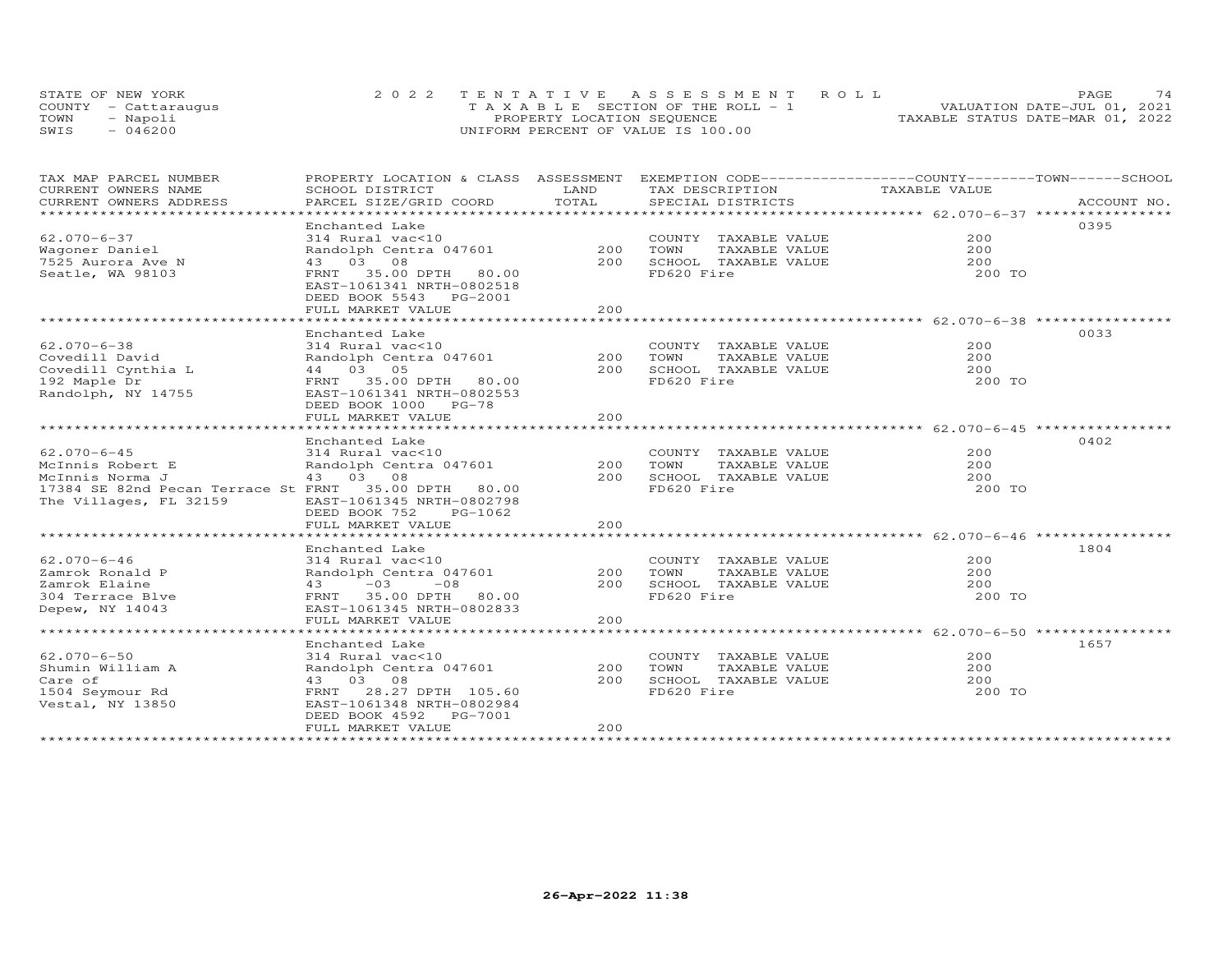|      | STATE OF NEW YORK    | 2022 TENTATIVE ASSESSMENT ROLL     | 75<br>PAGE                       |
|------|----------------------|------------------------------------|----------------------------------|
|      | COUNTY - Cattaraugus | TAXABLE SECTION OF THE ROLL - 1    | VALUATION DATE-JUL 01, 2021      |
| TOWN | - Napoli             | PROPERTY LOCATION SEQUENCE         | TAXABLE STATUS DATE-MAR 01, 2022 |
| SWIS | $-046200$            | UNIFORM PERCENT OF VALUE IS 100.00 |                                  |

| TAX MAP PARCEL NUMBER<br>CURRENT OWNERS NAME | PROPERTY LOCATION & CLASS ASSESSMENT<br>SCHOOL DISTRICT | LAND           | EXEMPTION CODE-----------------COUNTY-------TOWN------SCHOOL<br>TAX DESCRIPTION | TAXABLE VALUE |             |
|----------------------------------------------|---------------------------------------------------------|----------------|---------------------------------------------------------------------------------|---------------|-------------|
| CURRENT OWNERS ADDRESS                       | PARCEL SIZE/GRID COORD                                  | TOTAL          | SPECIAL DISTRICTS                                                               |               | ACCOUNT NO. |
| ******************                           |                                                         | ************** | *********************************** 62.070-6-51 ****************                |               |             |
|                                              | Enchanted Lake                                          |                |                                                                                 |               | 1267        |
| $62.070 - 6 - 51$                            | 314 Rural vac<10                                        |                | COUNTY TAXABLE VALUE                                                            | 200           |             |
| Gnorek Walter S                              | Randolph Centra 047601                                  | 200            | TOWN<br>TAXABLE VALUE                                                           | 200           |             |
| Gnorek Loretta                               | 43 03 08                                                | 200            | SCHOOL TAXABLE VALUE                                                            | 200           |             |
| 291 Terrace Blvd                             | 28.27 DPTH 105.60<br>FRNT                               |                | FD620 Fire                                                                      | 200 TO        |             |
| Depew, NY 14043                              | EAST-1061333 NRTH-0803018                               |                |                                                                                 |               |             |
|                                              | FULL MARKET VALUE                                       | 200            |                                                                                 |               |             |
|                                              |                                                         |                |                                                                                 |               |             |
|                                              | Enchanted Lake                                          |                |                                                                                 |               | 1518        |
| $62.070 - 6 - 52$                            | 314 Rural vac<10                                        |                | COUNTY TAXABLE VALUE                                                            | 200           |             |
| Clinger Nikolas J                            | Randolph Centra 047601                                  | 200            | TOWN<br>TAXABLE VALUE                                                           | 200           |             |
| 2 Woodridge Ct                               | 43 03 08                                                | 200            | SCHOOL TAXABLE VALUE                                                            | 200           |             |
| Randolph, NY 14772                           | 28.27 DPTH 106.00<br>FRNT                               |                | FD620 Fire                                                                      | 200 TO        |             |
|                                              | EAST-1061301 NRTH-0803046<br>DEED BOOK 2021 PG-10546    |                |                                                                                 |               |             |
|                                              | FULL MARKET VALUE                                       | 2.00           |                                                                                 |               |             |
|                                              |                                                         |                |                                                                                 |               |             |
|                                              | Enchanted Lake                                          |                |                                                                                 |               | 1615        |
| $62.070 - 6 - 53$                            | 314 Rural vac<10                                        |                | COUNTY TAXABLE VALUE                                                            | 200           |             |
| Padgett Edward A                             | Randolph Centra 047601                                  | 200            | TOWN<br>TAXABLE VALUE                                                           | 200           |             |
| Padgett Mary Ann                             | 43 03 08                                                | 200            | SCHOOL TAXABLE VALUE                                                            | 200           |             |
| 4617 Windmill Rd                             | $L/u$ - Robert Rolfe                                    |                | FD620 Fire                                                                      | 200 TO        |             |
| Randolph, NY 14772                           | FRNT 28.27 DPTH 106.00                                  |                |                                                                                 |               |             |
|                                              | EAST-1061262 NRTH-0803062                               |                |                                                                                 |               |             |
|                                              | DEED BOOK 14285 PG-6016                                 |                |                                                                                 |               |             |
|                                              | FULL MARKET VALUE                                       | 200            |                                                                                 |               |             |
|                                              |                                                         |                |                                                                                 |               |             |
|                                              | Enchanted Lake                                          |                |                                                                                 |               | 0406        |
| $62.070 - 6 - 54$                            | 314 Rural vac<10                                        |                | COUNTY TAXABLE VALUE                                                            | 200           |             |
| Smith Randy                                  | Randolph Centra 047601                                  | 200            | TOWN<br>TAXABLE VALUE                                                           | 2.00          |             |
| Smith Lisa                                   | 43 03 08                                                | 200            | SCHOOL TAXABLE VALUE                                                            | 200           |             |
| 5192 Windmill Rd                             | FRNT 25.00 DPTH<br>87.00                                |                | FD620 Fire                                                                      | 200 TO        |             |
| Randolph, NY 14772                           | EAST-1061220 NRTH-0803065                               |                |                                                                                 |               |             |
|                                              | DEED BOOK 25904 PG-4002                                 |                |                                                                                 |               |             |
|                                              | FULL MARKET VALUE                                       | 200            |                                                                                 |               |             |
|                                              |                                                         |                |                                                                                 |               |             |
|                                              | Enchanted Lake                                          |                |                                                                                 |               | 0434        |
| $62.070 - 6 - 58$                            | 314 Rural vac<10                                        |                | COUNTY TAXABLE VALUE                                                            | 500           |             |
| Horn William Bruce                           | Randolph Centra 047601                                  | 500            | TOWN<br>TAXABLE VALUE                                                           | 500           |             |
| 4 Camelot Dr                                 | 43 03 08                                                | 500            | SCHOOL TAXABLE VALUE                                                            | 500           |             |
| Westfield, NY 14787                          | FRNT 102.83 DPTH<br>80.00                               |                | FD620 Fire                                                                      | 500 TO        |             |
|                                              | EAST-1061234 NRTH-0802924<br>$PG-659$                   |                |                                                                                 |               |             |
|                                              | DEED BOOK 751<br>FULL MARKET VALUE                      | 500            |                                                                                 |               |             |
|                                              |                                                         |                |                                                                                 |               |             |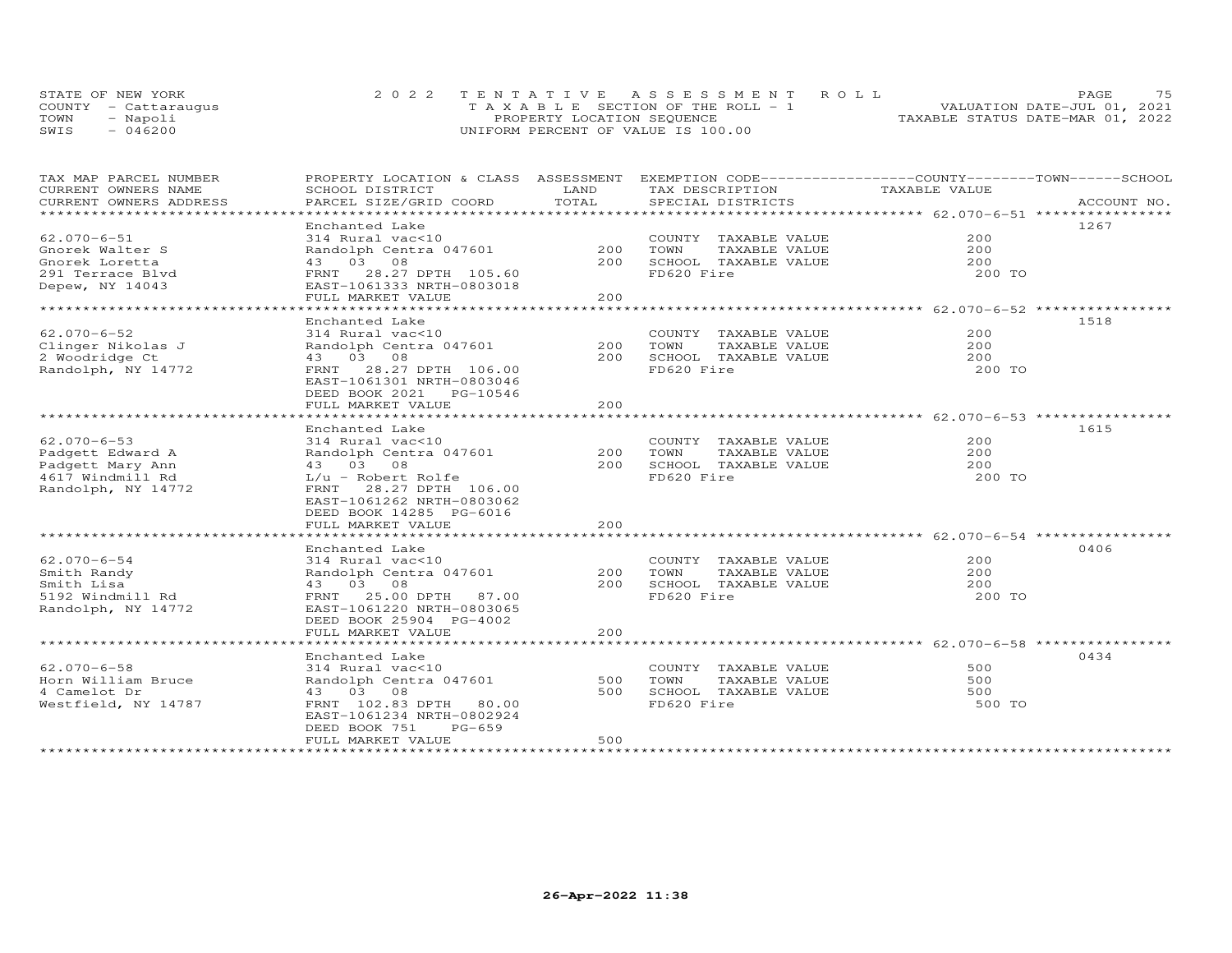|      | STATE OF NEW YORK    | 2022 TENTATIVE ASSESSMENT ROLL                 | 76<br>PAGE.                      |
|------|----------------------|------------------------------------------------|----------------------------------|
|      | COUNTY - Cattaraugus | $T A X A B I E E S E C T T ON OF THE ROLL - 1$ | VALUATION DATE-JUL 01, 2021      |
| TOWN | - Napoli             | PROPERTY LOCATION SEQUENCE                     | TAXABLE STATUS DATE-MAR 01, 2022 |
| SWIS | 046200               | UNIFORM PERCENT OF VALUE IS 100.00             |                                  |

| TAX MAP PARCEL NUMBER<br>CURRENT OWNERS NAME                                                            | PROPERTY LOCATION & CLASS ASSESSMENT EXEMPTION CODE-----------------COUNTY-------TOWN------SCHOOL<br>SCHOOL DISTRICT                                                                                   | LAND                       | TAX DESCRIPTION                                                                                                                                   | TAXABLE VALUE                                                                 |             |
|---------------------------------------------------------------------------------------------------------|--------------------------------------------------------------------------------------------------------------------------------------------------------------------------------------------------------|----------------------------|---------------------------------------------------------------------------------------------------------------------------------------------------|-------------------------------------------------------------------------------|-------------|
| CURRENT OWNERS ADDRESS<br>*********************                                                         | PARCEL SIZE/GRID COORD                                                                                                                                                                                 | TOTAL                      | SPECIAL DISTRICTS                                                                                                                                 |                                                                               | ACCOUNT NO. |
| $62.070 - 6 - 96$<br>Palamara Nancy<br>Sterner Douglas J<br>607 Hodges Rd<br>Smithville, TN 37166       | Enchanted Lake<br>314 Rural vac<10<br>Randolph Centra 047601<br>43 03 08<br>FRNT 35.00 DPTH<br>80.00<br>EAST-1061128 NRTH-0802730<br>DEED BOOK 823<br>PG-00854<br>FULL MARKET VALUE                    | 200<br>200<br>200          | COUNTY TAXABLE VALUE<br>TOWN<br>TAXABLE VALUE<br>SCHOOL TAXABLE VALUE<br>FD620 Fire                                                               | 200<br>200<br>200<br>200 TO                                                   | 1685        |
| $62.070 - 6 - 100$<br>Padgett Edward<br>Padgett Mary Ann<br>4617 Windmill Rd<br>Randolph, NY 14772      | Enchanted Lake<br>314 Rural vac<10<br>Randolph Centra 047601<br>43 03 08<br>FRNT<br>35.00 DPTH<br>80.00<br>ACRES<br>0.21<br>EAST-1061134 NRTH-0802913<br>DEED BOOK 21912 PG-6005<br>FULL MARKET VALUE  | 600<br>600<br>600          | COUNTY TAXABLE VALUE<br>TOWN<br>TAXABLE VALUE<br>SCHOOL TAXABLE VALUE<br>FD620 Fire<br>********************************* 62.070-6-104 *********** | 600<br>600<br>600<br>600 TO                                                   | 0437        |
| $62.070 - 6 - 104$<br>Padgett Edward<br>Padgett Mary Ann<br>4617 Windmill Rd<br>Randolph, NY 14772      | Enchanted Lake<br>314 Rural vac<10<br>Randolph Centra 047601<br>43 3 8<br>FRNT 126.00 DPTH 88.00<br>EAST-1061348 NRTH-0802907<br>DEED BOOK 1014 PG-468<br>FULL MARKET VALUE                            | 700<br>700<br>700          | COUNTY TAXABLE VALUE<br>TAXABLE VALUE<br>TOWN<br>SCHOOL TAXABLE VALUE<br>FD620 Fire                                                               | 700<br>700<br>700<br>700 TO                                                   | 2261        |
| $62.071 - 1 - 15$<br>Helfer Michelle<br>Nasiak-Longley Lisa<br>33 Concetta Ct<br>Getzville, NY 14068    | *******************<br>Enchanted Lake<br>314 Rural vac<10<br>Randolph Centra 047601<br>35 03 08<br>FRNT 65.00 DPTH 192.00<br>EAST-1063746 NRTH-0803382<br>DEED BOOK 20769 PG-8001<br>FULL MARKET VALUE | *****<br>900<br>900<br>900 | COUNTY TAXABLE VALUE<br>TOWN<br>TAXABLE VALUE<br>SCHOOL TAXABLE VALUE<br>FD620 Fire                                                               | ********************** 62.071-1-15 ***********<br>900<br>900<br>900<br>900 TO | 0733        |
| $62.071 - 1 - 16$<br>Wilson Mona M<br>%Karen Morales<br>3138 Barrets Ridge Dr<br>Murfreesboro, TN 37130 | Enchanted Lake<br>314 Rural vac<10<br>Randolph Centra 047601<br>35 03 08<br>FRNT 73.01 DPTH 138.00<br>EAST-1063733 NRTH-0803310<br>DEED BOOK 880<br>PG-00464<br>FULL MARKET VALUE                      | 700<br>700<br>700          | COUNTY TAXABLE VALUE<br>TOWN<br>TAXABLE VALUE<br>SCHOOL TAXABLE VALUE<br>FD620 Fire                                                               | 700<br>700<br>700<br>700 TO                                                   | 0734        |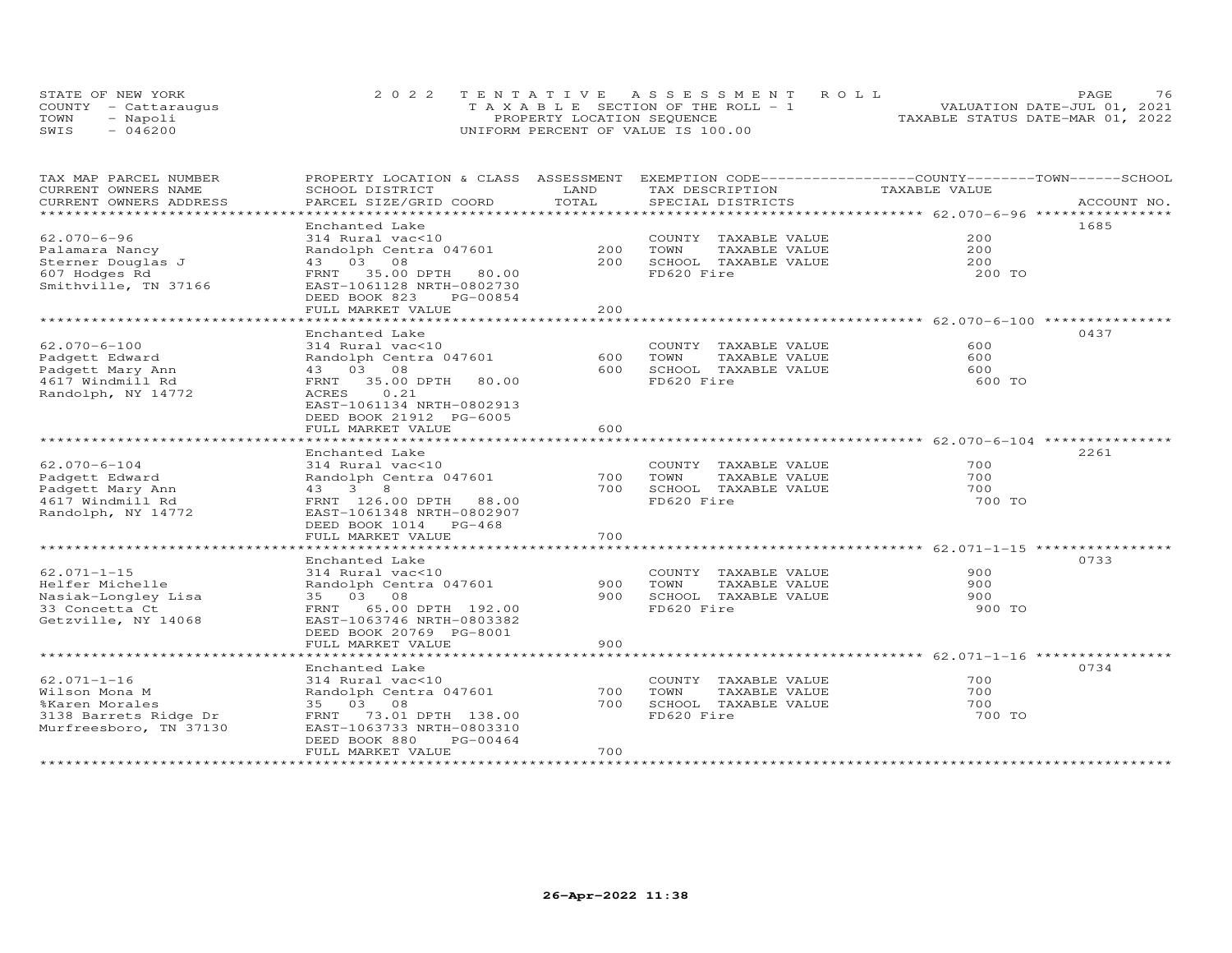|      | STATE OF NEW YORK    | 2022 TENTATIVE ASSESSMENT ROLL        | フフ<br>PAGE.                      |
|------|----------------------|---------------------------------------|----------------------------------|
|      | COUNTY - Cattaraugus | T A X A B L E SECTION OF THE ROLL - 1 | VALUATION DATE-JUL 01, 2021      |
| TOWN | - Napoli             | PROPERTY LOCATION SEQUENCE            | TAXABLE STATUS DATE-MAR 01, 2022 |
| SWIS | $-046200$            | UNIFORM PERCENT OF VALUE IS 100.00    |                                  |

| TAX MAP PARCEL NUMBER<br>CURRENT OWNERS NAME                                                                                             | SCHOOL DISTRICT                                                                                                                                                                                               | LAND              | PROPERTY LOCATION & CLASS ASSESSMENT EXEMPTION CODE----------------COUNTY-------TOWN-----SCHOOL<br>TAX DESCRIPTION | TAXABLE VALUE               |             |
|------------------------------------------------------------------------------------------------------------------------------------------|---------------------------------------------------------------------------------------------------------------------------------------------------------------------------------------------------------------|-------------------|--------------------------------------------------------------------------------------------------------------------|-----------------------------|-------------|
| CURRENT OWNERS ADDRESS<br>*************************                                                                                      | PARCEL SIZE/GRID COORD                                                                                                                                                                                        | TOTAL             | SPECIAL DISTRICTS                                                                                                  |                             | ACCOUNT NO. |
| $62.071 - 1 - 22$<br>Michael Richard Jr<br>5670 Five Mile Rd<br>Ischua, NY 14743                                                         | Enchanted Lake<br>314 Rural vac<10<br>Randolph Centra 047601<br>35 03 08<br>FRNT 65.00 DPTH 125.00<br>EAST-1063524 NRTH-0803002<br>DEED BOOK 914<br>PG-00914<br>FULL MARKET VALUE                             | 600<br>600<br>600 | COUNTY TAXABLE VALUE<br>TOWN<br>TAXABLE VALUE<br>SCHOOL TAXABLE VALUE<br>FD620 Fire                                | 600<br>600<br>600<br>600 TO | 1713        |
| $62.071 - 1 - 31$<br>Sharkey Vincent J<br>Sharkey Marjorie<br>345 Maple Rd<br>Williamsville, NY 14221                                    | Enchanted Lake<br>314 Rural vac<10<br>Randolph Centra 047601<br>35 03 08<br>FRNT 65.00 DPTH 125.00<br>EAST-1063986 NRTH-0803380<br>FULL MARKET VALUE                                                          | 600<br>600<br>600 | COUNTY TAXABLE VALUE<br>TOWN<br>TAXABLE VALUE<br>SCHOOL TAXABLE VALUE<br>FD620 Fire                                | 600<br>600<br>600<br>600 TO | 1646        |
| $62.071 - 1 - 47$<br>Margaglio Rosario<br>Margaglio Giuseppe<br>4108 Baker St<br>Lakewood, NY 14750-9799<br>**************************** | Enchanted Lake<br>314 Rural vac<10<br>Randolph Centra 047601<br>35 03 08<br>FRNT 53.27 DPTH 125.00<br>EAST-1063764 NRTH-0802967<br>DEED BOOK 00986 PG-00189<br>FULL MARKET VALUE                              | 500<br>500<br>500 | COUNTY TAXABLE VALUE<br>TAXABLE VALUE<br>TOWN<br>SCHOOL TAXABLE VALUE<br>FD620 Fire                                | 500<br>500<br>500<br>500 TO | 0805        |
| $62.071 - 1 - 48$<br>Margaglio Sebastian<br>Margaglio Carmela<br>127 Elam Ave<br>Jamestown, NY 14701                                     | Enchanted Lake<br>314 Rural vac<10<br>Randolph Centra 047601<br>35 03 08<br>FRNT 65.00 DPTH 125.00<br>EAST-1063696 NRTH-0802940<br>DEED BOOK 751<br>PG-203<br>FULL MARKET VALUE                               | 600<br>600<br>600 | COUNTY TAXABLE VALUE<br>TOWN<br>TAXABLE VALUE<br>SCHOOL TAXABLE VALUE<br>FD620 Fire                                | 600<br>600<br>600<br>600 TO | 0806        |
| $62.071 - 2 - 17$<br>Widgay Joseph H<br>Widgay Beverly J<br>69 Fairview Ave<br>Ormond Beach, FL 32174                                    | Enchanted Lake<br>314 Rural vac<10<br>Randolph Centra 047601<br>35 03 08<br>FRNT 65.00 DPTH 125.01<br>EAST-1064554 NRTH-0802380<br>DEED BOOK 748<br>PG-00849<br>FULL MARKET VALUE<br>************************ | 600<br>600<br>600 | COUNTY TAXABLE VALUE<br>TOWN<br>TAXABLE VALUE<br>SCHOOL TAXABLE VALUE<br>FD620 Fire                                | 600<br>600<br>600<br>600 TO | 0847        |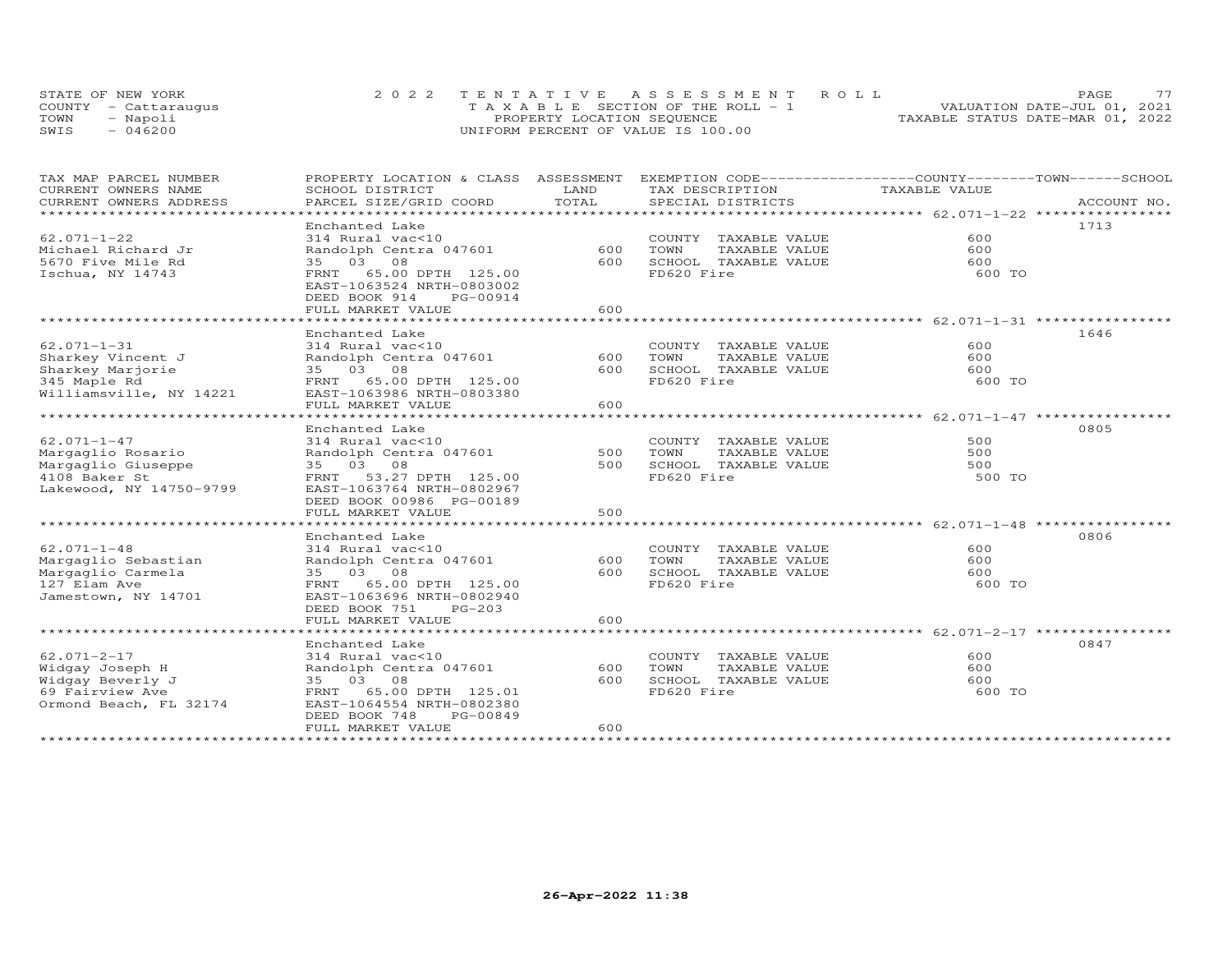|      | STATE OF NEW YORK    | 2022 TENTATIVE ASSESSMENT ROLL        | 78<br><b>PAGE</b>                |
|------|----------------------|---------------------------------------|----------------------------------|
|      | COUNTY - Cattaraugus | T A X A B L E SECTION OF THE ROLL - 1 | VALUATION DATE-JUL 01, 2021      |
| TOWN | - Napoli             | PROPERTY LOCATION SEQUENCE            | TAXABLE STATUS DATE-MAR 01, 2022 |
| SWIS | $-046200$            | UNIFORM PERCENT OF VALUE IS 100.00    |                                  |

| TAX MAP PARCEL NUMBER<br>CURRENT OWNERS NAME          | SCHOOL DISTRICT                                                                                                                                                                                                                    | LAND                                             | PROPERTY LOCATION & CLASS ASSESSMENT EXEMPTION CODE----------------COUNTY-------TOWN------SCHOOL<br>TAX DESCRIPTION | TAXABLE VALUE    |                  |
|-------------------------------------------------------|------------------------------------------------------------------------------------------------------------------------------------------------------------------------------------------------------------------------------------|--------------------------------------------------|---------------------------------------------------------------------------------------------------------------------|------------------|------------------|
| CURRENT OWNERS ADDRESS                                | PARCEL SIZE/GRID COORD TOTAL                                                                                                                                                                                                       |                                                  | SPECIAL DISTRICTS                                                                                                   |                  | ACCOUNT NO.      |
| $62.071 - 2 - 33$                                     | Enchanted Lake                                                                                                                                                                                                                     |                                                  | COUNTY TAXABLE VALUE                                                                                                | 600              | 0831             |
| Kaczmarek Brian                                       |                                                                                                                                                                                                                                    |                                                  | TOWN<br>TAXABLE VALUE                                                                                               | 600              |                  |
| 748 East Bethany Rd                                   | ------ vac-10<br>Randolph Centra 047601 600<br>35 03 08 600 600 600 600                                                                                                                                                            |                                                  | 600 SCHOOL TAXABLE VALUE                                                                                            | 600              |                  |
|                                                       |                                                                                                                                                                                                                                    |                                                  | FD620 Fire                                                                                                          | 600 TO           |                  |
| Wyoming, NY 14591                                     | FRNT 65.00 DPTH 125.00<br>EAST-1064251 NRTH-0803029                                                                                                                                                                                |                                                  |                                                                                                                     |                  |                  |
|                                                       | DEED BOOK 4074 PG-4001                                                                                                                                                                                                             |                                                  |                                                                                                                     |                  |                  |
|                                                       | FULL MARKET VALUE                                                                                                                                                                                                                  | 600                                              |                                                                                                                     |                  |                  |
|                                                       |                                                                                                                                                                                                                                    |                                                  |                                                                                                                     |                  |                  |
|                                                       | Frank Rd                                                                                                                                                                                                                           |                                                  |                                                                                                                     |                  | 0020             |
| $53.003 - 1 - 5.1$                                    | 322 Rural vac>10                                                                                                                                                                                                                   |                                                  | AG DIST 41720                                                                                                       | 84,025<br>84,025 | 84,025           |
| Adams Lumber Co Inc                                   | Catt-LV Central 046402 127,500 COUNTY TAXABLE VALUE                                                                                                                                                                                |                                                  |                                                                                                                     | 43, 475          |                  |
| 6052 Adams Rd                                         |                                                                                                                                                                                                                                    |                                                  | TAXABLE VALUE                                                                                                       | 43,475           |                  |
| Cattaraugus, NY 14719                                 | 48 03 08 127,500 TOWN<br>2/15-merged 1-3 in parcel SCHOOL SCHOOL                                                                                                                                                                   |                                                  |                                                                                                                     |                  |                  |
|                                                       | ACRES 84.13                                                                                                                                                                                                                        |                                                  | 1000 Incolar Carlo 127,500 TO<br>SCHOOL TAXABLE VALUE 127,500 TO                                                    |                  |                  |
| MAY BE SUBJECT TO PAYMENT                             | EAST-1059589 NRTH-0822799                                                                                                                                                                                                          |                                                  | WS620 Watershed                                                                                                     | 25,500 TO        |                  |
| UNDER AGDIST LAW TIL 2026                             | DEED BOOK 731<br>PG-01019                                                                                                                                                                                                          |                                                  |                                                                                                                     |                  |                  |
|                                                       | FULL MARKET VALUE                                                                                                                                                                                                                  | 127,500                                          |                                                                                                                     |                  |                  |
|                                                       |                                                                                                                                                                                                                                    |                                                  |                                                                                                                     |                  |                  |
|                                                       | Frank Rd                                                                                                                                                                                                                           |                                                  |                                                                                                                     |                  | 2084             |
| $53.003 - 1 - 5.2$                                    | 322 Rural vac>10                                                                                                                                                                                                                   |                                                  | COUNTY TAXABLE VALUE 101,700                                                                                        |                  |                  |
| 53.003-1-5.2<br>Adams Douglas E<br>10897 Jamestown Rd | Catt-LV Central 046402 101,700<br>48 03 08 101,700                                                                                                                                                                                 |                                                  |                                                                                                                     |                  |                  |
|                                                       |                                                                                                                                                                                                                                    |                                                  |                                                                                                                     |                  |                  |
| Randolph, NY 14772                                    | ACRES 82.25                                                                                                                                                                                                                        |                                                  | FD620 Fire<br>WS620 Watershed                                                                                       | 101,700 TO       |                  |
|                                                       | EAST-1061643 NRTH-0822807                                                                                                                                                                                                          |                                                  |                                                                                                                     | 20,340 TO        |                  |
|                                                       | DEED BOOK 894 PG-00209                                                                                                                                                                                                             |                                                  |                                                                                                                     |                  |                  |
|                                                       | FULL MARKET VALUE                                                                                                                                                                                                                  | 101,700                                          |                                                                                                                     |                  |                  |
|                                                       |                                                                                                                                                                                                                                    |                                                  |                                                                                                                     |                  |                  |
| $53.003 - 1 - 22.2$                                   | Frank Rd<br>105 Vac farmland<br>Catt-LV Central 046402<br>39/47 03 08 85,400 COUNTY TAXABLE VALUE<br>39/47 03 08 85,400 TOWN TAXABLE VALUE<br>SCHOOL TAXABLE VALUE<br>SCHOOL TAXABLE VALUE                                         |                                                  |                                                                                                                     | 60,032<br>60,032 | 2085<br>60,032   |
| Adams Donald D                                        |                                                                                                                                                                                                                                    |                                                  |                                                                                                                     | 25,368           |                  |
| Adams Ella Mae                                        |                                                                                                                                                                                                                                    |                                                  | TAXABLE VALUE                                                                                                       | 25,368           |                  |
| 5786 Frank Rd                                         |                                                                                                                                                                                                                                    |                                                  |                                                                                                                     |                  |                  |
| Cattaraugus, NY 14719                                 | EAST-1061579 NRTH-0816187                                                                                                                                                                                                          |                                                  | SCHOOL TAXABLE VALUE 25,368<br>FD620 Fire                                                                           | 85,400 TO        |                  |
|                                                       | DEED BOOK 00963 PG-01024                                                                                                                                                                                                           |                                                  | WS620 Watershed                                                                                                     | 17,080 TO        |                  |
| MAY BE SUBJECT TO PAYMENT                             | FULL MARKET VALUE                                                                                                                                                                                                                  | 816187<br>;-01024                         85,400 |                                                                                                                     |                  |                  |
| UNDER AGDIST LAW TIL 2026                             |                                                                                                                                                                                                                                    |                                                  |                                                                                                                     |                  |                  |
|                                                       |                                                                                                                                                                                                                                    |                                                  |                                                                                                                     |                  |                  |
|                                                       | Frank Rd                                                                                                                                                                                                                           |                                                  |                                                                                                                     |                  | 1841             |
| $62.001 - 1 - 5.1$                                    | 105 Vac farmland                                                                                                                                                                                                                   |                                                  | 41720<br>AG DIST                                                                                                    | 52,286           | 52,286<br>52,286 |
|                                                       |                                                                                                                                                                                                                                    |                                                  |                                                                                                                     | 33,914           |                  |
|                                                       | 62.001-1-5.1 105 Vac farmland and a manufacture of the Magnetic Cattle Cattle Cattle Cattle Cattle Cattle Cattle<br>Dechow Marsha C 10700 Pigeon Valley Rd ACRES 20.65 200 COUNTY TAXABLE VALUE<br>10700 Pigeon Valley Rd ACRES 73 |                                                  | TOWN TAXABLE VALUE 33, 914<br>SCHOOL TAXABLE VALUE 33, 914                                                          |                  |                  |
|                                                       |                                                                                                                                                                                                                                    |                                                  |                                                                                                                     |                  |                  |
| Randolph, NY 14772                                    | EAST-1059469 NRTH-0814698                                                                                                                                                                                                          |                                                  | FD620 Fire                                                                                                          | 86,200 TO        |                  |
|                                                       | DEED BOOK 751<br>PG-809                                                                                                                                                                                                            |                                                  | WS620 Watershed                                                                                                     | 17,240 TO        |                  |
| MAY BE SUBJECT TO PAYMENT                             | FULL MARKET VALUE                                                                                                                                                                                                                  | 86,200                                           |                                                                                                                     |                  |                  |
| UNDER AGDIST LAW TIL 2026                             |                                                                                                                                                                                                                                    |                                                  |                                                                                                                     |                  |                  |
|                                                       |                                                                                                                                                                                                                                    |                                                  |                                                                                                                     |                  |                  |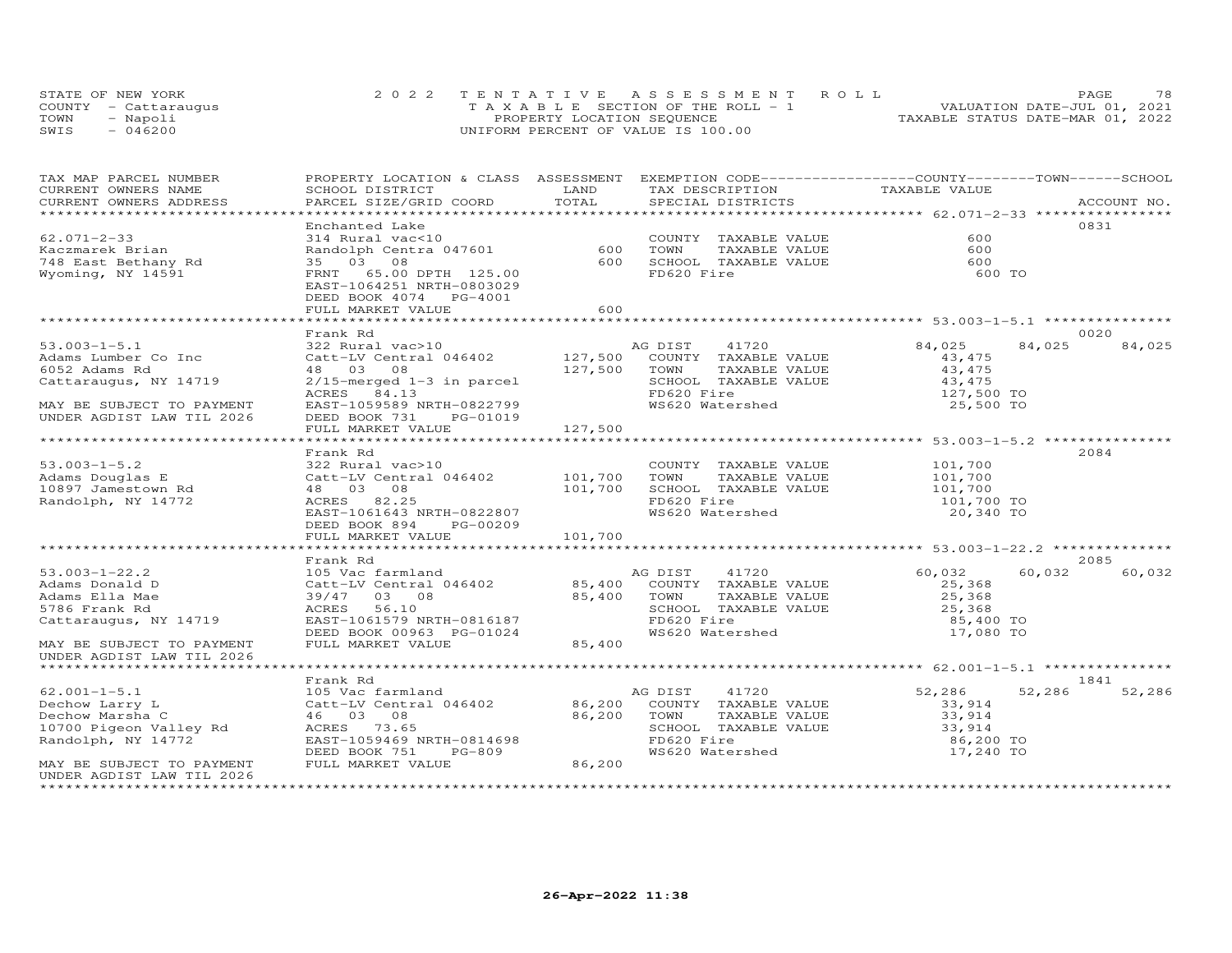|      | STATE OF NEW YORK    | 2022 TENTATIVE ASSESSMENT ROLL        | 79<br>PAGE                       |
|------|----------------------|---------------------------------------|----------------------------------|
|      | COUNTY - Cattaraugus | T A X A B L E SECTION OF THE ROLL - 1 | VALUATION DATE-JUL 01, 2021      |
| TOWN | - Napoli             | PROPERTY LOCATION SEQUENCE            | TAXABLE STATUS DATE-MAR 01, 2022 |
| SWIS | $-046200$            | UNIFORM PERCENT OF VALUE IS 100.00    |                                  |

|                                                                                                                                                                                                                                                                                                                                                                                                                           | TAX MAP PARCEL NUMBER FROPERTY LOCATION & CLASS ASSESSMENT EXEMPTION CODE----------------COUNTY-------TOWN------SCHOOL |                 |            |                    |
|---------------------------------------------------------------------------------------------------------------------------------------------------------------------------------------------------------------------------------------------------------------------------------------------------------------------------------------------------------------------------------------------------------------------------|------------------------------------------------------------------------------------------------------------------------|-----------------|------------|--------------------|
|                                                                                                                                                                                                                                                                                                                                                                                                                           |                                                                                                                        |                 |            |                    |
|                                                                                                                                                                                                                                                                                                                                                                                                                           |                                                                                                                        |                 |            |                    |
|                                                                                                                                                                                                                                                                                                                                                                                                                           | 5479 Frank Rd                                                                                                          |                 |            | 1491               |
|                                                                                                                                                                                                                                                                                                                                                                                                                           |                                                                                                                        |                 |            |                    |
|                                                                                                                                                                                                                                                                                                                                                                                                                           |                                                                                                                        |                 |            |                    |
|                                                                                                                                                                                                                                                                                                                                                                                                                           |                                                                                                                        |                 |            |                    |
|                                                                                                                                                                                                                                                                                                                                                                                                                           |                                                                                                                        |                 |            |                    |
|                                                                                                                                                                                                                                                                                                                                                                                                                           |                                                                                                                        |                 |            |                    |
|                                                                                                                                                                                                                                                                                                                                                                                                                           |                                                                                                                        |                 |            |                    |
|                                                                                                                                                                                                                                                                                                                                                                                                                           |                                                                                                                        |                 |            |                    |
|                                                                                                                                                                                                                                                                                                                                                                                                                           |                                                                                                                        |                 |            |                    |
|                                                                                                                                                                                                                                                                                                                                                                                                                           | 5537 Frank Rd                                                                                                          |                 |            | 2199               |
| 53.003-1-23.2<br>Raber Noah A<br>Raber Polly (130,500<br>Raber Polly (130,500<br>23,800 COUNTY TAXABLE VALUE<br>23,800 COUNTY TAXABLE VALUE<br>23,800 COUNTY TAXABLE VALUE<br>23,800 COUNTY TAXABLE VALUE<br>23,800 COUNTY TAXABLE VALUE<br>23,5                                                                                                                                                                          |                                                                                                                        |                 |            | $\Omega$<br>30,000 |
|                                                                                                                                                                                                                                                                                                                                                                                                                           |                                                                                                                        |                 |            |                    |
|                                                                                                                                                                                                                                                                                                                                                                                                                           |                                                                                                                        |                 |            |                    |
|                                                                                                                                                                                                                                                                                                                                                                                                                           |                                                                                                                        |                 |            |                    |
|                                                                                                                                                                                                                                                                                                                                                                                                                           |                                                                                                                        |                 | 130,500 TO |                    |
|                                                                                                                                                                                                                                                                                                                                                                                                                           |                                                                                                                        |                 |            |                    |
|                                                                                                                                                                                                                                                                                                                                                                                                                           |                                                                                                                        | WS620 Watershed | 26,100 TO  |                    |
|                                                                                                                                                                                                                                                                                                                                                                                                                           | EAST-1060041 NRTH-0817038                                                                                              |                 |            |                    |
|                                                                                                                                                                                                                                                                                                                                                                                                                           | DEED BOOK 00975 PG-00642                                                                                               |                 |            |                    |
|                                                                                                                                                                                                                                                                                                                                                                                                                           |                                                                                                                        |                 |            |                    |
|                                                                                                                                                                                                                                                                                                                                                                                                                           |                                                                                                                        |                 |            | 1319               |
|                                                                                                                                                                                                                                                                                                                                                                                                                           | 5595 Frank Rd                                                                                                          |                 |            |                    |
|                                                                                                                                                                                                                                                                                                                                                                                                                           |                                                                                                                        |                 |            |                    |
|                                                                                                                                                                                                                                                                                                                                                                                                                           |                                                                                                                        |                 |            |                    |
|                                                                                                                                                                                                                                                                                                                                                                                                                           |                                                                                                                        |                 |            |                    |
|                                                                                                                                                                                                                                                                                                                                                                                                                           |                                                                                                                        |                 |            |                    |
|                                                                                                                                                                                                                                                                                                                                                                                                                           |                                                                                                                        |                 |            |                    |
|                                                                                                                                                                                                                                                                                                                                                                                                                           |                                                                                                                        |                 |            |                    |
|                                                                                                                                                                                                                                                                                                                                                                                                                           |                                                                                                                        |                 |            |                    |
| $\begin{array}{cccccccc} 53.003-1-23.1 & 5595\text{ Frank Rd} & 1319 & 1319\\ \text{Miller Mosie M} & 12. Dairy farm & 287,000 & 000NTY TAXABLE VALUE & 533,000 & 0 & 30,000\\ \text{Miller Mosie M} & 47 03 & 90,000 & 530,000 & 533,000 & 533,000 & 533,000\\ \text{F11e Ratie Kattes} & 47 03 & 08 & 30,000 & 533,000 & 533,000 & 533$                                                                                 |                                                                                                                        |                 |            |                    |
|                                                                                                                                                                                                                                                                                                                                                                                                                           |                                                                                                                        |                 |            |                    |
|                                                                                                                                                                                                                                                                                                                                                                                                                           |                                                                                                                        |                 |            |                    |
|                                                                                                                                                                                                                                                                                                                                                                                                                           |                                                                                                                        |                 |            |                    |
|                                                                                                                                                                                                                                                                                                                                                                                                                           |                                                                                                                        |                 |            |                    |
|                                                                                                                                                                                                                                                                                                                                                                                                                           |                                                                                                                        |                 |            |                    |
|                                                                                                                                                                                                                                                                                                                                                                                                                           |                                                                                                                        |                 |            |                    |
|                                                                                                                                                                                                                                                                                                                                                                                                                           |                                                                                                                        |                 |            |                    |
|                                                                                                                                                                                                                                                                                                                                                                                                                           |                                                                                                                        |                 |            |                    |
|                                                                                                                                                                                                                                                                                                                                                                                                                           |                                                                                                                        |                 |            |                    |
|                                                                                                                                                                                                                                                                                                                                                                                                                           | 5786 Frank Rd                                                                                                          |                 |            | 0014               |
|                                                                                                                                                                                                                                                                                                                                                                                                                           |                                                                                                                        |                 | 89,078     | 89,078             |
|                                                                                                                                                                                                                                                                                                                                                                                                                           |                                                                                                                        |                 |            | $\Omega$<br>30,000 |
|                                                                                                                                                                                                                                                                                                                                                                                                                           |                                                                                                                        |                 |            |                    |
|                                                                                                                                                                                                                                                                                                                                                                                                                           |                                                                                                                        |                 |            |                    |
|                                                                                                                                                                                                                                                                                                                                                                                                                           |                                                                                                                        |                 |            |                    |
|                                                                                                                                                                                                                                                                                                                                                                                                                           |                                                                                                                        |                 |            |                    |
| $\begin{tabular}{lllllllllllllllllllllll} \hline 53.003-1-6.1 & 5766\text{ Frank }\& 120\text{ Field crops} & \text{AG DISTOUT 41730} & 89,078 & 89\\ \hline \text{Adams Donald D Life Us} & 120\text{ Field crops} & 48,03 & 08 & 244,200\text{ COUNTY TAXABLE VALUE} & 155,122\\ \hline \text{Adams Douglas E Trustee} & 48 & 03 & 08 & 244,200\text{ COUNTY TAXABLE VALUE} & 155,122\\ \hline \text{5786 Frank Rd} & $ |                                                                                                                        |                 |            |                    |
|                                                                                                                                                                                                                                                                                                                                                                                                                           |                                                                                                                        |                 |            |                    |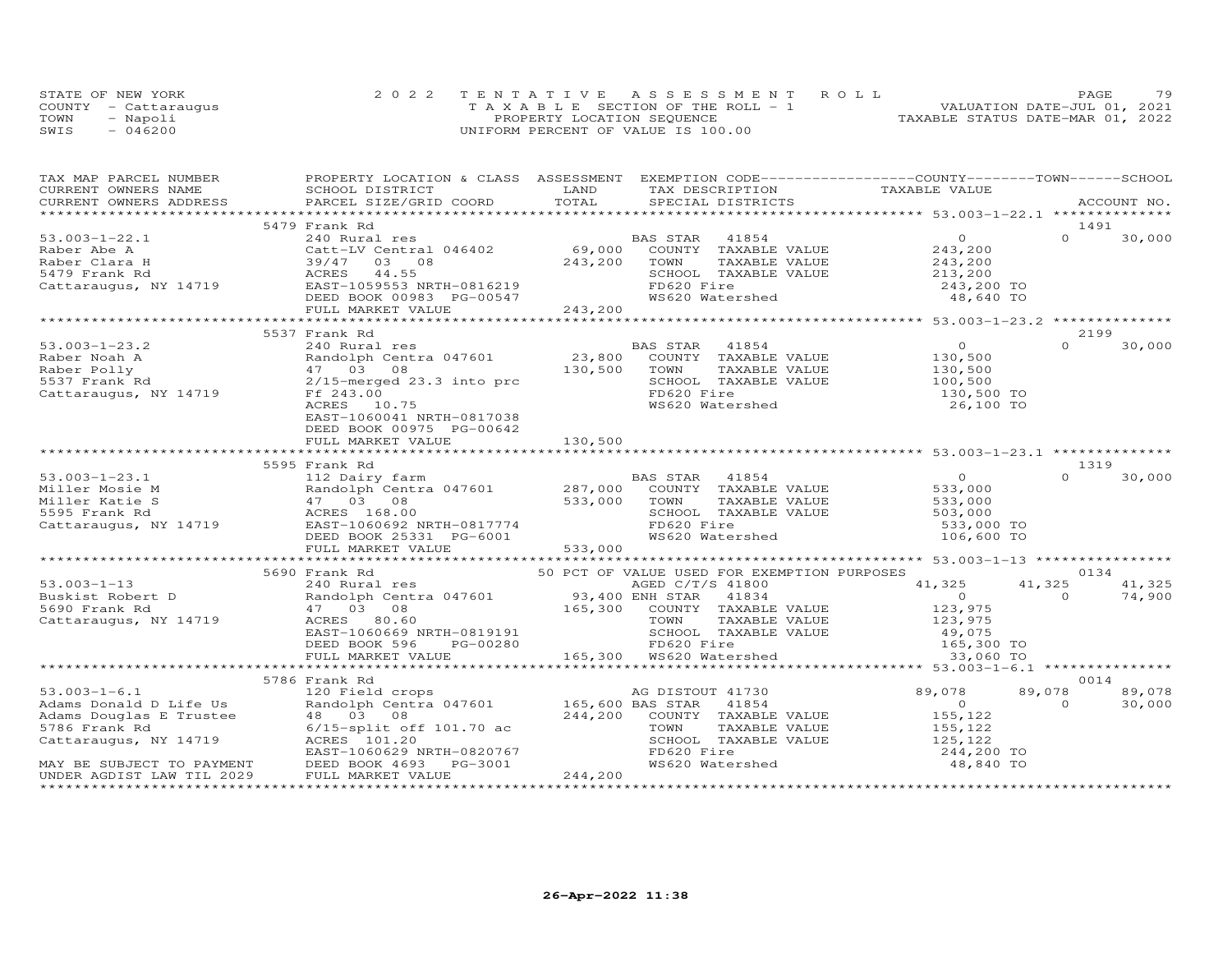|      | STATE OF NEW YORK    | 2022 TENTATIVE ASSESSMENT ROLL        | 80<br>PAGE                       |
|------|----------------------|---------------------------------------|----------------------------------|
|      | COUNTY - Cattaraugus | T A X A B L E SECTION OF THE ROLL - 1 | VALUATION DATE-JUL 01, 2021      |
| TOWN | - Napoli             | PROPERTY LOCATION SEQUENCE            | TAXABLE STATUS DATE-MAR 01, 2022 |
| SWIS | $-046200$            | UNIFORM PERCENT OF VALUE IS 100.00    |                                  |

| TAX MAP PARCEL NUMBER     | PROPERTY LOCATION & CLASS ASSESSMENT EXEMPTION CODE----------------COUNTY-------TOWN-----SCHOOL |          |                              |               |                |          |             |
|---------------------------|-------------------------------------------------------------------------------------------------|----------|------------------------------|---------------|----------------|----------|-------------|
| CURRENT OWNERS NAME       | SCHOOL DISTRICT                                                                                 | LAND     | TAX DESCRIPTION              |               | TAXABLE VALUE  |          |             |
| CURRENT OWNERS ADDRESS    | PARCEL SIZE/GRID COORD                                                                          | TOTAL    | SPECIAL DISTRICTS            |               |                |          | ACCOUNT NO. |
|                           |                                                                                                 |          |                              |               |                |          |             |
|                           | 5795 Frank Rd                                                                                   |          |                              |               |                |          | 2443        |
| $53.003 - 1 - 6.2$        | 120 Field crops                                                                                 |          | AG DIST<br>41720             |               | 95,849         | 95,849   | 95,849      |
| Adams Donald D            | Randolph Centra 047601                                                                          |          | 161,000 COUNTY TAXABLE VALUE |               | 227,351        |          |             |
| Adams Ella Mae            | $6/15$ -split off $1-6$                                                                         | 323,200  | TOWN                         | TAXABLE VALUE | 227,351        |          |             |
| 5786 Frank Rd             | ACRES 101.70                                                                                    |          | SCHOOL TAXABLE VALUE         |               | 227,351        |          |             |
| Cattaraugus, NY 14719     | EAST-1059605 NRTH-0820751                                                                       |          | FD620 Fire                   |               | 323,200 TO     |          |             |
|                           | DEED BOOK 23782 PG-7001                                                                         |          | WS620 Watershed              |               | 323,200 TO     |          |             |
| MAY BE SUBJECT TO PAYMENT | FULL MARKET VALUE                                                                               | 323, 200 |                              |               |                |          |             |
| UNDER AGDIST LAW TIL 2026 |                                                                                                 |          |                              |               |                |          |             |
|                           |                                                                                                 |          |                              |               |                |          |             |
|                           | 5993 Frank Rd                                                                                   |          |                              |               |                |          | 1523        |
| $53.003 - 1 - 4$          | 260 Seasonal res                                                                                |          | COUNTY TAXABLE VALUE         |               | 47,600         |          |             |
| Ploetz Ronald D.          | Catt-LV Central 046402                                                                          | 14,500   | TOWN                         | TAXABLE VALUE | 47,600         |          |             |
| Hornberger Paul J.        | 48 03 08                                                                                        | 47,600   | SCHOOL TAXABLE VALUE         |               | 47,600         |          |             |
| 11188 Snow Hill Rd        | ACRES<br>2.72                                                                                   |          | FD620 Fire                   |               | 47,600 TO      |          |             |
| Randolph, NY 14772        | EAST-1060349 NRTH-0823611                                                                       |          |                              |               |                |          |             |
|                           | DEED BOOK 19218 PG-5001                                                                         |          |                              |               |                |          |             |
|                           | FULL MARKET VALUE                                                                               | 47,600   |                              |               |                |          |             |
|                           |                                                                                                 |          |                              |               |                |          |             |
|                           | Fuss Rd                                                                                         |          |                              |               |                |          | 1966        |
| $62.004 - 1 - 20.7$       | 322 Rural vac>10                                                                                |          | COUNTY TAXABLE VALUE         |               | 29,200         |          |             |
| Czechowski Bernard C      | Catt-LV Central 046402 29,200                                                                   |          | TOWN                         | TAXABLE VALUE | 29,200         |          |             |
| 34 Francine Ln            | 12 03 08                                                                                        | 29,200   | SCHOOL TAXABLE VALUE         |               | 29,200         |          |             |
| Cheektowaga, NY 14227     | NRF                                                                                             |          | FD620 Fire                   |               | 29,200 TO      |          |             |
|                           | ACRES 24.75                                                                                     |          |                              |               |                |          |             |
|                           | EAST-1077455 NRTH-0807257                                                                       |          |                              |               |                |          |             |
|                           | DEED BOOK 904<br>PG-01038                                                                       |          |                              |               |                |          |             |
|                           | FULL MARKET VALUE                                                                               | 29,200   |                              |               |                |          |             |
|                           |                                                                                                 |          |                              |               |                |          |             |
|                           | 9505 Fuss Rd                                                                                    |          |                              |               |                |          | 2105        |
| $62.004 - 1 - 20.8$       | 210 1 Family Res                                                                                |          | 41854<br>BAS STAR            |               | $\Omega$       | $\cap$   | 30,000      |
| Smith Raymond D           |                                                                                                 |          | COUNTY TAXABLE VALUE         |               | 90,700         |          |             |
| 9505 Fuss Rd              |                                                                                                 | 90,700   | TOWN                         | TAXABLE VALUE | 90,700         |          |             |
| Little Valley, NY 14755   | 12/20 03 08<br>6.55<br>ACRES                                                                    |          | SCHOOL TAXABLE VALUE         |               | 60,700         |          |             |
|                           |                                                                                                 |          | FD620 Fire                   |               |                |          |             |
|                           | EAST-1074420 NRTH-0807392                                                                       |          |                              |               | 90,700 TO      |          |             |
|                           | PG-239<br>DEED BOOK 993                                                                         |          |                              |               |                |          |             |
|                           | FULL MARKET VALUE                                                                               | 90,700   |                              |               |                |          |             |
|                           |                                                                                                 |          |                              |               |                |          |             |
|                           | 9506 Fuss Rd                                                                                    |          |                              |               |                |          | 2346        |
| $62.002 - 1 - 18.4$       | 270 Mfg housing                                                                                 |          | BAS STAR 41854               |               | $\overline{O}$ | $\Omega$ | 30,000      |
| Schiefer Tammy D          | Catt-LV Central 046402 13,300<br>land ctrt-Tammy Schaefer 57,300                                |          | COUNTY TAXABLE VALUE         |               | 57,300         |          |             |
| 9506 Fuss Rd              |                                                                                                 |          | TOWN                         | TAXABLE VALUE | 57,300         |          |             |
| Little Valley, NY 14755   | ACRES 1.70                                                                                      |          | SCHOOL TAXABLE VALUE         |               | 27,300         |          |             |
|                           | DEED BOOK 1025 PG-83                                                                            |          | FD620 Fire                   |               | 57,300 TO      |          |             |
|                           | FULL MARKET VALUE                                                                               | 57,300   |                              |               |                |          |             |
|                           |                                                                                                 |          |                              |               |                |          |             |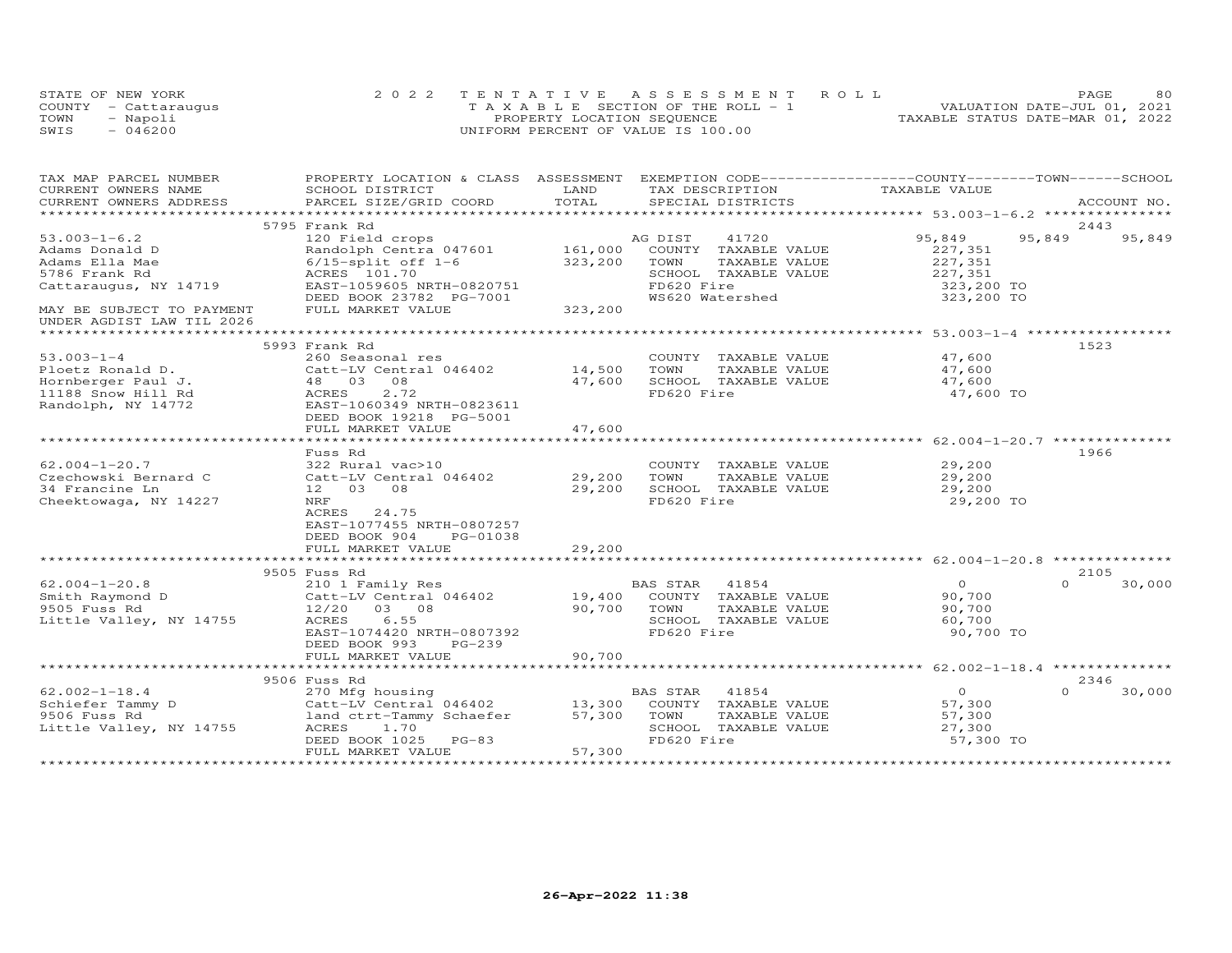|      | STATE OF NEW YORK    | 2022 TENTATIVE ASSESSMENT ROLL        | 81<br><b>PAGE</b>                |
|------|----------------------|---------------------------------------|----------------------------------|
|      | COUNTY - Cattarauqus | T A X A B L E SECTION OF THE ROLL - 1 | VALUATION DATE-JUL 01, 2021      |
| TOWN | Napoli               | PROPERTY LOCATION SEQUENCE            | TAXABLE STATUS DATE-MAR 01, 2022 |
| SWIS | 046200               | UNIFORM PERCENT OF VALUE IS 100.00    |                                  |

| TAX MAP PARCEL NUMBER            | PROPERTY LOCATION & CLASS ASSESSMENT EXEMPTION CODE----------------COUNTY-------TOWN------SCHOOL         |              |                                                            |                      |                    |
|----------------------------------|----------------------------------------------------------------------------------------------------------|--------------|------------------------------------------------------------|----------------------|--------------------|
| CURRENT OWNERS NAME              | SCHOOL DISTRICT                                                                                          | LAND         | TAX DESCRIPTION                                            | TAXABLE VALUE        |                    |
| CURRENT OWNERS ADDRESS           | PARCEL SIZE/GRID COORD                                                                                   | TOTAL        | SPECIAL DISTRICTS                                          |                      | ACCOUNT NO.        |
|                                  |                                                                                                          |              |                                                            |                      |                    |
|                                  | 9516 Fuss Rd                                                                                             |              |                                                            |                      | 2168               |
| $62.002 - 2 - 39.8$              |                                                                                                          |              |                                                            | $\overline{0}$       | $\Omega$<br>26,100 |
| 62.002 2 2.<br>Colston Anthony R |                                                                                                          |              |                                                            | 26,100               |                    |
|                                  | 13 03 08                                                                                                 | 26,100       | TOWN<br>TAXABLE VALUE                                      | 26,100               |                    |
| Little Valley, NY 14755          | ACRES 1.60                                                                                               |              | SCHOOL TAXABLE VALUE                                       | $\sim$ 0             |                    |
|                                  | EAST-1074672 NRTH-0807761                                                                                |              | FD620 Fire                                                 | 26,100 TO            |                    |
|                                  | DEED BOOK 1022 PG-569                                                                                    |              |                                                            |                      |                    |
|                                  | FULL MARKET VALUE                                                                                        | 26,100       |                                                            |                      |                    |
|                                  |                                                                                                          |              |                                                            |                      |                    |
|                                  | 9550 Fuss Rd                                                                                             |              |                                                            |                      | 1299               |
| $62.004 - 1 - 20.1$              | 260 Seasonal res                                                                                         |              | COUNTY TAXABLE VALUE                                       | 75,200               |                    |
| Easter Stuart                    |                                                                                                          |              | TAXABLE VALUE<br>TOWN                                      | 75,200               |                    |
| 65 Stevenson Blvd                | Catt-LV Central 046402 63,700                                                                            | 75,200       | SCHOOL TAXABLE VALUE                                       | 75,200               |                    |
|                                  | $\begin{array}{cccc}\n & & \text{Catt-Lv} & \text{c}\n\text{12} & 03 & 08 \\  & & - & 63.5\n\end{array}$ |              |                                                            |                      |                    |
| Amherst, NY 14226                | ACRES 63.50                                                                                              |              | FD620 Fire                                                 | 75,200 TO            |                    |
|                                  | EAST-1075749 NRTH-0806493                                                                                |              |                                                            |                      |                    |
|                                  | DEED BOOK 5139 PG-9001                                                                                   |              |                                                            |                      |                    |
|                                  | FULL MARKET VALUE                                                                                        | 75,200       |                                                            |                      |                    |
|                                  |                                                                                                          |              |                                                            |                      |                    |
|                                  | Glover Hill Rd                                                                                           |              |                                                            |                      | 1231               |
| $52.004 - 2 - 2$                 | 322 Rural vac>10                                                                                         |              | AG DISTOUT 41730                                           | 75,714               | 75,714<br>75,714   |
| Adams Lumber Co Inc              | Randolph Centra 047601                                                                                   |              | 196,400 COUNTY TAXABLE VALUE                               | 120,686              |                    |
| 6052 Adams Rd                    | 56 03 08                                                                                                 | 196,400 TOWN | TAXABLE VALUE                                              | 120,686<br>120,686   |                    |
| Cattaraugus, NY 14719            | $2/15$ -merged $2-3$ in prcl                                                                             |              | SCHOOL TAXABLE VALUE                                       |                      |                    |
|                                  | ACRES 135.92                                                                                             |              | FD620 Fire                                                 | 196,400 TO           |                    |
| MAY BE SUBJECT TO PAYMENT        | EAST-1054771 NRTH-0822327                                                                                |              | WS620 Watershed                                            | 39,280 TO            |                    |
| UNDER AGDIST LAW TIL 2029        | DEED BOOK 327<br>PG-6002                                                                                 |              |                                                            |                      |                    |
|                                  | FULL MARKET VALUE                                                                                        | 196,400      |                                                            |                      |                    |
|                                  |                                                                                                          |              |                                                            |                      |                    |
|                                  | Glover Hill Rd                                                                                           |              |                                                            |                      | 1287               |
| $52.004 - 2 - 11$                | 322 Rural vac>10                                                                                         |              |                                                            |                      |                    |
| Cline Mark A                     | 322 Rural vac>10<br>Randolph Centra 047601 100,700                                                       |              | COUNTY TAXABLE VALUE 100,700<br>TOWN TAXABLE VALUE 100,700 |                      |                    |
| Cline Donna JB                   | 64 03 08                                                                                                 | 100,700      | SCHOOL TAXABLE VALUE                                       | 100,700              |                    |
|                                  |                                                                                                          |              | FD620 Fire                                                 |                      |                    |
| 10820 Lephmill Rd                | ACRES 112.42                                                                                             |              |                                                            | 100,700 TO           |                    |
| Cattaraugus, NY 14719            | EAST-1052741 NRTH-0820283                                                                                |              | WS620 Watershed                                            | 20,140 TO            |                    |
|                                  | DEED BOOK 00986 PG-00218                                                                                 |              |                                                            |                      |                    |
|                                  | FULL MARKET VALUE                                                                                        | 100,700      |                                                            |                      |                    |
|                                  |                                                                                                          |              |                                                            |                      |                    |
|                                  | Glover Hill Rd                                                                                           |              |                                                            |                      | 0008               |
| $53.003 - 1 - 2$                 | 322 Rural vac>10                                                                                         |              | COUNTY TAXABLE VALUE                                       | 42,700               |                    |
| Adams Lumber Co Inc              | Randolph Centra 047601 42,700                                                                            |              | TOWN                                                       | TAXABLE VALUE 42,700 |                    |
| 6052 Adams Rd                    | NRF                                                                                                      | 42,700       |                                                            | 42,700               |                    |
| Cattaraugus, NY 14719            | ACRES 29.83                                                                                              |              | SCHOOL TAXABLE VALUE<br>FD620 Fire                         | 42,700 TO            |                    |
|                                  | EAST-1058005 NRTH-0823192                                                                                |              | WS620 Watershed                                            | 8,540 TO             |                    |
|                                  | DEED BOOK 780<br>PG-01137                                                                                |              |                                                            |                      |                    |
|                                  | FULL MARKET VALUE                                                                                        | 42,700       |                                                            |                      |                    |
|                                  |                                                                                                          |              |                                                            |                      |                    |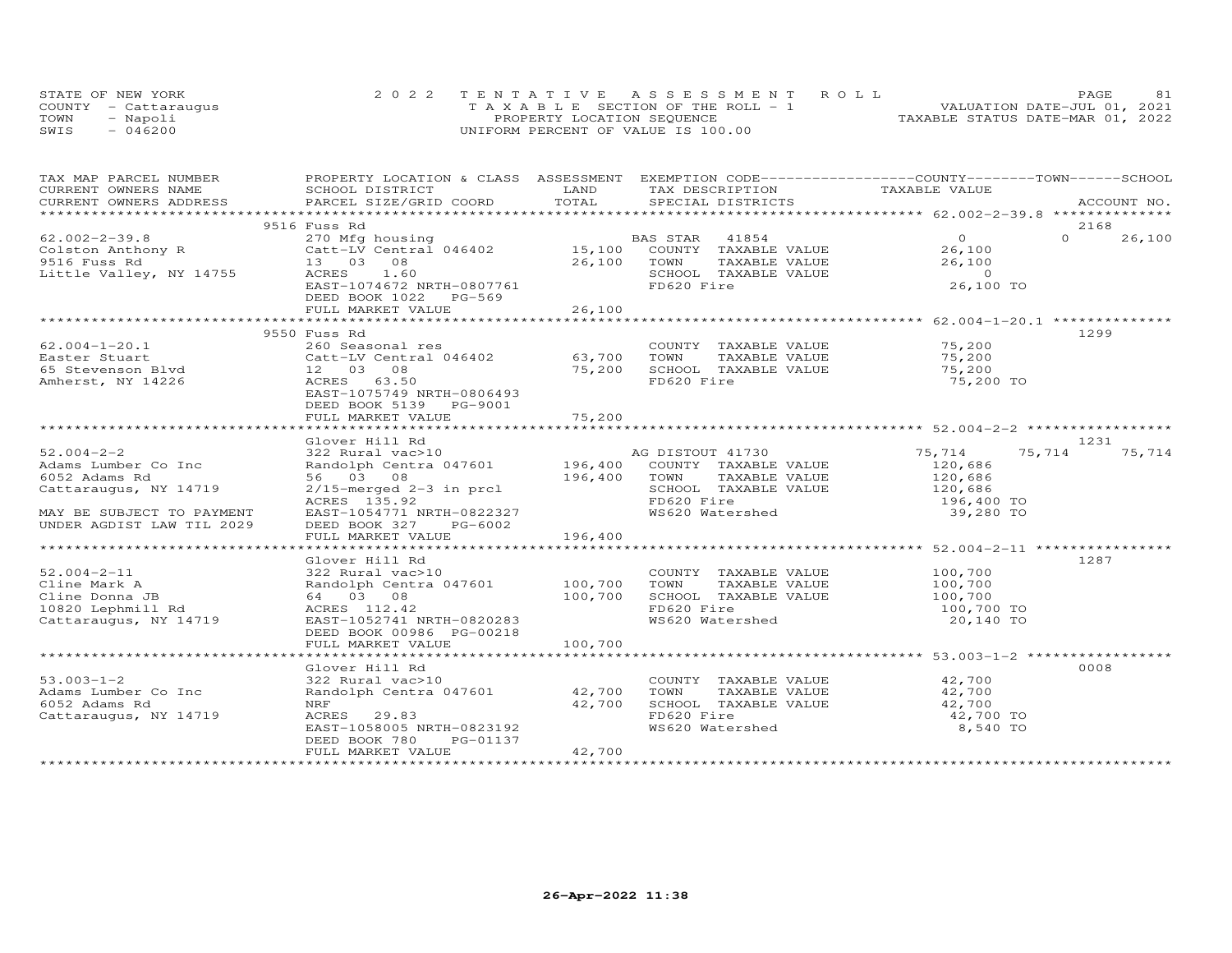|      | STATE OF NEW YORK    | 2022 TENTATIVE ASSESSMENT ROLL        | 82<br>PAGE.                      |
|------|----------------------|---------------------------------------|----------------------------------|
|      | COUNTY - Cattaraugus | T A X A B L E SECTION OF THE ROLL - 1 | VALUATION DATE-JUL 01, 2021      |
| TOWN | - Napoli             | PROPERTY LOCATION SEQUENCE            | TAXABLE STATUS DATE-MAR 01, 2022 |
| SWIS | $-046200$            | UNIFORM PERCENT OF VALUE IS 100.00    |                                  |

| TAX MAP PARCEL NUMBER                                                                                                                                                                                                                              | PROPERTY LOCATION & CLASS ASSESSMENT EXEMPTION CODE----------------COUNTY-------TOWN-----SCHOOL                            |        |                                                                                  |                      |                    |
|----------------------------------------------------------------------------------------------------------------------------------------------------------------------------------------------------------------------------------------------------|----------------------------------------------------------------------------------------------------------------------------|--------|----------------------------------------------------------------------------------|----------------------|--------------------|
| CURRENT OWNERS NAME                                                                                                                                                                                                                                | SCHOOL DISTRICT                                                                                                            | LAND   | TAX DESCRIPTION                                                                  | TAXABLE VALUE        |                    |
|                                                                                                                                                                                                                                                    |                                                                                                                            |        |                                                                                  |                      |                    |
|                                                                                                                                                                                                                                                    |                                                                                                                            |        |                                                                                  |                      |                    |
|                                                                                                                                                                                                                                                    | Glover Hill Rd                                                                                                             |        |                                                                                  |                      | 0087               |
| $53.003 - 1 - 24$                                                                                                                                                                                                                                  | 322 Rural vac>10<br>322 Rural vac>10<br>Randolph Centra 047601 43,100                                                      |        | COUNTY TAXABLE VALUE                                                             | 43,100               |                    |
| Penn-York Resources, Inc.                                                                                                                                                                                                                          |                                                                                                                            |        | TOWN<br>TAXABLE VALUE                                                            | 43,100               |                    |
| 1716 Honeoye Rd                                                                                                                                                                                                                                    | 55 03 08                                                                                                                   | 43,100 | SCHOOL TAXABLE VALUE                                                             | 43,100               |                    |
| Shinglehouse, PA 16748                                                                                                                                                                                                                             | ACRES 28.00                                                                                                                |        | FD620 Fire                                                                       | 43,100 TO            |                    |
|                                                                                                                                                                                                                                                    | EAST-1058268 NRTH-0815754                                                                                                  |        | WS620 Watershed                                                                  | 8,620 TO             |                    |
|                                                                                                                                                                                                                                                    | DEED BOOK 439<br>PG-8004                                                                                                   |        |                                                                                  |                      |                    |
|                                                                                                                                                                                                                                                    | FULL MARKET VALUE                                                                                                          | 43,100 |                                                                                  |                      |                    |
|                                                                                                                                                                                                                                                    |                                                                                                                            |        |                                                                                  |                      |                    |
|                                                                                                                                                                                                                                                    | Glover Hill Rd                                                                                                             |        |                                                                                  |                      | 1909               |
| $62.001 - 1 - 3$                                                                                                                                                                                                                                   | 270 Mfg housing                                                                                                            |        | COUNTY TAXABLE VALUE                                                             | 24,500               |                    |
| Dechow Larry                                                                                                                                                                                                                                       | Randolph Centra 047601 12,300                                                                                              |        | TOWN                                                                             | TAXABLE VALUE 24,500 |                    |
| 10700 Pigeon Valley Rd                                                                                                                                                                                                                             | 54 03 08                                                                                                                   | 24,500 |                                                                                  | 24,500               |                    |
| Randolph, NY 14772                                                                                                                                                                                                                                 | FRNT 335.00 DPTH 96.00                                                                                                     |        | FD620 Fire                                                                       | 24,500 TO            |                    |
|                                                                                                                                                                                                                                                    | EAST-1056817 NRTH-0813076                                                                                                  |        |                                                                                  |                      |                    |
|                                                                                                                                                                                                                                                    | DEED BOOK 890<br>PG-00760                                                                                                  |        |                                                                                  |                      |                    |
|                                                                                                                                                                                                                                                    | FULL MARKET VALUE                                                                                                          | 24,500 |                                                                                  |                      |                    |
|                                                                                                                                                                                                                                                    |                                                                                                                            |        |                                                                                  |                      |                    |
|                                                                                                                                                                                                                                                    | 5407 Glover Hill Rd                                                                                                        |        | 40 PCT OF VALUE USED FOR EXEMPTION PURPOSES                                      |                      | 1939               |
| $62.001 - 1 - 1.2$                                                                                                                                                                                                                                 | 112 Dairy farm<br>112 Dairy farm<br>Randolph Centra 047601 141,800 ENH STAR 41834<br>54 03 08 263,700 COUNTY TAXABLE VALUE |        | AGED C/T/S 41800                                                                 | 52,740               | 52,740<br>52,740   |
| 02.001-1-1.2<br>Miller John D<br>Miller Tena E<br>54 03 08 263,700<br>5407 Glover Hill Rd ACRES 69.11<br>Cattaraugus, NY 14719 EAST-1055714 NRTH-0814445<br>FRED BOOK 00946 PG-00796                                                               |                                                                                                                            |        |                                                                                  | $\overline{0}$       | 74,900<br>$\Omega$ |
|                                                                                                                                                                                                                                                    |                                                                                                                            |        |                                                                                  | 210,960              |                    |
|                                                                                                                                                                                                                                                    |                                                                                                                            |        | TOWN TAXABLE VALUE 210,960<br>SCHOOL TAXABLE VALUE 136,060                       |                      |                    |
|                                                                                                                                                                                                                                                    |                                                                                                                            |        |                                                                                  |                      |                    |
|                                                                                                                                                                                                                                                    |                                                                                                                            |        | G-00796 FD620 Fire (263,700 TO September)<br>263,700 MS620 Watershed (263,700 TO |                      |                    |
|                                                                                                                                                                                                                                                    | FULL MARKET VALUE                                                                                                          |        |                                                                                  |                      |                    |
|                                                                                                                                                                                                                                                    |                                                                                                                            |        |                                                                                  |                      |                    |
|                                                                                                                                                                                                                                                    | 5482 Glover Hill Rd                                                                                                        |        |                                                                                  |                      | 1270               |
| $53.003 - 1 - 26$<br>CONTROLL AND THE MASS OF THE MASS OF THE MASS OF THE MANUS CONTROLL AND HER SERIE AND HER SANDLE VALUE SAND TO SAND TO A SANDLE VALUE SAND TO A SAND TO A SAND TO A SAND TO A SAND TO A SAND TO A SAND TO A SAND TO A SAND TO | 210 1 Family Res                                                                                                           |        | BAS STAR<br>41854                                                                | $\overline{O}$       | $\Omega$<br>30,000 |
|                                                                                                                                                                                                                                                    |                                                                                                                            |        |                                                                                  | 55,000               |                    |
|                                                                                                                                                                                                                                                    |                                                                                                                            |        |                                                                                  | 55,000               |                    |
| Cattaraugus, NY 14719                                                                                                                                                                                                                              |                                                                                                                            |        |                                                                                  | 25,000               |                    |
|                                                                                                                                                                                                                                                    | EAST-1056933 NRTH-0815939<br>DEED BOOK 00985 PG-00407                                                                      |        | FD620 Fire                                                                       | 55,000 TO            |                    |
|                                                                                                                                                                                                                                                    |                                                                                                                            |        | WS620 Watershed                                                                  | 11,000 TO            |                    |
|                                                                                                                                                                                                                                                    | FULL MARKET VALUE                                                                                                          | 55,000 |                                                                                  |                      |                    |
|                                                                                                                                                                                                                                                    |                                                                                                                            |        |                                                                                  |                      |                    |
|                                                                                                                                                                                                                                                    | 5483 Glover Hill Rd                                                                                                        |        |                                                                                  |                      | 1483               |
| $62.001 - 1 - 1.1$                                                                                                                                                                                                                                 | 112 Dairy farm                                                                                                             |        | AG DIST<br>41720                                                                 | 70,754               | 70,754<br>70,754   |
| Miller Andy E                                                                                                                                                                                                                                      | Randolph Centra 047601 127,700 BAS STAR                                                                                    |        | 41854                                                                            | $\overline{O}$       | $\Omega$<br>30,000 |
| Miller Mattie N                                                                                                                                                                                                                                    | 54/55 03 08                                                                                                                |        | 278,800 COUNTY TAXABLE VALUE                                                     | 208,046              |                    |
| 5483 Glover Hill Rd                                                                                                                                                                                                                                | ACRES 72.59                                                                                                                |        | TOWN<br>TAXABLE VALUE                                                            | 208,046<br>178,046   |                    |
| Cattaraugus, NY 14719                                                                                                                                                                                                                              | EAST-1055802 NRTH-0815912                                                                                                  |        | SCHOOL TAXABLE VALUE                                                             |                      |                    |
| MAY BE SUBJECT TO PAYMENT FULL MARKET VALUE                                                                                                                                                                                                        | DEED BOOK 882<br>PG-00724                                                                                                  |        | FD620 Fire                                                                       | 278,800 TO           |                    |
|                                                                                                                                                                                                                                                    |                                                                                                                            |        | 278,800 WS620 Watershed                                                          | 55,760 TO            |                    |
| UNDER AGDIST LAW TIL 2026                                                                                                                                                                                                                          |                                                                                                                            |        |                                                                                  |                      |                    |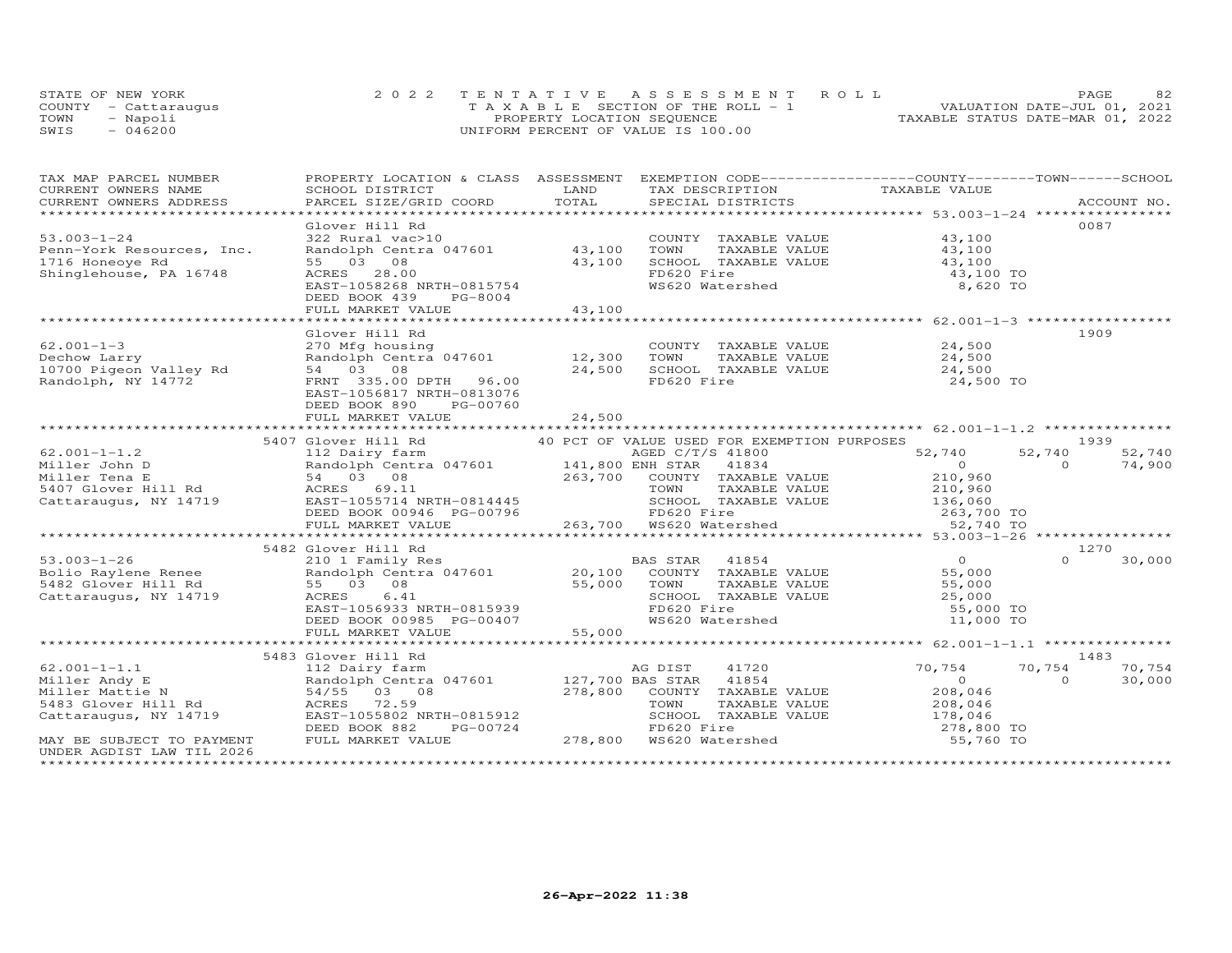|      | STATE OF NEW YORK    | 2022 TENTATIVE ASSESSMENT ROLL        | 83<br>PAGE                       |
|------|----------------------|---------------------------------------|----------------------------------|
|      | COUNTY - Cattaraugus | T A X A B L E SECTION OF THE ROLL - 1 | VALUATION DATE-JUL 01, 2021      |
| TOWN | - Napoli             | PROPERTY LOCATION SEQUENCE            | TAXABLE STATUS DATE-MAR 01, 2022 |
| SWIS | $-046200$            | UNIFORM PERCENT OF VALUE IS 100.00    |                                  |

| TAX MAP PARCEL NUMBER             | PROPERTY LOCATION & CLASS ASSESSMENT EXEMPTION CODE----------------COUNTY-------TOWN------SCHOOL                                                                                                                |         |                                                                               |                                                                                                            |                    |
|-----------------------------------|-----------------------------------------------------------------------------------------------------------------------------------------------------------------------------------------------------------------|---------|-------------------------------------------------------------------------------|------------------------------------------------------------------------------------------------------------|--------------------|
|                                   |                                                                                                                                                                                                                 |         | TAX DESCRIPTION TAXABLE VALUE                                                 |                                                                                                            |                    |
|                                   |                                                                                                                                                                                                                 |         |                                                                               |                                                                                                            | ACCOUNT NO.        |
|                                   |                                                                                                                                                                                                                 |         |                                                                               |                                                                                                            |                    |
|                                   | 5534 Glover Hill Rd<br>--- Nuidires<br>Randolph Centra 047601 (41,000 COUNTY TAXABLE VALUE<br>55 03 08 (125,200 TOWN TAXABLE VALUE<br>RAST-1057332                                                              |         |                                                                               |                                                                                                            | 1304               |
| $53.003 - 1 - 25$                 |                                                                                                                                                                                                                 |         |                                                                               | $\overline{O}$                                                                                             | $\Omega$<br>30,000 |
|                                   |                                                                                                                                                                                                                 |         |                                                                               | 125,200                                                                                                    |                    |
|                                   |                                                                                                                                                                                                                 |         |                                                                               | TAXABLE VALUE 125,200                                                                                      |                    |
|                                   |                                                                                                                                                                                                                 |         |                                                                               | 95,200<br>125,200 TO                                                                                       |                    |
|                                   | Miller Fannie E<br>Hostetler John 55 03 08<br>5534 Glover Hill Rd ACRES 21.64<br>Cattaraugus, NY 14719 EAST-1057289 NRTH-0816258                                                                                |         | SCHOOL TAXABLE VALUE<br>FD620 Fire<br>WS620 Watershed                         |                                                                                                            |                    |
|                                   | DEED BOOK 20200 PG-4072                                                                                                                                                                                         |         |                                                                               | 25,040 TO                                                                                                  |                    |
|                                   | FULL MARKET VALUE                                                                                                                                                                                               | 125,200 |                                                                               |                                                                                                            |                    |
|                                   |                                                                                                                                                                                                                 |         |                                                                               |                                                                                                            |                    |
|                                   | 5596 Glover Hill Rd                                                                                                                                                                                             |         |                                                                               |                                                                                                            | 1761               |
|                                   |                                                                                                                                                                                                                 |         | COUNTY TAXABLE VALUE 36,700                                                   | TAXABLE VALUE<br>TAXABLE VALUE<br>TAXABLE VALUE<br>$36,700$<br>TAXABLE VALUE<br>$36,700$ TO<br>$56,700$ TO |                    |
|                                   | Randolph Centra 047601 2,500                                                                                                                                                                                    |         | TOWN                                                                          |                                                                                                            |                    |
|                                   |                                                                                                                                                                                                                 |         |                                                                               |                                                                                                            |                    |
|                                   |                                                                                                                                                                                                                 | 36,700  | SCHOOL TAXABLE VALUE<br>FD620 Fire<br>WS620 Watershed                         |                                                                                                            |                    |
|                                   | EAST-1056400 NRTH-0817593                                                                                                                                                                                       |         |                                                                               | 7,340 TO                                                                                                   |                    |
|                                   | DEED BOOK 12136 PG-5001                                                                                                                                                                                         |         |                                                                               |                                                                                                            |                    |
|                                   |                                                                                                                                                                                                                 |         |                                                                               |                                                                                                            |                    |
|                                   |                                                                                                                                                                                                                 |         |                                                                               |                                                                                                            |                    |
|                                   | 5618 Glover Hill Rd                                                                                                                                                                                             |         |                                                                               |                                                                                                            | 1344               |
| $52.004 - 2 - 5.1$                | 241 Rural res&ag                                                                                                                                                                                                |         | COUNTY TAXABLE VALUE 267,300                                                  |                                                                                                            |                    |
|                                   | Randolph Centra <sup>047601</sup> 101,700                                                                                                                                                                       |         |                                                                               |                                                                                                            |                    |
|                                   |                                                                                                                                                                                                                 | 267,300 | TOWN TAXABLE VALUE<br>SCHOOL TAXABLE VALUE                                    | 267,300<br>267,300                                                                                         |                    |
|                                   |                                                                                                                                                                                                                 |         |                                                                               | 267,300 TO                                                                                                 |                    |
|                                   | Hostetler Daniel<br>Hostetler Katie 101,700<br>Hostetler Katie 55 03 08 267,300<br>5618 Glover Hill Rd ACRES 85.25<br>Cattaraugus, NY 14719 EAST-1055679 NRTH-0818565                                           |         | FD620 Fire<br>WS620 Watershed                                                 | 53,460 TO                                                                                                  |                    |
|                                   | DEED BOOK 20210 PG-5448                                                                                                                                                                                         |         |                                                                               |                                                                                                            |                    |
|                                   | FULL MARKET VALUE                                                                                                                                                                                               | 267,300 |                                                                               |                                                                                                            |                    |
|                                   |                                                                                                                                                                                                                 |         |                                                                               |                                                                                                            |                    |
|                                   | 5700 Glover Hill Rd                                                                                                                                                                                             |         | 30 PCT OF VALUE USED FOR EXEMPTION PURPOSES                                   |                                                                                                            | 1938               |
| $53.003 - 1 - 32.1$               | 112 Dairy farm                                                                                                                                                                                                  |         | AG DISTOUT 41730                                                              | 98,882                                                                                                     | 98,882<br>98,882   |
|                                   | 53.003-1-32.1<br>Miller Dan EE (Name Sandolph Centra 047601 165,900 AGED C/T/S 41800<br>Miller Dora N 55 56/3/8 301,100 COUNTY TAXABLE VALUE<br>5700 Glover Hill Rd 5702 Glover also on site TOWN TAXABLE VALUE |         |                                                                               | 45,165                                                                                                     | 45,165<br>45,165   |
|                                   |                                                                                                                                                                                                                 |         |                                                                               | 157,053                                                                                                    |                    |
|                                   |                                                                                                                                                                                                                 |         | TAXABLE VALUE                                                                 | 157,053                                                                                                    |                    |
| Cattaraugus, NY 14719 ACRES 97.00 |                                                                                                                                                                                                                 |         | SCHOOL TAXABLE VALUE 157,053                                                  |                                                                                                            |                    |
|                                   | EAST-1057361 NRTH-0820076                                                                                                                                                                                       |         | FD620 Fire                                                                    | 301,100 TO                                                                                                 |                    |
| MAY BE SUBJECT TO PAYMENT         | FULL MARKET VALUE                                                                                                                                                                                               | 301,100 |                                                                               |                                                                                                            |                    |
| UNDER AGDIST LAW TIL 2029         |                                                                                                                                                                                                                 |         |                                                                               |                                                                                                            |                    |
|                                   |                                                                                                                                                                                                                 |         |                                                                               |                                                                                                            |                    |
|                                   | 5746 Glover Hill Rd                                                                                                                                                                                             |         |                                                                               |                                                                                                            | 1484               |
| $53.003 - 1 - 33.1$               |                                                                                                                                                                                                                 |         |                                                                               |                                                                                                            |                    |
| Miller Noah D                     | 210 1 Family Res<br>Randolph Centra 047601 21,000 TOWN                                                                                                                                                          |         | COUNTY TAXABLE VALUE<br>TOWN      TAXABLE VALUE                               | 158,200<br>158,200                                                                                         |                    |
| Miller Lizzie U                   | 55/56 03 08                                                                                                                                                                                                     |         |                                                                               |                                                                                                            |                    |
| 5746 Glover Hill Rd               | 3.80                                                                                                                                                                                                            | 158,200 | SCHOOL TAXABLE VALUE<br>SCHOOL TAXABLE VALUE 158,200<br>FD620 Fire 158,200 TO |                                                                                                            |                    |
|                                   | ACRES                                                                                                                                                                                                           |         |                                                                               |                                                                                                            |                    |
| Cattaraugus, NY 14719             | EAST-1056376 NRTH-0819751                                                                                                                                                                                       |         | WS620 Watershed                                                               | 31,640 TO                                                                                                  |                    |
|                                   | DEED BOOK 26105 PG-5001                                                                                                                                                                                         |         |                                                                               |                                                                                                            |                    |
|                                   | FULL MARKET VALUE                                                                                                                                                                                               | 158,200 |                                                                               |                                                                                                            |                    |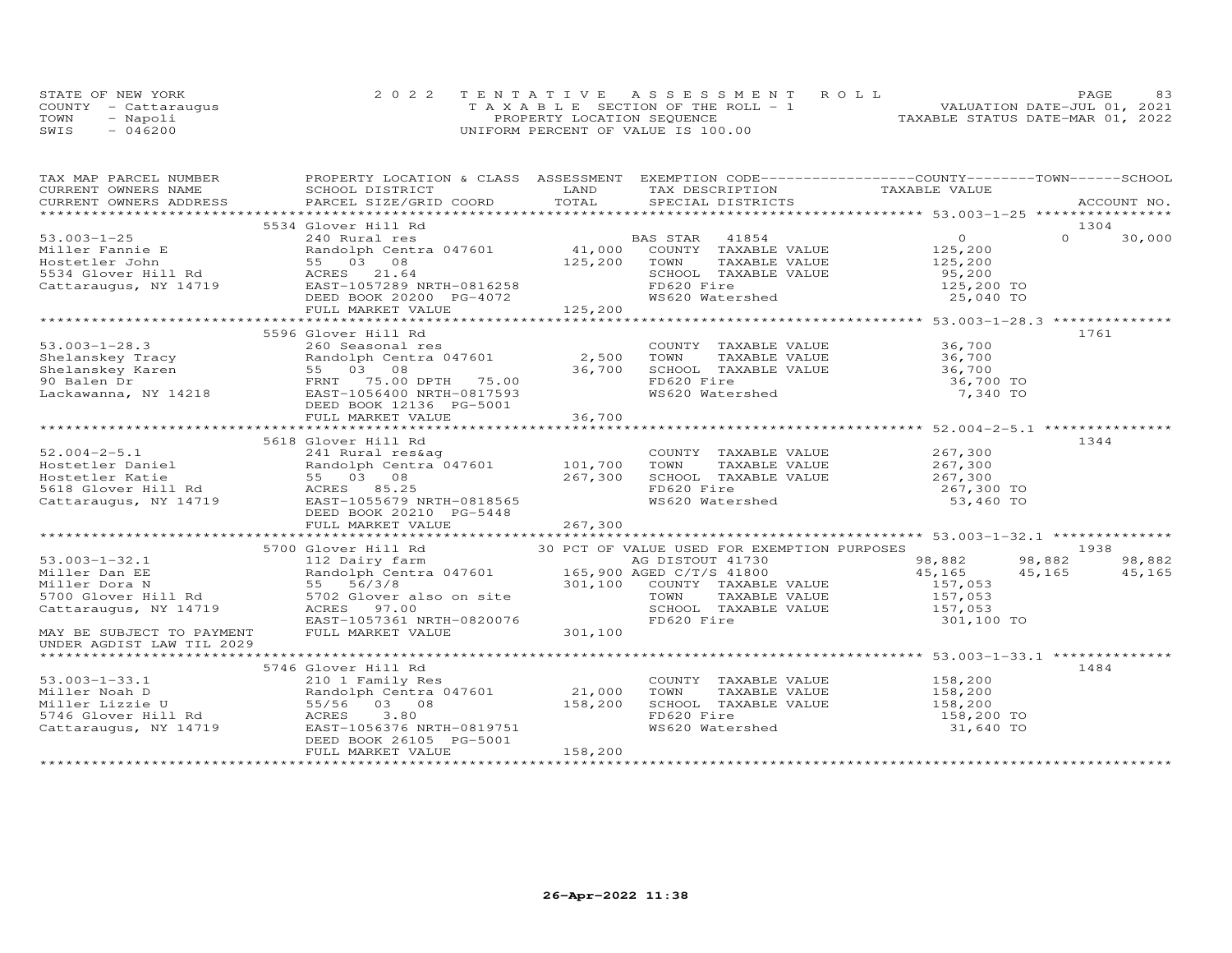|      | STATE OF NEW YORK    | 2022 TENTATIVE ASSESSMENT ROLL        | PAGE.                            | 84 |
|------|----------------------|---------------------------------------|----------------------------------|----|
|      | COUNTY - Cattarauqus | T A X A B L E SECTION OF THE ROLL - 1 | VALUATION DATE-JUL 01, 2021      |    |
| TOWN | - Napoli             | PROPERTY LOCATION SEQUENCE            | TAXABLE STATUS DATE-MAR 01, 2022 |    |
| SWIS | $-046200$            | UNIFORM PERCENT OF VALUE IS 100.00    |                                  |    |

| TAX MAP PARCEL NUMBER | PROPERTY LOCATION & CLASS ASSESSMENT EXEMPTION CODE-----------------COUNTY-------TOWN------SCHOOL                                                                                                                                                                                                                                                                                                                    |        |                                                                                                                                     |                         |                  |
|-----------------------|----------------------------------------------------------------------------------------------------------------------------------------------------------------------------------------------------------------------------------------------------------------------------------------------------------------------------------------------------------------------------------------------------------------------|--------|-------------------------------------------------------------------------------------------------------------------------------------|-------------------------|------------------|
|                       |                                                                                                                                                                                                                                                                                                                                                                                                                      |        |                                                                                                                                     |                         |                  |
|                       |                                                                                                                                                                                                                                                                                                                                                                                                                      |        |                                                                                                                                     |                         |                  |
|                       |                                                                                                                                                                                                                                                                                                                                                                                                                      |        |                                                                                                                                     |                         |                  |
|                       | 5754 Glover Hill Rd                                                                                                                                                                                                                                                                                                                                                                                                  |        |                                                                                                                                     |                         | 1546             |
|                       | 57.003-1-36 5754 610ver HILL KG<br>240 61000 1000 10000 10000 103,700<br>26,800 COUNTY TAXABLE VALUE 103,700<br>5754 Glover Hill Rd 56 03 08 103,700 1000 103,700 1000 103,700<br>Cattaraugus, NY 14719 ACRES 11.45 56611 NRTH-0820329                                                                                                                                                                               |        |                                                                                                                                     |                         | $\cap$<br>74,900 |
|                       |                                                                                                                                                                                                                                                                                                                                                                                                                      |        |                                                                                                                                     |                         |                  |
|                       |                                                                                                                                                                                                                                                                                                                                                                                                                      |        |                                                                                                                                     |                         |                  |
|                       |                                                                                                                                                                                                                                                                                                                                                                                                                      |        |                                                                                                                                     |                         |                  |
|                       |                                                                                                                                                                                                                                                                                                                                                                                                                      |        | SCHOOL TAXABLE VALUE 28,800<br>FD620 Fire 103,700 TO                                                                                |                         |                  |
|                       | $PG-00458$<br>LUE 103,700<br>DEED BOOK 878                                                                                                                                                                                                                                                                                                                                                                           |        | FD620 Fire 103,700 TO<br>WS620 Watershed 103,700 TO                                                                                 |                         |                  |
|                       | FULL MARKET VALUE                                                                                                                                                                                                                                                                                                                                                                                                    |        |                                                                                                                                     |                         |                  |
|                       |                                                                                                                                                                                                                                                                                                                                                                                                                      |        |                                                                                                                                     |                         |                  |
|                       | 5760 Glover Hill Rd<br>$\begin{tabular}{lllllllllllllllllllll} \hline 53.003-1-37 & \multicolumn{3}{c}{\mbox{}03$-3$} & \multicolumn{3}{c}{\mbox{}03$-1$} & \multicolumn{3}{c}{\mbox{}03$-1$} & \multicolumn{3}{c}{\mbox{}03$-1$} & \multicolumn{3}{c}{\mbox{}03$-1$} & \multicolumn{3}{c}{\mbox{}03$-1$} & \multicolumn{3}{c}{\mbox{}03$-1$} & \multicolumn{3}{c}{\mbox{}03$-1$} & \multicolumn{3}{c}{\mbox{}03$-1$ |        |                                                                                                                                     |                         | 1420             |
|                       |                                                                                                                                                                                                                                                                                                                                                                                                                      |        |                                                                                                                                     |                         |                  |
|                       |                                                                                                                                                                                                                                                                                                                                                                                                                      |        |                                                                                                                                     |                         |                  |
|                       |                                                                                                                                                                                                                                                                                                                                                                                                                      |        |                                                                                                                                     |                         |                  |
|                       |                                                                                                                                                                                                                                                                                                                                                                                                                      |        |                                                                                                                                     |                         |                  |
|                       |                                                                                                                                                                                                                                                                                                                                                                                                                      |        |                                                                                                                                     | 126,100 TO<br>25,220 TO |                  |
|                       |                                                                                                                                                                                                                                                                                                                                                                                                                      |        |                                                                                                                                     |                         |                  |
|                       |                                                                                                                                                                                                                                                                                                                                                                                                                      |        |                                                                                                                                     |                         |                  |
|                       |                                                                                                                                                                                                                                                                                                                                                                                                                      |        |                                                                                                                                     |                         |                  |
|                       | 5839 Glover Hill Rd                                                                                                                                                                                                                                                                                                                                                                                                  |        |                                                                                                                                     |                         | 1486             |
|                       |                                                                                                                                                                                                                                                                                                                                                                                                                      |        |                                                                                                                                     |                         | $\cap$<br>74,900 |
|                       |                                                                                                                                                                                                                                                                                                                                                                                                                      |        |                                                                                                                                     |                         |                  |
|                       | $\begin{array}{cccccccccccc} 52.004-2-4 & 3039 & 3039 & 3039 & 3039 & 3039 & 3039 & 3039 & 3039 & 3039 & 3039 & 3039 & 3039 & 3039 & 3039 & 3039 & 3039 & 3039 & 3039 & 3039 & 3039 & 3039 & 3039 & 3039 & 3039 & 3039 & 3039 & 3039 & 3039 & 3039 & 3039 & 3039 & 3039 & 3039 & $                                                                                                                                   |        |                                                                                                                                     |                         |                  |
|                       |                                                                                                                                                                                                                                                                                                                                                                                                                      |        |                                                                                                                                     |                         |                  |
|                       |                                                                                                                                                                                                                                                                                                                                                                                                                      |        | SCHOOL TAXABLE VALUE 1999 201,800<br>FD620 Fire 276,700 TO<br>WS620 Watershed 55,340 TO                                             |                         |                  |
|                       |                                                                                                                                                                                                                                                                                                                                                                                                                      |        |                                                                                                                                     |                         |                  |
|                       |                                                                                                                                                                                                                                                                                                                                                                                                                      |        |                                                                                                                                     |                         |                  |
|                       |                                                                                                                                                                                                                                                                                                                                                                                                                      |        |                                                                                                                                     |                         |                  |
|                       |                                                                                                                                                                                                                                                                                                                                                                                                                      |        |                                                                                                                                     |                         |                  |
|                       | 5958 Glover Hill Rd                                                                                                                                                                                                                                                                                                                                                                                                  |        |                                                                                                                                     |                         | 2042             |
|                       |                                                                                                                                                                                                                                                                                                                                                                                                                      |        |                                                                                                                                     |                         |                  |
|                       |                                                                                                                                                                                                                                                                                                                                                                                                                      |        |                                                                                                                                     |                         |                  |
|                       | 53.003-1-1.2<br>Schamann Mark<br>5277 Mckinley Pkwy<br>Hamburg, NY 14075<br>Hamburg, NY 14075<br>Schame School (12.10<br>Hamburg, NY 14075<br>School (12.10<br>FD620 Fi                                                                                                                                                                                                                                              |        | COUNTY TAXABLE VALUE $22,000$<br>22,000 TOWN TAXABLE VALUE $22,000$<br>22,000 SCHOOL TAXABLE VALUE $22,000$<br>FD620 Fire 22,000 TO |                         |                  |
|                       |                                                                                                                                                                                                                                                                                                                                                                                                                      |        |                                                                                                                                     |                         |                  |
|                       | EAST-1056946 NRTH-0822911                                                                                                                                                                                                                                                                                                                                                                                            |        | WS620 Watershed                                                                                                                     | 4,400 TO                |                  |
|                       | DEED BOOK 00929 PG-00795                                                                                                                                                                                                                                                                                                                                                                                             |        |                                                                                                                                     |                         |                  |
|                       | FULL MARKET VALUE                                                                                                                                                                                                                                                                                                                                                                                                    | 22,000 |                                                                                                                                     |                         |                  |
|                       |                                                                                                                                                                                                                                                                                                                                                                                                                      |        |                                                                                                                                     |                         |                  |
|                       | 5998 Glover Hill Rd                                                                                                                                                                                                                                                                                                                                                                                                  |        |                                                                                                                                     |                         | 1237             |
|                       |                                                                                                                                                                                                                                                                                                                                                                                                                      |        | COUNTY TAXABLE VALUE 30,400<br>TOWN TAXABLE VALUE 30,400                                                                            |                         |                  |
|                       |                                                                                                                                                                                                                                                                                                                                                                                                                      |        |                                                                                                                                     |                         |                  |
|                       | 53.003-1-1.1<br>Schott Donald J<br>Schott Bernice S<br>Schott Bernice S<br>6443 Engel Dr<br>Hamburg, NY 14075<br>Hamburg, NY 14075<br>EAST-1056938 NRTH-0823481<br>FD620<br>FD620<br>EAST-1056938 NRTH-0823481<br>FD620<br>FD620<br>MS620                                                                                                                                                                            |        | SCHOOL TAXABLE VALUE 30,400                                                                                                         |                         |                  |
|                       |                                                                                                                                                                                                                                                                                                                                                                                                                      |        | FD620 Fire                                                                                                                          | 30,400 TO               |                  |
|                       |                                                                                                                                                                                                                                                                                                                                                                                                                      |        | WS620 Watershed                                                                                                                     | 6,080 TO                |                  |
|                       | DEED BOOK 909<br>PG-00881                                                                                                                                                                                                                                                                                                                                                                                            |        |                                                                                                                                     |                         |                  |
|                       | FULL MARKET VALUE                                                                                                                                                                                                                                                                                                                                                                                                    | 30,400 |                                                                                                                                     |                         |                  |
|                       |                                                                                                                                                                                                                                                                                                                                                                                                                      |        |                                                                                                                                     |                         |                  |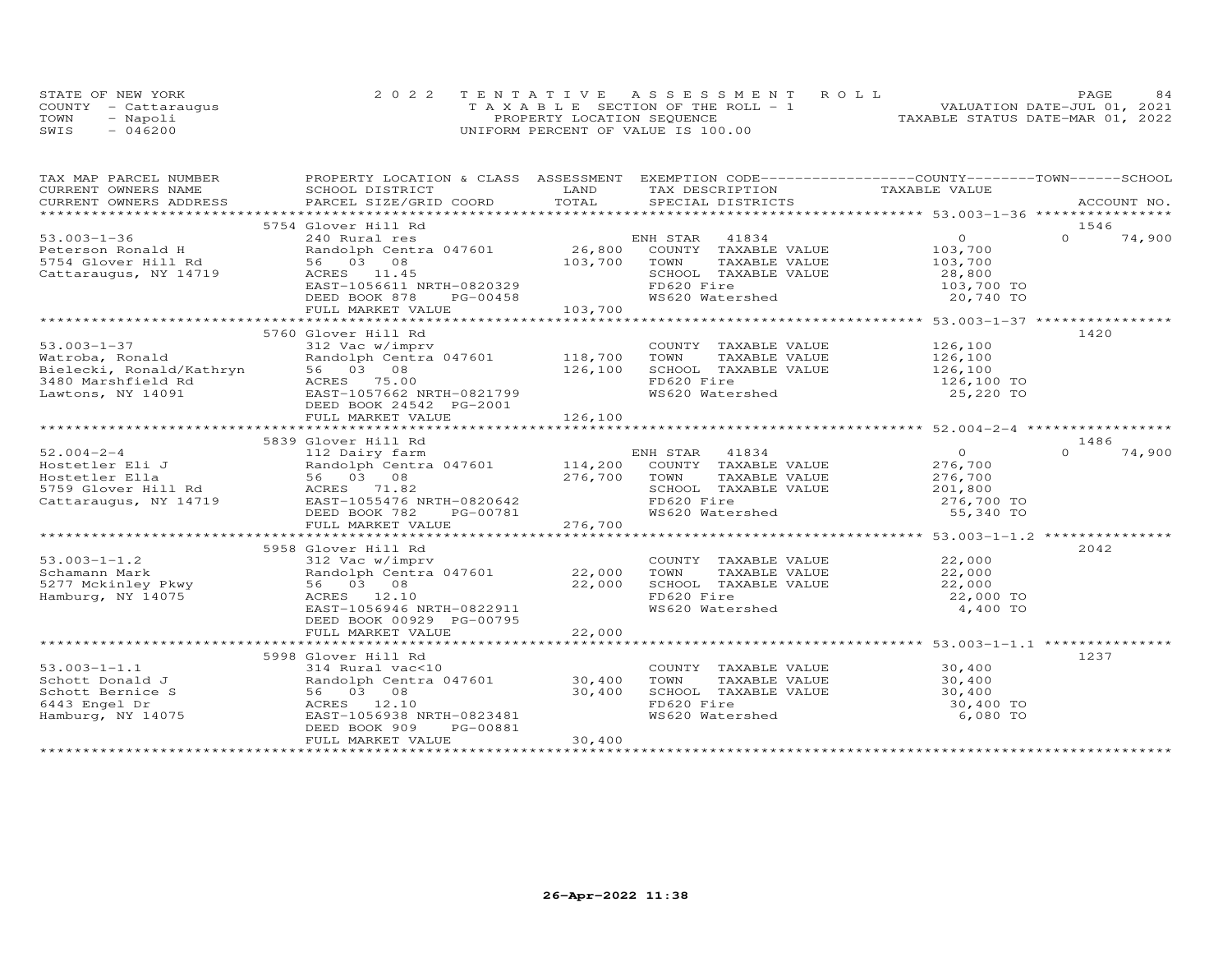|      | STATE OF NEW YORK    | 2022 TENTATIVE ASSESSMENT ROLL        | 85<br><b>PAGE</b>                |
|------|----------------------|---------------------------------------|----------------------------------|
|      | COUNTY - Cattarauqus | T A X A B L E SECTION OF THE ROLL - 1 | VALUATION DATE-JUL 01, 2021      |
| TOWN | Napoli               | PROPERTY LOCATION SEQUENCE            | TAXABLE STATUS DATE-MAR 01, 2022 |
| SWIS | 046200               | UNIFORM PERCENT OF VALUE IS 100.00    |                                  |

| TAX MAP PARCEL NUMBER       | PROPERTY LOCATION & CLASS ASSESSMENT EXEMPTION CODE----------------COUNTY-------TOWN-----SCHOOL |       |                                                                      |               |             |
|-----------------------------|-------------------------------------------------------------------------------------------------|-------|----------------------------------------------------------------------|---------------|-------------|
| CURRENT OWNERS NAME         | SCHOOL DISTRICT                                                                                 | LAND  | TAX DESCRIPTION                                                      | TAXABLE VALUE |             |
| CURRENT OWNERS ADDRESS      | PARCEL SIZE/GRID COORD                                                                          | TOTAL | SPECIAL DISTRICTS                                                    |               | ACCOUNT NO. |
|                             |                                                                                                 |       |                                                                      |               |             |
|                             | Greenwood Dr                                                                                    |       |                                                                      |               | 1689        |
| $62.030 - 1 - 2$            | 314 Rural vac<10                                                                                |       | COUNTY TAXABLE VALUE                                                 | 800           |             |
| Hughes Paul                 | Catt-LV Central 046402                                                                          | 800   | TOWN<br>TAXABLE VALUE                                                | 800           |             |
| 1639 Milestrip Road         | 46 03 08                                                                                        | 800   | SCHOOL TAXABLE VALUE                                                 | 800           |             |
| North Collins, NY 14111     | FRNT 75.00 DPTH 150.00                                                                          |       | FD620 Fire                                                           | 800 TO        |             |
|                             | EAST-1061270 NRTH-0812482                                                                       |       |                                                                      |               |             |
|                             | DEED BOOK 22433 PG-6001                                                                         |       |                                                                      |               |             |
|                             |                                                                                                 | 800   |                                                                      |               |             |
|                             | FULL MARKET VALUE                                                                               |       |                                                                      |               |             |
|                             |                                                                                                 |       |                                                                      |               |             |
|                             | Greenwood Dr                                                                                    |       |                                                                      |               | 1638        |
| $62.038 - 1 - 6$            | 314 Rural vac<10                                                                                |       | COUNTY TAXABLE VALUE                                                 | 800           |             |
| Seiwert Lee H               | Catt-LV Central 046402                                                                          | 800   | TOWN<br>TAXABLE VALUE                                                | 800           |             |
| Seiwert Kathryn B           | 45 03 08                                                                                        | 800   | SCHOOL TAXABLE VALUE                                                 | 800           |             |
| $2010$ Paladin Ct Apt $103$ | FRNT 75.00 DPTH 150.00                                                                          |       | FD620 Fire                                                           | 800 TO        |             |
| Belmont, NC 28012           | EAST-1061231 NRTH-0811944                                                                       |       |                                                                      |               |             |
|                             | FULL MARKET VALUE                                                                               | 800   |                                                                      |               |             |
|                             |                                                                                                 |       |                                                                      |               |             |
|                             | Greenwood Dr                                                                                    |       |                                                                      |               | 1315        |
| $62.038 - 1 - 8$            | 314 Rural vac<10                                                                                |       | COUNTY TAXABLE VALUE                                                 | 800           |             |
| Howard Lucy Ann             | Catt-LV Central 046402                                                                          | 800   | TOWN<br>TAXABLE VALUE                                                | 800           |             |
| 12322 Cherry Creek Hill Rd  | 45 03 08                                                                                        | 800   | SCHOOL TAXABLE VALUE                                                 | 800           |             |
| Conewango Valley, NY 14726  | FRNT 75.00 DPTH 150.00                                                                          |       | FD620 Fire                                                           | 800 TO        |             |
|                             | EAST-1061231 NRTH-0811794                                                                       |       |                                                                      |               |             |
|                             | DEED BOOK 10496 PG-6001                                                                         |       |                                                                      |               |             |
|                             | FULL MARKET VALUE                                                                               | 800   |                                                                      |               |             |
|                             |                                                                                                 |       |                                                                      |               |             |
|                             |                                                                                                 |       |                                                                      |               | 0233        |
|                             | Greenwood Dr                                                                                    |       |                                                                      |               |             |
| $62.038 - 1 - 13$           | 314 Rural vac<10                                                                                |       | COUNTY TAXABLE VALUE                                                 | 800           |             |
| Dichristofaro Joseph        | Catt-LV Central 046402                                                                          | 800   | TAXABLE VALUE<br>TOWN      TAXABLE  VALUE<br>SCHOOL   TAXABLE  VALUE | 800           |             |
| Dichristofaro Josephine     | 45 03 08                                                                                        | 800   |                                                                      | 800           |             |
| 5 Dolphan Dr                | FRNT 63.92 DPTH 188.12                                                                          |       | FD620 Fire                                                           | 800 TO        |             |
| Tonawanda, NY 14150-4607    | EAST-1061261 NRTH-0811411                                                                       |       |                                                                      |               |             |
|                             | FULL MARKET VALUE                                                                               | 800   |                                                                      |               |             |
|                             |                                                                                                 |       |                                                                      |               |             |
|                             | Greenwood Dr                                                                                    |       |                                                                      |               | 1647        |
| $62.038 - 1 - 18$           | 314 Rural vac<10                                                                                |       | COUNTY TAXABLE VALUE                                                 | 800           |             |
| Sharma Suresh C             | Catt-LV Central 046402                                                                          | 800   | TOWN<br>TAXABLE VALUE                                                | 800           |             |
| 296 Troy-Del-Way            | 45 03 08                                                                                        | 800   | TOWN       TAXABLE  VALUE<br>SCHOOL    TAXABLE  VALUE                | 800           |             |
| Williamsville, NY 14221     | FRNT<br>75.00 DPTH 150.00                                                                       |       | FD620 Fire                                                           | 800 TO        |             |
|                             | EAST-1061526 NRTH-0811128                                                                       |       |                                                                      |               |             |
|                             | FULL MARKET VALUE                                                                               | 800   |                                                                      |               |             |
|                             |                                                                                                 |       |                                                                      |               |             |
|                             |                                                                                                 |       |                                                                      |               |             |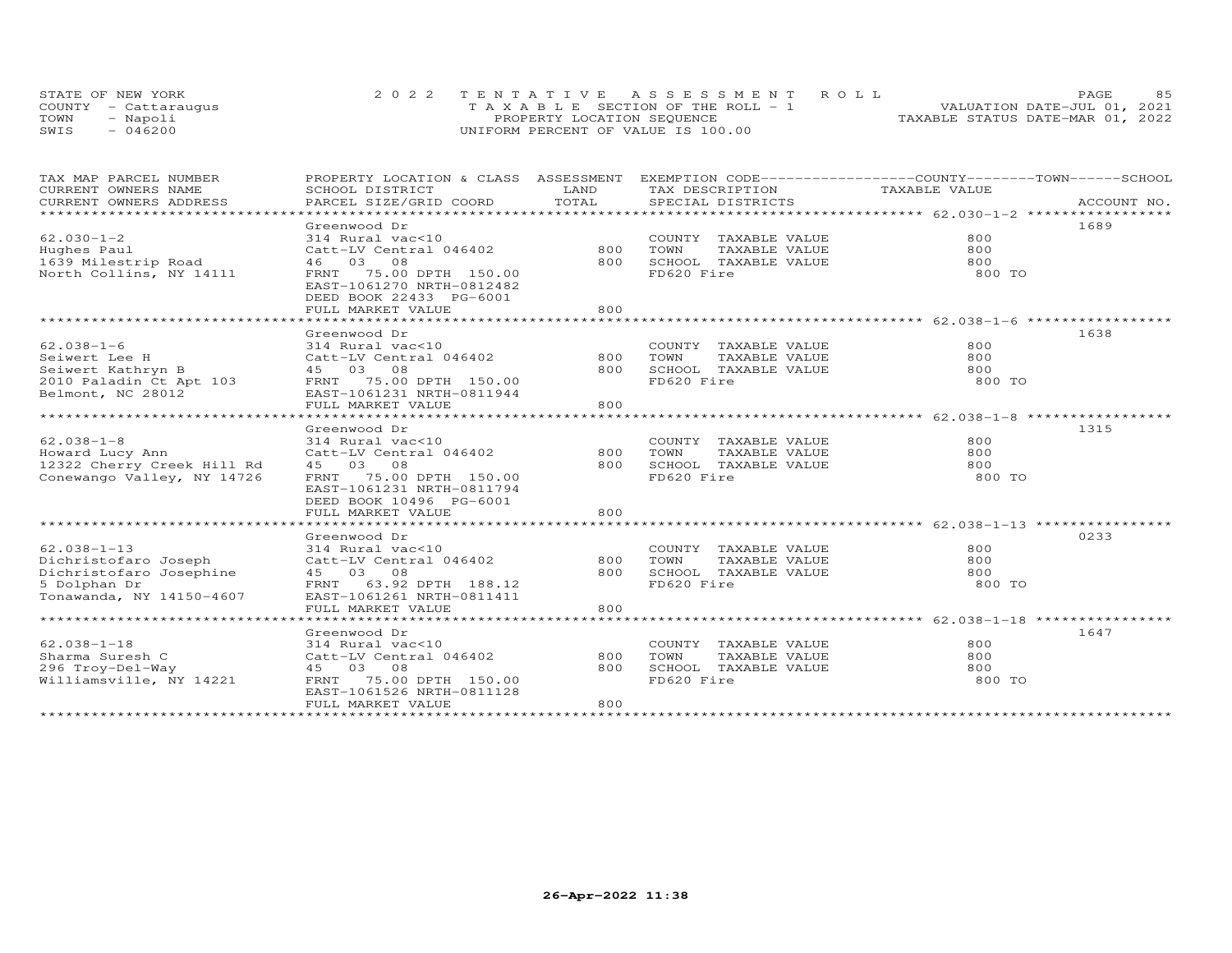|      | STATE OF NEW YORK    | 2022 TENTATIVE ASSESSMENT ROLL        | 86.<br><b>PAGE</b>               |
|------|----------------------|---------------------------------------|----------------------------------|
|      | COUNTY - Cattarauqus | T A X A B L E SECTION OF THE ROLL - 1 | VALUATION DATE-JUL 01, 2021      |
| TOWN | Napoli               | PROPERTY LOCATION SEQUENCE            | TAXABLE STATUS DATE-MAR 01, 2022 |
| SWIS | 046200               | UNIFORM PERCENT OF VALUE IS 100.00    |                                  |

| TAX MAP PARCEL NUMBER<br>CURRENT OWNERS NAME<br>CURRENT OWNERS ADDRESS                                  | PROPERTY LOCATION & CLASS ASSESSMENT EXEMPTION CODE----------------COUNTY-------TOWN------SCHOOL<br>SCHOOL DISTRICT<br>PARCEL SIZE/GRID COORD                                                      | LAND<br>TOTAL           | TAX DESCRIPTION<br>SPECIAL DISTRICTS                                                | TAXABLE VALUE                       | ACCOUNT NO. |
|---------------------------------------------------------------------------------------------------------|----------------------------------------------------------------------------------------------------------------------------------------------------------------------------------------------------|-------------------------|-------------------------------------------------------------------------------------|-------------------------------------|-------------|
| $62.038 - 1 - 23$<br>Black Daryl<br>5025 Whig St<br>Salamanca, NY 14779                                 | Greenwood Dr<br>314 Rural vac<10<br>Catt-LV Central 046402<br>45 03 08<br>FRNT 75.00 DPTH 150.00<br>EAST-1061784 NRTH-0810855<br>FULL MARKET VALUE                                                 | 800<br>800<br>800       | COUNTY TAXABLE VALUE<br>TOWN<br>TAXABLE VALUE<br>SCHOOL TAXABLE VALUE<br>FD620 Fire | 800<br>800<br>800<br>800 TO         | 1376        |
| $62.038 - 2 - 16$<br>Marko George W<br>Marko Mary G<br>119 Medina St<br>Buffalo, NY 14206               | Greenwood Dr<br>314 Rural vac<10<br>Catt-LV Central 046402<br>EAST-1061701 NRTH-0811267<br>FULL MARKET VALUE                                                                                       | 1,000<br>1,000<br>1,000 | COUNTY TAXABLE VALUE<br>TOWN<br>TAXABLE VALUE<br>SCHOOL TAXABLE VALUE<br>FD620 Fire | 1,000<br>1,000<br>1,000<br>1,000 TO | 1453        |
| $62.038 - 2 - 19$<br>Jarosz Dennis M<br>Jarosz Cynthia L<br>12 Washington Ave<br>Orchard Park, NY 14127 | Greenwood Dr<br>314 Rural vac<10<br>Catt-LV Central 046402 1,600<br>45 03 08<br>L/p 969-90<br>FRNT 150.40 DPTH 190.02<br>EAST-1061826 NRTH-0811127<br>DEED BOOK 22095 PG-7001<br>FULL MARKET VALUE | 1,600<br>1,600          | COUNTY TAXABLE VALUE<br>TOWN<br>TAXABLE VALUE<br>SCHOOL TAXABLE VALUE<br>FD620 Fire | 1,600<br>1,600<br>1,600<br>1,600 TO | 1198        |
| $62.038 - 2 - 21$<br>Rolls Eric F<br>Rolls Geoffrey J<br>420 W Clinton<br>Elmira, NY 14901              | Greenwood Dr<br>314 Rural vac<10<br>Catt-LV Central 046402<br>45 03 08<br>FRNT 75.24 DPTH 171.98<br>EAST-1061949 NRTH-0810984<br>DEED BOOK 2020 PG-10209<br>FULL MARKET VALUE                      | 900<br>900<br>900       | COUNTY TAXABLE VALUE<br>TOWN<br>TAXABLE VALUE<br>SCHOOL TAXABLE VALUE<br>FD620 Fire | 900<br>900<br>900<br>900 TO         | 1212        |
| $62.038 - 2 - 22$<br>Brown Jenny<br>Milks Mary<br>31 Greenwood Dr<br>Randolph, NY 14772                 | Greenwood Dr<br>314 Rural vac<10<br>Catt-LV Central 046402<br>45 03 08<br>FRNT 75.24 DPTH 165.94<br>EAST-1061998 NRTH-0810927<br>DEED BOOK 30608 PG-6001<br>FULL MARKET VALUE                      | 900<br>900<br>900       | COUNTY TAXABLE VALUE<br>TOWN<br>TAXABLE VALUE<br>SCHOOL TAXABLE VALUE<br>FD620 Fire | 900<br>900<br>900<br>900 TO         | 1521        |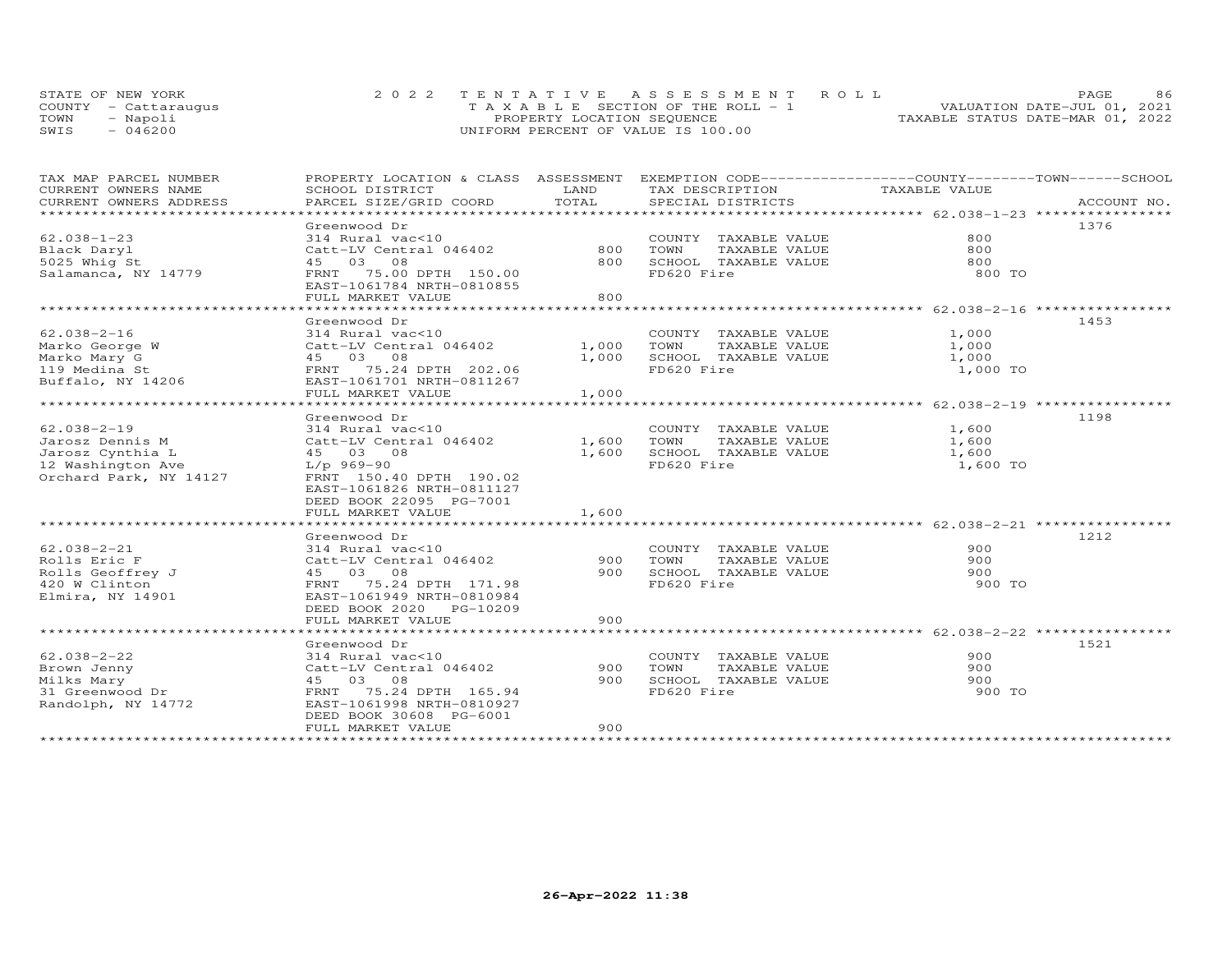|      | STATE OF NEW YORK    | 2022 TENTATIVE ASSESSMENT ROLL          | 87<br>PAGE.                      |
|------|----------------------|-----------------------------------------|----------------------------------|
|      | COUNTY - Cattarauqus | $T A X A B L E$ SECTION OF THE ROLL - 1 | VALUATION DATE-JUL 01, 2021      |
| TOWN | - Napoli             | PROPERTY LOCATION SEQUENCE              | TAXABLE STATUS DATE-MAR 01, 2022 |
| SWIS | $-046200$            | UNIFORM PERCENT OF VALUE IS 100.00      |                                  |

| TAX MAP PARCEL NUMBER    | PROPERTY LOCATION & CLASS ASSESSMENT |                | EXEMPTION CODE-----------------COUNTY-------TOWN------SCHOOL   |               |             |
|--------------------------|--------------------------------------|----------------|----------------------------------------------------------------|---------------|-------------|
| CURRENT OWNERS NAME      | SCHOOL DISTRICT                      | LAND           | TAX DESCRIPTION                                                | TAXABLE VALUE |             |
| CURRENT OWNERS ADDRESS   | PARCEL SIZE/GRID COORD               | TOTAL          | SPECIAL DISTRICTS                                              |               | ACCOUNT NO. |
| ************************ |                                      |                |                                                                |               |             |
|                          | Greenwood Dr                         |                |                                                                |               | 1473        |
| $62.038 - 2 - 23$        | 314 Rural vac<10                     |                | COUNTY TAXABLE VALUE                                           | 800           |             |
| Milks Mary               | Catt-LV Central 046402               | 800            | TAXABLE VALUE<br>TOWN                                          | 800           |             |
| 31 Greenwood Dr          | 45 03 08                             | 800            | SCHOOL TAXABLE VALUE                                           | 800           |             |
| Randolph, NY 14772       | FRNT 75.24 DPTH 159.92               |                | FD620 Fire                                                     | 800 TO        |             |
|                          | EAST-1062048 NRTH-0810871            |                |                                                                |               |             |
|                          | DEED BOOK 14285 PG-6014              |                |                                                                |               |             |
|                          | FULL MARKET VALUE                    | 800            |                                                                |               |             |
|                          | ************************             | ************** | ******************************** 62.038-2-25 ****************  |               |             |
|                          | Greenwood Dr                         |                |                                                                |               | 1244        |
| $62.038 - 2 - 25$        | 314 Rural vac<10                     |                | COUNTY TAXABLE VALUE                                           | 800           |             |
| Kuhaneck Ronald J.       | Catt-LV Central 046402               | 800            | TOWN<br>TAXABLE VALUE                                          | 800           |             |
| 22 Greenwood Dr          | 45 03 08                             | 800            | SCHOOL TAXABLE VALUE                                           | 800           |             |
| Randolph, NY 14772       | FRNT 75.00 DPTH 150.00               |                | FD620 Fire                                                     | 800 TO        |             |
|                          | EAST-1062143 NRTH-0810754            |                |                                                                |               |             |
|                          | DEED BOOK 25877 PG-6008              |                |                                                                |               |             |
|                          | FULL MARKET VALUE                    | 800            |                                                                |               |             |
|                          | ********************                 | *************  | ********************************* 62.038-2-27 **************** |               |             |
|                          |                                      |                |                                                                |               | 1407        |
|                          | Greenwood Dr                         |                |                                                                |               |             |
| 62.038-2-27              | 314 Rural vac<10                     |                | COUNTY TAXABLE VALUE                                           | 800           |             |
| Weiser Jennifer L        | Catt-LV Central 046402               | 800            | TOWN<br>TAXABLE VALUE                                          | 800           |             |
| 59 E Summerset Ln        | 45 03 08                             | 800            | SCHOOL TAXABLE VALUE                                           | 800           |             |
| Amherst, NY 14228        | FRNT 75.00 DPTH 150.00               |                | FD620 Fire                                                     | 800 TO        |             |
|                          | EAST-1062236 NRTH-0810636            |                |                                                                |               |             |
|                          | DEED BOOK 2020 PG-12404              |                |                                                                |               |             |
|                          | FULL MARKET VALUE                    | 800            |                                                                |               |             |
|                          | **********************               | ***********    | ******************************** 62.038-2-28 ************      |               |             |
|                          | Greenwood Dr                         |                |                                                                |               | 0181        |
| $62.038 - 2 - 28$        | 314 Rural vac<10                     |                | COUNTY TAXABLE VALUE                                           | 800           |             |
| Weiser Jennifer          | Catt-LV Central 046402               | 800            | TOWN<br>TAXABLE VALUE                                          | 800           |             |
| 59 E Summerset Ln        | 45 03 08                             | 800            | SCHOOL TAXABLE VALUE                                           | 800           |             |
| Amherst, NY 14228        | FRNT 75.00 DPTH 150.00               |                | FD620 Fire                                                     | 800 TO        |             |
|                          | EAST-1062282 NRTH-0810578            |                |                                                                |               |             |
|                          | DEED BOOK 21955 PG-6007              |                |                                                                |               |             |
|                          | FULL MARKET VALUE                    | 800            |                                                                |               |             |
|                          |                                      |                |                                                                |               |             |
|                          | Greenwood Dr                         |                |                                                                |               | 0319        |
| $62.038 - 2 - 29$        | 314 Rural vac<10                     |                | COUNTY TAXABLE VALUE                                           | 800           |             |
| Milks Mary               | Catt-LV Central 046402               | 800            | TAXABLE VALUE<br>TOWN                                          | 800           |             |
| 31 Greenwood Dr          | 45 03 08                             | 800            | SCHOOL TAXABLE VALUE                                           | 800           |             |
| Randolph, NY 14772       | 75.00 DPTH 150.00<br>FRNT            |                | FD620 Fire                                                     | 800 TO        |             |
|                          | EAST-1062328 NRTH-0810519            |                |                                                                |               |             |
|                          | DEED BOOK 00997 PG-01048             |                |                                                                |               |             |
|                          | FULL MARKET VALUE                    | 800            |                                                                |               |             |
|                          |                                      |                |                                                                |               |             |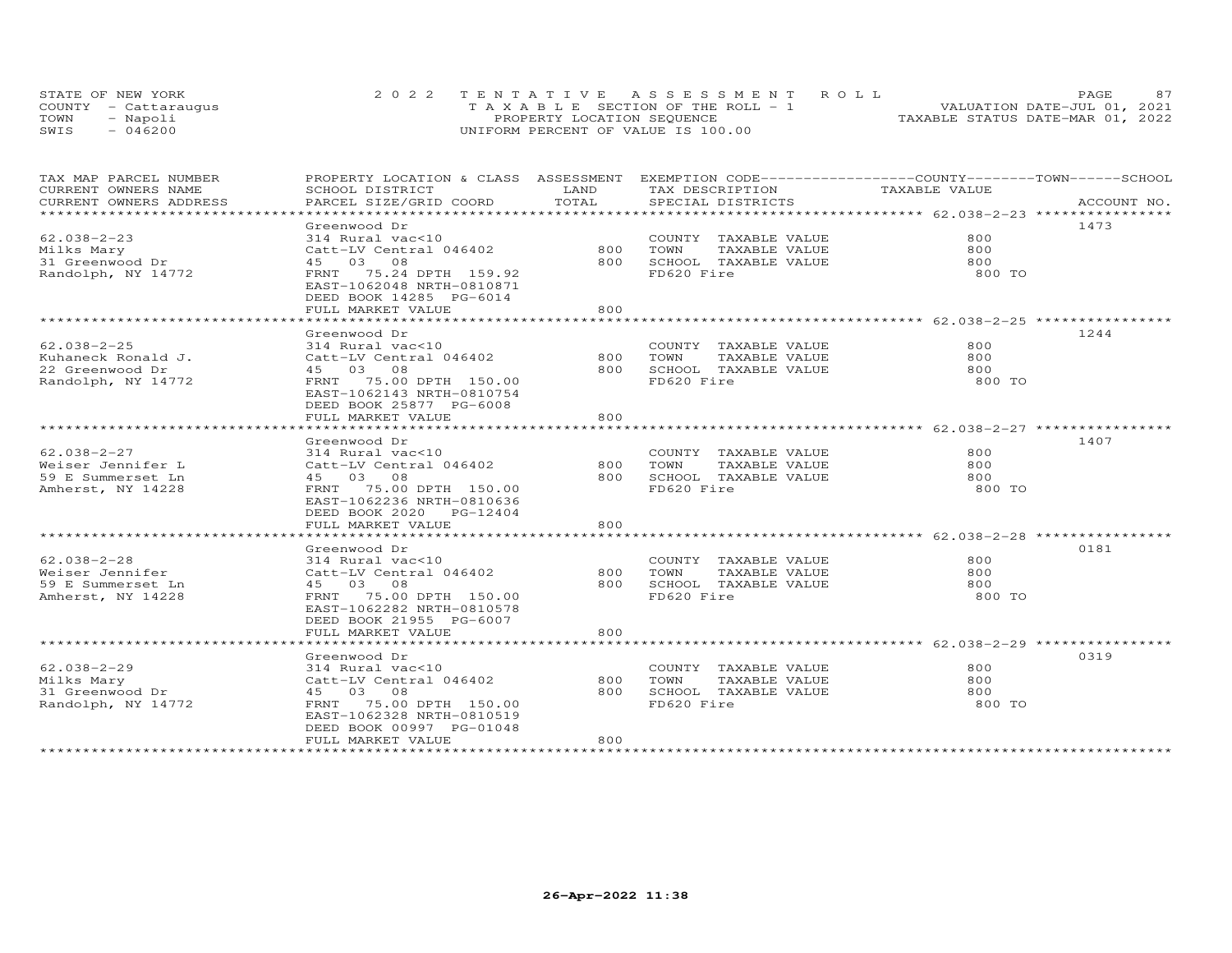| STATE OF NEW YORK    | 2022 TENTATIVE ASSESSMENT ROLL        | 88<br>PAGE.                      |
|----------------------|---------------------------------------|----------------------------------|
| COUNTY - Cattaraugus | T A X A B L E SECTION OF THE ROLL - 1 | VALUATION DATE-JUL 01, 2021      |
| TOWN<br>- Napoli     | PROPERTY LOCATION SEQUENCE            | TAXABLE STATUS DATE-MAR 01, 2022 |
| SWIS<br>$-046200$    | UNIFORM PERCENT OF VALUE IS 100.00    |                                  |

| TAX MAP PARCEL NUMBER                                 | PROPERTY LOCATION & CLASS ASSESSMENT |                         | EXEMPTION CODE-----------------COUNTY-------TOWN------SCHOOL |                                                   |                    |
|-------------------------------------------------------|--------------------------------------|-------------------------|--------------------------------------------------------------|---------------------------------------------------|--------------------|
| CURRENT OWNERS NAME                                   | SCHOOL DISTRICT                      | LAND                    | TAX DESCRIPTION                                              | TAXABLE VALUE                                     |                    |
| CURRENT OWNERS ADDRESS                                | PARCEL SIZE/GRID COORD               | TOTAL                   | SPECIAL DISTRICTS                                            |                                                   | ACCOUNT NO.        |
|                                                       |                                      | *********************** |                                                              | ******************* 62.046-1-37 ***************** |                    |
|                                                       | Greenwood Dr                         |                         |                                                              |                                                   | 2232               |
| $62.046 - 1 - 37$                                     | 314 Rural vac<10                     |                         | COUNTY TAXABLE VALUE                                         | 1,000                                             |                    |
| Milks Mary                                            | Catt-LV Central 046402               | 1,000                   | TOWN<br>TAXABLE VALUE                                        | 1,000                                             |                    |
| 31 Greenwood Dr                                       | 45 03 08                             | 1,000                   | SCHOOL TAXABLE VALUE                                         | 1,000                                             |                    |
| Randolph, NY 14772                                    | 93.00 DPTH 170.20<br>FRNT            |                         | FD620 Fire                                                   | 1,000 TO                                          |                    |
|                                                       | EAST-1061952 NRTH-0810679            |                         |                                                              |                                                   |                    |
|                                                       | DEED BOOK 00997 PG-01048             |                         |                                                              |                                                   |                    |
|                                                       | FULL MARKET VALUE                    | 1,000                   |                                                              |                                                   |                    |
|                                                       |                                      |                         | ******************************* 62.038-1-24 **************** |                                                   |                    |
|                                                       | 31 Greenwood Dr                      |                         |                                                              |                                                   | 1522               |
| $62.038 - 1 - 24$                                     | 210 1 Family Res                     |                         | 41854<br>BAS STAR                                            | $\circ$                                           | 30,000<br>$\Omega$ |
| Brown Curtis R                                        | Catt-LV Central 046402               | 6,600                   | COUNTY TAXABLE VALUE                                         | 157,800                                           |                    |
| Brown Jenny M                                         | 45 03 08                             | 157,800                 | TOWN<br>TAXABLE VALUE                                        | 157,800                                           |                    |
|                                                       | FRNT                                 |                         |                                                              |                                                   |                    |
| 31 Greenwood Dr                                       | 75.00 DPTH 150.00                    |                         | SCHOOL TAXABLE VALUE<br>FD620 Fire                           | 127,800                                           |                    |
| Randolph, NY 14772                                    | EAST-1061836 NRTH-0810801            |                         |                                                              | 157,800 TO                                        |                    |
|                                                       | DEED BOOK 2019 PG-17301              |                         |                                                              |                                                   |                    |
|                                                       | FULL MARKET VALUE                    | 157,800                 |                                                              |                                                   |                    |
|                                                       |                                      |                         |                                                              |                                                   |                    |
|                                                       | 40 Greenwood Dr                      |                         |                                                              |                                                   | 0070               |
| $62.038 - 2 - 20$                                     | 312 Vac w/imprv                      |                         | COUNTY TAXABLE VALUE                                         | 21,000                                            |                    |
| Jarosz Dennis M                                       | Catt-LV Central 046402               | 900                     | TAXABLE VALUE<br>TOWN                                        | 21,000                                            |                    |
| Jarosz Cynthia L                                      | 45 03 08                             | 21,000                  | SCHOOL TAXABLE VALUE                                         | 21,000                                            |                    |
| 12 Washington Ave                                     | FRNT 75.24 DPTH 177.98               |                         | FD620 Fire                                                   | 21,000 TO                                         |                    |
| Orchard Park, NY 14127                                | EAST-1061900 NRTH-0811041            |                         |                                                              |                                                   |                    |
|                                                       | DEED BOOK 15987 PG-1                 |                         |                                                              |                                                   |                    |
|                                                       | FULL MARKET VALUE                    | 21,000                  |                                                              |                                                   |                    |
|                                                       | *****************************        |                         |                                                              |                                                   |                    |
|                                                       | 58 Greenwood Dr                      |                         |                                                              |                                                   | 1238               |
| $62.038 - 2 - 13$                                     | 210 1 Family Res                     |                         | COUNTY TAXABLE VALUE                                         | 49,900                                            |                    |
| Fifth Third Bank National Asso Catt-LV Central 046402 |                                      | 12,800                  | TOWN<br>TAXABLE VALUE                                        | 49,900                                            |                    |
| 900 Merchants Concourse                               | 45 03 08                             | 49,900                  | SCHOOL TAXABLE VALUE                                         | 49,900                                            |                    |
| Westbury, NY 11590                                    | ACRES<br>1.55                        |                         | FD620 Fire                                                   | 49,900 TO                                         |                    |
|                                                       | EAST-1061573 NRTH-0811413            |                         |                                                              |                                                   |                    |
|                                                       | DEED BOOK 2021<br>PG-11621           |                         |                                                              |                                                   |                    |
|                                                       | FULL MARKET VALUE                    | 49,900                  |                                                              |                                                   |                    |
|                                                       |                                      |                         |                                                              |                                                   |                    |
|                                                       | 59 Greenwood Dr                      |                         |                                                              |                                                   | 1302               |
| $62.038 - 1 - 14$                                     | 210 1 Family Res                     |                         | AGED C/T/S 41800                                             | 38,400                                            | 38,400<br>38,400   |
| Waid Denise                                           | Catt-LV Central 046402               |                         | 23,600 ENH STAR<br>41834                                     | $\Omega$                                          | $\Omega$<br>38,400 |
| 59 Greenwood Dr                                       | 45 03 08                             | 76,800                  | COUNTY TAXABLE VALUE                                         | 38,400                                            |                    |
| Randolph, NY 14772                                    | 3/14-mrgd 9,15,17&26 in              |                         | TOWN<br>TAXABLE VALUE                                        | 38,400                                            |                    |
|                                                       | ACRES<br>8.90                        |                         | SCHOOL TAXABLE VALUE                                         | $\Omega$                                          |                    |
|                                                       | EAST-1061276 NRTH-0810992            |                         | FD620 Fire                                                   | 76,800 TO                                         |                    |
|                                                       | DEED BOOK 00982 PG-00521             |                         |                                                              |                                                   |                    |
|                                                       | FULL MARKET VALUE                    | 76,800                  |                                                              |                                                   |                    |
|                                                       | ****************************         |                         |                                                              |                                                   |                    |
|                                                       |                                      |                         |                                                              |                                                   |                    |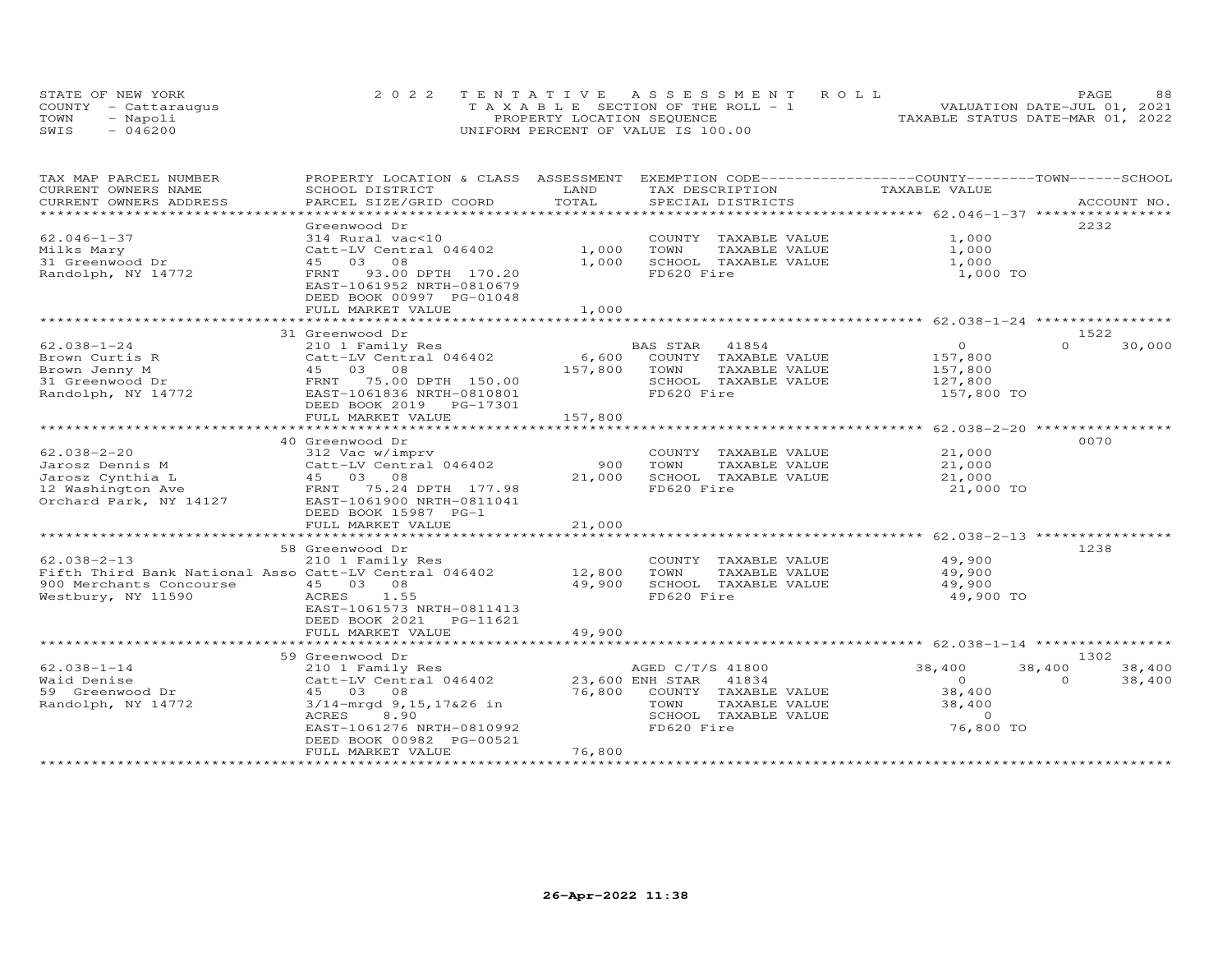|      | STATE OF NEW YORK    | 2022 TENTATIVE ASSESSMENT ROLL        | 89<br>PAGE                       |
|------|----------------------|---------------------------------------|----------------------------------|
|      | COUNTY - Cattaraugus | T A X A B L E SECTION OF THE ROLL - 1 | VALUATION DATE-JUL 01, 2021      |
| TOWN | Napoli               | PROPERTY LOCATION SEQUENCE            | TAXABLE STATUS DATE-MAR 01, 2022 |
| SWIS | 046200               | UNIFORM PERCENT OF VALUE IS 100.00    |                                  |

| TAX MAP PARCEL NUMBER                                                                                                                                                                                                                                     | PROPERTY LOCATION & CLASS ASSESSMENT EXEMPTION CODE----------------COUNTY-------TOWN------SCHOOL                                      |              |                                                |                    |                    |
|-----------------------------------------------------------------------------------------------------------------------------------------------------------------------------------------------------------------------------------------------------------|---------------------------------------------------------------------------------------------------------------------------------------|--------------|------------------------------------------------|--------------------|--------------------|
| CURRENT OWNERS NAME                                                                                                                                                                                                                                       |                                                                                                                                       |              |                                                |                    |                    |
| CURRENT OWNERS ADDRESS<br>***********************                                                                                                                                                                                                         |                                                                                                                                       |              |                                                |                    |                    |
|                                                                                                                                                                                                                                                           | Gulf Rd                                                                                                                               |              |                                                |                    | 1537               |
| $62.003 - 1 - 58.1$                                                                                                                                                                                                                                       |                                                                                                                                       |              |                                                | 32,403 32,403      | 32,403             |
| Mack James                                                                                                                                                                                                                                                | 475 Junkyard                                     AG DISTOUT 41730<br>Randolph Centra 047601             80,400   COUNTY TAXABLE VALUE |              |                                                | 58,397             |                    |
| 4530 Windmill Rd                                                                                                                                                                                                                                          | 51 03 08                                                                                                                              | 90,800 TOWN  | TAXABLE VALUE                                  | 58,397             |                    |
| Randolph, NY 14772                                                                                                                                                                                                                                        | ACRES 50.80                                                                                                                           |              | SCHOOL TAXABLE VALUE                           | 58,397             |                    |
|                                                                                                                                                                                                                                                           | EAST-1058344 NRTH-0800936                                                                                                             |              | FD620 Fire                                     | 90,800 TO          |                    |
| MAY BE SUBJECT TO PAYMENT                                                                                                                                                                                                                                 | DEED BOOK 00931 PG-00223                                                                                                              |              |                                                |                    |                    |
| UNDER AGDIST LAW TIL 2029                                                                                                                                                                                                                                 | FULL MARKET VALUE                                                                                                                     | 90,800       |                                                |                    |                    |
|                                                                                                                                                                                                                                                           |                                                                                                                                       |              |                                                |                    |                    |
|                                                                                                                                                                                                                                                           | Gulf Rd                                                                                                                               |              |                                                |                    | 1227               |
| $62.003 - 1 - 59$                                                                                                                                                                                                                                         | 311 Res vac land                                                                                                                      |              | COUNTY TAXABLE VALUE                           | 800                |                    |
| Mack James A<br>Mack Diane M<br>4530 Windmill Rd                                                                                                                                                                                                          | Randolph Centra 047601 800                                                                                                            |              | TOWN<br>TAXABLE VALUE                          | 800                |                    |
|                                                                                                                                                                                                                                                           | 51 03 08                                                                                                                              | 800          | SCHOOL TAXABLE VALUE                           | 800                |                    |
|                                                                                                                                                                                                                                                           | FRNT 177.54 DPTH 102.00                                                                                                               |              | FD620 Fire                                     | 800 TO             |                    |
| Randolph, NY 14772                                                                                                                                                                                                                                        | ACRES 0.40                                                                                                                            |              |                                                |                    |                    |
|                                                                                                                                                                                                                                                           | EAST-1058171 NRTH-0801071                                                                                                             |              |                                                |                    |                    |
|                                                                                                                                                                                                                                                           | DEED BOOK 00949 PG-00708                                                                                                              |              |                                                |                    |                    |
|                                                                                                                                                                                                                                                           | FULL MARKET VALUE                                                                                                                     | 800          |                                                |                    |                    |
|                                                                                                                                                                                                                                                           |                                                                                                                                       |              |                                                |                    |                    |
|                                                                                                                                                                                                                                                           | 4582 Gulf Rd                                                                                                                          |              |                                                |                    | 2140               |
| $62.003 - 1 - 58.3$                                                                                                                                                                                                                                       | 270 Mfg housing                                                                                                                       |              | COUNTY TAXABLE VALUE                           | 45,000             |                    |
|                                                                                                                                                                                                                                                           |                                                                                                                                       |              | TAXABLE VALUE 45,000                           |                    |                    |
|                                                                                                                                                                                                                                                           |                                                                                                                                       |              | 45,000 SCHOOL TAXABLE VALUE                    | 45,000             |                    |
| 82.003-1-58.3<br>Hutchison Craig<br>Hutchison Meri<br>18,700 TOWN<br>18,700 TOWN<br>18,700 TOWN<br>18,700 TOWN<br>18,700 TOWN<br>51 03 08<br>18,000 SCHOC<br>18,700 TOWN<br>45,000 SCHOC<br>FD620<br>EAST-1057944 NRTH-0801418<br>DEED BOOK 29122 PG-5001 |                                                                                                                                       |              | FD620 Fire                                     | 45,000 TO          |                    |
|                                                                                                                                                                                                                                                           |                                                                                                                                       |              |                                                |                    |                    |
|                                                                                                                                                                                                                                                           |                                                                                                                                       |              |                                                |                    |                    |
|                                                                                                                                                                                                                                                           | FULL MARKET VALUE                                                                                                                     | 45,000       |                                                |                    |                    |
|                                                                                                                                                                                                                                                           |                                                                                                                                       |              |                                                |                    |                    |
|                                                                                                                                                                                                                                                           | 4605 Gulf Rd                                                                                                                          |              |                                                |                    | 0101               |
| $62.003 - 1 - 60$                                                                                                                                                                                                                                         | 260 Seasonal res                                                                                                                      |              | COUNTY TAXABLE VALUE 103,400                   |                    |                    |
|                                                                                                                                                                                                                                                           | Randolph Centra 047601 25,900 TOWN TAXABLE VALUE<br>51 03 08 103,400 SCHOOL TAXABLE VALUE                                             |              | TAXABLE VALUE 103,400<br>TAXABLE VALUE 103,400 |                    |                    |
|                                                                                                                                                                                                                                                           |                                                                                                                                       |              |                                                |                    |                    |
| Herald Keith A (Andolph Centra 047601)<br>McLeod Andrea (1996)<br>124 Linden Ave (1996)<br>124 Linden Ave (1997)<br>24 Buffalo, NY 14214 (1997)<br>24 EAST-1057533 NRTH-0801338                                                                           |                                                                                                                                       |              | FD620 Fire                                     | 103,400 TO         |                    |
|                                                                                                                                                                                                                                                           |                                                                                                                                       |              |                                                |                    |                    |
|                                                                                                                                                                                                                                                           | DEED BOOK 00974 PG-01148<br>FULL MARKET VALUE                                                                                         | 103,400      |                                                |                    |                    |
|                                                                                                                                                                                                                                                           |                                                                                                                                       |              |                                                |                    |                    |
|                                                                                                                                                                                                                                                           | 4643 Gulf Rd                                                                                                                          |              |                                                |                    | 1790               |
|                                                                                                                                                                                                                                                           |                                                                                                                                       |              |                                                | $\overline{O}$     | $\Omega$<br>30,000 |
|                                                                                                                                                                                                                                                           |                                                                                                                                       |              |                                                | 168,800            |                    |
|                                                                                                                                                                                                                                                           |                                                                                                                                       | 168,800 TOWN | TAXABLE VALUE                                  |                    |                    |
| Randolph, NY 14772                                                                                                                                                                                                                                        | ACRES 11.20                                                                                                                           |              | SCHOOL TAXABLE VALUE                           | 168,800<br>138,800 |                    |
|                                                                                                                                                                                                                                                           | EAST-1057002 NRTH-0802497                                                                                                             |              | FD620 Fire                                     | 168,800 TO         |                    |
|                                                                                                                                                                                                                                                           | DEED BOOK 872<br>PG-00781                                                                                                             |              |                                                |                    |                    |
|                                                                                                                                                                                                                                                           | FULL MARKET VALUE                                                                                                                     | 168,800      |                                                |                    |                    |
|                                                                                                                                                                                                                                                           |                                                                                                                                       |              |                                                |                    |                    |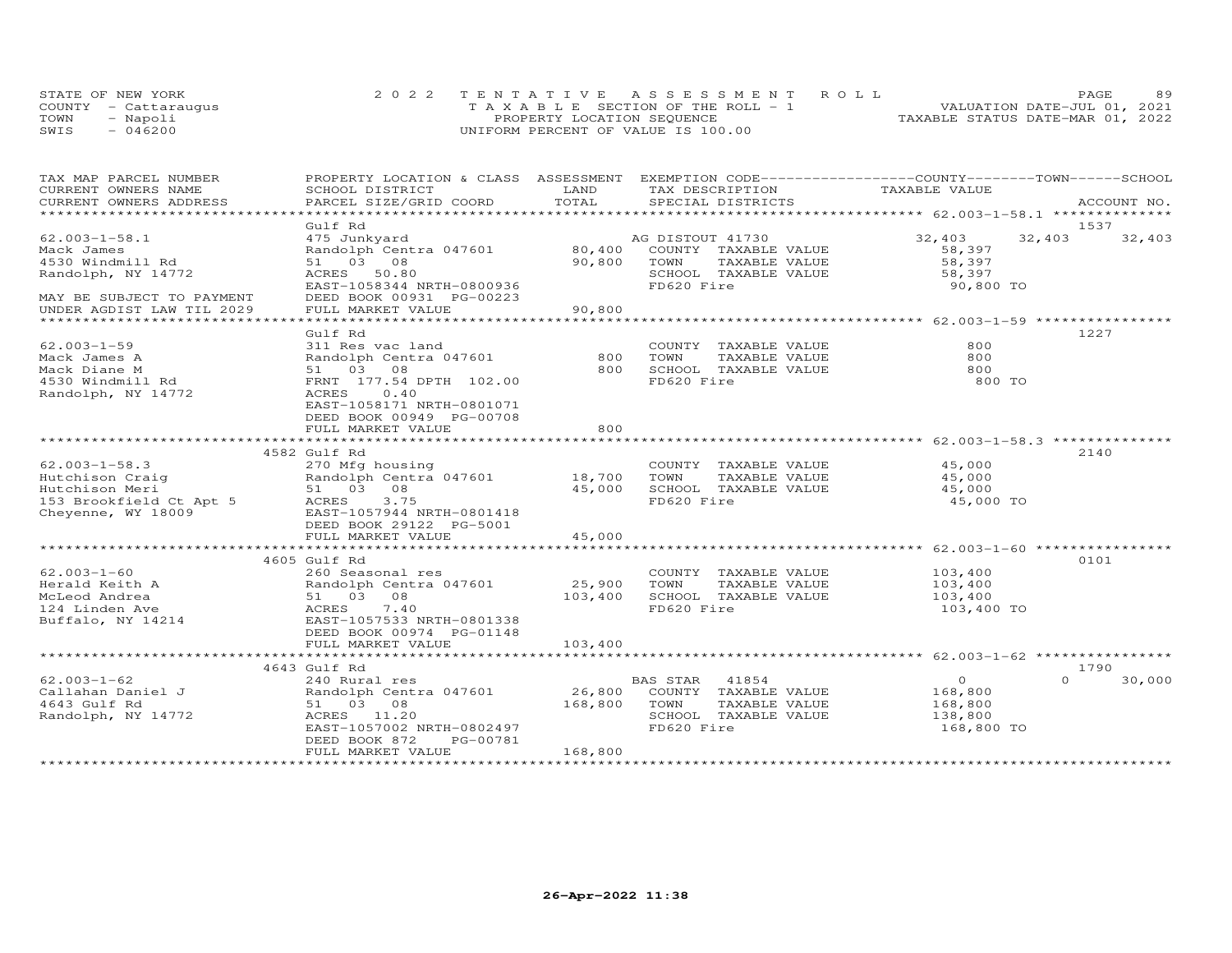|      | STATE OF NEW YORK    | 2022 TENTATIVE ASSESSMENT ROLL        | 90.<br>PAGE                      |
|------|----------------------|---------------------------------------|----------------------------------|
|      | COUNTY - Cattarauqus | T A X A B L E SECTION OF THE ROLL - 1 | VALUATION DATE-JUL 01, 2021      |
| TOWN | Napoli               | PROPERTY LOCATION SEQUENCE            | TAXABLE STATUS DATE-MAR 01, 2022 |
| SWIS | 046200               | UNIFORM PERCENT OF VALUE IS 100.00    |                                  |

| TAX MAP PARCEL NUMBER                                                                                                  | PROPERTY LOCATION & CLASS ASSESSMENT EXEMPTION CODE-----------------COUNTY-------TOWN------SCHOOL |         |                                                                          |               |      |
|------------------------------------------------------------------------------------------------------------------------|---------------------------------------------------------------------------------------------------|---------|--------------------------------------------------------------------------|---------------|------|
| CURRENT OWNERS NAME                                                                                                    | SCHOOL DISTRICT                                                                                   | LAND    | TAX DESCRIPTION                                                          | TAXABLE VALUE |      |
|                                                                                                                        |                                                                                                   |         |                                                                          |               |      |
|                                                                                                                        | 4666 Gulf Rd                                                                                      |         |                                                                          |               | 2133 |
| $62.003 - 1 - 58.2$                                                                                                    | 260 Seasonal res                                                                                  |         | COUNTY TAXABLE VALUE 208,400                                             |               |      |
|                                                                                                                        | Randolph Centra 047601                                                                            | 61,300  | TOWN                                                                     |               |      |
| Barning Robert D<br>53 Danielle Dr<br>53 Danielle Dr                                                                   | 51 03 08                                                                                          | 208,400 | TAXABLE VALUE 208,400<br>L TAXABLE VALUE 208,400<br>SCHOOL TAXABLE VALUE |               |      |
| Cheektowaga, NY 14227-3405                                                                                             | ACRES 42.25<br>EAST-1057889 NRTH-0802565<br>DEED BOOK 00989 PG-00922                              |         | FD620 Fire                                                               | 208,400 TO    |      |
|                                                                                                                        | FULL MARKET VALUE                                                                                 | 208,400 |                                                                          |               |      |
|                                                                                                                        |                                                                                                   |         |                                                                          |               |      |
|                                                                                                                        | Heather In                                                                                        |         |                                                                          |               | 0075 |
| 62.038-2-41                                                                                                            | 314 Rural vac<10                                                                                  |         | COUNTY TAXABLE VALUE                                                     | 800           |      |
| Becker Robert L                                                                                                        | Catt-LV Central 046402 800<br>45 03 08 800                                                        |         | TOWN<br>TAXABLE VALUE                                                    | 800           |      |
| Becker Helen C                                                                                                         |                                                                                                   |         | 800 SCHOOL TAXABLE VALUE<br>FD620 Fire                                   | 800<br>800 TO |      |
| Becker nerror of 201<br>Naples, FL 34109 (201 – FRNT 75.00 DPTH 150.00<br>Raples, FL 34109 – EAST-1062305 NRTH-0810786 |                                                                                                   |         |                                                                          |               |      |
|                                                                                                                        | FULL MARKET VALUE                                                                                 | 800     |                                                                          |               |      |
|                                                                                                                        |                                                                                                   |         |                                                                          |               |      |
|                                                                                                                        | Heather Ln                                                                                        |         |                                                                          |               | 1525 |
| $62.038 - 2 - 43$                                                                                                      | 314 Rural vac<10                                                                                  |         | COUNTY TAXABLE VALUE                                                     | 800           |      |
| Morgante David J                                                                                                       | Catt-LV Central 046402                                                                            | 800     | TOWN<br>TAXABLE VALUE                                                    | 800           |      |
| 2071 N Beebe Rd                                                                                                        | 45 03 08                                                                                          |         | 800 SCHOOL TAXABLE VALUE                                                 | 800           |      |
| Burt, NY 14028                                                                                                         | FRNT 75.00 DPTH 150.00<br>EAST-1062212 NRTH-0810904<br>DEED BOOK 849 PG-01071                     |         | FD620 Fire                                                               | 800 TO        |      |
|                                                                                                                        | FULL MARKET VALUE                                                                                 | 800     |                                                                          |               |      |
|                                                                                                                        |                                                                                                   |         |                                                                          |               |      |
|                                                                                                                        | Heather Ln                                                                                        |         |                                                                          |               | 0048 |
| $62.038 - 2 - 54$                                                                                                      | 314 Rural vac<10                                                                                  |         | COUNTY TAXABLE VALUE                                                     | 800           |      |
| Duckwall Hugh B                                                                                                        |                                                                                                   | 800     | TOWN<br>TAXABLE VALUE                                                    | 800           |      |
| 55 Heather Ln                                                                                                          | 314 Rural vacsio<br>Catt-LV Central 046402<br>45 03 08 08 08 1150 00                              | 800     | SCHOOL TAXABLE VALUE                                                     | 800           |      |
| Randolph, NY 14772-9405                                                                                                | FRNT 75.00 DPTH 150.00                                                                            |         | FD620 Fire                                                               | 800 TO        |      |
|                                                                                                                        | EAST-1061701 NRTH-0811552                                                                         |         |                                                                          |               |      |
|                                                                                                                        | DEED BOOK 00955 PG-00758                                                                          | 800     |                                                                          |               |      |
|                                                                                                                        | FULL MARKET VALUE                                                                                 |         |                                                                          |               |      |
|                                                                                                                        | Heather Ln                                                                                        |         |                                                                          |               | 1207 |
| $62.038 - 2 - 55$                                                                                                      |                                                                                                   |         | COUNTY TAXABLE VALUE                                                     | 800           |      |
| Duckwall Hugh B                                                                                                        |                                                                                                   | 800     | TOWN<br>TAXABLE VALUE                                                    | 800           |      |
| Duckwall Kathleen J                                                                                                    |                                                                                                   | 800     | SCHOOL TAXABLE VALUE                                                     | 800           |      |
| 55 Heather Ln                                                                                                          |                                                                                                   |         | FD620 Fire                                                               | 800 TO        |      |
| Randolph, NY 14772                                                                                                     |                                                                                                   |         |                                                                          |               |      |
|                                                                                                                        | DEED BOOK 1025 PG-1048                                                                            |         |                                                                          |               |      |
|                                                                                                                        | FULL MARKET VALUE                                                                                 | 800     |                                                                          |               |      |
|                                                                                                                        |                                                                                                   |         |                                                                          |               |      |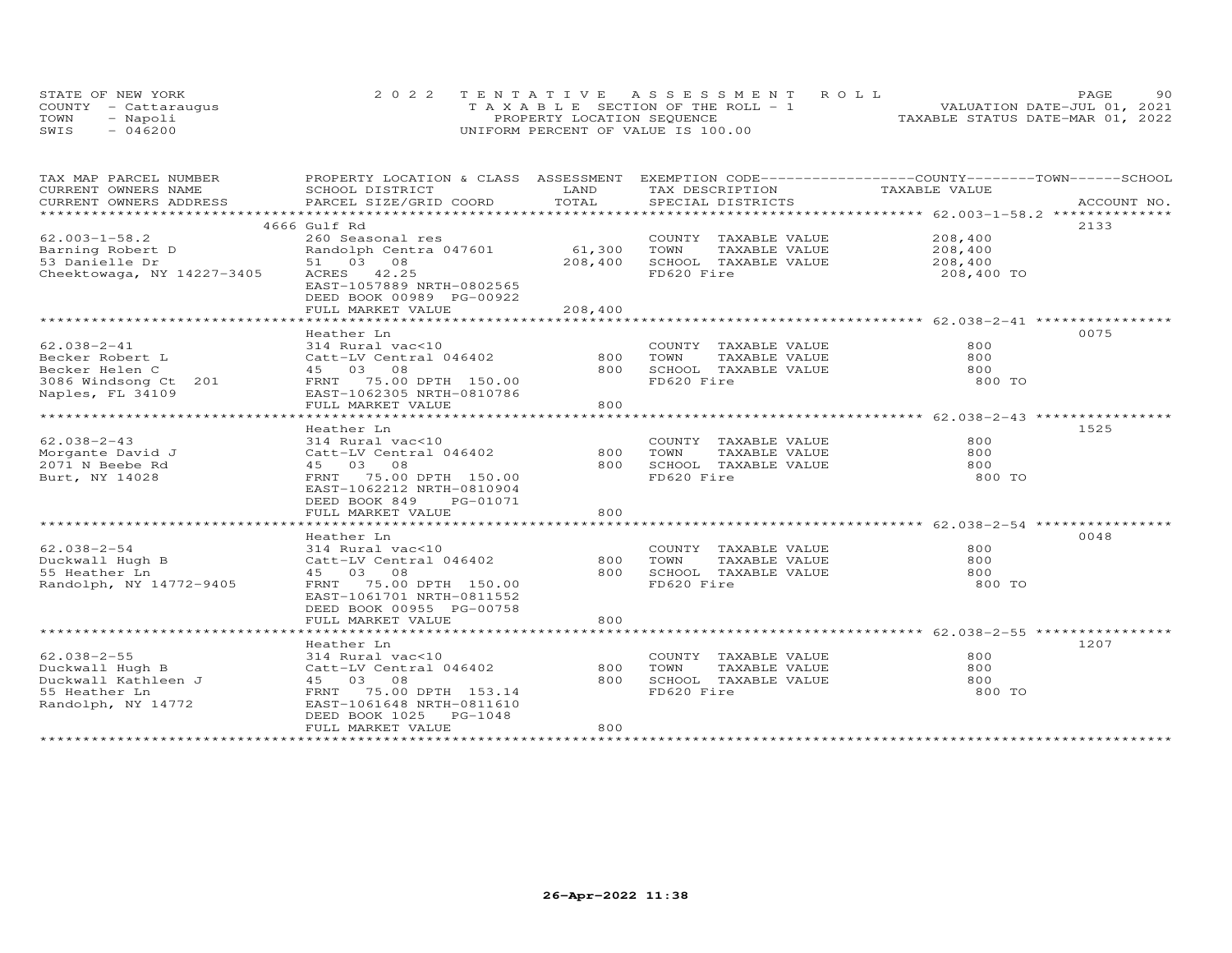| STATE OF NEW YORK    | 2022 TENTATIVE ASSESSMENT ROLL        | PAGE.                            | 91 |
|----------------------|---------------------------------------|----------------------------------|----|
| COUNTY - Cattaraugus | T A X A B L E SECTION OF THE ROLL - 1 | VALUATION DATE-JUL 01, 2021      |    |
| TOWN<br>- Napoli     | PROPERTY LOCATION SEQUENCE            | TAXABLE STATUS DATE-MAR 01, 2022 |    |
| $-046200$<br>SWIS    | UNIFORM PERCENT OF VALUE IS 100.00    |                                  |    |

| TAX MAP PARCEL NUMBER<br>CURRENT OWNERS NAME                                                                                                             | PROPERTY LOCATION & CLASS ASSESSMENT EXEMPTION CODE----------------COUNTY-------TOWN-----SCHOOL<br>SCHOOL DISTRICT                                                                                     | LAND                  | TAX DESCRIPTION                                                                         | TAXABLE VALUE                                              |             |
|----------------------------------------------------------------------------------------------------------------------------------------------------------|--------------------------------------------------------------------------------------------------------------------------------------------------------------------------------------------------------|-----------------------|-----------------------------------------------------------------------------------------|------------------------------------------------------------|-------------|
| CURRENT OWNERS ADDRESS                                                                                                                                   | PARCEL SIZE/GRID COORD                                                                                                                                                                                 | TOTAL                 | SPECIAL DISTRICTS                                                                       |                                                            | ACCOUNT NO. |
|                                                                                                                                                          | Heather Ln                                                                                                                                                                                             |                       |                                                                                         |                                                            | 0349        |
| $62.038 - 2 - 61$<br>Bosworth Matthew<br>233 Vincent St<br>Hornell, NY 14843-1840                                                                        | 314 Rural vac<10<br>Catt-LV Central 046402<br>45 03 08<br>FRNT 150.00 DPTH 150.00<br>EAST-1061579 NRTH-0812058                                                                                         | 1,300 TOWN            | COUNTY TAXABLE VALUE 1,300<br>1,300 SCHOOL TAXABLE VALUE<br>FD620 Fire                  | TAXABLE VALUE $1,300$<br>TAXABLE VALUE $1,300$<br>1,300 TO |             |
|                                                                                                                                                          | DEED BOOK 5721 PG-3001<br>FULL MARKET VALUE                                                                                                                                                            | 1,300                 |                                                                                         |                                                            |             |
|                                                                                                                                                          |                                                                                                                                                                                                        |                       |                                                                                         |                                                            |             |
| $62.038 - 3 - 10$<br>Haberl Thomas C<br>Haberl Evelyn D<br>And Gott Creek Trl FRNT 75.00 DPTH 150.00<br>East Amherst, NY 14051 EAST-1061859 NRTH-0811675 | Heather Ln<br>314 Rural vac<10<br>Catt-LV Central 046402<br>45 03 08<br>FULL MARKET VALUE                                                                                                              | 800<br>800            | COUNTY TAXABLE VALUE<br>TOWN<br>TAXABLE VALUE<br>800 SCHOOL TAXABLE VALUE<br>FD620 Fire | 800<br>800<br>800<br>800 TO                                | 1283        |
| $62.038 - 3 - 11$<br>Beuler Robert<br>53 Oliver Pl<br>Hamburg, NY 14075                                                                                  | Heather Ln<br>314 Rural vac<10<br>Catt-LV Central 046402<br>45 03 08<br>FRNT 75.00 DPTH 150.00<br>EAST-1061906 NRTH-0811616<br>DEED BOOK 29016 PG-7001<br>FULL MARKET VALUE                            | 800<br>800<br>800     | COUNTY TAXABLE VALUE<br>TOWN<br>TAXABLE VALUE<br>SCHOOL TAXABLE VALUE<br>FD620 Fire     | 800<br>800<br>800<br>800 TO                                | 1282        |
| $62.038 - 3 - 12$<br>Duckwall Jared A<br>55 Heather Ln<br>Randolph, NY 14772                                                                             | Heather Ln<br>270 Mfg housing<br>Catt-LV Central 046402<br>45 03 08<br>FRNT 75.00 DPTH 150.00<br>EAST-1061952 NRTH-0811557<br>DEED BOOK 22444 PG-3001<br>FULL MARKET VALUE<br>************************ | 600<br>8,900<br>8,900 | COUNTY TAXABLE VALUE<br>TOWN<br>TAXABLE VALUE<br>SCHOOL TAXABLE VALUE<br>FD620 Fire     | 8,900<br>8,900<br>8,900<br>8,900 TO                        | 1464        |
| $62.038 - 3 - 13$<br>Phillips Douglas<br>117 Fourth St<br>Little Valley, NY 14755                                                                        | Heather Ln<br>314 Rural vac<10<br>Catt-LV Central 046402<br>45 03 08<br>FRNT 75.00 DPTH 150.00<br>EAST-1061999 NRTH-0811499<br>DEED BOOK 14205 PG-7008<br>FULL MARKET VALUE                            | 800<br>800<br>800     | COUNTY TAXABLE VALUE<br>TOWN<br>TAXABLE VALUE<br>SCHOOL TAXABLE VALUE<br>FD620 Fire     | 800<br>800<br>800<br>800 TO                                | 1233        |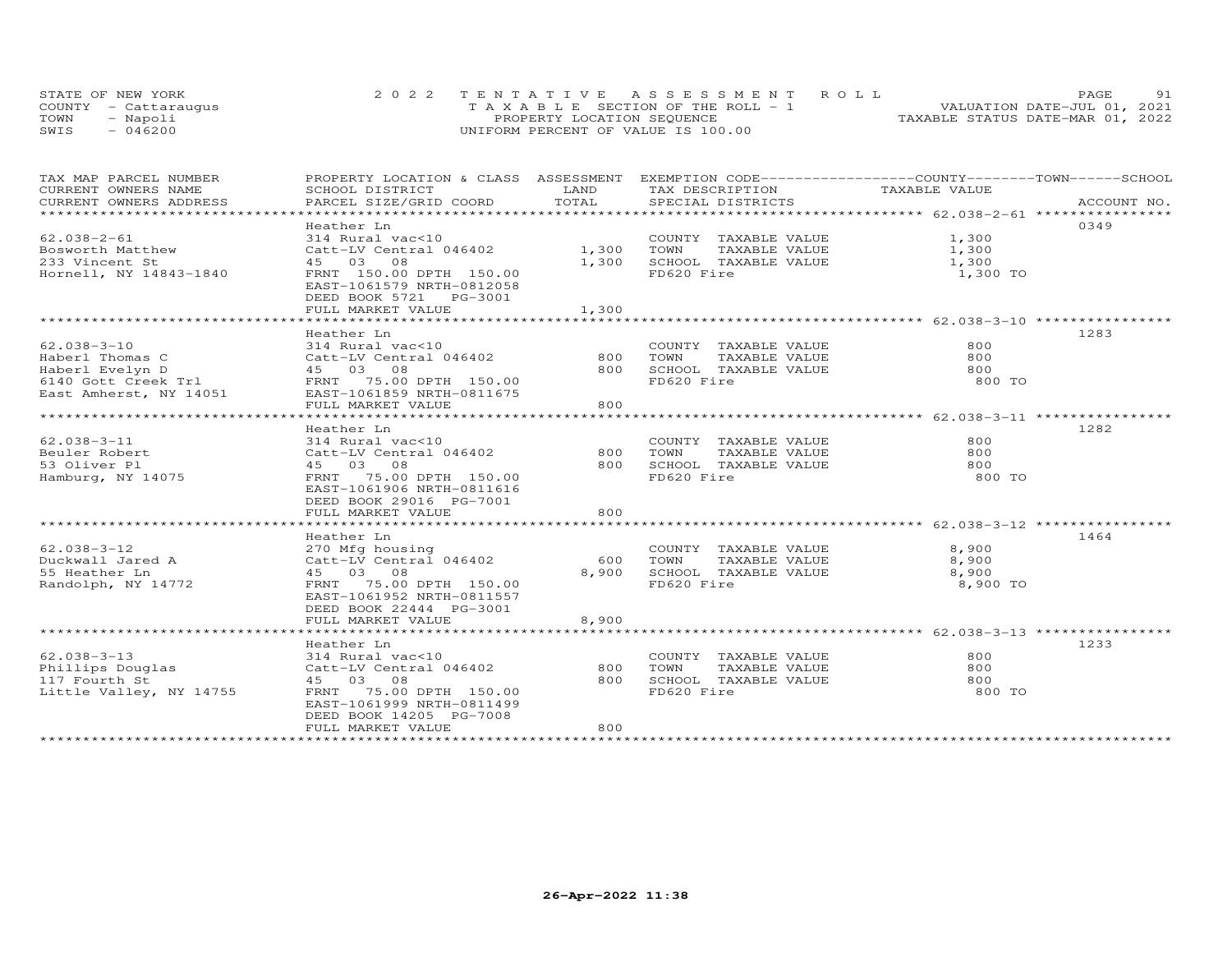|      | STATE OF NEW YORK    | 2022 TENTATIVE ASSESSMENT ROLL     | 92<br>PAGE.                      |
|------|----------------------|------------------------------------|----------------------------------|
|      | COUNTY - Cattarauqus | TAXABLE SECTION OF THE ROLL - 1    | VALUATION DATE-JUL 01, 2021      |
| TOWN | - Napoli             | PROPERTY LOCATION SEQUENCE         | TAXABLE STATUS DATE-MAR 01, 2022 |
| SWIS | $-046200$            | UNIFORM PERCENT OF VALUE IS 100.00 |                                  |

| TAX MAP PARCEL NUMBER                                                 |                                    |            | PROPERTY LOCATION & CLASS ASSESSMENT EXEMPTION CODE-----------------COUNTY-------TOWN------SCHOOL |               |             |
|-----------------------------------------------------------------------|------------------------------------|------------|---------------------------------------------------------------------------------------------------|---------------|-------------|
| CURRENT OWNERS NAME                                                   | SCHOOL DISTRICT                    | LAND       | TAX DESCRIPTION                                                                                   | TAXABLE VALUE |             |
| CURRENT OWNERS ADDRESS                                                | PARCEL SIZE/GRID COORD             | TOTAL      | SPECIAL DISTRICTS                                                                                 |               | ACCOUNT NO. |
| ******************************                                        |                                    |            |                                                                                                   |               |             |
|                                                                       | Heather Ln                         |            |                                                                                                   |               | 1253        |
| $62.038 - 3 - 14$                                                     | 314 Rural vac<10                   |            | COUNTY TAXABLE VALUE                                                                              | 800           |             |
| Velez Daniel                                                          | Catt-LV Central 046402             |            | 800 TOWN<br>TAXABLE VALUE                                                                         | 800           |             |
| 5 Third St #6E                                                        | 45 03 08                           |            | 800 SCHOOL TAXABLE VALUE                                                                          | 800           |             |
| Avenel, NJ 07001                                                      | FRNT 75.00 DPTH 150.00             |            | FD620 Fire                                                                                        | 800 TO        |             |
|                                                                       | EAST-1062045 NRTH-0811440          |            |                                                                                                   |               |             |
|                                                                       | DEED BOOK 3312 PG-9003             |            |                                                                                                   |               |             |
|                                                                       | FULL MARKET VALUE                  | 800        |                                                                                                   |               |             |
|                                                                       |                                    |            |                                                                                                   |               |             |
|                                                                       | Heather Ln                         |            |                                                                                                   |               | 0354        |
| $62.038 - 3 - 15$                                                     | 314 Rural vac<10                   |            | COUNTY TAXABLE VALUE                                                                              | 800           |             |
| Bonafede Daniel F<br>TACT Faana Pd                                    | Catt-LV Central 046402             |            | 800 TOWN<br>TAXABLE VALUE                                                                         | 800           |             |
| 7967 Keene Rd                                                         | 45 03 08                           |            | 800 SCHOOL TAXABLE VALUE                                                                          | 800           |             |
| Derby, NY 14047                                                       | FRNT 75.00 DPTH 150.00             |            | FD620 Fire                                                                                        | 800 TO        |             |
|                                                                       | EAST-1062092 NRTH-0811381          |            |                                                                                                   |               |             |
|                                                                       | DEED BOOK 16062 PG-1               |            |                                                                                                   |               |             |
|                                                                       | FULL MARKET VALUE                  | 800        |                                                                                                   |               |             |
|                                                                       |                                    |            |                                                                                                   |               |             |
|                                                                       | Heather Ln                         |            |                                                                                                   |               | 1419        |
| $62.038 - 3 - 16$                                                     | 314 Rural vac<10                   |            | COUNTY TAXABLE VALUE                                                                              | 800           |             |
| Lavin Donald H                                                        | Catt-LV Central 046402             |            | 800 TOWN<br>TAXABLE VALUE                                                                         | 800           |             |
| Lavin Jeanne M                                                        | 45 03 08<br>FRNT 75.00 DPTH 150.00 |            | 800 SCHOOL TAXABLE VALUE                                                                          | 800           |             |
| 8224 Heim Dr                                                          |                                    |            | FD620 Fire                                                                                        | 800 TO        |             |
| Springville, NY 14141                                                 | EAST-1062138 NRTH-0811322          |            |                                                                                                   |               |             |
|                                                                       | FULL MARKET VALUE                  | 800        |                                                                                                   |               |             |
|                                                                       |                                    |            |                                                                                                   |               |             |
|                                                                       | Heather Ln                         |            |                                                                                                   |               | 1664        |
| 62.038-3-17                                                           | 314 Rural vac<10                   |            | COUNTY TAXABLE VALUE                                                                              | 1,400         |             |
| Wentz Patrick                                                         | Catt-LV Central 046402             | 1,400 TOWN | TAXABLE VALUE                                                                                     | 1,400         |             |
| 4485 Tonawanda Creek Rd                                               | 45 03 08                           |            | 1,400 SCHOOL TAXABLE VALUE                                                                        | 1,400         |             |
| N Tonawanda, NY 14120                                                 | FRNT 75.00 DPTH 150.00             |            | FD620 Fire                                                                                        | 1,400 TO      |             |
|                                                                       | ACRES 1.00                         |            |                                                                                                   |               |             |
|                                                                       | EAST-1062185 NRTH-0811263          |            |                                                                                                   |               |             |
|                                                                       | DEED BOOK 30393 PG-9001            |            |                                                                                                   |               |             |
|                                                                       | FULL MARKET VALUE                  | 1,400      |                                                                                                   |               |             |
|                                                                       |                                    |            |                                                                                                   |               |             |
|                                                                       | Heather Ln                         |            |                                                                                                   |               | 1783        |
| 62.038-3-20                                                           | 314 Rural vac<10                   |            | COUNTY TAXABLE VALUE                                                                              | 800           |             |
| Farrell Rochell                                                       | Catt-LV Central 046402             | 800        | TAXABLE VALUE<br>TOWN                                                                             | 800           |             |
|                                                                       | 45 03 08                           | 800        | SCHOOL TAXABLE VALUE                                                                              | 800           |             |
| 6237 Hickory Lane Cir<br>Union City, GA 30291<br>Union City, GA 30291 | FRNT 75.00 DPTH 150.00             |            | FD620 Fire                                                                                        | 800 TO        |             |
|                                                                       | EAST-1062324 NRTH-0811087          |            |                                                                                                   |               |             |
|                                                                       | DEED BOOK 2403 PG-7002             |            |                                                                                                   |               |             |
|                                                                       | FULL MARKET VALUE                  | 800        |                                                                                                   |               |             |
|                                                                       |                                    |            |                                                                                                   |               |             |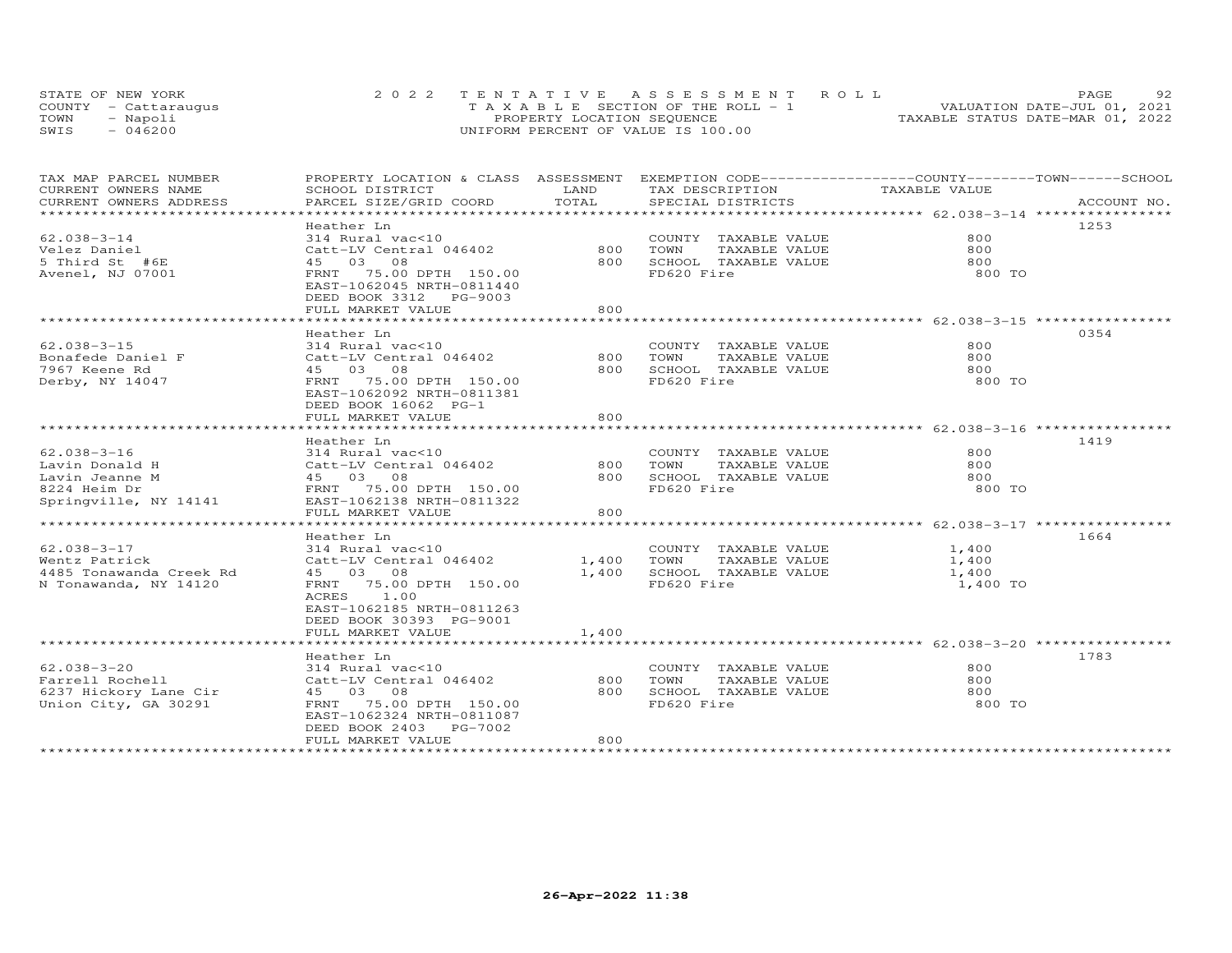|      | STATE OF NEW YORK    | 2022 TENTATIVE ASSESSMENT ROLL     | 93<br>PAGE.                      |
|------|----------------------|------------------------------------|----------------------------------|
|      | COUNTY - Cattarauqus | TAXABLE SECTION OF THE ROLL - 1    | VALUATION DATE-JUL 01, 2021      |
| TOWN | - Napoli             | PROPERTY LOCATION SEQUENCE         | TAXABLE STATUS DATE-MAR 01, 2022 |
| SWIS | $-046200$            | UNIFORM PERCENT OF VALUE IS 100.00 |                                  |

| TAX MAP PARCEL NUMBER<br>CURRENT OWNERS NAME | PROPERTY LOCATION & CLASS ASSESSMENT<br>SCHOOL DISTRICT                           | LAND       | EXEMPTION CODE-----------------COUNTY-------TOWN------SCHOOL<br>TAX DESCRIPTION | TAXABLE VALUE                            |             |
|----------------------------------------------|-----------------------------------------------------------------------------------|------------|---------------------------------------------------------------------------------|------------------------------------------|-------------|
| CURRENT OWNERS ADDRESS                       | PARCEL SIZE/GRID COORD                                                            | TOTAL      | SPECIAL DISTRICTS                                                               |                                          | ACCOUNT NO. |
| *****************                            |                                                                                   |            |                                                                                 |                                          |             |
|                                              | Heather Ln                                                                        |            |                                                                                 |                                          | 0234        |
| $62.038 - 3 - 27$                            | 314 Rural vac<10                                                                  |            | COUNTY TAXABLE VALUE                                                            | 800                                      |             |
| Dombek Joseph                                | Catt-LV Central 046402                                                            | 800        | TAXABLE VALUE<br>TOWN                                                           | 800                                      |             |
| 922 Sweet Home Rd                            | 45 03 08                                                                          | 800        | SCHOOL TAXABLE VALUE                                                            | 800                                      |             |
| Buffalo, NY 14226-1240                       | 75.00 DPTH 150.00<br>FRNT<br>EAST-1062649 NRTH-0810675<br>DEED BOOK 20160 PG-9004 |            | FD620 Fire                                                                      | 800 TO                                   |             |
|                                              | FULL MARKET VALUE                                                                 | 800        |                                                                                 |                                          |             |
|                                              | ***********************                                                           |            |                                                                                 | ************************ 62.038-3-51 *** |             |
|                                              | Heather Ln                                                                        |            |                                                                                 |                                          | 0177        |
| $62.038 - 3 - 51$                            | 314 Rural vac<10                                                                  |            | COUNTY TAXABLE VALUE                                                            | 800                                      |             |
| Helfer Michelle                              | Catt-LV Central 046402                                                            | 800        | TAXABLE VALUE<br>TOWN                                                           | 800                                      |             |
| Nasiak-Longley Lisa                          | 46 03 08                                                                          | 800        | SCHOOL TAXABLE VALUE                                                            | 800                                      |             |
| 33 Concetta Ct                               | 75.00 DPTH 150.00<br>FRNT                                                         |            | FD620 Fire                                                                      | 800 TO                                   |             |
| Getzville, NY 14068                          | EAST-1062071 NRTH-0811651<br>DEED BOOK 20769 PG-8001                              |            |                                                                                 |                                          |             |
|                                              | FULL MARKET VALUE                                                                 | 800        |                                                                                 |                                          |             |
|                                              |                                                                                   |            |                                                                                 |                                          |             |
|                                              | 20 Heather Ln                                                                     |            |                                                                                 |                                          | 1786        |
| $62.038 - 3 - 23$                            | 312 Vac w/imprv                                                                   |            | COUNTY TAXABLE VALUE                                                            | 33,500                                   |             |
| Gorman Beth                                  | Catt-LV Central 046402                                                            | 1,400 TOWN | TAXABLE VALUE                                                                   | 33,500                                   |             |
| 72 Huetter Ave                               | 45 03 08                                                                          | 33,500     | SCHOOL TAXABLE VALUE                                                            | 33,500                                   |             |
| Buffalo, NY 14207                            | Ff 225.00<br>1.00<br>ACRES<br>EAST-1062552 NRTH-0810860                           |            | FD620 Fire                                                                      | 33,500 TO                                |             |
|                                              | DEED BOOK 27389 PG-7001                                                           |            |                                                                                 |                                          |             |
|                                              | FULL MARKET VALUE                                                                 | 33,500     |                                                                                 |                                          |             |
|                                              |                                                                                   |            | .********************************* 62.038-2-45 **************                   |                                          |             |
|                                              | 27 Heather Ln                                                                     |            |                                                                                 |                                          | 1432        |
| $62.038 - 2 - 45$                            | 312 Vac w/imprv                                                                   |            | COUNTY TAXABLE VALUE                                                            | 14,800                                   |             |
| Gebauer Julia                                | Catt-LV Central 046402                                                            | 1,300      | TOWN<br>TAXABLE VALUE                                                           | 14,800                                   |             |
| 27 Heather Ln                                | 45 03 08                                                                          | 14,800     | SCHOOL TAXABLE VALUE                                                            | 14,800                                   |             |
| Randolph, NY 14772                           | FRNT 150.00 DPTH 150.00                                                           |            | FD620 Fire                                                                      | 14,800 TO                                |             |
|                                              | EAST-1062096 NRTH-0811051                                                         |            |                                                                                 |                                          |             |
|                                              | DEED BOOK 30048 PG-5001                                                           |            |                                                                                 |                                          |             |
|                                              | FULL MARKET VALUE                                                                 | 14,800     |                                                                                 |                                          |             |
|                                              |                                                                                   |            |                                                                                 |                                          |             |
|                                              | 33 Heather Ln                                                                     |            |                                                                                 |                                          | 0175        |
| $62.038 - 2 - 51$                            | 312 Vac w/imprv                                                                   |            | COUNTY TAXABLE VALUE                                                            | 14,300                                   |             |
| Fusani Anthony                               | 312 Vac w/imprv<br>Catt-LV Central 046402                                         | 800        | TOWN<br>TAXABLE VALUE                                                           | 14,300                                   |             |
| Wasch Paul                                   | 45 03 08                                                                          | 14,300     | SCHOOL TAXABLE VALUE                                                            | 14,300                                   |             |
| 107 Basswood Dr                              | 75.00 DPTH 150.00<br>FRNT                                                         |            | FD620 Fire                                                                      | 14,300 TO                                |             |
| Cheektowaga, NY 14227                        | EAST-1061841 NRTH-0811375                                                         |            |                                                                                 |                                          |             |
|                                              | DEED BOOK 00976 PG-00329                                                          |            |                                                                                 |                                          |             |
|                                              | FULL MARKET VALUE                                                                 | 14,300     |                                                                                 |                                          |             |
|                                              |                                                                                   |            |                                                                                 |                                          |             |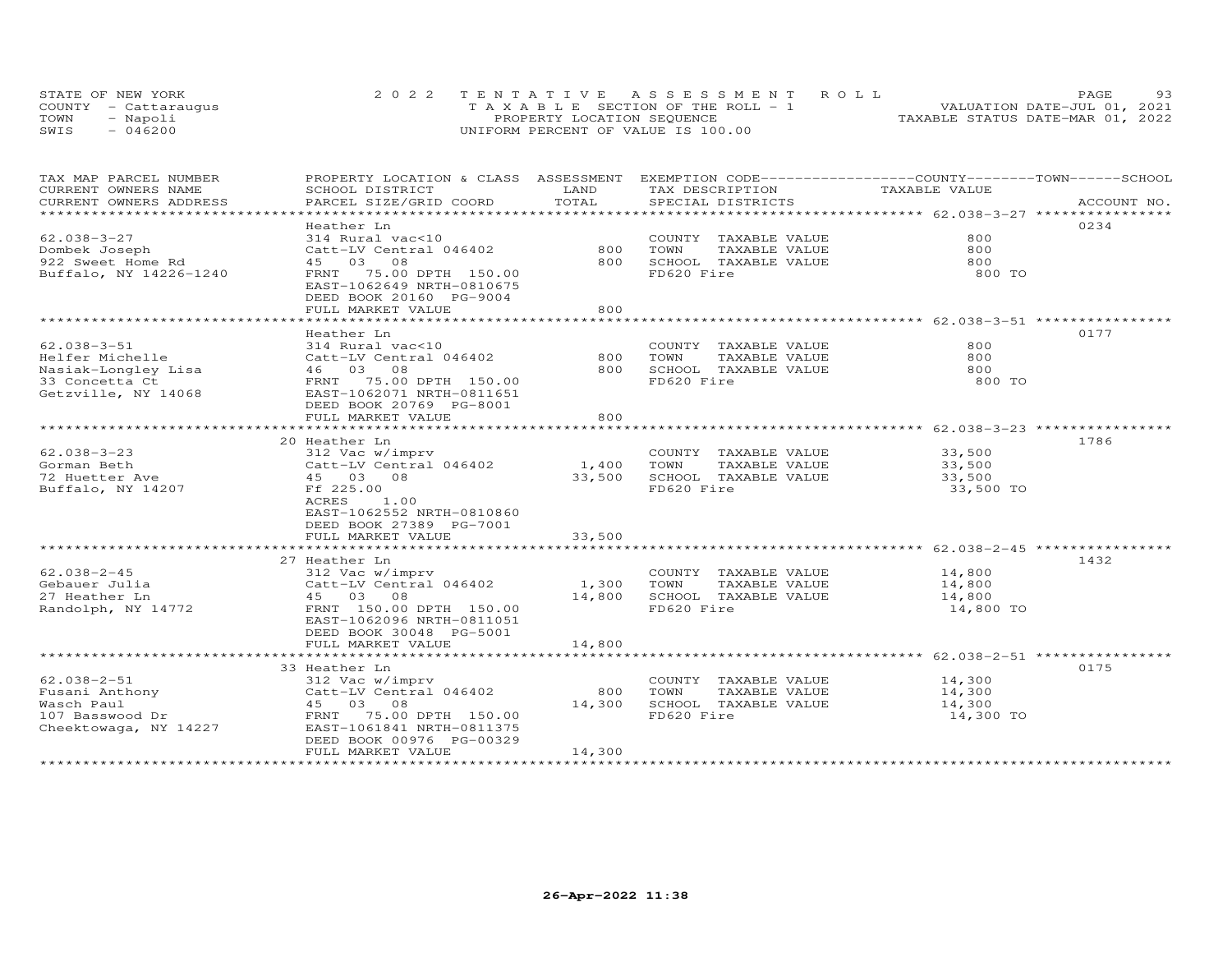| STATE OF NEW YORK    | 2022 TENTATIVE ASSESSMENT ROLL        |  |                                  | <b>PAGE</b>                 | 94 |
|----------------------|---------------------------------------|--|----------------------------------|-----------------------------|----|
| COUNTY - Cattaraugus | T A X A B L E SECTION OF THE ROLL - 1 |  |                                  | VALUATION DATE-JUL 01, 2021 |    |
| TOWN<br>- Napoli     | PROPERTY LOCATION SEQUENCE            |  | TAXABLE STATUS DATE-MAR 01, 2022 |                             |    |
| - 046200<br>SWIS     | UNIFORM PERCENT OF VALUE IS 100.00    |  |                                  |                             |    |

| TAX MAP PARCEL NUMBER<br>CURRENT OWNERS NAME                                                        | PROPERTY LOCATION & CLASS ASSESSMENT EXEMPTION CODE-----------------COUNTY-------TOWN------SCHOOL<br>SCHOOL DISTRICT                                                            | LAND                      | TAX DESCRIPTION                                                                                          | TAXABLE VALUE                                       |                    |
|-----------------------------------------------------------------------------------------------------|---------------------------------------------------------------------------------------------------------------------------------------------------------------------------------|---------------------------|----------------------------------------------------------------------------------------------------------|-----------------------------------------------------|--------------------|
| CURRENT OWNERS ADDRESS                                                                              | PARCEL SIZE/GRID COORD                                                                                                                                                          | TOTAL                     | SPECIAL DISTRICTS                                                                                        |                                                     | ACCOUNT NO.        |
|                                                                                                     | 55 Heather Ln                                                                                                                                                                   |                           |                                                                                                          |                                                     | 1807               |
| $62.038 - 2 - 53$<br>Duckwall Hugh<br>Duckwall Kathleen<br>55 Heather Ln<br>Randolph, NY 14772      | 210 1 Family Res<br>Catt-LV Central 046402<br>45 03 08<br>FRNT<br>75.00 DPTH 150.00<br>BANK<br>017<br>EAST-1061748 NRTH-0811493<br>DEED BOOK 799<br>PG-01119                    | 6,600<br>84,800           | BAS STAR<br>41854<br>COUNTY TAXABLE VALUE<br>TOWN<br>TAXABLE VALUE<br>SCHOOL TAXABLE VALUE<br>FD620 Fire | $\Omega$<br>84,800<br>84,800<br>54,800<br>84,800 TO | $\Omega$<br>30,000 |
|                                                                                                     | FULL MARKET VALUE                                                                                                                                                               | 84,800                    |                                                                                                          |                                                     |                    |
|                                                                                                     | **********************                                                                                                                                                          |                           |                                                                                                          | ******************* 62.038-3-8 *****************    |                    |
| $62.038 - 3 - 8$<br>Slowik Veronica<br>72B Union St #6<br>Hamburg, NY 14075                         | 66 Heather Ln<br>314 Rural vac<10<br>Catt-LV Central 046402<br>45 03 08<br>FRNT 169.50 DPTH 150.00<br>EAST-1061783 NRTH-0811823<br>DEED BOOK 16522 PG-1<br>FULL MARKET VALUE    | 1,300<br>16,100<br>16,100 | COUNTY TAXABLE VALUE<br>TOWN<br>TAXABLE VALUE<br>SCHOOL TAXABLE VALUE<br>FD620 Fire                      | 16,100<br>16,100<br>16,100<br>16,100 TO             | 0207               |
|                                                                                                     |                                                                                                                                                                                 |                           |                                                                                                          |                                                     |                    |
| $62.038 - 2 - 63$<br>Wile Amanda<br>83 Heather LN<br>Randolph, NY 14772                             | 83 Heather Ln<br>210 1 Family Res<br>Catt-LV Central 046402<br>46 03 08<br>75.00 DPTH 150.00<br>FRNT<br>ACRES<br>3.65<br>EAST-1061787 NRTH-0812199<br>DEED BOOK 22988 PG-3001   | 13,700<br>66,800          | COUNTY TAXABLE VALUE<br>TOWN<br>TAXABLE VALUE<br>SCHOOL TAXABLE VALUE<br>FD620 Fire                      | 66,800<br>66,800<br>66,800<br>66,800 TO             | 1588               |
|                                                                                                     | FULL MARKET VALUE                                                                                                                                                               | 66,800                    |                                                                                                          |                                                     |                    |
|                                                                                                     |                                                                                                                                                                                 | *********                 |                                                                                                          | *************************** 62.046-1-8 ************ |                    |
| $62.046 - 1 - 8$<br>Baginski Theresa R<br>64 Holly Hill Rd<br>Randolph, NY 14772                    | Holly Hill Ct<br>314 Rural vac<10<br>Catt-LV Central 046402<br>45 03 08<br>FRNT 145.00 DPTH 150.00<br>EAST-1061964 NRTH-0810275<br>DEED BOOK 00929 PG-00366                     | 1,200<br>1,200            | COUNTY TAXABLE VALUE<br>TOWN<br>TAXABLE VALUE<br>SCHOOL TAXABLE VALUE<br>FD620 Fire                      | 1,200<br>1,200<br>1,200<br>1,200 TO                 | 1538               |
|                                                                                                     | FULL MARKET VALUE                                                                                                                                                               | 1,200                     |                                                                                                          |                                                     |                    |
|                                                                                                     |                                                                                                                                                                                 |                           |                                                                                                          | ********** 62.046-1-15 ****                         |                    |
| $62.046 - 1 - 15$<br>Baginski Kenneth<br>Baginski Theresa<br>64 Holly Hill Ct<br>Randolph, NY 14772 | Holly Hill Ct<br>314 Rural vac<10<br>Catt-LV Central 046402<br>45 03 08<br>72.68 DPTH 152.85<br>FRNT<br>1.10<br>ACRES<br>EAST-1062215 NRTH-0809766<br>PG-6004<br>DEED BOOK 1132 | 1,500<br>1,500            | COUNTY TAXABLE VALUE<br>TAXABLE VALUE<br>TOWN<br>SCHOOL TAXABLE VALUE<br>FD620 Fire                      | 1,500<br>1,500<br>1,500<br>1,500 TO                 | 1688               |
| ************************                                                                            | FULL MARKET VALUE                                                                                                                                                               | 1,500                     |                                                                                                          |                                                     |                    |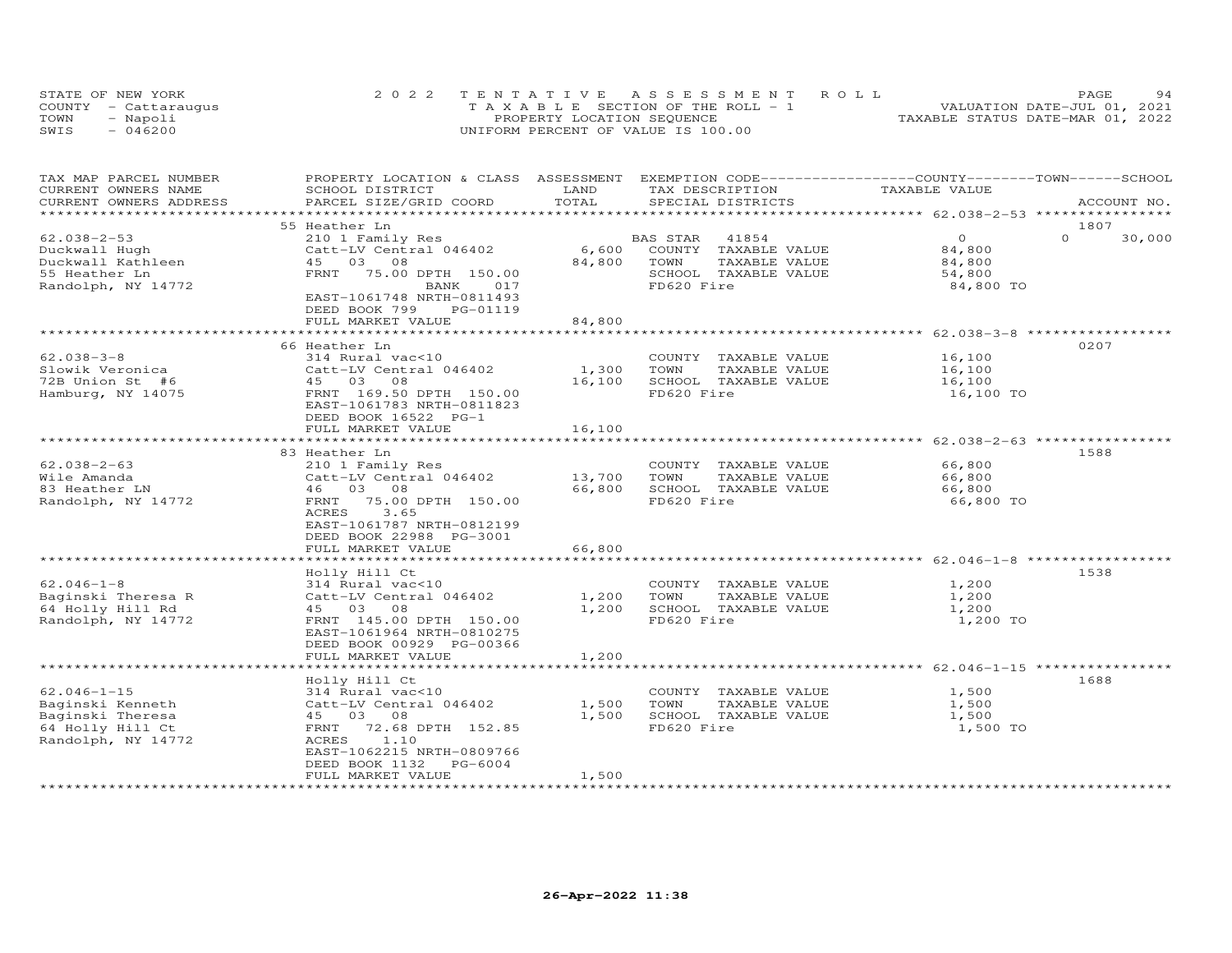|      | STATE OF NEW YORK    | 2022 TENTATIVE ASSESSMENT ROLL        | <b>PAGE</b>                      | 95 |
|------|----------------------|---------------------------------------|----------------------------------|----|
|      | COUNTY - Cattaraugus | T A X A B L E SECTION OF THE ROLL - 1 | VALUATION DATE-JUL 01, 2021      |    |
| TOWN | - Napoli             | PROPERTY LOCATION SEQUENCE            | TAXABLE STATUS DATE-MAR 01, 2022 |    |
| SWIS | $-046200$            | UNIFORM PERCENT OF VALUE IS 100.00    |                                  |    |

| TAX MAP PARCEL NUMBER<br>CURRENT OWNERS NAME<br>CURRENT OWNERS ADDRESS                                                                      | PROPERTY LOCATION & CLASS ASSESSMENT<br>SCHOOL DISTRICT<br>PARCEL SIZE/GRID COORD                                                                                                | LAND<br>TOTAL           | EXEMPTION CODE-----------------COUNTY-------TOWN------SCHOOL<br>TAX DESCRIPTION<br>SPECIAL DISTRICTS                                    | TAXABLE VALUE                       | ACCOUNT NO. |
|---------------------------------------------------------------------------------------------------------------------------------------------|----------------------------------------------------------------------------------------------------------------------------------------------------------------------------------|-------------------------|-----------------------------------------------------------------------------------------------------------------------------------------|-------------------------------------|-------------|
| **************************                                                                                                                  |                                                                                                                                                                                  |                         |                                                                                                                                         |                                     |             |
| $62.046 - 1 - 19$<br>Lorenz Charles E<br>Lorenz Joann<br>2999 Cloverbank Rd<br>Hamburg, NY 14075                                            | Holly Hill Ct<br>314 Rural vac<10<br>Catt-LV Central 046402<br>45 03 08<br>FRNT 75.00 DPTH 150.00<br>EAST-1061927 NRTH-0809518<br>FULL MARKET VALUE                              | 800<br>800<br>800       | COUNTY TAXABLE VALUE<br>TOWN<br>TAXABLE VALUE<br>SCHOOL TAXABLE VALUE<br>FD620 Fire                                                     | 800<br>800<br>800<br>800 TO         | 1437        |
|                                                                                                                                             |                                                                                                                                                                                  |                         |                                                                                                                                         |                                     |             |
| $62.046 - 2 - 25$<br>Parmenter Neal<br>PO Box 269<br>Steamburg, NY 14783                                                                    | Holly Hill Ct<br>314 Rural vac<10<br>Catt-LV Central 046402<br>45 03 08<br>FRNT 104.70 DPTH 175.72<br>EAST-1061566 NRTH-0809133<br>DEED BOOK 00990 PG-00404<br>FULL MARKET VALUE | 1,200<br>1,200<br>1,200 | COUNTY TAXABLE VALUE<br>TOWN<br>TAXABLE VALUE<br>SCHOOL TAXABLE VALUE<br>FD620 Fire<br>******************************** 62.046-2-27 *** | 1,200<br>1,200<br>1,200<br>1,200 TO | 1626        |
|                                                                                                                                             | Holly Hill Ct                                                                                                                                                                    |                         |                                                                                                                                         |                                     | 0249        |
| $62.046 - 2 - 27$<br>Elieff Russel<br>Elieff Ruth E<br>Marilyn Owczarczyk<br>13464 Ward Rd<br>Holland, NY 14080<br>************************ | 314 Rural vac<10<br>Catt-LV Central 046402<br>45 03 08<br>52.36 DPTH 236.47<br>FRNT<br>EAST-1061508 NRTH-0809229<br>FULL MARKET VALUE<br>*******************************         | 900<br>900<br>900       | COUNTY TAXABLE VALUE<br>TAXABLE VALUE<br>TOWN<br>SCHOOL TAXABLE VALUE<br>FD620 Fire                                                     | 900<br>900<br>900<br>900 TO         |             |
|                                                                                                                                             | Holly Hill Ct                                                                                                                                                                    |                         |                                                                                                                                         |                                     | 1692        |
| $62.046 - 2 - 28$<br>Storer Roger S<br>10563 NYS Rte 242<br>PO Box 1<br>Randolph, NY 14772                                                  | 314 Rural vac<10<br>Catt-LV Central 046402<br>45 03 08<br>52.36 DPTH 236.47<br>FRNT<br>EAST-1061500 NRTH-0809302<br>DEED BOOK 00968 PG-00184<br>FULL MARKET VALUE                | 900<br>900<br>900       | COUNTY TAXABLE VALUE<br>TOWN<br>TAXABLE VALUE<br>SCHOOL TAXABLE VALUE<br>FD620 Fire                                                     | 900<br>900<br>900<br>900 TO         |             |
|                                                                                                                                             | Holly Hill Ct                                                                                                                                                                    |                         |                                                                                                                                         |                                     | 1451        |
| $62.046 - 2 - 29$<br>Baginski Kenneth<br>Baginski Theresa<br>64 Holly Hill Ct<br>Randolph, NY 14772                                         | 314 Rural vac<10<br>Catt-LV Central 046402<br>45 03 08<br>FRNT 52.36 DPTH 215.69<br>EAST-1061527 NRTH-0809371<br>DEED BOOK 27835 PG-4002<br>FULL MARKET VALUE                    | 800<br>800<br>800       | COUNTY TAXABLE VALUE<br>TOWN<br>TAXABLE VALUE<br>SCHOOL TAXABLE VALUE<br>FD620 Fire                                                     | 800<br>800<br>800<br>800 TO         |             |
|                                                                                                                                             | ************************                                                                                                                                                         |                         |                                                                                                                                         |                                     |             |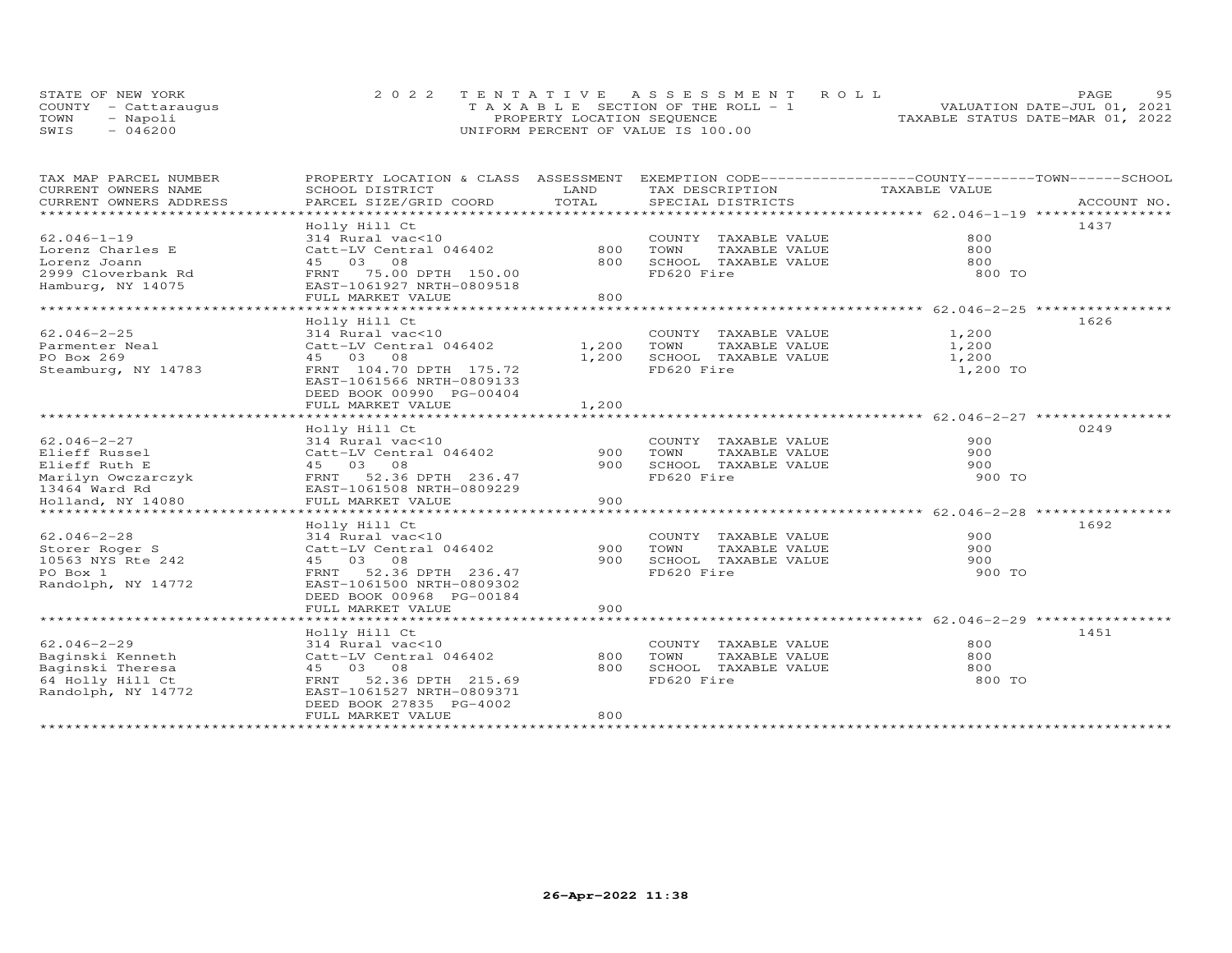| STATE OF NEW YORK    | 2022 TENTATIVE ASSESSMENT ROLL        | 96<br>PAGE.                      |
|----------------------|---------------------------------------|----------------------------------|
| COUNTY - Cattaraugus | T A X A B L E SECTION OF THE ROLL - 1 | VALUATION DATE-JUL 01, 2021      |
| TOWN<br>- Napoli     | PROPERTY LOCATION SEQUENCE            | TAXABLE STATUS DATE-MAR 01, 2022 |
| $-046200$<br>SWIS    | UNIFORM PERCENT OF VALUE IS 100.00    |                                  |

| TAX MAP PARCEL NUMBER<br>CURRENT OWNERS NAME<br>CURRENT OWNERS ADDRESS                       | PROPERTY LOCATION & CLASS ASSESSMENT<br>SCHOOL DISTRICT<br>PARCEL SIZE/GRID COORD                                                                                                             | LAND<br>TOTAL     | EXEMPTION CODE-----------------COUNTY-------TOWN------SCHOOL<br>TAX DESCRIPTION<br>SPECIAL DISTRICTS     | TAXABLE VALUE                                            | ACCOUNT NO.        |
|----------------------------------------------------------------------------------------------|-----------------------------------------------------------------------------------------------------------------------------------------------------------------------------------------------|-------------------|----------------------------------------------------------------------------------------------------------|----------------------------------------------------------|--------------------|
| *********************                                                                        |                                                                                                                                                                                               |                   |                                                                                                          |                                                          |                    |
| $62.046 - 2 - 30$<br>Asquith Russell M<br>Asquith Joan L<br>9294 Rte 16<br>Machias, NY 14101 | Holly Hill Ct<br>314 Rural vac<10<br>Catt-LV Central 046402<br>03<br>08<br>45<br>52.38 DPTH 172.70<br>FRNT<br>EAST-1061570 NRTH-0809443<br>DEED BOOK 737<br>$PG-279$<br>FULL MARKET VALUE     | 700<br>700<br>700 | COUNTY TAXABLE VALUE<br>TOWN<br>TAXABLE VALUE<br>SCHOOL TAXABLE VALUE<br>FD620 Fire                      | 700<br>700<br>700<br>700 TO                              | 0059               |
|                                                                                              |                                                                                                                                                                                               |                   |                                                                                                          |                                                          |                    |
| $62.046 - 2 - 31$<br>Hyde Lindsey M<br>14 Holly Hill Ct<br>Randolph, NY 14772                | Holly Hill Ct<br>314 Rural vac<10<br>Catt-LV Central 046402<br>45 03 08<br>FRNT 75.00 DPTH 160.00<br>BANK<br>084<br>EAST-1061654 NRTH-0809461<br>DEED BOOK 20210 PG-6576<br>FULL MARKET VALUE | 800<br>800<br>800 | COUNTY TAXABLE VALUE<br>TAXABLE VALUE<br>TOWN<br>SCHOOL TAXABLE VALUE<br>FD620 Fire                      | 800<br>800<br>800<br>800 TO                              | 1516               |
|                                                                                              |                                                                                                                                                                                               |                   |                                                                                                          |                                                          |                    |
| $62.046 - 2 - 32$<br>Rau Douglas<br>Rau Kathryn<br>13 Maple Ave<br>Binghampton, NY 13901     | Holly Hill Ct<br>314 Rural vac<10<br>Catt-LV Central 046402<br>45 03 08<br>FRNT 75.00 DPTH 160.00<br>EAST-1061678 NRTH-0809542<br>DEED BOOK 752<br>$PG-96$<br>FULL MARKET VALUE               | 800<br>800<br>800 | COUNTY TAXABLE VALUE<br>TAXABLE VALUE<br>TOWN<br>SCHOOL TAXABLE VALUE<br>FD620 Fire                      | 800<br>800<br>800<br>800 TO                              | 1514               |
|                                                                                              |                                                                                                                                                                                               |                   | **********************                                                                                   | *********** 62.046-1-24 **********                       | 1303               |
| $62.046 - 1 - 24$<br>Booker Jeremy<br>6 Holly Hill Ct<br>Randolph, NY 14772                  | 6 Holly Hill Ct<br>210 1 Family Res<br>Catt-LV Central 046402<br>45 03 08<br>FRNT<br>75.00 DPTH 150.00<br>BANK<br>017<br>EAST-1061701 NRTH-0809044<br>DEED BOOK 12790 PG-7002                 | 6,600<br>61,300   | 41854<br>BAS STAR<br>COUNTY TAXABLE VALUE<br>TAXABLE VALUE<br>TOWN<br>SCHOOL TAXABLE VALUE<br>FD620 Fire | $\Omega$<br>61,300<br>61,300<br>31,300<br>61,300 TO      | $\Omega$<br>30,000 |
|                                                                                              | FULL MARKET VALUE                                                                                                                                                                             | 61,300            |                                                                                                          |                                                          |                    |
| $62.046 - 1 - 23$<br>Hyde Lindsey M                                                          | 14 Holly Hill Ct<br>210 1 Family Res<br>Catt-LV Central 046402                                                                                                                                | 12,300            | COUNTY TAXABLE VALUE<br>TOWN<br>TAXABLE VALUE                                                            | **************** 62.046-1-23 *****<br>119,400<br>119,400 | 1380               |
| 14 Holly Hill Ct<br>Randolph, NY 14772                                                       | 45 03 08<br>FRNT 235.62 DPTH 150.00<br>BANK<br>084<br>EAST-1061720 NRTH-0809268                                                                                                               | 119,400           | SCHOOL TAXABLE VALUE<br>FD620 Fire                                                                       | 119,400<br>119,400 TO                                    |                    |
|                                                                                              | DEED BOOK 20210 PG-6576<br>FULL MARKET VALUE                                                                                                                                                  | 119,400           |                                                                                                          |                                                          |                    |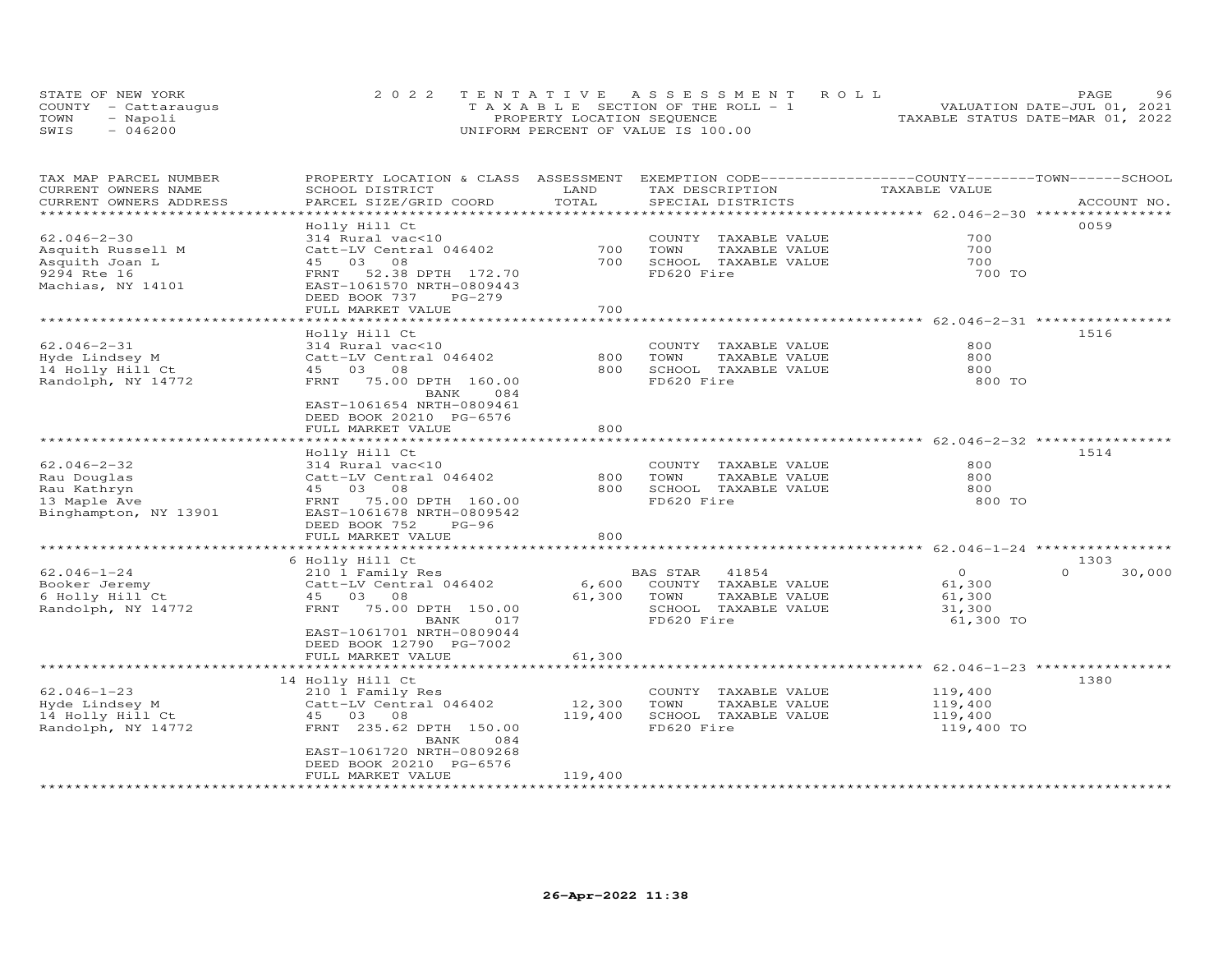|      | STATE OF NEW YORK    | 2022 TENTATIVE ASSESSMENT ROLL        |                                  | PAGE. | 97 |
|------|----------------------|---------------------------------------|----------------------------------|-------|----|
|      | COUNTY - Cattaraugus | T A X A B L E SECTION OF THE ROLL - 1 | VALUATION DATE-JUL 01, 2021      |       |    |
| TOWN | - Napoli             | PROPERTY LOCATION SEQUENCE            | TAXABLE STATUS DATE-MAR 01, 2022 |       |    |
| SWIS | $-046200$            | UNIFORM PERCENT OF VALUE IS 100.00    |                                  |       |    |

| TAX MAP PARCEL NUMBER                                                                                  | PROPERTY LOCATION & CLASS ASSESSMENT EXEMPTION CODE----------------COUNTY-------TOWN------SCHOOL |                 |                                                               |                                                     |          |             |
|--------------------------------------------------------------------------------------------------------|--------------------------------------------------------------------------------------------------|-----------------|---------------------------------------------------------------|-----------------------------------------------------|----------|-------------|
| CURRENT OWNERS NAME                                                                                    | SCHOOL DISTRICT                                                                                  | LAND            | TAX DESCRIPTION TAXABLE VALUE                                 |                                                     |          |             |
| CURRENT OWNERS ADDRESS                                                                                 | PARCEL SIZE/GRID COORD                                                                           | TOTAL           | SPECIAL DISTRICTS                                             |                                                     |          | ACCOUNT NO. |
|                                                                                                        |                                                                                                  |                 |                                                               |                                                     |          |             |
|                                                                                                        | 64 Holly Hill Ct                                                                                 |                 |                                                               |                                                     |          | 0156        |
| $62.046 - 1 - 5$                                                                                       | 240 Rural res                                                                                    |                 | VET COM CT 41131                                              | 20,000                                              | 20,000   | $\Omega$    |
| Baginski Kenneth                                                                                       | Catt-LV Central 046402                                                                           | 28,500 BAS STAR | 41854                                                         | $\overline{O}$                                      | $\Omega$ | 30,000      |
| Baginski Theresa                                                                                       | 45 03 08                                                                                         | 158,900         | COUNTY TAXABLE VALUE                                          | 138,900                                             |          |             |
| 64 Holly Hill Rd                                                                                       | $3/12$ -mrged $1-10$ in parcel                                                                   |                 | TOWN<br>TAXABLE VALUE                                         | 138,900<br>128,900                                  |          |             |
| Randolph, NY 14772                                                                                     | 3/13-mrgd 1-11 in parcel                                                                         |                 | SCHOOL TAXABLE VALUE                                          |                                                     |          |             |
|                                                                                                        | ACRES 12.42                                                                                      |                 | FD620 Fire                                                    | 158,900 TO                                          |          |             |
|                                                                                                        | EAST-1062135 NRTH-0810199<br>DEED BOOK 00975 PG-01160                                            |                 |                                                               |                                                     |          |             |
|                                                                                                        | FULL MARKET VALUE                                                                                | 158,900         |                                                               |                                                     |          |             |
|                                                                                                        |                                                                                                  |                 |                                                               |                                                     |          |             |
|                                                                                                        | Hotchkiss Rd                                                                                     |                 |                                                               |                                                     |          | 0022        |
| $70.002 - 2 - 47$                                                                                      | 105 Vac farmland                                                                                 |                 | AG DIST<br>41720                                              | 59,306                                              | 59,306   | 59,306      |
| R&L Adams Lands, LLC                                                                                   | Randolph Centra 047601 89,300                                                                    |                 | COUNTY TAXABLE VALUE                                          | 29,994                                              |          |             |
| 4224 Elm Creek Rd                                                                                      | 58 03 08                                                                                         | 89,300          | TOWN<br>TAXABLE VALUE                                         | 29,994                                              |          |             |
| Randolph, NY 14772                                                                                     |                                                                                                  |                 | SCHOOL TAXABLE VALUE                                          | 29,994                                              |          |             |
|                                                                                                        | ACRES 46.34<br>EAST-1051672 NRTH-0797078<br>EAST-10547 1055                                      |                 | FD620 Fire                                                    | 89,300 TO                                           |          |             |
|                                                                                                        | DEED BOOK 4643 PG-3001                                                                           |                 | WS620 Watershed                                               | 17,860 TO                                           |          |             |
| MAY BE SUBJECT TO PAYMENT<br>UNDER AGDIST LAW TIL 2026                                                 | FULL MARKET VALUE                                                                                | 89,300          |                                                               |                                                     |          |             |
|                                                                                                        |                                                                                                  |                 |                                                               |                                                     |          |             |
|                                                                                                        | 10860 Hotchkiss Rd                                                                               |                 |                                                               |                                                     |          | 1655        |
| $70.002 - 2 - 48$                                                                                      | 240 Rural res                                                                                    |                 | ENH STAR 41834                                                | $\overline{0}$                                      | $\Omega$ | 74,900      |
| Leach James P<br>10860 Hotchkiss Rd                                                                    | Randolph Centra 047601                                                                           | 73,400          | COUNTY TAXABLE VALUE                                          | 209,000                                             |          |             |
|                                                                                                        | 58 03 08                                                                                         | 209,000         | TAXABLE VALUE<br>TOWN                                         | 209,000                                             |          |             |
| Randolph, NY 14772                                                                                     | ACRES 54.67                                                                                      |                 | SCHOOL TAXABLE VALUE                                          | $\frac{203}{134}$ , 100                             |          |             |
|                                                                                                        | EAST-1051334 NRTH-0798696                                                                        |                 | FD620 Fire                                                    | 209,000 TO                                          |          |             |
|                                                                                                        | DEED BOOK 851<br>PG-00104                                                                        |                 | WS620 Watershed                                               | 41,800 TO                                           |          |             |
|                                                                                                        | FULL MARKET VALUE                                                                                | 209,000         |                                                               |                                                     |          |             |
|                                                                                                        |                                                                                                  |                 |                                                               | ********************* 61.004-2-10 ***************** |          |             |
|                                                                                                        | Hoxie Hill Rd                                                                                    |                 |                                                               |                                                     |          | 1346        |
|                                                                                                        |                                                                                                  |                 | AG DIST 41720                                                 | 104,433                                             | 104,433  | 104,433     |
| $61.004-2-10$ and $105$ Vac farmland as<br>Adminstrational county Lands Randolph Centra 047601 159,400 |                                                                                                  |                 | COUNTY TAXABLE VALUE                                          | 54,967                                              |          |             |
| 4284 Elm Creek Rd                                                                                      | 57 03 08                                                                                         | 159,400         | TOWN       TAXABLE  VALUE<br>SCHOOL    TAXABLE  VALUE<br>TOWN | 54,967                                              |          |             |
| Randolph, NY 14772                                                                                     | AURES 99.45<br>EAST-1053771 NRTH-0800825                                                         |                 |                                                               | 54,967                                              |          |             |
|                                                                                                        |                                                                                                  |                 | FD620 Fire                                                    | 159,400 TO                                          |          |             |
| MAY BE SUBJECT TO PAYMENT                                                                              | DEED BOOK 00998 PG-01157                                                                         |                 | WS620 Watershed                                               | 31,880 TO                                           |          |             |
| UNDER AGDIST LAW TIL 2026                                                                              | FULL MARKET VALUE                                                                                | 159,400         |                                                               |                                                     |          |             |
|                                                                                                        |                                                                                                  |                 |                                                               |                                                     |          |             |
|                                                                                                        | Hoxie Hill Rd                                                                                    |                 |                                                               |                                                     |          | 1951        |
| $62.003 - 1 - 1.2$                                                                                     | 105 Vac farmland                                                                                 |                 | AG DIST<br>41720                                              | 69,607                                              | 69,607   | 69,607      |
| Adams Dennis W                                                                                         | Randolph Centra 047601                                                                           | 123,000         | COUNTY TAXABLE VALUE                                          | 53,393                                              |          |             |
| Adams Ann                                                                                              | 52 03 08                                                                                         | 123,000         | TOWN<br>TAXABLE VALUE                                         | 53,393                                              |          |             |
| 11203 Pope Rd                                                                                          | ACRES 93.35                                                                                      |                 | SCHOOL TAXABLE VALUE                                          | 53,393                                              |          |             |
| Randolph, NY 14772                                                                                     | EAST-1055749 NRTH-0806798                                                                        |                 | FD620 Fire                                                    | 123,000 TO                                          |          |             |
|                                                                                                        | DEED BOOK 804<br>PG-01020                                                                        |                 | WS620 Watershed                                               | 24,600 TO                                           |          |             |
| MAY BE SUBJECT TO PAYMENT                                                                              | FULL MARKET VALUE                                                                                | 123,000         |                                                               |                                                     |          |             |
| UNDER AGDIST LAW TIL 2026                                                                              |                                                                                                  |                 |                                                               |                                                     |          |             |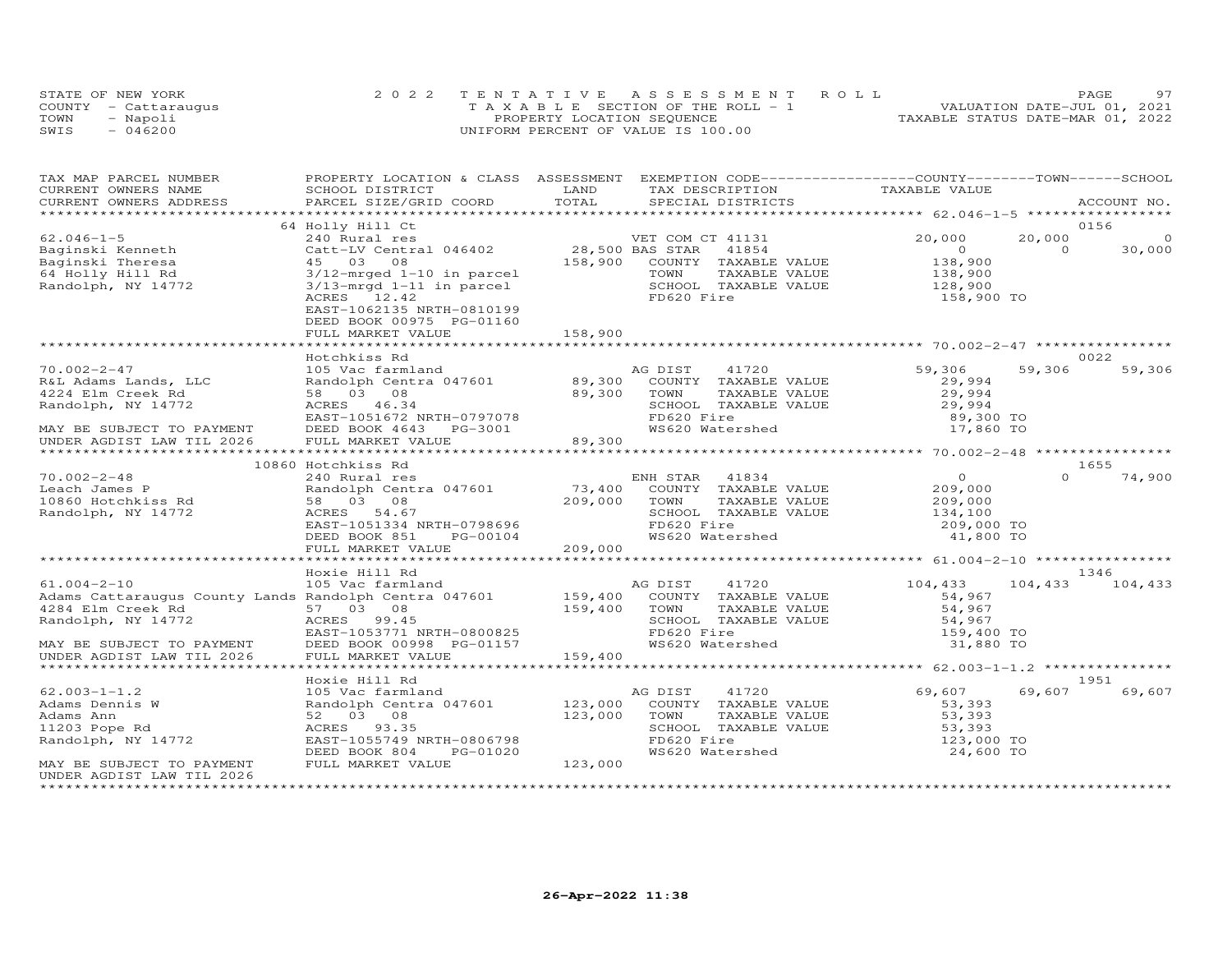|      | STATE OF NEW YORK    | 2022 TENTATIVE ASSESSMENT ROLL        |  |                                  | PAGE                        | 98 |
|------|----------------------|---------------------------------------|--|----------------------------------|-----------------------------|----|
|      | COUNTY - Cattarauqus | T A X A B L E SECTION OF THE ROLL - 1 |  |                                  | VALUATION DATE-JUL 01, 2021 |    |
| TOWN | - Napoli             | PROPERTY LOCATION SEQUENCE            |  | TAXABLE STATUS DATE-MAR 01, 2022 |                             |    |
| SWIS | $-046200$            | UNIFORM PERCENT OF VALUE IS 100.00    |  |                                  |                             |    |

| TAX MAP PARCEL NUMBER                                                                                                                                                                                                                                    | PROPERTY LOCATION & CLASS ASSESSMENT EXEMPTION CODE----------------COUNTY-------TOWN------SCHOOL                                                                                                 |                               |                                                                    |                                                                                  |          |        |
|----------------------------------------------------------------------------------------------------------------------------------------------------------------------------------------------------------------------------------------------------------|--------------------------------------------------------------------------------------------------------------------------------------------------------------------------------------------------|-------------------------------|--------------------------------------------------------------------|----------------------------------------------------------------------------------|----------|--------|
| CURRENT OWNERS NAME                                                                                                                                                                                                                                      | SCHOOL DISTRICT                                                                                                                                                                                  | LAND                          | TAX DESCRIPTION TAXABLE VALUE                                      |                                                                                  |          |        |
| .CURRENT OWNERS ADDRESS PARCEL SIZE/GRID COORD TOTAL SPECIAL DISTRICTS ACCOUNT NO ACCOUNT NO ACCOUNT NO ARE A TALL AND RESELL STRICTS ASSESS THAT A TALL THAT A TALL AND RESELL ASSESS THAT A TALL AND RESELL ASSESSED AND A T<br>CURRENT OWNERS ADDRESS |                                                                                                                                                                                                  |                               |                                                                    |                                                                                  |          |        |
|                                                                                                                                                                                                                                                          |                                                                                                                                                                                                  |                               |                                                                    |                                                                                  |          |        |
|                                                                                                                                                                                                                                                          | Hoxie Hill Rd                                                                                                                                                                                    |                               |                                                                    |                                                                                  |          | 1953   |
|                                                                                                                                                                                                                                                          |                                                                                                                                                                                                  |                               |                                                                    | 45,020 45,020 45,020                                                             |          |        |
|                                                                                                                                                                                                                                                          |                                                                                                                                                                                                  |                               |                                                                    |                                                                                  |          |        |
|                                                                                                                                                                                                                                                          |                                                                                                                                                                                                  |                               |                                                                    |                                                                                  |          |        |
|                                                                                                                                                                                                                                                          |                                                                                                                                                                                                  |                               |                                                                    | SCHOOL TAXABLE VALUE<br>FD620 Fire 75,000                                        |          |        |
|                                                                                                                                                                                                                                                          | ACRES 41.60                                                                                                                                                                                      |                               |                                                                    | 75,000 TO                                                                        |          |        |
| MAY BE SUBJECT TO PAYMENT<br>UNDER AGDIST LAW TIL 2026 DEED BOOK 00998 PG-01161                                                                                                                                                                          |                                                                                                                                                                                                  |                               |                                                                    |                                                                                  |          |        |
|                                                                                                                                                                                                                                                          |                                                                                                                                                                                                  |                               |                                                                    |                                                                                  |          |        |
|                                                                                                                                                                                                                                                          |                                                                                                                                                                                                  |                               |                                                                    |                                                                                  |          |        |
|                                                                                                                                                                                                                                                          | Hoxie Hill Rd                                                                                                                                                                                    |                               |                                                                    |                                                                                  |          | 2246   |
| $62.003 - 1 - 63.2$                                                                                                                                                                                                                                      |                                                                                                                                                                                                  |                               | AG DIST 41720 59,033                                               |                                                                                  | 59,033   | 59,033 |
|                                                                                                                                                                                                                                                          | AG DIST 41720<br>112 Dairy farm and and the Randolph Centra 047601<br>51 03 08 159,700 BAS STAR 41854<br>2/13-mrgd 61.3 in prcl 159,700 COUNTY TAXABLE VALUE<br>ACRES 59.10 SCHOOL TAXABLE VALUE |                               |                                                                    |                                                                                  | $\Omega$ | 30,000 |
| Adams John B<br>Adams Melissa A<br>4497 Hoxie Hill Rd                                                                                                                                                                                                    |                                                                                                                                                                                                  |                               |                                                                    | $\begin{array}{c} 0 \\ 100,667 \\ 100,667 \end{array}$                           |          |        |
|                                                                                                                                                                                                                                                          |                                                                                                                                                                                                  |                               |                                                                    |                                                                                  |          |        |
| Randolph, NY 14772                                                                                                                                                                                                                                       |                                                                                                                                                                                                  |                               | SCHOOL TAXABLE VALUE 70,667                                        |                                                                                  |          |        |
|                                                                                                                                                                                                                                                          |                                                                                                                                                                                                  |                               | FD620 Fire                                                         |                                                                                  |          |        |
| MAY BE SUBJECT TO PAYMENT                                                                                                                                                                                                                                | EAST-1055857 NRTH-0801059<br>DEED BOOK 01002 PG-00584                                                                                                                                            |                               | WS620 Watershed                                                    | 159,700 TO<br>31,940 TO                                                          |          |        |
| UNDER AGDIST LAW TIL 2026                                                                                                                                                                                                                                | FULL MARKET VALUE                                                                                                                                                                                | 159,700                       |                                                                    |                                                                                  |          |        |
|                                                                                                                                                                                                                                                          |                                                                                                                                                                                                  |                               |                                                                    |                                                                                  |          |        |
|                                                                                                                                                                                                                                                          | Hoxie Hill Rd                                                                                                                                                                                    |                               |                                                                    |                                                                                  |          | 1252   |
| $62.003 - 1 - 65.1$                                                                                                                                                                                                                                      |                                                                                                                                                                                                  |                               |                                                                    | 69,616                                                                           | 69,616   | 69,616 |
| Gebhard Paul R                                                                                                                                                                                                                                           |                                                                                                                                                                                                  |                               |                                                                    |                                                                                  |          |        |
| 5164 Elm Creek Rd                                                                                                                                                                                                                                        | 51 03 08                                                                                                                                                                                         | 98,900 TOWN<br>SCHOC<br>FD620 |                                                                    | TOWN TAXABLE VALUE 29,284<br>SCHOOL TAXABLE VALUE 29,284<br>FD620 Fire 98,900 TO |          |        |
| Randolph, NY 14722                                                                                                                                                                                                                                       | L/p 950-197                                                                                                                                                                                      |                               |                                                                    |                                                                                  |          |        |
|                                                                                                                                                                                                                                                          | ACRES 64.55                                                                                                                                                                                      |                               | FD620 Fire                                                         |                                                                                  |          |        |
| MAY BE SUBJECT TO PAYMENT                                                                                                                                                                                                                                | EAST-1055668 NRTH-0802512                                                                                                                                                                        |                               |                                                                    | WS620 Watershed 19,780 TO                                                        |          |        |
| UNDER AGDIST LAW TIL 2026                                                                                                                                                                                                                                | DEED BOOK 701<br>PG-931                                                                                                                                                                          |                               |                                                                    |                                                                                  |          |        |
|                                                                                                                                                                                                                                                          | FULL MARKET VALUE                                                                                                                                                                                | 98,900                        |                                                                    |                                                                                  |          |        |
|                                                                                                                                                                                                                                                          |                                                                                                                                                                                                  |                               |                                                                    |                                                                                  |          |        |
|                                                                                                                                                                                                                                                          | Hoxie Hill Rd                                                                                                                                                                                    |                               |                                                                    |                                                                                  |          | 1373   |
| $71.001 - 1 - 7.1$                                                                                                                                                                                                                                       | 105 Vac farmland                                                                                                                                                                                 |                               |                                                                    | 8,200                                                                            |          |        |
|                                                                                                                                                                                                                                                          |                                                                                                                                                                                                  | 8,200                         |                                                                    | 8,200                                                                            |          |        |
| Smith Randy M. and Susan<br>Smith Raleigh M. And Susan<br>So 03 08<br>10033 Samith M.                                                                                                                                                                    |                                                                                                                                                                                                  | 8,200                         | COUNTY TAXABLE VALUE<br>TOWN TAXABLE VALUE<br>SCHOOL TAXABLE VALUE | 8,200                                                                            |          |        |
|                                                                                                                                                                                                                                                          |                                                                                                                                                                                                  |                               |                                                                    | FD620 Fire<br>WS620 Watershed 1.640 TO                                           |          |        |
|                                                                                                                                                                                                                                                          |                                                                                                                                                                                                  |                               |                                                                    |                                                                                  |          |        |
| PRIOR OWNER ON 3/01/2022 FULL MARKET VALUE                                                                                                                                                                                                               | DEED BOOK 20221 PG-1826                                                                                                                                                                          | 8,200                         |                                                                    |                                                                                  |          |        |
| Smith Randy M                                                                                                                                                                                                                                            |                                                                                                                                                                                                  |                               |                                                                    |                                                                                  |          |        |
|                                                                                                                                                                                                                                                          |                                                                                                                                                                                                  |                               |                                                                    |                                                                                  |          |        |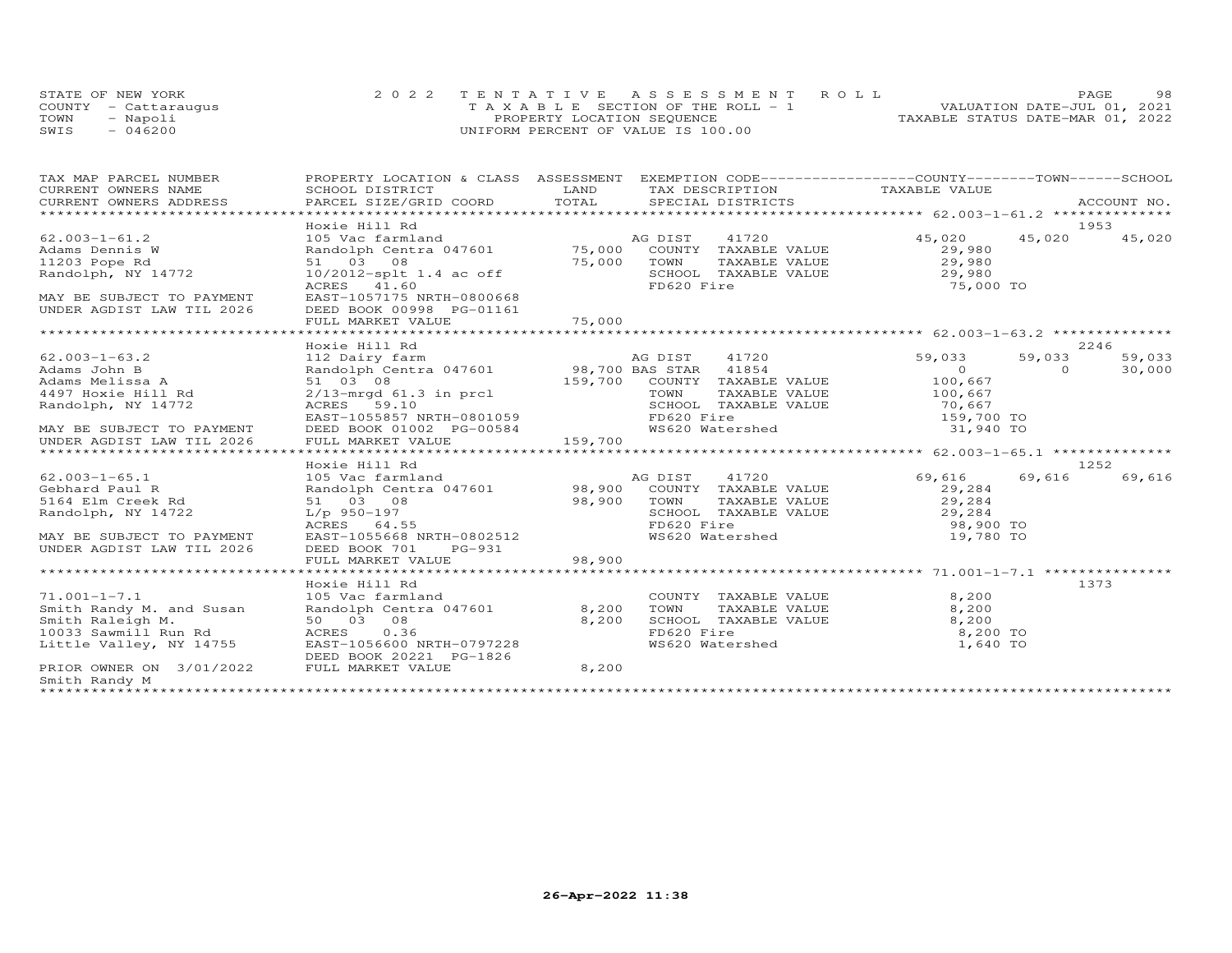|      | STATE OF NEW YORK    | 2022 TENTATIVE ASSESSMENT ROLL        | 99<br>PAGE.                      |
|------|----------------------|---------------------------------------|----------------------------------|
|      | COUNTY - Cattaraugus | T A X A B L E SECTION OF THE ROLL - 1 | VALUATION DATE-JUL 01, 2021      |
| TOWN | Napoli               | PROPERTY LOCATION SEQUENCE            | TAXABLE STATUS DATE-MAR 01, 2022 |
| SWIS | 046200               | UNIFORM PERCENT OF VALUE IS 100.00    |                                  |

| TAX MAP PARCEL NUMBER                                                                                                                                                                                                                                                                                                                                                                                                                                                                                                  | PROPERTY LOCATION & CLASS ASSESSMENT EXEMPTION CODE----------------COUNTY-------TOWN------SCHOOL |             |                                                                                                         |                        |          |        |
|------------------------------------------------------------------------------------------------------------------------------------------------------------------------------------------------------------------------------------------------------------------------------------------------------------------------------------------------------------------------------------------------------------------------------------------------------------------------------------------------------------------------|--------------------------------------------------------------------------------------------------|-------------|---------------------------------------------------------------------------------------------------------|------------------------|----------|--------|
| CURRENT OWNERS NAME                                                                                                                                                                                                                                                                                                                                                                                                                                                                                                    | SCHOOL DISTRICT                                                                                  | LAND        | TAX DESCRIPTION                                                                                         | TAXABLE VALUE          |          |        |
| $\begin{minipage}{.45\textwidth} \begin{minipage}{.45\textwidth} \begin{minipage}{.45\textwidth} \begin{minipage}{.45\textwidth} \begin{minipage}{.45\textwidth} \begin{minipage}{.45\textwidth} \begin{minipage}{.45\textwidth} \begin{minipage}{.45\textwidth} \begin{minipage}{.45\textwidth} \begin{minipage}{.45\textwidth} \begin{minipage}{.45\textwidth} \begin{minipage}{.45\textwidth} \begin{minipage}{.45\textwidth} \begin{minipage}{.45\textwidth} \begin{minipage}{.45\textwidth} \begin{minipage}{.45$ | PARCEL SIZE/GRID COORD                                                                           |             |                                                                                                         |                        |          |        |
|                                                                                                                                                                                                                                                                                                                                                                                                                                                                                                                        | Hoxie Hill Rd                                                                                    |             |                                                                                                         |                        |          | 1373   |
| $71.001 - 1 - 7.2$                                                                                                                                                                                                                                                                                                                                                                                                                                                                                                     |                                                                                                  |             |                                                                                                         | 29,110 29,110          |          | 29,110 |
| R & L Adams Lands LLC                                                                                                                                                                                                                                                                                                                                                                                                                                                                                                  |                                                                                                  |             |                                                                                                         | 19,690                 |          |        |
| 4244 Elm Creek Rd                                                                                                                                                                                                                                                                                                                                                                                                                                                                                                      | 50 03 08                                                                                         | 48,800      | TOWN<br>TAXABLE VALUE                                                                                   |                        |          |        |
| Randolph, NY 14772                                                                                                                                                                                                                                                                                                                                                                                                                                                                                                     |                                                                                                  |             | SCHOOL TAXABLE VALUE                                                                                    | 19,690<br>19,690       |          |        |
|                                                                                                                                                                                                                                                                                                                                                                                                                                                                                                                        |                                                                                                  |             | FD620 Fire                                                                                              | 48,800 TO              |          |        |
| MAY BE SUBJECT TO PAYMENT                                                                                                                                                                                                                                                                                                                                                                                                                                                                                              | DEED BOOK 29554 PG-4001                                                                          |             | WS620 Watershed                                                                                         | 9,760 TO               |          |        |
| UNDER AGDIST LAW TIL 2026                                                                                                                                                                                                                                                                                                                                                                                                                                                                                              | FULL MARKET VALUE                                                                                | 48,800      |                                                                                                         |                        |          |        |
|                                                                                                                                                                                                                                                                                                                                                                                                                                                                                                                        |                                                                                                  |             |                                                                                                         |                        |          |        |
|                                                                                                                                                                                                                                                                                                                                                                                                                                                                                                                        | Hoxie Hill Rd                                                                                    |             |                                                                                                         |                        |          | 1371   |
| $71.001 - 1 - 8.1$                                                                                                                                                                                                                                                                                                                                                                                                                                                                                                     | 105 Vac farmland                                                                                 |             | COUNTY TAXABLE VALUE                                                                                    | 12,200                 |          |        |
| Smith Randy M. and Susan                                                                                                                                                                                                                                                                                                                                                                                                                                                                                               | Randolph Centra 047601 12,200                                                                    |             | TAXABLE VALUE<br>TOWN                                                                                   | 12,200                 |          |        |
|                                                                                                                                                                                                                                                                                                                                                                                                                                                                                                                        | 50 03 08                                                                                         | 12,200      |                                                                                                         | 12,200                 |          |        |
|                                                                                                                                                                                                                                                                                                                                                                                                                                                                                                                        | ACRES<br>9.65                                                                                    |             | SCHOOL TAXABLE VALUE<br>FD620 Fire                                                                      | 12,200 TO              |          |        |
| Smith Raleigh M.<br>10033 Sawmill Run Rd<br>Little Valley, NY 14755                                                                                                                                                                                                                                                                                                                                                                                                                                                    | EAST-1057346 NRTH-0797974                                                                        |             |                                                                                                         |                        |          |        |
|                                                                                                                                                                                                                                                                                                                                                                                                                                                                                                                        | DEED BOOK 20221 PG-1826                                                                          |             |                                                                                                         |                        |          |        |
| PRIOR OWNER ON 3/01/2022                                                                                                                                                                                                                                                                                                                                                                                                                                                                                               | FULL MARKET VALUE                                                                                | 12,200      |                                                                                                         |                        |          |        |
|                                                                                                                                                                                                                                                                                                                                                                                                                                                                                                                        |                                                                                                  |             |                                                                                                         |                        |          |        |
| Smith Randy M                                                                                                                                                                                                                                                                                                                                                                                                                                                                                                          |                                                                                                  |             |                                                                                                         |                        |          |        |
|                                                                                                                                                                                                                                                                                                                                                                                                                                                                                                                        | 4222 Hoxie Hill Rd                                                                               |             |                                                                                                         |                        |          | 1358   |
| $71.001 - 3 - 5$                                                                                                                                                                                                                                                                                                                                                                                                                                                                                                       | 210 1 Family Res                                                                                 |             | <b>BAS STAR</b> 41854                                                                                   | $\overline{0}$         | $\Omega$ | 30,000 |
| VI.UUI-3-5<br>George Donald R (And Racemarski Lori Ann (And Allendon)<br>Az22 Hoxie Rd (ACRES 1.99)<br>Randolph, NY 14772 (BAST-1056827 N<br>DEED BOOK 009<br>DEED BOOK 009<br>DEED BOOK 009<br>DEED BOOK 009<br>DEED BOOK 009                                                                                                                                                                                                                                                                                         | Randolph Centra 047601 13,900 COUNTY TAXABLE VALUE                                               |             |                                                                                                         | 66,600                 |          |        |
|                                                                                                                                                                                                                                                                                                                                                                                                                                                                                                                        |                                                                                                  |             | TAXABLE VALUE                                                                                           | 66,600                 |          |        |
|                                                                                                                                                                                                                                                                                                                                                                                                                                                                                                                        |                                                                                                  | 66,600 TOWN | SCHOOL TAXABLE VALUE                                                                                    | 36,600                 |          |        |
|                                                                                                                                                                                                                                                                                                                                                                                                                                                                                                                        | EAST-1056827 NRTH-0795572                                                                        |             | FD620 Fire                                                                                              | 66,600 TO              |          |        |
|                                                                                                                                                                                                                                                                                                                                                                                                                                                                                                                        | DEED BOOK 00957 PG-00443                                                                         |             | WS620 Watershed                                                                                         | 13,320 TO              |          |        |
|                                                                                                                                                                                                                                                                                                                                                                                                                                                                                                                        | FULL MARKET VALUE                                                                                | 66,600      |                                                                                                         |                        |          |        |
|                                                                                                                                                                                                                                                                                                                                                                                                                                                                                                                        |                                                                                                  |             |                                                                                                         |                        |          |        |
|                                                                                                                                                                                                                                                                                                                                                                                                                                                                                                                        | 4496 Hoxie Hill Rd                                                                               |             |                                                                                                         |                        |          | 1348   |
| $62.003 - 1 - 61.1$                                                                                                                                                                                                                                                                                                                                                                                                                                                                                                    | 314 Rural vac<10                                                                                 |             | COUNTY TAXABLE VALUE 14,900                                                                             |                        |          |        |
|                                                                                                                                                                                                                                                                                                                                                                                                                                                                                                                        |                                                                                                  |             |                                                                                                         | 14,900                 |          |        |
|                                                                                                                                                                                                                                                                                                                                                                                                                                                                                                                        |                                                                                                  |             | TOWN       TAXABLE  VALUE<br>SCHOOL    TAXABLE  VALUE                                                   | 14,900                 |          |        |
| Frewsburg, NY 14738                                                                                                                                                                                                                                                                                                                                                                                                                                                                                                    | ACRES 1.29                                                                                       |             | FD620 Fire                                                                                              | 14,900 TO              |          |        |
|                                                                                                                                                                                                                                                                                                                                                                                                                                                                                                                        | EAST-1056801 NRTH-0800339                                                                        |             |                                                                                                         |                        |          |        |
|                                                                                                                                                                                                                                                                                                                                                                                                                                                                                                                        | DEED BOOK 10232 PG-232                                                                           |             |                                                                                                         |                        |          |        |
|                                                                                                                                                                                                                                                                                                                                                                                                                                                                                                                        | FULL MARKET VALUE                                                                                | 14,900      |                                                                                                         |                        |          |        |
|                                                                                                                                                                                                                                                                                                                                                                                                                                                                                                                        |                                                                                                  |             |                                                                                                         |                        |          |        |
|                                                                                                                                                                                                                                                                                                                                                                                                                                                                                                                        | 4497 Hoxie Hill Rd                                                                               |             |                                                                                                         |                        |          | 1347   |
|                                                                                                                                                                                                                                                                                                                                                                                                                                                                                                                        |                                                                                                  |             | AG DIST<br>41720                                                                                        | 7,726                  | 7,726    | 7,726  |
| 62.003-1-63.1 120 Field crops AC<br>Adams Cattaraugus County Lands Randolph Centra 047601 30,100                                                                                                                                                                                                                                                                                                                                                                                                                       |                                                                                                  |             | COUNTY TAXABLE VALUE                                                                                    | 65,974                 |          |        |
|                                                                                                                                                                                                                                                                                                                                                                                                                                                                                                                        |                                                                                                  | 73,700      |                                                                                                         |                        |          |        |
|                                                                                                                                                                                                                                                                                                                                                                                                                                                                                                                        |                                                                                                  |             |                                                                                                         |                        |          |        |
|                                                                                                                                                                                                                                                                                                                                                                                                                                                                                                                        |                                                                                                  |             |                                                                                                         |                        |          |        |
| 4284 Elm Creek Rd<br>Randolph, NY 14772<br>Randolph, NY 14772<br>EAST-1055723 NRTH-0800060<br>MAY BE SUBJECT TO PAYMENT<br>UNDER AGDIST LAW TIL 2026<br>PULL MARKET VALUE<br>TULL MARKET VALUE<br>TULL MARKET VALUE                                                                                                                                                                                                                                                                                                    |                                                                                                  |             | TOWN TAXABLE VALUE 65,974<br>SCHOOL TAXABLE VALUE 65,974<br>FD620 Fire 73,700<br>WS620 Watershed 14,740 | 73,700 TO<br>14,740 TO |          |        |
|                                                                                                                                                                                                                                                                                                                                                                                                                                                                                                                        |                                                                                                  | 73,700      |                                                                                                         |                        |          |        |
|                                                                                                                                                                                                                                                                                                                                                                                                                                                                                                                        |                                                                                                  |             |                                                                                                         |                        |          |        |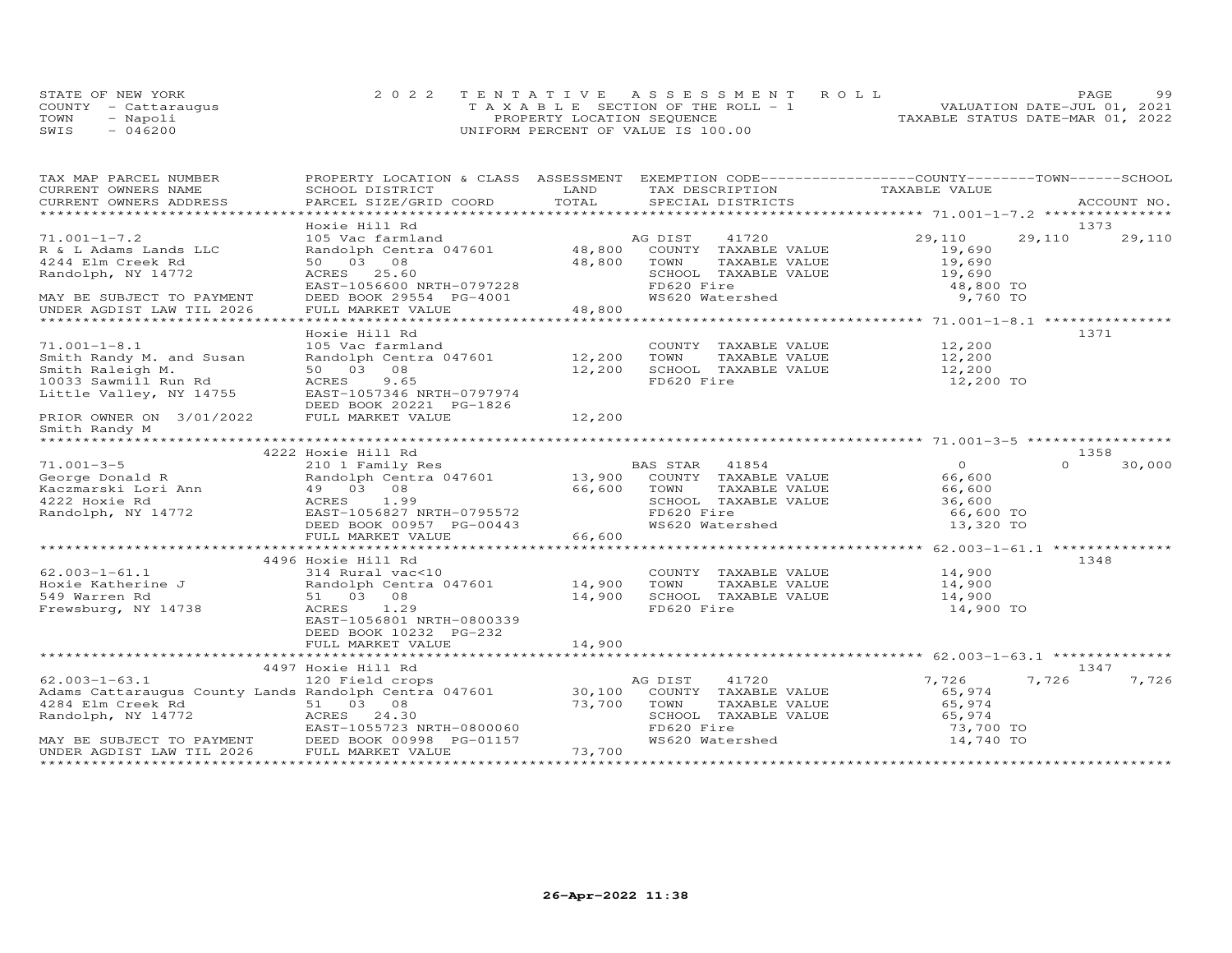|      | STATE OF NEW YORK    | 2022 TENTATIVE ASSESSMENT ROLL        | PAGE                             | 100 |
|------|----------------------|---------------------------------------|----------------------------------|-----|
|      | COUNTY - Cattarauqus | T A X A B L E SECTION OF THE ROLL - 1 | VALUATION DATE-JUL 01, 2021      |     |
| TOWN | - Napoli             | PROPERTY LOCATION SEQUENCE            | TAXABLE STATUS DATE-MAR 01, 2022 |     |
| SWIS | $-046200$            | UNIFORM PERCENT OF VALUE IS 100.00    |                                  |     |

| TAX MAP PARCEL NUMBER                                                                                                                                                                                                                                                                   | PROPERTY LOCATION & CLASS ASSESSMENT EXEMPTION CODE-----------------COUNTY-------TOWN------SCHOOL                                                                                                                                                                                                                                                                           |                                                                                                                                                            |          |         |
|-----------------------------------------------------------------------------------------------------------------------------------------------------------------------------------------------------------------------------------------------------------------------------------------|-----------------------------------------------------------------------------------------------------------------------------------------------------------------------------------------------------------------------------------------------------------------------------------------------------------------------------------------------------------------------------|------------------------------------------------------------------------------------------------------------------------------------------------------------|----------|---------|
|                                                                                                                                                                                                                                                                                         |                                                                                                                                                                                                                                                                                                                                                                             |                                                                                                                                                            |          |         |
|                                                                                                                                                                                                                                                                                         |                                                                                                                                                                                                                                                                                                                                                                             |                                                                                                                                                            |          |         |
|                                                                                                                                                                                                                                                                                         |                                                                                                                                                                                                                                                                                                                                                                             |                                                                                                                                                            |          |         |
| 62.003-1-64.1<br>Bryant Terry L<br>Bryant Karen A<br>4629 Hoxie Rd<br>Randolph, NY 14772<br>Randolph, NY 14772<br>$\begin{array}{r} 167.84 \times 10^{-10} \text{ R} \\ 51 & 03 & 08 \\ 107 & 927-560 \\ 208 & 12.85 \\ 208 & 12.85 \\ 208 & 12.85 \\ 2096 & 12.85 \\ 2096 & 12.85 \\ $ | 4629 Hoxie Hill Rd                                                                                                                                                                                                                                                                                                                                                          |                                                                                                                                                            |          | 1367    |
|                                                                                                                                                                                                                                                                                         | % Hoxie Hill Rd<br>240 Rural res<br>Randolph Centra 047601 28,000 ENH STAR 41834 0<br>51 03 08 133,100 COUNTY TAXABLE VALUE 121,100<br>L/p 927-560 133,100 COUNTY TAXABLE VALUE 121,100<br>ACRES 12.85 SCHOOL TAXABLE VALUE 58,200<br>EAST                                                                                                                                  |                                                                                                                                                            | 12,000   | $\circ$ |
|                                                                                                                                                                                                                                                                                         |                                                                                                                                                                                                                                                                                                                                                                             |                                                                                                                                                            | $\Omega$ | 74,900  |
|                                                                                                                                                                                                                                                                                         |                                                                                                                                                                                                                                                                                                                                                                             |                                                                                                                                                            |          |         |
|                                                                                                                                                                                                                                                                                         |                                                                                                                                                                                                                                                                                                                                                                             |                                                                                                                                                            |          |         |
|                                                                                                                                                                                                                                                                                         |                                                                                                                                                                                                                                                                                                                                                                             |                                                                                                                                                            |          |         |
|                                                                                                                                                                                                                                                                                         |                                                                                                                                                                                                                                                                                                                                                                             |                                                                                                                                                            |          |         |
|                                                                                                                                                                                                                                                                                         |                                                                                                                                                                                                                                                                                                                                                                             |                                                                                                                                                            |          |         |
|                                                                                                                                                                                                                                                                                         |                                                                                                                                                                                                                                                                                                                                                                             |                                                                                                                                                            |          |         |
|                                                                                                                                                                                                                                                                                         |                                                                                                                                                                                                                                                                                                                                                                             |                                                                                                                                                            |          |         |
|                                                                                                                                                                                                                                                                                         | 4748 Hoxie Hill Rd                                                                                                                                                                                                                                                                                                                                                          |                                                                                                                                                            |          | 1762    |
|                                                                                                                                                                                                                                                                                         |                                                                                                                                                                                                                                                                                                                                                                             |                                                                                                                                                            |          |         |
|                                                                                                                                                                                                                                                                                         |                                                                                                                                                                                                                                                                                                                                                                             |                                                                                                                                                            |          |         |
|                                                                                                                                                                                                                                                                                         |                                                                                                                                                                                                                                                                                                                                                                             |                                                                                                                                                            |          |         |
|                                                                                                                                                                                                                                                                                         |                                                                                                                                                                                                                                                                                                                                                                             |                                                                                                                                                            |          |         |
|                                                                                                                                                                                                                                                                                         |                                                                                                                                                                                                                                                                                                                                                                             |                                                                                                                                                            |          |         |
|                                                                                                                                                                                                                                                                                         |                                                                                                                                                                                                                                                                                                                                                                             |                                                                                                                                                            |          |         |
|                                                                                                                                                                                                                                                                                         |                                                                                                                                                                                                                                                                                                                                                                             |                                                                                                                                                            |          |         |
|                                                                                                                                                                                                                                                                                         | $\begin{tabular}{lllllllllllllllllll} \mbox{\small 62.003--1-67} & \mbox{\small 4748 Hox11L K} & \mbox{\small 168,892} & \mbox{\small 168,892} & \mbox{\small 168,892} & \mbox{\small 168,892} & \mbox{\small 168,892} & \mbox{\small 168,892} & \mbox{\small 168,892} & \mbox{\small 168,892} & \mbox{\small 168,892} & \mbox{\small 168,892} & \mbox{\small 168,892} & \$ |                                                                                                                                                            |          |         |
|                                                                                                                                                                                                                                                                                         |                                                                                                                                                                                                                                                                                                                                                                             |                                                                                                                                                            |          |         |
|                                                                                                                                                                                                                                                                                         |                                                                                                                                                                                                                                                                                                                                                                             |                                                                                                                                                            |          | 30,000  |
|                                                                                                                                                                                                                                                                                         |                                                                                                                                                                                                                                                                                                                                                                             |                                                                                                                                                            |          |         |
|                                                                                                                                                                                                                                                                                         |                                                                                                                                                                                                                                                                                                                                                                             |                                                                                                                                                            |          |         |
|                                                                                                                                                                                                                                                                                         |                                                                                                                                                                                                                                                                                                                                                                             |                                                                                                                                                            |          |         |
|                                                                                                                                                                                                                                                                                         |                                                                                                                                                                                                                                                                                                                                                                             |                                                                                                                                                            |          |         |
|                                                                                                                                                                                                                                                                                         |                                                                                                                                                                                                                                                                                                                                                                             |                                                                                                                                                            |          |         |
|                                                                                                                                                                                                                                                                                         |                                                                                                                                                                                                                                                                                                                                                                             |                                                                                                                                                            |          |         |
|                                                                                                                                                                                                                                                                                         | 4908 Hoxie Hill Rd                                                                                                                                                                                                                                                                                                                                                          |                                                                                                                                                            |          | 0054    |
|                                                                                                                                                                                                                                                                                         |                                                                                                                                                                                                                                                                                                                                                                             |                                                                                                                                                            |          |         |
|                                                                                                                                                                                                                                                                                         |                                                                                                                                                                                                                                                                                                                                                                             |                                                                                                                                                            |          |         |
|                                                                                                                                                                                                                                                                                         |                                                                                                                                                                                                                                                                                                                                                                             |                                                                                                                                                            |          |         |
|                                                                                                                                                                                                                                                                                         |                                                                                                                                                                                                                                                                                                                                                                             |                                                                                                                                                            |          |         |
|                                                                                                                                                                                                                                                                                         |                                                                                                                                                                                                                                                                                                                                                                             | COUNTY TAXABLE VALUE $110,700$<br>TOWN TAXABLE VALUE $110,700$<br>SCHOOL TAXABLE VALUE $110,700$<br>FD620 Fire $110,700$ TO<br>WS620 Watershed $22,140$ TO |          |         |
|                                                                                                                                                                                                                                                                                         |                                                                                                                                                                                                                                                                                                                                                                             |                                                                                                                                                            |          |         |
|                                                                                                                                                                                                                                                                                         |                                                                                                                                                                                                                                                                                                                                                                             |                                                                                                                                                            |          |         |
|                                                                                                                                                                                                                                                                                         |                                                                                                                                                                                                                                                                                                                                                                             |                                                                                                                                                            |          |         |
|                                                                                                                                                                                                                                                                                         | 5020 Hoxie Hill Rd                                                                                                                                                                                                                                                                                                                                                          |                                                                                                                                                            |          | 1929    |
| $62.001 - 1 - 25.2$                                                                                                                                                                                                                                                                     |                                                                                                                                                                                                                                                                                                                                                                             |                                                                                                                                                            | 13,349   | 13,349  |
|                                                                                                                                                                                                                                                                                         |                                                                                                                                                                                                                                                                                                                                                                             |                                                                                                                                                            | $\Omega$ | 30,000  |
|                                                                                                                                                                                                                                                                                         |                                                                                                                                                                                                                                                                                                                                                                             |                                                                                                                                                            |          |         |
|                                                                                                                                                                                                                                                                                         |                                                                                                                                                                                                                                                                                                                                                                             |                                                                                                                                                            |          |         |
|                                                                                                                                                                                                                                                                                         |                                                                                                                                                                                                                                                                                                                                                                             |                                                                                                                                                            |          |         |
|                                                                                                                                                                                                                                                                                         |                                                                                                                                                                                                                                                                                                                                                                             |                                                                                                                                                            |          |         |
|                                                                                                                                                                                                                                                                                         |                                                                                                                                                                                                                                                                                                                                                                             |                                                                                                                                                            |          |         |
| 62.001-1-25.2<br>210 1 Family Res<br>Halla Robert<br>Halla Stacy<br>53 03 08<br>5020 Hoxie Hill Rd<br>53 03 08<br>5020 EAST-1056298<br>Randolph, NY 14772<br>20RES<br>2020<br>EAST-1056298<br>EAST-1056298<br>NRY BE SUBJECT TO PAYMENT<br>TEED BOOK 874<br>                            | A moxie Hill Rd<br>210 1 Family Res<br>210 1 Family Res<br>210 1 Family Res<br>210 1 Family Res<br>2168,900 COUNTY TAXABLE VALUE<br>23 03 08<br>268,900 COUNTY TAXABLE VALUE<br>25,551<br>25,551<br>25,551<br>25,551<br>25,551<br>25,551<br>25,551<br>25,551                                                                                                                |                                                                                                                                                            |          |         |
|                                                                                                                                                                                                                                                                                         |                                                                                                                                                                                                                                                                                                                                                                             |                                                                                                                                                            |          |         |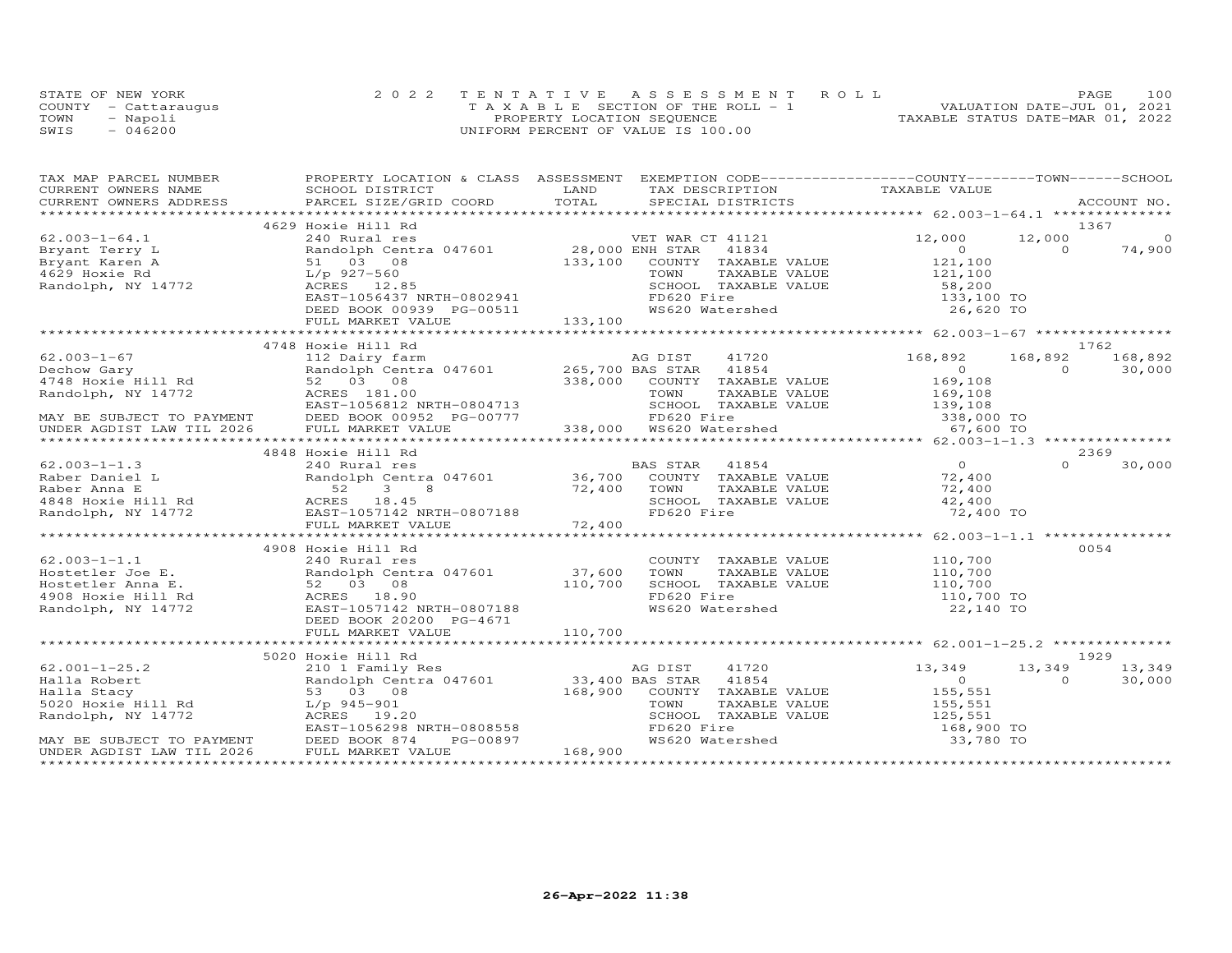|      | STATE OF NEW YORK    | 2022 TENTATIVE ASSESSMENT ROLL        |                                  | PAGE                        | 101 |
|------|----------------------|---------------------------------------|----------------------------------|-----------------------------|-----|
|      | COUNTY - Cattaraugus | T A X A B L E SECTION OF THE ROLL - 1 |                                  | VALUATION DATE-JUL 01, 2021 |     |
| TOWN | - Napoli             | PROPERTY LOCATION SEQUENCE            | TAXABLE STATUS DATE-MAR 01, 2022 |                             |     |
| SWIS | $-046200$            | UNIFORM PERCENT OF VALUE IS 100.00    |                                  |                             |     |

| TAX MAP PARCEL NUMBER THE PROPERTY LOCATION & CLASS ASSESSMENT EXEMPTION CODE----------------COUNTY-------TOWN------SCHOOL                                                                                                                                                  |                          |         |                               |                         |                         |
|-----------------------------------------------------------------------------------------------------------------------------------------------------------------------------------------------------------------------------------------------------------------------------|--------------------------|---------|-------------------------------|-------------------------|-------------------------|
| ENNE PARCEL SURFAINT SURFAINT SURFAINT SURFAINT CONSUMERS ADDRESS FORCED DISTRICT DAND TAXAGEMENT OWNERS ADDRESS SCHOOL DISTRICT DAND TOTAL SPECIAL DISTRICTS ACCOUNT NO.<br>CURRENT OWNERS ADDRESS PARCEL SIZE/GRID COORD TOTAL                                            |                          |         |                               |                         |                         |
|                                                                                                                                                                                                                                                                             |                          |         |                               |                         |                         |
|                                                                                                                                                                                                                                                                             |                          |         |                               |                         |                         |
|                                                                                                                                                                                                                                                                             | 5103 Hoxie Hill Rd       |         |                               |                         | 0080                    |
|                                                                                                                                                                                                                                                                             |                          |         |                               |                         |                         |
|                                                                                                                                                                                                                                                                             |                          |         |                               |                         |                         |
|                                                                                                                                                                                                                                                                             |                          |         |                               |                         |                         |
|                                                                                                                                                                                                                                                                             |                          |         |                               |                         |                         |
|                                                                                                                                                                                                                                                                             |                          |         |                               |                         |                         |
|                                                                                                                                                                                                                                                                             |                          |         |                               |                         |                         |
|                                                                                                                                                                                                                                                                             |                          |         |                               |                         |                         |
|                                                                                                                                                                                                                                                                             |                          |         |                               |                         |                         |
|                                                                                                                                                                                                                                                                             | 5155 Hoxie Hill Rd       |         |                               |                         | 2355                    |
|                                                                                                                                                                                                                                                                             |                          |         |                               |                         |                         |
|                                                                                                                                                                                                                                                                             |                          |         |                               |                         |                         |
|                                                                                                                                                                                                                                                                             |                          |         |                               |                         |                         |
|                                                                                                                                                                                                                                                                             |                          |         |                               |                         |                         |
|                                                                                                                                                                                                                                                                             |                          |         |                               |                         |                         |
|                                                                                                                                                                                                                                                                             |                          |         |                               |                         |                         |
| $\begin{tabular}{lllllllllllll} \hline 62.001-1-26.3 & 210 & 1 Family Res & 15,300 & 100011 & 1600210 & 1120011012 & 131,400101012 & 131,400101012 & 131,400101012 & 131,400101012 & 131,400101012 & 131,400101012 & 131,400101012 & 131,400101012 & 131,400101012 & 131,4$ |                          |         |                               |                         |                         |
|                                                                                                                                                                                                                                                                             | 5211 Hoxie Hill Rd       |         |                               |                         | 0176                    |
|                                                                                                                                                                                                                                                                             |                          |         | COUNTY TAXABLE VALUE 94,100   |                         |                         |
|                                                                                                                                                                                                                                                                             |                          |         |                               |                         |                         |
|                                                                                                                                                                                                                                                                             |                          |         |                               |                         |                         |
|                                                                                                                                                                                                                                                                             |                          |         |                               |                         |                         |
|                                                                                                                                                                                                                                                                             |                          |         |                               |                         |                         |
|                                                                                                                                                                                                                                                                             |                          |         |                               |                         |                         |
|                                                                                                                                                                                                                                                                             |                          |         |                               |                         |                         |
|                                                                                                                                                                                                                                                                             |                          |         |                               |                         |                         |
|                                                                                                                                                                                                                                                                             | 5274 Hoxie Hill Rd       |         |                               |                         | 1493                    |
| 32/4 HOXIE HILL NO CONTY A SERIE MAN BE SUBJECT TO PAYMENT AGNES 151.70 CONTRAND CONTRANSIVE CONTRANSIVE CONTRANSIVE CONTRANSIVE CONTRANSIVE CONTRANSIVE CONTRANSIVE CONTRANSIVE CONTRANSIVE CONTRANSIVE CONTRANSIVE CONTRANSI                                              |                          |         |                               |                         | $96,598$<br>0<br>96,598 |
|                                                                                                                                                                                                                                                                             |                          |         |                               |                         | 30,000                  |
|                                                                                                                                                                                                                                                                             |                          |         |                               |                         |                         |
|                                                                                                                                                                                                                                                                             |                          |         |                               |                         |                         |
|                                                                                                                                                                                                                                                                             |                          |         |                               |                         |                         |
|                                                                                                                                                                                                                                                                             |                          |         | FD620 Fire<br>WS620 Watershed | 369,400 TO<br>73,880 TO |                         |
|                                                                                                                                                                                                                                                                             |                          |         |                               |                         |                         |
|                                                                                                                                                                                                                                                                             | DEED BOOK 00987 PG-00078 |         |                               |                         |                         |
|                                                                                                                                                                                                                                                                             | FULL MARKET VALUE        | 369,400 |                               |                         |                         |
|                                                                                                                                                                                                                                                                             |                          |         |                               |                         |                         |
|                                                                                                                                                                                                                                                                             | 10610 Hoxie Hill Rd      |         |                               |                         | 1371                    |
|                                                                                                                                                                                                                                                                             |                          |         |                               |                         |                         |
|                                                                                                                                                                                                                                                                             |                          |         |                               |                         |                         |
|                                                                                                                                                                                                                                                                             |                          |         |                               |                         |                         |
|                                                                                                                                                                                                                                                                             |                          |         |                               |                         |                         |
|                                                                                                                                                                                                                                                                             |                          |         |                               |                         |                         |
|                                                                                                                                                                                                                                                                             |                          |         |                               |                         |                         |
|                                                                                                                                                                                                                                                                             | FULL MARKET VALUE        | 132,200 |                               |                         |                         |
|                                                                                                                                                                                                                                                                             |                          |         |                               |                         |                         |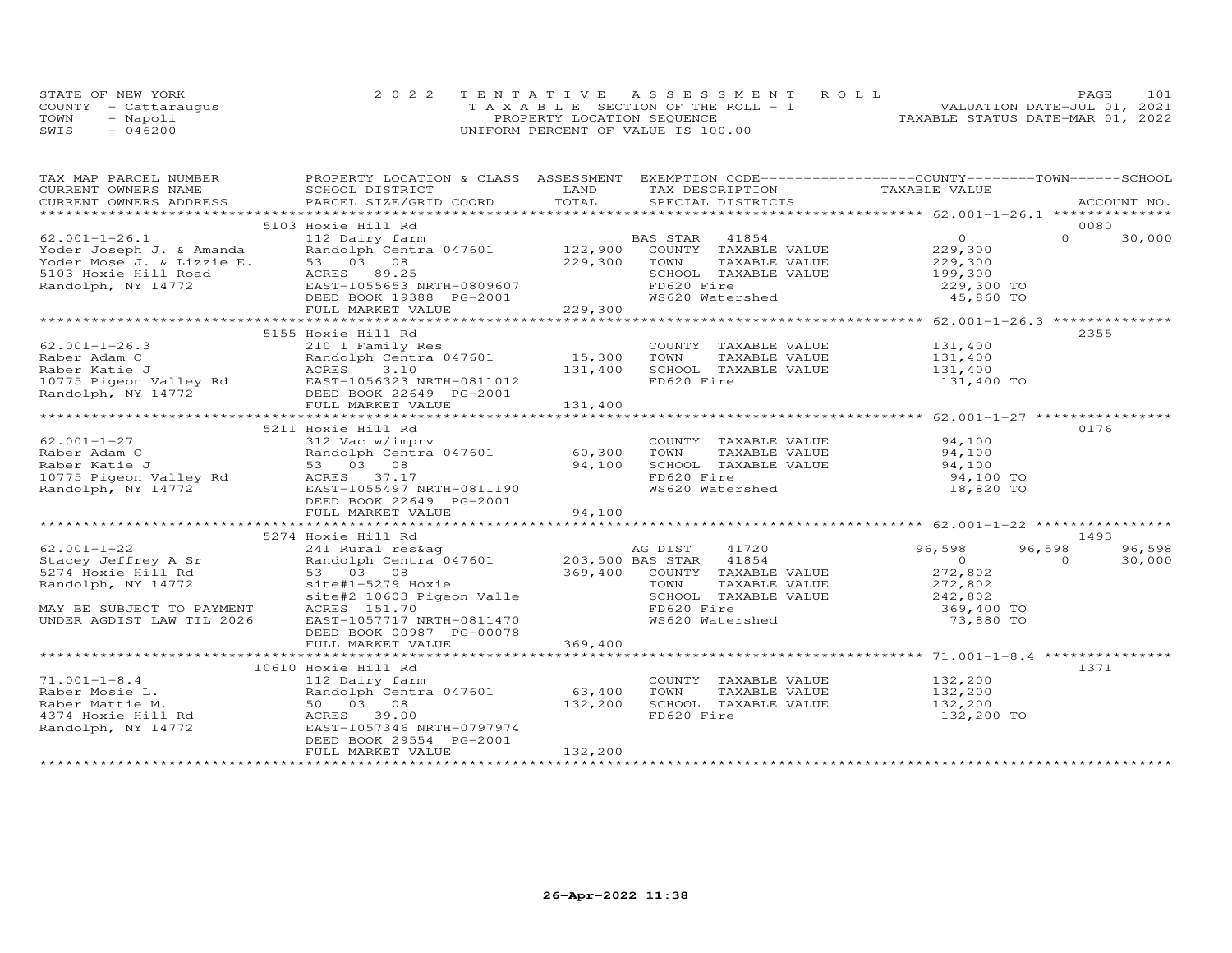|      | STATE OF NEW YORK    | 2022 TENTATIVE ASSESSMENT ROLL        | PAGE.                            | 102 |
|------|----------------------|---------------------------------------|----------------------------------|-----|
|      | COUNTY - Cattarauqus | T A X A B L E SECTION OF THE ROLL - 1 | VALUATION DATE-JUL 01, 2021      |     |
| TOWN | - Napoli             | PROPERTY LOCATION SEQUENCE            | TAXABLE STATUS DATE-MAR 01, 2022 |     |
| SWIS | $-046200$            | UNIFORM PERCENT OF VALUE IS 100.00    |                                  |     |

| TAX MAP PARCEL NUMBER<br>CURRENT OWNERS NAME                                                                    | PROPERTY LOCATION & CLASS ASSESSMENT EXEMPTION CODE----------------COUNTY-------TOWN------SCHOOL<br>SCHOOL DISTRICT | LAND        |                                                                                         |                  |        |        |
|-----------------------------------------------------------------------------------------------------------------|---------------------------------------------------------------------------------------------------------------------|-------------|-----------------------------------------------------------------------------------------|------------------|--------|--------|
|                                                                                                                 |                                                                                                                     |             | TAX DESCRIPTION TAXABLE VALUE                                                           |                  |        |        |
| .CURRENT OWNERS ADDRESS PARCEL SIZE/GRID COORD TOTAL SPECIAL DISTRICTS ACCOUNT NO ACCOUNT NO ACCOUNT NO ACCOUNT |                                                                                                                     |             |                                                                                         |                  |        |        |
|                                                                                                                 | 10610 Hoxie Hill Rd                                                                                                 |             |                                                                                         |                  |        | 1371   |
| $71.001 - 1 - 8.5$                                                                                              | 105 Vac farmland                                                                                                    |             | AG DIST<br>41720                                                                        | 38,948           | 38,948 | 38,948 |
| R & L Adams Lands LLC<br>4244 Elm Creek Rd                                                                      | Randolph Centra 047601 69,900 COUNTY TAXABLE VALUE                                                                  |             |                                                                                         | 30,952<br>30,952 |        |        |
| 4244 Elm Creek Rd                                                                                               | 50 03 08                                                                                                            | 69,900      | TOWN<br>TAXABLE VALUE                                                                   |                  |        |        |
| Randolph, NY 14772                                                                                              | ACRES<br>52.95                                                                                                      |             | SCHOOL TAXABLE VALUE 30,952<br>FD620 Fire                                               |                  |        |        |
| MAY BE SUBJECT TO PAYMENT                                                                                       | EAST-1057346 NRTH-0797974<br>DEED BOOK 29554 PG-4001                                                                |             |                                                                                         | 69,900 TO        |        |        |
| UNDER AGDIST LAW TIL 2026                                                                                       | FULL MARKET VALUE                                                                                                   | 69,900      |                                                                                         |                  |        |        |
|                                                                                                                 |                                                                                                                     |             |                                                                                         |                  |        |        |
|                                                                                                                 | Jamestown Rd                                                                                                        |             |                                                                                         |                  |        | 1690   |
| $70.002 - 2 - 2.1$                                                                                              | 314 Rural vac<10                                                                                                    |             | COUNTY TAXABLE VALUE 22,900                                                             |                  |        |        |
| Long Scott                                                                                                      | Randolph Centra 047601 22,900                                                                                       |             | TOWN                                                                                    |                  |        |        |
| 10872 Jamestown Rd                                                                                              | 58 03 08                                                                                                            | 22,900      | SCHOOL TAXABLE VALUE                                                                    |                  |        |        |
| Randolph, NY 14772                                                                                              | 5.96<br>ACRES                                                                                                       |             | FD620 Fire                                                                              | 22,900 TO        |        |        |
|                                                                                                                 | EAST-1052741 NRTH-0796079                                                                                           |             | WS620 Watershed                                                                         | 4,580 TO         |        |        |
|                                                                                                                 | DEED BOOK 18831 PG-8002                                                                                             |             |                                                                                         |                  |        |        |
|                                                                                                                 | FULL MARKET VALUE                                                                                                   | 22,900      |                                                                                         |                  |        |        |
|                                                                                                                 |                                                                                                                     |             |                                                                                         |                  |        |        |
| $70.002 - 2 - 5$                                                                                                | Jamestown Rd                                                                                                        |             |                                                                                         |                  |        | 1374   |
| R & L Adams Lands LLC                                                                                           | 105 Vac farmland                                                                                                    |             | AG DIST 41720<br>Randolph Centra 047601 88,900 COUNTY TAXABLE VALUE                     | 59,289<br>29,611 | 59,289 | 59,289 |
| 4244 Elm Creek Rd                                                                                               | 57 03 08                                                                                                            | 88,900 TOWN |                                                                                         |                  |        |        |
| Randolph, NY 14772                                                                                              | ACRES 57.91                                                                                                         |             | TOWN TAXABLE VALUE 29,611<br>SCHOOL TAXABLE VALUE 29,611                                |                  |        |        |
|                                                                                                                 |                                                                                                                     |             | FD620 Fire                                                                              | 88,900 TO        |        |        |
| MAY BE SUBJECT TO PAYMENT                                                                                       | EAST-1053796 NRTH-0795016<br>DEED BOOK 29554 PG-4001                                                                |             | rbozo rile<br>WS620 Watershed                                                           | 17,780 TO        |        |        |
| UNDER AGDIST LAW TIL 2026                                                                                       | FULL MARKET VALUE                                                                                                   | 88,900      |                                                                                         |                  |        |        |
|                                                                                                                 |                                                                                                                     |             |                                                                                         |                  |        |        |
|                                                                                                                 | Jamestown Rd                                                                                                        |             |                                                                                         |                  |        | 1705   |
| $70.002 - 2 - 26$                                                                                               | 322 Rural vac>10                                                                                                    |             | COUNTY TAXABLE VALUE 46,600                                                             |                  |        |        |
| Tennies Deforest U                                                                                              | Randolph Centra 047601 46,600                                                                                       |             | TOWN                                                                                    |                  |        |        |
| 104 Jamestown Rd                                                                                                | 57 03 08                                                                                                            | 46,600      | TOWN TAXABLE VALUE 46,600<br>SCHOOL TAXABLE VALUE 46,600<br>SCHOOL TAXABLE VALUE 46,600 |                  |        |        |
| Randolph, NY 14772                                                                                              | ACRES 24.08                                                                                                         |             | FD620 Fire<br>WS620 Watershed                                                           | 46,600 TO        |        |        |
|                                                                                                                 | EAST-1051656 NRTH-0793254<br>FULL MARKET VALUE                                                                      | 46,600      |                                                                                         | 9,320 TO         |        |        |
|                                                                                                                 |                                                                                                                     |             |                                                                                         |                  |        |        |
|                                                                                                                 | Jamestown Rd                                                                                                        |             |                                                                                         |                  |        | 1654   |
| $70.002 - 2 - 27.1$                                                                                             | 311 Res vac land                                                                                                    |             | COUNTY TAXABLE VALUE                                                                    | 16,300           |        |        |
| Sluga Susan A                                                                                                   | Randolph Centra 047601 15,000                                                                                       |             | TOWN<br>TAXABLE VALUE                                                                   | 16,300           |        |        |
| 2856 Boyer Rd                                                                                                   | 57 03 08                                                                                                            | 16,300      | SCHOOL TAXABLE VALUE                                                                    | 16,300           |        |        |
| Randolph, NY 14772                                                                                              | ACRES<br>0.57                                                                                                       |             |                                                                                         | 16,300 TO        |        |        |
|                                                                                                                 | EAST-1051529 NRTH-0794146                                                                                           |             | FD620 Fire<br>WS620 Watershed                                                           | 3,260 TO         |        |        |
|                                                                                                                 | DEED BOOK 29187 PG-7001                                                                                             |             |                                                                                         |                  |        |        |
|                                                                                                                 | FULL MARKET VALUE                                                                                                   | 16,300      |                                                                                         |                  |        |        |
|                                                                                                                 |                                                                                                                     |             |                                                                                         |                  |        |        |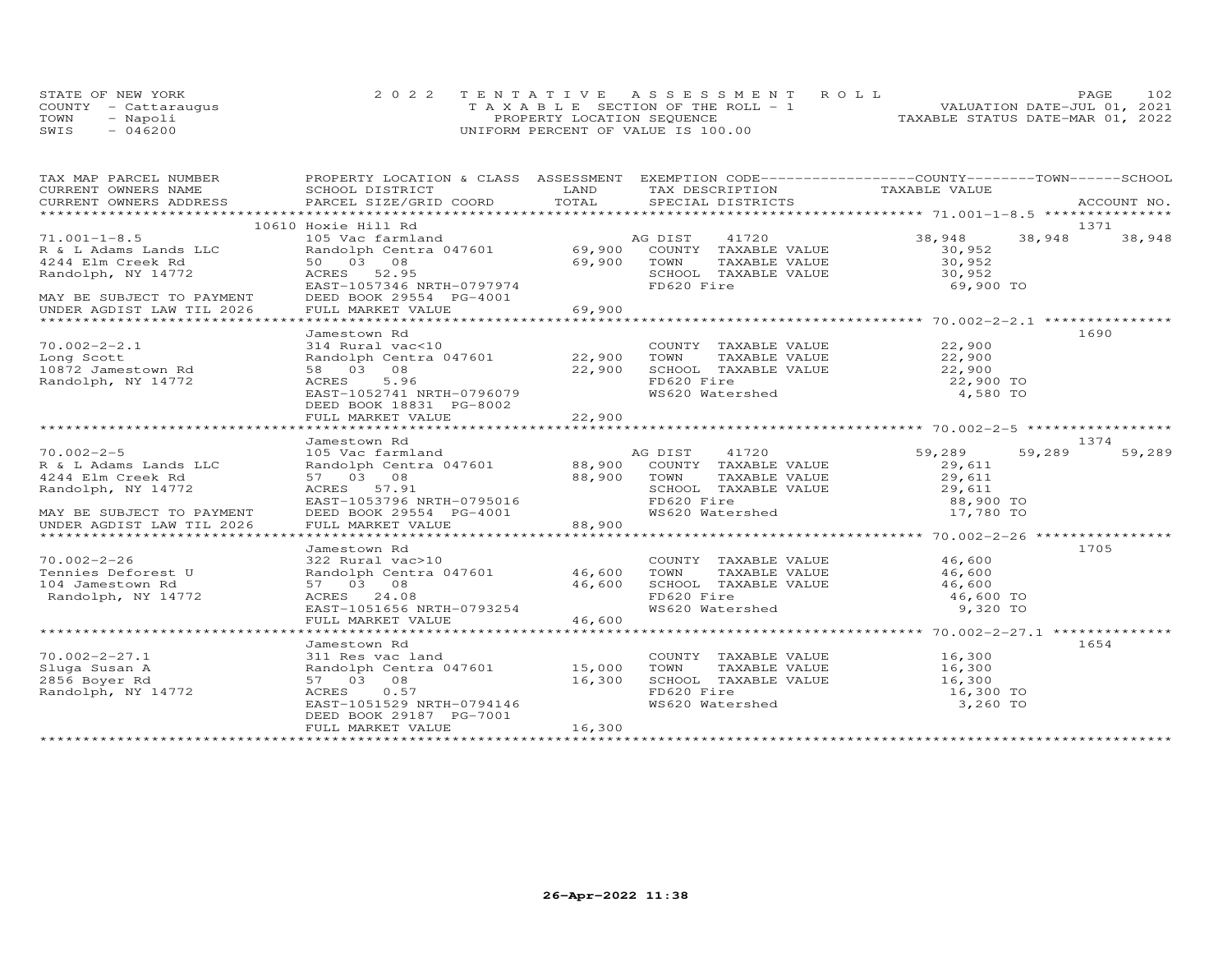| STATE OF NEW YORK    | 2022 TENTATIVE ASSESSMENT ROLL        | PAGE.                            | 103 |
|----------------------|---------------------------------------|----------------------------------|-----|
| COUNTY - Cattaraugus | T A X A B L E SECTION OF THE ROLL - 1 | VALUATION DATE-JUL 01, 2021      |     |
| TOWN<br>- Napoli     | PROPERTY LOCATION SEQUENCE            | TAXABLE STATUS DATE-MAR 01, 2022 |     |
| $-046200$<br>SWIS    | UNIFORM PERCENT OF VALUE IS 100.00    |                                  |     |

| TAX MAP PARCEL NUMBER                                                             | PROPERTY LOCATION & CLASS ASSESSMENT EXEMPTION CODE----------------COUNTY-------TOWN------SCHOOL                                                                                                                                         |        |                                                                                                                         |                     |               |
|-----------------------------------------------------------------------------------|------------------------------------------------------------------------------------------------------------------------------------------------------------------------------------------------------------------------------------------|--------|-------------------------------------------------------------------------------------------------------------------------|---------------------|---------------|
| CURRENT OWNERS NAME                                                               |                                                                                                                                                                                                                                          |        | TAX DESCRIPTION TAXABLE VALUE                                                                                           |                     |               |
| CURRENT OWNERS ADDRESS                                                            |                                                                                                                                                                                                                                          |        | SPECIAL DISTRICTS                                                                                                       |                     | ACCOUNT NO.   |
|                                                                                   |                                                                                                                                                                                                                                          |        |                                                                                                                         |                     |               |
|                                                                                   | Jamestown Rd                                                                                                                                                                                                                             |        | COUNTY TAXABLE VALUE 7,700<br>7,700 TOWN TAXABLE VALUE 7,700<br>7,700 SCHOOL TAXABLE VALUE 7,700<br>FDE20 Fire 7,700 TO |                     | 2160          |
| $70.002 - 2 - 27.5$                                                               |                                                                                                                                                                                                                                          |        |                                                                                                                         |                     |               |
| Enormous Tip, Inc.                                                                | COUNT<br>Randolph Centra 047601 7,700 TOWN<br>57 03 08                                                                                                                                                                                   |        |                                                                                                                         |                     |               |
| 203 Pine St.                                                                      | 57 03 08                                                                                                                                                                                                                                 |        |                                                                                                                         |                     |               |
| South Dayton, NY 14138                                                            | ACRES 4.25                                                                                                                                                                                                                               |        | FD620 Fire<br>WS620 Watershed                                                                                           |                     |               |
|                                                                                   | EAST-1051677 NRTH-0793932                                                                                                                                                                                                                |        |                                                                                                                         | 1,540 TO            |               |
|                                                                                   | DEED BOOK 26387 PG-8001<br>FULL MARKET VALUE                                                                                                                                                                                             |        |                                                                                                                         |                     |               |
|                                                                                   |                                                                                                                                                                                                                                          | 7,700  |                                                                                                                         |                     |               |
|                                                                                   |                                                                                                                                                                                                                                          |        |                                                                                                                         |                     |               |
| $70.002 - 2 - 32$                                                                 | Jamestown Rd<br>312 Vac w/imprv                                                                                                                                                                                                          |        |                                                                                                                         |                     | 1620          |
|                                                                                   |                                                                                                                                                                                                                                          |        | COUNTY TAXABLE VALUE 25,800                                                                                             |                     |               |
| Finch Francis G Jr<br>Finch Shirley I                                             |                                                                                                                                                                                                                                          |        |                                                                                                                         |                     |               |
|                                                                                   | Randolph Centra 047601 15,400 TOWN<br>57 03 08 25,800 SCHOO<br>Ff 440.00                                                                                                                                                                 |        |                                                                                                                         |                     |               |
| 10913 Jamestown Rd<br>Randolph, NY 14772                                          | ACRES<br>1.53                                                                                                                                                                                                                            |        | FD620 Fire 25,800 TO 25,800 TO 35,160 TO                                                                                |                     |               |
|                                                                                   | EAST-1052113 NRTH-0794779                                                                                                                                                                                                                |        |                                                                                                                         |                     |               |
|                                                                                   | DEED BOOK 13491 PG-9003                                                                                                                                                                                                                  |        |                                                                                                                         |                     |               |
|                                                                                   |                                                                                                                                                                                                                                          | 25,800 |                                                                                                                         |                     |               |
|                                                                                   | FULL MARKET VALUE                                                                                                                                                                                                                        |        |                                                                                                                         |                     |               |
|                                                                                   | Jamestown Rd                                                                                                                                                                                                                             |        |                                                                                                                         |                     | 1906          |
| $70.002 - 2 - 34.2$                                                               |                                                                                                                                                                                                                                          |        |                                                                                                                         |                     |               |
|                                                                                   |                                                                                                                                                                                                                                          |        |                                                                                                                         |                     |               |
|                                                                                   |                                                                                                                                                                                                                                          |        |                                                                                                                         |                     |               |
|                                                                                   |                                                                                                                                                                                                                                          |        |                                                                                                                         |                     |               |
| Finch Francis G Jr<br>Finch Shirley I<br>10913 Jamestown Rd<br>Randolph, NY 14772 | 314 Rural vac<10<br>Randolph Centra 047601<br>37 03 08<br>FRNT 170.00 DPTH 290.00<br>290.00<br>2,840 TO 20021<br>2,840 TO 20021<br>2,840 TO 20021<br>2,840 TO 2,840 TO                                                                   |        |                                                                                                                         |                     |               |
|                                                                                   |                                                                                                                                                                                                                                          |        |                                                                                                                         |                     |               |
|                                                                                   | DEED BOOK 892 PG-00482                                                                                                                                                                                                                   | 14,200 |                                                                                                                         |                     |               |
|                                                                                   | FULL MARKET VALUE                                                                                                                                                                                                                        |        |                                                                                                                         |                     |               |
|                                                                                   | Jamestown Rd                                                                                                                                                                                                                             |        |                                                                                                                         |                     | 1429          |
| $70.002 - 2 - 44$                                                                 |                                                                                                                                                                                                                                          |        |                                                                                                                         | 15,433              | 15,433 15,433 |
|                                                                                   |                                                                                                                                                                                                                                          |        |                                                                                                                         |                     |               |
| R&L Adams Lands, LLC<br>4224 Elm Creek Rd                                         |                                                                                                                                                                                                                                          |        |                                                                                                                         | 22,267<br>22,267    |               |
| Randolph, NY 14772                                                                |                                                                                                                                                                                                                                          |        |                                                                                                                         |                     |               |
|                                                                                   | 105 Vac farmland<br>Randolph Centra 047601 37,700 COUNTY TAXABLE VALUE<br>57 03 08 37,700 TOWN TAXABLE VALUE<br>RCRES 29.00 SCHOOL TAXABLE VALUE<br>EAST-1051327 NRTH-0795061 FD620 Fire<br>DEED BOOK 4643 PG-3001 737,700 WAS620 Waters |        | SCHOOL TAXABLE VALUE $22, 267$<br>FD620 Fire 37,700 TO<br>WS620 Watershed 7,540 TO                                      |                     |               |
| MAY BE SUBJECT TO PAYMENT                                                         |                                                                                                                                                                                                                                          |        |                                                                                                                         |                     |               |
| UNDER AGDIST LAW TIL 2029                                                         |                                                                                                                                                                                                                                          |        |                                                                                                                         |                     |               |
|                                                                                   |                                                                                                                                                                                                                                          |        |                                                                                                                         |                     |               |
|                                                                                   | Jamestown Rd                                                                                                                                                                                                                             |        |                                                                                                                         |                     | 0021          |
| $70.002 - 2 - 46$                                                                 | 105 Vac farmland                                                                                                                                                                                                                         |        |                                                                                                                         |                     |               |
| R&L Adams Lands, LLC                                                              | Randolph Centra 047601 31,800 TOWN                                                                                                                                                                                                       |        | COUNTY TAXABLE VALUE 31,800<br>TOWN TAXABLE VALUE 31,800                                                                |                     |               |
| 4224 Elm Creek Rd                                                                 |                                                                                                                                                                                                                                          | 31,800 | SCHOOL TAXABLE VALUE                                                                                                    |                     |               |
| Randolph, NY 14772                                                                |                                                                                                                                                                                                                                          |        | FD620 Fire                                                                                                              | 31,800<br>31,800 TO |               |
|                                                                                   | 58 03 08<br>landlocked<br>ACRES 27.52<br>ACRES 27.52                                                                                                                                                                                     |        | WS620 Watershed                                                                                                         | 6,360 TO            |               |
|                                                                                   | EAST-1051621 NRTH-0796096                                                                                                                                                                                                                |        |                                                                                                                         |                     |               |
|                                                                                   | DEED BOOK 4643 PG-3001                                                                                                                                                                                                                   |        |                                                                                                                         |                     |               |
|                                                                                   | FULL MARKET VALUE                                                                                                                                                                                                                        | 31,800 |                                                                                                                         |                     |               |
|                                                                                   |                                                                                                                                                                                                                                          |        |                                                                                                                         |                     |               |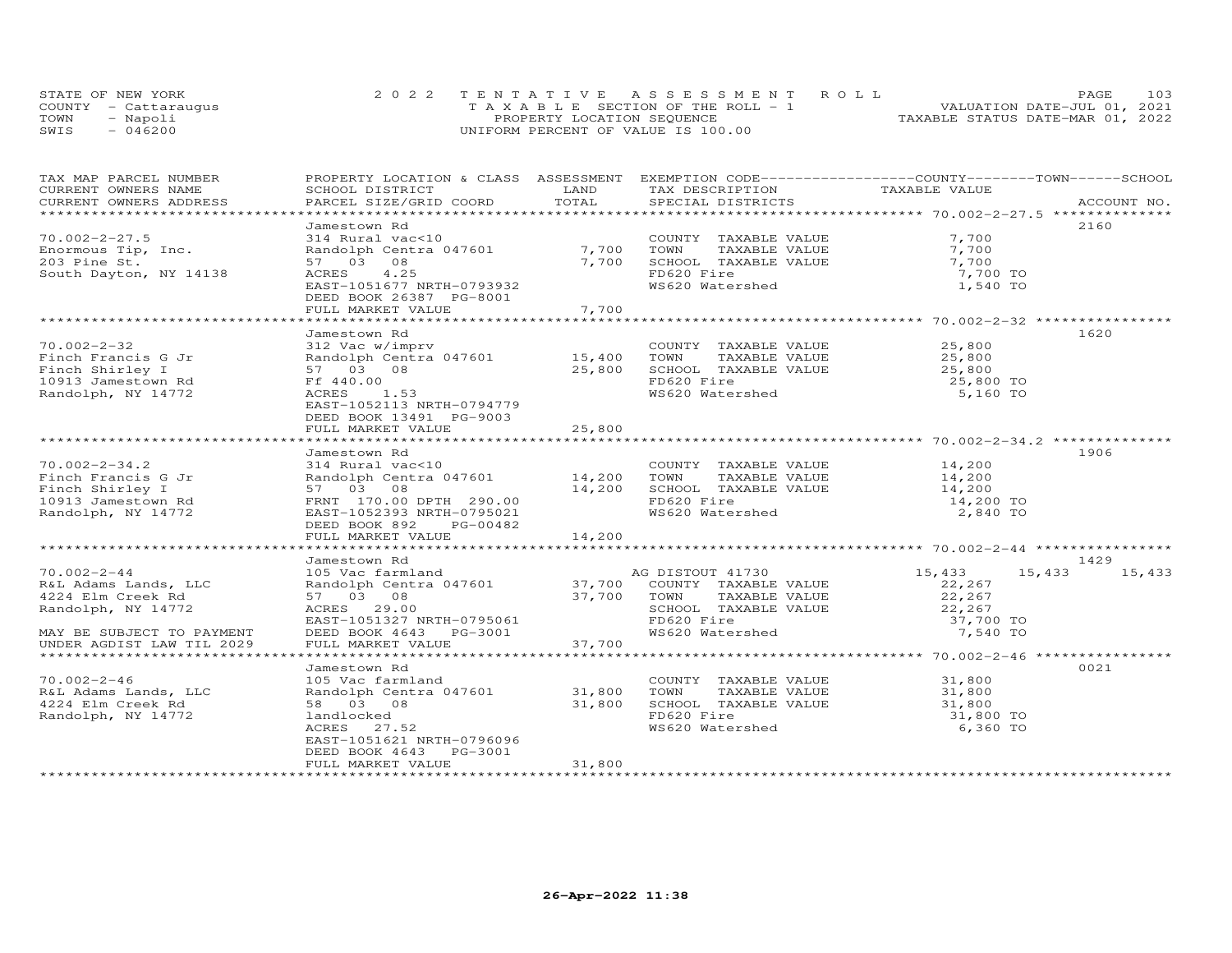|      | STATE OF NEW YORK    |                                    | 2022 TENTATIVE ASSESSMENT ROLL                |                                  | <b>PAGE</b>                 | 104 |
|------|----------------------|------------------------------------|-----------------------------------------------|----------------------------------|-----------------------------|-----|
|      | COUNTY - Cattaraugus |                                    | $T A X A B I E S E C T I ON OF THE RO I. - 1$ |                                  | VALUATION DATE-JUL 01, 2021 |     |
| TOWN | - Napoli             | PROPERTY LOCATION SEQUENCE         |                                               | TAXABLE STATUS DATE-MAR 01, 2022 |                             |     |
| SWIS | $-046200$            | UNIFORM PERCENT OF VALUE IS 100.00 |                                               |                                  |                             |     |

| TAX MAP PARCEL NUMBER<br>CURRENT OWNERS NAME                                                                                                                                                                               | PROPERTY LOCATION & CLASS ASSESSMENT EXEMPTION CODE----------------COUNTY-------TOWN-----SCHOOL<br>SCHOOL DISTRICT | LAND    | TAX DESCRIPTION TAXABLE VALUE                                                                    |                               |          |          |
|----------------------------------------------------------------------------------------------------------------------------------------------------------------------------------------------------------------------------|--------------------------------------------------------------------------------------------------------------------|---------|--------------------------------------------------------------------------------------------------|-------------------------------|----------|----------|
|                                                                                                                                                                                                                            |                                                                                                                    |         |                                                                                                  |                               |          |          |
|                                                                                                                                                                                                                            |                                                                                                                    |         |                                                                                                  |                               |          |          |
|                                                                                                                                                                                                                            | Jamestown Rd                                                                                                       |         |                                                                                                  |                               |          | 1349     |
| 71.001-1-1<br>Adams Cattaraugus County Lands Randolph Centra 047601 Moreover 26,400 COUNTY TAXABLE VALUE                                                                                                                   |                                                                                                                    |         |                                                                                                  | 66,328                        | 66,328   | 66,328   |
|                                                                                                                                                                                                                            |                                                                                                                    |         |                                                                                                  | 30,072                        |          |          |
| 4284 Elm Creek Rd                                                                                                                                                                                                          | 50/58 03 08                                                                                                        | 96,400  | TAXABLE VALUE<br>TOWN                                                                            | 30,072                        |          |          |
| Randolph, NY 14772                                                                                                                                                                                                         | Ff 730.00                                                                                                          |         | SCHOOL TAXABLE VALUE                                                                             | 30,072<br>30,072<br>96,400 TO |          |          |
|                                                                                                                                                                                                                            | ACRES 56.60                                                                                                        |         | FD620 Fire                                                                                       |                               |          |          |
| ACRES 56.60<br>MAY BE SUBJECT TO PAYMENT EAST-1054993 NRTH-0799366<br>UNDER AGDIST LAW TIL 2029 DEED BOOK 2020 PG-17572                                                                                                    | EAST-1054993 NRTH-0799366                                                                                          |         | WS620 Watershed                                                                                  | 19,280 TO                     |          |          |
|                                                                                                                                                                                                                            | FULL MARKET VALUE                                                                                                  | 96,400  |                                                                                                  |                               |          |          |
|                                                                                                                                                                                                                            |                                                                                                                    |         |                                                                                                  |                               |          |          |
|                                                                                                                                                                                                                            | Jamestown Rd                                                                                                       |         |                                                                                                  |                               |          | 1375     |
| $71.001 - 1 - 6$                                                                                                                                                                                                           | 105 Vac farmland                                                                                                   |         | AG DIST 41720                                                                                    | 97,759                        | 97,759   | 97,759   |
| R & L Adams Lands LLC                                                                                                                                                                                                      | Randolph Centra 047601 148,800                                                                                     |         | COUNTY TAXABLE VALUE                                                                             | 51,041                        |          |          |
| 4244 Elm Creek Rd                                                                                                                                                                                                          | 58 03 08                                                                                                           | 148,800 | TOWN<br>TAXABLE VALUE                                                                            | 51,041                        |          |          |
| Randolph, NY 14772                                                                                                                                                                                                         | ACRES 86.95                                                                                                        |         | SCHOOL TAXABLE VALUE                                                                             | 51,041                        |          |          |
|                                                                                                                                                                                                                            | EAST-1055150 NRTH-0796407                                                                                          |         | FD620 Fire                                                                                       | $148,800$ TO                  |          |          |
| MAY BE SUBJECT TO PAYMENT                                                                                                                                                                                                  | DEED BOOK 29554 PG-4001                                                                                            |         | FD620 Fire<br>WS620 Watershed                                                                    |                               |          |          |
| UNDER AGDIST LAW TIL 2026                                                                                                                                                                                                  |                                                                                                                    |         |                                                                                                  |                               |          |          |
|                                                                                                                                                                                                                            |                                                                                                                    |         |                                                                                                  |                               |          |          |
|                                                                                                                                                                                                                            | Jamestown Rd                                                                                                       |         |                                                                                                  |                               |          | 1628     |
| $71.001 - 1 - 9.1$                                                                                                                                                                                                         | 322 Rural vac>10                                                                                                   |         | COUNTY TAXABLE VALUE                                                                             | 29,300                        |          |          |
|                                                                                                                                                                                                                            | Randolph Centra 047601 29,300                                                                                      |         | TAXABLE VALUE 29,300<br>TOWN                                                                     |                               |          |          |
|                                                                                                                                                                                                                            |                                                                                                                    | 29,300  | SCHOOL TAXABLE VALUE                                                                             | 29,300                        |          |          |
|                                                                                                                                                                                                                            |                                                                                                                    |         | FD620 Fire                                                                                       | 29,300 TO                     |          |          |
| Filip Mark<br>Anderlin Mark<br>Attn: Joan Briggs<br>Po Box 62<br>Randolph, NY 14772<br>EAST-1058203 N<br>EIKIT, MARKET VA<br>ENSIMERT VARKET VA                                                                            | EAST-1058203 NRTH-0798306                                                                                          |         |                                                                                                  |                               |          |          |
|                                                                                                                                                                                                                            | FULL MARKET VALUE                                                                                                  | 29,300  |                                                                                                  |                               |          |          |
|                                                                                                                                                                                                                            |                                                                                                                    |         |                                                                                                  |                               |          |          |
|                                                                                                                                                                                                                            | 10480 Jamestown Rd                                                                                                 |         |                                                                                                  |                               |          | 1918     |
| $71.001 - 1 - 9.2$                                                                                                                                                                                                         | 240 Rural res                                                                                                      |         | COUNTY TAXABLE VALUE                                                                             | 190,100<br>190,100            |          |          |
|                                                                                                                                                                                                                            | Randolph Centra 047601 28,600                                                                                      |         | TOWN<br>TAXABLE VALUE                                                                            |                               |          |          |
|                                                                                                                                                                                                                            |                                                                                                                    | 190,100 | SCHOOL TAXABLE VALUE<br>FD620 Fire                                                               | 190,100<br>190,100 TO         |          |          |
| 71.001-1-9.2<br>Briggs Joan L<br>Eberle James<br>For De Randolph Centra 047601<br>For De Son Company<br>For Son Company<br>For Son Company<br>EAST-1058319 NRTH-0799338<br>Randolph, NY 14772<br>EAST-1058319 NRTH-0799338 |                                                                                                                    |         |                                                                                                  |                               |          |          |
|                                                                                                                                                                                                                            | DEED BOOK 827<br>PG-00799                                                                                          |         |                                                                                                  |                               |          |          |
|                                                                                                                                                                                                                            |                                                                                                                    |         |                                                                                                  |                               |          |          |
|                                                                                                                                                                                                                            |                                                                                                                    |         |                                                                                                  |                               |          |          |
|                                                                                                                                                                                                                            | 10672 Jamestown Rd                                                                                                 |         |                                                                                                  |                               |          | 1443     |
| $71.001 - 1 - 4$                                                                                                                                                                                                           | 210 1 Family Res                                                                                                   |         | ENH STAR 41834<br>VET WAR CT 41121                                                               | $\Omega$                      | $\Omega$ | 74,900   |
| Lux Howard                                                                                                                                                                                                                 | Randolph Centra 047601 13,900 VET WAR CT 41121                                                                     |         |                                                                                                  | 12,000                        | 12,000   | $\Omega$ |
| Lux Linda                                                                                                                                                                                                                  | 50 03 08                                                                                                           |         | 135,600 COUNTY TAXABLE VALUE                                                                     |                               |          |          |
|                                                                                                                                                                                                                            | 2.00                                                                                                               |         | TOWN<br>TAXABLE VALUE                                                                            | 123,600<br>123,600            |          |          |
|                                                                                                                                                                                                                            | EAST-1055949 NRTH-0797604                                                                                          |         |                                                                                                  |                               |          |          |
|                                                                                                                                                                                                                            | FULL MARKET VALUE                                                                                                  |         | TOWN IAAADDE VALUE<br>SCHOOL TAXABLE VALUE 60,700<br>EDS20 Fire 135,600 TO<br>135,600 FD620 Fire |                               |          |          |
|                                                                                                                                                                                                                            |                                                                                                                    |         | WS620 Watershed                                                                                  | 135,600 TO<br>27,120 TO       |          |          |
|                                                                                                                                                                                                                            |                                                                                                                    |         |                                                                                                  |                               |          |          |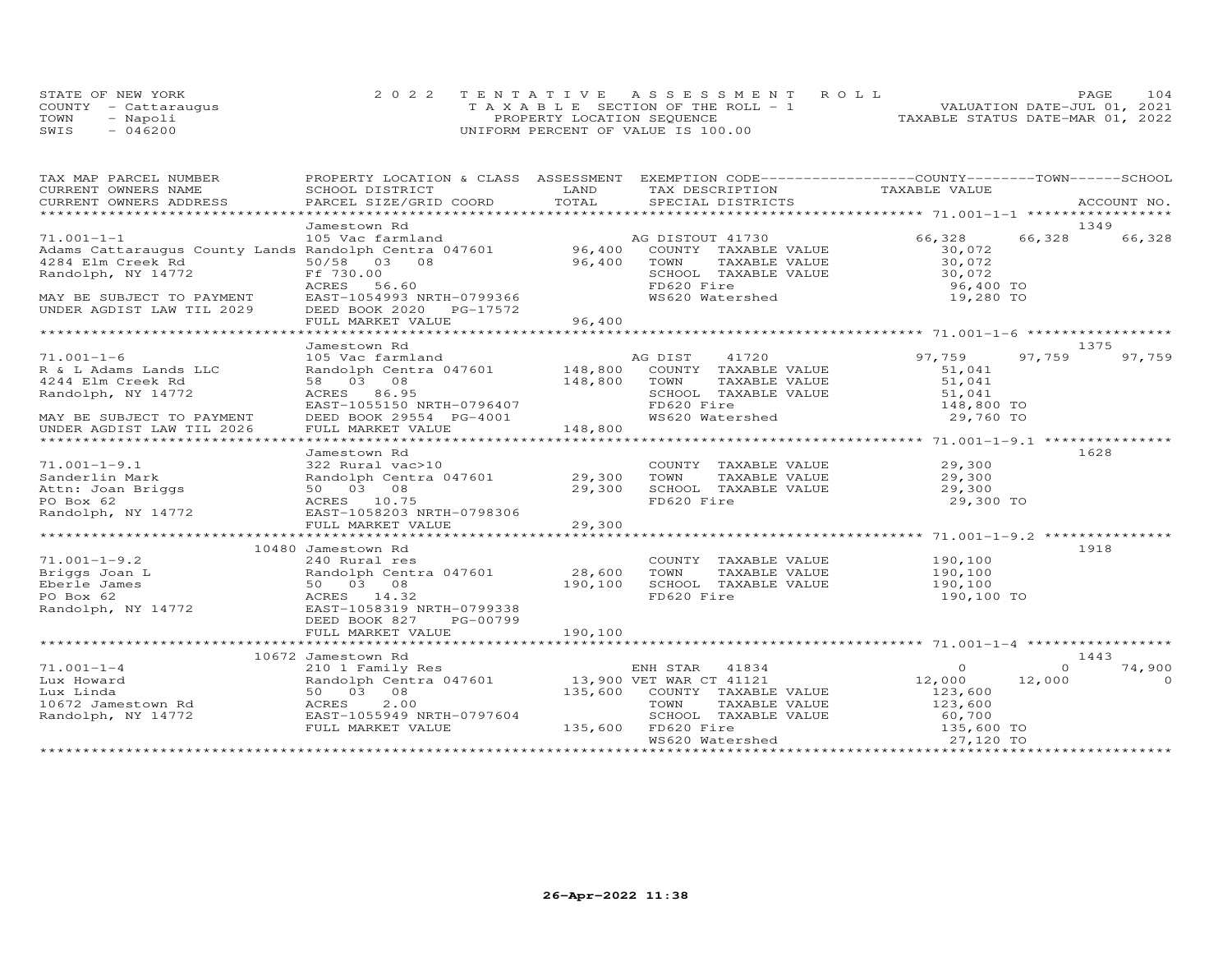|      | STATE OF NEW YORK    | 2022 TENTATIVE ASSESSMENT ROLL        | 105<br>PAGE.                     |
|------|----------------------|---------------------------------------|----------------------------------|
|      | COUNTY - Cattarauqus | T A X A B L E SECTION OF THE ROLL - 1 | VALUATION DATE-JUL 01, 2021      |
| TOWN | - Napoli             | PROPERTY LOCATION SEQUENCE            | TAXABLE STATUS DATE-MAR 01, 2022 |
| SWIS | $-046200$            | UNIFORM PERCENT OF VALUE IS 100.00    |                                  |

| TAX MAP PARCEL NUMBER  | PROPERTY LOCATION & CLASS ASSESSMENT EXEMPTION CODE-----------------COUNTY-------TOWN------SCHOOL |              |                       |                                             |                    |
|------------------------|---------------------------------------------------------------------------------------------------|--------------|-----------------------|---------------------------------------------|--------------------|
| CURRENT OWNERS NAME    | SCHOOL DISTRICT                                                                                   | LAND         | TAX DESCRIPTION       | TAXABLE VALUE                               |                    |
| CURRENT OWNERS ADDRESS | PARCEL SIZE/GRID COORD                                                                            | TOTAL        | SPECIAL DISTRICTS     |                                             | ACCOUNT NO.        |
|                        |                                                                                                   |              |                       |                                             |                    |
|                        | 10701 Jamestown Rd                                                                                |              |                       | $\circ$                                     | 0236<br>$\Omega$   |
| $71.001 - 1 - 5$       | 210 1 Family Res                                                                                  |              | BAS STAR<br>41854     |                                             | 30,000             |
| Liskow Mark D          | Randolph Centra 047601                                                                            | 17,100       | COUNTY TAXABLE VALUE  | 153,300                                     |                    |
| 10701 Jamestown Rd     | 50 03 08                                                                                          | 153,300      | TOWN<br>TAXABLE VALUE | 153,300                                     |                    |
| Randolph, NY 14772     | ACRES<br>4.31                                                                                     |              | SCHOOL TAXABLE VALUE  | 123,300                                     |                    |
|                        | EAST-1055499 NRTH-0796988                                                                         |              | FD620 Fire            | 153,300 TO                                  |                    |
|                        | DEED BOOK 00940 PG-00863<br>FULL MARKET VALUE                                                     | 153,300      | WS620 Watershed       | 30,660 TO                                   |                    |
|                        |                                                                                                   |              |                       |                                             |                    |
|                        | 10714 Jamestown Rd                                                                                |              |                       |                                             | 1350               |
| $71.001 - 1 - 3.1$     | 271 Mfg housings                                                                                  |              | ENH STAR<br>41834     | $\Omega$                                    | $\Omega$<br>69,100 |
| Hoxie Thomas C Life Us | Randolph Centra 047601                                                                            | 26,800       | COUNTY TAXABLE VALUE  | 69,100                                      |                    |
| Hoxie Carol L Life Us  | 50 03 08                                                                                          | 69,100       | TOWN<br>TAXABLE VALUE | 69,100                                      |                    |
| 10714 Jamestown Rd     | ACRES<br>8.70                                                                                     |              | SCHOOL TAXABLE VALUE  | $\overline{0}$                              |                    |
| Randolph, NY 14772     | EAST-1055377 NRTH-0797467                                                                         |              | FD620 Fire            | 69,100 TO                                   |                    |
|                        | DEED BOOK 1405<br>PG-3001                                                                         |              | WS620 Watershed       | 13,820 TO                                   |                    |
|                        | FULL MARKET VALUE                                                                                 | 69,100       |                       |                                             |                    |
|                        | ***************************                                                                       |              |                       |                                             |                    |
|                        | 10726 Jamestown Rd                                                                                |              |                       |                                             | 1616               |
| $71.001 - 1 - 2$       | 240 Rural res                                                                                     |              | COUNTY TAXABLE VALUE  | 160,900                                     |                    |
| Brown Rhonda A         | Randolph Centra 047601                                                                            | 89,400       | TOWN<br>TAXABLE VALUE | 160,900                                     |                    |
| Colbey Pauline         | 50 03 08                                                                                          | 160,900      | SCHOOL TAXABLE VALUE  | 160,900                                     |                    |
| 31 Cherry Avenue       | Ff 528.25                                                                                         |              | FD620 Fire            | 160,900 TO                                  |                    |
| Falconer, NY 14733     | 75.25<br>ACRES                                                                                    |              | WS620 Watershed       | 32,180 TO                                   |                    |
|                        | EAST-1055172 NRTH-0798381                                                                         |              |                       |                                             |                    |
|                        | DEED BOOK 19026 PG-6001                                                                           |              |                       |                                             |                    |
|                        | FULL MARKET VALUE                                                                                 | 160,900      |                       |                                             |                    |
|                        |                                                                                                   |              |                       |                                             |                    |
|                        | 10744 Jamestown Rd                                                                                |              |                       |                                             | 2432               |
| $70.002 - 2 - 2.3$     | 280 Res Multiple                                                                                  |              | 41854<br>BAS STAR     | $\circ$                                     | $\Omega$<br>30,000 |
| Lynn James R           | Randolph Centra 047601                                                                            | 96,900       | COUNTY TAXABLE VALUE  | 298,300                                     |                    |
| 10744 Jamestown Rd     | 3/14-splt off, Stel-James-                                                                        | 298,300      | TAXABLE VALUE<br>TOWN | 298,300                                     |                    |
| Randolph, NY 14772     | $site2-10764-Craig-10752$                                                                         |              | SCHOOL TAXABLE VALUE  | 268,300                                     |                    |
|                        | site3-10750-Ella-10750                                                                            |              | FD620 Fire            | 298,300 TO                                  |                    |
|                        | 72.18<br>ACRES                                                                                    |              | WS620 Watershed       | 298,300 TO                                  |                    |
|                        | EAST-1053624 NRTH-0797112                                                                         |              |                       |                                             |                    |
|                        | DEED BOOK 21243 PG-8001                                                                           |              |                       |                                             |                    |
|                        | FULL MARKET VALUE                                                                                 | 298,300      |                       |                                             |                    |
|                        |                                                                                                   | ************ |                       | **************** 70.002-2-2.2 ************* |                    |
|                        | 10764 Jamestown Rd                                                                                |              |                       |                                             | 1932               |
| $70.002 - 2 - 2.2$     | 270 Mfg housing                                                                                   |              | COUNTY TAXABLE VALUE  | 78,000                                      |                    |
| Beckman Donald L II    | Randolph Centra 047601                                                                            | 14,400       | TOWN<br>TAXABLE VALUE | 78,000                                      |                    |
| 10764 Jamestown Rd     | 3/14-splt off 3 houses, 7                                                                         | 78,000       | SCHOOL TAXABLE VALUE  | 78,000                                      |                    |
| Randolph, NY 14772     | ACRES 1.25 BANK<br>084                                                                            |              | FD620 Fire            | 78,000 TO                                   |                    |
|                        | EAST-1054313 NRTH-0797124                                                                         |              | WS620 Watershed       | 15,600 TO                                   |                    |
|                        | DEED BOOK 20210 PG-4929                                                                           |              |                       |                                             |                    |
|                        | FULL MARKET VALUE                                                                                 | 78,000       |                       |                                             |                    |
|                        |                                                                                                   |              |                       |                                             |                    |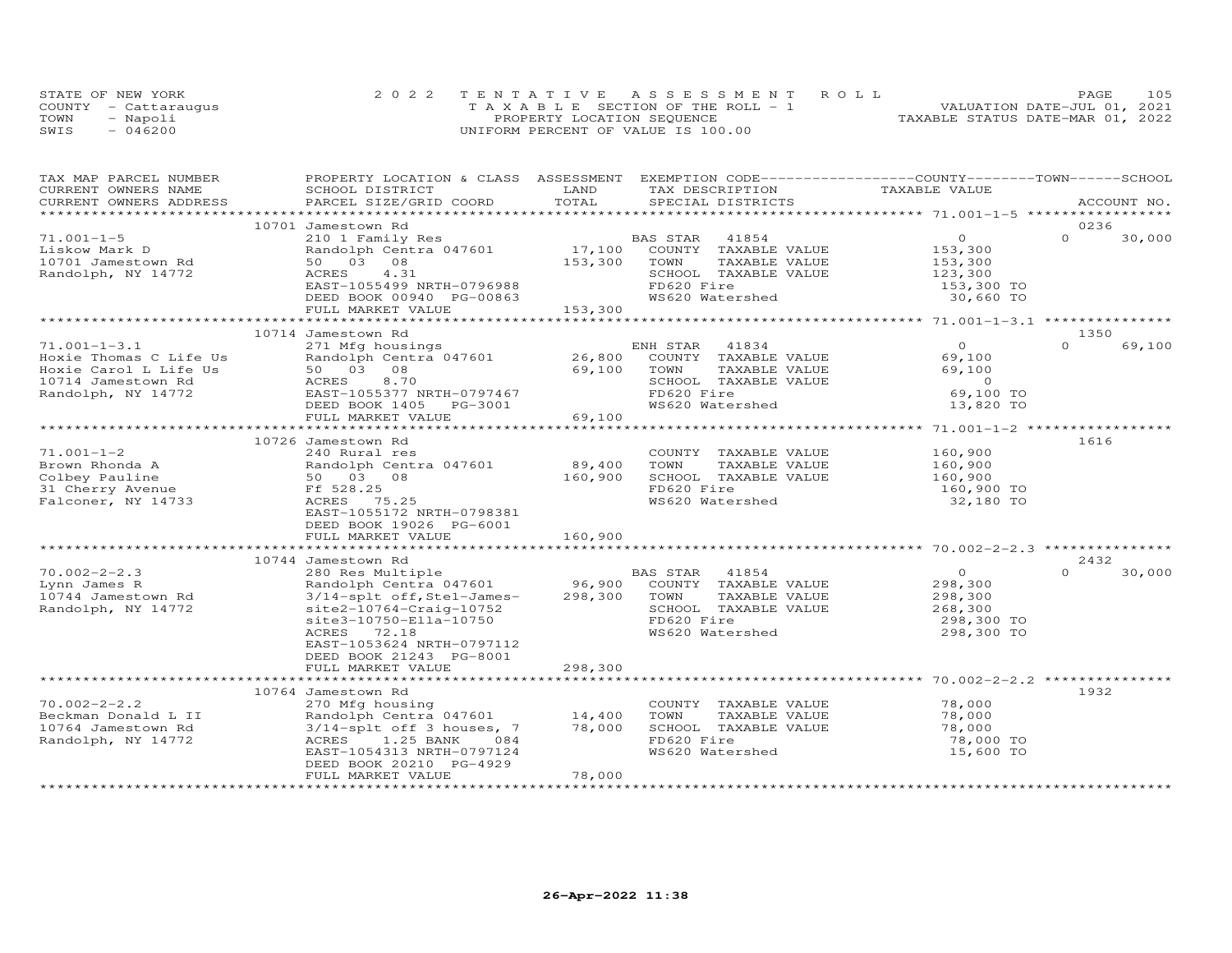| STATE OF NEW YORK    | 2022 TENTATIVE ASSESSMENT ROLL        | 106<br>PAGE.                     |
|----------------------|---------------------------------------|----------------------------------|
| COUNTY - Cattaraugus | T A X A B L E SECTION OF THE ROLL - 1 | VALUATION DATE-JUL 01, 2021      |
| TOWN<br>- Napoli     | PROPERTY LOCATION SEQUENCE            | TAXABLE STATUS DATE-MAR 01, 2022 |
| $-046200$<br>SWIS    | UNIFORM PERCENT OF VALUE IS 100.00    |                                  |

| TAX MAP PARCEL NUMBER | PROPERTY LOCATION & CLASS ASSESSMENT EXEMPTION CODE----------------COUNTY-------TOWN------SCHOOL                |         |                                               |                |          |          |
|-----------------------|-----------------------------------------------------------------------------------------------------------------|---------|-----------------------------------------------|----------------|----------|----------|
| CURRENT OWNERS NAME   | SCHOOL DISTRICT                                                                                                 | LAND    | TAX DESCRIPTION                               | TAXABLE VALUE  |          |          |
|                       | .CURRENT OWNERS ADDRESS PARCEL SIZE/GRID COORD TOTAL SPECIAL DISTRICTS ACCOUNT NO ACCOUNT NO ACCOUNT NO ACCOUNT |         |                                               |                |          |          |
|                       |                                                                                                                 |         |                                               |                |          |          |
|                       | 10851 Jamestown Rd                                                                                              |         |                                               |                | 0157     |          |
| $70.002 - 2 - 4$      | 210 1 Family Res                                                                                                |         | ENH STAR<br>41834                             | $\Omega$       | $\Omega$ | 74,900   |
| Carr Joanne           | Randolph Centra 047601 14,500 VET WAR CT 41121                                                                  |         |                                               | 12,000         | 12,000   | $\Omega$ |
| 10851 Jamestown Rd    | 58 03 08                                                                                                        |         | 101,300 COUNTY TAXABLE VALUE                  | 89,300         |          |          |
| Randolph, NY 14772    | ACRES<br>2.45                                                                                                   |         | TOWN<br>TAXABLE VALUE                         | 89,300         |          |          |
|                       | EAST-1053308 NRTH-0795837                                                                                       |         | SCHOOL TAXABLE VALUE                          | 26,400         |          |          |
|                       | FULL MARKET VALUE                                                                                               |         | 101,300 FD620 Fire                            | $101,300$ TO   |          |          |
|                       |                                                                                                                 |         | WS620 Watershed                               |                |          |          |
|                       | *********************                                                                                           |         |                                               |                |          |          |
|                       | 10870 Jamestown Rd                                                                                              |         |                                               |                | 1398     |          |
| $70.002 - 2 - 3.1$    | 314 Rural vac<10                                                                                                |         | COUNTY TAXABLE VALUE                          | 3,400          |          |          |
| Long Scott            | Randolph Centra 047601                                                                                          | 3,400   | TOWN<br>TAXABLE VALUE                         | 3,400          |          |          |
| 10872 Jamestown Rd    | 58 02 08                                                                                                        | 3,400   | SCHOOL TAXABLE VALUE                          | 3,400          |          |          |
| Randolph, NY 14772    | FRNT 50.00 DPTH 132.00                                                                                          |         | FD620 Fire                                    | 3,400 TO       |          |          |
|                       | EAST-1052835 NRTH-0795778                                                                                       |         | WS620 Watershed                               | 680 TO         |          |          |
|                       | DEED BOOK 18701 PG-7001                                                                                         |         |                                               |                |          |          |
|                       | FULL MARKET VALUE                                                                                               | 3,400   |                                               |                |          |          |
|                       |                                                                                                                 |         |                                               |                |          |          |
|                       | 10872 Jamestown Rd                                                                                              |         |                                               |                | 2007     |          |
| $70.002 - 2 - 3.2$    | 210 1 Family Res                                                                                                |         | BAS STAR 41854<br>13,800 COUNTY TAXABLE VALUE | $\overline{O}$ | $\cap$   | 30,000   |
| Long Scott            | Randolph Centra 047601                                                                                          |         |                                               | 136,700        |          |          |
| 10872 Jamestown Rd    | 52 03 08                                                                                                        | 136,700 | TAXABLE VALUE<br>TOWN                         | 136,700        |          |          |
| Randolph, NY 14772    | 2.15<br>ACRES                                                                                                   |         | SCHOOL TAXABLE VALUE                          | 106,700        |          |          |
|                       | EAST-1052975 NRTH-0795956                                                                                       |         | FD620 Fire                                    | 136,700 TO     |          |          |
|                       | DEED BOOK 18701 PG-7001                                                                                         |         | WS620 Watershed                               | 27,340 TO      |          |          |
|                       | FULL MARKET VALUE                                                                                               | 136,700 |                                               |                |          |          |
|                       |                                                                                                                 |         |                                               |                |          |          |
|                       | 10878 Jamestown Rd                                                                                              |         |                                               |                | 1759     |          |
| $70.002 - 2 - 45$     | 210 1 Family Res                                                                                                |         | BAS STAR<br>41854                             | $\overline{O}$ | $\cap$   | 30,000   |
| Finch Russell J       | Randolph Centra 047601                                                                                          | 17,900  | COUNTY TAXABLE VALUE                          | 49,900         |          |          |
| 10913 Jamestown Rd    | 57 03 08                                                                                                        | 49,900  | TOWN<br>TAXABLE VALUE                         | 49,900         |          |          |
| Randolph, NY 14772    | FRNT 22.00 DPTH                                                                                                 |         | SCHOOL TAXABLE VALUE                          | 19,900         |          |          |
|                       | ACRES<br>4.99                                                                                                   |         | FD620 Fire                                    | 49,900 TO      |          |          |
|                       | EAST-1051828 NRTH-0795569                                                                                       |         | WS620 Watershed                               | 9,980 TO       |          |          |
|                       | DEED BOOK 00983 PG-00010                                                                                        |         |                                               |                |          |          |
|                       | FULL MARKET VALUE                                                                                               | 49,900  |                                               |                |          |          |
|                       |                                                                                                                 |         |                                               |                |          |          |
|                       | 10892 Jamestown Rd                                                                                              |         |                                               |                | 0058     |          |
| $70.002 - 2 - 39$     | 210 1 Family Res                                                                                                |         | ENH STAR<br>41834                             | $\overline{O}$ | $\cap$   | 74,900   |
| Ashdown Byron J       | Randolph Centra 047601 15,200                                                                                   |         | COUNTY TAXABLE VALUE                          | 82,600         |          |          |
| Ashdown Susan P       | 57 03 08                                                                                                        | 82,600  | TOWN<br>TAXABLE VALUE                         | 82,600         |          |          |
| 10892 Jamestown Rd    | 2.93<br>ACRES                                                                                                   |         | SCHOOL TAXABLE VALUE                          | 7,700          |          |          |
| Randolph, NY 14772    | EAST-1052500 NRTH-0795584                                                                                       |         | FD620 Fire                                    | 82,600 TO      |          |          |
|                       | FULL MARKET VALUE                                                                                               |         | 82,600 WS620 Watershed                        | 16,520 TO      |          |          |
|                       |                                                                                                                 |         |                                               |                |          |          |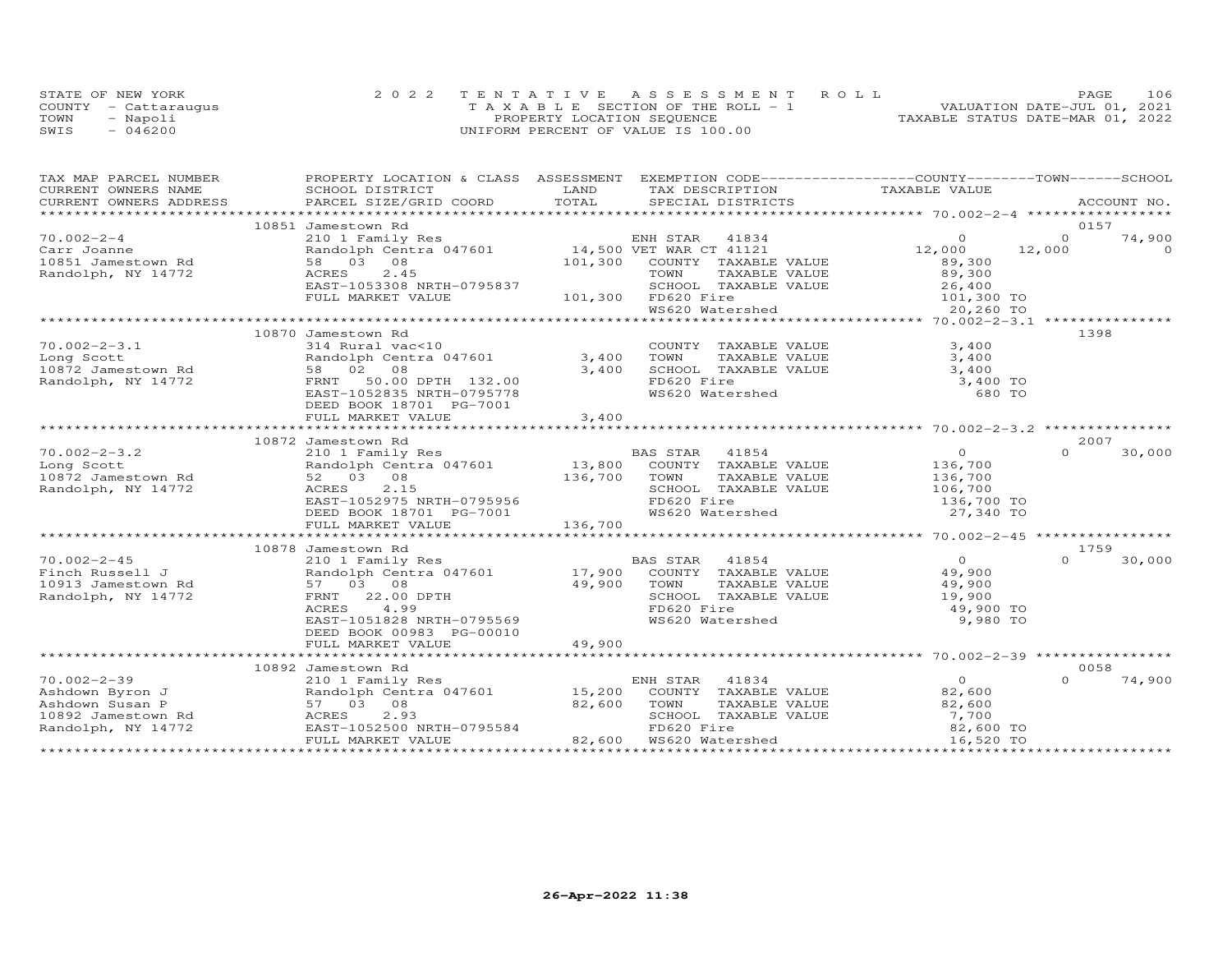|      | STATE OF NEW YORK    | 2022 TENTATIVE ASSESSMENT ROLL        | PAGE                             | 107 |
|------|----------------------|---------------------------------------|----------------------------------|-----|
|      | COUNTY - Cattaraugus | T A X A B L E SECTION OF THE ROLL - 1 | VALUATION DATE-JUL 01, 2021      |     |
| TOWN | - Napoli             | PROPERTY LOCATION SEQUENCE            | TAXABLE STATUS DATE-MAR 01, 2022 |     |
| SWIS | $-046200$            | UNIFORM PERCENT OF VALUE IS 100.00    |                                  |     |

| TAX MAP PARCEL NUMBER   | PROPERTY LOCATION & CLASS ASSESSMENT |               | EXEMPTION CODE-----------------COUNTY-------TOWN------SCHOOL |                                                      |          |             |
|-------------------------|--------------------------------------|---------------|--------------------------------------------------------------|------------------------------------------------------|----------|-------------|
| CURRENT OWNERS NAME     | SCHOOL DISTRICT                      | LAND          | TAX DESCRIPTION                                              | TAXABLE VALUE                                        |          |             |
| CURRENT OWNERS ADDRESS  | PARCEL SIZE/GRID COORD               | TOTAL         | SPECIAL DISTRICTS                                            |                                                      |          | ACCOUNT NO. |
|                         |                                      |               |                                                              |                                                      |          |             |
|                         | 10897 Jamestown Rd                   |               |                                                              |                                                      | 1687     |             |
| $70.002 - 2 - 38$       | 210 1 Family Res                     |               | BAS STAR<br>41854                                            | $\circ$                                              | $\Omega$ | 30,000      |
| Adams Douglas E         | Randolph Centra 047601               | 14,900        | COUNTY TAXABLE VALUE                                         | 116,300                                              |          |             |
| Adams Donald            | 08<br>57 03                          | 116,300       | TOWN<br>TAXABLE VALUE                                        | 116,300                                              |          |             |
| 10897 Jamestown Rd      | 2.70<br>ACRES                        |               | SCHOOL TAXABLE VALUE                                         | 86,300                                               |          |             |
| Randolph, NY 14772      | EAST-1052661 NRTH-0795254            |               | FD620 Fire                                                   | 116,300 TO                                           |          |             |
|                         | DEED BOOK 861<br>PG-00108            |               | WS620 Watershed                                              | 116,300 TO                                           |          |             |
|                         | FULL MARKET VALUE                    | 116,300       |                                                              |                                                      |          |             |
|                         |                                      |               |                                                              |                                                      |          |             |
|                         | 10913 Jamestown Rd                   |               |                                                              |                                                      | 2407     |             |
| $70.002 - 2 - 37.1$     | 210 1 Family Res                     |               | ENH STAR<br>41834                                            | $\overline{O}$                                       | $\cap$   | 74,900      |
| Finch Francis G Jr      | Randolph Centra 047601               | 14,500        | COUNTY TAXABLE VALUE                                         | 152,500                                              |          |             |
| Finch Shirley I         | ACRES<br>2.45                        | 152,500       | TOWN<br>TAXABLE VALUE                                        | 152,500                                              |          |             |
| 10913 Jamestown Rd      | EAST-1052825 NRTH-0794756            |               | SCHOOL TAXABLE VALUE                                         | 77,600                                               |          |             |
| Randolph, NY 14772      | DEED BOOK 13491 PG-9002              |               | FD620 Fire                                                   | 152,500 TO                                           |          |             |
|                         | FULL MARKET VALUE                    | 152,500       |                                                              |                                                      |          |             |
|                         |                                      |               |                                                              | ******************** 70.002-2-40 *****************   |          |             |
|                         | 10914 Jamestown Rd                   |               |                                                              |                                                      | 1590     |             |
| $70.002 - 2 - 40$       | 210 1 Family Res                     |               | ENH STAR<br>41834                                            | $\overline{O}$                                       | $\Omega$ | 65,500      |
| Raner Milton S          | Randolph Centra 047601               | 14,100        | COUNTY TAXABLE VALUE                                         | 65,500                                               |          |             |
| Raner Sarah E           | 57 03 08                             | 65,500        | TOWN<br>TAXABLE VALUE                                        | 65,500                                               |          |             |
| PO Box 293              | 2.15<br>ACRES                        |               | SCHOOL TAXABLE VALUE                                         | $\overline{0}$                                       |          |             |
| Randolph, NY 14772-2326 | EAST-1052249 NRTH-0795442            |               | FD620 Fire                                                   | 65,500 TO                                            |          |             |
|                         | DEED BOOK 1006<br>PG-802             |               | WS620 Watershed                                              | 13,100 TO                                            |          |             |
|                         | FULL MARKET VALUE                    | 65,500        |                                                              |                                                      |          |             |
|                         |                                      |               |                                                              |                                                      |          |             |
|                         | 10960 Jamestown Rd                   |               |                                                              |                                                      | 1321     |             |
| $70.002 - 2 - 42$       | 210 1 Family Res                     |               | 41834<br>ENH STAR                                            | $\overline{O}$                                       | $\cap$   | 74,900      |
| Leahy Lauren A          | Randolph Centra 047601               | 14,500        | COUNTY TAXABLE VALUE                                         | 76,600                                               |          |             |
| 10960 Jamestown Rd      | 08<br>57 03                          | 76,600        | TOWN<br>TAXABLE VALUE                                        | 76,600                                               |          |             |
| Randolph, NY 14772      | ACRES<br>2.46                        |               | SCHOOL TAXABLE VALUE                                         | 1,700                                                |          |             |
|                         | EAST-1051628 NRTH-0794811            |               | FD620 Fire                                                   | 76,600 TO                                            |          |             |
|                         | DEED BOOK 2020<br>PG-10710           |               | WS620 Watershed                                              | 15,320 TO                                            |          |             |
|                         | FULL MARKET VALUE                    | 76,600        |                                                              |                                                      |          |             |
|                         | *************************            | ************* |                                                              | *********************** 70.002-2-27.3 ************** |          |             |
|                         | 10967 Jamestown Rd                   |               |                                                              |                                                      | 2071     |             |
| $70.002 - 2 - 27.3$     | 270 Mfg housing                      |               | BAS STAR<br>41854                                            | $\Omega$                                             | $\Omega$ | 30,000      |
| Anderson Shirley        | Randolph Centra 047601               | 16,700        | COUNTY TAXABLE VALUE                                         | 39,100                                               |          |             |
| Mealy Justin            | 57 03<br>08                          | 39,100        | TOWN<br>TAXABLE VALUE                                        | 39,100                                               |          |             |
| PO Box 285              | FRNT 264.00 DPTH                     |               | SCHOOL TAXABLE VALUE                                         | 9,100                                                |          |             |
| Frewsburg, NY 14738     | 2.40<br>ACRES                        |               | FD620 Fire                                                   | 39,100 TO                                            |          |             |
|                         | EAST-1051753 NRTH-0794352            |               | WS620 Watershed                                              | 7,820 TO                                             |          |             |
|                         | DEED BOOK 18151 PG-5001              |               |                                                              |                                                      |          |             |
|                         | FULL MARKET VALUE                    | 39,100        |                                                              |                                                      |          |             |
|                         |                                      |               |                                                              |                                                      |          |             |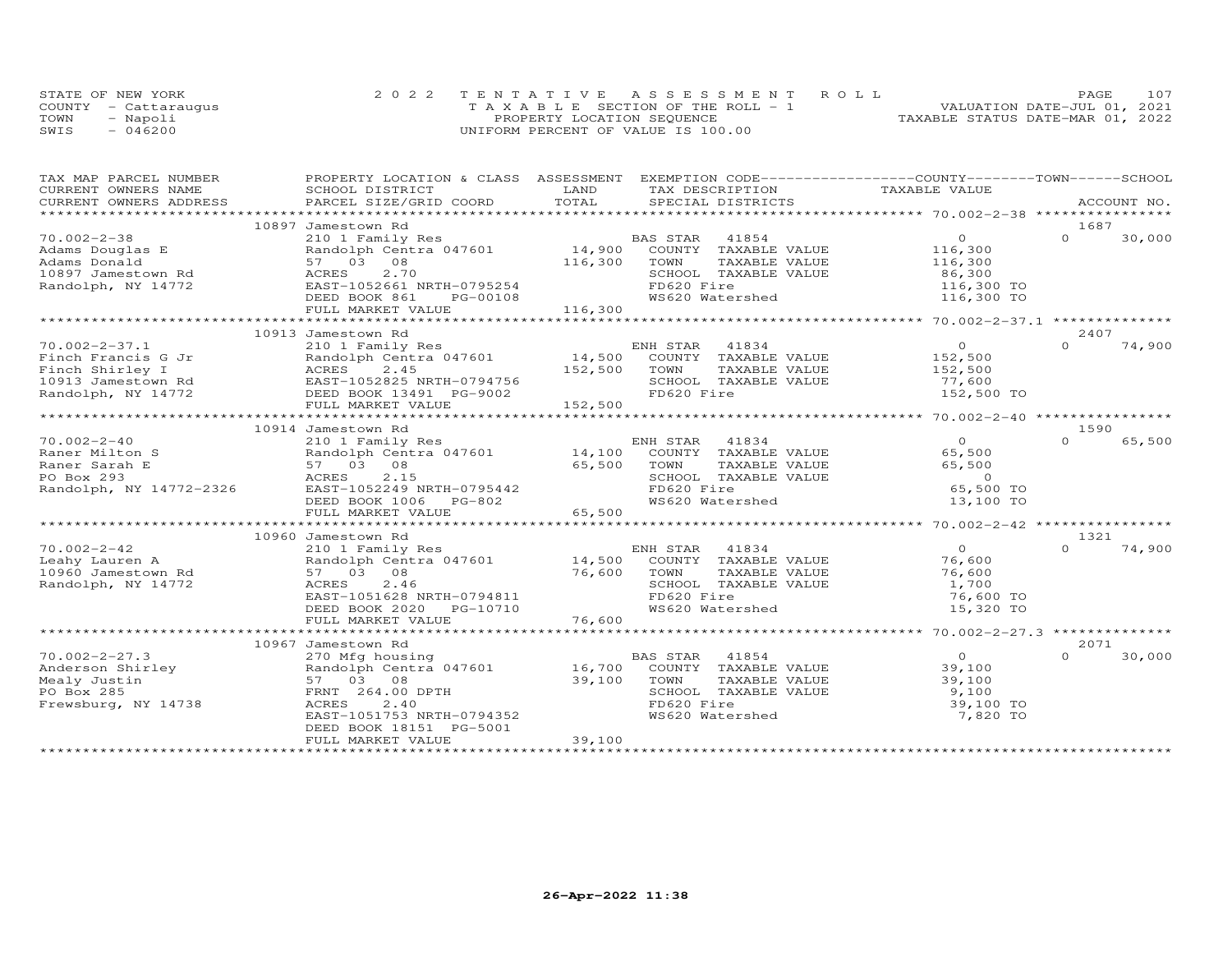|      | STATE OF NEW YORK    | 2022 TENTATIVE ASSESSMENT ROLL        |                                  | PAGE | 108 |
|------|----------------------|---------------------------------------|----------------------------------|------|-----|
|      | COUNTY - Cattaraugus | T A X A B L E SECTION OF THE ROLL - 1 | VALUATION DATE-JUL 01, 2021      |      |     |
| TOWN | - Napoli             | PROPERTY LOCATION SEQUENCE            | TAXABLE STATUS DATE-MAR 01, 2022 |      |     |
| SWIS | $-046200$            | UNIFORM PERCENT OF VALUE IS 100.00    |                                  |      |     |

| TAX MAP PARCEL NUMBER  | PROPERTY LOCATION & CLASS ASSESSMENT EXEMPTION CODE----------------COUNTY-------TOWN------SCHOOL |             |                                                                   |                |             |        |
|------------------------|--------------------------------------------------------------------------------------------------|-------------|-------------------------------------------------------------------|----------------|-------------|--------|
| CURRENT OWNERS NAME    | SCHOOL DISTRICT                                                                                  | LAND        | TAX DESCRIPTION                                                   | TAXABLE VALUE  |             |        |
| CURRENT OWNERS ADDRESS | PARCEL SIZE/GRID COORD                                                                           | TOTAL       | SPECIAL DISTRICTS                                                 |                | ACCOUNT NO. |        |
|                        |                                                                                                  |             |                                                                   |                |             |        |
|                        | 10968 Jamestown Rd                                                                               |             |                                                                   |                | 1672        |        |
| $70.002 - 2 - 43$      | 210 1 Family Res                                                                                 |             | ENH STAR<br>41834                                                 | $\overline{0}$ | $\Omega$    | 74,900 |
| Snyder Jeffery P       | Randolph Centra 047601                                                                           | $13,600$ E  | COUNTY TAXABLE VALUE                                              | 135,000        |             |        |
| Snyder Ross A          | 57 03 08                                                                                         | 135,000     | TOWN<br>TAXABLE VALUE                                             | 135,000        |             |        |
| PO Box 11              | ACRES 1.86                                                                                       |             | SCHOOL TAXABLE VALUE                                              | 60,100         |             |        |
| Randolph, NY 14772     | EAST-1051460 NRTH-0794623                                                                        |             | FD620 Fire                                                        | 135,000 TO     |             |        |
|                        | DEED BOOK 20210 PG-244                                                                           |             | WS620 Watershed                                                   | 27,000 TO      |             |        |
|                        | FULL MARKET VALUE                                                                                | 135,000     |                                                                   |                |             |        |
|                        |                                                                                                  |             |                                                                   |                |             |        |
|                        | 10979 Jamestown Rd                                                                               |             |                                                                   |                | 1654        |        |
| $70.002 - 2 - 27.8$    | 210 1 Family Res                                                                                 |             | COUNTY TAXABLE VALUE                                              | 65,000         |             |        |
|                        |                                                                                                  |             |                                                                   |                |             |        |
| Anderson Shirley       | Randolph Centra 047601                                                                           | 13,500      | TAXABLE VALUE<br>TOWN                                             | 65,000         |             |        |
| Craumer Jason L        | 57 03 08                                                                                         | 65,000      | SCHOOL TAXABLE VALUE                                              | 65,000         |             |        |
| PO Box 285             | ACRES 1.80                                                                                       |             | FD620 Fire                                                        | 65,000 TO      |             |        |
| Frewsburg, NY 14738    | EAST-1051529 NRTH-0794146                                                                        |             | WS620 Watershed                                                   | 13,000 TO      |             |        |
|                        | DEED BOOK 29187 PG-6001                                                                          |             |                                                                   |                |             |        |
|                        | FULL MARKET VALUE                                                                                | 65,000      |                                                                   |                |             |        |
|                        |                                                                                                  |             | *************************************70.002-2-27.7 ************** |                |             |        |
|                        | 10983 Jamestown Rd                                                                               |             |                                                                   |                | 2262        |        |
| $70.002 - 2 - 27.7$    | 270 Mfg housing                                                                                  |             | BAS STAR<br>41854                                                 | $\overline{O}$ | $\Omega$    | 29,900 |
| Sluga Susan A          | Randolph Centra 047601                                                                           |             | 14,300 COUNTY TAXABLE VALUE                                       | 29,900         |             |        |
| 2856 Boyer Rd          | 57 3 8                                                                                           | 29,900 TOWN | TAXABLE VALUE                                                     | 29,900         |             |        |
| Randolph, NY 14772     | ACRES 1.20                                                                                       |             | SCHOOL TAXABLE VALUE                                              | $\circ$        |             |        |
|                        | EAST-1051365 NRTH-0793989                                                                        |             | FD620 Fire                                                        | 29,900 TO      |             |        |
|                        | DEED BOOK 4928 PG-7001                                                                           |             |                                                                   |                |             |        |
|                        | FULL MARKET VALUE                                                                                | 29,900      |                                                                   |                |             |        |
|                        |                                                                                                  |             |                                                                   |                |             |        |
|                        | 10988 Jamestown Rd                                                                               |             |                                                                   |                | 0108        |        |
| $70.002 - 2 - 31$      | 210 1 Family Res                                                                                 |             | COUNTY TAXABLE VALUE                                              | 60,300         |             |        |
| Doud Todd              | Randolph Centra 047601 11,200                                                                    |             | TOWN<br>TAXABLE VALUE                                             | 60,300         |             |        |
| Doud Julie             | 57 03 08                                                                                         | 60,300      | SCHOOL TAXABLE VALUE                                              | 60,300         |             |        |
| 10988 Jamestown Rd     | FRNT 218.00 DPTH 165.00                                                                          |             | FD620 Fire                                                        |                |             |        |
|                        |                                                                                                  |             |                                                                   | 60,300 TO      |             |        |
| Randolph, NY 14772     | BANK<br>089                                                                                      |             | WS620 Watershed                                                   | 6,030 TO       |             |        |
|                        | EAST-1051158 NRTH-0794220                                                                        |             |                                                                   |                |             |        |
|                        | DEED BOOK 28587 PG-6001                                                                          |             |                                                                   |                |             |        |
|                        | FULL MARKET VALUE                                                                                | 60,300      |                                                                   |                |             |        |
|                        |                                                                                                  |             |                                                                   |                |             |        |
|                        | 10990 Jamestown Rd                                                                               |             |                                                                   |                | 1796        |        |
| $70.002 - 2 - 30$      | 210 1 Family Res                                                                                 |             | COUNTY TAXABLE VALUE                                              | 27,400         |             |        |
| Ciszkowski Debora      | Randolph Centra 047601 14,000                                                                    |             | TOWN<br>TAXABLE VALUE                                             | 27,400         |             |        |
| 10990 Jamestown Rd     | 57 03 08                                                                                         | 27,400      | SCHOOL TAXABLE VALUE                                              | 27,400         |             |        |
| Randolph, NY 14772     | 2.06<br>ACRES                                                                                    |             | FD620 Fire                                                        | 27,400 TO      |             |        |
|                        | EAST-1050915 NRTH-0794044                                                                        |             | WS620 Watershed                                                   | 5,480 TO       |             |        |
|                        | DEED BOOK 22456 PG-2001                                                                          |             |                                                                   |                |             |        |
|                        | FULL MARKET VALUE                                                                                | 27,400      |                                                                   |                |             |        |
|                        |                                                                                                  |             |                                                                   |                |             |        |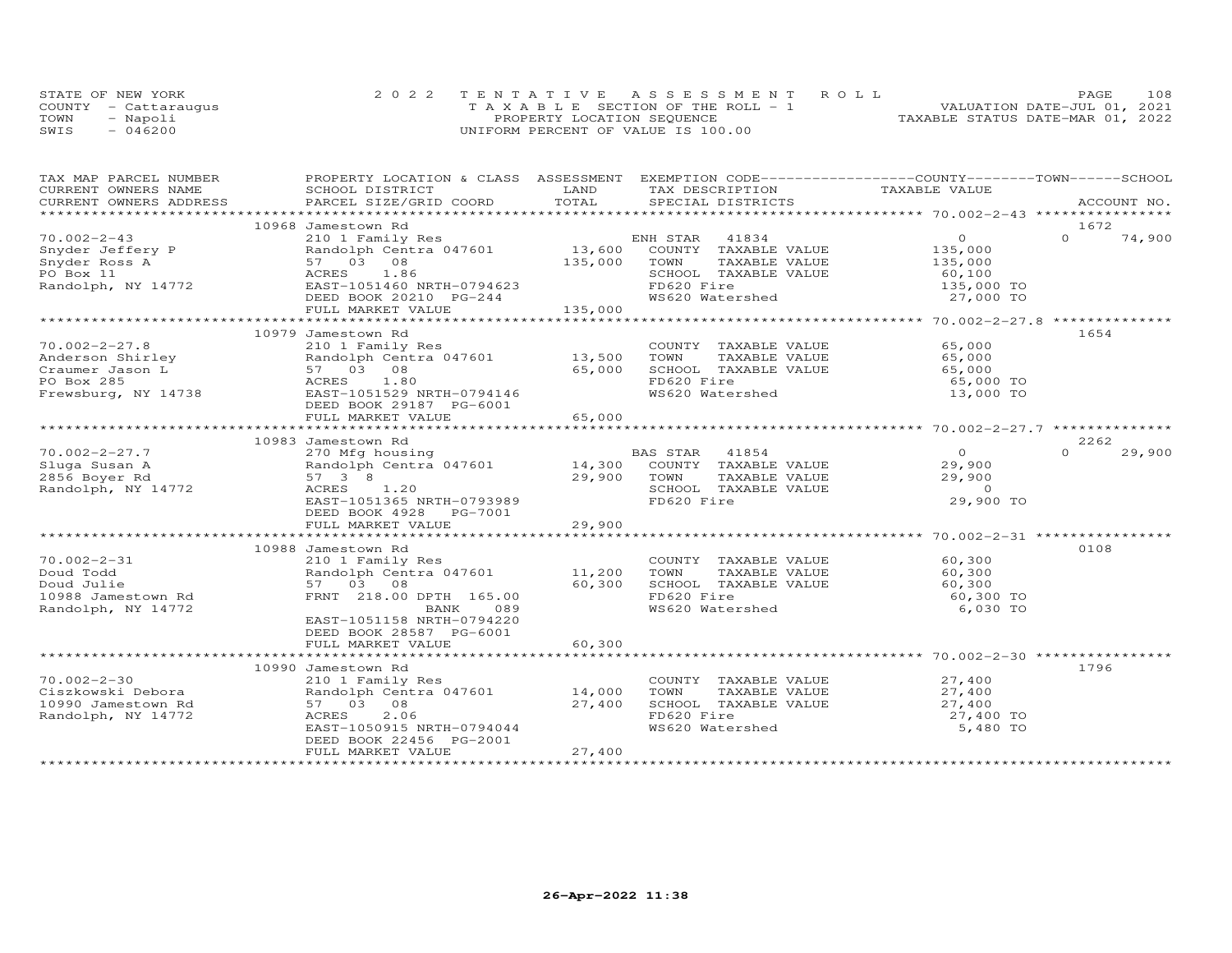| STATE OF NEW YORK    | 2022 TENTATIVE ASSESSMENT ROLL        | 109<br>PAGE.                     |
|----------------------|---------------------------------------|----------------------------------|
| COUNTY - Cattaraugus | T A X A B L E SECTION OF THE ROLL - 1 | VALUATION DATE-JUL 01, 2021      |
| TOWN<br>- Napoli     | PROPERTY LOCATION SEQUENCE            | TAXABLE STATUS DATE-MAR 01, 2022 |
| $-046200$<br>SWIS    | UNIFORM PERCENT OF VALUE IS 100.00    |                                  |

| TAX MAP PARCEL NUMBER   | PROPERTY LOCATION & CLASS ASSESSMENT EXEMPTION CODE----------------COUNTY-------TOWN-----SCHOOL |        |                             |               |                    |
|-------------------------|-------------------------------------------------------------------------------------------------|--------|-----------------------------|---------------|--------------------|
| CURRENT OWNERS NAME     | SCHOOL DISTRICT                                                                                 | LAND   | TAX DESCRIPTION             | TAXABLE VALUE |                    |
| CURRENT OWNERS ADDRESS  | PARCEL SIZE/GRID COORD                                                                          | TOTAL  | SPECIAL DISTRICTS           |               | ACCOUNT NO.        |
| *********************** |                                                                                                 |        |                             |               |                    |
|                         | 10995 Jamestown Rd                                                                              |        |                             |               | 2019               |
| $70.002 - 2 - 27.2$     | 210 1 Family Res                                                                                |        | BAS STAR<br>41854           | $\Omega$      | $\Omega$<br>30,000 |
| Knuth Michael A         | Randolph Centra 047601                                                                          |        | 14,400 COUNTY TAXABLE VALUE | 61,000        |                    |
| Knuth Sylvia B          | 57 03 08                                                                                        | 61,000 | TAXABLE VALUE<br>TOWN       | 61,000        |                    |
| 10995 Jamestown Rd      | 2.35<br>ACRES                                                                                   |        | SCHOOL TAXABLE VALUE        | 31,000        |                    |
| Randolph, NY 14772      | EAST-1051210 NRTH-0793842                                                                       |        | FD620 Fire                  | 61,000 TO     |                    |
|                         | DEED BOOK 850<br>PG-01017                                                                       |        | WS620 Watershed             | 12,200 TO     |                    |
|                         | FULL MARKET VALUE                                                                               | 61,000 |                             |               |                    |
|                         |                                                                                                 |        |                             |               |                    |
|                         | 10999 Jamestown Rd                                                                              |        |                             |               | 1704               |
| $70.002 - 2 - 25$       | 270 Mfg housing                                                                                 |        | COUNTY TAXABLE VALUE        | 43,600        |                    |
| Tennies Deforest U      |                                                                                                 |        | TOWN<br>TAXABLE VALUE       | 43,600        |                    |
| 104 Jamestown Rd        | 57 03 08                                                                                        | 43,600 | SCHOOL TAXABLE VALUE        | 43,600        |                    |
| Randolph, NY 14772      | ACRES 21.60                                                                                     |        | FD620 Fire                  | 43,600 TO     |                    |
|                         | EAST-1051326 NRTH-0792768                                                                       |        | WS620 Watershed             | 8,720 TO      |                    |
|                         | FULL MARKET VALUE                                                                               | 43,600 |                             |               |                    |
|                         |                                                                                                 |        |                             |               |                    |
|                         | Kings Hwy N                                                                                     |        |                             |               | 1764               |
| $62.046 - 1 - 21$       | 314 Rural vac<10                                                                                |        | COUNTY TAXABLE VALUE        | 800           |                    |
| Hyde Lindsey M          | Catt-LV Central 046402                                                                          | 800    | TOWN<br>TAXABLE VALUE       | 800           |                    |
| 14 Holly Hill Ct        | 45 03 08                                                                                        | 800    | SCHOOL TAXABLE VALUE        | 800           |                    |
| Randolph, NY 14772      | FRNT 75.00 DPTH 150.00                                                                          |        | FD620 Fire                  | 800 TO        |                    |
|                         | BANK<br>084                                                                                     |        |                             |               |                    |
|                         |                                                                                                 |        |                             |               |                    |
|                         | EAST-1061820 NRTH-0809411                                                                       |        |                             |               |                    |
|                         | DEED BOOK 20210 PG-6576                                                                         |        |                             |               |                    |
|                         | FULL MARKET VALUE                                                                               | 800    |                             |               |                    |
|                         |                                                                                                 |        |                             |               |                    |
|                         | Kings Hwy N                                                                                     |        |                             |               | 1569               |
| $62.046 - 1 - 25$       | 314 Rural vac<10                                                                                |        | COUNTY TAXABLE VALUE        | 800           |                    |
| Booker Jeremy           | Catt-LV Central 046402                                                                          | 800    | TOWN<br>TAXABLE VALUE       | 800           |                    |
| 6 Holly Hill Court      | 45 03 08                                                                                        | 800    | SCHOOL TAXABLE VALUE        | 800           |                    |
| Randolph, NY 14772      | FRNT 75.00 DPTH 150.00                                                                          |        | FD620 Fire                  | 800 TO        |                    |
|                         | BANK<br>017                                                                                     |        |                             |               |                    |
|                         | EAST-1061835 NRTH-0809194                                                                       |        |                             |               |                    |
|                         | DEED BOOK 12790 PG-7002                                                                         |        |                             |               |                    |
|                         | FULL MARKET VALUE                                                                               | 800    |                             |               |                    |
|                         |                                                                                                 |        |                             |               |                    |
|                         | Kings Hwy N                                                                                     |        |                             |               | 0235               |
| $62.046 - 1 - 26$       | 314 Rural vac<10                                                                                |        | COUNTY TAXABLE VALUE        | 800           |                    |
| Donius Donald J         | Catt-LV Central 046402                                                                          | 800    | TOWN<br>TAXABLE VALUE       | 800           |                    |
| 6225 Ranch View Dr N    | 45 03 08                                                                                        | 800    | SCHOOL TAXABLE VALUE        | 800           |                    |
| East Amherst, NY 14051  | FRNT 75.00 DPTH 150.00                                                                          |        | FD620 Fire                  | 800 TO        |                    |
|                         | EAST-1061886 NRTH-0809248                                                                       |        |                             |               |                    |
|                         | FULL MARKET VALUE                                                                               | 800    |                             |               |                    |
|                         |                                                                                                 |        |                             |               |                    |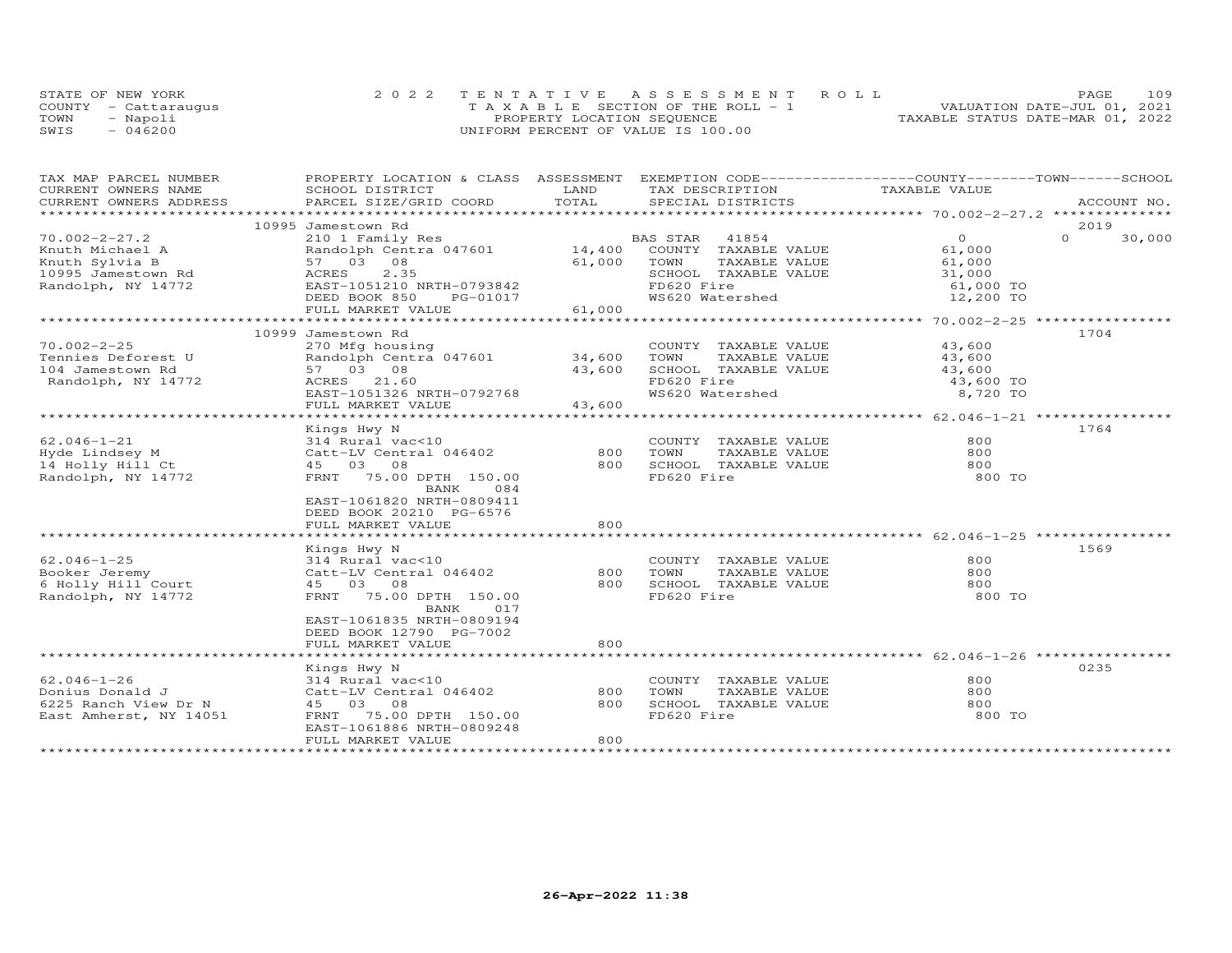| STATE OF NEW YORK    | 2022 TENTATIVE ASSESSMENT ROLL        | 110<br>PAGE.                     |
|----------------------|---------------------------------------|----------------------------------|
| COUNTY - Cattaraugus | T A X A B L E SECTION OF THE ROLL - 1 | VALUATION DATE-JUL 01, 2021      |
| TOWN<br>- Napoli     | PROPERTY LOCATION SEQUENCE            | TAXABLE STATUS DATE-MAR 01, 2022 |
| $-046200$<br>SWIS    | UNIFORM PERCENT OF VALUE IS 100.00    |                                  |

| TAX MAP PARCEL NUMBER    | PROPERTY LOCATION & CLASS ASSESSMENT EXEMPTION CODE----------------COUNTY-------TOWN-----SCHOOL |              |                       |               |             |
|--------------------------|-------------------------------------------------------------------------------------------------|--------------|-----------------------|---------------|-------------|
| CURRENT OWNERS NAME      | SCHOOL DISTRICT                                                                                 | LAND         | TAX DESCRIPTION       | TAXABLE VALUE |             |
| CURRENT OWNERS ADDRESS   | PARCEL SIZE/GRID COORD                                                                          | TOTAL        | SPECIAL DISTRICTS     |               | ACCOUNT NO. |
| ************************ |                                                                                                 |              |                       |               |             |
|                          | Kings Hwy N                                                                                     |              |                       |               | 0112        |
| $62.046 - 1 - 27$        | 314 Rural vac<10                                                                                |              | COUNTY TAXABLE VALUE  | 800           |             |
| Alexander Jack S         | Catt-LV Central 046402                                                                          | 800          | TOWN<br>TAXABLE VALUE | 800           |             |
| Alexander Garret S       | 45 03 08                                                                                        | 800          | SCHOOL TAXABLE VALUE  | 800           |             |
| 2585 Nine Mile Rd        | FRNT 75.00 DPTH 150.00                                                                          |              | FD620 Fire            | 800 TO        |             |
| Allegany, NY 14706       | EAST-1061938 NRTH-0809306                                                                       |              |                       |               |             |
|                          | DEED BOOK 30789 PG-8001                                                                         |              |                       |               |             |
|                          | FULL MARKET VALUE                                                                               | 800          |                       |               |             |
|                          | *******************                                                                             | ************ |                       |               |             |
|                          | Kings Hwy N                                                                                     |              |                       |               | 1549        |
| $62.046 - 1 - 28$        | 314 Rural vac<10                                                                                |              | COUNTY TAXABLE VALUE  | 800           |             |
| Elcich John J            | Catt-LV Central 046402                                                                          | 800          | TOWN<br>TAXABLE VALUE | 800           |             |
| Elcich Andrew E          | 45 03 08                                                                                        | 800          | SCHOOL TAXABLE VALUE  | 800           |             |
| 277 Wellington St        | FRNT 75.00 DPTH 150.00                                                                          |              | FD620 Fire            | 800 TO        |             |
| Port Colborne, ON, CA    | EAST-1061989 NRTH-0809355                                                                       |              |                       |               |             |
| L3K 2K4                  | DEED BOOK 16994 PG-9001                                                                         |              |                       |               |             |
|                          | FULL MARKET VALUE                                                                               | 800          |                       |               |             |
|                          |                                                                                                 |              |                       |               |             |
|                          | Kings Hwy N                                                                                     |              |                       |               | 1592        |
| $62.046 - 1 - 30$        | 314 Rural vac<10                                                                                |              | COUNTY TAXABLE VALUE  | 800           |             |
| Brown Kevin              | Catt-LV Central 046402                                                                          | 800          | TOWN<br>TAXABLE VALUE | 800           |             |
| 103 N Kings Hwy          | 45 03 08                                                                                        | 800          | SCHOOL TAXABLE VALUE  | 800           |             |
| Randolph, NY 14772       | FRNT 75.00 DPTH 150.00                                                                          |              | FD620 Fire            | 800 TO        |             |
|                          | EAST-1062095 NRTH-0809465                                                                       |              |                       |               |             |
|                          | DEED BOOK 25715 PG-9001                                                                         |              |                       |               |             |
|                          | FULL MARKET VALUE                                                                               | 800          |                       |               |             |
|                          |                                                                                                 |              |                       |               |             |
|                          | Kings Hwy N                                                                                     |              |                       |               | 0117        |
| $62.046 - 1 - 31$        | 314 Rural vac<10                                                                                |              | COUNTY TAXABLE VALUE  | 900           |             |
| Thrasher Mark D          | Catt-LV Central 046402                                                                          | 900          | TOWN<br>TAXABLE VALUE | 900           |             |
| Janet Brown              | 45 03 08                                                                                        | 900          | SCHOOL TAXABLE VALUE  | 900           |             |
| 207 Pierce Ave           | FRNT 95.00 DPTH 150.00                                                                          |              | FD620 Fire            | 900 TO        |             |
| Hamburg, NY 14075-6245   | EAST-1062147 NRTH-0809521                                                                       |              |                       |               |             |
|                          |                                                                                                 |              |                       |               |             |
|                          | DEED BOOK 00922 PG-01134                                                                        | 900          |                       |               |             |
|                          | FULL MARKET VALUE                                                                               |              |                       |               |             |
|                          |                                                                                                 |              |                       |               |             |
|                          | Kings Hwy N                                                                                     |              |                       |               | 0208        |
| $62.046 - 1 - 32$        | 314 Rural vac<10                                                                                |              | COUNTY TAXABLE VALUE  | 900           |             |
| Curry Maureen E          | Catt-LV Central 046402                                                                          | 900          | TOWN<br>TAXABLE VALUE | 900           |             |
| 106 S Clinton St         | 45 03 08                                                                                        | 900          | SCHOOL TAXABLE VALUE  | 900           |             |
| Olean, NY 14760          | 85.00 DPTH 150.00<br>FRNT                                                                       |              | FD620 Fire            | 900 TO        |             |
|                          | EAST-1062190 NRTH-0809577                                                                       |              |                       |               |             |
|                          | DEED BOOK 734<br>PG-00852                                                                       |              |                       |               |             |
|                          | FULL MARKET VALUE                                                                               | 900          |                       |               |             |
|                          |                                                                                                 |              |                       |               |             |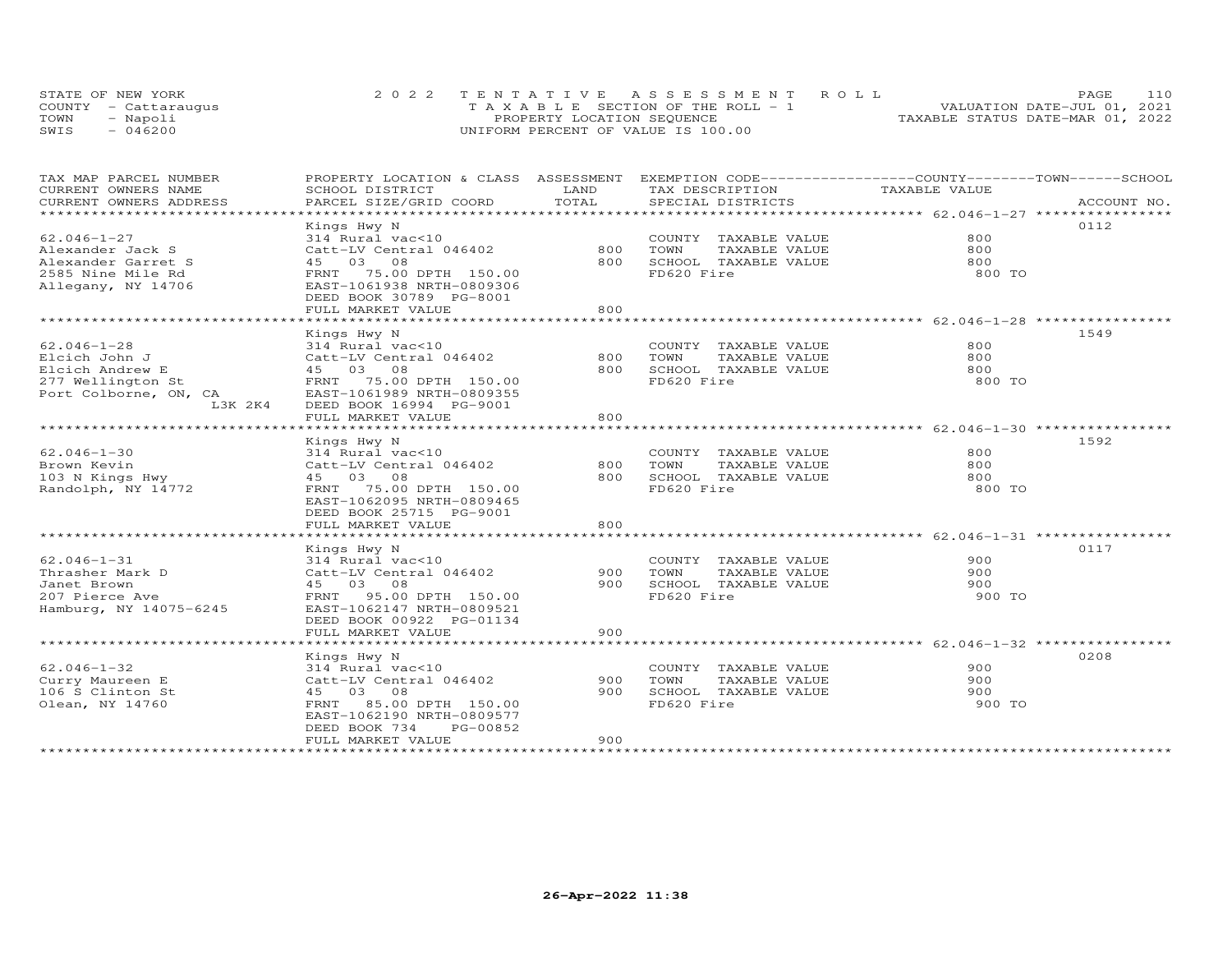| STATE OF NEW YORK    | 2022 TENTATIVE ASSESSMENT ROLL        | 111<br><b>PAGE</b>               |
|----------------------|---------------------------------------|----------------------------------|
| COUNTY - Cattaraugus | T A X A B L E SECTION OF THE ROLL - 1 | VALUATION DATE-JUL 01, 2021      |
| TOWN<br>- Napoli     | PROPERTY LOCATION SEQUENCE            | TAXABLE STATUS DATE-MAR 01, 2022 |
| $-046200$<br>SWIS    | UNIFORM PERCENT OF VALUE IS 100.00    |                                  |

| TOTAL<br>CURRENT OWNERS ADDRESS<br>PARCEL SIZE/GRID COORD<br>SPECIAL DISTRICTS<br>ACCOUNT NO.<br>**************************** 62.046-2-7 **********<br>*******<br>1197<br>Kings Hwy N<br>$62.046 - 2 - 7$<br>7,400<br>314 Rural vac<10<br>COUNTY TAXABLE VALUE<br>7,400<br>7,400<br>Pelham John L<br>Catt-LV Central 046402<br>TOWN<br>TAXABLE VALUE<br>Pelham Linda E<br>45 03 08<br>7,400<br>SCHOOL TAXABLE VALUE<br>7,400<br>FD620 Fire<br>28 Kings Hwy N<br>$L/p$ 969-90<br>7,400 TO<br>Randolph, NY 14772<br>ACRES<br>1.45<br>EAST-1060840 NRTH-0808798<br>DEED BOOK 00991 PG-00049<br>7,400<br>FULL MARKET VALUE<br>1306<br>Kings Hwy N<br>$62.046 - 2 - 8$<br>314 Rural vac<10<br>900<br>COUNTY TAXABLE VALUE<br>900<br>900<br>Pelham John L<br>Randolph Centra 047601<br>TOWN<br>TAXABLE VALUE | EXEMPTION CODE-----------------COUNTY-------TOWN-----SCHOOL |
|--------------------------------------------------------------------------------------------------------------------------------------------------------------------------------------------------------------------------------------------------------------------------------------------------------------------------------------------------------------------------------------------------------------------------------------------------------------------------------------------------------------------------------------------------------------------------------------------------------------------------------------------------------------------------------------------------------------------------------------------------------------------------------------------------------|-------------------------------------------------------------|
|                                                                                                                                                                                                                                                                                                                                                                                                                                                                                                                                                                                                                                                                                                                                                                                                        |                                                             |
|                                                                                                                                                                                                                                                                                                                                                                                                                                                                                                                                                                                                                                                                                                                                                                                                        |                                                             |
|                                                                                                                                                                                                                                                                                                                                                                                                                                                                                                                                                                                                                                                                                                                                                                                                        |                                                             |
|                                                                                                                                                                                                                                                                                                                                                                                                                                                                                                                                                                                                                                                                                                                                                                                                        |                                                             |
|                                                                                                                                                                                                                                                                                                                                                                                                                                                                                                                                                                                                                                                                                                                                                                                                        |                                                             |
| 900<br>SCHOOL TAXABLE VALUE<br>900<br>Pelham Linda E<br>45 03 08<br>FD620 Fire<br>28 Kings Hwy N<br>75.00 DPTH 150.00<br>900 TO<br>FRNT<br>0.26<br>Randolph, NY 14772<br>ACRES<br>EAST-1061027 NRTH-0808660                                                                                                                                                                                                                                                                                                                                                                                                                                                                                                                                                                                            |                                                             |
| DEED BOOK 2020 PG-11970<br>900                                                                                                                                                                                                                                                                                                                                                                                                                                                                                                                                                                                                                                                                                                                                                                         |                                                             |
| FULL MARKET VALUE                                                                                                                                                                                                                                                                                                                                                                                                                                                                                                                                                                                                                                                                                                                                                                                      |                                                             |
| 0107<br>Kings Hwy N                                                                                                                                                                                                                                                                                                                                                                                                                                                                                                                                                                                                                                                                                                                                                                                    |                                                             |
| $62.046 - 2 - 10$<br>900<br>314 Rural vac<10<br>COUNTY TAXABLE VALUE                                                                                                                                                                                                                                                                                                                                                                                                                                                                                                                                                                                                                                                                                                                                   |                                                             |
| 900<br>Tierney Edmund L<br>Randolph Centra 047601<br>900<br>TOWN<br>TAXABLE VALUE                                                                                                                                                                                                                                                                                                                                                                                                                                                                                                                                                                                                                                                                                                                      |                                                             |
| Tierney Elaine T<br>45 03 08<br>900<br>SCHOOL TAXABLE VALUE<br>900                                                                                                                                                                                                                                                                                                                                                                                                                                                                                                                                                                                                                                                                                                                                     |                                                             |
| FD620 Fire<br>151 Zoerb Ave<br>75.00 DPTH 150.00<br>900 TO<br>FRNT<br>0.26<br>Cheektowaga, NY 14225<br>ACRES                                                                                                                                                                                                                                                                                                                                                                                                                                                                                                                                                                                                                                                                                           |                                                             |
| EAST-1061157 NRTH-0808579<br>DEED BOOK 912<br>PG-00011<br>FULL MARKET VALUE<br>900                                                                                                                                                                                                                                                                                                                                                                                                                                                                                                                                                                                                                                                                                                                     |                                                             |
|                                                                                                                                                                                                                                                                                                                                                                                                                                                                                                                                                                                                                                                                                                                                                                                                        |                                                             |
| 1430<br>Kings Hwy N                                                                                                                                                                                                                                                                                                                                                                                                                                                                                                                                                                                                                                                                                                                                                                                    |                                                             |
| $62.046 - 2 - 11$<br>800<br>314 Rural vac<10<br>COUNTY TAXABLE VALUE                                                                                                                                                                                                                                                                                                                                                                                                                                                                                                                                                                                                                                                                                                                                   |                                                             |
| 800<br>800<br>Lobur Peter<br>Randolph Centra 047601<br>TOWN<br>TAXABLE VALUE                                                                                                                                                                                                                                                                                                                                                                                                                                                                                                                                                                                                                                                                                                                           |                                                             |
| SCHOOL TAXABLE VALUE<br>Lobur Anastasia<br>45 03 08<br>800<br>800                                                                                                                                                                                                                                                                                                                                                                                                                                                                                                                                                                                                                                                                                                                                      |                                                             |
| FD620 Fire<br>2598 Sunset Dr<br>75.00 DPTH 150.00<br>800 TO<br>FRNT<br>Eden, NY 14057<br>EAST-1061217 NRTH-0808539                                                                                                                                                                                                                                                                                                                                                                                                                                                                                                                                                                                                                                                                                     |                                                             |
| FULL MARKET VALUE<br>800                                                                                                                                                                                                                                                                                                                                                                                                                                                                                                                                                                                                                                                                                                                                                                               |                                                             |
| **************** 62.046-2-12 ************                                                                                                                                                                                                                                                                                                                                                                                                                                                                                                                                                                                                                                                                                                                                                              |                                                             |
| 1421<br>Kings Hwy N<br>$62.046 - 2 - 12$<br>800<br>314 Rural vac<10<br>COUNTY TAXABLE VALUE                                                                                                                                                                                                                                                                                                                                                                                                                                                                                                                                                                                                                                                                                                            |                                                             |
| 800<br>800<br>Lennert Emil F<br>Randolph Centra 047601<br>TOWN<br>TAXABLE VALUE                                                                                                                                                                                                                                                                                                                                                                                                                                                                                                                                                                                                                                                                                                                        |                                                             |
| 800<br>68 Benice Dr<br>45<br>03 08<br>SCHOOL TAXABLE VALUE<br>800                                                                                                                                                                                                                                                                                                                                                                                                                                                                                                                                                                                                                                                                                                                                      |                                                             |
| FD620 Fire<br>Cheektowaga, NY 14225<br>75.00 DPTH 150.00<br>800 TO<br>FRNT<br>EAST-1061277 NRTH-0808500<br>DEED BOOK 583<br>PG-4002                                                                                                                                                                                                                                                                                                                                                                                                                                                                                                                                                                                                                                                                    |                                                             |
| FULL MARKET VALUE<br>800                                                                                                                                                                                                                                                                                                                                                                                                                                                                                                                                                                                                                                                                                                                                                                               |                                                             |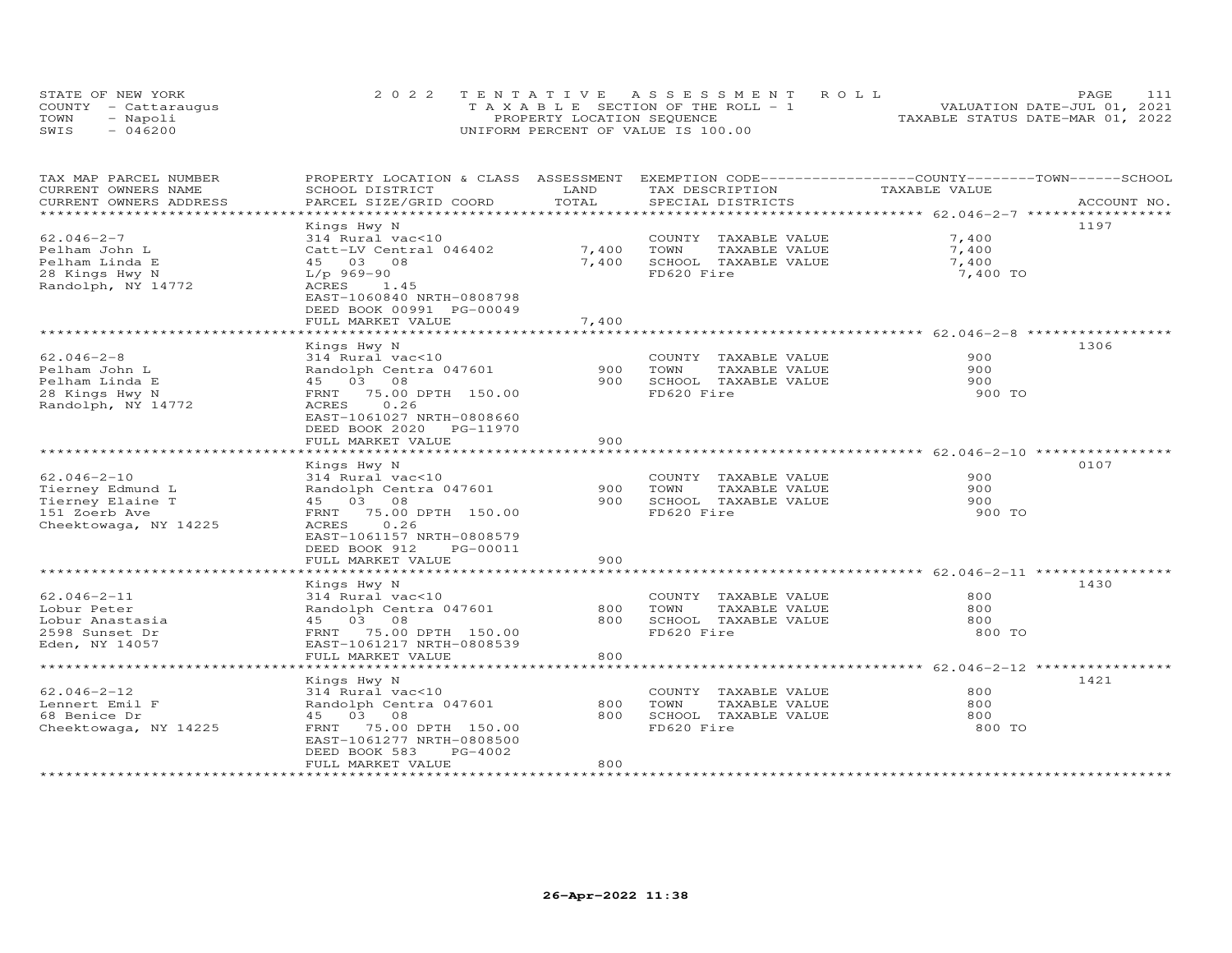| STATE OF NEW YORK    | 2022 TENTATIVE ASSESSMENT ROLL        | 112<br>PAGE.                     |
|----------------------|---------------------------------------|----------------------------------|
| COUNTY - Cattaraugus | T A X A B L E SECTION OF THE ROLL - 1 | VALUATION DATE-JUL 01, 2021      |
| TOWN<br>- Napoli     | PROPERTY LOCATION SEQUENCE            | TAXABLE STATUS DATE-MAR 01, 2022 |
| $-046200$<br>SWIS    | UNIFORM PERCENT OF VALUE IS 100.00    |                                  |

| TAX MAP PARCEL NUMBER     | PROPERTY LOCATION & CLASS ASSESSMENT EXEMPTION CODE----------------COUNTY-------TOWN-----SCHOOL |            |                             |               |      |
|---------------------------|-------------------------------------------------------------------------------------------------|------------|-----------------------------|---------------|------|
| CURRENT OWNERS NAME       | SCHOOL DISTRICT                                                                                 | LAND       | TAX DESCRIPTION             | TAXABLE VALUE |      |
| CURRENT OWNERS ADDRESS    |                                                                                                 | TOTAL      |                             |               |      |
|                           |                                                                                                 |            |                             |               |      |
|                           | Kings Hwy N                                                                                     |            |                             |               | 1327 |
| $62.046 - 2 - 13$         | 312 Vac w/imprv                                                                                 |            | COUNTY TAXABLE VALUE 28,800 |               |      |
| Sudul Matthew A           | Randolph Centra 047601 1,000                                                                    |            | TOWN<br>TAXABLE VALUE       | 28,800        |      |
| Fitzgerald Jesse          | 45 03 08                                                                                        | 28,800     | SCHOOL TAXABLE VALUE        | 28,800        |      |
| 5084 Fox Hill Rd          | FRNT 75.00 DPTH 195.00                                                                          |            | FD620 Fire                  | 28,800 TO     |      |
| Russell, PA 16345         | EAST-1061343 NRTH-0808465                                                                       |            |                             |               |      |
|                           | DEED BOOK 23463 PG-4001                                                                         |            |                             |               |      |
|                           | FULL MARKET VALUE                                                                               | 28,800     |                             |               |      |
|                           |                                                                                                 |            |                             |               |      |
|                           | Kings Hwy N                                                                                     |            |                             |               | 1418 |
| $62.046 - 2 - 14$         | 314 Rural vac<10                                                                                |            | COUNTY TAXABLE VALUE        | 1,900         |      |
| Lauck Philip N            | Randolph Centra 047601                                                                          | 1,900      | TAXABLE VALUE<br>TOWN       | 1,900         |      |
| 249 Orchard Dr            | 45 03 08                                                                                        | 1,900      | SCHOOL TAXABLE VALUE        | 1,900         |      |
| Buffalo, NY 14223         | FRNT 160.94 DPTH 220.00                                                                         |            | FD620 Fire                  | 1,900 TO      |      |
|                           | EAST-1061429 NRTH-0808423                                                                       |            |                             |               |      |
|                           | FULL MARKET VALUE                                                                               | 1,900      |                             |               |      |
|                           |                                                                                                 |            |                             |               |      |
|                           | Kings Hwy N                                                                                     |            |                             |               | 1196 |
| $62.046 - 2 - 15$         | 311 Res vac land                                                                                |            | COUNTY TAXABLE VALUE        | 1,400         |      |
| Wilkins Thomas            | Randolph Centra 047601                                                                          | 1,400 TOWN | TAXABLE VALUE               | 1,400         |      |
| 304 Goundry St.           | 45 03 08                                                                                        | 1,400      | SCHOOL TAXABLE VALUE        | 1,400         |      |
| North Tonawanda, NY 14120 | FRNT 208.54 DPTH 150.00                                                                         |            | FD620 Fire                  | 1,400 TO      |      |
|                           | EAST-1061541 NRTH-0808362                                                                       |            |                             |               |      |
|                           | DEED BOOK 27886 PG-6004                                                                         |            |                             |               |      |
|                           | FULL MARKET VALUE                                                                               | 1,400      |                             |               |      |
|                           |                                                                                                 |            |                             |               |      |
|                           | Kings Hwy N                                                                                     |            |                             |               | 1466 |
| $62.046 - 2 - 16$         | 314 Rural vac<10                                                                                |            | COUNTY TAXABLE VALUE        | 800           |      |
| McKeown P H               | Randolph Centra 047601                                                                          | 800        | TOWN<br>TAXABLE VALUE       | 800           |      |
| McMahon N L               | 45 03 08                                                                                        | 800        | SCHOOL TAXABLE VALUE        | 800           |      |
| 104 Church St             | FRNT 75.00 DPTH 150.00                                                                          |            | FD620 Fire                  | 800 TO        |      |
| Hamburg, NY 14075         | EAST-1061556 NRTH-0808447                                                                       |            |                             |               |      |
|                           | DEED BOOK 734<br>PG-00540                                                                       |            |                             |               |      |
|                           | FULL MARKET VALUE                                                                               | 800        |                             |               |      |
|                           |                                                                                                 |            |                             |               |      |
|                           | Kings Hwy N                                                                                     |            |                             |               | 0200 |
| $62.046 - 2 - 18$         | 314 Rural vac<10                                                                                |            | COUNTY TAXABLE VALUE        | 800           |      |
| Cox Marian L              | Randolph Centra 047601                                                                          | 800        | TAXABLE VALUE<br>TOWN       | 800           |      |
| Jack Cox                  | 45 03 08                                                                                        | 800        | SCHOOL TAXABLE VALUE        | 800           |      |
| 33 Eastwood Dr 1          | FRNT 75.00 DPTH 150.00                                                                          |            | FD620 Fire                  | 800 TO        |      |
| West Seneca, NY 14224     | EAST-1061556 NRTH-0808597                                                                       |            |                             |               |      |
|                           | FULL MARKET VALUE                                                                               | 800        |                             |               |      |
|                           |                                                                                                 |            |                             |               |      |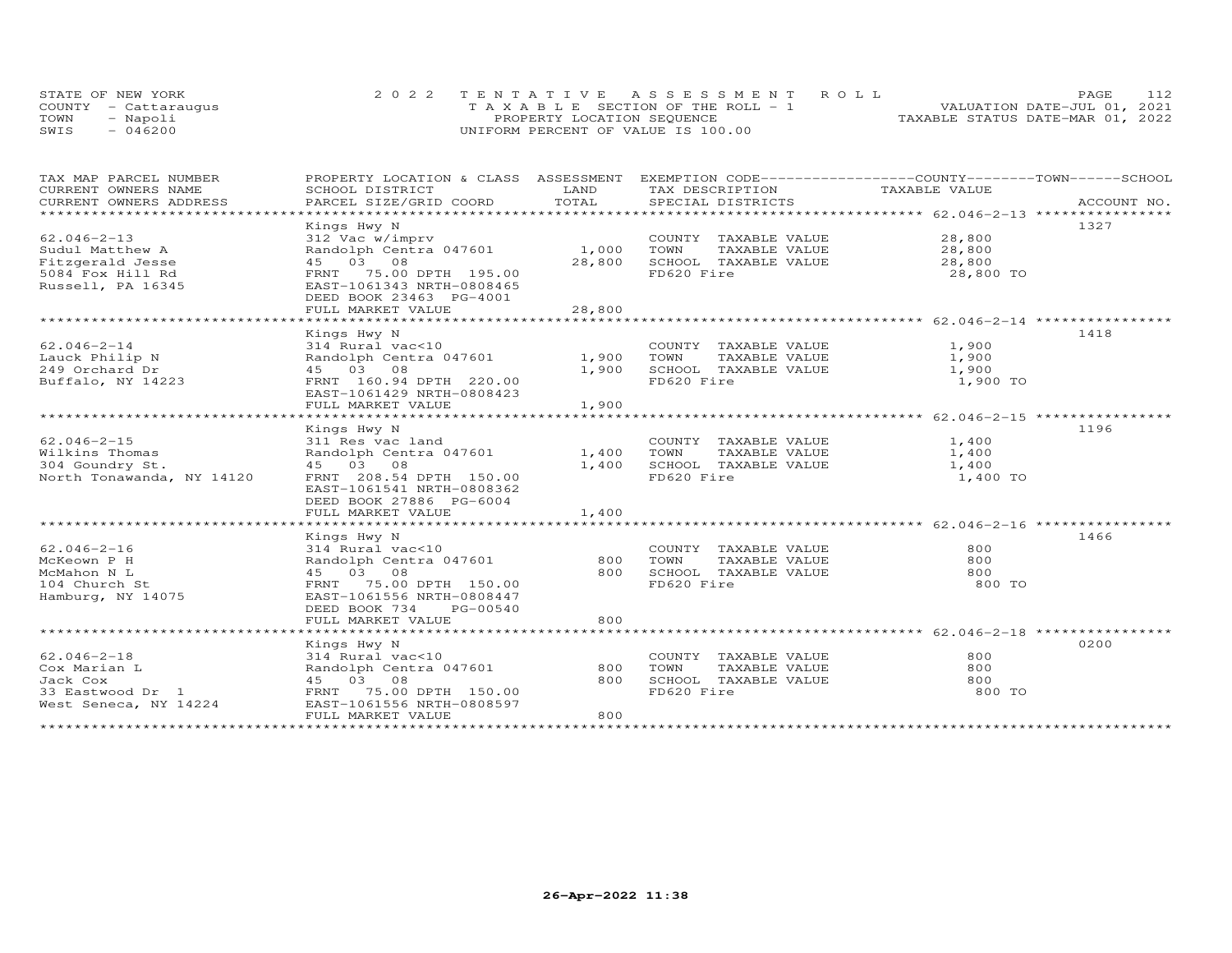| STATE OF NEW YORK    | 2022 TENTATIVE ASSESSMENT ROLL        | 113<br><b>PAGE</b>               |
|----------------------|---------------------------------------|----------------------------------|
| COUNTY - Cattaraugus | T A X A B L E SECTION OF THE ROLL - 1 | VALUATION DATE-JUL 01, 2021      |
| TOWN<br>- Napoli     | PROPERTY LOCATION SEQUENCE            | TAXABLE STATUS DATE-MAR 01, 2022 |
| $-046200$<br>SWIS    | UNIFORM PERCENT OF VALUE IS 100.00    |                                  |

| TAX MAP PARCEL NUMBER          | PROPERTY LOCATION & CLASS ASSESSMENT EXEMPTION CODE----------------COUNTY-------TOWN------SCHOOL |          |                       |               |             |
|--------------------------------|--------------------------------------------------------------------------------------------------|----------|-----------------------|---------------|-------------|
| CURRENT OWNERS NAME            | SCHOOL DISTRICT                                                                                  | LAND     | TAX DESCRIPTION       | TAXABLE VALUE |             |
| CURRENT OWNERS ADDRESS         | PARCEL SIZE/GRID COORD                                                                           | TOTAL    | SPECIAL DISTRICTS     |               | ACCOUNT NO. |
| ****************************** |                                                                                                  |          |                       |               |             |
|                                | Kings Hwy N                                                                                      |          |                       |               | 1423        |
| $62.046 - 2 - 21$              | 314 Rural vac<10                                                                                 |          | COUNTY TAXABLE VALUE  | 900           |             |
| Hersee Scott                   | Catt-LV Central 046402                                                                           | 900      | TOWN<br>TAXABLE VALUE | 900           |             |
| Hersee Jennifer                | 45 03 08                                                                                         | 900      | SCHOOL TAXABLE VALUE  | 900           |             |
| 120 Willowdale Dr              | FRNT 74.09 DPTH 181.94                                                                           |          | FD620 Fire            | 900 TO        |             |
| West Seneca, NY 14224          | EAST-1061548 NRTH-0808840                                                                        |          |                       |               |             |
|                                | DEED BOOK 9534 PG-9001                                                                           |          |                       |               |             |
|                                | FULL MARKET VALUE                                                                                | 900      |                       |               |             |
|                                |                                                                                                  |          |                       |               |             |
|                                | Kings Hwy N                                                                                      |          |                       |               | 1403        |
| $62.046 - 2 - 23$              | 314 Rural vac<10                                                                                 |          | COUNTY TAXABLE VALUE  | 800           |             |
| Adams Dennis W                 | Catt-LV Central 046402                                                                           | 800      | TOWN<br>TAXABLE VALUE | 800           |             |
| Adams Ann                      | 45 03 08                                                                                         | 800      | SCHOOL TAXABLE VALUE  | 800           |             |
| 11203 Pope Rd                  | FRNT 74.09 DPTH 155.17                                                                           |          | FD620 Fire            | 800 TO        |             |
| Randolph, NY 14772             | EAST-1061647 NRTH-0808989                                                                        |          |                       |               |             |
|                                | DEED BOOK 871<br>PG-01167                                                                        |          |                       |               |             |
|                                | FULL MARKET VALUE                                                                                | 800      |                       |               |             |
|                                |                                                                                                  |          |                       |               |             |
|                                | Kings Hwy N                                                                                      |          |                       |               | 1753        |
| 62.046-2-24                    | 314 Rural vac<10                                                                                 |          | COUNTY TAXABLE VALUE  | 11,600        |             |
| Rohwer Charlene                | Catt-LV Central 046402                                                                           | 800      | TOWN<br>TAXABLE VALUE | 11,600        |             |
| 8876 Rte 242                   | 45 03 08                                                                                         | 11,600   | SCHOOL TAXABLE VALUE  | 11,600        |             |
| Little Valley, NY 14755        | FRNT 75.00 DPTH 150.00                                                                           |          | FD620 Fire            | 11,600 TO     |             |
|                                | EAST-1061701 NRTH-0809044                                                                        |          |                       |               |             |
|                                | DEED BOOK 19756 PG-9018                                                                          |          |                       |               |             |
|                                | FULL MARKET VALUE                                                                                | 11,600   |                       |               |             |
|                                |                                                                                                  |          |                       |               |             |
|                                | Kings Hwy N                                                                                      |          |                       |               | 1541        |
| $62.046 - 3 - 1$               | 314 Rural vac<10                                                                                 |          | COUNTY TAXABLE VALUE  | 700           |             |
| Scott Nicholas A               | Catt-LV Central 046402                                                                           | 700 TOWN | TAXABLE VALUE         | 700           |             |
| 14833 Guernsey Dr              | 45 03 08                                                                                         | 700      | SCHOOL TAXABLE VALUE  | 700           |             |
| Mead, CO 80542                 | FRNT 75.00 DPTH 128.00                                                                           |          | FD620 Fire            | 700 TO        |             |
|                                | EAST-1062470 NRTH-0809819                                                                        |          |                       |               |             |
|                                | DEED BOOK 11497 PG-3001                                                                          |          |                       |               |             |
|                                | FULL MARKET VALUE                                                                                | 700      |                       |               |             |
|                                |                                                                                                  |          |                       |               |             |
|                                | Kings Hwy N                                                                                      |          |                       |               | 0258        |
| $62.046 - 3 - 3$               | 314 Rural vac<10                                                                                 |          | COUNTY TAXABLE VALUE  | 700           |             |
| Madonia Carlo V                | Catt-LV Central 046402                                                                           | 700      | TOWN<br>TAXABLE VALUE | 700           |             |
| Madonia Marylin                | 45 03 08                                                                                         | 700      | SCHOOL TAXABLE VALUE  | 700           |             |
| 6 Creek Rd                     | FRNT 73.29 DPTH 137.00                                                                           |          | FD620 Fire            | 700 TO        |             |
| Williamsville, NY 14221        | EAST-1062441 NRTH-0809666                                                                        |          |                       |               |             |
|                                | PG-00200<br>DEED BOOK 752                                                                        |          |                       |               |             |
|                                | FULL MARKET VALUE                                                                                | 700      |                       |               |             |
|                                |                                                                                                  |          |                       |               |             |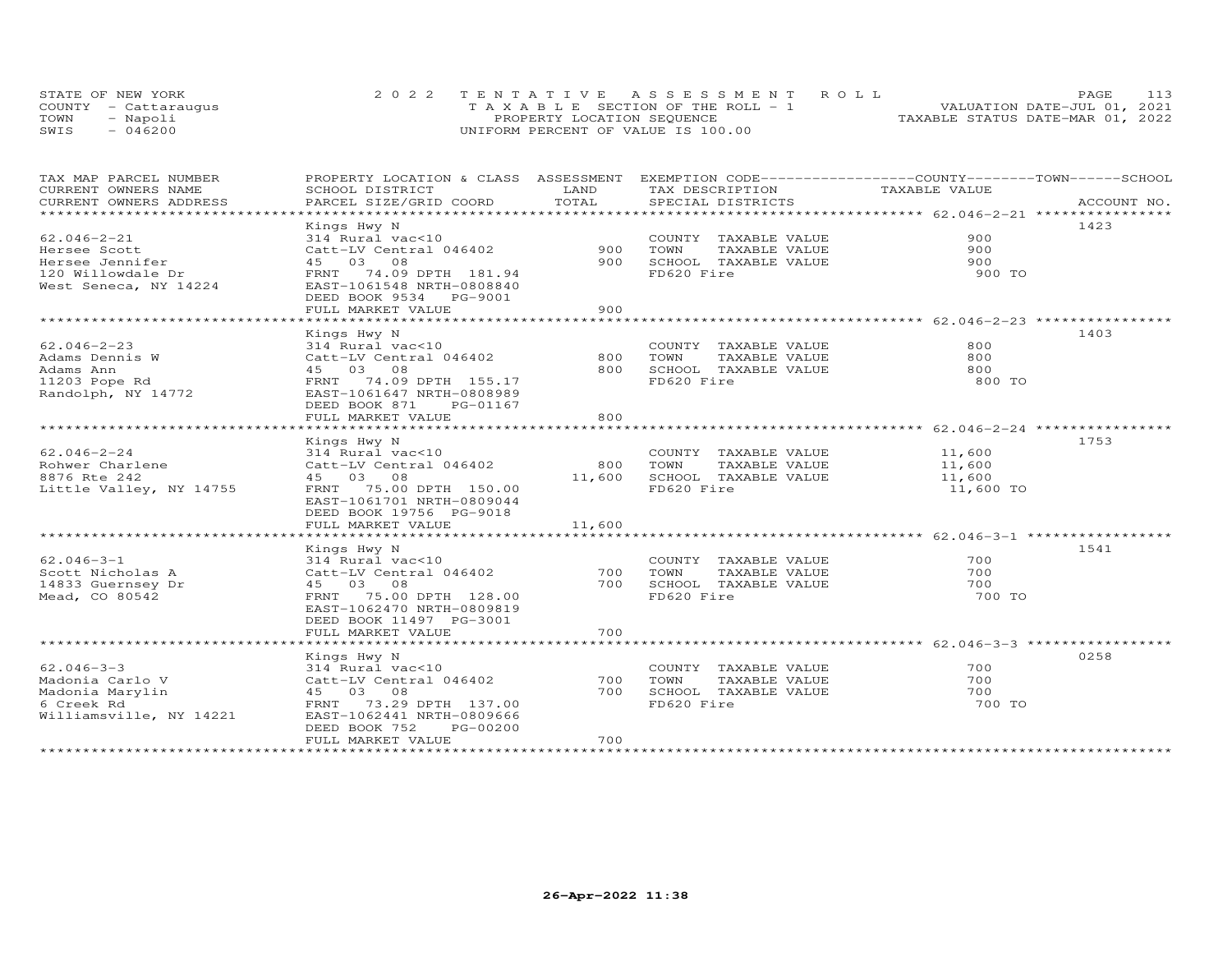|      | STATE OF NEW YORK    | 2022 TENTATIVE ASSESSMENT ROLL          | 114<br>PAGE.                     |
|------|----------------------|-----------------------------------------|----------------------------------|
|      | COUNTY - Cattaraugus | $T A X A B L E$ SECTION OF THE ROLL - 1 | VALUATION DATE-JUL 01, 2021      |
| TOWN | - Napoli             | PROPERTY LOCATION SEQUENCE              | TAXABLE STATUS DATE-MAR 01, 2022 |
| SWIS | $-046200$            | UNIFORM PERCENT OF VALUE IS 100.00      |                                  |

| TAX MAP PARCEL NUMBER   | PROPERTY LOCATION & CLASS ASSESSMENT |              | EXEMPTION CODE-----------------COUNTY-------TOWN------SCHOOL    |               |             |
|-------------------------|--------------------------------------|--------------|-----------------------------------------------------------------|---------------|-------------|
| CURRENT OWNERS NAME     | SCHOOL DISTRICT                      | LAND         | TAX DESCRIPTION                                                 | TAXABLE VALUE |             |
| CURRENT OWNERS ADDRESS  | PARCEL SIZE/GRID COORD               | TOTAL        | SPECIAL DISTRICTS                                               |               | ACCOUNT NO. |
| *********************** |                                      |              |                                                                 |               |             |
|                         | Kings Hwy N                          |              |                                                                 |               | 0099        |
| $62.046 - 3 - 6$        | 314 Rural vac<10                     |              | COUNTY TAXABLE VALUE                                            | 900           |             |
| Helfer Michelle         | Catt-LV Central 046402               | 900          | TOWN<br>TAXABLE VALUE                                           | 900           |             |
| Nasiak-Longley Lisa     | 45 03 08                             | 900          | SCHOOL TAXABLE VALUE                                            | 900           |             |
| 33 Concetta Ct          | FRNT 73.29 DPTH 178.00               |              | FD620 Fire                                                      | 900 TO        |             |
| Getzville, NY 14068     | EAST-1062350 NRTH-0809450            |              |                                                                 |               |             |
|                         | DEED BOOK 20769 PG-8001              |              |                                                                 |               |             |
|                         | FULL MARKET VALUE                    | 900          |                                                                 |               |             |
|                         |                                      |              | ********************************* 62.046-3-7 ****************** |               |             |
|                         | Kings Hwy N                          |              |                                                                 |               | 1369        |
| $62.046 - 3 - 7$        | 314 Rural vac<10                     |              | COUNTY TAXABLE VALUE                                            | 1,000         |             |
| Fratarcangelo Joseph P  | Catt-LV Central 046402               | 1,000        | TOWN<br>TAXABLE VALUE                                           | 1,000         |             |
| 119 N 19th St           | 45 03 08                             | 1,000        | SCHOOL TAXABLE VALUE                                            | 1,000         |             |
| Olean, NY 14760         | FRNT 73.29 DPTH 190.00               |              | FD620 Fire                                                      | 1,000 TO      |             |
|                         | EAST-1062301 NRTH-0809384            |              |                                                                 |               |             |
|                         | DEED BOOK 872<br>PG-00575            |              |                                                                 |               |             |
|                         | FULL MARKET VALUE                    | 1,000        |                                                                 |               |             |
|                         | *************************            | ************ | ********************************* 62.046-3-8 ****************   |               |             |
|                         | Kings Hwy N                          |              |                                                                 |               | 1633        |
| $62.046 - 3 - 8$        | 314 Rural vac<10                     |              | COUNTY TAXABLE VALUE                                            | 8,400         |             |
| Hardy Steven W Jr       | Catt-LV Central 046402               | 1,000        | TOWN<br>TAXABLE VALUE                                           | 8,400         |             |
| 155 Jefferson St        | 45 03 08                             | 8,400        | SCHOOL TAXABLE VALUE                                            | 8,400         |             |
| Salamanca, NY 14779     | FRNT 75.00 DPTH 190.00               |              | FD620 Fire                                                      | 8,400 TO      |             |
|                         | EAST-1062247 NRTH-0809330            |              |                                                                 |               |             |
|                         | DEED BOOK 2021 PG-10868              |              |                                                                 |               |             |
|                         | FULL MARKET VALUE                    | 8,400        |                                                                 |               |             |
|                         | ************************             |              |                                                                 |               |             |
|                         | Kings Hwy N                          |              |                                                                 |               | 1462        |
| $62.046 - 3 - 9$        | 314 Rural vac<10                     |              | COUNTY TAXABLE VALUE                                            | 800           |             |
| Helfer Michelle         | Catt-LV Central 046402               | 800          | TOWN<br>TAXABLE VALUE                                           | 800           |             |
| Nasiak-Longley Lisa     | 45 03 08                             | 800          | SCHOOL TAXABLE VALUE                                            | 800           |             |
| 33 Concetta Ct          | FRNT 75.00 DPTH 158.00               |              | FD620 Fire                                                      | 800 TO        |             |
| Getzville, NY 14068     | EAST-1062191 NRTH-0809277            |              |                                                                 |               |             |
|                         | DEED BOOK 20769 PG-8001              |              |                                                                 |               |             |
|                         | FULL MARKET VALUE                    | 800          |                                                                 |               |             |
|                         |                                      |              |                                                                 |               |             |
|                         | Kings Hwy N                          |              |                                                                 |               | 1534        |
| $62.046 - 3 - 10$       | 314 Rural vac<10                     |              | COUNTY TAXABLE VALUE                                            | 800           |             |
| Helfer Michelle         | Catt-LV Central 046402               | 800          | TOWN<br>TAXABLE VALUE                                           | 800           |             |
| Nasiak-Longley Lisa     | 45<br>$-03$<br>$-08$                 | 800          | SCHOOL TAXABLE VALUE                                            | 800           |             |
| 33 Concetta Ct          | FRNT<br>75.00 DPTH 157.00            |              | FD620 Fire                                                      | 800 TO        |             |
| Getzville, NY 14068     | EAST-1062140 NRTH-0809223            |              |                                                                 |               |             |
|                         | DEED BOOK 20769 PG-8001              |              |                                                                 |               |             |
|                         | FULL MARKET VALUE                    | 800          |                                                                 |               |             |
|                         |                                      |              |                                                                 |               |             |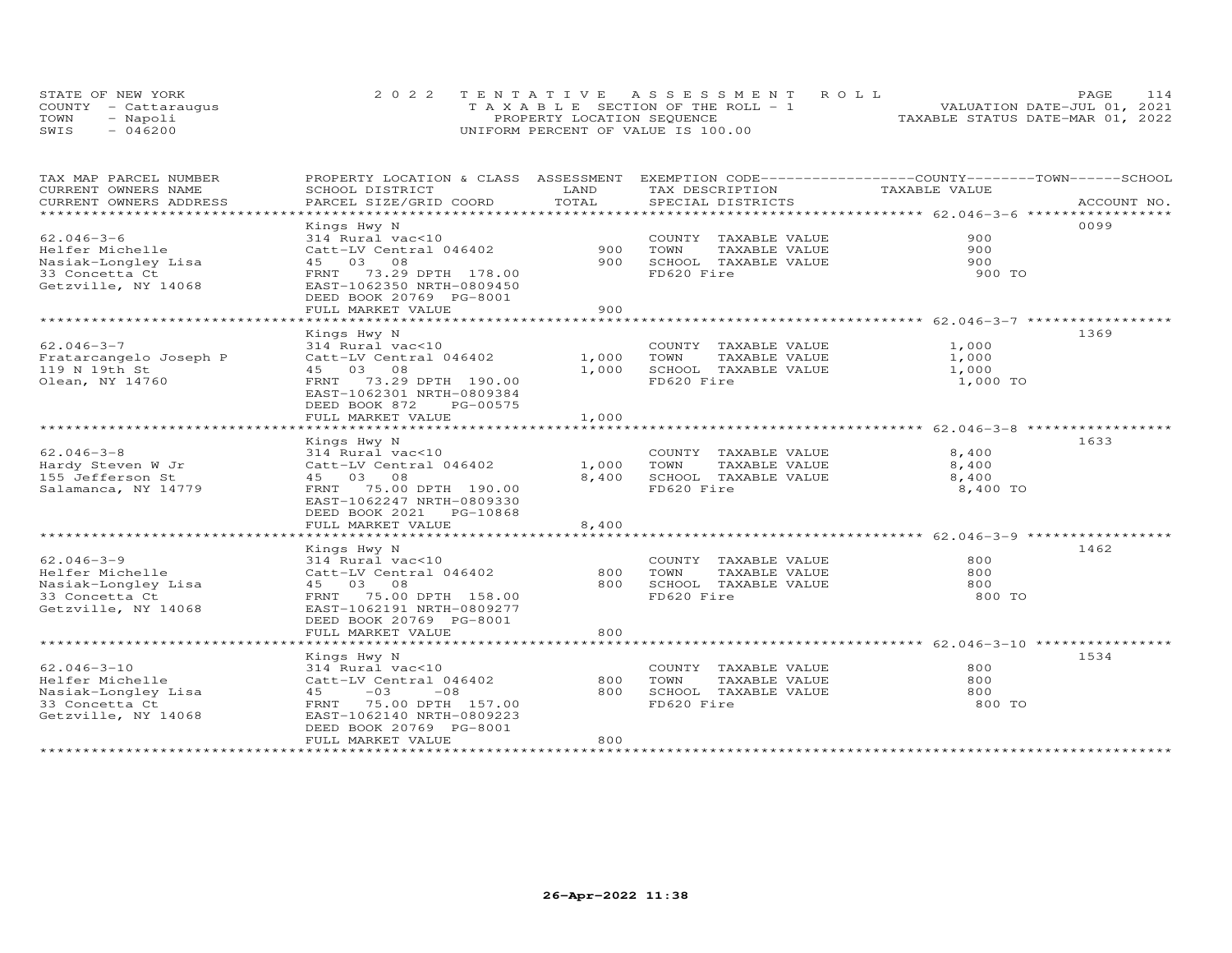|      | STATE OF NEW YORK    | 2022 TENTATIVE ASSESSMENT ROLL        | PAGE.                            |  |
|------|----------------------|---------------------------------------|----------------------------------|--|
|      | COUNTY - Cattaraugus | T A X A B L E SECTION OF THE ROLL - 1 | VALUATION DATE-JUL 01, 2021      |  |
| TOWN | - Napoli             | PROPERTY LOCATION SEQUENCE            | TAXABLE STATUS DATE-MAR 01, 2022 |  |
| SWIS | $-046200$            | UNIFORM PERCENT OF VALUE IS 100.00    |                                  |  |

| TAX MAP PARCEL NUMBER<br>CURRENT OWNERS NAME | PROPERTY LOCATION & CLASS ASSESSMENT<br>SCHOOL DISTRICT                | LAND  | EXEMPTION CODE-----------------COUNTY-------TOWN------SCHOOL<br>TAX DESCRIPTION | TAXABLE VALUE |             |
|----------------------------------------------|------------------------------------------------------------------------|-------|---------------------------------------------------------------------------------|---------------|-------------|
| CURRENT OWNERS ADDRESS                       | PARCEL SIZE/GRID COORD                                                 | TOTAL | SPECIAL DISTRICTS                                                               |               | ACCOUNT NO. |
|                                              |                                                                        |       |                                                                                 |               |             |
| $62.046 - 3 - 13$                            | Kings Hwy N<br>314 Rural vac<10                                        |       | COUNTY TAXABLE VALUE                                                            | 700           | 0003        |
| Chilcott Eugene C                            | Catt-LV Central 046402                                                 | 700   | TOWN<br>TAXABLE VALUE                                                           | 700           |             |
| Revocable Trust                              | 45 03 08                                                               | 700   | SCHOOL TAXABLE VALUE                                                            | 700           |             |
| c/o Chilcott, Gary A, trustee                | FRNT<br>75.00 DPTH 190.00                                              |       | FD620 Fire                                                                      | 700 TO        |             |
| 966 Red Bluff Way<br>Adams, TN 37010         | 0.32<br>ACRES<br>EAST-1061987 NRTH-0809054<br>DEED BOOK 00928 PG-01118 |       |                                                                                 |               |             |
|                                              | FULL MARKET VALUE                                                      | 700   |                                                                                 |               |             |
|                                              |                                                                        |       |                                                                                 |               |             |
|                                              | Kings Hwy N                                                            |       |                                                                                 |               | 1247        |
| $62.046 - 3 - 14$                            | 314 Rural vac<10                                                       |       | COUNTY TAXABLE VALUE                                                            | 500           |             |
| Gang Thomas R                                | Catt-LV Central 046402                                                 | 500   | TOWN<br>TAXABLE VALUE                                                           | 500           |             |
| Gang Mary Jo                                 | 45 03 08                                                               | 500   | SCHOOL TAXABLE VALUE                                                            | 500           |             |
| 42 Mumford St                                | 75.00 DPTH 176.00<br>FRNT                                              |       | FD620 Fire                                                                      | 500 TO        |             |
| Buffalo, NY 14220                            | 0.25<br>ACRES                                                          |       |                                                                                 |               |             |
|                                              | EAST-1061931 NRTH-0809008                                              |       |                                                                                 |               |             |
|                                              | FULL MARKET VALUE                                                      | 500   |                                                                                 |               |             |
|                                              |                                                                        |       | ******************************** 62.046-3-15 **                                 |               |             |
| $62.046 - 3 - 15$                            | Kings Hwy N<br>314 Rural vac<10                                        |       | COUNTY TAXABLE VALUE                                                            | 900           | 1199        |
| Fernandez John P                             | Catt-LV Central 046402                                                 | 900   | TOWN<br>TAXABLE VALUE                                                           | 900           |             |
| Fernandez Barb-Etal                          | 45 03 08                                                               | 900   | SCHOOL TAXABLE VALUE                                                            | 900           |             |
| 18517 Wildblue Blvd                          | 73.72 DPTH 170.00<br>FRNT                                              |       | FD620 Fire                                                                      | 900 TO        |             |
| Fort Meyers, FL 33913                        | 0.36<br>ACRES                                                          |       |                                                                                 |               |             |
|                                              | EAST-1061882 NRTH-0808953                                              |       |                                                                                 |               |             |
|                                              | FULL MARKET VALUE                                                      | 900   |                                                                                 |               |             |
|                                              |                                                                        |       |                                                                                 |               |             |
|                                              | Kings Hwy N                                                            |       |                                                                                 |               | 0105        |
| $62.046 - 3 - 16$                            | 314 Rural vac<10                                                       |       | COUNTY TAXABLE VALUE                                                            | 800           |             |
| Bocchiaro Joseph J                           | Catt-LV Central 046402                                                 | 800   | TOWN<br>TAXABLE VALUE                                                           | 800           |             |
| Bocchiaro Christine                          | 45 03 08                                                               | 800   | SCHOOL TAXABLE VALUE                                                            | 800           |             |
| 55 Idlewood Ct                               | ACRES<br>0.29                                                          |       | FD620 Fire                                                                      | 800 TO        |             |
| Hamburg, NY 14075-6262                       | EAST-1061834 NRTH-0808893                                              | 800   |                                                                                 |               |             |
|                                              | FULL MARKET VALUE                                                      |       |                                                                                 |               |             |
|                                              | Kings Hwy N                                                            |       |                                                                                 |               | 0257        |
| $62.046 - 3 - 17$                            | 314 Rural vac<10                                                       |       | COUNTY TAXABLE VALUE                                                            | 1,200         |             |
| Carroll Patrick J III                        | Catt-LV Central 046402                                                 | 1,200 | TOWN<br>TAXABLE VALUE                                                           | 1,200         |             |
| Carroll Gloria                               | 45<br>03 08                                                            | 1,200 | SCHOOL TAXABLE VALUE                                                            | 1,200         |             |
| 16 Longfellow Dr                             | FRNT 118.29 DPTH 164.00                                                |       | FD620 Fire                                                                      | 1,200 TO      |             |
| Erie, PA 16509                               | EAST-1061781 NRTH-0808834                                              |       |                                                                                 |               |             |
|                                              | DEED BOOK 748<br>PG-00846<br>FULL MARKET VALUE                         | 1,200 |                                                                                 |               |             |
|                                              |                                                                        |       |                                                                                 |               |             |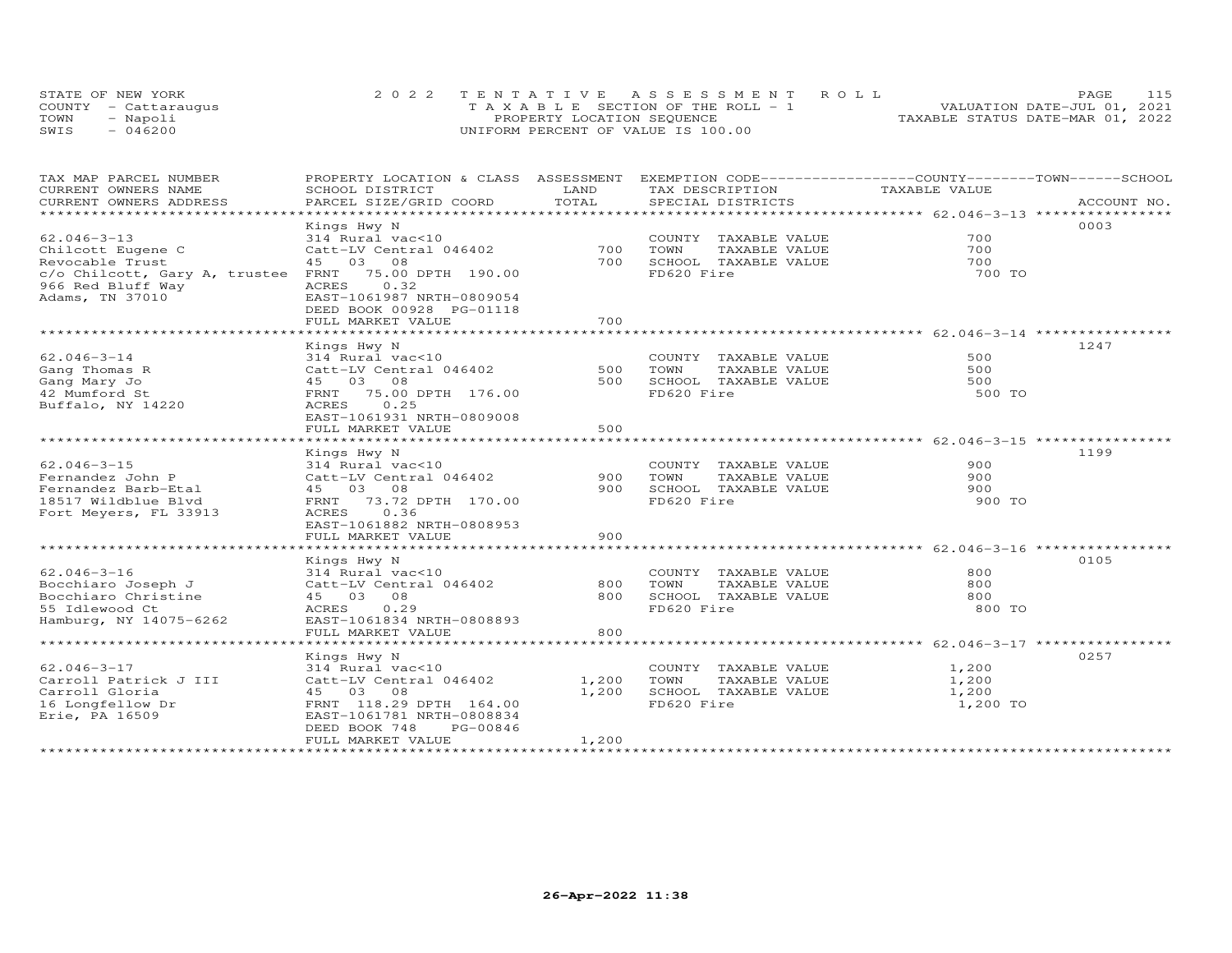| STATE OF NEW YORK    | 2022 TENTATIVE ASSESSMENT ROLL        | <b>PAGE</b>                      | 116 |
|----------------------|---------------------------------------|----------------------------------|-----|
| COUNTY - Cattaraugus | T A X A B L E SECTION OF THE ROLL - 1 | VALUATION DATE-JUL 01, 2021      |     |
| TOWN<br>- Napoli     | PROPERTY LOCATION SEQUENCE            | TAXABLE STATUS DATE-MAR 01, 2022 |     |
| $-046200$<br>SWIS    | UNIFORM PERCENT OF VALUE IS 100.00    |                                  |     |

| TAX MAP PARCEL NUMBER<br>CURRENT OWNERS NAME<br>CURRENT OWNERS ADDRESS | PROPERTY LOCATION & CLASS ASSESSMENT<br>SCHOOL DISTRICT<br>PARCEL SIZE/GRID COORD                | LAND<br>TOTAL | EXEMPTION CODE-----------------COUNTY-------TOWN------SCHOOL<br>TAX DESCRIPTION<br>SPECIAL DISTRICTS | TAXABLE VALUE | ACCOUNT NO.        |
|------------------------------------------------------------------------|--------------------------------------------------------------------------------------------------|---------------|------------------------------------------------------------------------------------------------------|---------------|--------------------|
|                                                                        |                                                                                                  |               |                                                                                                      |               |                    |
|                                                                        | Kings Hwy N                                                                                      |               |                                                                                                      |               | 1751               |
| $62.046 - 3 - 18$                                                      | 314 Rural vac<10                                                                                 |               | COUNTY TAXABLE VALUE                                                                                 | 800           |                    |
| Padgett Edward                                                         | Catt-LV Central 046402                                                                           | 800           | TOWN<br>TAXABLE VALUE                                                                                | 800           |                    |
| Padgett Mary Ann                                                       | 45 03 08                                                                                         | 800           | SCHOOL TAXABLE VALUE                                                                                 | 800           |                    |
| 4617 Windmill Rd<br>Randolph, NY 14772                                 | FRNT 128.00 DPTH 164.00<br>ACRES<br>0.29<br>EAST-1061726 NRTH-0808752<br>DEED BOOK 27835 PG-4003 |               | FD620 Fire                                                                                           | 800 TO        |                    |
|                                                                        | FULL MARKET VALUE                                                                                | 800           |                                                                                                      |               |                    |
|                                                                        |                                                                                                  |               |                                                                                                      |               |                    |
|                                                                        | Kings Hwy N                                                                                      |               |                                                                                                      |               | 1776               |
| $62.046 - 3 - 19$                                                      | 314 Rural vac<10                                                                                 |               | COUNTY TAXABLE VALUE                                                                                 | 2,300         |                    |
| Padgett Edward                                                         | Randolph Centra 047601                                                                           | 2,300         | TOWN<br>TAXABLE VALUE                                                                                | 2,300         |                    |
| Padgett Maryann                                                        | 45 03 08                                                                                         | 2,300         | SCHOOL TAXABLE VALUE                                                                                 | 2,300         |                    |
| 4617 windmill Rd                                                       | 1.68<br>ACRES                                                                                    |               | FD620 Fire                                                                                           | 2,300 TO      |                    |
| Randolph, NY 14772                                                     | EAST-1061902 NRTH-0808580                                                                        |               |                                                                                                      |               |                    |
|                                                                        | DEED BOOK 00995 PG-00082                                                                         |               |                                                                                                      |               |                    |
|                                                                        | FULL MARKET VALUE                                                                                | 2,300         |                                                                                                      |               |                    |
|                                                                        |                                                                                                  |               |                                                                                                      |               |                    |
|                                                                        | Kings Hwy N                                                                                      |               |                                                                                                      |               | 1619               |
| $62.046 - 3 - 20$                                                      | 314 Rural vac<10                                                                                 |               | COUNTY TAXABLE VALUE                                                                                 | 800           |                    |
| Wawro Nancy A                                                          | Randolph Centra 047601                                                                           | 800           | TOWN<br>TAXABLE VALUE                                                                                | 800           |                    |
| 4746 West Evans Dr                                                     | 45 03 08                                                                                         | 800           | SCHOOL TAXABLE VALUE                                                                                 | 800           |                    |
| Glendale, AZ 85306                                                     | FRNT<br>80.00 DPTH 147.00<br>EAST-1061749 NRTH-0808558<br>DEED BOOK 00981 PG-00026               |               | FD620 Fire                                                                                           | 800 TO        |                    |
|                                                                        | FULL MARKET VALUE                                                                                | 800           |                                                                                                      |               |                    |
|                                                                        |                                                                                                  |               |                                                                                                      |               |                    |
|                                                                        | 28 Kings Hwy N                                                                                   |               |                                                                                                      |               | 1677               |
| $62.054 - 1 - 12$                                                      | 210 1 Family Res                                                                                 |               | 41834<br>ENH STAR                                                                                    | $\Omega$      | $\Omega$<br>74,900 |
| Pelham John L                                                          | Randolph Centra 047601                                                                           | 12,400        | COUNTY TAXABLE VALUE                                                                                 | 93,900        |                    |
| Pelham Linda E                                                         | 45 03 08                                                                                         | 93,900        | TOWN<br>TAXABLE VALUE                                                                                | 93,900        |                    |
| 28 Kings Hwy N                                                         | 2013-mrged 11, 13, 14 into                                                                       |               | SCHOOL TAXABLE VALUE                                                                                 | 19,000        |                    |
| Randolph, NY 14772                                                     | ACRES 1.65<br>EAST-1060996 NRTH-0808404<br>DEED BOOK 00947 PG-00299                              |               | FD620 Fire                                                                                           | 93,900 TO     |                    |
|                                                                        | FULL MARKET VALUE                                                                                | 93,900        |                                                                                                      |               |                    |
|                                                                        |                                                                                                  |               |                                                                                                      |               |                    |
|                                                                        | Lephmill Rd                                                                                      |               |                                                                                                      |               |                    |
| $52.004 - 2 - 6.3$                                                     | 105 Vac farmland                                                                                 |               | COUNTY TAXABLE VALUE                                                                                 | 58,400        |                    |
| Raber Adam C                                                           | Randolph Centra 047601                                                                           | 58,400        | TAXABLE VALUE<br>TOWN                                                                                | 58,400        |                    |
| Raber Katie J                                                          | ACRES 42.70                                                                                      | 58,400        | SCHOOL TAXABLE VALUE                                                                                 | 58,400        |                    |
| 10775 Pigeon Valley Rd                                                 | EAST-0105385 NRTH-0816685                                                                        |               | FD620 Fire                                                                                           | 58,400 TO     |                    |
| Randolph, NY 14772                                                     | FULL MARKET VALUE                                                                                | 58,400        | WS620 Watershed                                                                                      | 11,680 TO     |                    |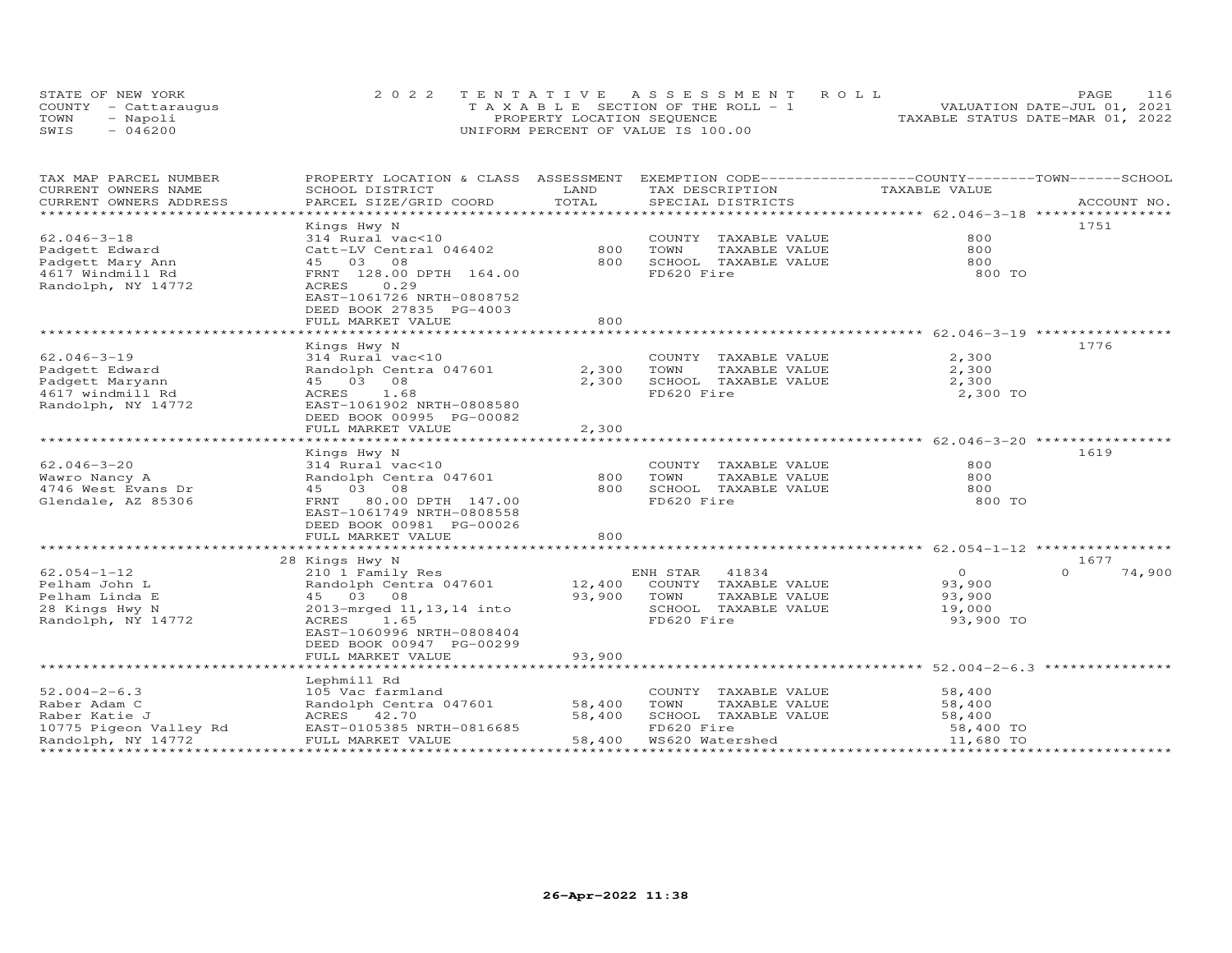|      | STATE OF NEW YORK    | 2022 TENTATIVE ASSESSMENT ROLL        | 117<br>PAGE.                     |
|------|----------------------|---------------------------------------|----------------------------------|
|      | COUNTY - Cattaraugus | T A X A B L E SECTION OF THE ROLL - 1 | VALUATION DATE-JUL 01, 2021      |
| TOWN | - Napoli             | PROPERTY LOCATION SEQUENCE            | TAXABLE STATUS DATE-MAR 01, 2022 |
| SWIS | $-046200$            | UNIFORM PERCENT OF VALUE IS 100.00    |                                  |

| TAX MAP PARCEL NUMBER                      |                                |         | PROPERTY LOCATION & CLASS ASSESSMENT EXEMPTION CODE----------------COUNTY-------TOWN------SCHOOL |                                                     |                    |
|--------------------------------------------|--------------------------------|---------|--------------------------------------------------------------------------------------------------|-----------------------------------------------------|--------------------|
| CURRENT OWNERS NAME                        | SCHOOL DISTRICT                | LAND    | TAX DESCRIPTION                                                                                  | TAXABLE VALUE                                       |                    |
| CURRENT OWNERS ADDRESS<br>**************** | PARCEL SIZE/GRID COORD         | TOTAL   | SPECIAL DISTRICTS                                                                                |                                                     | ACCOUNT NO.        |
|                                            |                                |         |                                                                                                  |                                                     |                    |
|                                            | Lephmill Rd                    |         |                                                                                                  |                                                     | 1494               |
| $52.004 - 2 - 8$                           | 105 Vac farmland               |         | COUNTY TAXABLE VALUE                                                                             | 185,500                                             |                    |
| Hostetler Moses J                          | Randolph Centra 047601         | 77,300  | TOWN<br>TAXABLE VALUE                                                                            | 185,500                                             |                    |
| Hostetler Iva H                            | 63 03 08                       | 185,500 | SCHOOL TAXABLE VALUE                                                                             | 185,500<br>185,500 TO                               |                    |
| 10738 Lephmill Rd                          | ACRES 48.20                    |         | FD620 Fire                                                                                       |                                                     |                    |
| Cattaraugus, NY 14719                      | EAST-1054092 NRTH-0818700      |         | WS620 Watershed                                                                                  | 37,100 TO                                           |                    |
|                                            | DEED BOOK 15665 PG-1           |         |                                                                                                  |                                                     |                    |
|                                            | FULL MARKET VALUE              | 185,500 |                                                                                                  |                                                     |                    |
|                                            |                                |         |                                                                                                  |                                                     |                    |
|                                            | Lephmill Rd                    |         |                                                                                                  |                                                     | 0166               |
| $52.004 - 2 - 9.1$                         | 323 Vacant rural               |         | COUNTY TAXABLE VALUE                                                                             | 20,100                                              |                    |
| Hostetler John M                           | Randolph Centra 047601         | 20,100  | TOWN<br>TAXABLE VALUE                                                                            | 20,100                                              |                    |
| Hostetler Clara E                          | 63 03 08                       | 20,100  | SCHOOL TAXABLE VALUE                                                                             | 20,100                                              |                    |
|                                            | ACRES 14.15                    |         | FD620 Fire                                                                                       |                                                     |                    |
| 10732 Lemphmill Rd                         |                                |         |                                                                                                  | 20,100 TO                                           |                    |
| Cattaraugus, NY 14719                      | EAST-1053198 NRTH-0819188      |         | WS620 Watershed                                                                                  | 4,020 TO                                            |                    |
|                                            | DEED BOOK 29485 PG-3001        |         |                                                                                                  |                                                     |                    |
|                                            | FULL MARKET VALUE              | 20,100  |                                                                                                  |                                                     |                    |
|                                            |                                |         |                                                                                                  | ********************** 52.004-2-10.1 ************** |                    |
|                                            | Lephmill Rd                    |         |                                                                                                  |                                                     | 1286               |
| $52.004 - 2 - 10.1$                        | 322 Rural vac>10               |         | COUNTY TAXABLE VALUE                                                                             | 143,300                                             |                    |
| Hadley Niles                               | Randolph Centra 047601 143,300 |         | TOWN<br>TAXABLE VALUE                                                                            | 143,300<br>143,300                                  |                    |
| 5622 Upper Elm Creek Rd                    | 63 03 08                       | 143,300 | SCHOOL TAXABLE VALUE                                                                             |                                                     |                    |
| Conewango Valley, NY 14726                 | Ff 1480.00                     |         | FD620 Fire                                                                                       | 143,300 TO                                          |                    |
|                                            | ACRES 96.25                    |         | WS620 Watershed                                                                                  | 28,660 TO                                           |                    |
|                                            | EAST-1051515 NRTH-0817168      |         |                                                                                                  |                                                     |                    |
|                                            | DEED BOOK 12027 PG-4001        |         |                                                                                                  |                                                     |                    |
|                                            | FULL MARKET VALUE              | 143,300 |                                                                                                  |                                                     |                    |
|                                            |                                |         |                                                                                                  |                                                     |                    |
|                                            | 10677 Lephmill Rd              |         |                                                                                                  |                                                     | 1637               |
| $53.003 - 1 - 28.1$                        | 240 Rural res                  |         | 41854<br>BAS STAR                                                                                | $\overline{0}$                                      | $\Omega$<br>30,000 |
| Schrader Kevin W                           | Randolph Centra 047601         | 94,600  | COUNTY TAXABLE VALUE                                                                             | 177,000                                             |                    |
| 10677 Lephmill Rd                          | 55 03 08                       | 177,000 | TOWN<br>TAXABLE VALUE                                                                            | 177,000                                             |                    |
|                                            |                                |         |                                                                                                  |                                                     |                    |
| Cattaraugus, NY 14719                      | ACRES 82.00                    |         | SCHOOL TAXABLE VALUE                                                                             | 147,000                                             |                    |
|                                            | EAST-1057022 NRTH-0817134      |         | FD620 Fire                                                                                       | 177,000 TO                                          |                    |
|                                            | DEED BOOK 00986 PG-00303       |         | WS620 Watershed                                                                                  | 35,400 TO                                           |                    |
|                                            | FULL MARKET VALUE              | 177,000 |                                                                                                  |                                                     |                    |
|                                            |                                |         |                                                                                                  |                                                     |                    |
|                                            | 10683 Lephmill Rd              |         |                                                                                                  |                                                     | 1890               |
| $53.003 - 1 - 28.2$                        | 270 Mfg housing                |         | COUNTY TAXABLE VALUE                                                                             | 39,500                                              |                    |
| Boe Zoe S                                  | Randolph Centra 047601 13,200  |         | TOWN<br>TAXABLE VALUE                                                                            | 39,500                                              |                    |
| Cannon Lawrence                            | 55 03<br>08                    | 39,500  | SCHOOL TAXABLE VALUE                                                                             | 39,500                                              |                    |
| 10683 Lephmill Rd                          | Life Use                       |         | FD620 Fire                                                                                       | 39,500 TO                                           |                    |
| Cattaraugus, NY 14719                      | FRNT 250.00 DPTH 155.25        |         | WS620 Watershed                                                                                  | 7,900 TO                                            |                    |
|                                            | EAST-1055780 NRTH-0817556      |         |                                                                                                  |                                                     |                    |
|                                            | DEED BOOK 00942 PG-00559       |         |                                                                                                  |                                                     |                    |
|                                            | FULL MARKET VALUE              | 39,500  |                                                                                                  |                                                     |                    |
|                                            |                                |         |                                                                                                  |                                                     |                    |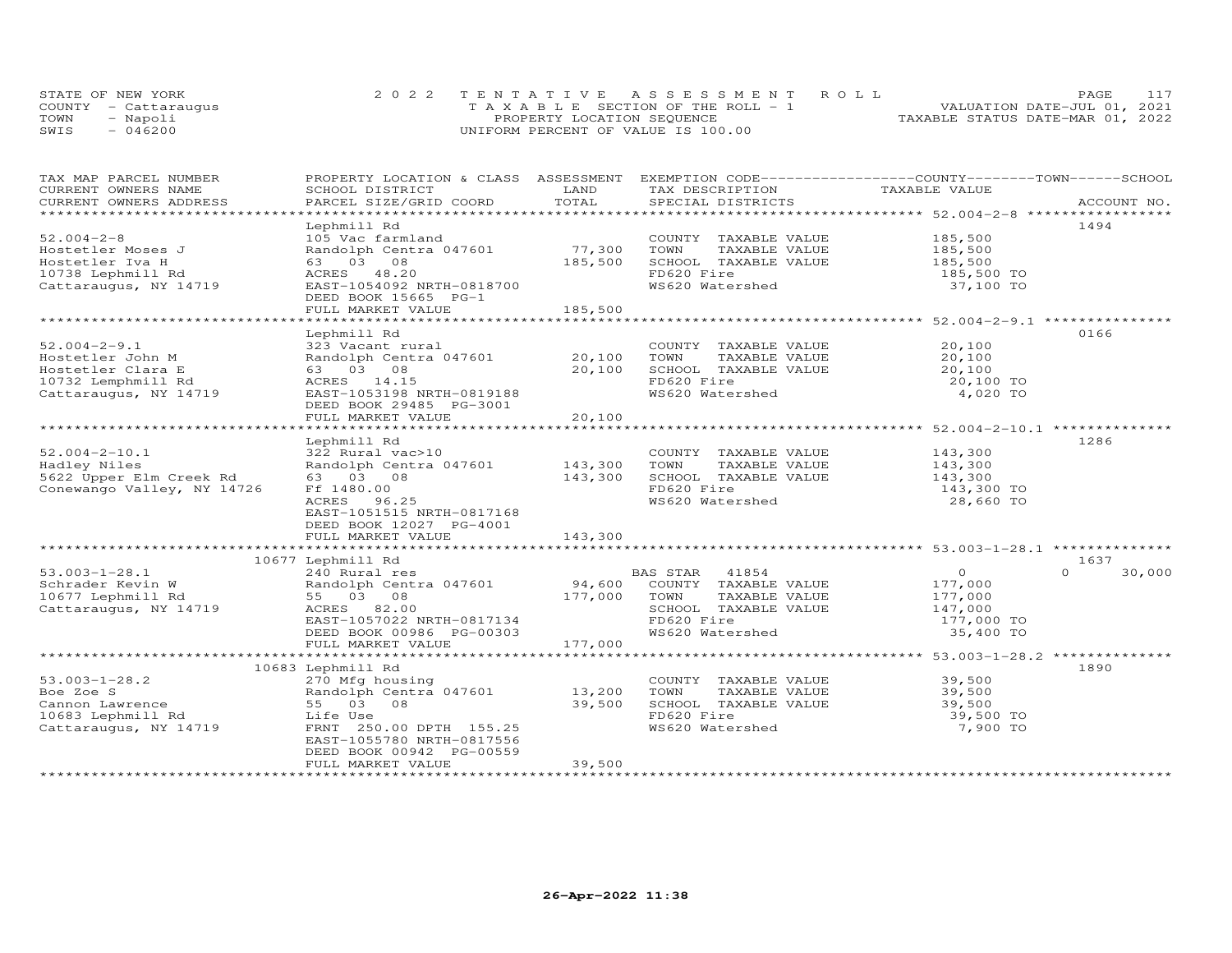|      | STATE OF NEW YORK    | 2022 TENTATIVE ASSESSMENT ROLL        | 118<br>PAGE                      |
|------|----------------------|---------------------------------------|----------------------------------|
|      | COUNTY - Cattaraugus | T A X A B L E SECTION OF THE ROLL - 1 | VALUATION DATE-JUL 01, 2021      |
| TOWN | - Napoli             | PROPERTY LOCATION SEQUENCE            | TAXABLE STATUS DATE-MAR 01, 2022 |
| SWIS | $-046200$            | UNIFORM PERCENT OF VALUE IS 100.00    |                                  |

| TAX MAP PARCEL NUMBER                                                                                                                                                                                                                      | PROPERTY LOCATION & CLASS ASSESSMENT EXEMPTION CODE----------------COUNTY-------TOWN------SCHOOL |         |                                                       |                                                                                                         |                    |
|--------------------------------------------------------------------------------------------------------------------------------------------------------------------------------------------------------------------------------------------|--------------------------------------------------------------------------------------------------|---------|-------------------------------------------------------|---------------------------------------------------------------------------------------------------------|--------------------|
|                                                                                                                                                                                                                                            |                                                                                                  |         |                                                       |                                                                                                         |                    |
|                                                                                                                                                                                                                                            |                                                                                                  |         |                                                       |                                                                                                         |                    |
|                                                                                                                                                                                                                                            |                                                                                                  |         |                                                       |                                                                                                         |                    |
|                                                                                                                                                                                                                                            | 10737 Lephmill Rd                                                                                |         |                                                       |                                                                                                         | 1496               |
| $52.004 - 2 - 6.1$                                                                                                                                                                                                                         | 112 Dairy farm bas STAR 41854 0<br>Randolph Centra 047601 39,600 COUNTY TAXABLE VALUE 102,500    |         |                                                       |                                                                                                         | $\Omega$<br>30,000 |
| Miller Andy J                                                                                                                                                                                                                              |                                                                                                  |         |                                                       |                                                                                                         |                    |
| Hostetler Samuel M                                                                                                                                                                                                                         | 55/63 03 08                                                                                      | 102,500 | TOWN<br>TOWN TAXABLE VALUE<br>SCHOOL TAXABLE VALUE    | 102,500<br>72,500                                                                                       |                    |
| David J Yoder-Land Contract                                                                                                                                                                                                                | 2/14-LandCont-David Yoder                                                                        |         |                                                       |                                                                                                         |                    |
| 11592 North East Rd<br>Conewango Valley, NY 14726                                                                                                                                                                                          | ACRES 31.25                                                                                      |         | FD620 Fire<br>WS620 Watershed                         | 102,500 TO                                                                                              |                    |
|                                                                                                                                                                                                                                            | EAST-1054188 NRTH-0816619                                                                        |         |                                                       | 20,500 TO                                                                                               |                    |
|                                                                                                                                                                                                                                            | DEED BOOK 20190 PG-4467                                                                          |         |                                                       |                                                                                                         |                    |
|                                                                                                                                                                                                                                            | FULL MARKET VALUE                                                                                | 102,500 |                                                       |                                                                                                         |                    |
|                                                                                                                                                                                                                                            | 10738 Lephmill Rd                                                                                |         |                                                       |                                                                                                         | 1612               |
|                                                                                                                                                                                                                                            |                                                                                                  |         |                                                       |                                                                                                         |                    |
|                                                                                                                                                                                                                                            |                                                                                                  |         | COUNTY TAXABLE VALUE                                  |                                                                                                         |                    |
|                                                                                                                                                                                                                                            |                                                                                                  |         |                                                       |                                                                                                         |                    |
|                                                                                                                                                                                                                                            |                                                                                                  |         | ION<br>SCHOOL TAXABLE VALUE<br>EDG20 Fire             | TAXABLE VALUE 135,100<br>TAXABLE VALUE 135,100<br>TAXABLE VALUE 135,100<br>ire 135,100 TO<br>135,100 TO |                    |
|                                                                                                                                                                                                                                            |                                                                                                  |         |                                                       |                                                                                                         |                    |
|                                                                                                                                                                                                                                            |                                                                                                  |         | WS620 Watershed                                       | 27,020 TO                                                                                               |                    |
|                                                                                                                                                                                                                                            |                                                                                                  | 135,100 |                                                       |                                                                                                         |                    |
|                                                                                                                                                                                                                                            |                                                                                                  |         |                                                       | ********************* 52.004-2-9.2 ************                                                         |                    |
|                                                                                                                                                                                                                                            | 10800 Lephmill Rd                                                                                |         |                                                       |                                                                                                         | 2075               |
|                                                                                                                                                                                                                                            |                                                                                                  |         |                                                       |                                                                                                         |                    |
|                                                                                                                                                                                                                                            |                                                                                                  |         |                                                       |                                                                                                         |                    |
|                                                                                                                                                                                                                                            |                                                                                                  |         |                                                       |                                                                                                         |                    |
| 10000 Emborsky Randall 240 Rural res<br>Emborsky Randall 240 Rural res<br>10800 Lephmill Rd 63 03 08<br>Cattaraugus, NY 14719 ACRES 13.70 BANK 084<br>Example 26,600<br>Cattaraugus, NY 14719 ACRES 13.70 BANK 084<br>EXAMPLE VALUE 126,60 |                                                                                                  |         |                                                       |                                                                                                         |                    |
|                                                                                                                                                                                                                                            |                                                                                                  |         |                                                       |                                                                                                         |                    |
|                                                                                                                                                                                                                                            |                                                                                                  |         |                                                       |                                                                                                         |                    |
|                                                                                                                                                                                                                                            |                                                                                                  |         |                                                       |                                                                                                         |                    |
|                                                                                                                                                                                                                                            |                                                                                                  |         |                                                       |                                                                                                         |                    |
|                                                                                                                                                                                                                                            | 10805 Lephmill Rd                                                                                |         |                                                       |                                                                                                         | 2097               |
|                                                                                                                                                                                                                                            |                                                                                                  |         | COUNTY TAXABLE VALUE                                  | 205,000                                                                                                 |                    |
|                                                                                                                                                                                                                                            |                                                                                                  |         |                                                       |                                                                                                         |                    |
|                                                                                                                                                                                                                                            |                                                                                                  |         | TOWN       TAXABLE  VALUE<br>SCHOOL    TAXABLE  VALUE | 205,000<br>205,000                                                                                      |                    |
|                                                                                                                                                                                                                                            |                                                                                                  |         |                                                       |                                                                                                         |                    |
| 52.004-2-6.2<br>Kurtz Urie E Randolph Centra 047601 92,400<br>Kurtz Nancy 63 03 08 205,000<br>10805 Lephmell Rd ACRES 52.35<br>Cattaraugus, NY 14719 EAST-1052794 NRTH-0816736                                                             |                                                                                                  |         | FD620 Fire<br>WS620 Watershed                         | 205,000 TO<br>41,000 TO                                                                                 |                    |
|                                                                                                                                                                                                                                            | DEED BOOK 00979 PG-00031                                                                         |         |                                                       |                                                                                                         |                    |
|                                                                                                                                                                                                                                            | FULL MARKET VALUE                                                                                | 205,000 |                                                       |                                                                                                         |                    |
|                                                                                                                                                                                                                                            |                                                                                                  |         |                                                       |                                                                                                         |                    |
|                                                                                                                                                                                                                                            | 10820 Lephmill Rd                                                                                |         |                                                       |                                                                                                         | 2169               |
| $52.004 - 2 - 10.2$                                                                                                                                                                                                                        | 240 Rural res                                                                                    |         | COUNTY TAXABLE VALUE                                  | 168,300                                                                                                 |                    |
| 52.004-2-10.2<br>Cline Mark A<br>Cline Donna J<br>Cline Donna J<br>168,300<br>Cline Donna J<br>168,300<br>Cattaraugus, NY 14719<br>ACRES 60.80<br>Cattaraugus, NY 14719<br>ACRES 60.80                                                     |                                                                                                  |         | TAXABLE VALUE 168,300<br>TOWN                         |                                                                                                         |                    |
|                                                                                                                                                                                                                                            |                                                                                                  |         | TOWN IRANGLE VALUE<br>SCHOOL TAXABLE VALUE            |                                                                                                         |                    |
|                                                                                                                                                                                                                                            |                                                                                                  |         | FD620 Fire                                            | 168,300<br>168,300 TO                                                                                   |                    |
|                                                                                                                                                                                                                                            |                                                                                                  |         | WS620 Watershed                                       | 33,660 TO                                                                                               |                    |
|                                                                                                                                                                                                                                            | EAST-1051971 NRTH-0818984                                                                        |         |                                                       |                                                                                                         |                    |
|                                                                                                                                                                                                                                            | DEED BOOK 00986 PG-00218                                                                         |         |                                                       |                                                                                                         |                    |
|                                                                                                                                                                                                                                            | FULL MARKET VALUE                                                                                | 168,300 |                                                       |                                                                                                         |                    |
|                                                                                                                                                                                                                                            |                                                                                                  |         |                                                       |                                                                                                         |                    |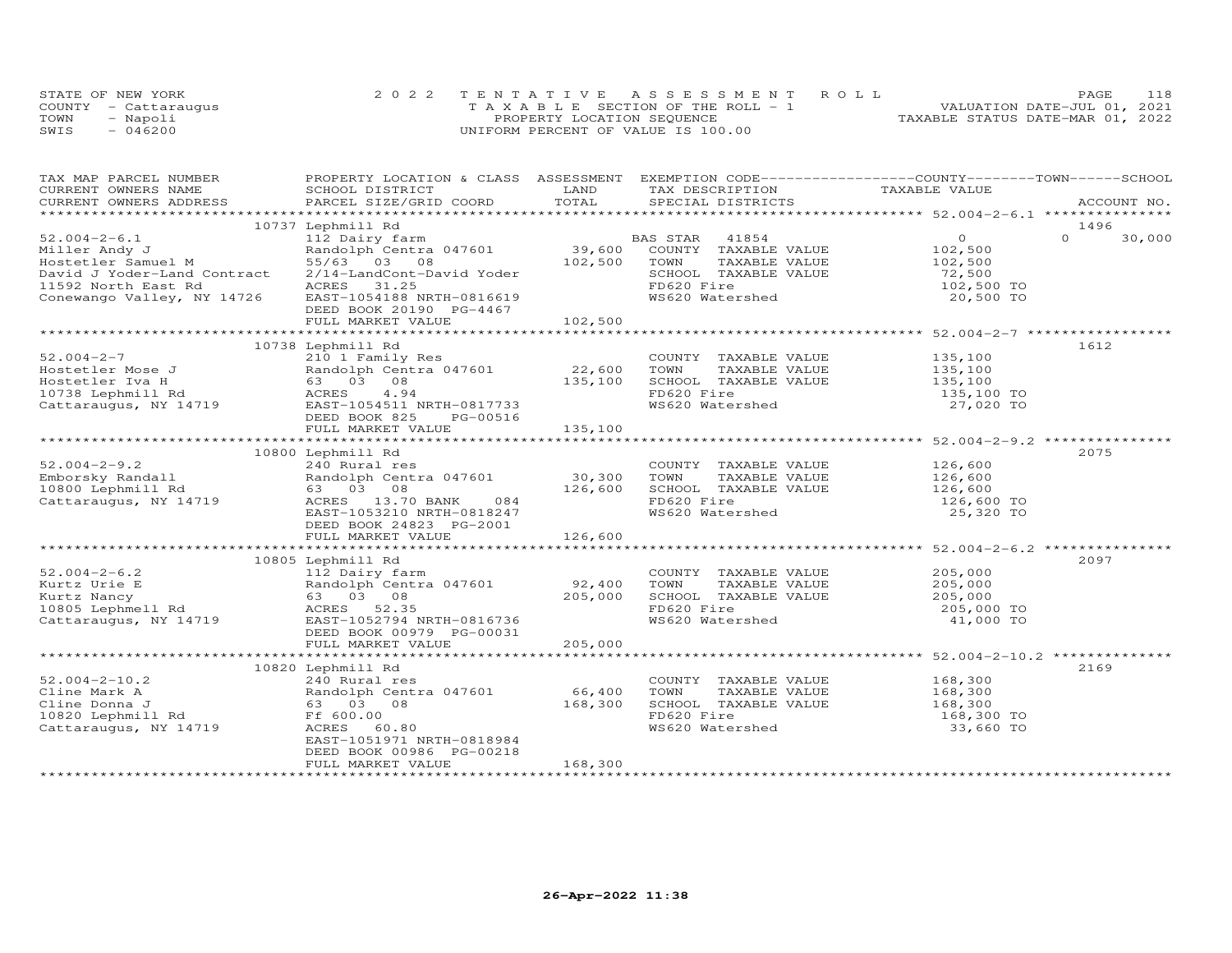|      | STATE OF NEW YORK    | 2022 TENTATIVE ASSESSMENT ROLL        | PAGE.                            | 119 |
|------|----------------------|---------------------------------------|----------------------------------|-----|
|      | COUNTY - Cattarauqus | T A X A B L E SECTION OF THE ROLL - 1 | VALUATION DATE-JUL 01, 2021      |     |
| TOWN | - Napoli             | PROPERTY LOCATION SEQUENCE            | TAXABLE STATUS DATE-MAR 01, 2022 |     |
| SWIS | $-046200$            | UNIFORM PERCENT OF VALUE IS 100.00    |                                  |     |

| TAX MAP PARCEL NUMBER     | PROPERTY LOCATION & CLASS ASSESSMENT |                      | EXEMPTION CODE-----------------COUNTY-------TOWN------SCHOOL |                                               |                    |
|---------------------------|--------------------------------------|----------------------|--------------------------------------------------------------|-----------------------------------------------|--------------------|
| CURRENT OWNERS NAME       | SCHOOL DISTRICT                      | LAND                 | TAX DESCRIPTION                                              | TAXABLE VALUE                                 |                    |
| CURRENT OWNERS ADDRESS    | PARCEL SIZE/GRID COORD               | TOTAL                | SPECIAL DISTRICTS                                            |                                               | ACCOUNT NO.        |
| ************************* |                                      |                      |                                                              |                                               |                    |
|                           | Liebler Rd                           |                      |                                                              |                                               | 0149               |
| $62.002 - 2 - 25.1$       | 240 Rural res                        |                      | COUNTY TAXABLE VALUE                                         | 125,200                                       |                    |
| Miller Johnny D           | Catt-LV Central 046402               | 76,200               | TOWN<br>TAXABLE VALUE                                        | 125,200                                       |                    |
| Miller Emma J             | 05 03<br>08                          | 125,200              | SCHOOL TAXABLE VALUE                                         | 125, 200                                      |                    |
| 9077 Liebler Rd           | ACRES<br>60.64                       |                      | FD620 Fire                                                   | 125,200 TO                                    |                    |
| Little Valley, NY 14755   | EAST-1081677 NRTH-0809983            |                      |                                                              |                                               |                    |
|                           | DEED BOOK 2019 PG-11051              |                      |                                                              |                                               |                    |
|                           | FULL MARKET VALUE                    | 125,200              |                                                              |                                               |                    |
|                           | ***********************              | .                    |                                                              | ********************* 62.002-2-25.2 ********* |                    |
|                           | Liebler Rd                           |                      |                                                              |                                               | 0149               |
| $62.002 - 2 - 25.2$       | 312 Vac w/imprv                      |                      | COUNTY TAXABLE VALUE                                         | 103,200                                       |                    |
| Hostetler Benjamin        | Catt-LV Central 046402               | 93,300               | TOWN<br>TAXABLE VALUE                                        | 103,200                                       |                    |
| 9005 Leibler Rd           | 05 03 08                             | 103,200              | SCHOOL TAXABLE VALUE                                         | 103,200                                       |                    |
| Little Valley, NY 14755   | ACRES 77.86                          |                      | FD620 Fire                                                   | 103,200 TO                                    |                    |
|                           | EAST-1081677 NRTH-0809983            |                      |                                                              |                                               |                    |
|                           | DEED BOOK 2019 PG-17101              |                      |                                                              |                                               |                    |
|                           | FULL MARKET VALUE                    | 103,200              |                                                              |                                               |                    |
|                           |                                      | ******************** |                                                              |                                               |                    |
|                           | 9010 Liebler Rd                      |                      |                                                              |                                               | 1904               |
| $62.002 - 2 - 24.2$       | 270 Mfg housing                      |                      | COUNTY TAXABLE VALUE                                         | 28,300                                        |                    |
| Knowles Bryant C III      | Catt-LV Central 046402               | 14,000               | TOWN<br>TAXABLE VALUE                                        | 28,300                                        |                    |
| Knowles Kirstin A         | 05 03 04                             | 28,300               | SCHOOL TAXABLE VALUE                                         | 28,300                                        |                    |
| PO Box 227                | ACRES<br>1.10                        |                      | FD620 Fire                                                   | 28,300 TO                                     |                    |
| Cherry Creek, NY 14723    | EAST-1082682 NRTH-0810872            |                      |                                                              |                                               |                    |
|                           | DEED BOOK 27795 PG-6001              |                      |                                                              |                                               |                    |
|                           |                                      |                      |                                                              |                                               |                    |
|                           | FULL MARKET VALUE                    | 28,300               |                                                              |                                               |                    |
|                           |                                      |                      |                                                              |                                               |                    |
|                           | 9020 Liebler Rd                      |                      |                                                              |                                               | 2014               |
| $62.002 - 2 - 24.3$       | 312 Vac w/imprv                      |                      | COUNTY TAXABLE VALUE                                         | 33,300                                        |                    |
| Capron Timothy James      | Catt-LV Central 046402               | 15,700               | TOWN<br>TAXABLE VALUE                                        | 33,300                                        |                    |
| 9469 W Bucktooth Run Rd   | 05 03 08                             | 33,300               | SCHOOL TAXABLE VALUE                                         | 33,300                                        |                    |
| Little Valley, NY 14755   | ACRES 1.70                           |                      | FD620 Fire                                                   | 33,300 TO                                     |                    |
|                           | EAST-1082594 NRTH-0811061            |                      |                                                              |                                               |                    |
|                           | DEED BOOK 999<br>PG-417              |                      |                                                              |                                               |                    |
|                           | FULL MARKET VALUE                    | 33,300               |                                                              |                                               |                    |
|                           |                                      |                      |                                                              |                                               |                    |
|                           | 9048 Liebler Rd                      |                      |                                                              |                                               | 0152               |
| $62.002 - 2 - 24.1$       | 210 1 Family Res                     |                      | AGED C/T/S 41800                                             | 23,500<br>23,500                              | 23,500             |
| Capron Marcella           | Catt-LV Central 046402               | 18,200 ENH STAR      | 41834                                                        | $\overline{O}$                                | $\Omega$<br>23,500 |
| 9048 Liebler Rd           | 05 03 08                             | 47,000               | COUNTY TAXABLE VALUE                                         | 23,500                                        |                    |
| Little Valley, NY 14755   | 5.10<br>ACRES                        |                      | TOWN<br>TAXABLE VALUE                                        | 23,500                                        |                    |
|                           | EAST-1082392 NRTH-0811300            |                      | SCHOOL TAXABLE VALUE                                         | $\Omega$                                      |                    |
|                           | PG-00751<br>DEED BOOK 804            |                      | FD620 Fire                                                   | 47,000 TO                                     |                    |
|                           | FULL MARKET VALUE                    | 47,000               |                                                              |                                               |                    |
|                           |                                      |                      |                                                              |                                               |                    |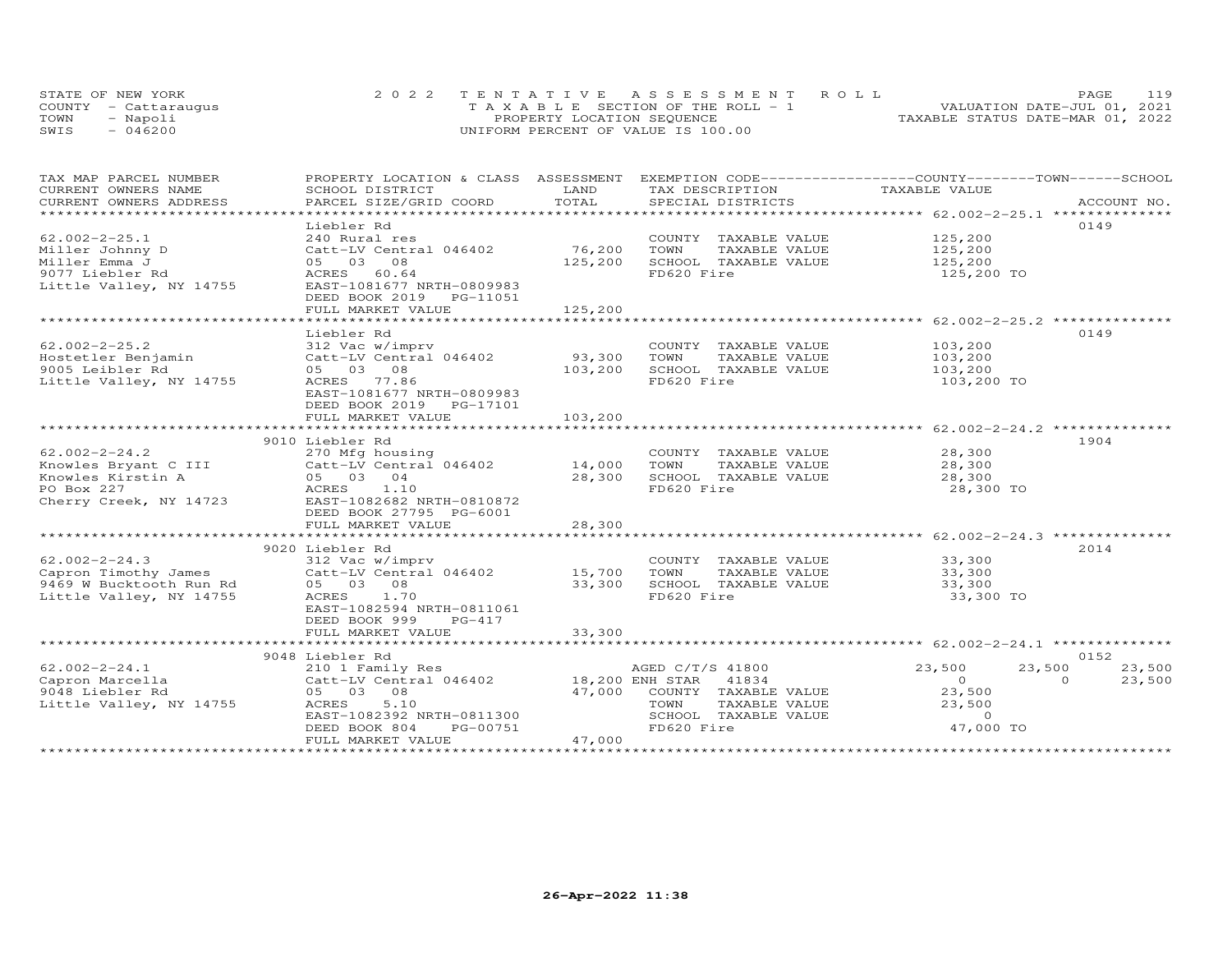|      | STATE OF NEW YORK    | 2022 TENTATIVE ASSESSMENT ROLL        | 120<br>PAGE                      |
|------|----------------------|---------------------------------------|----------------------------------|
|      | COUNTY - Cattarauqus | T A X A B L E SECTION OF THE ROLL - 1 | VALUATION DATE-JUL 01, 2021      |
| TOWN | - Napoli             | PROPERTY LOCATION SEQUENCE            | TAXABLE STATUS DATE-MAR 01, 2022 |
| SWIS | $-046200$            | UNIFORM PERCENT OF VALUE IS 100.00    |                                  |

| TAX MAP PARCEL NUMBER<br>CURRENT OWNERS NAME | PROPERTY LOCATION & CLASS ASSESSMENT<br>SCHOOL DISTRICT            | LAND    | EXEMPTION CODE------------------COUNTY-------TOWN------SCHOOL<br>TAX DESCRIPTION | TAXABLE VALUE                            |                         |
|----------------------------------------------|--------------------------------------------------------------------|---------|----------------------------------------------------------------------------------|------------------------------------------|-------------------------|
| CURRENT OWNERS ADDRESS                       | PARCEL SIZE/GRID COORD                                             | TOTAL   | SPECIAL DISTRICTS                                                                |                                          | ACCOUNT NO.             |
|                                              |                                                                    |         |                                                                                  |                                          |                         |
|                                              | 9092 Liebler Rd                                                    |         |                                                                                  |                                          | 2082                    |
| $62.002 - 2 - 23.2$                          | 270 Mfg housing                                                    |         | COUNTY TAXABLE VALUE                                                             | 81,200                                   |                         |
| Magara Tristan J                             | Catt-LV Central $046402$ 15,200                                    |         | TOWN<br>TAXABLE VALUE                                                            | 81,200                                   |                         |
| 9092 Liebler Hill Rd                         | 06 03 08                                                           | 81,200  | SCHOOL TAXABLE VALUE                                                             | 81,200                                   |                         |
| Little Valley, NY 14755                      | ACRES 1.65<br>EAST-1081407 NRTH-0812130<br>DEED BOOK 20200 PG-7366 |         | FD620 Fire                                                                       | 81,200 TO                                |                         |
|                                              | FULL MARKET VALUE                                                  | 81,200  |                                                                                  |                                          |                         |
|                                              |                                                                    |         |                                                                                  |                                          |                         |
|                                              | Lower Edgar Rd                                                     |         |                                                                                  |                                          | 0015                    |
| $62.004 - 1 - 5$                             | 322 Rural vac>10                                                   |         | COUNTY TAXABLE VALUE                                                             | 234,800                                  |                         |
| Adams Lumber Co Inc                          | Randolph Centra 047601 234,800                                     |         | TOWN<br>TAXABLE VALUE                                                            | 234,800                                  |                         |
| 6052 Adams Rd                                | 28 03 08                                                           | 234,800 | SCHOOL TAXABLE VALUE                                                             | 234,800                                  |                         |
| Cattaraugus, NY 14719                        | $2/15$ -merged $1-16.5$ & $1-4$ in                                 |         | FD620 Fire                                                                       | 234,800 TO                               |                         |
|                                              | ACRES 160.00                                                       |         |                                                                                  |                                          |                         |
|                                              | EAST-1068536 NRTH-0806472                                          |         |                                                                                  |                                          |                         |
|                                              | FULL MARKET VALUE                                                  | 234,800 |                                                                                  |                                          |                         |
|                                              |                                                                    |         |                                                                                  |                                          |                         |
|                                              | Lower Edgar Rd                                                     |         |                                                                                  |                                          | 2419                    |
| $62.004 - 1 - 10.2$                          | 322 Rural vac>10                                                   |         | COUNTY TAXABLE VALUE 16,400                                                      |                                          |                         |
| Printup William M                            | Catt-LV Central 046402                                             | 16,400  | TAXABLE VALUE<br>TOWN                                                            | 16,400                                   |                         |
| 9741 Upper Edgar Rd                          | ACRES 11.35                                                        | 16,400  | SCHOOL TAXABLE VALUE                                                             | 16,400                                   |                         |
| Little Valley, NY 14755                      | EAST-1071114 NRTH-0806800                                          |         | FD620 Fire                                                                       | 16,400 TO                                |                         |
|                                              | DEED BOOK 20210 PG-8108                                            |         |                                                                                  |                                          |                         |
|                                              | FULL MARKET VALUE                                                  | 16,400  |                                                                                  |                                          |                         |
|                                              |                                                                    |         |                                                                                  |                                          |                         |
|                                              | Lower Edgar Rd                                                     |         |                                                                                  |                                          | 2402                    |
| $62.004 - 1 - 10.3$                          | 314 Rural vac<10                                                   |         | COUNTY TAXABLE VALUE                                                             | 17,400                                   |                         |
| Reynolds Beverly                             | Catt-LV Central 046402                                             | 17,400  | TAXABLE VALUE<br>TOWN                                                            | 17,400                                   |                         |
| 40 Division St                               | ACRES<br>2.65                                                      | 17,400  | SCHOOL TAXABLE VALUE                                                             | 17,400                                   |                         |
| Salamanca, NY 14779                          | EAST-1070699 NRTH-0806136                                          |         | FD620 Fire                                                                       | 17,400 TO                                |                         |
|                                              | FULL MARKET VALUE                                                  | 17,400  |                                                                                  |                                          |                         |
|                                              |                                                                    |         |                                                                                  |                                          |                         |
|                                              | 4828 Lower Edgar Rd                                                |         |                                                                                  |                                          | 2016                    |
| $62.004 - 1 - 51.2$                          | 210 1 Family Res                                                   |         | VET COM CT 41131                                                                 | 20,000                                   | $\circ$<br>20,000       |
| Williams Perry                               | Catt-LV Central 046402 14,800 VET DIS CT 41141                     |         |                                                                                  | 9,860                                    | $\overline{a}$<br>9,860 |
| Williams Ellen M                             | 20  03  08                                                         |         | 98,600 ENH STAR 41834                                                            | $\begin{array}{c}\n0 \\ 69\n\end{array}$ | 74,900<br>$\Omega$      |
| 4828 Lower Edgar Rd                          | 2.65<br>ACRES                                                      |         | COUNTY TAXABLE VALUE                                                             |                                          |                         |
| Little Valley, NY 14755                      | EAST-1070644 NRTH-0805182                                          |         | TOWN<br>TAXABLE VALUE                                                            | 68,740                                   |                         |
|                                              | DEED BOOK 3657 PG-3001                                             |         | SCHOOL TAXABLE VALUE                                                             | 23,700                                   |                         |
|                                              | FULL MARKET VALUE                                                  |         | 98,600 FD620 Fire                                                                | 98,600 TO                                |                         |
|                                              |                                                                    |         |                                                                                  |                                          |                         |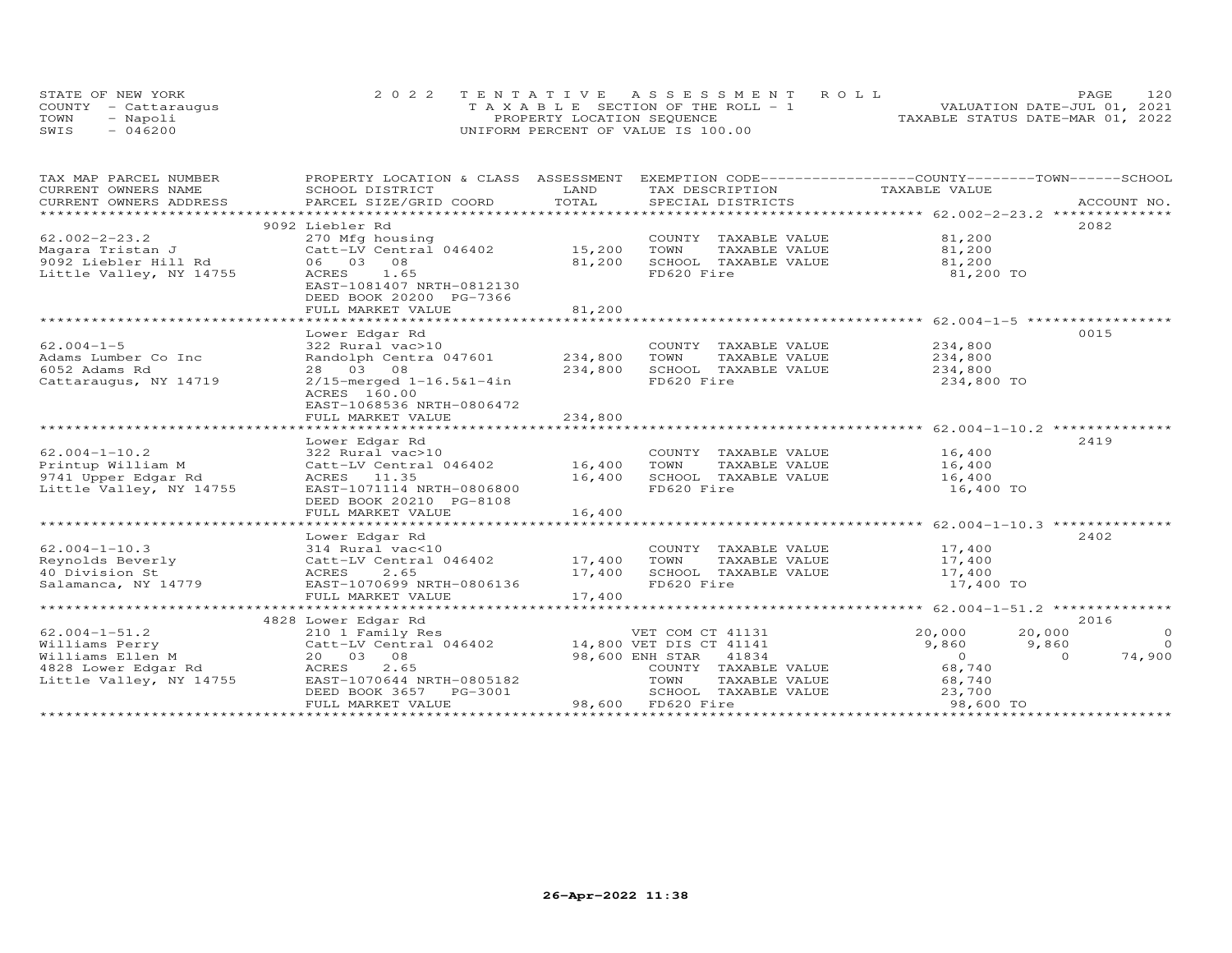|      | STATE OF NEW YORK    | 2022 TENTATIVE ASSESSMENT ROLL        |                                  | PAGE | 121 |
|------|----------------------|---------------------------------------|----------------------------------|------|-----|
|      | COUNTY - Cattaraugus | T A X A B L E SECTION OF THE ROLL - 1 | VALUATION DATE-JUL 01, 2021      |      |     |
| TOWN | - Napoli             | PROPERTY LOCATION SEQUENCE            | TAXABLE STATUS DATE-MAR 01, 2022 |      |     |
| SWIS | $-046200$            | UNIFORM PERCENT OF VALUE IS 100.00    |                                  |      |     |

| TAX MAP PARCEL NUMBER<br>CURRENT OWNERS NAME                                                                                                                                   | PROPERTY LOCATION & CLASS ASSESSMENT EXEMPTION CODE----------------COUNTY-------TOWN------SCHOOL<br>SCHOOL DISTRICT                                                                                                                                                     | LAND                         | TAX DESCRIPTION                                                                                                                                                                          | TAXABLE VALUE                                                                                      |                                      |
|--------------------------------------------------------------------------------------------------------------------------------------------------------------------------------|-------------------------------------------------------------------------------------------------------------------------------------------------------------------------------------------------------------------------------------------------------------------------|------------------------------|------------------------------------------------------------------------------------------------------------------------------------------------------------------------------------------|----------------------------------------------------------------------------------------------------|--------------------------------------|
|                                                                                                                                                                                | .CURRENT OWNERS ADDRESS PARCEL SIZE/GRID COORD TOTAL SPECIAL DISTRICTS ACCOUNT NO ACCOUNT NO ACCOUNT NO ACCOUNT                                                                                                                                                         |                              |                                                                                                                                                                                          |                                                                                                    |                                      |
|                                                                                                                                                                                |                                                                                                                                                                                                                                                                         |                              |                                                                                                                                                                                          |                                                                                                    |                                      |
| $62.004 - 1 - 8.2$<br>Viereck Leeora M Life Us<br>Viereck Dennis<br>vietes bemins<br>4864 Lower Edgar Rd 1984 Lower Edgar Rd 1984 Lower Edgar Rd 1984 Lower Edgar Rd 1985 1.85 | 4864 Lower Edgar Rd<br>210 1 Family Res<br>Catt-LV Central 046402 13,600 ENH STAR 41834<br>20 03 08 153,600 COUNTY TAXABLE VALUE<br>20 03 08<br>EAST-1070643 NRTH-0805544<br>DEED BOOK 00983 PG-00974<br>FULL MARKET VALUE                                              | 153,600                      | AGED C/T/S 41800<br>TAXABLE VALUE<br>TOWN<br>SCHOOL TAXABLE VALUE<br>FD620 Fire                                                                                                          | 15,360<br>15,360<br>$\overline{O}$<br>$\overline{0}$<br>138,240<br>138,240<br>63,340<br>153,600 TO | 1885<br>15,360<br>74,900             |
|                                                                                                                                                                                | 4880 Lower Edgar Rd                                                                                                                                                                                                                                                     |                              |                                                                                                                                                                                          |                                                                                                    | 1529                                 |
| $62.004 - 1 - 8.1$<br>Hendrickson Merle D<br>Hendrickson merie Dender (* 1990)<br>Hendrickson Marianna (* 1920)<br>1880 Edgar Rd (* 1920) ACRES (* 1931)                       | ACRES 1.91<br>Little Valley, NY 14755 EAST-1070641 NRTH-0805845<br>FULL MARKET WALLER WITH                                                                                                                                                                              |                              | 40,700 COUNTY TAXABLE VALUE<br>TOWN TAXABLE VALUE 34,595<br>SCHOOL TAXABLE VALUE 0<br>FD620 Fire 40,700<br>40,700 FD620 Fire                                                             | 6,105<br>6,105<br>$0$<br>34,595<br>40,700 TO                                                       | $\overline{0}$<br>40,700<br>$\Omega$ |
|                                                                                                                                                                                | 4924 Lower Edgar Rd                                                                                                                                                                                                                                                     |                              |                                                                                                                                                                                          |                                                                                                    | 2401                                 |
| $62.004 - 1 - 10.1$                                                                                                                                                            | 210 1 Family Res<br>valified and the contract of the contract of the contract of the contract of the contract of the contract of the contract of the contract of the contract of the contract of the contract of the contract of the contract of t<br>FULL MARKET VALUE | 14,400 ENH STAR              | AGED C/T/S 41800<br>41834<br>101,400 COUNTY TAXABLE VALUE<br>CONNI IAAADEE VALUE<br>TOWN TAXABLE VALUE 60,840<br>SCHOOL TAXABLE VALUE 60,840<br>FD620 Fire 101,400<br>101,400 FD620 Fire | 40,560 40,560<br>$\overline{0}$<br>60,840<br>101,400 TO                                            | 40,560<br>$\Omega$<br>60,840         |
|                                                                                                                                                                                | 4954 Lower Edgar Rd                                                                                                                                                                                                                                                     |                              |                                                                                                                                                                                          |                                                                                                    | 1838                                 |
| $62.004 - 1 - 12$<br>Edgar Donald<br>614 Erie St<br>Little Valley, NY 14755                                                                                                    | 270 Mfg housing<br>Catt-LV Central 046402<br>20  03  08<br>2.02<br>ACRES<br>EAST-1070698 NRTH-0806885<br>DEED BOOK 870<br>PG-00234<br>FULL MARKET VALUE                                                                                                                 | 16,000<br>29,000<br>29,000   | COUNTY TAXABLE VALUE<br>TOWN<br>TAXABLE VALUE<br>TOWN       TAXABLE  VALUE<br>SCHOOL    TAXABLE  VALUE<br>FD620 Fire                                                                     | 29,000<br>29,000<br>29,000<br>29,000 TO                                                            |                                      |
|                                                                                                                                                                                | 4982 Lower Edgar Rd                                                                                                                                                                                                                                                     |                              |                                                                                                                                                                                          |                                                                                                    | 1856                                 |
| $62.004 - 1 - 18.2$<br>Haley Ginger C.<br>Haley James P.<br>4982 Lower Edgar Road<br>Little Valley, NY 14755                                                                   | 210 1 Family Res<br>210 1 Family Res<br>Catt-LV Central 046402<br>20   03   08<br>ACRES<br>4.87<br>EAST-1070698 NRTH-0807300<br>DEED BOOK 28075 PG-8001<br>FULL MARKET VALUE                                                                                            | 17,900<br>178,900<br>178,900 | COUNTY TAXABLE VALUE 178,900<br>TOWN<br>TAXABLE VALUE<br>SCHOOL TAXABLE VALUE<br>FD620 Fire                                                                                              | 178,900<br>178,900<br>178,900 TO                                                                   |                                      |
|                                                                                                                                                                                |                                                                                                                                                                                                                                                                         |                              |                                                                                                                                                                                          |                                                                                                    |                                      |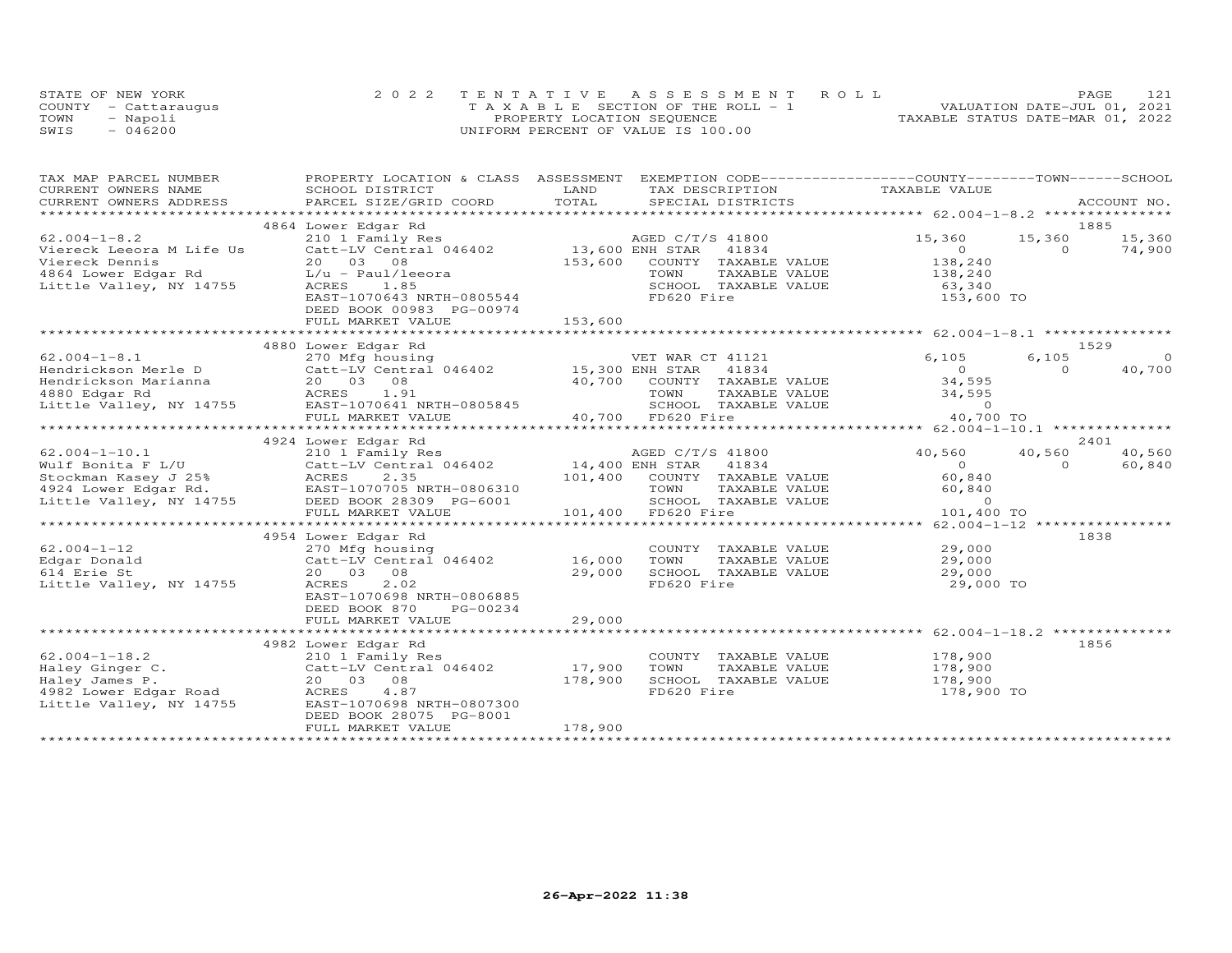| STATE OF NEW YORK    | 2022 TENTATIVE ASSESSMENT ROLL        |                            |  |                                  | PAGE | 122 |
|----------------------|---------------------------------------|----------------------------|--|----------------------------------|------|-----|
| COUNTY - Cattaraugus | T A X A B L E SECTION OF THE ROLL - 1 |                            |  | VALUATION DATE-JUL 01, 2021      |      |     |
| TOWN<br>- Napoli     |                                       | PROPERTY LOCATION SEQUENCE |  | TAXABLE STATUS DATE-MAR 01, 2022 |      |     |
| SWIS<br>$-046200$    | UNIFORM PERCENT OF VALUE IS 100.00    |                            |  |                                  |      |     |

| TAX MAP PARCEL NUMBER                                                                                                                                                                                                                                    | PROPERTY LOCATION & CLASS ASSESSMENT EXEMPTION CODE----------------COUNTY-------TOWN------SCHOOL |             |                               |                       |          |             |
|----------------------------------------------------------------------------------------------------------------------------------------------------------------------------------------------------------------------------------------------------------|--------------------------------------------------------------------------------------------------|-------------|-------------------------------|-----------------------|----------|-------------|
| CURRENT OWNERS NAME                                                                                                                                                                                                                                      | SCHOOL DISTRICT                                                                                  | LAND        | TAX DESCRIPTION TAXABLE VALUE |                       |          |             |
| CURRENT OWNERS ADDRESS<br>.CURRENT OWNERS ADDRESS PARCEL SIZE/GRID COORD TOTAL SPECIAL DISTRICTS ACCOUNT NO ACCOUNT NO ACCOUNT NO ARE A LATA AND RESOLUT A LATA AND MALL SERVERS AND RESOLUT A LATA AND MALL SERVERS AND RESOLUT A LATA AND A LATA AND A |                                                                                                  |             |                               |                       |          | ACCOUNT NO. |
|                                                                                                                                                                                                                                                          |                                                                                                  |             |                               |                       |          |             |
|                                                                                                                                                                                                                                                          | 4938 Lower Edger Rd                                                                              |             |                               |                       | 1269     |             |
| $62.004 - 1 - 11$                                                                                                                                                                                                                                        | 210 1 Family Res                                                                                 |             | ENH STAR 41834                | $\overline{O}$        | $\Omega$ | 74,900      |
| Granger Harry                                                                                                                                                                                                                                            | Catt-LV Central 046402                                                                           |             | 13,900 COUNTY TAXABLE VALUE   | 92,200                |          |             |
| Jewel Wendy L                                                                                                                                                                                                                                            | 20  03  08                                                                                       | 92,200      | TAXABLE VALUE<br>TOWN         | 92,200                |          |             |
| 4938 Lower Edgar Rd<br>Little Valley, NY 14755 EAST-1070700 NRTH-0806665                                                                                                                                                                                 |                                                                                                  |             | SCHOOL TAXABLE VALUE          | 17,300                |          |             |
|                                                                                                                                                                                                                                                          |                                                                                                  |             | FD620 Fire                    | 92,200 TO             |          |             |
|                                                                                                                                                                                                                                                          | DEED BOOK 22973 PG-3001                                                                          |             |                               |                       |          |             |
|                                                                                                                                                                                                                                                          | FULL MARKET VALUE                                                                                | 92,200      |                               |                       |          |             |
|                                                                                                                                                                                                                                                          |                                                                                                  |             |                               |                       |          |             |
|                                                                                                                                                                                                                                                          | Mace Rd                                                                                          |             |                               |                       | 1931     |             |
| $70.002 - 2 - 19.2$                                                                                                                                                                                                                                      | 312 Vac w/imprv<br>312 Vac w/imprv<br>Randolph Centra 047601             15,800                  |             | COUNTY TAXABLE VALUE 38,900   |                       |          |             |
| Enormous Tip, Inc.                                                                                                                                                                                                                                       |                                                                                                  |             | TOWN<br>TAXABLE VALUE         | 38,900                |          |             |
| 203 Pine St.                                                                                                                                                                                                                                             | 53 03 08                                                                                         | 38,900      | SCHOOL TAXABLE VALUE 38,900   |                       |          |             |
| South Dayton, NY 14138                                                                                                                                                                                                                                   | FRNT 200.00 DPTH 168.00                                                                          |             | FD620 Fire                    | 38,900 TO             |          |             |
|                                                                                                                                                                                                                                                          | EAST-1052173 NRTH-0794541                                                                        |             | WS620 Watershed               | 7,780 TO              |          |             |
|                                                                                                                                                                                                                                                          | DEED BOOK 26387 PG-8001                                                                          |             |                               |                       |          |             |
|                                                                                                                                                                                                                                                          | FULL MARKET VALUE                                                                                | 38,900      |                               |                       |          |             |
|                                                                                                                                                                                                                                                          |                                                                                                  |             |                               |                       |          |             |
|                                                                                                                                                                                                                                                          | Mace Rd                                                                                          |             |                               |                       | 2417     |             |
|                                                                                                                                                                                                                                                          |                                                                                                  |             | COUNTY TAXABLE VALUE          | 16,400<br>16,400      |          |             |
|                                                                                                                                                                                                                                                          |                                                                                                  |             | TAXABLE VALUE                 |                       |          |             |
|                                                                                                                                                                                                                                                          |                                                                                                  | 16,400      | SCHOOL TAXABLE VALUE          | 16,400                |          |             |
|                                                                                                                                                                                                                                                          |                                                                                                  |             | FD620 Fire                    | 16,400 TO             |          |             |
| Miller David F<br>10923 Jamestown Rd<br>Randolph, NY 14772<br>Randolph, NY 14772<br>EAST-1052703 NRTH-0794960<br>DEED BOOK 13843 DOM:                                                                                                                    |                                                                                                  |             |                               |                       |          |             |
|                                                                                                                                                                                                                                                          |                                                                                                  | 16,400      |                               |                       |          |             |
|                                                                                                                                                                                                                                                          |                                                                                                  |             |                               |                       |          |             |
|                                                                                                                                                                                                                                                          | 10869 Mace Rd                                                                                    |             |                               |                       | 1384     |             |
| $70.002 - 2 - 18.1$                                                                                                                                                                                                                                      | 312 Vac w/imprv                                                                                  |             | COUNTY TAXABLE VALUE 20,700   |                       |          |             |
| Schmeltz Lori-Anne                                                                                                                                                                                                                                       | Randolph Centra 047601                                                                           | 15,400 TOWN | TAXABLE VALUE                 | 20,700<br>20,700      |          |             |
| 10869 Mace Rd                                                                                                                                                                                                                                            | 57 03 08                                                                                         | 20,700      | SCHOOL TAXABLE VALUE          |                       |          |             |
| Randolph, NY 14772                                                                                                                                                                                                                                       | $3/15$ -split off 13.05 ac                                                                       |             | FD620 Fire                    | 20,700 TO             |          |             |
|                                                                                                                                                                                                                                                          | ACRES 1.55                                                                                       |             | WS620 Watershed               | 4,140 TO              |          |             |
|                                                                                                                                                                                                                                                          | EAST-1053001 NRTH-0794035                                                                        |             |                               |                       |          |             |
|                                                                                                                                                                                                                                                          | DEED BOOK 20200 PG-2550                                                                          |             |                               |                       |          |             |
|                                                                                                                                                                                                                                                          | FULL MARKET VALUE                                                                                | 20,700      |                               |                       |          |             |
|                                                                                                                                                                                                                                                          |                                                                                                  |             |                               |                       |          |             |
|                                                                                                                                                                                                                                                          | 10869 Mace Rd                                                                                    |             |                               |                       | 2442     |             |
| $70.002 - 2 - 18.3$<br>Schmelz Lori-Anne                                                                                                                                                                                                                 | 240 Rural res                                                                                    |             | COUNTY TAXABLE VALUE          | 125,100               |          |             |
|                                                                                                                                                                                                                                                          | Randolph Centra 047601 29,400<br>4/15-split off 1-18.1 125,100<br>20ES 13.05                     |             | TOWN<br>TAXABLE VALUE         | 125,100               |          |             |
| 10869 Mace Rd                                                                                                                                                                                                                                            |                                                                                                  |             | SCHOOL TAXABLE VALUE          | 125,100<br>125,100 TO |          |             |
| Randolph, NY 14772                                                                                                                                                                                                                                       | ACRES 13.05                                                                                      |             | FD620 Fire                    |                       |          |             |
|                                                                                                                                                                                                                                                          | EAST-1053079 NRTH-0794112                                                                        |             | WS620 Watershed               | 125,100 TO            |          |             |
|                                                                                                                                                                                                                                                          | DEED BOOK 23599 PG-5001                                                                          |             |                               |                       |          |             |
|                                                                                                                                                                                                                                                          | FULL MARKET VALUE                                                                                | 125,100     |                               |                       |          |             |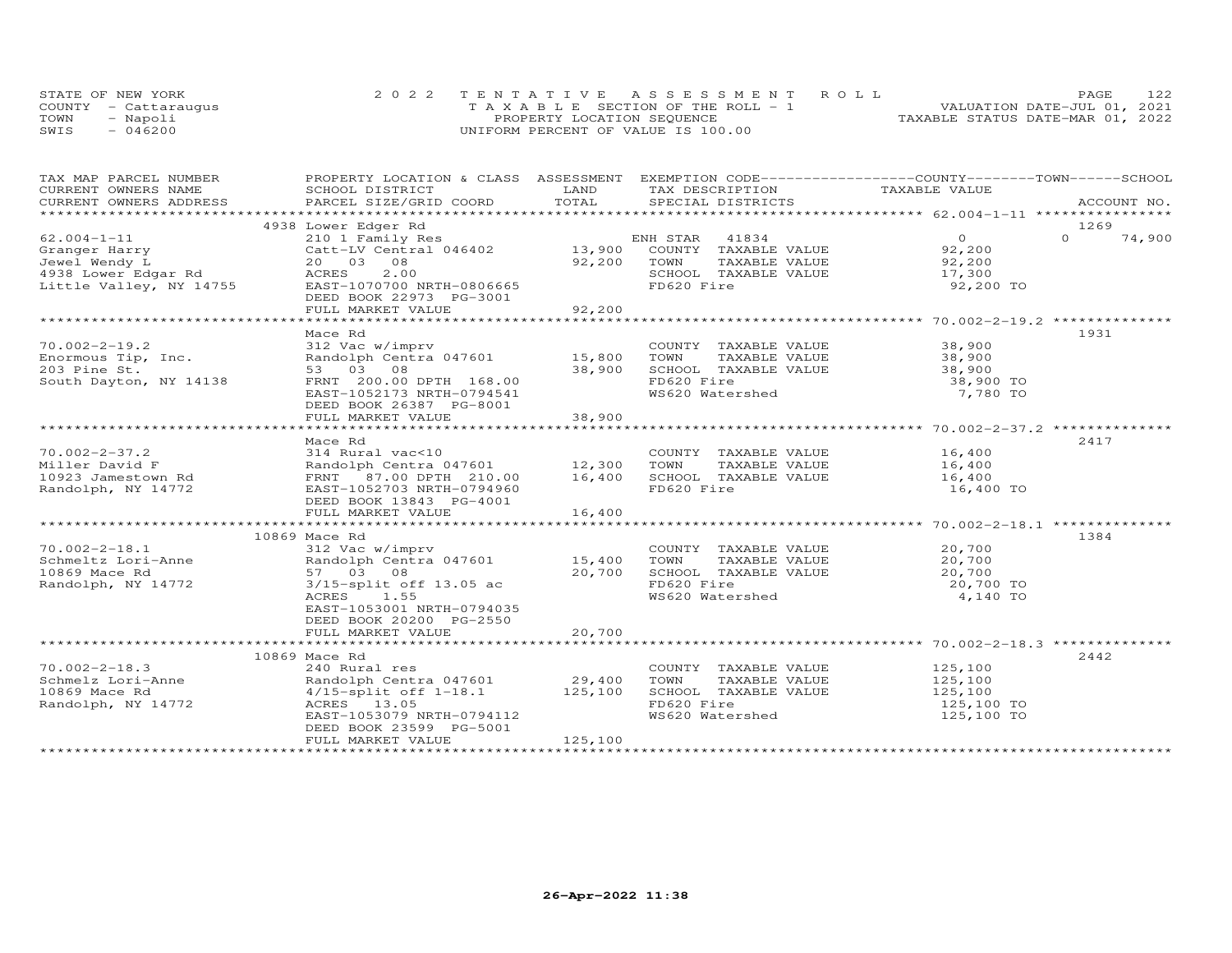| STATE OF NEW YORK    | 2022 TENTATIVE ASSESSMENT ROLL        | 123<br>PAGE.                     |
|----------------------|---------------------------------------|----------------------------------|
| COUNTY - Cattarauqus | T A X A B L E SECTION OF THE ROLL - 1 | VALUATION DATE-JUL 01, 2021      |
| TOWN<br>- Napoli     | PROPERTY LOCATION SEQUENCE            | TAXABLE STATUS DATE-MAR 01, 2022 |
| $-046200$<br>SWIS    | UNIFORM PERCENT OF VALUE IS 100.00    |                                  |

| TAX MAP PARCEL NUMBER               | PROPERTY LOCATION & CLASS ASSESSMENT EXEMPTION CODE----------------COUNTY-------TOWN-----SCHOOL                                                                                                                                     |        |                                                                                                                 |                |                |        |
|-------------------------------------|-------------------------------------------------------------------------------------------------------------------------------------------------------------------------------------------------------------------------------------|--------|-----------------------------------------------------------------------------------------------------------------|----------------|----------------|--------|
| CURRENT OWNERS NAME SCHOOL DISTRICT |                                                                                                                                                                                                                                     |        |                                                                                                                 |                |                |        |
|                                     |                                                                                                                                                                                                                                     |        |                                                                                                                 |                |                |        |
|                                     | 10878 Mace Rd                                                                                                                                                                                                                       |        |                                                                                                                 |                | 2412           |        |
|                                     |                                                                                                                                                                                                                                     |        |                                                                                                                 |                |                |        |
|                                     |                                                                                                                                                                                                                                     |        |                                                                                                                 |                |                |        |
|                                     |                                                                                                                                                                                                                                     |        |                                                                                                                 |                |                |        |
|                                     |                                                                                                                                                                                                                                     |        |                                                                                                                 |                |                |        |
|                                     |                                                                                                                                                                                                                                     |        |                                                                                                                 |                |                |        |
|                                     |                                                                                                                                                                                                                                     |        |                                                                                                                 |                |                |        |
|                                     | 10885 Mace Rd                                                                                                                                                                                                                       |        |                                                                                                                 | $\overline{O}$ | 1390<br>$\cap$ | 34,600 |
|                                     |                                                                                                                                                                                                                                     |        |                                                                                                                 |                |                |        |
|                                     |                                                                                                                                                                                                                                     |        |                                                                                                                 |                |                |        |
|                                     |                                                                                                                                                                                                                                     |        |                                                                                                                 |                |                |        |
|                                     | 0 1002-2-35 270 Mfg housing<br>Welley Craig A Randolph Centra 047601 9,800 COUNTY TAXABLE VALUE 34,600<br>10885 Mace Rd 57 03 08 34,600 TOWN TAXABLE VALUE 34,600<br>Randolph, NY 14772 FRNT 160.00 DPTH 116.00 5CHOOL TAXABLE VALU |        |                                                                                                                 |                |                |        |
|                                     |                                                                                                                                                                                                                                     |        |                                                                                                                 |                |                |        |
|                                     |                                                                                                                                                                                                                                     |        |                                                                                                                 |                |                |        |
|                                     |                                                                                                                                                                                                                                     |        |                                                                                                                 |                |                |        |
|                                     | 10901 Mace Rd                                                                                                                                                                                                                       |        |                                                                                                                 |                | 1511           |        |
|                                     |                                                                                                                                                                                                                                     |        |                                                                                                                 |                | $\Omega$       | 74,900 |
|                                     |                                                                                                                                                                                                                                     |        |                                                                                                                 |                |                |        |
|                                     |                                                                                                                                                                                                                                     |        |                                                                                                                 |                |                |        |
|                                     |                                                                                                                                                                                                                                     |        |                                                                                                                 |                |                |        |
|                                     |                                                                                                                                                                                                                                     |        |                                                                                                                 |                |                |        |
|                                     | Cooper Allan L (240 Rural res ENH STAR 41834<br>Cooper Allan L (240 Randolph Centra 047601 65,100 COUNTY TAXABLE VALUE 172,500<br>Cooper Mary Lou 57 03 08 172,500 TOWN TAXABLE VALUE 172,500<br>10901 Mace Rd ACRES 45.66 SCHOOL T |        | TOWN TAXABLE VALUE 172,500<br>SCHOOL TAXABLE VALUE 97,600<br>FD620 Fire 172,500 TO<br>WS620 Watershed 34,500 TO |                |                |        |
|                                     |                                                                                                                                                                                                                                     |        |                                                                                                                 |                |                |        |
|                                     |                                                                                                                                                                                                                                     |        |                                                                                                                 |                |                |        |
|                                     | 10906 Mace Rd                                                                                                                                                                                                                       |        |                                                                                                                 |                | 1639           |        |
|                                     |                                                                                                                                                                                                                                     |        |                                                                                                                 |                |                |        |
|                                     |                                                                                                                                                                                                                                     |        |                                                                                                                 |                |                |        |
|                                     |                                                                                                                                                                                                                                     |        |                                                                                                                 |                |                |        |
|                                     |                                                                                                                                                                                                                                     |        |                                                                                                                 |                |                |        |
|                                     |                                                                                                                                                                                                                                     |        |                                                                                                                 |                |                |        |
|                                     |                                                                                                                                                                                                                                     |        |                                                                                                                 |                |                |        |
|                                     |                                                                                                                                                                                                                                     |        |                                                                                                                 |                |                |        |
|                                     |                                                                                                                                                                                                                                     |        |                                                                                                                 |                | 0066           |        |
|                                     |                                                                                                                                                                                                                                     |        |                                                                                                                 |                | $\cap$         | 30,000 |
|                                     |                                                                                                                                                                                                                                     |        |                                                                                                                 |                |                |        |
|                                     |                                                                                                                                                                                                                                     |        |                                                                                                                 |                |                |        |
|                                     |                                                                                                                                                                                                                                     |        |                                                                                                                 |                |                |        |
|                                     | fire damaged<br>ACRES 1.20<br>EAST-1052309 NRTH-0794854                                                                                                                                                                             |        | TOWN TAXABLE VALUE 46,500<br>SCHOOL TAXABLE VALUE 46,500<br>FD620 Fire 46,500 TO<br>WS620 Watershed 9,300 TO    |                |                |        |
|                                     |                                                                                                                                                                                                                                     |        |                                                                                                                 |                |                |        |
|                                     | DEED BOOK 19756 PG-9011                                                                                                                                                                                                             |        |                                                                                                                 |                |                |        |
|                                     | FULL MARKET VALUE                                                                                                                                                                                                                   | 46,500 |                                                                                                                 |                |                |        |
|                                     |                                                                                                                                                                                                                                     |        |                                                                                                                 |                |                |        |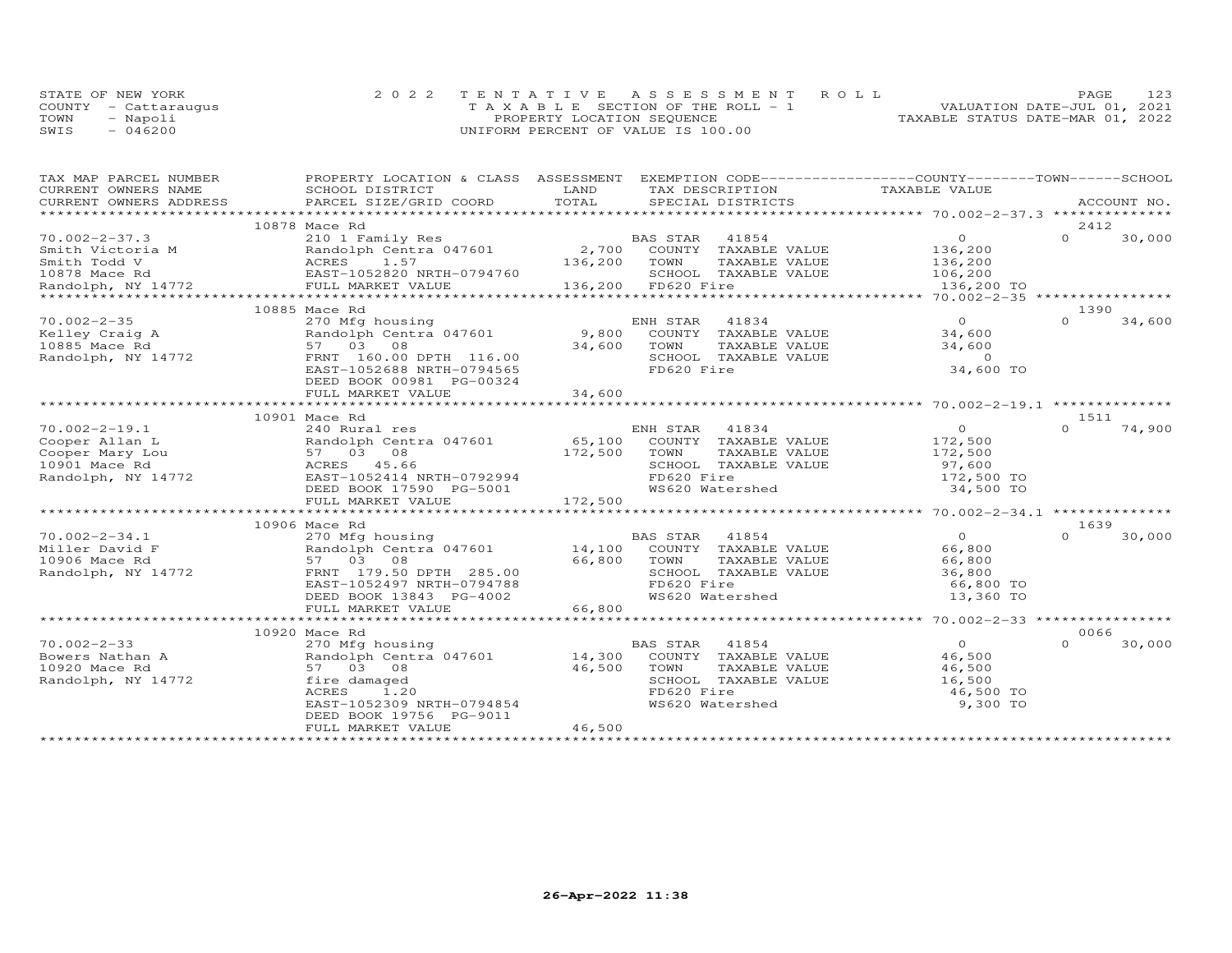|      | STATE OF NEW YORK    | 2022 TENTATIVE ASSESSMENT ROLL        | 124<br>PAGE                      |
|------|----------------------|---------------------------------------|----------------------------------|
|      | COUNTY - Cattaraugus | T A X A B L E SECTION OF THE ROLL - 1 | VALUATION DATE-JUL 01, 2021      |
| TOWN | - Napoli             | PROPERTY LOCATION SEQUENCE            | TAXABLE STATUS DATE-MAR 01, 2022 |
| SWIS | 046200               | UNIFORM PERCENT OF VALUE IS 100.00    |                                  |

| TAX MAP PARCEL NUMBER                                                                                                                                                                                                                                   | PROPERTY LOCATION & CLASS ASSESSMENT EXEMPTION CODE----------------COUNTY-------TOWN------SCHOOL |         |                              |                    |      |
|---------------------------------------------------------------------------------------------------------------------------------------------------------------------------------------------------------------------------------------------------------|--------------------------------------------------------------------------------------------------|---------|------------------------------|--------------------|------|
| CURRENT OWNERS NAME                                                                                                                                                                                                                                     | SCHOOL DISTRICT                                                                                  | LAND    | TAX DESCRIPTION              | TAXABLE VALUE      |      |
| CURRENT OWNERS ADDRESS<br>.CURRENT OWNERS ADDRESS PARCEL SIZE/GRID COORD TOTAL SPECIAL DISTRICTS (ACCOUNT NO ACCOUNT NO ACCOUNT NO ACCOUNT NO ACCOUNT NO A SEXALL SERVERS AND RESELL ASSESS THAT A SEXALL SERVERS AND RESERVE SERVERS AND A SEXALL THAT |                                                                                                  |         |                              |                    |      |
|                                                                                                                                                                                                                                                         |                                                                                                  |         |                              |                    |      |
|                                                                                                                                                                                                                                                         | 10933 Mace Rd                                                                                    |         |                              |                    | 2327 |
| $70.002 - 2 - 19.3$                                                                                                                                                                                                                                     | 421 Restaurant                                                                                   |         | COUNTY TAXABLE VALUE 95,000  |                    |      |
| Enormous Tip, Inc.                                                                                                                                                                                                                                      | Randolph Centra 047601 15,600                                                                    |         | TOWN<br>TAXABLE VALUE        | 95,000             |      |
| 203 Pine St.                                                                                                                                                                                                                                            | 57 03 08                                                                                         | 95,000  | SCHOOL TAXABLE VALUE         | 95,000             |      |
| South Dayton, NY 14138                                                                                                                                                                                                                                  | 3.25<br>ACRES                                                                                    |         | FD620 Fire                   | 95,000 TO          |      |
|                                                                                                                                                                                                                                                         | EAST-1052071 NRTH-0794368                                                                        |         | WS620 Watershed              | 19,000 TO          |      |
|                                                                                                                                                                                                                                                         | DEED BOOK 26387 PG-8001                                                                          |         |                              |                    |      |
|                                                                                                                                                                                                                                                         | FULL MARKET VALUE                                                                                | 95,000  |                              |                    |      |
|                                                                                                                                                                                                                                                         |                                                                                                  |         |                              |                    |      |
|                                                                                                                                                                                                                                                         | Manley Hill Rd                                                                                   |         |                              |                    | 0010 |
| $62.003 - 1 - 19.1$                                                                                                                                                                                                                                     | 322 Rural vac>10                                                                                 |         | COUNTY TAXABLE VALUE         | 155,700<br>155,700 |      |
| Adams Robert                                                                                                                                                                                                                                            | Randolph Centra 047601 155,700                                                                   |         | TOWN<br>TAXABLE VALUE        |                    |      |
| 11176 Chautauqua Rd                                                                                                                                                                                                                                     | 27 03 08                                                                                         | 155,700 | SCHOOL TAXABLE VALUE 155,700 |                    |      |
| Cattaraugus, NY 14719                                                                                                                                                                                                                                   | ACRES 107.55                                                                                     |         | FD620 Fire                   | 155,700 TO         |      |
|                                                                                                                                                                                                                                                         | EAST-1069217 NRTH-0800638                                                                        |         |                              |                    |      |
|                                                                                                                                                                                                                                                         | FULL MARKET VALUE                                                                                | 155,700 |                              |                    |      |
|                                                                                                                                                                                                                                                         |                                                                                                  |         |                              |                    |      |
|                                                                                                                                                                                                                                                         | Manley Hill Rd                                                                                   |         |                              |                    | 1772 |
| $62.003 - 1 - 36.1$                                                                                                                                                                                                                                     | 322 Rural vac>10                                                                                 |         | COUNTY TAXABLE VALUE         | 64,700             |      |
| Sanford Benjamin J                                                                                                                                                                                                                                      | Randolph Centra 047601 64,700                                                                    |         | TAXABLE VALUE<br>TOWN        | 64,700             |      |
| Sbi Farzaneh L                                                                                                                                                                                                                                          | 35 03 08                                                                                         | 64,700  | SCHOOL TAXABLE VALUE         | 64,700             |      |
| 11410 Piedmont Ct                                                                                                                                                                                                                                       | ACRES 33.50                                                                                      |         | FD620 Fire                   | 64,700 TO          |      |
| Clarksburg, MD 20871                                                                                                                                                                                                                                    | EAST-1065474 NRTH-0800354                                                                        |         |                              |                    |      |
|                                                                                                                                                                                                                                                         | DEED BOOK 14542 PG-2002                                                                          |         |                              |                    |      |
|                                                                                                                                                                                                                                                         | FULL MARKET VALUE                                                                                | 64,700  |                              |                    |      |
|                                                                                                                                                                                                                                                         |                                                                                                  |         |                              |                    |      |
|                                                                                                                                                                                                                                                         | Manley Hill Rd                                                                                   |         |                              |                    | 2420 |
| $62.003 - 1 - 36.2$                                                                                                                                                                                                                                     | The Vac farmland COUNT!<br>Randolph Centra 047601 35,700 TOWN                                    |         | COUNTY TAXABLE VALUE         | 35,700             |      |
| Raber Adam C                                                                                                                                                                                                                                            |                                                                                                  |         | TAXABLE VALUE                | 35,700             |      |
| Raber Katie J                                                                                                                                                                                                                                           | ACRES<br>36.75                                                                                   | 35,700  | SCHOOL TAXABLE VALUE 35,700  |                    |      |
| 10775 Pigeon Valley Rd                                                                                                                                                                                                                                  | EAST-1064854 NRTH-0800400                                                                        |         | FD620 Fire                   | 35,700 TO          |      |
| Randolph, NY 14772                                                                                                                                                                                                                                      | DEED BOOK 17102 PG-7001                                                                          |         |                              |                    |      |
|                                                                                                                                                                                                                                                         | FULL MARKET VALUE                                                                                | 35,700  |                              |                    |      |
|                                                                                                                                                                                                                                                         |                                                                                                  |         |                              |                    |      |
|                                                                                                                                                                                                                                                         | Manley Hill Rd                                                                                   |         |                              |                    | 2034 |
| $62.003 - 1 - 47.2$                                                                                                                                                                                                                                     | 314 Rural vac<10                                                                                 |         | COUNTY TAXABLE VALUE         | 14,200             |      |
| Johnson Ted E                                                                                                                                                                                                                                           | Randolph Centra 047601 14,200                                                                    |         | TOWN<br>TAXABLE VALUE        | 14,200             |      |
| 386 Rivermill Dr                                                                                                                                                                                                                                        | 35 03 08                                                                                         | 14,200  | SCHOOL TAXABLE VALUE         | 14,200             |      |
| Brusly, LA 70719                                                                                                                                                                                                                                        | ACRES 1.05                                                                                       |         | FD620 Fire                   | 14,200 TO          |      |
|                                                                                                                                                                                                                                                         | EAST-1063398 NRTH-0799836                                                                        |         |                              |                    |      |
|                                                                                                                                                                                                                                                         | DEED BOOK 00999 PG-00743                                                                         |         |                              |                    |      |
|                                                                                                                                                                                                                                                         | FULL MARKET VALUE                                                                                | 14,200  |                              |                    |      |
|                                                                                                                                                                                                                                                         |                                                                                                  |         |                              |                    |      |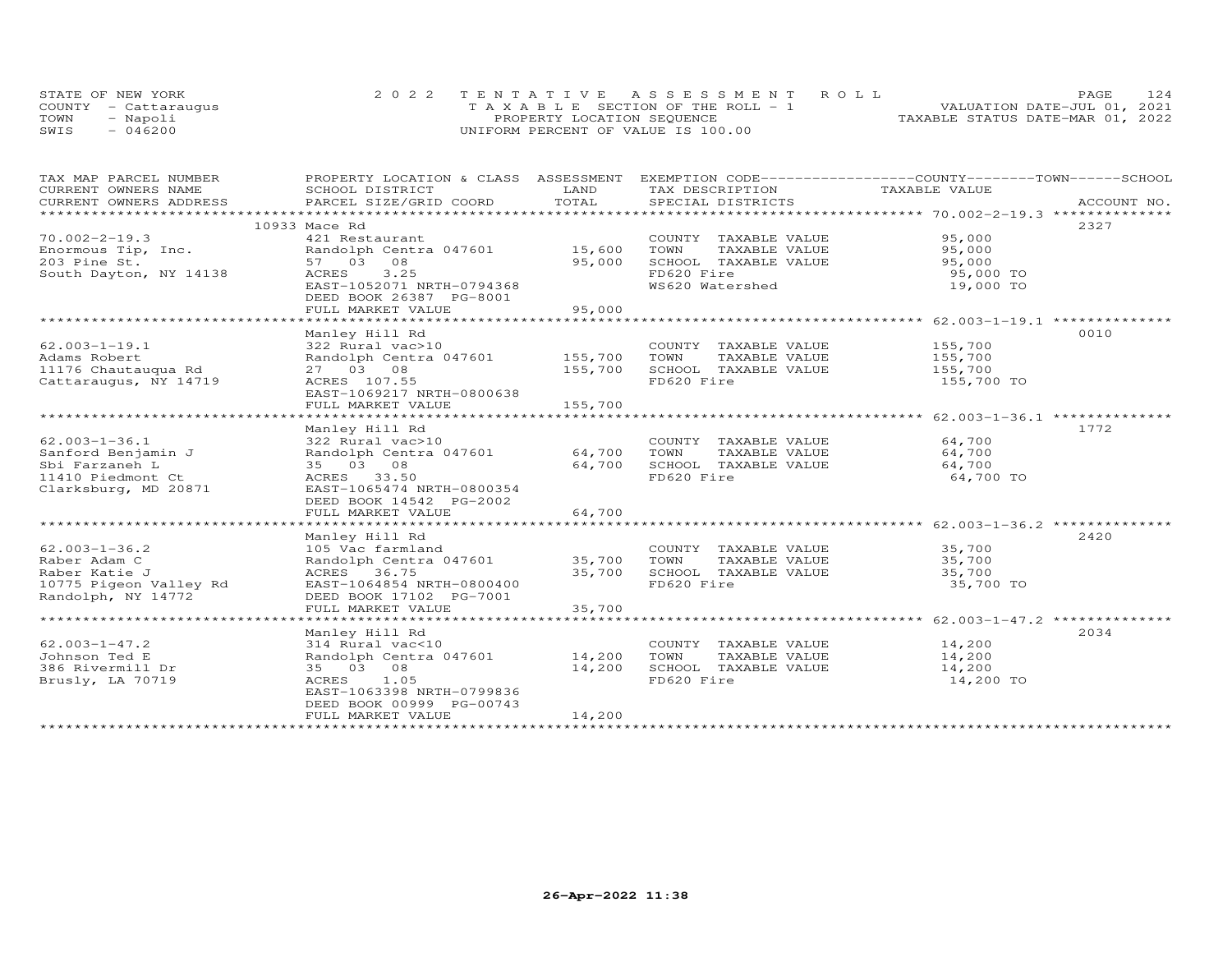|      | STATE OF NEW YORK    | 2022 TENTATIVE ASSESSMENT ROLL        | 125<br><b>PAGE</b>               |
|------|----------------------|---------------------------------------|----------------------------------|
|      | COUNTY - Cattaraugus | T A X A B L E SECTION OF THE ROLL - 1 | VALUATION DATE-JUL 01, 2021      |
| TOWN | - Napoli             | PROPERTY LOCATION SEQUENCE            | TAXABLE STATUS DATE-MAR 01, 2022 |
| SWIS | $-046200$            | UNIFORM PERCENT OF VALUE IS 100.00    |                                  |

| TAX MAP PARCEL NUMBER<br>CURRENT OWNERS NAME | PROPERTY LOCATION & CLASS ASSESSMENT<br>SCHOOL DISTRICT                | LAND          | EXEMPTION CODE------------------COUNTY-------TOWN------SCHOOL<br>TAX DESCRIPTION | TAXABLE VALUE                                                  |                  |
|----------------------------------------------|------------------------------------------------------------------------|---------------|----------------------------------------------------------------------------------|----------------------------------------------------------------|------------------|
| CURRENT OWNERS ADDRESS                       | PARCEL SIZE/GRID COORD                                                 | TOTAL         | SPECIAL DISTRICTS                                                                |                                                                | ACCOUNT NO.      |
| **********************                       |                                                                        |               |                                                                                  |                                                                |                  |
|                                              | Manley Hill Rd                                                         |               |                                                                                  |                                                                | 2035             |
| $62.003 - 1 - 47.3$                          | 314 Rural vac<10                                                       |               | COUNTY TAXABLE VALUE                                                             | 14,200                                                         |                  |
| Muri Cheryl                                  | Randolph Centra 047601                                                 | 14,200        | TOWN<br>TAXABLE VALUE                                                            | 14,200                                                         |                  |
| Johnson Robert D                             | 35 03 08                                                               | 14,200        | SCHOOL TAXABLE VALUE                                                             | 14,200                                                         |                  |
| 8450 Footpath St<br>Las Vegas, NV 89074      | 1.05<br>ACRES<br>EAST-1063604 NRTH-0799833<br>DEED BOOK 998<br>PG-1002 |               | FD620 Fire                                                                       | 14,200 TO                                                      |                  |
|                                              | FULL MARKET VALUE                                                      | 14,200        |                                                                                  |                                                                |                  |
|                                              | ********************                                                   | **********    |                                                                                  |                                                                |                  |
|                                              | Manley Hill Rd                                                         |               |                                                                                  |                                                                | 1555             |
| $62.004 - 1 - 53$                            | 322 Rural vac>10                                                       |               | COUNTY TAXABLE VALUE                                                             | 98,100                                                         |                  |
| Perreault Suzanne                            | Randolph Centra 047601                                                 | 98,100        | TOWN<br>TAXABLE VALUE                                                            | 98,100                                                         |                  |
| 14 Rembrant Dr                               | 19 03 08                                                               | 98,100        | SCHOOL TAXABLE VALUE                                                             | 98,100                                                         |                  |
| Niskayuna, NY 12309                          | ACRES 67.00                                                            |               | FD620 Fire                                                                       | 98,100 TO                                                      |                  |
|                                              | EAST-1071483 NRTH-0800372                                              |               |                                                                                  |                                                                |                  |
|                                              | DEED BOOK 856<br>PG-00777                                              |               |                                                                                  |                                                                |                  |
|                                              | FULL MARKET VALUE                                                      | 98,100        |                                                                                  |                                                                |                  |
|                                              | ************************                                               | ************* |                                                                                  | ******************************** 62.004-1-59 ***************** |                  |
|                                              | Manley Hill Rd                                                         |               |                                                                                  |                                                                | 0187             |
| $62.004 - 1 - 59$                            | 322 Rural vac>10                                                       |               | COUNTY TAXABLE VALUE                                                             | 21,200                                                         |                  |
| McNaughton Zachary                           | Randolph Centra 047601                                                 | 21,200        | TOWN<br>TAXABLE VALUE                                                            | 21,200                                                         |                  |
| 788 Harrison Avenue                          | 11 03 08                                                               | 21,200        | SCHOOL TAXABLE VALUE                                                             | 21,200                                                         |                  |
| Kenmore, NY 14223                            | ACRES 12.40                                                            |               | FD620 Fire                                                                       | 21,200 TO                                                      |                  |
|                                              | EAST-1074802 NRTH-0800136                                              |               |                                                                                  |                                                                |                  |
|                                              | DEED BOOK 28349 PG-8002<br>FULL MARKET VALUE                           |               |                                                                                  |                                                                |                  |
|                                              |                                                                        | 21,200        |                                                                                  |                                                                |                  |
|                                              | Manley Hill Rd                                                         |               |                                                                                  |                                                                | 2437             |
| $71.001 - 2 - 2.4$                           | 105 Vac farmland                                                       |               | AG DIST<br>41720                                                                 | 60,219                                                         | 60,219<br>60,219 |
| R & L Adams LLC                              | Randolph Centra 047601                                                 |               | 91,800 COUNTY TAXABLE VALUE                                                      | 31,581                                                         |                  |
| 4244 Elm Creek Rd                            | $1/15$ -splt from $2-2.3$                                              | 91,800        | TOWN<br>TAXABLE VALUE                                                            | 31,581                                                         |                  |
| Randolph, NY 14772                           | ACRES 57.00                                                            |               | SCHOOL TAXABLE VALUE                                                             | 31,581                                                         |                  |
|                                              | EAST-1061906 NRTH-0798162                                              |               | FD620 Fire                                                                       | 91,800 TO                                                      |                  |
| MAY BE SUBJECT TO PAYMENT                    | DEED BOOK 22979 PG-5001                                                |               |                                                                                  |                                                                |                  |
| UNDER AGDIST LAW TIL 2026                    | FULL MARKET VALUE                                                      | 91,800        |                                                                                  |                                                                |                  |
|                                              |                                                                        |               |                                                                                  |                                                                |                  |
|                                              | Manley Hill Rd                                                         |               |                                                                                  |                                                                | 0243             |
| $71.001 - 2 - 7$                             | 322 Rural vac>10                                                       |               | COUNTY TAXABLE VALUE                                                             | 81,000                                                         |                  |
| Durow Randall C                              | Randolph Centra 047601                                                 | 81,000        | TOWN<br>TAXABLE VALUE                                                            | 81,000                                                         |                  |
| Durow Robbin L                               | 34 03 08                                                               | 81,000        | SCHOOL TAXABLE VALUE                                                             | 81,000                                                         |                  |
| 64 Conewango Rd                              | ACRES 49.00                                                            |               | FD620 Fire                                                                       | 81,000 TO                                                      |                  |
| Randolph, NY 14772                           | EAST-1065726 NRTH-0799048                                              |               |                                                                                  |                                                                |                  |
|                                              | DEED BOOK 342<br>PG-5001                                               |               |                                                                                  |                                                                |                  |
|                                              | FULL MARKET VALUE                                                      | 81,000        |                                                                                  |                                                                |                  |
|                                              |                                                                        |               |                                                                                  |                                                                |                  |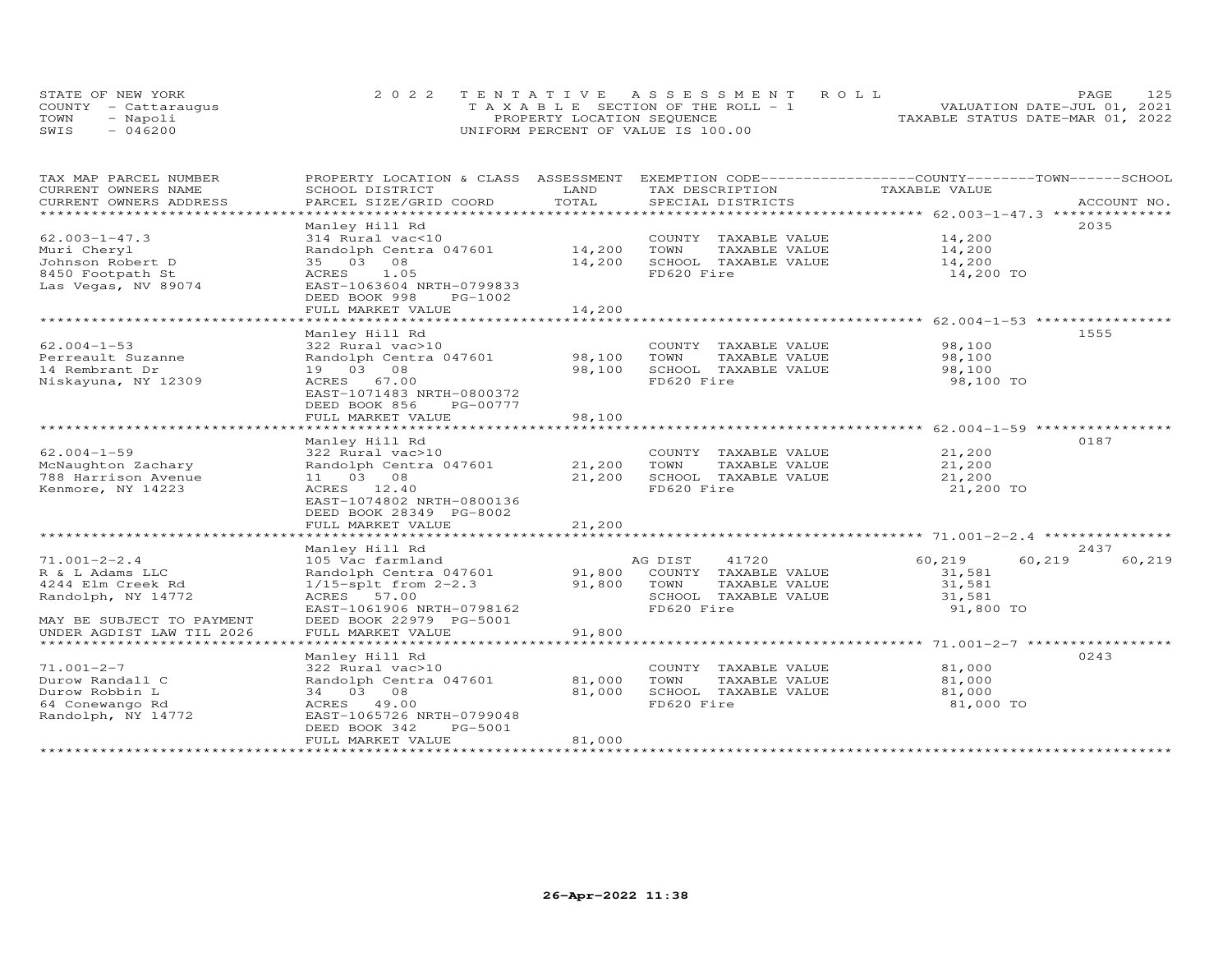|      | STATE OF NEW YORK    | 2022 TENTATIVE ASSESSMENT ROLL                |                                  | PAGE.                       | 126 |
|------|----------------------|-----------------------------------------------|----------------------------------|-----------------------------|-----|
|      | COUNTY - Cattaraugus | $T A X A B I F S E C T I ON OF THE RO I. - 1$ |                                  | VALUATION DATE-JUL 01, 2021 |     |
| TOWN | - Napoli             | PROPERTY LOCATION SEQUENCE                    | TAXABLE STATUS DATE-MAR 01, 2022 |                             |     |
| SWIS | $-046200$            | UNIFORM PERCENT OF VALUE IS 100.00            |                                  |                             |     |

| TAX MAP PARCEL NUMBER<br>CURRENT OWNERS NAME    | PROPERTY LOCATION & CLASS ASSESSMENT EXEMPTION CODE----------------COUNTY-------TOWN-----SCHOOL<br>SCHOOL DISTRICT | LAND    | TAX DESCRIPTION                               | TAXABLE VALUE |             |
|-------------------------------------------------|--------------------------------------------------------------------------------------------------------------------|---------|-----------------------------------------------|---------------|-------------|
| CURRENT OWNERS ADDRESS<br>********************* | PARCEL SIZE/GRID COORD                                                                                             | TOTAL   | SPECIAL DISTRICTS                             |               | ACCOUNT NO. |
| $71.001 - 2 - 8.4$                              | Manley Hill Rd<br>314 Rural vac<10                                                                                 |         |                                               | 22,600        | 2410        |
| Downey Elinor                                   | Randolph Centra 047601                                                                                             | 22,600  | COUNTY TAXABLE VALUE<br>TOWN<br>TAXABLE VALUE | 22,600        |             |
| 3669 E Tesch Ave                                | 5.70<br>ACRES                                                                                                      | 22,600  | SCHOOL TAXABLE VALUE                          | 22,600        |             |
| St. Francis, WI 53235                           | EAST-1067258 NRTH-0798406<br>DEED BOOK 23250 PG-8001                                                               |         | FD620 Fire                                    | 22,600 TO     |             |
|                                                 | FULL MARKET VALUE                                                                                                  | 22,600  |                                               |               |             |
|                                                 | Manley Hill Rd                                                                                                     |         |                                               |               | 0244        |
| $71.002 - 1 - 2.1$                              | 322 Rural vac>10                                                                                                   |         | COUNTY TAXABLE VALUE                          | 59,000        |             |
| Durow Michael E                                 | Randolph Centra 047601                                                                                             | 59,000  | TOWN<br>TAXABLE VALUE                         | 59,000        |             |
| Durow Dawn G                                    | 26 03 08                                                                                                           | 59,000  | SCHOOL TAXABLE VALUE                          | 59,000        |             |
| 11350 Archer Hill Rd<br>Randolph, NY 14772      | ACRES 37.65<br>EAST-1069848 NRTH-0798361<br>DEED BOOK 20210 PG-4870                                                |         | FD620 Fire                                    | 59,000 TO     |             |
|                                                 | FULL MARKET VALUE                                                                                                  | 59,000  |                                               |               |             |
|                                                 |                                                                                                                    |         |                                               |               |             |
| $71.002 - 1 - 2.2$                              | Manley Hill Rd<br>314 Rural vac<10                                                                                 |         | COUNTY TAXABLE VALUE                          | 19,800        | 2040        |
| McGowan Deborah A                               | Randolph Centra 047601                                                                                             | 19,800  | TAXABLE VALUE<br>TOWN                         | 19,800        |             |
| 9791 Manley Hill Rd                             | 26 03 08                                                                                                           | 19,800  | SCHOOL TAXABLE VALUE                          | 19,800        |             |
| Little Valley, NY 14755                         | 4.05<br>ACRES                                                                                                      |         | FD620 Fire                                    | 19,800 TO     |             |
|                                                 | EAST-1069465 NRTH-0799428                                                                                          |         |                                               |               |             |
|                                                 | DEED BOOK 7652<br>PG-3001<br>FULL MARKET VALUE                                                                     | 19,800  |                                               |               |             |
|                                                 |                                                                                                                    |         |                                               |               |             |
|                                                 | Manley Hill Rd                                                                                                     |         |                                               |               | 0092        |
| $71.002 - 1 - 8$                                | 322 Rural vac>10                                                                                                   |         | COUNTY TAXABLE VALUE                          | 130,600       |             |
| Penn-York Resources, Inc.                       | Salamanca Centr 041600                                                                                             | 130,600 | TOWN<br>TAXABLE VALUE                         | 130,600       |             |
| 1716 Honeoye Rd                                 | 02 03 08                                                                                                           | 130,600 | SCHOOL TAXABLE VALUE                          | 130,600       |             |
| Shinglehouse, PA 16748                          | ACRES 109.28                                                                                                       |         | FD620 Fire                                    | 130,600 TO    |             |
|                                                 | EAST-1081846 NRTH-0796978                                                                                          |         |                                               |               |             |
|                                                 | PG-8004<br>DEED BOOK 439<br>FULL MARKET VALUE                                                                      | 130,600 |                                               |               |             |
|                                                 |                                                                                                                    |         |                                               |               |             |
|                                                 | Manley Hill Rd                                                                                                     |         |                                               |               | 0091        |
| $71.002 - 1 - 9.1$                              | 322 Rural vac>10                                                                                                   |         | COUNTY TAXABLE VALUE                          | 102,200       |             |
| Penn-York Resources, Inc.                       | Salamanca Centr 041600                                                                                             | 102,200 | TOWN<br>TAXABLE VALUE                         | 102,200       |             |
| 1716 Honeoye Rd                                 | 10 03 08                                                                                                           | 102,200 | SCHOOL TAXABLE VALUE                          | 102,200       |             |
| Shinglehouse, PA 16748                          | ACRES 84.00                                                                                                        |         | FD620 Fire                                    | 102,200 TO    |             |
|                                                 | EAST-1077486 NRTH-0797365                                                                                          |         |                                               |               |             |
|                                                 | DEED BOOK 439<br>PG-8004                                                                                           |         |                                               |               |             |
|                                                 | FULL MARKET VALUE                                                                                                  | 102,200 |                                               |               |             |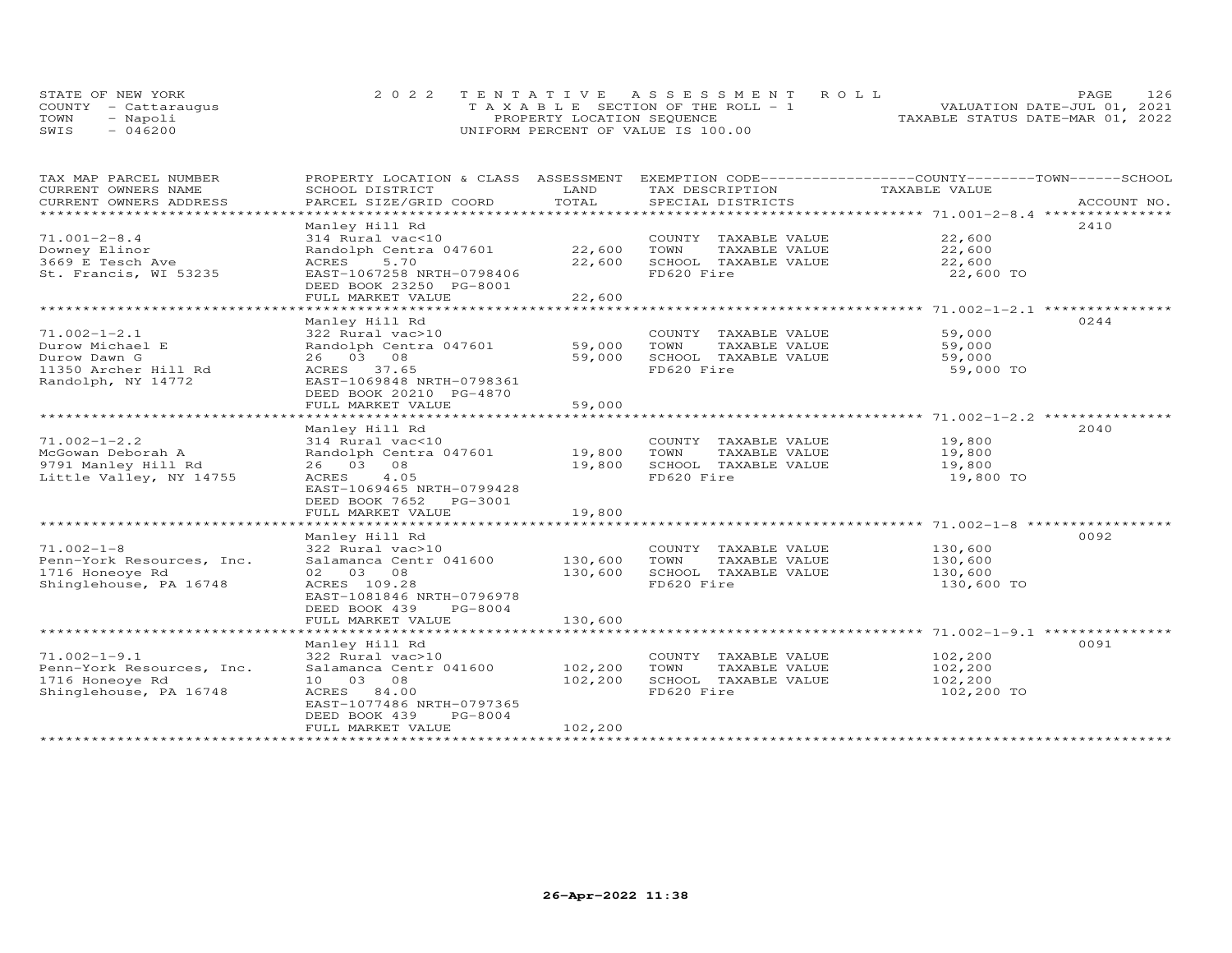|      | STATE OF NEW YORK    | 2022 TENTATIVE ASSESSMENT ROLL        | 127<br><b>PAGE</b>               |
|------|----------------------|---------------------------------------|----------------------------------|
|      | COUNTY - Cattaraugus | T A X A B L E SECTION OF THE ROLL - 1 | VALUATION DATE-JUL 01, 2021      |
| TOWN | - Napoli             | PROPERTY LOCATION SEQUENCE            | TAXABLE STATUS DATE-MAR 01, 2022 |
| SWIS | $-046200$            | UNIFORM PERCENT OF VALUE IS 100.00    |                                  |

| TAX MAP PARCEL NUMBER<br>CURRENT OWNERS NAME | PROPERTY LOCATION & CLASS ASSESSMENT<br>SCHOOL DISTRICT | LAND    | EXEMPTION CODE-----------------COUNTY-------TOWN------SCHOOL<br>TAX DESCRIPTION | TAXABLE VALUE |             |
|----------------------------------------------|---------------------------------------------------------|---------|---------------------------------------------------------------------------------|---------------|-------------|
| CURRENT OWNERS ADDRESS                       | PARCEL SIZE/GRID COORD                                  | TOTAL   | SPECIAL DISTRICTS                                                               |               | ACCOUNT NO. |
|                                              |                                                         |         |                                                                                 |               |             |
|                                              | Manley Hill Rd                                          |         |                                                                                 |               | 1908        |
| $71.002 - 1 - 9.2$                           | 322 Rural vac>10                                        |         | COUNTY TAXABLE VALUE                                                            | 12,000        |             |
| Penn-York Resources, Inc.                    | Salamanca Centr 041600                                  | 12,000  | TOWN<br>TAXABLE VALUE                                                           | 12,000        |             |
| 1716 Honeoye Rd                              | 10<br>03<br>08                                          | 12,000  | SCHOOL TAXABLE VALUE                                                            | 12,000        |             |
| Shinglehouse, PA 16748                       | 8.63<br>ACRES                                           |         | FD620 Fire                                                                      | 12,000 TO     |             |
|                                              | EAST-1077923 NRTH-0796096                               |         |                                                                                 |               |             |
|                                              | DEED BOOK 439<br>PG-8004                                |         |                                                                                 |               |             |
|                                              | FULL MARKET VALUE                                       | 12,000  |                                                                                 |               |             |
|                                              |                                                         |         |                                                                                 |               |             |
|                                              | Manley Hill Rd                                          |         |                                                                                 |               | 0090        |
| $71.002 - 1 - 10$                            | 322 Rural vac>10                                        |         | COUNTY TAXABLE VALUE                                                            | 12,800        |             |
| Penn-York Resources, Inc.                    | Salamanca Centr 041600                                  | 12,800  | TAXABLE VALUE<br>TOWN                                                           | 12,800        |             |
| 1716 Honeoye Rd                              | 10 03 08                                                | 12,800  | SCHOOL TAXABLE VALUE                                                            | 12,800        |             |
| Shinglehouse, PA 16748                       | ACRES 10.00                                             |         | FD620 Fire                                                                      | 12,800 TO     |             |
|                                              | EAST-1077928 NRTH-0795725                               |         |                                                                                 |               |             |
|                                              | DEED BOOK 439<br>PG-8004                                |         |                                                                                 |               |             |
|                                              | FULL MARKET VALUE                                       | 12,800  |                                                                                 |               |             |
|                                              | **********************                                  |         | ******************************** 71.002-1-19 ****                               |               |             |
|                                              | Manley Hill Rd                                          |         |                                                                                 |               | 1273        |
| $71.002 - 1 - 19$                            | 312 Vac w/imprv                                         |         | COUNTY TAXABLE VALUE                                                            | 116,500       |             |
| FIA Timber Growth and                        | Salamanca Centr 041600                                  | 116,500 | TOWN<br>TAXABLE VALUE                                                           | 116,500       |             |
| Value Pennsylvania, LLC                      | 10 03 08                                                | 116,500 | SCHOOL TAXABLE VALUE                                                            | 116,500       |             |
| Larson & McGowin, LLC                        | ACRES 93.00                                             |         | FD620 Fire                                                                      | 116,500 TO    |             |
| PO Box 1288                                  | EAST-1076084 NRTH-0796786                               |         |                                                                                 |               |             |
| Mobile, AL 36633                             | DEED BOOK 26409 PG-6001                                 |         |                                                                                 |               |             |
|                                              | FULL MARKET VALUE                                       | 116,500 |                                                                                 |               |             |
|                                              |                                                         |         |                                                                                 |               |             |
|                                              | Manley Hill Rd                                          |         |                                                                                 |               | 0056        |
| $71.002 - 1 - 20.1$                          | 322 Rural vac>10                                        |         | COUNTY TAXABLE VALUE                                                            | 57,500        |             |
| Jividen James                                | Randolph Centra 047601                                  | 57,500  | TOWN<br>TAXABLE VALUE                                                           | 57,500        |             |
| 4060 Faber Lane                              | 10 03 08                                                | 57,500  | SCHOOL TAXABLE VALUE                                                            | 57,500        |             |
| Clarence, NY 14031                           | NRF                                                     |         | FD620 Fire                                                                      | 57,500 TO     |             |
|                                              | ACRES 44.65                                             |         |                                                                                 |               |             |
|                                              | EAST-1074908 NRTH-0797140                               |         |                                                                                 |               |             |
|                                              | DEED BOOK 30079 PG-7001                                 |         |                                                                                 |               |             |
|                                              | FULL MARKET VALUE                                       | 57,500  |                                                                                 |               |             |
|                                              |                                                         |         |                                                                                 |               | 1215        |
| $71.002 - 1 - 6$                             | 9719 Manley Hill Rd                                     |         |                                                                                 |               |             |
| Markert Alan S Life Us                       | 260 Seasonal res<br>Randolph Centra 047601              | 52,800  | COUNTY TAXABLE VALUE<br>TOWN<br>TAXABLE VALUE                                   | 110,100       |             |
|                                              | 18  03  08                                              | 110,100 | SCHOOL TAXABLE VALUE                                                            | 110,100       |             |
| Markert Mary E Life Us                       |                                                         |         | FD620 Fire                                                                      | 110,100       |             |
| 3508 Ontario Ave<br>Niagara Falls, NY 14305  | $2/15$ -merged $1-5$ into prcl<br>ACRES 33.26           |         |                                                                                 | 110,100 TO    |             |
|                                              | EAST-1071215 NRTH-0798493                               |         |                                                                                 |               |             |
|                                              | DEED BOOK 17402 PG-8001                                 |         |                                                                                 |               |             |
|                                              | FULL MARKET VALUE                                       | 110,100 |                                                                                 |               |             |
|                                              |                                                         |         |                                                                                 |               |             |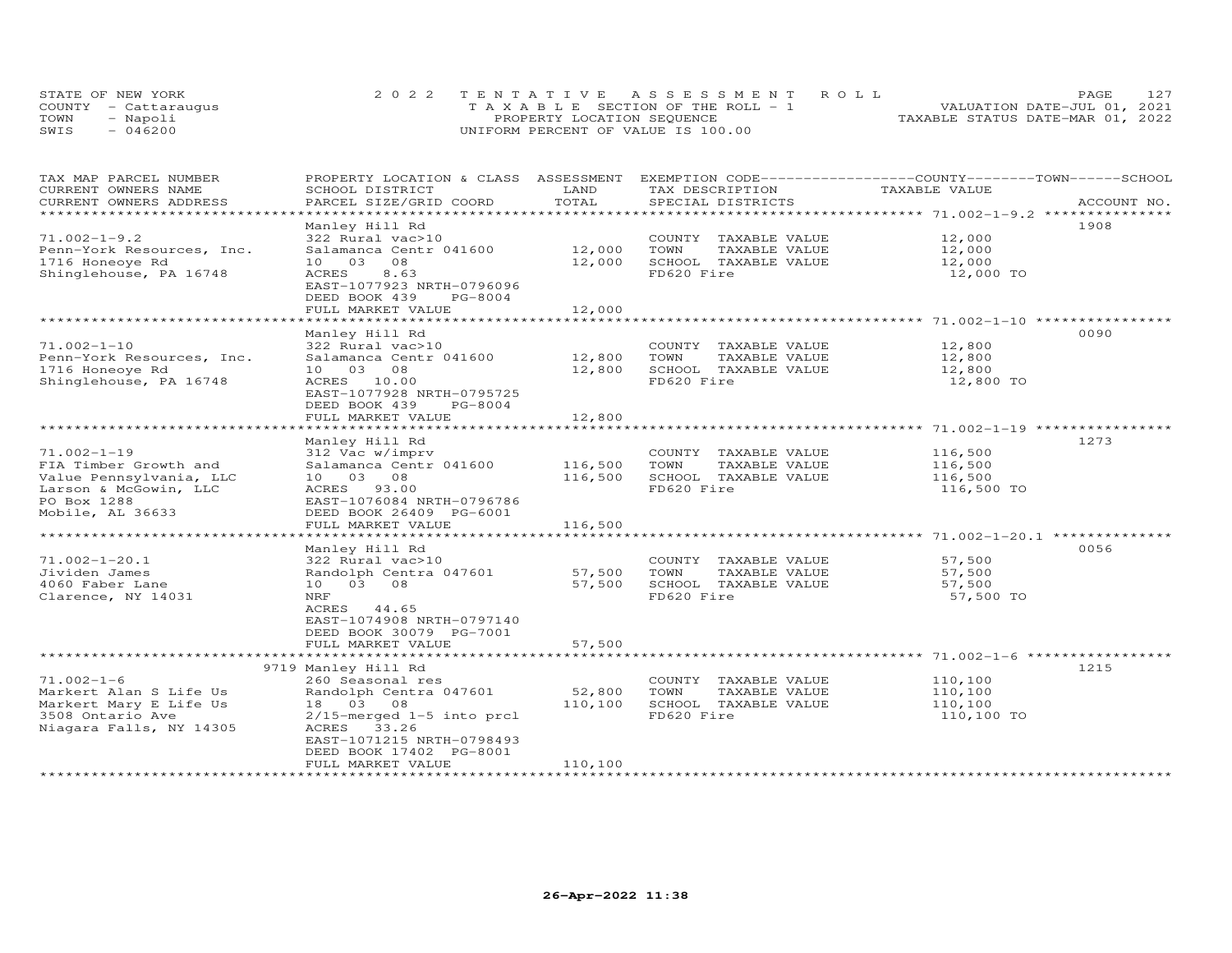|      | STATE OF NEW YORK    | 2022 TENTATIVE ASSESSMENT ROLL        | 128<br>PAGE                      |
|------|----------------------|---------------------------------------|----------------------------------|
|      | COUNTY - Cattarauqus | T A X A B L E SECTION OF THE ROLL - 1 | VALUATION DATE-JUL 01, 2021      |
| TOWN | - Napoli             | PROPERTY LOCATION SEQUENCE            | TAXABLE STATUS DATE-MAR 01, 2022 |
| SWIS | $-046200$            | UNIFORM PERCENT OF VALUE IS 100.00    |                                  |

| TAX MAP PARCEL NUMBER   | PROPERTY LOCATION & CLASS ASSESSMENT |         | EXEMPTION CODE-----------------COUNTY-------TOWN-----SCHOOL |                                                |                    |
|-------------------------|--------------------------------------|---------|-------------------------------------------------------------|------------------------------------------------|--------------------|
| CURRENT OWNERS NAME     | SCHOOL DISTRICT                      | LAND    | TAX DESCRIPTION                                             | TAXABLE VALUE                                  |                    |
| CURRENT OWNERS ADDRESS  | PARCEL SIZE/GRID COORD               | TOTAL   | SPECIAL DISTRICTS                                           |                                                | ACCOUNT NO.        |
|                         |                                      |         |                                                             |                                                |                    |
|                         | 9725 Manley Hill Rd                  |         |                                                             |                                                | 1658               |
| $71.002 - 1 - 4$        | 260 Seasonal res                     |         | COUNTY TAXABLE VALUE                                        | 86,700                                         |                    |
| Stoll John T            | Randolph Centra 047601               | 23,700  | TOWN<br>TAXABLE VALUE                                       | 86,700                                         |                    |
| Stoll Jami S            | 08<br>18 03                          | 86,700  | SCHOOL TAXABLE VALUE                                        | 86,700                                         |                    |
| 235 Somerville Ave      | <b>ACRES</b><br>8.98                 |         | FD620 Fire                                                  | 86,700 TO                                      |                    |
| Tonawanda, NY 14150     | EAST-1070683 NRTH-0798503            |         |                                                             |                                                |                    |
|                         | DEED BOOK 17974 PG-8001              |         |                                                             |                                                |                    |
|                         | FULL MARKET VALUE                    | 86,700  |                                                             |                                                |                    |
|                         |                                      |         |                                                             |                                                |                    |
|                         | 9741 Manley Hill Rd                  |         |                                                             |                                                | 1798               |
| $71.002 - 1 - 3$        | 210 1 Family Res                     |         | BAS STAR<br>41854                                           | $\Omega$                                       | $\Omega$<br>30,000 |
| Yaeger Ralph H Life Us  | Randolph Centra 047601               | 22,700  | COUNTY TAXABLE VALUE                                        | 80,800                                         |                    |
| Yaeger Aline M Life us  | 08<br>18 03                          | 80,800  | TAXABLE VALUE<br>TOWN                                       | 80,800                                         |                    |
| 9358 Middle Rd          | 8.32<br>ACRES                        |         | SCHOOL TAXABLE VALUE                                        | 50,800                                         |                    |
| Springville, NY 14141   | EAST-1070522 NRTH-0798497            |         | FD620 Fire                                                  | 80,800 TO                                      |                    |
|                         | DEED BOOK 1031<br>$PG-29$            |         |                                                             |                                                |                    |
|                         | FULL MARKET VALUE                    | 80,800  |                                                             |                                                |                    |
|                         | ***************************          |         |                                                             | ********************** 71.002-1-2.3 ********** |                    |
|                         | 9759 Manley Hill Rd                  |         |                                                             |                                                | 2170               |
| $71.002 - 1 - 2.3$      | 240 Rural res                        |         | ENH STAR<br>41834                                           | $\circ$                                        | $\Omega$<br>74,900 |
| Hornberger Douglas      | Randolph Centra 047601               | 25,700  | COUNTY TAXABLE VALUE                                        | 171,800                                        |                    |
| Hornberger Susan        | 26 03<br>08                          | 171,800 | TOWN<br>TAXABLE VALUE                                       | 171,800                                        |                    |
| 9759 Manley Hill Rd     | Ff 685.01                            |         | SCHOOL TAXABLE VALUE                                        | 96,900                                         |                    |
|                         |                                      |         |                                                             |                                                |                    |
| Little Valley, NY 14755 | ACRES<br>10.45                       |         | FD620 Fire                                                  | 171,800 TO                                     |                    |
|                         | EAST-1070112 NRTH-0799253            |         |                                                             |                                                |                    |
|                         | DEED BOOK 00954 PG-00418             |         |                                                             |                                                |                    |
|                         | FULL MARKET VALUE                    | 171,800 |                                                             |                                                |                    |
|                         |                                      |         |                                                             |                                                |                    |
|                         | 9791 Manley Hill Rd                  |         |                                                             |                                                | 0034               |
| $71.002 - 1 - 1$        | 210 1 Family Res                     |         | BAS STAR<br>41854                                           | $\Omega$                                       | 30,000<br>$\Omega$ |
| McGowan Deborah A       | Randolph Centra 047601               | 12,300  | COUNTY TAXABLE VALUE                                        | 86,700                                         |                    |
| 9791 Manley Hill Rd     | $26 - 03 - 08$                       | 86,700  | TOWN<br>TAXABLE VALUE                                       | 86,700                                         |                    |
| Little Valley, NY 14755 | FRNT 200.00 DPTH 223.78              |         | SCHOOL TAXABLE VALUE                                        | 56,700                                         |                    |
|                         | BANK<br>017                          |         | FD620 Fire                                                  | 86,700 TO                                      |                    |
|                         | EAST-1069390 NRTH-0799521            |         |                                                             |                                                |                    |
|                         | DEED BOOK 1817<br>PG-3002            |         |                                                             |                                                |                    |
|                         | FULL MARKET VALUE                    | 86,700  |                                                             |                                                |                    |
|                         |                                      |         |                                                             |                                                |                    |
|                         | 9875 Manley Hill Rd                  |         |                                                             |                                                | 2182               |
| $71.002 - 1 - 40.2$     | 240 Rural res                        |         | VET DIS CT 41141                                            | 40,000                                         | 40,000<br>$\circ$  |
| Mongillo Vincent B      | Randolph Centra 047601               |         | 25,000 BAS STAR<br>41854                                    | $\Omega$                                       | 30,000<br>$\Omega$ |
| 9875 Manley Hill Rd     | 26/27 03 08                          |         | 118,500 VET COM CT 41131                                    | 20,000                                         | 20,000<br>$\Omega$ |
| Little Valley, NY 14755 | 10.00<br>ACRES                       |         | COUNTY TAXABLE VALUE                                        | 58,500                                         |                    |
|                         | EAST-1068547 NRTH-0799441            |         | TOWN<br>TAXABLE VALUE                                       | 58,500                                         |                    |
|                         | DEED BOOK 00959 PG-00513             |         | SCHOOL TAXABLE VALUE                                        | 88,500                                         |                    |
|                         | FULL MARKET VALUE                    |         | 118,500 FD620 Fire                                          | 118,500 TO                                     |                    |
| **********************  | **************************           |         |                                                             |                                                |                    |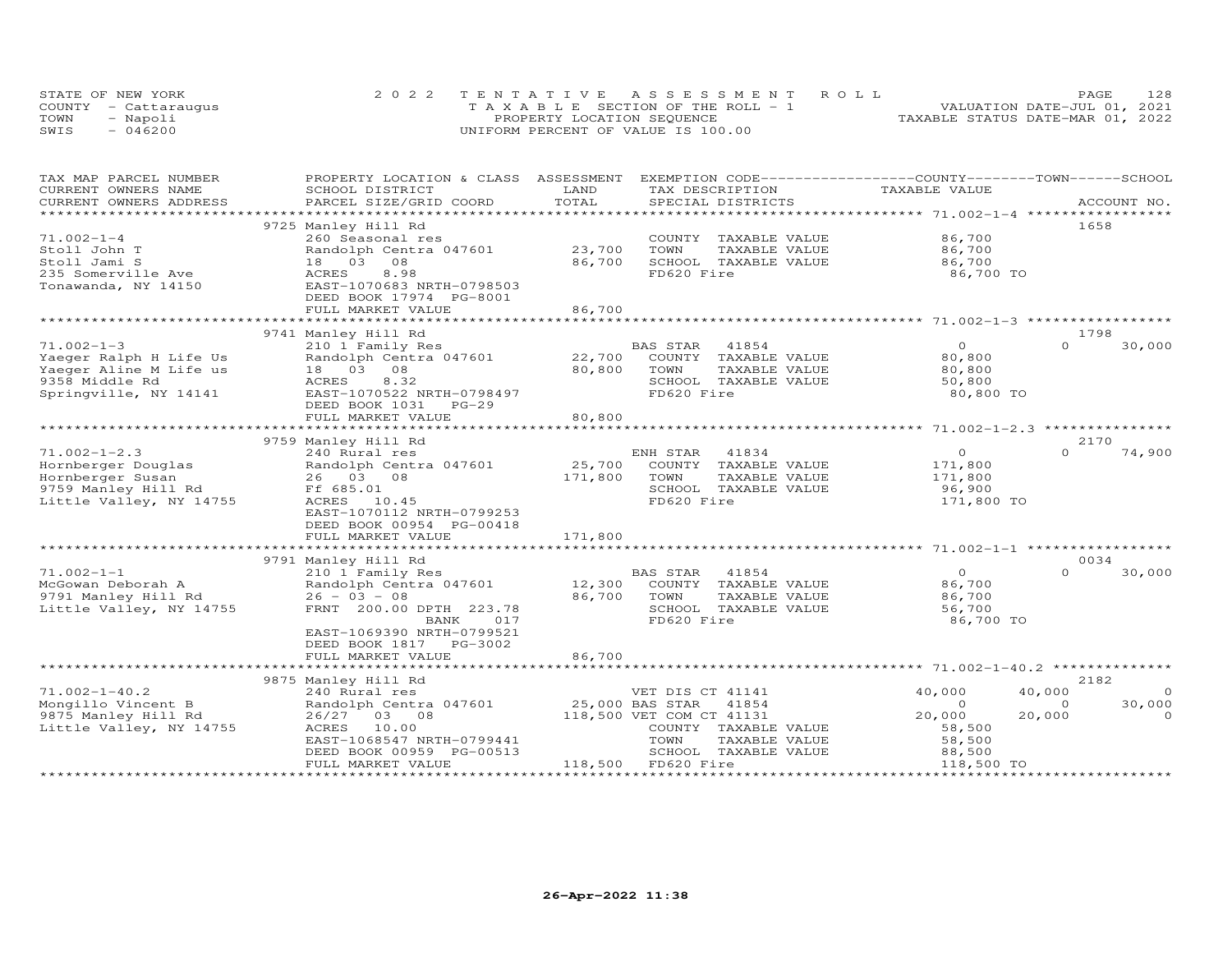|      | STATE OF NEW YORK    | 2022 TENTATIVE ASSESSMENT ROLL        | 129<br>PAGE                      |
|------|----------------------|---------------------------------------|----------------------------------|
|      | COUNTY - Cattaraugus | T A X A B L E SECTION OF THE ROLL - 1 | VALUATION DATE-JUL 01, 2021      |
| TOWN | - Napoli             | PROPERTY LOCATION SEQUENCE            | TAXABLE STATUS DATE-MAR 01, 2022 |
| SWIS | $-046200$            | UNIFORM PERCENT OF VALUE IS 100.00    |                                  |

| TAX MAP PARCEL NUMBER<br>CURRENT OWNERS NAME | PROPERTY LOCATION & CLASS ASSESSMENT EXEMPTION CODE----------------COUNTY-------TOWN------SCHOOL<br>SCHOOL DISTRICT                                                                                                                                      | LAND   | TAX DESCRIPTION TAXABLE VALUE<br>SPECIAL DISTRICTS                                                                                         |                  |                                       |
|----------------------------------------------|----------------------------------------------------------------------------------------------------------------------------------------------------------------------------------------------------------------------------------------------------------|--------|--------------------------------------------------------------------------------------------------------------------------------------------|------------------|---------------------------------------|
|                                              |                                                                                                                                                                                                                                                          |        |                                                                                                                                            |                  | ACCOUNT NO.                           |
|                                              | 3928 Manley Hill Rd 57 PCT OF VALUE USED FOR EXEMPTION PURPOSES<br>3928 Manley Hill Rd 57 PCT OF VALUE USED FOR EXEMPTION PURPOSES<br>3928 Manley Hill Rd 57 PCT OF VALUE USED FOR EXEMPTION PURPOSES<br>3928 Manley Hill Rd 57 PCT                      |        |                                                                                                                                            | 2127             |                                       |
|                                              |                                                                                                                                                                                                                                                          |        |                                                                                                                                            |                  |                                       |
|                                              |                                                                                                                                                                                                                                                          |        |                                                                                                                                            |                  | $\begin{array}{c} 0 \\ 0 \end{array}$ |
|                                              |                                                                                                                                                                                                                                                          |        |                                                                                                                                            |                  | 30,000                                |
|                                              |                                                                                                                                                                                                                                                          |        |                                                                                                                                            |                  |                                       |
|                                              |                                                                                                                                                                                                                                                          |        |                                                                                                                                            |                  |                                       |
|                                              |                                                                                                                                                                                                                                                          |        |                                                                                                                                            |                  |                                       |
|                                              |                                                                                                                                                                                                                                                          |        |                                                                                                                                            |                  |                                       |
|                                              | DEED BOOK 00957 PG-00457                                                                                                                                                                                                                                 |        |                                                                                                                                            |                  |                                       |
|                                              |                                                                                                                                                                                                                                                          |        |                                                                                                                                            |                  |                                       |
|                                              |                                                                                                                                                                                                                                                          |        |                                                                                                                                            |                  |                                       |
|                                              |                                                                                                                                                                                                                                                          |        |                                                                                                                                            | 2371             |                                       |
|                                              |                                                                                                                                                                                                                                                          |        |                                                                                                                                            |                  |                                       |
|                                              |                                                                                                                                                                                                                                                          |        |                                                                                                                                            |                  |                                       |
|                                              |                                                                                                                                                                                                                                                          |        |                                                                                                                                            |                  |                                       |
|                                              | 9945 Manley Hill Rd<br>20,500 TOWNTY TAXABLE VALUE<br>20,500 TOWN TAXABLE VALUE<br>3669 E Tesch Ave ACRES 6.75<br>20,500 TOWN TAXABLE VALUE 49,300<br>3669 E Tesch Ave ACRES 6.75<br>20,500 TOWN TAXABLE VALUE 49,300<br>3669 E Tesch Ave AC             |        |                                                                                                                                            |                  |                                       |
|                                              |                                                                                                                                                                                                                                                          |        |                                                                                                                                            |                  |                                       |
|                                              |                                                                                                                                                                                                                                                          |        |                                                                                                                                            |                  |                                       |
|                                              |                                                                                                                                                                                                                                                          |        |                                                                                                                                            |                  |                                       |
|                                              |                                                                                                                                                                                                                                                          |        |                                                                                                                                            | 2073             |                                       |
|                                              |                                                                                                                                                                                                                                                          |        |                                                                                                                                            |                  |                                       |
|                                              |                                                                                                                                                                                                                                                          |        |                                                                                                                                            |                  |                                       |
|                                              |                                                                                                                                                                                                                                                          |        |                                                                                                                                            |                  |                                       |
|                                              |                                                                                                                                                                                                                                                          |        |                                                                                                                                            |                  |                                       |
|                                              |                                                                                                                                                                                                                                                          |        |                                                                                                                                            |                  |                                       |
|                                              | EAST-1062826 NRTH-0799082                                                                                                                                                                                                                                |        |                                                                                                                                            |                  |                                       |
|                                              | DEED BOOK 00990 PG-00343                                                                                                                                                                                                                                 |        |                                                                                                                                            |                  |                                       |
|                                              |                                                                                                                                                                                                                                                          |        |                                                                                                                                            |                  |                                       |
|                                              | 9817 Marks Rd                                                                                                                                                                                                                                            |        |                                                                                                                                            |                  | 2422                                  |
|                                              | 981/ Marks Rd<br>21,000 VET DIS CT 41141<br>20,000 10,000 10,000 10<br>21,000 VET COM CT 41131<br>20,000 20,000 20,<br>20,000 20,000 20,<br>20,000 20,<br>20,000 20,<br>20,000 20,<br>20,000 20,<br>20,000 20,<br>20,000 20,<br>20,000 20,<br>20,000 20, |        |                                                                                                                                            |                  | $\circ$                               |
|                                              |                                                                                                                                                                                                                                                          |        |                                                                                                                                            | 40,000<br>20,000 | $\Omega$                              |
|                                              |                                                                                                                                                                                                                                                          |        |                                                                                                                                            |                  |                                       |
|                                              |                                                                                                                                                                                                                                                          |        |                                                                                                                                            |                  |                                       |
|                                              |                                                                                                                                                                                                                                                          |        |                                                                                                                                            |                  |                                       |
|                                              |                                                                                                                                                                                                                                                          |        |                                                                                                                                            |                  |                                       |
|                                              |                                                                                                                                                                                                                                                          |        |                                                                                                                                            |                  |                                       |
|                                              | Martin Rd                                                                                                                                                                                                                                                |        |                                                                                                                                            | 2063             |                                       |
|                                              |                                                                                                                                                                                                                                                          |        | COUNTY TAXABLE VALUE 76,100                                                                                                                |                  |                                       |
|                                              |                                                                                                                                                                                                                                                          |        |                                                                                                                                            |                  |                                       |
|                                              |                                                                                                                                                                                                                                                          |        |                                                                                                                                            |                  |                                       |
|                                              |                                                                                                                                                                                                                                                          |        |                                                                                                                                            |                  |                                       |
|                                              |                                                                                                                                                                                                                                                          |        | CONN TAXABLE VALUE 76,100<br>TOWN TAXABLE VALUE 76,100<br>SCHOOL TAXABLE VALUE 76,100<br>FD620 Fire 76,100 TO<br>WS620 Watershed 15,220 TO |                  |                                       |
|                                              | 61.004-2-9.4<br>Deboy Leonard C<br>10857 Martin Rd 10857 Martin Rd 59 03 08<br>Randolph, NY 14772<br>EAST-1053776 NRTH-0802445<br>DEED BOOK 876 PG-00915<br>THE DEED BOOK 876 PG-00915                                                                   |        |                                                                                                                                            |                  |                                       |
|                                              | FULL MARKET VALUE                                                                                                                                                                                                                                        | 76,100 |                                                                                                                                            |                  |                                       |
|                                              |                                                                                                                                                                                                                                                          |        |                                                                                                                                            |                  |                                       |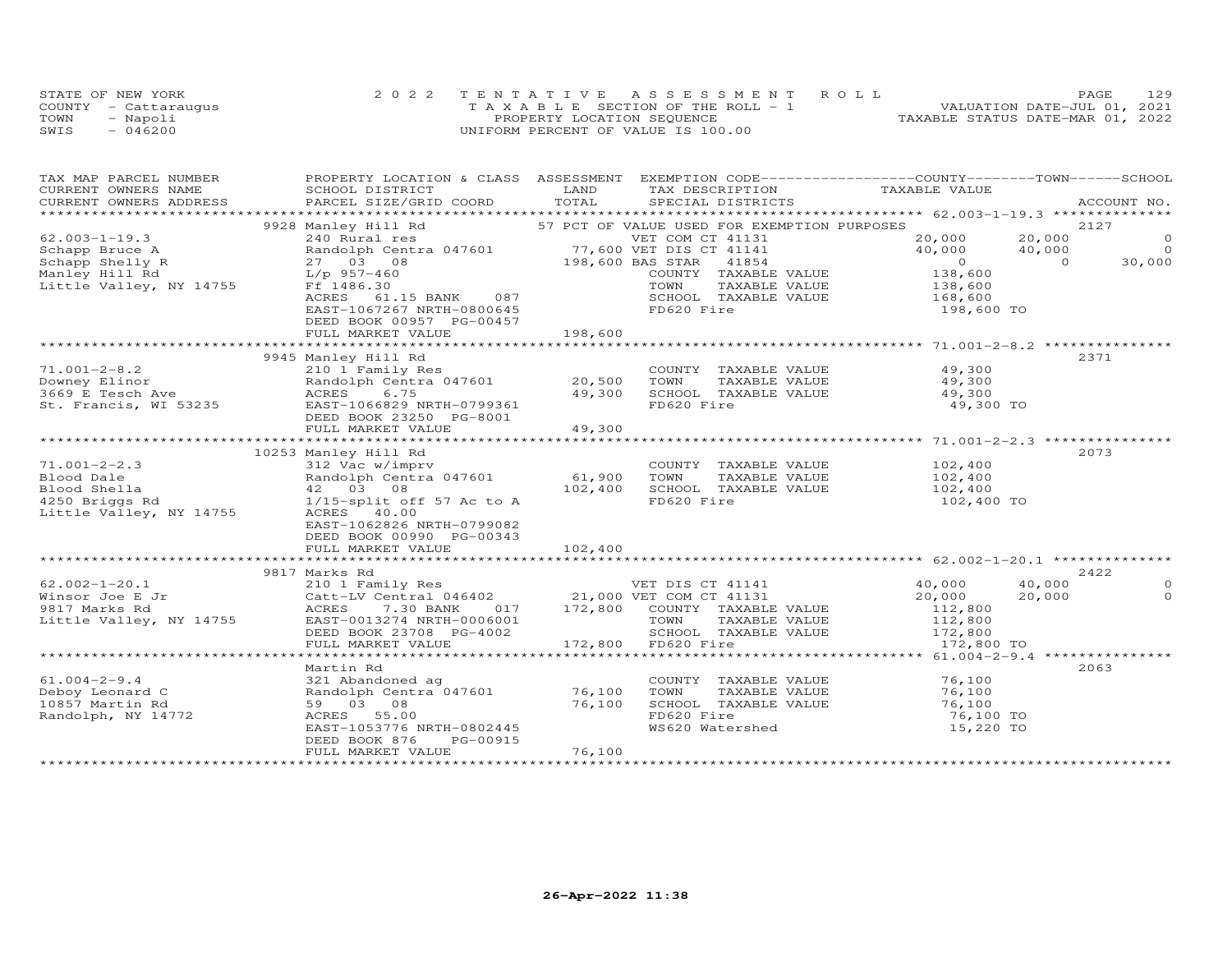| STATE OF NEW YORK    | 2022 TENTATIVE ASSESSMENT ROLL        | 130<br>PAGE.                     |
|----------------------|---------------------------------------|----------------------------------|
| COUNTY - Cattaraugus | T A X A B L E SECTION OF THE ROLL - 1 | VALUATION DATE-JUL 01, 2021      |
| TOWN<br>- Napoli     | PROPERTY LOCATION SEQUENCE            | TAXABLE STATUS DATE-MAR 01, 2022 |
| $-046200$<br>SWIS    | UNIFORM PERCENT OF VALUE IS 100.00    |                                  |

| TAX MAP PARCEL NUMBER                 | PROPERTY LOCATION & CLASS ASSESSMENT EXEMPTION CODE----------------COUNTY-------TOWN------SCHOOL                                                                                                                                                           |         |                                                                                                                                               |                                                                 |                    |
|---------------------------------------|------------------------------------------------------------------------------------------------------------------------------------------------------------------------------------------------------------------------------------------------------------|---------|-----------------------------------------------------------------------------------------------------------------------------------------------|-----------------------------------------------------------------|--------------------|
| CURRENT OWNERS NAME                   |                                                                                                                                                                                                                                                            |         |                                                                                                                                               |                                                                 |                    |
| CURRENT OWNERS ADDRESS                |                                                                                                                                                                                                                                                            |         |                                                                                                                                               |                                                                 |                    |
|                                       | Martin Rd                                                                                                                                                                                                                                                  |         |                                                                                                                                               |                                                                 | 2106               |
| $62.003 - 1 - 65.3$                   |                                                                                                                                                                                                                                                            |         | COUNTY TAXABLE VALUE<br>TOWN TAXABLE VALUE 27,500<br>SCHOOL TAXABLE VALUE 27,500<br>COLORING 27,500 TO                                        |                                                                 |                    |
| Connor Michael                        | 314 Rural vac<10 COUNI<br>Randolph Centra 047601 27,500 TOWN                                                                                                                                                                                               |         |                                                                                                                                               |                                                                 |                    |
| Connor Erika H                        | 51 03 08                                                                                                                                                                                                                                                   |         |                                                                                                                                               |                                                                 |                    |
|                                       | 8,70                                                                                                                                                                                                                                                       | 27,500  |                                                                                                                                               |                                                                 |                    |
| 10691 Martin Rd<br>Randolph, NY 14772 | ACRES                                                                                                                                                                                                                                                      |         | WS620 Watershed                                                                                                                               | 27,500 TO                                                       |                    |
|                                       | EAST-1055879 NRTH-0803387<br>DEED BOOK 00912 PG-00272                                                                                                                                                                                                      |         |                                                                                                                                               |                                                                 |                    |
|                                       |                                                                                                                                                                                                                                                            |         |                                                                                                                                               |                                                                 |                    |
|                                       |                                                                                                                                                                                                                                                            |         |                                                                                                                                               |                                                                 |                    |
|                                       | 10691 Martin Rd                                                                                                                                                                                                                                            |         |                                                                                                                                               |                                                                 | 1845               |
|                                       |                                                                                                                                                                                                                                                            |         |                                                                                                                                               | 12,000                                                          | 12,000             |
|                                       |                                                                                                                                                                                                                                                            |         |                                                                                                                                               |                                                                 | $\Omega$<br>30,000 |
|                                       |                                                                                                                                                                                                                                                            |         | --- JAN 41854<br>COUNTY TAXABLE VALUE 171,700<br>TOWN TAXABLE VALUE 171,700<br>SCHOOL TAXABLE VALUE 153,700<br>FD620 Fire 153,700<br>WSCOL TE |                                                                 |                    |
|                                       |                                                                                                                                                                                                                                                            |         |                                                                                                                                               |                                                                 |                    |
|                                       |                                                                                                                                                                                                                                                            |         |                                                                                                                                               |                                                                 |                    |
|                                       |                                                                                                                                                                                                                                                            |         |                                                                                                                                               |                                                                 |                    |
|                                       | FULL MARKET VALUE                                                                                                                                                                                                                                          |         |                                                                                                                                               |                                                                 |                    |
|                                       |                                                                                                                                                                                                                                                            |         |                                                                                                                                               |                                                                 |                    |
|                                       | 10704 Martin Rd                                                                                                                                                                                                                                            |         |                                                                                                                                               |                                                                 | 2263               |
|                                       | 1991 March 1997 March 1997 March 1997 March 1997 March 1997 March 1997 March 1997 March 1997 March 1997 March 1997 March 1997 March 1997 March 1997 March 1997 March 1997 March 1997 March 1997 March 1997 March 1997 March 19                             |         |                                                                                                                                               |                                                                 | $\Omega$<br>30,000 |
|                                       |                                                                                                                                                                                                                                                            |         |                                                                                                                                               |                                                                 |                    |
|                                       |                                                                                                                                                                                                                                                            |         |                                                                                                                                               |                                                                 |                    |
|                                       |                                                                                                                                                                                                                                                            |         |                                                                                                                                               |                                                                 |                    |
|                                       |                                                                                                                                                                                                                                                            |         |                                                                                                                                               | 186,400 TO                                                      |                    |
|                                       | EAST-1054574 NRTH-0804061                                                                                                                                                                                                                                  |         |                                                                                                                                               |                                                                 |                    |
|                                       | DEED BOOK 1010 PG-914                                                                                                                                                                                                                                      |         |                                                                                                                                               |                                                                 |                    |
|                                       |                                                                                                                                                                                                                                                            |         |                                                                                                                                               |                                                                 |                    |
|                                       |                                                                                                                                                                                                                                                            |         |                                                                                                                                               |                                                                 |                    |
|                                       | 10775 Martin Rd                                                                                                                                                                                                                                            |         |                                                                                                                                               |                                                                 | 1962               |
| $61.004 - 2 - 9.2$                    | 240 Rural res                                                                                                                                                                                                                                              |         | COUNTY TAXABLE VALUE 211,600                                                                                                                  |                                                                 |                    |
|                                       |                                                                                                                                                                                                                                                            |         |                                                                                                                                               |                                                                 |                    |
|                                       |                                                                                                                                                                                                                                                            |         | TOWN      TAXABLE VALUE<br>SCHOOL   TAXABLE VALUE                                                                                             | 211,600<br>211,600                                              |                    |
|                                       |                                                                                                                                                                                                                                                            |         |                                                                                                                                               |                                                                 |                    |
|                                       | Shields Matthew W<br>Shields Marissa A<br>10775 Martin Rd<br>Randolph Centra 047601<br>10775 Martin Rd<br>Randolph, NY 14772<br>EAST-1054267 NRTH-0803253                                                                                                  |         | FD620 Fire<br>WS620 Watershed                                                                                                                 | 211,600 TO<br>42,320 TO                                         |                    |
|                                       | DEED BOOK 2021    PG-12071                                                                                                                                                                                                                                 |         |                                                                                                                                               |                                                                 |                    |
|                                       | FULL MARKET VALUE                                                                                                                                                                                                                                          | 211,600 |                                                                                                                                               |                                                                 |                    |
|                                       |                                                                                                                                                                                                                                                            |         |                                                                                                                                               |                                                                 |                    |
|                                       | 10814 Martin Rd                                                                                                                                                                                                                                            |         |                                                                                                                                               |                                                                 | 2030               |
| $61.004 - 2 - 9.3$                    | 112 Dairy farm                                                                                                                                                                                                                                             |         | AG DIST<br>41720                                                                                                                              | 78,533                                                          | 78,533<br>78,533   |
|                                       |                                                                                                                                                                                                                                                            |         | 41854                                                                                                                                         | $\overline{0}$                                                  | $\Omega$<br>30,000 |
|                                       |                                                                                                                                                                                                                                                            |         | 301,700 COUNTY TAXABLE VALUE                                                                                                                  | 223,167                                                         |                    |
|                                       |                                                                                                                                                                                                                                                            |         | TAXABLE VALUE                                                                                                                                 |                                                                 |                    |
|                                       |                                                                                                                                                                                                                                                            |         | SCHOOL TAXABLE VALUE                                                                                                                          |                                                                 |                    |
|                                       |                                                                                                                                                                                                                                                            |         |                                                                                                                                               | NELE VALUE<br>NBLE VALUE<br>NBLE VALUE<br>193,167<br>301,700 TO |                    |
|                                       | 61.004-2-9.3<br>Hostetler John B<br>Hostetler Mary J<br>10814 Martin Rd<br>Randolph Centra 047601<br>136,300 BAS<br>136,300 BAS<br>136,300 BAS<br>201,700 CONNY<br>136,300 BAS<br>201,700 CONNY<br>201,700 CONNY<br>201,700 CONNY<br>201,700 CONNY<br>201, |         |                                                                                                                                               | 60,340 TO                                                       |                    |
| UNDER AGDIST LAW TIL 2026             |                                                                                                                                                                                                                                                            |         |                                                                                                                                               |                                                                 |                    |
|                                       |                                                                                                                                                                                                                                                            |         |                                                                                                                                               |                                                                 |                    |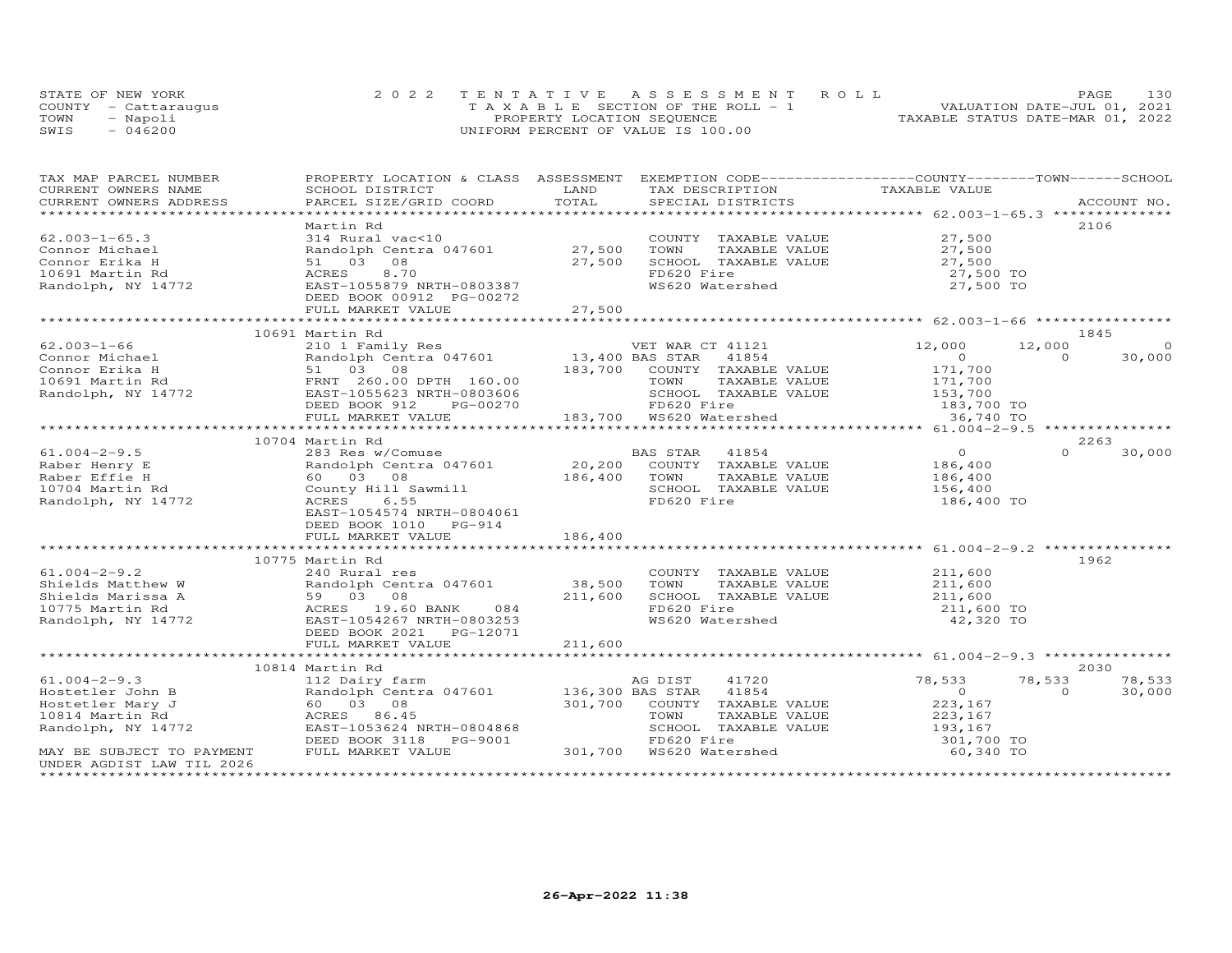|      | STATE OF NEW YORK    | 2022 TENTATIVE ASSESSMENT ROLL        | 131<br><b>PAGE</b>               |
|------|----------------------|---------------------------------------|----------------------------------|
|      | COUNTY - Cattaraugus | T A X A B L E SECTION OF THE ROLL - 1 | VALUATION DATE-JUL 01, 2021      |
| TOWN | - Napoli             | PROPERTY LOCATION SEQUENCE            | TAXABLE STATUS DATE-MAR 01, 2022 |
| SWIS | $-046200$            | UNIFORM PERCENT OF VALUE IS 100.00    |                                  |

| TAX MAP PARCEL NUMBER                   | PROPERTY LOCATION & CLASS ASSESSMENT EXEMPTION CODE----------------COUNTY-------TOWN------SCHOOL                                                                                                                                                                                                                                                       |         |                                             |                                            |          |          |
|-----------------------------------------|--------------------------------------------------------------------------------------------------------------------------------------------------------------------------------------------------------------------------------------------------------------------------------------------------------------------------------------------------------|---------|---------------------------------------------|--------------------------------------------|----------|----------|
|                                         |                                                                                                                                                                                                                                                                                                                                                        |         |                                             |                                            |          |          |
|                                         |                                                                                                                                                                                                                                                                                                                                                        |         |                                             |                                            |          |          |
|                                         |                                                                                                                                                                                                                                                                                                                                                        |         |                                             |                                            |          |          |
|                                         | 10857 Martin Rd                                                                                                                                                                                                                                                                                                                                        |         | 90 PCT OF VALUE USED FOR EXEMPTION PURPOSES |                                            | 0076     |          |
|                                         |                                                                                                                                                                                                                                                                                                                                                        |         |                                             |                                            |          |          |
|                                         |                                                                                                                                                                                                                                                                                                                                                        |         |                                             |                                            |          |          |
|                                         |                                                                                                                                                                                                                                                                                                                                                        |         |                                             |                                            |          |          |
|                                         |                                                                                                                                                                                                                                                                                                                                                        |         |                                             |                                            |          |          |
|                                         |                                                                                                                                                                                                                                                                                                                                                        |         |                                             |                                            |          |          |
|                                         |                                                                                                                                                                                                                                                                                                                                                        |         |                                             |                                            |          |          |
|                                         |                                                                                                                                                                                                                                                                                                                                                        |         |                                             |                                            |          |          |
|                                         | $(31.004-2-9.1\nDeboy Leonard C\n10857 Martin Rd\nRandom, NY 14772\n10857 Martin Rd\n10857 Martin Rd\n10857 Martin Rd\n10857 Martin Rd\n10857 Martin Rd\n10857 Martin Rd\n10857 Martin Rd\n10857 Martin Rd\n10857 Martin Rd\n10857 Martin Rd\n10857 Martin Rd\n10857 Martin Rd\n10857 Martin Rd\n10857 Martin Rd\n10857 Martin Rd\n10857 Martin Rd\n1$ |         |                                             |                                            |          |          |
|                                         |                                                                                                                                                                                                                                                                                                                                                        |         |                                             |                                            |          | 1739     |
|                                         |                                                                                                                                                                                                                                                                                                                                                        |         |                                             |                                            |          | $\sim$ 0 |
|                                         |                                                                                                                                                                                                                                                                                                                                                        |         | VET WAR CT 41121<br>BAS STAR 41854          | 12,000 12,000                              | $\Omega$ | 30,000   |
|                                         |                                                                                                                                                                                                                                                                                                                                                        |         |                                             | $\begin{array}{c} 0 \\ 72,500 \end{array}$ |          |          |
|                                         |                                                                                                                                                                                                                                                                                                                                                        |         |                                             |                                            |          |          |
|                                         |                                                                                                                                                                                                                                                                                                                                                        |         |                                             |                                            |          |          |
|                                         | Wagner Daniel Market Mandolph Centra 04/001<br>PO Box 168 (03 08 84,500 COINTY TAXABLE VALUE 72,500<br>Randolph, NY 14772 ACRES 7.16 TOWN TAXABLE VALUE 72,500<br>EAST-1052264 NRTH-0805030 SCHOOL TAXABLE VALUE 54,500<br>EEED BOOK 8                                                                                                                 |         |                                             |                                            |          |          |
|                                         |                                                                                                                                                                                                                                                                                                                                                        |         |                                             |                                            |          |          |
|                                         |                                                                                                                                                                                                                                                                                                                                                        |         |                                             |                                            |          |          |
|                                         | 10924 Martin Rd                                                                                                                                                                                                                                                                                                                                        |         |                                             |                                            | 1665     |          |
|                                         |                                                                                                                                                                                                                                                                                                                                                        |         |                                             |                                            |          |          |
|                                         |                                                                                                                                                                                                                                                                                                                                                        |         |                                             |                                            |          |          |
|                                         |                                                                                                                                                                                                                                                                                                                                                        |         |                                             |                                            |          |          |
|                                         |                                                                                                                                                                                                                                                                                                                                                        |         |                                             |                                            |          |          |
|                                         |                                                                                                                                                                                                                                                                                                                                                        |         |                                             |                                            |          |          |
|                                         |                                                                                                                                                                                                                                                                                                                                                        |         |                                             |                                            |          |          |
|                                         |                                                                                                                                                                                                                                                                                                                                                        |         |                                             |                                            |          |          |
|                                         |                                                                                                                                                                                                                                                                                                                                                        |         |                                             |                                            |          |          |
|                                         | 10984 Martin Rd                                                                                                                                                                                                                                                                                                                                        |         |                                             |                                            |          | 1467     |
|                                         |                                                                                                                                                                                                                                                                                                                                                        |         |                                             |                                            | $\Omega$ | 30,000   |
|                                         |                                                                                                                                                                                                                                                                                                                                                        |         |                                             |                                            |          |          |
|                                         |                                                                                                                                                                                                                                                                                                                                                        |         |                                             |                                            |          |          |
|                                         | 1.004-2-16<br>Beaver Cole R<br>210 1 Fandolph Centra 047601<br>213,700<br>213,700<br>213,700<br>213,700<br>213,700<br>213,700<br>213,700<br>213,700<br>213,700<br>213,700<br>213,700<br>213,700<br>213,700<br>213,700<br>213,700<br>213,700<br>213,700<br>213,700<br>213                                                                               |         |                                             |                                            |          |          |
|                                         |                                                                                                                                                                                                                                                                                                                                                        |         |                                             |                                            |          |          |
|                                         |                                                                                                                                                                                                                                                                                                                                                        |         |                                             |                                            |          |          |
|                                         | FULL MARKET VALUE                                                                                                                                                                                                                                                                                                                                      | 213,700 |                                             |                                            |          |          |
|                                         |                                                                                                                                                                                                                                                                                                                                                        |         |                                             |                                            |          |          |
|                                         | Marx Rd                                                                                                                                                                                                                                                                                                                                                |         |                                             |                                            |          | 1487     |
| $62.001 - 1 - 32.1$                     |                                                                                                                                                                                                                                                                                                                                                        |         | COUNTY TAXABLE VALUE 60,000                 |                                            |          |          |
| Tweedy Michael                          | 260 Seasonal res<br>Catt-LV Central 046402 13,600<br>29 03 08 60,000<br>Ff 1670.00                                                                                                                                                                                                                                                                     |         |                                             |                                            |          |          |
| 35 Crawford Dr<br>West Seneca, NY 14206 |                                                                                                                                                                                                                                                                                                                                                        |         | FD620 Fire                                  |                                            |          |          |
|                                         | ACRES<br>1.85                                                                                                                                                                                                                                                                                                                                          |         |                                             | 60,000 TO                                  |          |          |
|                                         | EAST-1068397 NRTH-0810108                                                                                                                                                                                                                                                                                                                              |         |                                             |                                            |          |          |
|                                         | DEED BOOK 2020 PG-12273                                                                                                                                                                                                                                                                                                                                |         |                                             |                                            |          |          |
|                                         | FULL MARKET VALUE                                                                                                                                                                                                                                                                                                                                      | 60,000  |                                             |                                            |          |          |
|                                         |                                                                                                                                                                                                                                                                                                                                                        |         |                                             |                                            |          |          |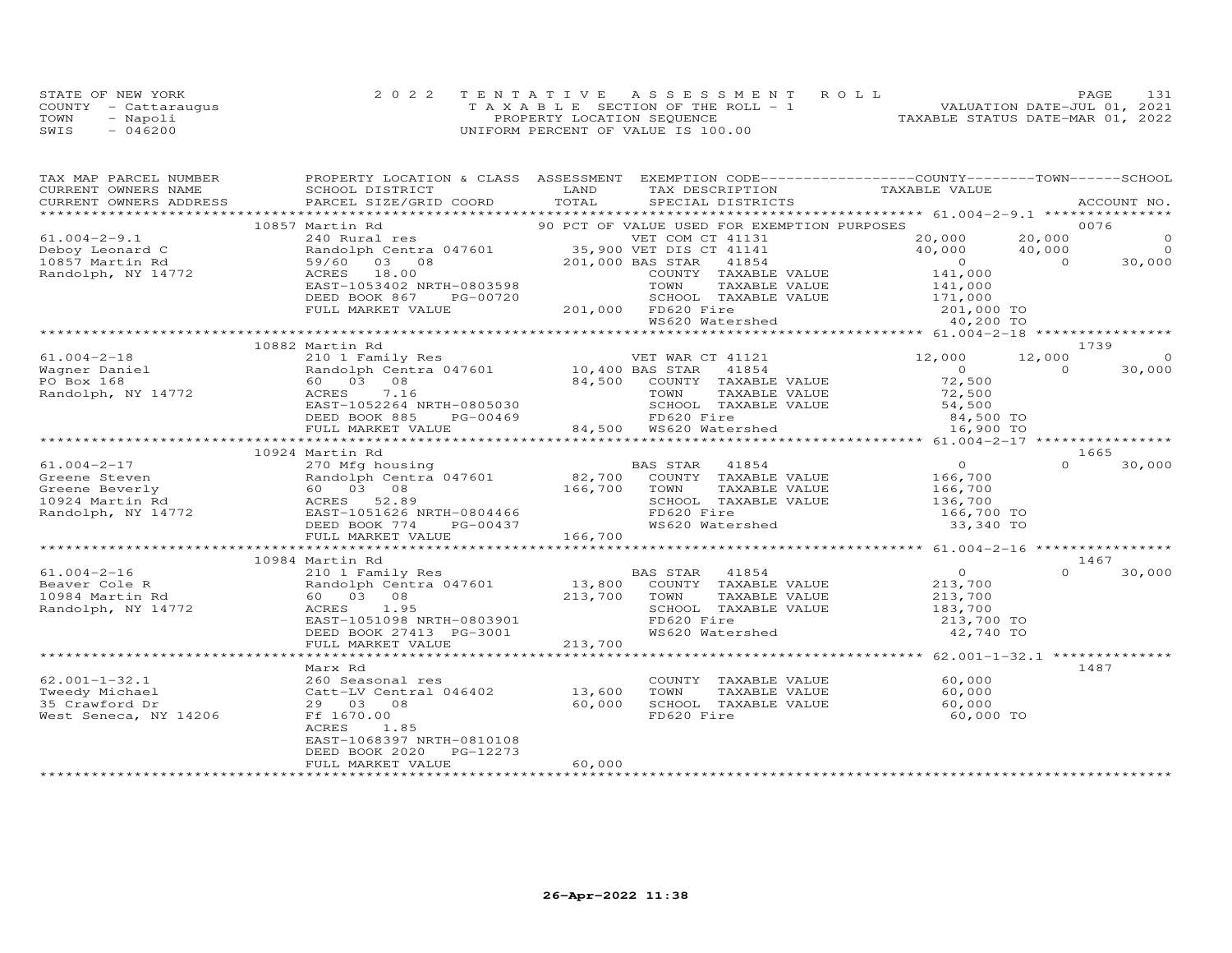| STATE OF NEW YORK    | 2022 TENTATIVE ASSESSMENT ROLL        | 132<br>PAGE.                     |
|----------------------|---------------------------------------|----------------------------------|
| COUNTY - Cattaraugus | T A X A B L E SECTION OF THE ROLL - 1 | VALUATION DATE-JUL 01, 2021      |
| TOWN<br>- Napoli     | PROPERTY LOCATION SEQUENCE            | TAXABLE STATUS DATE-MAR 01, 2022 |
| SWIS<br>$-046200$    | UNIFORM PERCENT OF VALUE IS 100.00    |                                  |

| TAX MAP PARCEL NUMBER                                 | PROPERTY LOCATION & CLASS ASSESSMENT EXEMPTION CODE----------------COUNTY-------TOWN------SCHOOL |               |            |                             |                             |          |             |
|-------------------------------------------------------|--------------------------------------------------------------------------------------------------|---------------|------------|-----------------------------|-----------------------------|----------|-------------|
| CURRENT OWNERS NAME                                   | SCHOOL DISTRICT                                                                                  | LAND<br>TOTAL |            | TAX DESCRIPTION             | TAXABLE VALUE               |          |             |
| CURRENT OWNERS ADDRESS                                | PARCEL SIZE/GRID COORD                                                                           |               |            | SPECIAL DISTRICTS           |                             |          | ACCOUNT NO. |
|                                                       | Marx Rd                                                                                          |               |            |                             |                             | 1487     |             |
| $62.001 - 1 - 32.7$                                   | 322 Rural vac>10                                                                                 |               |            |                             | COUNTY TAXABLE VALUE 20,400 |          |             |
| LICHTENTHAL, MICHAEL LICHTENTH Catt-LV Central 046402 |                                                                                                  | 20,400        | TOWN       | TAXABLE VALUE               | 20,400                      |          |             |
| LICTENTHAL, JOSHUA                                    | 29 03 08                                                                                         | 20,400        |            | SCHOOL TAXABLE VALUE        | 20,400                      |          |             |
| 3202 Baseline Rd                                      | Ff 1670.00                                                                                       |               | FD620 Fire |                             | 20,400 TO                   |          |             |
| Grand Island, NY 14072                                | ACRES 15.70                                                                                      |               |            |                             |                             |          |             |
|                                                       | EAST-1068397 NRTH-0810108                                                                        |               |            |                             |                             |          |             |
|                                                       | DEED BOOK 30598 PG-8001                                                                          |               |            |                             |                             |          |             |
|                                                       | FULL MARKET VALUE                                                                                | 20,400        |            |                             |                             |          |             |
|                                                       |                                                                                                  |               |            |                             |                             |          |             |
|                                                       | Marx Rd                                                                                          |               |            |                             |                             | 0088     |             |
| $62.002 - 1 - 27$                                     | 322 Rural vac>10                                                                                 |               |            | COUNTY TAXABLE VALUE        | 134,400                     |          |             |
| JT Allegheny Timberland, LLC                          | Catt-LV Central 046402 134,400                                                                   |               | TOWN       | TAXABLE VALUE               | 134,400                     |          |             |
| Property Tax Administration                           | 29 03 08                                                                                         | 134,400       |            | SCHOOL TAXABLE VALUE        | 134,400                     |          |             |
| PO Box 3349                                           | ACRES 91.03                                                                                      |               | FD620 Fire |                             | 134,400 TO                  |          |             |
| Albany, GA 31706                                      | EAST-1069913 NRTH-0810073                                                                        |               |            |                             |                             |          |             |
|                                                       | DEED BOOK 153<br>PG-4002                                                                         |               |            |                             |                             |          |             |
|                                                       | FULL MARKET VALUE                                                                                | 134,400       |            |                             |                             |          |             |
|                                                       |                                                                                                  |               |            |                             |                             |          |             |
|                                                       | 9800 Marx Rd                                                                                     |               |            |                             |                             | 2414     |             |
| $62.002 - 1 - 20.2$                                   | 240 Rural res                                                                                    |               |            | COUNTY TAXABLE VALUE        | 134,900                     |          |             |
| West Mary Ellen                                       |                                                                                                  | 51,900        | TOWN       | TAXABLE VALUE               | 134,900                     |          |             |
| 9800 Marx Rd                                          | 240 Nurar 100<br>Catt-LV Central 046402<br>ACRES 32.60<br>10010 NUTH-08086                       | 134,900       |            | SCHOOL TAXABLE VALUE        | 134,900                     |          |             |
| Little Valley, NY 14755 EAST-1070043 NRTH-0808845     |                                                                                                  |               | FD620 Fire |                             | 134,900 TO                  |          |             |
|                                                       | DEED BOOK 13274 PG-6001                                                                          |               |            |                             |                             |          |             |
|                                                       | FULL MARKET VALUE                                                                                | 134,900       |            |                             |                             |          |             |
|                                                       |                                                                                                  |               |            |                             |                             | 1802     |             |
| $62.002 - 1 - 21$                                     | 9823 Marx Rd                                                                                     |               | ENH STAR   | 41834                       | $\overline{O}$              | $\Omega$ | 74,900      |
| Ebert John                                            | 210 1 Family Res<br>Catt-LV Central 046402                                                       |               |            | 16,200 COUNTY TAXABLE VALUE | 116,800                     |          |             |
| Ebert Cheryl                                          | 29 03 08                                                                                         | 116,800 TOWN  |            | TAXABLE VALUE               | 116,800                     |          |             |
| 9823 Marx Rd                                          | ACRES<br>3.74                                                                                    |               |            | SCHOOL TAXABLE VALUE        | 41,900                      |          |             |
| Little Valley, NY 14755                               | EAST-1069504 NRTH-0807843                                                                        |               | FD620 Fire |                             | 116,800 TO                  |          |             |
|                                                       | DEED BOOK 1020 PG-845                                                                            |               |            |                             |                             |          |             |
|                                                       | FULL MARKET VALUE                                                                                | 116,800       |            |                             |                             |          |             |
|                                                       |                                                                                                  |               |            |                             |                             |          |             |
|                                                       | 9828 Marx Rd                                                                                     |               |            |                             |                             | 1520     |             |
| $62.002 - 1 - 23$                                     | 260 Seasonal res                                                                                 |               |            | COUNTY TAXABLE VALUE        | 56,300                      |          |             |
| Monin Edward S                                        | Catt-LV Central 046402 16,600                                                                    |               | TOWN       | TAXABLE VALUE               | 56,300                      |          |             |
| Monin Sarah B                                         | 29 03 08                                                                                         | 56,300        |            | SCHOOL TAXABLE VALUE        | 56,300                      |          |             |
| 7210 Graydon Dr                                       | 3.90<br>ACRES                                                                                    |               | FD620 Fire |                             | 56,300 TO                   |          |             |
| N. Tonawanda, NY 14120                                | EAST-1069442 NRTH-0808573                                                                        |               |            |                             |                             |          |             |
|                                                       | DEED BOOK 6302<br>PG-4001                                                                        |               |            |                             |                             |          |             |
|                                                       | FULL MARKET VALUE                                                                                | 56,300        |            |                             |                             |          |             |
|                                                       |                                                                                                  |               |            |                             |                             |          |             |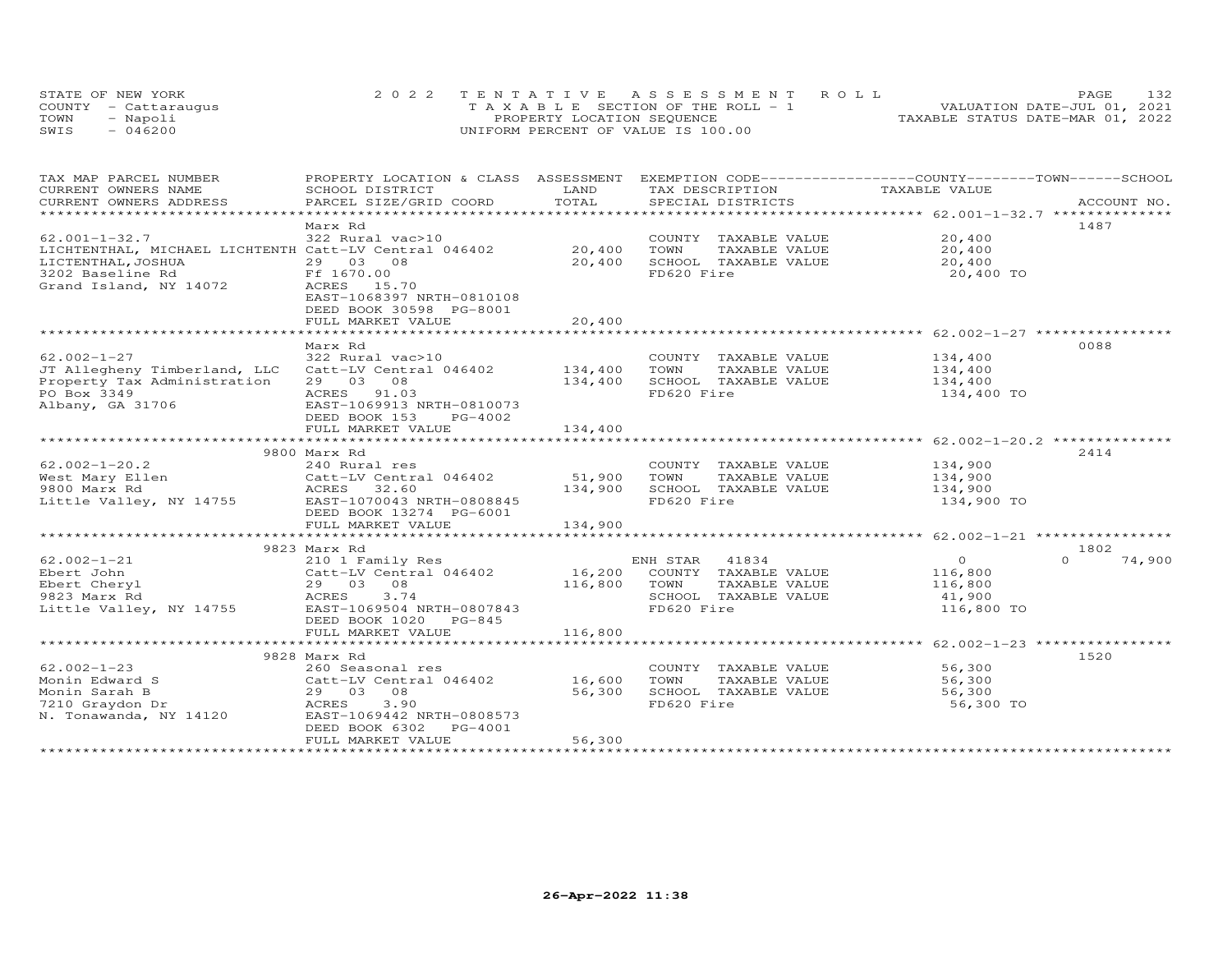|      | STATE OF NEW YORK    | 2022 TENTATIVE ASSESSMENT ROLL        | 133<br>PAGE                      |
|------|----------------------|---------------------------------------|----------------------------------|
|      | COUNTY - Cattarauqus | T A X A B L E SECTION OF THE ROLL - 1 | VALUATION DATE-JUL 01, 2021      |
| TOWN | - Napoli             | PROPERTY LOCATION SEQUENCE            | TAXABLE STATUS DATE-MAR 01, 2022 |
| SWIS | $-046200$            | UNIFORM PERCENT OF VALUE IS 100.00    |                                  |

| TAX MAP PARCEL NUMBER<br>CURRENT OWNERS NAME | PROPERTY LOCATION & CLASS ASSESSMENT<br>SCHOOL DISTRICT | LAND    | EXEMPTION CODE-----------------COUNTY-------TOWN------SCHOOL<br>TAX DESCRIPTION | TAXABLE VALUE      |             |
|----------------------------------------------|---------------------------------------------------------|---------|---------------------------------------------------------------------------------|--------------------|-------------|
| CURRENT OWNERS ADDRESS                       | PARCEL SIZE/GRID COORD                                  | TOTAL   | SPECIAL DISTRICTS                                                               |                    | ACCOUNT NO. |
|                                              |                                                         |         |                                                                                 |                    |             |
|                                              | 9846 Marx Rd                                            |         |                                                                                 |                    | 2081        |
| $62.002 - 1 - 24.4$                          | 240 Rural res                                           |         | COUNTY TAXABLE VALUE                                                            | 186,600            |             |
| Wagatha Robert                               | Catt-LV Central 046402                                  | 29,600  | TOWN<br>TAXABLE VALUE                                                           | 186,600            |             |
| Waqatha Pauline                              | 29 03 08                                                | 186,600 | SCHOOL TAXABLE VALUE                                                            | 186,600            |             |
| 9846 Marx Rd                                 | ACRES 13.20 BANK<br>084                                 |         | FD620 Fire                                                                      | 186,600 TO         |             |
| Little Valley, NY 14755                      | EAST-1069072 NRTH-0808643                               |         |                                                                                 |                    |             |
|                                              | DEED BOOK 889<br>PG-00657                               |         |                                                                                 |                    |             |
|                                              | FULL MARKET VALUE                                       | 186,600 |                                                                                 |                    |             |
|                                              |                                                         |         |                                                                                 |                    |             |
|                                              | 9847 Marx Rd                                            |         |                                                                                 |                    | 0153        |
| $62.002 - 1 - 22$                            | 260 Seasonal res                                        |         | COUNTY TAXABLE VALUE                                                            | 76,000             |             |
| Lisjak Craig                                 | Catt-LV Central 046402                                  | 17,500  | TOWN<br>TAXABLE VALUE                                                           | 76,000             |             |
| PO Box 265                                   | 29 03<br>08                                             | 76,000  | SCHOOL TAXABLE VALUE                                                            | 76,000             |             |
| Little Valley, NY 14755                      | 4.80 BANK<br>ACRES<br>032                               |         | FD620 Fire                                                                      | 76,000 TO          |             |
|                                              | EAST-1069049 NRTH-0807853                               |         |                                                                                 |                    |             |
|                                              | DEED BOOK 24291 PG-3002                                 |         |                                                                                 |                    |             |
|                                              | FULL MARKET VALUE                                       | 76,000  |                                                                                 |                    |             |
|                                              |                                                         |         |                                                                                 |                    |             |
|                                              | 9883 Marx Rd                                            |         |                                                                                 |                    | 1999        |
| $62.001 - 1 - 32.2$                          | 260 Seasonal res                                        |         | COUNTY TAXABLE VALUE                                                            |                    |             |
| Kennedy Laurie Ann                           | Catt-LV Central 046402                                  | 39,100  | TOWN<br>TAXABLE VALUE                                                           | 138,000<br>138,000 |             |
|                                              |                                                         | 138,000 | SCHOOL TAXABLE VALUE                                                            |                    |             |
| 61 Lake Ledge Dr                             | 29 03 08<br>ACRES 20.15                                 |         | FD620 Fire                                                                      | 138,000            |             |
| Williamsville, NY 14221                      |                                                         |         |                                                                                 | 138,000 TO         |             |
|                                              | EAST-1068004 NRTH-0808003                               |         |                                                                                 |                    |             |
|                                              | DEED BOOK 20200 PG-8689                                 |         |                                                                                 |                    |             |
|                                              | FULL MARKET VALUE                                       | 138,000 |                                                                                 |                    |             |
|                                              |                                                         |         |                                                                                 |                    |             |
|                                              | 9903 Marx Rd                                            |         |                                                                                 |                    | 2356        |
| $62.001 - 1 - 32.6$                          | 312 Vac w/imprv                                         |         | COUNTY TAXABLE VALUE                                                            | 95,800             |             |
| Schneider Brian D.                           | Catt-LV Central 046402                                  | 72,200  | TOWN<br>TAXABLE VALUE                                                           | 95,800             |             |
| Schneider Shelley                            | $29 \quad 3$<br>8                                       | 95,800  | SCHOOL TAXABLE VALUE                                                            | 95,800             |             |
| 9848 Burns Hill Road                         | ACRES 42.40                                             |         | FD620 Fire                                                                      | 95,800 TO          |             |
| W. Valley, NY 14171                          | EAST-1067299 NRTH-0808711                               |         |                                                                                 |                    |             |
|                                              | DEED BOOK 24708 PG-3002                                 |         |                                                                                 |                    |             |
|                                              | FULL MARKET VALUE                                       | 95,800  |                                                                                 |                    |             |
|                                              |                                                         |         |                                                                                 |                    |             |
|                                              | 9949 Marx Rd                                            |         |                                                                                 |                    | 1888        |
| $62.001 - 1 - 31$                            | 240 Rural res                                           |         | COUNTY TAXABLE VALUE                                                            | 190,700            |             |
| Weishaupt Michael J.                         | Catt-LV Central 046402                                  | 40,400  | TOWN<br>TAXABLE VALUE                                                           | 190,700            |             |
| Weishaupt Vicki-Lynne                        | 29 03 08                                                | 190,700 | SCHOOL TAXABLE VALUE                                                            | 190,700            |             |
| 9949 Marx Rd                                 | FRNT 855.00 DPTH                                        |         | FD620 Fire                                                                      | 190,700 TO         |             |
| Little Valley, NY 14755                      | ACRES 20.90                                             |         |                                                                                 |                    |             |
|                                              | EAST-1067202 NRTH-0809722                               |         |                                                                                 |                    |             |
|                                              | DEED BOOK 28991 PG-4002                                 |         |                                                                                 |                    |             |
|                                              | FULL MARKET VALUE                                       | 190,700 |                                                                                 |                    |             |
|                                              |                                                         |         |                                                                                 |                    |             |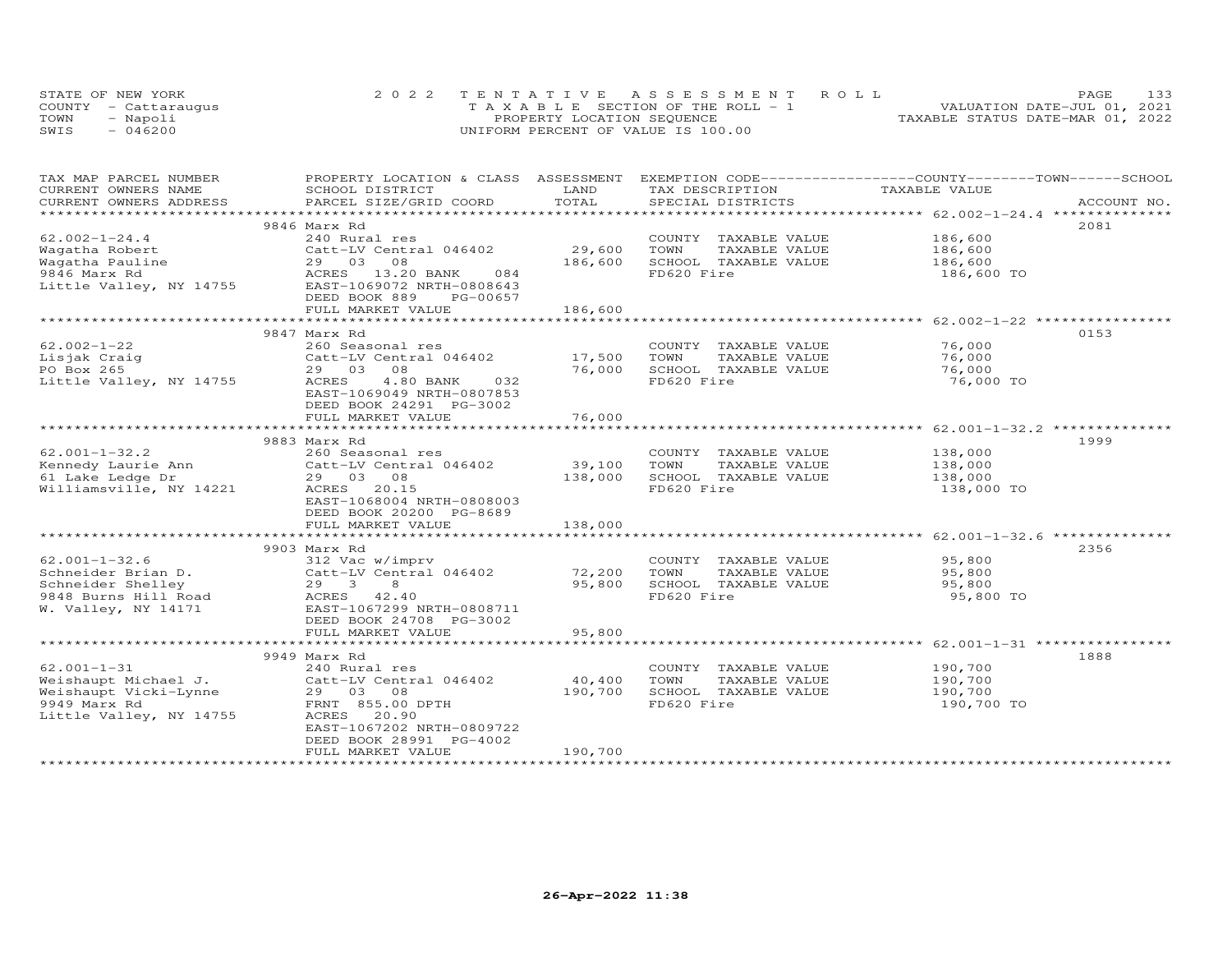|      | STATE OF NEW YORK    | 2022 TENTATIVE ASSESSMENT ROLL        | 1.34<br>PAGE                     |
|------|----------------------|---------------------------------------|----------------------------------|
|      | COUNTY - Cattaraugus | T A X A B L E SECTION OF THE ROLL - 1 | VALUATION DATE-JUL 01, 2021      |
| TOWN | - Napoli             | PROPERTY LOCATION SEQUENCE            | TAXABLE STATUS DATE-MAR 01, 2022 |
| SWIS | $-046200$            | UNIFORM PERCENT OF VALUE IS 100.00    |                                  |

| TAX MAP PARCEL NUMBER                        | PROPERTY LOCATION & CLASS ASSESSMENT                 |                         |                                    | EXEMPTION CODE-----------------COUNTY-------TOWN------SCHOOL |                     |                    |
|----------------------------------------------|------------------------------------------------------|-------------------------|------------------------------------|--------------------------------------------------------------|---------------------|--------------------|
| CURRENT OWNERS NAME                          | SCHOOL DISTRICT                                      | LAND<br>TOTAL           | TAX DESCRIPTION                    |                                                              | TAXABLE VALUE       | ACCOUNT NO.        |
| CURRENT OWNERS ADDRESS                       | PARCEL SIZE/GRID COORD                               |                         | SPECIAL DISTRICTS                  |                                                              |                     |                    |
|                                              | 9954 Marx Rd                                         |                         |                                    |                                                              |                     | 2333               |
| $62.001 - 1 - 32.5$                          | 312 Vac w/imprv                                      |                         | COUNTY TAXABLE VALUE               |                                                              | 115,900             |                    |
|                                              |                                                      | 33,500                  |                                    |                                                              |                     |                    |
| Lichtenthal James                            | Catt-LV Central 046402                               |                         | TOWN<br>TAXABLE VALUE              |                                                              | 115,900             |                    |
| Lichtenthal, Michael Lichtenth 29 03 08      |                                                      | 115,900                 | SCHOOL TAXABLE VALUE<br>FD620 Fire |                                                              | 115,900             |                    |
| 3202 Baseline Rd                             | Ff 1670.00                                           |                         |                                    |                                                              | 115,900 TO          |                    |
| Grand Island, NY 14078                       | ACRES 14.65<br>EAST-1067935 NRTH-0810342             |                         |                                    |                                                              |                     |                    |
|                                              |                                                      |                         |                                    |                                                              |                     |                    |
|                                              | DEED BOOK 27983 PG-9001<br>FULL MARKET VALUE         | 115,900                 |                                    |                                                              |                     |                    |
|                                              |                                                      |                         |                                    |                                                              |                     |                    |
|                                              | 9989 Marx Rd                                         |                         |                                    |                                                              |                     | 1857               |
| $62.001 - 1 - 29.1$                          | 260 Seasonal res                                     |                         | COUNTY TAXABLE VALUE               |                                                              | 42,100              |                    |
| Anderson Mark                                | Catt-LV Central 046402                               | 15,900                  | TOWN<br>TAXABLE VALUE              |                                                              | 42,100              |                    |
|                                              | 29 03 08                                             |                         | SCHOOL TAXABLE VALUE               |                                                              |                     |                    |
| Anderson Shirley<br>DO Ber 205<br>PO Box 285 | 3.43<br>ACRES                                        | 42,100                  | FD620 Fire                         |                                                              | 42,100<br>42,100 TO |                    |
| Frewsburg, NY 14738                          | EAST-1067052 NRTH-0810288                            |                         |                                    |                                                              |                     |                    |
|                                              | DEED BOOK 20210 PG-1048                              |                         |                                    |                                                              |                     |                    |
|                                              |                                                      |                         |                                    |                                                              |                     |                    |
|                                              | FULL MARKET VALUE<br>******************************* | 42,100<br>************* |                                    |                                                              |                     |                    |
|                                              | 10001 Marx Rd                                        |                         |                                    |                                                              |                     | 2192               |
| $62.001 - 1 - 29.3$                          | 270 Mfg housing                                      |                         | 41854<br>BAS STAR                  |                                                              | $\Omega$            | $\Omega$<br>30,000 |
| Purdy James R                                | Catt-LV Central 046402                               | 13,800                  | COUNTY TAXABLE VALUE               |                                                              | 90,700              |                    |
| Purdy Molly J                                | 29 03 08                                             | 90,700                  | TAXABLE VALUE<br>TOWN              |                                                              | 90,700              |                    |
| 10001 Marx Rd                                | 1.00<br>ACRES                                        |                         | SCHOOL TAXABLE VALUE               |                                                              | 60,700              |                    |
| Little Valley, NY 14755                      | EAST-1067046 NRTH-0810500                            |                         | FD620 Fire                         |                                                              | 90,700 TO           |                    |
|                                              | DEED BOOK 00968 PG-00298                             |                         |                                    |                                                              |                     |                    |
|                                              | FULL MARKET VALUE                                    | 90,700                  |                                    |                                                              |                     |                    |
|                                              |                                                      |                         |                                    |                                                              |                     |                    |
|                                              | 10005 Marx Rd                                        |                         |                                    |                                                              |                     | 1858               |
| $62.001 - 1 - 29.2$                          | 210 1 Family Res                                     |                         | BAS STAR<br>41854                  |                                                              | $\overline{0}$      | $\Omega$<br>30,000 |
| Purdy William J                              | Catt-LV Central 046402                               | 14,300                  | COUNTY TAXABLE VALUE               |                                                              | 82,400              |                    |
| Purdy Rhonda                                 | 29 03 08                                             | 82,400                  | TOWN<br>TAXABLE VALUE              |                                                              | 82,400              |                    |
| 10005 Marx Rd                                | FRNT 360.00 DPTH                                     |                         | SCHOOL TAXABLE VALUE               |                                                              | 52,400              |                    |
| Little Valley, NY 14755                      | ACRES<br>2.30 BANK<br>084                            |                         | FD620 Fire                         |                                                              | 82,400 TO           |                    |
|                                              | EAST-1066885 NRTH-0810491                            |                         |                                    |                                                              |                     |                    |
|                                              | FULL MARKET VALUE                                    | 82,400                  |                                    |                                                              |                     |                    |
|                                              |                                                      |                         |                                    |                                                              |                     |                    |
|                                              | 10008 Marx Rd                                        |                         |                                    |                                                              |                     | 2212               |
| $62.001 - 1 - 32.3$                          | 314 Rural vac<10                                     |                         | COUNTY TAXABLE VALUE               |                                                              | 35,000              |                    |
| Burkard Ryan                                 | Catt-LV Central 046402                               | 35,000                  | TOWN<br>TAXABLE VALUE              |                                                              | 35,000              |                    |
| Stahlka Bradley                              | 29 03<br>08                                          | 35,000                  | SCHOOL TAXABLE VALUE               |                                                              | 35,000              |                    |
| 12 Cumberland St                             | Ff 367.60                                            |                         | FD620 Fire                         |                                                              | 35,000 TO           |                    |
| Lancaster, NY 14086                          | 4.80<br>ACRES                                        |                         |                                    |                                                              |                     |                    |
|                                              | EAST-1067584 NRTH-0810663                            |                         |                                    |                                                              |                     |                    |
|                                              | DEED BOOK 20210 PG-74                                |                         |                                    |                                                              |                     |                    |
|                                              | FULL MARKET VALUE                                    | 35,000                  |                                    |                                                              |                     |                    |
|                                              |                                                      |                         |                                    |                                                              |                     |                    |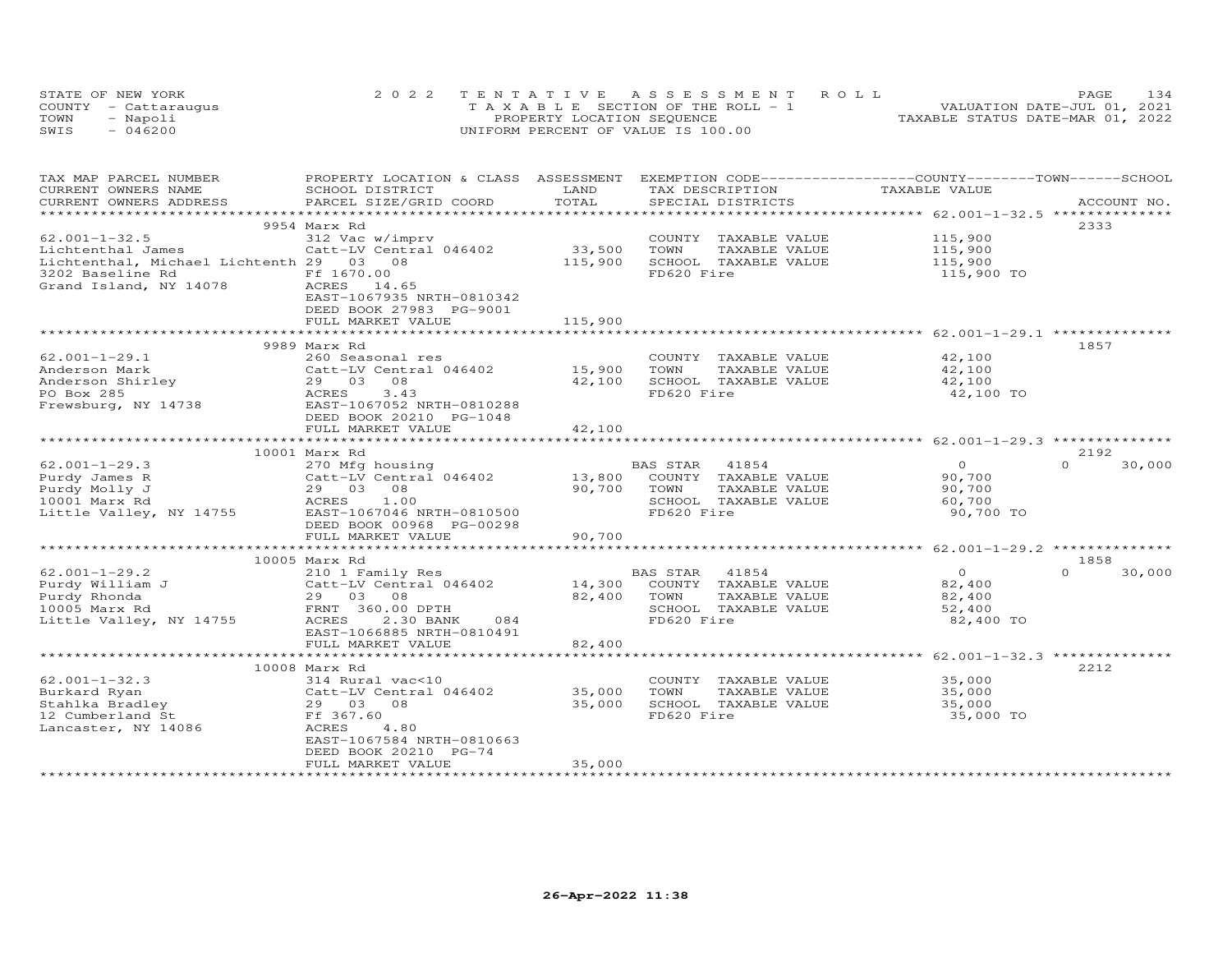|      | STATE OF NEW YORK    | 2022 TENTATIVE ASSESSMENT ROLL        | PAGE.                            | 135 |
|------|----------------------|---------------------------------------|----------------------------------|-----|
|      | COUNTY - Cattaraugus | T A X A B L E SECTION OF THE ROLL - 1 | VALUATION DATE-JUL 01, 2021      |     |
| TOWN | - Napoli             | PROPERTY LOCATION SEQUENCE            | TAXABLE STATUS DATE-MAR 01, 2022 |     |
| SWIS | $-046200$            | UNIFORM PERCENT OF VALUE IS 100.00    |                                  |     |

| TAX MAP PARCEL NUMBER                                                                                                                                                                                                                                  | PROPERTY LOCATION & CLASS ASSESSMENT EXEMPTION CODE-----------------COUNTY-------TOWN------SCHOOL |         |                                                          |                |                    |
|--------------------------------------------------------------------------------------------------------------------------------------------------------------------------------------------------------------------------------------------------------|---------------------------------------------------------------------------------------------------|---------|----------------------------------------------------------|----------------|--------------------|
| CURRENT OWNERS NAME<br>CURRENT OWNERS ADDRESS PARCEL SIZE/GRID COORD TOTAL                                                                                                                                                                             |                                                                                                   |         | TAX DESCRIPTION TAXABLE VALUE                            |                |                    |
|                                                                                                                                                                                                                                                        |                                                                                                   |         |                                                          |                |                    |
|                                                                                                                                                                                                                                                        |                                                                                                   |         |                                                          |                |                    |
|                                                                                                                                                                                                                                                        | 10011 Marx Rd                                                                                     |         |                                                          |                | 2193               |
|                                                                                                                                                                                                                                                        |                                                                                                   |         |                                                          | $\overline{0}$ | $\Omega$<br>30,000 |
|                                                                                                                                                                                                                                                        |                                                                                                   |         |                                                          | 103,300        |                    |
|                                                                                                                                                                                                                                                        |                                                                                                   |         |                                                          | 103,300        |                    |
|                                                                                                                                                                                                                                                        |                                                                                                   |         |                                                          | 73,300         |                    |
|                                                                                                                                                                                                                                                        |                                                                                                   |         |                                                          | 103,300 TO     |                    |
|                                                                                                                                                                                                                                                        | DEED BOOK 15109 PG-9001                                                                           |         |                                                          |                |                    |
|                                                                                                                                                                                                                                                        |                                                                                                   |         |                                                          |                |                    |
|                                                                                                                                                                                                                                                        |                                                                                                   |         |                                                          |                |                    |
|                                                                                                                                                                                                                                                        | Merchant Hill Rd                                                                                  |         |                                                          |                | 0005               |
| $53.003 - 1 - 29$                                                                                                                                                                                                                                      | 314 Rural vac<10                                                                                  |         |                                                          |                |                    |
| Adams Family Trust Donald D                                                                                                                                                                                                                            | Randolph Centra 047601 9,900                                                                      |         | COUNTY TAXABLE VALUE 9,900<br>TOWN TAXABLE VALUE 9,900   |                |                    |
| Adams Douglas E                                                                                                                                                                                                                                        | 55 03 08                                                                                          | 9,900   |                                                          | 9,900          |                    |
| 5786 Frank Rd                                                                                                                                                                                                                                          | NRF                                                                                               |         |                                                          | 9,900 TO       |                    |
| Cattaraugus, NY 14719                                                                                                                                                                                                                                  | ACRES<br>5.65                                                                                     |         | SCHOOL TAXABLE VALUE<br>FD620 Fire<br>WS620 Watershed    | 1,980 TO       |                    |
|                                                                                                                                                                                                                                                        | EAST-1058463 NRTH-0819271                                                                         |         |                                                          |                |                    |
|                                                                                                                                                                                                                                                        | DEED BOOK 4693 PG-3001                                                                            |         |                                                          |                |                    |
|                                                                                                                                                                                                                                                        | FULL MARKET VALUE                                                                                 | 9,900   |                                                          |                |                    |
|                                                                                                                                                                                                                                                        |                                                                                                   |         |                                                          |                |                    |
|                                                                                                                                                                                                                                                        |                                                                                                   |         |                                                          |                | 1923               |
| $53.003 - 1 - 31$                                                                                                                                                                                                                                      | Merchant Hill Rd<br>314 Rural vac<10                                                              |         | COUNTY TAXABLE VALUE                                     | 9,100          |                    |
|                                                                                                                                                                                                                                                        |                                                                                                   |         |                                                          |                |                    |
| 53.003-1-31 314 Rural vac<10 COUNT<br>Hostetler Samuel Randolph Centra 047601 9,100 TOWN<br>Hostetler Ada 55 03 08 9,100 SCHOO:<br>5618 Glover Hill Rd ACRES 7.15 FD620<br>Cattaraugus, NY 14719 EAST-1058049 NRTH-0819177 WS620<br>DEED               |                                                                                                   |         | TAXABLE VALUE 9,100                                      |                |                    |
|                                                                                                                                                                                                                                                        |                                                                                                   |         | $9,100$ SCHOOL TAXABLE VALUE                             | 9,100          |                    |
|                                                                                                                                                                                                                                                        |                                                                                                   |         | FD620 Fire                                               | 9,100 TO       |                    |
|                                                                                                                                                                                                                                                        |                                                                                                   |         | WS620 Watershed                                          | 1,820 TO       |                    |
|                                                                                                                                                                                                                                                        | DEED BOOK 1011<br>PG-639                                                                          |         |                                                          |                |                    |
|                                                                                                                                                                                                                                                        | FULL MARKET VALUE                                                                                 | 9,100   |                                                          |                |                    |
|                                                                                                                                                                                                                                                        |                                                                                                   |         |                                                          |                |                    |
| 10550 Merchant Hill Rd<br>33.003-1-30.1 240 Rural res<br>Wolbert Ronald J<br>240 Rural res<br>240 Rural res<br>240 Rural res<br>240 Rural res<br>240 Rural res<br>240 Rural res<br>240 Rural res<br>240 Rural res<br>240 20001 TAXABLE VALUE<br>29,600 |                                                                                                   |         |                                                          |                | 1338               |
|                                                                                                                                                                                                                                                        |                                                                                                   |         |                                                          |                | 30,000<br>$\Omega$ |
|                                                                                                                                                                                                                                                        |                                                                                                   |         |                                                          |                |                    |
|                                                                                                                                                                                                                                                        |                                                                                                   |         |                                                          |                |                    |
|                                                                                                                                                                                                                                                        |                                                                                                   |         | -<br>SCHOOL TAXABLE VALUE 59,600<br>FD620 Fire 89,600 TO |                |                    |
|                                                                                                                                                                                                                                                        |                                                                                                   |         |                                                          |                |                    |
|                                                                                                                                                                                                                                                        |                                                                                                   |         |                                                          | 17,920 TO      |                    |
|                                                                                                                                                                                                                                                        |                                                                                                   |         |                                                          |                |                    |
|                                                                                                                                                                                                                                                        |                                                                                                   |         |                                                          |                |                    |
|                                                                                                                                                                                                                                                        | 10578 Merchant Hill Rd                                                                            |         |                                                          |                | 1901               |
|                                                                                                                                                                                                                                                        |                                                                                                   |         |                                                          |                | 30,000             |
|                                                                                                                                                                                                                                                        |                                                                                                   |         |                                                          |                |                    |
| 53.003-1-30.2<br>Mostetler Joseph J<br>Hostetler Mary D<br>Hostetler Mary D<br>S5 03 08<br>149,500 TOWN TAXABLE VALUE<br>149,500 TOWN TAXABLE VALUE<br>149,500 TOWN TAXABLE VALUE<br>149,500 TOWN TAXABLE VALUE<br>149,500 TOWN TAXABLE VALUE<br>1     |                                                                                                   |         |                                                          |                |                    |
|                                                                                                                                                                                                                                                        |                                                                                                   |         |                                                          |                |                    |
|                                                                                                                                                                                                                                                        |                                                                                                   |         |                                                          | 149,500 TO     |                    |
|                                                                                                                                                                                                                                                        | EAST-1057391 NRTH-0818297<br>DEED BOOK 00982 PG-00120<br>FULI MARKET WATHER                       |         | FD620 Fire<br>WS620 Watershed                            | 29,900 TO      |                    |
|                                                                                                                                                                                                                                                        | FULL MARKET VALUE                                                                                 | 149,500 |                                                          |                |                    |
|                                                                                                                                                                                                                                                        |                                                                                                   |         |                                                          |                |                    |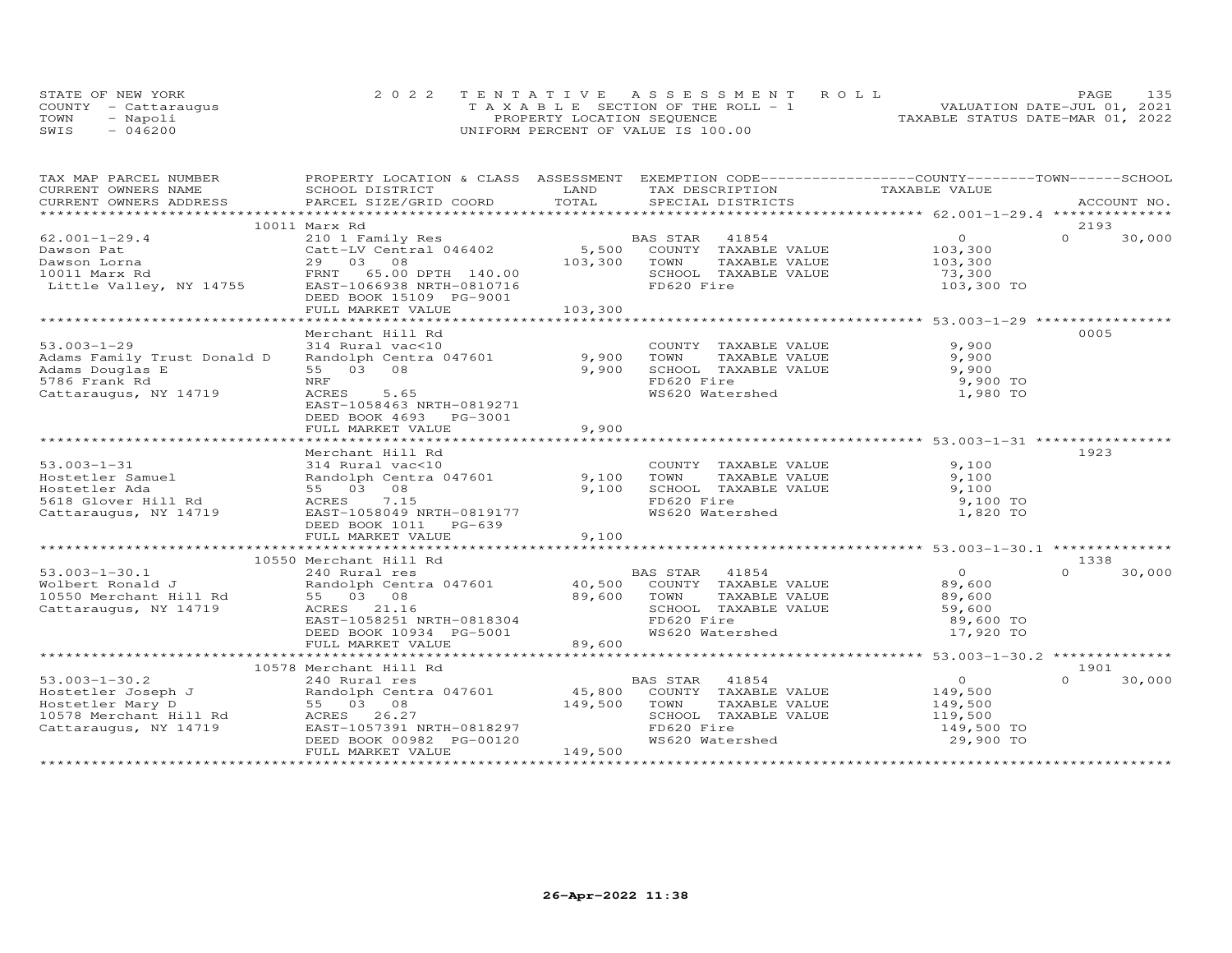|      | STATE OF NEW YORK    | 2022 TENTATIVE ASSESSMENT ROLL        | 136<br><b>PAGE</b>               |
|------|----------------------|---------------------------------------|----------------------------------|
|      | COUNTY - Cattaraugus | T A X A B L E SECTION OF THE ROLL - 1 | VALUATION DATE-JUL 01, 2021      |
| TOWN | - Napoli             | PROPERTY LOCATION SEQUENCE            | TAXABLE STATUS DATE-MAR 01, 2022 |
| SWIS | - 046200             | UNIFORM PERCENT OF VALUE IS 100.00    |                                  |

| TAX MAP PARCEL NUMBER<br>CURRENT OWNERS NAME<br>CURRENT OWNERS ADDRESS                                    | PROPERTY LOCATION & CLASS ASSESSMENT<br>SCHOOL DISTRICT<br>PARCEL SIZE/GRID COORD                                                                                                                    | LAND<br>TOTAL             | EXEMPTION CODE-----------------COUNTY-------TOWN------SCHOOL<br>TAX DESCRIPTION<br>SPECIAL DISTRICTS     | TAXABLE VALUE                                      | ACCOUNT NO.        |
|-----------------------------------------------------------------------------------------------------------|------------------------------------------------------------------------------------------------------------------------------------------------------------------------------------------------------|---------------------------|----------------------------------------------------------------------------------------------------------|----------------------------------------------------|--------------------|
| ********************                                                                                      |                                                                                                                                                                                                      |                           |                                                                                                          |                                                    |                    |
| $62.001 - 1 - 13.3$<br>Pelham John L<br>Pelham Linda E<br>28 Kings Hwy N<br>Randolph, NY 14772            | N Kings Hwy<br>314 Rural vac<10<br>Catt-LV Central 046402<br>03 08<br>45<br>ACRES<br>1.30<br>EAST-1061103 NRTH-0808902<br>DEED BOOK 00915 PG-00448<br>FULL MARKET VALUE                              | 2,700<br>2,700<br>2,700   | COUNTY TAXABLE VALUE<br>TOWN<br>TAXABLE VALUE<br>SCHOOL TAXABLE VALUE<br>FD620 Fire                      | 2,700<br>2,700<br>2,700<br>2,700 TO                | 2111               |
|                                                                                                           |                                                                                                                                                                                                      |                           |                                                                                                          |                                                    |                    |
| $62.001 - 1 - 35$<br>Wilkins Douglas G<br>Wilkins Thomas<br>770 Remington Dr<br>North Tonawanda, NY 14120 | N Kings Hwy<br>314 Rural vac<10<br>Randolph Centra 047601<br>45 03 08<br>75.00 DPTH 100.00<br>FRNT<br>EAST-1061551 NRTH-0808044<br>DEED BOOK 00990 PG-00495<br>FULL MARKET VALUE                     | 500<br>500<br>500         | COUNTY TAXABLE VALUE<br>TOWN<br>TAXABLE VALUE<br>SCHOOL TAXABLE VALUE<br>FD620 Fire                      | 500<br>500<br>500<br>500 TO                        | 2224               |
|                                                                                                           | ******************                                                                                                                                                                                   | **********                |                                                                                                          | ***************** 62.038-2-1 ***********           |                    |
| $62.038 - 2 - 1$<br>Kuriakose John P<br>1415 Vyse Ave A<br>Bronx, NY 10459                                | N Kings Hwy<br>314 Rural vac<10<br>Catt-LV Central 046402<br>03 08<br>45<br>75.00 DPTH 149.83<br>FRNT<br>EAST-1061431 NRTH-0812318<br>DEED BOOK 3804 PG-6001                                         | 800<br>800                | COUNTY TAXABLE VALUE<br>TOWN<br>TAXABLE VALUE<br>SCHOOL TAXABLE VALUE<br>FD620 Fire                      | 800<br>800<br>800<br>800 TO                        | 0380               |
|                                                                                                           | FULL MARKET VALUE<br>*********************                                                                                                                                                           | 800<br>**************     |                                                                                                          | *********** 62.054-1-9 **                          |                    |
| $62.054 - 1 - 9$<br>Stanley Theodore<br>Stanley Timothy<br>14 Kings Hwy North<br>Randolph, NY 14772       | 14 N Kings Hwy<br>210 1 Family Res<br>Randolph Centra 047601<br>45 03 08<br>$L/p$ 735-1060<br>ACRES<br>2.30<br>EAST-1060561 NRTH-0808599<br>DEED BOOK 13525 PG-5001                                  | 14,200<br>96,900          | COUNTY TAXABLE VALUE<br>TOWN<br>TAXABLE VALUE<br>SCHOOL TAXABLE VALUE<br>FD620 Fire                      | 96,900<br>96,900<br>96,900<br>96,900 TO            | 1681               |
|                                                                                                           | FULL MARKET VALUE                                                                                                                                                                                    | 96,900                    | ******************************** 62.046-1-29 **********                                                  |                                                    |                    |
|                                                                                                           | 103 N Kings Hwy                                                                                                                                                                                      |                           |                                                                                                          |                                                    | 1554               |
| $62.046 - 1 - 29$<br>Brown Kevin S<br>Parmenter Melody<br>103 Kings Hwy<br>Randolph, NY 14772             | 210 1 Family Res<br>Catt-LV Central 046402<br>08<br>45 03<br>Plat 1<br><b>FRNT</b><br>75.00 DPTH 150.00<br>BANK<br>017<br>EAST-1062043 NRTH-0809410<br>DEED BOOK 00984 PG-01035<br>FULL MARKET VALUE | 6,600<br>76,900<br>76,900 | BAS STAR<br>41854<br>COUNTY TAXABLE VALUE<br>TOWN<br>TAXABLE VALUE<br>SCHOOL TAXABLE VALUE<br>FD620 Fire | $\circ$<br>76,900<br>76,900<br>46,900<br>76,900 TO | 30,000<br>$\Omega$ |
|                                                                                                           |                                                                                                                                                                                                      |                           |                                                                                                          |                                                    |                    |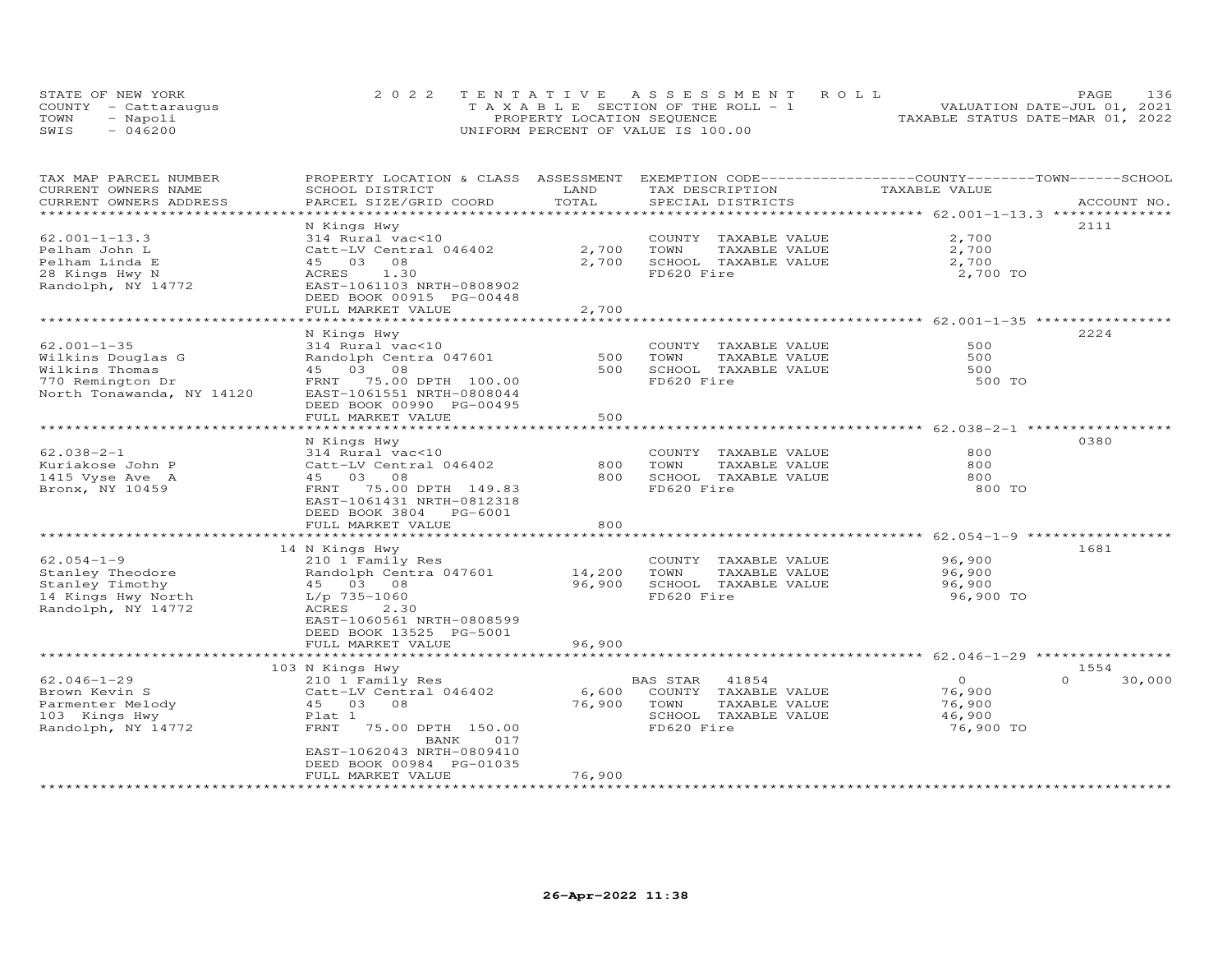|      | STATE OF NEW YORK    | 2022 TENTATIVE ASSESSMENT ROLL        |                                  | <b>PAGE</b>                 | 137 |
|------|----------------------|---------------------------------------|----------------------------------|-----------------------------|-----|
|      | COUNTY - Cattaraugus | T A X A B L E SECTION OF THE ROLL - 1 |                                  | VALUATION DATE-JUL 01, 2021 |     |
| TOWN | - Napoli             | PROPERTY LOCATION SEQUENCE            | TAXABLE STATUS DATE-MAR 01, 2022 |                             |     |
| SWIS | $-046200$            | UNIFORM PERCENT OF VALUE IS 100.00    |                                  |                             |     |

| TAX MAP PARCEL NUMBER<br>CURRENT OWNERS NAME                                                                | PROPERTY LOCATION & CLASS ASSESSMENT<br>SCHOOL DISTRICT                                                                                                           | LAND                          | TAX DESCRIPTION                                                                     | EXEMPTION CODE------------------COUNTY-------TOWN------SCHOOL<br>TAXABLE VALUE |             |
|-------------------------------------------------------------------------------------------------------------|-------------------------------------------------------------------------------------------------------------------------------------------------------------------|-------------------------------|-------------------------------------------------------------------------------------|--------------------------------------------------------------------------------|-------------|
| CURRENT OWNERS ADDRESS                                                                                      | PARCEL SIZE/GRID COORD                                                                                                                                            | TOTAL                         | SPECIAL DISTRICTS                                                                   |                                                                                | ACCOUNT NO. |
| $62.002 - 1 - 14.7$<br>Quaker Estates IV, LLC<br>8975 Boston State Rd<br>PO Box 204<br>Boston, NY 14025     | Narrows Rd<br>322 Rural vac>10<br>Catt-LV Central 046402<br>22 03 08<br>ACRES 178.80<br>EAST-1073205 NRTH-0812988<br>DEED BOOK 13258 PG-9001<br>FULL MARKET VALUE | 191,200<br>191,200<br>191,200 | COUNTY TAXABLE VALUE<br>TOWN<br>TAXABLE VALUE<br>SCHOOL TAXABLE VALUE<br>FD620 Fire | 2213<br>191,200<br>191,200<br>191,200<br>191,200 TO                            |             |
|                                                                                                             |                                                                                                                                                                   |                               |                                                                                     |                                                                                |             |
| $62.002 - 2 - 5$<br>Case Edwin<br>5392 Narrows Rd<br>Little Valley, NY 14755                                | Narrows Rd<br>322 Rural vac>10<br>Catt-LV Central 046402 32,900<br>14 03 08<br>ACRES 24.20<br>EAST-1077653 NRTH-0814546<br>FULL MARKET VALUE                      | 32,900<br>32,900              | COUNTY TAXABLE VALUE<br>TOWN<br>TAXABLE VALUE<br>SCHOOL TAXABLE VALUE<br>FD620 Fire | 0162<br>32,900<br>32,900<br>32,900<br>32,900 TO                                |             |
|                                                                                                             | Narrows Rd                                                                                                                                                        |                               |                                                                                     | 2131                                                                           |             |
| $62.002 - 2 - 32.3$<br>Rickert Thomas W<br>Rickert Michael H<br>9064 Nys Rte 242<br>Little Valley, NY 14755 | 322 Rural vac>10<br>Catt-LV Central 046402<br>05/06/14 03<br>08<br>ACRES 222.45<br>EAST-1079429 NRTH-0812813<br>DEED BOOK 00989 PG-00647<br>FULL MARKET VALUE     | 281,400<br>289,900<br>289,900 | COUNTY TAXABLE VALUE<br>TOWN<br>TAXABLE VALUE<br>SCHOOL TAXABLE VALUE<br>FD620 Fire | 289,900<br>289,900<br>289,900<br>289,900 TO                                    |             |
|                                                                                                             | Narrows Rd                                                                                                                                                        |                               |                                                                                     | 2037                                                                           |             |
| $62.002 - 2 - 39.10$<br>LECCEARDONE PAUL<br>5275 NARROWS ROAD<br>LITTLE VALLEY, NY 14775                    | 322 Rural vac>10<br>Catt-LV Central 046402<br>13 03 08<br>ACRES 18.70<br>EAST-1075209 NRTH-0811137<br>DEED BOOK 27651 PG-4001<br>FULL MARKET VALUE                | 36,200<br>36,200<br>36,200    | COUNTY TAXABLE VALUE<br>TOWN<br>TAXABLE VALUE<br>SCHOOL TAXABLE VALUE<br>FD620 Fire | 36,200<br>36,200<br>36,200<br>36,200 TO                                        |             |
|                                                                                                             | Narrows Rd                                                                                                                                                        |                               |                                                                                     | 0148                                                                           |             |
| $62.002 - 2 - 44$<br>Campbell William E<br>Campbell Barbara J<br>5367 Narrows Rd<br>Little Valley, NY 14755 | 322 Rural vac>10<br>Catt-LV Central 046402<br>14 03 08<br>ACRES 68.78<br>EAST-1076441 NRTH-0813120<br>DEED BOOK 2822<br>PG-8002<br>FULL MARKET VALUE              | 104,300<br>104,300<br>104,300 | COUNTY TAXABLE VALUE<br>TOWN<br>TAXABLE VALUE<br>SCHOOL TAXABLE VALUE<br>FD620 Fire | 104,300<br>104,300<br>104,300<br>104,300 TO                                    |             |
|                                                                                                             |                                                                                                                                                                   |                               |                                                                                     |                                                                                |             |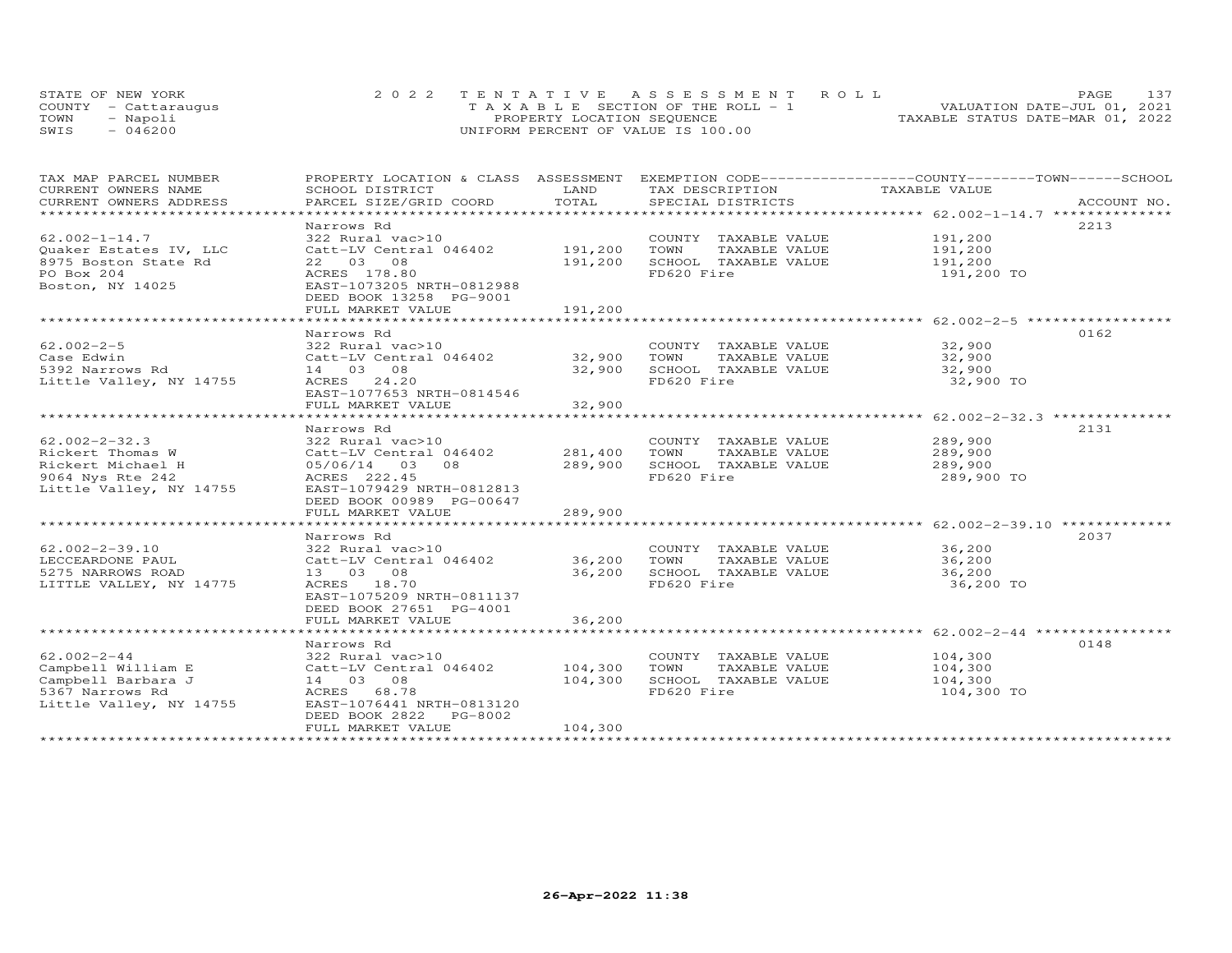|      | STATE OF NEW YORK    | 2022 TENTATIVE ASSESSMENT ROLL        | 138<br>PAGE                      |
|------|----------------------|---------------------------------------|----------------------------------|
|      | COUNTY - Cattaraugus | T A X A B L E SECTION OF THE ROLL - 1 | VALUATION DATE-JUL 01, 2021      |
| TOWN | - Napoli             | PROPERTY LOCATION SEQUENCE            | TAXABLE STATUS DATE-MAR 01, 2022 |
| SWIS | 046200               | UNIFORM PERCENT OF VALUE IS 100.00    |                                  |

| TAX MAP PARCEL NUMBER<br>CURRENT OWNERS NAME                                | PROPERTY LOCATION & CLASS ASSESSMENT<br>SCHOOL DISTRICT                                                                                                                                                                                                | LAND         | EXEMPTION CODE------------------COUNTY-------TOWN------SCHOOL<br>TAX DESCRIPTION | TAXABLE VALUE                      |                      |
|-----------------------------------------------------------------------------|--------------------------------------------------------------------------------------------------------------------------------------------------------------------------------------------------------------------------------------------------------|--------------|----------------------------------------------------------------------------------|------------------------------------|----------------------|
| CURRENT OWNERS ADDRESS                                                      | PARCEL SIZE/GRID COORD                                                                                                                                                                                                                                 | TOTAL        | SPECIAL DISTRICTS                                                                |                                    | ACCOUNT NO.          |
|                                                                             |                                                                                                                                                                                                                                                        |              |                                                                                  |                                    |                      |
|                                                                             | 5250 Narrows Rd                                                                                                                                                                                                                                        |              |                                                                                  |                                    | 2421                 |
| $62.002 - 2 - 32.4$                                                         | 240 Rural res                                                                                                                                                                                                                                          |              | BAS STAR 41854                                                                   | $\overline{O}$                     | $\Omega$<br>30,000   |
| Spry Elizabeth A                                                            | Catt-LV Central 046402                                                                                                                                                                                                                                 |              | 27,100 COUNTY TAXABLE VALUE                                                      | 156,300<br>156,300                 |                      |
| 5250 Narrows Rd                                                             | ACRES 11.40                                                                                                                                                                                                                                            | 156,300      | TOWN<br>TAXABLE VALUE                                                            |                                    |                      |
| Little Valley, NY 14755                                                     | EAST-1077362 NRTH-0811790                                                                                                                                                                                                                              |              | SCHOOL TAXABLE VALUE                                                             | 126,300                            |                      |
|                                                                             | DEED BOOK 31152 PG-4001                                                                                                                                                                                                                                |              | FD620 Fire                                                                       | 156,300 TO                         |                      |
|                                                                             | FULL MARKET VALUE                                                                                                                                                                                                                                      | 156,300      |                                                                                  |                                    |                      |
|                                                                             |                                                                                                                                                                                                                                                        |              |                                                                                  |                                    |                      |
|                                                                             | 5267 Narrows Rd                                                                                                                                                                                                                                        |              |                                                                                  |                                    | 2281                 |
| $62.002 - 1 - 14.8$                                                         | 210 1 Family Res<br>Catt-LV Central 046402 16,500 BAS STAR                                                                                                                                                                                             |              | VET WAR CT 41121<br>41854                                                        | 12,000<br>12,000<br>$\overline{O}$ | $\Omega$<br>$\Omega$ |
| LECCEARDONE PAUL                                                            |                                                                                                                                                                                                                                                        |              | 135,300 COUNTY TAXABLE VALUE                                                     | 123,300                            | 30,000               |
| 5275 NARROWS ROAD<br>LITTLE VALLEY, NY 14775                                | 14 03 08<br>ACRES<br>3.85                                                                                                                                                                                                                              |              | TOWN<br>TAXABLE VALUE                                                            | 123,300                            |                      |
|                                                                             | EAST-1076760 NRTH-0811701                                                                                                                                                                                                                              |              | SCHOOL TAXABLE VALUE                                                             |                                    |                      |
|                                                                             | DEED BOOK 27651 PG-4002                                                                                                                                                                                                                                |              | FD620 Fire                                                                       | 105,300<br>135,300 TO              |                      |
|                                                                             | FULL MARKET VALUE                                                                                                                                                                                                                                      | 135,300      |                                                                                  |                                    |                      |
|                                                                             |                                                                                                                                                                                                                                                        |              |                                                                                  |                                    |                      |
|                                                                             | 5281 Narrows Rd                                                                                                                                                                                                                                        |              |                                                                                  |                                    | 2341                 |
| $62.002 - 2 - 39.9$                                                         | 240 Rural res                                                                                                                                                                                                                                          |              | BAS STAR<br>41854                                                                | $\overline{O}$                     | $\Omega$<br>30,000   |
|                                                                             |                                                                                                                                                                                                                                                        |              | 41,800 COUNTY TAXABLE VALUE                                                      | 250,200                            |                      |
|                                                                             |                                                                                                                                                                                                                                                        | 250,200 TOWN | TAXABLE VALUE                                                                    | 250,200                            |                      |
|                                                                             |                                                                                                                                                                                                                                                        |              | SCHOOL TAXABLE VALUE                                                             | 220,200                            |                      |
|                                                                             | Minnekine Matthew<br>Minnekine Christine<br>5281 Narrows Rd<br>5281 Narrows Rd<br>5281 Narrows Rd<br>5281 Narrows Rd<br>5281 Narrows Rd<br>5281 Narrows Rd<br>5281 Narrows Rd<br>5281 Narrows Rd<br>5281 Narrows Rd<br>5281 Narrows Rd<br>5281 Narrows |              | FD620 Fire                                                                       | 250,200 TO                         |                      |
|                                                                             | DEED BOOK 1012 PG-792                                                                                                                                                                                                                                  |              |                                                                                  |                                    |                      |
|                                                                             | FULL MARKET VALUE                                                                                                                                                                                                                                      | 250,200      |                                                                                  |                                    |                      |
|                                                                             |                                                                                                                                                                                                                                                        |              |                                                                                  |                                    |                      |
|                                                                             | 5367 Narrows Rd                                                                                                                                                                                                                                        |              |                                                                                  |                                    | 0147                 |
| $62.002 - 2 - 45.1$                                                         | 120 Field crops                                                                                                                                                                                                                                        |              | ENH STAR<br>41834                                                                | $\Omega$                           | $\Omega$<br>74,900   |
| Campbell William E                                                          | Catt-LV Central 046402                                                                                                                                                                                                                                 |              | 91,500 COUNTY TAXABLE VALUE                                                      | 404,600                            |                      |
| Campbell Barbara J                                                          | $14$ 03 08                                                                                                                                                                                                                                             | 404,600      | TOWN<br>TAXABLE VALUE                                                            | 404,600                            |                      |
| 5367 Narrows Rd                                                             | ACRES 58.37                                                                                                                                                                                                                                            |              | SCHOOL TAXABLE VALUE                                                             | 329,700                            |                      |
| Little Valley, NY 14755                                                     | EAST-1075340 NRTH-0814018                                                                                                                                                                                                                              |              | FD620 Fire                                                                       | 404,600 TO                         |                      |
|                                                                             | DEED BOOK 2822<br>PG-8002                                                                                                                                                                                                                              |              |                                                                                  |                                    |                      |
|                                                                             | FULL MARKET VALUE                                                                                                                                                                                                                                      | 404,600      |                                                                                  |                                    |                      |
|                                                                             |                                                                                                                                                                                                                                                        |              |                                                                                  |                                    |                      |
|                                                                             | 5367 Narrows Rd                                                                                                                                                                                                                                        |              |                                                                                  |                                    | 0147                 |
| $62.002 - 2 - 45.2$<br>62.002-2-45.2<br>Sykes Bailey E<br>Manning Timothy J | 210 1 Family Res                                                                                                                                                                                                                                       | 13,700       | COUNTY TAXABLE VALUE<br>TOWN                                                     | 95,000                             |                      |
|                                                                             | Catt-LV Central 046402<br>14 03 08                                                                                                                                                                                                                     | 95,000       | TAXABLE VALUE<br>SCHOOL TAXABLE VALUE                                            | 95,000<br>95,000                   |                      |
| 5393 Narrows Rd                                                             | ACRES<br>1.88                                                                                                                                                                                                                                          |              | FD620 Fire                                                                       | 95,000 TO                          |                      |
| Little Valley, NY 14755                                                     | EAST-1075340 NRTH-0814018                                                                                                                                                                                                                              |              |                                                                                  |                                    |                      |
|                                                                             | DEED BOOK 2021<br>PG-10087                                                                                                                                                                                                                             |              |                                                                                  |                                    |                      |
|                                                                             | FULL MARKET VALUE                                                                                                                                                                                                                                      | 95,000       |                                                                                  |                                    |                      |
|                                                                             |                                                                                                                                                                                                                                                        |              |                                                                                  |                                    |                      |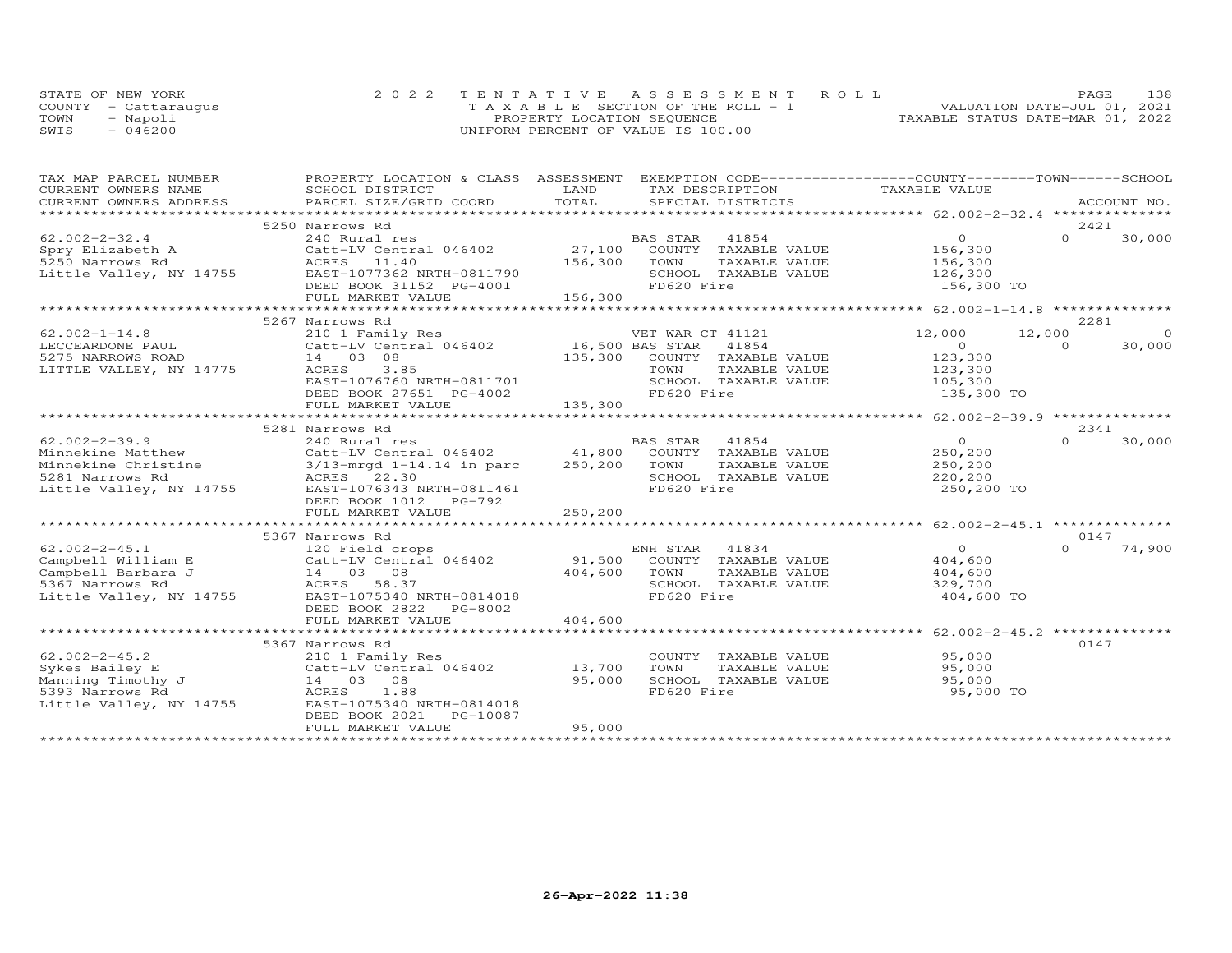|      | STATE OF NEW YORK    | 2022 TENTATIVE ASSESSMENT ROLL        | 139<br>PAGE                      |
|------|----------------------|---------------------------------------|----------------------------------|
|      | COUNTY - Cattaraugus | T A X A B L E SECTION OF THE ROLL - 1 | VALUATION DATE-JUL 01, 2021      |
| TOWN | - Napoli             | PROPERTY LOCATION SEQUENCE            | TAXABLE STATUS DATE-MAR 01, 2022 |
| SWIS | $-046200$            | UNIFORM PERCENT OF VALUE IS 100.00    |                                  |

| LAND<br>TAX DESCRIPTION<br>TAXABLE VALUE<br>SCHOOL DISTRICT<br>TOTAL<br>CURRENT OWNERS ADDRESS<br>PARCEL SIZE/GRID COORD<br>.CURRENT OWNERS ADDRESS PARCEL SIZE/GRID COORD TOTAL SPECIAL DISTRICTS (ACCOUNT NO ACCOUNT NO ACCOUNT NO ACCOUNT NO ACCOUNT NO A LOGGEN ASSEMBLY AND A LOGGEN A LOGGEN A LOGGEN A LOGGEN A LOGGEN A LOGGEN A LOGGEN A LOGGEN A<br>5392 Narrows Rd<br>0163<br>$62.002 - 2 - 43.1$<br>72,500<br>260 Seasonal res<br>COUNTY TAXABLE VALUE<br>Catt-LV Central 046402 34,300<br>TOWN<br>TAXABLE VALUE<br>72,500<br>72,500<br>SCHOOL TAXABLE VALUE<br>14 03 08<br>72,500<br>Ff 450.00<br>FD620 Fire<br>72,500 TO<br>ACRES 16.60<br>EAST-1076888 NRTH-0814344<br>DEED BOOK 00961 PG-00541<br>72,500<br>FULL MARKET VALUE<br>2173<br>5416 Narrows Rd<br>271 Mfg housings<br>BAS STAR<br>41854<br>$\overline{0}$<br>$\Omega$<br>30,000<br>15,800 COUNTY TAXABLE VALUE<br>Catt-LV Central 046402<br>Glow Scott C<br>37,400<br>$\frac{0.466 - 1.66}{0.3} = 0.01$<br>Glow Melanie C<br>37,400<br>TOWN<br>TAXABLE VALUE<br>37,400<br>SCHOOL TAXABLE VALUE<br>Ff 300.00<br>7,400<br><b>ACRES</b><br>1.90<br>Little Valley, NY 14755<br>FD620 Fire<br>37,400 TO<br>EAST-1076426 NRTH-0814583<br>DEED BOOK 7947 PG-2001<br>FULL MARKET VALUE<br>37,400<br>1426<br>5419 Narrows Rd<br>1964,600<br>417 Cottages<br>COUNTY TAXABLE VALUE<br>281,100<br>Little Valley Rod & Gun Club Catt-LV Central 046402<br>TOWN<br>TAXABLE VALUE<br>1964,600<br>22 03 08<br>SCHOOL TAXABLE VALUE<br>Attn: Carol Selfridge<br>PO Box 132<br>1964,600<br>1964,600<br>ACRES 53.02<br>FD620 Fire<br>1964,600 TO<br>Little Valley, NY 14755 EAST-1073600 NRTH-0815047<br>DEED BOOK 351<br>PG-00123<br>1964,600<br>FULL MARKET VALUE<br>******************************<br>******************<br>2416<br>5419 Narrows Rd<br>$62.002 - 1 - 13.78$<br>41834<br>$\Omega$<br>$\cap$<br>55,400<br>210 1 Family Res<br>ENH STAR<br>Catt-LV Central 046402<br>3,000 COUNTY TAXABLE VALUE<br>55,400<br>Wymer Jack<br>Wymer Jeannette<br>55,400<br>TOWN<br>TAXABLE VALUE<br>55,400<br>55,400<br>SCHOOL TAXABLE VALUE<br>5419 Narrows Rd 8<br>FULL MARKET VALUE<br>$\overline{0}$<br>55,400 TO<br>Little Valley, NY 14755<br>FD620 Fire<br>*********************************<br>********** 62.002-1-13./12 *************<br>2434<br>5419 Narrows Rd<br>$62.002 - 1 - 13.712$<br>37,050<br>37,050<br>37,050<br>210 1 Family Res<br>AGED C/T/S 41800<br>9,000 ENH STAR<br>Catt-LV Central 046402<br>41834<br>37,050<br>$\overline{O}$<br>$\circ$<br>Catt-LV ce<br>Cabin #12<br>74,100<br>COUNTY TAXABLE VALUE<br>37,050<br>37,050<br>FULL MARKET VALUE<br>74,100<br>TOWN<br>TAXABLE VALUE<br>Little Valley, NY 14755<br>SCHOOL TAXABLE VALUE<br>$\Omega$ | TAX MAP PARCEL NUMBER   | PROPERTY LOCATION & CLASS ASSESSMENT |            | EXEMPTION CODE-----------------COUNTY-------TOWN------SCHOOL |  |
|-----------------------------------------------------------------------------------------------------------------------------------------------------------------------------------------------------------------------------------------------------------------------------------------------------------------------------------------------------------------------------------------------------------------------------------------------------------------------------------------------------------------------------------------------------------------------------------------------------------------------------------------------------------------------------------------------------------------------------------------------------------------------------------------------------------------------------------------------------------------------------------------------------------------------------------------------------------------------------------------------------------------------------------------------------------------------------------------------------------------------------------------------------------------------------------------------------------------------------------------------------------------------------------------------------------------------------------------------------------------------------------------------------------------------------------------------------------------------------------------------------------------------------------------------------------------------------------------------------------------------------------------------------------------------------------------------------------------------------------------------------------------------------------------------------------------------------------------------------------------------------------------------------------------------------------------------------------------------------------------------------------------------------------------------------------------------------------------------------------------------------------------------------------------------------------------------------------------------------------------------------------------------------------------------------------------------------------------------------------------------------------------------------------------------------------------------------------------------------------------------------------------------------------------------------------------------------------------------------------------------------------------------------------------------------------------------------------------------------------|-------------------------|--------------------------------------|------------|--------------------------------------------------------------|--|
|                                                                                                                                                                                                                                                                                                                                                                                                                                                                                                                                                                                                                                                                                                                                                                                                                                                                                                                                                                                                                                                                                                                                                                                                                                                                                                                                                                                                                                                                                                                                                                                                                                                                                                                                                                                                                                                                                                                                                                                                                                                                                                                                                                                                                                                                                                                                                                                                                                                                                                                                                                                                                                                                                                                                   | CURRENT OWNERS NAME     |                                      |            |                                                              |  |
|                                                                                                                                                                                                                                                                                                                                                                                                                                                                                                                                                                                                                                                                                                                                                                                                                                                                                                                                                                                                                                                                                                                                                                                                                                                                                                                                                                                                                                                                                                                                                                                                                                                                                                                                                                                                                                                                                                                                                                                                                                                                                                                                                                                                                                                                                                                                                                                                                                                                                                                                                                                                                                                                                                                                   |                         |                                      |            |                                                              |  |
|                                                                                                                                                                                                                                                                                                                                                                                                                                                                                                                                                                                                                                                                                                                                                                                                                                                                                                                                                                                                                                                                                                                                                                                                                                                                                                                                                                                                                                                                                                                                                                                                                                                                                                                                                                                                                                                                                                                                                                                                                                                                                                                                                                                                                                                                                                                                                                                                                                                                                                                                                                                                                                                                                                                                   |                         |                                      |            |                                                              |  |
|                                                                                                                                                                                                                                                                                                                                                                                                                                                                                                                                                                                                                                                                                                                                                                                                                                                                                                                                                                                                                                                                                                                                                                                                                                                                                                                                                                                                                                                                                                                                                                                                                                                                                                                                                                                                                                                                                                                                                                                                                                                                                                                                                                                                                                                                                                                                                                                                                                                                                                                                                                                                                                                                                                                                   |                         |                                      |            |                                                              |  |
|                                                                                                                                                                                                                                                                                                                                                                                                                                                                                                                                                                                                                                                                                                                                                                                                                                                                                                                                                                                                                                                                                                                                                                                                                                                                                                                                                                                                                                                                                                                                                                                                                                                                                                                                                                                                                                                                                                                                                                                                                                                                                                                                                                                                                                                                                                                                                                                                                                                                                                                                                                                                                                                                                                                                   |                         |                                      |            |                                                              |  |
|                                                                                                                                                                                                                                                                                                                                                                                                                                                                                                                                                                                                                                                                                                                                                                                                                                                                                                                                                                                                                                                                                                                                                                                                                                                                                                                                                                                                                                                                                                                                                                                                                                                                                                                                                                                                                                                                                                                                                                                                                                                                                                                                                                                                                                                                                                                                                                                                                                                                                                                                                                                                                                                                                                                                   | Case Edwin              |                                      |            |                                                              |  |
|                                                                                                                                                                                                                                                                                                                                                                                                                                                                                                                                                                                                                                                                                                                                                                                                                                                                                                                                                                                                                                                                                                                                                                                                                                                                                                                                                                                                                                                                                                                                                                                                                                                                                                                                                                                                                                                                                                                                                                                                                                                                                                                                                                                                                                                                                                                                                                                                                                                                                                                                                                                                                                                                                                                                   | 5392 Narrows Rd         |                                      |            |                                                              |  |
|                                                                                                                                                                                                                                                                                                                                                                                                                                                                                                                                                                                                                                                                                                                                                                                                                                                                                                                                                                                                                                                                                                                                                                                                                                                                                                                                                                                                                                                                                                                                                                                                                                                                                                                                                                                                                                                                                                                                                                                                                                                                                                                                                                                                                                                                                                                                                                                                                                                                                                                                                                                                                                                                                                                                   | Little Valley, NY 14755 |                                      |            |                                                              |  |
|                                                                                                                                                                                                                                                                                                                                                                                                                                                                                                                                                                                                                                                                                                                                                                                                                                                                                                                                                                                                                                                                                                                                                                                                                                                                                                                                                                                                                                                                                                                                                                                                                                                                                                                                                                                                                                                                                                                                                                                                                                                                                                                                                                                                                                                                                                                                                                                                                                                                                                                                                                                                                                                                                                                                   |                         |                                      |            |                                                              |  |
|                                                                                                                                                                                                                                                                                                                                                                                                                                                                                                                                                                                                                                                                                                                                                                                                                                                                                                                                                                                                                                                                                                                                                                                                                                                                                                                                                                                                                                                                                                                                                                                                                                                                                                                                                                                                                                                                                                                                                                                                                                                                                                                                                                                                                                                                                                                                                                                                                                                                                                                                                                                                                                                                                                                                   |                         |                                      |            |                                                              |  |
|                                                                                                                                                                                                                                                                                                                                                                                                                                                                                                                                                                                                                                                                                                                                                                                                                                                                                                                                                                                                                                                                                                                                                                                                                                                                                                                                                                                                                                                                                                                                                                                                                                                                                                                                                                                                                                                                                                                                                                                                                                                                                                                                                                                                                                                                                                                                                                                                                                                                                                                                                                                                                                                                                                                                   |                         |                                      |            |                                                              |  |
|                                                                                                                                                                                                                                                                                                                                                                                                                                                                                                                                                                                                                                                                                                                                                                                                                                                                                                                                                                                                                                                                                                                                                                                                                                                                                                                                                                                                                                                                                                                                                                                                                                                                                                                                                                                                                                                                                                                                                                                                                                                                                                                                                                                                                                                                                                                                                                                                                                                                                                                                                                                                                                                                                                                                   |                         |                                      |            |                                                              |  |
|                                                                                                                                                                                                                                                                                                                                                                                                                                                                                                                                                                                                                                                                                                                                                                                                                                                                                                                                                                                                                                                                                                                                                                                                                                                                                                                                                                                                                                                                                                                                                                                                                                                                                                                                                                                                                                                                                                                                                                                                                                                                                                                                                                                                                                                                                                                                                                                                                                                                                                                                                                                                                                                                                                                                   |                         |                                      |            |                                                              |  |
|                                                                                                                                                                                                                                                                                                                                                                                                                                                                                                                                                                                                                                                                                                                                                                                                                                                                                                                                                                                                                                                                                                                                                                                                                                                                                                                                                                                                                                                                                                                                                                                                                                                                                                                                                                                                                                                                                                                                                                                                                                                                                                                                                                                                                                                                                                                                                                                                                                                                                                                                                                                                                                                                                                                                   |                         |                                      |            |                                                              |  |
|                                                                                                                                                                                                                                                                                                                                                                                                                                                                                                                                                                                                                                                                                                                                                                                                                                                                                                                                                                                                                                                                                                                                                                                                                                                                                                                                                                                                                                                                                                                                                                                                                                                                                                                                                                                                                                                                                                                                                                                                                                                                                                                                                                                                                                                                                                                                                                                                                                                                                                                                                                                                                                                                                                                                   | $62.002 - 2 - 43.2$     |                                      |            |                                                              |  |
|                                                                                                                                                                                                                                                                                                                                                                                                                                                                                                                                                                                                                                                                                                                                                                                                                                                                                                                                                                                                                                                                                                                                                                                                                                                                                                                                                                                                                                                                                                                                                                                                                                                                                                                                                                                                                                                                                                                                                                                                                                                                                                                                                                                                                                                                                                                                                                                                                                                                                                                                                                                                                                                                                                                                   |                         |                                      |            |                                                              |  |
|                                                                                                                                                                                                                                                                                                                                                                                                                                                                                                                                                                                                                                                                                                                                                                                                                                                                                                                                                                                                                                                                                                                                                                                                                                                                                                                                                                                                                                                                                                                                                                                                                                                                                                                                                                                                                                                                                                                                                                                                                                                                                                                                                                                                                                                                                                                                                                                                                                                                                                                                                                                                                                                                                                                                   |                         |                                      |            |                                                              |  |
|                                                                                                                                                                                                                                                                                                                                                                                                                                                                                                                                                                                                                                                                                                                                                                                                                                                                                                                                                                                                                                                                                                                                                                                                                                                                                                                                                                                                                                                                                                                                                                                                                                                                                                                                                                                                                                                                                                                                                                                                                                                                                                                                                                                                                                                                                                                                                                                                                                                                                                                                                                                                                                                                                                                                   | 5416 Narrows Rd         |                                      |            |                                                              |  |
|                                                                                                                                                                                                                                                                                                                                                                                                                                                                                                                                                                                                                                                                                                                                                                                                                                                                                                                                                                                                                                                                                                                                                                                                                                                                                                                                                                                                                                                                                                                                                                                                                                                                                                                                                                                                                                                                                                                                                                                                                                                                                                                                                                                                                                                                                                                                                                                                                                                                                                                                                                                                                                                                                                                                   |                         |                                      |            |                                                              |  |
|                                                                                                                                                                                                                                                                                                                                                                                                                                                                                                                                                                                                                                                                                                                                                                                                                                                                                                                                                                                                                                                                                                                                                                                                                                                                                                                                                                                                                                                                                                                                                                                                                                                                                                                                                                                                                                                                                                                                                                                                                                                                                                                                                                                                                                                                                                                                                                                                                                                                                                                                                                                                                                                                                                                                   |                         |                                      |            |                                                              |  |
|                                                                                                                                                                                                                                                                                                                                                                                                                                                                                                                                                                                                                                                                                                                                                                                                                                                                                                                                                                                                                                                                                                                                                                                                                                                                                                                                                                                                                                                                                                                                                                                                                                                                                                                                                                                                                                                                                                                                                                                                                                                                                                                                                                                                                                                                                                                                                                                                                                                                                                                                                                                                                                                                                                                                   |                         |                                      |            |                                                              |  |
|                                                                                                                                                                                                                                                                                                                                                                                                                                                                                                                                                                                                                                                                                                                                                                                                                                                                                                                                                                                                                                                                                                                                                                                                                                                                                                                                                                                                                                                                                                                                                                                                                                                                                                                                                                                                                                                                                                                                                                                                                                                                                                                                                                                                                                                                                                                                                                                                                                                                                                                                                                                                                                                                                                                                   |                         |                                      |            |                                                              |  |
|                                                                                                                                                                                                                                                                                                                                                                                                                                                                                                                                                                                                                                                                                                                                                                                                                                                                                                                                                                                                                                                                                                                                                                                                                                                                                                                                                                                                                                                                                                                                                                                                                                                                                                                                                                                                                                                                                                                                                                                                                                                                                                                                                                                                                                                                                                                                                                                                                                                                                                                                                                                                                                                                                                                                   |                         |                                      |            |                                                              |  |
|                                                                                                                                                                                                                                                                                                                                                                                                                                                                                                                                                                                                                                                                                                                                                                                                                                                                                                                                                                                                                                                                                                                                                                                                                                                                                                                                                                                                                                                                                                                                                                                                                                                                                                                                                                                                                                                                                                                                                                                                                                                                                                                                                                                                                                                                                                                                                                                                                                                                                                                                                                                                                                                                                                                                   |                         |                                      |            |                                                              |  |
|                                                                                                                                                                                                                                                                                                                                                                                                                                                                                                                                                                                                                                                                                                                                                                                                                                                                                                                                                                                                                                                                                                                                                                                                                                                                                                                                                                                                                                                                                                                                                                                                                                                                                                                                                                                                                                                                                                                                                                                                                                                                                                                                                                                                                                                                                                                                                                                                                                                                                                                                                                                                                                                                                                                                   | $62.002 - 1 - 13$       |                                      |            |                                                              |  |
|                                                                                                                                                                                                                                                                                                                                                                                                                                                                                                                                                                                                                                                                                                                                                                                                                                                                                                                                                                                                                                                                                                                                                                                                                                                                                                                                                                                                                                                                                                                                                                                                                                                                                                                                                                                                                                                                                                                                                                                                                                                                                                                                                                                                                                                                                                                                                                                                                                                                                                                                                                                                                                                                                                                                   |                         |                                      |            |                                                              |  |
|                                                                                                                                                                                                                                                                                                                                                                                                                                                                                                                                                                                                                                                                                                                                                                                                                                                                                                                                                                                                                                                                                                                                                                                                                                                                                                                                                                                                                                                                                                                                                                                                                                                                                                                                                                                                                                                                                                                                                                                                                                                                                                                                                                                                                                                                                                                                                                                                                                                                                                                                                                                                                                                                                                                                   |                         |                                      |            |                                                              |  |
|                                                                                                                                                                                                                                                                                                                                                                                                                                                                                                                                                                                                                                                                                                                                                                                                                                                                                                                                                                                                                                                                                                                                                                                                                                                                                                                                                                                                                                                                                                                                                                                                                                                                                                                                                                                                                                                                                                                                                                                                                                                                                                                                                                                                                                                                                                                                                                                                                                                                                                                                                                                                                                                                                                                                   |                         |                                      |            |                                                              |  |
|                                                                                                                                                                                                                                                                                                                                                                                                                                                                                                                                                                                                                                                                                                                                                                                                                                                                                                                                                                                                                                                                                                                                                                                                                                                                                                                                                                                                                                                                                                                                                                                                                                                                                                                                                                                                                                                                                                                                                                                                                                                                                                                                                                                                                                                                                                                                                                                                                                                                                                                                                                                                                                                                                                                                   |                         |                                      |            |                                                              |  |
|                                                                                                                                                                                                                                                                                                                                                                                                                                                                                                                                                                                                                                                                                                                                                                                                                                                                                                                                                                                                                                                                                                                                                                                                                                                                                                                                                                                                                                                                                                                                                                                                                                                                                                                                                                                                                                                                                                                                                                                                                                                                                                                                                                                                                                                                                                                                                                                                                                                                                                                                                                                                                                                                                                                                   |                         |                                      |            |                                                              |  |
|                                                                                                                                                                                                                                                                                                                                                                                                                                                                                                                                                                                                                                                                                                                                                                                                                                                                                                                                                                                                                                                                                                                                                                                                                                                                                                                                                                                                                                                                                                                                                                                                                                                                                                                                                                                                                                                                                                                                                                                                                                                                                                                                                                                                                                                                                                                                                                                                                                                                                                                                                                                                                                                                                                                                   |                         |                                      |            |                                                              |  |
|                                                                                                                                                                                                                                                                                                                                                                                                                                                                                                                                                                                                                                                                                                                                                                                                                                                                                                                                                                                                                                                                                                                                                                                                                                                                                                                                                                                                                                                                                                                                                                                                                                                                                                                                                                                                                                                                                                                                                                                                                                                                                                                                                                                                                                                                                                                                                                                                                                                                                                                                                                                                                                                                                                                                   |                         |                                      |            |                                                              |  |
|                                                                                                                                                                                                                                                                                                                                                                                                                                                                                                                                                                                                                                                                                                                                                                                                                                                                                                                                                                                                                                                                                                                                                                                                                                                                                                                                                                                                                                                                                                                                                                                                                                                                                                                                                                                                                                                                                                                                                                                                                                                                                                                                                                                                                                                                                                                                                                                                                                                                                                                                                                                                                                                                                                                                   |                         |                                      |            |                                                              |  |
|                                                                                                                                                                                                                                                                                                                                                                                                                                                                                                                                                                                                                                                                                                                                                                                                                                                                                                                                                                                                                                                                                                                                                                                                                                                                                                                                                                                                                                                                                                                                                                                                                                                                                                                                                                                                                                                                                                                                                                                                                                                                                                                                                                                                                                                                                                                                                                                                                                                                                                                                                                                                                                                                                                                                   |                         |                                      |            |                                                              |  |
|                                                                                                                                                                                                                                                                                                                                                                                                                                                                                                                                                                                                                                                                                                                                                                                                                                                                                                                                                                                                                                                                                                                                                                                                                                                                                                                                                                                                                                                                                                                                                                                                                                                                                                                                                                                                                                                                                                                                                                                                                                                                                                                                                                                                                                                                                                                                                                                                                                                                                                                                                                                                                                                                                                                                   |                         |                                      |            |                                                              |  |
|                                                                                                                                                                                                                                                                                                                                                                                                                                                                                                                                                                                                                                                                                                                                                                                                                                                                                                                                                                                                                                                                                                                                                                                                                                                                                                                                                                                                                                                                                                                                                                                                                                                                                                                                                                                                                                                                                                                                                                                                                                                                                                                                                                                                                                                                                                                                                                                                                                                                                                                                                                                                                                                                                                                                   |                         |                                      |            |                                                              |  |
|                                                                                                                                                                                                                                                                                                                                                                                                                                                                                                                                                                                                                                                                                                                                                                                                                                                                                                                                                                                                                                                                                                                                                                                                                                                                                                                                                                                                                                                                                                                                                                                                                                                                                                                                                                                                                                                                                                                                                                                                                                                                                                                                                                                                                                                                                                                                                                                                                                                                                                                                                                                                                                                                                                                                   |                         |                                      |            |                                                              |  |
|                                                                                                                                                                                                                                                                                                                                                                                                                                                                                                                                                                                                                                                                                                                                                                                                                                                                                                                                                                                                                                                                                                                                                                                                                                                                                                                                                                                                                                                                                                                                                                                                                                                                                                                                                                                                                                                                                                                                                                                                                                                                                                                                                                                                                                                                                                                                                                                                                                                                                                                                                                                                                                                                                                                                   |                         |                                      |            |                                                              |  |
|                                                                                                                                                                                                                                                                                                                                                                                                                                                                                                                                                                                                                                                                                                                                                                                                                                                                                                                                                                                                                                                                                                                                                                                                                                                                                                                                                                                                                                                                                                                                                                                                                                                                                                                                                                                                                                                                                                                                                                                                                                                                                                                                                                                                                                                                                                                                                                                                                                                                                                                                                                                                                                                                                                                                   |                         |                                      |            |                                                              |  |
|                                                                                                                                                                                                                                                                                                                                                                                                                                                                                                                                                                                                                                                                                                                                                                                                                                                                                                                                                                                                                                                                                                                                                                                                                                                                                                                                                                                                                                                                                                                                                                                                                                                                                                                                                                                                                                                                                                                                                                                                                                                                                                                                                                                                                                                                                                                                                                                                                                                                                                                                                                                                                                                                                                                                   |                         |                                      |            |                                                              |  |
|                                                                                                                                                                                                                                                                                                                                                                                                                                                                                                                                                                                                                                                                                                                                                                                                                                                                                                                                                                                                                                                                                                                                                                                                                                                                                                                                                                                                                                                                                                                                                                                                                                                                                                                                                                                                                                                                                                                                                                                                                                                                                                                                                                                                                                                                                                                                                                                                                                                                                                                                                                                                                                                                                                                                   |                         |                                      |            |                                                              |  |
|                                                                                                                                                                                                                                                                                                                                                                                                                                                                                                                                                                                                                                                                                                                                                                                                                                                                                                                                                                                                                                                                                                                                                                                                                                                                                                                                                                                                                                                                                                                                                                                                                                                                                                                                                                                                                                                                                                                                                                                                                                                                                                                                                                                                                                                                                                                                                                                                                                                                                                                                                                                                                                                                                                                                   | Zimbardi John D         |                                      |            |                                                              |  |
|                                                                                                                                                                                                                                                                                                                                                                                                                                                                                                                                                                                                                                                                                                                                                                                                                                                                                                                                                                                                                                                                                                                                                                                                                                                                                                                                                                                                                                                                                                                                                                                                                                                                                                                                                                                                                                                                                                                                                                                                                                                                                                                                                                                                                                                                                                                                                                                                                                                                                                                                                                                                                                                                                                                                   | Zimbardi Fay            |                                      |            |                                                              |  |
|                                                                                                                                                                                                                                                                                                                                                                                                                                                                                                                                                                                                                                                                                                                                                                                                                                                                                                                                                                                                                                                                                                                                                                                                                                                                                                                                                                                                                                                                                                                                                                                                                                                                                                                                                                                                                                                                                                                                                                                                                                                                                                                                                                                                                                                                                                                                                                                                                                                                                                                                                                                                                                                                                                                                   | 5419 Narrows Rd         |                                      |            |                                                              |  |
|                                                                                                                                                                                                                                                                                                                                                                                                                                                                                                                                                                                                                                                                                                                                                                                                                                                                                                                                                                                                                                                                                                                                                                                                                                                                                                                                                                                                                                                                                                                                                                                                                                                                                                                                                                                                                                                                                                                                                                                                                                                                                                                                                                                                                                                                                                                                                                                                                                                                                                                                                                                                                                                                                                                                   |                         |                                      |            |                                                              |  |
|                                                                                                                                                                                                                                                                                                                                                                                                                                                                                                                                                                                                                                                                                                                                                                                                                                                                                                                                                                                                                                                                                                                                                                                                                                                                                                                                                                                                                                                                                                                                                                                                                                                                                                                                                                                                                                                                                                                                                                                                                                                                                                                                                                                                                                                                                                                                                                                                                                                                                                                                                                                                                                                                                                                                   |                         |                                      | FD620 Fire | 74,100 TO                                                    |  |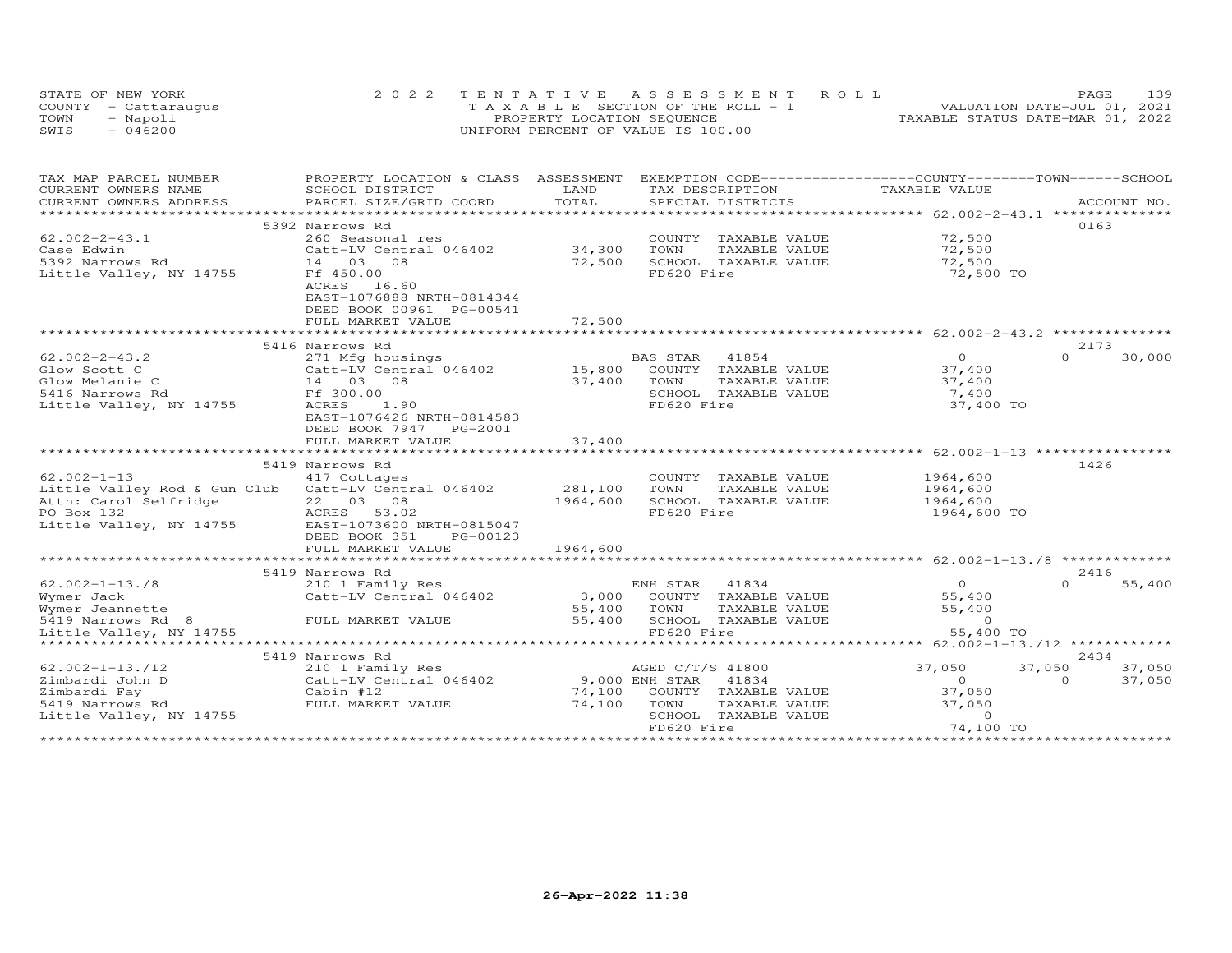|      | STATE OF NEW YORK    | 2022 TENTATIVE ASSESSMENT ROLL           | 140<br>PAGE.                     |
|------|----------------------|------------------------------------------|----------------------------------|
|      | COUNTY - Cattaraugus | $T A X A B L E$ SECTION OF THE ROLL $-1$ | VALUATION DATE-JUL 01, 2021      |
| TOWN | - Napoli             | PROPERTY LOCATION SEOUENCE               | TAXABLE STATUS DATE-MAR 01, 2022 |
| SWIS | $-046200$            | UNIFORM PERCENT OF VALUE IS 100.00       |                                  |

| TAX MAP PARCEL NUMBER                        | PROPERTY LOCATION & CLASS ASSESSMENT EXEMPTION CODE----------------COUNTY-------TOWN-----SCHOOL                                                                                                                                                                                                                                              |              |                                                 |                                                                  |                       |
|----------------------------------------------|----------------------------------------------------------------------------------------------------------------------------------------------------------------------------------------------------------------------------------------------------------------------------------------------------------------------------------------------|--------------|-------------------------------------------------|------------------------------------------------------------------|-----------------------|
| CURRENT OWNERS NAME                          | SCHOOL DISTRICT                                                                                                                                                                                                                                                                                                                              | LAND         | TAX DESCRIPTION                                 | TAXABLE VALUE                                                    |                       |
| CURRENT OWNERS ADDRESS                       | PARCEL SIZE/GRID COORD                                                                                                                                                                                                                                                                                                                       | TOTAL        | SPECIAL DISTRICTS                               |                                                                  | ACCOUNT NO.           |
|                                              |                                                                                                                                                                                                                                                                                                                                              |              |                                                 |                                                                  |                       |
|                                              | 5419 Narrows Rd                                                                                                                                                                                                                                                                                                                              |              |                                                 |                                                                  | 2378                  |
|                                              |                                                                                                                                                                                                                                                                                                                                              |              |                                                 | $\overline{O}$                                                   | $0 \t 71,800$         |
|                                              |                                                                                                                                                                                                                                                                                                                                              |              |                                                 | 71,800                                                           |                       |
| PO Box 43                                    |                                                                                                                                                                                                                                                                                                                                              |              | 71,800 TOWN                                     |                                                                  |                       |
| Little Valley, NY 14755 FULL MARKET VALUE    |                                                                                                                                                                                                                                                                                                                                              |              | 71,800 SCHOOL TAXABLE VALUE<br>FD620 Fire       |                                                                  |                       |
|                                              |                                                                                                                                                                                                                                                                                                                                              |              |                                                 | 71,800 TO                                                        |                       |
|                                              |                                                                                                                                                                                                                                                                                                                                              |              |                                                 |                                                                  |                       |
| $62.002 - 1 - 13.739$                        | 5419 Narrows Rd                                                                                                                                                                                                                                                                                                                              |              |                                                 |                                                                  | 2349<br>$0 \t 74,900$ |
| Weed Marilyn M                               | 210 1 Family Res<br>Catt-LV Central 046402                                                                                                                                                                                                                                                                                                   |              | ENH STAR 41834<br>9,000 COUNTY TAXABLE VALUE    | $\begin{array}{c} 0 \\ 85,700 \end{array}$                       |                       |
| 5419 Narrows Rd                              |                                                                                                                                                                                                                                                                                                                                              |              | 85,700 TOWN TAXABLE VALUE                       | 85,700                                                           |                       |
| Little Valley, NY 14755 FULL MARKET VALUE    |                                                                                                                                                                                                                                                                                                                                              |              | 85,700 SCHOOL TAXABLE VALUE 10,800              |                                                                  |                       |
|                                              |                                                                                                                                                                                                                                                                                                                                              |              | FD620 Fire                                      | 85,700 TO                                                        |                       |
|                                              |                                                                                                                                                                                                                                                                                                                                              |              |                                                 |                                                                  |                       |
|                                              | 5433 Narrows Rd                                                                                                                                                                                                                                                                                                                              |              |                                                 |                                                                  | 0161                  |
| $62.002 - 2 - 2$                             | 475 Junkyard                                                                                                                                                                                                                                                                                                                                 |              | BAS STAR 41854                                  | $\overline{O}$                                                   | $\Omega$<br>30,000    |
|                                              |                                                                                                                                                                                                                                                                                                                                              |              |                                                 | 194,400                                                          |                       |
|                                              |                                                                                                                                                                                                                                                                                                                                              |              |                                                 | 194,400                                                          |                       |
|                                              |                                                                                                                                                                                                                                                                                                                                              |              | SCHOOL TAXABLE VALUE 164,400                    |                                                                  |                       |
|                                              | Case Donald<br>Case Mabelle<br>Case Mabelle<br>Case Mabelle<br>Case Mabelle<br>Case Mabelle<br>Case Mabelle<br>Case Mabelle<br>20 08<br>Case Marrows Rd<br>20 08<br>20 194,400<br>20 TOWN<br>20 194,400<br>20 TOWN<br>20 194,400<br>20 TOWN<br>20 TOWN<br>20 TOWN<br>                                                                        |              |                                                 | 194,400 TO                                                       |                       |
|                                              | DEED BOOK 703<br>PG-148                                                                                                                                                                                                                                                                                                                      |              |                                                 |                                                                  |                       |
|                                              | FULL MARKET VALUE                                                                                                                                                                                                                                                                                                                            | 194,400      |                                                 |                                                                  |                       |
|                                              |                                                                                                                                                                                                                                                                                                                                              |              |                                                 |                                                                  |                       |
|                                              | Nys Rte 242                                                                                                                                                                                                                                                                                                                                  |              |                                                 |                                                                  | 1669                  |
| $62.002 - 1 - 18.1$                          | 322 Rural vac>10                                                                                                                                                                                                                                                                                                                             |              | COUNTY TAXABLE VALUE 73,300                     |                                                                  |                       |
| Oakes Dylan<br>Uares Dylan<br>9522 Route 242 | Catt-LV Central 046402<br>21 03 08 73,300 SCHOOL TAXABLE VALUE 73,300<br>ACRES 50.85 FD620 Fire FORD Fire 73.300                                                                                                                                                                                                                             |              |                                                 |                                                                  |                       |
|                                              |                                                                                                                                                                                                                                                                                                                                              |              |                                                 |                                                                  |                       |
| Little Valley, NY 14755                      | ACRES 50.85                                                                                                                                                                                                                                                                                                                                  |              | FD620 Fire                                      | 73,300 TO                                                        |                       |
|                                              | EAST-1073658 NRTH-0811015                                                                                                                                                                                                                                                                                                                    |              |                                                 |                                                                  |                       |
|                                              | DEED BOOK 2019 PG-16200                                                                                                                                                                                                                                                                                                                      |              |                                                 |                                                                  |                       |
|                                              | FULL MARKET VALUE                                                                                                                                                                                                                                                                                                                            | 73,300       |                                                 |                                                                  |                       |
|                                              | *****************************                                                                                                                                                                                                                                                                                                                | ************ |                                                 | ************************************62.002-1-18.5 ************** |                       |
|                                              | Nys Rte 242                                                                                                                                                                                                                                                                                                                                  |              |                                                 |                                                                  | 2364                  |
| $62.002 - 1 - 18.5$                          | $322$ Rural vac>10 (OUNT Catt-LV Central 046402 62,900 TOWN                                                                                                                                                                                                                                                                                  |              | COUNTY TAXABLE VALUE<br>TOWN      TAXABLE VALUE | 62,900<br>62,900                                                 |                       |
| Osgood Wayne D.                              | $21 \t 3 \t 8$                                                                                                                                                                                                                                                                                                                               |              |                                                 |                                                                  |                       |
| 9753 Route 242                               | ACRES 32.50                                                                                                                                                                                                                                                                                                                                  |              | 62,900 SCHOOL TAXABLE VALUE<br>FD620 Fire       | 62,900                                                           |                       |
| Little Valley, NY 14755                      | EAST-1074061 NRTH-0809162                                                                                                                                                                                                                                                                                                                    |              |                                                 | 62,900 TO                                                        |                       |
|                                              | DEED BOOK 26097 PG-7002                                                                                                                                                                                                                                                                                                                      |              |                                                 |                                                                  |                       |
|                                              | FULL MARKET VALUE                                                                                                                                                                                                                                                                                                                            | 62,900       |                                                 |                                                                  |                       |
|                                              |                                                                                                                                                                                                                                                                                                                                              |              |                                                 |                                                                  |                       |
|                                              | Nys Rte 242                                                                                                                                                                                                                                                                                                                                  |              |                                                 |                                                                  | 1980                  |
|                                              | $311$ Res vac land                                                                                                                                                                                                                                                                                                                           |              | COUNTY TAXABLE VALUE                            | 13,600                                                           |                       |
|                                              |                                                                                                                                                                                                                                                                                                                                              |              | TOWN                                            |                                                                  |                       |
|                                              | 62.002-2-20.2<br>Thurn Thomas J<br>Thurn Stacy L<br>Thurn Stacy L<br>9053 Nys Rte 242<br>9053 Nys Rte 242<br>$\begin{array}{ccc}\n & 311 \text{ Res } \text{vac } \text{land} \\  & \text{Catt-LV } \text{Central } 046402 \\  & 06 & 03 & 08 \\  & \text{FRNT } 150.00 \text{ DPTH } 267.00 \\  & \text{TRNT } 0310722\n\end{array}$ 13,600 |              | SCHOOL TAXABLE VALUE                            | TAXABLE VALUE 13,600<br>TAXABLE VALUE 13,600                     |                       |
|                                              |                                                                                                                                                                                                                                                                                                                                              |              | FD620 Fire                                      | 13,600 TO                                                        |                       |
| Little Valley, NY 14755                      | EAST-1081947 NRTH-0812723                                                                                                                                                                                                                                                                                                                    |              |                                                 |                                                                  |                       |
|                                              | DEED BOOK 00964 PG-01173                                                                                                                                                                                                                                                                                                                     |              |                                                 |                                                                  |                       |
|                                              | FULL MARKET VALUE                                                                                                                                                                                                                                                                                                                            | 13,600       |                                                 |                                                                  |                       |
|                                              |                                                                                                                                                                                                                                                                                                                                              |              |                                                 |                                                                  |                       |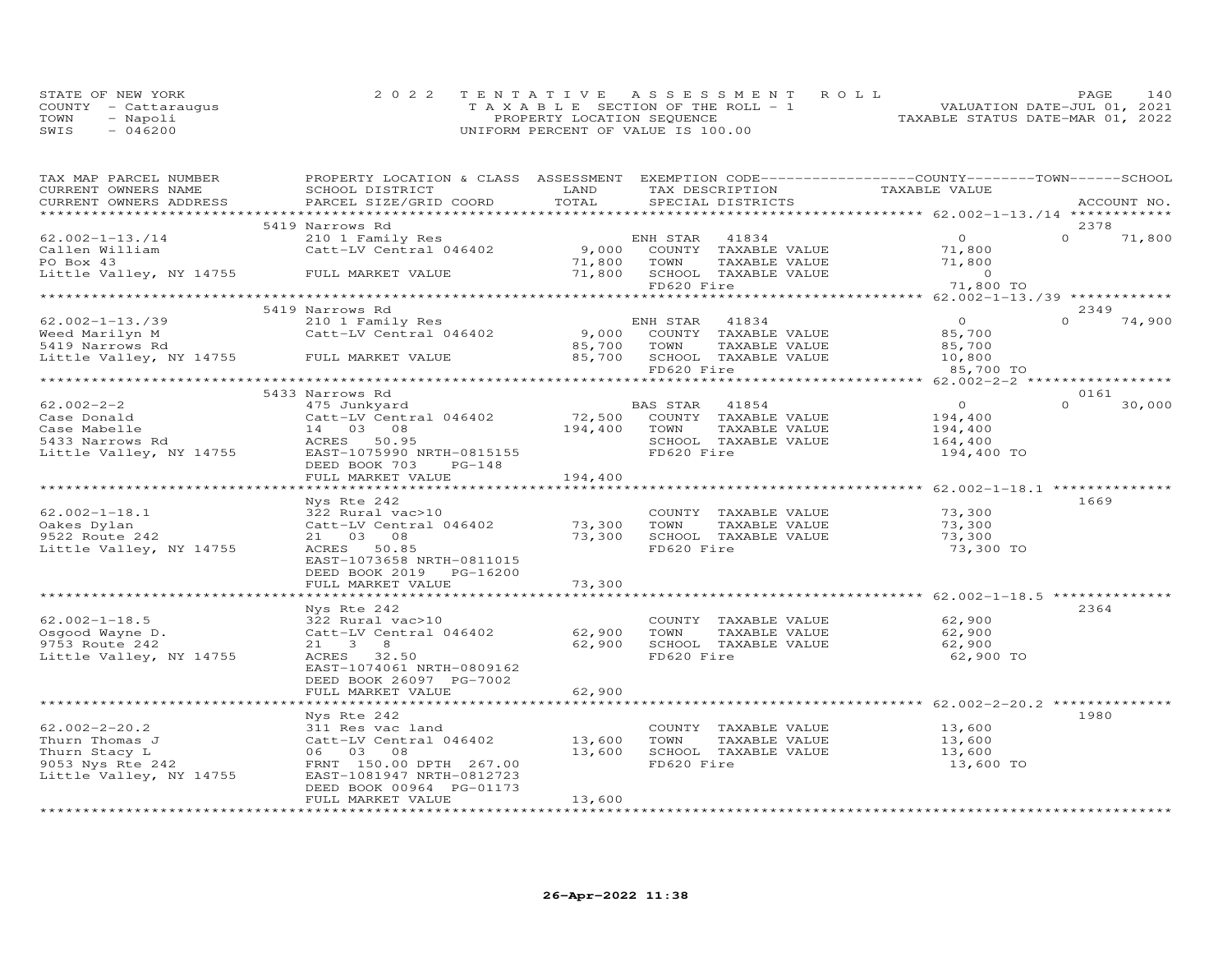| STATE OF NEW YORK    | 2022 TENTATIVE ASSESSMENT ROLL        | 141<br><b>PAGE</b>               |
|----------------------|---------------------------------------|----------------------------------|
| COUNTY - Cattaraugus | T A X A B L E SECTION OF THE ROLL - 1 | VALUATION DATE-JUL 01, 2021      |
| TOWN<br>- Napoli     | PROPERTY LOCATION SEQUENCE            | TAXABLE STATUS DATE-MAR 01, 2022 |
| $-046200$<br>SWIS    | UNIFORM PERCENT OF VALUE IS 100.00    |                                  |

| TAX MAP PARCEL NUMBER                                 | PROPERTY LOCATION & CLASS ASSESSMENT                  | LAND    | EXEMPTION CODE-----------------COUNTY-------TOWN------SCHOOL |                                                   |             |
|-------------------------------------------------------|-------------------------------------------------------|---------|--------------------------------------------------------------|---------------------------------------------------|-------------|
| CURRENT OWNERS NAME<br>CURRENT OWNERS ADDRESS         | SCHOOL DISTRICT<br>PARCEL SIZE/GRID COORD             | TOTAL   | TAX DESCRIPTION<br>SPECIAL DISTRICTS                         | TAXABLE VALUE                                     | ACCOUNT NO. |
| ***********************                               |                                                       |         |                                                              |                                                   |             |
|                                                       | Nys Rte 242                                           |         |                                                              |                                                   | 1623        |
| $62.002 - 2 - 22$                                     | 314 Rural vac<10                                      |         | COUNTY TAXABLE VALUE                                         | 5,700                                             |             |
| Haraszthy Violet I                                    | Catt-LV Central 046402                                | 5,700   | TOWN<br>TAXABLE VALUE                                        | 5,700                                             |             |
| 132 Lakefront 201                                     | 06 03 08                                              | 5,700   | SCHOOL TAXABLE VALUE                                         | 5,700                                             |             |
| Buffalo, NY 14202                                     | 3.15<br>ACRES<br>EAST-1082637 NRTH-0812013            |         | FD620 Fire                                                   | 5,700 TO                                          |             |
|                                                       | DEED BOOK 2020<br>PG-13264                            |         |                                                              |                                                   |             |
|                                                       | FULL MARKET VALUE<br>**********************           | 5,700   |                                                              | ******************* 62.002-2-23.1 *************** |             |
|                                                       | Nys Rte 242                                           |         |                                                              |                                                   | 1425        |
| $62.002 - 2 - 23.1$                                   | 322 Rural vac>10                                      |         | COUNTY TAXABLE VALUE                                         | 36,000                                            |             |
| Anzalone Linda A                                      | Catt-LV Central 046402                                | 36,000  | TOWN<br>TAXABLE VALUE                                        | 36,000                                            |             |
| 6406 Badger Dr                                        | 06 03 08                                              | 36,000  | SCHOOL TAXABLE VALUE                                         | 36,000                                            |             |
| Lockport, NY 14094                                    | ACRES 16.70                                           |         | FD620 Fire                                                   | 36,000 TO                                         |             |
|                                                       | EAST-1082045 NRTH-0811829<br>DEED BOOK 00953 PG-00112 |         |                                                              |                                                   |             |
|                                                       | FULL MARKET VALUE                                     | 36,000  |                                                              |                                                   |             |
|                                                       | · * * * * * * * * * * * * * * * * *                   | ******* |                                                              | ******************** 62.002-2-26 ***********      |             |
|                                                       | Nys Rte 242                                           |         |                                                              |                                                   | 1566        |
| $62.002 - 2 - 26$                                     | 322 Rural vac>10                                      |         | COUNTY TAXABLE VALUE                                         | 56,600                                            |             |
| Hostetler Benjamin J                                  | Catt-LV Central 046402                                | 56,600  | TOWN<br>TAXABLE VALUE                                        | 56,600                                            |             |
| Hostetler Amanda N                                    | 05 03 08                                              | 56,600  | SCHOOL TAXABLE VALUE                                         | 56,600                                            |             |
| 9005 Liebler Hill Rd                                  | ACRES 48.00                                           |         | FD620 Fire                                                   | 56,600 TO                                         |             |
| Little Valley, NY 14755                               | EAST-1081574 NRTH-0808026                             |         |                                                              |                                                   |             |
|                                                       | DEED BOOK 20210 PG-9324                               |         |                                                              |                                                   |             |
|                                                       | FULL MARKET VALUE                                     | 56,600  |                                                              |                                                   |             |
|                                                       | Nys Rte 242                                           |         |                                                              |                                                   | 1671        |
| $62.002 - 2 - 27$                                     | 322 Rural vac>10                                      |         | COUNTY TAXABLE VALUE                                         | 80,700                                            |             |
| Snow Richard                                          | Catt-LV Central 046402                                | 80,700  | TOWN<br>TAXABLE VALUE                                        | 80,700                                            |             |
| Snow Joann                                            | 05 03 08                                              | 80,700  | SCHOOL TAXABLE VALUE                                         | 80,700                                            |             |
| 10416 Lebanon Rd                                      | ACRES 73.08                                           |         | FD620 Fire                                                   | 80,700 TO                                         |             |
| Randolph, NY 14772                                    | EAST-1080101 NRTH-0809222                             |         |                                                              |                                                   |             |
|                                                       | DEED BOOK 721<br>PG-00313                             |         |                                                              |                                                   |             |
|                                                       | FULL MARKET VALUE                                     | 80,700  |                                                              |                                                   |             |
|                                                       | *********************                                 |         |                                                              |                                                   |             |
|                                                       | Nys Rte 242                                           |         |                                                              |                                                   | 1607        |
| $62.002 - 2 - 32.1$                                   | 322 Rural vac>10                                      |         | COUNTY TAXABLE VALUE                                         | 131,100                                           |             |
| Little Valley Sand & Gravel In Catt-LV Central 046402 |                                                       | 131,100 | TOWN<br>TAXABLE VALUE                                        | 131,100                                           |             |
| 8984 New Albion Rd                                    | 06 03 08                                              | 131,100 | SCHOOL TAXABLE VALUE                                         | 131,100                                           |             |
| Little Valley, NY 14755                               | ACRES 100.00                                          |         | FD620 Fire                                                   | 131,100 TO                                        |             |
|                                                       | EAST-1079180 NRTH-0814688                             |         |                                                              |                                                   |             |
|                                                       | DEED BOOK 26508 PG-4001                               |         |                                                              |                                                   |             |
|                                                       | FULL MARKET VALUE                                     | 131,100 |                                                              |                                                   |             |
|                                                       |                                                       |         |                                                              |                                                   |             |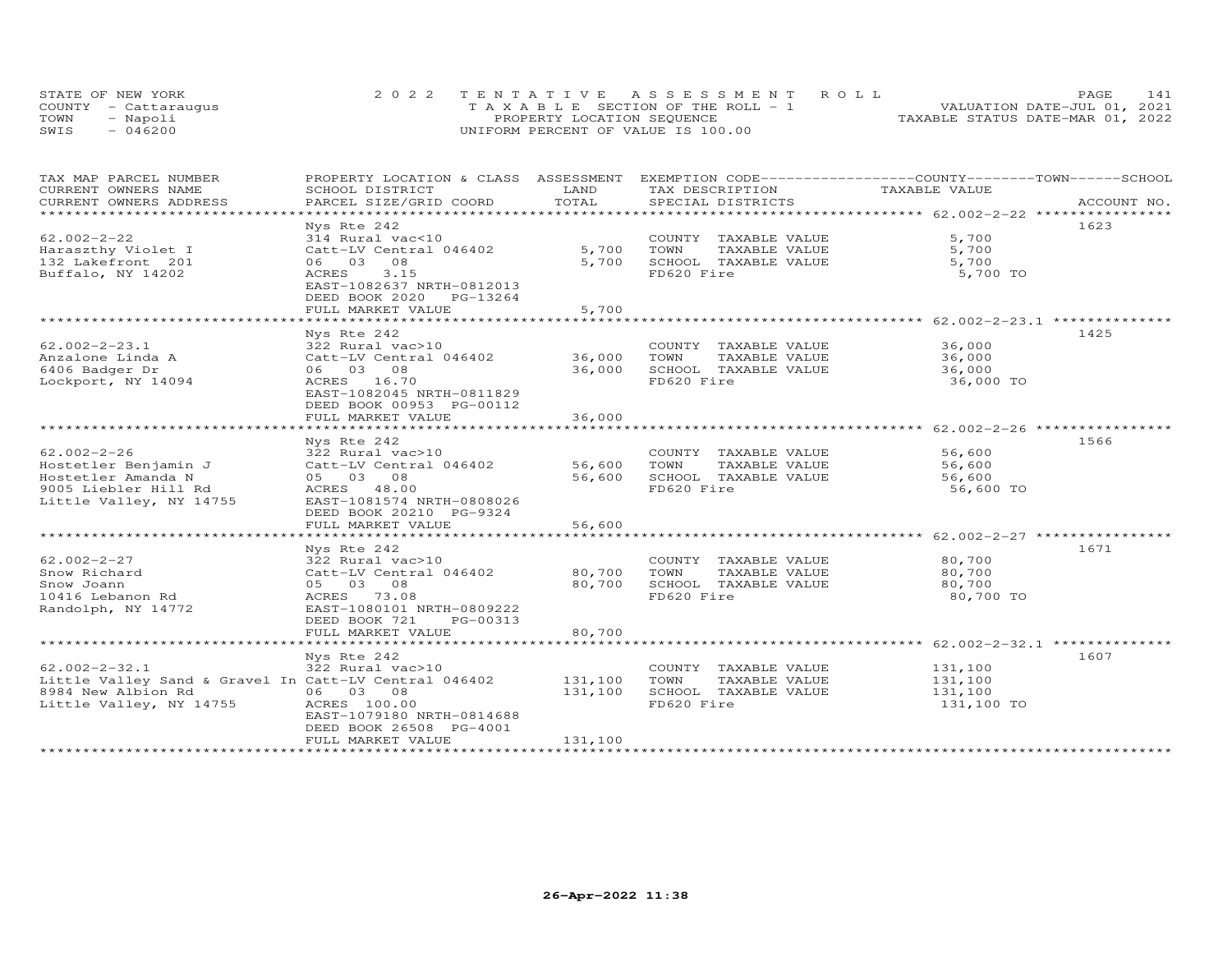| STATE OF NEW YORK    | 2022 TENTATIVE ASSESSMENT ROLL        | 142<br><b>PAGE</b>               |
|----------------------|---------------------------------------|----------------------------------|
| COUNTY - Cattaraugus | T A X A B L E SECTION OF THE ROLL - 1 | VALUATION DATE-JUL 01, 2021      |
| TOWN<br>- Napoli     | PROPERTY LOCATION SEQUENCE            | TAXABLE STATUS DATE-MAR 01, 2022 |
| $-046200$<br>SWIS    | UNIFORM PERCENT OF VALUE IS 100.00    |                                  |

| TAX MAP PARCEL NUMBER   | PROPERTY LOCATION & CLASS ASSESSMENT               |                | EXEMPTION CODE-----------------COUNTY-------TOWN------SCHOOL |                                                                 |             |
|-------------------------|----------------------------------------------------|----------------|--------------------------------------------------------------|-----------------------------------------------------------------|-------------|
| CURRENT OWNERS NAME     | SCHOOL DISTRICT                                    | LAND           | TAX DESCRIPTION                                              | TAXABLE VALUE                                                   |             |
| CURRENT OWNERS ADDRESS  | PARCEL SIZE/GRID COORD                             | TOTAL          | SPECIAL DISTRICTS                                            |                                                                 | ACCOUNT NO. |
|                         |                                                    |                |                                                              | ************************ 62.002-2-36.1 ***************          |             |
|                         | Nys Rte 242                                        |                |                                                              |                                                                 | 1670        |
| $62.002 - 2 - 36.1$     | 322 Rural vac>10                                   |                | COUNTY TAXABLE VALUE                                         | 71,400                                                          |             |
| Snow Roger L            | Catt-LV Central 046402                             | 71,400         | TOWN<br>TAXABLE VALUE                                        | 71,400                                                          |             |
| Snow Rhonda R           | 13 03 08                                           | 71,400         | SCHOOL TAXABLE VALUE                                         | 71,400                                                          |             |
| 9255 Route 242          | 52.05<br>ACRES                                     |                | FD620 Fire                                                   | 71,400 TO                                                       |             |
| Little Valley, NY 14755 | EAST-1077783 NRTH-0808361                          |                |                                                              |                                                                 |             |
|                         | DEED BOOK 11098 PG-7001                            |                |                                                              |                                                                 |             |
|                         | FULL MARKET VALUE                                  | 71,400         |                                                              |                                                                 |             |
|                         | *************************                          |                |                                                              | ***********************************62.002-2-36.5 ************** |             |
|                         | Nys Rte 242                                        |                |                                                              |                                                                 | 2197        |
| $62.002 - 2 - 36.5$     | 314 Rural vac<10                                   |                | COUNTY TAXABLE VALUE                                         | 2,300                                                           |             |
| Corning Joseph T        | Catt-LV Central 046402                             | 2,300          | TOWN<br>TAXABLE VALUE                                        | 2,300                                                           |             |
| 18 Maple St             | 13 03 08                                           | 2,300          | SCHOOL TAXABLE VALUE                                         | 2,300                                                           |             |
| Arcade, NY 14009        | 1.00<br>ACRES                                      |                | FD620 Fire                                                   | 2,300 TO                                                        |             |
|                         | EAST-1077096 NRTH-0809435                          |                |                                                              |                                                                 |             |
|                         | DEED BOOK 11384 PG-6001                            |                |                                                              |                                                                 |             |
|                         |                                                    | 2,300          |                                                              |                                                                 |             |
|                         | FULL MARKET VALUE<br>***************************** | ************** |                                                              | ************************ 62.002-2-38 *****************          |             |
|                         |                                                    |                |                                                              |                                                                 | 1792        |
|                         | Nys Rte 242                                        |                |                                                              |                                                                 |             |
| $62.002 - 2 - 38$       | 314 Rural vac<10                                   |                | COUNTY TAXABLE VALUE                                         | 13,100                                                          |             |
| Hahn Christopher        | Catt-LV Central 046402                             | 13,100         | TAXABLE VALUE<br>TOWN                                        | 13,100                                                          |             |
| Hahn Kimberly           | 13 03 08                                           | 13,100         | SCHOOL TAXABLE VALUE                                         | 13,100                                                          |             |
| 9466 Rte 242            | FRNT 198.00 DPTH 140.00                            |                | FD620 Fire                                                   | 13,100 TO                                                       |             |
| Little Valley, NY 14755 | <b>BANK</b><br>080                                 |                |                                                              |                                                                 |             |
|                         | EAST-1075526 NRTH-0809334                          |                |                                                              |                                                                 |             |
|                         | DEED BOOK 27070 PG-7001                            |                |                                                              |                                                                 |             |
|                         | FULL MARKET VALUE                                  | 13,100         |                                                              |                                                                 |             |
|                         |                                                    |                |                                                              | ******************************** 62.002-2-39.1 **************   |             |
|                         | Nys Rte 242                                        |                |                                                              |                                                                 | 1791        |
| $62.002 - 2 - 39.1$     | 322 Rural vac>10                                   |                | COUNTY TAXABLE VALUE                                         | 96,600                                                          |             |
| 67 CVR Holdings LLC     | Catt-LV Central 046402                             | 96,600         | TOWN<br>TAXABLE VALUE                                        | 96,600                                                          |             |
| 40 Main St              | 13 03 08                                           | 96,600         | SCHOOL TAXABLE VALUE                                         | 96,600                                                          |             |
| Hamburg, NY 14075       | ACRES 62.35                                        |                | FD620 Fire                                                   | 96,600 TO                                                       |             |
|                         | EAST-1075411 NRTH-0810066                          |                |                                                              |                                                                 |             |
|                         | DEED BOOK 21233 PG-4002                            |                |                                                              |                                                                 |             |
|                         | FULL MARKET VALUE                                  | 96,600         |                                                              |                                                                 |             |
|                         |                                                    |                |                                                              | *********************** 62.002-2-39.7 ***********               |             |
|                         | Nys Rte 242                                        |                |                                                              |                                                                 | 2039        |
| $62.002 - 2 - 39.7$     | 314 Rural vac<10                                   |                | COUNTY TAXABLE VALUE                                         | 9,100                                                           |             |
| Hahn Christopher        | Catt-LV Central 046402                             | 9,100          | TOWN<br>TAXABLE VALUE                                        | 9,100                                                           |             |
| Hahn Kimberly           | 13 03<br>08                                        | 9,100          | SCHOOL TAXABLE VALUE                                         | 9,100                                                           |             |
| 9466 Rte 242            | FRNT<br>40.00 DPTH 326.00                          |                | FD620 Fire                                                   | 9,100 TO                                                        |             |
| Little Valley, NY 14755 | BANK<br>080                                        |                |                                                              |                                                                 |             |
|                         | EAST-1075526 NRTH-0809326                          |                |                                                              |                                                                 |             |
|                         | DEED BOOK 27070 PG-7001                            |                |                                                              |                                                                 |             |
|                         | FULL MARKET VALUE                                  | 9,100          |                                                              |                                                                 |             |
|                         | *********************                              |                |                                                              |                                                                 |             |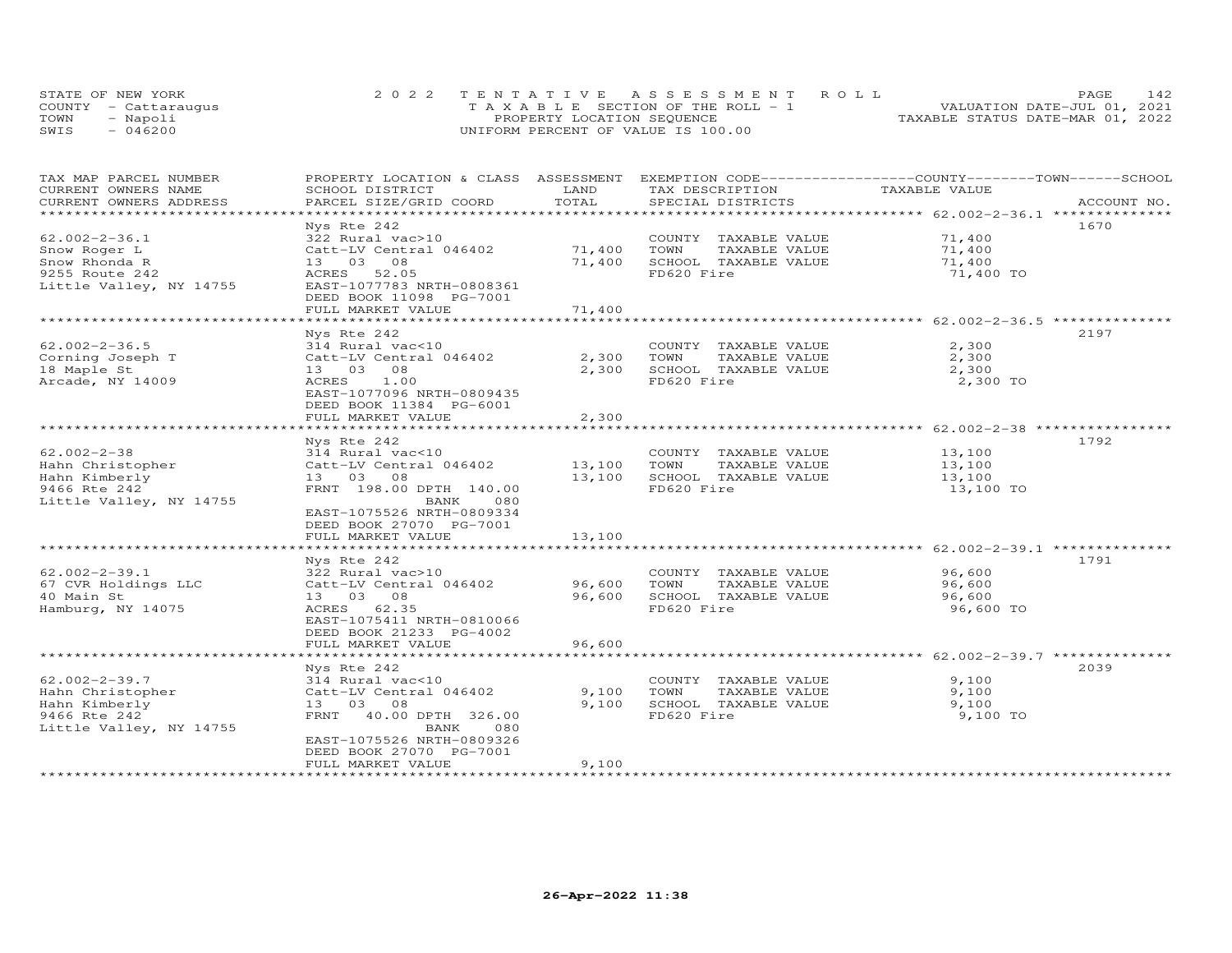|      | STATE OF NEW YORK    | 2022 TENTATIVE ASSESSMENT ROLL          | 143<br><b>PAGE</b>               |
|------|----------------------|-----------------------------------------|----------------------------------|
|      | COUNTY - Cattaraugus | $T A X A B L E$ SECTION OF THE ROLL - 1 | VALUATION DATE-JUL 01, 2021      |
| TOWN | - Napoli             | PROPERTY LOCATION SEQUENCE              | TAXABLE STATUS DATE-MAR 01, 2022 |
| SWIS | $-046200$            | UNIFORM PERCENT OF VALUE IS 100.00      |                                  |

| TAX MAP PARCEL NUMBER<br>CURRENT OWNERS NAME | PROPERTY LOCATION & CLASS ASSESSMENT EXEMPTION CODE----------------COUNTY-------TOWN-----SCHOOL<br>SCHOOL DISTRICT | LAND           | TAX DESCRIPTION                               | TAXABLE VALUE                                   |             |
|----------------------------------------------|--------------------------------------------------------------------------------------------------------------------|----------------|-----------------------------------------------|-------------------------------------------------|-------------|
| CURRENT OWNERS ADDRESS                       | PARCEL SIZE/GRID COORD                                                                                             | TOTAL          | SPECIAL DISTRICTS                             |                                                 | ACCOUNT NO. |
| *************************                    |                                                                                                                    |                |                                               |                                                 |             |
|                                              | Nys Rte 242                                                                                                        |                |                                               |                                                 | 2032        |
| $62.003 - 1 - 16.2$                          | 322 Rural vac>10                                                                                                   |                | COUNTY TAXABLE VALUE                          | 59,600                                          |             |
| Bognar William J                             | Randolph Centra 047601                                                                                             | 59,600         | TOWN<br>TAXABLE VALUE                         | 59,600                                          |             |
| Bognar Ashley N                              | 27/28 03 08                                                                                                        | 59,600         | SCHOOL TAXABLE VALUE                          | 59,600                                          |             |
| 5888 Dublin Rd                               | ACRES<br>51.30                                                                                                     |                | FD620 Fire                                    | 59,600 TO                                       |             |
| Salamanca, NY 14779                          | EAST-1067214 NRTH-0804300                                                                                          |                |                                               |                                                 |             |
|                                              | DEED BOOK 2021<br>PG-15565                                                                                         |                |                                               |                                                 |             |
|                                              | FULL MARKET VALUE                                                                                                  | 59,600         |                                               |                                                 |             |
|                                              | ************************                                                                                           | ***********    |                                               |                                                 |             |
|                                              | Nys Rte 242                                                                                                        |                |                                               |                                                 | 2367        |
| $62.003 - 1 - 20.2$                          | 322 Rural vac>10                                                                                                   |                | COUNTY TAXABLE VALUE                          | 130,300                                         |             |
| Adams Marquis R<br>10972 Hatchery Rd         | Randolph Centra 047601<br>27 3 8                                                                                   | 130,300        | TOWN<br>TAXABLE VALUE<br>SCHOOL TAXABLE VALUE | 130,300                                         |             |
| Randolph, NY 14772                           | ACRES 83.05                                                                                                        | 130,300        | FD620 Fire                                    | 130,300<br>130,300 TO                           |             |
|                                              | EAST-1067727 NRTH-0802414                                                                                          |                |                                               |                                                 |             |
|                                              | DEED BOOK 20966 PG-4002                                                                                            |                |                                               |                                                 |             |
|                                              | FULL MARKET VALUE                                                                                                  | 130,300        |                                               |                                                 |             |
|                                              | ***********************                                                                                            | ************** |                                               | *********************** 62.003-1-23.1 ********* |             |
|                                              | Nys Rte 242                                                                                                        |                |                                               |                                                 | 1872        |
| $62.003 - 1 - 23.1$                          | 314 Rural vac<10                                                                                                   |                | COUNTY TAXABLE VALUE                          | 14,600                                          |             |
| Krotz LaVerne W                              | Randolph Centra 047601                                                                                             | 14,600         | TOWN<br>TAXABLE VALUE                         | 14,600                                          |             |
| Krotz Viola J                                | 35 03 08                                                                                                           | 14,600         | SCHOOL TAXABLE VALUE                          | 14,600                                          |             |
| 10000 NYS Route 242                          | 2.20<br>ACRES                                                                                                      |                | FD620 Fire                                    | 14,600 TO                                       |             |
| Little Valley, NY 14755                      | EAST-1065925 NRTH-0802610                                                                                          |                |                                               |                                                 |             |
|                                              | DEED BOOK 20200 PG-5082                                                                                            |                |                                               |                                                 |             |
|                                              | FULL MARKET VALUE                                                                                                  | 14,600         |                                               |                                                 |             |
|                                              |                                                                                                                    |                |                                               |                                                 |             |
|                                              | Nys Rte 242                                                                                                        |                |                                               |                                                 | 2360        |
| $62.003 - 1 - 23.3$                          | 314 Rural vac<10                                                                                                   |                | COUNTY TAXABLE VALUE                          | 39,200                                          |             |
| KENDALL James, Jr.                           | Randolph Centra 047601                                                                                             | 13,400         | TOWN<br>TAXABLE VALUE                         | 39,200                                          |             |
| 212 Washington Street, Apt.23                | 35 03 08                                                                                                           | 39,200         | SCHOOL TAXABLE VALUE<br>FD620 Fire            | 39,200                                          |             |
| Salamanca, NY 14779                          | ACRES 1.60<br>EAST-1065157 NRTH-0802116                                                                            |                |                                               | 39,200 TO                                       |             |
|                                              | DEED BOOK 29682 PG-3001                                                                                            |                |                                               |                                                 |             |
|                                              | FULL MARKET VALUE                                                                                                  | 39,200         |                                               |                                                 |             |
|                                              |                                                                                                                    |                |                                               |                                                 |             |
|                                              | Nys Rte 242                                                                                                        |                |                                               |                                                 | 1872        |
| $62.003 - 1 - 23.4$                          | 314 Rural vac<10                                                                                                   |                | COUNTY TAXABLE VALUE                          | 13,400                                          |             |
| FREEMAN Matthew D.                           | Randolph Centra 047601                                                                                             | 13,400         | TOWN<br>TAXABLE VALUE                         | 13,400                                          |             |
| Freeman Sarla M.                             | 35 03 08                                                                                                           | 13,400         | SCHOOL TAXABLE VALUE                          | 13,400                                          |             |
| 10023 NYS Route 242                          | 2.05<br>ACRES                                                                                                      |                | FD620 Fire                                    | 13,400 TO                                       |             |
| Little Valley, NY 14755                      | EAST-1065925 NRTH-0802610                                                                                          |                |                                               |                                                 |             |
|                                              | DEED BOOK 29892 PG-3002                                                                                            |                |                                               |                                                 |             |
|                                              | FULL MARKET VALUE                                                                                                  | 13,400         |                                               |                                                 |             |
| ********************                         |                                                                                                                    |                |                                               |                                                 |             |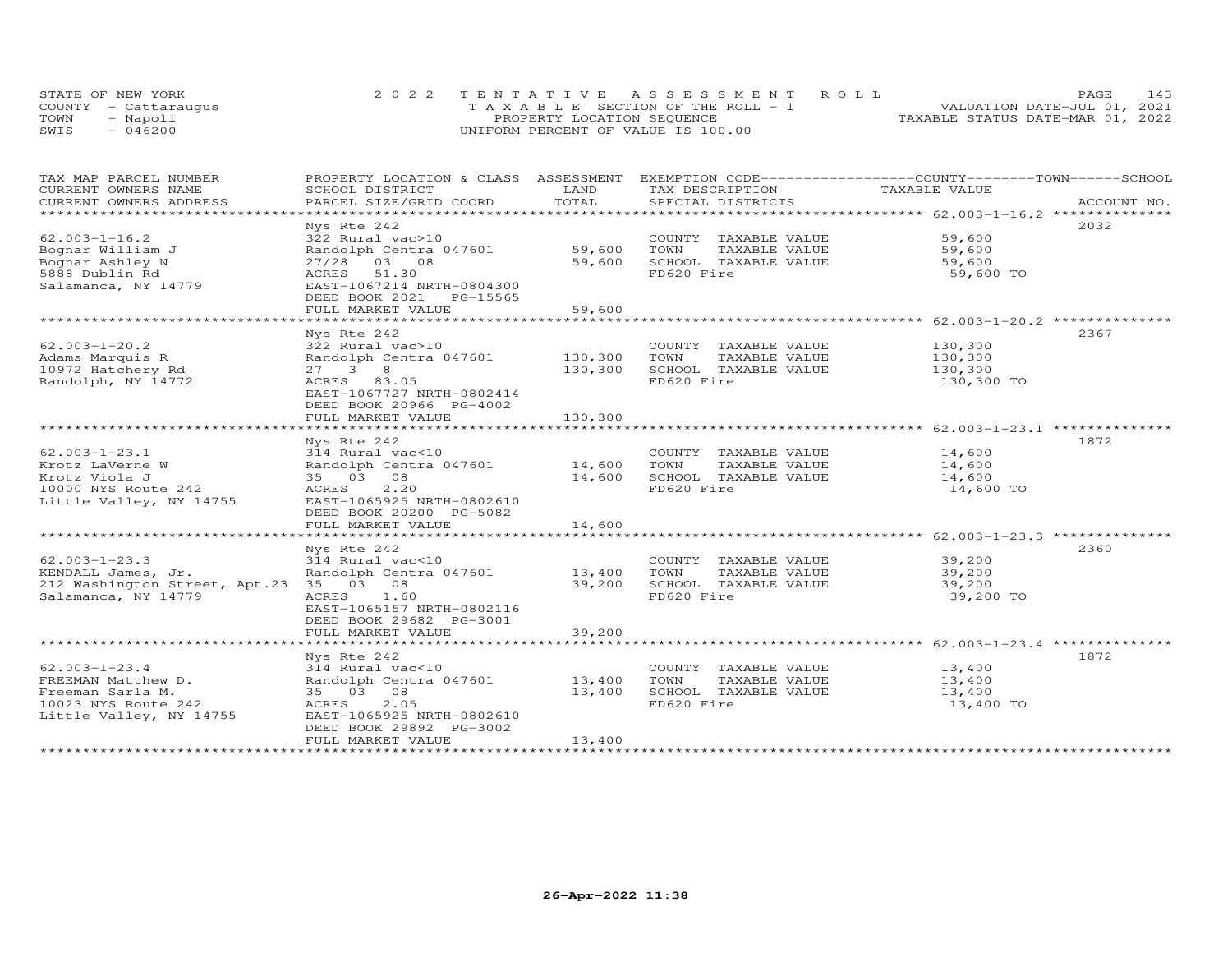| STATE OF NEW YORK    | 2022 TENTATIVE ASSESSMENT ROLL        | 144<br><b>PAGE</b>               |
|----------------------|---------------------------------------|----------------------------------|
| COUNTY - Cattaraugus | T A X A B L E SECTION OF THE ROLL - 1 | VALUATION DATE-JUL 01, 2021      |
| TOWN<br>- Napoli     | PROPERTY LOCATION SEQUENCE            | TAXABLE STATUS DATE-MAR 01, 2022 |
| SWIS<br>$-046200$    | UNIFORM PERCENT OF VALUE IS 100.00    |                                  |

| TAX MAP PARCEL NUMBER<br>CURRENT OWNERS NAME | PROPERTY LOCATION & CLASS ASSESSMENT<br>SCHOOL DISTRICT | LAND                          | EXEMPTION CODE-----------------COUNTY-------TOWN------SCHOOL<br>TAX DESCRIPTION | TAXABLE VALUE                                          |                  |
|----------------------------------------------|---------------------------------------------------------|-------------------------------|---------------------------------------------------------------------------------|--------------------------------------------------------|------------------|
| CURRENT OWNERS ADDRESS                       | PARCEL SIZE/GRID COORD                                  | TOTAL                         | SPECIAL DISTRICTS                                                               |                                                        | ACCOUNT NO.      |
|                                              |                                                         | ***************************** |                                                                                 | ************************ 62.003-1-26 ***************** |                  |
|                                              | Nys Rte 242                                             |                               |                                                                                 |                                                        | 1864             |
| $62.003 - 1 - 26$                            | 312 Vac w/imprv                                         |                               | COUNTY TAXABLE VALUE                                                            | 48,000                                                 |                  |
| Draves Jonathan W                            | Randolph Centra 047601                                  | 34,900                        | TOWN<br>TAXABLE VALUE                                                           | 48,000                                                 |                  |
| Draves Theresa J                             | 35 03 08                                                | 48,000                        | SCHOOL TAXABLE VALUE                                                            | 48,000                                                 |                  |
| 10053 Route 242                              | $1/2$ barn on $1/25$                                    |                               | FD620 Fire                                                                      | 48,000 TO                                              |                  |
| Little Valley, NY 14755                      | 25.62<br>ACRES                                          |                               |                                                                                 |                                                        |                  |
|                                              | EAST-1066082 NRTH-0801623                               |                               |                                                                                 |                                                        |                  |
|                                              | DEED BOOK 20210 PG-4947                                 |                               |                                                                                 |                                                        |                  |
|                                              | FULL MARKET VALUE                                       | 48,000                        |                                                                                 |                                                        |                  |
|                                              |                                                         |                               |                                                                                 |                                                        |                  |
|                                              | Nys Rte 242                                             |                               |                                                                                 |                                                        | 1977             |
| $62.003 - 1 - 31.1$                          | 314 Rural vac<10                                        |                               | COUNTY TAXABLE VALUE                                                            | 14,100                                                 |                  |
| Nuwer Donald                                 | Randolph Centra 047601                                  | 14,100                        | TOWN<br>TAXABLE VALUE                                                           | 14,100                                                 |                  |
| 7178 Vermont Hl                              | 35 03 08                                                | 14,100                        | SCHOOL TAXABLE VALUE                                                            | 14,100                                                 |                  |
| Holland, NY 14080                            | 1.00<br>ACRES                                           |                               | FD620 Fire                                                                      | 14,100 TO                                              |                  |
|                                              | EAST-1064930 NRTH-0801956                               |                               |                                                                                 |                                                        |                  |
|                                              | DEED BOOK 3454 PG-4009                                  |                               |                                                                                 |                                                        |                  |
|                                              | FULL MARKET VALUE                                       | 14,100                        |                                                                                 |                                                        |                  |
|                                              | *****************************                           |                               |                                                                                 |                                                        |                  |
|                                              | Nys Rte 242                                             |                               |                                                                                 |                                                        | 1222             |
| $62.003 - 1 - 52.1$                          | 105 Vac farmland                                        |                               | AG DIST 41720                                                                   | 51,922                                                 | 51,922<br>51,922 |
| R&L Adams Lands, LLC                         | Randolph Centra 047601 98,300                           |                               | COUNTY TAXABLE VALUE                                                            | 46,378                                                 |                  |
| 4224 Elm Creek Rd                            | 43 03 08                                                | 98,300                        | TOWN<br>TAXABLE VALUE                                                           | 46,378                                                 |                  |
| Randolph, NY 14772                           | 68.44<br>ACRES                                          |                               | SCHOOL TAXABLE VALUE                                                            | 46,378                                                 |                  |
|                                              | EAST-1060547 NRTH-0800776                               |                               | FD620 Fire                                                                      | 98,300 TO                                              |                  |
| MAY BE SUBJECT TO PAYMENT                    | PG-8001<br>DEED BOOK 460                                |                               |                                                                                 |                                                        |                  |
| UNDER AGDIST LAW TIL 2026                    | FULL MARKET VALUE                                       | 98,300                        |                                                                                 |                                                        |                  |
| ******************************               |                                                         |                               |                                                                                 |                                                        |                  |
|                                              | Nys Rte 242                                             |                               |                                                                                 |                                                        | 1222             |
| $62.003 - 1 - 52.2$                          | 312 Vac w/imprv                                         |                               | COUNTY TAXABLE VALUE                                                            | 76,100                                                 |                  |
| R&L Adams Lands, LLC                         | Randolph Centra 047601 34,700                           |                               | TOWN<br>TAXABLE VALUE                                                           | 76,100                                                 |                  |
| 4244 Elm Creek Road                          | 43 03 08                                                | 76,100                        | SCHOOL TAXABLE VALUE                                                            | 76,100                                                 |                  |
| Randolph, NY 14772                           | ACRES 14.44                                             |                               | FD620 Fire                                                                      | 76,100 TO                                              |                  |
|                                              | EAST-1060547 NRTH-0800776                               |                               |                                                                                 |                                                        |                  |
| MAY BE SUBJECT TO PAYMENT                    | DEED BOOK 28462 PG-9001                                 |                               |                                                                                 |                                                        |                  |
| UNDER AGDIST LAW TIL 2025                    | FULL MARKET VALUE                                       | 76,100                        |                                                                                 |                                                        |                  |
|                                              |                                                         |                               |                                                                                 |                                                        |                  |
|                                              | Nys Rte 242                                             |                               |                                                                                 |                                                        | 1265             |
| $62.003 - 1 - 53$                            | 312 Vac w/imprv                                         |                               | COUNTY TAXABLE VALUE                                                            | 18,700                                                 |                  |
| Mack James A                                 | Randolph Centra 047601 17,400                           |                               | TOWN<br>TAXABLE VALUE                                                           | 18,700                                                 |                  |
| Mack Diane M                                 | 43 03 08                                                | 18,700                        | SCHOOL TAXABLE VALUE                                                            | 18,700                                                 |                  |
| 4530 Windmill Rd                             | 5.65<br>ACRES                                           |                               | FD620 Fire                                                                      | 18,700 TO                                              |                  |
| Randolph, NY 14772                           | EAST-1059270 NRTH-0799884                               |                               |                                                                                 |                                                        |                  |
|                                              | DEED BOOK 995<br>PG-656                                 |                               |                                                                                 |                                                        |                  |
|                                              | FULL MARKET VALUE                                       | 18,700                        |                                                                                 |                                                        |                  |
|                                              |                                                         |                               | ****************************                                                    |                                                        |                  |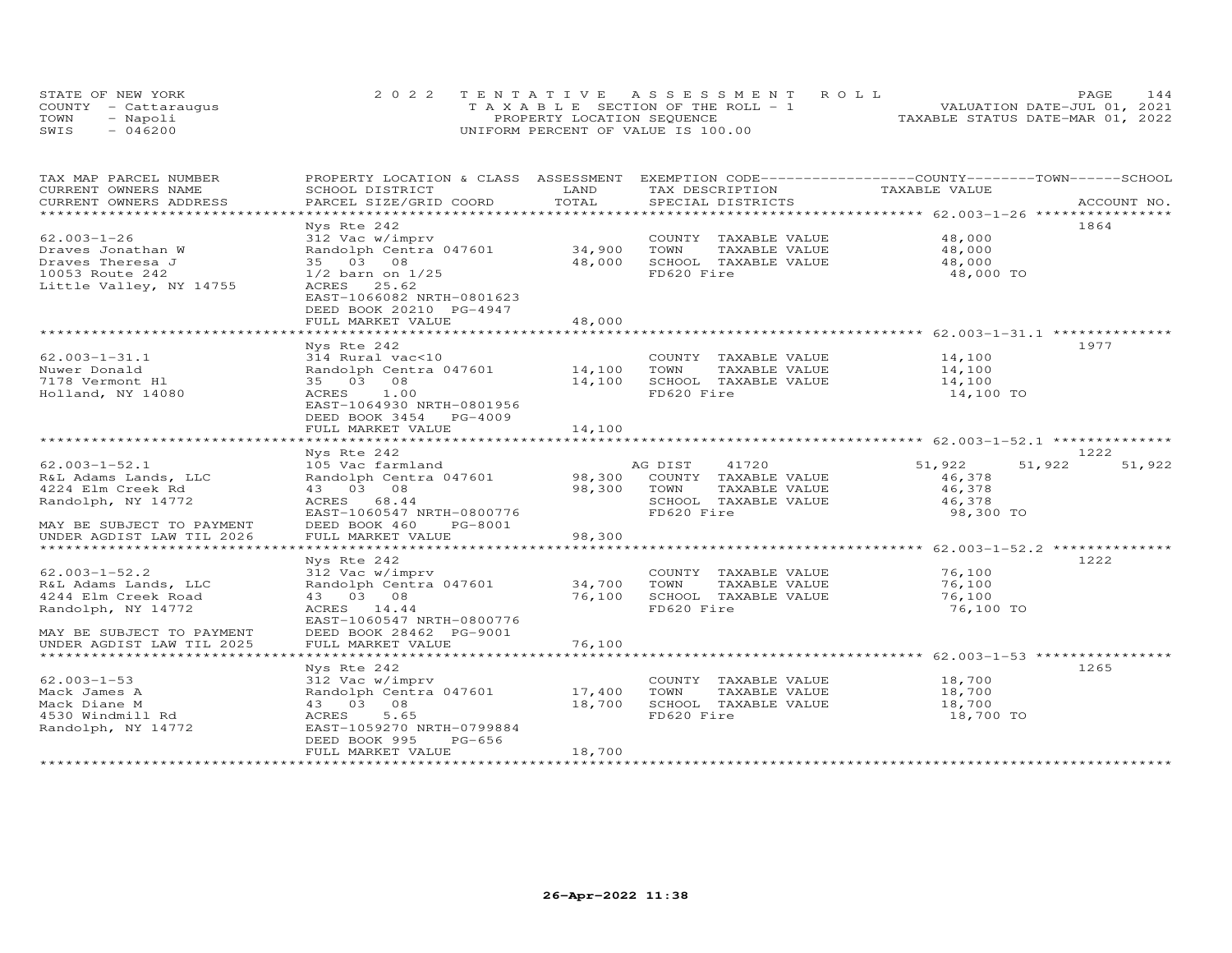| STATE OF NEW YORK    | 2022 TENTATIVE ASSESSMENT ROLL        | 145<br>PAGE.                     |
|----------------------|---------------------------------------|----------------------------------|
| COUNTY - Cattaraugus | T A X A B L E SECTION OF THE ROLL - 1 | VALUATION DATE-JUL 01, 2021      |
| TOWN<br>- Napoli     | PROPERTY LOCATION SEQUENCE            | TAXABLE STATUS DATE-MAR 01, 2022 |
| $-046200$<br>SWIS    | UNIFORM PERCENT OF VALUE IS 100.00    |                                  |

| TAX MAP PARCEL NUMBER   |                           |               |                       | PROPERTY LOCATION & CLASS ASSESSMENT EXEMPTION CODE----------------COUNTY-------TOWN------SCHOOL |  |
|-------------------------|---------------------------|---------------|-----------------------|--------------------------------------------------------------------------------------------------|--|
| CURRENT OWNERS NAME     | SCHOOL DISTRICT           | LAND          | TAX DESCRIPTION       | TAXABLE VALUE                                                                                    |  |
| CURRENT OWNERS ADDRESS  | PARCEL SIZE/GRID COORD    | TOTAL         | SPECIAL DISTRICTS     | ACCOUNT NO.                                                                                      |  |
| *********************   |                           |               |                       |                                                                                                  |  |
|                         | Nys Rte 242               |               |                       | 2329                                                                                             |  |
| $62.004 - 1 - 1.2$      | 314 Rural vac<10          |               | COUNTY TAXABLE VALUE  | 4,300                                                                                            |  |
| Booth Kenneth E         | Randolph Centra 047601    | 4,300         | TOWN<br>TAXABLE VALUE | 4,300                                                                                            |  |
| Booth Patty S           | 28 03 08                  | 4,300         | SCHOOL TAXABLE VALUE  | 4,300                                                                                            |  |
| 9854 Nys Rte 242        | 4,90<br>ACRES             |               | FD620 Fire            | 4,300 TO                                                                                         |  |
| Little Valley, NY 14755 | EAST-1068054 NRTH-0804423 |               |                       |                                                                                                  |  |
|                         | DEED BOOK 1001 PG-00202   |               |                       |                                                                                                  |  |
|                         | FULL MARKET VALUE         | 4,300         |                       |                                                                                                  |  |
|                         |                           |               |                       | ******************************** 62.004-1-6 ******************                                   |  |
|                         | Nys Rte 242               |               |                       | 0158                                                                                             |  |
| $62.004 - 1 - 6$        | 322 Rural vac>10          |               | COUNTY TAXABLE VALUE  | 104,400                                                                                          |  |
| Voqt William            | Randolph Centra 047601    | 96,400        | TAXABLE VALUE<br>TOWN | 104,400                                                                                          |  |
| 5655 Thumb Rd           | 28 03 08                  | 104,400       | SCHOOL TAXABLE VALUE  | 104,400                                                                                          |  |
| Dewittville, NY 14728   | ACRES 57.00               |               | FD620 Fire            | 104,400 TO                                                                                       |  |
|                         | EAST-1069645 NRTH-0805492 |               |                       |                                                                                                  |  |
|                         | DEED BOOK 28362 PG-8002   |               |                       |                                                                                                  |  |
|                         | FULL MARKET VALUE         | 104,400       |                       |                                                                                                  |  |
| **********************  |                           |               |                       |                                                                                                  |  |
|                         | Nys Rte 242               |               |                       | 2145                                                                                             |  |
| $62.004 - 1 - 19.11$    | 311 Res vac land          |               | COUNTY TAXABLE VALUE  | 900                                                                                              |  |
| Brooks Richard G        | Catt-LV Central 046402    | 900           | TOWN<br>TAXABLE VALUE | 900                                                                                              |  |
| 9671 Nys Rte 242        | 20 03 08                  | 900           | SCHOOL TAXABLE VALUE  | 900                                                                                              |  |
| Little Valley, NY 14755 | FRNT 100.00 DPTH 175.70   |               | FD620 Fire            | 900 TO                                                                                           |  |
|                         | EAST-1072994 NRTH-0806110 |               |                       |                                                                                                  |  |
|                         | DEED BOOK 00953 PG-00285  |               |                       |                                                                                                  |  |
|                         | FULL MARKET VALUE         | 900           |                       |                                                                                                  |  |
|                         |                           |               |                       |                                                                                                  |  |
|                         | Nys Rte 242               |               |                       | 1298                                                                                             |  |
| $62.004 - 1 - 19.19$    | 260 Seasonal res          |               | COUNTY TAXABLE VALUE  | 67,000                                                                                           |  |
| Rommel Jason M          | Catt-LV Central 046402    | 17,800        | TAXABLE VALUE<br>TOWN | 67,000                                                                                           |  |
| Rommel Jessie M         | 20  03  08                | 67,000        | SCHOOL TAXABLE VALUE  | 67,000                                                                                           |  |
| 1068 Smith Rd           | 4.82<br>ACRES             |               | FD620 Fire            | 67,000 TO                                                                                        |  |
| East Amherst, NY 14051  | EAST-1073278 NRTH-0806266 |               |                       |                                                                                                  |  |
|                         | DEED BOOK 2020 PG-10698   |               |                       |                                                                                                  |  |
|                         | FULL MARKET VALUE         | 67,000        |                       |                                                                                                  |  |
|                         | **********************    | ************* |                       |                                                                                                  |  |
|                         | Nys Rte 242               |               |                       | 2141                                                                                             |  |
| $62.004 - 1 - 49.10$    | 311 Res vac land          |               | COUNTY TAXABLE VALUE  | 17,900                                                                                           |  |
| Cozzarelli John         | Catt-LV Central 046402    | 17,900        | TOWN<br>TAXABLE VALUE | 17,900                                                                                           |  |
| 393 Starin Ave          | 20 03 08                  | 17,900        | SCHOOL TAXABLE VALUE  | 17,900                                                                                           |  |
| Buffalo, NY 14216       | Ff 230.00                 |               | FD620 Fire            | 17,900 TO                                                                                        |  |
|                         | ACRES<br>2.95             |               |                       |                                                                                                  |  |
|                         | EAST-1071745 NRTH-0804845 |               |                       |                                                                                                  |  |
|                         | DEED BOOK 14781 PG-7004   |               |                       |                                                                                                  |  |
|                         | FULL MARKET VALUE         | 17,900        |                       |                                                                                                  |  |
|                         |                           |               |                       |                                                                                                  |  |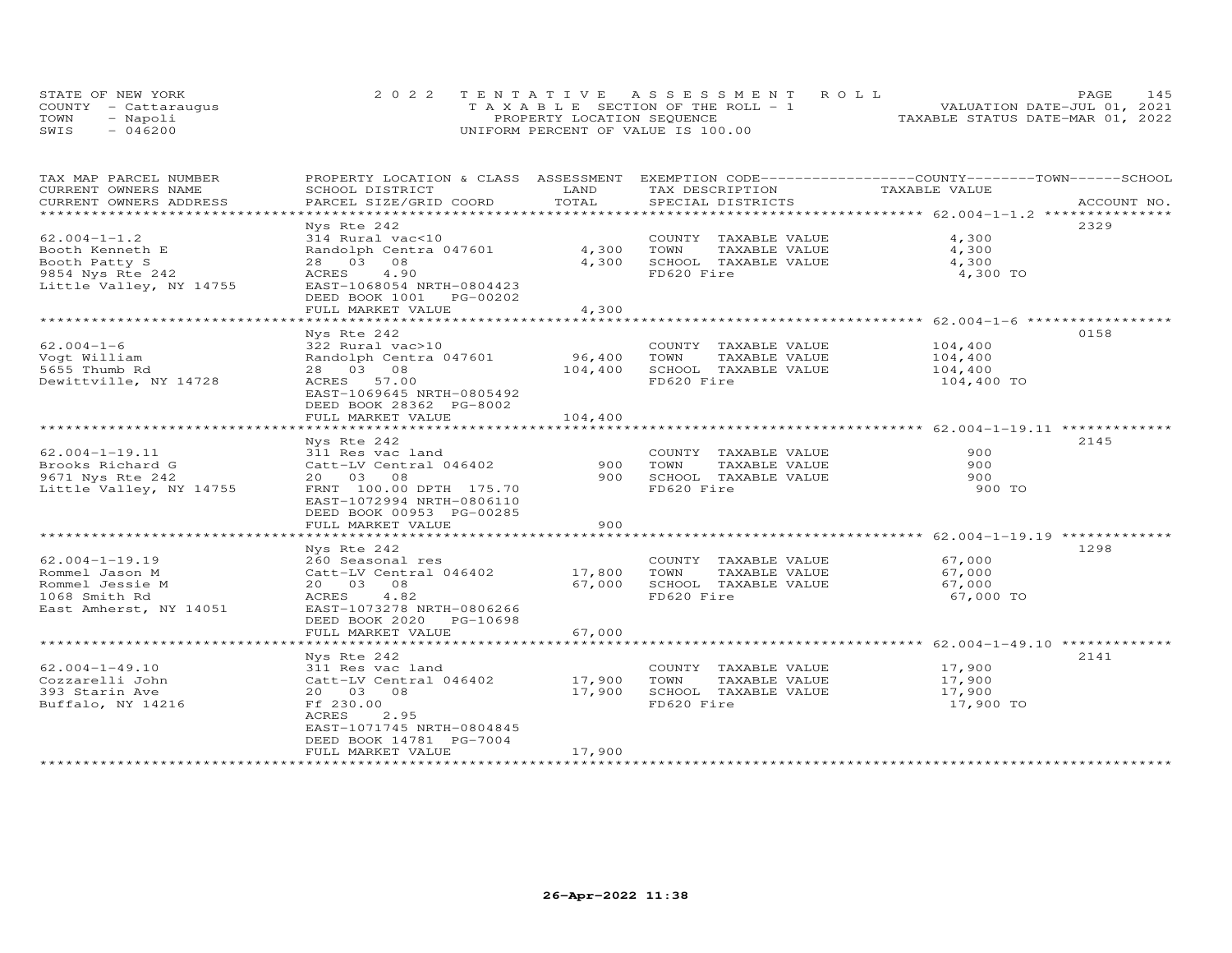| STATE OF NEW YORK    | 2022 TENTATIVE ASSESSMENT ROLL        | <b>PAGE</b>                      | 146 |
|----------------------|---------------------------------------|----------------------------------|-----|
| COUNTY - Cattaraugus | T A X A B L E SECTION OF THE ROLL - 1 | VALUATION DATE-JUL 01, 2021      |     |
| TOWN<br>- Napoli     | PROPERTY LOCATION SEQUENCE            | TAXABLE STATUS DATE-MAR 01, 2022 |     |
| $-046200$<br>SWIS    | UNIFORM PERCENT OF VALUE IS 100.00    |                                  |     |

| TAX MAP PARCEL NUMBER<br>CURRENT OWNERS NAME | PROPERTY LOCATION & CLASS ASSESSMENT<br>SCHOOL DISTRICT | LAND   | EXEMPTION CODE-----------------COUNTY-------TOWN------SCHOOL<br>TAX DESCRIPTION | TAXABLE VALUE          |                  |
|----------------------------------------------|---------------------------------------------------------|--------|---------------------------------------------------------------------------------|------------------------|------------------|
| CURRENT OWNERS ADDRESS                       | PARCEL SIZE/GRID COORD                                  | TOTAL  | SPECIAL DISTRICTS                                                               |                        | ACCOUNT NO.      |
|                                              |                                                         |        |                                                                                 |                        |                  |
|                                              | Nys Rte 242                                             |        |                                                                                 |                        | 0170             |
| $62.004 - 1 - 51.1$                          | 100 Agricultural                                        |        | 41720<br>AG DIST                                                                | 20,311                 | 20,311<br>20,311 |
| Giambrone Jeanne L Life Us                   | Catt-LV Central 046402                                  |        | 26,800 COUNTY TAXABLE VALUE                                                     | 24,089                 |                  |
| Giambrone Michael J                          | 20  03  08                                              | 44,400 | TOWN<br>TAXABLE VALUE                                                           | 24,089                 |                  |
| 1934 Haroldson Ave                           | Ff 420.00                                               |        | SCHOOL TAXABLE VALUE                                                            | 24,089                 |                  |
| Lancaster, PA 17601                          | ACRES 10.70                                             |        | FD620 Fire                                                                      | 44,400 TO              |                  |
|                                              | EAST-1070777 NRTH-0804156                               |        |                                                                                 |                        |                  |
| MAY BE SUBJECT TO PAYMENT                    | DEED BOOK 17322 PG-7001                                 |        |                                                                                 |                        |                  |
| UNDER AGDIST LAW TIL 2026                    | FULL MARKET VALUE                                       | 44,400 |                                                                                 |                        |                  |
|                                              |                                                         |        |                                                                                 |                        |                  |
|                                              | Nys Rte 242                                             |        |                                                                                 |                        | 2059             |
| $70.002 - 2 - 7.4$                           | 322 Rural vac>10                                        |        | COUNTY TAXABLE VALUE                                                            | 42,900<br>42,900       |                  |
| Foster Lee T                                 | Randolph Centra 047601                                  | 42,900 | TOWN<br>TAXABLE VALUE                                                           |                        |                  |
| 10742 Rte 242                                | 57 03 08                                                | 42,900 | SCHOOL TAXABLE VALUE                                                            | 42,900                 |                  |
| Randolph, NY 14772                           | ACRES 18.05                                             |        | FD620 Fire                                                                      | 42,900 TO              |                  |
|                                              | EAST-1054269 NRTH-0794239                               |        | WS620 Watershed                                                                 | 8,580 TO               |                  |
|                                              | DEED BOOK 1018 PG-1163                                  |        |                                                                                 |                        |                  |
|                                              | FULL MARKET VALUE                                       | 42,900 |                                                                                 |                        |                  |
|                                              |                                                         |        |                                                                                 |                        |                  |
|                                              | Nys Rte 242                                             |        |                                                                                 | 37,200                 | 2165             |
| $70.002 - 2 - 7.5$                           | 322 Rural vac>10                                        |        | COUNTY TAXABLE VALUE                                                            |                        |                  |
| Comstock Angela M                            | Randolph Centra 047601 37,200                           |        | TOWN<br>TAXABLE VALUE                                                           | $\frac{37}{200}$ , 200 |                  |
| 6671 Poage Valley Rd Ext                     | 57 03 08                                                | 37,200 | SCHOOL TAXABLE VALUE                                                            |                        |                  |
| Roanoke, VA 24018                            | 4/12-splt100x520to Heilma                               |        | FD620 Fire                                                                      | 37,200 TO              |                  |
|                                              | ACRES 14.70                                             |        | WS620 Watershed                                                                 | 7,440 TO               |                  |
|                                              | EAST-1054416 NRTH-0792480                               |        |                                                                                 |                        |                  |
|                                              | DEED BOOK 17578 PG-3004<br>FULL MARKET VALUE            | 37,200 |                                                                                 |                        |                  |
|                                              |                                                         |        |                                                                                 |                        |                  |
|                                              | Nys Rte 242                                             |        |                                                                                 |                        | 1279             |
| $70.002 - 2 - 13$                            | 314 Rural vac<10                                        |        | COUNTY TAXABLE VALUE                                                            | 20,900                 |                  |
| Waterman Susan                               | Randolph Centra 047601 20,900                           |        | TAXABLE VALUE<br>TOWN                                                           | 20,900                 |                  |
| 4062 Rte. 241                                | 57 03 08                                                | 20,900 | SCHOOL TAXABLE VALUE                                                            | 20,900                 |                  |
| PO Box 235                                   | ACRES<br>4.70                                           |        | FD620 Fire                                                                      | 20,900 TO              |                  |
| Randolph, NY 14772                           | EAST-1053543 NRTH-0791875                               |        | WS620 Watershed                                                                 | 4,180 TO               |                  |
|                                              | FULL MARKET VALUE                                       | 20,900 |                                                                                 |                        |                  |
|                                              |                                                         |        |                                                                                 |                        |                  |
|                                              | Nys Rte 242                                             |        |                                                                                 |                        | 1372             |
| $71.001 - 1 - 9.3$                           | 323 Vacant rural                                        |        | COUNTY TAXABLE VALUE                                                            | 3,500                  |                  |
| Emke Travis W                                | Randolph Centra 047601                                  | 3,500  | TAXABLE VALUE<br>TOWN                                                           | 3,500                  |                  |
| 10422 Route 242                              | 50 03 08                                                | 3,500  | SCHOOL TAXABLE VALUE                                                            | 3,500                  |                  |
| Randolph, NY 14772                           | ACRES<br>1.78                                           |        | FD620 Fire                                                                      | 3,500 TO               |                  |
|                                              | EAST-1058644 NRTH-0798950                               |        |                                                                                 |                        |                  |
|                                              | DEED BOOK 2020<br>PG-13769                              |        |                                                                                 |                        |                  |
|                                              | FULL MARKET VALUE                                       | 3,500  |                                                                                 |                        |                  |
|                                              |                                                         |        |                                                                                 |                        |                  |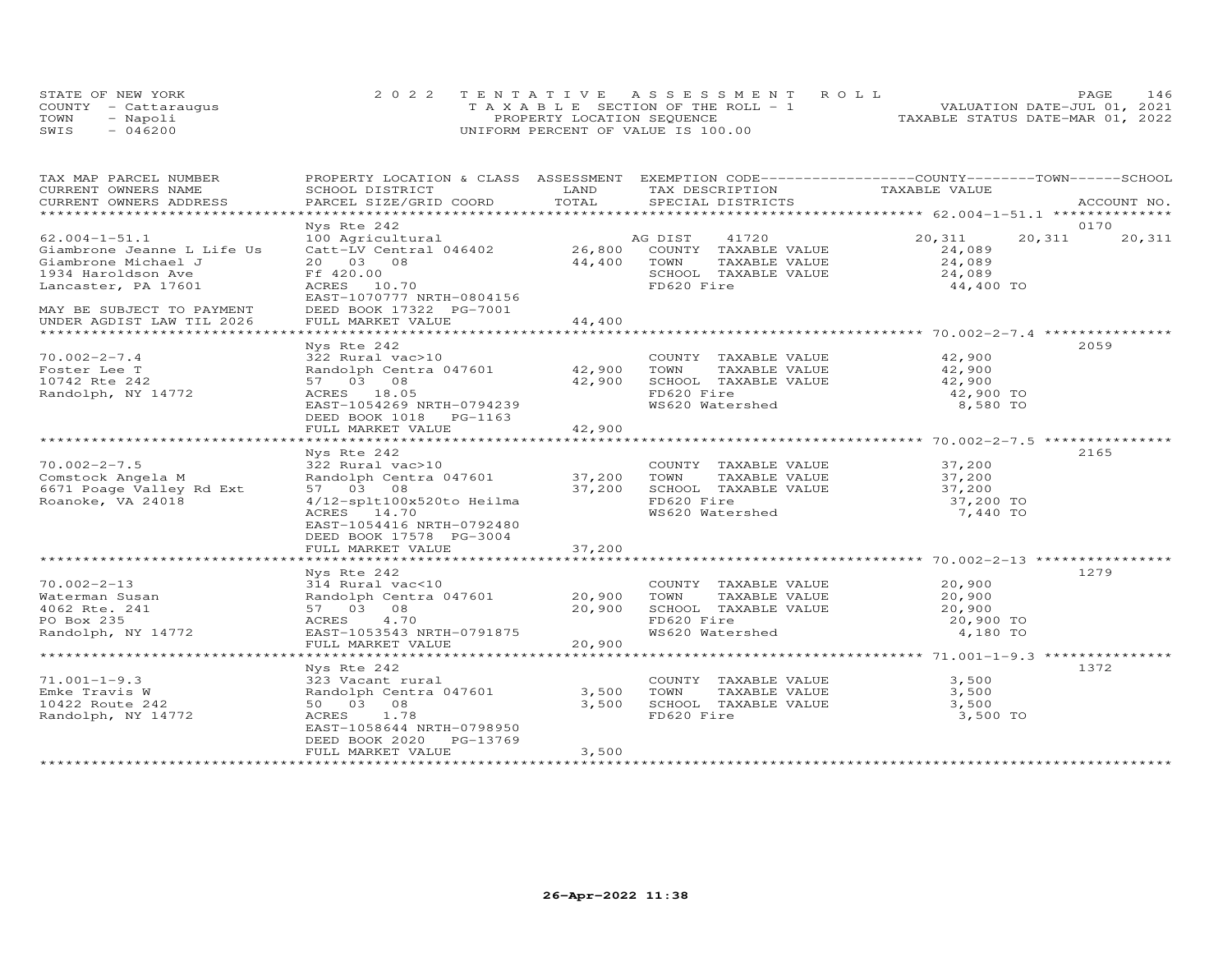|      | STATE OF NEW YORK    | 2022 TENTATIVE ASSESSMENT ROLL        | 147<br>PAGE.                     |
|------|----------------------|---------------------------------------|----------------------------------|
|      | COUNTY - Cattarauqus | T A X A B L E SECTION OF THE ROLL - 1 | VALUATION DATE-JUL 01, 2021      |
| TOWN | - Napoli             | PROPERTY LOCATION SEQUENCE            | TAXABLE STATUS DATE-MAR 01, 2022 |
| SWIS | $-046200$            | UNIFORM PERCENT OF VALUE IS 100.00    |                                  |

| TAX MAP PARCEL NUMBER<br>CURRENT OWNERS NAME                                                                                                                                                                                                                                                                                                                                                                                                                                  | PROPERTY LOCATION & CLASS ASSESSMENT EXEMPTION CODE----------------COUNTY-------TOWN-----SCHOOL<br>SCHOOL DISTRICT | LAND   | TAX DESCRIPTION                                    | TAXABLE VALUE        |             |
|-------------------------------------------------------------------------------------------------------------------------------------------------------------------------------------------------------------------------------------------------------------------------------------------------------------------------------------------------------------------------------------------------------------------------------------------------------------------------------|--------------------------------------------------------------------------------------------------------------------|--------|----------------------------------------------------|----------------------|-------------|
| $\begin{minipage}{.5cm} \begin{minipage}{.4cm} \begin{minipage}{.4cm} \begin{minipage}{.4cm} \begin{minipage}{.4cm} \begin{minipage}{.4cm} \begin{minipage}{.4cm} \begin{minipage}{.4cm} \begin{minipage}{.4cm} \begin{minipage}{.4cm} \begin{minipage}{.4cm} \begin{minipage}{.4cm} \begin{minipage}{.4cm} \begin{minipage}{.4cm} \begin{minipage}{.4cm} \begin{minipage}{.4cm} \begin{minipage}{.4cm} \begin{minipage}{.4cm} \begin{minipage}{.4cm} \begin{minipage}{.4cm}$ |                                                                                                                    |        |                                                    |                      | ACCOUNT NO. |
|                                                                                                                                                                                                                                                                                                                                                                                                                                                                               |                                                                                                                    |        |                                                    |                      |             |
| $71.001 - 1 - 18$                                                                                                                                                                                                                                                                                                                                                                                                                                                             | Nys Rte 242<br>312 Vac w/imprv                                                                                     |        | COUNTY TAXABLE VALUE 24,200                        |                      | 0189        |
| Yousett Daniel A                                                                                                                                                                                                                                                                                                                                                                                                                                                              | Randolph Centra 047601 19,500                                                                                      |        | TOWN                                               |                      |             |
| Yousett Rita                                                                                                                                                                                                                                                                                                                                                                                                                                                                  | 50 03 08                                                                                                           | 24,200 |                                                    |                      |             |
| 4886 Shadigee Rd                                                                                                                                                                                                                                                                                                                                                                                                                                                              | 3.85<br>ACRES                                                                                                      |        | TOWN LOWN---<br>SCHOOL TAXABLE VALUE<br>FD620 Fire | 24,200 TO            |             |
| Newfane, NY 14108                                                                                                                                                                                                                                                                                                                                                                                                                                                             | EAST-1058616 NRTH-0798062                                                                                          |        |                                                    |                      |             |
|                                                                                                                                                                                                                                                                                                                                                                                                                                                                               | DEED BOOK 00953 PG-00200                                                                                           |        |                                                    |                      |             |
|                                                                                                                                                                                                                                                                                                                                                                                                                                                                               | FULL MARKET VALUE                                                                                                  | 24,200 |                                                    |                      |             |
|                                                                                                                                                                                                                                                                                                                                                                                                                                                                               |                                                                                                                    |        |                                                    |                      |             |
|                                                                                                                                                                                                                                                                                                                                                                                                                                                                               | Nys Rte 242                                                                                                        |        |                                                    |                      | 2072        |
| $71.001 - 1 - 22.2$                                                                                                                                                                                                                                                                                                                                                                                                                                                           | 312 Vac w/imprv                                                                                                    |        | COUNTY TAXABLE VALUE 21,300                        |                      |             |
| Cain Ronald                                                                                                                                                                                                                                                                                                                                                                                                                                                                   | Randolph Centra 047601 15,500 TOWN                                                                                 |        | TAXABLE VALUE                                      | 21,300               |             |
| Cain A. John                                                                                                                                                                                                                                                                                                                                                                                                                                                                  | 50 03 08                                                                                                           |        | 21,300 SCHOOL TAXABLE VALUE                        | 21,300               |             |
| 10555 Nys Rte 242                                                                                                                                                                                                                                                                                                                                                                                                                                                             | ACRES 1.60                                                                                                         |        | FD620 Fire                                         | 21,300 TO            |             |
| Randolph, NY 14772                                                                                                                                                                                                                                                                                                                                                                                                                                                            | EAST-0409884 NRTH-0796590                                                                                          |        |                                                    |                      |             |
|                                                                                                                                                                                                                                                                                                                                                                                                                                                                               | DEED BOOK 1012 PG-346                                                                                              |        |                                                    |                      |             |
|                                                                                                                                                                                                                                                                                                                                                                                                                                                                               |                                                                                                                    |        |                                                    |                      |             |
|                                                                                                                                                                                                                                                                                                                                                                                                                                                                               | Nys Rte 242                                                                                                        |        |                                                    |                      | 2264        |
| $71.001 - 1 - 22.3$                                                                                                                                                                                                                                                                                                                                                                                                                                                           | 314 Rural vac<10                                                                                                   |        | COUNTY TAXABLE VALUE                               | 3,300                |             |
| Jones Well Drilling, Inc.                                                                                                                                                                                                                                                                                                                                                                                                                                                     | Randolph Centra 047601 3,300 TOWN                                                                                  |        | TAXABLE VALUE                                      | 3,300                |             |
| 3252 Pine Hill Rd<br>Bandolph NY 14772                                                                                                                                                                                                                                                                                                                                                                                                                                        | 50 03 08                                                                                                           |        | 3,300 SCHOOL TAXABLE VALUE                         | 3,300                |             |
| Randolph, NY 14772                                                                                                                                                                                                                                                                                                                                                                                                                                                            | ACRES 1.62                                                                                                         |        | FD620 Fire                                         | 3,300 TO             |             |
|                                                                                                                                                                                                                                                                                                                                                                                                                                                                               | EAST-1058605 NRTH-0796842                                                                                          |        |                                                    |                      |             |
|                                                                                                                                                                                                                                                                                                                                                                                                                                                                               | DEED BOOK 1002 PG-455                                                                                              |        |                                                    |                      |             |
|                                                                                                                                                                                                                                                                                                                                                                                                                                                                               | FULL MARKET VALUE                                                                                                  | 3,300  |                                                    |                      |             |
|                                                                                                                                                                                                                                                                                                                                                                                                                                                                               |                                                                                                                    |        |                                                    |                      |             |
|                                                                                                                                                                                                                                                                                                                                                                                                                                                                               | Nys Rte 242                                                                                                        |        |                                                    |                      | 2342        |
| $71.001 - 1 - 22.4$<br>Bryant Crystal                                                                                                                                                                                                                                                                                                                                                                                                                                         | 311 Res vac land<br>Randolph Centra 047601 10,100 TOWN                                                             |        | COUNTY TAXABLE VALUE<br>TAXABLE VALUE              | 11,300<br>11,300     |             |
| 10555 Rt 242                                                                                                                                                                                                                                                                                                                                                                                                                                                                  | ACRES<br>8.13                                                                                                      | 11,300 | SCHOOL TAXABLE VALUE                               | 11,300               |             |
| Randolph, NY 14772                                                                                                                                                                                                                                                                                                                                                                                                                                                            | EAST-1058350 NRTH-0796072                                                                                          |        | FD620 Fire                                         | 11,300 TO            |             |
|                                                                                                                                                                                                                                                                                                                                                                                                                                                                               | DEED BOOK 2021    PG-12962                                                                                         |        |                                                    |                      |             |
|                                                                                                                                                                                                                                                                                                                                                                                                                                                                               | FULL MARKET VALUE                                                                                                  | 11,300 |                                                    |                      |             |
|                                                                                                                                                                                                                                                                                                                                                                                                                                                                               |                                                                                                                    |        |                                                    |                      |             |
|                                                                                                                                                                                                                                                                                                                                                                                                                                                                               | Nys Rte 242                                                                                                        |        |                                                    |                      | 1611        |
| $71.001 - 3 - 2$                                                                                                                                                                                                                                                                                                                                                                                                                                                              | 314 Rural vac<10                                                                                                   |        | COUNTY TAXABLE VALUE                               | 19,700               |             |
| Rogers Robert W.                                                                                                                                                                                                                                                                                                                                                                                                                                                              | Randolph Centra 047601 19,700                                                                                      |        | TOWN                                               | TAXABLE VALUE 19,700 |             |
| Rogers Regina M.                                                                                                                                                                                                                                                                                                                                                                                                                                                              | 49 03 08                                                                                                           | 19,700 | SCHOOL TAXABLE VALUE                               | 19,700<br>19,700 TO  |             |
| 10718 NYS Route 242                                                                                                                                                                                                                                                                                                                                                                                                                                                           | 4.00<br>ACRES                                                                                                      |        | FD620 Fire                                         |                      |             |
| Randolph, NY 14772                                                                                                                                                                                                                                                                                                                                                                                                                                                            | EAST-1055065 NRTH-0794215                                                                                          |        | WS620 Watershed                                    | 3,940 TO             |             |
|                                                                                                                                                                                                                                                                                                                                                                                                                                                                               | DEED BOOK 26551 PG-9002                                                                                            |        |                                                    |                      |             |
|                                                                                                                                                                                                                                                                                                                                                                                                                                                                               | FULL MARKET VALUE                                                                                                  | 19,700 |                                                    |                      |             |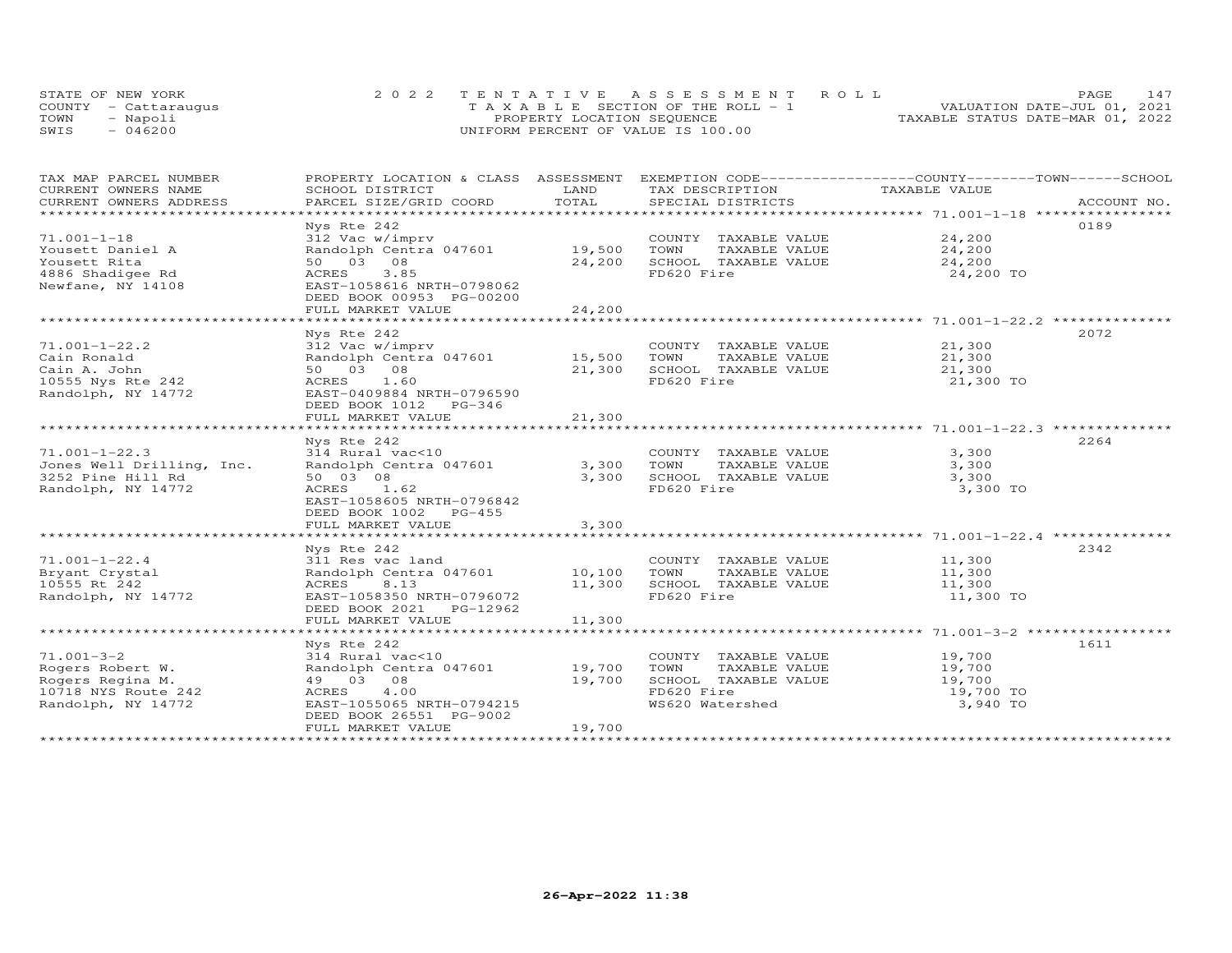|      | STATE OF NEW YORK    | 2022 TENTATIVE ASSESSMENT ROLL        | 148<br>PAGE.                     |
|------|----------------------|---------------------------------------|----------------------------------|
|      | COUNTY - Cattaraugus | T A X A B L E SECTION OF THE ROLL - 1 | VALUATION DATE-JUL 01, 2021      |
| TOWN | - Napoli             | PROPERTY LOCATION SEQUENCE            | TAXABLE STATUS DATE-MAR 01, 2022 |
| SWIS | 046200               | UNIFORM PERCENT OF VALUE IS 100.00    |                                  |

| TAX MAP PARCEL NUMBER                                                                                                                                                                                                                    | PROPERTY LOCATION & CLASS ASSESSMENT    |         | EXEMPTION CODE-----------------COUNTY-------TOWN------SCHOOL |                                      |          |             |
|------------------------------------------------------------------------------------------------------------------------------------------------------------------------------------------------------------------------------------------|-----------------------------------------|---------|--------------------------------------------------------------|--------------------------------------|----------|-------------|
| CURRENT OWNERS NAME                                                                                                                                                                                                                      | SCHOOL DISTRICT                         | LAND    | TAX DESCRIPTION                                              | TAXABLE VALUE                        |          |             |
| CURRENT OWNERS ADDRESS                                                                                                                                                                                                                   | PARCEL SIZE/GRID COORD                  | TOTAL   | SPECIAL DISTRICTS                                            |                                      |          | ACCOUNT NO. |
|                                                                                                                                                                                                                                          |                                         |         |                                                              |                                      |          |             |
|                                                                                                                                                                                                                                          | Nys Rte 242                             |         |                                                              |                                      | 1323     |             |
| 71.001-3-4.1 322 Rural vac>10 30,900 AG DISTOUT 41730<br>Adams Cattaraugus County Lands Randolph Centra 047601 80,900 COUNTY TAXABLE                                                                                                     |                                         |         |                                                              | 48,863                               | 48,863   | 48,863      |
|                                                                                                                                                                                                                                          |                                         |         | COUNTY TAXABLE VALUE                                         | 32,037                               |          |             |
| 4284 Elm Creek Rd                                                                                                                                                                                                                        | 49 03 08                                | 80,900  | TOWN<br>TAXABLE VALUE                                        |                                      |          |             |
| Randolph, NY 14772                                                                                                                                                                                                                       | ACRES 46.20                             |         | SCHOOL TAXABLE VALUE                                         | 32,037<br>32,037                     |          |             |
|                                                                                                                                                                                                                                          | EAST-1055590 NRTH-0795139               |         | FD620 Fire                                                   | 80,900 TO                            |          |             |
| MAY BE SUBJECT TO PAYMENT                                                                                                                                                                                                                | DEED BOOK 24461 PG-8001                 |         | WS620 Watershed                                              | 16,180 TO                            |          |             |
| UNDER AGDIST LAW TIL 2029                                                                                                                                                                                                                | FULL MARKET VALUE                       | 80,900  |                                                              |                                      |          |             |
|                                                                                                                                                                                                                                          |                                         |         |                                                              |                                      |          |             |
|                                                                                                                                                                                                                                          | 9004 Nys Rte 242                        |         |                                                              |                                      | 0135     |             |
| $62.002 - 2 - 15.1$                                                                                                                                                                                                                      | 210 1 Family Res                        |         | BAS STAR 41854                                               | $\Omega$                             | $\cap$   | 30,000      |
| Bedell Robert K                                                                                                                                                                                                                          |                                         |         | 15,400 COUNTY TAXABLE VALUE                                  |                                      |          |             |
| Bedell Victoria                                                                                                                                                                                                                          | Catt-LV Central 046402<br>06 03 08      | 119,700 | TOWN<br>TAXABLE VALUE                                        | 119,700<br>119,700                   |          |             |
| 9004 Nys Rte 242<br>Little Valley, NY 14755                                                                                                                                                                                              | ACRES<br>3.10                           |         | SCHOOL TAXABLE VALUE                                         | 89,700                               |          |             |
|                                                                                                                                                                                                                                          | EAST-1082600 NRTH-0814117               |         | FD620 Fire                                                   | 119,700 TO                           |          |             |
|                                                                                                                                                                                                                                          |                                         |         |                                                              |                                      |          |             |
|                                                                                                                                                                                                                                          | DEED BOOK 910<br>PG-00706               |         |                                                              |                                      |          |             |
|                                                                                                                                                                                                                                          | FULL MARKET VALUE                       | 119,700 |                                                              |                                      |          |             |
|                                                                                                                                                                                                                                          |                                         |         |                                                              |                                      |          |             |
|                                                                                                                                                                                                                                          | 9016 Nys Rte 242                        |         |                                                              |                                      | 1870     |             |
| $62.002 - 2 - 15.2$                                                                                                                                                                                                                      | 220 2 Family Res                        |         | BAS SIAR TION.<br>17,000 COUNTY TAXABLE VALUE                | $\overline{0}$                       | $\Omega$ | 30,000      |
|                                                                                                                                                                                                                                          |                                         |         |                                                              | 156,400                              |          |             |
|                                                                                                                                                                                                                                          |                                         |         |                                                              | 156,400                              |          |             |
|                                                                                                                                                                                                                                          |                                         |         | SCHOOL TAXABLE VALUE                                         | 126,400                              |          |             |
| 62.002-2-15.2<br>Slavick Thomas M<br>Slavick Cherie A<br>9016 NYS Route 242<br>Little Valley, NY 14755<br>EAST-1082322 NRTH-0813805<br>ROUTE 2013<br>ROUTE 202322 NRTH-0813805<br>ROUTE 202322 NRTH-0813805<br>ROUTE 202322 NRTH-0813805 |                                         |         | FD620 Fire                                                   | 156,400 TO                           |          |             |
|                                                                                                                                                                                                                                          | DEED BOOK 10968 PG-6001                 |         |                                                              |                                      |          |             |
|                                                                                                                                                                                                                                          | FULL MARKET VALUE                       | 156,400 |                                                              |                                      |          |             |
|                                                                                                                                                                                                                                          | ******************************          |         |                                                              | ******************** 62.002-2-47 *** |          |             |
|                                                                                                                                                                                                                                          | 9023 Nys Rte 242                        |         |                                                              |                                      | 1982     |             |
| $62.002 - 2 - 47$                                                                                                                                                                                                                        | 260 Seasonal res                        |         | COUNTY TAXABLE VALUE                                         | 74,000                               |          |             |
| Haraszthy Violet I (Catt-LV Cent:<br>132 Lakefront 201 (06 03 08                                                                                                                                                                         | Catt-LV Central 046402 15,000           |         | TAXABLE VALUE<br>TOWN                                        | 74,000                               |          |             |
|                                                                                                                                                                                                                                          |                                         | 74,000  | SCHOOL TAXABLE VALUE                                         | 74,000                               |          |             |
| Buffalo, NY 14202                                                                                                                                                                                                                        | FRNT 100.00 DPTH 460.00                 |         | FD620 Fire                                                   | 74,000 TO                            |          |             |
|                                                                                                                                                                                                                                          | <b>ACRES</b><br>2.75                    |         |                                                              |                                      |          |             |
|                                                                                                                                                                                                                                          | EAST-1082633 NRTH-0813544               |         |                                                              |                                      |          |             |
|                                                                                                                                                                                                                                          | DEED BOOK 2020 PG-13264                 |         |                                                              |                                      |          |             |
|                                                                                                                                                                                                                                          | FULL MARKET VALUE                       | 74,000  |                                                              |                                      |          |             |
|                                                                                                                                                                                                                                          |                                         |         |                                                              |                                      |          |             |
|                                                                                                                                                                                                                                          | 9028 Nys Rte 242                        |         |                                                              |                                      | 1512     |             |
| $62.002 - 2 - 12$                                                                                                                                                                                                                        | 240 Rural res<br>Catt-LV Central 046402 |         | BAS STAR 41854                                               | $\overline{0}$                       | $\cap$   | 30,000      |
| Winters James                                                                                                                                                                                                                            |                                         |         | 71,400 COUNTY TAXABLE VALUE                                  | 237,500                              |          |             |
|                                                                                                                                                                                                                                          |                                         | 237,500 | TAXABLE VALUE                                                | 237,500                              |          |             |
| 9028 Rte 242                                                                                                                                                                                                                             | 06 03 08                                |         | TOWN                                                         |                                      |          |             |
| Little Valley, NY 14755                                                                                                                                                                                                                  | ACRES<br>56.89 BANK<br>017              |         | SCHOOL TAXABLE VALUE                                         | 207,500                              |          |             |
|                                                                                                                                                                                                                                          | EAST-1081923 NRTH-0814688               |         | FD620 Fire                                                   | 237,500 TO                           |          |             |
|                                                                                                                                                                                                                                          | DEED BOOK 30373 PG-7001                 |         |                                                              |                                      |          |             |
|                                                                                                                                                                                                                                          | FULL MARKET VALUE                       | 237,500 |                                                              |                                      |          |             |
|                                                                                                                                                                                                                                          |                                         |         |                                                              |                                      |          |             |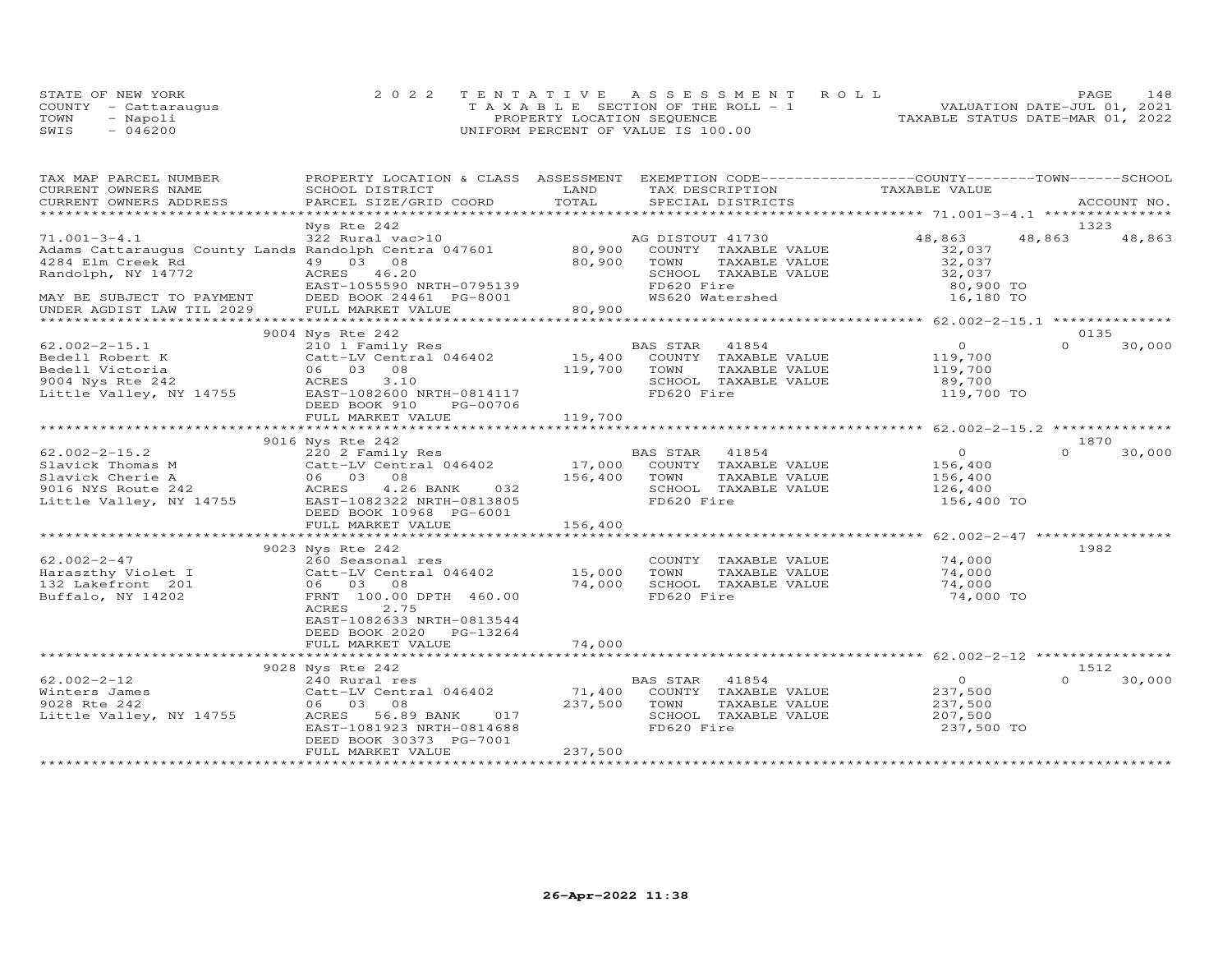|      | STATE OF NEW YORK    | 2022 TENTATIVE ASSESSMENT ROLL        | 149<br>PAGE                      |
|------|----------------------|---------------------------------------|----------------------------------|
|      | COUNTY - Cattarauqus | T A X A B L E SECTION OF THE ROLL - 1 | VALUATION DATE-JUL 01, 2021      |
| TOWN | - Napoli             | PROPERTY LOCATION SEQUENCE            | TAXABLE STATUS DATE-MAR 01, 2022 |
| SWIS | $-046200$            | UNIFORM PERCENT OF VALUE IS 100.00    |                                  |

| TAX MAP PARCEL NUMBER                         | PROPERTY LOCATION & CLASS ASSESSMENT EXEMPTION CODE-----------------COUNTY-------TOWN------SCHOOL |                       |                                                  |                |                    |
|-----------------------------------------------|---------------------------------------------------------------------------------------------------|-----------------------|--------------------------------------------------|----------------|--------------------|
| CURRENT OWNERS NAME<br>CURRENT OWNERS ADDRESS | SCHOOL DISTRICT<br>PARCEL SIZE/GRID COORD                                                         | LAND<br>TOTAL         | TAX DESCRIPTION<br>SPECIAL DISTRICTS             | TAXABLE VALUE  | ACCOUNT NO.        |
|                                               |                                                                                                   |                       |                                                  |                |                    |
|                                               | 9029 Nys Rte 242                                                                                  |                       |                                                  |                | 1676               |
| $62.002 - 2 - 18$                             | 312 Vac w/imprv                                                                                   |                       | COUNTY TAXABLE VALUE                             | 28,000         |                    |
| Spencer Steven                                | Catt-LV Central 046402                                                                            | 20,100                | TOWN<br>TAXABLE VALUE                            | 28,000         |                    |
| 21 Wilkshire Pl                               | 06 03 08                                                                                          | 28,000                | SCHOOL TAXABLE VALUE                             | 28,000         |                    |
| Lancaster, NY 14086                           | 4.22<br>ACRES                                                                                     |                       | FD620 Fire                                       | 28,000 TO      |                    |
|                                               | EAST-1082540 NRTH-0813182                                                                         |                       |                                                  |                |                    |
|                                               | DEED BOOK 20200 PG-5085                                                                           |                       |                                                  |                |                    |
|                                               | FULL MARKET VALUE                                                                                 | 28,000                |                                                  |                |                    |
|                                               |                                                                                                   | ************          |                                                  |                |                    |
|                                               | 9041 Nys Rte 242                                                                                  |                       |                                                  |                | 1310               |
| $62.002 - 2 - 19$                             | 260 Seasonal res                                                                                  |                       | COUNTY TAXABLE VALUE                             | 42,400         |                    |
| Chrisann Properties Inc.                      | Catt-LV Central 046402                                                                            | 16,600                | TOWN<br>TAXABLE VALUE                            | 42,400         |                    |
| 8915 Sesh Road                                | 06 03 08                                                                                          | 42,400                | SCHOOL TAXABLE VALUE                             | 42,400         |                    |
| Clarence Center, NY 14032                     | ACRES<br>3.94                                                                                     |                       | FD620 Fire                                       | 42,400 TO      |                    |
|                                               | EAST-1082459 NRTH-0812928                                                                         |                       |                                                  |                |                    |
|                                               | DEED BOOK 27532 PG-9004                                                                           |                       |                                                  |                |                    |
|                                               | FULL MARKET VALUE                                                                                 | 42,400<br>*********** |                                                  |                |                    |
|                                               |                                                                                                   |                       |                                                  |                |                    |
| $62.002 - 2 - 20.1$                           | 9053 Nys Rte 242                                                                                  |                       |                                                  | $\overline{O}$ | 1711<br>$\Omega$   |
| Thurn Thomas J                                | 210 1 Family Res<br>Catt-LV Central 046402                                                        |                       | BAS STAR<br>41854<br>23,800 COUNTY TAXABLE VALUE | 155,600        | 30,000             |
| Thurn Stacy L                                 | 06 03 08                                                                                          | 155,600               | TOWN<br>TAXABLE VALUE                            | 155,600        |                    |
| 9053 Nys Rte 242                              | ACRES<br>9.10                                                                                     |                       | SCHOOL TAXABLE VALUE                             | 125,600        |                    |
| Little Valley, NY 14755                       | EAST-1082349 NRTH-0812610                                                                         |                       | FD620 Fire                                       | 155,600 TO     |                    |
|                                               | DEED BOOK 00964 PG-01173                                                                          |                       |                                                  |                |                    |
|                                               | FULL MARKET VALUE                                                                                 | 155,600               |                                                  |                |                    |
|                                               |                                                                                                   |                       |                                                  |                |                    |
|                                               | 9064 Nys Rte 242                                                                                  |                       |                                                  |                | 2115               |
| $62.002 - 2 - 32.2$                           | 240 Rural res                                                                                     |                       | BAS STAR<br>41854                                | $\overline{O}$ | $\Omega$<br>30,000 |
| Rickert Thomas W                              | Catt-LV Central 046402                                                                            | 40,800                | COUNTY TAXABLE VALUE                             | 166,700        |                    |
| Rickert Jill E                                | 06 03 08                                                                                          | 166,700               | TOWN<br>TAXABLE VALUE                            | 166,700        |                    |
| 9064 Rte 242                                  | ACRES 21.60 BANK 084                                                                              |                       | SCHOOL TAXABLE VALUE                             | 136,700        |                    |
| Little Valley, NY 14755                       | EAST-1081535 NRTH-0813426                                                                         |                       | FD620 Fire                                       | 166,700 TO     |                    |
|                                               | DEED BOOK 00914 PG-01141                                                                          |                       |                                                  |                |                    |
|                                               | FULL MARKET VALUE                                                                                 | 166,700               |                                                  |                |                    |
|                                               |                                                                                                   |                       |                                                  |                |                    |
|                                               | 9069 Nys Rte 242                                                                                  |                       |                                                  |                | 1659               |
| $62.002 - 2 - 21$                             | 260 Seasonal res                                                                                  |                       | COUNTY TAXABLE VALUE                             | 83,600         |                    |
| Kemp Robert                                   | Catt-LV Central 046402                                                                            | 22,100                | TOWN<br>TAXABLE VALUE                            | 83,600         |                    |
| Kemp Susan                                    | 06 03 08                                                                                          | 83,600                | SCHOOL TAXABLE VALUE                             | 83,600         |                    |
| 84 Vulcan St                                  | 8.00<br>ACRES                                                                                     |                       | FD620 Fire                                       | 83,600 TO      |                    |
| Buffalo, NY 14207                             | EAST-1082033 NRTH-0812335                                                                         |                       |                                                  |                |                    |
|                                               | DEED BOOK 12812 PG-2001<br>FULL MARKET VALUE                                                      | 83,600                |                                                  |                |                    |
|                                               |                                                                                                   |                       |                                                  |                |                    |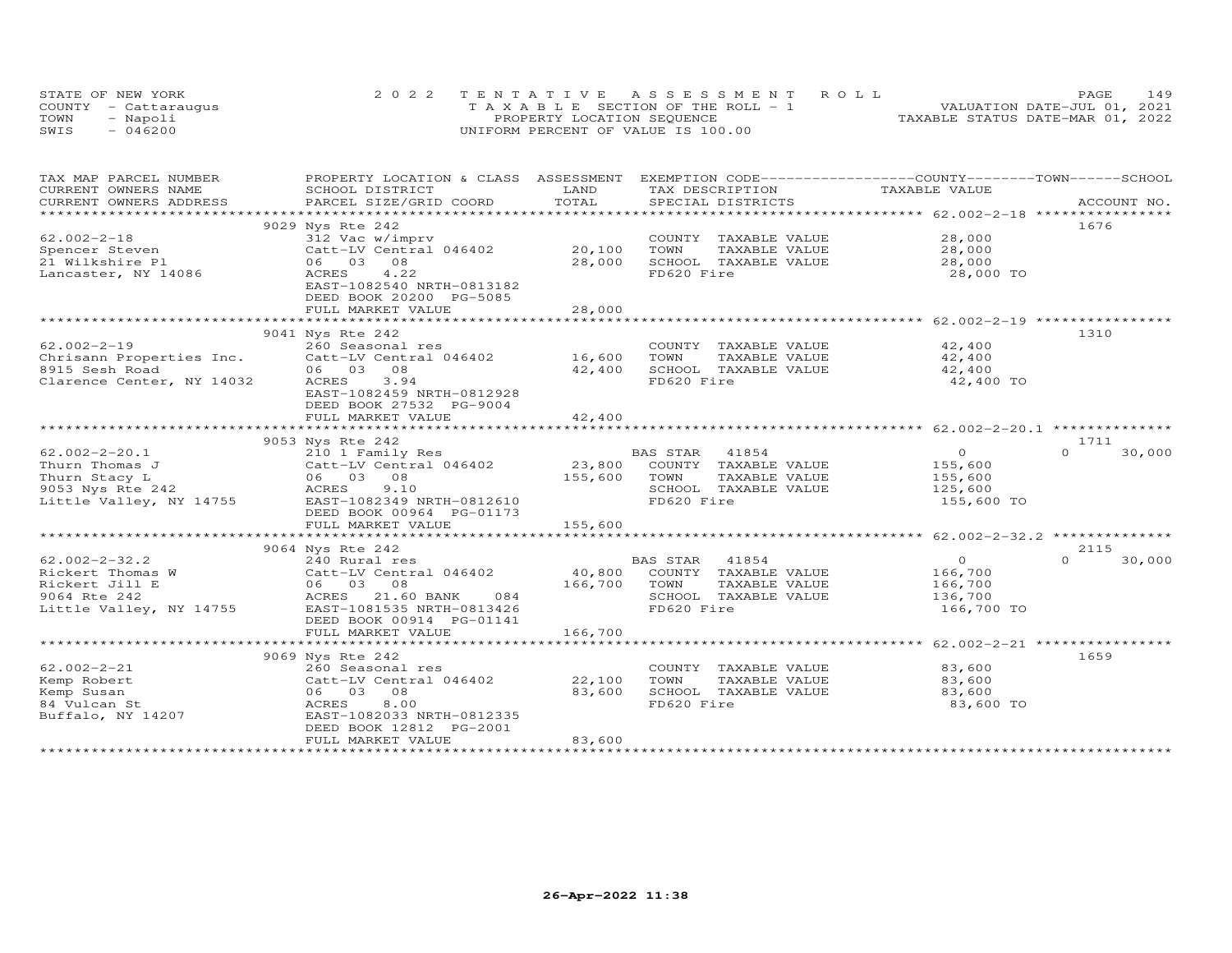|      | STATE OF NEW YORK    | 2022 TENTATIVE ASSESSMENT ROLL        | 150<br>PAGE                      |
|------|----------------------|---------------------------------------|----------------------------------|
|      | COUNTY - Cattaraugus | T A X A B L E SECTION OF THE ROLL - 1 | VALUATION DATE-JUL 01, 2021      |
| TOWN | - Napoli             | PROPERTY LOCATION SEQUENCE            | TAXABLE STATUS DATE-MAR 01, 2022 |
| SWIS | $-046200$            | UNIFORM PERCENT OF VALUE IS 100.00    |                                  |

| TAX MAP PARCEL NUMBER<br>CURRENT OWNERS NAME | PROPERTY LOCATION & CLASS ASSESSMENT EXEMPTION CODE----------------COUNTY-------TOWN------SCHOOL<br>SCHOOL DISTRICT                                                                                                                                                                                                                                                                                        | LAND    | TAX DESCRIPTION                    |                                             |                    |
|----------------------------------------------|------------------------------------------------------------------------------------------------------------------------------------------------------------------------------------------------------------------------------------------------------------------------------------------------------------------------------------------------------------------------------------------------------------|---------|------------------------------------|---------------------------------------------|--------------------|
|                                              |                                                                                                                                                                                                                                                                                                                                                                                                            |         |                                    | TAXABLE VALUE                               | ACCOUNT NO.        |
|                                              | .CURRENT OWNERS ADDRESS PARCEL SIZE/GRID COORD TOTAL SPECIAL DISTRICTS ACCOUNT NO ACCOUNT NO ACCOUNT NO ARE A A                                                                                                                                                                                                                                                                                            |         |                                    |                                             |                    |
|                                              | 9185 Nys Rte 242                                                                                                                                                                                                                                                                                                                                                                                           |         |                                    |                                             | 1365               |
| $62.002 - 2 - 30$                            | 260 Seasonal res                                                                                                                                                                                                                                                                                                                                                                                           |         | COUNTY TAXABLE VALUE               | 86,500                                      |                    |
| MEAD JILL E.                                 | zou seasonaí res<br>Catt-LV Central 046402 (30,000)                                                                                                                                                                                                                                                                                                                                                        |         | TOWN<br>TAXABLE VALUE              | 86,500                                      |                    |
| MEAD KENNETH J.                              | 05 03 08                                                                                                                                                                                                                                                                                                                                                                                                   | 86,500  | SCHOOL TAXABLE VALUE               | 86,500                                      |                    |
| 285 DARWIN DRIVE                             | ACRES 13.60                                                                                                                                                                                                                                                                                                                                                                                                |         | FD620 Fire                         | 86,500 TO                                   |                    |
| AMHERST, NY 14226                            | EAST-1080312 NRTH-0810733                                                                                                                                                                                                                                                                                                                                                                                  |         |                                    |                                             |                    |
|                                              | DEED BOOK 29868 PG-4001                                                                                                                                                                                                                                                                                                                                                                                    |         |                                    |                                             |                    |
|                                              | FULL MARKET VALUE                                                                                                                                                                                                                                                                                                                                                                                          | 86,500  |                                    |                                             |                    |
|                                              |                                                                                                                                                                                                                                                                                                                                                                                                            |         |                                    |                                             |                    |
|                                              | 9215 Nys Rte 242                                                                                                                                                                                                                                                                                                                                                                                           |         |                                    |                                             | 1355               |
| $62.002 - 2 - 29$                            | 210 1 Family Res                                                                                                                                                                                                                                                                                                                                                                                           |         | VET COM CT 41131                   | 20,000                                      | $\circ$<br>20,000  |
|                                              | Huntington Charles B Life Us Catt-LV Central 046402 15,500 ENH STAR 41834                                                                                                                                                                                                                                                                                                                                  |         |                                    |                                             | 74,900<br>$\Omega$ |
| Huntington James J                           | 05 03 08                                                                                                                                                                                                                                                                                                                                                                                                   | 92,700  | COUNTY TAXABLE VALUE               | $\begin{array}{c}0\\72,700\end{array}$      |                    |
|                                              | Ff 175.00                                                                                                                                                                                                                                                                                                                                                                                                  |         | TOWN<br>TAXABLE VALUE              |                                             |                    |
| 9215 Nys Rte 242<br>Little Valley, NY 14755  | ACRES<br>3.23                                                                                                                                                                                                                                                                                                                                                                                              |         |                                    | 72,700<br>17,800                            |                    |
|                                              | EAST-1079675 NRTH-0810540                                                                                                                                                                                                                                                                                                                                                                                  |         | SCHOOL TAXABLE VALUE<br>FD620 Fire | 92,700 TO                                   |                    |
|                                              | DEED BOOK 6282 PG-5001                                                                                                                                                                                                                                                                                                                                                                                     |         |                                    |                                             |                    |
|                                              | FULL MARKET VALUE                                                                                                                                                                                                                                                                                                                                                                                          | 92,700  |                                    |                                             |                    |
|                                              |                                                                                                                                                                                                                                                                                                                                                                                                            |         |                                    |                                             |                    |
|                                              | 9255 Nys Rte 242                                                                                                                                                                                                                                                                                                                                                                                           |         |                                    |                                             | 1602               |
| $62.002 - 2 - 34$                            | 240 Rural res                                                                                                                                                                                                                                                                                                                                                                                              |         | ENH STAR 41834                     | $\circ$                                     | $\Omega$<br>74,900 |
|                                              |                                                                                                                                                                                                                                                                                                                                                                                                            |         |                                    | 2,500                                       | 2,500<br>2,500     |
|                                              | Show Roger<br>Catt-LV Central 046402<br>Show Rhonda R<br>255 Rte 242<br>Little Valley, NY 14755<br>CARES 89.43<br>Little Valley, NY 14755<br>CARES 89.43<br>Little Valley, NY 14755<br>CARES 89.43<br>CARES 89.43<br>CARES 89.43<br>CARES 89.43<br>CARE                                                                                                                                                    |         | 193,000 COUNTY TAXABLE VALUE       | 190,500                                     |                    |
|                                              |                                                                                                                                                                                                                                                                                                                                                                                                            |         | TAXABLE VALUE                      | 190,500                                     |                    |
|                                              |                                                                                                                                                                                                                                                                                                                                                                                                            |         | SCHOOL TAXABLE VALUE               | 115,600                                     |                    |
|                                              |                                                                                                                                                                                                                                                                                                                                                                                                            |         |                                    | 193,000 TO                                  |                    |
|                                              | FULL MARKET VALUE                                                                                                                                                                                                                                                                                                                                                                                          | 193,000 |                                    |                                             |                    |
|                                              |                                                                                                                                                                                                                                                                                                                                                                                                            |         |                                    |                                             |                    |
|                                              | 9272 Nys Rte 242                                                                                                                                                                                                                                                                                                                                                                                           |         |                                    |                                             | 1779               |
|                                              | $\begin{tabular}{lllllllllllllllllllll} \begin{array}{l} \mbox{62.002--2-33} & \mbox{240 Rural res} & \mbox{EMH STAR} & 41834 \\ \mbox{Jablonski Raymond E} & \mbox{Catt-LV Central} & 046402 & 55,400 & \mbox{COUNTY} & \mbox{TAXABLE VALUE} \\ \mbox{Jablonski Rosemary} & 05 & 03 & 08 & 172,500 & \mbox{TOWN} & \mbox{TAXABLE VALUE} \\ \mbox{9272 Rte 242} & \mbox{ACRES} & 36.15 & \mbox{SCHOOL TAX$ |         |                                    |                                             | $\Omega$<br>74,900 |
|                                              |                                                                                                                                                                                                                                                                                                                                                                                                            |         |                                    | $\begin{array}{c} 0 \\ 172,500 \end{array}$ |                    |
|                                              |                                                                                                                                                                                                                                                                                                                                                                                                            |         | TAXABLE VALUE                      | 172,500                                     |                    |
|                                              |                                                                                                                                                                                                                                                                                                                                                                                                            |         |                                    | 97,600                                      |                    |
|                                              |                                                                                                                                                                                                                                                                                                                                                                                                            |         |                                    | 172,500 TO                                  |                    |
|                                              |                                                                                                                                                                                                                                                                                                                                                                                                            |         |                                    |                                             |                    |
|                                              | FULL MARKET VALUE                                                                                                                                                                                                                                                                                                                                                                                          | 172,500 |                                    |                                             |                    |
|                                              |                                                                                                                                                                                                                                                                                                                                                                                                            |         |                                    |                                             |                    |
|                                              | 9295 Nys Rte 242                                                                                                                                                                                                                                                                                                                                                                                           |         |                                    |                                             | 1415               |
|                                              |                                                                                                                                                                                                                                                                                                                                                                                                            |         | COUNTY TAXABLE VALUE 79,200        |                                             |                    |
|                                              | $02.002 - 2 - 35$<br>Chan Norman HM<br>Chan Norman HM<br>Chan Nite With Central 046402<br>Chan Nite With With Central 046402<br>Chan Nite With Central 046402                                                                                                                                                                                                                                              |         | TOWN<br>TAXABLE VALUE              | 79,200                                      |                    |
| Chan Rita YK                                 | 13 03 08                                                                                                                                                                                                                                                                                                                                                                                                   | 79,200  | SCHOOL TAXABLE VALUE               | 79,200                                      |                    |
| 174 Mountain Park Ave 9W                     | ACRES<br>1.21                                                                                                                                                                                                                                                                                                                                                                                              |         | FD620 Fire                         | 79,200 TO                                   |                    |
| Hamilton, Canada L8V 1A1                     | EAST-1078335 NRTH-0809576                                                                                                                                                                                                                                                                                                                                                                                  |         |                                    |                                             |                    |
|                                              | DEED BOOK 00919 PG-00534                                                                                                                                                                                                                                                                                                                                                                                   |         |                                    |                                             |                    |
|                                              | FULL MARKET VALUE                                                                                                                                                                                                                                                                                                                                                                                          | 79,200  |                                    |                                             |                    |
|                                              |                                                                                                                                                                                                                                                                                                                                                                                                            |         |                                    |                                             |                    |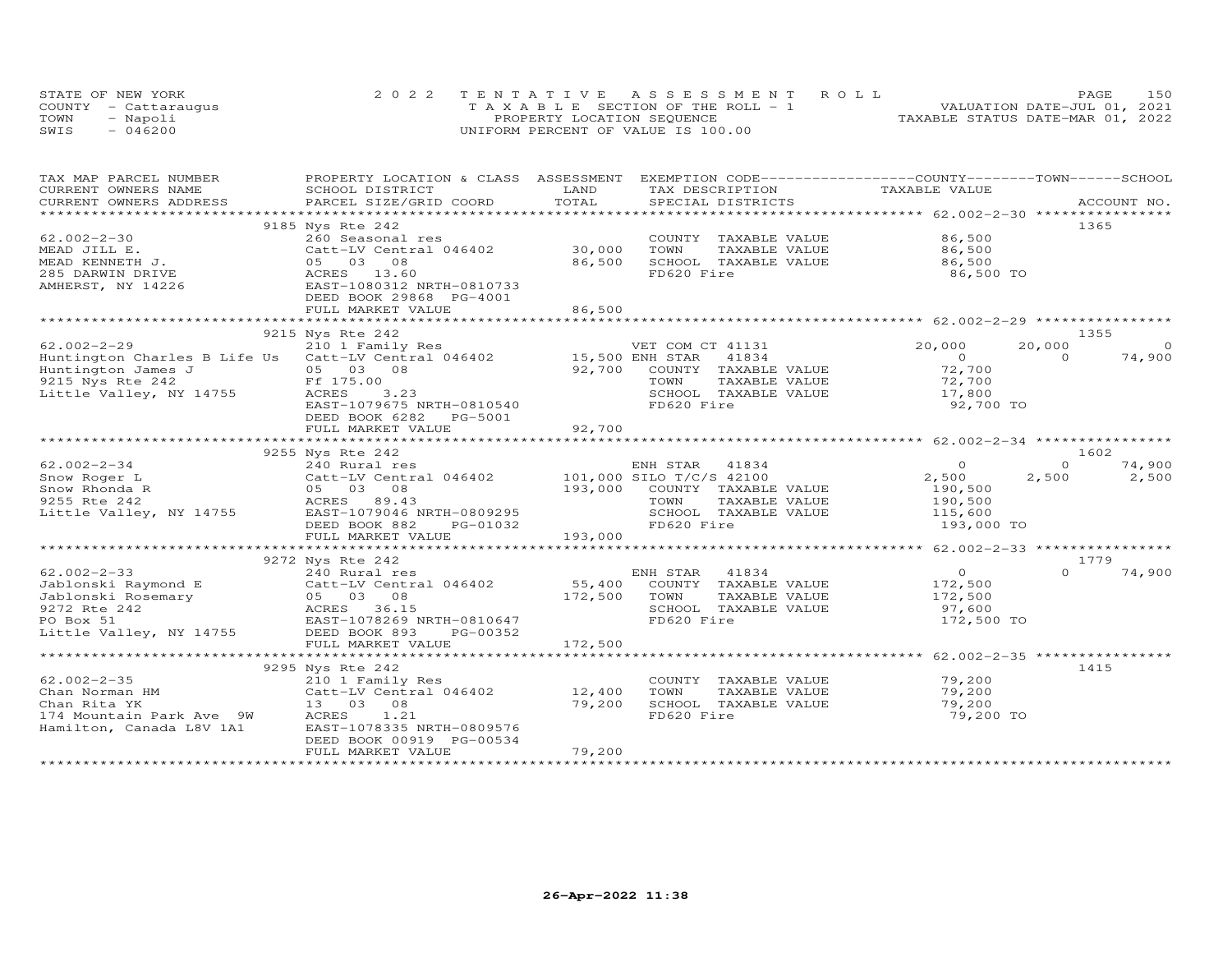|      | STATE OF NEW YORK    | 2022 TENTATIVE ASSESSMENT ROLL        | 151<br>PAGE                      |
|------|----------------------|---------------------------------------|----------------------------------|
|      | COUNTY - Cattarauqus | T A X A B L E SECTION OF THE ROLL - 1 | VALUATION DATE-JUL 01, 2021      |
| TOWN | - Napoli             | PROPERTY LOCATION SEQUENCE            | TAXABLE STATUS DATE-MAR 01, 2022 |
| SWIS | $-046200$            | UNIFORM PERCENT OF VALUE IS 100.00    |                                  |

| TOTAL<br>CURRENT OWNERS ADDRESS<br>PARCEL SIZE/GRID COORD<br>SPECIAL DISTRICTS<br>ACCOUNT NO.<br>**********************<br>9317 Nys Rte 242<br>2101<br>$62.002 - 2 - 36.3$<br>109,700<br>240 Rural res<br>COUNTY TAXABLE VALUE<br>35,500<br>TAXABLE VALUE<br>Corning Joseph T<br>Catt-LV Central 046402<br>TOWN<br>109,700<br>109,700<br>18 Maple St<br>13 03 08<br>109,700<br>SCHOOL TAXABLE VALUE<br>Arcade, NY 14009<br>FD620 Fire<br>FRNT 720.00 DPTH<br>109,700 TO<br>ACRES<br>17.45<br>EAST-1077457 NRTH-0809252<br>DEED BOOK 11384 PG-6001<br>109,700<br>FULL MARKET VALUE<br>2196<br>9317 Nys Rte 242<br>$62.002 - 2 - 36.4$<br>69,400<br>260 Seasonal res<br>COUNTY TAXABLE VALUE<br>Corning Joseph T<br>17,100<br>TOWN<br>TAXABLE VALUE<br>69,400<br>Catt-LV Central 046402<br>08<br>69,400<br>SCHOOL TAXABLE VALUE<br>18 Maple St<br>13 03<br>69,400<br>2.70<br>FD620 Fire<br>Arcade, NY 14009<br>ACRES<br>69,400 TO<br>EAST-1077098 NRTH-0809740<br>DEED BOOK 11384 PG-6001<br>69,400<br>FULL MARKET VALUE<br>2046<br>9419 Nys Rte 242<br>28,200<br>$62.002 - 2 - 37.3$<br>270 Mfg housing<br>COUNTY TAXABLE VALUE<br>Catt-LV Central 046402 18,100<br>TOWN<br>TAXABLE VALUE<br>28,200<br>13 03 08<br>28,200<br>SCHOOL TAXABLE VALUE<br>28,200<br>ACRES<br>EAST-1<br>Pascucci Jeffrey<br>3.25<br>FD620 Fire<br>28,200 TO<br>EAST-1076535 NRTH-0809750<br>Little Valley, NY 14755<br>DEED BOOK 00990 PG-00136<br>28,200<br>FULL MARKET VALUE<br>1359<br>9430 Nys Rte 242<br>210 1 Family Res<br>Catt-LV Central 046402 14,700 BAS STAR 41854<br>$62.002 - 2 - 37.1$<br>VET WAR CT 41121<br>12,000<br>12,000<br>$\Omega$<br>$\overline{0}$<br>30,000<br>$\Omega$<br>Hurd Laurie J<br>87,300<br>COUNTY TAXABLE VALUE<br>75,300<br>13  03  08<br>2.60<br>ACRES<br>TOWN<br>TAXABLE VALUE<br>75,300<br>EAST-1076027 NRTH-0809672<br>SCHOOL TAXABLE VALUE<br>57,300<br>FD620 Fire<br>DEED BOOK 00965 PG-00601<br>87,300 TO<br>87,300<br>FULL MARKET VALUE<br>9433 Nys Rte 242<br>2045<br>$62.002 - 2 - 37.2$<br>82,600<br>COUNTY TAXABLE VALUE<br>312 Vac w/imprv<br>Catt-LV Central 046402<br>76,900<br>TOWN<br>TAXABLE VALUE<br>82,600<br>Hughes Raymond<br>129 Main St<br>13 03 08<br>82,600<br>SCHOOL TAXABLE VALUE<br>82,600<br>Little Valley, NY 14755<br>ACRES<br>52.90<br>FD620 Fire<br>82,600 TO<br>EAST-1076443 NRTH-0808590<br>DEED BOOK 30584 PG-5001<br>82,600<br>FULL MARKET VALUE | TAX MAP PARCEL NUMBER<br>CURRENT OWNERS NAME | PROPERTY LOCATION & CLASS ASSESSMENT EXEMPTION CODE----------------COUNTY-------TOWN------SCHOOL<br>SCHOOL DISTRICT | LAND | TAX DESCRIPTION | TAXABLE VALUE |  |
|-------------------------------------------------------------------------------------------------------------------------------------------------------------------------------------------------------------------------------------------------------------------------------------------------------------------------------------------------------------------------------------------------------------------------------------------------------------------------------------------------------------------------------------------------------------------------------------------------------------------------------------------------------------------------------------------------------------------------------------------------------------------------------------------------------------------------------------------------------------------------------------------------------------------------------------------------------------------------------------------------------------------------------------------------------------------------------------------------------------------------------------------------------------------------------------------------------------------------------------------------------------------------------------------------------------------------------------------------------------------------------------------------------------------------------------------------------------------------------------------------------------------------------------------------------------------------------------------------------------------------------------------------------------------------------------------------------------------------------------------------------------------------------------------------------------------------------------------------------------------------------------------------------------------------------------------------------------------------------------------------------------------------------------------------------------------------------------------------------------------------------------------------------------------------------------------------------------------------------------------------------------------------------------------------------------------------------------------------------------------------------------------------------|----------------------------------------------|---------------------------------------------------------------------------------------------------------------------|------|-----------------|---------------|--|
|                                                                                                                                                                                                                                                                                                                                                                                                                                                                                                                                                                                                                                                                                                                                                                                                                                                                                                                                                                                                                                                                                                                                                                                                                                                                                                                                                                                                                                                                                                                                                                                                                                                                                                                                                                                                                                                                                                                                                                                                                                                                                                                                                                                                                                                                                                                                                                                                       |                                              |                                                                                                                     |      |                 |               |  |
|                                                                                                                                                                                                                                                                                                                                                                                                                                                                                                                                                                                                                                                                                                                                                                                                                                                                                                                                                                                                                                                                                                                                                                                                                                                                                                                                                                                                                                                                                                                                                                                                                                                                                                                                                                                                                                                                                                                                                                                                                                                                                                                                                                                                                                                                                                                                                                                                       |                                              |                                                                                                                     |      |                 |               |  |
|                                                                                                                                                                                                                                                                                                                                                                                                                                                                                                                                                                                                                                                                                                                                                                                                                                                                                                                                                                                                                                                                                                                                                                                                                                                                                                                                                                                                                                                                                                                                                                                                                                                                                                                                                                                                                                                                                                                                                                                                                                                                                                                                                                                                                                                                                                                                                                                                       |                                              |                                                                                                                     |      |                 |               |  |
|                                                                                                                                                                                                                                                                                                                                                                                                                                                                                                                                                                                                                                                                                                                                                                                                                                                                                                                                                                                                                                                                                                                                                                                                                                                                                                                                                                                                                                                                                                                                                                                                                                                                                                                                                                                                                                                                                                                                                                                                                                                                                                                                                                                                                                                                                                                                                                                                       |                                              |                                                                                                                     |      |                 |               |  |
|                                                                                                                                                                                                                                                                                                                                                                                                                                                                                                                                                                                                                                                                                                                                                                                                                                                                                                                                                                                                                                                                                                                                                                                                                                                                                                                                                                                                                                                                                                                                                                                                                                                                                                                                                                                                                                                                                                                                                                                                                                                                                                                                                                                                                                                                                                                                                                                                       |                                              |                                                                                                                     |      |                 |               |  |
|                                                                                                                                                                                                                                                                                                                                                                                                                                                                                                                                                                                                                                                                                                                                                                                                                                                                                                                                                                                                                                                                                                                                                                                                                                                                                                                                                                                                                                                                                                                                                                                                                                                                                                                                                                                                                                                                                                                                                                                                                                                                                                                                                                                                                                                                                                                                                                                                       |                                              |                                                                                                                     |      |                 |               |  |
|                                                                                                                                                                                                                                                                                                                                                                                                                                                                                                                                                                                                                                                                                                                                                                                                                                                                                                                                                                                                                                                                                                                                                                                                                                                                                                                                                                                                                                                                                                                                                                                                                                                                                                                                                                                                                                                                                                                                                                                                                                                                                                                                                                                                                                                                                                                                                                                                       |                                              |                                                                                                                     |      |                 |               |  |
|                                                                                                                                                                                                                                                                                                                                                                                                                                                                                                                                                                                                                                                                                                                                                                                                                                                                                                                                                                                                                                                                                                                                                                                                                                                                                                                                                                                                                                                                                                                                                                                                                                                                                                                                                                                                                                                                                                                                                                                                                                                                                                                                                                                                                                                                                                                                                                                                       |                                              |                                                                                                                     |      |                 |               |  |
|                                                                                                                                                                                                                                                                                                                                                                                                                                                                                                                                                                                                                                                                                                                                                                                                                                                                                                                                                                                                                                                                                                                                                                                                                                                                                                                                                                                                                                                                                                                                                                                                                                                                                                                                                                                                                                                                                                                                                                                                                                                                                                                                                                                                                                                                                                                                                                                                       |                                              |                                                                                                                     |      |                 |               |  |
|                                                                                                                                                                                                                                                                                                                                                                                                                                                                                                                                                                                                                                                                                                                                                                                                                                                                                                                                                                                                                                                                                                                                                                                                                                                                                                                                                                                                                                                                                                                                                                                                                                                                                                                                                                                                                                                                                                                                                                                                                                                                                                                                                                                                                                                                                                                                                                                                       |                                              |                                                                                                                     |      |                 |               |  |
|                                                                                                                                                                                                                                                                                                                                                                                                                                                                                                                                                                                                                                                                                                                                                                                                                                                                                                                                                                                                                                                                                                                                                                                                                                                                                                                                                                                                                                                                                                                                                                                                                                                                                                                                                                                                                                                                                                                                                                                                                                                                                                                                                                                                                                                                                                                                                                                                       |                                              |                                                                                                                     |      |                 |               |  |
|                                                                                                                                                                                                                                                                                                                                                                                                                                                                                                                                                                                                                                                                                                                                                                                                                                                                                                                                                                                                                                                                                                                                                                                                                                                                                                                                                                                                                                                                                                                                                                                                                                                                                                                                                                                                                                                                                                                                                                                                                                                                                                                                                                                                                                                                                                                                                                                                       |                                              |                                                                                                                     |      |                 |               |  |
|                                                                                                                                                                                                                                                                                                                                                                                                                                                                                                                                                                                                                                                                                                                                                                                                                                                                                                                                                                                                                                                                                                                                                                                                                                                                                                                                                                                                                                                                                                                                                                                                                                                                                                                                                                                                                                                                                                                                                                                                                                                                                                                                                                                                                                                                                                                                                                                                       |                                              |                                                                                                                     |      |                 |               |  |
|                                                                                                                                                                                                                                                                                                                                                                                                                                                                                                                                                                                                                                                                                                                                                                                                                                                                                                                                                                                                                                                                                                                                                                                                                                                                                                                                                                                                                                                                                                                                                                                                                                                                                                                                                                                                                                                                                                                                                                                                                                                                                                                                                                                                                                                                                                                                                                                                       |                                              |                                                                                                                     |      |                 |               |  |
|                                                                                                                                                                                                                                                                                                                                                                                                                                                                                                                                                                                                                                                                                                                                                                                                                                                                                                                                                                                                                                                                                                                                                                                                                                                                                                                                                                                                                                                                                                                                                                                                                                                                                                                                                                                                                                                                                                                                                                                                                                                                                                                                                                                                                                                                                                                                                                                                       |                                              |                                                                                                                     |      |                 |               |  |
|                                                                                                                                                                                                                                                                                                                                                                                                                                                                                                                                                                                                                                                                                                                                                                                                                                                                                                                                                                                                                                                                                                                                                                                                                                                                                                                                                                                                                                                                                                                                                                                                                                                                                                                                                                                                                                                                                                                                                                                                                                                                                                                                                                                                                                                                                                                                                                                                       |                                              |                                                                                                                     |      |                 |               |  |
|                                                                                                                                                                                                                                                                                                                                                                                                                                                                                                                                                                                                                                                                                                                                                                                                                                                                                                                                                                                                                                                                                                                                                                                                                                                                                                                                                                                                                                                                                                                                                                                                                                                                                                                                                                                                                                                                                                                                                                                                                                                                                                                                                                                                                                                                                                                                                                                                       |                                              |                                                                                                                     |      |                 |               |  |
|                                                                                                                                                                                                                                                                                                                                                                                                                                                                                                                                                                                                                                                                                                                                                                                                                                                                                                                                                                                                                                                                                                                                                                                                                                                                                                                                                                                                                                                                                                                                                                                                                                                                                                                                                                                                                                                                                                                                                                                                                                                                                                                                                                                                                                                                                                                                                                                                       |                                              |                                                                                                                     |      |                 |               |  |
|                                                                                                                                                                                                                                                                                                                                                                                                                                                                                                                                                                                                                                                                                                                                                                                                                                                                                                                                                                                                                                                                                                                                                                                                                                                                                                                                                                                                                                                                                                                                                                                                                                                                                                                                                                                                                                                                                                                                                                                                                                                                                                                                                                                                                                                                                                                                                                                                       |                                              |                                                                                                                     |      |                 |               |  |
|                                                                                                                                                                                                                                                                                                                                                                                                                                                                                                                                                                                                                                                                                                                                                                                                                                                                                                                                                                                                                                                                                                                                                                                                                                                                                                                                                                                                                                                                                                                                                                                                                                                                                                                                                                                                                                                                                                                                                                                                                                                                                                                                                                                                                                                                                                                                                                                                       |                                              |                                                                                                                     |      |                 |               |  |
|                                                                                                                                                                                                                                                                                                                                                                                                                                                                                                                                                                                                                                                                                                                                                                                                                                                                                                                                                                                                                                                                                                                                                                                                                                                                                                                                                                                                                                                                                                                                                                                                                                                                                                                                                                                                                                                                                                                                                                                                                                                                                                                                                                                                                                                                                                                                                                                                       |                                              |                                                                                                                     |      |                 |               |  |
|                                                                                                                                                                                                                                                                                                                                                                                                                                                                                                                                                                                                                                                                                                                                                                                                                                                                                                                                                                                                                                                                                                                                                                                                                                                                                                                                                                                                                                                                                                                                                                                                                                                                                                                                                                                                                                                                                                                                                                                                                                                                                                                                                                                                                                                                                                                                                                                                       |                                              |                                                                                                                     |      |                 |               |  |
|                                                                                                                                                                                                                                                                                                                                                                                                                                                                                                                                                                                                                                                                                                                                                                                                                                                                                                                                                                                                                                                                                                                                                                                                                                                                                                                                                                                                                                                                                                                                                                                                                                                                                                                                                                                                                                                                                                                                                                                                                                                                                                                                                                                                                                                                                                                                                                                                       |                                              |                                                                                                                     |      |                 |               |  |
|                                                                                                                                                                                                                                                                                                                                                                                                                                                                                                                                                                                                                                                                                                                                                                                                                                                                                                                                                                                                                                                                                                                                                                                                                                                                                                                                                                                                                                                                                                                                                                                                                                                                                                                                                                                                                                                                                                                                                                                                                                                                                                                                                                                                                                                                                                                                                                                                       |                                              |                                                                                                                     |      |                 |               |  |
|                                                                                                                                                                                                                                                                                                                                                                                                                                                                                                                                                                                                                                                                                                                                                                                                                                                                                                                                                                                                                                                                                                                                                                                                                                                                                                                                                                                                                                                                                                                                                                                                                                                                                                                                                                                                                                                                                                                                                                                                                                                                                                                                                                                                                                                                                                                                                                                                       | Parsons Billie Jean                          |                                                                                                                     |      |                 |               |  |
|                                                                                                                                                                                                                                                                                                                                                                                                                                                                                                                                                                                                                                                                                                                                                                                                                                                                                                                                                                                                                                                                                                                                                                                                                                                                                                                                                                                                                                                                                                                                                                                                                                                                                                                                                                                                                                                                                                                                                                                                                                                                                                                                                                                                                                                                                                                                                                                                       | Pascucci Michael                             |                                                                                                                     |      |                 |               |  |
|                                                                                                                                                                                                                                                                                                                                                                                                                                                                                                                                                                                                                                                                                                                                                                                                                                                                                                                                                                                                                                                                                                                                                                                                                                                                                                                                                                                                                                                                                                                                                                                                                                                                                                                                                                                                                                                                                                                                                                                                                                                                                                                                                                                                                                                                                                                                                                                                       |                                              |                                                                                                                     |      |                 |               |  |
|                                                                                                                                                                                                                                                                                                                                                                                                                                                                                                                                                                                                                                                                                                                                                                                                                                                                                                                                                                                                                                                                                                                                                                                                                                                                                                                                                                                                                                                                                                                                                                                                                                                                                                                                                                                                                                                                                                                                                                                                                                                                                                                                                                                                                                                                                                                                                                                                       | 9419 NYS Rte 242                             |                                                                                                                     |      |                 |               |  |
|                                                                                                                                                                                                                                                                                                                                                                                                                                                                                                                                                                                                                                                                                                                                                                                                                                                                                                                                                                                                                                                                                                                                                                                                                                                                                                                                                                                                                                                                                                                                                                                                                                                                                                                                                                                                                                                                                                                                                                                                                                                                                                                                                                                                                                                                                                                                                                                                       |                                              |                                                                                                                     |      |                 |               |  |
|                                                                                                                                                                                                                                                                                                                                                                                                                                                                                                                                                                                                                                                                                                                                                                                                                                                                                                                                                                                                                                                                                                                                                                                                                                                                                                                                                                                                                                                                                                                                                                                                                                                                                                                                                                                                                                                                                                                                                                                                                                                                                                                                                                                                                                                                                                                                                                                                       |                                              |                                                                                                                     |      |                 |               |  |
|                                                                                                                                                                                                                                                                                                                                                                                                                                                                                                                                                                                                                                                                                                                                                                                                                                                                                                                                                                                                                                                                                                                                                                                                                                                                                                                                                                                                                                                                                                                                                                                                                                                                                                                                                                                                                                                                                                                                                                                                                                                                                                                                                                                                                                                                                                                                                                                                       |                                              |                                                                                                                     |      |                 |               |  |
|                                                                                                                                                                                                                                                                                                                                                                                                                                                                                                                                                                                                                                                                                                                                                                                                                                                                                                                                                                                                                                                                                                                                                                                                                                                                                                                                                                                                                                                                                                                                                                                                                                                                                                                                                                                                                                                                                                                                                                                                                                                                                                                                                                                                                                                                                                                                                                                                       |                                              |                                                                                                                     |      |                 |               |  |
|                                                                                                                                                                                                                                                                                                                                                                                                                                                                                                                                                                                                                                                                                                                                                                                                                                                                                                                                                                                                                                                                                                                                                                                                                                                                                                                                                                                                                                                                                                                                                                                                                                                                                                                                                                                                                                                                                                                                                                                                                                                                                                                                                                                                                                                                                                                                                                                                       |                                              |                                                                                                                     |      |                 |               |  |
|                                                                                                                                                                                                                                                                                                                                                                                                                                                                                                                                                                                                                                                                                                                                                                                                                                                                                                                                                                                                                                                                                                                                                                                                                                                                                                                                                                                                                                                                                                                                                                                                                                                                                                                                                                                                                                                                                                                                                                                                                                                                                                                                                                                                                                                                                                                                                                                                       |                                              |                                                                                                                     |      |                 |               |  |
|                                                                                                                                                                                                                                                                                                                                                                                                                                                                                                                                                                                                                                                                                                                                                                                                                                                                                                                                                                                                                                                                                                                                                                                                                                                                                                                                                                                                                                                                                                                                                                                                                                                                                                                                                                                                                                                                                                                                                                                                                                                                                                                                                                                                                                                                                                                                                                                                       | 9430 Rte 242                                 |                                                                                                                     |      |                 |               |  |
|                                                                                                                                                                                                                                                                                                                                                                                                                                                                                                                                                                                                                                                                                                                                                                                                                                                                                                                                                                                                                                                                                                                                                                                                                                                                                                                                                                                                                                                                                                                                                                                                                                                                                                                                                                                                                                                                                                                                                                                                                                                                                                                                                                                                                                                                                                                                                                                                       | Little Valley, NY 14755                      |                                                                                                                     |      |                 |               |  |
|                                                                                                                                                                                                                                                                                                                                                                                                                                                                                                                                                                                                                                                                                                                                                                                                                                                                                                                                                                                                                                                                                                                                                                                                                                                                                                                                                                                                                                                                                                                                                                                                                                                                                                                                                                                                                                                                                                                                                                                                                                                                                                                                                                                                                                                                                                                                                                                                       |                                              |                                                                                                                     |      |                 |               |  |
|                                                                                                                                                                                                                                                                                                                                                                                                                                                                                                                                                                                                                                                                                                                                                                                                                                                                                                                                                                                                                                                                                                                                                                                                                                                                                                                                                                                                                                                                                                                                                                                                                                                                                                                                                                                                                                                                                                                                                                                                                                                                                                                                                                                                                                                                                                                                                                                                       |                                              |                                                                                                                     |      |                 |               |  |
|                                                                                                                                                                                                                                                                                                                                                                                                                                                                                                                                                                                                                                                                                                                                                                                                                                                                                                                                                                                                                                                                                                                                                                                                                                                                                                                                                                                                                                                                                                                                                                                                                                                                                                                                                                                                                                                                                                                                                                                                                                                                                                                                                                                                                                                                                                                                                                                                       |                                              |                                                                                                                     |      |                 |               |  |
|                                                                                                                                                                                                                                                                                                                                                                                                                                                                                                                                                                                                                                                                                                                                                                                                                                                                                                                                                                                                                                                                                                                                                                                                                                                                                                                                                                                                                                                                                                                                                                                                                                                                                                                                                                                                                                                                                                                                                                                                                                                                                                                                                                                                                                                                                                                                                                                                       |                                              |                                                                                                                     |      |                 |               |  |
|                                                                                                                                                                                                                                                                                                                                                                                                                                                                                                                                                                                                                                                                                                                                                                                                                                                                                                                                                                                                                                                                                                                                                                                                                                                                                                                                                                                                                                                                                                                                                                                                                                                                                                                                                                                                                                                                                                                                                                                                                                                                                                                                                                                                                                                                                                                                                                                                       |                                              |                                                                                                                     |      |                 |               |  |
|                                                                                                                                                                                                                                                                                                                                                                                                                                                                                                                                                                                                                                                                                                                                                                                                                                                                                                                                                                                                                                                                                                                                                                                                                                                                                                                                                                                                                                                                                                                                                                                                                                                                                                                                                                                                                                                                                                                                                                                                                                                                                                                                                                                                                                                                                                                                                                                                       |                                              |                                                                                                                     |      |                 |               |  |
|                                                                                                                                                                                                                                                                                                                                                                                                                                                                                                                                                                                                                                                                                                                                                                                                                                                                                                                                                                                                                                                                                                                                                                                                                                                                                                                                                                                                                                                                                                                                                                                                                                                                                                                                                                                                                                                                                                                                                                                                                                                                                                                                                                                                                                                                                                                                                                                                       |                                              |                                                                                                                     |      |                 |               |  |
|                                                                                                                                                                                                                                                                                                                                                                                                                                                                                                                                                                                                                                                                                                                                                                                                                                                                                                                                                                                                                                                                                                                                                                                                                                                                                                                                                                                                                                                                                                                                                                                                                                                                                                                                                                                                                                                                                                                                                                                                                                                                                                                                                                                                                                                                                                                                                                                                       |                                              |                                                                                                                     |      |                 |               |  |
|                                                                                                                                                                                                                                                                                                                                                                                                                                                                                                                                                                                                                                                                                                                                                                                                                                                                                                                                                                                                                                                                                                                                                                                                                                                                                                                                                                                                                                                                                                                                                                                                                                                                                                                                                                                                                                                                                                                                                                                                                                                                                                                                                                                                                                                                                                                                                                                                       |                                              |                                                                                                                     |      |                 |               |  |
|                                                                                                                                                                                                                                                                                                                                                                                                                                                                                                                                                                                                                                                                                                                                                                                                                                                                                                                                                                                                                                                                                                                                                                                                                                                                                                                                                                                                                                                                                                                                                                                                                                                                                                                                                                                                                                                                                                                                                                                                                                                                                                                                                                                                                                                                                                                                                                                                       |                                              |                                                                                                                     |      |                 |               |  |
|                                                                                                                                                                                                                                                                                                                                                                                                                                                                                                                                                                                                                                                                                                                                                                                                                                                                                                                                                                                                                                                                                                                                                                                                                                                                                                                                                                                                                                                                                                                                                                                                                                                                                                                                                                                                                                                                                                                                                                                                                                                                                                                                                                                                                                                                                                                                                                                                       |                                              |                                                                                                                     |      |                 |               |  |
|                                                                                                                                                                                                                                                                                                                                                                                                                                                                                                                                                                                                                                                                                                                                                                                                                                                                                                                                                                                                                                                                                                                                                                                                                                                                                                                                                                                                                                                                                                                                                                                                                                                                                                                                                                                                                                                                                                                                                                                                                                                                                                                                                                                                                                                                                                                                                                                                       |                                              |                                                                                                                     |      |                 |               |  |
|                                                                                                                                                                                                                                                                                                                                                                                                                                                                                                                                                                                                                                                                                                                                                                                                                                                                                                                                                                                                                                                                                                                                                                                                                                                                                                                                                                                                                                                                                                                                                                                                                                                                                                                                                                                                                                                                                                                                                                                                                                                                                                                                                                                                                                                                                                                                                                                                       |                                              |                                                                                                                     |      |                 |               |  |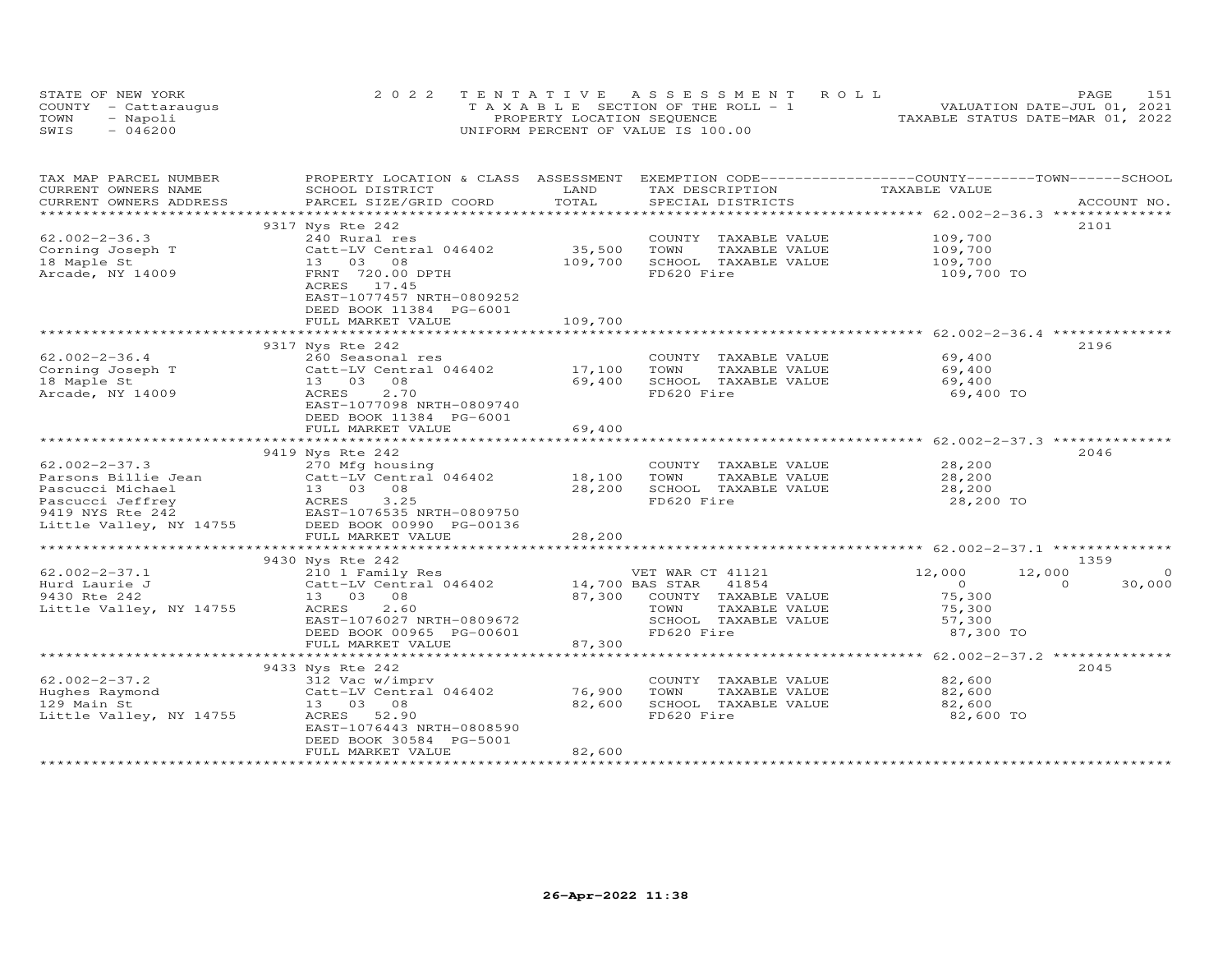|      | STATE OF NEW YORK    | 2022 TENTATIVE ASSESSMENT ROLL        | 152<br>PAGE                      |
|------|----------------------|---------------------------------------|----------------------------------|
|      | COUNTY - Cattaraugus | T A X A B L E SECTION OF THE ROLL - 1 | VALUATION DATE-JUL 01, 2021      |
| TOWN | - Napoli             | PROPERTY LOCATION SEQUENCE            | TAXABLE STATUS DATE-MAR 01, 2022 |
| SWIS | $-046200$            | UNIFORM PERCENT OF VALUE IS 100.00    |                                  |

| TAX MAP PARCEL NUMBER<br>CURRENT OWNERS NAME | PROPERTY LOCATION & CLASS ASSESSMENT EXEMPTION CODE----------------COUNTY-------TOWN------SCHOOL<br>SCHOOL DISTRICT                                                                                                                                                                                                                                                                                                                                                                                                  | LAND    |                               |                       |          |             |
|----------------------------------------------|----------------------------------------------------------------------------------------------------------------------------------------------------------------------------------------------------------------------------------------------------------------------------------------------------------------------------------------------------------------------------------------------------------------------------------------------------------------------------------------------------------------------|---------|-------------------------------|-----------------------|----------|-------------|
|                                              |                                                                                                                                                                                                                                                                                                                                                                                                                                                                                                                      |         | TAX DESCRIPTION TAXABLE VALUE |                       |          | ACCOUNT NO. |
|                                              |                                                                                                                                                                                                                                                                                                                                                                                                                                                                                                                      |         |                               |                       |          |             |
|                                              |                                                                                                                                                                                                                                                                                                                                                                                                                                                                                                                      |         |                               |                       | 1937     |             |
|                                              | 9466 Nys Rte 242                                                                                                                                                                                                                                                                                                                                                                                                                                                                                                     |         |                               |                       |          |             |
| $62.002 - 2 - 39.3$                          | 210 1 Family Res<br>Catt-LV Central 046402 15,000 COUNTY TAXABLE VALUE<br>13 03 08 286,500 TOWN TAXABLE VALUE                                                                                                                                                                                                                                                                                                                                                                                                        |         | VETDIS CTS 41140              | 40,000                | 40,000   |             |
| Hahn Christopher                             |                                                                                                                                                                                                                                                                                                                                                                                                                                                                                                                      |         |                               | 246,500               |          |             |
| Hahn Kimberly                                | 13  03  08<br>9470 Rte.242 also on site<br>9470 Rte.242 also on site                                                                                                                                                                                                                                                                                                                                                                                                                                                 | 286,500 | TAXABLE VALUE                 | 246,500               |          |             |
| 9466 Rte 242                                 |                                                                                                                                                                                                                                                                                                                                                                                                                                                                                                                      |         | SCHOOL TAXABLE VALUE          | 286,500               |          |             |
| Little Valley, NY 14755                      |                                                                                                                                                                                                                                                                                                                                                                                                                                                                                                                      |         | FD620 Fire                    | 286,500 TO            |          |             |
|                                              | EAST-1075374 NRTH-0809186                                                                                                                                                                                                                                                                                                                                                                                                                                                                                            |         |                               |                       |          |             |
|                                              | DEED BOOK 27070 PG-7001                                                                                                                                                                                                                                                                                                                                                                                                                                                                                              |         |                               |                       |          |             |
|                                              |                                                                                                                                                                                                                                                                                                                                                                                                                                                                                                                      |         |                               |                       |          |             |
|                                              |                                                                                                                                                                                                                                                                                                                                                                                                                                                                                                                      |         |                               |                       |          |             |
|                                              | 9498 Nys Rte 242                                                                                                                                                                                                                                                                                                                                                                                                                                                                                                     |         |                               |                       | 2038     |             |
|                                              | $\begin{array}{lllllllllllllllllllll} \end{array} & \begin{array}{lllllllllllllll} \end{array} & \begin{array}{lllllllllllll} \end{array} & \begin{array}{lllllllllll} \end{array} & \begin{array}{lllllllllll} \end{array} & \begin{array}{lllllllllll} \end{array} & \begin{array}{lllllllllll} \end{array} & \begin{array}{lllllllllll} \end{array} & \begin{array}{lllllllllll} \end{array} & \begin{array}{lllllllllllll} \end{array} & \begin{array}{lllllllllllll} \end{array} & \begin{array}{lllllllllllll$ |         |                               | 12,000                | 12,000   | $\Omega$    |
|                                              |                                                                                                                                                                                                                                                                                                                                                                                                                                                                                                                      |         |                               | $\overline{O}$        | $\Omega$ | 74,900      |
|                                              |                                                                                                                                                                                                                                                                                                                                                                                                                                                                                                                      |         |                               | 145,000               |          |             |
|                                              |                                                                                                                                                                                                                                                                                                                                                                                                                                                                                                                      |         |                               | 145,000               |          |             |
|                                              |                                                                                                                                                                                                                                                                                                                                                                                                                                                                                                                      |         | SCHOOL TAXABLE VALUE 82,100   |                       |          |             |
|                                              |                                                                                                                                                                                                                                                                                                                                                                                                                                                                                                                      |         |                               | 157,000 TO            |          |             |
|                                              |                                                                                                                                                                                                                                                                                                                                                                                                                                                                                                                      |         |                               |                       |          |             |
|                                              | FULL MARKET VALUE                                                                                                                                                                                                                                                                                                                                                                                                                                                                                                    | 157,000 |                               |                       |          |             |
|                                              |                                                                                                                                                                                                                                                                                                                                                                                                                                                                                                                      |         |                               |                       |          |             |
|                                              | 9499 Nys Rte 242                                                                                                                                                                                                                                                                                                                                                                                                                                                                                                     |         |                               |                       | 2031     |             |
| $62.002 - 2 - 39.4$                          | 240 Rural res                                                                                                                                                                                                                                                                                                                                                                                                                                                                                                        |         | COUNTY TAXABLE VALUE          | 411,800               |          |             |
|                                              | Experience of Columbus Experience Catt-LV Central 046402<br>Robinski Veronica (13 03 08<br>9499 Nys Rte 242 (24) ACRES 34.40<br>Little Valley, NY 14755 (25.87 -1075351 NRTH-0808223<br>Catt-LV Central 046402 53,900                                                                                                                                                                                                                                                                                                |         | TOWN<br>TAXABLE VALUE         | 411,800               |          |             |
|                                              |                                                                                                                                                                                                                                                                                                                                                                                                                                                                                                                      | 411,800 | SCHOOL TAXABLE VALUE          | 411,800<br>411,800 TO |          |             |
|                                              |                                                                                                                                                                                                                                                                                                                                                                                                                                                                                                                      |         | FD620 Fire                    |                       |          |             |
|                                              |                                                                                                                                                                                                                                                                                                                                                                                                                                                                                                                      |         |                               |                       |          |             |
|                                              | DEED BOOK 16548 PG-2                                                                                                                                                                                                                                                                                                                                                                                                                                                                                                 |         |                               |                       |          |             |
|                                              | FULL MARKET VALUE                                                                                                                                                                                                                                                                                                                                                                                                                                                                                                    | 411,800 |                               |                       |          |             |
|                                              |                                                                                                                                                                                                                                                                                                                                                                                                                                                                                                                      |         |                               |                       |          |             |
|                                              | 9503 Nys Rte 242                                                                                                                                                                                                                                                                                                                                                                                                                                                                                                     |         |                               |                       | 2176     |             |
| $62.004 - 1 - 19.13$                         | -12 Vac w/imprv<br>Catt-LV Central 046402 43,100                                                                                                                                                                                                                                                                                                                                                                                                                                                                     |         | COUNTY TAXABLE VALUE 43,900   |                       |          |             |
| Smith Raymond                                |                                                                                                                                                                                                                                                                                                                                                                                                                                                                                                                      |         | TOWN<br>TAXABLE VALUE         |                       |          |             |
| Smith Dawn                                   |                                                                                                                                                                                                                                                                                                                                                                                                                                                                                                                      | 43,900  | SCHOOL TAXABLE VALUE          | $43,900$<br>$43,900$  |          |             |
| 9505 Fuss Road                               |                                                                                                                                                                                                                                                                                                                                                                                                                                                                                                                      |         | FD620 Fire                    | 43,900 TO             |          |             |
| Little Valley, NY 14755                      | 312 v.<br>Catt-LV Centra.<br>12/21 03 08<br>ACRES 20.65<br>PAST-1074504 N<br>EAST-1074504 NRTH-0806972                                                                                                                                                                                                                                                                                                                                                                                                               |         |                               |                       |          |             |
|                                              | DEED BOOK 30743 PG-5001                                                                                                                                                                                                                                                                                                                                                                                                                                                                                              |         |                               |                       |          |             |
|                                              | FULL MARKET VALUE                                                                                                                                                                                                                                                                                                                                                                                                                                                                                                    | 43,900  |                               |                       |          |             |
|                                              |                                                                                                                                                                                                                                                                                                                                                                                                                                                                                                                      |         |                               |                       |          |             |
|                                              |                                                                                                                                                                                                                                                                                                                                                                                                                                                                                                                      |         |                               |                       |          |             |
|                                              | 9522 Nys Rte 242<br>240 Rural res<br>Catt-LV Central 046402 51,900<br>21 3 8                                                                                                                                                                                                                                                                                                                                                                                                                                         |         |                               |                       | 2364     |             |
| $62.002 - 1 - 18.6$                          |                                                                                                                                                                                                                                                                                                                                                                                                                                                                                                                      |         | BAS STAR 41854                | $\overline{0}$        | $\Omega$ | 30,000      |
| Osgood Christy M.                            |                                                                                                                                                                                                                                                                                                                                                                                                                                                                                                                      |         | COUNTY TAXABLE VALUE          | 157,500               |          |             |
| 9522 Route 242                               |                                                                                                                                                                                                                                                                                                                                                                                                                                                                                                                      | 157,500 | TOWN<br>TAXABLE VALUE         | 157,500               |          |             |
| Little Valley, NY 14755                      | ACRES 33.00                                                                                                                                                                                                                                                                                                                                                                                                                                                                                                          |         | SCHOOL TAXABLE VALUE          | 127,500               |          |             |
|                                              | EAST-1074061 NRTH-0809162                                                                                                                                                                                                                                                                                                                                                                                                                                                                                            |         | FD620 Fire                    | 157,500 TO            |          |             |
|                                              | DEED BOOK 26097 PG-7001                                                                                                                                                                                                                                                                                                                                                                                                                                                                                              |         |                               |                       |          |             |
|                                              | FULL MARKET VALUE                                                                                                                                                                                                                                                                                                                                                                                                                                                                                                    | 157,500 |                               |                       |          |             |
|                                              |                                                                                                                                                                                                                                                                                                                                                                                                                                                                                                                      |         |                               |                       |          |             |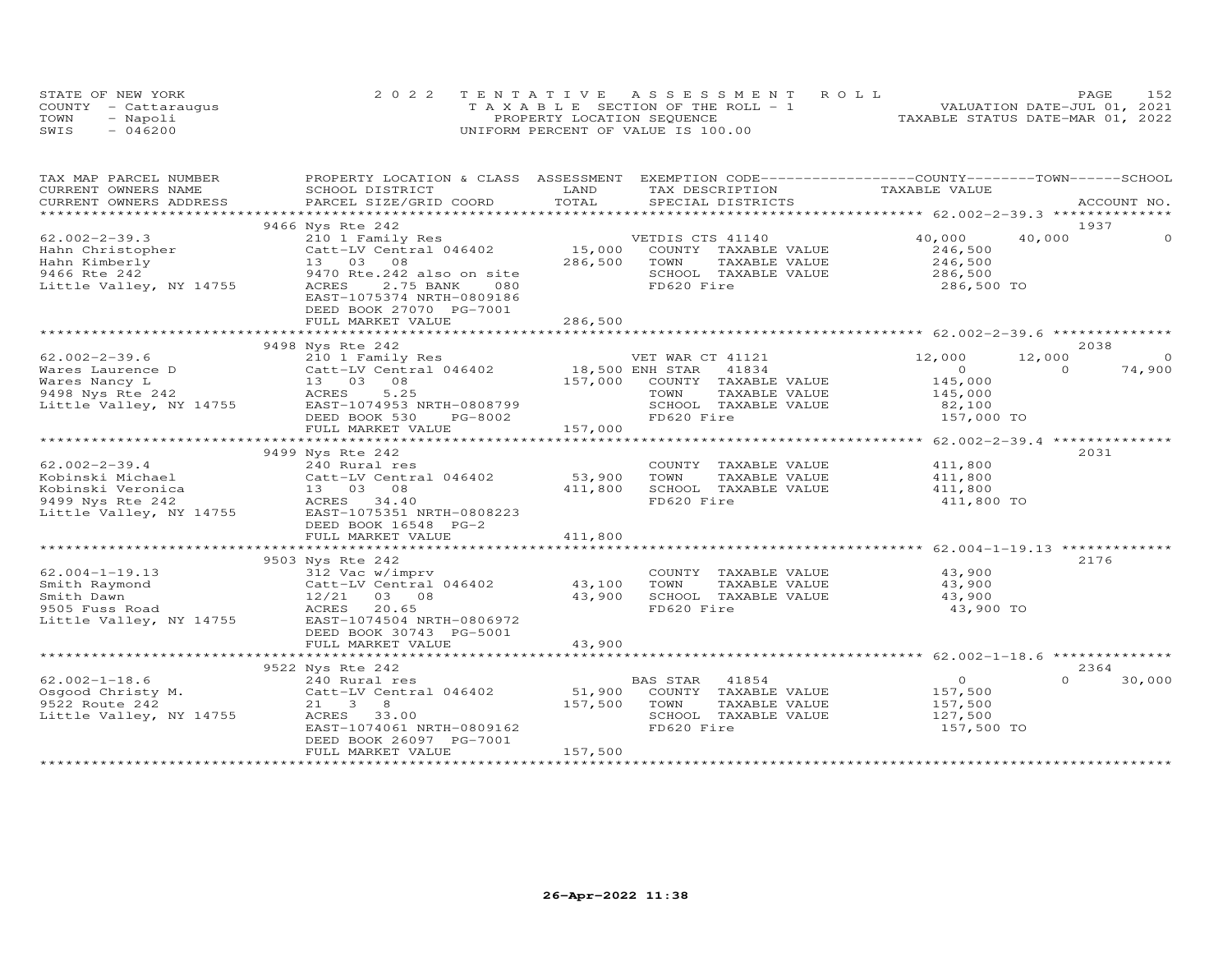|      | STATE OF NEW YORK    | 2022 TENTATIVE ASSESSMENT ROLL        | 153<br>PAGE                      |
|------|----------------------|---------------------------------------|----------------------------------|
|      | COUNTY - Cattaraugus | T A X A B L E SECTION OF THE ROLL - 1 | VALUATION DATE-JUL 01, 2021      |
| TOWN | - Napoli             | PROPERTY LOCATION SEQUENCE            | TAXABLE STATUS DATE-MAR 01, 2022 |
| SWIS | $-046200$            | UNIFORM PERCENT OF VALUE IS 100.00    |                                  |

| TAX MAP PARCEL NUMBER<br>CURRENT OWNERS NAME<br>CURRENT OWNERS ADDRESS                                                 | PROPERTY LOCATION & CLASS ASSESSMENT<br>SCHOOL DISTRICT<br>PARCEL SIZE/GRID COORD                                                                                   | LAND<br>TOTAL              | TAX DESCRIPTION<br>SPECIAL DISTRICTS                                                                     | EXEMPTION CODE-----------------COUNTY-------TOWN------SCHOOL<br>TAXABLE VALUE | ACCOUNT NO.                         |
|------------------------------------------------------------------------------------------------------------------------|---------------------------------------------------------------------------------------------------------------------------------------------------------------------|----------------------------|----------------------------------------------------------------------------------------------------------|-------------------------------------------------------------------------------|-------------------------------------|
| **********************                                                                                                 | 9593 Nys Rte 242                                                                                                                                                    |                            |                                                                                                          |                                                                               | 2175                                |
| $62.004 - 1 - 19.12$<br>Tomaka Paul J Life Us<br>Tomaka Deborah L Life Us<br>5646 Scherff Rd<br>Orchard Park, NY 14127 | 270 Mfg housing<br>Catt-LV Central 046402<br>20 03 08<br>FRNT 418.00 DPTH<br>ACRES<br>9.35<br>EAST-1073911 NRTH-0806745                                             | 27,800<br>73,300           | COUNTY TAXABLE VALUE<br>TOWN<br>TAXABLE VALUE<br>SCHOOL TAXABLE VALUE<br>FD620 Fire                      | 73,300<br>73,300<br>73,300<br>73,300 TO                                       |                                     |
|                                                                                                                        | DEED BOOK 18863 PG-2001<br>FULL MARKET VALUE                                                                                                                        | 73,300                     |                                                                                                          |                                                                               |                                     |
|                                                                                                                        | 9611 Nys Rte 242                                                                                                                                                    |                            |                                                                                                          |                                                                               | 1298                                |
| $62.004 - 1 - 19.1$<br>Funk Joseph<br>Mohr Christine<br>279 Sunrise Blvd<br>Amherst, NY 14221                          | 260 Seasonal res<br>Catt-LV Central 046402<br>08<br>20 03<br>ACRES<br>9.83<br>EAST-1073645 NRTH-0806422<br>DEED BOOK 00977 PG-00315                                 | 24,700<br>103,200          | COUNTY TAXABLE VALUE<br>TOWN<br>TAXABLE VALUE<br>SCHOOL TAXABLE VALUE<br>FD620 Fire                      | 103,200<br>103,200<br>103,200<br>103,200 TO                                   |                                     |
|                                                                                                                        | FULL MARKET VALUE                                                                                                                                                   | 103,200                    |                                                                                                          |                                                                               |                                     |
|                                                                                                                        | 9616 Nys Rte 242                                                                                                                                                    |                            |                                                                                                          |                                                                               | 1839                                |
| $62.004 - 1 - 18.3$<br>Schuver Wayne A<br>Schuver Tina N<br>425 Red Oak Dr<br>Fort Valley, GA 31030                    | 210 1 Family Res<br>Catt-LV Central 046402<br>20 03<br>08<br>4.65<br>ACRES<br>EAST-1072928 NRTH-0806714<br>DEED BOOK 849<br>PG-00378<br>FULL MARKET VALUE           | 17,600<br>69,000<br>69,000 | BAS STAR<br>41854<br>COUNTY TAXABLE VALUE<br>TOWN<br>TAXABLE VALUE<br>SCHOOL TAXABLE VALUE<br>FD620 Fire | $\circ$<br>69,000<br>69,000<br>39,000<br>69,000 TO                            | $\Omega$<br>30,000                  |
|                                                                                                                        | 9639 Nys Rte 242                                                                                                                                                    |                            |                                                                                                          | *********************** 62.004-1-19.8 *************                           | 2021                                |
| $62.004 - 1 - 19.8$<br>Barber Charles<br>4695 Curtis Ct N<br>Lewiston, NY 14092                                        | 210 1 Family Res<br>Catt-LV Central 046402<br>20  03  08<br>FRNT 208.73 DPTH 175.70<br>EAST-1072891 NRTH-0806202<br>DEED BOOK 2021    PG-10371<br>FULL MARKET VALUE | 11,200<br>83,600<br>83,600 | COUNTY TAXABLE VALUE<br>TOWN<br>TAXABLE VALUE<br>SCHOOL TAXABLE VALUE<br>FD620 Fire                      | 83,600<br>83,600<br>83,600<br>83,600 TO                                       |                                     |
|                                                                                                                        |                                                                                                                                                                     |                            |                                                                                                          |                                                                               |                                     |
| $62.004 - 1 - 18.1$<br>Shetler Johnnie I<br>Shetler Mary C                                                             | 9648 Nys Rte 242<br>241 Rural res&ag<br>Catt-LV Central 046402<br>20  03  08                                                                                        | 33,500 BAS STAR<br>151,300 | AG DISTOUT 41730<br>41854<br>COUNTY TAXABLE VALUE<br>TOWN                                                | 13,777<br>13,777<br>$\circ$<br>137,523                                        | 0198<br>13,777<br>$\circ$<br>30,000 |
| 9648 Nys Rte 242<br>Little Valley, NY 14755<br>MAY BE SUBJECT TO PAYMENT                                               | $6/11$ -splt 2 ac to Ruela<br>Sawmill & Greenhouse<br>ACRES<br>18.00<br>EAST-1072353 NRTH-0806358                                                                   |                            | TAXABLE VALUE<br>SCHOOL TAXABLE VALUE<br>FD620 Fire                                                      | 137,523<br>107,523<br>151,300 TO                                              |                                     |
| UNDER AGDIST LAW TIL 2029                                                                                              | DEED BOOK 8014<br>PG-4001<br>FULL MARKET VALUE                                                                                                                      | 151,300                    |                                                                                                          |                                                                               |                                     |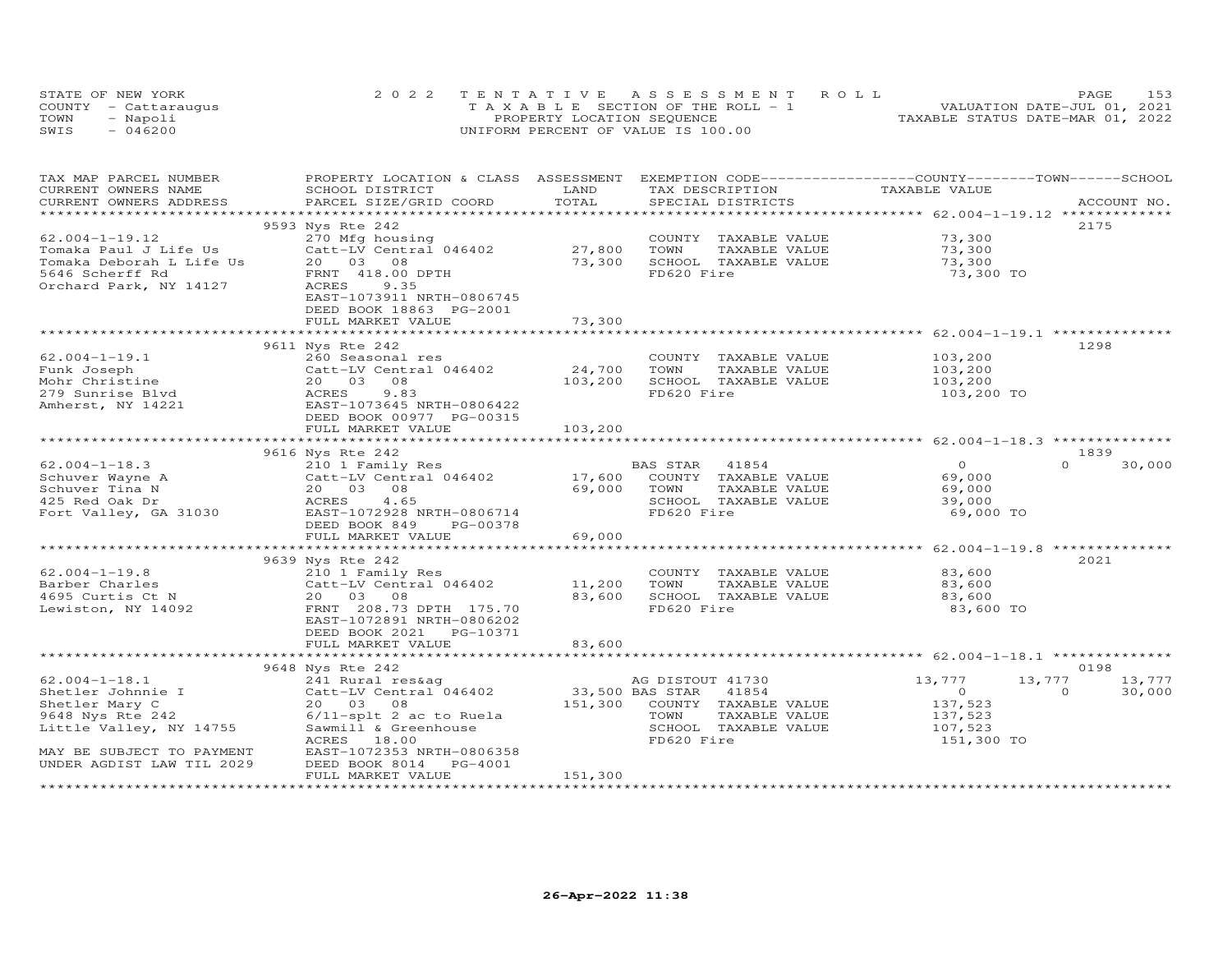|      | STATE OF NEW YORK    | 2022 TENTATIVE ASSESSMENT ROLL                | PAGE.                            | 1.54 |
|------|----------------------|-----------------------------------------------|----------------------------------|------|
|      | COUNTY - Cattaraugus | $T A X A B I F S E C T I ON OF THE RO I. - 1$ | VALUATION DATE-JUL 01, 2021      |      |
| TOWN | - Napoli             | PROPERTY LOCATION SEQUENCE                    | TAXABLE STATUS DATE-MAR 01, 2022 |      |
| SWIS | - 046200             | UNIFORM PERCENT OF VALUE IS 100.00            |                                  |      |

| TAX MAP PARCEL NUMBER<br>CURRENT OWNERS NAME                                                                   | PROPERTY LOCATION & CLASS ASSESSMENT<br>SCHOOL DISTRICT                                                                                                                                                           | LAND                         | TAX DESCRIPTION                                                                                             | EXEMPTION CODE-----------------COUNTY-------TOWN------SCHOOL<br>TAXABLE VALUE |                            |
|----------------------------------------------------------------------------------------------------------------|-------------------------------------------------------------------------------------------------------------------------------------------------------------------------------------------------------------------|------------------------------|-------------------------------------------------------------------------------------------------------------|-------------------------------------------------------------------------------|----------------------------|
| CURRENT OWNERS ADDRESS<br>*******************                                                                  | PARCEL SIZE/GRID COORD                                                                                                                                                                                            | TOTAL                        | SPECIAL DISTRICTS                                                                                           |                                                                               | ACCOUNT NO.                |
|                                                                                                                | 9670 Nys Rte 242                                                                                                                                                                                                  |                              |                                                                                                             |                                                                               | 2144                       |
| $62.004 - 1 - 19.10$<br>Brooks Richard G<br>9671 Rt 242<br>Little Valley, NY 14755                             | 230 3 Family Res<br>Catt-LV Central 046402<br>20  03  08<br>Ff 600.00<br>6.70<br>ACRES<br>EAST-1072798 NRTH-0805859<br>DEED BOOK 00987 PG-00942<br>FULL MARKET VALUE                                              | 19,300<br>125,900<br>125,900 | 41854<br>BAS STAR<br>COUNTY TAXABLE VALUE<br>TOWN<br>TAXABLE VALUE<br>SCHOOL TAXABLE VALUE<br>FD620 Fire    | $\circ$<br>125,900<br>125,900<br>95,900<br>125,900 TO                         | $\Omega$<br>30,000         |
|                                                                                                                | ****************************                                                                                                                                                                                      | **************               |                                                                                                             | *********************** 62.004-1-18.14 **************                         |                            |
| $62.004 - 1 - 18.14$<br>Freiert Lynn<br>1033 Joseph Kerwin Dr<br>Las Vegas, NV 89145                           | 9700 Nys Rte 242<br>270 Mfg housing<br>Catt-LV Central 046402<br>6/11-splt from Shetler<br>ACRES<br>2.00<br>EAST-1071865 NRTH-0805631<br>DEED BOOK 2019 PG-13075<br>FULL MARKET VALUE                             | 12,900<br>14,900<br>14,900   | COUNTY TAXABLE VALUE<br>TOWN<br>TAXABLE VALUE<br>SCHOOL TAXABLE VALUE<br>FD620 Fire                         | 14,900<br>14,900<br>14,900<br>14,900 TO                                       | 2423                       |
|                                                                                                                |                                                                                                                                                                                                                   |                              |                                                                                                             |                                                                               |                            |
| $62.004 - 1 - 49.6$<br>Fisher Michael<br>Fisher Susan<br>9715 NYS Route 242<br>Little Valley, NY 14755         | 9715 Nys Rte 242<br>270 Mfg housing<br>Catt-LV Central 046402<br>20 03<br>08<br>FRNT 100.00 DPTH 293.00<br>EAST-1071629 NRTH-0805004<br>DEED BOOK 11283 PG-3001<br>FULL MARKET VALUE<br>************************* | 18,900<br>64,100<br>64,100   | ENH STAR<br>41834<br>COUNTY TAXABLE VALUE<br>TOWN<br>TAXABLE VALUE<br>SCHOOL TAXABLE VALUE<br>FD620 Fire    | $\circ$<br>64,100<br>64,100<br>$\Omega$<br>64,100 TO                          | 2055<br>$\Omega$<br>64,100 |
|                                                                                                                | 9741 Nys Rte 242                                                                                                                                                                                                  |                              |                                                                                                             |                                                                               | 1582                       |
| $62.004 - 1 - 50.1$<br>Pincoski Justin R<br>Pincoski Andrea L<br>9741 NYS Route 242<br>Little Valley, NY 14755 | 240 Rural res<br>Catt-LV Central 046402<br>20  03  08<br>Ff 450.00<br>ACRES 15.85 BANK<br>007<br>EAST-1071563 NRTH-0804273<br>DEED BOOK 11768 PG-8001                                                             | 32,500<br>117,500            | 41854<br>BAS STAR<br>COUNTY TAXABLE VALUE<br>TOWN<br>TAXABLE VALUE<br>SCHOOL TAXABLE VALUE<br>FD620 Fire    | $\overline{0}$<br>117,500<br>117,500<br>87,500<br>117,500 TO                  | $\Omega$<br>30,000         |
|                                                                                                                | FULL MARKET VALUE                                                                                                                                                                                                 | 117,500                      |                                                                                                             |                                                                               |                            |
|                                                                                                                | ***********************<br>9744 Nys Rte 242                                                                                                                                                                       |                              |                                                                                                             |                                                                               | 0250                       |
| $62.004 - 1 - 17$<br>Shaw Terry L<br>9744 Route 242<br>Little Valley, NY 14772                                 | 210 1 Family Res<br>Catt-LV Central 046402<br>20 03<br>08<br>Ff 860.00<br>ACRES<br>5.00 BANK<br>017<br>EAST-1071268 NRTH-0805178<br>DEED BOOK 17895 PG-5001<br>FULL MARKET VALUE                                  | 17,800<br>63,000<br>63,000   | BAS STAR<br>41854<br>TAXABLE VALUE<br>COUNTY<br>TOWN<br>TAXABLE VALUE<br>SCHOOL TAXABLE VALUE<br>FD620 Fire | $\Omega$<br>63,000<br>63,000<br>33,000<br>63,000 TO                           | $\Omega$<br>30,000         |
|                                                                                                                |                                                                                                                                                                                                                   |                              |                                                                                                             |                                                                               |                            |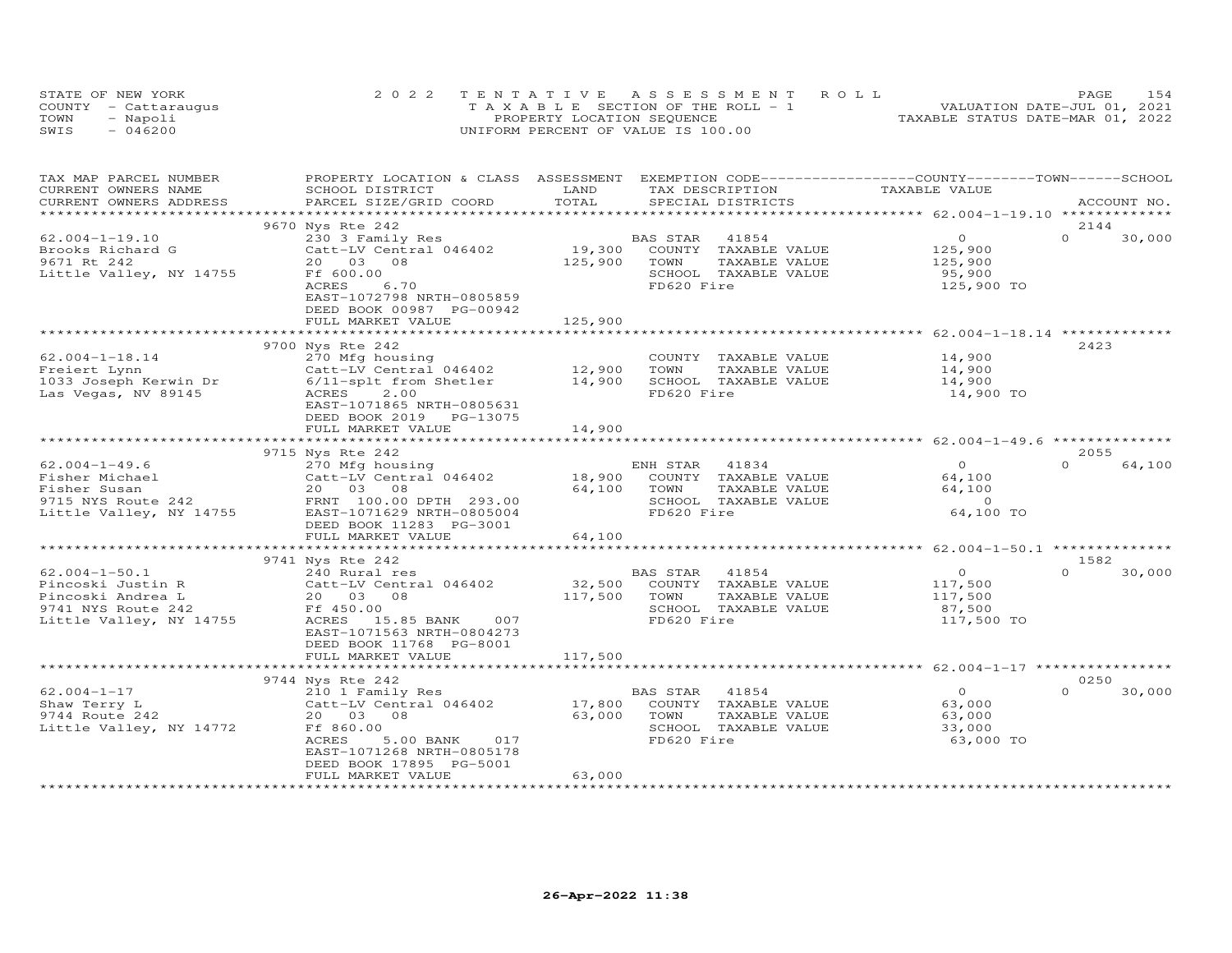|      | STATE OF NEW YORK    | 2022 TENTATIVE ASSESSMENT ROLL        | 155<br>PAGE                      |
|------|----------------------|---------------------------------------|----------------------------------|
|      | COUNTY - Cattaraugus | T A X A B L E SECTION OF THE ROLL - 1 | VALUATION DATE-JUL 01, 2021      |
| TOWN | - Napoli             | PROPERTY LOCATION SEQUENCE            | TAXABLE STATUS DATE-MAR 01, 2022 |
| SWIS | $-046200$            | UNIFORM PERCENT OF VALUE IS 100.00    |                                  |

| TAX MAP PARCEL NUMBER<br>CURRENT OWNERS NAME<br>CURRENT OWNERS ADDRESS                                             | PROPERTY LOCATION & CLASS ASSESSMENT<br>SCHOOL DISTRICT<br>PARCEL SIZE/GRID COORD                                                                                              | LAND<br>TOTAL                 | EXEMPTION CODE-----------------COUNTY-------TOWN-----SCHOOL<br>TAX DESCRIPTION<br>SPECIAL DISTRICTS      | TAXABLE VALUE                                             | ACCOUNT NO.              |
|--------------------------------------------------------------------------------------------------------------------|--------------------------------------------------------------------------------------------------------------------------------------------------------------------------------|-------------------------------|----------------------------------------------------------------------------------------------------------|-----------------------------------------------------------|--------------------------|
|                                                                                                                    |                                                                                                                                                                                |                               |                                                                                                          |                                                           |                          |
|                                                                                                                    | 9749 Nys Rte 242                                                                                                                                                               |                               |                                                                                                          |                                                           | 1869                     |
| $62.004 - 1 - 50.2$<br>Collingwood Edward W Jr<br>Collingwood Rose<br>9749 RD 1 Rte 242<br>Little Valley, NY 14755 | 270 Mfg housing<br>Catt-LV Central 046402<br>20  03  08<br>FRNT 144.00 DPTH 252.00<br>EAST-1071092 NRTH-0804746<br>DEED BOOK 874<br>PG-00260<br>FULL MARKET VALUE              | 12,900<br>41,300<br>41,300    | BAS STAR<br>41854<br>COUNTY TAXABLE VALUE<br>TOWN<br>TAXABLE VALUE<br>SCHOOL TAXABLE VALUE<br>FD620 Fire | $\circ$<br>41,300<br>41,300<br>11,300<br>41,300 TO        | $\Omega$<br>30,000       |
|                                                                                                                    |                                                                                                                                                                                |                               |                                                                                                          |                                                           |                          |
| $62.004 - 1 - 49.3$<br>Osgood Wayne<br>9753 Nys Rte 242<br>Little Valley, NY 14755                                 | 9753 Nys Rte 242<br>210 1 Family Res<br>Catt-LV Central 046402<br>20 03<br>08<br>Ff 30.00<br>ACRES<br>9.30 BANK<br>080<br>EAST-1071205 NRTH-0804021<br>DEED BOOK 18593 PG-2001 | 23,900<br>127,400<br>127,400  | COUNTY TAXABLE VALUE<br>TOWN<br>TAXABLE VALUE<br>SCHOOL TAXABLE VALUE<br>FD620 Fire                      | 127,400<br>127,400<br>127,400<br>127,400 TO               | 2052                     |
|                                                                                                                    | FULL MARKET VALUE                                                                                                                                                              |                               |                                                                                                          |                                                           |                          |
|                                                                                                                    | 9755 Nys Rte 242                                                                                                                                                               |                               |                                                                                                          |                                                           | 0169                     |
| $62.004 - 1 - 52$<br>Cozzarelli John<br>393 Starin Ave<br>Buffalo, NY 14216                                        | 240 Rural res<br>Catt-LV Central 046402<br>19 03<br>08<br>ACRES 116.90 BANK<br>071<br>EAST-1071486 NRTH-0802348<br>DEED BOOK 14781 PG-7004<br>FULL MARKET VALUE                | 122,900<br>332,600<br>332,600 | COUNTY TAXABLE VALUE<br>TAXABLE VALUE<br>TOWN<br>SCHOOL TAXABLE VALUE<br>FD620 Fire                      | 332,600<br>332,600<br>332,600<br>332,600 TO               |                          |
|                                                                                                                    |                                                                                                                                                                                |                               |                                                                                                          |                                                           |                          |
| $62.004 - 1 - 16$<br>Prey Ruth Life Us<br>Stefanik Becky Sue<br>1410 Hokins Ave<br>Dover, DE 19901                 | 9760 Nys Rte 242<br>240 Rural res<br>Catt-LV Central 046402<br>20  03  08<br>Ff 265.00<br>ACRES 17.40<br>EAST-1071225 NRTH-0805590<br>DEED BOOK 22305 PG-3001                  | 30,500<br>83,300              | BAS STAR<br>41854<br>COUNTY TAXABLE VALUE<br>TOWN<br>TAXABLE VALUE<br>SCHOOL TAXABLE VALUE<br>FD620 Fire | $\overline{0}$<br>83,300<br>83,300<br>53,300<br>83,300 TO | 1576<br>$\cap$<br>30,000 |
|                                                                                                                    | FULL MARKET VALUE                                                                                                                                                              | 83,300                        |                                                                                                          |                                                           |                          |
|                                                                                                                    |                                                                                                                                                                                |                               |                                                                                                          |                                                           |                          |
|                                                                                                                    | 9766 Nys Rte 242                                                                                                                                                               |                               |                                                                                                          | $\circ$                                                   | 2177<br>$\Omega$         |
| $62.004 - 1 - 51.4$<br>Keesler Brian Jr<br>9766 Route 242<br>Little Valley, NY 14755                               | 210 1 Family Res<br>Catt-LV Central 046402<br>20  03  08<br>Ff 250 Edgar; 290 Rte 242<br>ACRES<br>1.05 BANK<br>017<br>EAST-1070633 NRTH-0804862<br>DEED BOOK 13516 PG-6003     | 12,100<br>59,100              | BAS STAR<br>41854<br>COUNTY TAXABLE VALUE<br>TOWN<br>TAXABLE VALUE<br>SCHOOL TAXABLE VALUE<br>FD620 Fire | 59,100<br>59,100<br>29,100<br>59,100 TO                   | 30,000                   |
|                                                                                                                    | FULL MARKET VALUE                                                                                                                                                              | 59,100                        |                                                                                                          |                                                           |                          |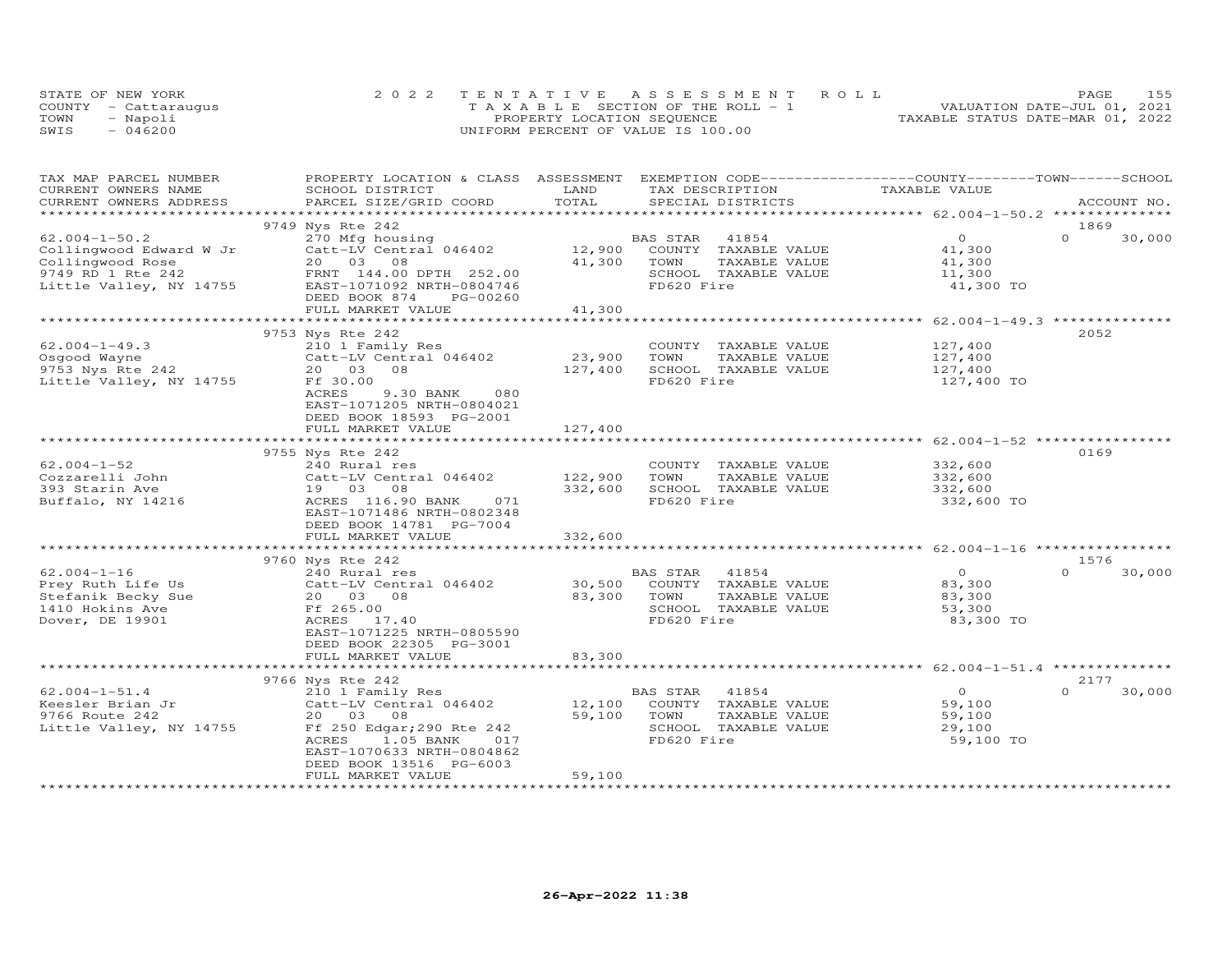|      | STATE OF NEW YORK    | 2022 TENTATIVE ASSESSMENT ROLL        | 156<br>PAGE                      |
|------|----------------------|---------------------------------------|----------------------------------|
|      | COUNTY - Cattaraugus | T A X A B L E SECTION OF THE ROLL - 1 | VALUATION DATE-JUL 01, 2021      |
| TOWN | - Napoli             | PROPERTY LOCATION SEQUENCE            | TAXABLE STATUS DATE-MAR 01, 2022 |
| SWIS | $-046200$            | UNIFORM PERCENT OF VALUE IS 100.00    |                                  |

| TAX MAP PARCEL NUMBER                              | PROPERTY LOCATION & CLASS ASSESSMENT EXEMPTION CODE----------------COUNTY-------TOWN------SCHOOL |               |                           |               |                                                  |                |             |
|----------------------------------------------------|--------------------------------------------------------------------------------------------------|---------------|---------------------------|---------------|--------------------------------------------------|----------------|-------------|
| CURRENT OWNERS NAME                                | SCHOOL DISTRICT                                                                                  | LAND          | TAX DESCRIPTION           |               | TAXABLE VALUE                                    |                |             |
| CURRENT OWNERS ADDRESS                             | PARCEL SIZE/GRID COORD                                                                           | TOTAL         | SPECIAL DISTRICTS         |               |                                                  |                | ACCOUNT NO. |
|                                                    |                                                                                                  |               |                           |               |                                                  |                |             |
|                                                    | 9777 Nys Rte 242                                                                                 |               |                           |               |                                                  |                | 2041        |
| $62.004 - 1 - 51.3$                                | 241 Rural res&aq                                                                                 |               | VET WAR CT 41121          |               | 12,000                                           | 12,000         | $\circ$     |
| Giambrone Jeanne Life Us                           | Catt-LV Central 046402 14,600 AG DIST                                                            |               | 41720                     |               | 1,686                                            | 1,686          | 1,686       |
| Giambrone Francis J Life Us                        | 20  03  08                                                                                       |               | 152,600 ENH STAR<br>41834 |               | $\overline{O}$                                   | $\overline{0}$ | 74,900      |
| 1934 Haroldson Ave                                 | Ff 100.00                                                                                        |               | COUNTY TAXABLE VALUE      |               | 138,914                                          |                |             |
| Lancaster, PA 17601                                | 2.50<br>ACRES                                                                                    |               | TOWN                      | TAXABLE VALUE | 138,914                                          |                |             |
|                                                    | EAST-1070551 NRTH-0804133                                                                        |               | SCHOOL TAXABLE VALUE      |               | 76,014                                           |                |             |
| MAY BE SUBJECT TO PAYMENT                          | DEED BOOK 17322 PG-7001                                                                          |               | FD620 Fire                |               | 152,600 TO                                       |                |             |
| UNDER AGDIST LAW TIL 2026                          | FULL MARKET VALUE                                                                                | 152,600       |                           |               |                                                  |                |             |
|                                                    |                                                                                                  |               |                           |               |                                                  |                |             |
|                                                    | 9791 Nys Rte 242                                                                                 |               |                           |               |                                                  |                | 0182        |
| $62.004 - 1 - 55$                                  | 210 1 Family Res                                                                                 |               | BAS STAR<br>41854         |               | $\overline{0}$                                   | $\Omega$       | 30,000      |
| Gross Barry S<br>Gross Crystal<br>9791 Nys Rte 242 | Randolph Centra 047601                                                                           | 13,200        | COUNTY TAXABLE VALUE      |               | 73,100                                           |                |             |
|                                                    | 28 03 08                                                                                         | 73,100        | TOWN                      | TAXABLE VALUE | 73,100                                           |                |             |
|                                                    | Ff 231.00                                                                                        |               | SCHOOL TAXABLE VALUE      |               | 43,100                                           |                |             |
| Little Valley, NY 14755                            | ACRES<br>1.65                                                                                    |               | FD620 Fire                |               | 73,100 TO                                        |                |             |
|                                                    | EAST-1070371 NRTH-0804425                                                                        |               |                           |               |                                                  |                |             |
|                                                    | DEED BOOK 00970 PG-00611                                                                         |               |                           |               |                                                  |                |             |
|                                                    |                                                                                                  |               |                           |               |                                                  |                |             |
|                                                    |                                                                                                  |               |                           |               |                                                  |                |             |
|                                                    | 9815 Nys Rte 242                                                                                 |               |                           |               |                                                  |                | 1363        |
| $62.004 - 1 - 56$                                  | 210 1 Family Res                                                                                 |               | 41834<br>ENH STAR         |               | $\overline{O}$                                   | $\Omega$       | 74,900      |
| Isaman Dewane C                                    | Randolph Centra 047601                                                                           | 24,500        | COUNTY TAXABLE VALUE      |               | 186,400                                          |                |             |
| Isaman Janice L                                    | 28 03 08                                                                                         | 186,400       | TOWN                      | TAXABLE VALUE | 186,400                                          |                |             |
| 9815 Rte 242                                       | Ff 750.00                                                                                        |               | SCHOOL TAXABLE VALUE      |               | 111,500                                          |                |             |
| Little Valley, NY 14755                            | ACRES<br>9.65                                                                                    |               | FD620 Fire                |               | 186,400 TO                                       |                |             |
|                                                    | EAST-1070050 NRTH-0804141                                                                        |               |                           |               |                                                  |                |             |
|                                                    | FULL MARKET VALUE                                                                                | 186,400       |                           |               |                                                  |                |             |
|                                                    |                                                                                                  | ************* |                           |               | ******************* 62.004-1-57 **************** |                |             |
|                                                    | 9837 Nys Rte 242                                                                                 |               |                           |               |                                                  |                | 1388        |
| $62.004 - 1 - 57$                                  | 210 1 Family Res                                                                                 |               | COUNTY TAXABLE VALUE      |               | 23,600                                           |                |             |
| Ruper Tammy                                        | Example 210 1 Pandaly Res<br>Randolph Centra 047601 16,700                                       |               | TOWN                      | TAXABLE VALUE | 23,600                                           |                |             |
| 209 4th St                                         | 28 03 08                                                                                         | 23,600        | SCHOOL TAXABLE VALUE      |               | 23,600                                           |                |             |
| Little Valley, NY 14755                            | Ff 438.00                                                                                        |               | FD620 Fire                |               | 23,600 TO                                        |                |             |
|                                                    | ACRES<br>4.00                                                                                    |               |                           |               |                                                  |                |             |
|                                                    | EAST-1069416 NRTH-0803977                                                                        |               |                           |               |                                                  |                |             |
|                                                    | DEED BOOK 2019 PG-13773                                                                          |               |                           |               |                                                  |                |             |
|                                                    | FULL MARKET VALUE                                                                                | 23,600        |                           |               |                                                  |                |             |
|                                                    |                                                                                                  |               |                           |               |                                                  |                |             |
|                                                    | 9854 Nys Rte 242                                                                                 |               |                           |               |                                                  |                | 2159        |
| $62.004 - 1 - 3.3$                                 | 270 Mfg housing                                                                                  |               | BAS STAR 41854            |               | $\overline{0}$                                   | $\Omega$       | 30,000      |
| Booth Patty S                                      | Randolph Centra 047601 15,800                                                                    |               | COUNTY TAXABLE VALUE      |               | 87,800                                           |                |             |
| Booth Kenneth E                                    | 28 03 08                                                                                         | 87,800        | TOWN                      | TAXABLE VALUE | 87,800                                           |                |             |
| 9854 Rte 242                                       | 1.90<br>ACRES                                                                                    |               | SCHOOL TAXABLE VALUE      |               | 57,800                                           |                |             |
| Little Valley, NY 14755                            | EAST-1068953 NRTH-0804268                                                                        |               | FD620 Fire                |               | 87,800 TO                                        |                |             |
|                                                    | DEED BOOK 25231 PG-3001                                                                          |               |                           |               |                                                  |                |             |
|                                                    | FULL MARKET VALUE                                                                                | 87,800        |                           |               |                                                  |                |             |
|                                                    |                                                                                                  |               |                           |               |                                                  |                |             |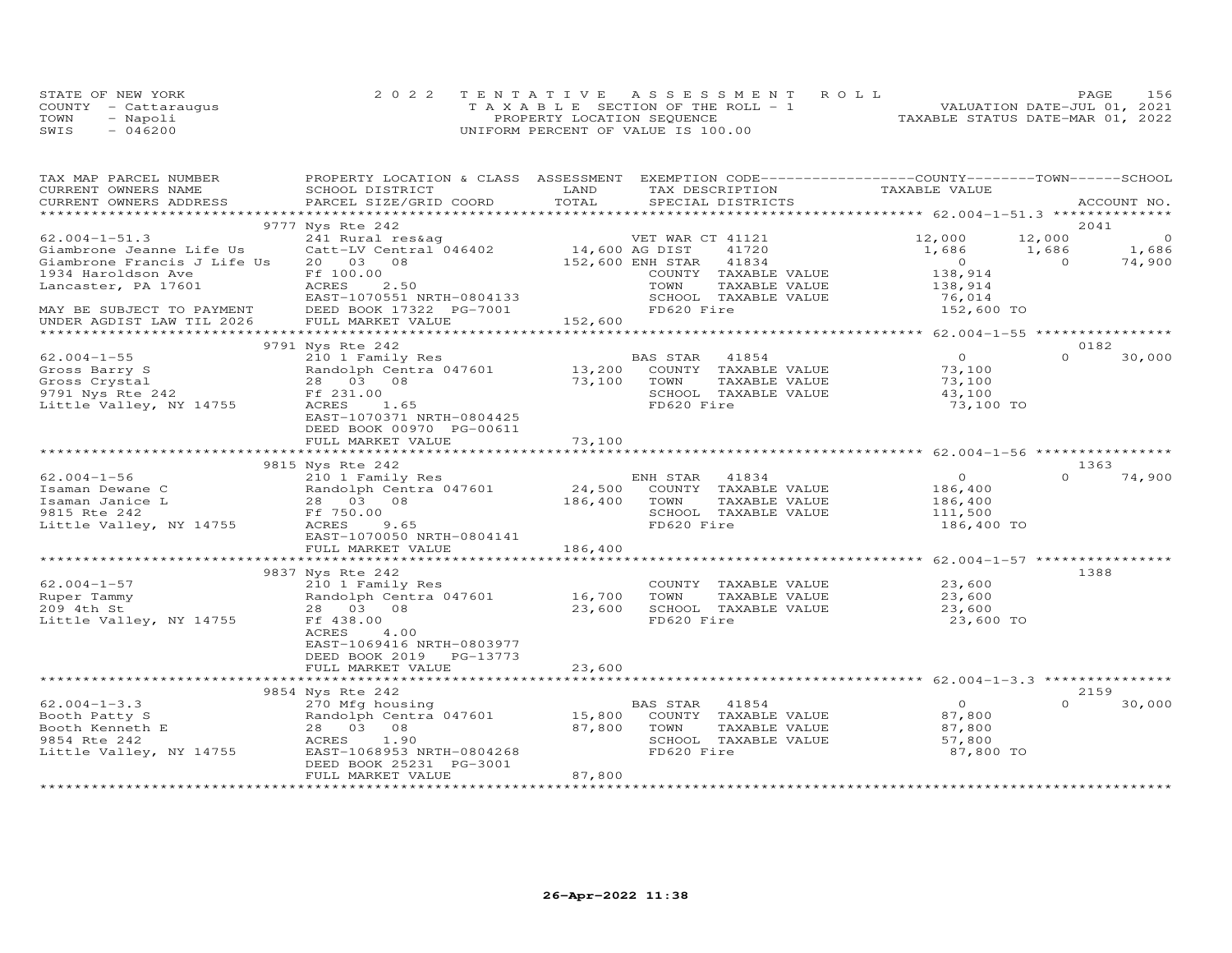|      | STATE OF NEW YORK    | 2022 TENTATIVE ASSESSMENT ROLL        | 157<br>PAGE                      |
|------|----------------------|---------------------------------------|----------------------------------|
|      | COUNTY - Cattaraugus | T A X A B L E SECTION OF THE ROLL - 1 | VALUATION DATE-JUL 01, 2021      |
| TOWN | - Napoli             | PROPERTY LOCATION SEQUENCE            | TAXABLE STATUS DATE-MAR 01, 2022 |
| SWIS | $-046200$            | UNIFORM PERCENT OF VALUE IS 100.00    |                                  |

| TAX MAP PARCEL NUMBER<br>CURRENT OWNERS NAME<br>SCHOOL DISTRICT                     | LAND              | PROPERTY LOCATION & CLASS ASSESSMENT EXEMPTION CODE----------------COUNTY-------TOWN------SCHOOL<br>TAX DESCRIPTION | TAXABLE VALUE      |                    |
|-------------------------------------------------------------------------------------|-------------------|---------------------------------------------------------------------------------------------------------------------|--------------------|--------------------|
| CURRENT OWNERS ADDRESS<br>PARCEL SIZE/GRID COORD                                    | TOTAL             | SPECIAL DISTRICTS                                                                                                   |                    | ACCOUNT NO.        |
|                                                                                     |                   |                                                                                                                     |                    |                    |
| 9859 Nys Rte 242                                                                    |                   |                                                                                                                     |                    | 2057               |
| $62.004 - 1 - 54.2$<br>270 Mfg housing<br>270 mig nousing<br>Randolph Centra 047601 |                   | BAS STAR 41854<br>4,800 COUNTY TAXABLE VALUE                                                                        | $\overline{O}$     | $\Omega$<br>30,000 |
| Pierce Richard A Jr                                                                 |                   |                                                                                                                     | 87,300             |                    |
| 27 03 08<br>Sage Mary A                                                             | 87,300            | TOWN<br>TAXABLE VALUE                                                                                               | 87,300<br>57,300   |                    |
| 3.08<br>PO Box 124<br>ACRES                                                         |                   | SCHOOL TAXABLE VALUE                                                                                                |                    |                    |
| Steamburg, NY 14783<br>EAST-1069034 NRTH-0802997<br>DEED BOOK 1945 PG-8001          |                   | FD620 Fire                                                                                                          | 87,300 TO          |                    |
| FULL MARKET VALUE                                                                   | 87,300            |                                                                                                                     |                    |                    |
|                                                                                     |                   |                                                                                                                     |                    |                    |
| 9860 Nys Rte 242                                                                    |                   |                                                                                                                     |                    | 1324               |
| $62.004 - 1 - 3.1$<br>270 Mfg housing                                               |                   | COUNTY TAXABLE VALUE 114,100                                                                                        |                    |                    |
| Booth Patty S                                                                       |                   | TOWN<br>TAXABLE VALUE                                                                                               |                    |                    |
| 28 03 08 01 128 1391<br>28 03 08 1291 1292 1393 1404<br>9854 Rte 242                | 58,300<br>114,100 | SCHOOL TAXABLE VALUE                                                                                                | 114,100<br>114,100 |                    |
| ACRES 36.64<br>Little Valley, NY 14755                                              |                   | FD620 Fire                                                                                                          | 114,100 TO         |                    |
| EAST-1068533 NRTH-0804915                                                           |                   |                                                                                                                     |                    |                    |
| DEED BOOK 17256 PG-6001                                                             |                   |                                                                                                                     |                    |                    |
| FULL MARKET VALUE                                                                   | 114,100           |                                                                                                                     |                    |                    |
|                                                                                     |                   |                                                                                                                     |                    |                    |
| 9867 Nys Rte 242                                                                    |                   |                                                                                                                     |                    | 1749               |
| $62.004 - 1 - 58.1$<br>270 Mfg housing                                              |                   | COUNTY TAXABLE VALUE                                                                                                | 149,600            |                    |
| Marohn Family Irrevocable Trus Randolph Centra 047601 112,700                       |                   | TOWN<br>TAXABLE VALUE                                                                                               |                    |                    |
| 73 Ward Rd<br>$27/28$ 03 08                                                         |                   | SCHOOL TAXABLE VALUE                                                                                                | 149,600<br>149,600 |                    |
| N. Tonawanda, NY 14120 L/p 952-304, 830-1115 &                                      | 149,600           | FD620 Fire                                                                                                          | 149,600 TO         |                    |
| $L/p$ 932-13                                                                        |                   |                                                                                                                     |                    |                    |
| ACRES 85.40                                                                         |                   |                                                                                                                     |                    |                    |
| EAST-1069648 NRTH-0802729                                                           |                   |                                                                                                                     |                    |                    |
| DEED BOOK 20220 PG-1096                                                             |                   |                                                                                                                     |                    |                    |
| FULL MARKET VALUE                                                                   | 149,600           |                                                                                                                     |                    |                    |
|                                                                                     |                   |                                                                                                                     |                    |                    |
| 9884 Nys Rte 242                                                                    |                   |                                                                                                                     |                    | 2250               |
| $62.004 - 1 - 3.2$<br>270 Mfg housing                                               |                   | COUNTY TAXABLE VALUE                                                                                                | 55,000             |                    |
| Randolph Centra 047601 14,400<br>Moon Sherri A                                      |                   | TOWN<br>TAXABLE VALUE                                                                                               | 55,000             |                    |
| 9884 NYS Rte 242<br>28 03 08                                                        | 55,000            | SCHOOL TAXABLE VALUE                                                                                                | 55,000             |                    |
| Little Valley, NY 14755<br>ACRES 1.25                                               |                   | FD620 Fire                                                                                                          | 55,000 TO          |                    |
| EAST-1068502 NRTH-0803955                                                           |                   |                                                                                                                     |                    |                    |
| DEED BOOK 2020 PG-11578                                                             |                   |                                                                                                                     |                    |                    |
| FULL MARKET VALUE                                                                   | 55,000            |                                                                                                                     |                    |                    |
| *************************                                                           |                   |                                                                                                                     |                    |                    |
| 9894 Nys Rte 242                                                                    |                   |                                                                                                                     |                    | 2236               |
| $62.004 - 1 - 3.4$                                                                  |                   | 270 Mfg housing<br>Randolph Centra 047601 19,900 COUNTY TAXABLE VALUE                                               | $\overline{O}$     | $\Omega$<br>30,000 |
| Hilliman Delbert                                                                    |                   |                                                                                                                     | 39,900             |                    |
| $\frac{c}{0}$ Charlotte Hilliman 28 3 8                                             | 39,900 TOWN       | TAXABLE VALUE                                                                                                       | 39,900             |                    |
| 9904 Route 242<br>FRNT 146.00 DPTH 245.00                                           |                   | SCHOOL TAXABLE VALUE                                                                                                | 9,900              |                    |
| Little Valley, NY 14755<br>EAST-1068281 NRTH-0803898                                |                   | FD620 Fire                                                                                                          | 39,900 TO          |                    |
| DEED BOOK 999                                                                       | PG-728            |                                                                                                                     |                    |                    |
| FULL MARKET VALUE                                                                   | 39,900            |                                                                                                                     |                    |                    |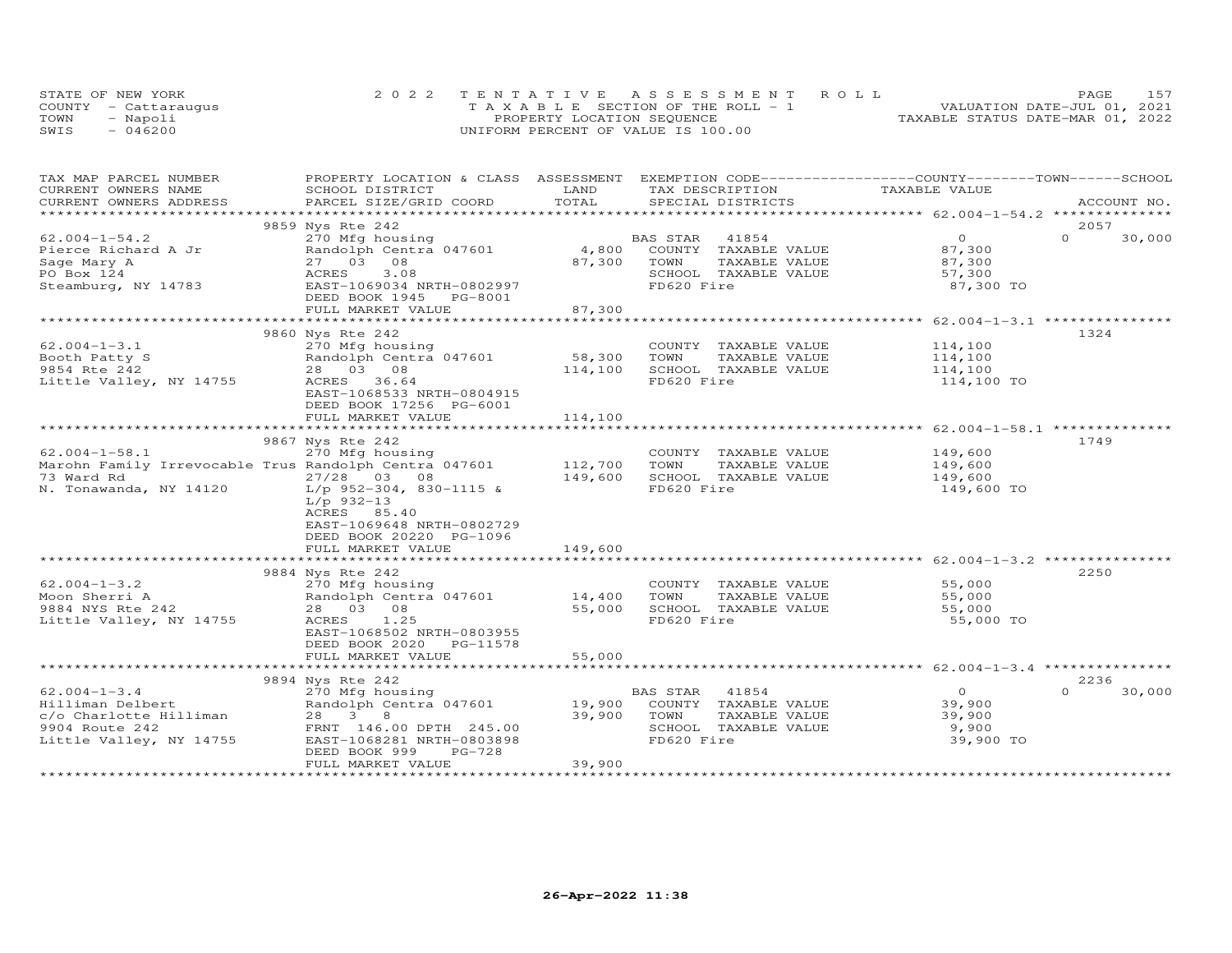|      | STATE OF NEW YORK    | 2022 TENTATIVE ASSESSMENT ROLL        | 158<br>PAGE                      |
|------|----------------------|---------------------------------------|----------------------------------|
|      | COUNTY - Cattarauqus | T A X A B L E SECTION OF THE ROLL - 1 | VALUATION DATE-JUL 01, 2021      |
| TOWN | - Napoli             | PROPERTY LOCATION SEQUENCE            | TAXABLE STATUS DATE-MAR 01, 2022 |
| SWIS | $-046200$            | UNIFORM PERCENT OF VALUE IS 100.00    |                                  |

| TAX MAP PARCEL NUMBER<br>CURRENT OWNERS NAME                                                                  | PROPERTY LOCATION & CLASS ASSESSMENT EXEMPTION CODE----------------COUNTY--------TOWN------SCHOOL<br>SCHOOL DISTRICT                                                                | LAND              | TAX DESCRIPTION                                                                                                                                 | TAXABLE VALUE                                                 |                                                      |
|---------------------------------------------------------------------------------------------------------------|-------------------------------------------------------------------------------------------------------------------------------------------------------------------------------------|-------------------|-------------------------------------------------------------------------------------------------------------------------------------------------|---------------------------------------------------------------|------------------------------------------------------|
| CURRENT OWNERS ADDRESS                                                                                        | PARCEL SIZE/GRID COORD                                                                                                                                                              | TOTAL             | SPECIAL DISTRICTS                                                                                                                               |                                                               | ACCOUNT NO.                                          |
|                                                                                                               |                                                                                                                                                                                     |                   |                                                                                                                                                 |                                                               |                                                      |
| $62.004 - 1 - 1.1$<br>Hilliman Adelbert<br>Hilliman Charlotte                                                 | 9904 Nys Rte 242<br>210 1 Family Res<br>Randolph Centra 047601<br>28 03 08                                                                                                          | 17,400<br>102,100 | BAS STAR<br>41854<br>COUNTY TAXABLE VALUE<br>TOWN<br>TAXABLE VALUE                                                                              | $\overline{0}$<br>102,100<br>102,100                          | 1325<br>$\Omega$<br>30,000                           |
| 9904 Nys Rte 242<br>Little Valley, NY 14755                                                                   | ACRES<br>017<br>4.50 BANK<br>EAST-1068032 NRTH-0803930<br>DEED BOOK 7934 PG-6001<br>FULL MARKET VALUE                                                                               | 102,100           | SCHOOL TAXABLE VALUE<br>FD620 Fire                                                                                                              | 72,100<br>102,100 TO                                          |                                                      |
|                                                                                                               |                                                                                                                                                                                     |                   |                                                                                                                                                 |                                                               |                                                      |
| $62.003 - 1 - 18.2$<br>Spinler Jason<br>Spinler Jennifer<br>9915 Rte 242<br>Little Valley, NY 14755           | 9915 Nys Rte 242<br>270 Mfg housing<br>Randolph Centra 047601 15,800<br>27 03 08<br>1.88<br>ACRES<br>EAST-1068044 NRTH-0803413                                                      | 35,700            | COUNTY TAXABLE VALUE<br>TOWN<br>TAXABLE VALUE<br>SCHOOL TAXABLE VALUE<br>FD620 Fire                                                             | 35,700<br>35,700<br>35,700<br>35,700 TO                       | 2070                                                 |
|                                                                                                               | DEED BOOK 25712 PG-5001<br>FULL MARKET VALUE                                                                                                                                        | 35,700            |                                                                                                                                                 |                                                               |                                                      |
|                                                                                                               | *****************************                                                                                                                                                       |                   |                                                                                                                                                 |                                                               |                                                      |
|                                                                                                               | 9925 Nys Rte 242                                                                                                                                                                    |                   |                                                                                                                                                 |                                                               | 1622                                                 |
| $62.003 - 1 - 17$<br>Ruper Karoline M                                                                         | 27 03 08                                                                                                                                                                            |                   |                                                                                                                                                 | 15,475<br>15,475                                              | 15,475<br>$\Omega$<br>$\Omega$<br>15,475<br>$\Omega$ |
| Burch Matthew M<br>9925 NYS Rte 242                                                                           | ACRES<br>4.10                                                                                                                                                                       |                   | 61,900 VET DIS CT 41141<br>ENH STAR<br>41834                                                                                                    | 27,855<br>$\overline{0}$                                      | 27,855<br>61,900<br>$\Omega$                         |
| Little Valley, NY 14755                                                                                       | EAST-1067774 NRTH-0803227<br>DEED BOOK 20190 PG-5931<br>FULL MARKET VALUE                                                                                                           |                   | COUNTY TAXABLE VALUE<br>TAXABLE VALUE<br>TOWN<br>61,900 SCHOOL TAXABLE VALUE                                                                    | 3,095<br>3,095<br>$\overline{0}$                              |                                                      |
|                                                                                                               |                                                                                                                                                                                     |                   | FD620 Fire                                                                                                                                      | 61,900 TO                                                     |                                                      |
|                                                                                                               | 9977 Nys Rte 242                                                                                                                                                                    |                   |                                                                                                                                                 |                                                               | 1748                                                 |
| $62.003 - 1 - 20.1$<br>Tomsick Michael<br>Tomsick Shannon<br>9977 NYS Route 242<br>Little Valley, NY 14755    | 210 1 Family Res<br>Randolph Centra 047601<br>27 03 08<br>4.75<br>ACRES<br>EAST-1066918 NRTH-0802341<br>DEED BOOK 10705 PG-3001                                                     |                   | BAS STAR<br>41854<br>41854 ALUE ARABLE VALUE<br>17,400 COUNTY TAXABLE VALUE<br>153,700 TOWN TAXABLE VALUE<br>SCHOOL TAXABLE VALUE<br>FD620 Fire | $\overline{O}$<br>153,700<br>153,700<br>123,700<br>153,700 TO | $\Omega$<br>30,000                                   |
|                                                                                                               | FULL MARKET VALUE                                                                                                                                                                   | 153,700           |                                                                                                                                                 |                                                               |                                                      |
|                                                                                                               | 9980 Nys Rte 242                                                                                                                                                                    |                   |                                                                                                                                                 |                                                               | 1747                                                 |
| $62.003 - 1 - 16.1$<br>Keesler Brian R Jr<br>Keesler Aleesha<br>9980 NYS Route 242<br>Little Valley, NY 14755 | 280 Res Multiple<br>Randolph Centra 047601<br>27/28 03 08<br>$L/p$ 957-224<br>FRNT 420.00 DPTH<br>ACRES<br>8.30 BANK<br>084<br>EAST-1066487 NRTH-0803268<br>DEED BOOK 20210 PG-3598 | 27,200<br>105,800 | COUNTY TAXABLE VALUE<br>TOWN<br>TAXABLE VALUE<br>SCHOOL TAXABLE VALUE<br>FD620 Fire                                                             | 105,800<br>105,800<br>105,800<br>105,800 TO                   |                                                      |
|                                                                                                               | FULL MARKET VALUE                                                                                                                                                                   | 105,800           |                                                                                                                                                 |                                                               |                                                      |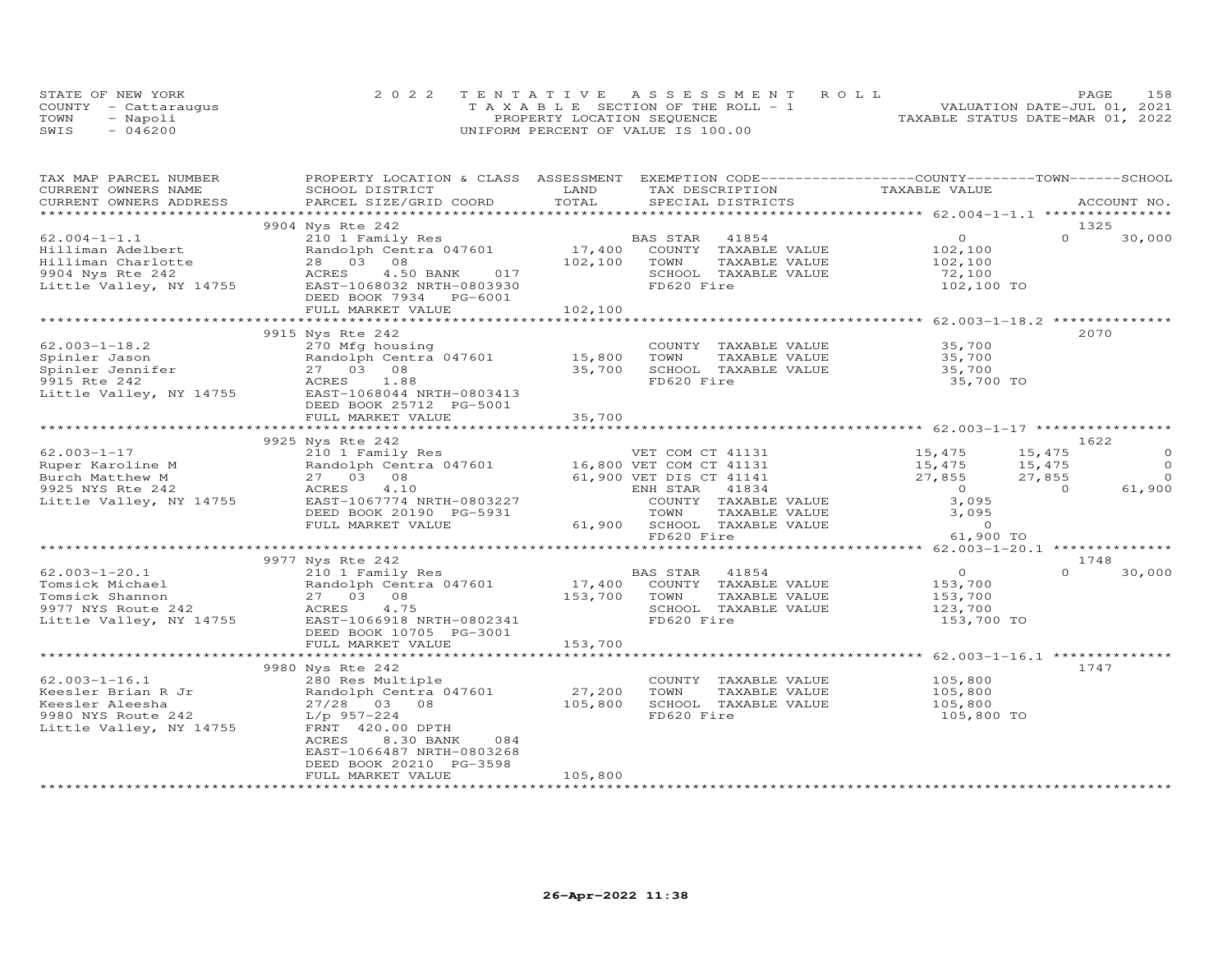|      | STATE OF NEW YORK    | 2022 TENTATIVE ASSESSMENT ROLL        | 159<br>PAGE                      |
|------|----------------------|---------------------------------------|----------------------------------|
|      | COUNTY - Cattarauqus | T A X A B L E SECTION OF THE ROLL - 1 | VALUATION DATE-JUL 01, 2021      |
| TOWN | - Napoli             | PROPERTY LOCATION SEQUENCE            | TAXABLE STATUS DATE-MAR 01, 2022 |
| SWIS | $-046200$            | UNIFORM PERCENT OF VALUE IS 100.00    |                                  |

| TAX MAP PARCEL NUMBER                                                                         | PROPERTY LOCATION & CLASS ASSESSMENT EXEMPTION CODE----------------COUNTY-------TOWN------SCHOOL               |              |                       |                    |          |             |
|-----------------------------------------------------------------------------------------------|----------------------------------------------------------------------------------------------------------------|--------------|-----------------------|--------------------|----------|-------------|
| CURRENT OWNERS NAME                                                                           | SCHOOL DISTRICT                                                                                                | LAND         | TAX DESCRIPTION       | TAXABLE VALUE      |          |             |
| CURRENT OWNERS ADDRESS<br>*************************                                           | .PARCEL SIZE/GRID COORD TOTAL SPECIAL DISTRICTS 4CCOUNT NO ACCOUNT NO ACCOUNT NO ACCOUNT NO ACCOUNT NO ACCOUNT |              |                       |                    |          | ACCOUNT NO. |
|                                                                                               |                                                                                                                |              |                       |                    |          |             |
|                                                                                               | 9999 Nys Rte 242                                                                                               |              |                       |                    | 1742     |             |
| $62.003 - 1 - 21$                                                                             | 210 1 Family Res                                                                                               |              | VET COM CT 41131      | 20,000             | 20,000   |             |
| Printup Jon M                                                                                 | Randolph Centra 047601                                                                                         | 16,100       | COUNTY TAXABLE VALUE  | 119,700            |          |             |
| Printup Irene E                                                                               | 35 03 08                                                                                                       | 139,700      | TOWN<br>TAXABLE VALUE | 119,700            |          |             |
| 9999 Rt 242                                                                                   | ACRES<br>3.54                                                                                                  |              | SCHOOL TAXABLE VALUE  | 139,700            |          |             |
| Little Valley, NY 14755                                                                       | EAST-1066433 NRTH-0802540                                                                                      |              | FD620 Fire            | 139,700 TO         |          |             |
|                                                                                               | DEED BOOK 00940 PG-00855                                                                                       |              |                       |                    |          |             |
|                                                                                               | FULL MARKET VALUE                                                                                              | 139,700      |                       |                    |          |             |
|                                                                                               |                                                                                                                |              |                       |                    |          |             |
|                                                                                               | 10000 Nys Rte 242                                                                                              |              |                       |                    | 1840     |             |
| $62.003 - 1 - 22$                                                                             |                                                                                                                |              |                       | $\overline{0}$     | $\Omega$ | 30,000      |
|                                                                                               |                                                                                                                |              |                       | 58,100             |          |             |
|                                                                                               |                                                                                                                | 58,100       | TOWN<br>TAXABLE VALUE | 58,100             |          |             |
| Extracts Laverne W Randolph Cent<br>Extracts Viola J 35 03 08<br>10000 Nys Rte 242 ACRES 1.00 | ACRES 1.00                                                                                                     |              | SCHOOL TAXABLE VALUE  | 28,100             |          |             |
|                                                                                               | Little Valley, NY 14755 EAST-1066316 NRTH-0802869                                                              |              | FD620 Fire            | 58,100 TO          |          |             |
|                                                                                               | DEED BOOK 880<br>PG-00720                                                                                      |              |                       |                    |          |             |
|                                                                                               | FULL MARKET VALUE                                                                                              | 58,100       |                       |                    |          |             |
|                                                                                               |                                                                                                                |              |                       |                    |          |             |
|                                                                                               | 10023 Nys Rte 242                                                                                              |              |                       |                    | 1617     |             |
| $62.003 - 1 - 24$                                                                             | 210 1 Family Res                                                                                               |              | BAS STAR 41854        | $\overline{0}$     | $\Omega$ | 30,000      |
| Freeman Mathew D                                                                              |                                                                                                                |              | COUNTY TAXABLE VALUE  | 168,000            |          |             |
| Freeman Sarla M                                                                               |                                                                                                                | 168,000 TOWN | TAXABLE VALUE         |                    |          |             |
| 10023 Nys Rte 242                                                                             | 2101 18, 100<br>Randolph Centra 047601 18, 100<br>35 03 08 168, 000<br>ACRES 5.03 BANK 017 168, 000            |              | SCHOOL TAXABLE VALUE  | 168,000<br>138,000 |          |             |
| Little Valley, NY 14755                                                                       | EAST-1066080 NRTH-0802250                                                                                      |              | FD620 Fire            | 168,000 TO         |          |             |
|                                                                                               | DEED BOOK 9017 PG-5001                                                                                         |              |                       |                    |          |             |
|                                                                                               | FULL MARKET VALUE                                                                                              | 168,000      |                       |                    |          |             |
|                                                                                               |                                                                                                                |              |                       |                    |          |             |
|                                                                                               | 10052 Nys Rte 242                                                                                              |              |                       |                    | 2351     |             |
| $62.003 - 1 - 23.2$                                                                           | 210 1 Family Res                                                                                               |              | ENH STAR 41834        | $\overline{0}$     | $\Omega$ | 74,900      |
|                                                                                               |                                                                                                                |              |                       |                    |          |             |
| Bailey Joanne M                                                                               |                                                                                                                |              | COUNTY TAXABLE VALUE  | 176,200            |          |             |
| 10052 NYS Route 242                                                                           | ACRES<br>2.00                                                                                                  | 176,200      | TOWN<br>TAXABLE VALUE | 176,200            |          |             |
| Little Valley, NY 14755                                                                       | EAST-1065403 NRTH-0802317                                                                                      |              | SCHOOL TAXABLE VALUE  | 101,300            |          |             |
|                                                                                               | DEED BOOK 510<br>PG-8001                                                                                       |              | FD620 Fire            | 176,200 TO         |          |             |
|                                                                                               | FULL MARKET VALUE                                                                                              | 176,200      |                       |                    |          |             |
|                                                                                               |                                                                                                                |              |                       |                    |          |             |
|                                                                                               | 10053 Nys Rte 242                                                                                              |              |                       |                    | 0118     |             |
| $62.003 - 1 - 25$                                                                             | 210 1 Family Res                                                                                               |              | COUNTY TAXABLE VALUE  | 102,000            |          |             |
| Draves Jonathan W                                                                             | Randolph Centra 047601                                                                                         | 15,800       | TOWN<br>TAXABLE VALUE | 102,000            |          |             |
| Draves Theresa J                                                                              | 35 03 08                                                                                                       | 102,000      | SCHOOL TAXABLE VALUE  | 102,000            |          |             |
| 10053 Route 242                                                                               | $1/2$ barn on $1-26$                                                                                           |              | FD620 Fire            | 102,000 TO         |          |             |
| Little Valley, NY 14755                                                                       | ACRES<br>3.40                                                                                                  |              |                       |                    |          |             |
|                                                                                               | EAST-1065524 NRTH-0802025                                                                                      |              |                       |                    |          |             |
|                                                                                               | DEED BOOK 20210 PG-4947                                                                                        |              |                       |                    |          |             |
|                                                                                               | FULL MARKET VALUE                                                                                              | 102,000      |                       |                    |          |             |
|                                                                                               |                                                                                                                |              |                       |                    |          |             |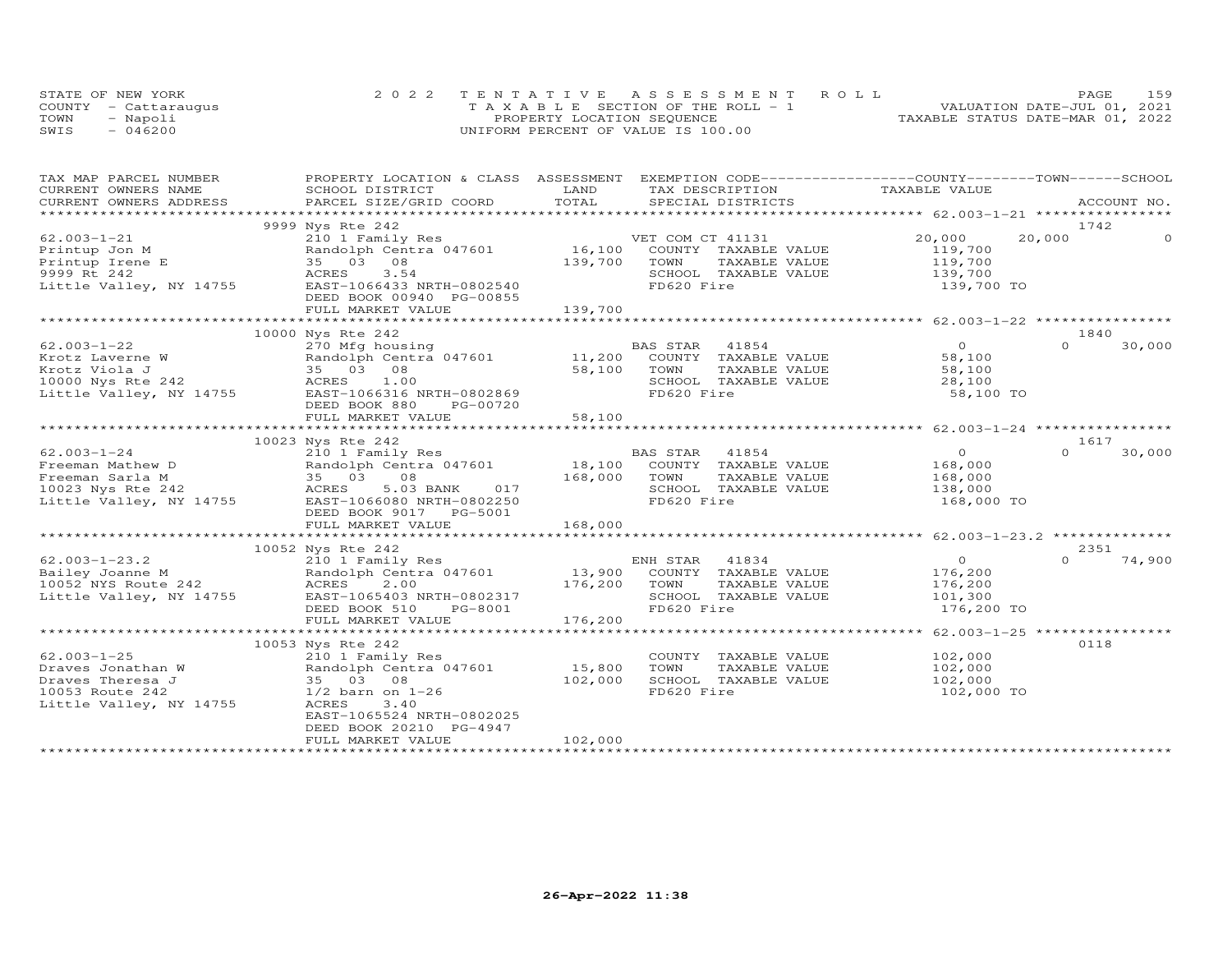|      | STATE OF NEW YORK    | 2022 TENTATIVE ASSESSMENT ROLL        | 160<br>PAGE                      |
|------|----------------------|---------------------------------------|----------------------------------|
|      | COUNTY - Cattarauqus | T A X A B L E SECTION OF THE ROLL - 1 | VALUATION DATE-JUL 01, 2021      |
| TOWN | - Napoli             | PROPERTY LOCATION SEQUENCE            | TAXABLE STATUS DATE-MAR 01, 2022 |
| SWIS | $-046200$            | UNIFORM PERCENT OF VALUE IS 100.00    |                                  |

| TAX MAP PARCEL NUMBER                            | PROPERTY LOCATION & CLASS ASSESSMENT EXEMPTION CODE----------------COUNTY-------TOWN-----SCHOOL |                 |                       |               |                    |
|--------------------------------------------------|-------------------------------------------------------------------------------------------------|-----------------|-----------------------|---------------|--------------------|
| CURRENT OWNERS NAME                              | SCHOOL DISTRICT                                                                                 | LAND            | TAX DESCRIPTION       | TAXABLE VALUE |                    |
| CURRENT OWNERS ADDRESS<br>********************** | PARCEL SIZE/GRID COORD                                                                          | TOTAL           | SPECIAL DISTRICTS     |               | ACCOUNT NO.        |
|                                                  |                                                                                                 |                 |                       |               |                    |
|                                                  | 10081 Nys Rte 242                                                                               |                 |                       |               | 1438               |
| $62.003 - 1 - 29$                                | 210 1 Family Res                                                                                |                 | BAS STAR<br>41854     | $\Omega$      | $\Omega$<br>30,000 |
| Klein Laurie J.                                  | Randolph Centra 047601                                                                          | 12,200          | COUNTY TAXABLE VALUE  | 124,300       |                    |
| 10081 NYS Route 242                              | 35 03 08                                                                                        | 124,300         | TOWN<br>TAXABLE VALUE | 124,300       |                    |
| Little Valley, NY 14755                          | ACRES 1.10 BANK<br>081                                                                          |                 | SCHOOL TAXABLE VALUE  | 94,300        |                    |
|                                                  | EAST-1065144 NRTH-0801773                                                                       |                 | FD620 Fire            | 124,300 TO    |                    |
|                                                  | DEED BOOK 28059 PG-8001                                                                         |                 |                       |               |                    |
|                                                  | FULL MARKET VALUE                                                                               | 124,300         |                       |               |                    |
|                                                  |                                                                                                 |                 |                       |               |                    |
|                                                  | 10095 Nys Rte 242                                                                               |                 |                       |               | 0029               |
| $62.003 - 1 - 32.1$                              | 210 1 Family Res                                                                                |                 | BAS STAR<br>41854     | $\circ$       | $\Omega$<br>30,000 |
| Martonis Daniel T                                | Randolph Centra 047601                                                                          | 13,200          | COUNTY TAXABLE VALUE  | 126,900       |                    |
| Martonis Liane M                                 | $\begin{array}{cccc}\n\text{Ranav}_{1} & 0 & 0 \\ 35 & 0 & 0 & 0 \\ 1 & 6 & 0 & 0\n\end{array}$ | 126,900         | TOWN<br>TAXABLE VALUE | 126,900       |                    |
| 10095 Nys Rte 242                                | 1.65 BANK<br>084<br>ACRES                                                                       |                 | SCHOOL TAXABLE VALUE  | 96,900        |                    |
| Little Valley, NY 14755                          | EAST-1064825 NRTH-0801523                                                                       |                 | FD620 Fire            | 126,900 TO    |                    |
|                                                  | DEED BOOK 4571 PG-2001                                                                          |                 |                       |               |                    |
|                                                  | FULL MARKET VALUE                                                                               | 126,900         |                       |               |                    |
|                                                  |                                                                                                 |                 |                       |               |                    |
|                                                  | 10102 Nys Rte 242                                                                               |                 |                       |               | 1191               |
| $62.003 - 1 - 44$                                | 210 1 Family Res                                                                                |                 | COUNTY TAXABLE VALUE  | 107,600       |                    |
| Dombros Carol H.                                 | Randolph Centra 047601                                                                          | 18,100          | TOWN<br>TAXABLE VALUE | 107,600       |                    |
|                                                  |                                                                                                 |                 |                       |               |                    |
| Smith Susan C.                                   | 35 03 08                                                                                        | 107,600         | SCHOOL TAXABLE VALUE  | 107,600       |                    |
| 10102 NYS Rte 242                                | 5.00<br>ACRES                                                                                   |                 | FD620 Fire            | 107,600 TO    |                    |
| Little Valley, NY 14755                          | EAST-1064181 NRTH-0801598                                                                       |                 |                       |               |                    |
|                                                  | DEED BOOK 24602 PG-8001                                                                         |                 |                       |               |                    |
|                                                  | FULL MARKET VALUE                                                                               | 107,600         |                       |               |                    |
|                                                  |                                                                                                 |                 |                       |               |                    |
|                                                  | 10110 Nys Rte 242                                                                               |                 |                       |               | 1194               |
| $62.003 - 1 - 45$                                | 210 1 Family Res                                                                                |                 | COUNTY TAXABLE VALUE  | 79,000        |                    |
| Dowiasz Jordon                                   | Randolph Centra 047601                                                                          | 6,400           | TOWN<br>TAXABLE VALUE | 79,000        |                    |
| Dowiasz Jeffrey                                  | 35 03 08                                                                                        | 79,000          | SCHOOL TAXABLE VALUE  | 79,000        |                    |
| 10110 NYS Route 242                              | FRNT 143.20 DPTH 92.50                                                                          |                 | FD620 Fire            | 79,000 TO     |                    |
| Little Valley, NY 14755                          | EAST-1064414 NRTH-0801542                                                                       |                 |                       |               |                    |
|                                                  | DEED BOOK 20200 PG-8511                                                                         |                 |                       |               |                    |
|                                                  | FULL MARKET VALUE                                                                               | 79,000          |                       |               |                    |
|                                                  | **************************                                                                      | *************** |                       |               |                    |
|                                                  | 10127 Nys Rte 242                                                                               |                 |                       |               | 1701               |
| $62.003 - 1 - 41$                                | 210 1 Family Res                                                                                |                 | BAS STAR<br>41854     | $\Omega$      | $\Omega$<br>30,000 |
| Manners Alan D                                   | Randolph Centra 047601                                                                          | 12,300          | COUNTY TAXABLE VALUE  | 47,700        |                    |
| 10127 Route 242                                  | 35 03 08                                                                                        | 47,700          | TOWN<br>TAXABLE VALUE | 47,700        |                    |
| Little Valley, NY 14755                          | Land Contract                                                                                   |                 | SCHOOL TAXABLE VALUE  | 17,700        |                    |
|                                                  | FRNT 185.00 DPTH 158.50                                                                         |                 | FD620 Fire            | 47,700 TO     |                    |
|                                                  | EAST-1064196 NRTH-0801223                                                                       |                 |                       |               |                    |
|                                                  | DEED BOOK 13603 PG-5001                                                                         |                 |                       |               |                    |
|                                                  | FULL MARKET VALUE                                                                               | 47,700          |                       |               |                    |
|                                                  |                                                                                                 |                 |                       |               |                    |
|                                                  |                                                                                                 |                 |                       |               |                    |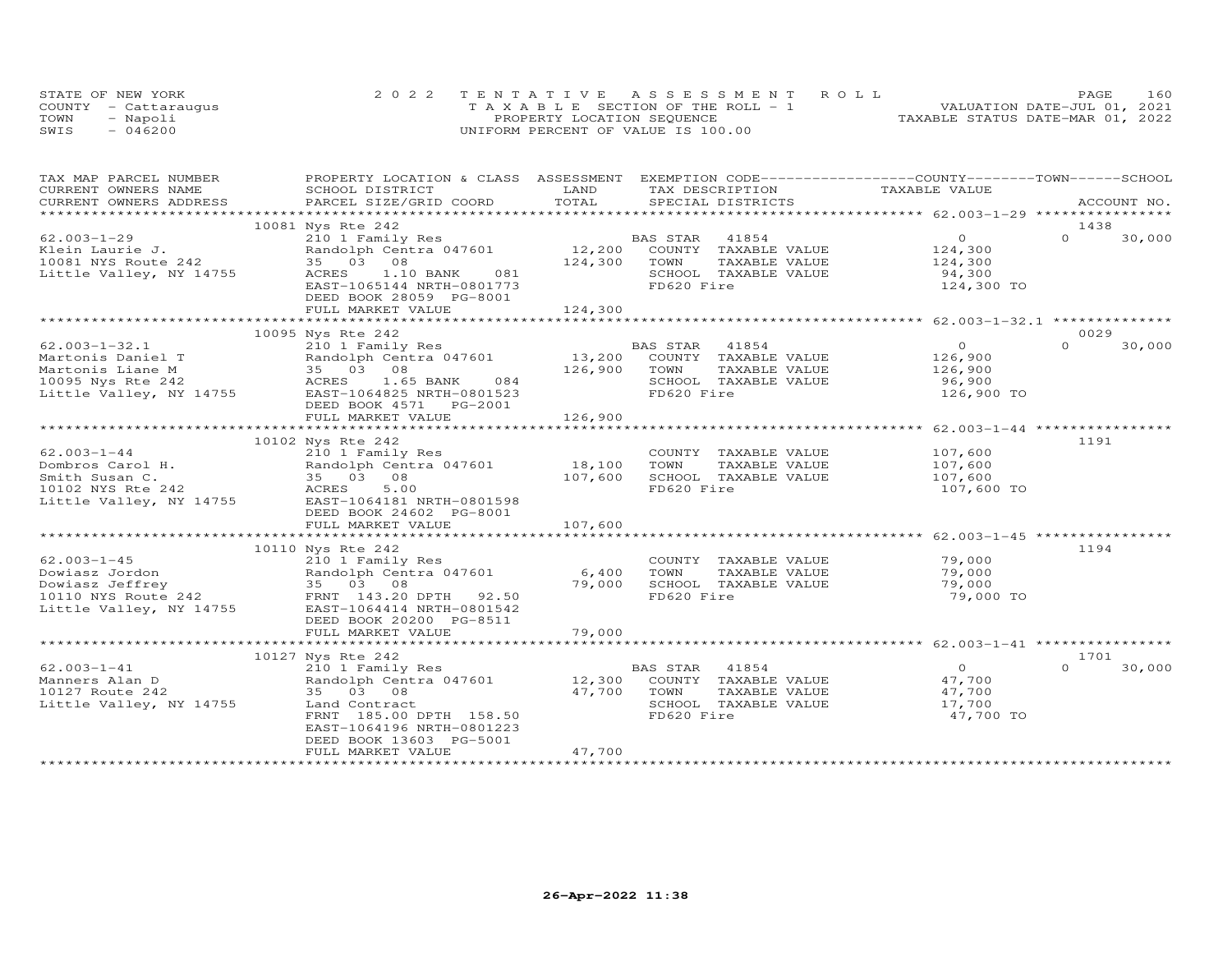|      | STATE OF NEW YORK    | 2022 TENTATIVE ASSESSMENT ROLL        | 161<br>PAGE                      |
|------|----------------------|---------------------------------------|----------------------------------|
|      | COUNTY - Cattaraugus | T A X A B L E SECTION OF THE ROLL - 1 | VALUATION DATE-JUL 01, 2021      |
| TOWN | - Napoli             | PROPERTY LOCATION SEQUENCE            | TAXABLE STATUS DATE-MAR 01, 2022 |
| SWIS | $-046200$            | UNIFORM PERCENT OF VALUE IS 100.00    |                                  |

| TAX MAP PARCEL NUMBER<br>CURRENT OWNERS NAME              | PROPERTY LOCATION & CLASS ASSESSMENT<br>SCHOOL DISTRICT | LAND    | TAX DESCRIPTION                                       | EXEMPTION CODE-----------------COUNTY-------TOWN------SCHOOL<br>TAXABLE VALUE |                          |
|-----------------------------------------------------------|---------------------------------------------------------|---------|-------------------------------------------------------|-------------------------------------------------------------------------------|--------------------------|
| CURRENT OWNERS ADDRESS                                    | PARCEL SIZE/GRID COORD                                  | TOTAL   | SPECIAL DISTRICTS                                     |                                                                               | ACCOUNT NO.              |
|                                                           |                                                         |         |                                                       |                                                                               |                          |
|                                                           | 10139 Nys Rte 242                                       |         |                                                       |                                                                               | 1884                     |
| $62.003 - 1 - 42.2$                                       | 210 1 Family Res                                        |         | COUNTY TAXABLE VALUE                                  | 39,700                                                                        |                          |
| Horning Debra                                             | Randolph Centra 047601                                  | 12,800  | TOWN<br>TAXABLE VALUE                                 | 39,700                                                                        |                          |
| 10139 NYS Route 242                                       | 35 03 08                                                | 39,700  | SCHOOL TAXABLE VALUE                                  | 39,700                                                                        |                          |
| Little Valley, NY 14755                                   | ACRES 1.43 BANK<br>084                                  |         | FD620 Fire                                            | 39,700 TO                                                                     |                          |
|                                                           | EAST-1064033 NRTH-0801078                               |         |                                                       |                                                                               |                          |
|                                                           | DEED BOOK 28353 PG-3001                                 |         |                                                       |                                                                               |                          |
|                                                           | FULL MARKET VALUE                                       | 39,700  |                                                       |                                                                               |                          |
|                                                           |                                                         |         |                                                       |                                                                               |                          |
|                                                           | 10151 Nys Rte 242                                       |         |                                                       |                                                                               | 1565                     |
| $62.003 - 1 - 42.1$                                       | 270 Mfg housing                                         |         | COUNTY TAXABLE VALUE                                  | 31,000                                                                        |                          |
|                                                           |                                                         |         |                                                       |                                                                               |                          |
| Milbrand Paul R                                           | Randolph Centra 047601                                  | 14,500  | TOWN<br>TAXABLE VALUE                                 | 31,000                                                                        |                          |
| 10151 Rte 242                                             | 35 03 08                                                | 31,000  | SCHOOL TAXABLE VALUE                                  | 31,000                                                                        |                          |
| Little Valley, NY 14755                                   | ACRES 1.31                                              |         | FD620 Fire                                            | 31,000 TO                                                                     |                          |
|                                                           | EAST-1063854 NRTH-0801042                               |         |                                                       |                                                                               |                          |
|                                                           | DEED BOOK 868<br>PG-00152                               |         |                                                       |                                                                               |                          |
|                                                           | FULL MARKET VALUE                                       | 31,000  |                                                       |                                                                               |                          |
|                                                           |                                                         |         |                                                       |                                                                               |                          |
|                                                           | 10199 Nys Rte 242                                       |         |                                                       |                                                                               | 1370                     |
| $62.003 - 1 - 47.1$                                       | 240 Rural res                                           |         | ENH STAR 41834                                        | $\overline{0}$                                                                | $\Omega$<br>74,900       |
| Benson Arthur R                                           | Randolph Centra 047601                                  | 45,300  | COUNTY TAXABLE VALUE                                  | 215,200                                                                       |                          |
| Expression Phyllis<br>10199 Nys Rte 242 (and ACRES 25.80) |                                                         | 215,200 | TOWN<br>TAXABLE VALUE                                 | 215,200<br>140,300                                                            |                          |
|                                                           |                                                         |         | SCHOOL TAXABLE VALUE                                  |                                                                               |                          |
| Randolph, NY 14772                                        | EAST-1063267 NRTH-0800390                               |         | FD620 Fire                                            | 215,200 TO                                                                    |                          |
|                                                           | DEED BOOK 863<br>PG-00249                               |         |                                                       |                                                                               |                          |
|                                                           | FULL MARKET VALUE                                       | 215,200 |                                                       |                                                                               |                          |
|                                                           |                                                         |         |                                                       |                                                                               |                          |
|                                                           | 10245 Nys Rte 242                                       |         | 86 PCT OF VALUE USED FOR EXEMPTION PURPOSES           |                                                                               | 1631                     |
| $62.003 - 1 - 49$                                         | 280 Res Multiple                                        |         | VET COM CT 41131                                      | 20,000                                                                        | 20,000<br>$\overline{0}$ |
| Schenk Ronald                                             | Randolph Centra 047601                                  |         | 27,100 ENH STAR 41834<br>130,100 COUNTY TAXABLE VALUE | $\sim$ 0                                                                      | 74,900<br>$\Omega$       |
|                                                           | Randolph Cent<br>43    03    08                         |         |                                                       | 110,100                                                                       |                          |
| Schenk Margaret E<br>10245 Pto 242<br>10245 Rte 242       | 4.85<br>ACRES                                           |         | TAXABLE VALUE<br>TOWN                                 | 110,100                                                                       |                          |
| Randolph, NY 14772                                        | EAST-1062449 NRTH-0799922                               |         | SCHOOL TAXABLE VALUE                                  | 55,200                                                                        |                          |
|                                                           | DEED BOOK 780<br>PG-00950                               |         | FD620 Fire                                            | 130,100 TO                                                                    |                          |
|                                                           | FULL MARKET VALUE                                       | 130,100 |                                                       |                                                                               |                          |
|                                                           |                                                         |         |                                                       |                                                                               |                          |
|                                                           |                                                         |         |                                                       |                                                                               | 0064                     |
| $71.001 - 2 - 2.1$                                        | 10285 Nys Rte 242                                       |         | COUNTY TAXABLE VALUE                                  | 24,300                                                                        |                          |
|                                                           | 312 Vac w/imprv<br>Randolph Centra 047601 13,500        |         |                                                       |                                                                               |                          |
| Koch Willa                                                |                                                         |         | TOWN<br>TAXABLE VALUE                                 | 24,300                                                                        |                          |
| Koch Erin                                                 | 42 03 08                                                | 24,300  | SCHOOL TAXABLE VALUE                                  | 24,300                                                                        |                          |
| 423 E State St                                            | Life Use                                                |         | FD620 Fire                                            | 24,300 TO                                                                     |                          |
| Salamanca, NY 14779                                       | FRNT 190.00 DPTH 146.16                                 |         |                                                       |                                                                               |                          |
|                                                           | EAST-1061785 NRTH-0799668                               |         |                                                       |                                                                               |                          |
|                                                           | DEED BOOK 2019<br>PG-12452                              |         |                                                       |                                                                               |                          |
|                                                           | FULL MARKET VALUE                                       | 24,300  |                                                       |                                                                               |                          |
|                                                           |                                                         |         |                                                       |                                                                               |                          |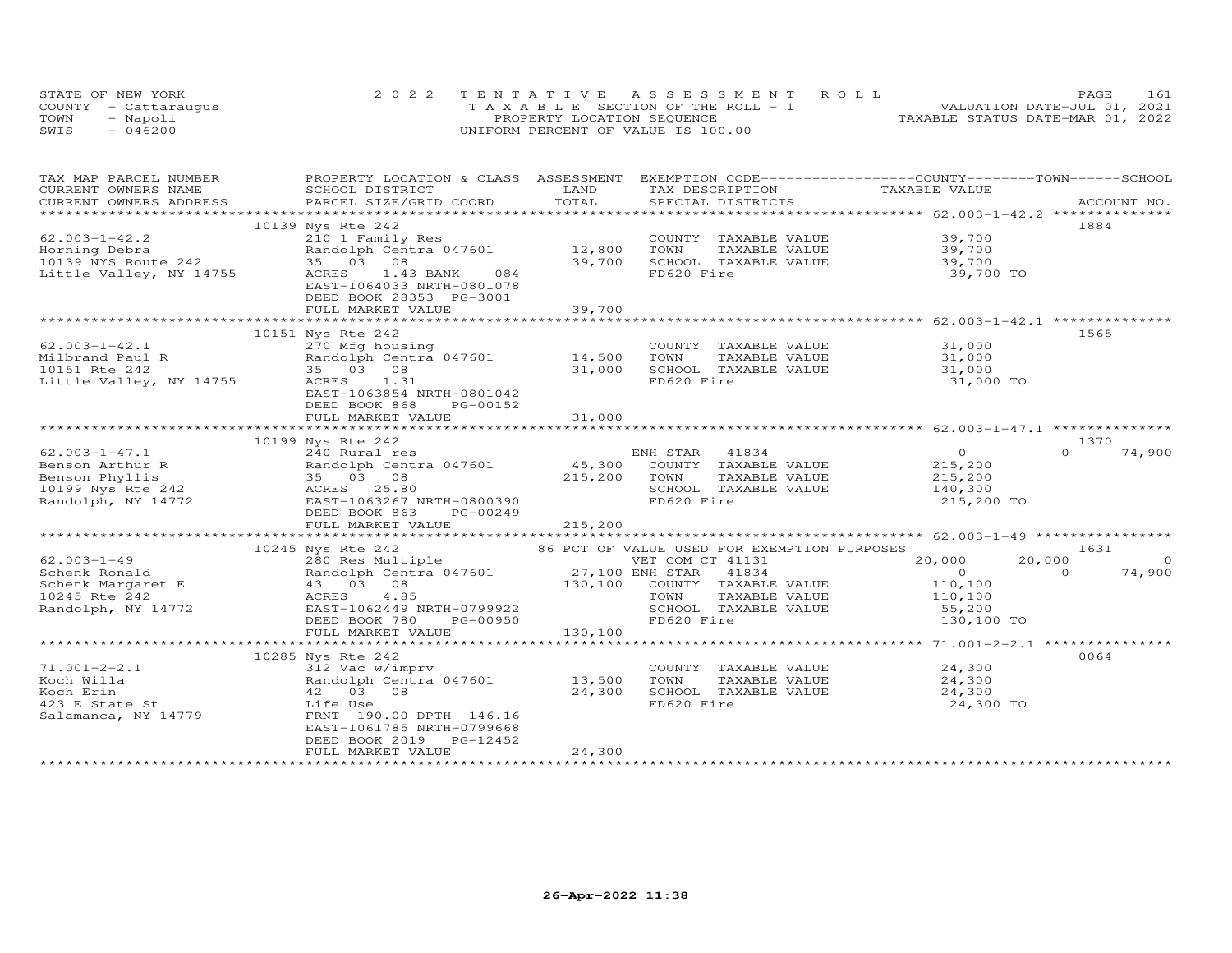|      | STATE OF NEW YORK    | 2022 TENTATIVE ASSESSMENT ROLL        | PAGE                             | 162 |
|------|----------------------|---------------------------------------|----------------------------------|-----|
|      | COUNTY - Cattaraugus | T A X A B L E SECTION OF THE ROLL - 1 | VALUATION DATE-JUL 01, 2021      |     |
| TOWN | - Napoli             | PROPERTY LOCATION SEQUENCE            | TAXABLE STATUS DATE-MAR 01, 2022 |     |
| SWIS | $-046200$            | UNIFORM PERCENT OF VALUE IS 100.00    |                                  |     |

| TOTAL<br>CURRENT OWNERS ADDRESS<br>PARCEL SIZE/GRID COORD<br>SPECIAL DISTRICTS<br>ACCOUNT NO.<br>10306 Nys Rte 242<br>1262<br>$\Omega$<br>$62.003 - 1 - 51$<br>210 1 Family Res<br>$\circ$<br>19,600<br>BAS STAR<br>41854<br>Ellis Brian<br>Randolph Centra 047601<br>11,700<br>COUNTY TAXABLE VALUE<br>19,600<br>43 03 08<br>19,600<br>TOWN<br>TAXABLE VALUE<br>19,600<br>Ellis Donna K<br>10306 Nys Rte 242<br>FRNT 147.00 DPTH 280.00<br>SCHOOL TAXABLE VALUE<br>$\circ$<br>FD620 Fire<br>19,600 TO<br>Randolph, NY 14772<br>EAST-1061360 NRTH-0799875<br>DEED BOOK 00915 PG-01088<br>19,600<br>FULL MARKET VALUE<br>10337 Nys Rte 242<br>2023<br>BAS STAR<br>$\Omega$<br>$\Omega$<br>$71.001 - 2 - 1.2$<br>210 1 Family Res<br>41854<br>30,000<br>Randolph Centra 047601<br>12,900<br>COUNTY TAXABLE VALUE<br>88,600<br>Erdmann Diane M<br>42 03 08<br>88,600<br>10337 Nys Rte 242<br>TOWN<br>TAXABLE VALUE<br>88,600<br>FRNT 168.65 DPTH 171.69<br>SCHOOL TAXABLE VALUE<br>Randolph, NY 14772<br>58,600<br>EAST-1060729 NRTH-0799603<br>FD620 Fire<br>88,600 TO<br>DEED BOOK 867<br>PG-00053<br>88,600<br>FULL MARKET VALUE<br>10345 Nys Rte 242<br>1446<br>$71.001 - 1 - 12$<br>112 Dairy farm<br>98,390<br>98,390<br>98,390<br>AG DISTOUT 41730<br>Randolph Centra 047601<br>182,700<br>COUNTY TAXABLE VALUE<br>151,110<br>42 03 08<br>249,500<br>TOWN<br>TAXABLE VALUE<br>151,110<br>SCHOOL TAXABLE VALUE<br>4530 Windmill Rd<br>ACRES 94.36<br>151,110<br>FD620 Fire<br>Randolph, NY 14772<br>EAST-1059793 NRTH-0798258<br>249,500 TO<br>DEED BOOK 00937 PG-00814<br>249,500<br>FULL MARKET VALUE<br>MAY BE SUBJECT TO PAYMENT<br>UNDER AGDIST LAW TIL 2029<br>1266<br>10422 Nys Rte 242<br>$71.001 - 1 - 10$<br>210 1 Family Res<br>COUNTY TAXABLE VALUE<br>117,200<br>Randolph Centra 047601<br>18,900<br>TOWN<br>TAXABLE VALUE<br>117,200<br>Mack James A<br>42 03<br>08<br>117,200<br>SCHOOL TAXABLE VALUE<br>117,200<br>Mack Diane M<br>FD620 Fire<br>4530 Windmill Rd<br>Ff 980.00<br>117,200 TO<br>Randolph, NY 14772<br>ACRES<br>5.72<br>EAST-1059133 NRTH-0799583<br>DEED BOOK 995<br>$PG-656$<br>117,200<br>FULL MARKET VALUE<br>10437 Nys Rte 242<br>1360<br>240 Rural res<br>96,100<br>COUNTY TAXABLE VALUE<br>Randolph Centra 047601<br>26,400<br>TOWN<br>TAXABLE VALUE<br>96,100<br>96,100<br>SCHOOL TAXABLE VALUE<br>98 E Cavalier Dr<br>42 03 08<br>96,100<br>FD620 Fire<br>Cheektowaga, NY 14227<br>96,100 TO<br>Land Contract<br>ACRES<br>11.55<br>EAST-1058975 NRTH-0798511<br>DEED BOOK 2021<br>PG-16577<br>96,100<br>FULL MARKET VALUE | TAX MAP PARCEL NUMBER<br>CURRENT OWNERS NAME | PROPERTY LOCATION & CLASS ASSESSMENT EXEMPTION CODE----------------COUNTY--------TOWN------SCHOOL<br>SCHOOL DISTRICT | LAND | TAX DESCRIPTION | TAXABLE VALUE |  |
|----------------------------------------------------------------------------------------------------------------------------------------------------------------------------------------------------------------------------------------------------------------------------------------------------------------------------------------------------------------------------------------------------------------------------------------------------------------------------------------------------------------------------------------------------------------------------------------------------------------------------------------------------------------------------------------------------------------------------------------------------------------------------------------------------------------------------------------------------------------------------------------------------------------------------------------------------------------------------------------------------------------------------------------------------------------------------------------------------------------------------------------------------------------------------------------------------------------------------------------------------------------------------------------------------------------------------------------------------------------------------------------------------------------------------------------------------------------------------------------------------------------------------------------------------------------------------------------------------------------------------------------------------------------------------------------------------------------------------------------------------------------------------------------------------------------------------------------------------------------------------------------------------------------------------------------------------------------------------------------------------------------------------------------------------------------------------------------------------------------------------------------------------------------------------------------------------------------------------------------------------------------------------------------------------------------------------------------------------------------------------------------------------------------------------------------------------------------------------------------------------------------------------------------------------------------------|----------------------------------------------|----------------------------------------------------------------------------------------------------------------------|------|-----------------|---------------|--|
|                                                                                                                                                                                                                                                                                                                                                                                                                                                                                                                                                                                                                                                                                                                                                                                                                                                                                                                                                                                                                                                                                                                                                                                                                                                                                                                                                                                                                                                                                                                                                                                                                                                                                                                                                                                                                                                                                                                                                                                                                                                                                                                                                                                                                                                                                                                                                                                                                                                                                                                                                                      |                                              |                                                                                                                      |      |                 |               |  |
|                                                                                                                                                                                                                                                                                                                                                                                                                                                                                                                                                                                                                                                                                                                                                                                                                                                                                                                                                                                                                                                                                                                                                                                                                                                                                                                                                                                                                                                                                                                                                                                                                                                                                                                                                                                                                                                                                                                                                                                                                                                                                                                                                                                                                                                                                                                                                                                                                                                                                                                                                                      |                                              |                                                                                                                      |      |                 |               |  |
|                                                                                                                                                                                                                                                                                                                                                                                                                                                                                                                                                                                                                                                                                                                                                                                                                                                                                                                                                                                                                                                                                                                                                                                                                                                                                                                                                                                                                                                                                                                                                                                                                                                                                                                                                                                                                                                                                                                                                                                                                                                                                                                                                                                                                                                                                                                                                                                                                                                                                                                                                                      |                                              |                                                                                                                      |      |                 |               |  |
|                                                                                                                                                                                                                                                                                                                                                                                                                                                                                                                                                                                                                                                                                                                                                                                                                                                                                                                                                                                                                                                                                                                                                                                                                                                                                                                                                                                                                                                                                                                                                                                                                                                                                                                                                                                                                                                                                                                                                                                                                                                                                                                                                                                                                                                                                                                                                                                                                                                                                                                                                                      |                                              |                                                                                                                      |      |                 |               |  |
|                                                                                                                                                                                                                                                                                                                                                                                                                                                                                                                                                                                                                                                                                                                                                                                                                                                                                                                                                                                                                                                                                                                                                                                                                                                                                                                                                                                                                                                                                                                                                                                                                                                                                                                                                                                                                                                                                                                                                                                                                                                                                                                                                                                                                                                                                                                                                                                                                                                                                                                                                                      |                                              |                                                                                                                      |      |                 |               |  |
|                                                                                                                                                                                                                                                                                                                                                                                                                                                                                                                                                                                                                                                                                                                                                                                                                                                                                                                                                                                                                                                                                                                                                                                                                                                                                                                                                                                                                                                                                                                                                                                                                                                                                                                                                                                                                                                                                                                                                                                                                                                                                                                                                                                                                                                                                                                                                                                                                                                                                                                                                                      |                                              |                                                                                                                      |      |                 |               |  |
|                                                                                                                                                                                                                                                                                                                                                                                                                                                                                                                                                                                                                                                                                                                                                                                                                                                                                                                                                                                                                                                                                                                                                                                                                                                                                                                                                                                                                                                                                                                                                                                                                                                                                                                                                                                                                                                                                                                                                                                                                                                                                                                                                                                                                                                                                                                                                                                                                                                                                                                                                                      |                                              |                                                                                                                      |      |                 |               |  |
|                                                                                                                                                                                                                                                                                                                                                                                                                                                                                                                                                                                                                                                                                                                                                                                                                                                                                                                                                                                                                                                                                                                                                                                                                                                                                                                                                                                                                                                                                                                                                                                                                                                                                                                                                                                                                                                                                                                                                                                                                                                                                                                                                                                                                                                                                                                                                                                                                                                                                                                                                                      |                                              |                                                                                                                      |      |                 |               |  |
|                                                                                                                                                                                                                                                                                                                                                                                                                                                                                                                                                                                                                                                                                                                                                                                                                                                                                                                                                                                                                                                                                                                                                                                                                                                                                                                                                                                                                                                                                                                                                                                                                                                                                                                                                                                                                                                                                                                                                                                                                                                                                                                                                                                                                                                                                                                                                                                                                                                                                                                                                                      |                                              |                                                                                                                      |      |                 |               |  |
|                                                                                                                                                                                                                                                                                                                                                                                                                                                                                                                                                                                                                                                                                                                                                                                                                                                                                                                                                                                                                                                                                                                                                                                                                                                                                                                                                                                                                                                                                                                                                                                                                                                                                                                                                                                                                                                                                                                                                                                                                                                                                                                                                                                                                                                                                                                                                                                                                                                                                                                                                                      |                                              |                                                                                                                      |      |                 |               |  |
|                                                                                                                                                                                                                                                                                                                                                                                                                                                                                                                                                                                                                                                                                                                                                                                                                                                                                                                                                                                                                                                                                                                                                                                                                                                                                                                                                                                                                                                                                                                                                                                                                                                                                                                                                                                                                                                                                                                                                                                                                                                                                                                                                                                                                                                                                                                                                                                                                                                                                                                                                                      |                                              |                                                                                                                      |      |                 |               |  |
|                                                                                                                                                                                                                                                                                                                                                                                                                                                                                                                                                                                                                                                                                                                                                                                                                                                                                                                                                                                                                                                                                                                                                                                                                                                                                                                                                                                                                                                                                                                                                                                                                                                                                                                                                                                                                                                                                                                                                                                                                                                                                                                                                                                                                                                                                                                                                                                                                                                                                                                                                                      |                                              |                                                                                                                      |      |                 |               |  |
|                                                                                                                                                                                                                                                                                                                                                                                                                                                                                                                                                                                                                                                                                                                                                                                                                                                                                                                                                                                                                                                                                                                                                                                                                                                                                                                                                                                                                                                                                                                                                                                                                                                                                                                                                                                                                                                                                                                                                                                                                                                                                                                                                                                                                                                                                                                                                                                                                                                                                                                                                                      |                                              |                                                                                                                      |      |                 |               |  |
|                                                                                                                                                                                                                                                                                                                                                                                                                                                                                                                                                                                                                                                                                                                                                                                                                                                                                                                                                                                                                                                                                                                                                                                                                                                                                                                                                                                                                                                                                                                                                                                                                                                                                                                                                                                                                                                                                                                                                                                                                                                                                                                                                                                                                                                                                                                                                                                                                                                                                                                                                                      |                                              |                                                                                                                      |      |                 |               |  |
|                                                                                                                                                                                                                                                                                                                                                                                                                                                                                                                                                                                                                                                                                                                                                                                                                                                                                                                                                                                                                                                                                                                                                                                                                                                                                                                                                                                                                                                                                                                                                                                                                                                                                                                                                                                                                                                                                                                                                                                                                                                                                                                                                                                                                                                                                                                                                                                                                                                                                                                                                                      |                                              |                                                                                                                      |      |                 |               |  |
|                                                                                                                                                                                                                                                                                                                                                                                                                                                                                                                                                                                                                                                                                                                                                                                                                                                                                                                                                                                                                                                                                                                                                                                                                                                                                                                                                                                                                                                                                                                                                                                                                                                                                                                                                                                                                                                                                                                                                                                                                                                                                                                                                                                                                                                                                                                                                                                                                                                                                                                                                                      |                                              |                                                                                                                      |      |                 |               |  |
|                                                                                                                                                                                                                                                                                                                                                                                                                                                                                                                                                                                                                                                                                                                                                                                                                                                                                                                                                                                                                                                                                                                                                                                                                                                                                                                                                                                                                                                                                                                                                                                                                                                                                                                                                                                                                                                                                                                                                                                                                                                                                                                                                                                                                                                                                                                                                                                                                                                                                                                                                                      |                                              |                                                                                                                      |      |                 |               |  |
|                                                                                                                                                                                                                                                                                                                                                                                                                                                                                                                                                                                                                                                                                                                                                                                                                                                                                                                                                                                                                                                                                                                                                                                                                                                                                                                                                                                                                                                                                                                                                                                                                                                                                                                                                                                                                                                                                                                                                                                                                                                                                                                                                                                                                                                                                                                                                                                                                                                                                                                                                                      |                                              |                                                                                                                      |      |                 |               |  |
|                                                                                                                                                                                                                                                                                                                                                                                                                                                                                                                                                                                                                                                                                                                                                                                                                                                                                                                                                                                                                                                                                                                                                                                                                                                                                                                                                                                                                                                                                                                                                                                                                                                                                                                                                                                                                                                                                                                                                                                                                                                                                                                                                                                                                                                                                                                                                                                                                                                                                                                                                                      |                                              |                                                                                                                      |      |                 |               |  |
|                                                                                                                                                                                                                                                                                                                                                                                                                                                                                                                                                                                                                                                                                                                                                                                                                                                                                                                                                                                                                                                                                                                                                                                                                                                                                                                                                                                                                                                                                                                                                                                                                                                                                                                                                                                                                                                                                                                                                                                                                                                                                                                                                                                                                                                                                                                                                                                                                                                                                                                                                                      |                                              |                                                                                                                      |      |                 |               |  |
|                                                                                                                                                                                                                                                                                                                                                                                                                                                                                                                                                                                                                                                                                                                                                                                                                                                                                                                                                                                                                                                                                                                                                                                                                                                                                                                                                                                                                                                                                                                                                                                                                                                                                                                                                                                                                                                                                                                                                                                                                                                                                                                                                                                                                                                                                                                                                                                                                                                                                                                                                                      | Mack James A                                 |                                                                                                                      |      |                 |               |  |
|                                                                                                                                                                                                                                                                                                                                                                                                                                                                                                                                                                                                                                                                                                                                                                                                                                                                                                                                                                                                                                                                                                                                                                                                                                                                                                                                                                                                                                                                                                                                                                                                                                                                                                                                                                                                                                                                                                                                                                                                                                                                                                                                                                                                                                                                                                                                                                                                                                                                                                                                                                      | Mack Diane M                                 |                                                                                                                      |      |                 |               |  |
|                                                                                                                                                                                                                                                                                                                                                                                                                                                                                                                                                                                                                                                                                                                                                                                                                                                                                                                                                                                                                                                                                                                                                                                                                                                                                                                                                                                                                                                                                                                                                                                                                                                                                                                                                                                                                                                                                                                                                                                                                                                                                                                                                                                                                                                                                                                                                                                                                                                                                                                                                                      |                                              |                                                                                                                      |      |                 |               |  |
|                                                                                                                                                                                                                                                                                                                                                                                                                                                                                                                                                                                                                                                                                                                                                                                                                                                                                                                                                                                                                                                                                                                                                                                                                                                                                                                                                                                                                                                                                                                                                                                                                                                                                                                                                                                                                                                                                                                                                                                                                                                                                                                                                                                                                                                                                                                                                                                                                                                                                                                                                                      |                                              |                                                                                                                      |      |                 |               |  |
|                                                                                                                                                                                                                                                                                                                                                                                                                                                                                                                                                                                                                                                                                                                                                                                                                                                                                                                                                                                                                                                                                                                                                                                                                                                                                                                                                                                                                                                                                                                                                                                                                                                                                                                                                                                                                                                                                                                                                                                                                                                                                                                                                                                                                                                                                                                                                                                                                                                                                                                                                                      |                                              |                                                                                                                      |      |                 |               |  |
|                                                                                                                                                                                                                                                                                                                                                                                                                                                                                                                                                                                                                                                                                                                                                                                                                                                                                                                                                                                                                                                                                                                                                                                                                                                                                                                                                                                                                                                                                                                                                                                                                                                                                                                                                                                                                                                                                                                                                                                                                                                                                                                                                                                                                                                                                                                                                                                                                                                                                                                                                                      |                                              |                                                                                                                      |      |                 |               |  |
|                                                                                                                                                                                                                                                                                                                                                                                                                                                                                                                                                                                                                                                                                                                                                                                                                                                                                                                                                                                                                                                                                                                                                                                                                                                                                                                                                                                                                                                                                                                                                                                                                                                                                                                                                                                                                                                                                                                                                                                                                                                                                                                                                                                                                                                                                                                                                                                                                                                                                                                                                                      |                                              |                                                                                                                      |      |                 |               |  |
|                                                                                                                                                                                                                                                                                                                                                                                                                                                                                                                                                                                                                                                                                                                                                                                                                                                                                                                                                                                                                                                                                                                                                                                                                                                                                                                                                                                                                                                                                                                                                                                                                                                                                                                                                                                                                                                                                                                                                                                                                                                                                                                                                                                                                                                                                                                                                                                                                                                                                                                                                                      |                                              |                                                                                                                      |      |                 |               |  |
|                                                                                                                                                                                                                                                                                                                                                                                                                                                                                                                                                                                                                                                                                                                                                                                                                                                                                                                                                                                                                                                                                                                                                                                                                                                                                                                                                                                                                                                                                                                                                                                                                                                                                                                                                                                                                                                                                                                                                                                                                                                                                                                                                                                                                                                                                                                                                                                                                                                                                                                                                                      |                                              |                                                                                                                      |      |                 |               |  |
|                                                                                                                                                                                                                                                                                                                                                                                                                                                                                                                                                                                                                                                                                                                                                                                                                                                                                                                                                                                                                                                                                                                                                                                                                                                                                                                                                                                                                                                                                                                                                                                                                                                                                                                                                                                                                                                                                                                                                                                                                                                                                                                                                                                                                                                                                                                                                                                                                                                                                                                                                                      |                                              |                                                                                                                      |      |                 |               |  |
|                                                                                                                                                                                                                                                                                                                                                                                                                                                                                                                                                                                                                                                                                                                                                                                                                                                                                                                                                                                                                                                                                                                                                                                                                                                                                                                                                                                                                                                                                                                                                                                                                                                                                                                                                                                                                                                                                                                                                                                                                                                                                                                                                                                                                                                                                                                                                                                                                                                                                                                                                                      |                                              |                                                                                                                      |      |                 |               |  |
|                                                                                                                                                                                                                                                                                                                                                                                                                                                                                                                                                                                                                                                                                                                                                                                                                                                                                                                                                                                                                                                                                                                                                                                                                                                                                                                                                                                                                                                                                                                                                                                                                                                                                                                                                                                                                                                                                                                                                                                                                                                                                                                                                                                                                                                                                                                                                                                                                                                                                                                                                                      |                                              |                                                                                                                      |      |                 |               |  |
|                                                                                                                                                                                                                                                                                                                                                                                                                                                                                                                                                                                                                                                                                                                                                                                                                                                                                                                                                                                                                                                                                                                                                                                                                                                                                                                                                                                                                                                                                                                                                                                                                                                                                                                                                                                                                                                                                                                                                                                                                                                                                                                                                                                                                                                                                                                                                                                                                                                                                                                                                                      |                                              |                                                                                                                      |      |                 |               |  |
|                                                                                                                                                                                                                                                                                                                                                                                                                                                                                                                                                                                                                                                                                                                                                                                                                                                                                                                                                                                                                                                                                                                                                                                                                                                                                                                                                                                                                                                                                                                                                                                                                                                                                                                                                                                                                                                                                                                                                                                                                                                                                                                                                                                                                                                                                                                                                                                                                                                                                                                                                                      |                                              |                                                                                                                      |      |                 |               |  |
|                                                                                                                                                                                                                                                                                                                                                                                                                                                                                                                                                                                                                                                                                                                                                                                                                                                                                                                                                                                                                                                                                                                                                                                                                                                                                                                                                                                                                                                                                                                                                                                                                                                                                                                                                                                                                                                                                                                                                                                                                                                                                                                                                                                                                                                                                                                                                                                                                                                                                                                                                                      |                                              |                                                                                                                      |      |                 |               |  |
|                                                                                                                                                                                                                                                                                                                                                                                                                                                                                                                                                                                                                                                                                                                                                                                                                                                                                                                                                                                                                                                                                                                                                                                                                                                                                                                                                                                                                                                                                                                                                                                                                                                                                                                                                                                                                                                                                                                                                                                                                                                                                                                                                                                                                                                                                                                                                                                                                                                                                                                                                                      |                                              |                                                                                                                      |      |                 |               |  |
|                                                                                                                                                                                                                                                                                                                                                                                                                                                                                                                                                                                                                                                                                                                                                                                                                                                                                                                                                                                                                                                                                                                                                                                                                                                                                                                                                                                                                                                                                                                                                                                                                                                                                                                                                                                                                                                                                                                                                                                                                                                                                                                                                                                                                                                                                                                                                                                                                                                                                                                                                                      |                                              |                                                                                                                      |      |                 |               |  |
|                                                                                                                                                                                                                                                                                                                                                                                                                                                                                                                                                                                                                                                                                                                                                                                                                                                                                                                                                                                                                                                                                                                                                                                                                                                                                                                                                                                                                                                                                                                                                                                                                                                                                                                                                                                                                                                                                                                                                                                                                                                                                                                                                                                                                                                                                                                                                                                                                                                                                                                                                                      | $71.001 - 1 - 11$                            |                                                                                                                      |      |                 |               |  |
|                                                                                                                                                                                                                                                                                                                                                                                                                                                                                                                                                                                                                                                                                                                                                                                                                                                                                                                                                                                                                                                                                                                                                                                                                                                                                                                                                                                                                                                                                                                                                                                                                                                                                                                                                                                                                                                                                                                                                                                                                                                                                                                                                                                                                                                                                                                                                                                                                                                                                                                                                                      | Kassman Kelly A                              |                                                                                                                      |      |                 |               |  |
|                                                                                                                                                                                                                                                                                                                                                                                                                                                                                                                                                                                                                                                                                                                                                                                                                                                                                                                                                                                                                                                                                                                                                                                                                                                                                                                                                                                                                                                                                                                                                                                                                                                                                                                                                                                                                                                                                                                                                                                                                                                                                                                                                                                                                                                                                                                                                                                                                                                                                                                                                                      |                                              |                                                                                                                      |      |                 |               |  |
|                                                                                                                                                                                                                                                                                                                                                                                                                                                                                                                                                                                                                                                                                                                                                                                                                                                                                                                                                                                                                                                                                                                                                                                                                                                                                                                                                                                                                                                                                                                                                                                                                                                                                                                                                                                                                                                                                                                                                                                                                                                                                                                                                                                                                                                                                                                                                                                                                                                                                                                                                                      |                                              |                                                                                                                      |      |                 |               |  |
|                                                                                                                                                                                                                                                                                                                                                                                                                                                                                                                                                                                                                                                                                                                                                                                                                                                                                                                                                                                                                                                                                                                                                                                                                                                                                                                                                                                                                                                                                                                                                                                                                                                                                                                                                                                                                                                                                                                                                                                                                                                                                                                                                                                                                                                                                                                                                                                                                                                                                                                                                                      |                                              |                                                                                                                      |      |                 |               |  |
|                                                                                                                                                                                                                                                                                                                                                                                                                                                                                                                                                                                                                                                                                                                                                                                                                                                                                                                                                                                                                                                                                                                                                                                                                                                                                                                                                                                                                                                                                                                                                                                                                                                                                                                                                                                                                                                                                                                                                                                                                                                                                                                                                                                                                                                                                                                                                                                                                                                                                                                                                                      |                                              |                                                                                                                      |      |                 |               |  |
|                                                                                                                                                                                                                                                                                                                                                                                                                                                                                                                                                                                                                                                                                                                                                                                                                                                                                                                                                                                                                                                                                                                                                                                                                                                                                                                                                                                                                                                                                                                                                                                                                                                                                                                                                                                                                                                                                                                                                                                                                                                                                                                                                                                                                                                                                                                                                                                                                                                                                                                                                                      |                                              |                                                                                                                      |      |                 |               |  |
|                                                                                                                                                                                                                                                                                                                                                                                                                                                                                                                                                                                                                                                                                                                                                                                                                                                                                                                                                                                                                                                                                                                                                                                                                                                                                                                                                                                                                                                                                                                                                                                                                                                                                                                                                                                                                                                                                                                                                                                                                                                                                                                                                                                                                                                                                                                                                                                                                                                                                                                                                                      |                                              |                                                                                                                      |      |                 |               |  |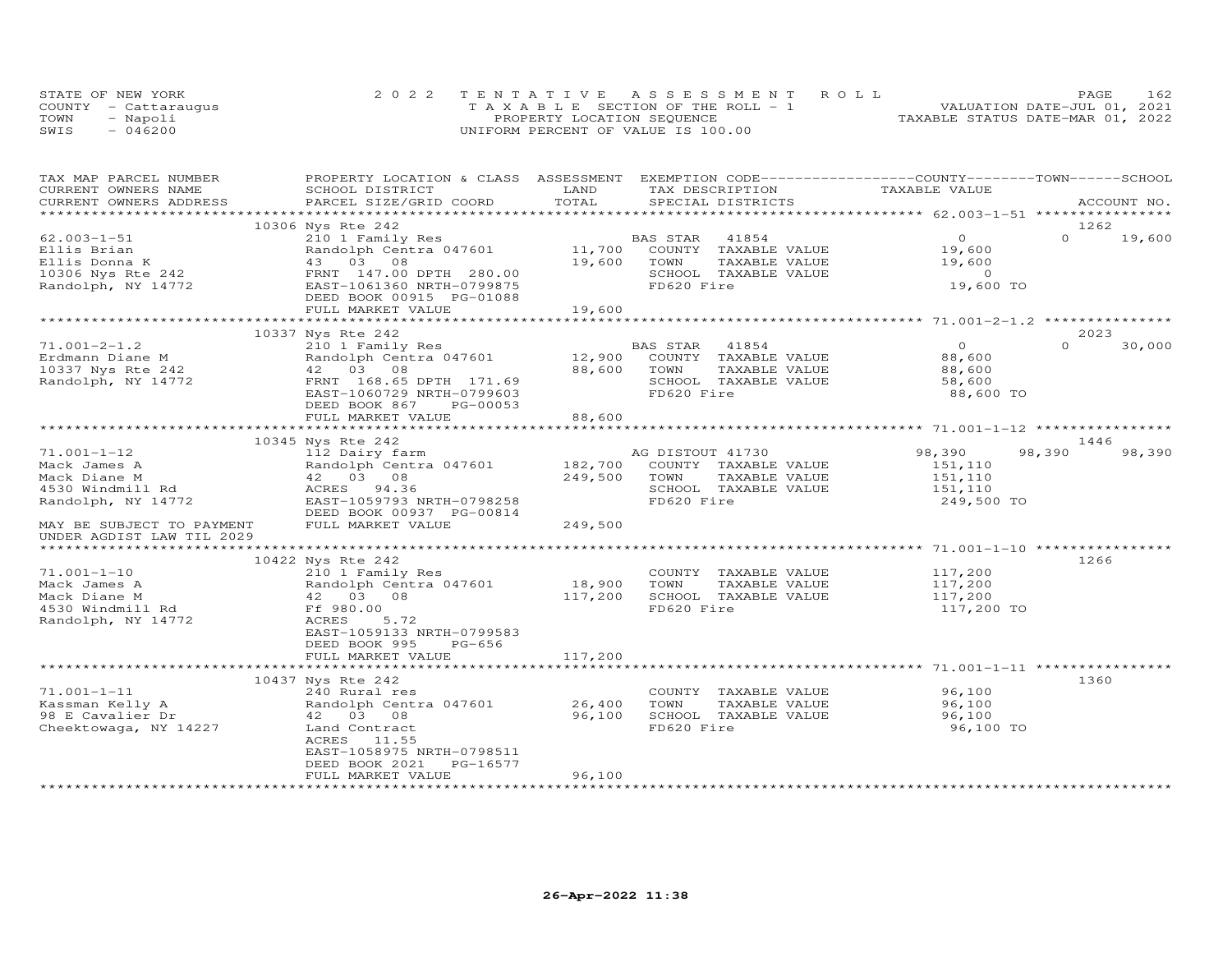| STATE OF NEW YORK    |           | 2022 TENTATIVE ASSESSMENT ROLL        |  |  |                                  | PAGE. | 163 |
|----------------------|-----------|---------------------------------------|--|--|----------------------------------|-------|-----|
| COUNTY - Cattarauqus |           | T A X A B L E SECTION OF THE ROLL - 1 |  |  | VALUATION DATE-JUL 01, 2021      |       |     |
| TOWN                 | - Napoli  | PROPERTY LOCATION SEQUENCE            |  |  | TAXABLE STATUS DATE-MAR 01, 2022 |       |     |
| SWIS                 | $-046200$ | UNIFORM PERCENT OF VALUE IS 100.00    |  |  |                                  |       |     |

| TAX MAP PARCEL NUMBER                   | PROPERTY LOCATION & CLASS ASSESSMENT EXEMPTION CODE-----------------COUNTY-------TOWN------SCHOOL                                                                                                                                                    | LAND    |                                                                                                                        |                   |          |         |
|-----------------------------------------|------------------------------------------------------------------------------------------------------------------------------------------------------------------------------------------------------------------------------------------------------|---------|------------------------------------------------------------------------------------------------------------------------|-------------------|----------|---------|
| CURRENT OWNERS NAME                     | SCHOOL DISTRICT                                                                                                                                                                                                                                      | TOTAL   | TAX DESCRIPTION TAXABLE VALUE                                                                                          |                   |          |         |
|                                         | .CURRENT OWNERS ADDRESS PARCEL SIZE/GRID COORD TOTAL SPECIAL DISTRICTS ACCOUNT NO ACCOUNT NO ACCOUNT NO ACCOUNT                                                                                                                                      |         |                                                                                                                        |                   |          |         |
|                                         | 10471 Nys Rte 242                                                                                                                                                                                                                                    |         |                                                                                                                        |                   | 1600     |         |
| $71.001 - 1 - 17$                       |                                                                                                                                                                                                                                                      |         | BAS STAR                                                                                                               | $\overline{O}$    | $\Omega$ | 30,000  |
| Huntington Charlyn K<br>10471 Route 242 | 210 1 Family Res B.<br>Randolph Centra 047601 14,100<br>50 03 08                                                                                                                                                                                     |         | AS STAR - 41854<br>COUNTY - TAXABLE VALUE                                                                              | 100,600           |          |         |
|                                         | 50 03 08                                                                                                                                                                                                                                             | 100,600 | TOWN<br>TAXABLE VALUE                                                                                                  |                   |          |         |
| Randolph, NY 14772                      | 2.23<br>ACRES                                                                                                                                                                                                                                        |         | SCHOOL TAXABLE VALUE                                                                                                   | 100,600<br>70,600 |          |         |
|                                         | EAST-1058640 NRTH-0798531                                                                                                                                                                                                                            |         | FD620 Fire                                                                                                             | 100,600 TO        |          |         |
|                                         | DEED BOOK 13108 PG-3001                                                                                                                                                                                                                              |         |                                                                                                                        |                   |          |         |
|                                         | FULL MARKET VALUE                                                                                                                                                                                                                                    | 100,600 |                                                                                                                        |                   |          |         |
|                                         |                                                                                                                                                                                                                                                      |         |                                                                                                                        |                   |          |         |
|                                         |                                                                                                                                                                                                                                                      |         |                                                                                                                        |                   |          | 2164    |
|                                         | Pence Mary E<br>Pence Mary E<br>Pence Timothy S Sr. 50 03 08<br>The Sandolph Centra 047601<br>270 Mfg housing<br>Randolph Centra 047601<br>270 Mfg housing<br>270 Mfg housing<br>270 Mfg housing<br>270 Mfg housing<br>270 Mfg housing<br>270 Mfg ho |         | VET DIS CT 41141                                                                                                       | 17,900            | 17,900   | $\circ$ |
|                                         |                                                                                                                                                                                                                                                      |         |                                                                                                                        | 10,740            | 10,740   | $\circ$ |
|                                         |                                                                                                                                                                                                                                                      |         | COUNTY TAXABLE VALUE                                                                                                   | 42,960            |          |         |
|                                         |                                                                                                                                                                                                                                                      |         |                                                                                                                        |                   |          |         |
|                                         |                                                                                                                                                                                                                                                      |         |                                                                                                                        |                   |          |         |
|                                         |                                                                                                                                                                                                                                                      |         | TOWN TAXABLE VALUE 42,960<br>SCHOOL TAXABLE VALUE 71,600<br>FD620 Fire 71,600 TO                                       |                   |          |         |
|                                         |                                                                                                                                                                                                                                                      |         |                                                                                                                        |                   |          |         |
|                                         |                                                                                                                                                                                                                                                      |         |                                                                                                                        |                   |          |         |
|                                         | 10514 Nys Rte 242                                                                                                                                                                                                                                    |         |                                                                                                                        |                   |          | 1352    |
|                                         | 1.001-1-19<br>Hribar James A 210 1 Family Res<br>10514 Rte 242 50 03 08 68,500 COUNTY TAXABLE<br>Randolph, NY 14772 ACRES 7.15<br>TOWN TAXABLE                                                                                                       |         |                                                                                                                        | 34,250            | 34,250   | 34,250  |
|                                         |                                                                                                                                                                                                                                                      |         |                                                                                                                        | $\overline{0}$    | $\Omega$ | 34,250  |
|                                         |                                                                                                                                                                                                                                                      |         |                                                                                                                        |                   |          |         |
|                                         |                                                                                                                                                                                                                                                      |         | 68,500 COUNTY TAXABLE VALUE 34,250<br>TOWN TAXABLE VALUE 34,250<br>SCHOOL TAXABLE VALUE 34,250<br>FD620 Fire 68,500 TO |                   |          |         |
|                                         | EAST-1058041 NRTH-0797174                                                                                                                                                                                                                            |         |                                                                                                                        |                   |          |         |
|                                         | DEED BOOK 820<br>PG-00829                                                                                                                                                                                                                            |         |                                                                                                                        |                   |          |         |
|                                         | FULL MARKET VALUE                                                                                                                                                                                                                                    |         | 68,500 WS620 Watershed                                                                                                 | 13,700 TO         |          |         |
|                                         |                                                                                                                                                                                                                                                      |         |                                                                                                                        |                   |          |         |
|                                         | 10529 Nys Rte 242                                                                                                                                                                                                                                    |         |                                                                                                                        |                   |          | 0232    |
| $71.001 - 1 - 16$                       | 210 1 Family Res                                                                                                                                                                                                                                     |         | COUNTY TAXABLE VALUE 62,400                                                                                            |                   |          |         |
|                                         | Ribblett Eric                   Randolph Centra 047601             22,100<br>10529 NYS Rt 242                   50   03   08                         62,400                                                                                          |         | TOWN<br>TAXABLE VALUE                                                                                                  | 62,400<br>62,400  |          |         |
|                                         |                                                                                                                                                                                                                                                      |         | SCHOOL TAXABLE VALUE                                                                                                   |                   |          |         |
| Randolph, NY 14772                      | ACRES<br>8.14                                                                                                                                                                                                                                        |         | FD620 Fire                                                                                                             | 62,400 TO         |          |         |
|                                         | EAST-1058947 NRTH-0797249                                                                                                                                                                                                                            |         |                                                                                                                        |                   |          |         |
|                                         | DEED BOOK 2815 PG-2001                                                                                                                                                                                                                               |         |                                                                                                                        |                   |          |         |
|                                         | FULL MARKET VALUE                                                                                                                                                                                                                                    | 62,400  |                                                                                                                        |                   |          |         |
|                                         |                                                                                                                                                                                                                                                      |         |                                                                                                                        |                   |          |         |
|                                         | 10533 Nys Rte 242                                                                                                                                                                                                                                    |         |                                                                                                                        |                   |          | 1379    |
| $71.001 - 1 - 20$                       | 449 Other Storag                                                                                                                                                                                                                                     |         | COUNTY TAXABLE VALUE<br>TOWN      TAXABLE VALUE                                                                        | 82,600            |          |         |
|                                         |                                                                                                                                                                                                                                                      |         |                                                                                                                        | 82,600            |          |         |
|                                         |                                                                                                                                                                                                                                                      |         | SCHOOL TAXABLE VALUE 82,600<br>FD620 Fire 82,600 TO                                                                    |                   |          |         |
|                                         |                                                                                                                                                                                                                                                      |         |                                                                                                                        |                   |          |         |
|                                         | ACRES 0.84                                                                                                                                                                                                                                           |         | WS620 Watershed                                                                                                        | 16,520 TO         |          |         |
|                                         | EAST-1058286 NRTH-0796899                                                                                                                                                                                                                            |         |                                                                                                                        |                   |          |         |
|                                         | DEED BOOK 712<br>PG-01135<br>FULL MARKET VALUE                                                                                                                                                                                                       | 82,600  |                                                                                                                        |                   |          |         |
|                                         |                                                                                                                                                                                                                                                      |         |                                                                                                                        |                   |          |         |
|                                         |                                                                                                                                                                                                                                                      |         |                                                                                                                        |                   |          |         |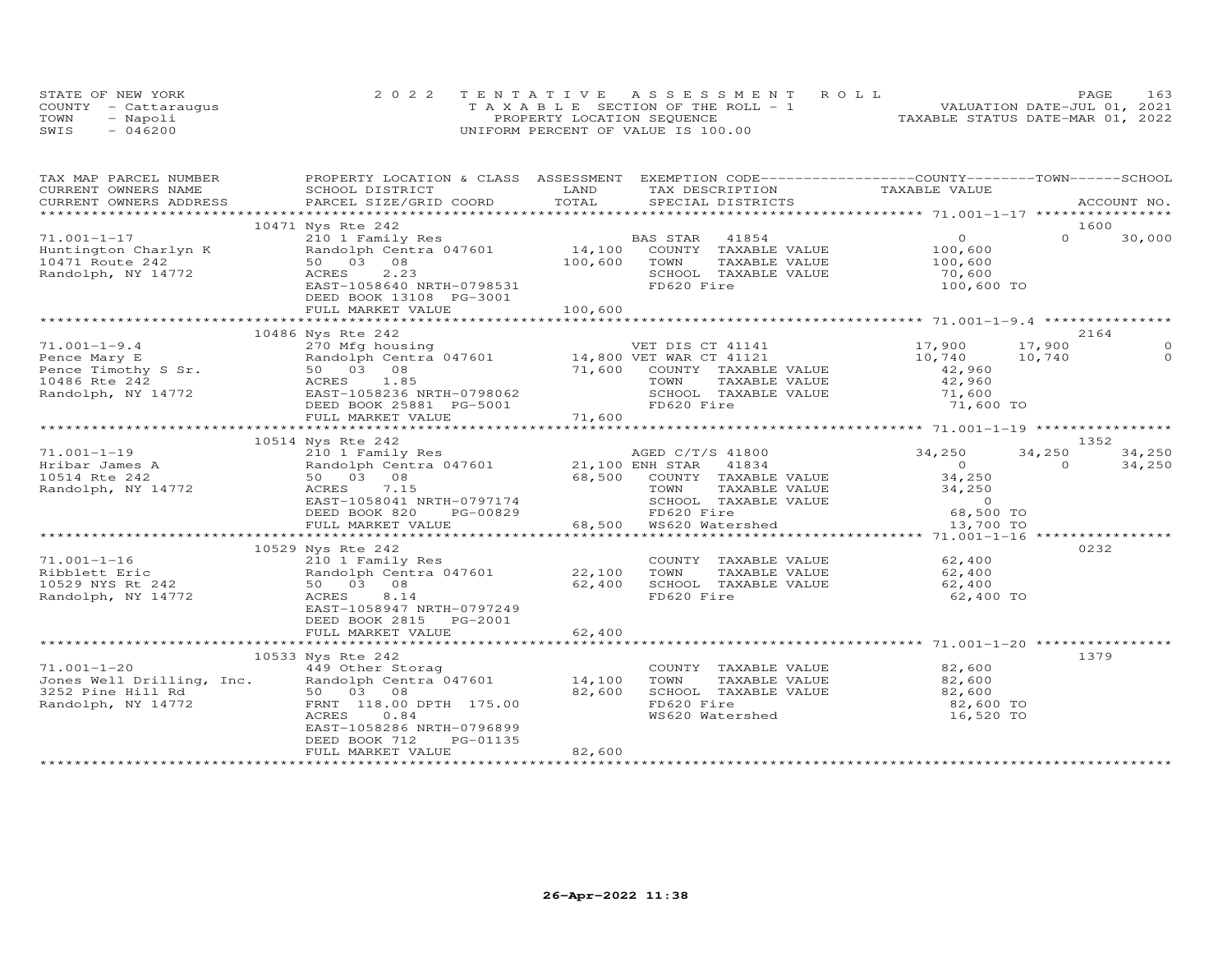|      | STATE OF NEW YORK    | 2022 TENTATIVE ASSESSMENT ROLL        | 164<br>PAGE                      |
|------|----------------------|---------------------------------------|----------------------------------|
|      | COUNTY - Cattaraugus | T A X A B L E SECTION OF THE ROLL - 1 | VALUATION DATE-JUL 01, 2021      |
| TOWN | - Napoli             | PROPERTY LOCATION SEQUENCE            | TAXABLE STATUS DATE-MAR 01, 2022 |
| SWIS | $-046200$            | UNIFORM PERCENT OF VALUE IS 100.00    |                                  |

| CURRENT OWNERS NAME<br>SCHOOL DISTRICT<br>LAND<br>TAX DESCRIPTION<br>TAXABLE VALUE<br>TOTAL<br>PARCEL SIZE/GRID COORD<br>CURRENT OWNERS ADDRESS<br>SPECIAL DISTRICTS<br>ACCOUNT NO.<br>***********************<br>10537 Nys Rte 242<br>1378<br>$71.001 - 1 - 21.1$<br>600<br>311 Res vac land<br>COUNTY TAXABLE VALUE<br>600<br>600<br>Randolph Centra 047601<br>TOWN<br>TAXABLE VALUE<br>Jones James H<br>Jones Joy M<br>3489 Rt 394 Rd<br>Randolph, NY 14772<br>50 03 08<br>600<br>SCHOOL TAXABLE VALUE<br>600<br>FD620 Fire<br>FRNT 90.00 DPTH 208.00<br>600 TO<br>EAST-1058317 NRTH-0796818<br>WS620 Watershed<br>120 TO<br>DEED BOOK 788<br>PG-00521<br>600<br>FULL MARKET VALUE<br>***********<br>************************<br>$**********************71.001-1-22.1**$<br>10539 Nys Rte 242<br>0140<br>$71.001 - 1 - 22.1$<br>210 1 Family Res<br>COUNTY TAXABLE VALUE<br>62,600<br>17,900<br>Randolph Centra 047601<br>TOWN<br>TAXABLE VALUE<br>62,600<br>Cain A. John<br>10539 Route 242<br>62,600<br>50 03 08<br>SCHOOL TAXABLE VALUE<br>62,600<br>Randolph, NY 14772<br>ACRES<br>5.00<br>FD620 Fire<br>62,600 TO<br>EAST-1058672 NRTH-0796213<br>DEED BOOK 1012<br>PG-342<br>62,600<br>FULL MARKET VALUE<br>**************<br>******************************<br>10541 Nys Rte 242<br>0139<br>$71.001 - 1 - 15$<br>BAS STAR<br>41854<br>$\overline{O}$<br>$\Omega$<br>29,100<br>270 Mfg housing<br>16,900 COUNTY TAXABLE VALUE<br>Randolph Centra 047601<br>Cain Ronald W<br>29,100<br>$42 \t 03 \t 08$<br>29,100<br>TAXABLE VALUE<br>29,100<br>Cain John Lawrence R<br>TOWN<br>10541 Nys Rte 242<br>$L/u$ - Lawrence<br>SCHOOL TAXABLE VALUE<br>$\sim$ 0<br>29,100 TO<br>FD620 Fire<br>Randolph, NY 14772<br>ACRES 10.33<br>EAST-1059291 NRTH-0796843<br>DEED BOOK 00959 PG-00689<br>29,100<br>FULL MARKET VALUE<br>************************* 71.001-1-22.5 ************<br>***********<br>************************<br>2343<br>10555 Nys Rte 242<br>210 1 Family Res<br>BAS STAR 41854<br>17,400 COUNTY TAXABLE VALUE<br>$71.001 - 1 - 22.5$<br>$\overline{0}$<br>$\Omega$<br>30,000<br>Randolph Centra 047601<br>122,400<br>Cain Ronald W<br>50/3/8<br>ACRES<br>Cain Kathleen M<br>50/3/8<br>122,400<br>TOWN<br>TAXABLE VALUE<br>122,400<br>10555 Rt 242<br>4.50 BANK<br>017<br>SCHOOL TAXABLE VALUE<br>92,400<br>Randolph, NY 14772 EAST-0409814 NRTH-0796241<br>FD620 Fire<br>122,400 TO<br>FULL MARKET VALUE<br>122,400<br>**************************<br>******************** 71.001-1-23.1 ***************<br>10563 Nys Rte 242<br>1271<br>$\overline{0}$<br>$71.001 - 1 - 23.1$<br>270 Mfg housing<br>BAS STAR<br>41854<br>$\Omega$<br>30,000<br>Randolph Centra 047601<br>10,800<br>COUNTY TAXABLE VALUE<br>79,600<br>Storer Roger S<br>10563 Nys Rte 242<br>50 03 08<br>79,600<br>TOWN<br>TAXABLE VALUE<br>79,600<br>SCHOOL TAXABLE VALUE<br>49,600<br>PO Box 1<br>$12/13$ -split 4 ac, ranch of<br>Randolph, NY 14772<br>FD620 Fire<br>79,600 TO<br>FRNT 308.50 DPTH 332.70<br>EAST-1057899 NRTH-0796156<br>WS620 Watershed<br>15,920 TO<br>DEED BOOK 3186 PG-3003<br>79,600<br>FULL MARKET VALUE | TAX MAP PARCEL NUMBER | PROPERTY LOCATION & CLASS ASSESSMENT | EXEMPTION CODE-----------------COUNTY-------TOWN------SCHOOL |  |
|---------------------------------------------------------------------------------------------------------------------------------------------------------------------------------------------------------------------------------------------------------------------------------------------------------------------------------------------------------------------------------------------------------------------------------------------------------------------------------------------------------------------------------------------------------------------------------------------------------------------------------------------------------------------------------------------------------------------------------------------------------------------------------------------------------------------------------------------------------------------------------------------------------------------------------------------------------------------------------------------------------------------------------------------------------------------------------------------------------------------------------------------------------------------------------------------------------------------------------------------------------------------------------------------------------------------------------------------------------------------------------------------------------------------------------------------------------------------------------------------------------------------------------------------------------------------------------------------------------------------------------------------------------------------------------------------------------------------------------------------------------------------------------------------------------------------------------------------------------------------------------------------------------------------------------------------------------------------------------------------------------------------------------------------------------------------------------------------------------------------------------------------------------------------------------------------------------------------------------------------------------------------------------------------------------------------------------------------------------------------------------------------------------------------------------------------------------------------------------------------------------------------------------------------------------------------------------------------------------------------------------------------------------------------------------------------------------------------------------------------------------------------------------------------------------------------------------------------------------------------------------------------------------------------------------------------------------------------------------------------------------------------------------------------------------------------------------------------------------------------|-----------------------|--------------------------------------|--------------------------------------------------------------|--|
|                                                                                                                                                                                                                                                                                                                                                                                                                                                                                                                                                                                                                                                                                                                                                                                                                                                                                                                                                                                                                                                                                                                                                                                                                                                                                                                                                                                                                                                                                                                                                                                                                                                                                                                                                                                                                                                                                                                                                                                                                                                                                                                                                                                                                                                                                                                                                                                                                                                                                                                                                                                                                                                                                                                                                                                                                                                                                                                                                                                                                                                                                                                     |                       |                                      |                                                              |  |
|                                                                                                                                                                                                                                                                                                                                                                                                                                                                                                                                                                                                                                                                                                                                                                                                                                                                                                                                                                                                                                                                                                                                                                                                                                                                                                                                                                                                                                                                                                                                                                                                                                                                                                                                                                                                                                                                                                                                                                                                                                                                                                                                                                                                                                                                                                                                                                                                                                                                                                                                                                                                                                                                                                                                                                                                                                                                                                                                                                                                                                                                                                                     |                       |                                      |                                                              |  |
|                                                                                                                                                                                                                                                                                                                                                                                                                                                                                                                                                                                                                                                                                                                                                                                                                                                                                                                                                                                                                                                                                                                                                                                                                                                                                                                                                                                                                                                                                                                                                                                                                                                                                                                                                                                                                                                                                                                                                                                                                                                                                                                                                                                                                                                                                                                                                                                                                                                                                                                                                                                                                                                                                                                                                                                                                                                                                                                                                                                                                                                                                                                     |                       |                                      |                                                              |  |
|                                                                                                                                                                                                                                                                                                                                                                                                                                                                                                                                                                                                                                                                                                                                                                                                                                                                                                                                                                                                                                                                                                                                                                                                                                                                                                                                                                                                                                                                                                                                                                                                                                                                                                                                                                                                                                                                                                                                                                                                                                                                                                                                                                                                                                                                                                                                                                                                                                                                                                                                                                                                                                                                                                                                                                                                                                                                                                                                                                                                                                                                                                                     |                       |                                      |                                                              |  |
|                                                                                                                                                                                                                                                                                                                                                                                                                                                                                                                                                                                                                                                                                                                                                                                                                                                                                                                                                                                                                                                                                                                                                                                                                                                                                                                                                                                                                                                                                                                                                                                                                                                                                                                                                                                                                                                                                                                                                                                                                                                                                                                                                                                                                                                                                                                                                                                                                                                                                                                                                                                                                                                                                                                                                                                                                                                                                                                                                                                                                                                                                                                     |                       |                                      |                                                              |  |
|                                                                                                                                                                                                                                                                                                                                                                                                                                                                                                                                                                                                                                                                                                                                                                                                                                                                                                                                                                                                                                                                                                                                                                                                                                                                                                                                                                                                                                                                                                                                                                                                                                                                                                                                                                                                                                                                                                                                                                                                                                                                                                                                                                                                                                                                                                                                                                                                                                                                                                                                                                                                                                                                                                                                                                                                                                                                                                                                                                                                                                                                                                                     |                       |                                      |                                                              |  |
|                                                                                                                                                                                                                                                                                                                                                                                                                                                                                                                                                                                                                                                                                                                                                                                                                                                                                                                                                                                                                                                                                                                                                                                                                                                                                                                                                                                                                                                                                                                                                                                                                                                                                                                                                                                                                                                                                                                                                                                                                                                                                                                                                                                                                                                                                                                                                                                                                                                                                                                                                                                                                                                                                                                                                                                                                                                                                                                                                                                                                                                                                                                     |                       |                                      |                                                              |  |
|                                                                                                                                                                                                                                                                                                                                                                                                                                                                                                                                                                                                                                                                                                                                                                                                                                                                                                                                                                                                                                                                                                                                                                                                                                                                                                                                                                                                                                                                                                                                                                                                                                                                                                                                                                                                                                                                                                                                                                                                                                                                                                                                                                                                                                                                                                                                                                                                                                                                                                                                                                                                                                                                                                                                                                                                                                                                                                                                                                                                                                                                                                                     |                       |                                      |                                                              |  |
|                                                                                                                                                                                                                                                                                                                                                                                                                                                                                                                                                                                                                                                                                                                                                                                                                                                                                                                                                                                                                                                                                                                                                                                                                                                                                                                                                                                                                                                                                                                                                                                                                                                                                                                                                                                                                                                                                                                                                                                                                                                                                                                                                                                                                                                                                                                                                                                                                                                                                                                                                                                                                                                                                                                                                                                                                                                                                                                                                                                                                                                                                                                     |                       |                                      |                                                              |  |
|                                                                                                                                                                                                                                                                                                                                                                                                                                                                                                                                                                                                                                                                                                                                                                                                                                                                                                                                                                                                                                                                                                                                                                                                                                                                                                                                                                                                                                                                                                                                                                                                                                                                                                                                                                                                                                                                                                                                                                                                                                                                                                                                                                                                                                                                                                                                                                                                                                                                                                                                                                                                                                                                                                                                                                                                                                                                                                                                                                                                                                                                                                                     |                       |                                      |                                                              |  |
|                                                                                                                                                                                                                                                                                                                                                                                                                                                                                                                                                                                                                                                                                                                                                                                                                                                                                                                                                                                                                                                                                                                                                                                                                                                                                                                                                                                                                                                                                                                                                                                                                                                                                                                                                                                                                                                                                                                                                                                                                                                                                                                                                                                                                                                                                                                                                                                                                                                                                                                                                                                                                                                                                                                                                                                                                                                                                                                                                                                                                                                                                                                     |                       |                                      |                                                              |  |
|                                                                                                                                                                                                                                                                                                                                                                                                                                                                                                                                                                                                                                                                                                                                                                                                                                                                                                                                                                                                                                                                                                                                                                                                                                                                                                                                                                                                                                                                                                                                                                                                                                                                                                                                                                                                                                                                                                                                                                                                                                                                                                                                                                                                                                                                                                                                                                                                                                                                                                                                                                                                                                                                                                                                                                                                                                                                                                                                                                                                                                                                                                                     |                       |                                      |                                                              |  |
|                                                                                                                                                                                                                                                                                                                                                                                                                                                                                                                                                                                                                                                                                                                                                                                                                                                                                                                                                                                                                                                                                                                                                                                                                                                                                                                                                                                                                                                                                                                                                                                                                                                                                                                                                                                                                                                                                                                                                                                                                                                                                                                                                                                                                                                                                                                                                                                                                                                                                                                                                                                                                                                                                                                                                                                                                                                                                                                                                                                                                                                                                                                     |                       |                                      |                                                              |  |
|                                                                                                                                                                                                                                                                                                                                                                                                                                                                                                                                                                                                                                                                                                                                                                                                                                                                                                                                                                                                                                                                                                                                                                                                                                                                                                                                                                                                                                                                                                                                                                                                                                                                                                                                                                                                                                                                                                                                                                                                                                                                                                                                                                                                                                                                                                                                                                                                                                                                                                                                                                                                                                                                                                                                                                                                                                                                                                                                                                                                                                                                                                                     |                       |                                      |                                                              |  |
|                                                                                                                                                                                                                                                                                                                                                                                                                                                                                                                                                                                                                                                                                                                                                                                                                                                                                                                                                                                                                                                                                                                                                                                                                                                                                                                                                                                                                                                                                                                                                                                                                                                                                                                                                                                                                                                                                                                                                                                                                                                                                                                                                                                                                                                                                                                                                                                                                                                                                                                                                                                                                                                                                                                                                                                                                                                                                                                                                                                                                                                                                                                     |                       |                                      |                                                              |  |
|                                                                                                                                                                                                                                                                                                                                                                                                                                                                                                                                                                                                                                                                                                                                                                                                                                                                                                                                                                                                                                                                                                                                                                                                                                                                                                                                                                                                                                                                                                                                                                                                                                                                                                                                                                                                                                                                                                                                                                                                                                                                                                                                                                                                                                                                                                                                                                                                                                                                                                                                                                                                                                                                                                                                                                                                                                                                                                                                                                                                                                                                                                                     |                       |                                      |                                                              |  |
|                                                                                                                                                                                                                                                                                                                                                                                                                                                                                                                                                                                                                                                                                                                                                                                                                                                                                                                                                                                                                                                                                                                                                                                                                                                                                                                                                                                                                                                                                                                                                                                                                                                                                                                                                                                                                                                                                                                                                                                                                                                                                                                                                                                                                                                                                                                                                                                                                                                                                                                                                                                                                                                                                                                                                                                                                                                                                                                                                                                                                                                                                                                     |                       |                                      |                                                              |  |
|                                                                                                                                                                                                                                                                                                                                                                                                                                                                                                                                                                                                                                                                                                                                                                                                                                                                                                                                                                                                                                                                                                                                                                                                                                                                                                                                                                                                                                                                                                                                                                                                                                                                                                                                                                                                                                                                                                                                                                                                                                                                                                                                                                                                                                                                                                                                                                                                                                                                                                                                                                                                                                                                                                                                                                                                                                                                                                                                                                                                                                                                                                                     |                       |                                      |                                                              |  |
|                                                                                                                                                                                                                                                                                                                                                                                                                                                                                                                                                                                                                                                                                                                                                                                                                                                                                                                                                                                                                                                                                                                                                                                                                                                                                                                                                                                                                                                                                                                                                                                                                                                                                                                                                                                                                                                                                                                                                                                                                                                                                                                                                                                                                                                                                                                                                                                                                                                                                                                                                                                                                                                                                                                                                                                                                                                                                                                                                                                                                                                                                                                     |                       |                                      |                                                              |  |
|                                                                                                                                                                                                                                                                                                                                                                                                                                                                                                                                                                                                                                                                                                                                                                                                                                                                                                                                                                                                                                                                                                                                                                                                                                                                                                                                                                                                                                                                                                                                                                                                                                                                                                                                                                                                                                                                                                                                                                                                                                                                                                                                                                                                                                                                                                                                                                                                                                                                                                                                                                                                                                                                                                                                                                                                                                                                                                                                                                                                                                                                                                                     |                       |                                      |                                                              |  |
|                                                                                                                                                                                                                                                                                                                                                                                                                                                                                                                                                                                                                                                                                                                                                                                                                                                                                                                                                                                                                                                                                                                                                                                                                                                                                                                                                                                                                                                                                                                                                                                                                                                                                                                                                                                                                                                                                                                                                                                                                                                                                                                                                                                                                                                                                                                                                                                                                                                                                                                                                                                                                                                                                                                                                                                                                                                                                                                                                                                                                                                                                                                     |                       |                                      |                                                              |  |
|                                                                                                                                                                                                                                                                                                                                                                                                                                                                                                                                                                                                                                                                                                                                                                                                                                                                                                                                                                                                                                                                                                                                                                                                                                                                                                                                                                                                                                                                                                                                                                                                                                                                                                                                                                                                                                                                                                                                                                                                                                                                                                                                                                                                                                                                                                                                                                                                                                                                                                                                                                                                                                                                                                                                                                                                                                                                                                                                                                                                                                                                                                                     |                       |                                      |                                                              |  |
|                                                                                                                                                                                                                                                                                                                                                                                                                                                                                                                                                                                                                                                                                                                                                                                                                                                                                                                                                                                                                                                                                                                                                                                                                                                                                                                                                                                                                                                                                                                                                                                                                                                                                                                                                                                                                                                                                                                                                                                                                                                                                                                                                                                                                                                                                                                                                                                                                                                                                                                                                                                                                                                                                                                                                                                                                                                                                                                                                                                                                                                                                                                     |                       |                                      |                                                              |  |
|                                                                                                                                                                                                                                                                                                                                                                                                                                                                                                                                                                                                                                                                                                                                                                                                                                                                                                                                                                                                                                                                                                                                                                                                                                                                                                                                                                                                                                                                                                                                                                                                                                                                                                                                                                                                                                                                                                                                                                                                                                                                                                                                                                                                                                                                                                                                                                                                                                                                                                                                                                                                                                                                                                                                                                                                                                                                                                                                                                                                                                                                                                                     |                       |                                      |                                                              |  |
|                                                                                                                                                                                                                                                                                                                                                                                                                                                                                                                                                                                                                                                                                                                                                                                                                                                                                                                                                                                                                                                                                                                                                                                                                                                                                                                                                                                                                                                                                                                                                                                                                                                                                                                                                                                                                                                                                                                                                                                                                                                                                                                                                                                                                                                                                                                                                                                                                                                                                                                                                                                                                                                                                                                                                                                                                                                                                                                                                                                                                                                                                                                     |                       |                                      |                                                              |  |
|                                                                                                                                                                                                                                                                                                                                                                                                                                                                                                                                                                                                                                                                                                                                                                                                                                                                                                                                                                                                                                                                                                                                                                                                                                                                                                                                                                                                                                                                                                                                                                                                                                                                                                                                                                                                                                                                                                                                                                                                                                                                                                                                                                                                                                                                                                                                                                                                                                                                                                                                                                                                                                                                                                                                                                                                                                                                                                                                                                                                                                                                                                                     |                       |                                      |                                                              |  |
|                                                                                                                                                                                                                                                                                                                                                                                                                                                                                                                                                                                                                                                                                                                                                                                                                                                                                                                                                                                                                                                                                                                                                                                                                                                                                                                                                                                                                                                                                                                                                                                                                                                                                                                                                                                                                                                                                                                                                                                                                                                                                                                                                                                                                                                                                                                                                                                                                                                                                                                                                                                                                                                                                                                                                                                                                                                                                                                                                                                                                                                                                                                     |                       |                                      |                                                              |  |
|                                                                                                                                                                                                                                                                                                                                                                                                                                                                                                                                                                                                                                                                                                                                                                                                                                                                                                                                                                                                                                                                                                                                                                                                                                                                                                                                                                                                                                                                                                                                                                                                                                                                                                                                                                                                                                                                                                                                                                                                                                                                                                                                                                                                                                                                                                                                                                                                                                                                                                                                                                                                                                                                                                                                                                                                                                                                                                                                                                                                                                                                                                                     |                       |                                      |                                                              |  |
|                                                                                                                                                                                                                                                                                                                                                                                                                                                                                                                                                                                                                                                                                                                                                                                                                                                                                                                                                                                                                                                                                                                                                                                                                                                                                                                                                                                                                                                                                                                                                                                                                                                                                                                                                                                                                                                                                                                                                                                                                                                                                                                                                                                                                                                                                                                                                                                                                                                                                                                                                                                                                                                                                                                                                                                                                                                                                                                                                                                                                                                                                                                     |                       |                                      |                                                              |  |
|                                                                                                                                                                                                                                                                                                                                                                                                                                                                                                                                                                                                                                                                                                                                                                                                                                                                                                                                                                                                                                                                                                                                                                                                                                                                                                                                                                                                                                                                                                                                                                                                                                                                                                                                                                                                                                                                                                                                                                                                                                                                                                                                                                                                                                                                                                                                                                                                                                                                                                                                                                                                                                                                                                                                                                                                                                                                                                                                                                                                                                                                                                                     |                       |                                      |                                                              |  |
|                                                                                                                                                                                                                                                                                                                                                                                                                                                                                                                                                                                                                                                                                                                                                                                                                                                                                                                                                                                                                                                                                                                                                                                                                                                                                                                                                                                                                                                                                                                                                                                                                                                                                                                                                                                                                                                                                                                                                                                                                                                                                                                                                                                                                                                                                                                                                                                                                                                                                                                                                                                                                                                                                                                                                                                                                                                                                                                                                                                                                                                                                                                     |                       |                                      |                                                              |  |
|                                                                                                                                                                                                                                                                                                                                                                                                                                                                                                                                                                                                                                                                                                                                                                                                                                                                                                                                                                                                                                                                                                                                                                                                                                                                                                                                                                                                                                                                                                                                                                                                                                                                                                                                                                                                                                                                                                                                                                                                                                                                                                                                                                                                                                                                                                                                                                                                                                                                                                                                                                                                                                                                                                                                                                                                                                                                                                                                                                                                                                                                                                                     |                       |                                      |                                                              |  |
|                                                                                                                                                                                                                                                                                                                                                                                                                                                                                                                                                                                                                                                                                                                                                                                                                                                                                                                                                                                                                                                                                                                                                                                                                                                                                                                                                                                                                                                                                                                                                                                                                                                                                                                                                                                                                                                                                                                                                                                                                                                                                                                                                                                                                                                                                                                                                                                                                                                                                                                                                                                                                                                                                                                                                                                                                                                                                                                                                                                                                                                                                                                     |                       |                                      |                                                              |  |
|                                                                                                                                                                                                                                                                                                                                                                                                                                                                                                                                                                                                                                                                                                                                                                                                                                                                                                                                                                                                                                                                                                                                                                                                                                                                                                                                                                                                                                                                                                                                                                                                                                                                                                                                                                                                                                                                                                                                                                                                                                                                                                                                                                                                                                                                                                                                                                                                                                                                                                                                                                                                                                                                                                                                                                                                                                                                                                                                                                                                                                                                                                                     |                       |                                      |                                                              |  |
|                                                                                                                                                                                                                                                                                                                                                                                                                                                                                                                                                                                                                                                                                                                                                                                                                                                                                                                                                                                                                                                                                                                                                                                                                                                                                                                                                                                                                                                                                                                                                                                                                                                                                                                                                                                                                                                                                                                                                                                                                                                                                                                                                                                                                                                                                                                                                                                                                                                                                                                                                                                                                                                                                                                                                                                                                                                                                                                                                                                                                                                                                                                     |                       |                                      |                                                              |  |
|                                                                                                                                                                                                                                                                                                                                                                                                                                                                                                                                                                                                                                                                                                                                                                                                                                                                                                                                                                                                                                                                                                                                                                                                                                                                                                                                                                                                                                                                                                                                                                                                                                                                                                                                                                                                                                                                                                                                                                                                                                                                                                                                                                                                                                                                                                                                                                                                                                                                                                                                                                                                                                                                                                                                                                                                                                                                                                                                                                                                                                                                                                                     |                       |                                      |                                                              |  |
|                                                                                                                                                                                                                                                                                                                                                                                                                                                                                                                                                                                                                                                                                                                                                                                                                                                                                                                                                                                                                                                                                                                                                                                                                                                                                                                                                                                                                                                                                                                                                                                                                                                                                                                                                                                                                                                                                                                                                                                                                                                                                                                                                                                                                                                                                                                                                                                                                                                                                                                                                                                                                                                                                                                                                                                                                                                                                                                                                                                                                                                                                                                     |                       |                                      |                                                              |  |
|                                                                                                                                                                                                                                                                                                                                                                                                                                                                                                                                                                                                                                                                                                                                                                                                                                                                                                                                                                                                                                                                                                                                                                                                                                                                                                                                                                                                                                                                                                                                                                                                                                                                                                                                                                                                                                                                                                                                                                                                                                                                                                                                                                                                                                                                                                                                                                                                                                                                                                                                                                                                                                                                                                                                                                                                                                                                                                                                                                                                                                                                                                                     |                       |                                      |                                                              |  |
|                                                                                                                                                                                                                                                                                                                                                                                                                                                                                                                                                                                                                                                                                                                                                                                                                                                                                                                                                                                                                                                                                                                                                                                                                                                                                                                                                                                                                                                                                                                                                                                                                                                                                                                                                                                                                                                                                                                                                                                                                                                                                                                                                                                                                                                                                                                                                                                                                                                                                                                                                                                                                                                                                                                                                                                                                                                                                                                                                                                                                                                                                                                     |                       |                                      |                                                              |  |
|                                                                                                                                                                                                                                                                                                                                                                                                                                                                                                                                                                                                                                                                                                                                                                                                                                                                                                                                                                                                                                                                                                                                                                                                                                                                                                                                                                                                                                                                                                                                                                                                                                                                                                                                                                                                                                                                                                                                                                                                                                                                                                                                                                                                                                                                                                                                                                                                                                                                                                                                                                                                                                                                                                                                                                                                                                                                                                                                                                                                                                                                                                                     |                       |                                      |                                                              |  |
|                                                                                                                                                                                                                                                                                                                                                                                                                                                                                                                                                                                                                                                                                                                                                                                                                                                                                                                                                                                                                                                                                                                                                                                                                                                                                                                                                                                                                                                                                                                                                                                                                                                                                                                                                                                                                                                                                                                                                                                                                                                                                                                                                                                                                                                                                                                                                                                                                                                                                                                                                                                                                                                                                                                                                                                                                                                                                                                                                                                                                                                                                                                     |                       |                                      |                                                              |  |
|                                                                                                                                                                                                                                                                                                                                                                                                                                                                                                                                                                                                                                                                                                                                                                                                                                                                                                                                                                                                                                                                                                                                                                                                                                                                                                                                                                                                                                                                                                                                                                                                                                                                                                                                                                                                                                                                                                                                                                                                                                                                                                                                                                                                                                                                                                                                                                                                                                                                                                                                                                                                                                                                                                                                                                                                                                                                                                                                                                                                                                                                                                                     |                       |                                      |                                                              |  |
|                                                                                                                                                                                                                                                                                                                                                                                                                                                                                                                                                                                                                                                                                                                                                                                                                                                                                                                                                                                                                                                                                                                                                                                                                                                                                                                                                                                                                                                                                                                                                                                                                                                                                                                                                                                                                                                                                                                                                                                                                                                                                                                                                                                                                                                                                                                                                                                                                                                                                                                                                                                                                                                                                                                                                                                                                                                                                                                                                                                                                                                                                                                     |                       |                                      |                                                              |  |
|                                                                                                                                                                                                                                                                                                                                                                                                                                                                                                                                                                                                                                                                                                                                                                                                                                                                                                                                                                                                                                                                                                                                                                                                                                                                                                                                                                                                                                                                                                                                                                                                                                                                                                                                                                                                                                                                                                                                                                                                                                                                                                                                                                                                                                                                                                                                                                                                                                                                                                                                                                                                                                                                                                                                                                                                                                                                                                                                                                                                                                                                                                                     |                       |                                      |                                                              |  |
|                                                                                                                                                                                                                                                                                                                                                                                                                                                                                                                                                                                                                                                                                                                                                                                                                                                                                                                                                                                                                                                                                                                                                                                                                                                                                                                                                                                                                                                                                                                                                                                                                                                                                                                                                                                                                                                                                                                                                                                                                                                                                                                                                                                                                                                                                                                                                                                                                                                                                                                                                                                                                                                                                                                                                                                                                                                                                                                                                                                                                                                                                                                     |                       |                                      |                                                              |  |
|                                                                                                                                                                                                                                                                                                                                                                                                                                                                                                                                                                                                                                                                                                                                                                                                                                                                                                                                                                                                                                                                                                                                                                                                                                                                                                                                                                                                                                                                                                                                                                                                                                                                                                                                                                                                                                                                                                                                                                                                                                                                                                                                                                                                                                                                                                                                                                                                                                                                                                                                                                                                                                                                                                                                                                                                                                                                                                                                                                                                                                                                                                                     |                       |                                      |                                                              |  |
|                                                                                                                                                                                                                                                                                                                                                                                                                                                                                                                                                                                                                                                                                                                                                                                                                                                                                                                                                                                                                                                                                                                                                                                                                                                                                                                                                                                                                                                                                                                                                                                                                                                                                                                                                                                                                                                                                                                                                                                                                                                                                                                                                                                                                                                                                                                                                                                                                                                                                                                                                                                                                                                                                                                                                                                                                                                                                                                                                                                                                                                                                                                     |                       |                                      |                                                              |  |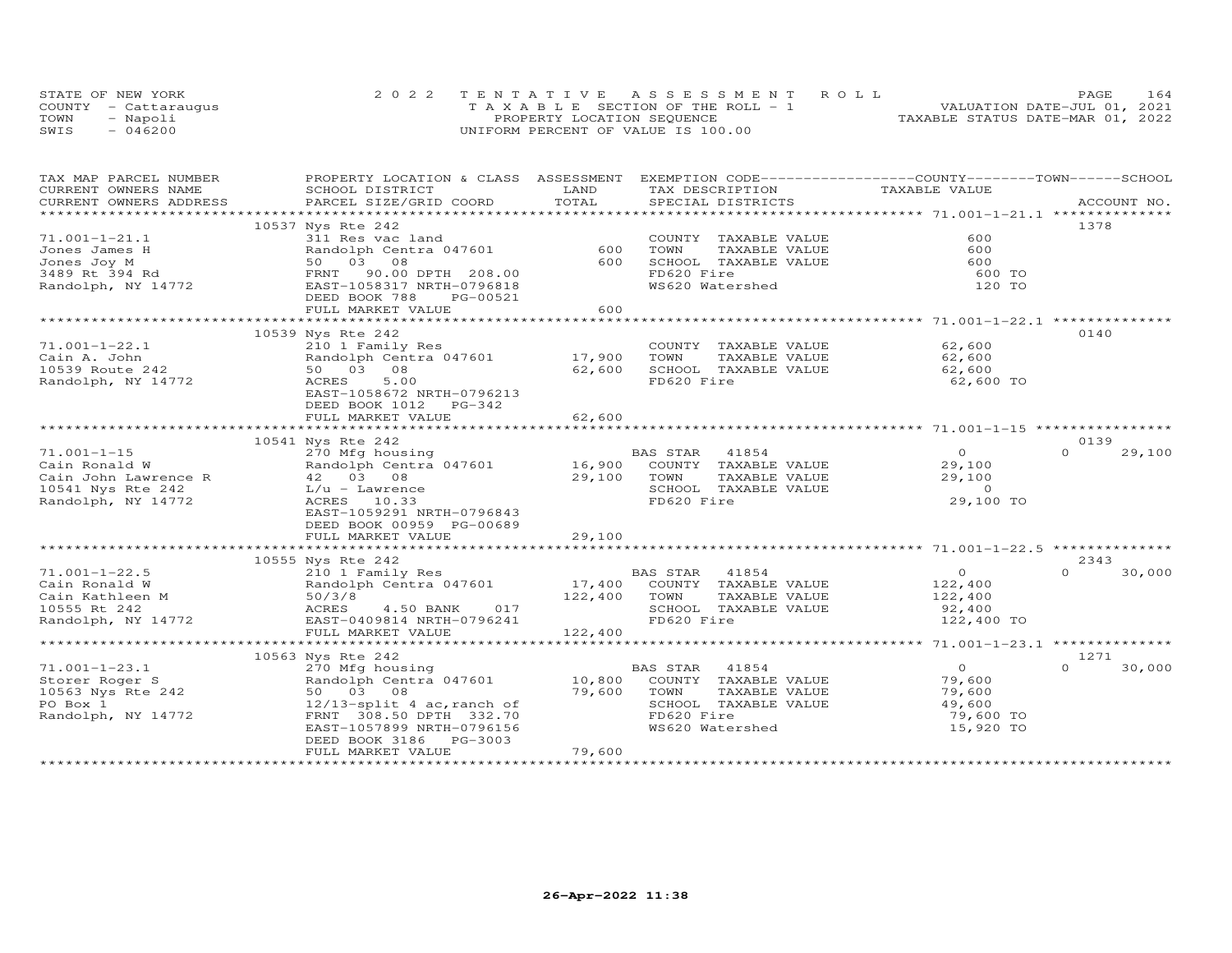|      | STATE OF NEW YORK    | 2022 TENTATIVE ASSESSMENT ROLL        | 165<br>PAGE                      |
|------|----------------------|---------------------------------------|----------------------------------|
|      | COUNTY - Cattaraugus | T A X A B L E SECTION OF THE ROLL - 1 | VALUATION DATE-JUL 01, 2021      |
| TOWN | - Napoli             | PROPERTY LOCATION SEQUENCE            | TAXABLE STATUS DATE-MAR 01, 2022 |
| SWIS | $-046200$            | UNIFORM PERCENT OF VALUE IS 100.00    |                                  |

| TAX MAP PARCEL NUMBER                      | PROPERTY LOCATION & CLASS ASSESSMENT EXEMPTION CODE----------------COUNTY-------TOWN------SCHOOL |               |                |                             |               |                                           |          |             |
|--------------------------------------------|--------------------------------------------------------------------------------------------------|---------------|----------------|-----------------------------|---------------|-------------------------------------------|----------|-------------|
| CURRENT OWNERS NAME                        | SCHOOL DISTRICT                                                                                  | LAND          |                | TAX DESCRIPTION             | TAXABLE VALUE |                                           |          |             |
| CURRENT OWNERS ADDRESS                     | PARCEL SIZE/GRID COORD                                                                           | TOTAL         |                | SPECIAL DISTRICTS           |               |                                           |          | ACCOUNT NO. |
|                                            |                                                                                                  |               |                |                             |               |                                           |          |             |
|                                            | 10575 Nys Rte 242                                                                                |               |                |                             |               |                                           | 1991     |             |
| $71.001 - 1 - 23.2$                        |                                                                                                  |               |                |                             |               | $\overline{O}$                            | $\Omega$ | 30,000      |
| Hogan Thomas C                             |                                                                                                  |               |                |                             |               | 180,200                                   |          |             |
| Hogan Dawn M                               | 12/13-splt off from 1-23 180,200                                                                 |               | TOWN           | TAXABLE VALUE               |               | 180,200                                   |          |             |
| 10575 Nys Rte 242                          | ACRES 4.00 BANK<br>017                                                                           |               |                | SCHOOL TAXABLE VALUE        |               | 150,200                                   |          |             |
| Randolph, NY 14772                         | EAST-1057682 NRTH-0795867                                                                        |               | FD620 Fire     |                             |               | 180,200 TO                                |          |             |
|                                            | DEED BOOK 20904 PG-8001                                                                          |               |                | WS620 Watershed             |               | 180,200 TO                                |          |             |
|                                            | FULL MARKET VALUE                                                                                | 180, 200      |                |                             |               |                                           |          |             |
|                                            |                                                                                                  |               |                |                             |               |                                           |          |             |
|                                            | 10597 Nys Rte 242                                                                                |               |                |                             |               |                                           | 1726     |             |
| $71.001 - 3 - 8.1$                         | 270 Mfg housing                                                                                  |               | BAS STAR 41854 |                             |               | $\Omega$                                  | $\Omega$ | 23,400      |
| Horton Scott L                             | Randolph Centra 047601 13,900                                                                    |               |                | COUNTY TAXABLE VALUE        |               | 23,400                                    |          |             |
| Horton Rachel LU                           | 49 03 08                                                                                         | 23,400        | TOWN           | TAXABLE VALUE               |               | 23,400                                    |          |             |
| 10597 NYS Rt 242                           | FRNT 240.00 DPTH 220.00                                                                          |               |                | SCHOOL TAXABLE VALUE        |               | $\sim$ 0                                  |          |             |
| Randolph, NY 14772                         | EAST-1057266 NRTH-0795621                                                                        |               | FD620 Fire     |                             |               | 23,400 TO                                 |          |             |
|                                            | DEED BOOK 28217 PG-6001                                                                          |               |                | WS620 Watershed             |               |                                           |          |             |
|                                            |                                                                                                  | 23,400        |                |                             |               | 4,680 TO                                  |          |             |
|                                            | FULL MARKET VALUE                                                                                |               |                |                             |               |                                           |          |             |
|                                            |                                                                                                  |               |                |                             |               |                                           |          |             |
|                                            | 10631 Nys Rte 242                                                                                |               |                |                             |               |                                           | 1613     |             |
| $71.001 - 3 - 40$                          | 270 Mfg housing                                                                                  |               | BAS STAR       | 41854                       |               | $\overline{O}$                            | $\Omega$ | 28,300      |
| Peck Douglas                               | Randolph Centra 047601                                                                           | 11,800        |                | COUNTY TAXABLE VALUE        |               | 28,300                                    |          |             |
| 10631 Nys Rte 242                          | 49 03 08                                                                                         | 28,300        | TOWN           | TAXABLE VALUE               |               | 28,300                                    |          |             |
| Randolph, NY 14772                         | FRNT 240.00 DPTH 200.00                                                                          |               |                | SCHOOL TAXABLE VALUE        |               | $\circ$                                   |          |             |
|                                            | EAST-1056554 NRTH-0795011                                                                        |               | FD620 Fire     |                             |               | 28,300 TO                                 |          |             |
|                                            | DEED BOOK 5874 PG-5001                                                                           |               |                |                             |               |                                           |          |             |
|                                            | FULL MARKET VALUE                                                                                | 28,300        |                |                             |               |                                           |          |             |
|                                            |                                                                                                  |               |                |                             |               |                                           |          |             |
|                                            | 10669 Nys Rte 242                                                                                |               |                |                             |               |                                           | 1553     |             |
| $71.001 - 3 - 39$                          | 210 1 Family Res                                                                                 |               |                | COUNTY TAXABLE VALUE        |               | 108,900                                   |          |             |
| Madison Rebecca                            | Randolph Centra 047601                                                                           | 13,100        | TOWN           | TAXABLE VALUE               |               | 108,900                                   |          |             |
| 10669 Nys Rte 242                          | 49 03 08                                                                                         | 108,900       |                | SCHOOL TAXABLE VALUE        |               | 108,900                                   |          |             |
| Randolph, NY 14772                         | ACRES<br>1.76                                                                                    |               | FD620 Fire     |                             |               | 108,900 TO                                |          |             |
|                                            | EAST-1056021 NRTH-0794446                                                                        |               |                | WS620 Watershed             |               | 21,780 TO                                 |          |             |
|                                            | DEED BOOK 28173 PG-2002                                                                          |               |                |                             |               |                                           |          |             |
|                                            | FULL MARKET VALUE                                                                                | 108,900       |                |                             |               |                                           |          |             |
|                                            | ****************************                                                                     | ************* |                |                             |               | ****************** 71.001-3-4.2 ********* |          |             |
|                                            | 10678 Nys Rte 242                                                                                |               |                |                             |               |                                           | 1973     |             |
| $71.001 - 3 - 4.2$                         | 210 1 Family Res                                                                                 |               |                | COUNTY TAXABLE VALUE 28,000 |               |                                           |          |             |
| Evans Richard A                            | Randolph Centra 047601                                                                           | 12,100        | TOWN           | TAXABLE VALUE               |               | 28,000                                    |          |             |
| Evans Jill R                               | 49 03 08                                                                                         | 28,000        |                | SCHOOL TAXABLE VALUE        |               | 28,000                                    |          |             |
| 10678 Route 242                            | ACRES<br>1.10                                                                                    |               | FD620 Fire     |                             |               | 28,000 TO                                 |          |             |
| Randolph, NY 14772                         | EAST-1055640 NRTH-0794543                                                                        |               |                | WS620 Watershed             |               | 5,600 TO                                  |          |             |
|                                            | DEED BOOK 20221 PG-1948                                                                          |               |                |                             |               |                                           |          |             |
| PRIOR OWNER ON 3/01/2022 FULL MARKET VALUE |                                                                                                  | 28,000        |                |                             |               |                                           |          |             |
| Evans Richard A                            |                                                                                                  |               |                |                             |               |                                           |          |             |
| *************                              |                                                                                                  |               |                |                             |               |                                           |          |             |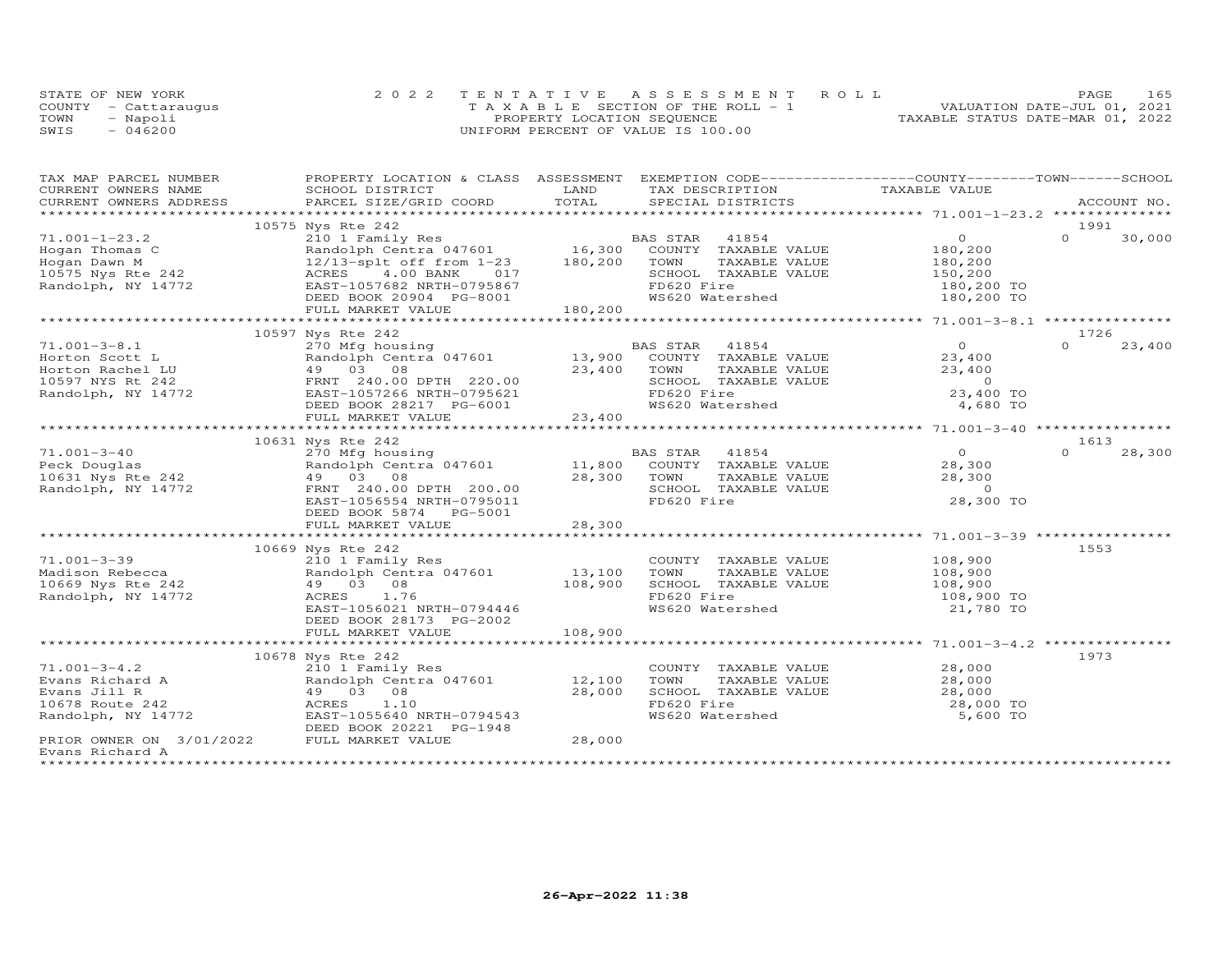|      | STATE OF NEW YORK    | 2022 TENTATIVE ASSESSMENT ROLL        | 166<br>PAGE                      |
|------|----------------------|---------------------------------------|----------------------------------|
|      | COUNTY - Cattaraugus | T A X A B L E SECTION OF THE ROLL - 1 | VALUATION DATE-JUL 01, 2021      |
| TOWN | - Napoli             | PROPERTY LOCATION SEQUENCE            | TAXABLE STATUS DATE-MAR 01, 2022 |
| SWIS | $-046200$            | UNIFORM PERCENT OF VALUE IS 100.00    |                                  |

| TAX MAP PARCEL NUMBER                                                                                                 | PROPERTY LOCATION & CLASS ASSESSMENT EXEMPTION CODE----------------COUNTY-------TOWN------SCHOOL  |             |                             |                  |          |             |
|-----------------------------------------------------------------------------------------------------------------------|---------------------------------------------------------------------------------------------------|-------------|-----------------------------|------------------|----------|-------------|
| CURRENT OWNERS NAME                                                                                                   | SCHOOL DISTRICT                                                                                   | LAND        | TAX DESCRIPTION             | TAXABLE VALUE    |          |             |
| CURRENT OWNERS ADDRESS                                                                                                | PARCEL SIZE/GRID COORD                                                                            | TOTAL       | SPECIAL DISTRICTS           |                  |          | ACCOUNT NO. |
| *************************                                                                                             |                                                                                                   |             |                             |                  |          |             |
|                                                                                                                       | 10696 Nys Rte 242                                                                                 |             |                             |                  | 0201     |             |
| $71.001 - 3 - 3$                                                                                                      |                                                                                                   |             |                             | $\overline{O}$   | $\Omega$ | 30,000      |
| Terhune Kevin L                                                                                                       |                                                                                                   |             |                             | 59,400           |          |             |
| First American Tax Ser 49 03 08                                                                                       |                                                                                                   | 59,400      | TOWN<br>TAXABLE VALUE       | 59,400           |          |             |
| 10696 Rt 242                                                                                                          | FRNT 104.50 DPTH 301.00                                                                           |             | SCHOOL TAXABLE VALUE        | 29,400           |          |             |
| Randolph, NY 14772                                                                                                    | BANK<br>081                                                                                       |             | FD620 Fire                  | 59,400 TO        |          |             |
|                                                                                                                       | EAST-1055283 NRTH-0794297                                                                         |             |                             |                  |          |             |
|                                                                                                                       | DEED BOOK 00939 PG-01131                                                                          |             |                             |                  |          |             |
|                                                                                                                       |                                                                                                   |             |                             |                  |          |             |
|                                                                                                                       |                                                                                                   |             |                             |                  |          |             |
|                                                                                                                       | 10718 Nys Rte 242                                                                                 |             |                             |                  | 1610     |             |
| $71.001 - 3 - 1$                                                                                                      | 210 1 Family Res                                                                                  |             | VETWAR CTS 41120            | 12,000           | 12,000   |             |
| Rogers Robert W.                                                                                                      |                                                                                                   |             |                             | 102,400          |          |             |
| Rogers Regina M.                                                                                                      |                                                                                                   |             |                             | 102,400          |          |             |
| 10718 NYS Route 242                                                                                                   | 2.04<br>ACRES                                                                                     |             | SCHOOL TAXABLE VALUE        | 114,400          |          |             |
| Randolph, NY 14772                                                                                                    | EAST-1054904 NRTH-0793953                                                                         |             | FD620 Fire                  | 114,400 TO       |          |             |
|                                                                                                                       | DEED BOOK 26551 PG-9002                                                                           |             | WS620 Watershed             | 22,880 TO        |          |             |
|                                                                                                                       |                                                                                                   | 114,400     |                             |                  |          |             |
|                                                                                                                       | FULL MARKET VALUE                                                                                 |             |                             |                  |          |             |
|                                                                                                                       |                                                                                                   |             |                             |                  | 2058     |             |
|                                                                                                                       | 10742 Nys Rte 242<br>210 1 Family Res                                                             |             |                             |                  | $\Omega$ | $\Omega$    |
| $70.002 - 2 - 7.3$                                                                                                    |                                                                                                   |             | CW_15_VET/ 41162            | 12,000           |          |             |
| Foster Lee T                                                                                                          | Randolph Centra 047601 18,100 COUNTY TAXABLE VALUE                                                |             |                             | 71,100           |          |             |
| 10742 Rte 242                                                                                                         | 57 03 08                                                                                          | 83,100 TOWN | TAXABLE VALUE               | 83,100           |          |             |
| Randolph, NY 14772                                                                                                    | 5.00<br>ACRES                                                                                     |             | SCHOOL TAXABLE VALUE        | 83,100           |          |             |
|                                                                                                                       | EAST-1054572 NRTH-0793732                                                                         |             | FD620 Fire                  | 83,100 TO        |          |             |
|                                                                                                                       | DEED BOOK 1018<br>PG-1163                                                                         |             | WS620 Watershed             | 16,620 TO        |          |             |
|                                                                                                                       | FULL MARKET VALUE                                                                                 | 83,100      |                             |                  |          |             |
|                                                                                                                       |                                                                                                   |             |                             |                  |          |             |
|                                                                                                                       | 10745 Nys Rte 242                                                                                 |             |                             |                  | 2166     |             |
| $70.002 - 2 - 7.6$                                                                                                    | 270 Mfg housing                                                                                   |             | BAS STAR 41854              | $\overline{O}$   | $\Omega$ | 18,300      |
| Heilman Michael                           Randolph Cent<br>10745 Nys Rte 242                         54     03     08 | Randolph Centra 047601                                                                            |             | 14,500 COUNTY TAXABLE VALUE |                  |          |             |
|                                                                                                                       |                                                                                                   | 18,300      | TAXABLE VALUE<br>TOWN       | 18,300<br>18,300 |          |             |
| Randolph, NY 14772                                                                                                    | 4/12-splt43x551.8 to Heil                                                                         |             | SCHOOL TAXABLE VALUE        | $\overline{0}$   |          |             |
|                                                                                                                       | ACRES<br>7.10                                                                                     |             | FD620 Fire                  | 18,300 TO        |          |             |
|                                                                                                                       | EAST-1054701 NRTH-0792623                                                                         |             | WS620 Watershed             | 3,660 TO         |          |             |
|                                                                                                                       | FULL MARKET VALUE                                                                                 | 18,300      |                             |                  |          |             |
|                                                                                                                       |                                                                                                   |             |                             |                  |          |             |
|                                                                                                                       | 10749 Nys Rte 242                                                                                 |             |                             |                  | 2425     |             |
| $70.002 - 2 - 7.8$                                                                                                    |                                                                                                   |             | BAS STAR<br>41854           | $\overline{O}$   | $\Omega$ | 30,000      |
| Heilman Billy J                                                                                                       |                                                                                                   |             | COUNTY TAXABLE VALUE        | 64,300           |          |             |
| Heilman Taylynn I                                                                                                     | 270 Mfg housing<br>Randolph Centra 047601 14,300<br>3/13-merged 7.7into parce 64,300<br>ACRES 120 |             | TOWN<br>TAXABLE VALUE       | 64,300           |          |             |
| 10749 NYS Route 242                                                                                                   |                                                                                                   |             | SCHOOL TAXABLE VALUE        | 34,300           |          |             |
| Randolph, NY 14772                                                                                                    |                                                                                                   |             | FD620 Fire                  | 64,300 TO        |          |             |
|                                                                                                                       | EAST-1054618 NRTH-0793157<br>DEED BOOK 17578 PG-3001<br>DEED BOOK 17578 PG-3001                   |             | WS620 Watershed             | 64,300 TO        |          |             |
|                                                                                                                       | FULL MARKET VALUE                                                                                 | 64,300      |                             |                  |          |             |
|                                                                                                                       |                                                                                                   |             |                             |                  |          |             |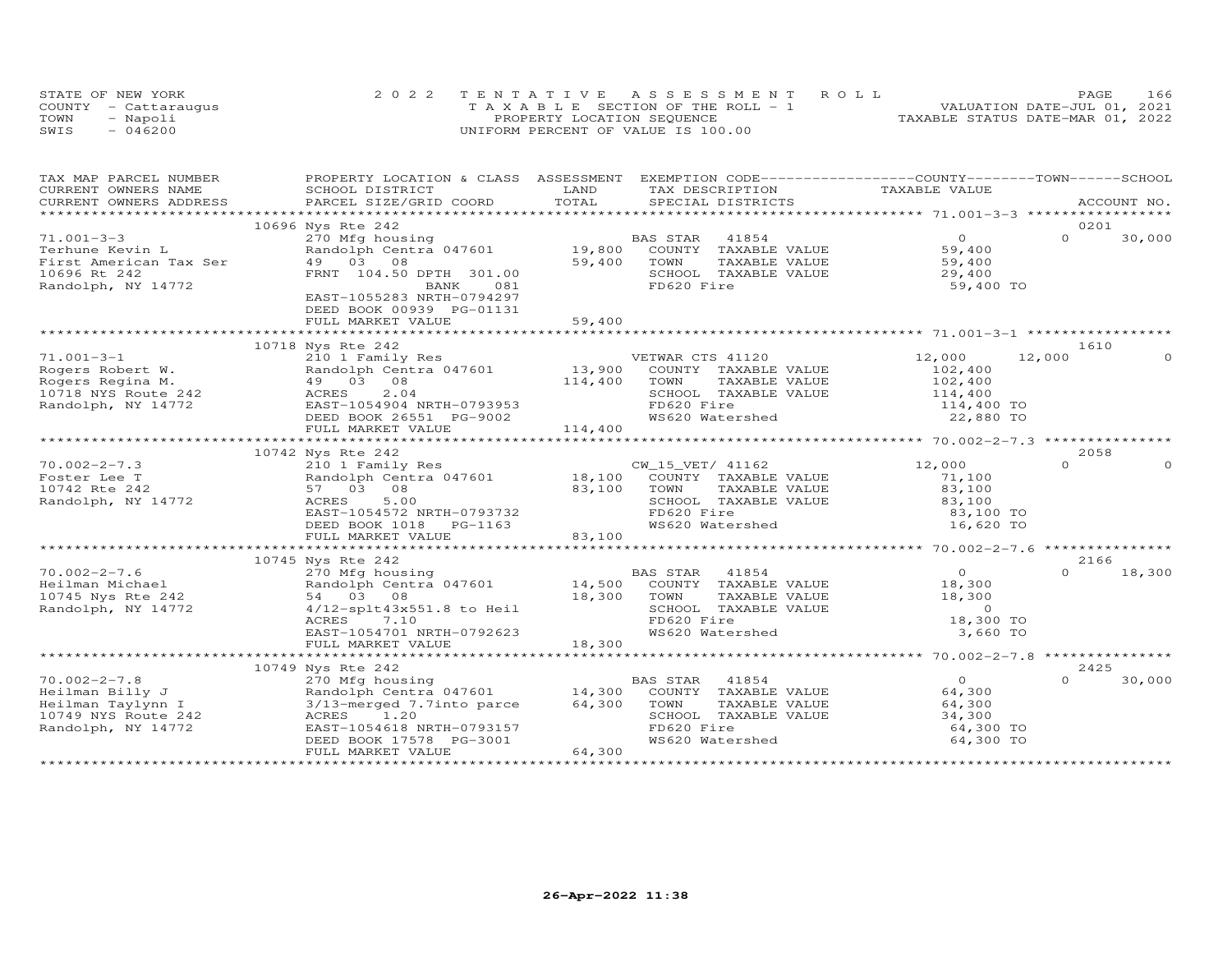|      | STATE OF NEW YORK    | 2022 TENTATIVE ASSESSMENT ROLL        | 167<br><b>PAGE</b>               |
|------|----------------------|---------------------------------------|----------------------------------|
|      | COUNTY - Cattaraugus | T A X A B L E SECTION OF THE ROLL - 1 | VALUATION DATE-JUL 01, 2021      |
| TOWN | - Napoli             | PROPERTY LOCATION SEQUENCE            | TAXABLE STATUS DATE-MAR 01, 2022 |
| SWIS | $-046200$            | UNIFORM PERCENT OF VALUE IS 100.00    |                                  |

| TAX MAP PARCEL NUMBER | PROPERTY LOCATION & CLASS ASSESSMENT EXEMPTION CODE-----------------COUNTY-------TOWN------SCHOOL                                                                                                                                                                                                                                                                    |        |                                                                                                                  |                                                |                                                     |          |        |
|-----------------------|----------------------------------------------------------------------------------------------------------------------------------------------------------------------------------------------------------------------------------------------------------------------------------------------------------------------------------------------------------------------|--------|------------------------------------------------------------------------------------------------------------------|------------------------------------------------|-----------------------------------------------------|----------|--------|
|                       |                                                                                                                                                                                                                                                                                                                                                                      |        |                                                                                                                  |                                                |                                                     |          |        |
|                       |                                                                                                                                                                                                                                                                                                                                                                      |        |                                                                                                                  |                                                |                                                     |          |        |
|                       |                                                                                                                                                                                                                                                                                                                                                                      |        |                                                                                                                  |                                                |                                                     |          |        |
|                       | 10772 Nys Rte 242                                                                                                                                                                                                                                                                                                                                                    |        |                                                                                                                  |                                                |                                                     | 1847     |        |
|                       |                                                                                                                                                                                                                                                                                                                                                                      |        |                                                                                                                  |                                                |                                                     |          | 30,000 |
|                       |                                                                                                                                                                                                                                                                                                                                                                      |        |                                                                                                                  |                                                |                                                     |          |        |
|                       |                                                                                                                                                                                                                                                                                                                                                                      |        |                                                                                                                  |                                                |                                                     |          |        |
|                       |                                                                                                                                                                                                                                                                                                                                                                      |        |                                                                                                                  |                                                |                                                     |          |        |
|                       |                                                                                                                                                                                                                                                                                                                                                                      |        |                                                                                                                  |                                                |                                                     |          |        |
|                       |                                                                                                                                                                                                                                                                                                                                                                      |        |                                                                                                                  |                                                |                                                     |          |        |
|                       |                                                                                                                                                                                                                                                                                                                                                                      |        |                                                                                                                  |                                                |                                                     |          |        |
|                       | $\begin{array}{cccccccc} 70.002-2-8 & & & 10772 & \text{Ny St } = 242 & & & 10772 & \text{Ny St } = 242 & & & 10772 & \text{Ny St } = 242 & & & 154 & \text{Ny St } = 242 & & & 154 & \text{Ny St } = 242 & & & 154 & \text{Ny St } = 242 & & & 154 & \text{Ny St } = 242 & & & 154 & \text{Ny St } = 242 & & & 154 & \text{Ny St } = 242 & & & 154 & \text{Ny St }$ |        |                                                                                                                  |                                                |                                                     |          |        |
|                       | 10782 Nys Rte 242                                                                                                                                                                                                                                                                                                                                                    |        |                                                                                                                  |                                                |                                                     | 1439     |        |
| $70.002 - 2 - 9$      |                                                                                                                                                                                                                                                                                                                                                                      |        | COUNTY TAXABLE VALUE 35,100                                                                                      |                                                |                                                     |          |        |
|                       |                                                                                                                                                                                                                                                                                                                                                                      |        | TOWN TAXABLE VALUE 35,100<br>SCHOOL TAXABLE VALUE 35,100                                                         |                                                |                                                     |          |        |
|                       |                                                                                                                                                                                                                                                                                                                                                                      | 35,100 |                                                                                                                  |                                                |                                                     |          |        |
|                       | Milks George<br>10782 Rte 241 57 03 08<br>Randolph, NY 14772 FRNT 200.00<br>FRNT 1054011 NPTH-0793115                                                                                                                                                                                                                                                                |        | FD620 Fire                                                                                                       |                                                | 35,100 TO<br>7,020 TO                               |          |        |
|                       | EAST-1054011 NRTH-0793115                                                                                                                                                                                                                                                                                                                                            |        | WS620 Watershed                                                                                                  |                                                |                                                     |          |        |
|                       | DEED BOOK 2021    PG-13009                                                                                                                                                                                                                                                                                                                                           |        |                                                                                                                  |                                                |                                                     |          |        |
|                       |                                                                                                                                                                                                                                                                                                                                                                      |        |                                                                                                                  |                                                |                                                     |          |        |
|                       |                                                                                                                                                                                                                                                                                                                                                                      |        |                                                                                                                  |                                                |                                                     |          |        |
|                       | 10790 Nys Rte 242<br>10.002-2-10<br>Bajdas Sydney<br>10790 NYS Route 242<br>Randolph, NY 14772<br>Randolph, NY 14772<br>210 1 Family Res<br>210 1 Family Res<br>210 1 Family Res<br>210 1 Family Res<br>210 1 Family Res<br>210 1 Family Res<br>210 1 Family Res<br>210 1 F                                                                                          |        |                                                                                                                  |                                                |                                                     | 0060     |        |
|                       |                                                                                                                                                                                                                                                                                                                                                                      |        |                                                                                                                  |                                                |                                                     |          |        |
|                       |                                                                                                                                                                                                                                                                                                                                                                      |        |                                                                                                                  |                                                |                                                     |          |        |
|                       |                                                                                                                                                                                                                                                                                                                                                                      |        | COUNTY TAXABLE VALUE 69,400<br>TOWN TAXABLE VALUE 69,400<br>SCHOOL TAXABLE VALUE 69,400<br>FR620 Fire 100 69,400 |                                                |                                                     |          |        |
|                       | 57 03 08<br>EAST-1053865 NRTH-0792975<br>EAST-1053865 NRTH-0792975                                                                                                                                                                                                                                                                                                   |        | FD620 Fire                                                                                                       |                                                | 69,400 TO                                           |          |        |
|                       |                                                                                                                                                                                                                                                                                                                                                                      |        | WS620 Watershed                                                                                                  |                                                | 13,880 TO                                           |          |        |
|                       | DEED BOOK 2021    PG-10691                                                                                                                                                                                                                                                                                                                                           |        |                                                                                                                  |                                                |                                                     |          |        |
|                       | FULL MARKET VALUE                                                                                                                                                                                                                                                                                                                                                    | 69,400 |                                                                                                                  |                                                |                                                     |          |        |
|                       |                                                                                                                                                                                                                                                                                                                                                                      |        |                                                                                                                  |                                                |                                                     |          |        |
|                       | 10802 Nys Rte 242                                                                                                                                                                                                                                                                                                                                                    |        |                                                                                                                  |                                                |                                                     | 2191     |        |
|                       |                                                                                                                                                                                                                                                                                                                                                                      |        |                                                                                                                  |                                                | $\begin{smallmatrix}&&0\0&167,300\end{smallmatrix}$ | $\Omega$ | 30,000 |
|                       |                                                                                                                                                                                                                                                                                                                                                                      |        |                                                                                                                  |                                                |                                                     |          |        |
|                       |                                                                                                                                                                                                                                                                                                                                                                      |        |                                                                                                                  |                                                |                                                     |          |        |
|                       |                                                                                                                                                                                                                                                                                                                                                                      |        |                                                                                                                  | TAXABLE VALUE 167,300<br>TAXABLE VALUE 137,300 |                                                     |          |        |
|                       |                                                                                                                                                                                                                                                                                                                                                                      |        |                                                                                                                  |                                                |                                                     |          |        |
|                       | 10.002-2-17.2<br>Plunkett Dean D<br>Midland Mortgage 57 03 08<br>Randolph Centra 047601 13,600 COUNTY TAXABLE VALUE<br>Midland Mortgage 57 03 08<br>Randolph, NY 14772 AGRES 1.85 BANK 084<br>Randolph, NY 14772 EAST-1053657 NRTH-0792869                                                                                                                           |        | SCHOOL TAXABLE VALUE 137,300<br>FD620 Fire 167,300 TO<br>WS620 Watershed 33,460 TO                               |                                                |                                                     |          |        |
|                       |                                                                                                                                                                                                                                                                                                                                                                      |        |                                                                                                                  |                                                |                                                     |          |        |
|                       |                                                                                                                                                                                                                                                                                                                                                                      |        |                                                                                                                  |                                                |                                                     |          |        |
|                       | 10810 Nys Rte 242                                                                                                                                                                                                                                                                                                                                                    |        |                                                                                                                  |                                                |                                                     | 0137     |        |
|                       |                                                                                                                                                                                                                                                                                                                                                                      |        | COUNTY TAXABLE VALUE 44,700<br>TOWN TAXABLE VALUE 44,700                                                         |                                                |                                                     |          |        |
|                       |                                                                                                                                                                                                                                                                                                                                                                      |        |                                                                                                                  |                                                |                                                     |          |        |
|                       |                                                                                                                                                                                                                                                                                                                                                                      |        | SCHOOL TAXABLE VALUE<br>FD620 Fire 44,700 TD620 Fire 49,700 TD620 Fire                                           |                                                |                                                     |          |        |
|                       |                                                                                                                                                                                                                                                                                                                                                                      |        |                                                                                                                  |                                                |                                                     |          |        |
|                       | 70.002-2-17.1<br>Robel Thomas<br>Robel Mimi<br>Robel Mimi<br>S7 03 08<br>101 Porter Ave Rorth Tonawanda, NY 14120<br>Robel Mimi<br>S7 03 08<br>ACRES 16.45<br>North Tonawanda, NY 14120<br>EAST-1053311 NRTH-0793190                                                                                                                                                 |        | WS620 Watershed                                                                                                  |                                                | 8,940 TO                                            |          |        |
|                       | DEED BOOK 1029 PG-1028                                                                                                                                                                                                                                                                                                                                               |        |                                                                                                                  |                                                |                                                     |          |        |
|                       | FULL MARKET VALUE                                                                                                                                                                                                                                                                                                                                                    | 44,700 |                                                                                                                  |                                                |                                                     |          |        |
|                       |                                                                                                                                                                                                                                                                                                                                                                      |        |                                                                                                                  |                                                |                                                     |          |        |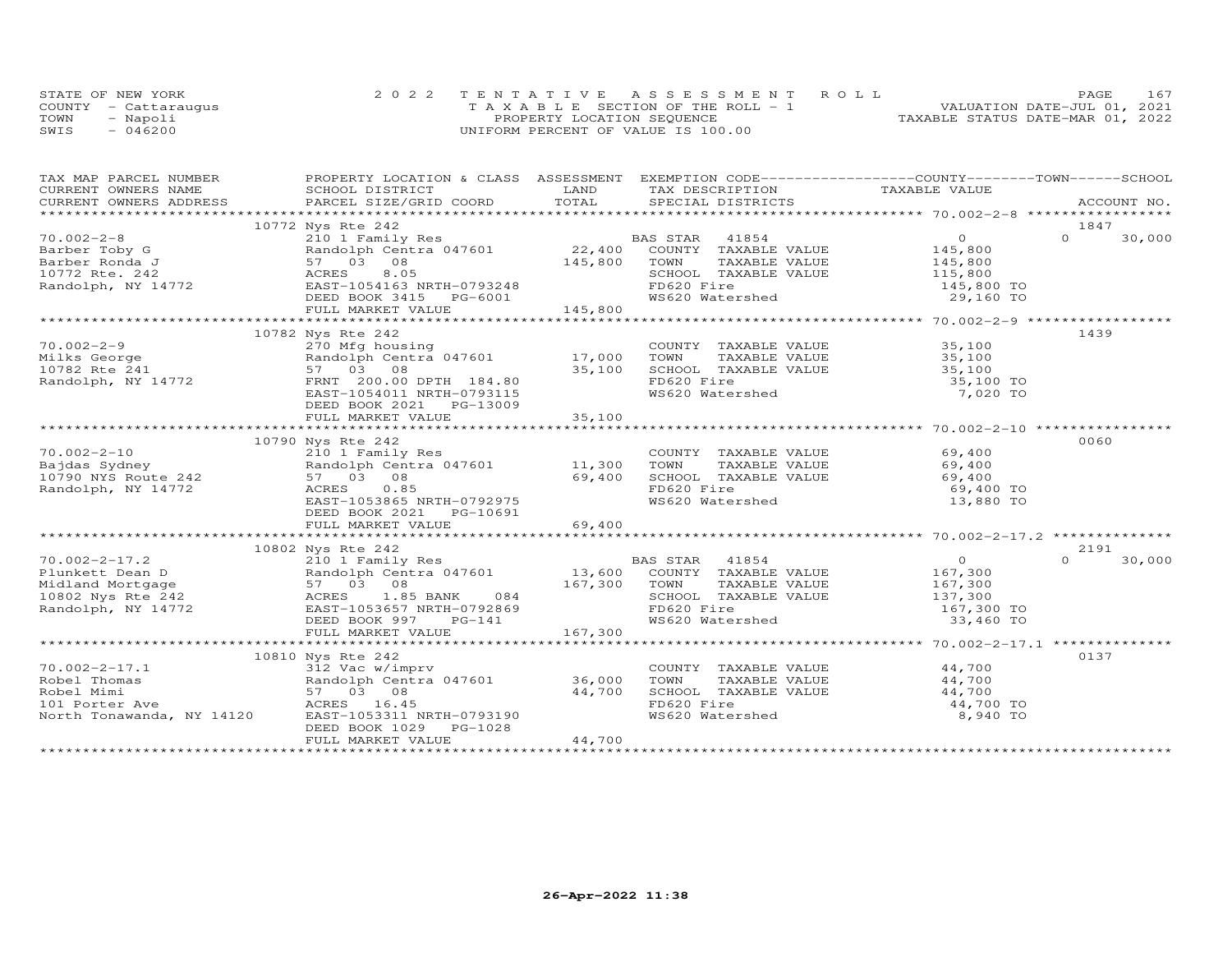|      | STATE OF NEW YORK    | 2022 TENTATIVE ASSESSMENT ROLL        | 168<br>PAGE                      |
|------|----------------------|---------------------------------------|----------------------------------|
|      | COUNTY - Cattaraugus | T A X A B L E SECTION OF THE ROLL - 1 | VALUATION DATE-JUL 01, 2021      |
| TOWN | - Napoli             | PROPERTY LOCATION SEQUENCE            | TAXABLE STATUS DATE-MAR 01, 2022 |
| SWIS | $-046200$            | UNIFORM PERCENT OF VALUE IS 100.00    |                                  |

| TAX MAP PARCEL NUMBER | PROPERTY LOCATION & CLASS ASSESSMENT EXEMPTION CODE-----------------COUNTY-------TOWN------SCHOOL                                                                                                                                                   |         |                                                                                                                          |                         |                    |
|-----------------------|-----------------------------------------------------------------------------------------------------------------------------------------------------------------------------------------------------------------------------------------------------|---------|--------------------------------------------------------------------------------------------------------------------------|-------------------------|--------------------|
|                       |                                                                                                                                                                                                                                                     |         |                                                                                                                          |                         |                    |
|                       |                                                                                                                                                                                                                                                     |         |                                                                                                                          |                         |                    |
|                       |                                                                                                                                                                                                                                                     |         |                                                                                                                          |                         | 1307               |
|                       |                                                                                                                                                                                                                                                     |         |                                                                                                                          |                         | $\Omega$<br>30,000 |
|                       |                                                                                                                                                                                                                                                     |         |                                                                                                                          |                         |                    |
|                       |                                                                                                                                                                                                                                                     |         |                                                                                                                          |                         |                    |
|                       |                                                                                                                                                                                                                                                     |         |                                                                                                                          |                         |                    |
|                       |                                                                                                                                                                                                                                                     |         |                                                                                                                          |                         |                    |
|                       |                                                                                                                                                                                                                                                     |         |                                                                                                                          |                         |                    |
|                       | FULL MARKET VALUE                                                                                                                                                                                                                                   | 174,400 |                                                                                                                          |                         |                    |
|                       |                                                                                                                                                                                                                                                     |         |                                                                                                                          |                         |                    |
|                       | 10824 Nys Rte 242                                                                                                                                                                                                                                   |         |                                                                                                                          |                         | 1621               |
|                       | VU.002-2-16 311 Res vac land COUNT<br>COBO JERAMY Randolph Centra 047601 16,100 TOWN<br>10824 ROUTE 242 57 03 08 16,100 SCHOO<br>RANDOLPH, NY 14772 Ff 151.70 FD620                                                                                 |         | COUNTY TAXABLE VALUE 16,100<br>TOWN TAXABLE VALUE 16,100                                                                 |                         |                    |
|                       |                                                                                                                                                                                                                                                     |         |                                                                                                                          |                         |                    |
|                       |                                                                                                                                                                                                                                                     |         | SCHOOL TAXABLE VALUE<br>FD620 Fire<br>WS620 Watershed                                                                    | 16,100<br>16,100 TO     |                    |
|                       |                                                                                                                                                                                                                                                     |         |                                                                                                                          |                         |                    |
|                       | ACRES<br>2.94                                                                                                                                                                                                                                       |         |                                                                                                                          | 3,220 TO                |                    |
|                       | EAST-1053118 NRTH-0792762                                                                                                                                                                                                                           |         |                                                                                                                          |                         |                    |
|                       | DEED BOOK 28554 PG-5001                                                                                                                                                                                                                             |         |                                                                                                                          |                         |                    |
|                       | FULL MARKET VALUE                                                                                                                                                                                                                                   | 16,100  |                                                                                                                          |                         |                    |
|                       |                                                                                                                                                                                                                                                     |         |                                                                                                                          |                         |                    |
|                       | 10828 Nys Rte 242                                                                                                                                                                                                                                   |         |                                                                                                                          |                         | 0154               |
|                       | 210 1 Family Res                                                                                                                                                                                                                                    |         |                                                                                                                          |                         |                    |
|                       |                                                                                                                                                                                                                                                     |         |                                                                                                                          |                         |                    |
|                       | 70.002-2-15<br>Cobo Jeramy Randolph Centra 047601 14,300 TOWN<br>10828 NYS ROUTE 242 57 03 08 104,500 SCHOO<br>RANDOLPH, NY 14772 ACRES 2.28 BANK 081 FD620                                                                                         |         | COUNTY TAXABLE VALUE $104,500$<br>TOWN TAXABLE VALUE $104,500$<br>SCHOOL TAXABLE VALUE $104,500$<br>FD620 Fire $104,500$ |                         |                    |
|                       |                                                                                                                                                                                                                                                     |         |                                                                                                                          |                         |                    |
|                       | $1047,500$<br>BANK 081<br>NRTH-0792598<br>EAST-1053084 NRTH-0792598                                                                                                                                                                                 |         | WS620 Watershed                                                                                                          | 20,900 TO               |                    |
|                       | DEED BOOK 24652 PG-9002                                                                                                                                                                                                                             |         |                                                                                                                          |                         |                    |
|                       |                                                                                                                                                                                                                                                     |         |                                                                                                                          |                         |                    |
|                       |                                                                                                                                                                                                                                                     |         |                                                                                                                          |                         |                    |
|                       | 10834 Nys Rte 242<br>210 1 Family Res                                                                                                                                                                                                               |         |                                                                                                                          |                         | 1442               |
|                       |                                                                                                                                                                                                                                                     |         | COUNTY TAXABLE VALUE 201,300                                                                                             |                         |                    |
|                       |                                                                                                                                                                                                                                                     |         | TOWN TAXABLE VALUE 201,300<br>SCHOOL TAXABLE VALUE 201,300                                                               |                         |                    |
|                       | 10.002-2-14 210 1 Family Res<br>Mitchell Phillip J Randolph Centra 047601 22,700 TOWN<br>Mitchell Tracey 57 03 08 201,300 SCHOOL<br>10834 Nys Rte 242 ACRES 8.28 FD620 Fi<br>Randolph, NY 14772 EAST-1053014 NRTH-0792153 WS620 Wa                  |         | FD620 Fire                                                                                                               |                         |                    |
|                       |                                                                                                                                                                                                                                                     |         | WS620 Watershed                                                                                                          | 201,300 TO<br>40,260 TO |                    |
|                       | DEED BOOK 00986 PG-01017                                                                                                                                                                                                                            |         |                                                                                                                          |                         |                    |
|                       | FULL MARKET VALUE                                                                                                                                                                                                                                   | 201,300 |                                                                                                                          |                         |                    |
|                       |                                                                                                                                                                                                                                                     |         |                                                                                                                          |                         |                    |
|                       |                                                                                                                                                                                                                                                     |         |                                                                                                                          |                         | 1878               |
|                       |                                                                                                                                                                                                                                                     |         |                                                                                                                          | $\overline{0}$          | 30,000<br>$\Omega$ |
|                       |                                                                                                                                                                                                                                                     |         |                                                                                                                          | 33,800                  |                    |
|                       | Account 242<br>Hotchkiss James O 270 Mfg housing<br>Hotchkiss James O 200 Mfg housing<br>270 Mfg housing<br>270 Mfg housing<br>270 Mfg housing<br>270 Mfg housing<br>270 Mfg housing<br>270 Mfg housing<br>270 Mfg housing<br>288 STAR 41854<br>288 |         |                                                                                                                          |                         |                    |
|                       |                                                                                                                                                                                                                                                     |         |                                                                                                                          |                         |                    |
|                       | 57 03 08 53,800 TOWN<br>ACRES 1.25 5CHOO<br>EAST-1053509 NRTH-0792168 FD620<br>DEED BOOK 21372 PG-7001 WS620                                                                                                                                        |         | TOWN TAXABLE VALUE 33,800<br>SCHOOL TAXABLE VALUE 3,800<br>FD620 Fire 33,800 TO<br>WS620 Watershed 6,760 TO              |                         |                    |
|                       |                                                                                                                                                                                                                                                     |         |                                                                                                                          |                         |                    |
|                       | FULL MARKET VALUE                                                                                                                                                                                                                                   | 33,800  |                                                                                                                          |                         |                    |
|                       |                                                                                                                                                                                                                                                     |         |                                                                                                                          |                         |                    |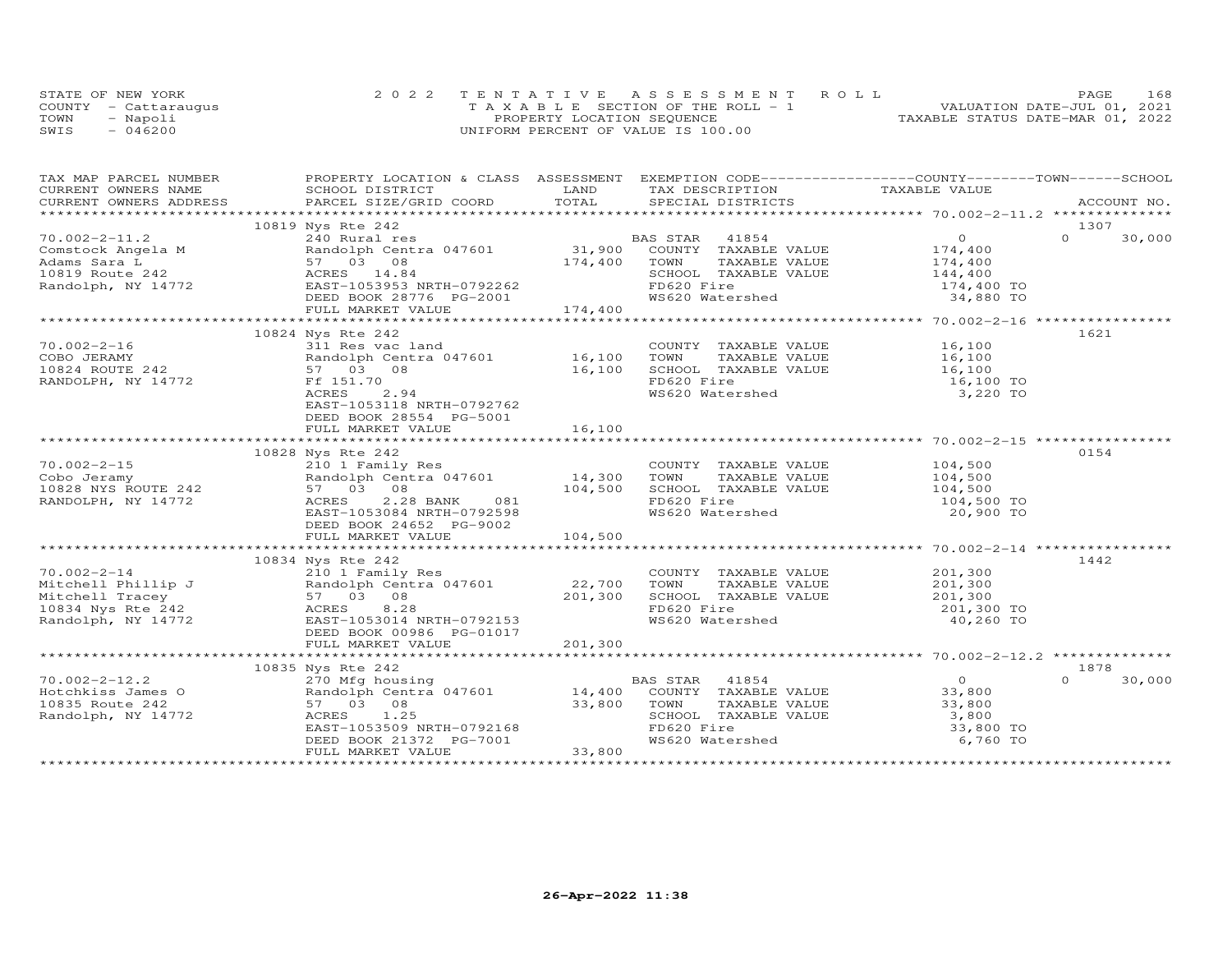| STATE OF NEW YORK    | 2022 TENTATIVE ASSESSMENT ROLL        | PAGE.                            | 169 |
|----------------------|---------------------------------------|----------------------------------|-----|
| COUNTY - Cattaraugus | T A X A B L E SECTION OF THE ROLL - 1 | VALUATION DATE-JUL 01, 2021      |     |
| TOWN<br>- Napoli     | PROPERTY LOCATION SEQUENCE            | TAXABLE STATUS DATE-MAR 01, 2022 |     |
| $-046200$<br>SWIS    | UNIFORM PERCENT OF VALUE IS 100.00    |                                  |     |

| TAX MAP PARCEL NUMBER                                  | PROPERTY LOCATION & CLASS ASSESSMENT EXEMPTION CODE----------------COUNTY-------TOWN------SCHOOL                                                                |               |                                                                 |                                                                                     |                    |
|--------------------------------------------------------|-----------------------------------------------------------------------------------------------------------------------------------------------------------------|---------------|-----------------------------------------------------------------|-------------------------------------------------------------------------------------|--------------------|
| CURRENT OWNERS NAME                                    | SCHOOL DISTRICT                                                                                                                                                 | LAND          | TAX DESCRIPTION                                                 | TAXABLE VALUE                                                                       |                    |
|                                                        |                                                                                                                                                                 |               |                                                                 |                                                                                     |                    |
|                                                        |                                                                                                                                                                 |               |                                                                 |                                                                                     |                    |
|                                                        | 4006 Nys Rte 394                                                                                                                                                |               |                                                                 |                                                                                     | 1539               |
| $70.002 - 2 - 20$                                      | 210 1 Family Res<br>Randolph Centra 047601 19,400 COUNTY TAXABLE VALUE                                                                                          |               |                                                                 | $\overline{O}$                                                                      | $\Omega$<br>30,000 |
|                                                        |                                                                                                                                                                 |               |                                                                 | 68,500                                                                              |                    |
| 70.002-2 L.<br>Benson Edward J                         | 57 03 08                                                                                                                                                        | 68,500        | TAXABLE VALUE<br>TOWN                                           | 68,500                                                                              |                    |
| Randolph, NY 14772                                     | ACRES<br>5.94                                                                                                                                                   |               |                                                                 |                                                                                     |                    |
|                                                        | EAST-1051334 NRTH-0791963                                                                                                                                       |               | SCHOOL TAXABLE VALUE 38,500<br>FD620 Fire 68,500 TO             |                                                                                     |                    |
|                                                        | DEED BOOK 28535 PG-7001                                                                                                                                         |               | WS620 Watershed                                                 | 13,700 TO                                                                           |                    |
|                                                        | FULL MARKET VALUE                                                                                                                                               | $7001$ 68,500 |                                                                 |                                                                                     |                    |
|                                                        |                                                                                                                                                                 |               |                                                                 |                                                                                     |                    |
|                                                        | 4010 Nys Rte 394                                                                                                                                                |               |                                                                 |                                                                                     | 0053               |
| $70.002 - 2 - 21$                                      |                                                                                                                                                                 |               | COUNTY TAXABLE VALUE 75,700                                     |                                                                                     |                    |
| Horning Derek R.                                       | 210 1 Family Res<br>Randolph Centra 047601     12,800<br>Ero I Family<br>Randolph Cent<br>57 03 08                                                              |               | TOWN<br>TAXABLE VALUE                                           | 75,700                                                                              |                    |
| 4010 NYS Rte 394                                       |                                                                                                                                                                 | 75,700        | SCHOOL TAXABLE VALUE 75,700                                     |                                                                                     |                    |
| East Randolph, NY 14730                                | 007<br>1.40 BANK<br>ACRES                                                                                                                                       |               | FD620 Fire                                                      | 75,700 TO                                                                           |                    |
|                                                        | EAST-1051025 NRTH-0791983                                                                                                                                       |               | WS620 Watershed                                                 | 15,140 TO                                                                           |                    |
|                                                        | DEED BOOK 29358 PG-3001                                                                                                                                         |               |                                                                 |                                                                                     |                    |
|                                                        | FULL MARKET VALUE                                                                                                                                               | 75,700        |                                                                 |                                                                                     |                    |
|                                                        |                                                                                                                                                                 |               |                                                                 |                                                                                     |                    |
|                                                        | 4016 Nys Rte 394                                                                                                                                                |               |                                                                 |                                                                                     | 1548               |
|                                                        |                                                                                                                                                                 |               |                                                                 | 82,200                                                                              |                    |
|                                                        | 70.002-2-22 220 2 Family Res COUNTY<br>John F. Halla, JR., Trust of t Randolph Centra 047601 11,700 TOWN                                                        |               | COUNTY TAXABLE VALUE<br>TOWN TAXABLE VALUE                      | 82,200                                                                              |                    |
|                                                        |                                                                                                                                                                 | 82,200        | SCHOOL TAXABLE VALUE 82,200                                     |                                                                                     |                    |
|                                                        |                                                                                                                                                                 |               | FD620 Fire                                                      | 82,200 TO                                                                           |                    |
|                                                        | Dated March 28, 2019 57 03 08<br>9509 Pigeon Valley Road FRNT 88.35 DPTH 465.00<br>Little Valley, NY 14755 EAST-1050918 NRTH-0791987<br>DEED BOOK 20190 PG-3720 |               | WS620 Watershed                                                 | 16,440 TO                                                                           |                    |
|                                                        | DEED BOOK 20190 PG-3720                                                                                                                                         |               |                                                                 |                                                                                     |                    |
|                                                        | FULL MARKET VALUE                                                                                                                                               | 82,200        |                                                                 |                                                                                     |                    |
|                                                        |                                                                                                                                                                 |               |                                                                 |                                                                                     |                    |
|                                                        | 4018 Nys Rte 394                                                                                                                                                |               |                                                                 |                                                                                     | 0196               |
| $70.002 - 2 - 24$                                      |                                                                                                                                                                 |               | VET WAR CT 41121                                                | 7,620                                                                               | 7,620<br>$\Omega$  |
| Benson James G                                         |                                                                                                                                                                 |               |                                                                 | $\overline{0}$                                                                      | $\Omega$<br>50,800 |
| Benson Dineen J                                        | 57 03 08                                                                                                                                                        |               |                                                                 |                                                                                     |                    |
| 4018 Route 394                                         | ACRES 4.95                                                                                                                                                      |               | 50,800 COUNTY TAXABLE VALUE<br>TOWN       TAXABLE VALUE<br>TOWN | 43,180<br>43,180                                                                    |                    |
| Randolph, NY 14772                                     |                                                                                                                                                                 |               | SCHOOL TAXABLE VALUE                                            | TAXABLE VALUE<br>TAXABLE VALUE 179 (1994)<br>TAXABLE VALUE 179 (1995)<br>179 (1995) |                    |
|                                                        | EAST-1051034 NRTH-0792297<br>DEED BOOK 864 PG-00397                                                                                                             |               |                                                                 |                                                                                     |                    |
|                                                        |                                                                                                                                                                 |               |                                                                 |                                                                                     |                    |
|                                                        |                                                                                                                                                                 |               |                                                                 |                                                                                     |                    |
|                                                        |                                                                                                                                                                 |               |                                                                 |                                                                                     | 0214               |
| $53.003 - 1 - 19.1$                                    | Pigeon Valley Rd                                                                                                                                                |               |                                                                 | 36,924                                                                              | 36,924<br>36,924   |
| Dechow David M                                         |                                                                                                                                                                 |               | AG DISTOUT 41730<br>COUNTY TAXABLE VALUE                        |                                                                                     |                    |
| 5532 Allegany Road                                     | 30/31 03 08                                                                                                                                                     | 50,100        |                                                                 | 13,176                                                                              |                    |
| 5532 Allegany Road<br>Cattaraugus, NY 14719            | ACRES 27.80                                                                                                                                                     |               | TOWN TAXABLE VALUE<br>SCHOOL TAXABLE VALUE                      | 13,176<br>13,176                                                                    |                    |
|                                                        | EAST-1067659 NRTH-0816927                                                                                                                                       |               | FD620 Fire                                                      | 50,100 TO                                                                           |                    |
|                                                        |                                                                                                                                                                 |               |                                                                 |                                                                                     |                    |
| MAY BE SUBJECT TO PAYMENT<br>UNDER AGDIST LAW TIL 2029 | DEED BOOK 29187 PG-5001<br>FULL MARKET VALUE                                                                                                                    | 50,100        |                                                                 |                                                                                     |                    |
|                                                        |                                                                                                                                                                 |               |                                                                 |                                                                                     |                    |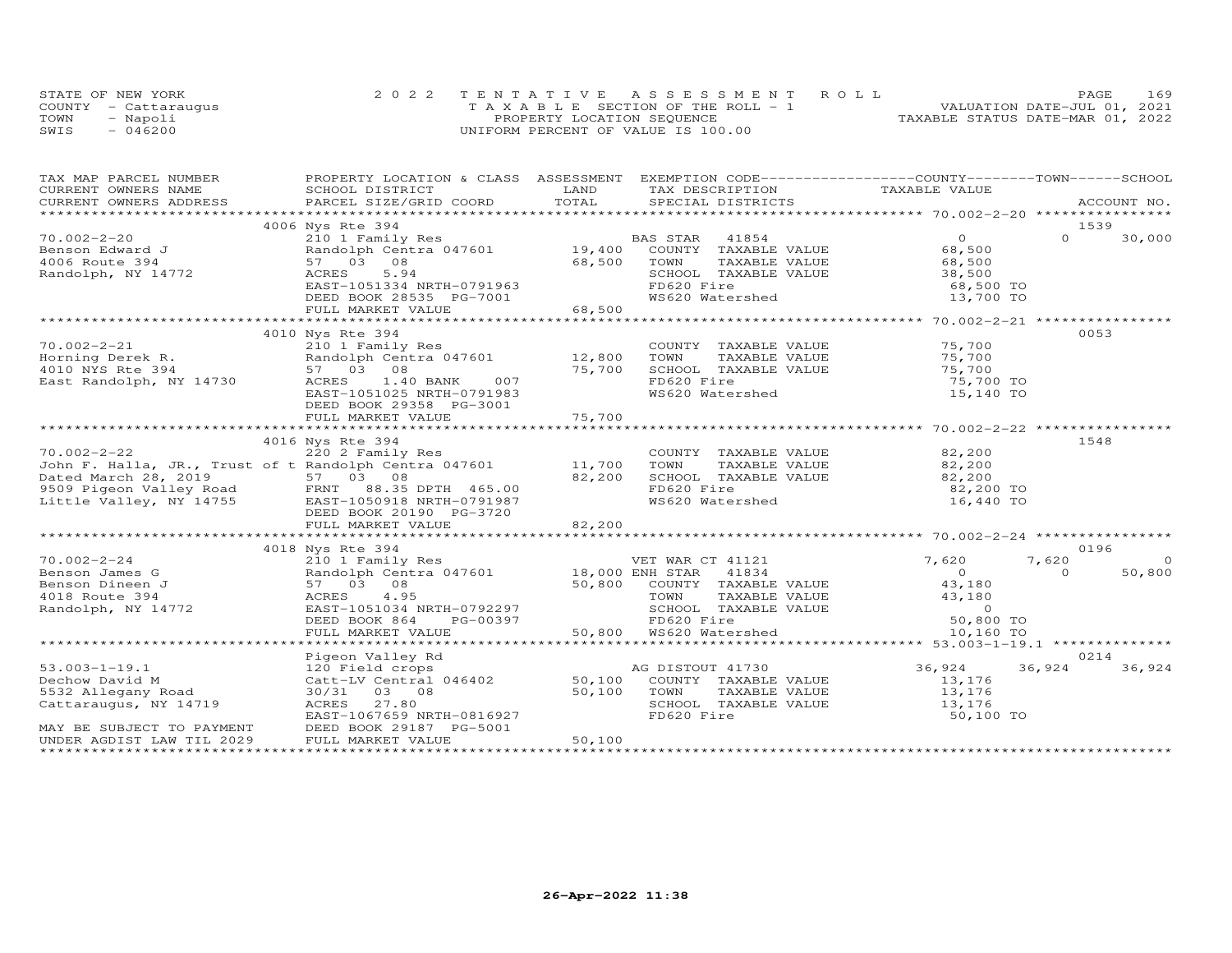|      | STATE OF NEW YORK    | 2022 TENTATIVE ASSESSMENT ROLL     | PAGE.                            | 170 |
|------|----------------------|------------------------------------|----------------------------------|-----|
|      | COUNTY - Cattaraugus | TAXABLE SECTION OF THE ROLL - 1    | VALUATION DATE-JUL 01, 2021      |     |
| TOWN | - Napoli             | PROPERTY LOCATION SEQUENCE         | TAXABLE STATUS DATE-MAR 01, 2022 |     |
| SWIS | $-046200$            | UNIFORM PERCENT OF VALUE IS 100.00 |                                  |     |

| TAX MAP PARCEL NUMBER                                         | PROPERTY LOCATION & CLASS ASSESSMENT EXEMPTION CODE----------------COUNTY-------TOWN------SCHOOL |         |                                       |                    |             |
|---------------------------------------------------------------|--------------------------------------------------------------------------------------------------|---------|---------------------------------------|--------------------|-------------|
| CURRENT OWNERS NAME                                           | SCHOOL DISTRICT                                                                                  | LAND    | TAX DESCRIPTION                       | TAXABLE VALUE      |             |
| CURRENT OWNERS ADDRESS                                        | PARCEL SIZE/GRID COORD                                                                           | TOTAL   | SPECIAL DISTRICTS                     |                    | ACCOUNT NO. |
|                                                               |                                                                                                  |         |                                       |                    |             |
|                                                               | Pigeon Valley Rd                                                                                 |         |                                       |                    | 0214        |
| $53.003 - 1 - 19.2$                                           | 120 Field crops                                                                                  |         | AG DIST<br>41720                      | 92,313<br>92, 313  | 92,313      |
| Mordeno James                                                 | Catt-LV Central 046402                                                                           | 181,000 | COUNTY TAXABLE VALUE                  | 148,287            |             |
| 2603 Love Road                                                | 30/31 03 08                                                                                      | 240,600 | TOWN<br>TAXABLE VALUE                 | 148,287            |             |
| Grand Island, NY 14072                                        | ACRES 147.45                                                                                     |         | SCHOOL TAXABLE VALUE                  | 148,287            |             |
|                                                               | EAST-1067659 NRTH-0816927                                                                        |         | FD620 Fire                            | 240,600 TO         |             |
| MAY BE SUBJECT TO PAYMENT                                     | DEED BOOK 26413 PG-3001                                                                          |         |                                       |                    |             |
| UNDER AGDIST LAW TIL 2026                                     | FULL MARKET VALUE                                                                                | 240,600 |                                       |                    |             |
|                                                               |                                                                                                  |         |                                       |                    |             |
|                                                               | Pigeon Valley Rd                                                                                 |         |                                       |                    | 1787        |
| $53.004 - 1 - 2.1$                                            | 210 1 Family Res                                                                                 |         | COUNTY TAXABLE VALUE                  | 204,500            |             |
| Troyer David                                                  | Catt-LV Central 046402                                                                           | 161,500 | TOWN<br>TAXABLE VALUE                 | 204,500            |             |
| Hostetler Noah                                                | 24/31/32 03 08                                                                                   | 204,500 | SCHOOL TAXABLE VALUE                  | 204,500            |             |
| 5311 Elm Creek Rd                                             | ACRES 195.17                                                                                     |         | FD620 Fire                            | 204,500 TO         |             |
| Randolph, NY 14772                                            | EAST-1069186 NRTH-0820088                                                                        |         |                                       |                    |             |
|                                                               | DEED BOOK 2021 PG-13027                                                                          |         |                                       |                    |             |
|                                                               | FULL MARKET VALUE                                                                                | 204,500 |                                       |                    |             |
|                                                               |                                                                                                  |         |                                       |                    |             |
|                                                               | Pigeon Valley Rd                                                                                 |         |                                       |                    | 1787        |
| $53.004 - 1 - 2.2$                                            | 322 Rural vac>10                                                                                 |         | COUNTY TAXABLE VALUE                  | 47,800             |             |
| Mordeno James                                                 | Catt-LV Central 046402                                                                           | 47,800  | TOWN<br>TAXABLE VALUE                 | 47,800             |             |
| 2603 Love Rd                                                  | $24/31/32$ 03<br>08                                                                              | 47,800  | SCHOOL TAXABLE VALUE                  | 47,800             |             |
| Grand Island, NY 14072                                        | ACRES 29.15                                                                                      |         | FD620 Fire                            | 47,800 TO          |             |
|                                                               | EAST-1069186 NRTH-0820088                                                                        |         |                                       |                    |             |
|                                                               | DEED BOOK 2021    PG-10271                                                                       |         |                                       |                    |             |
|                                                               | FULL MARKET VALUE                                                                                | 47,800  |                                       |                    |             |
|                                                               |                                                                                                  |         |                                       |                    |             |
|                                                               | Pigeon Valley Rd                                                                                 |         |                                       |                    | 2379        |
| $53.004 - 1 - 5.5$                                            | 105 Vac farmland                                                                                 |         | AG DISTOUT 41730                      | 117,969<br>117,969 | 117,969     |
| Adams Cattaraugus County Lands Catt-LV Central 046402 219,000 |                                                                                                  |         | COUNTY TAXABLE VALUE                  | 101,031            |             |
| 4284 Elm Creek Rd                                             | $16, 24-3-8$                                                                                     | 219,000 | TOWN<br>TAXABLE VALUE                 | 101,031            |             |
| Randolph, NY 14772                                            | $12/12$ -splt off house, 4.7                                                                     |         | SCHOOL TAXABLE VALUE                  | 101,031            |             |
|                                                               | ACRES 150.50                                                                                     |         | FD620 Fire                            | 219,000 TO         |             |
| MAY BE SUBJECT TO PAYMENT                                     | EAST-1073159 NRTH-0820714                                                                        |         |                                       |                    |             |
| UNDER AGDIST LAW TIL 2029                                     | DEED BOOK 28198 PG-4001                                                                          |         |                                       |                    |             |
|                                                               | FULL MARKET VALUE                                                                                | 219,000 |                                       |                    |             |
|                                                               |                                                                                                  |         |                                       |                    |             |
|                                                               | Pigeon Valley Rd                                                                                 |         |                                       |                    | 0122        |
| $53.004 - 1 - 5.7$                                            | 322 Rural vac>10                                                                                 | 54,100  | COUNTY TAXABLE VALUE<br>TOWN          | 54,100             |             |
| Valentine Paul<br>4075 Bear Hollow Rd                         | Catt-LV Central 046402                                                                           | 54,100  | TAXABLE VALUE<br>SCHOOL TAXABLE VALUE | 54,100             |             |
|                                                               | 24 03 08                                                                                         |         | FD620 Fire                            | 54,100             |             |
| Great Valley, NY 14741                                        | ACRES 35.53                                                                                      |         |                                       | 54,100 TO          |             |
|                                                               | EAST-1072180 NRTH-0821515<br>DEED BOOK 20210 PG-7080                                             |         |                                       |                    |             |
|                                                               | FULL MARKET VALUE                                                                                | 54,100  |                                       |                    |             |
|                                                               |                                                                                                  |         |                                       |                    |             |
|                                                               |                                                                                                  |         |                                       |                    |             |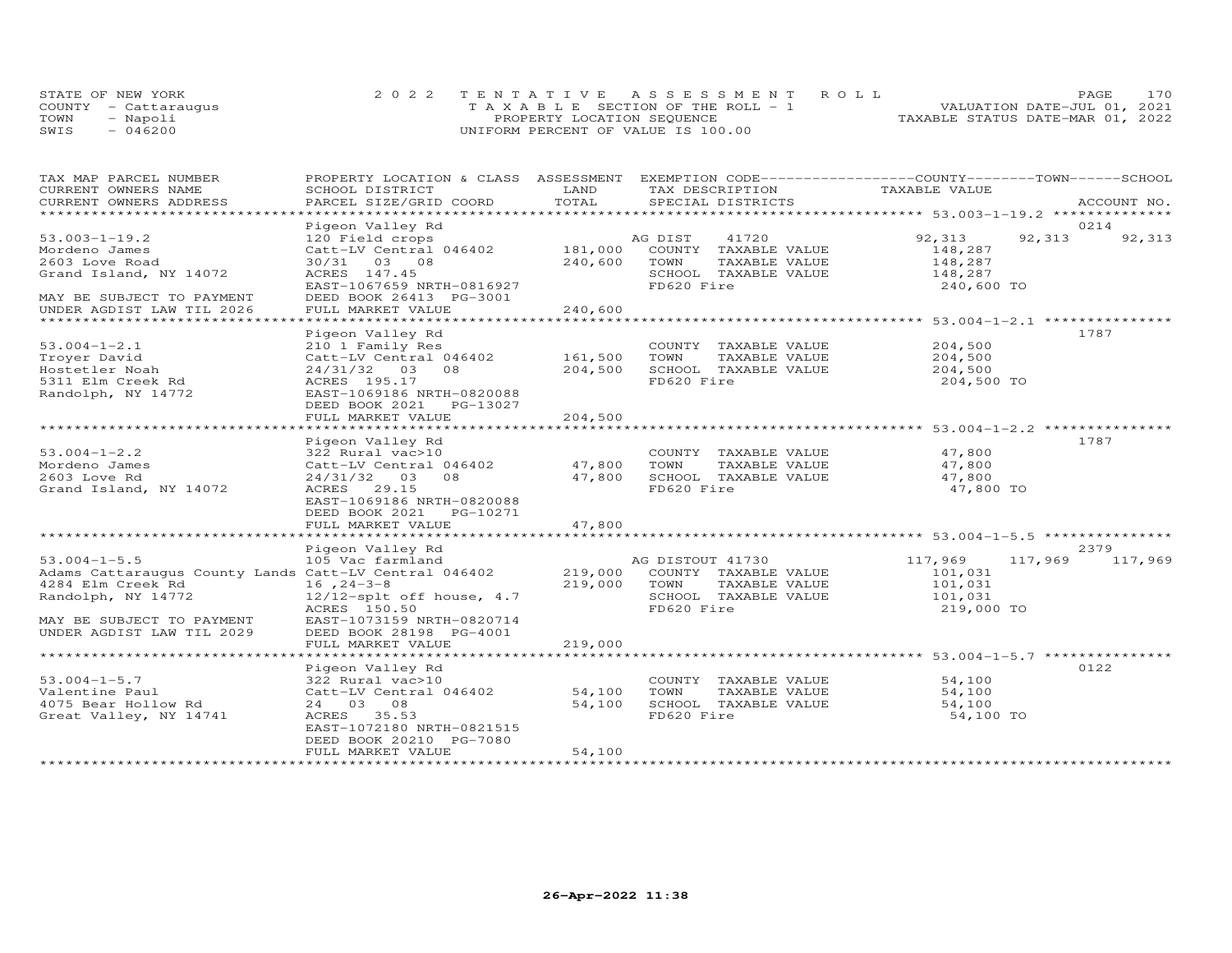| STATE OF NEW YORK    | 2022 TENTATIVE ASSESSMENT ROLL        | 171<br>PAGE.                     |
|----------------------|---------------------------------------|----------------------------------|
| COUNTY - Cattaraugus | T A X A B L E SECTION OF THE ROLL - 1 | VALUATION DATE-JUL 01, 2021      |
| TOWN<br>- Napoli     | PROPERTY LOCATION SEQUENCE            | TAXABLE STATUS DATE-MAR 01, 2022 |
| $-046200$<br>SWIS    | UNIFORM PERCENT OF VALUE IS 100.00    |                                  |

| TOTAL<br>CURRENT OWNERS ADDRESS<br>PARCEL SIZE/GRID COORD<br>SPECIAL DISTRICTS<br>ACCOUNT NO.<br>********************<br>Pigeon Valley Rd<br>0218<br>57,429<br>57,429<br>$53.004 - 1 - 6.1$<br>105 Vac farmland<br>AG DIST<br>41720<br>57,429<br>85,500<br>Troyer John E<br>Catt-LV Central 046402<br>COUNTY TAXABLE VALUE<br>28,071<br>Troyer Lydia N<br>24 03 08<br>85,500<br>TOWN<br>TAXABLE VALUE<br>28,071<br>W13746 Hahn Rd<br>ACRES 59.60<br>SCHOOL TAXABLE VALUE<br>28,071<br>FD620 Fire<br>Engadine, MI 49827<br>EAST-1073358 NRTH-0823042<br>85,500 TO<br>DEED BOOK 27858 PG-6002<br>FULL MARKET VALUE<br>85,500<br>MAY BE SUBJECT TO PAYMENT<br>UNDER AGDIST LAW TIL 2026<br>Pigeon Valley Rd<br>1364<br>$53.004 - 1 - 9$<br>314 Rural vac<10<br>14,400<br>COUNTY TAXABLE VALUE<br>Kelley Delinda<br>Catt-LV Central 046402<br>14,400<br>TOWN<br>TAXABLE VALUE<br>14,400<br>14,400<br>Cline Richard<br>24 03 08<br>SCHOOL TAXABLE VALUE<br>14,400<br>ACRES 1.12<br>FD620 Fire<br>9615 Pigeon Valley Rd<br>14,400 TO<br>Little Valley, NY 14755<br>EAST-1073284 NRTH-0821682<br>DEED BOOK 00953 PG-00415<br>14,400<br>FULL MARKET VALUE<br>Pigeon Valley Rd<br>0171<br>$53.004 - 1 - 12$<br>312 Vac w/imprv<br>COUNTY TAXABLE VALUE<br>51,800<br>Church Hunter<br>Catt-LV Central 046402<br>14,600<br>TOWN<br>TAXABLE VALUE<br>51,800<br>Church Megan M.<br>24 03 08<br>51,800<br>SCHOOL TAXABLE VALUE<br>51,800<br>9537 Pigeon Valley Rd.<br>2.18<br>FD620 Fire<br>ACRES<br>51,800 TO<br>Little Valley, NY 14755<br>EAST-1074513 NRTH-0822453<br>DEED BOOK 30261 PG-9002<br>51,800<br>FULL MARKET VALUE<br>***********************************53.004-1-20 *****************<br>0044<br>Pigeon Valley Rd<br>$53.004 - 1 - 20$<br>322 Rural vac>10<br>32,300<br>COUNTY TAXABLE VALUE<br>32,300<br>Catt-LV Central 046402<br>TOWN<br>TAXABLE VALUE<br>32,300<br>Adams John B<br>32,300<br>SCHOOL TAXABLE VALUE<br>4497 Hoxie Hill<br>16 03 08<br>32,300<br>FD620 Fire<br>Randolph, NY 14772<br>ACRES 25.69<br>32,300 TO<br>EAST-1077148 NRTH-0822948<br>DEED BOOK 20966 PG-4001<br>32,300<br>FULL MARKET VALUE<br>1793<br>Pigeon Valley Rd<br>$53.004 - 1 - 21$<br>322 Rural vac>10<br>COUNTY TAXABLE VALUE<br>30,900<br>Catt-LV Central 046402<br>30,900<br>Adams Lumber Co., Inc.<br>TOWN<br>TAXABLE VALUE<br>30,900<br>6052 Adams Rd<br>16 03 08<br>30,900<br>SCHOOL TAXABLE VALUE<br>30,900<br>Cattaraugus, NY 14719<br>ACRES 23.97<br>FD620 Fire<br>30,900 TO<br>EAST-1078049 NRTH-0822941<br>DEED BOOK 5488<br>PG-7003<br>30,900<br>FULL MARKET VALUE | TAX MAP PARCEL NUMBER<br>CURRENT OWNERS NAME | PROPERTY LOCATION & CLASS ASSESSMENT EXEMPTION CODE----------------COUNTY-------TOWN------SCHOOL<br>SCHOOL DISTRICT | LAND | TAX DESCRIPTION | TAXABLE VALUE |  |
|---------------------------------------------------------------------------------------------------------------------------------------------------------------------------------------------------------------------------------------------------------------------------------------------------------------------------------------------------------------------------------------------------------------------------------------------------------------------------------------------------------------------------------------------------------------------------------------------------------------------------------------------------------------------------------------------------------------------------------------------------------------------------------------------------------------------------------------------------------------------------------------------------------------------------------------------------------------------------------------------------------------------------------------------------------------------------------------------------------------------------------------------------------------------------------------------------------------------------------------------------------------------------------------------------------------------------------------------------------------------------------------------------------------------------------------------------------------------------------------------------------------------------------------------------------------------------------------------------------------------------------------------------------------------------------------------------------------------------------------------------------------------------------------------------------------------------------------------------------------------------------------------------------------------------------------------------------------------------------------------------------------------------------------------------------------------------------------------------------------------------------------------------------------------------------------------------------------------------------------------------------------------------------------------------------------------------------------------------------------------------------------------------------------------------------------------------------------------------------------------------------------------------------------------------------------------|----------------------------------------------|---------------------------------------------------------------------------------------------------------------------|------|-----------------|---------------|--|
|                                                                                                                                                                                                                                                                                                                                                                                                                                                                                                                                                                                                                                                                                                                                                                                                                                                                                                                                                                                                                                                                                                                                                                                                                                                                                                                                                                                                                                                                                                                                                                                                                                                                                                                                                                                                                                                                                                                                                                                                                                                                                                                                                                                                                                                                                                                                                                                                                                                                                                                                                                     |                                              |                                                                                                                     |      |                 |               |  |
|                                                                                                                                                                                                                                                                                                                                                                                                                                                                                                                                                                                                                                                                                                                                                                                                                                                                                                                                                                                                                                                                                                                                                                                                                                                                                                                                                                                                                                                                                                                                                                                                                                                                                                                                                                                                                                                                                                                                                                                                                                                                                                                                                                                                                                                                                                                                                                                                                                                                                                                                                                     |                                              |                                                                                                                     |      |                 |               |  |
|                                                                                                                                                                                                                                                                                                                                                                                                                                                                                                                                                                                                                                                                                                                                                                                                                                                                                                                                                                                                                                                                                                                                                                                                                                                                                                                                                                                                                                                                                                                                                                                                                                                                                                                                                                                                                                                                                                                                                                                                                                                                                                                                                                                                                                                                                                                                                                                                                                                                                                                                                                     |                                              |                                                                                                                     |      |                 |               |  |
|                                                                                                                                                                                                                                                                                                                                                                                                                                                                                                                                                                                                                                                                                                                                                                                                                                                                                                                                                                                                                                                                                                                                                                                                                                                                                                                                                                                                                                                                                                                                                                                                                                                                                                                                                                                                                                                                                                                                                                                                                                                                                                                                                                                                                                                                                                                                                                                                                                                                                                                                                                     |                                              |                                                                                                                     |      |                 |               |  |
|                                                                                                                                                                                                                                                                                                                                                                                                                                                                                                                                                                                                                                                                                                                                                                                                                                                                                                                                                                                                                                                                                                                                                                                                                                                                                                                                                                                                                                                                                                                                                                                                                                                                                                                                                                                                                                                                                                                                                                                                                                                                                                                                                                                                                                                                                                                                                                                                                                                                                                                                                                     |                                              |                                                                                                                     |      |                 |               |  |
|                                                                                                                                                                                                                                                                                                                                                                                                                                                                                                                                                                                                                                                                                                                                                                                                                                                                                                                                                                                                                                                                                                                                                                                                                                                                                                                                                                                                                                                                                                                                                                                                                                                                                                                                                                                                                                                                                                                                                                                                                                                                                                                                                                                                                                                                                                                                                                                                                                                                                                                                                                     |                                              |                                                                                                                     |      |                 |               |  |
|                                                                                                                                                                                                                                                                                                                                                                                                                                                                                                                                                                                                                                                                                                                                                                                                                                                                                                                                                                                                                                                                                                                                                                                                                                                                                                                                                                                                                                                                                                                                                                                                                                                                                                                                                                                                                                                                                                                                                                                                                                                                                                                                                                                                                                                                                                                                                                                                                                                                                                                                                                     |                                              |                                                                                                                     |      |                 |               |  |
|                                                                                                                                                                                                                                                                                                                                                                                                                                                                                                                                                                                                                                                                                                                                                                                                                                                                                                                                                                                                                                                                                                                                                                                                                                                                                                                                                                                                                                                                                                                                                                                                                                                                                                                                                                                                                                                                                                                                                                                                                                                                                                                                                                                                                                                                                                                                                                                                                                                                                                                                                                     |                                              |                                                                                                                     |      |                 |               |  |
|                                                                                                                                                                                                                                                                                                                                                                                                                                                                                                                                                                                                                                                                                                                                                                                                                                                                                                                                                                                                                                                                                                                                                                                                                                                                                                                                                                                                                                                                                                                                                                                                                                                                                                                                                                                                                                                                                                                                                                                                                                                                                                                                                                                                                                                                                                                                                                                                                                                                                                                                                                     |                                              |                                                                                                                     |      |                 |               |  |
|                                                                                                                                                                                                                                                                                                                                                                                                                                                                                                                                                                                                                                                                                                                                                                                                                                                                                                                                                                                                                                                                                                                                                                                                                                                                                                                                                                                                                                                                                                                                                                                                                                                                                                                                                                                                                                                                                                                                                                                                                                                                                                                                                                                                                                                                                                                                                                                                                                                                                                                                                                     |                                              |                                                                                                                     |      |                 |               |  |
|                                                                                                                                                                                                                                                                                                                                                                                                                                                                                                                                                                                                                                                                                                                                                                                                                                                                                                                                                                                                                                                                                                                                                                                                                                                                                                                                                                                                                                                                                                                                                                                                                                                                                                                                                                                                                                                                                                                                                                                                                                                                                                                                                                                                                                                                                                                                                                                                                                                                                                                                                                     |                                              |                                                                                                                     |      |                 |               |  |
|                                                                                                                                                                                                                                                                                                                                                                                                                                                                                                                                                                                                                                                                                                                                                                                                                                                                                                                                                                                                                                                                                                                                                                                                                                                                                                                                                                                                                                                                                                                                                                                                                                                                                                                                                                                                                                                                                                                                                                                                                                                                                                                                                                                                                                                                                                                                                                                                                                                                                                                                                                     |                                              |                                                                                                                     |      |                 |               |  |
|                                                                                                                                                                                                                                                                                                                                                                                                                                                                                                                                                                                                                                                                                                                                                                                                                                                                                                                                                                                                                                                                                                                                                                                                                                                                                                                                                                                                                                                                                                                                                                                                                                                                                                                                                                                                                                                                                                                                                                                                                                                                                                                                                                                                                                                                                                                                                                                                                                                                                                                                                                     |                                              |                                                                                                                     |      |                 |               |  |
|                                                                                                                                                                                                                                                                                                                                                                                                                                                                                                                                                                                                                                                                                                                                                                                                                                                                                                                                                                                                                                                                                                                                                                                                                                                                                                                                                                                                                                                                                                                                                                                                                                                                                                                                                                                                                                                                                                                                                                                                                                                                                                                                                                                                                                                                                                                                                                                                                                                                                                                                                                     |                                              |                                                                                                                     |      |                 |               |  |
|                                                                                                                                                                                                                                                                                                                                                                                                                                                                                                                                                                                                                                                                                                                                                                                                                                                                                                                                                                                                                                                                                                                                                                                                                                                                                                                                                                                                                                                                                                                                                                                                                                                                                                                                                                                                                                                                                                                                                                                                                                                                                                                                                                                                                                                                                                                                                                                                                                                                                                                                                                     |                                              |                                                                                                                     |      |                 |               |  |
|                                                                                                                                                                                                                                                                                                                                                                                                                                                                                                                                                                                                                                                                                                                                                                                                                                                                                                                                                                                                                                                                                                                                                                                                                                                                                                                                                                                                                                                                                                                                                                                                                                                                                                                                                                                                                                                                                                                                                                                                                                                                                                                                                                                                                                                                                                                                                                                                                                                                                                                                                                     |                                              |                                                                                                                     |      |                 |               |  |
|                                                                                                                                                                                                                                                                                                                                                                                                                                                                                                                                                                                                                                                                                                                                                                                                                                                                                                                                                                                                                                                                                                                                                                                                                                                                                                                                                                                                                                                                                                                                                                                                                                                                                                                                                                                                                                                                                                                                                                                                                                                                                                                                                                                                                                                                                                                                                                                                                                                                                                                                                                     |                                              |                                                                                                                     |      |                 |               |  |
|                                                                                                                                                                                                                                                                                                                                                                                                                                                                                                                                                                                                                                                                                                                                                                                                                                                                                                                                                                                                                                                                                                                                                                                                                                                                                                                                                                                                                                                                                                                                                                                                                                                                                                                                                                                                                                                                                                                                                                                                                                                                                                                                                                                                                                                                                                                                                                                                                                                                                                                                                                     |                                              |                                                                                                                     |      |                 |               |  |
|                                                                                                                                                                                                                                                                                                                                                                                                                                                                                                                                                                                                                                                                                                                                                                                                                                                                                                                                                                                                                                                                                                                                                                                                                                                                                                                                                                                                                                                                                                                                                                                                                                                                                                                                                                                                                                                                                                                                                                                                                                                                                                                                                                                                                                                                                                                                                                                                                                                                                                                                                                     |                                              |                                                                                                                     |      |                 |               |  |
|                                                                                                                                                                                                                                                                                                                                                                                                                                                                                                                                                                                                                                                                                                                                                                                                                                                                                                                                                                                                                                                                                                                                                                                                                                                                                                                                                                                                                                                                                                                                                                                                                                                                                                                                                                                                                                                                                                                                                                                                                                                                                                                                                                                                                                                                                                                                                                                                                                                                                                                                                                     |                                              |                                                                                                                     |      |                 |               |  |
|                                                                                                                                                                                                                                                                                                                                                                                                                                                                                                                                                                                                                                                                                                                                                                                                                                                                                                                                                                                                                                                                                                                                                                                                                                                                                                                                                                                                                                                                                                                                                                                                                                                                                                                                                                                                                                                                                                                                                                                                                                                                                                                                                                                                                                                                                                                                                                                                                                                                                                                                                                     |                                              |                                                                                                                     |      |                 |               |  |
|                                                                                                                                                                                                                                                                                                                                                                                                                                                                                                                                                                                                                                                                                                                                                                                                                                                                                                                                                                                                                                                                                                                                                                                                                                                                                                                                                                                                                                                                                                                                                                                                                                                                                                                                                                                                                                                                                                                                                                                                                                                                                                                                                                                                                                                                                                                                                                                                                                                                                                                                                                     |                                              |                                                                                                                     |      |                 |               |  |
|                                                                                                                                                                                                                                                                                                                                                                                                                                                                                                                                                                                                                                                                                                                                                                                                                                                                                                                                                                                                                                                                                                                                                                                                                                                                                                                                                                                                                                                                                                                                                                                                                                                                                                                                                                                                                                                                                                                                                                                                                                                                                                                                                                                                                                                                                                                                                                                                                                                                                                                                                                     |                                              |                                                                                                                     |      |                 |               |  |
|                                                                                                                                                                                                                                                                                                                                                                                                                                                                                                                                                                                                                                                                                                                                                                                                                                                                                                                                                                                                                                                                                                                                                                                                                                                                                                                                                                                                                                                                                                                                                                                                                                                                                                                                                                                                                                                                                                                                                                                                                                                                                                                                                                                                                                                                                                                                                                                                                                                                                                                                                                     |                                              |                                                                                                                     |      |                 |               |  |
|                                                                                                                                                                                                                                                                                                                                                                                                                                                                                                                                                                                                                                                                                                                                                                                                                                                                                                                                                                                                                                                                                                                                                                                                                                                                                                                                                                                                                                                                                                                                                                                                                                                                                                                                                                                                                                                                                                                                                                                                                                                                                                                                                                                                                                                                                                                                                                                                                                                                                                                                                                     |                                              |                                                                                                                     |      |                 |               |  |
|                                                                                                                                                                                                                                                                                                                                                                                                                                                                                                                                                                                                                                                                                                                                                                                                                                                                                                                                                                                                                                                                                                                                                                                                                                                                                                                                                                                                                                                                                                                                                                                                                                                                                                                                                                                                                                                                                                                                                                                                                                                                                                                                                                                                                                                                                                                                                                                                                                                                                                                                                                     |                                              |                                                                                                                     |      |                 |               |  |
|                                                                                                                                                                                                                                                                                                                                                                                                                                                                                                                                                                                                                                                                                                                                                                                                                                                                                                                                                                                                                                                                                                                                                                                                                                                                                                                                                                                                                                                                                                                                                                                                                                                                                                                                                                                                                                                                                                                                                                                                                                                                                                                                                                                                                                                                                                                                                                                                                                                                                                                                                                     |                                              |                                                                                                                     |      |                 |               |  |
|                                                                                                                                                                                                                                                                                                                                                                                                                                                                                                                                                                                                                                                                                                                                                                                                                                                                                                                                                                                                                                                                                                                                                                                                                                                                                                                                                                                                                                                                                                                                                                                                                                                                                                                                                                                                                                                                                                                                                                                                                                                                                                                                                                                                                                                                                                                                                                                                                                                                                                                                                                     |                                              |                                                                                                                     |      |                 |               |  |
|                                                                                                                                                                                                                                                                                                                                                                                                                                                                                                                                                                                                                                                                                                                                                                                                                                                                                                                                                                                                                                                                                                                                                                                                                                                                                                                                                                                                                                                                                                                                                                                                                                                                                                                                                                                                                                                                                                                                                                                                                                                                                                                                                                                                                                                                                                                                                                                                                                                                                                                                                                     |                                              |                                                                                                                     |      |                 |               |  |
|                                                                                                                                                                                                                                                                                                                                                                                                                                                                                                                                                                                                                                                                                                                                                                                                                                                                                                                                                                                                                                                                                                                                                                                                                                                                                                                                                                                                                                                                                                                                                                                                                                                                                                                                                                                                                                                                                                                                                                                                                                                                                                                                                                                                                                                                                                                                                                                                                                                                                                                                                                     |                                              |                                                                                                                     |      |                 |               |  |
|                                                                                                                                                                                                                                                                                                                                                                                                                                                                                                                                                                                                                                                                                                                                                                                                                                                                                                                                                                                                                                                                                                                                                                                                                                                                                                                                                                                                                                                                                                                                                                                                                                                                                                                                                                                                                                                                                                                                                                                                                                                                                                                                                                                                                                                                                                                                                                                                                                                                                                                                                                     |                                              |                                                                                                                     |      |                 |               |  |
|                                                                                                                                                                                                                                                                                                                                                                                                                                                                                                                                                                                                                                                                                                                                                                                                                                                                                                                                                                                                                                                                                                                                                                                                                                                                                                                                                                                                                                                                                                                                                                                                                                                                                                                                                                                                                                                                                                                                                                                                                                                                                                                                                                                                                                                                                                                                                                                                                                                                                                                                                                     |                                              |                                                                                                                     |      |                 |               |  |
|                                                                                                                                                                                                                                                                                                                                                                                                                                                                                                                                                                                                                                                                                                                                                                                                                                                                                                                                                                                                                                                                                                                                                                                                                                                                                                                                                                                                                                                                                                                                                                                                                                                                                                                                                                                                                                                                                                                                                                                                                                                                                                                                                                                                                                                                                                                                                                                                                                                                                                                                                                     |                                              |                                                                                                                     |      |                 |               |  |
|                                                                                                                                                                                                                                                                                                                                                                                                                                                                                                                                                                                                                                                                                                                                                                                                                                                                                                                                                                                                                                                                                                                                                                                                                                                                                                                                                                                                                                                                                                                                                                                                                                                                                                                                                                                                                                                                                                                                                                                                                                                                                                                                                                                                                                                                                                                                                                                                                                                                                                                                                                     |                                              |                                                                                                                     |      |                 |               |  |
|                                                                                                                                                                                                                                                                                                                                                                                                                                                                                                                                                                                                                                                                                                                                                                                                                                                                                                                                                                                                                                                                                                                                                                                                                                                                                                                                                                                                                                                                                                                                                                                                                                                                                                                                                                                                                                                                                                                                                                                                                                                                                                                                                                                                                                                                                                                                                                                                                                                                                                                                                                     |                                              |                                                                                                                     |      |                 |               |  |
|                                                                                                                                                                                                                                                                                                                                                                                                                                                                                                                                                                                                                                                                                                                                                                                                                                                                                                                                                                                                                                                                                                                                                                                                                                                                                                                                                                                                                                                                                                                                                                                                                                                                                                                                                                                                                                                                                                                                                                                                                                                                                                                                                                                                                                                                                                                                                                                                                                                                                                                                                                     |                                              |                                                                                                                     |      |                 |               |  |
|                                                                                                                                                                                                                                                                                                                                                                                                                                                                                                                                                                                                                                                                                                                                                                                                                                                                                                                                                                                                                                                                                                                                                                                                                                                                                                                                                                                                                                                                                                                                                                                                                                                                                                                                                                                                                                                                                                                                                                                                                                                                                                                                                                                                                                                                                                                                                                                                                                                                                                                                                                     |                                              |                                                                                                                     |      |                 |               |  |
|                                                                                                                                                                                                                                                                                                                                                                                                                                                                                                                                                                                                                                                                                                                                                                                                                                                                                                                                                                                                                                                                                                                                                                                                                                                                                                                                                                                                                                                                                                                                                                                                                                                                                                                                                                                                                                                                                                                                                                                                                                                                                                                                                                                                                                                                                                                                                                                                                                                                                                                                                                     |                                              |                                                                                                                     |      |                 |               |  |
|                                                                                                                                                                                                                                                                                                                                                                                                                                                                                                                                                                                                                                                                                                                                                                                                                                                                                                                                                                                                                                                                                                                                                                                                                                                                                                                                                                                                                                                                                                                                                                                                                                                                                                                                                                                                                                                                                                                                                                                                                                                                                                                                                                                                                                                                                                                                                                                                                                                                                                                                                                     |                                              |                                                                                                                     |      |                 |               |  |
|                                                                                                                                                                                                                                                                                                                                                                                                                                                                                                                                                                                                                                                                                                                                                                                                                                                                                                                                                                                                                                                                                                                                                                                                                                                                                                                                                                                                                                                                                                                                                                                                                                                                                                                                                                                                                                                                                                                                                                                                                                                                                                                                                                                                                                                                                                                                                                                                                                                                                                                                                                     |                                              |                                                                                                                     |      |                 |               |  |
|                                                                                                                                                                                                                                                                                                                                                                                                                                                                                                                                                                                                                                                                                                                                                                                                                                                                                                                                                                                                                                                                                                                                                                                                                                                                                                                                                                                                                                                                                                                                                                                                                                                                                                                                                                                                                                                                                                                                                                                                                                                                                                                                                                                                                                                                                                                                                                                                                                                                                                                                                                     |                                              |                                                                                                                     |      |                 |               |  |
|                                                                                                                                                                                                                                                                                                                                                                                                                                                                                                                                                                                                                                                                                                                                                                                                                                                                                                                                                                                                                                                                                                                                                                                                                                                                                                                                                                                                                                                                                                                                                                                                                                                                                                                                                                                                                                                                                                                                                                                                                                                                                                                                                                                                                                                                                                                                                                                                                                                                                                                                                                     |                                              |                                                                                                                     |      |                 |               |  |
|                                                                                                                                                                                                                                                                                                                                                                                                                                                                                                                                                                                                                                                                                                                                                                                                                                                                                                                                                                                                                                                                                                                                                                                                                                                                                                                                                                                                                                                                                                                                                                                                                                                                                                                                                                                                                                                                                                                                                                                                                                                                                                                                                                                                                                                                                                                                                                                                                                                                                                                                                                     |                                              |                                                                                                                     |      |                 |               |  |
|                                                                                                                                                                                                                                                                                                                                                                                                                                                                                                                                                                                                                                                                                                                                                                                                                                                                                                                                                                                                                                                                                                                                                                                                                                                                                                                                                                                                                                                                                                                                                                                                                                                                                                                                                                                                                                                                                                                                                                                                                                                                                                                                                                                                                                                                                                                                                                                                                                                                                                                                                                     |                                              |                                                                                                                     |      |                 |               |  |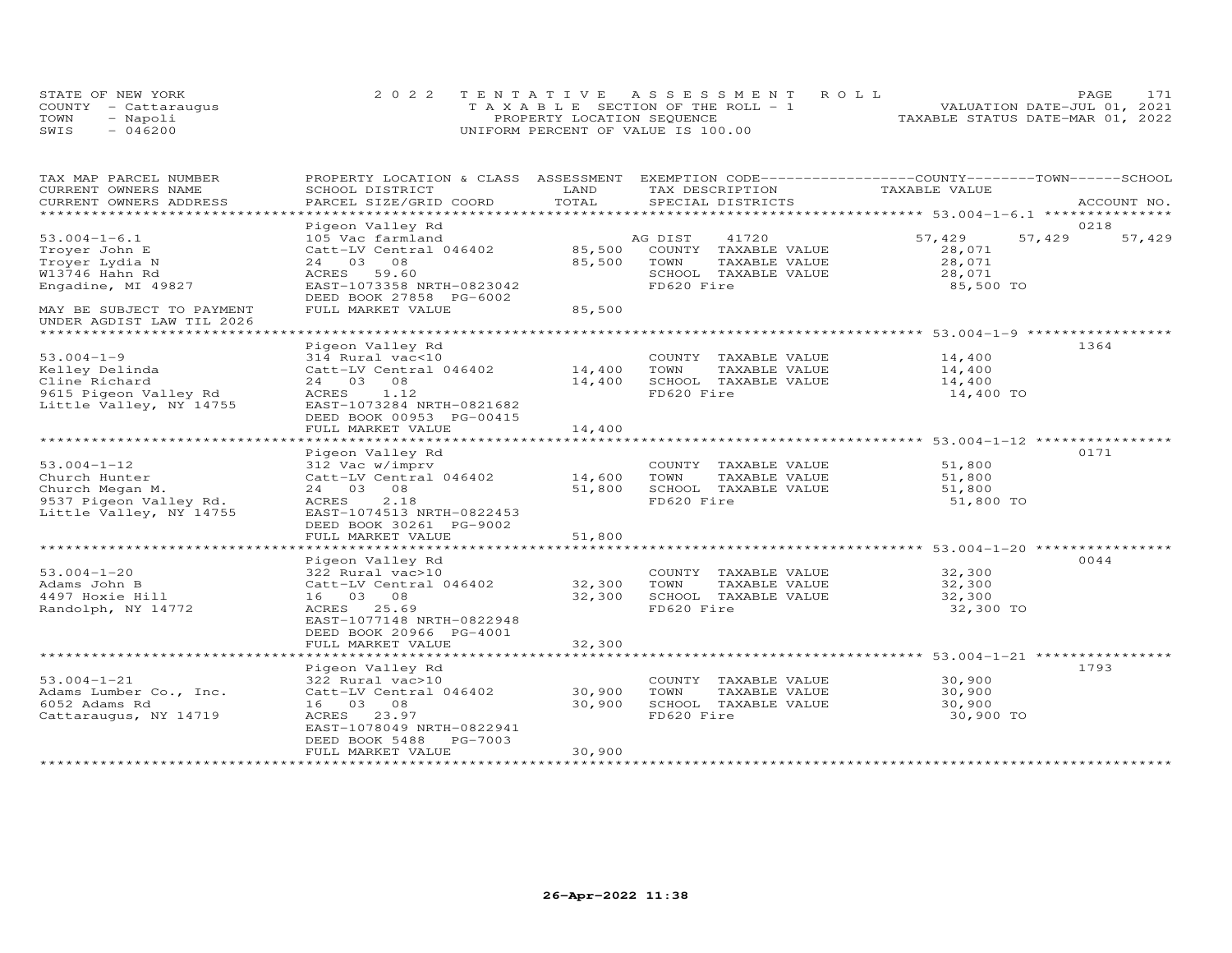| STATE OF NEW YORK    | 2022 TENTATIVE ASSESSMENT ROLL        | 172<br><b>PAGE</b>               |
|----------------------|---------------------------------------|----------------------------------|
| COUNTY - Cattaraugus | T A X A B L E SECTION OF THE ROLL - 1 | VALUATION DATE-JUL 01, 2021      |
| TOWN<br>- Napoli     | PROPERTY LOCATION SEQUENCE            | TAXABLE STATUS DATE-MAR 01, 2022 |
| $-046200$<br>SWIS    | UNIFORM PERCENT OF VALUE IS 100.00    |                                  |

| TAX MAP PARCEL NUMBER                             | PROPERTY LOCATION & CLASS ASSESSMENT |         |                       | EXEMPTION CODE------------------COUNTY-------TOWN------SCHOOL   |                    |
|---------------------------------------------------|--------------------------------------|---------|-----------------------|-----------------------------------------------------------------|--------------------|
| CURRENT OWNERS NAME                               | SCHOOL DISTRICT                      | LAND    | TAX DESCRIPTION       | TAXABLE VALUE                                                   |                    |
| CURRENT OWNERS ADDRESS<br>*********************** | PARCEL SIZE/GRID COORD               | TOTAL   | SPECIAL DISTRICTS     |                                                                 | ACCOUNT NO.        |
|                                                   |                                      |         |                       |                                                                 | 1296               |
| $53.004 - 1 - 24$                                 | Pigeon Valley Rd<br>312 Vac w/imprv  |         | COUNTY TAXABLE VALUE  | 384,700                                                         |                    |
|                                                   | Catt-LV Central 046402               | 351,100 | TOWN<br>TAXABLE VALUE | 384,700                                                         |                    |
| Gassman James G                                   |                                      |         |                       |                                                                 |                    |
| Gassman Roxanne E                                 | 08 03 08                             | 384,700 | SCHOOL TAXABLE VALUE  | 384,700                                                         |                    |
| 9017 New Albion Road                              | ACRES 244.15                         |         | FD620 Fire            | 384,700 TO                                                      |                    |
| Little Valley, NY 14755                           | EAST-1081241 NRTH-0822275            |         |                       |                                                                 |                    |
|                                                   | DEED BOOK 20190 PG-4353              | 384,700 |                       |                                                                 |                    |
|                                                   | FULL MARKET VALUE                    |         |                       |                                                                 |                    |
|                                                   |                                      |         |                       |                                                                 | 1329               |
| $53.004 - 1 - 47$                                 | Pigeon Valley Rd                     |         |                       |                                                                 |                    |
|                                                   | 105 Vac farmland                     |         | AG DIST<br>41720      | 255,629                                                         | 255,629<br>255,629 |
| Dutch Hill Farms of WNY                           | Catt-LV Central 046402               | 379,000 | COUNTY TAXABLE VALUE  | 123,371                                                         |                    |
| Attn: John Siragusa                               | 16 03 08                             | 379,000 | TOWN<br>TAXABLE VALUE | 123,371                                                         |                    |
| 211 Viscount Dr                                   | $3/15$ -mrg $1-31.1$ , 26, 28.1      |         | SCHOOL TAXABLE VALUE  | 123,371                                                         |                    |
| Williamsville, NY 14221-1771                      | $into 1-47$                          |         | FD620 Fire            | 379,000 TO                                                      |                    |
|                                                   | ACRES 344.60                         |         |                       |                                                                 |                    |
| MAY BE SUBJECT TO PAYMENT                         | EAST-1079662 NRTH-0818922            |         |                       |                                                                 |                    |
| UNDER AGDIST LAW TIL 2026                         | DEED BOOK 890<br>PG-00932            |         |                       |                                                                 |                    |
|                                                   | FULL MARKET VALUE                    | 379,000 |                       |                                                                 |                    |
|                                                   |                                      |         |                       |                                                                 |                    |
|                                                   | Pigeon Valley Rd                     |         |                       |                                                                 | 0006               |
| $53.004 - 1 - 49$                                 | 322 Rural vac>10                     |         | COUNTY TAXABLE VALUE  | 83,400                                                          |                    |
| Adams John B                                      | Catt-LV Central 046402               | 83,400  | TOWN<br>TAXABLE VALUE | 83,400                                                          |                    |
| 4497 Hoxie Hill                                   | 16 03 08                             | 83,400  | SCHOOL TAXABLE VALUE  | 83,400                                                          |                    |
| Randolph, NY 14772                                | ACRES 62.80                          |         | FD620 Fire            | 83,400 TO                                                       |                    |
|                                                   | EAST-1077653 NRTH-0821538            |         |                       |                                                                 |                    |
|                                                   | DEED BOOK 20966 PG-4001              |         |                       |                                                                 |                    |
|                                                   | FULL MARKET VALUE                    | 83,400  |                       |                                                                 |                    |
|                                                   |                                      |         |                       |                                                                 |                    |
|                                                   | Pigeon Valley Rd                     |         |                       |                                                                 | 0220               |
| $53.004 - 1 - 51$                                 | 322 Rural vac>10                     |         | COUNTY TAXABLE VALUE  | 50,900                                                          |                    |
| Bernosky David J                                  | Catt-LV Central 046402               | 50,900  | TOWN<br>TAXABLE VALUE | 50,900                                                          |                    |
| Bernosky Shelley M                                | 16 03 08                             | 50,900  | SCHOOL TAXABLE VALUE  | 50,900                                                          |                    |
| 137 Brookside Ter                                 | ACRES 38.80                          |         | FD620 Fire            | 50,900 TO                                                       |                    |
| Tonawanda, NY 14150                               | EAST-1076174 NRTH-0821800            |         |                       |                                                                 |                    |
|                                                   | DEED BOOK 858<br>PG-00323            |         |                       |                                                                 |                    |
|                                                   | FULL MARKET VALUE                    | 50,900  |                       |                                                                 |                    |
|                                                   |                                      |         |                       | ********************************* 53.019-1-1 ****************** |                    |
|                                                   | Pigeon Valley Rd                     |         |                       |                                                                 | 1921               |
| $53.019 - 1 - 1$                                  | 314 Rural vac<10                     |         | COUNTY TAXABLE VALUE  | 16,800                                                          |                    |
| Halterman Thomas M. Jr                            | Catt-LV Central 046402               | 16,800  | TOWN<br>TAXABLE VALUE | 16,800                                                          |                    |
| 104 Horsemans Trail                               | 23 03 08                             | 16,800  | SCHOOL TAXABLE VALUE  | 16,800                                                          |                    |
| Franklinton, NC 27525                             | NRF                                  |         | FD620 Fire            | 16,800 TO                                                       |                    |
|                                                   | ACRES<br>9.90                        |         |                       |                                                                 |                    |
|                                                   | EAST-1071134 NRTH-0819415            |         |                       |                                                                 |                    |
|                                                   | DEED BOOK 27977 PG-4002              |         |                       |                                                                 |                    |
|                                                   | FULL MARKET VALUE                    | 16,800  |                       |                                                                 |                    |
|                                                   |                                      |         |                       |                                                                 |                    |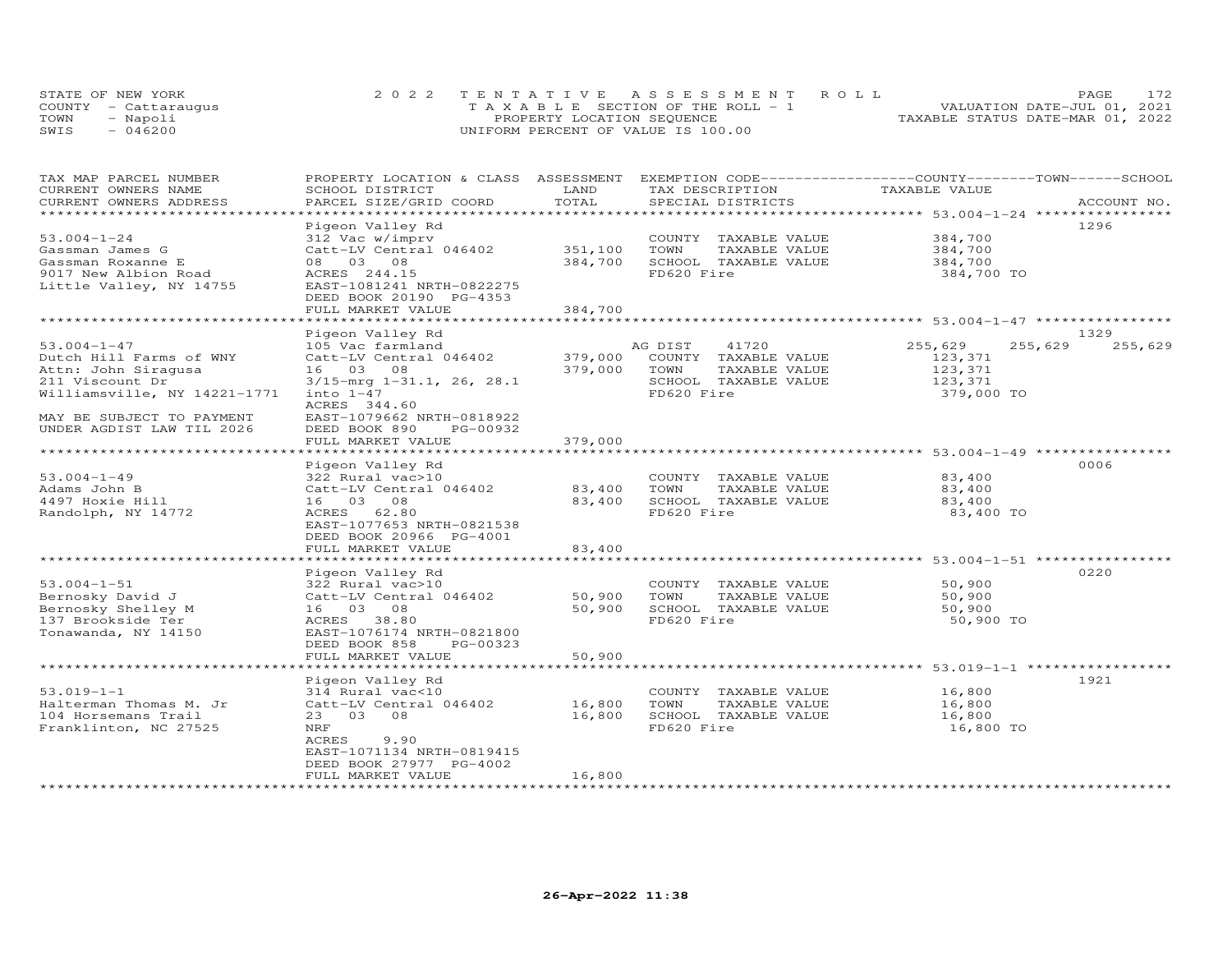| STATE OF NEW YORK    | 2022 TENTATIVE ASSESSMENT ROLL        | PAGE.                            | 173 |
|----------------------|---------------------------------------|----------------------------------|-----|
| COUNTY - Cattaraugus | T A X A B L E SECTION OF THE ROLL - 1 | VALUATION DATE-JUL 01, 2021      |     |
| TOWN<br>- Napoli     | PROPERTY LOCATION SEQUENCE            | TAXABLE STATUS DATE-MAR 01, 2022 |     |
| $-046200$<br>SWIS    | UNIFORM PERCENT OF VALUE IS 100.00    |                                  |     |

| TAX MAP PARCEL NUMBER<br>CURRENT OWNERS NAME | PROPERTY LOCATION & CLASS ASSESSMENT<br>SCHOOL DISTRICT | LAND           | EXEMPTION CODE-----------------COUNTY-------TOWN------SCHOOL<br>TAX DESCRIPTION | TAXABLE VALUE  |             |
|----------------------------------------------|---------------------------------------------------------|----------------|---------------------------------------------------------------------------------|----------------|-------------|
| CURRENT OWNERS ADDRESS                       | PARCEL SIZE/GRID COORD                                  | TOTAL          | SPECIAL DISTRICTS                                                               |                | ACCOUNT NO. |
| ***********************                      |                                                         |                |                                                                                 |                |             |
|                                              | Pigeon Valley Rd                                        |                |                                                                                 |                | 1629        |
| $53.019 - 1 - 2$                             | 314 Rural vac<10                                        |                | COUNTY TAXABLE VALUE                                                            | 2,300          |             |
| Avery William E                              | Catt-LV Central 046402                                  | 2,300          | TAXABLE VALUE<br>TOWN                                                           | 2,300          |             |
| Avery Robert J Jr                            | 23 03 08                                                | 2,300          | SCHOOL TAXABLE VALUE                                                            | 2,300          |             |
| 10376 Trevett Rd                             | ACRES 1.00                                              |                | FD620 Fire                                                                      | 2,300 TO       |             |
| Springville, NY 14141                        | EAST-1072191 NRTH-0819416                               |                |                                                                                 |                |             |
|                                              | DEED BOOK 18168 PG-7002                                 |                |                                                                                 |                |             |
|                                              | FULL MARKET VALUE                                       | 2,300          |                                                                                 |                |             |
|                                              |                                                         |                |                                                                                 |                |             |
| $53.019 - 1 - 5$                             | Pigeon Valley Rd<br>314 Rural vac<10                    |                | COUNTY TAXABLE VALUE                                                            | 5,500          | 1917        |
|                                              |                                                         | 5,500          | TOWN                                                                            | 5,500          |             |
| Avery William E<br>Avery Robert J Jr         | Catt-LV Central 046402<br>23 03 08                      | 5,500          | TAXABLE VALUE<br>SCHOOL TAXABLE VALUE                                           | 5,500          |             |
| 10376 Trevett Rd                             | ACRES 3.00                                              |                | FD620 Fire                                                                      | 5,500 TO       |             |
| Springville, NY 14141                        | EAST-1071935 NRTH-0819448                               |                |                                                                                 |                |             |
|                                              | DEED BOOK 18168 PG-7002                                 |                |                                                                                 |                |             |
|                                              | FULL MARKET VALUE                                       | 5,500          |                                                                                 |                |             |
|                                              |                                                         |                |                                                                                 |                |             |
|                                              | Pigeon Valley Rd                                        |                |                                                                                 |                | 2003        |
| $53.019 - 1 - 14.3$                          | 323 Vacant rural                                        |                | COUNTY TAXABLE VALUE                                                            | 34,600         |             |
| Halterman Thomas M. Jr                       | Catt-LV Central 046402                                  | 34,600         | TOWN<br>TAXABLE VALUE                                                           | 34,600         |             |
| 104 Horsemans Trail                          | 23 03 08                                                | 34,600         | SCHOOL TAXABLE VALUE                                                            | 34,600         |             |
| Franklinton, NC 27525                        | ACRES 26.90                                             |                | FD620 Fire                                                                      | 34,600 TO      |             |
|                                              | EAST-1071106 NRTH-0818201                               |                |                                                                                 |                |             |
|                                              | DEED BOOK 27977 PG-4002                                 |                |                                                                                 |                |             |
|                                              | FULL MARKET VALUE                                       | 34,600         |                                                                                 |                |             |
|                                              |                                                         |                |                                                                                 |                |             |
|                                              | Pigeon Valley Rd                                        |                |                                                                                 |                | 2074        |
| $62.001 - 1 - 7.3$                           | 322 Rural vac>10                                        |                | COUNTY TAXABLE VALUE                                                            | 43,800         |             |
| Mast Esther A                                | Catt-LV Central 046402                                  | 43,800         | TOWN<br>TAXABLE VALUE                                                           | 43,800         |             |
| 10208 Pigeon Valley Rd                       | 46 03 08                                                | 43,800         | SCHOOL TAXABLE VALUE                                                            | 43,800         |             |
| Cattaraugus, NY 14719                        | ACRES 26.85                                             |                | FD620 Fire                                                                      | 43,800 TO      |             |
|                                              | EAST-1062085 NRTH-0815002                               |                |                                                                                 |                |             |
|                                              | DEED BOOK 25358 PG-7001                                 |                |                                                                                 |                |             |
|                                              | FULL MARKET VALUE                                       | 43,800         |                                                                                 |                |             |
|                                              |                                                         |                |                                                                                 |                |             |
|                                              | Pigeon Valley Rd                                        |                |                                                                                 |                | 2074        |
| $62.001 - 1 - 7.4$                           | 323 Vacant rural                                        |                | COUNTY TAXABLE VALUE                                                            | 8,500          |             |
| Hertzler Jacob A<br>Hertzler Anna E          | Catt-LV Central 046402<br>46 03 08                      | 8,500<br>8,500 | TOWN<br>TAXABLE VALUE<br>SCHOOL TAXABLE VALUE                                   | 8,500<br>8,500 |             |
| 10352 Pigeon Hill Rd                         | 4.80<br>ACRES                                           |                | FD620 Fire                                                                      | 8,500 TO       |             |
| Cattaraugus, NY 14719                        | EAST-1062085 NRTH-0815002                               |                |                                                                                 |                |             |
|                                              | DEED BOOK 25868 PG-6001                                 |                |                                                                                 |                |             |
|                                              | FULL MARKET VALUE                                       | 8,500          |                                                                                 |                |             |
|                                              |                                                         |                |                                                                                 |                |             |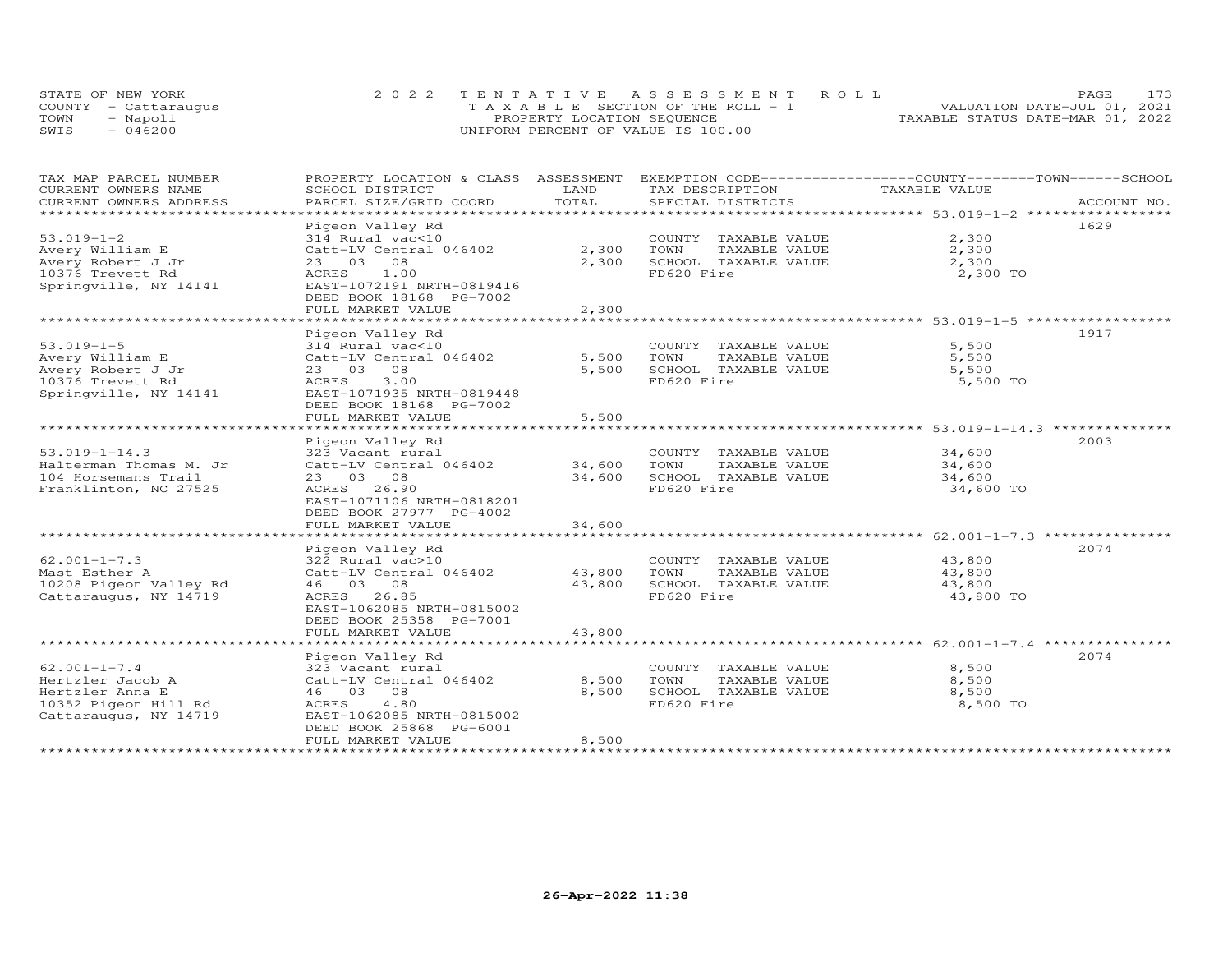|      | STATE OF NEW YORK    | 2022 TENTATIVE ASSESSMENT ROLL        | PAGE.                            | 174 |
|------|----------------------|---------------------------------------|----------------------------------|-----|
|      | COUNTY - Cattaraugus | T A X A B L E SECTION OF THE ROLL - 1 | VALUATION DATE-JUL 01, 2021      |     |
| TOWN | Napoli               | PROPERTY LOCATION SEQUENCE            | TAXABLE STATUS DATE-MAR 01, 2022 |     |
| SWIS | 046200               | UNIFORM PERCENT OF VALUE IS 100.00    |                                  |     |

| TAX MAP PARCEL NUMBER                                                                                          | PROPERTY LOCATION & CLASS ASSESSMENT EXEMPTION CODE----------------COUNTY--------TOWN-----SCHOOL |                  |                                                                  |               |          |             |
|----------------------------------------------------------------------------------------------------------------|--------------------------------------------------------------------------------------------------|------------------|------------------------------------------------------------------|---------------|----------|-------------|
| CURRENT OWNERS NAME                                                                                            | SCHOOL DISTRICT                                                                                  | LAND             | TAX DESCRIPTION                                                  | TAXABLE VALUE |          |             |
| CURRENT OWNERS ADDRESS                                                                                         | PARCEL SIZE/GRID COORD                                                                           | TOTAL            | SPECIAL DISTRICTS                                                |               |          | ACCOUNT NO. |
|                                                                                                                |                                                                                                  |                  |                                                                  |               |          |             |
|                                                                                                                | Pigeon Valley Rd                                                                                 |                  |                                                                  |               |          | 0226        |
| $62.001 - 1 - 41$                                                                                              | 105 Vac farmland                                                                                 |                  | AG DISTOUT 41730                                                 | 15,061        | 15,061   | 15,061      |
| Dechow David M                                                                                                 |                                                                                                  |                  | COUNTY TAXABLE VALUE                                             | 13,539        |          |             |
| 5532 Allegany Road                                                                                             | 30  03  08                                                                                       | 28,600           | TOWN<br>TAXABLE VALUE                                            | 13,539        |          |             |
| Cattaraugus, NY 14719                                                                                          | ACRES 16.55                                                                                      |                  | SCHOOL TAXABLE VALUE                                             | 13,539        |          |             |
|                                                                                                                | EAST-1068233 NRTH-0811673                                                                        |                  | FD620 Fire                                                       | 28,600 TO     |          |             |
| MAY BE SUBJECT TO PAYMENT                                                                                      | DEED BOOK 29187 PG-5001                                                                          |                  |                                                                  |               |          |             |
| UNDER AGDIST LAW TIL 2029                                                                                      |                                                                                                  |                  |                                                                  |               |          |             |
|                                                                                                                |                                                                                                  |                  |                                                                  |               |          |             |
|                                                                                                                | Pigeon Valley Rd                                                                                 |                  |                                                                  |               |          | 2079        |
| $62.002 - 1 - 1$                                                                                               | 112 Dairy farm                                                                                   |                  | AG DIST<br>41720                                                 | 79,040        | 79,040   | 79,040      |
| Dechow David M                                                                                                 | Catt-LV Central 046402                                                                           | 136,700          | COUNTY TAXABLE VALUE                                             | 62,760        |          |             |
| 5532 Allegany Rd                                                                                               | 30  03  08                                                                                       | 141,800          | TOWN<br>TAXABLE VALUE                                            | 62,760        |          |             |
| Cattaraugus, NY 14719                                                                                          | ACRES 98.95                                                                                      |                  | SCHOOL TAXABLE VALUE                                             | 62,760        |          |             |
|                                                                                                                | EAST-1068678 NRTH-0814596                                                                        |                  | FD620 Fire                                                       | 141,800 TO    |          |             |
| MAY BE SUBJECT TO PAYMENT                                                                                      | DEED BOOK 889<br>PG-00331                                                                        |                  |                                                                  |               |          |             |
| UNDER AGDIST LAW TIL 2026                                                                                      | FULL MARKET VALUE                                                                                | 141,800          |                                                                  |               |          |             |
|                                                                                                                |                                                                                                  |                  |                                                                  |               |          |             |
|                                                                                                                | Pigeon Valley Rd                                                                                 |                  |                                                                  |               |          | 0017        |
| $62.002 - 1 - 29$                                                                                              | 322 Rural vac>10                                                                                 |                  | COUNTY TAXABLE VALUE                                             | 49,000        |          |             |
| Adams Dennis W.                                                                                                | Catt-LV Central 046402 49,000                                                                    |                  | TOWN<br>TAXABLE VALUE                                            | 49,000        |          |             |
| Adams Ann L.                                                                                                   | 29 03 08                                                                                         | 49,000           | SCHOOL TAXABLE VALUE                                             | 49,000        |          |             |
| 11203 Pope Road                                                                                                | NRF                                                                                              |                  | FD620 Fire                                                       | 49,000 TO     |          |             |
| Randolph, NY 14772                                                                                             | ACRES 40.00                                                                                      |                  |                                                                  |               |          |             |
|                                                                                                                | EAST-1069835 NRTH-0812072                                                                        |                  |                                                                  |               |          |             |
|                                                                                                                | DEED BOOK 27232 PG-5003                                                                          |                  |                                                                  |               |          |             |
|                                                                                                                | FULL MARKET VALUE                                                                                | 49,000           |                                                                  |               |          |             |
|                                                                                                                |                                                                                                  |                  |                                                                  |               |          |             |
|                                                                                                                |                                                                                                  |                  |                                                                  |               |          | 0045        |
|                                                                                                                |                                                                                                  |                  | COUNTY TAXABLE VALUE                                             | 60,600        |          |             |
|                                                                                                                |                                                                                                  |                  | TOWN                                                             | 60,600        |          |             |
|                                                                                                                |                                                                                                  | 13,900<br>60,600 | INNE--<br>TAXABLE VALUE<br>TAYARLE VALUE<br>SCHOOL TAXABLE VALUE | 60,600        |          |             |
|                                                                                                                |                                                                                                  |                  | FD620 Fire                                                       | 60,600 TO     |          |             |
|                                                                                                                |                                                                                                  |                  |                                                                  |               |          |             |
|                                                                                                                |                                                                                                  |                  |                                                                  |               |          |             |
|                                                                                                                | FULL MARKET VALUE                                                                                | 60,600           |                                                                  |               |          |             |
|                                                                                                                |                                                                                                  |                  |                                                                  |               |          |             |
|                                                                                                                | 9509 Pigeon Valley Rd                                                                            |                  |                                                                  |               |          | 0178        |
| $53.004 - 1 - 19$                                                                                              | 240 Rural res                                                                                    |                  | AG DIST<br>41720                                                 | 24,471        | 24,471   | 24,471      |
| John F. Halla, JR., Trust of t Catt-LV Central 046402 56,800 BAS STAR                                          |                                                                                                  |                  | 41854                                                            | $\Omega$      | $\Omega$ | 30,000      |
|                                                                                                                |                                                                                                  |                  | 107,100 COUNTY TAXABLE VALUE                                     | 82,629        |          |             |
| Dated March 28, 2019 16 03 08<br>9509 Pigeon Valley Road ACRES 37.50<br>Little Valley, NY 14755 EAST-1075972 N |                                                                                                  |                  | TOWN<br>TAXABLE VALUE                                            | 82,629        |          |             |
|                                                                                                                | EAST-1075972 NRTH-0822978                                                                        |                  | SCHOOL TAXABLE VALUE                                             | 52,629        |          |             |
|                                                                                                                | DEED BOOK 20190 PG-3720                                                                          |                  | FD620 Fire                                                       | 107,100 TO    |          |             |
| MAY BE SUBJECT TO PAYMENT                                                                                      | FULL MARKET VALUE                                                                                | 107,100          |                                                                  |               |          |             |
| UNDER AGDIST LAW TIL 2026                                                                                      |                                                                                                  |                  |                                                                  |               |          |             |
|                                                                                                                |                                                                                                  |                  |                                                                  |               |          |             |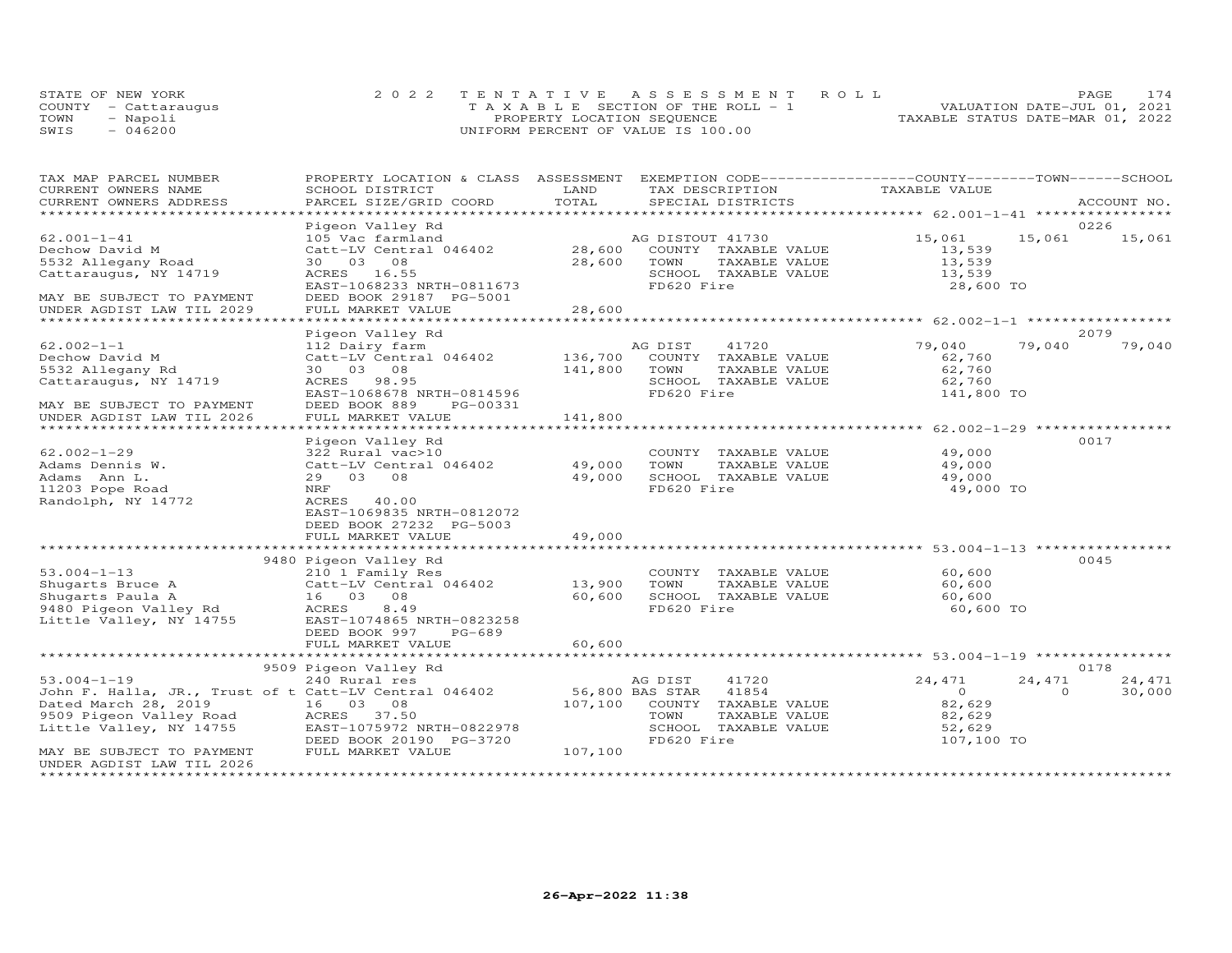|      | STATE OF NEW YORK    | 2022 TENTATIVE ASSESSMENT ROLL        | 175<br>PAGE                      |
|------|----------------------|---------------------------------------|----------------------------------|
|      | COUNTY - Cattaraugus | T A X A B L E SECTION OF THE ROLL - 1 | VALUATION DATE-JUL 01, 2021      |
| TOWN | - Napoli             | PROPERTY LOCATION SEQUENCE            | TAXABLE STATUS DATE-MAR 01, 2022 |
| SWIS | $-046200$            | UNIFORM PERCENT OF VALUE IS 100.00    |                                  |

| TAX MAP PARCEL NUMBER                               | PROPERTY LOCATION & CLASS ASSESSMENT EXEMPTION CODE----------------COUNTY-------TOWN------SCHOOL                                                       |                        |                       |                                                         |             |
|-----------------------------------------------------|--------------------------------------------------------------------------------------------------------------------------------------------------------|------------------------|-----------------------|---------------------------------------------------------|-------------|
| CURRENT OWNERS NAME                                 | SCHOOL DISTRICT                                                                                                                                        | LAND                   | TAX DESCRIPTION       | TAXABLE VALUE                                           |             |
| CURRENT OWNERS ADDRESS<br>************************* | PARCEL SIZE/GRID COORD                                                                                                                                 | TOTAL                  | SPECIAL DISTRICTS     |                                                         | ACCOUNT NO. |
|                                                     |                                                                                                                                                        |                        |                       |                                                         |             |
|                                                     | 9519 Pigeon Valley Rd                                                                                                                                  |                        |                       |                                                         | 0067        |
| $53.004 - 1 - 17$                                   | 270 Mfg housing                                                                                                                                        |                        | COUNTY TAXABLE VALUE  | 75,900                                                  |             |
| Barber Wanda M.                                     | Catt-LV Central 046402                                                                                                                                 | 20,600                 | TOWN<br>TAXABLE VALUE | 75,900                                                  |             |
| 4469 Allegany Rd                                    | 16 03<br>08                                                                                                                                            | 75,900                 | SCHOOL TAXABLE VALUE  | 75,900                                                  |             |
| Little Valley, NY 14755                             | ACRES<br>4.89                                                                                                                                          |                        | FD620 Fire            | 75,900 TO                                               |             |
|                                                     | EAST-1075176 NRTH-0822540                                                                                                                              |                        |                       |                                                         |             |
|                                                     | DEED BOOK 31039 PG-8004                                                                                                                                |                        |                       |                                                         |             |
|                                                     | FULL MARKET VALUE<br>*****************************                                                                                                     | 75,900<br>************ |                       | ************************** 53.004-1-52 **************** |             |
|                                                     |                                                                                                                                                        |                        |                       |                                                         |             |
|                                                     | 9521 Pigeon Valley Rd                                                                                                                                  |                        |                       |                                                         | 1184        |
| $53.004 - 1 - 52$                                   | 312 Vac w/imprv                                                                                                                                        |                        | COUNTY TAXABLE VALUE  | 68,100                                                  |             |
| Bigaj Raymond J                                     | Catt-LV Central 046402                                                                                                                                 | 41,800                 | TOWN<br>TAXABLE VALUE | 68,100                                                  |             |
| Bigaj Raymond M                                     | 16 03 08                                                                                                                                               | 68,100                 | SCHOOL TAXABLE VALUE  | 68,100                                                  |             |
| 773 Willet Rd                                       | ACRES 55.23                                                                                                                                            |                        | FD620 Fire            | 68,100 TO                                               |             |
|                                                     | Lackawanna, NY 14218 EAST-1075798 NRTH-0820401                                                                                                         |                        |                       |                                                         |             |
|                                                     | DEED BOOK 00937 PG-00134                                                                                                                               |                        |                       |                                                         |             |
|                                                     | FULL MARKET VALUE                                                                                                                                      | 68,100                 |                       |                                                         |             |
|                                                     |                                                                                                                                                        |                        |                       |                                                         |             |
|                                                     | 9523 Pigeon Valley Rd                                                                                                                                  |                        |                       |                                                         | 1715        |
| $53.004 - 1 - 53$                                   | 260 Seasonal res                                                                                                                                       |                        | COUNTY TAXABLE VALUE  | 70,300                                                  |             |
| Bernosky David J                                    | Catt-LV Central 046402 10,000                                                                                                                          |                        | TOWN<br>TAXABLE VALUE | 70,300                                                  |             |
| 137 Brookside Ter                                   | 16 03 08                                                                                                                                               | 70,300                 | SCHOOL TAXABLE VALUE  | 70,300                                                  |             |
| Tonawanda, NY 14150                                 | ACRES<br>6.97                                                                                                                                          |                        | FD620 Fire            | 70,300 TO                                               |             |
|                                                     | EAST-1075436 NRTH-0821516                                                                                                                              |                        |                       |                                                         |             |
|                                                     | DEED BOOK 831<br>PG-00475                                                                                                                              |                        |                       |                                                         |             |
|                                                     | FULL MARKET VALUE                                                                                                                                      | 70,300                 |                       |                                                         |             |
|                                                     |                                                                                                                                                        |                        |                       |                                                         |             |
|                                                     | 9525 Pigeon Valley Rd                                                                                                                                  |                        |                       |                                                         | 2010        |
|                                                     |                                                                                                                                                        |                        | COUNTY TAXABLE VALUE  | 54,100                                                  |             |
|                                                     |                                                                                                                                                        |                        | TOWN<br>TAXABLE VALUE | 54,100                                                  |             |
|                                                     |                                                                                                                                                        |                        | SCHOOL TAXABLE VALUE  | 54,100                                                  |             |
|                                                     | 53.004-1-16.2 270 Mfg housing<br>Green Stanley Catt-LV Central 046402 17,300<br>Green Angel 16/24 03 08 54,100<br>9525 Pigeon Valley Rd ACRES 10.50 50 |                        | FD620 Fire            | 54,100 TO                                               |             |
| Little Valley, NY 14755                             | EAST-1074752 NRTH-0822085                                                                                                                              |                        |                       |                                                         |             |
|                                                     | DEED BOOK 17928 PG-7002                                                                                                                                |                        |                       |                                                         |             |
|                                                     | FULL MARKET VALUE                                                                                                                                      | 54,100                 |                       |                                                         |             |
|                                                     |                                                                                                                                                        |                        |                       |                                                         |             |
|                                                     | 9529 Pigeon Valley Rd                                                                                                                                  |                        |                       |                                                         | 1780        |
| $53.004 - 1 - 15$                                   | 270 Mfg housing                                                                                                                                        |                        | COUNTY TAXABLE VALUE  | 34,300                                                  |             |
| Green Angel                                         | Catt-LV Central 046402                                                                                                                                 | 14,000                 | TOWN<br>TAXABLE VALUE | 34,300                                                  |             |
|                                                     |                                                                                                                                                        | 34,300                 | SCHOOL TAXABLE VALUE  | 34,300                                                  |             |
|                                                     |                                                                                                                                                        |                        | FD620 Fire            | 34,300 TO                                               |             |
|                                                     | EAST-1074861 NRTH-0822546                                                                                                                              |                        |                       |                                                         |             |
|                                                     | DEED BOOK 30153 PG-9001                                                                                                                                |                        |                       |                                                         |             |
|                                                     | FULL MARKET VALUE                                                                                                                                      | 34,300                 |                       |                                                         |             |
|                                                     |                                                                                                                                                        |                        |                       |                                                         |             |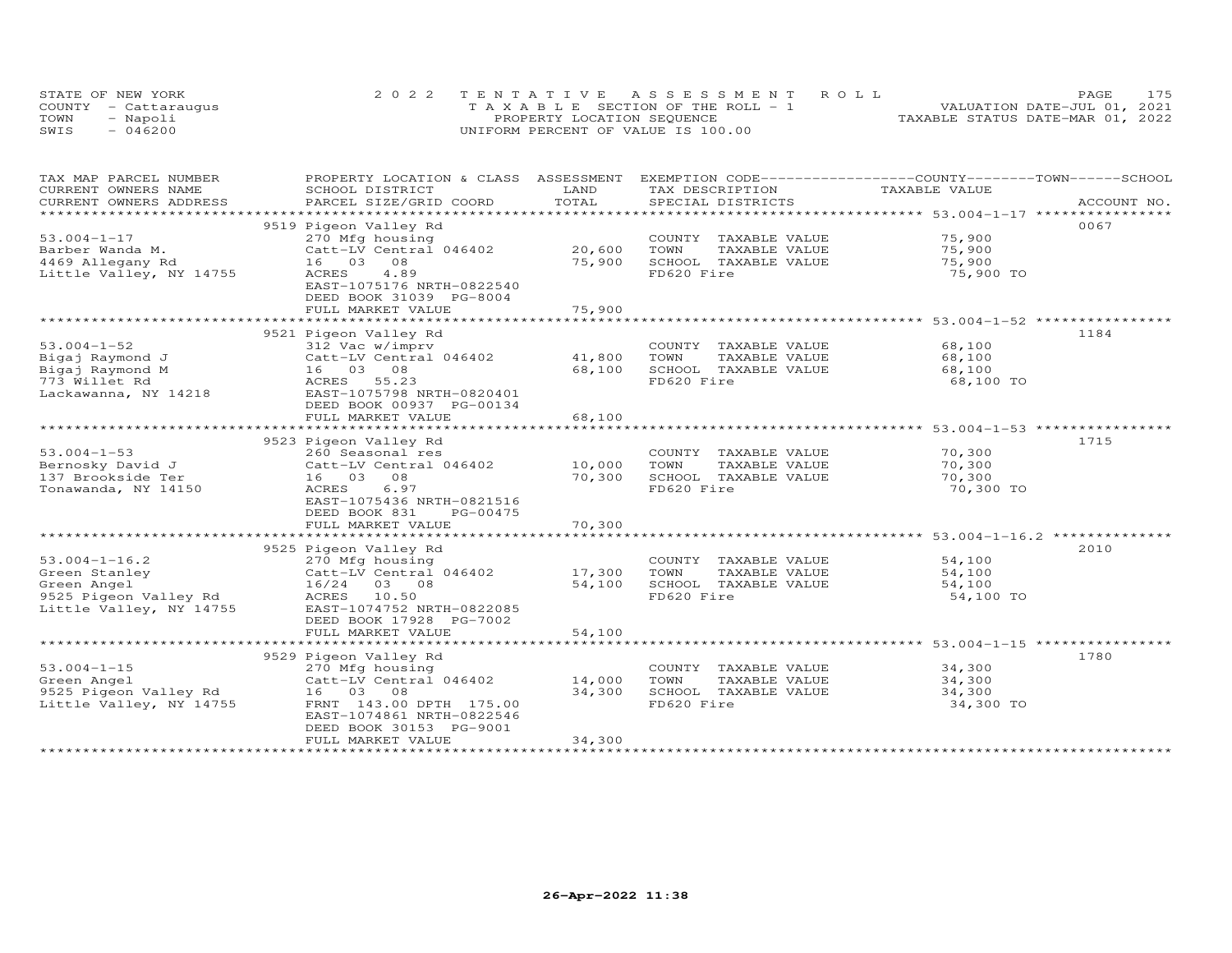| STATE OF NEW YORK    | 2022 TENTATIVE ASSESSMENT ROLL        | 176<br><b>PAGE</b>               |
|----------------------|---------------------------------------|----------------------------------|
| COUNTY - Cattaraugus | T A X A B L E SECTION OF THE ROLL - 1 | VALUATION DATE-JUL 01, 2021      |
| TOWN<br>- Napoli     | PROPERTY LOCATION SEQUENCE            | TAXABLE STATUS DATE-MAR 01, 2022 |
| SWIS<br>$-046200$    | UNIFORM PERCENT OF VALUE IS 100.00    |                                  |

| TAX MAP PARCEL NUMBER                                                                                         | PROPERTY LOCATION & CLASS ASSESSMENT                                                  |         | EXEMPTION CODE-----------------COUNTY-------TOWN------SCHOOL |                |                         |
|---------------------------------------------------------------------------------------------------------------|---------------------------------------------------------------------------------------|---------|--------------------------------------------------------------|----------------|-------------------------|
| CURRENT OWNERS NAME                                                                                           | SCHOOL DISTRICT                                                                       | LAND    | TAX DESCRIPTION                                              | TAXABLE VALUE  |                         |
| CURRENT OWNERS ADDRESS                                                                                        | PARCEL SIZE/GRID COORD                                                                | TOTAL   | SPECIAL DISTRICTS                                            |                | ACCOUNT NO.             |
|                                                                                                               |                                                                                       |         |                                                              |                |                         |
|                                                                                                               | 9532 Pigeon Valley Rd                                                                 |         |                                                              |                | 0237                    |
| $53.004 - 1 - 14$                                                                                             | 312 Vac w/imprv                                                                       |         | COUNTY TAXABLE VALUE                                         | 16,700         |                         |
| Fruci Vincent T                                                                                               | $Catt-LV$ Central 046402 $16,700$                                                     |         | TOWN<br>TAXABLE VALUE                                        | 16,700         |                         |
| PO Box 304                                                                                                    | 16 03 08                                                                              | 16,700  | SCHOOL TAXABLE VALUE                                         | 16,700         |                         |
| West Seneca, NY 14224                                                                                         | 3.31<br>ACRES                                                                         |         | FD620 Fire                                                   | 16,700 TO      |                         |
|                                                                                                               | EAST-1074813 NRTH-0822827                                                             |         |                                                              |                |                         |
|                                                                                                               | DEED BOOK 4974 PG-8001                                                                |         |                                                              |                |                         |
|                                                                                                               | FULL MARKET VALUE                                                                     | 16,700  |                                                              |                |                         |
|                                                                                                               |                                                                                       |         |                                                              |                |                         |
|                                                                                                               | 9537 Pigeon Valley Rd                                                                 |         |                                                              |                | 0225                    |
| $53.004 - 1 - 16.1$                                                                                           | 210 1 Family Res                                                                      |         | COUNTY TAXABLE VALUE                                         | 156,300        |                         |
| Church Hunter                                                                                                 | Catt-LV Central 046402                                                                | 2,200   | TOWN<br>TAXABLE VALUE                                        | 156,300        |                         |
| Church Megan M.                                                                                               | 16/24 03 08                                                                           | 156,300 | SCHOOL TAXABLE VALUE                                         | 156,300        |                         |
| 9537 Pigeon Valley Rd.                                                                                        | <b>NRF</b>                                                                            |         | FD620 Fire                                                   | 156,300 TO     |                         |
| Little Valley, NY 14755                                                                                       | FRNT 328.00 DPTH 158.00                                                               |         |                                                              |                |                         |
|                                                                                                               | EAST-1074681 NRTH-0822318                                                             |         |                                                              |                |                         |
|                                                                                                               | DEED BOOK 30261 PG-9002                                                               |         |                                                              |                |                         |
|                                                                                                               | FULL MARKET VALUE                                                                     | 156,300 |                                                              |                |                         |
|                                                                                                               |                                                                                       |         |                                                              |                |                         |
|                                                                                                               | 9558 Pigeon Valley Rd                                                                 |         |                                                              |                | 1468                    |
| $53.004 - 1 - 11$                                                                                             | 210 1 Family Res                                                                      |         | VET WAR CT 41121                                             | 8,715          | $\overline{0}$<br>8,715 |
|                                                                                                               | McLellan Alexander N Catt-LV Central 046402 12,100 AGED C/T/S 41800                   |         |                                                              | 4,939          | 4,939<br>5,810          |
| ncional contracts<br>9558 Pigeon Valley Rd<br>Iittle Valley, NY 14755                                         | 24 03 08                                                                              |         | 58,100 ENH STAR 41834                                        | $\overline{0}$ | $\Omega$<br>52,290      |
| Little Valley, NY 14755                                                                                       | 1.05<br>ACRES                                                                         |         | COUNTY TAXABLE VALUE                                         | 44,446         |                         |
|                                                                                                               | EAST-1074186 NRTH-0822590                                                             |         | TOWN<br>TAXABLE VALUE                                        | 44,446         |                         |
|                                                                                                               | DEED BOOK 846<br>PG-00674                                                             |         | SCHOOL TAXABLE VALUE                                         | $\sim$ 0       |                         |
|                                                                                                               | FULL MARKET VALUE                                                                     |         | 58,100 FD620 Fire                                            | 58,100 TO      |                         |
|                                                                                                               |                                                                                       |         |                                                              |                |                         |
|                                                                                                               | 9571 Pigeon Valley Rd                                                                 |         |                                                              |                | 0238                    |
|                                                                                                               | 270 Mfg housing                                                                       |         | COUNTY TAXABLE VALUE                                         | 67,500         |                         |
|                                                                                                               | $Catt-LV$ Central 046402 38,000                                                       |         | TAXABLE VALUE<br>TOWN                                        | 67,500         |                         |
|                                                                                                               |                                                                                       | 67,500  | SCHOOL TAXABLE VALUE                                         | 67,500         |                         |
| 53.004-1-10<br>Skinner Douglas B (24 03 08)<br>1990 - Catt-LV Cencer<br>24 03 08<br>ACRES 15.61<br>20073852 1 | EAST-1073852 NRTH-0821915                                                             |         | FD620 Fire                                                   | 67,500 TO      |                         |
| Salamanca, NY 14779                                                                                           |                                                                                       |         |                                                              |                |                         |
|                                                                                                               | DEED BOOK 20200 PG-9623<br>FULL MARKET VALUE                                          | 67,500  |                                                              |                |                         |
|                                                                                                               |                                                                                       |         |                                                              |                |                         |
|                                                                                                               |                                                                                       |         |                                                              |                | 1482                    |
|                                                                                                               | 9615 Pigeon Valley Rd                                                                 |         | BAS STAR<br>41854                                            | $\overline{O}$ | $\Omega$                |
|                                                                                                               |                                                                                       | 19,300  | COUNTY TAXABLE VALUE                                         | 34,800         | 30,000                  |
| Cline Richard                                                                                                 | 53.004-1-8<br>Xelley Delinda A (270 Mfg housing<br>Catt-LV Central 046402<br>24 03 08 | 34,800  | TOWN<br>TAXABLE VALUE                                        | 34,800         |                         |
|                                                                                                               |                                                                                       |         | SCHOOL TAXABLE VALUE                                         | 4,800          |                         |
| Little Valley, NY 14755                                                                                       | EAST-1073164 NRTH-0821650                                                             |         | FD620 Fire                                                   | 34,800 TO      |                         |
|                                                                                                               | DEED BOOK 00938 PG-01134                                                              |         |                                                              |                |                         |
|                                                                                                               | FULL MARKET VALUE                                                                     | 34,800  |                                                              |                |                         |
|                                                                                                               |                                                                                       |         |                                                              |                |                         |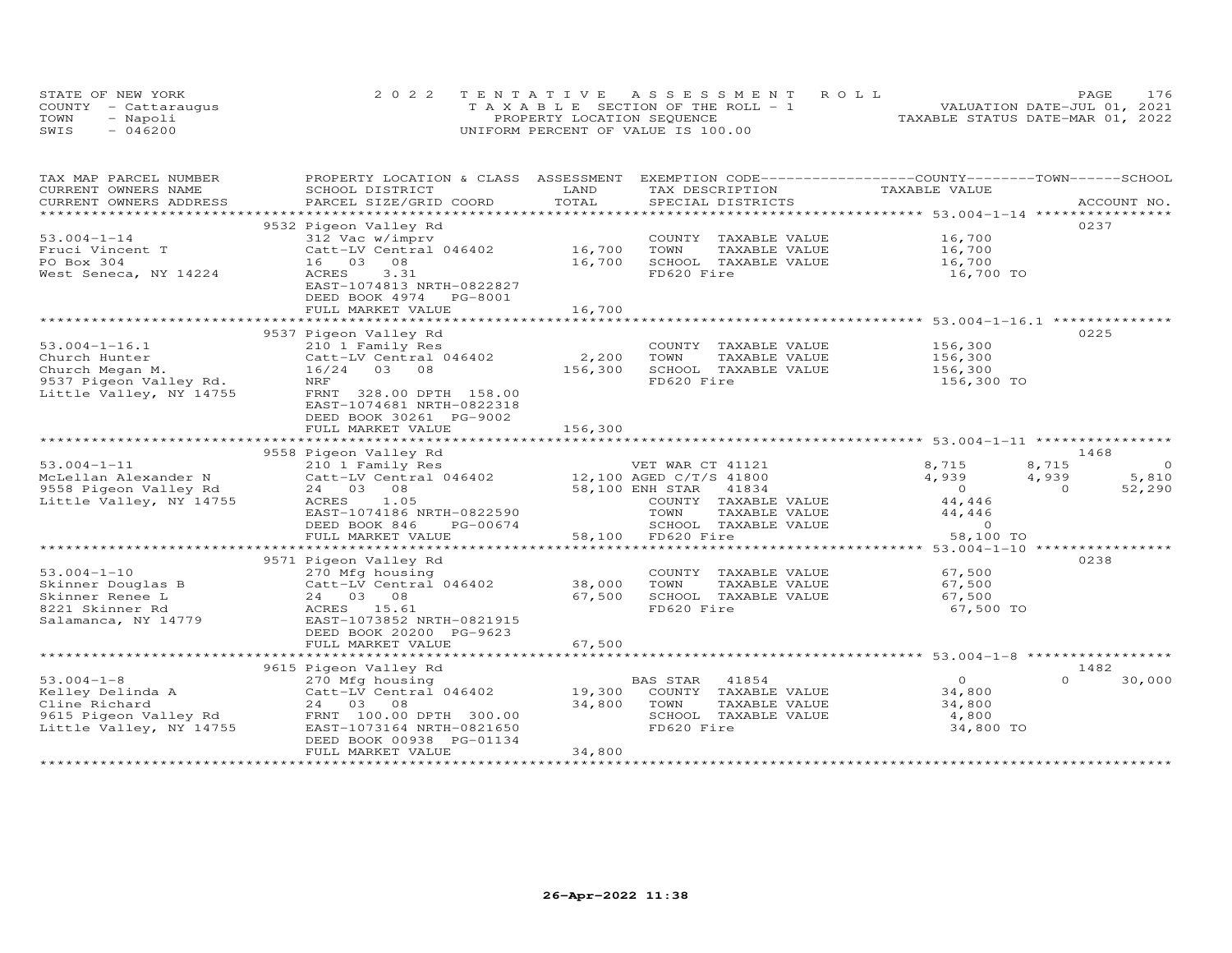|      | STATE OF NEW YORK    | 2022 TENTATIVE ASSESSMENT ROLL        | 177<br>PAGE.                     |
|------|----------------------|---------------------------------------|----------------------------------|
|      | COUNTY - Cattarauqus | T A X A B L E SECTION OF THE ROLL - 1 | VALUATION DATE-JUL 01, 2021      |
| TOWN | - Napoli             | PROPERTY LOCATION SEQUENCE            | TAXABLE STATUS DATE-MAR 01, 2022 |
| SWIS | $-046200$            | UNIFORM PERCENT OF VALUE IS 100.00    |                                  |

| TOTAL<br>CURRENT OWNERS ADDRESS<br>PARCEL SIZE/GRID COORD<br>SPECIAL DISTRICTS<br>ACCOUNT NO.<br>***********<br>********************** 53.004-1-7 ************<br>9621 Pigeon Valley Rd<br>1481<br>$53.004 - 1 - 7$<br>26,400<br>210 1 Family Res<br>COUNTY TAXABLE VALUE<br>County of Cattaraugus<br>Catt-LV Central 046402<br>9,600<br>TOWN<br>TAXABLE VALUE<br>26,400<br>24 03<br>26,400<br>SCHOOL TAXABLE VALUE<br>26,400<br>303 Court St<br>08<br>Little Valley, NY 14755<br>FRNT 202.69 DPTH 120.00<br>FD620 Fire<br>26,400 TO<br>EAST-1073008 NRTH-0821609<br>DEED BOOK 2020<br>PG-10719<br>26,400<br>FULL MARKET VALUE<br>********************************* 53.004-1-5.1 **********<br>9640 Pigeon Valley Rd<br>0122<br>$53.004 - 1 - 5.1$<br>COUNTY TAXABLE VALUE<br>81,000<br>210 1 Family Res<br>20,300<br>81,000<br>Thompson Gail<br>Catt-LV Central 046402<br>TOWN<br>TAXABLE VALUE<br>81,000<br>9460 Pigeon Valley Rd<br>24 03<br>08<br>SCHOOL TAXABLE VALUE<br>81,000<br>Little Valley, NY 14755<br>ACRES<br>FD620 Fire<br>8.41<br>81,000 TO<br>EAST-1071922 NRTH-0821256<br>DEED BOOK 20210 PG-7079<br>81,000<br>FULL MARKET VALUE<br>0122<br>9640 Pigeon Valley Rd<br>$53.004 - 1 - 5.8$<br>322 Rural vac>10<br>23,900<br>COUNTY TAXABLE VALUE<br>23,900<br>Valentine Paul<br>Catt-LV Central 046402<br>TOWN<br>TAXABLE VALUE<br>23,900<br>4075 Bear Hollow Rd<br>24 03 08<br>23,900<br>SCHOOL TAXABLE VALUE<br>23,900<br>FD620 Fire<br>Great Valley, NY 14741<br>ACRES<br>9.71<br>23,900 TO<br>EAST-1072424 NRTH-0821753<br>PRIOR OWNER ON 3/01/2022<br>DEED BOOK 20220 PG-529<br>23,900<br>Valentine Paul<br>FULL MARKET VALUE<br>************************ 53.004-1-5.6 ****************<br>************<br>**************************<br>*****************<br>2430<br>9649 Pigeon Valley Rd<br>$53.004 - 1 - 5.6$<br>210 1 Family Res<br>COUNTY TAXABLE VALUE<br>199,300<br>17,800<br>TOWN<br>Unruh Devin N.<br>Catt-LV Central 046402<br>TAXABLE VALUE<br>199,300<br>$12/12$ -splt off $1-5.5$<br>199,300<br>SCHOOL TAXABLE VALUE<br>199,300<br>Unruh Jessica A.<br>FD620 Fire<br>199,300 TO<br>9649 Pigeon Valley Road<br>ACRES<br>4.75<br>Little Valley, NY 14755<br>EAST-1072434 NRTH-0820985<br>DEED BOOK 20190 PG-3623<br>199,300<br>FULL MARKET VALUE<br>*******************************<br>2198<br>9675 Pigeon Valley Rd<br>$\Omega$<br>$53.004 - 1 - 5.4$<br>$\circ$<br>30,000<br>210 1 Family Res<br>BAS STAR<br>41854<br>Catt-LV Central 046402<br>15,000<br>COUNTY TAXABLE VALUE<br>Hutchison Leon C<br>148,200<br>24 03 08<br>148,200<br>9675 Pigeon Valley Rd<br>TOWN<br>TAXABLE VALUE<br>148,200<br>Little Valley, NY 14755<br>Ff 420.00<br>SCHOOL TAXABLE VALUE<br>118,200<br>FD620 Fire<br><b>ACRES</b><br>2.75 BANK<br>081<br>148,200 TO<br>EAST-1071615 NRTH-0820532<br>DEED BOOK 15441 PG-1<br>148,200<br>FULL MARKET VALUE | TAX MAP PARCEL NUMBER<br>CURRENT OWNERS NAME | PROPERTY LOCATION & CLASS ASSESSMENT<br>SCHOOL DISTRICT | LAND | EXEMPTION CODE------------------COUNTY-------TOWN------SCHOOL<br>TAX DESCRIPTION | TAXABLE VALUE |  |
|---------------------------------------------------------------------------------------------------------------------------------------------------------------------------------------------------------------------------------------------------------------------------------------------------------------------------------------------------------------------------------------------------------------------------------------------------------------------------------------------------------------------------------------------------------------------------------------------------------------------------------------------------------------------------------------------------------------------------------------------------------------------------------------------------------------------------------------------------------------------------------------------------------------------------------------------------------------------------------------------------------------------------------------------------------------------------------------------------------------------------------------------------------------------------------------------------------------------------------------------------------------------------------------------------------------------------------------------------------------------------------------------------------------------------------------------------------------------------------------------------------------------------------------------------------------------------------------------------------------------------------------------------------------------------------------------------------------------------------------------------------------------------------------------------------------------------------------------------------------------------------------------------------------------------------------------------------------------------------------------------------------------------------------------------------------------------------------------------------------------------------------------------------------------------------------------------------------------------------------------------------------------------------------------------------------------------------------------------------------------------------------------------------------------------------------------------------------------------------------------------------------------------------------------------------------------------------------------------------------------------------------------------------------------------------------------------------------------------------------------------------------------------------------------------------------------------------------------------------------------|----------------------------------------------|---------------------------------------------------------|------|----------------------------------------------------------------------------------|---------------|--|
|                                                                                                                                                                                                                                                                                                                                                                                                                                                                                                                                                                                                                                                                                                                                                                                                                                                                                                                                                                                                                                                                                                                                                                                                                                                                                                                                                                                                                                                                                                                                                                                                                                                                                                                                                                                                                                                                                                                                                                                                                                                                                                                                                                                                                                                                                                                                                                                                                                                                                                                                                                                                                                                                                                                                                                                                                                                                     |                                              |                                                         |      |                                                                                  |               |  |
|                                                                                                                                                                                                                                                                                                                                                                                                                                                                                                                                                                                                                                                                                                                                                                                                                                                                                                                                                                                                                                                                                                                                                                                                                                                                                                                                                                                                                                                                                                                                                                                                                                                                                                                                                                                                                                                                                                                                                                                                                                                                                                                                                                                                                                                                                                                                                                                                                                                                                                                                                                                                                                                                                                                                                                                                                                                                     |                                              |                                                         |      |                                                                                  |               |  |
|                                                                                                                                                                                                                                                                                                                                                                                                                                                                                                                                                                                                                                                                                                                                                                                                                                                                                                                                                                                                                                                                                                                                                                                                                                                                                                                                                                                                                                                                                                                                                                                                                                                                                                                                                                                                                                                                                                                                                                                                                                                                                                                                                                                                                                                                                                                                                                                                                                                                                                                                                                                                                                                                                                                                                                                                                                                                     |                                              |                                                         |      |                                                                                  |               |  |
|                                                                                                                                                                                                                                                                                                                                                                                                                                                                                                                                                                                                                                                                                                                                                                                                                                                                                                                                                                                                                                                                                                                                                                                                                                                                                                                                                                                                                                                                                                                                                                                                                                                                                                                                                                                                                                                                                                                                                                                                                                                                                                                                                                                                                                                                                                                                                                                                                                                                                                                                                                                                                                                                                                                                                                                                                                                                     |                                              |                                                         |      |                                                                                  |               |  |
|                                                                                                                                                                                                                                                                                                                                                                                                                                                                                                                                                                                                                                                                                                                                                                                                                                                                                                                                                                                                                                                                                                                                                                                                                                                                                                                                                                                                                                                                                                                                                                                                                                                                                                                                                                                                                                                                                                                                                                                                                                                                                                                                                                                                                                                                                                                                                                                                                                                                                                                                                                                                                                                                                                                                                                                                                                                                     |                                              |                                                         |      |                                                                                  |               |  |
|                                                                                                                                                                                                                                                                                                                                                                                                                                                                                                                                                                                                                                                                                                                                                                                                                                                                                                                                                                                                                                                                                                                                                                                                                                                                                                                                                                                                                                                                                                                                                                                                                                                                                                                                                                                                                                                                                                                                                                                                                                                                                                                                                                                                                                                                                                                                                                                                                                                                                                                                                                                                                                                                                                                                                                                                                                                                     |                                              |                                                         |      |                                                                                  |               |  |
|                                                                                                                                                                                                                                                                                                                                                                                                                                                                                                                                                                                                                                                                                                                                                                                                                                                                                                                                                                                                                                                                                                                                                                                                                                                                                                                                                                                                                                                                                                                                                                                                                                                                                                                                                                                                                                                                                                                                                                                                                                                                                                                                                                                                                                                                                                                                                                                                                                                                                                                                                                                                                                                                                                                                                                                                                                                                     |                                              |                                                         |      |                                                                                  |               |  |
|                                                                                                                                                                                                                                                                                                                                                                                                                                                                                                                                                                                                                                                                                                                                                                                                                                                                                                                                                                                                                                                                                                                                                                                                                                                                                                                                                                                                                                                                                                                                                                                                                                                                                                                                                                                                                                                                                                                                                                                                                                                                                                                                                                                                                                                                                                                                                                                                                                                                                                                                                                                                                                                                                                                                                                                                                                                                     |                                              |                                                         |      |                                                                                  |               |  |
|                                                                                                                                                                                                                                                                                                                                                                                                                                                                                                                                                                                                                                                                                                                                                                                                                                                                                                                                                                                                                                                                                                                                                                                                                                                                                                                                                                                                                                                                                                                                                                                                                                                                                                                                                                                                                                                                                                                                                                                                                                                                                                                                                                                                                                                                                                                                                                                                                                                                                                                                                                                                                                                                                                                                                                                                                                                                     |                                              |                                                         |      |                                                                                  |               |  |
|                                                                                                                                                                                                                                                                                                                                                                                                                                                                                                                                                                                                                                                                                                                                                                                                                                                                                                                                                                                                                                                                                                                                                                                                                                                                                                                                                                                                                                                                                                                                                                                                                                                                                                                                                                                                                                                                                                                                                                                                                                                                                                                                                                                                                                                                                                                                                                                                                                                                                                                                                                                                                                                                                                                                                                                                                                                                     |                                              |                                                         |      |                                                                                  |               |  |
|                                                                                                                                                                                                                                                                                                                                                                                                                                                                                                                                                                                                                                                                                                                                                                                                                                                                                                                                                                                                                                                                                                                                                                                                                                                                                                                                                                                                                                                                                                                                                                                                                                                                                                                                                                                                                                                                                                                                                                                                                                                                                                                                                                                                                                                                                                                                                                                                                                                                                                                                                                                                                                                                                                                                                                                                                                                                     |                                              |                                                         |      |                                                                                  |               |  |
|                                                                                                                                                                                                                                                                                                                                                                                                                                                                                                                                                                                                                                                                                                                                                                                                                                                                                                                                                                                                                                                                                                                                                                                                                                                                                                                                                                                                                                                                                                                                                                                                                                                                                                                                                                                                                                                                                                                                                                                                                                                                                                                                                                                                                                                                                                                                                                                                                                                                                                                                                                                                                                                                                                                                                                                                                                                                     |                                              |                                                         |      |                                                                                  |               |  |
|                                                                                                                                                                                                                                                                                                                                                                                                                                                                                                                                                                                                                                                                                                                                                                                                                                                                                                                                                                                                                                                                                                                                                                                                                                                                                                                                                                                                                                                                                                                                                                                                                                                                                                                                                                                                                                                                                                                                                                                                                                                                                                                                                                                                                                                                                                                                                                                                                                                                                                                                                                                                                                                                                                                                                                                                                                                                     |                                              |                                                         |      |                                                                                  |               |  |
|                                                                                                                                                                                                                                                                                                                                                                                                                                                                                                                                                                                                                                                                                                                                                                                                                                                                                                                                                                                                                                                                                                                                                                                                                                                                                                                                                                                                                                                                                                                                                                                                                                                                                                                                                                                                                                                                                                                                                                                                                                                                                                                                                                                                                                                                                                                                                                                                                                                                                                                                                                                                                                                                                                                                                                                                                                                                     |                                              |                                                         |      |                                                                                  |               |  |
|                                                                                                                                                                                                                                                                                                                                                                                                                                                                                                                                                                                                                                                                                                                                                                                                                                                                                                                                                                                                                                                                                                                                                                                                                                                                                                                                                                                                                                                                                                                                                                                                                                                                                                                                                                                                                                                                                                                                                                                                                                                                                                                                                                                                                                                                                                                                                                                                                                                                                                                                                                                                                                                                                                                                                                                                                                                                     |                                              |                                                         |      |                                                                                  |               |  |
|                                                                                                                                                                                                                                                                                                                                                                                                                                                                                                                                                                                                                                                                                                                                                                                                                                                                                                                                                                                                                                                                                                                                                                                                                                                                                                                                                                                                                                                                                                                                                                                                                                                                                                                                                                                                                                                                                                                                                                                                                                                                                                                                                                                                                                                                                                                                                                                                                                                                                                                                                                                                                                                                                                                                                                                                                                                                     |                                              |                                                         |      |                                                                                  |               |  |
|                                                                                                                                                                                                                                                                                                                                                                                                                                                                                                                                                                                                                                                                                                                                                                                                                                                                                                                                                                                                                                                                                                                                                                                                                                                                                                                                                                                                                                                                                                                                                                                                                                                                                                                                                                                                                                                                                                                                                                                                                                                                                                                                                                                                                                                                                                                                                                                                                                                                                                                                                                                                                                                                                                                                                                                                                                                                     |                                              |                                                         |      |                                                                                  |               |  |
|                                                                                                                                                                                                                                                                                                                                                                                                                                                                                                                                                                                                                                                                                                                                                                                                                                                                                                                                                                                                                                                                                                                                                                                                                                                                                                                                                                                                                                                                                                                                                                                                                                                                                                                                                                                                                                                                                                                                                                                                                                                                                                                                                                                                                                                                                                                                                                                                                                                                                                                                                                                                                                                                                                                                                                                                                                                                     |                                              |                                                         |      |                                                                                  |               |  |
|                                                                                                                                                                                                                                                                                                                                                                                                                                                                                                                                                                                                                                                                                                                                                                                                                                                                                                                                                                                                                                                                                                                                                                                                                                                                                                                                                                                                                                                                                                                                                                                                                                                                                                                                                                                                                                                                                                                                                                                                                                                                                                                                                                                                                                                                                                                                                                                                                                                                                                                                                                                                                                                                                                                                                                                                                                                                     |                                              |                                                         |      |                                                                                  |               |  |
|                                                                                                                                                                                                                                                                                                                                                                                                                                                                                                                                                                                                                                                                                                                                                                                                                                                                                                                                                                                                                                                                                                                                                                                                                                                                                                                                                                                                                                                                                                                                                                                                                                                                                                                                                                                                                                                                                                                                                                                                                                                                                                                                                                                                                                                                                                                                                                                                                                                                                                                                                                                                                                                                                                                                                                                                                                                                     |                                              |                                                         |      |                                                                                  |               |  |
|                                                                                                                                                                                                                                                                                                                                                                                                                                                                                                                                                                                                                                                                                                                                                                                                                                                                                                                                                                                                                                                                                                                                                                                                                                                                                                                                                                                                                                                                                                                                                                                                                                                                                                                                                                                                                                                                                                                                                                                                                                                                                                                                                                                                                                                                                                                                                                                                                                                                                                                                                                                                                                                                                                                                                                                                                                                                     |                                              |                                                         |      |                                                                                  |               |  |
|                                                                                                                                                                                                                                                                                                                                                                                                                                                                                                                                                                                                                                                                                                                                                                                                                                                                                                                                                                                                                                                                                                                                                                                                                                                                                                                                                                                                                                                                                                                                                                                                                                                                                                                                                                                                                                                                                                                                                                                                                                                                                                                                                                                                                                                                                                                                                                                                                                                                                                                                                                                                                                                                                                                                                                                                                                                                     |                                              |                                                         |      |                                                                                  |               |  |
|                                                                                                                                                                                                                                                                                                                                                                                                                                                                                                                                                                                                                                                                                                                                                                                                                                                                                                                                                                                                                                                                                                                                                                                                                                                                                                                                                                                                                                                                                                                                                                                                                                                                                                                                                                                                                                                                                                                                                                                                                                                                                                                                                                                                                                                                                                                                                                                                                                                                                                                                                                                                                                                                                                                                                                                                                                                                     |                                              |                                                         |      |                                                                                  |               |  |
|                                                                                                                                                                                                                                                                                                                                                                                                                                                                                                                                                                                                                                                                                                                                                                                                                                                                                                                                                                                                                                                                                                                                                                                                                                                                                                                                                                                                                                                                                                                                                                                                                                                                                                                                                                                                                                                                                                                                                                                                                                                                                                                                                                                                                                                                                                                                                                                                                                                                                                                                                                                                                                                                                                                                                                                                                                                                     |                                              |                                                         |      |                                                                                  |               |  |
|                                                                                                                                                                                                                                                                                                                                                                                                                                                                                                                                                                                                                                                                                                                                                                                                                                                                                                                                                                                                                                                                                                                                                                                                                                                                                                                                                                                                                                                                                                                                                                                                                                                                                                                                                                                                                                                                                                                                                                                                                                                                                                                                                                                                                                                                                                                                                                                                                                                                                                                                                                                                                                                                                                                                                                                                                                                                     |                                              |                                                         |      |                                                                                  |               |  |
|                                                                                                                                                                                                                                                                                                                                                                                                                                                                                                                                                                                                                                                                                                                                                                                                                                                                                                                                                                                                                                                                                                                                                                                                                                                                                                                                                                                                                                                                                                                                                                                                                                                                                                                                                                                                                                                                                                                                                                                                                                                                                                                                                                                                                                                                                                                                                                                                                                                                                                                                                                                                                                                                                                                                                                                                                                                                     |                                              |                                                         |      |                                                                                  |               |  |
|                                                                                                                                                                                                                                                                                                                                                                                                                                                                                                                                                                                                                                                                                                                                                                                                                                                                                                                                                                                                                                                                                                                                                                                                                                                                                                                                                                                                                                                                                                                                                                                                                                                                                                                                                                                                                                                                                                                                                                                                                                                                                                                                                                                                                                                                                                                                                                                                                                                                                                                                                                                                                                                                                                                                                                                                                                                                     |                                              |                                                         |      |                                                                                  |               |  |
|                                                                                                                                                                                                                                                                                                                                                                                                                                                                                                                                                                                                                                                                                                                                                                                                                                                                                                                                                                                                                                                                                                                                                                                                                                                                                                                                                                                                                                                                                                                                                                                                                                                                                                                                                                                                                                                                                                                                                                                                                                                                                                                                                                                                                                                                                                                                                                                                                                                                                                                                                                                                                                                                                                                                                                                                                                                                     |                                              |                                                         |      |                                                                                  |               |  |
|                                                                                                                                                                                                                                                                                                                                                                                                                                                                                                                                                                                                                                                                                                                                                                                                                                                                                                                                                                                                                                                                                                                                                                                                                                                                                                                                                                                                                                                                                                                                                                                                                                                                                                                                                                                                                                                                                                                                                                                                                                                                                                                                                                                                                                                                                                                                                                                                                                                                                                                                                                                                                                                                                                                                                                                                                                                                     |                                              |                                                         |      |                                                                                  |               |  |
|                                                                                                                                                                                                                                                                                                                                                                                                                                                                                                                                                                                                                                                                                                                                                                                                                                                                                                                                                                                                                                                                                                                                                                                                                                                                                                                                                                                                                                                                                                                                                                                                                                                                                                                                                                                                                                                                                                                                                                                                                                                                                                                                                                                                                                                                                                                                                                                                                                                                                                                                                                                                                                                                                                                                                                                                                                                                     |                                              |                                                         |      |                                                                                  |               |  |
|                                                                                                                                                                                                                                                                                                                                                                                                                                                                                                                                                                                                                                                                                                                                                                                                                                                                                                                                                                                                                                                                                                                                                                                                                                                                                                                                                                                                                                                                                                                                                                                                                                                                                                                                                                                                                                                                                                                                                                                                                                                                                                                                                                                                                                                                                                                                                                                                                                                                                                                                                                                                                                                                                                                                                                                                                                                                     |                                              |                                                         |      |                                                                                  |               |  |
|                                                                                                                                                                                                                                                                                                                                                                                                                                                                                                                                                                                                                                                                                                                                                                                                                                                                                                                                                                                                                                                                                                                                                                                                                                                                                                                                                                                                                                                                                                                                                                                                                                                                                                                                                                                                                                                                                                                                                                                                                                                                                                                                                                                                                                                                                                                                                                                                                                                                                                                                                                                                                                                                                                                                                                                                                                                                     |                                              |                                                         |      |                                                                                  |               |  |
|                                                                                                                                                                                                                                                                                                                                                                                                                                                                                                                                                                                                                                                                                                                                                                                                                                                                                                                                                                                                                                                                                                                                                                                                                                                                                                                                                                                                                                                                                                                                                                                                                                                                                                                                                                                                                                                                                                                                                                                                                                                                                                                                                                                                                                                                                                                                                                                                                                                                                                                                                                                                                                                                                                                                                                                                                                                                     |                                              |                                                         |      |                                                                                  |               |  |
|                                                                                                                                                                                                                                                                                                                                                                                                                                                                                                                                                                                                                                                                                                                                                                                                                                                                                                                                                                                                                                                                                                                                                                                                                                                                                                                                                                                                                                                                                                                                                                                                                                                                                                                                                                                                                                                                                                                                                                                                                                                                                                                                                                                                                                                                                                                                                                                                                                                                                                                                                                                                                                                                                                                                                                                                                                                                     |                                              |                                                         |      |                                                                                  |               |  |
|                                                                                                                                                                                                                                                                                                                                                                                                                                                                                                                                                                                                                                                                                                                                                                                                                                                                                                                                                                                                                                                                                                                                                                                                                                                                                                                                                                                                                                                                                                                                                                                                                                                                                                                                                                                                                                                                                                                                                                                                                                                                                                                                                                                                                                                                                                                                                                                                                                                                                                                                                                                                                                                                                                                                                                                                                                                                     |                                              |                                                         |      |                                                                                  |               |  |
|                                                                                                                                                                                                                                                                                                                                                                                                                                                                                                                                                                                                                                                                                                                                                                                                                                                                                                                                                                                                                                                                                                                                                                                                                                                                                                                                                                                                                                                                                                                                                                                                                                                                                                                                                                                                                                                                                                                                                                                                                                                                                                                                                                                                                                                                                                                                                                                                                                                                                                                                                                                                                                                                                                                                                                                                                                                                     |                                              |                                                         |      |                                                                                  |               |  |
|                                                                                                                                                                                                                                                                                                                                                                                                                                                                                                                                                                                                                                                                                                                                                                                                                                                                                                                                                                                                                                                                                                                                                                                                                                                                                                                                                                                                                                                                                                                                                                                                                                                                                                                                                                                                                                                                                                                                                                                                                                                                                                                                                                                                                                                                                                                                                                                                                                                                                                                                                                                                                                                                                                                                                                                                                                                                     |                                              |                                                         |      |                                                                                  |               |  |
|                                                                                                                                                                                                                                                                                                                                                                                                                                                                                                                                                                                                                                                                                                                                                                                                                                                                                                                                                                                                                                                                                                                                                                                                                                                                                                                                                                                                                                                                                                                                                                                                                                                                                                                                                                                                                                                                                                                                                                                                                                                                                                                                                                                                                                                                                                                                                                                                                                                                                                                                                                                                                                                                                                                                                                                                                                                                     |                                              |                                                         |      |                                                                                  |               |  |
|                                                                                                                                                                                                                                                                                                                                                                                                                                                                                                                                                                                                                                                                                                                                                                                                                                                                                                                                                                                                                                                                                                                                                                                                                                                                                                                                                                                                                                                                                                                                                                                                                                                                                                                                                                                                                                                                                                                                                                                                                                                                                                                                                                                                                                                                                                                                                                                                                                                                                                                                                                                                                                                                                                                                                                                                                                                                     |                                              |                                                         |      |                                                                                  |               |  |
|                                                                                                                                                                                                                                                                                                                                                                                                                                                                                                                                                                                                                                                                                                                                                                                                                                                                                                                                                                                                                                                                                                                                                                                                                                                                                                                                                                                                                                                                                                                                                                                                                                                                                                                                                                                                                                                                                                                                                                                                                                                                                                                                                                                                                                                                                                                                                                                                                                                                                                                                                                                                                                                                                                                                                                                                                                                                     |                                              |                                                         |      |                                                                                  |               |  |
|                                                                                                                                                                                                                                                                                                                                                                                                                                                                                                                                                                                                                                                                                                                                                                                                                                                                                                                                                                                                                                                                                                                                                                                                                                                                                                                                                                                                                                                                                                                                                                                                                                                                                                                                                                                                                                                                                                                                                                                                                                                                                                                                                                                                                                                                                                                                                                                                                                                                                                                                                                                                                                                                                                                                                                                                                                                                     |                                              |                                                         |      |                                                                                  |               |  |
|                                                                                                                                                                                                                                                                                                                                                                                                                                                                                                                                                                                                                                                                                                                                                                                                                                                                                                                                                                                                                                                                                                                                                                                                                                                                                                                                                                                                                                                                                                                                                                                                                                                                                                                                                                                                                                                                                                                                                                                                                                                                                                                                                                                                                                                                                                                                                                                                                                                                                                                                                                                                                                                                                                                                                                                                                                                                     |                                              |                                                         |      |                                                                                  |               |  |
|                                                                                                                                                                                                                                                                                                                                                                                                                                                                                                                                                                                                                                                                                                                                                                                                                                                                                                                                                                                                                                                                                                                                                                                                                                                                                                                                                                                                                                                                                                                                                                                                                                                                                                                                                                                                                                                                                                                                                                                                                                                                                                                                                                                                                                                                                                                                                                                                                                                                                                                                                                                                                                                                                                                                                                                                                                                                     |                                              |                                                         |      |                                                                                  |               |  |
|                                                                                                                                                                                                                                                                                                                                                                                                                                                                                                                                                                                                                                                                                                                                                                                                                                                                                                                                                                                                                                                                                                                                                                                                                                                                                                                                                                                                                                                                                                                                                                                                                                                                                                                                                                                                                                                                                                                                                                                                                                                                                                                                                                                                                                                                                                                                                                                                                                                                                                                                                                                                                                                                                                                                                                                                                                                                     |                                              |                                                         |      |                                                                                  |               |  |
|                                                                                                                                                                                                                                                                                                                                                                                                                                                                                                                                                                                                                                                                                                                                                                                                                                                                                                                                                                                                                                                                                                                                                                                                                                                                                                                                                                                                                                                                                                                                                                                                                                                                                                                                                                                                                                                                                                                                                                                                                                                                                                                                                                                                                                                                                                                                                                                                                                                                                                                                                                                                                                                                                                                                                                                                                                                                     |                                              |                                                         |      |                                                                                  |               |  |
|                                                                                                                                                                                                                                                                                                                                                                                                                                                                                                                                                                                                                                                                                                                                                                                                                                                                                                                                                                                                                                                                                                                                                                                                                                                                                                                                                                                                                                                                                                                                                                                                                                                                                                                                                                                                                                                                                                                                                                                                                                                                                                                                                                                                                                                                                                                                                                                                                                                                                                                                                                                                                                                                                                                                                                                                                                                                     |                                              |                                                         |      |                                                                                  |               |  |
|                                                                                                                                                                                                                                                                                                                                                                                                                                                                                                                                                                                                                                                                                                                                                                                                                                                                                                                                                                                                                                                                                                                                                                                                                                                                                                                                                                                                                                                                                                                                                                                                                                                                                                                                                                                                                                                                                                                                                                                                                                                                                                                                                                                                                                                                                                                                                                                                                                                                                                                                                                                                                                                                                                                                                                                                                                                                     |                                              |                                                         |      |                                                                                  |               |  |
|                                                                                                                                                                                                                                                                                                                                                                                                                                                                                                                                                                                                                                                                                                                                                                                                                                                                                                                                                                                                                                                                                                                                                                                                                                                                                                                                                                                                                                                                                                                                                                                                                                                                                                                                                                                                                                                                                                                                                                                                                                                                                                                                                                                                                                                                                                                                                                                                                                                                                                                                                                                                                                                                                                                                                                                                                                                                     |                                              |                                                         |      |                                                                                  |               |  |
|                                                                                                                                                                                                                                                                                                                                                                                                                                                                                                                                                                                                                                                                                                                                                                                                                                                                                                                                                                                                                                                                                                                                                                                                                                                                                                                                                                                                                                                                                                                                                                                                                                                                                                                                                                                                                                                                                                                                                                                                                                                                                                                                                                                                                                                                                                                                                                                                                                                                                                                                                                                                                                                                                                                                                                                                                                                                     |                                              |                                                         |      |                                                                                  |               |  |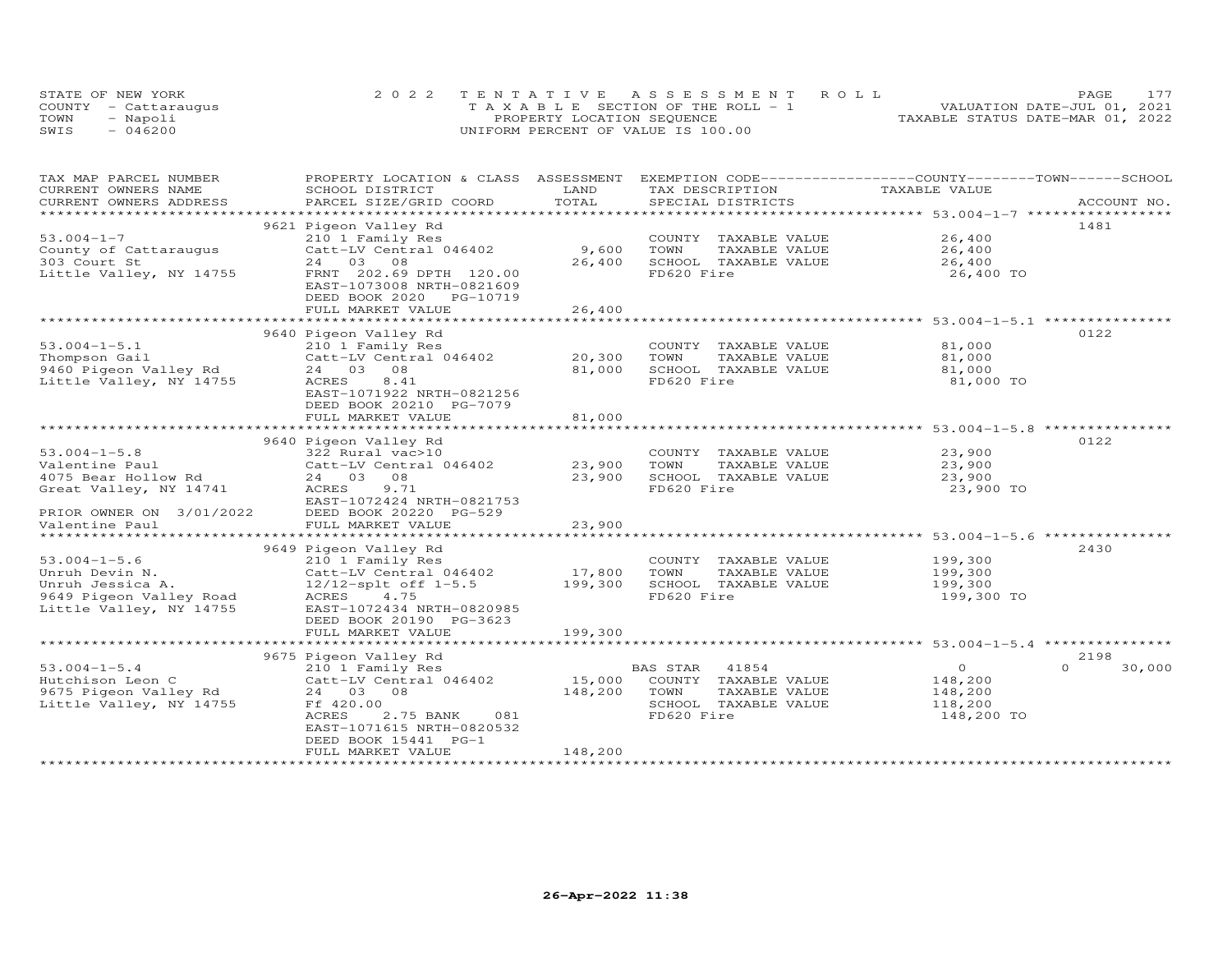|      | STATE OF NEW YORK    | 2022 TENTATIVE ASSESSMENT ROLL        | 178<br>PAGE                      |
|------|----------------------|---------------------------------------|----------------------------------|
|      | COUNTY - Cattaraugus | T A X A B L E SECTION OF THE ROLL - 1 | VALUATION DATE-JUL 01, 2021      |
| TOWN | - Napoli             | PROPERTY LOCATION SEQUENCE            | TAXABLE STATUS DATE-MAR 01, 2022 |
| SWIS | $-046200$            | UNIFORM PERCENT OF VALUE IS 100.00    |                                  |

| TAX MAP PARCEL NUMBER<br>CURRENT OWNERS NAME<br>CURRENT OWNERS ADDRESS                        | PROPERTY LOCATION & CLASS ASSESSMENT EXEMPTION CODE----------------COUNTY-------TOWN------SCHOOL<br>SCHOOL DISTRICT<br>PARCEL SIZE/GRID COORD                                                                   | LAND<br>TOTAL                | TAX DESCRIPTION<br>SPECIAL DISTRICTS                                                                     | TAXABLE VALUE                                              | ACCOUNT NO.                |
|-----------------------------------------------------------------------------------------------|-----------------------------------------------------------------------------------------------------------------------------------------------------------------------------------------------------------------|------------------------------|----------------------------------------------------------------------------------------------------------|------------------------------------------------------------|----------------------------|
|                                                                                               |                                                                                                                                                                                                                 |                              |                                                                                                          |                                                            |                            |
| $53.004 - 1 - 3.3$<br>Allen Dana F<br>9705 Pigeon Valley Rd<br>Little Valley, NY 14755        | 9705 Pigeon Valley Rd<br>210 1 Family Res<br>Catt-LV Central 046402<br>24 03 08<br>$3/15$ -mrgd $1-3.2$ in parcel<br>ACRES<br>5.16<br>EAST-1071201 NRTH-0820164<br>DEED BOOK 22097 PG-3001<br>FULL MARKET VALUE | 18,300<br>33,100<br>33,100   | ENH STAR<br>41834<br>COUNTY TAXABLE VALUE<br>TOWN<br>TAXABLE VALUE<br>SCHOOL TAXABLE VALUE<br>FD620 Fire | $\circ$<br>33,100<br>33,100<br>$\overline{0}$<br>33,100 TO | 2389<br>$\Omega$<br>33,100 |
|                                                                                               | 9725 Pigeon Valley Rd                                                                                                                                                                                           |                              |                                                                                                          |                                                            | 0143                       |
| $53.004 - 1 - 4$<br>Adams Lavere D<br>9725 Pigeon Valley Rd<br>Little Valley, NY 14755        | 210 1 Family Res<br>Catt-LV Central 046402<br>24 03 08<br>2.80<br>ACRES<br>EAST-1070875 NRTH-0819910<br>DEED BOOK 00952 PG-00787<br>FULL MARKET VALUE                                                           | 15,000<br>135,900<br>135,900 | BAS STAR<br>41854<br>COUNTY TAXABLE VALUE<br>TOWN<br>TAXABLE VALUE<br>SCHOOL TAXABLE VALUE<br>FD620 Fire | $\circ$<br>135,900<br>135,900<br>105,900<br>135,900 TO     | $\Omega$<br>30,000         |
|                                                                                               |                                                                                                                                                                                                                 |                              |                                                                                                          |                                                            |                            |
| $53.004 - 1 - 3.1$<br>Allen Mary<br>9745 Pigeon Valley Rd<br>Little Valley, NY 14755          | 9745 Pigeon Valley Rd<br>210 1 Family Res<br>Catt-LV Central 046402<br>24 03<br>08<br>ACRES<br>9.80<br>EAST-1070485 NRTH-0819249<br>DEED BOOK 20416 PG-8001<br>FULL MARKET VALUE                                | 22,900<br>110,700<br>110,700 | ENH STAR<br>41834<br>COUNTY TAXABLE VALUE<br>TOWN<br>TAXABLE VALUE<br>SCHOOL TAXABLE VALUE<br>FD620 Fire | $\circ$<br>110,700<br>110,700<br>35,800<br>110,700 TO      | 1206<br>$\cap$<br>74,900   |
|                                                                                               | *************************<br>9771 Pigeon Valley Rd                                                                                                                                                              |                              |                                                                                                          | ********************* 53.019-1-4 **************            | 1291                       |
| $53.019 - 1 - 4$<br>Halterman Thomas M. Jr<br>104 Horsemans Trail<br>Franklinton, NC 27525    | 240 Rural res<br>Catt-LV Central 046402<br>23/31 03 08<br>NRF<br>ACRES<br>11.08<br>EAST-1071110 NRTH-0819014<br>DEED BOOK 27977 PG-4002                                                                         | 15,800<br>75,500             | 41854<br>BAS STAR<br>COUNTY TAXABLE VALUE<br>TOWN<br>TAXABLE VALUE<br>SCHOOL TAXABLE VALUE<br>FD620 Fire | $\overline{O}$<br>75,500<br>75,500<br>45,500<br>75,500 TO  | $\Omega$<br>30,000         |
|                                                                                               | FULL MARKET VALUE<br>*******************                                                                                                                                                                        | 75,500                       |                                                                                                          | ************************** 53.003-1-20 ****                |                            |
| $53.003 - 1 - 20$<br>Slauhenhaupt Trenton<br>9896 Pigeon Valley Rd<br>Little Valley, NY 14755 | 9896 Pigeon Valley Rd<br>270 Mfg housing<br>Catt-LV Central 046402<br>31 03 08<br>8/12-land contrct-Terhune<br>1.11<br>ACRES<br>EAST-1068694 NRTH-0816520<br>DEED BOOK 26611 PG-8001                            | 14,000<br>35,000             | COUNTY TAXABLE VALUE<br>TOWN<br>TAXABLE VALUE<br>SCHOOL TAXABLE VALUE<br>FD620 Fire                      | 35,000<br>35,000<br>35,000<br>35,000 TO                    | 1609                       |
|                                                                                               | FULL MARKET VALUE                                                                                                                                                                                               | 35,000                       |                                                                                                          |                                                            |                            |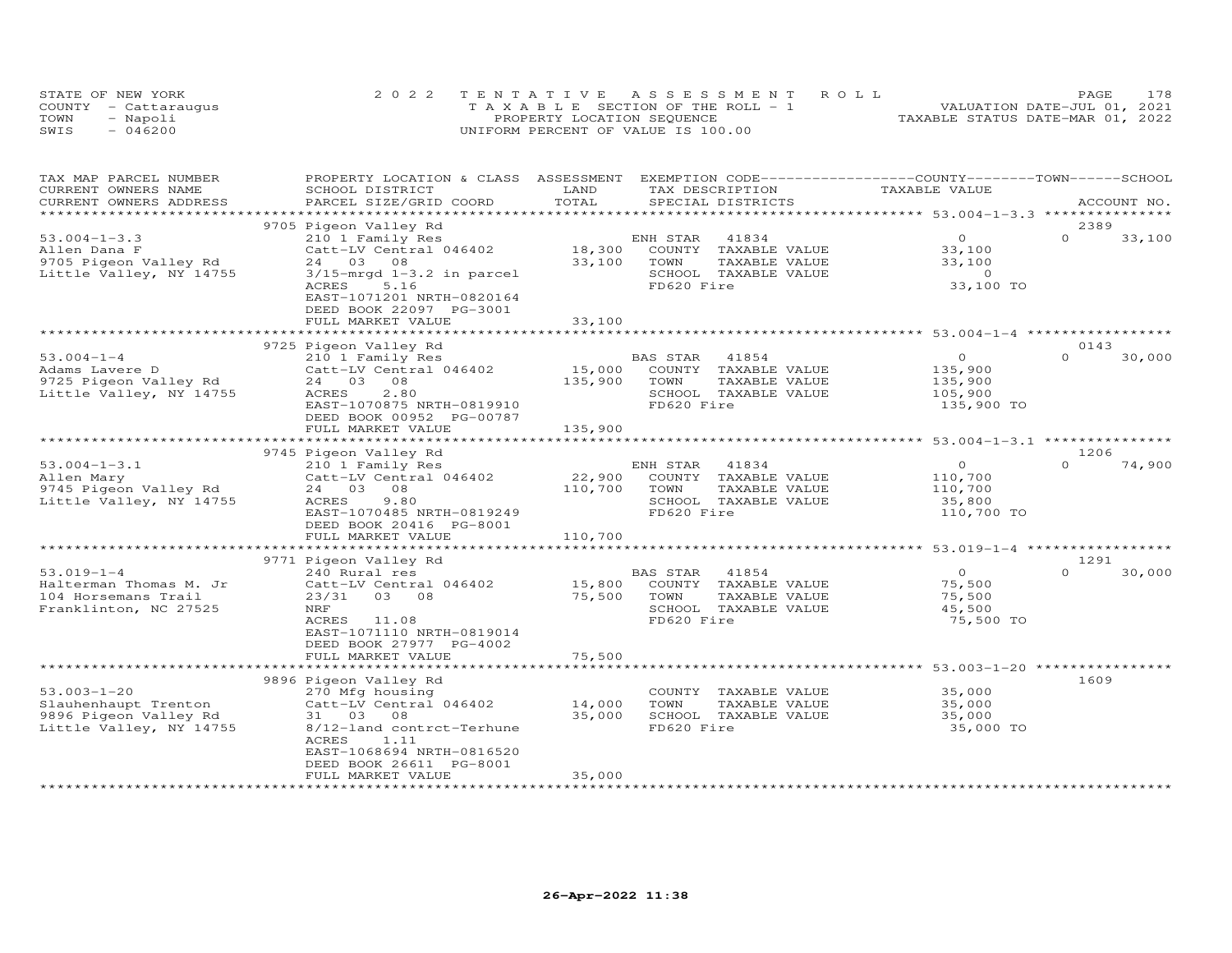|      | STATE OF NEW YORK    | 2022 TENTATIVE ASSESSMENT ROLL        | 179<br>PAGE                      |
|------|----------------------|---------------------------------------|----------------------------------|
|      | COUNTY - Cattarauqus | T A X A B L E SECTION OF THE ROLL - 1 | VALUATION DATE-JUL 01, 2021      |
| TOWN | - Napoli             | PROPERTY LOCATION SEQUENCE            | TAXABLE STATUS DATE-MAR 01, 2022 |
| SWIS | $-046200$            | UNIFORM PERCENT OF VALUE IS 100.00    |                                  |

| TAX MAP PARCEL NUMBER     | PROPERTY LOCATION & CLASS ASSESSMENT                                                                                                                                                                                                 |                | EXEMPTION CODE-----------------COUNTY-------TOWN------SCHOOL |                                           |                    |
|---------------------------|--------------------------------------------------------------------------------------------------------------------------------------------------------------------------------------------------------------------------------------|----------------|--------------------------------------------------------------|-------------------------------------------|--------------------|
| CURRENT OWNERS NAME       | SCHOOL DISTRICT                                                                                                                                                                                                                      | LAND<br>TOTAL  | TAX DESCRIPTION                                              | TAXABLE VALUE                             |                    |
| CURRENT OWNERS ADDRESS    | PARCEL SIZE/GRID COORD                                                                                                                                                                                                               |                | SPECIAL DISTRICTS                                            |                                           | ACCOUNT NO.        |
|                           | 9915 Pigeon Valley Rd                                                                                                                                                                                                                |                |                                                              |                                           | 1480               |
| $62.002 - 1 - 2$          | 210 1 Family Res                                                                                                                                                                                                                     |                | BAS STAR<br>41854                                            | $\overline{O}$                            | $\Omega$<br>30,000 |
| Kryniski Paul J           | Catt-LV Central 046402                                                                                                                                                                                                               | 16,900         | COUNTY TAXABLE VALUE                                         | 79,400                                    |                    |
| 9915 Pigeon Valley Rd     | 31 03 08                                                                                                                                                                                                                             | 79,400         | TAXABLE VALUE<br>TOWN                                        | 79,400                                    |                    |
| Little Valley, NY 14755   | ACRES<br>4.15                                                                                                                                                                                                                        |                | SCHOOL TAXABLE VALUE                                         | 49,400                                    |                    |
|                           | EAST-1068614 NRTH-0815919                                                                                                                                                                                                            |                | FD620 Fire                                                   | 79,400 TO                                 |                    |
|                           | DEED BOOK 3584 PG-6001                                                                                                                                                                                                               |                |                                                              |                                           |                    |
|                           | FULL MARKET VALUE                                                                                                                                                                                                                    | 79,400         |                                                              |                                           |                    |
|                           |                                                                                                                                                                                                                                      |                |                                                              |                                           |                    |
|                           | 10025 Pigeon Valley Rd                                                                                                                                                                                                               |                |                                                              |                                           | 1708               |
| $62.001 - 1 - 34$         | 210 1 Family Res                                                                                                                                                                                                                     |                | COUNTY TAXABLE VALUE                                         | 98,400                                    |                    |
| Dechow David M            | Catt-LV Central 046402                                                                                                                                                                                                               | 13,400         | TOWN<br>TAXABLE VALUE                                        | 98,400                                    |                    |
| Dechow Kathleen M         | 30  03  08                                                                                                                                                                                                                           | 98,400         | SCHOOL TAXABLE VALUE                                         | 98,400                                    |                    |
| 5532 Allegany Rd          | ACRES 1.75                                                                                                                                                                                                                           |                | FD620 Fire                                                   | 98,400 TO                                 |                    |
| Cattaraugus, NY 14719     | EAST-1066852 NRTH-0813967                                                                                                                                                                                                            |                |                                                              |                                           |                    |
|                           | DEED BOOK 1019 PG-870                                                                                                                                                                                                                |                |                                                              |                                           |                    |
|                           | FULL MARKET VALUE                                                                                                                                                                                                                    | 98,400         |                                                              |                                           |                    |
|                           | ******************************                                                                                                                                                                                                       | ************** |                                                              | ************************ 62.001-1-9.3 *** |                    |
|                           | 10034 Pigeon Valley Rd                                                                                                                                                                                                               |                |                                                              |                                           | 1893               |
| $62.001 - 1 - 9.3$        | 210 1 Family Res                                                                                                                                                                                                                     |                | COUNTY TAXABLE VALUE                                         | 31,100                                    |                    |
| Jimerson Edward Sr        | Catt-LV Central 046402                                                                                                                                                                                                               | 6,700          | TOWN<br>TAXABLE VALUE                                        | 31,100                                    |                    |
| Jimerson Candy            | 38 03 08                                                                                                                                                                                                                             | 31,100         | SCHOOL TAXABLE VALUE                                         | 31,100                                    |                    |
|                           | University of the Maritan of the Samuel Constantine of the Maritan of the Maritan of the Maritan of the Marita<br>The Maritan of the Maritan of the Maritan of the Maritan of the Maritan of the Maritan of the Maritan of the M<br> |                | FD620 Fire                                                   | 31,100 TO                                 |                    |
|                           |                                                                                                                                                                                                                                      |                |                                                              |                                           |                    |
|                           | DEED BOOK 00951 PG-00667                                                                                                                                                                                                             |                |                                                              |                                           |                    |
|                           | FULL MARKET VALUE                                                                                                                                                                                                                    | 31,100         |                                                              |                                           |                    |
|                           | 10052 Pigeon Valley Rd                                                                                                                                                                                                               |                |                                                              |                                           | 0216               |
| $62.001 - 1 - 9.1$        | 112 Dairy farm                                                                                                                                                                                                                       |                | AG DIST<br>41720                                             | 159,690                                   | 159,690<br>159,690 |
| Dechow Erik E             | Catt-LV Central 046402                                                                                                                                                                                                               | 286,900        | COUNTY TAXABLE VALUE                                         | 157,810                                   |                    |
| Dechow Riley C            | 38 03 08                                                                                                                                                                                                                             | 317,500        | TAXABLE VALUE<br>TOWN                                        | 157,810                                   |                    |
| 10025 Pigeon Valley Rd    | ACRES 177.75                                                                                                                                                                                                                         |                | SCHOOL TAXABLE VALUE                                         | 157,810                                   |                    |
| Little Valley, NY 14755   | EAST-1065522 NRTH-0813905                                                                                                                                                                                                            |                | FD620 Fire                                                   | 317,500 TO                                |                    |
|                           | DEED BOOK 2019 PG-12563                                                                                                                                                                                                              |                |                                                              |                                           |                    |
| MAY BE SUBJECT TO PAYMENT | FULL MARKET VALUE                                                                                                                                                                                                                    | 317,500        |                                                              |                                           |                    |
| UNDER AGDIST LAW TIL 2026 |                                                                                                                                                                                                                                      |                |                                                              |                                           |                    |
|                           |                                                                                                                                                                                                                                      |                |                                                              |                                           |                    |
|                           | 10208 Pigeon Valley Rd                                                                                                                                                                                                               |                |                                                              |                                           | 1488               |
| $62.001 - 1 - 8.1$        | 240 Rural res                                                                                                                                                                                                                        |                | BAS STAR<br>41854                                            | $\circ$                                   | $\Omega$<br>30,000 |
| Mast Esther A             | Catt-LV Central 046402                                                                                                                                                                                                               | 113,400        | COUNTY TAXABLE VALUE                                         | 297,300                                   |                    |
| 10208 Pigeon Valley Rd    | 38 03 08                                                                                                                                                                                                                             | 297,300        | TOWN<br>TAXABLE VALUE                                        | 297,300                                   |                    |
| Cattaraugus, NY 14719     | 5/30/12-splt 4.8 ac to Do                                                                                                                                                                                                            |                | SCHOOL TAXABLE VALUE                                         | 267,300                                   |                    |
|                           | ACRES 105.50                                                                                                                                                                                                                         |                | FD620 Fire                                                   | 297,300 TO                                |                    |
|                           | EAST-1063480 NRTH-0814084                                                                                                                                                                                                            |                |                                                              |                                           |                    |
|                           | DEED BOOK 25358 PG-7001                                                                                                                                                                                                              |                |                                                              |                                           |                    |
|                           | FULL MARKET VALUE                                                                                                                                                                                                                    | 297,300        |                                                              |                                           |                    |
|                           |                                                                                                                                                                                                                                      |                |                                                              |                                           |                    |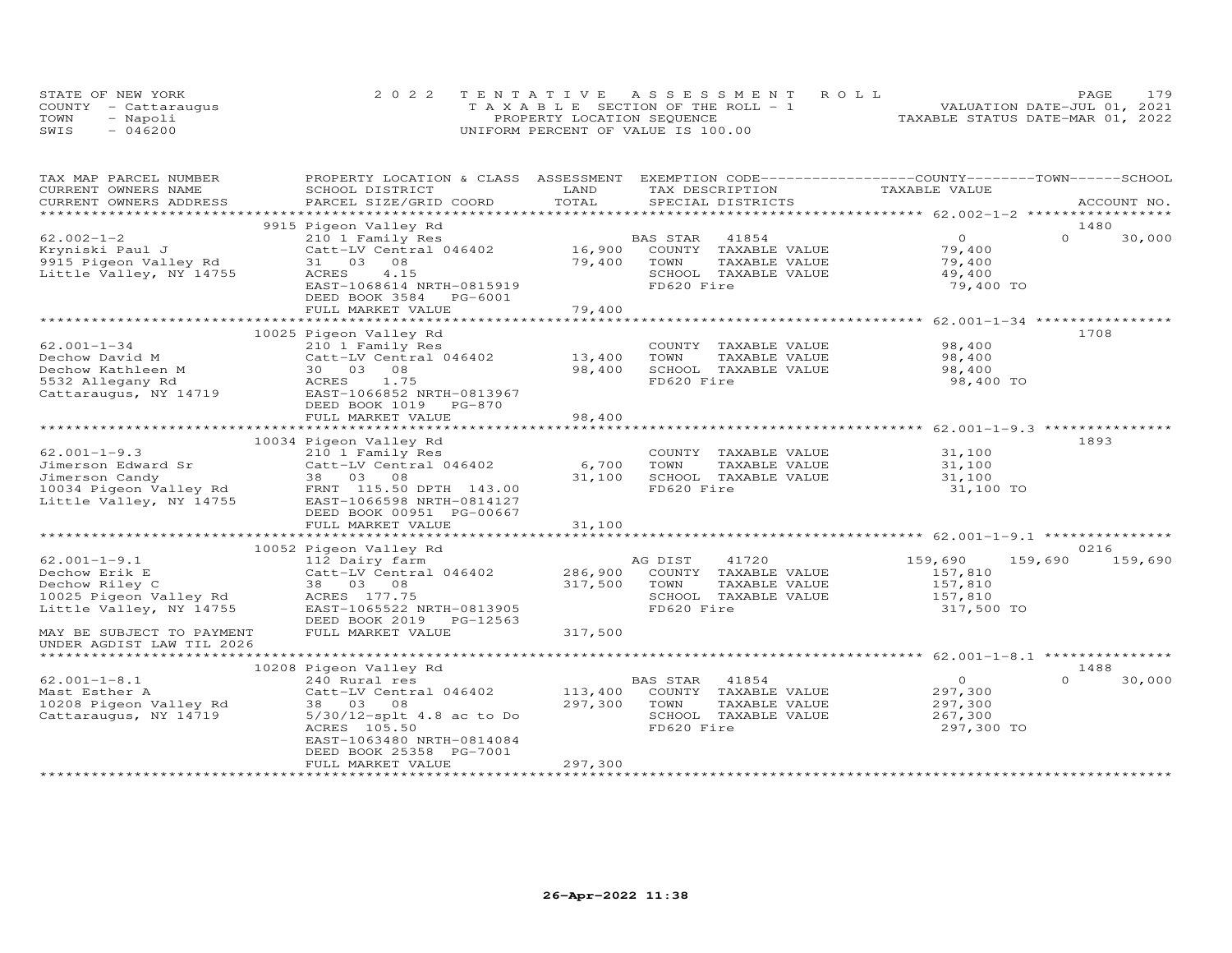|      | STATE OF NEW YORK    | 2022 TENTATIVE ASSESSMENT ROLL        | 180<br>PAGE                      |
|------|----------------------|---------------------------------------|----------------------------------|
|      | COUNTY - Cattaraugus | T A X A B L E SECTION OF THE ROLL - 1 | VALUATION DATE-JUL 01, 2021      |
| TOWN | - Napoli             | PROPERTY LOCATION SEQUENCE            | TAXABLE STATUS DATE-MAR 01, 2022 |
| SWIS | $-046200$            | UNIFORM PERCENT OF VALUE IS 100.00    |                                  |

| TAX MAP PARCEL NUMBER<br>CURRENT OWNERS NAME | PROPERTY LOCATION & CLASS ASSESSMENT<br>SCHOOL DISTRICT         | LAND             | EXEMPTION CODE-----------------COUNTY-------TOWN------SCHOOL<br>TAX DESCRIPTION | TAXABLE VALUE         |                    |
|----------------------------------------------|-----------------------------------------------------------------|------------------|---------------------------------------------------------------------------------|-----------------------|--------------------|
| CURRENT OWNERS ADDRESS                       | PARCEL SIZE/GRID COORD                                          | TOTAL            | SPECIAL DISTRICTS                                                               |                       | ACCOUNT NO.        |
|                                              |                                                                 |                  |                                                                                 |                       |                    |
|                                              | 10248 Pigeon Valley Rd                                          |                  |                                                                                 |                       | 2138               |
| $62.001 - 1 - 8.2$                           | 270 Mfg housing                                                 |                  | COUNTY TAXABLE VALUE                                                            | 42,000                |                    |
| Wright Cathleen                              | Catt-LV Central 046402                                          | 15,300           | TOWN<br>TAXABLE VALUE                                                           | 42,000                |                    |
| Wright Ray Sr                                | 38 03 08                                                        | 42,000           | SCHOOL TAXABLE VALUE                                                            | 42,000                |                    |
| 5639 Allegany Rd                             | ACRES 1.70                                                      |                  | FD620 Fire                                                                      | 42,000 TO             |                    |
| Cattaraugus, NY 14719                        | EAST-1062908 NRTH-0814538                                       |                  |                                                                                 |                       |                    |
|                                              | DEED BOOK 21787 PG-9006                                         |                  |                                                                                 |                       |                    |
|                                              | FULL MARKET VALUE                                               | 42,000           |                                                                                 |                       |                    |
|                                              |                                                                 |                  |                                                                                 |                       |                    |
|                                              | 10253 Pigeon Valley Rd                                          |                  |                                                                                 |                       | 2004               |
| $62.001 - 1 - 8.3$                           | 280 Res Multiple                                                |                  | COUNTY TAXABLE VALUE                                                            | 53,100                |                    |
| Dodson Sarah L                               | $Cat-LV$ Central $046402$                                       | 20,100           | TAXABLE VALUE<br>TOWN                                                           | 53,100                |                    |
| PO Box 1                                     | $7/12$ -splt from $1-8.1$ (Mas                                  | 53,100           | SCHOOL TAXABLE VALUE                                                            | 53,100                |                    |
| Little Valley, NY 14755                      | 4.80<br>ACRES                                                   |                  | FD620 Fire                                                                      | 53,100 TO             |                    |
|                                              | EAST-1062862 NRTH-0814042                                       |                  |                                                                                 |                       |                    |
|                                              | DEED BOOK 18088 PG-3001                                         |                  |                                                                                 |                       |                    |
|                                              | FULL MARKET VALUE                                               | 53,100           |                                                                                 |                       |                    |
|                                              |                                                                 |                  |                                                                                 |                       |                    |
|                                              | 10264 Pigeon Valley Rd                                          |                  |                                                                                 |                       | 1887               |
| $62.001 - 1 - 7.2$                           |                                                                 |                  | COUNTY TAXABLE VALUE                                                            | 74,900                |                    |
| Garber Zachary<br>Curber Sarah               | Catt-LV Central 046402                                          | 14,500           | TOWN<br>TAXABLE VALUE                                                           | 74,900                |                    |
| Garber Sarah                                 | 210 1 Family Res<br>Catt-LV Central 0<br>46 03 08<br>ACRES 2.57 | 74,900           | SCHOOL TAXABLE VALUE                                                            | 74,900                |                    |
| 12451 Eldredge Rd                            |                                                                 |                  | FD620 Fire                                                                      | 74,900 TO             |                    |
| Conewango, NY 14726                          | EAST-1062621 NRTH-0814577                                       |                  |                                                                                 |                       |                    |
|                                              | DEED BOOK 21522 PG-6001                                         |                  |                                                                                 |                       |                    |
|                                              | FULL MARKET VALUE                                               | 74,900           |                                                                                 |                       |                    |
|                                              |                                                                 |                  |                                                                                 |                       |                    |
|                                              | 10352 Pigeon Valley Rd                                          |                  |                                                                                 |                       | 0215               |
| $62.001 - 1 - 6$                             | 112 Dairy farm                                                  |                  | AG DIST<br>41720                                                                | 90,705<br>90,705      | 90,705             |
| Hertzler Jacob A                             | Catt-LV Central 046402                                          | 158,300 BAS STAR | 41854                                                                           | $\overline{0}$        | 30,000<br>$\Omega$ |
| Hertzler Anna E                              | 46 03 08                                                        |                  | 250,100 COUNTY TAXABLE VALUE                                                    | 159,395               |                    |
| 10352 Pigeon Valley Rd ACRES 110.65          |                                                                 |                  | TOWN<br>TAXABLE VALUE                                                           | 159,395               |                    |
| Cattaraugus, NY 14719                        | EAST-1061548 NRTH-0814252                                       |                  | SCHOOL TAXABLE VALUE                                                            |                       |                    |
|                                              | DEED BOOK 6010 PG-7001                                          |                  | FD620 Fire                                                                      | 129,395<br>250,100 TO |                    |
| MAY BE SUBJECT TO PAYMENT                    | FULL MARKET VALUE                                               |                  | 250,100 WS620 Watershed                                                         | 50,020 TO             |                    |
| UNDER AGDIST LAW TIL 2026                    |                                                                 |                  |                                                                                 |                       |                    |
|                                              |                                                                 |                  |                                                                                 |                       |                    |
|                                              | 10420 Pigeon Valley Rd                                          |                  |                                                                                 |                       | 2251               |
| $62.001 - 1 - 5.2$                           | 210 1 Family Res                                                |                  | BAS STAR<br>41854                                                               | $\overline{O}$        | $\Omega$<br>30,000 |
| Dechow Terry W                               | Catt-LV Central 046402                                          | 15,200           | COUNTY TAXABLE VALUE                                                            | 168,200               |                    |
| Dechow Patti M                               | 46 3<br>8                                                       | 168,200          | TOWN<br>TAXABLE VALUE                                                           | 168,200               |                    |
| 10420 Pigeon Valley Rd ACRES                 | 017<br>2.95 BANK                                                |                  | SCHOOL TAXABLE VALUE                                                            | 138,200               |                    |
| Cattaraugus, NY 14719                        | EAST-1060161 NRTH-0814076                                       |                  | FD620 Fire                                                                      | 168,200 TO            |                    |
|                                              | DEED BOOK 995<br>$PG-206$                                       |                  |                                                                                 |                       |                    |
|                                              | FULL MARKET VALUE                                               | 168,200          |                                                                                 |                       |                    |
|                                              |                                                                 |                  |                                                                                 |                       |                    |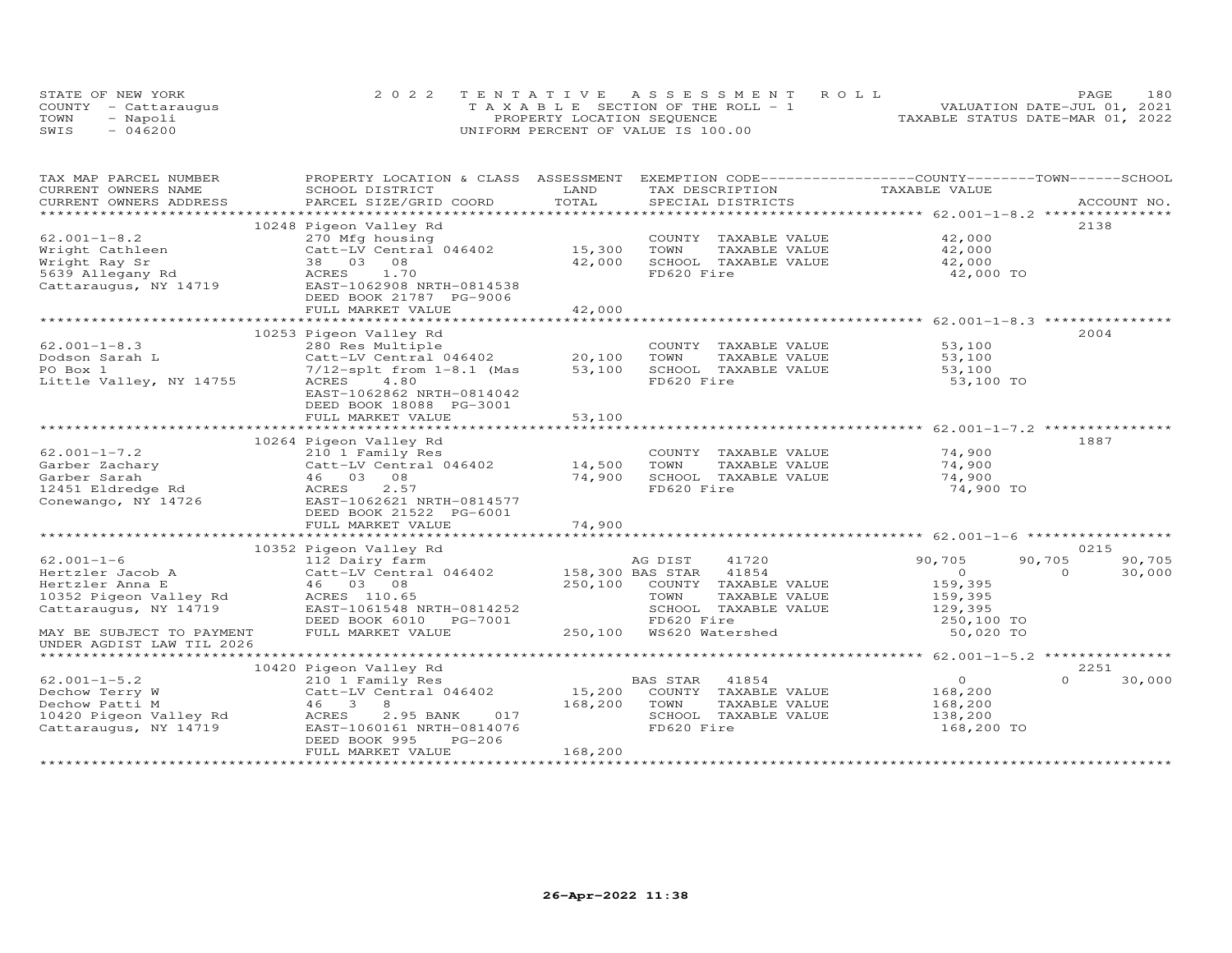|      | STATE OF NEW YORK    | 2022 TENTATIVE ASSESSMENT ROLL     |  |                                  | PAGE | 181 |
|------|----------------------|------------------------------------|--|----------------------------------|------|-----|
|      | COUNTY - Cattaraugus | TAXABLE SECTION OF THE ROLL - 1    |  | VALUATION DATE-JUL 01, 2021      |      |     |
| TOWN | - Napoli             | PROPERTY LOCATION SEQUENCE         |  | TAXABLE STATUS DATE-MAR 01, 2022 |      |     |
| SWIS | $-046200$            | UNIFORM PERCENT OF VALUE IS 100.00 |  |                                  |      |     |

| TAX MAP PARCEL NUMBER                                            | PROPERTY LOCATION & CLASS ASSESSMENT EXEMPTION CODE----------------COUNTY-------TOWN------SCHOOL                                                                                                                                                         |              |                                                                                     |                       |         |               |
|------------------------------------------------------------------|----------------------------------------------------------------------------------------------------------------------------------------------------------------------------------------------------------------------------------------------------------|--------------|-------------------------------------------------------------------------------------|-----------------------|---------|---------------|
| CURRENT OWNERS NAME                                              | SCHOOL DISTRICT                                                                                                                                                                                                                                          | LAND         | TAX DESCRIPTION                                                                     | TAXABLE VALUE         |         |               |
|                                                                  | .CURRENT OWNERS ADDRESS PARCEL SIZE/GRID COORD TOTAL SPECIAL DISTRICTS ACCOUNT NO ACCOUNT NO ACCOUNT NO ARE THE SERVER AND THE SERVER AS THE SERVER OF THE SERVER OF THE SERVER OF THE SERVER OF THE SERVER OF THE SERVER OF T                           |              |                                                                                     |                       |         |               |
|                                                                  | 10700 Pigeon Valley Rd                                                                                                                                                                                                                                   |              |                                                                                     |                       |         | 0219          |
|                                                                  | Dechow Larry L<br>Dechow Larry L<br>Dechow Marsha C<br>10700 Pigeon Valley Rd<br>Randolph, NY 14772<br>Randolph, NY 14772<br>Pang 1073116<br>Pang 1073116<br>Pang 1073116<br>Pang 1073116<br>Pang 1073116<br>Pang 1073116<br>Pang 1073116<br>Pang 107311 |              | 41720                                                                               | 137,365               | 137,365 | 137,365       |
|                                                                  |                                                                                                                                                                                                                                                          |              |                                                                                     | $\Omega$              |         | $0 \t 74,900$ |
|                                                                  |                                                                                                                                                                                                                                                          |              | 412,900 COUNTY TAXABLE VALUE                                                        | 275,535               |         |               |
|                                                                  |                                                                                                                                                                                                                                                          |              |                                                                                     | 275,535               |         |               |
|                                                                  | EAST-1056687 NRTH-0813360                                                                                                                                                                                                                                |              | TOWN TAXABLE VALUE 275,535<br>SCHOOL TAXABLE VALUE 200,635                          |                       |         |               |
|                                                                  | DEED BOOK 909<br>PG-00442                                                                                                                                                                                                                                |              |                                                                                     |                       |         |               |
| MAY BE SUBJECT TO PAYMENT FULL MARKET VALUE                      |                                                                                                                                                                                                                                                          |              | G-00442 FD620 Fire 412,900 TO<br>412,900 WS620 Watershed 82,580 TO                  |                       |         |               |
| UNDER AGDIST LAW TIL 2026                                        |                                                                                                                                                                                                                                                          |              |                                                                                     |                       |         |               |
|                                                                  |                                                                                                                                                                                                                                                          |              |                                                                                     |                       |         |               |
|                                                                  | 10700 Pigeon Valley Rd                                                                                                                                                                                                                                   |              |                                                                                     |                       |         | 1976          |
| $62.001 - 1 - 19.2$                                              |                                                                                                                                                                                                                                                          |              |                                                                                     | 65,612                | 65,612  | 65,612        |
| Dechow Larry L                                                   |                                                                                                                                                                                                                                                          |              |                                                                                     | 109,688               |         |               |
|                                                                  |                                                                                                                                                                                                                                                          | 175,300 TOWN |                                                                                     |                       |         |               |
|                                                                  |                                                                                                                                                                                                                                                          |              |                                                                                     |                       |         |               |
|                                                                  |                                                                                                                                                                                                                                                          |              | TOWN TAXABLE VALUE 109,688<br>SCHOOL TAXABLE VALUE 109,688<br>FD620 Fire 175,300 TO |                       |         |               |
|                                                                  |                                                                                                                                                                                                                                                          |              | WS620 Watershed 35,060 TO                                                           |                       |         |               |
| DEED BOOK 14450 F<br>MAY BE SUBJECT TO PAYMENT FULL MARKET VALUE |                                                                                                                                                                                                                                                          |              |                                                                                     |                       |         |               |
| UNDER AGDIST LAW TIL 2026                                        |                                                                                                                                                                                                                                                          |              |                                                                                     |                       |         |               |
|                                                                  |                                                                                                                                                                                                                                                          |              |                                                                                     |                       |         |               |
|                                                                  | 10713 Pigeon Valley Rd                                                                                                                                                                                                                                   |              |                                                                                     |                       |         | 2128          |
|                                                                  |                                                                                                                                                                                                                                                          |              | COUNTY TAXABLE VALUE 138,500                                                        |                       |         |               |
|                                                                  |                                                                                                                                                                                                                                                          |              | TOWN                                                                                | TAXABLE VALUE 138,500 |         |               |
|                                                                  | 61.002-2-4.2<br>Miller Atlee L<br>Miller Naomi E<br>Miller Naomi E<br>52 03 08 138,500                                                                                                                                                                   |              | SCHOOL TAXABLE VALUE 138,500                                                        |                       |         |               |
| 10713 Pigeon Valley Rd Ff 230.00<br>Randolph, NY 14772 ACRES 9   |                                                                                                                                                                                                                                                          |              | FD620 Fire<br>FD620 Fire<br>WS620 Watershed                                         | $138,500$ TO          |         |               |
|                                                                  | 9.10                                                                                                                                                                                                                                                     |              |                                                                                     |                       |         |               |
|                                                                  | EAST-1054551 NRTH-0812173                                                                                                                                                                                                                                |              |                                                                                     |                       |         |               |
|                                                                  | DEED BOOK 1015 PG-227                                                                                                                                                                                                                                    |              |                                                                                     |                       |         |               |
|                                                                  | FULL MARKET VALUE                                                                                                                                                                                                                                        | 138,500      |                                                                                     |                       |         |               |
|                                                                  |                                                                                                                                                                                                                                                          |              |                                                                                     |                       |         |               |
|                                                                  | 10775 Pigeon Valley Rd                                                                                                                                                                                                                                   |              |                                                                                     |                       |         | 2211          |
| $61.002 - 2 - 4.3$                                               | 240 Rural res                                                                                                                                                                                                                                            |              | COUNTY TAXABLE VALUE 187,400<br>TOWN      TAXABLE VALUE 187,400                     |                       |         |               |
| Raber Adam C                                                     |                                                                                                                                                                                                                                                          |              |                                                                                     |                       |         |               |
| Raber Katie J                                                    | 240 Rural res<br>Randolph Centra 047601     37,000<br>62   03   08          187,400                                                                                                                                                                      |              | SCHOOL TAXABLE VALUE 187, 400                                                       |                       |         |               |
| 10775 Pigeon Valley Rd<br>Ff 860.00                              |                                                                                                                                                                                                                                                          |              | FD620 Fire 187,400 TO<br>WS620 Watershed 37,480 TO                                  |                       |         |               |
| Randolph, NY 14772                                               | ACRES 18.65                                                                                                                                                                                                                                              |              |                                                                                     |                       |         |               |
|                                                                  | EAST-1054036 NRTH-0812298                                                                                                                                                                                                                                |              |                                                                                     |                       |         |               |
|                                                                  | DEED BOOK 00989 PG-00547                                                                                                                                                                                                                                 |              |                                                                                     |                       |         |               |
|                                                                  | FULL MARKET VALUE                                                                                                                                                                                                                                        | 187,400      |                                                                                     |                       |         |               |
|                                                                  |                                                                                                                                                                                                                                                          |              |                                                                                     |                       |         |               |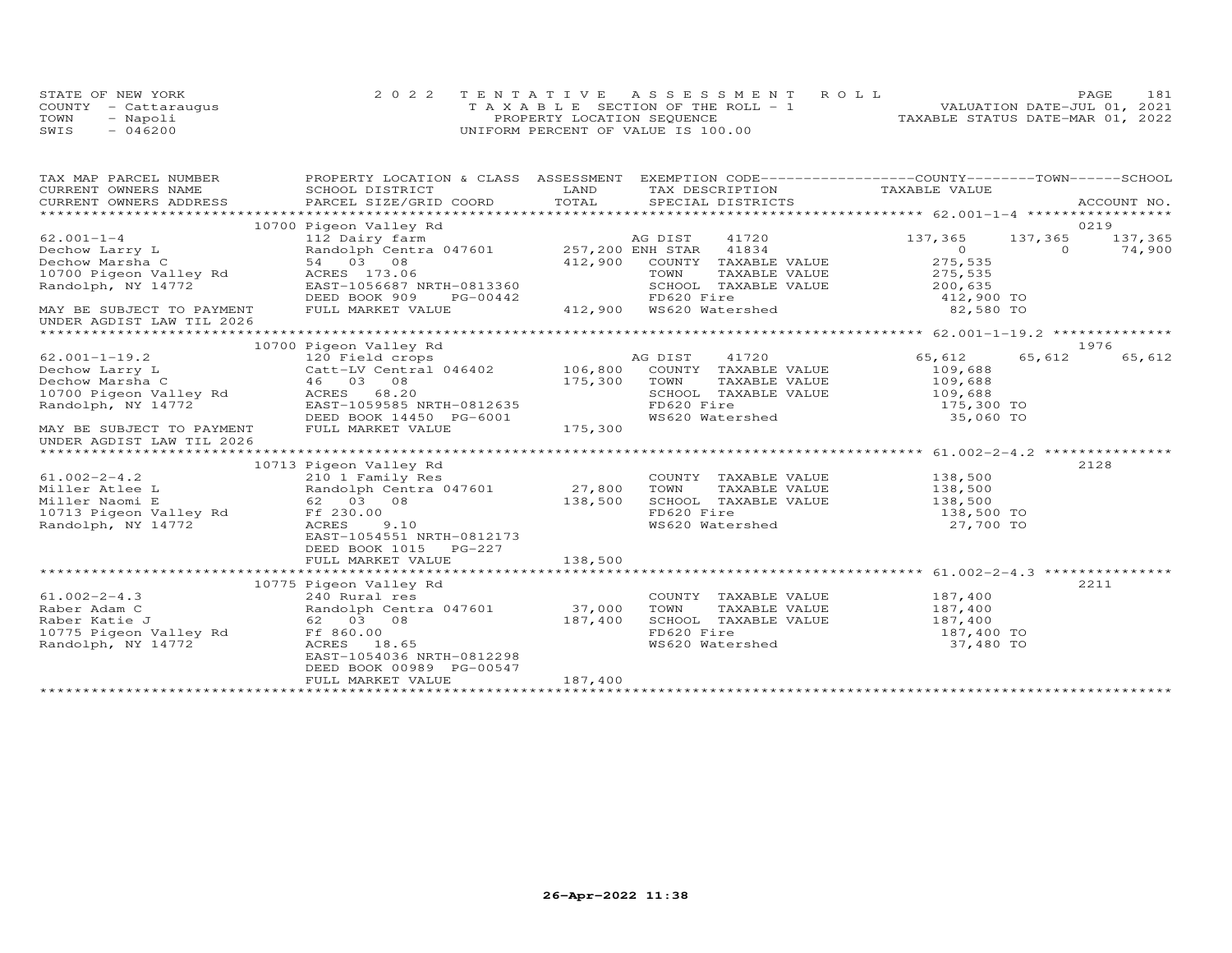|      | STATE OF NEW YORK    | 2022 TENTATIVE ASSESSMENT ROLL        |                                  | PAGE | 182 |
|------|----------------------|---------------------------------------|----------------------------------|------|-----|
|      | COUNTY - Cattaraugus | T A X A B L E SECTION OF THE ROLL - 1 | VALUATION DATE-JUL 01, 2021      |      |     |
| TOWN | - Napoli             | PROPERTY LOCATION SEQUENCE            | TAXABLE STATUS DATE-MAR 01, 2022 |      |     |
| SWIS | $-046200$            | UNIFORM PERCENT OF VALUE IS 100.00    |                                  |      |     |

| TAX MAP PARCEL NUMBER  | PROPERTY LOCATION & CLASS ASSESSMENT |                       | EXEMPTION CODE------------------COUNTY-------TOWN------SCHOOL |                                                 |                    |
|------------------------|--------------------------------------|-----------------------|---------------------------------------------------------------|-------------------------------------------------|--------------------|
| CURRENT OWNERS NAME    | SCHOOL DISTRICT                      | LAND                  | TAX DESCRIPTION                                               | TAXABLE VALUE                                   |                    |
| CURRENT OWNERS ADDRESS |                                      | TOTAL                 |                                                               |                                                 |                    |
| ********************** |                                      |                       |                                                               |                                                 |                    |
|                        | 10786 Pigeon Valley Rd               |                       |                                                               |                                                 | 1673               |
| $61.002 - 2 - 4.1$     | 240 Rural res                        |                       | 41854<br>BAS STAR                                             | $\circ$                                         | $\Omega$<br>30,000 |
| Snyder Donald P        | Randolph Centra 047601               | 85,300                | COUNTY TAXABLE VALUE                                          | 209,600                                         |                    |
| Snyder Karen E         | 62 03 08                             | 209,600               | TOWN<br>TAXABLE VALUE                                         | 209,600                                         |                    |
| 10786 Pigeon Valley Rd | ACRES<br>70.70                       |                       | SCHOOL TAXABLE VALUE                                          | 179,600                                         |                    |
| Randolph, NY 14772     | EAST-1054176 NRTH-0814282            |                       | FD620 Fire                                                    | 209,600 TO                                      |                    |
|                        | DEED BOOK 00967 PG-00053             |                       | WS620 Watershed                                               | 41,920 TO                                       |                    |
|                        | FULL MARKET VALUE                    | 209,600               |                                                               |                                                 |                    |
|                        |                                      |                       |                                                               | ******************* 61.002-2-2 **************** |                    |
|                        | 10814 Pigeon Valley Rd               |                       |                                                               |                                                 | 1679               |
| $61.002 - 2 - 2$       | 240 Rural res                        |                       | 41834<br>ENH STAR                                             | $\circ$                                         | 74,900<br>$\Omega$ |
|                        |                                      |                       |                                                               |                                                 |                    |
| Stacey Jack E          | Randolph Centra 047601 105,600       |                       | COUNTY TAXABLE VALUE                                          | 225,800                                         |                    |
| Stacey Florence E      | 62 03 08                             | 225,800               | TOWN<br>TAXABLE VALUE                                         | 225,800                                         |                    |
| 10814 Pigeon Valley Rd | ACRES<br>97.30                       |                       | SCHOOL TAXABLE VALUE                                          | 150,900                                         |                    |
| Randolph, NY 14772     | EAST-1053092 NRTH-0813706            |                       | FD620 Fire                                                    | 225,800 TO                                      |                    |
|                        | DEED BOOK 697<br>PG-00993            |                       | WS620 Watershed                                               | 45,160 TO                                       |                    |
|                        | FULL MARKET VALUE                    | 225,800               |                                                               |                                                 |                    |
|                        |                                      |                       |                                                               |                                                 |                    |
|                        | 10844 Pigeon Valley Rd               |                       |                                                               |                                                 | 1678               |
| $61.002 - 2 - 3$       | 210 1 Family Res                     |                       | BAS STAR 41854                                                | $\overline{0}$                                  | $\Omega$<br>30,000 |
| Stacey Jack O          | Randolph Centra 047601 12,000        |                       | COUNTY TAXABLE VALUE                                          | 31,600                                          |                    |
| 10814 Pigeon Valley Rd | 62 03 08                             | 31,600                | TOWN<br>TAXABLE VALUE                                         | 31,600                                          |                    |
| Randolph, NY 14772     | FRNT 208.00 DPTH 208.00              |                       | SCHOOL TAXABLE VALUE                                          | 1,600                                           |                    |
|                        | ACRES<br>1.00                        |                       | FD620 Fire                                                    | 31,600 TO                                       |                    |
|                        | EAST-1052657 NRTH-0812952            |                       | WS620 Watershed                                               | 6,320 TO                                        |                    |
|                        | DEED BOOK 00983 PG-00873             |                       |                                                               |                                                 |                    |
|                        | FULL MARKET VALUE                    | 31,600                |                                                               |                                                 |                    |
|                        |                                      |                       |                                                               |                                                 |                    |
|                        | 10850 Pigeon Valley Rd               |                       |                                                               |                                                 | 2348               |
| $61.002 - 2 - 1.7$     | 260 Seasonal res                     |                       | COUNTY TAXABLE VALUE                                          | 47,700                                          |                    |
| Habermehl Thomas A     | Randolph Centra 047601 20,300        |                       | TOWN<br>TAXABLE VALUE                                         | 47,700                                          |                    |
| Habermehl Maria J      | 62 3<br>8                            | 47,700                | SCHOOL TAXABLE VALUE                                          | 47,700                                          |                    |
| 67 Lynncrest Ter       | 6.58<br>ACRES                        |                       | FD620 Fire                                                    | 47,700 TO                                       |                    |
| Cheektowaga, NY 14225  | EAST-1052339 NRTH-0815285            |                       |                                                               |                                                 |                    |
|                        | DEED BOOK 12489 PG-6001              |                       |                                                               |                                                 |                    |
|                        | FULL MARKET VALUE                    | 47,700                |                                                               |                                                 |                    |
|                        | *****************************        | ********************* |                                                               | *********************** 61.002-2-1.6            |                    |
|                        | 10854 Pigeon Valley Rd               |                       |                                                               |                                                 | 2344               |
| $61.002 - 2 - 1.6$     | 260 Seasonal res                     |                       | COUNTY TAXABLE VALUE                                          | 46,300                                          |                    |
| Becker Todd            | Randolph Centra 047601 20,300        |                       | TOWN<br>TAXABLE VALUE                                         | 46,300                                          |                    |
| Finson Andrew          | ACRES<br>6.58                        | 46,300                | SCHOOL TAXABLE VALUE                                          | 46,300                                          |                    |
| 92 Harris Ave          | DEED BOOK 20210 PG-4902              |                       | FD620 Fire                                                    | 46,300 TO                                       |                    |
| Jamestown, NY 14701    | FULL MARKET VALUE                    | 46,300                |                                                               |                                                 |                    |
|                        |                                      |                       |                                                               |                                                 |                    |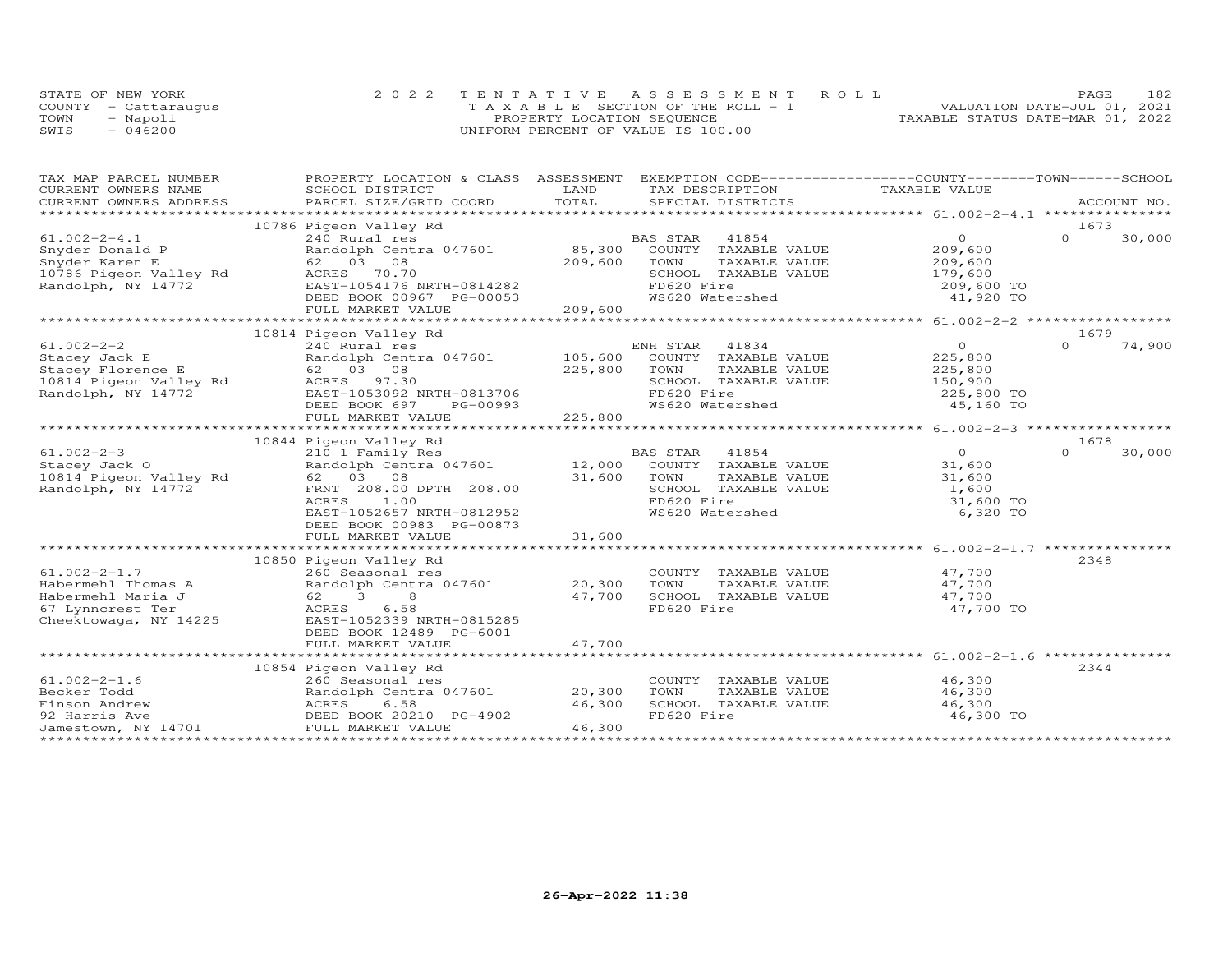|      | STATE OF NEW YORK    | 2022 TENTATIVE ASSESSMENT ROLL        | 183<br>PAGE                      |
|------|----------------------|---------------------------------------|----------------------------------|
|      | COUNTY - Cattarauqus | T A X A B L E SECTION OF THE ROLL - 1 | VALUATION DATE-JUL 01, 2021      |
| TOWN | - Napoli             | PROPERTY LOCATION SEQUENCE            | TAXABLE STATUS DATE-MAR 01, 2022 |
| SWIS | $-046200$            | UNIFORM PERCENT OF VALUE IS 100.00    |                                  |

| TAX MAP PARCEL NUMBER<br>CURRENT OWNERS NAME | PROPERTY LOCATION & CLASS ASSESSMENT EXEMPTION CODE----------------COUNTY-------TOWN------SCHOOL<br>SCHOOL DISTRICT | LAND    | TAX DESCRIPTION       | TAXABLE VALUE  |                    |
|----------------------------------------------|---------------------------------------------------------------------------------------------------------------------|---------|-----------------------|----------------|--------------------|
| CURRENT OWNERS ADDRESS                       | PARCEL SIZE/GRID COORD                                                                                              | TOTAL   | SPECIAL DISTRICTS     |                | ACCOUNT NO.        |
|                                              |                                                                                                                     |         |                       |                | 2328               |
| $61.002 - 2 - 1.5$                           | 10875 Pigeon Valley Rd<br>283 Res w/Comuse                                                                          |         | BAS STAR<br>41854     | $\Omega$       | $\Omega$<br>30,000 |
| Miller Menno J                               | Randolph Centra 047601                                                                                              | 77,500  | COUNTY TAXABLE VALUE  | 221,600        |                    |
| Miller Anna C                                | 62<br>3<br>8 <sup>8</sup>                                                                                           | 221,600 | TOWN<br>TAXABLE VALUE | 221,600        |                    |
| 10875 Pigeon Vally Rd                        | ACRES 60.80                                                                                                         |         | SCHOOL TAXABLE VALUE  | 191,600        |                    |
| Randolph, NY 14772                           | EAST-1051320 NRTH-0814378                                                                                           |         | FD620 Fire            | 221,600 TO     |                    |
|                                              | DEED BOOK 1010 PG-732                                                                                               |         |                       |                |                    |
|                                              | FULL MARKET VALUE                                                                                                   | 221,600 |                       |                |                    |
|                                              | ********                                                                                                            |         |                       |                |                    |
|                                              | 10918 Pigeon Valley Rd                                                                                              |         |                       |                | 1614               |
| $61.002 - 2 - 1.1$                           | 210 1 Family Res                                                                                                    |         | 41834<br>ENH STAR     | $\overline{0}$ | $\Omega$<br>57,500 |
| Harmon Wayne                                 | Randolph Centra 047601                                                                                              | 14,600  | COUNTY TAXABLE VALUE  | 57,500         |                    |
| Harmon Sharon                                | 62 03 08                                                                                                            | 57,500  | TOWN<br>TAXABLE VALUE | 57,500         |                    |
| 10918 Pigeon Valley Rd                       | L/u - Robert Rolfe                                                                                                  |         | SCHOOL TAXABLE VALUE  | $\overline{O}$ |                    |
| Randolph, NY 14772                           | Ff 150.00                                                                                                           |         | FD620 Fire            | 57,500 TO      |                    |
|                                              | 2.62<br>ACRES                                                                                                       |         | WS620 Watershed       | 11,500 TO      |                    |
|                                              | EAST-1051165 NRTH-0813118                                                                                           |         |                       |                |                    |
|                                              | DEED BOOK 14285 PG-6015                                                                                             |         |                       |                |                    |
|                                              | FULL MARKET VALUE                                                                                                   | 57,500  |                       |                |                    |
|                                              |                                                                                                                     |         |                       |                |                    |
|                                              | 10924 Pigeon Valley Rd                                                                                              |         |                       |                | 2061               |
| $61.002 - 2 - 1.8$                           | 311 Res vac land                                                                                                    |         | COUNTY TAXABLE VALUE  | 6,800          |                    |
| Johnson Larry A.                             | Randolph Centra 047601                                                                                              | 6,800   | TOWN<br>TAXABLE VALUE | 6,800          |                    |
| 7689 Maples Rd                               | 62 03 08                                                                                                            | 6,800   | SCHOOL TAXABLE VALUE  | 6,800          |                    |
| Little Valley, NY 14755                      | FRNT 300.00 DPTH 130.00                                                                                             |         | FD620 Fire            | 6,800 TO       |                    |
|                                              | 0.22<br>ACRES<br>EAST-1050943 NRTH-0812920                                                                          |         | WS620 Watershed       | 1,360 TO       |                    |
|                                              | DEED BOOK 30703 PG-3001                                                                                             |         |                       |                |                    |
|                                              | FULL MARKET VALUE                                                                                                   | 6,800   |                       |                |                    |
|                                              |                                                                                                                     |         |                       |                |                    |
|                                              | 10925 Pigeon Valley Rd                                                                                              |         |                       |                | 2044               |
| $61.002 - 2 - 1.2$                           | 120 Field crops                                                                                                     |         | AG DISTOUT 41730      | 66,232         | 66,232<br>66,232   |
| Gebhard Paul R                               | Randolph Centra 047601 109,800                                                                                      |         | COUNTY TAXABLE VALUE  | 71,068         |                    |
| Gebhard Patricia Ann                         | 62 03 08                                                                                                            | 137,300 | TAXABLE VALUE<br>TOWN | 71,068         |                    |
| 5164 Elm Creek Rd                            | ACRES 78.99                                                                                                         |         | SCHOOL TAXABLE VALUE  | 71,068         |                    |
| Randolph, NY 14772                           | EAST-1052172 NRTH-0813509                                                                                           |         | FD620 Fire            | 137,300 TO     |                    |
|                                              | DEED BOOK 1002<br>PG-552                                                                                            |         | WS620 Watershed       | 27,460 TO      |                    |
| MAY BE SUBJECT TO PAYMENT                    | FULL MARKET VALUE                                                                                                   | 137,300 |                       |                |                    |
| UNDER AGDIST LAW TIL 2029                    |                                                                                                                     |         |                       |                |                    |
|                                              |                                                                                                                     |         |                       |                |                    |
|                                              | 10926 Pigeon Valley Rd                                                                                              |         |                       |                | 2172               |
| $61.002 - 2 - 1.4$                           | 270 Mfg housing                                                                                                     |         | COUNTY TAXABLE VALUE  | 110,800        |                    |
| Johnson Larry A                              | Randolph Centra 047601                                                                                              | 18,600  | TOWN<br>TAXABLE VALUE | 110,800        |                    |
| 7689 Maples Rd                               | 62 03 08                                                                                                            | 110,800 | SCHOOL TAXABLE VALUE  | 110,800        |                    |
| Little Valley, NY 14755                      | 2.30<br>ACRES                                                                                                       |         | FD620 Fire            | 110,800 TO     |                    |
|                                              | EAST-1050941 NRTH-0813173                                                                                           |         | WS620 Watershed       | 22,160 TO      |                    |
|                                              | DEED BOOK 29558 PG-6001                                                                                             |         |                       |                |                    |
|                                              | FULL MARKET VALUE                                                                                                   | 110,800 |                       |                |                    |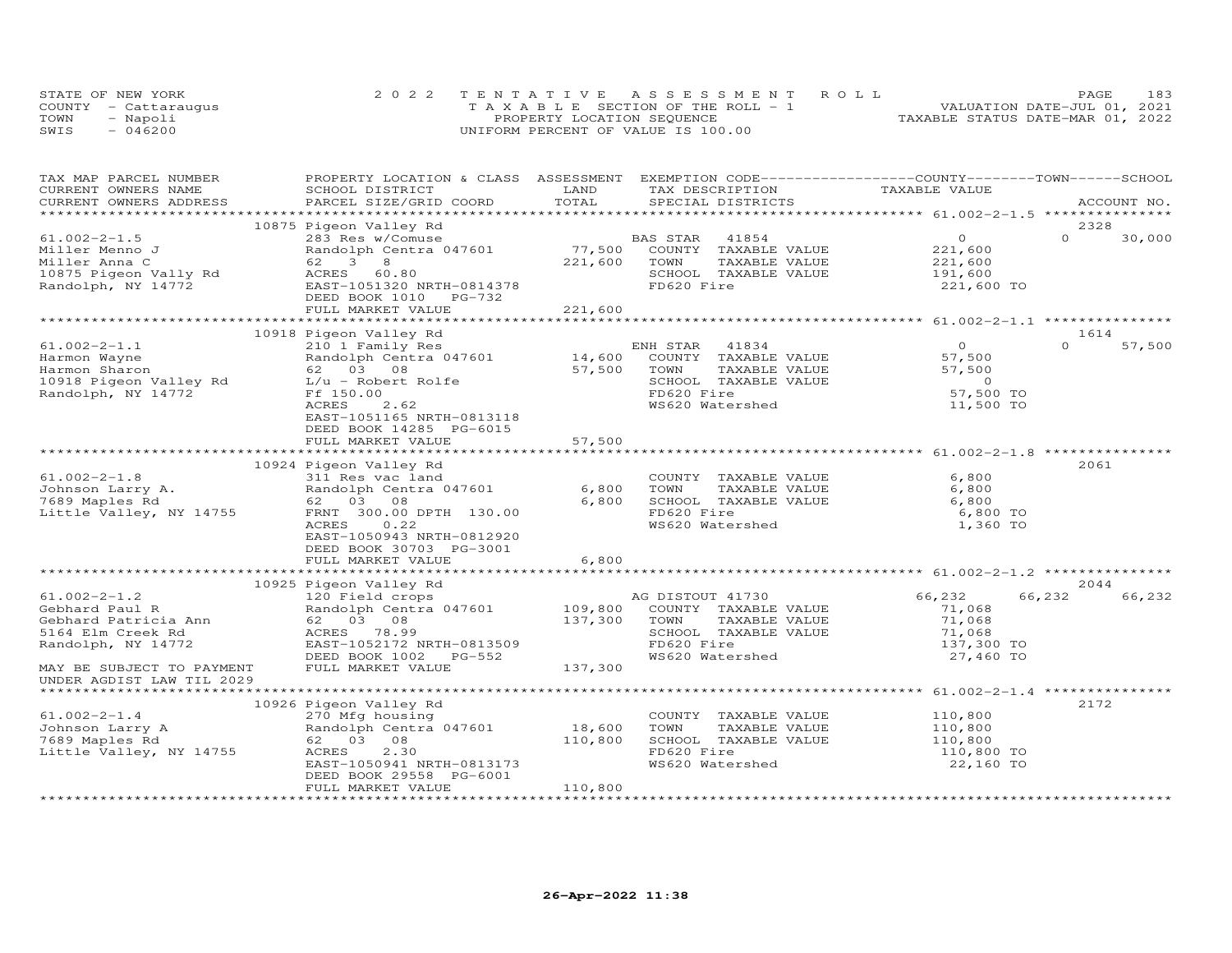|      | STATE OF NEW YORK    | 2022 TENTATIVE ASSESSMENT ROLL        | 184<br><b>PAGE</b>               |
|------|----------------------|---------------------------------------|----------------------------------|
|      | COUNTY - Cattarauqus | T A X A B L E SECTION OF THE ROLL - 1 | VALUATION DATE-JUL 01, 2021      |
| TOWN | - Napoli             | PROPERTY LOCATION SEQUENCE            | TAXABLE STATUS DATE-MAR 01, 2022 |
| SWIS | $-046200$            | UNIFORM PERCENT OF VALUE IS 100.00    |                                  |

| SCHOOL DISTRICT                                                                                                                                                               | LAND                                                                                                                | TAX DESCRIPTION                                                                     | TAXABLE VALUE                                             |                                                                                                           |
|-------------------------------------------------------------------------------------------------------------------------------------------------------------------------------|---------------------------------------------------------------------------------------------------------------------|-------------------------------------------------------------------------------------|-----------------------------------------------------------|-----------------------------------------------------------------------------------------------------------|
|                                                                                                                                                                               |                                                                                                                     |                                                                                     |                                                           | ACCOUNT NO.                                                                                               |
| S Kings Hwy<br>314 Rural vac<10<br>Randolph Centra 047601<br>44 03 08<br>1.05<br>ACRES<br>EAST-1060946 NRTH-0805318<br>DEED BOOK 20200 PG-9636<br>FULL MARKET VALUE           | 2,400<br>2,400<br>2,400                                                                                             | COUNTY TAXABLE VALUE<br>TOWN<br>TAXABLE VALUE<br>SCHOOL TAXABLE VALUE<br>FD620 Fire | 2,400<br>2,400<br>2,400<br>2,400 TO                       | 2219                                                                                                      |
| S Kings Hwy<br>314 Rural vac<10<br>Randolph Centra 047601<br>44 03 08<br>FRNT 240.00 DPTH 120.00<br>EAST-1060901 NRTH-0805731<br>DEED BOOK 20200 PG-9635<br>FULL MARKET VALUE | 1,500<br>1,500<br>1,500                                                                                             | COUNTY TAXABLE VALUE<br>TOWN<br>TAXABLE VALUE<br>SCHOOL TAXABLE VALUE<br>FD620 Fire | 1,500<br>1,500<br>1,500<br>1,500 TO                       | 2220                                                                                                      |
| S Kings Hwy<br>312 Vac w/imprv<br>44 03 08<br>FRNT 325.00 DPTH 120.00<br>EAST-1060930 NRTH-0805941<br>DEED BOOK 2021 PG-12848<br>FULL MARKET VALUE                            | 2,100<br>10,600<br>10,600                                                                                           | COUNTY TAXABLE VALUE<br>TOWN<br>TAXABLE VALUE<br>SCHOOL TAXABLE VALUE<br>FD620 Fire | 10,600<br>10,600<br>10,600<br>10,600 TO                   | 2222                                                                                                      |
|                                                                                                                                                                               |                                                                                                                     |                                                                                     |                                                           |                                                                                                           |
| 314 Rural vac<10<br>Randolph Centra 047601<br>44 03 08<br>FRNT 110.00 DPTH 40.00<br>EAST-1061053 NRTH-0806289<br>DEED BOOK 14772 PG-9003                                      | 200<br>200                                                                                                          | COUNTY TAXABLE VALUE<br>TOWN<br>TAXABLE VALUE<br>SCHOOL TAXABLE VALUE<br>FD620 Fire | 200<br>200<br>200<br>200 TO                               | 2223                                                                                                      |
|                                                                                                                                                                               |                                                                                                                     |                                                                                     |                                                           |                                                                                                           |
| S Kings Hwy<br>322 Rural vac>10<br>Randolph Centra 047601<br>FRNT 190.00 DPTH 180.00<br>EAST-1061031 NRTH-0806218<br>DEED BOOK 14722 PG-9002<br>FULL MARKET VALUE             | 1,700<br>1,700<br>1,700                                                                                             | COUNTY TAXABLE VALUE<br>TAXABLE VALUE<br>TOWN<br>SCHOOL TAXABLE VALUE<br>FD620 Fire | 1,700<br>1,700<br>1,700<br>1,700 TO                       | 2243                                                                                                      |
|                                                                                                                                                                               | PARCEL SIZE/GRID COORD<br>The Lagares Family Irrevocable Randolph Centra 047601<br>S Kings Hwy<br>FULL MARKET VALUE | TOTAL<br>200                                                                        | PROPERTY LOCATION & CLASS ASSESSMENT<br>SPECIAL DISTRICTS | EXEMPTION CODE-----------------COUNTY-------TOWN------SCHOOL<br>************************ 62.003-1-7.12 ** |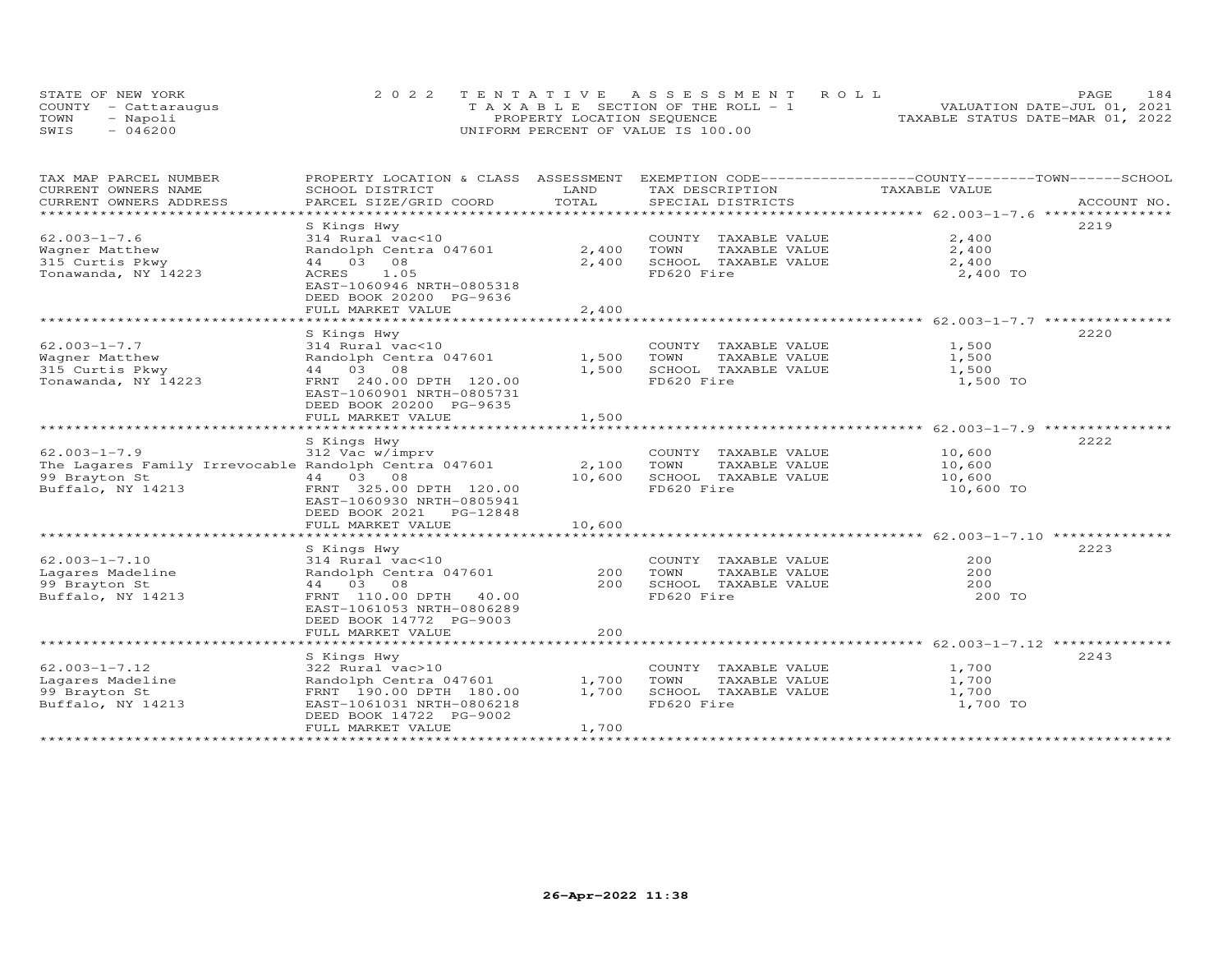| STATE OF NEW YORK    | 2022 TENTATIVE ASSESSMENT ROLL        | 185<br>PAGE.                     |
|----------------------|---------------------------------------|----------------------------------|
| COUNTY - Cattaraugus | T A X A B L E SECTION OF THE ROLL - 1 | VALUATION DATE-JUL 01, 2021      |
| TOWN<br>- Napoli     | PROPERTY LOCATION SEQUENCE            | TAXABLE STATUS DATE-MAR 01, 2022 |
| $-046200$<br>SWIS    | UNIFORM PERCENT OF VALUE IS 100.00    |                                  |

| TAX MAP PARCEL NUMBER<br>CURRENT OWNERS NAME | PROPERTY LOCATION & CLASS ASSESSMENT<br>SCHOOL DISTRICT | LAND    |            | TAX DESCRIPTION      | EXEMPTION CODE-----------------COUNTY-------TOWN-----SCHOOL<br>TAXABLE VALUE |                    |
|----------------------------------------------|---------------------------------------------------------|---------|------------|----------------------|------------------------------------------------------------------------------|--------------------|
| CURRENT OWNERS ADDRESS                       | PARCEL SIZE/GRID COORD                                  | TOTAL   |            | SPECIAL DISTRICTS    |                                                                              | ACCOUNT NO.        |
| *************                                | * * * * * * * * * * * * * * * * * * *                   |         |            |                      |                                                                              |                    |
|                                              | S Kings Hwy                                             |         |            |                      |                                                                              | 1311               |
| $62.062 - 1 - 19$                            | 314 Rural vac<10                                        |         |            | COUNTY TAXABLE VALUE | 800                                                                          |                    |
| Golata Ronald                                | Randolph Centra 047601                                  | 800     | TOWN       | TAXABLE VALUE        | 800                                                                          |                    |
| 32 Luzerne Rd                                | 43 03 08                                                | 800     |            | SCHOOL TAXABLE VALUE | 800                                                                          |                    |
| Tonawanda, NY 14150                          | 75.00 DPTH 150.00<br>FRNT                               |         | FD620 Fire |                      | 800 TO                                                                       |                    |
|                                              | EAST-1060590 NRTH-0805254                               |         |            |                      |                                                                              |                    |
|                                              | DEED BOOK 30130 PG-4001                                 |         |            |                      |                                                                              |                    |
|                                              | FULL MARKET VALUE                                       | 800     |            |                      |                                                                              |                    |
|                                              |                                                         |         |            |                      | ********************************** 62.070-1-32.2 ***************             |                    |
|                                              | S Kings Hwy                                             |         |            |                      |                                                                              | 2241               |
| $62.070 - 1 - 32.2$                          | 314 Rural vac<10                                        |         | COUNTY     | TAXABLE VALUE        | 4,400                                                                        |                    |
| Marsh Randy                                  | Randolph Centra 047601                                  | 4,400   | TOWN       | TAXABLE VALUE        | 4,400                                                                        |                    |
| Marsh Susan                                  | ACRES<br>3.40                                           | 4,400   |            | SCHOOL TAXABLE VALUE | 4,400                                                                        |                    |
| 12 Kings Hwy                                 | EAST-1061422 NRTH-0803572                               |         | FD620 Fire |                      | 4,400 TO                                                                     |                    |
| Randolph, NY 14772                           | DEED BOOK 26335 PG-7001                                 |         |            |                      |                                                                              |                    |
|                                              | FULL MARKET VALUE                                       | 4,400   |            |                      |                                                                              |                    |
|                                              |                                                         |         |            |                      | **************************** 62.054-1-4 **********                           |                    |
|                                              | 9 S Kings Hwy                                           |         |            |                      |                                                                              | 1712               |
| $62.054 - 1 - 4$                             | 240 Rural res                                           |         | ENH STAR   | 41834                | $\circ$                                                                      | $\Omega$<br>74,900 |
| Cloutier Jeffrey F                           | Randolph Centra 047601                                  | 21,300  |            | COUNTY TAXABLE VALUE | 164,600                                                                      |                    |
| Cloutier Karen A                             | 45 03 08                                                | 164,600 | TOWN       | TAXABLE VALUE        | 164,600                                                                      |                    |
| PO Box 364                                   | $2/13$ -mergd $1-36$ in prcl                            |         |            | SCHOOL TAXABLE VALUE | 89,700                                                                       |                    |
| Randolph, NY 14772                           | ACRES 10.40                                             |         | FD620 Fire |                      | 164,600 TO                                                                   |                    |
|                                              | EAST-1060834 NRTH-0808139                               |         |            |                      |                                                                              |                    |
|                                              | DEED BOOK 6826<br>PG-3005                               |         |            |                      |                                                                              |                    |
|                                              | FULL MARKET VALUE                                       | 164,600 |            |                      |                                                                              |                    |
|                                              | ****************************                            |         |            |                      |                                                                              |                    |
|                                              | 12 S Kings Hwy                                          |         |            |                      |                                                                              | 1248               |
| $62.054 - 2 - 2$                             | 240 Rural res                                           |         | BAS STAR   | 41854                | $\circ$                                                                      | $\Omega$<br>30,000 |
| Marsh Randy                                  | Randolph Centra 047601                                  | 29,400  |            | COUNTY TAXABLE VALUE | 177,700                                                                      |                    |
| Marsh Susan                                  | 44/45 03 08                                             | 177,700 | TOWN       | TAXABLE VALUE        | 177,700                                                                      |                    |
| 12 Kings Hwy S                               | $2/14$ -mrqd 7.8,29,38.1,39                             |         |            | SCHOOL TAXABLE VALUE | 147,700                                                                      |                    |
| Randolph, NY 14772-9408                      | ACRES 21.11                                             |         | FD620 Fire |                      | 177,700 TO                                                                   |                    |
|                                              | EAST-1060995 NRTH-0806930                               |         |            |                      |                                                                              |                    |
|                                              | DEED BOOK 990<br>PG-832                                 |         |            |                      |                                                                              |                    |
|                                              | FULL MARKET VALUE                                       | 177,700 |            |                      |                                                                              |                    |
|                                              |                                                         |         |            |                      |                                                                              |                    |
|                                              | 15 S Kings Hwy                                          |         |            |                      |                                                                              | 2227               |
| $62.054 - 2 - 38.2$                          | 240 Rural res                                           |         |            | COUNTY TAXABLE VALUE | 193,900                                                                      |                    |
| Tobon John                                   | Randolph Centra 047601                                  | 25,400  | TOWN       | TAXABLE VALUE        | 193,900                                                                      |                    |
| 15 Kings Highway S                           | 44 03 08                                                | 193,900 |            | SCHOOL TAXABLE VALUE | 193,900                                                                      |                    |
| Randolph, NY 14772                           | $3/13$ -mrqd $1-17$ , $1-40$ , $1-7.1$                  |         | FD620 Fire |                      | 193,900 TO                                                                   |                    |
|                                              | ACRES 12.65                                             |         |            |                      |                                                                              |                    |
|                                              | EAST-1061239 NRTH-0807753                               |         |            |                      |                                                                              |                    |
|                                              | DEED BOOK 16105 PG-2                                    |         |            |                      |                                                                              |                    |
|                                              | FULL MARKET VALUE                                       | 193,900 |            |                      |                                                                              |                    |
|                                              |                                                         |         |            |                      |                                                                              |                    |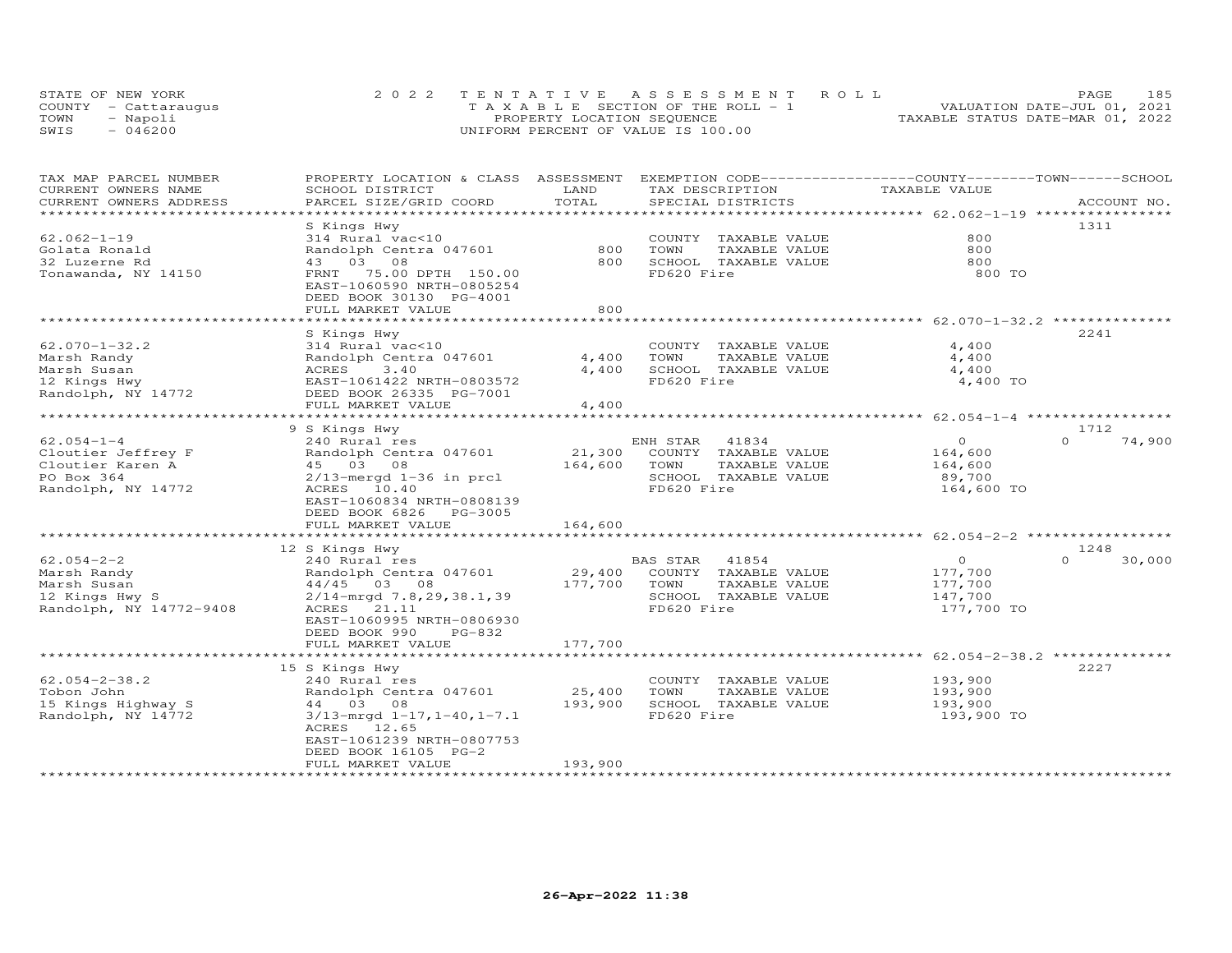| STATE OF NEW YORK    | 2022 TENTATIVE ASSESSMENT ROLL        | 186<br><b>PAGE</b>               |
|----------------------|---------------------------------------|----------------------------------|
| COUNTY - Cattaraugus | T A X A B L E SECTION OF THE ROLL - 1 | VALUATION DATE-JUL 01, 2021      |
| TOWN<br>- Napoli     | PROPERTY LOCATION SEQUENCE            | TAXABLE STATUS DATE-MAR 01, 2022 |
| $-046200$<br>SWIS    | UNIFORM PERCENT OF VALUE IS 100.00    |                                  |

| TAX MAP PARCEL NUMBER    | PROPERTY LOCATION & CLASS ASSESSMENT EXEMPTION CODE----------------COUNTY-------TOWN------SCHOOL |         |                         |               |          |             |
|--------------------------|--------------------------------------------------------------------------------------------------|---------|-------------------------|---------------|----------|-------------|
| CURRENT OWNERS NAME      | SCHOOL DISTRICT                                                                                  | LAND    | TAX DESCRIPTION         | TAXABLE VALUE |          |             |
| CURRENT OWNERS ADDRESS   | PARCEL SIZE/GRID COORD                                                                           | TOTAL   | SPECIAL DISTRICTS       |               |          | ACCOUNT NO. |
|                          |                                                                                                  |         |                         |               |          | 0976        |
| $62.039 - 1 - 26$        | 295 S Kings Hwy<br>240 Rural res                                                                 |         | ENH STAR 41834          | $\Omega$      | $\Omega$ | 74,900      |
| Philp Roderick W Life Us | Catt-LV Central 046402                                                                           |         | 32,600 VET COM CT 41131 | 20,000        | 20,000   | $\Omega$    |
| Philp Carol A Life Us    | 37 03 08                                                                                         | 193,500 | COUNTY TAXABLE VALUE    | 173,500       |          |             |
| 295 N. Kings Highway     | $2/14 - mrg$ 1-17 & 18 in prc                                                                    |         | TOWN<br>TAXABLE VALUE   | 173,500       |          |             |
| Randolph, NY 14772       | ACRES 15.40                                                                                      |         | SCHOOL TAXABLE VALUE    | 118,600       |          |             |
|                          | EAST-1063030 NRTH-0811282                                                                        |         | FD620 Fire              | 193,500 TO    |          |             |
|                          | DEED BOOK 20549 PG-7001                                                                          |         |                         |               |          |             |
|                          | FULL MARKET VALUE                                                                                | 193,500 |                         |               |          |             |
|                          |                                                                                                  |         |                         |               |          |             |
|                          | Sawmill Run Rd                                                                                   |         |                         |               |          | 1640        |
| $71.001 - 3 - 18.1$      | 322 Rural vac>10                                                                                 |         | COUNTY TAXABLE VALUE    | 30,500        |          |             |
| Smith Randy M            | Randolph Centra 047601                                                                           | 30,500  | TOWN<br>TAXABLE VALUE   | 30,500        |          |             |
| Smith Susan M            | 34 03 08                                                                                         | 30,500  | SCHOOL TAXABLE VALUE    | 30,500        |          |             |
| 10033 Sawmill Run Rd     | Ff 475.00                                                                                        |         | FD620 Fire              | 30,500 TO     |          |             |
| Little Valley, NY 14755  | ACRES 11.75                                                                                      |         |                         |               |          |             |
|                          | EAST-1065590 NRTH-0796218                                                                        |         |                         |               |          |             |
|                          | DEED BOOK 00988 PG-00193                                                                         |         |                         |               |          |             |
|                          | FULL MARKET VALUE                                                                                | 30,500  |                         |               |          |             |
|                          | Sawmill Run Rd                                                                                   |         |                         |               |          | 2210        |
| $71.001 - 3 - 18.5$      | 322 Rural vac>10                                                                                 |         | COUNTY TAXABLE VALUE    | 123,600       |          |             |
| Kelly John P             | Randolph Centra 047601                                                                           | 123,600 | TOWN<br>TAXABLE VALUE   | 123,600       |          |             |
| Kelly Pamela L           | 33/34 03 08                                                                                      | 123,600 | SCHOOL TAXABLE VALUE    | 123,600       |          |             |
| 480 Sweetwater Creek Dr  | Ff 920.00                                                                                        |         | FD620 Fire              | 123,600 TO    |          |             |
| Canton, GA 30114         | ACRES 79.65                                                                                      |         |                         |               |          |             |
|                          | EAST-1064438 NRTH-0794462                                                                        |         |                         |               |          |             |
|                          | DEED BOOK 00984 PG-00244                                                                         |         |                         |               |          |             |
|                          | FULL MARKET VALUE                                                                                | 123,600 |                         |               |          |             |
|                          | ****************************                                                                     |         |                         |               |          |             |
|                          | Sawmill Run Rd                                                                                   |         |                         |               |          | 2206        |
| $71.001 - 3 - 18.8$      | 312 Vac w/imprv                                                                                  |         | COUNTY TAXABLE VALUE    | 45,000        |          |             |
| Brown Lindsay            | Randolph Centra 047601                                                                           | 40,600  | TOWN<br>TAXABLE VALUE   | 45,000        |          |             |
| 2144 Bay State Rd        | 34 03 08                                                                                         | 45,000  | SCHOOL TAXABLE VALUE    | 45,000        |          |             |
| Salamanca, NY 14779      | Ff 767.20                                                                                        |         | FD620 Fire              | 45,000 TO     |          |             |
|                          | ACRES 20.55                                                                                      |         |                         |               |          |             |
|                          | EAST-1066193 NRTH-0796214                                                                        |         |                         |               |          |             |
|                          | DEED BOOK 2020 PG-13694                                                                          |         |                         |               |          |             |
|                          | FULL MARKET VALUE                                                                                | 45,000  |                         |               |          |             |
|                          |                                                                                                  |         |                         |               |          | 0128        |
| $71.001 - 3 - 24.1$      | Sawmill Run Rd<br>322 Rural vac>10                                                               |         | COUNTY TAXABLE VALUE    | 58,700        |          |             |
| Adams Dennis W           | Randolph Centra 047601                                                                           | 58,700  | TOWN<br>TAXABLE VALUE   | 58,700        |          |             |
| Adams Ann L              | 25 03 08                                                                                         | 58,700  | SCHOOL TAXABLE VALUE    | 58,700        |          |             |
| 11203 Pope Rd            | ACRES 52.35                                                                                      |         | FD620 Fire              | 58,700 TO     |          |             |
| Randolph, NY 14772       | EAST-1067556 NRTH-0794559                                                                        |         |                         |               |          |             |
|                          | DEED BOOK 13850 PG-3002                                                                          |         |                         |               |          |             |
|                          | FULL MARKET VALUE                                                                                | 58,700  |                         |               |          |             |
|                          |                                                                                                  |         |                         |               |          |             |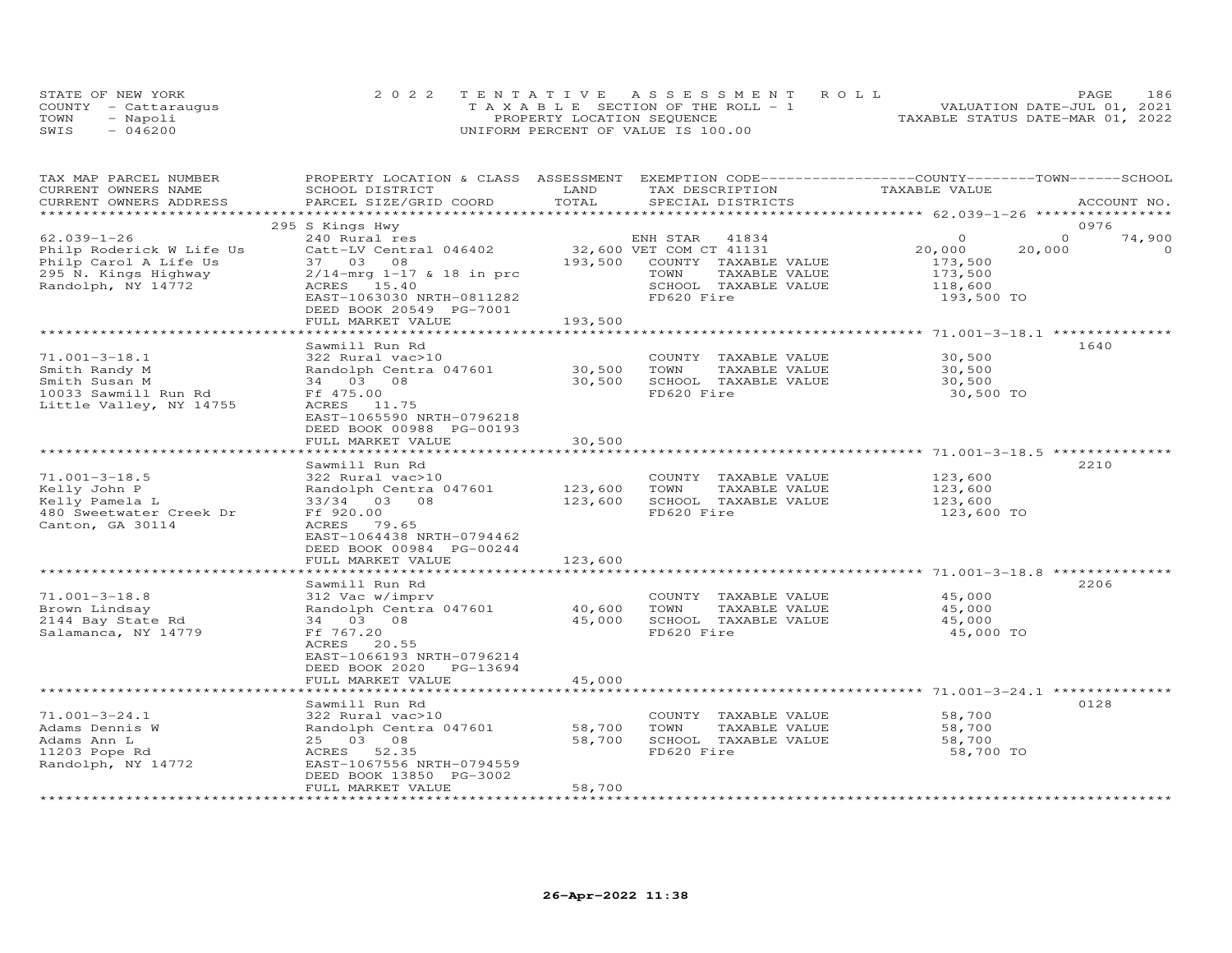|      | STATE OF NEW YORK    | 2022 TENTATIVE ASSESSMENT ROLL        | 187<br>PAGE.                     |
|------|----------------------|---------------------------------------|----------------------------------|
|      | COUNTY - Cattaraugus | T A X A B L E SECTION OF THE ROLL - 1 | VALUATION DATE-JUL 01, 2021      |
| TOWN | - Napoli             | PROPERTY LOCATION SEQUENCE            | TAXABLE STATUS DATE-MAR 01, 2022 |
| SWIS | $-046200$            | UNIFORM PERCENT OF VALUE IS 100.00    |                                  |

| TAX MAP PARCEL NUMBER     | PROPERTY LOCATION & CLASS ASSESSMENT EXEMPTION CODE----------------COUNTY-------TOWN-----SCHOOL |        |                       |               |             |
|---------------------------|-------------------------------------------------------------------------------------------------|--------|-----------------------|---------------|-------------|
| CURRENT OWNERS NAME       | SCHOOL DISTRICT                                                                                 | LAND   | TAX DESCRIPTION       | TAXABLE VALUE |             |
| CURRENT OWNERS ADDRESS    | PARCEL SIZE/GRID COORD                                                                          | TOTAL  | SPECIAL DISTRICTS     |               | ACCOUNT NO. |
| ********************      |                                                                                                 |        |                       |               |             |
|                           | Sawmill Run Rd                                                                                  |        |                       |               | 2076        |
| $71.001 - 3 - 24.2$       | 322 Rural vac>10                                                                                |        | COUNTY TAXABLE VALUE  | 97,900        |             |
| Adams Dennis W            | Randolph Centra 047601                                                                          | 97,900 | TOWN<br>TAXABLE VALUE | 97,900        |             |
| Adams Ann L               | 25 03 08                                                                                        | 97,900 | SCHOOL TAXABLE VALUE  | 97,900        |             |
| 11203 Pope Rd             | ACRES 80.00                                                                                     |        | FD620 Fire            | 97,900 TO     |             |
| Randolph, NY 14772        | EAST-1067407 NRTH-0792698                                                                       |        |                       |               |             |
|                           | DEED BOOK 13850 PG-3002                                                                         |        |                       |               |             |
|                           | FULL MARKET VALUE                                                                               | 97,900 |                       |               |             |
|                           |                                                                                                 |        |                       |               |             |
|                           | Sawmill Run Rd                                                                                  |        |                       |               | 1357        |
| $71.002 - 1 - 11$         | 314 Rural vac<10                                                                                |        | COUNTY TAXABLE VALUE  | 12,500        |             |
| Huntington Frank W 111    | Randolph Centra 047601                                                                          | 12,500 | TOWN<br>TAXABLE VALUE | 12,500        |             |
| 2595 Shavano Peak Dr NE   | 09 03 08                                                                                        | 12,500 | SCHOOL TAXABLE VALUE  | 12,500        |             |
| Rio Rancho, NM 87144-6796 | ACRES 10.00                                                                                     |        | FD620 Fire            | 12,500 TO     |             |
|                           | EAST-1077923 NRTH-0795325                                                                       |        |                       |               |             |
|                           |                                                                                                 |        |                       |               |             |
|                           | DEED BOOK 9073 PG-7001                                                                          |        |                       |               |             |
|                           | FULL MARKET VALUE                                                                               | 12,500 |                       |               |             |
|                           |                                                                                                 |        |                       |               |             |
|                           | Sawmill Run Rd                                                                                  |        |                       |               | 1661        |
| $71.002 - 1 - 12$         | 322 Rural vac>10                                                                                |        | COUNTY TAXABLE VALUE  | 19,800        |             |
| Jividen James G           | Randolph Centra 047601                                                                          | 19,800 | TOWN<br>TAXABLE VALUE | 19,800        |             |
| 4060 Faber Ln             | 09 03 08                                                                                        | 19,800 | SCHOOL TAXABLE VALUE  | 19,800        |             |
| Clarence, NY 14031        | ACRES 15.61                                                                                     |        | FD620 Fire            | 19,800 TO     |             |
|                           | EAST-1077927 NRTH-0794820                                                                       |        |                       |               |             |
|                           | DEED BOOK 30670 PG-6002                                                                         |        |                       |               |             |
|                           | FULL MARKET VALUE                                                                               | 19,800 |                       |               |             |
|                           |                                                                                                 |        |                       |               |             |
|                           | Sawmill Run Rd                                                                                  |        |                       |               | 1651        |
| $71.002 - 1 - 13$         | 322 Rural vac>10                                                                                |        | COUNTY TAXABLE VALUE  | 12,400        |             |
| White Phyllis E           | Randolph Centra 047601                                                                          | 12,400 | TOWN<br>TAXABLE VALUE | 12,400        |             |
| 2 Wednesday Hill Rd       | 09 03 08                                                                                        | 12,400 | SCHOOL TAXABLE VALUE  | 12,400        |             |
| Lee, NH 03861             | NRF                                                                                             |        | FD620 Fire            | 12,400 TO     |             |
|                           | ACRES 10.00                                                                                     |        |                       |               |             |
|                           | EAST-1077935 NRTH-0794314                                                                       |        |                       |               |             |
|                           | DEED BOOK 10386 PG-7001                                                                         |        |                       |               |             |
|                           | FULL MARKET VALUE                                                                               | 12,400 |                       |               |             |
|                           |                                                                                                 |        |                       |               |             |
|                           | Sawmill Run Rd                                                                                  |        |                       |               | 1274        |
| $71.002 - 1 - 14$         | 322 Rural vac>10                                                                                |        | COUNTY TAXABLE VALUE  | 21,700        |             |
| FIA Timber Growth and     | Randolph Centra 047601                                                                          | 21,700 | TOWN<br>TAXABLE VALUE | 21,700        |             |
| Value Pennsylvania, LLC   | 09 03 08                                                                                        | 21,700 | SCHOOL TAXABLE VALUE  | 21,700        |             |
| Larson & McGowin, LLC     | ACRES 16.75                                                                                     |        | FD620 Fire            | 21,700 TO     |             |
| PO Box 1288               | EAST-1077938 NRTH-0793788                                                                       |        |                       |               |             |
| Mobile, AL 36633          | DEED BOOK 26409 PG-6001                                                                         |        |                       |               |             |
|                           | FULL MARKET VALUE                                                                               | 21,700 |                       |               |             |
|                           |                                                                                                 |        |                       |               |             |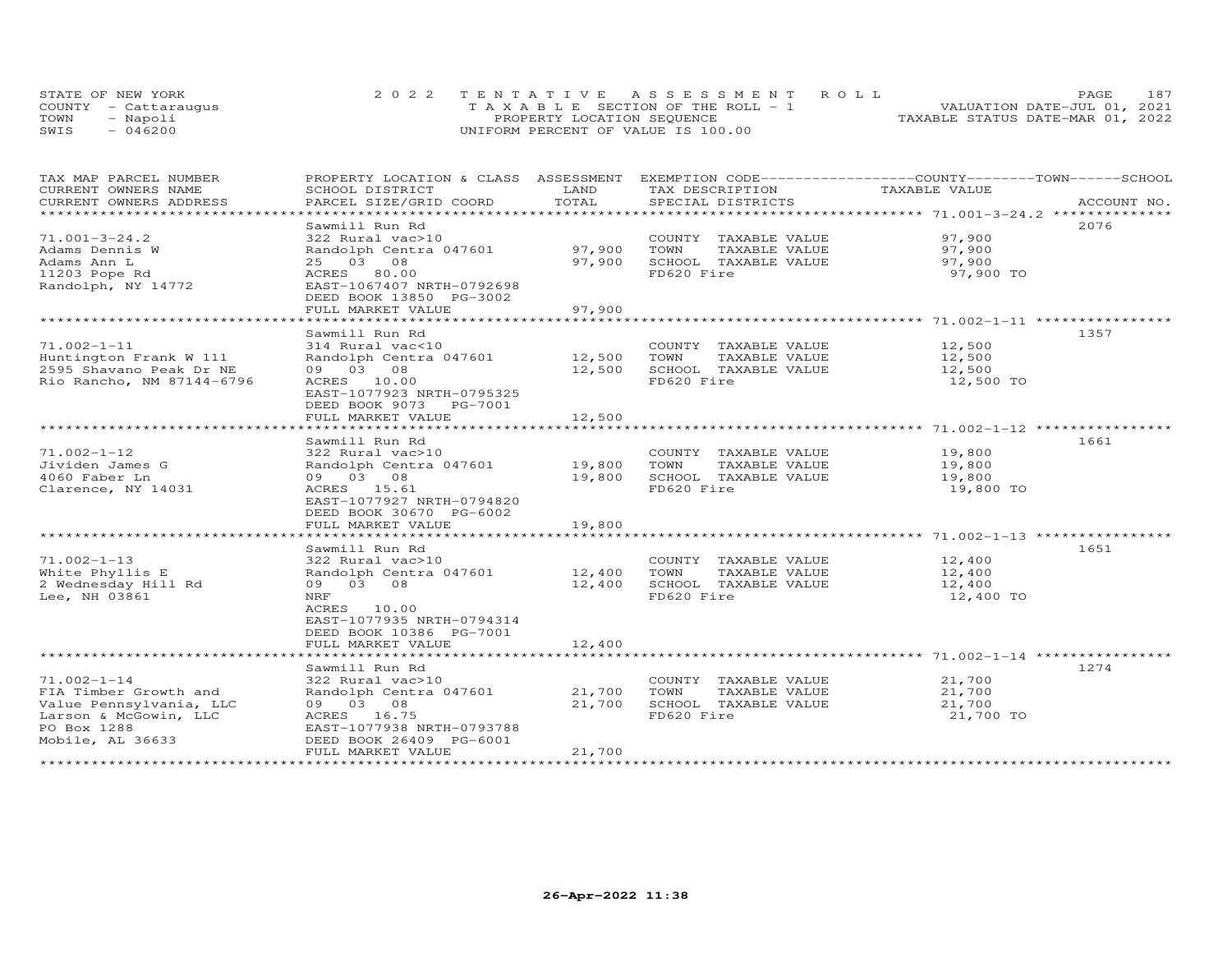| STATE OF NEW YORK    | 2022 TENTATIVE ASSESSMENT ROLL        | 188<br><b>PAGE</b>               |
|----------------------|---------------------------------------|----------------------------------|
| COUNTY - Cattaraugus | T A X A B L E SECTION OF THE ROLL - 1 | VALUATION DATE-JUL 01, 2021      |
| TOWN<br>- Napoli     | PROPERTY LOCATION SEQUENCE            | TAXABLE STATUS DATE-MAR 01, 2022 |
| SWIS<br>$-046200$    | UNIFORM PERCENT OF VALUE IS 100.00    |                                  |

| TAX MAP PARCEL NUMBER<br>CURRENT OWNERS NAME<br>CURRENT OWNERS ADDRESS                                                            | PROPERTY LOCATION & CLASS ASSESSMENT EXEMPTION CODE----------------COUNTY-------TOWN------SCHOOL<br>SCHOOL DISTRICT<br>PARCEL SIZE/GRID COORD                        | LAND<br>TOTAL              | TAX DESCRIPTION<br>SPECIAL DISTRICTS                                                | TAXABLE VALUE                               | ACCOUNT NO. |
|-----------------------------------------------------------------------------------------------------------------------------------|----------------------------------------------------------------------------------------------------------------------------------------------------------------------|----------------------------|-------------------------------------------------------------------------------------|---------------------------------------------|-------------|
|                                                                                                                                   |                                                                                                                                                                      |                            |                                                                                     |                                             |             |
| $71.002 - 1 - 15$<br>Farrell Timberlands LLC<br>374 Friendship Drive<br>Paoli, PA 19301                                           | Sawmill Run Rd<br>322 Rural vac>10<br>Randolph Centra 047601<br>09 03 08<br>ACRES 48.75<br>EAST-1077951 NRTH-0792496<br>DEED BOOK 20220 PG-605                       | 20,000<br>20,000           | COUNTY TAXABLE VALUE<br>TOWN<br>TAXABLE VALUE<br>SCHOOL TAXABLE VALUE<br>FD620 Fire | 20,000<br>20,000<br>20,000<br>20,000 TO     | 1217        |
|                                                                                                                                   | FULL MARKET VALUE                                                                                                                                                    | 20,000                     |                                                                                     |                                             |             |
|                                                                                                                                   |                                                                                                                                                                      |                            |                                                                                     |                                             |             |
| $71.002 - 1 - 16$<br>Farrell Timberlands LLC<br>374 Friendship Dr<br>Paoli, PA 19301<br>PRIOR OWNER ON 3/01/2022                  | Sawmill Run Rd<br>322 Rural vac>10<br>Randolph Centra 047601<br>09 03 08<br>ACRES 94.35<br>EAST-1076186 NRTH-0792373<br>DEED BOOK 20220 PG-604                       | 112,200<br>112,200         | COUNTY TAXABLE VALUE<br>TOWN<br>TAXABLE VALUE<br>SCHOOL TAXABLE VALUE<br>FD620 Fire | 112,200<br>112,200<br>112,200<br>112,200 TO | 1760        |
| Farrell Timberlands LLC                                                                                                           | FULL MARKET VALUE                                                                                                                                                    | 112,200                    |                                                                                     |                                             |             |
| MAY BE SUBJECT TO PAYMENT<br>UNDER RPTL480A UNTIL 2031                                                                            |                                                                                                                                                                      |                            |                                                                                     |                                             |             |
|                                                                                                                                   |                                                                                                                                                                      |                            |                                                                                     |                                             |             |
| $71.002 - 1 - 17$<br>FIA Timber Growth and<br>Value Pennsylvania, LLC<br>Larson & McGowin, LLC<br>PO Box 1288<br>Mobile, AL 36633 | Sawmill Run Rd<br>322 Rural vac>10<br>Randolph Centra 047601<br>09 03 08<br>ACRES 38.07<br>EAST-1076679 NRTH-0793790<br>DEED BOOK 26409 PG-6001                      | 44,800<br>44,800           | COUNTY TAXABLE VALUE<br>TOWN<br>TAXABLE VALUE<br>SCHOOL TAXABLE VALUE<br>FD620 Fire | 44,800<br>44,800<br>44,800<br>44,800 TO     | 0183        |
|                                                                                                                                   | FULL MARKET VALUE                                                                                                                                                    | 44,800                     |                                                                                     |                                             |             |
| $71.002 - 1 - 18$<br>FIA Timber Growth and<br>Value Pennsylvania, LLC<br>Larson & McGowin<br>PO Box 1288<br>Mobile, AL 36633      | Sawmill Run Rd<br>322 Rural vac>10<br>Randolph Centra 047601<br>09 03 08<br>ACRES 37.50<br>EAST-1076687 NRTH-0794953<br>DEED BOOK 26409 PG-6001<br>FULL MARKET VALUE | 44,800<br>44,800<br>44,800 | COUNTY TAXABLE VALUE<br>TOWN<br>TAXABLE VALUE<br>SCHOOL TAXABLE VALUE<br>FD620 Fire | 44,800<br>44,800<br>44,800<br>44,800 TO     | 1272        |
|                                                                                                                                   |                                                                                                                                                                      |                            |                                                                                     |                                             |             |
| $71.002 - 1 - 20.3$<br>Horton Kenneth M<br>7 Creekward Dr<br>West Seneca, NY 14224                                                | Sawmill Run Rd<br>260 Seasonal res<br>Randolph Centra 047601<br>10 03 08<br>ACRES 54.22<br>EAST-1072744 NRTH-0796512<br>DEED BOOK 99458 PG-581                       | 61,700<br>121,100          | COUNTY TAXABLE VALUE<br>TAXABLE VALUE<br>TOWN<br>SCHOOL TAXABLE VALUE<br>FD620 Fire | 121,100<br>121,100<br>121,100<br>121,100 TO | 2091        |
|                                                                                                                                   | FULL MARKET VALUE                                                                                                                                                    | 121,100                    |                                                                                     |                                             |             |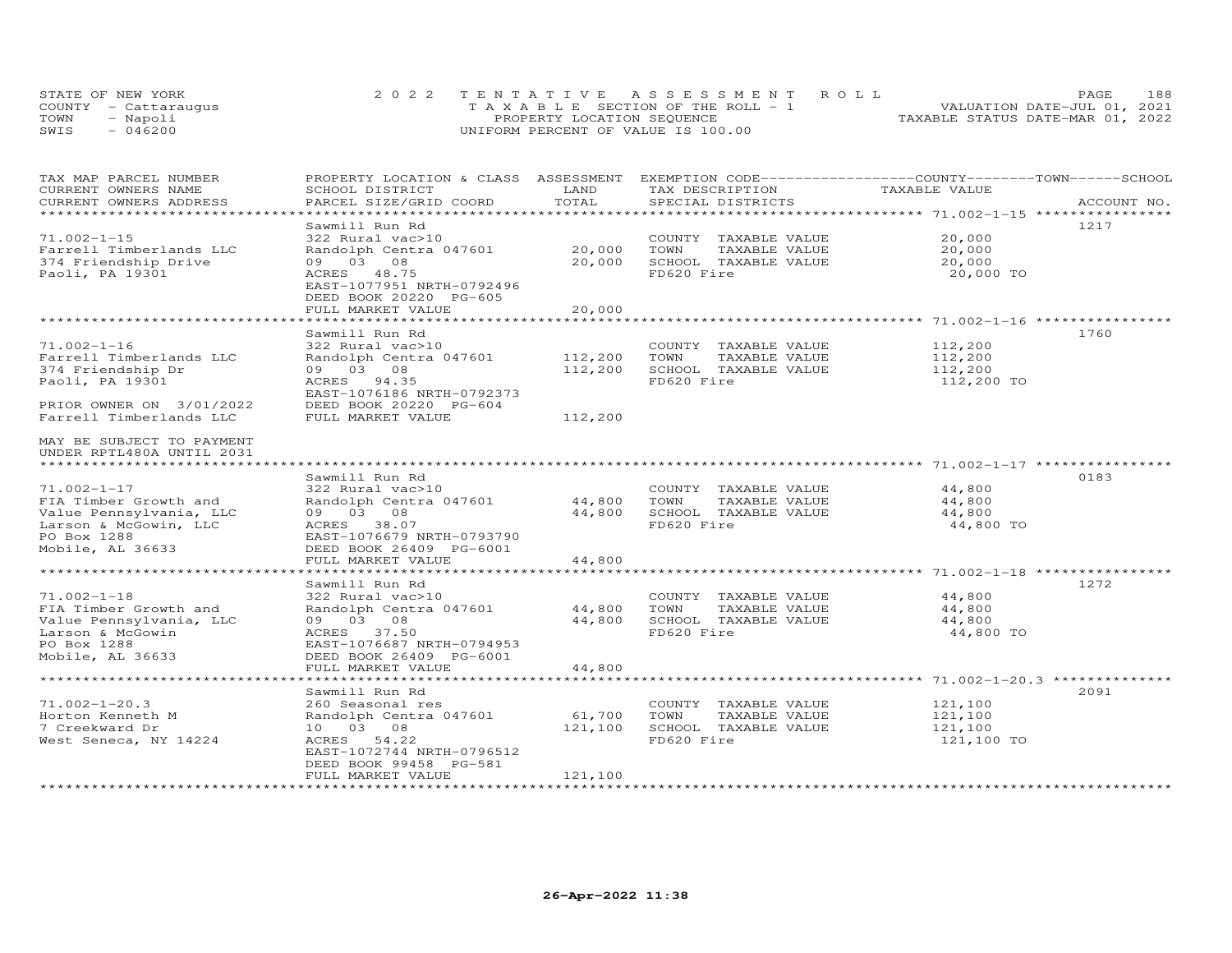| STATE OF NEW YORK    | 2022 TENTATIVE ASSESSMENT ROLL        | PAGE.                            | 189 |
|----------------------|---------------------------------------|----------------------------------|-----|
| COUNTY - Cattaraugus | T A X A B L E SECTION OF THE ROLL - 1 | VALUATION DATE-JUL 01, 2021      |     |
| TOWN<br>- Napoli     | PROPERTY LOCATION SEQUENCE            | TAXABLE STATUS DATE-MAR 01, 2022 |     |
| $-046200$<br>SWIS    | UNIFORM PERCENT OF VALUE IS 100.00    |                                  |     |

| TAX MAP PARCEL NUMBER                           | PROPERTY LOCATION & CLASS ASSESSMENT |             |                                               | EXEMPTION CODE------------------COUNTY-------TOWN-----SCHOOL |             |
|-------------------------------------------------|--------------------------------------|-------------|-----------------------------------------------|--------------------------------------------------------------|-------------|
| CURRENT OWNERS NAME                             | SCHOOL DISTRICT                      | LAND        | TAX DESCRIPTION                               | TAXABLE VALUE                                                |             |
| CURRENT OWNERS ADDRESS<br>********************* | PARCEL SIZE/GRID COORD               | TOTAL       | SPECIAL DISTRICTS                             |                                                              | ACCOUNT NO. |
|                                                 |                                      |             |                                               |                                                              |             |
|                                                 | Sawmill Run Rd<br>314 Rural vac<10   |             |                                               | 6,800                                                        | 2092        |
| $71.002 - 1 - 20.4$<br>Boctor Edmond H          | Randolph Centra 047601               | 6,800       | COUNTY TAXABLE VALUE<br>TOWN<br>TAXABLE VALUE | 6,800                                                        |             |
| Boctor Michelle D                               | 10 03 08                             | 6,800       | SCHOOL TAXABLE VALUE                          | 6,800                                                        |             |
| 101 Broadmoor Dr<br>ACRES                       | 3.69                                 |             | FD620 Fire                                    | 6,800 TO                                                     |             |
| Tonawanda, NY 14150                             | EAST-1072610 NRTH-0796145            |             |                                               |                                                              |             |
|                                                 | DEED BOOK 1031 PG-69                 |             |                                               |                                                              |             |
|                                                 | FULL MARKET VALUE                    | 6,800       |                                               |                                                              |             |
|                                                 | ********************                 |             |                                               |                                                              |             |
|                                                 | Sawmill Run Rd                       |             |                                               |                                                              | 2093        |
| $71.002 - 1 - 20.5$                             | 322 Rural vac>10                     |             | COUNTY TAXABLE VALUE                          | 30,300                                                       |             |
| Jaffray James                                   | Randolph Centra 047601               | 30,300      | TOWN<br>TAXABLE VALUE                         | 30,300                                                       |             |
| 68 W Fifth St                                   | 10 03 08                             | 30,300      | SCHOOL TAXABLE VALUE                          | 30,300                                                       |             |
| Dunkirk, NY 14048                               | ACRES 24.88                          |             | FD620 Fire                                    | 30,300 TO                                                    |             |
|                                                 | EAST-1073188 NRTH-0796031            |             |                                               |                                                              |             |
|                                                 | DEED BOOK 00924 PG-01124             |             |                                               |                                                              |             |
|                                                 | FULL MARKET VALUE                    | 30,300      |                                               |                                                              |             |
|                                                 | *******************                  | *********** |                                               |                                                              |             |
|                                                 | Sawmill Run Rd                       |             |                                               |                                                              | 2094        |
| $71.002 - 1 - 20.6$                             | 322 Rural vac>10                     |             | COUNTY TAXABLE VALUE                          | 24,500                                                       |             |
| Gregoire William                                | Randolph Centra 047601               | 24,500      | TOWN<br>TAXABLE VALUE                         | 24,500                                                       |             |
| 665 Center St                                   | 10 03 08                             | 24,500      | SCHOOL TAXABLE VALUE                          | 24,500                                                       |             |
| East Aurora, NY 14052                           | ACRES 20.47                          |             | FD620 Fire                                    | 24,500 TO                                                    |             |
|                                                 | EAST-1074076 NRTH-0796043            |             |                                               |                                                              |             |
|                                                 | DEED BOOK 00978 PG-00840             |             |                                               |                                                              |             |
|                                                 | FULL MARKET VALUE                    | 24,500      |                                               |                                                              |             |
|                                                 | Sawmill Run Rd                       |             |                                               |                                                              | 2096        |
| $71.002 - 1 - 20.8$                             | 314 Rural vac<10                     |             | COUNTY TAXABLE VALUE                          | 7,200                                                        |             |
| Ventry John R Jr                                | Randolph Centra 047601               | 7,200       | TOWN<br>TAXABLE VALUE                         | 7,200                                                        |             |
| 3440 Stony Point Rd                             | 10 03 08                             | 7,200       | SCHOOL TAXABLE VALUE                          | 7,200                                                        |             |
| Grand Island, NY 14072                          | ACRES 4.01                           |             | FD620 Fire                                    | 7,200 TO                                                     |             |
|                                                 | EAST-1075099 NRTH-0795739            |             |                                               |                                                              |             |
|                                                 | DEED BOOK 00924 PG-00782             |             |                                               |                                                              |             |
|                                                 | FULL MARKET VALUE                    | 7,200       |                                               |                                                              |             |
|                                                 |                                      |             |                                               |                                                              |             |
|                                                 | Sawmill Run Rd                       |             |                                               |                                                              | 0096        |
| $71.002 - 1 - 21$                               | 322 Rural vac>10                     |             | COUNTY TAXABLE VALUE                          | 62,700                                                       |             |
| Penn-York Resources, Inc.                       | Randolph Centra 047601               | 62,700      | TOWN<br>TAXABLE VALUE                         | 62,700                                                       |             |
| 1716 Honeoye Rd                                 | 09 03 08                             | 62,700      | SCHOOL TAXABLE VALUE                          | 62,700                                                       |             |
| Shinglehouse, PA 16748                          | ACRES 47.14                          |             | FD620 Fire                                    | 62,700 TO                                                    |             |
|                                                 | EAST-1075264 NRTH-0794825            |             |                                               |                                                              |             |
|                                                 | PG-8004<br>DEED BOOK 439             |             |                                               |                                                              |             |
|                                                 | FULL MARKET VALUE                    | 62,700      |                                               |                                                              |             |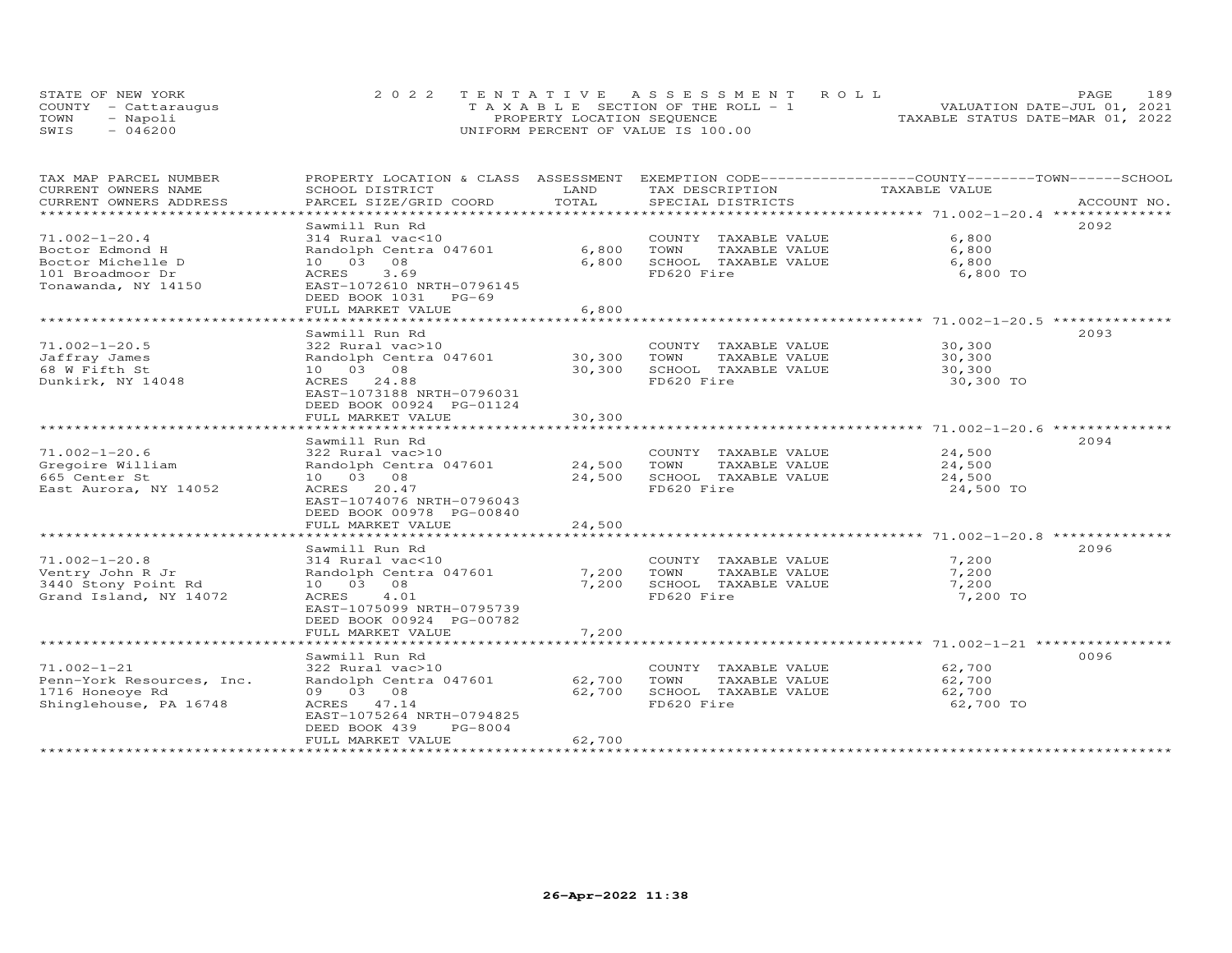|      | STATE OF NEW YORK    | 2022 TENTATIVE ASSESSMENT ROLL        | 190<br><b>PAGE</b>               |
|------|----------------------|---------------------------------------|----------------------------------|
|      | COUNTY - Cattarauqus | T A X A B L E SECTION OF THE ROLL - 1 | VALUATION DATE-JUL 01, 2021      |
| TOWN | - Napoli             | PROPERTY LOCATION SEQUENCE            | TAXABLE STATUS DATE-MAR 01, 2022 |
| SWIS | $-046200$            | UNIFORM PERCENT OF VALUE IS 100.00    |                                  |

| TAX MAP PARCEL NUMBER<br>CURRENT OWNERS NAME<br>CURRENT OWNERS ADDRESS | PROPERTY LOCATION & CLASS ASSESSMENT EXEMPTION CODE----------------COUNTY-------TOWN------SCHOOL<br>SCHOOL DISTRICT<br>PARCEL SIZE/GRID COORD | LAND<br>TOTAL    | TAX DESCRIPTION<br>SPECIAL DISTRICTS  | TAXABLE VALUE                                       | ACCOUNT NO. |
|------------------------------------------------------------------------|-----------------------------------------------------------------------------------------------------------------------------------------------|------------------|---------------------------------------|-----------------------------------------------------|-------------|
| **********************                                                 |                                                                                                                                               |                  |                                       |                                                     |             |
|                                                                        | Sawmill Run Rd                                                                                                                                |                  |                                       |                                                     | 2124        |
| $71.002 - 1 - 22$                                                      | 322 Rural vac>10                                                                                                                              |                  | COUNTY TAXABLE VALUE                  | 24,500                                              |             |
| Wahl Revocable Trust Glenn G                                           | Randolph Centra 047601                                                                                                                        | 24,500           | TOWN<br>TAXABLE VALUE                 | 24,500                                              |             |
| 9346 Sawmill Run Rd                                                    | 09 03 08                                                                                                                                      | 24,500           | SCHOOL TAXABLE VALUE                  | 24,500                                              |             |
| Little Valley, NY 14755                                                | 20.75<br>ACRES                                                                                                                                |                  | FD620 Fire                            | 24,500 TO                                           |             |
|                                                                        | EAST-1075471 NRTH-0793655                                                                                                                     |                  |                                       |                                                     |             |
|                                                                        | DEED BOOK 6248 PG-8002<br>FULL MARKET VALUE                                                                                                   | 24,500           |                                       |                                                     |             |
|                                                                        |                                                                                                                                               |                  |                                       | *********** 71.002-1-26.1 ***                       |             |
|                                                                        | Sawmill Run Rd                                                                                                                                |                  |                                       |                                                     | 1318        |
| $71.002 - 1 - 26.1$                                                    | 322 Rural vac>10                                                                                                                              |                  | COUNTY TAXABLE VALUE                  | 80,400                                              |             |
| Rockwell Robert D.                                                     | Randolph Centra 047601                                                                                                                        | 80,400           | TAXABLE VALUE<br>TOWN                 | 80,400                                              |             |
| Rockwell Charles T.                                                    | 07 03 08                                                                                                                                      | 80,400           | SCHOOL TAXABLE VALUE                  | 80,400                                              |             |
| 9622 Sawmill Run Road                                                  | Ff 910.00                                                                                                                                     |                  | FD620 Fire                            | 80,400 TO                                           |             |
| Little Valley, NY 14755                                                | ACRES 57.50                                                                                                                                   |                  |                                       |                                                     |             |
|                                                                        | EAST-1072769 NRTH-0793514                                                                                                                     |                  |                                       |                                                     |             |
|                                                                        | DEED BOOK 25436 PG-5001                                                                                                                       |                  |                                       |                                                     |             |
|                                                                        | FULL MARKET VALUE                                                                                                                             | 80,400           |                                       | $***************************71.002-1-26.2*********$ |             |
|                                                                        | Sawmill Run Rd                                                                                                                                |                  |                                       |                                                     | 1968        |
| $71.002 - 1 - 26.2$                                                    | 322 Rural vac>10                                                                                                                              |                  | COUNTY TAXABLE VALUE                  | 30,400                                              |             |
| Herrick William J                                                      | Randolph Centra 047601                                                                                                                        | 30,400           | TOWN<br>TAXABLE VALUE                 | 30,400                                              |             |
| 3022 Rte 39                                                            | 17 03 08                                                                                                                                      | 30,400           | SCHOOL TAXABLE VALUE                  | 30,400                                              |             |
| Bliss, NY 14024                                                        | ACRES 12.55                                                                                                                                   |                  | FD620 Fire                            | 30,400 TO                                           |             |
|                                                                        | EAST-1074040 NRTH-0791959                                                                                                                     |                  |                                       |                                                     |             |
|                                                                        | DEED BOOK 2750 PG-8001                                                                                                                        |                  |                                       |                                                     |             |
|                                                                        | FULL MARKET VALUE                                                                                                                             | 30,400           |                                       |                                                     |             |
|                                                                        |                                                                                                                                               |                  |                                       |                                                     |             |
|                                                                        | Sawmill Run Rd                                                                                                                                |                  |                                       |                                                     | 2178        |
| $71.002 - 1 - 26.6$<br>Herrick William J                               | 322 Rural vac>10<br>Randolph Centra 047601                                                                                                    | 87,700           | COUNTY TAXABLE VALUE<br>TOWN          | 87,700<br>87,700                                    |             |
| 3022 Rte 39                                                            | 17 03 08                                                                                                                                      | 87,700           | TAXABLE VALUE<br>SCHOOL TAXABLE VALUE | 87,700                                              |             |
| Bliss, NY 14024                                                        | Ff 1350.00                                                                                                                                    |                  | FD620 Fire                            | 87,700 TO                                           |             |
|                                                                        | 57.25<br>ACRES                                                                                                                                |                  |                                       |                                                     |             |
|                                                                        | EAST-1073687 NRTH-0792824                                                                                                                     |                  |                                       |                                                     |             |
|                                                                        | DEED BOOK 00958 PG-00742                                                                                                                      |                  |                                       |                                                     |             |
|                                                                        | FULL MARKET VALUE                                                                                                                             | 87,700           |                                       |                                                     |             |
|                                                                        |                                                                                                                                               |                  |                                       |                                                     |             |
|                                                                        | Sawmill Run Rd                                                                                                                                |                  |                                       |                                                     | 2208        |
| $71.002 - 1 - 27.2$                                                    | 322 Rural vac>10                                                                                                                              |                  | COUNTY TAXABLE VALUE                  | 58,400                                              |             |
| Long Dennis P                                                          | Randolph Centra 047601                                                                                                                        | 58,400<br>58,400 | TOWN<br>TAXABLE VALUE                 | 58,400                                              |             |
| Mackey Theresa<br>Long Michael R Jr                                    | 17/25 03 08<br>Ff 760.00                                                                                                                      |                  | SCHOOL TAXABLE VALUE<br>FD620 Fire    | 58,400<br>58,400 TO                                 |             |
| 17 College St                                                          | ACRES<br>32.35                                                                                                                                |                  |                                       |                                                     |             |
| Buffalo, NY 14201                                                      | EAST-1070612 NRTH-0794424                                                                                                                     |                  |                                       |                                                     |             |
|                                                                        | DEED BOOK 00985 PG-00466                                                                                                                      |                  |                                       |                                                     |             |
|                                                                        | FULL MARKET VALUE                                                                                                                             | 58,400           |                                       |                                                     |             |
| ************************                                               | **************************                                                                                                                    | ***************  |                                       |                                                     |             |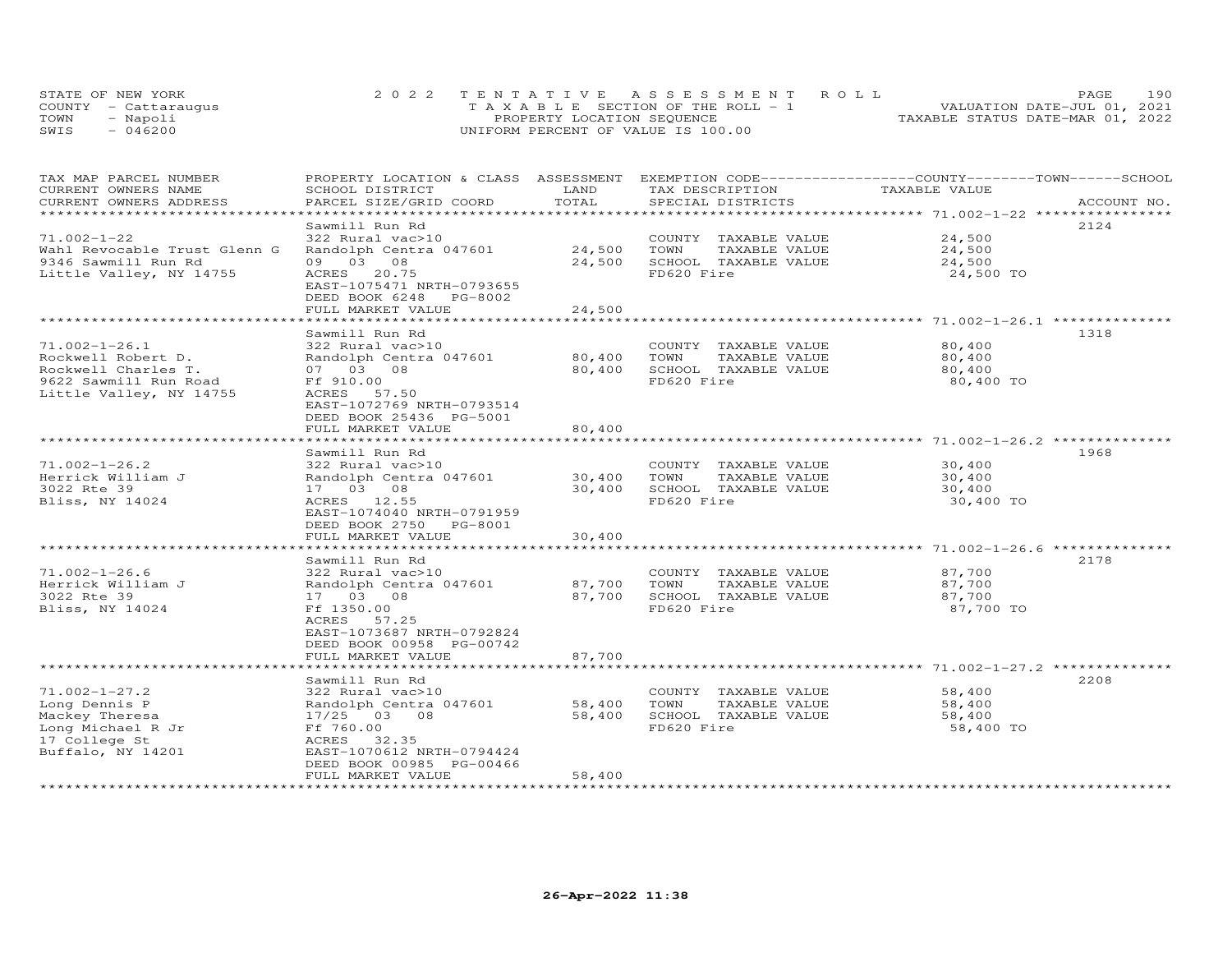| STATE OF NEW YORK    | 2022 TENTATIVE ASSESSMENT ROLL        |                                  | PAGE.                       | 191 |
|----------------------|---------------------------------------|----------------------------------|-----------------------------|-----|
| COUNTY - Cattaraugus | T A X A B L E SECTION OF THE ROLL - 1 |                                  | VALUATION DATE-JUL 01, 2021 |     |
| TOWN<br>- Napoli     | PROPERTY LOCATION SEQUENCE            | TAXABLE STATUS DATE-MAR 01, 2022 |                             |     |
| $-046200$<br>SWIS    | UNIFORM PERCENT OF VALUE IS 100.00    |                                  |                             |     |

| TAX MAP PARCEL NUMBER                         | PROPERTY LOCATION & CLASS ASSESSMENT EXEMPTION CODE----------------COUNTY-------TOWN-----SCHOOL |                |                                      |               |             |
|-----------------------------------------------|-------------------------------------------------------------------------------------------------|----------------|--------------------------------------|---------------|-------------|
| CURRENT OWNERS NAME<br>CURRENT OWNERS ADDRESS | SCHOOL DISTRICT<br>PARCEL SIZE/GRID COORD                                                       | LAND<br>TOTAL  | TAX DESCRIPTION<br>SPECIAL DISTRICTS | TAXABLE VALUE | ACCOUNT NO. |
| ***********************                       |                                                                                                 |                |                                      |               |             |
|                                               | Sawmill Run Rd                                                                                  |                |                                      |               | 1236        |
| $71.002 - 1 - 29$                             | 260 Seasonal res                                                                                |                | COUNTY TAXABLE VALUE                 | 49,400        |             |
| Fisher Kenneth C.                             | Randolph Centra 047601                                                                          | 17,900         | TOWN<br>TAXABLE VALUE                | 49,400        |             |
| 11791 Bone Run Rd                             | 17 03 08                                                                                        | 49,400         | SCHOOL TAXABLE VALUE                 | 49,400        |             |
| Frewsburg, NY 14738                           | 6.00<br>ACRES<br>EAST-1072632 NRTH-0795374                                                      |                | FD620 Fire                           | 49,400 TO     |             |
|                                               | DEED BOOK 26253 PG-7001                                                                         |                |                                      |               |             |
|                                               | FULL MARKET VALUE                                                                               | 49,400         |                                      |               |             |
|                                               |                                                                                                 | ***********    |                                      |               |             |
|                                               | Sawmill Run Rd                                                                                  |                |                                      |               | 1743        |
| $71.002 - 1 - 32.1$                           | 322 Rural vac>10                                                                                |                | COUNTY TAXABLE VALUE                 | 31,700        |             |
| Fellows Bruce H                               | Randolph Centra 047601                                                                          | 31,700         | TOWN<br>TAXABLE VALUE                | 31,700        |             |
| Fellows Zoe D                                 | 17/25 03 08                                                                                     | 31,700         | SCHOOL TAXABLE VALUE                 | 31,700        |             |
| 9756 Sawmill Run Rd                           | ACRES 22.75                                                                                     |                | FD620 Fire                           | 31,700 TO     |             |
| Little Valley, NY 14755                       | EAST-1070324 NRTH-0795093<br>DEED BOOK 00948 PG-00191                                           |                |                                      |               |             |
|                                               | FULL MARKET VALUE                                                                               | 31,700         |                                      |               |             |
|                                               | ***************************                                                                     | ************** |                                      |               |             |
|                                               | Sawmill Run Rd                                                                                  |                |                                      |               | 2424        |
| $71.002 - 1 - 32.3$                           | 314 Rural vac<10                                                                                |                | COUNTY TAXABLE VALUE                 | 23,200        |             |
| Hvizdzak Paul A Jr                            | العبد - المسير بن من المسير -<br>Randolph Centra 047601                                         |                | 23,200 TOWN<br>TAXABLE VALUE         | 23,200        |             |
| 9700 Sawmill Run Rd                           | 8/2011-splt from 1-32.1 F                                                                       | 23,200         | SCHOOL TAXABLE VALUE                 | 23,200        |             |
| Little Valley, NY 14755                       | ACRES 8.25                                                                                      |                | FD620 Fire                           | 23,200 TO     |             |
|                                               | EAST-1071263 NRTH-0795154                                                                       |                |                                      |               |             |
|                                               | DEED BOOK 16346 PG-1                                                                            |                |                                      |               |             |
|                                               | FULL MARKET VALUE                                                                               | 23,200         |                                      |               |             |
|                                               |                                                                                                 |                |                                      |               | 0097        |
| $71.002 - 1 - 34$                             | Sawmill Run Rd<br>322 Rural vac>10                                                              |                | COUNTY TAXABLE VALUE                 | 38,200        |             |
| JT Allegheny Timberland, LLC                  | Randolph Centra 047601 38,200 TOWN                                                              |                | TAXABLE VALUE                        | 38,200        |             |
| Property Tax Administration                   | 25 03 08                                                                                        | 38,200         | SCHOOL TAXABLE VALUE                 | 38,200        |             |
| PO Box 3349                                   | ACRES 20.50                                                                                     |                | FD620 Fire                           | 38,200 TO     |             |
| Albany, GA 31706                              | EAST-1070260 NRTH-0793884                                                                       |                |                                      |               |             |
|                                               | DEED BOOK 153<br>PG-4002                                                                        |                |                                      |               |             |
|                                               | FULL MARKET VALUE                                                                               | 38,200         |                                      |               |             |
|                                               |                                                                                                 |                |                                      |               |             |
|                                               | Sawmill Run Rd                                                                                  |                |                                      |               | 1756        |
| $71.002 - 1 - 36.1$                           | 322 Rural vac>10                                                                                |                | COUNTY TAXABLE VALUE                 | 278,000       |             |
| Adams Donald D Life Us                        | Randolph Centra 047601                                                                          | 278,000        | TOWN<br>TAXABLE VALUE                | 278,000       |             |
| Adams Ella Mae Life Us                        | 25 03 08                                                                                        | 278,000        | SCHOOL TAXABLE VALUE                 | 278,000       |             |
| 5786 Frank Road<br>Cattaraugus, NY 14719      | ACRES 204.80<br>EAST-1070032 NRTH-0793382                                                       |                | FD620 Fire                           | 278,000 TO    |             |
|                                               | DEED BOOK 22725 PG-6001                                                                         |                |                                      |               |             |
|                                               | FULL MARKET VALUE                                                                               | 278,000        |                                      |               |             |
|                                               |                                                                                                 |                |                                      |               |             |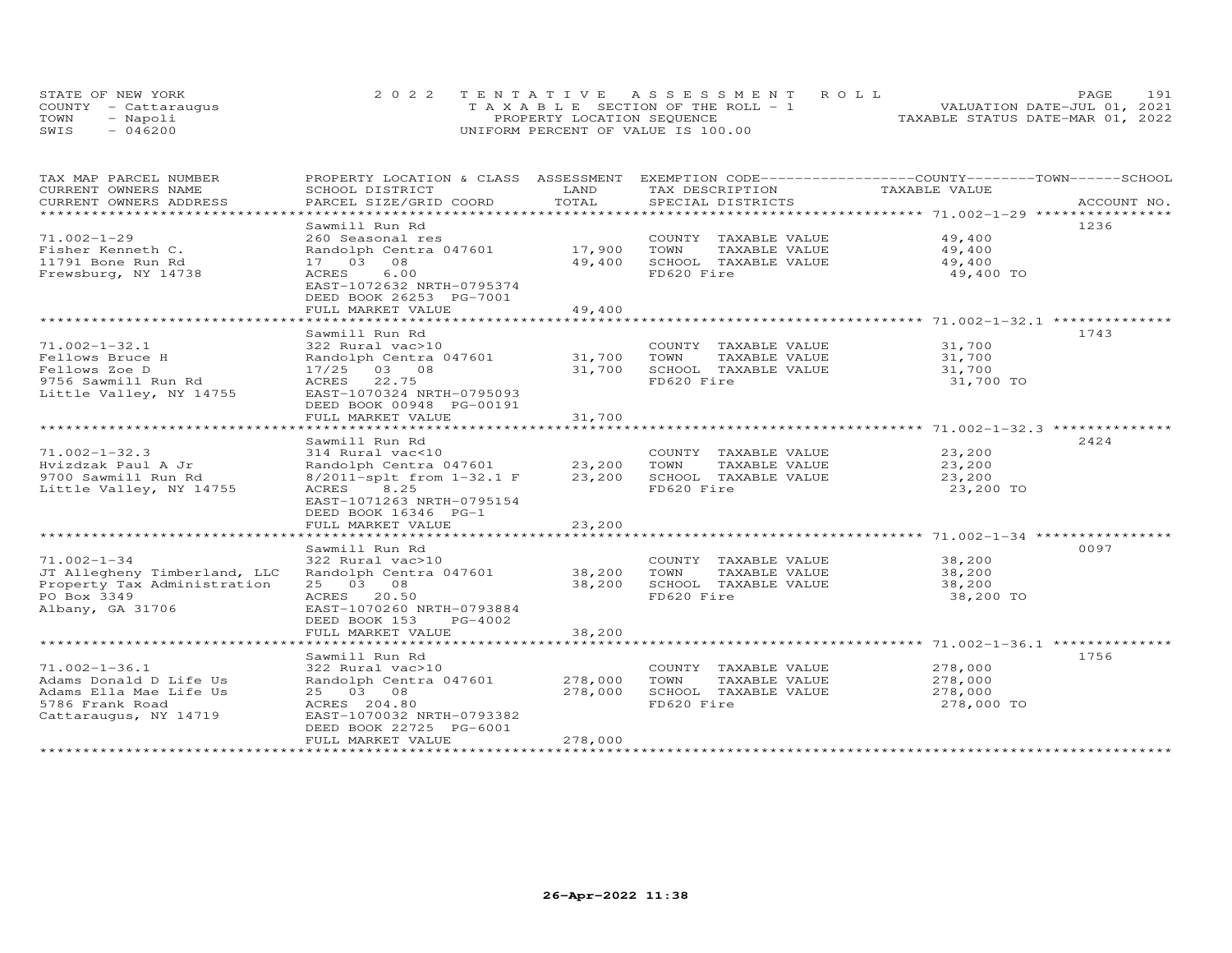|      | STATE OF NEW YORK    | 2022 TENTATIVE ASSESSMENT ROLL        | 192<br>PAGE.                     |
|------|----------------------|---------------------------------------|----------------------------------|
|      | COUNTY - Cattaraugus | T A X A B L E SECTION OF THE ROLL - 1 | VALUATION DATE-JUL 01, 2021      |
| TOWN | - Napoli             | PROPERTY LOCATION SEQUENCE            | TAXABLE STATUS DATE-MAR 01, 2022 |
| SWIS | - 046200             | UNIFORM PERCENT OF VALUE IS 100.00    |                                  |

| TAX MAP PARCEL NUMBER                       | PROPERTY LOCATION & CLASS ASSESSMENT                              |        | EXEMPTION CODE-----------------COUNTY-------TOWN-----SCHOOL |               |             |
|---------------------------------------------|-------------------------------------------------------------------|--------|-------------------------------------------------------------|---------------|-------------|
| CURRENT OWNERS NAME                         | SCHOOL DISTRICT                                                   | LAND   | TAX DESCRIPTION                                             | TAXABLE VALUE |             |
| CURRENT OWNERS ADDRESS                      | PARCEL SIZE/GRID COORD                                            | TOTAL  | SPECIAL DISTRICTS                                           |               | ACCOUNT NO. |
|                                             |                                                                   |        |                                                             |               |             |
|                                             | Sawmill Run Rd                                                    |        |                                                             |               | 1758        |
| $71.002 - 1 - 37.1$                         | 314 Rural vac<10                                                  |        | COUNTY TAXABLE VALUE 15,400                                 |               |             |
| Hazen Pamela J                              | Randolph Centra 047601 15,400                                     |        | TOWN<br>TAXABLE VALUE                                       | 15,400        |             |
| 184 Spring St                               | 26 03 08                                                          | 15,400 | SCHOOL TAXABLE VALUE                                        | 15,400        |             |
| Randolph, NY 14772                          | ACRES 1.55                                                        |        | FD620 Fire                                                  | 15,400 TO     |             |
|                                             | EAST-1068765 NRTH-0795829                                         |        |                                                             |               |             |
|                                             | DEED BOOK 804<br>PG-00410                                         |        |                                                             |               |             |
|                                             | FULL MARKET VALUE                                                 | 15,400 |                                                             |               |             |
|                                             |                                                                   |        |                                                             |               |             |
|                                             | 2508 Sawmill Run Rd                                               |        |                                                             |               | 1561        |
| $71.002 - 1 - 23$                           | 322 Rural vac>10                                                  |        | COUNTY TAXABLE VALUE                                        | 32,400        |             |
| Bognar William P                            | Randolph Centra 047601                                            | 32,400 | TOWN<br>TAXABLE VALUE                                       | 32,400        |             |
| Bognar William J                            | 09 03 08                                                          | 32,400 | SCHOOL TAXABLE VALUE                                        | 32,400        |             |
| 5888 Dublin Rd                              | ACRES 26.37                                                       |        | FD620 Fire                                                  | 32,400 TO     |             |
| Salamanca, NY 14779                         | EAST-1074753 NRTH-0792830                                         |        |                                                             |               |             |
|                                             | DEED BOOK 18583 PG-5001                                           |        |                                                             |               |             |
|                                             |                                                                   |        |                                                             |               |             |
|                                             |                                                                   |        |                                                             |               |             |
|                                             | 9471 Sawmill Run Rd                                               |        |                                                             |               | 2345        |
| $71.002 - 1 - 24.3$                         | 312 Vac w/imprv                                                   |        | COUNTY TAXABLE VALUE 31,200                                 |               |             |
| KENT BRIAN                                  | Randolph Centra 047601 28,500<br>Randolph Centr<br>ACRES    13.00 |        | TOWN<br>TAXABLE VALUE                                       | 31,200        |             |
| KENT LORA                                   |                                                                   | 31,200 | SCHOOL TAXABLE VALUE                                        | 31,200        |             |
| 7162 COMBS DRIVE                            | EAST-0107640 NRTH-0791912                                         |        | FD620 Fire                                                  | 31,200 TO     |             |
| HAMBURG, NY 14075                           | DEED BOOK 26719 PG-9002                                           |        |                                                             |               |             |
|                                             | FULL MARKET VALUE                                                 | 31,200 |                                                             |               |             |
|                                             |                                                                   |        |                                                             |               |             |
|                                             | 9543 Sawmill Run Rd                                               |        |                                                             |               | 2345        |
| $71.002 - 1 - 24.2$                         | 260 Seasonal res                                                  |        | COUNTY TAXABLE VALUE 61,200                                 |               |             |
| MOZG THOMAS                                 | Randolph Centra 047601 38,300                                     |        | TOWN<br>TAXABLE VALUE                                       | 61,200        |             |
| MOZG MARY JO                                | ACRES 19.40                                                       | 61,200 | SCHOOL TAXABLE VALUE                                        | 61,200        |             |
| 1 Saint Paul Street<br>Lackawanna. NY 14218 | EAST-0107640 NRTH-0791912                                         |        | FD620 Fire                                                  | 61,200 TO     |             |
| Lackawanna, NY 14218                        | DEED BOOK 28048 PG-5002<br>FULL MARKET VALUE                      | 61,200 |                                                             |               |             |
|                                             |                                                                   |        |                                                             |               |             |
|                                             | 9564 Sawmill Run Rd                                               |        |                                                             |               | 2028        |
| $71.002 - 1 - 26.4$                         | 312 Vac w/imprv                                                   |        | COUNTY TAXABLE VALUE                                        | 40,100        |             |
| NICASTRO Norman S                           | Randolph Centra 047601 22,000                                     |        | TOWN<br>TAXABLE VALUE                                       | 40,100        |             |
| NICASTRO Anne A.                            | 17 03 08                                                          | 40,100 | SCHOOL TAXABLE VALUE                                        | 40,100        |             |
| 222 Oakbrook Dr.                            | 5.45<br>ACRES                                                     |        | FD620 Fire                                                  | 40,100 TO     |             |
| West Seneca, NY 14224                       | EAST-1071809 NRTH-0792497                                         |        |                                                             |               |             |
|                                             | DEED BOOK 27058 PG-4001                                           |        |                                                             |               |             |
|                                             | FULL MARKET VALUE                                                 | 40,100 |                                                             |               |             |
|                                             |                                                                   |        |                                                             |               |             |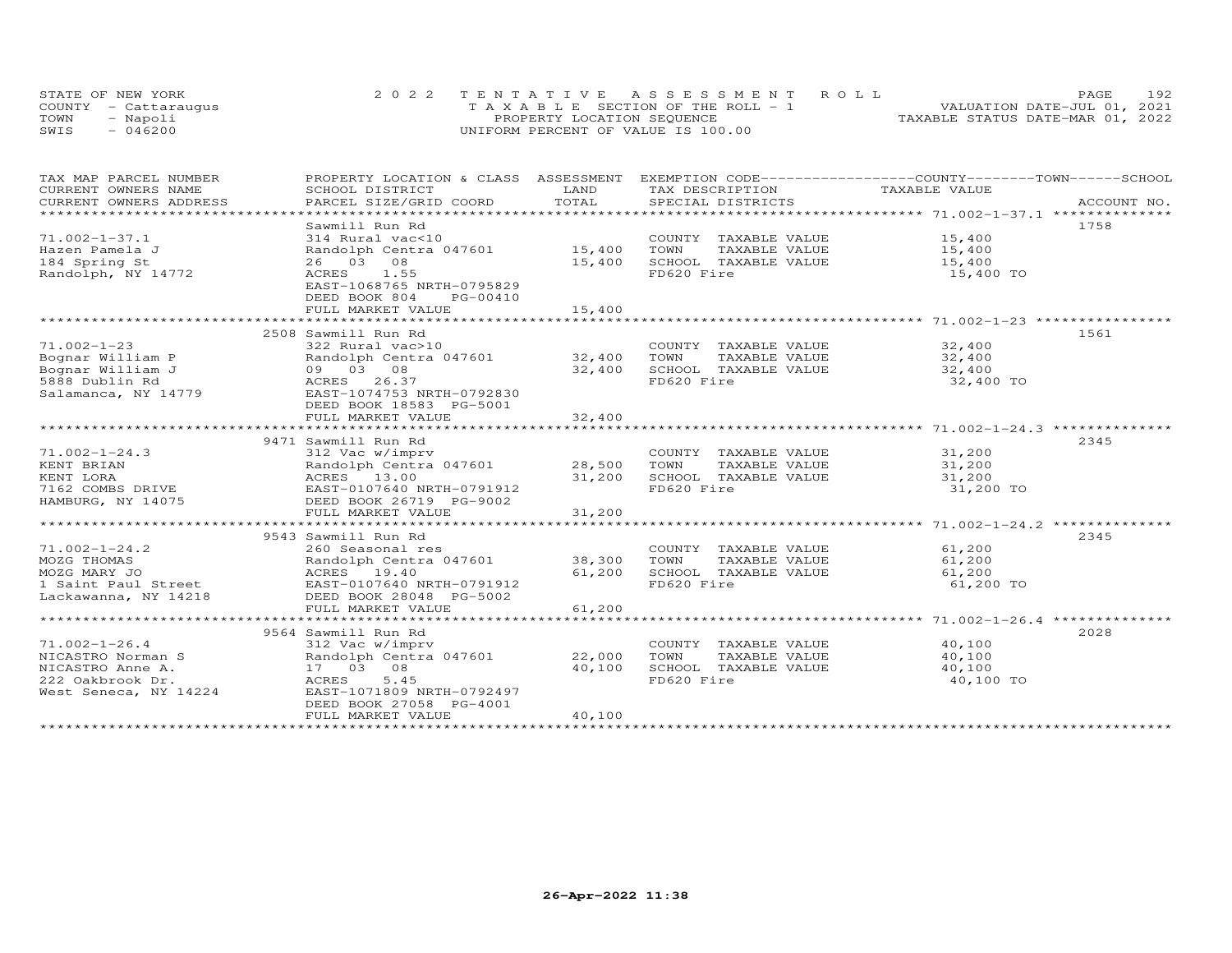|      | STATE OF NEW YORK    | 2022 TENTATIVE ASSESSMENT ROLL        | 193<br>PAGE                      |  |
|------|----------------------|---------------------------------------|----------------------------------|--|
|      | COUNTY - Cattarauqus | T A X A B L E SECTION OF THE ROLL - 1 | VALUATION DATE-JUL 01, 2021      |  |
| TOWN | - Napoli             | PROPERTY LOCATION SEQUENCE            | TAXABLE STATUS DATE-MAR 01, 2022 |  |
| SWIS | $-046200$            | UNIFORM PERCENT OF VALUE IS 100.00    |                                  |  |

| TAX MAP PARCEL NUMBER<br>CURRENT OWNERS NAME        | PROPERTY LOCATION & CLASS ASSESSMENT<br>SCHOOL DISTRICT | LAND    | EXEMPTION CODE-----------------COUNTY-------TOWN------SCHOOL<br>TAX DESCRIPTION | TAXABLE VALUE  |                    |
|-----------------------------------------------------|---------------------------------------------------------|---------|---------------------------------------------------------------------------------|----------------|--------------------|
| CURRENT OWNERS ADDRESS<br>************************* | PARCEL SIZE/GRID COORD                                  | TOTAL   | SPECIAL DISTRICTS                                                               |                | ACCOUNT NO.        |
|                                                     | 9565 Sawmill Run Rd                                     |         |                                                                                 |                | 2027               |
| $71.002 - 1 - 26.3$                                 | 312 Vac w/imprv                                         |         | COUNTY TAXABLE VALUE                                                            | 24,800         |                    |
| NICASTRO Norman S                                   | Randolph Centra 047601 14,800                           |         | TOWN<br>TAXABLE VALUE                                                           | 24,800         |                    |
| NICASTRO Anne A.                                    | 17 03 08                                                | 24,800  | SCHOOL TAXABLE VALUE                                                            | 24,800         |                    |
| 222 Oakbrook Dr.                                    | ACRES 1.25                                              |         | FD620 Fire                                                                      | 24,800 TO      |                    |
| West Seneca, NY 14224                               | EAST-1071614 NRTH-0793049                               |         |                                                                                 |                |                    |
|                                                     | DEED BOOK 27058 PG-4001                                 |         |                                                                                 |                |                    |
|                                                     | FULL MARKET VALUE                                       | 24,800  |                                                                                 |                |                    |
|                                                     |                                                         |         |                                                                                 |                |                    |
|                                                     | 9583 Sawmill Run Rd                                     |         |                                                                                 |                | 1524               |
| $71.002 - 1 - 25$                                   | 312 Vac w/imprv                                         |         | COUNTY TAXABLE VALUE                                                            | 19,200         |                    |
| NICASTRO Norman S                                   | Randolph Centra 047601 15,700                           |         | TOWN<br>TAXABLE VALUE                                                           | 19,200         |                    |
| NICASTRO Anne A.                                    |                                                         | 19,200  | SCHOOL TAXABLE VALUE                                                            | 19,200         |                    |
| 222 Oakbrook Dr.                                    | Randolph Cent<br>17 03 08<br>ACRES 1.68<br>1.68         |         | FD620 Fire                                                                      | 19,200 TO      |                    |
| West Seneca, NY 14224                               | EAST-1071695 NRTH-0792801                               |         |                                                                                 |                |                    |
|                                                     | DEED BOOK 27058 PG-4001                                 |         |                                                                                 |                |                    |
|                                                     | FULL MARKET VALUE                                       | 19,200  |                                                                                 |                |                    |
|                                                     |                                                         |         |                                                                                 |                |                    |
|                                                     | 9622 Sawmill Run Rd                                     |         |                                                                                 |                | 2120               |
| $71.002 - 1 - 26.5$                                 | 210 1 Family Res                                        |         | COUNTY TAXABLE VALUE                                                            | 206,000        |                    |
| Rockwell Robert D                                   | Randolph Centra 047601                                  | 25,200  | TOWN<br>TAXABLE VALUE                                                           | 206,000        |                    |
| 9622 Sawmill Run Rd                                 | 17 03 08                                                | 206,000 | SCHOOL TAXABLE VALUE                                                            | 206,000        |                    |
| Little Valley, NY 14755                             | ACRES<br>6.90                                           |         | FD620 Fire                                                                      | 206,000 TO     |                    |
|                                                     | EAST-1071657 NRTH-0793677                               |         |                                                                                 |                |                    |
|                                                     | DEED BOOK 8762 PG-8001                                  |         |                                                                                 |                |                    |
|                                                     | FULL MARKET VALUE                                       | 206,000 |                                                                                 |                |                    |
|                                                     |                                                         |         |                                                                                 |                |                    |
|                                                     | 9650 Sawmill Run Rd                                     |         |                                                                                 |                | 1434               |
| $71.002 - 1 - 27.1$                                 | 260 Seasonal res                                        |         | COUNTY TAXABLE VALUE                                                            | 57,700         |                    |
| Long Dennis P                                       | Randolph Centra 047601 19,400                           |         | TOWN<br>TAXABLE VALUE                                                           | 57,700         |                    |
| Mackey Theresa M                                    | 17 03 08                                                | 57,700  | SCHOOL TAXABLE VALUE                                                            | 57,700         |                    |
| 17 College St                                       | Ff 460.00                                               |         | FD620 Fire                                                                      | 57,700 TO      |                    |
| Buffalo, NY 14201                                   | ACRES<br>6.10                                           |         |                                                                                 |                |                    |
|                                                     | EAST-1071843 NRTH-0794331                               |         |                                                                                 |                |                    |
|                                                     | DEED BOOK 2372 PG-5001<br>FULL MARKET VALUE             | 57,700  |                                                                                 |                |                    |
|                                                     |                                                         |         |                                                                                 |                |                    |
|                                                     | 9700 Sawmill Run Rd                                     |         |                                                                                 |                | 1316               |
| $71.002 - 1 - 28$                                   | 240 Rural res                                           |         | BAS STAR<br>41854                                                               | $\overline{O}$ | $\Omega$<br>30,000 |
| Hvizdzak Paul A Jr                                  | Randolph Centra 047601                                  | 93,900  | COUNTY TAXABLE VALUE                                                            | 257,500        |                    |
| 9700 Sawmill Run Rd                                 | 17 03 08                                                | 257,500 | TAXABLE VALUE<br>TOWN                                                           | 257,500        |                    |
| Little Valley, NY 14755                             | ACRES 89.15                                             |         | SCHOOL TAXABLE VALUE                                                            | 227,500        |                    |
|                                                     | EAST-1073151 NRTH-0794831                               |         | FD620 Fire                                                                      | 257,500 TO     |                    |
|                                                     | DEED BOOK 00955 PG-00476                                |         |                                                                                 |                |                    |
|                                                     | FULL MARKET VALUE                                       | 257,500 |                                                                                 |                |                    |
|                                                     |                                                         |         |                                                                                 |                |                    |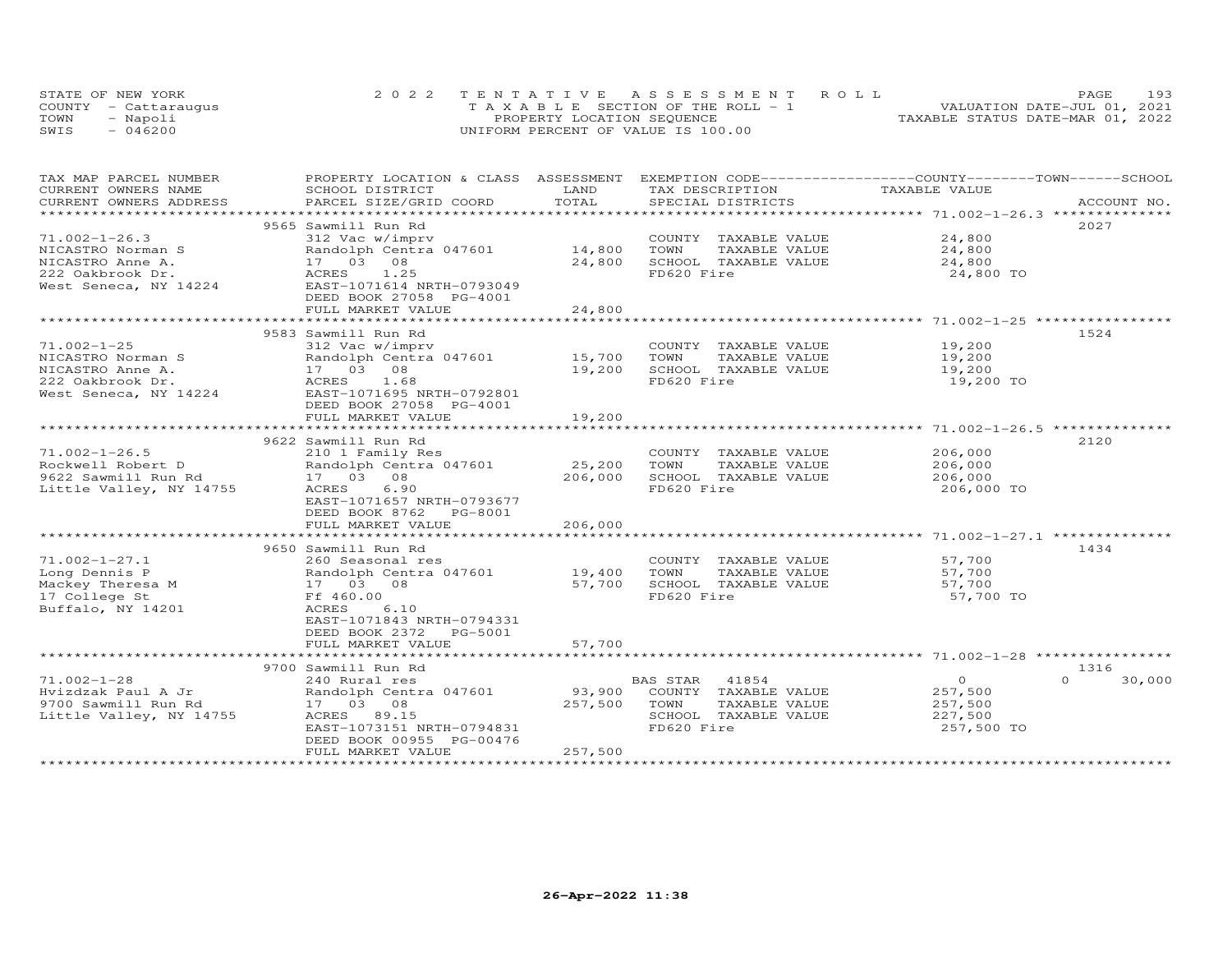|      | STATE OF NEW YORK    | 2022 TENTATIVE ASSESSMENT ROLL        | 194<br>PAGE                      |
|------|----------------------|---------------------------------------|----------------------------------|
|      | COUNTY - Cattaraugus | T A X A B L E SECTION OF THE ROLL - 1 | VALUATION DATE-JUL 01, 2021      |
| TOWN | - Napoli             | PROPERTY LOCATION SEQUENCE            | TAXABLE STATUS DATE-MAR 01, 2022 |
| SWIS | $-046200$            | UNIFORM PERCENT OF VALUE IS 100.00    |                                  |

| TAX MAP PARCEL NUMBER    | PROPERTY LOCATION & CLASS ASSESSMENT EXEMPTION CODE----------------COUNTY--------TOWN-----SCHOOL |              |                                    |                |                    |
|--------------------------|--------------------------------------------------------------------------------------------------|--------------|------------------------------------|----------------|--------------------|
| CURRENT OWNERS NAME      | SCHOOL DISTRICT                                                                                  | LAND         | TAX DESCRIPTION                    | TAXABLE VALUE  |                    |
| CURRENT OWNERS ADDRESS   | PARCEL SIZE/GRID COORD                                                                           | TOTAL        | SPECIAL DISTRICTS                  |                | ACCOUNT NO.        |
| ************************ |                                                                                                  |              |                                    |                |                    |
|                          | 9733 Sawmill Run Rd                                                                              |              |                                    |                | 2156               |
| $71.002 - 1 - 32.2$      | 210 1 Family Res                                                                                 |              | 41854<br>BAS STAR                  | $\overline{O}$ | $\Omega$<br>30,000 |
| Andrews Walter Jr        | Randolph Centra 047601                                                                           | 13,400       | COUNTY TAXABLE VALUE               | 49,000         |                    |
| 9733 Sawmill Run Rd      | 17 03 08                                                                                         | 49,000       | TOWN<br>TAXABLE VALUE              | 49,000         |                    |
| Little Valley, NY 14755  | 1.75<br>ACRES                                                                                    |              | SCHOOL TAXABLE VALUE               | 19,000         |                    |
|                          | EAST-1070900 NRTH-0795383                                                                        |              | FD620 Fire                         | 49,000 TO      |                    |
|                          | DEED BOOK 00948 PG-01102                                                                         |              |                                    |                |                    |
|                          | FULL MARKET VALUE                                                                                | 49,000       |                                    |                |                    |
|                          | ***************************                                                                      | ************ |                                    |                |                    |
|                          | 9740 Sawmill Run Rd                                                                              |              |                                    |                | 2338               |
| $71.002 - 1 - 31.3$      | 322 Rural vac>10                                                                                 |              | COUNTY TAXABLE VALUE               | 28,500         |                    |
| Hvizdzak Paul A Jr       | Randolph Centra 047601                                                                           | 28,500       | TOWN<br>TAXABLE VALUE              | 28,500         |                    |
| 9700 Sawmill Run Rd      | $18 - 26$ 3 8                                                                                    | 28,500       | SCHOOL TAXABLE VALUE               | 28,500         |                    |
| Little Valley, NY 14755  | ACRES 17.40                                                                                      |              | FD620 Fire                         | 28,500 TO      |                    |
|                          | EAST-1071444 NRTH-0796483                                                                        |              |                                    |                |                    |
|                          | DEED BOOK 1014 PG-663                                                                            |              |                                    |                |                    |
|                          | FULL MARKET VALUE                                                                                | 28,500       |                                    |                |                    |
|                          |                                                                                                  |              |                                    |                |                    |
|                          | 9756 Sawmill Run Rd                                                                              |              |                                    |                | 1366               |
| $71.002 - 1 - 31.1$      | 240 Rural res                                                                                    |              | BAS STAR<br>41854                  | $\overline{O}$ | $\Omega$<br>30,000 |
| Fellows Bruce H          | Randolph Centra 047601                                                                           |              | 96,700 COUNTY TAXABLE VALUE        | 244,100        |                    |
| Fellows Zoe D            | 18/26 03 08                                                                                      | 244,100      | TAXABLE VALUE<br>TOWN              | 244,100        |                    |
| 9756 Sawmill Run Rd      | ACRES 83.77                                                                                      |              | SCHOOL TAXABLE VALUE               | 214,100        |                    |
| Little Valley, NY 14755  | EAST-1070253 NRTH-0796588                                                                        |              | FD620 Fire                         | 244,100 TO     |                    |
|                          | DEED BOOK 826<br>PG-00545                                                                        |              |                                    |                |                    |
|                          | FULL MARKET VALUE                                                                                | 244,100      |                                    |                |                    |
|                          |                                                                                                  |              |                                    |                |                    |
|                          | 9777 Sawmill Run Rd                                                                              |              |                                    |                | 1965               |
| $71.002 - 1 - 36.2$      |                                                                                                  |              | COUNTY TAXABLE VALUE               | 50,200         |                    |
|                          | 270 Mfg housing                                                                                  |              |                                    |                |                    |
| Nickerson Clayton        | Randolph Centra 047601                                                                           | 17,700       | TOWN<br>TAXABLE VALUE              | 50,200         |                    |
| 1042 Forest Ave Ext      | 25 03 08                                                                                         | 50,200       | SCHOOL TAXABLE VALUE<br>FD620 Fire | 50,200         |                    |
| Jamestown, NY 14701      | FRNT 200.00 DPTH 193.00                                                                          |              |                                    | 50,200 TO      |                    |
|                          | EAST-1069922 NRTH-0795470                                                                        |              |                                    |                |                    |
|                          | DEED BOOK 28870 PG-9001                                                                          |              |                                    |                |                    |
|                          | FULL MARKET VALUE                                                                                | 50,200       |                                    |                |                    |
|                          |                                                                                                  |              |                                    |                |                    |
|                          | 9818 Sawmill Run Rd                                                                              |              |                                    |                | 1956               |
| $71.002 - 1 - 37.2$      | 270 Mfg housing                                                                                  |              | 41854<br>BAS STAR                  | $\overline{0}$ | $\Omega$<br>30,000 |
| Braun Dianne M           | Randolph Centra 047601                                                                           | 20,400       | COUNTY TAXABLE VALUE               | 32,100         |                    |
| PO Box 314               | $26 - 03 - 08$                                                                                   | 32,100       | TOWN<br>TAXABLE VALUE              | 32,100         |                    |
| Randolph, NY 14772       | ACRES<br>4.72                                                                                    |              | SCHOOL TAXABLE VALUE               | 2,100          |                    |
|                          | EAST-1069100 NRTH-0795828                                                                        |              | FD620 Fire                         | 32,100 TO      |                    |
|                          | PG-9003<br>DEED BOOK 4219                                                                        |              |                                    |                |                    |
|                          | FULL MARKET VALUE                                                                                | 32,100       |                                    |                |                    |
|                          |                                                                                                  |              |                                    |                |                    |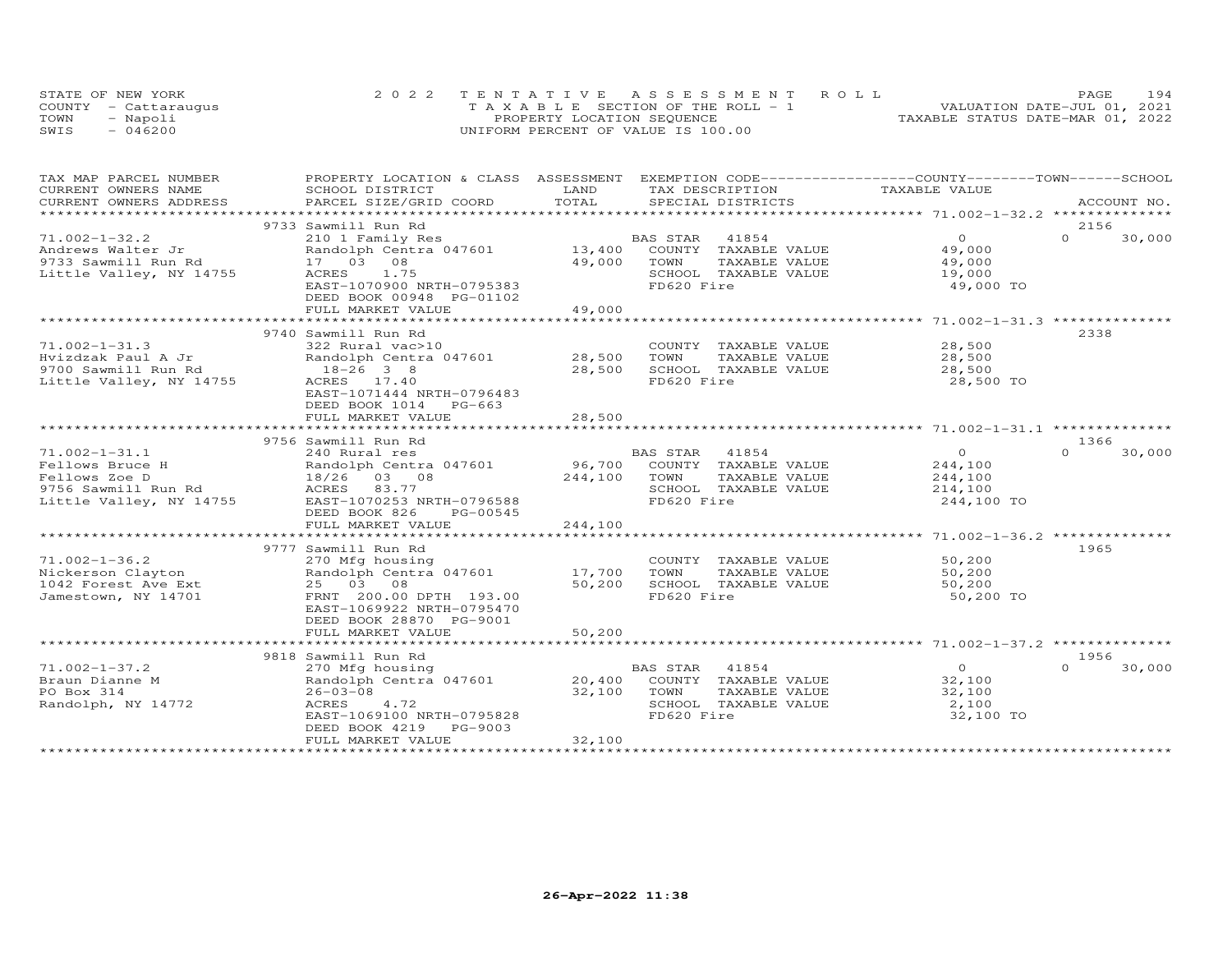|      | STATE OF NEW YORK    | 2022 TENTATIVE ASSESSMENT ROLL        | 195<br>PAGE                      |
|------|----------------------|---------------------------------------|----------------------------------|
|      | COUNTY - Cattarauqus | T A X A B L E SECTION OF THE ROLL - 1 | VALUATION DATE-JUL 01, 2021      |
| TOWN | - Napoli             | PROPERTY LOCATION SEQUENCE            | TAXABLE STATUS DATE-MAR 01, 2022 |
| SWIS | $-046200$            | UNIFORM PERCENT OF VALUE IS 100.00    |                                  |

| TAXABLE VALUE<br>CURRENT OWNERS NAME<br>SCHOOL DISTRICT<br>LAND<br>TAX DESCRIPTION<br>TOTAL<br>CURRENT OWNERS ADDRESS<br>PARCEL SIZE/GRID COORD<br>SPECIAL DISTRICTS<br>ACCOUNT NO.<br>************************<br>9838 Sawmill Run Rd<br>2083<br>$71.002 - 1 - 37.3$<br>COUNTY TAXABLE VALUE 25,500<br>270 Mfg housing<br>Randolph Centra 047601<br>17,400<br>TOWN<br>TAXABLE VALUE<br>25,500<br>Braun Dianne<br>25,500<br>26 03 08<br>25,500<br>SCHOOL TAXABLE VALUE<br>PO Box 314<br>FD620 Fire<br>Randolph, NY 14772<br>ACRES<br>3,20<br>25,500 TO<br>EAST-1068518 NRTH-0795829<br>DEED BOOK 893<br>PG-00903<br>25,500<br>FULL MARKET VALUE<br>**************<br>2077<br>9839 Sawmill Run Rd<br>$71.002 - 1 - 36.3$<br>BAS STAR<br>41854<br>$\overline{O}$<br>$\Omega$<br>30,000<br>210 1 Family Res<br>13,700 COUNTY TAXABLE VALUE<br>Murphy Michael P<br>Randolph Centra 047601<br>56,000<br>25 03 08<br>56,000<br>TOWN<br>TAXABLE VALUE<br>Green Heither M<br>56,000<br>2.00<br>SCHOOL TAXABLE VALUE<br>9839 Sawmill Run Rd<br>ACRES<br>26,000<br>FD620 Fire<br>56,000 TO<br>DEED BOOK 7421<br>PG-3002<br>56,000<br>FULL MARKET VALUE<br>9857 Sawmill Run Rd<br>1808<br>60,300<br>$71.001 - 3 - 23$<br>210 1 Family Res<br>COUNTY TAXABLE VALUE<br>210 1 Family Res<br>Randolph Centra 047601               15,500<br>Strusa Timothy & Crystal<br>TOWN<br>TAXABLE VALUE<br>60,300<br>Stoll Patricia & Ronald L<br>9857 Sawmill Run Road<br>25 03 08<br>60,300<br>SCHOOL TAXABLE VALUE<br>60,300<br>FD620 Fire<br>FRNT 198.00 DPTH 195.00<br>60,300 TO<br>Little Valley, NY 14755<br>EAST-1068196 NRTH-0795479<br>DEED BOOK 24559 PG-5002<br>FULL MARKET VALUE<br>60,300<br>9860 Sawmill Run Rd<br>1497<br>$71.002 - 1 - 38.1$<br>68,500<br>210 1 Family Res<br>COUNTY TAXABLE VALUE<br>Randolph Centra 047601 13,000<br>TOWN<br>TAXABLE VALUE<br>68,500<br>Stoll Ronald E<br>26 03 08<br>68,500<br>SCHOOL TAXABLE VALUE<br>Stoll Patricia R<br>68,500<br>FD620 Fire<br>68,500 TO<br>9857 Sawmill Run Rd<br>ACRES 1.50<br>Little Valley, NY 14755<br>EAST-1068164 NRTH-0795720<br>DEED BOOK 20190 PG-8355<br>68,500<br>FULL MARKET VALUE<br>9885 Sawmill Run Rd<br>1830<br>$71.001 - 3 - 25$<br>296,200<br>831 Tele Comm<br>COUNTY TAXABLE VALUE<br>16,300<br>Randolph Centra 047601<br>TOWN<br>TAXABLE VALUE<br>296,200<br>SBA Towers VII, LLC<br>25 03 08<br>296,200<br>SCHOOL TAXABLE VALUE<br>8051 Congress Ave<br>296,200<br>Boca Raton, FL 33487-1307<br>FD620 Fire<br>296,200 TO<br>ACRES 11.25<br>EAST-1067541 NRTH-0792980<br>DEED BOOK 23667 PG-6002<br>296,200<br>FULL MARKET VALUE | TAX MAP PARCEL NUMBER | PROPERTY LOCATION & CLASS ASSESSMENT | EXEMPTION CODE-----------------COUNTY-------TOWN------SCHOOL |  |
|------------------------------------------------------------------------------------------------------------------------------------------------------------------------------------------------------------------------------------------------------------------------------------------------------------------------------------------------------------------------------------------------------------------------------------------------------------------------------------------------------------------------------------------------------------------------------------------------------------------------------------------------------------------------------------------------------------------------------------------------------------------------------------------------------------------------------------------------------------------------------------------------------------------------------------------------------------------------------------------------------------------------------------------------------------------------------------------------------------------------------------------------------------------------------------------------------------------------------------------------------------------------------------------------------------------------------------------------------------------------------------------------------------------------------------------------------------------------------------------------------------------------------------------------------------------------------------------------------------------------------------------------------------------------------------------------------------------------------------------------------------------------------------------------------------------------------------------------------------------------------------------------------------------------------------------------------------------------------------------------------------------------------------------------------------------------------------------------------------------------------------------------------------------------------------------------------------------------------------------------------------------------------------------------------------------------------------------------------------------------------------------------------------------------------------------------------------------------------------------------------------------------------------------------------------------------------------------------------|-----------------------|--------------------------------------|--------------------------------------------------------------|--|
|                                                                                                                                                                                                                                                                                                                                                                                                                                                                                                                                                                                                                                                                                                                                                                                                                                                                                                                                                                                                                                                                                                                                                                                                                                                                                                                                                                                                                                                                                                                                                                                                                                                                                                                                                                                                                                                                                                                                                                                                                                                                                                                                                                                                                                                                                                                                                                                                                                                                                                                                                                                                      |                       |                                      |                                                              |  |
|                                                                                                                                                                                                                                                                                                                                                                                                                                                                                                                                                                                                                                                                                                                                                                                                                                                                                                                                                                                                                                                                                                                                                                                                                                                                                                                                                                                                                                                                                                                                                                                                                                                                                                                                                                                                                                                                                                                                                                                                                                                                                                                                                                                                                                                                                                                                                                                                                                                                                                                                                                                                      |                       |                                      |                                                              |  |
|                                                                                                                                                                                                                                                                                                                                                                                                                                                                                                                                                                                                                                                                                                                                                                                                                                                                                                                                                                                                                                                                                                                                                                                                                                                                                                                                                                                                                                                                                                                                                                                                                                                                                                                                                                                                                                                                                                                                                                                                                                                                                                                                                                                                                                                                                                                                                                                                                                                                                                                                                                                                      |                       |                                      |                                                              |  |
|                                                                                                                                                                                                                                                                                                                                                                                                                                                                                                                                                                                                                                                                                                                                                                                                                                                                                                                                                                                                                                                                                                                                                                                                                                                                                                                                                                                                                                                                                                                                                                                                                                                                                                                                                                                                                                                                                                                                                                                                                                                                                                                                                                                                                                                                                                                                                                                                                                                                                                                                                                                                      |                       |                                      |                                                              |  |
|                                                                                                                                                                                                                                                                                                                                                                                                                                                                                                                                                                                                                                                                                                                                                                                                                                                                                                                                                                                                                                                                                                                                                                                                                                                                                                                                                                                                                                                                                                                                                                                                                                                                                                                                                                                                                                                                                                                                                                                                                                                                                                                                                                                                                                                                                                                                                                                                                                                                                                                                                                                                      |                       |                                      |                                                              |  |
|                                                                                                                                                                                                                                                                                                                                                                                                                                                                                                                                                                                                                                                                                                                                                                                                                                                                                                                                                                                                                                                                                                                                                                                                                                                                                                                                                                                                                                                                                                                                                                                                                                                                                                                                                                                                                                                                                                                                                                                                                                                                                                                                                                                                                                                                                                                                                                                                                                                                                                                                                                                                      |                       |                                      |                                                              |  |
|                                                                                                                                                                                                                                                                                                                                                                                                                                                                                                                                                                                                                                                                                                                                                                                                                                                                                                                                                                                                                                                                                                                                                                                                                                                                                                                                                                                                                                                                                                                                                                                                                                                                                                                                                                                                                                                                                                                                                                                                                                                                                                                                                                                                                                                                                                                                                                                                                                                                                                                                                                                                      |                       |                                      |                                                              |  |
|                                                                                                                                                                                                                                                                                                                                                                                                                                                                                                                                                                                                                                                                                                                                                                                                                                                                                                                                                                                                                                                                                                                                                                                                                                                                                                                                                                                                                                                                                                                                                                                                                                                                                                                                                                                                                                                                                                                                                                                                                                                                                                                                                                                                                                                                                                                                                                                                                                                                                                                                                                                                      |                       |                                      |                                                              |  |
|                                                                                                                                                                                                                                                                                                                                                                                                                                                                                                                                                                                                                                                                                                                                                                                                                                                                                                                                                                                                                                                                                                                                                                                                                                                                                                                                                                                                                                                                                                                                                                                                                                                                                                                                                                                                                                                                                                                                                                                                                                                                                                                                                                                                                                                                                                                                                                                                                                                                                                                                                                                                      |                       |                                      |                                                              |  |
|                                                                                                                                                                                                                                                                                                                                                                                                                                                                                                                                                                                                                                                                                                                                                                                                                                                                                                                                                                                                                                                                                                                                                                                                                                                                                                                                                                                                                                                                                                                                                                                                                                                                                                                                                                                                                                                                                                                                                                                                                                                                                                                                                                                                                                                                                                                                                                                                                                                                                                                                                                                                      |                       |                                      |                                                              |  |
|                                                                                                                                                                                                                                                                                                                                                                                                                                                                                                                                                                                                                                                                                                                                                                                                                                                                                                                                                                                                                                                                                                                                                                                                                                                                                                                                                                                                                                                                                                                                                                                                                                                                                                                                                                                                                                                                                                                                                                                                                                                                                                                                                                                                                                                                                                                                                                                                                                                                                                                                                                                                      |                       |                                      |                                                              |  |
|                                                                                                                                                                                                                                                                                                                                                                                                                                                                                                                                                                                                                                                                                                                                                                                                                                                                                                                                                                                                                                                                                                                                                                                                                                                                                                                                                                                                                                                                                                                                                                                                                                                                                                                                                                                                                                                                                                                                                                                                                                                                                                                                                                                                                                                                                                                                                                                                                                                                                                                                                                                                      |                       |                                      |                                                              |  |
|                                                                                                                                                                                                                                                                                                                                                                                                                                                                                                                                                                                                                                                                                                                                                                                                                                                                                                                                                                                                                                                                                                                                                                                                                                                                                                                                                                                                                                                                                                                                                                                                                                                                                                                                                                                                                                                                                                                                                                                                                                                                                                                                                                                                                                                                                                                                                                                                                                                                                                                                                                                                      |                       |                                      |                                                              |  |
|                                                                                                                                                                                                                                                                                                                                                                                                                                                                                                                                                                                                                                                                                                                                                                                                                                                                                                                                                                                                                                                                                                                                                                                                                                                                                                                                                                                                                                                                                                                                                                                                                                                                                                                                                                                                                                                                                                                                                                                                                                                                                                                                                                                                                                                                                                                                                                                                                                                                                                                                                                                                      |                       |                                      |                                                              |  |
|                                                                                                                                                                                                                                                                                                                                                                                                                                                                                                                                                                                                                                                                                                                                                                                                                                                                                                                                                                                                                                                                                                                                                                                                                                                                                                                                                                                                                                                                                                                                                                                                                                                                                                                                                                                                                                                                                                                                                                                                                                                                                                                                                                                                                                                                                                                                                                                                                                                                                                                                                                                                      |                       |                                      |                                                              |  |
|                                                                                                                                                                                                                                                                                                                                                                                                                                                                                                                                                                                                                                                                                                                                                                                                                                                                                                                                                                                                                                                                                                                                                                                                                                                                                                                                                                                                                                                                                                                                                                                                                                                                                                                                                                                                                                                                                                                                                                                                                                                                                                                                                                                                                                                                                                                                                                                                                                                                                                                                                                                                      |                       |                                      |                                                              |  |
|                                                                                                                                                                                                                                                                                                                                                                                                                                                                                                                                                                                                                                                                                                                                                                                                                                                                                                                                                                                                                                                                                                                                                                                                                                                                                                                                                                                                                                                                                                                                                                                                                                                                                                                                                                                                                                                                                                                                                                                                                                                                                                                                                                                                                                                                                                                                                                                                                                                                                                                                                                                                      |                       |                                      |                                                              |  |
|                                                                                                                                                                                                                                                                                                                                                                                                                                                                                                                                                                                                                                                                                                                                                                                                                                                                                                                                                                                                                                                                                                                                                                                                                                                                                                                                                                                                                                                                                                                                                                                                                                                                                                                                                                                                                                                                                                                                                                                                                                                                                                                                                                                                                                                                                                                                                                                                                                                                                                                                                                                                      |                       |                                      |                                                              |  |
|                                                                                                                                                                                                                                                                                                                                                                                                                                                                                                                                                                                                                                                                                                                                                                                                                                                                                                                                                                                                                                                                                                                                                                                                                                                                                                                                                                                                                                                                                                                                                                                                                                                                                                                                                                                                                                                                                                                                                                                                                                                                                                                                                                                                                                                                                                                                                                                                                                                                                                                                                                                                      |                       |                                      |                                                              |  |
|                                                                                                                                                                                                                                                                                                                                                                                                                                                                                                                                                                                                                                                                                                                                                                                                                                                                                                                                                                                                                                                                                                                                                                                                                                                                                                                                                                                                                                                                                                                                                                                                                                                                                                                                                                                                                                                                                                                                                                                                                                                                                                                                                                                                                                                                                                                                                                                                                                                                                                                                                                                                      |                       |                                      |                                                              |  |
|                                                                                                                                                                                                                                                                                                                                                                                                                                                                                                                                                                                                                                                                                                                                                                                                                                                                                                                                                                                                                                                                                                                                                                                                                                                                                                                                                                                                                                                                                                                                                                                                                                                                                                                                                                                                                                                                                                                                                                                                                                                                                                                                                                                                                                                                                                                                                                                                                                                                                                                                                                                                      |                       |                                      |                                                              |  |
|                                                                                                                                                                                                                                                                                                                                                                                                                                                                                                                                                                                                                                                                                                                                                                                                                                                                                                                                                                                                                                                                                                                                                                                                                                                                                                                                                                                                                                                                                                                                                                                                                                                                                                                                                                                                                                                                                                                                                                                                                                                                                                                                                                                                                                                                                                                                                                                                                                                                                                                                                                                                      |                       |                                      |                                                              |  |
|                                                                                                                                                                                                                                                                                                                                                                                                                                                                                                                                                                                                                                                                                                                                                                                                                                                                                                                                                                                                                                                                                                                                                                                                                                                                                                                                                                                                                                                                                                                                                                                                                                                                                                                                                                                                                                                                                                                                                                                                                                                                                                                                                                                                                                                                                                                                                                                                                                                                                                                                                                                                      |                       |                                      |                                                              |  |
|                                                                                                                                                                                                                                                                                                                                                                                                                                                                                                                                                                                                                                                                                                                                                                                                                                                                                                                                                                                                                                                                                                                                                                                                                                                                                                                                                                                                                                                                                                                                                                                                                                                                                                                                                                                                                                                                                                                                                                                                                                                                                                                                                                                                                                                                                                                                                                                                                                                                                                                                                                                                      |                       |                                      |                                                              |  |
|                                                                                                                                                                                                                                                                                                                                                                                                                                                                                                                                                                                                                                                                                                                                                                                                                                                                                                                                                                                                                                                                                                                                                                                                                                                                                                                                                                                                                                                                                                                                                                                                                                                                                                                                                                                                                                                                                                                                                                                                                                                                                                                                                                                                                                                                                                                                                                                                                                                                                                                                                                                                      |                       |                                      |                                                              |  |
|                                                                                                                                                                                                                                                                                                                                                                                                                                                                                                                                                                                                                                                                                                                                                                                                                                                                                                                                                                                                                                                                                                                                                                                                                                                                                                                                                                                                                                                                                                                                                                                                                                                                                                                                                                                                                                                                                                                                                                                                                                                                                                                                                                                                                                                                                                                                                                                                                                                                                                                                                                                                      |                       |                                      |                                                              |  |
|                                                                                                                                                                                                                                                                                                                                                                                                                                                                                                                                                                                                                                                                                                                                                                                                                                                                                                                                                                                                                                                                                                                                                                                                                                                                                                                                                                                                                                                                                                                                                                                                                                                                                                                                                                                                                                                                                                                                                                                                                                                                                                                                                                                                                                                                                                                                                                                                                                                                                                                                                                                                      |                       |                                      |                                                              |  |
|                                                                                                                                                                                                                                                                                                                                                                                                                                                                                                                                                                                                                                                                                                                                                                                                                                                                                                                                                                                                                                                                                                                                                                                                                                                                                                                                                                                                                                                                                                                                                                                                                                                                                                                                                                                                                                                                                                                                                                                                                                                                                                                                                                                                                                                                                                                                                                                                                                                                                                                                                                                                      |                       |                                      |                                                              |  |
|                                                                                                                                                                                                                                                                                                                                                                                                                                                                                                                                                                                                                                                                                                                                                                                                                                                                                                                                                                                                                                                                                                                                                                                                                                                                                                                                                                                                                                                                                                                                                                                                                                                                                                                                                                                                                                                                                                                                                                                                                                                                                                                                                                                                                                                                                                                                                                                                                                                                                                                                                                                                      |                       |                                      |                                                              |  |
|                                                                                                                                                                                                                                                                                                                                                                                                                                                                                                                                                                                                                                                                                                                                                                                                                                                                                                                                                                                                                                                                                                                                                                                                                                                                                                                                                                                                                                                                                                                                                                                                                                                                                                                                                                                                                                                                                                                                                                                                                                                                                                                                                                                                                                                                                                                                                                                                                                                                                                                                                                                                      |                       |                                      |                                                              |  |
|                                                                                                                                                                                                                                                                                                                                                                                                                                                                                                                                                                                                                                                                                                                                                                                                                                                                                                                                                                                                                                                                                                                                                                                                                                                                                                                                                                                                                                                                                                                                                                                                                                                                                                                                                                                                                                                                                                                                                                                                                                                                                                                                                                                                                                                                                                                                                                                                                                                                                                                                                                                                      |                       |                                      |                                                              |  |
|                                                                                                                                                                                                                                                                                                                                                                                                                                                                                                                                                                                                                                                                                                                                                                                                                                                                                                                                                                                                                                                                                                                                                                                                                                                                                                                                                                                                                                                                                                                                                                                                                                                                                                                                                                                                                                                                                                                                                                                                                                                                                                                                                                                                                                                                                                                                                                                                                                                                                                                                                                                                      |                       |                                      |                                                              |  |
|                                                                                                                                                                                                                                                                                                                                                                                                                                                                                                                                                                                                                                                                                                                                                                                                                                                                                                                                                                                                                                                                                                                                                                                                                                                                                                                                                                                                                                                                                                                                                                                                                                                                                                                                                                                                                                                                                                                                                                                                                                                                                                                                                                                                                                                                                                                                                                                                                                                                                                                                                                                                      |                       |                                      |                                                              |  |
|                                                                                                                                                                                                                                                                                                                                                                                                                                                                                                                                                                                                                                                                                                                                                                                                                                                                                                                                                                                                                                                                                                                                                                                                                                                                                                                                                                                                                                                                                                                                                                                                                                                                                                                                                                                                                                                                                                                                                                                                                                                                                                                                                                                                                                                                                                                                                                                                                                                                                                                                                                                                      |                       |                                      |                                                              |  |
|                                                                                                                                                                                                                                                                                                                                                                                                                                                                                                                                                                                                                                                                                                                                                                                                                                                                                                                                                                                                                                                                                                                                                                                                                                                                                                                                                                                                                                                                                                                                                                                                                                                                                                                                                                                                                                                                                                                                                                                                                                                                                                                                                                                                                                                                                                                                                                                                                                                                                                                                                                                                      |                       |                                      |                                                              |  |
|                                                                                                                                                                                                                                                                                                                                                                                                                                                                                                                                                                                                                                                                                                                                                                                                                                                                                                                                                                                                                                                                                                                                                                                                                                                                                                                                                                                                                                                                                                                                                                                                                                                                                                                                                                                                                                                                                                                                                                                                                                                                                                                                                                                                                                                                                                                                                                                                                                                                                                                                                                                                      |                       |                                      |                                                              |  |
|                                                                                                                                                                                                                                                                                                                                                                                                                                                                                                                                                                                                                                                                                                                                                                                                                                                                                                                                                                                                                                                                                                                                                                                                                                                                                                                                                                                                                                                                                                                                                                                                                                                                                                                                                                                                                                                                                                                                                                                                                                                                                                                                                                                                                                                                                                                                                                                                                                                                                                                                                                                                      |                       |                                      |                                                              |  |
|                                                                                                                                                                                                                                                                                                                                                                                                                                                                                                                                                                                                                                                                                                                                                                                                                                                                                                                                                                                                                                                                                                                                                                                                                                                                                                                                                                                                                                                                                                                                                                                                                                                                                                                                                                                                                                                                                                                                                                                                                                                                                                                                                                                                                                                                                                                                                                                                                                                                                                                                                                                                      |                       |                                      |                                                              |  |
|                                                                                                                                                                                                                                                                                                                                                                                                                                                                                                                                                                                                                                                                                                                                                                                                                                                                                                                                                                                                                                                                                                                                                                                                                                                                                                                                                                                                                                                                                                                                                                                                                                                                                                                                                                                                                                                                                                                                                                                                                                                                                                                                                                                                                                                                                                                                                                                                                                                                                                                                                                                                      |                       |                                      |                                                              |  |
|                                                                                                                                                                                                                                                                                                                                                                                                                                                                                                                                                                                                                                                                                                                                                                                                                                                                                                                                                                                                                                                                                                                                                                                                                                                                                                                                                                                                                                                                                                                                                                                                                                                                                                                                                                                                                                                                                                                                                                                                                                                                                                                                                                                                                                                                                                                                                                                                                                                                                                                                                                                                      |                       |                                      |                                                              |  |
|                                                                                                                                                                                                                                                                                                                                                                                                                                                                                                                                                                                                                                                                                                                                                                                                                                                                                                                                                                                                                                                                                                                                                                                                                                                                                                                                                                                                                                                                                                                                                                                                                                                                                                                                                                                                                                                                                                                                                                                                                                                                                                                                                                                                                                                                                                                                                                                                                                                                                                                                                                                                      |                       |                                      |                                                              |  |
|                                                                                                                                                                                                                                                                                                                                                                                                                                                                                                                                                                                                                                                                                                                                                                                                                                                                                                                                                                                                                                                                                                                                                                                                                                                                                                                                                                                                                                                                                                                                                                                                                                                                                                                                                                                                                                                                                                                                                                                                                                                                                                                                                                                                                                                                                                                                                                                                                                                                                                                                                                                                      |                       |                                      |                                                              |  |
|                                                                                                                                                                                                                                                                                                                                                                                                                                                                                                                                                                                                                                                                                                                                                                                                                                                                                                                                                                                                                                                                                                                                                                                                                                                                                                                                                                                                                                                                                                                                                                                                                                                                                                                                                                                                                                                                                                                                                                                                                                                                                                                                                                                                                                                                                                                                                                                                                                                                                                                                                                                                      |                       |                                      |                                                              |  |
|                                                                                                                                                                                                                                                                                                                                                                                                                                                                                                                                                                                                                                                                                                                                                                                                                                                                                                                                                                                                                                                                                                                                                                                                                                                                                                                                                                                                                                                                                                                                                                                                                                                                                                                                                                                                                                                                                                                                                                                                                                                                                                                                                                                                                                                                                                                                                                                                                                                                                                                                                                                                      |                       |                                      |                                                              |  |
|                                                                                                                                                                                                                                                                                                                                                                                                                                                                                                                                                                                                                                                                                                                                                                                                                                                                                                                                                                                                                                                                                                                                                                                                                                                                                                                                                                                                                                                                                                                                                                                                                                                                                                                                                                                                                                                                                                                                                                                                                                                                                                                                                                                                                                                                                                                                                                                                                                                                                                                                                                                                      |                       |                                      |                                                              |  |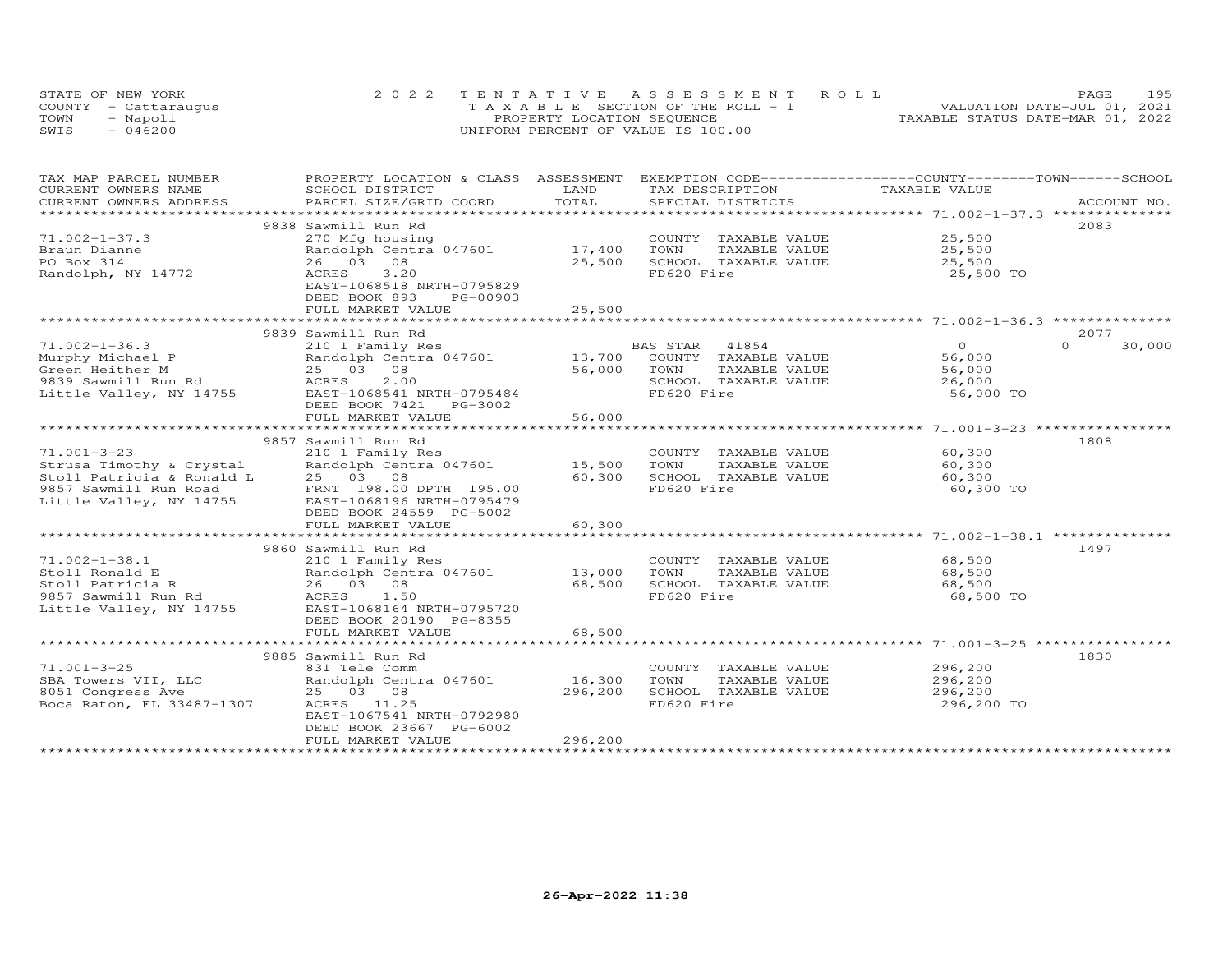|      | STATE OF NEW YORK    | 2022 TENTATIVE ASSESSMENT ROLL        | 196<br>PAGE                      |
|------|----------------------|---------------------------------------|----------------------------------|
|      | COUNTY - Cattarauqus | T A X A B L E SECTION OF THE ROLL - 1 | VALUATION DATE-JUL 01, 2021      |
| TOWN | - Napoli             | PROPERTY LOCATION SEQUENCE            | TAXABLE STATUS DATE-MAR 01, 2022 |
| SWIS | $-046200$            | UNIFORM PERCENT OF VALUE IS 100.00    |                                  |

| TAX MAP PARCEL NUMBER<br>CURRENT OWNERS NAME                                                     | PROPERTY LOCATION & CLASS ASSESSMENT EXEMPTION CODE----------------COUNTY-------TOWN------SCHOOL<br>SCHOOL DISTRICT                                         | LAND                          | TAX DESCRIPTION                                                                                                                     | TAXABLE VALUE                                                              |                                         |
|--------------------------------------------------------------------------------------------------|-------------------------------------------------------------------------------------------------------------------------------------------------------------|-------------------------------|-------------------------------------------------------------------------------------------------------------------------------------|----------------------------------------------------------------------------|-----------------------------------------|
| CURRENT OWNERS ADDRESS<br>**********************                                                 | PARCEL SIZE/GRID COORD                                                                                                                                      | TOTAL                         | SPECIAL DISTRICTS                                                                                                                   |                                                                            | ACCOUNT NO.                             |
|                                                                                                  | 9896 Sawmill Run Rd                                                                                                                                         |                               |                                                                                                                                     |                                                                            | 0113                                    |
| $71.001 - 2 - 10$<br>Blood Bruce<br>9896 Sawmill Run Rd<br>Little Valley, NY 14755               | 270 Mfg housing<br>Randolph Centra 047601<br>26 03 08<br>Burdick-Burdick-Sawmill<br>ACRES<br>12.95<br>EAST-1067251 NRTH-0795842<br>DEED BOOK 00967 PG-00916 | 33,000<br>106,300             | BAS STAR<br>41854<br>COUNTY TAXABLE VALUE<br>TOWN<br>TAXABLE VALUE<br>SCHOOL TAXABLE VALUE<br>FD620 Fire                            | $\Omega$<br>106,300<br>106,300<br>76,300<br>106,300 TO                     | $\Omega$<br>30,000                      |
|                                                                                                  | FULL MARKET VALUE                                                                                                                                           | 106,300                       |                                                                                                                                     |                                                                            |                                         |
|                                                                                                  | 9899 Sawmill Run Rd                                                                                                                                         |                               |                                                                                                                                     |                                                                            | 1775                                    |
| $71.001 - 3 - 22$<br>Blood Dana M<br>9889 Sawmill Run Rd<br>Little Valley, NY 14755              | 210 1 Family Res<br>Randolph Centra 047601<br>25 03 08<br>FRNT 200.00 DPTH 150.00<br>EAST-1067569 NRTH-0795501<br>DEED BOOK 00970 PG-00577                  | 12,000<br>60,600              | 41854<br>BAS STAR<br>COUNTY TAXABLE VALUE<br>TOWN<br>TAXABLE VALUE<br>SCHOOL TAXABLE VALUE<br>FD620 Fire                            | $\circ$<br>60,600<br>60,600<br>30,600<br>60,600 TO                         | $\Omega$<br>30,000                      |
|                                                                                                  | FULL MARKET VALUE                                                                                                                                           | 60,600<br>*************       |                                                                                                                                     |                                                                            |                                         |
|                                                                                                  | 9917 Sawmill Run Rd                                                                                                                                         |                               |                                                                                                                                     |                                                                            | 1277                                    |
| $71.001 - 3 - 21$<br>Blood Darin J<br>9917 Sawmill Run Rd<br>Little Valley, NY 14755             | 210 1 Family Res<br>Randolph Centra 047601<br>25 03 08<br>9.67<br>ACRES<br>EAST-1067172 NRTH-0795236<br>DEED BOOK 00969 PG-00241<br>FULL MARKET VALUE       | 24,500<br>79,000<br>79,000    | COUNTY TAXABLE VALUE<br>TAXABLE VALUE<br>TOWN<br>SCHOOL TAXABLE VALUE<br>FD620 Fire                                                 | 79,000<br>79,000<br>79,000<br>79,000 TO                                    |                                         |
|                                                                                                  | 9945 Sawmill Run Rd                                                                                                                                         |                               |                                                                                                                                     |                                                                            | 1345                                    |
| 71.001-3-20<br>Green Kenneth V<br>Green Mary E<br>9945 Sawmill Run Rd<br>Little Valley, NY 14755 | 210 1 Family Res<br>Randolph Centra 047601<br>25 03 08<br>Ff 280.5<br>ACRES<br>6.00<br>EAST-1066722 NRTH-0795136<br>DEED BOOK 885<br>PG-00732               | 41,000                        | VET WAR CT 41121<br>19,500 ENH STAR<br>41834<br>COUNTY TAXABLE VALUE<br>TAXABLE VALUE<br>TOWN<br>SCHOOL TAXABLE VALUE<br>FD620 Fire | 6,150<br>$\overline{0}$<br>34,850<br>34,850<br>$\overline{0}$<br>41,000 TO | 6,150<br>$\Omega$<br>41,000<br>$\Omega$ |
|                                                                                                  | FULL MARKET VALUE                                                                                                                                           | 41,000                        |                                                                                                                                     |                                                                            |                                         |
|                                                                                                  | 9967 Sawmill Run Rd                                                                                                                                         |                               |                                                                                                                                     |                                                                            | 2154                                    |
| $71.001 - 3 - 18.3$<br>Pless Glenn<br>3514 Younstown-Lockport<br>Ransomville, NY 14131           | 260 Seasonal res<br>Randolph Centra 047601<br>33 03 08<br>Ff 373.9<br>ACRES<br>4.80<br>EAST-1066382 NRTH-0795299<br>DEED BOOK 00947 PG-00062                | 17,800<br>39,100              | COUNTY TAXABLE VALUE<br>TAXABLE VALUE<br>TOWN<br>SCHOOL TAXABLE VALUE<br>FD620 Fire                                                 | 39,100<br>39,100<br>39,100<br>39,100 TO                                    |                                         |
|                                                                                                  | FULL MARKET VALUE                                                                                                                                           | 39,100<br>******************* |                                                                                                                                     |                                                                            |                                         |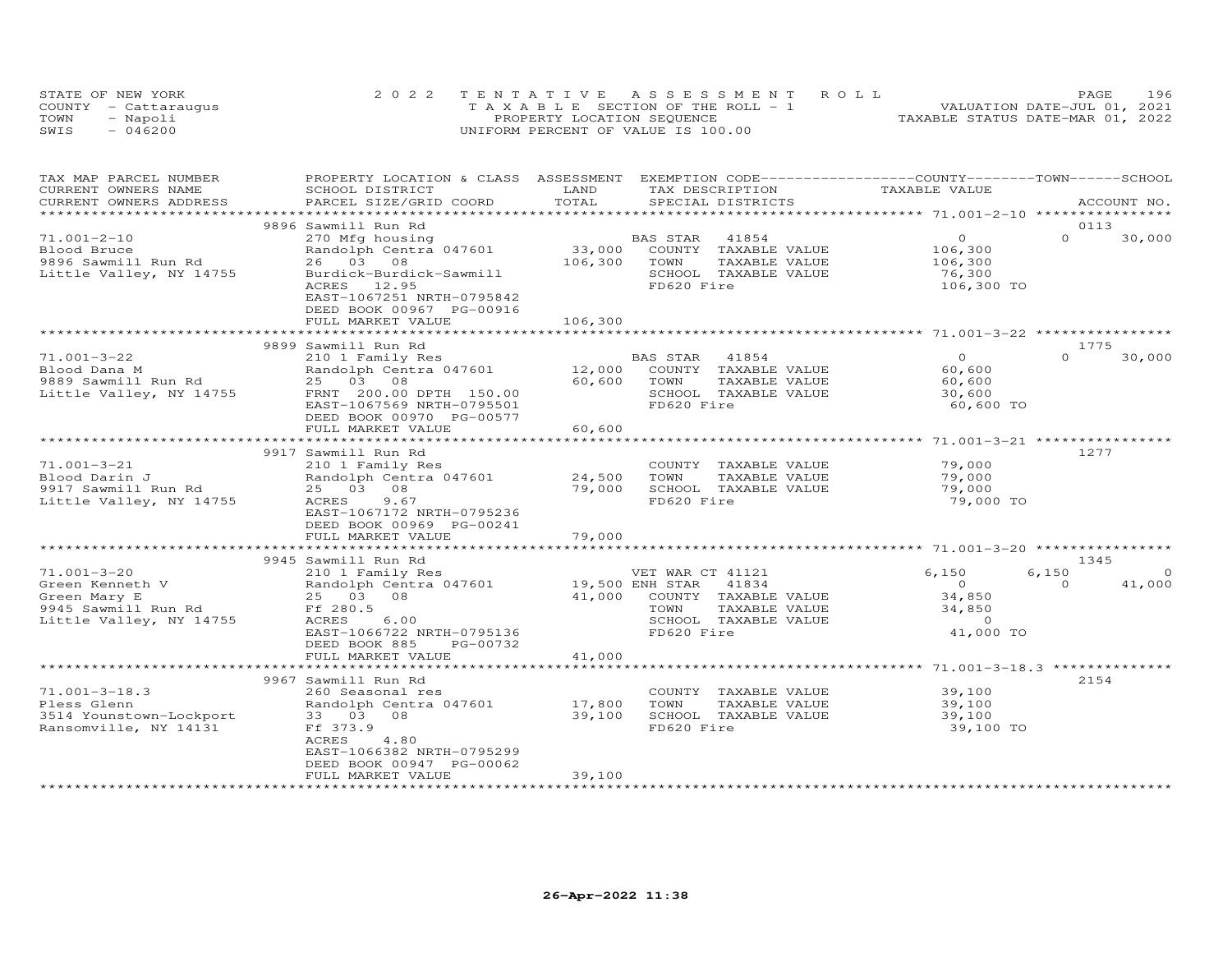|      | STATE OF NEW YORK    | 2022 TENTATIVE ASSESSMENT ROLL        | 197<br><b>PAGE</b>               |
|------|----------------------|---------------------------------------|----------------------------------|
|      | COUNTY - Cattarauqus | T A X A B L E SECTION OF THE ROLL - 1 | VALUATION DATE-JUL 01, 2021      |
| TOWN | - Napoli             | PROPERTY LOCATION SEQUENCE            | TAXABLE STATUS DATE-MAR 01, 2022 |
| SWIS | $-046200$            | UNIFORM PERCENT OF VALUE IS 100.00    |                                  |

| TAX MAP PARCEL NUMBER<br>CURRENT OWNERS NAME | PROPERTY LOCATION & CLASS ASSESSMENT EXEMPTION CODE----------------COUNTY-------TOWN------SCHOOL<br>SCHOOL DISTRICT                                                                                                                                | LAND              | TAX DESCRIPTION                       | TAXABLE VALUE         |                    |
|----------------------------------------------|----------------------------------------------------------------------------------------------------------------------------------------------------------------------------------------------------------------------------------------------------|-------------------|---------------------------------------|-----------------------|--------------------|
| CURRENT OWNERS ADDRESS                       | PARCEL SIZE/GRID COORD                                                                                                                                                                                                                             | TOTAL             | SPECIAL DISTRICTS                     |                       | ACCOUNT NO.        |
|                                              |                                                                                                                                                                                                                                                    |                   |                                       |                       |                    |
|                                              | 10005 Sawmill Run Rd                                                                                                                                                                                                                               |                   |                                       |                       | 2209               |
| $71.001 - 3 - 18.10$                         | 260 Seasonal res                                                                                                                                                                                                                                   |                   | COUNTY TAXABLE VALUE                  | 139,400<br>139,400    |                    |
|                                              | Randolph Centra 047601 85,700 TOWN                                                                                                                                                                                                                 |                   | TAXABLE VALUE                         |                       |                    |
|                                              |                                                                                                                                                                                                                                                    | 139,400           | SCHOOL TAXABLE VALUE                  | 139,400               |                    |
|                                              | Galenda Peter R<br>Guziec Christine M<br>Guziec Christine-Susan<br>Terres in the Contra 047601<br>Guziec Christine-Susan<br>Terres 70.00<br>Derby, NY 14047<br>EAST-10658720 NRTH-0794186<br>RES 70.00<br>Derby, NY 14047<br>EAST-10658720 NRTH-07 |                   | FD620 Fire                            | 139,400 TO            |                    |
|                                              |                                                                                                                                                                                                                                                    |                   |                                       |                       |                    |
|                                              |                                                                                                                                                                                                                                                    |                   |                                       |                       |                    |
|                                              | DEED BOOK 00985 PG-01104                                                                                                                                                                                                                           |                   |                                       |                       |                    |
|                                              | FULL MARKET VALUE                                                                                                                                                                                                                                  | 139,400           |                                       |                       |                    |
|                                              | 10021 Sawmill Run Rd                                                                                                                                                                                                                               |                   |                                       |                       | 2385               |
| 71.001-3-18.11                               | 210 1 Family Res                                                                                                                                                                                                                                   |                   | BAS STAR 41854                        | $\overline{O}$        | $\Omega$<br>30,000 |
|                                              |                                                                                                                                                                                                                                                    |                   |                                       | 229, 200              |                    |
|                                              | 210 I Family Res<br>Randolph Centra 047601 16,200 COUNTY TAXABLE VALUE<br>ACRES 3.65 BANK 032 229,200 TOWN TAXABLE VALUE                                                                                                                           |                   |                                       |                       |                    |
|                                              |                                                                                                                                                                                                                                                    |                   | SCHOOL TAXABLE VALUE                  | 229,200               |                    |
|                                              | Sears Alan R<br>Sears Randi M<br>10021 Sawmill Run Rd<br>10021 Sawmill Run Rd<br>EAST-1065421 NRTH-0795201<br>Little Valley, NY 14755<br>FULL MARKET VALUE                                                                                         |                   | 37.11111 229,200 FD620 Fire           | 199,200<br>229,200 TO |                    |
|                                              |                                                                                                                                                                                                                                                    |                   |                                       |                       |                    |
|                                              |                                                                                                                                                                                                                                                    |                   |                                       |                       | 2201               |
| $71.001 - 3 - 18.4$                          | 10033 Sawmill Run Rd<br>240 Rural res                                                                                                                                                                                                              |                   | ENH STAR<br>41834                     | $\Omega$              | $\Omega$<br>74,900 |
|                                              |                                                                                                                                                                                                                                                    | 26,400            | COUNTY TAXABLE VALUE                  | 201,100               |                    |
|                                              |                                                                                                                                                                                                                                                    |                   |                                       |                       |                    |
|                                              | Smith Randy M<br>Smith Susan M<br>10033 Sawmill Run Rd 10033 Sawmill Run Rd 20033 Sawmill Run Rd 20033 Sawmill Run Rd 20033 Sawmill Run Rd 20033 Sawmill Run Rd 20033 Sawmill Run Rd 20033 Sawmill Run Rd 20033 Sawmill Run Rd 200                 | 201,100 TOWN      | TAXABLE VALUE<br>SCHOOL TAXABLE VALUE | 201,100<br>126,200    |                    |
| Little Valley, NY 14755                      | ACRES 10.90                                                                                                                                                                                                                                        |                   | FD620 Fire                            | 201,100 TO            |                    |
|                                              | EAST-1065167 NRTH-0795179                                                                                                                                                                                                                          |                   |                                       |                       |                    |
|                                              | DEED BOOK 00979 PG-01151                                                                                                                                                                                                                           |                   |                                       |                       |                    |
|                                              | FULL MARKET VALUE                                                                                                                                                                                                                                  | 201,100           |                                       |                       |                    |
|                                              |                                                                                                                                                                                                                                                    |                   |                                       |                       |                    |
|                                              | 10034 Sawmill Run Rd                                                                                                                                                                                                                               |                   |                                       |                       | 2205               |
| $71.001 - 3 - 18.7$                          | 240 Rural res                                                                                                                                                                                                                                      |                   | BAS STAR 41854                        | $\overline{O}$        | $\cap$<br>30,000   |
|                                              | Smith Raleigh M<br>Smith Raleigh M<br>Smith Tara M<br>34 03 08                                                                                                                                                                                     | 29,700            | COUNTY TAXABLE VALUE                  | 221,100               |                    |
|                                              |                                                                                                                                                                                                                                                    | 221,100           | TOWN<br>TAXABLE VALUE                 | 221,100               |                    |
| 10034 Sawmill Run Rd Ff 775.00               |                                                                                                                                                                                                                                                    |                   | SCHOOL TAXABLE VALUE                  | 191,100               |                    |
| Little Valley, NY 14755                      | ACRES 13.50                                                                                                                                                                                                                                        |                   | FD620 Fire                            | 221,100 TO            |                    |
|                                              | EAST-1065105 NRTH-0796266                                                                                                                                                                                                                          |                   |                                       |                       |                    |
|                                              | DEED BOOK 3039 PG-3001                                                                                                                                                                                                                             |                   |                                       |                       |                    |
|                                              | FULL MARKET VALUE                                                                                                                                                                                                                                  | 221,100           |                                       |                       |                    |
|                                              |                                                                                                                                                                                                                                                    |                   |                                       |                       |                    |
|                                              | 10100 Sawmill Run Rd                                                                                                                                                                                                                               |                   |                                       |                       | 2207               |
| $71.001 - 3 - 18.9$                          | 210 1 Family Res                                                                                                                                                                                                                                   |                   | COUNTY TAXABLE VALUE 145,000          |                       |                    |
|                                              |                                                                                                                                                                                                                                                    |                   | TOWN<br>TAXABLE VALUE                 |                       |                    |
|                                              | Carroll Wayne T Jr<br>Woodin Samantha N 34 03 08<br>10100 Sawmill Run Rd<br>Little Valley, NY 14755 ACRES 6.20 BANK 032                                                                                                                            | 19,700<br>145,000 | SCHOOL TAXABLE VALUE                  | 145,000<br>145,000    |                    |
|                                              |                                                                                                                                                                                                                                                    |                   | FD620 Fire                            | 145,000 TO            |                    |
|                                              |                                                                                                                                                                                                                                                    |                   |                                       |                       |                    |
|                                              | EAST-1064589 NRTH-0796564                                                                                                                                                                                                                          |                   |                                       |                       |                    |
|                                              | DEED BOOK 2020<br>PG-10574                                                                                                                                                                                                                         |                   |                                       |                       |                    |
|                                              | FULL MARKET VALUE                                                                                                                                                                                                                                  | 145,000           |                                       |                       |                    |
|                                              |                                                                                                                                                                                                                                                    |                   |                                       |                       |                    |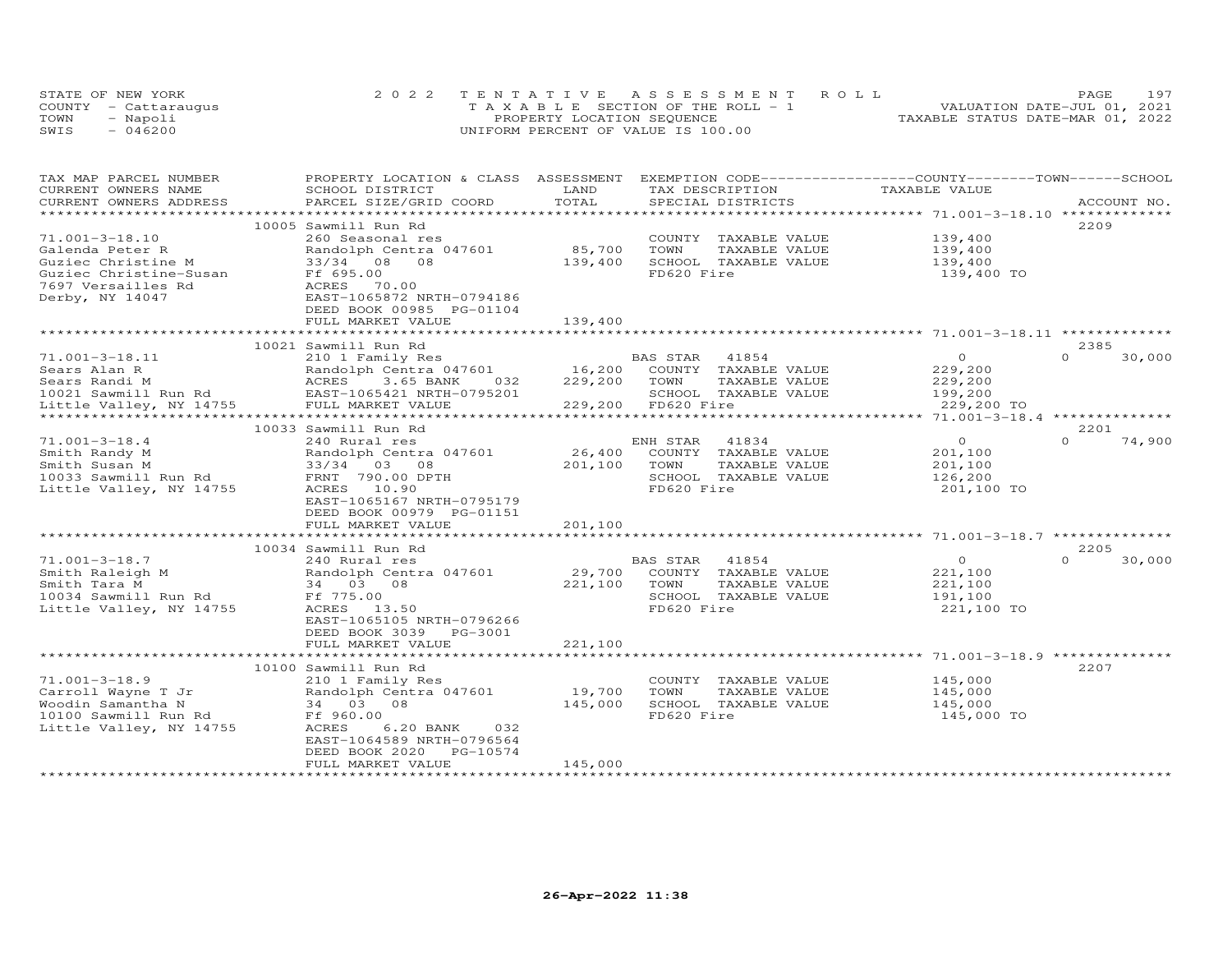| STATE OF NEW YORK    |  | 2022 TENTATIVE ASSESSMENT ROLL        |  |                                  | <b>PAGE</b> | 198 |
|----------------------|--|---------------------------------------|--|----------------------------------|-------------|-----|
| COUNTY - Cattaraugus |  | T A X A B L E SECTION OF THE ROLL - 1 |  | VALUATION DATE-JUL 01, 2021      |             |     |
| TOWN<br>- Napoli     |  | PROPERTY LOCATION SEQUENCE            |  | TAXABLE STATUS DATE-MAR 01, 2022 |             |     |
| $-046200$<br>SWIS    |  | UNIFORM PERCENT OF VALUE IS 100.00    |  |                                  |             |     |

| TAX MAP PARCEL NUMBER<br>CURRENT OWNERS NAME | PROPERTY LOCATION & CLASS ASSESSMENT<br>SCHOOL DISTRICT                                              | LAND                 | EXEMPTION CODE------------------COUNTY-------TOWN------SCHOOL<br>TAX DESCRIPTION | TAXABLE VALUE                                 |             |
|----------------------------------------------|------------------------------------------------------------------------------------------------------|----------------------|----------------------------------------------------------------------------------|-----------------------------------------------|-------------|
| CURRENT OWNERS ADDRESS                       | PARCEL SIZE/GRID COORD                                                                               | TOTAL                | SPECIAL DISTRICTS                                                                |                                               | ACCOUNT NO. |
| ***********************                      |                                                                                                      |                      |                                                                                  |                                               |             |
|                                              | Summervale Dr                                                                                        |                      |                                                                                  |                                               | 2245        |
| $62.030 - 1 - 16.2$                          | 314 Rural vac<10                                                                                     |                      | COUNTY TAXABLE VALUE                                                             | 27,900                                        |             |
| Parker Teri L.                               | Catt-LV Central 046402                                                                               | 13,400               | TOWN<br>TAXABLE VALUE                                                            | 27,900                                        |             |
| 8100 NYS Rte 242                             | 46 3 8                                                                                               | 27,900               | SCHOOL TAXABLE VALUE                                                             | 27,900                                        |             |
| Salamanca, NY 14779                          | ACRES<br>6.55<br>EAST-1061376 NRTH-0812836<br>DEED BOOK 29159 PG-8001                                |                      | FD620 Fire                                                                       | 27,900 TO                                     |             |
|                                              | FULL MARKET VALUE<br>*********************                                                           | 27,900<br>********** |                                                                                  |                                               |             |
|                                              |                                                                                                      |                      |                                                                                  |                                               |             |
|                                              | Summervale Dr                                                                                        |                      |                                                                                  |                                               | 1383        |
| $62.038 - 1 - 3$                             | 314 Rural vac<10                                                                                     |                      | COUNTY TAXABLE VALUE                                                             | 4,200                                         |             |
| Felix Ron                                    | Catt-LV Central 046402                                                                               | 800                  | TOWN<br>TAXABLE VALUE                                                            | 4,200                                         |             |
| 58 Desmond Rd                                | 45 03 08                                                                                             | 4,200                | SCHOOL TAXABLE VALUE                                                             | 4,200                                         |             |
| Rochester, NY 14616                          | FRNT 75.00 DPTH 150.00<br>EAST-1061231 NRTH-0812169<br>DEED BOOK 00991 PG-00628<br>FULL MARKET VALUE | 4,200                | FD620 Fire                                                                       | 4,200 TO                                      |             |
|                                              | *******************                                                                                  |                      |                                                                                  | *********************** 62.038-3-36 ********* |             |
|                                              | Summervale Dr                                                                                        |                      |                                                                                  |                                               | 0949        |
| $62.038 - 3 - 36$                            | 314 Rural vac<10                                                                                     |                      | COUNTY TAXABLE VALUE                                                             | 800                                           |             |
| Julien Jean M                                | Catt-LV Central 046402                                                                               | 800                  | TOWN<br>TAXABLE VALUE                                                            | 800                                           |             |
| Julien Juliette                              | 37 03 08                                                                                             | 800                  | SCHOOL TAXABLE VALUE                                                             | 800                                           |             |
| 144 Clay Pitts Rd                            | FRNT 75.00 DPTH 150.00                                                                               |                      | FD620 Fire                                                                       | 800 TO                                        |             |
| Greenlawn, NY 11740                          | EAST-1062769 NRTH-0810768<br>DEED BOOK 4106 PG-5001                                                  |                      |                                                                                  |                                               |             |
|                                              | FULL MARKET VALUE                                                                                    | 800                  |                                                                                  |                                               |             |
|                                              |                                                                                                      |                      |                                                                                  |                                               |             |
|                                              | Summervale Dr                                                                                        |                      |                                                                                  |                                               | 0950        |
| 62.038-3-37                                  | 314 Rural vac<10                                                                                     |                      | COUNTY TAXABLE VALUE                                                             | 800                                           |             |
| Howell John C                                | Catt-LV Central 046402                                                                               | 800                  | TOWN<br>TAXABLE VALUE                                                            | 800                                           |             |
| Howell Linda                                 | 37 03 08                                                                                             | 800                  | SCHOOL TAXABLE VALUE                                                             | 800                                           |             |
| 26 Stanford Road East                        | FRNT 75.00 DPTH 150.00                                                                               |                      | FD620 Fire                                                                       | 800 TO                                        |             |
| Pennington, NJ 08538                         | EAST-1062722 NRTH-0810827<br>DEED BOOK 752<br>PG-199                                                 |                      |                                                                                  |                                               |             |
|                                              | FULL MARKET VALUE                                                                                    | 800                  |                                                                                  |                                               |             |
|                                              |                                                                                                      |                      |                                                                                  |                                               |             |
|                                              | Summervale Dr                                                                                        |                      |                                                                                  |                                               | 0074        |
| 62.038-3-39                                  | 314 Rural vac<10                                                                                     |                      | COUNTY TAXABLE VALUE                                                             | 800                                           |             |
| Gorman Beth                                  | Catt-LV Central 046402                                                                               | 800                  | TOWN<br>TAXABLE VALUE                                                            | 800                                           |             |
| 72 Huetter Ave                               | 45 03 08                                                                                             | 800                  | SCHOOL TAXABLE VALUE                                                             | 800                                           |             |
| Buffalo, NY 14207                            | 75.00 DPTH 150.00<br>FRNT<br>EAST-1062629 NRTH-0810945                                               |                      | FD620 Fire                                                                       | 800 TO                                        |             |
|                                              | DEED BOOK 27389 PG-7004<br>FULL MARKET VALUE                                                         | 800                  |                                                                                  |                                               |             |
|                                              |                                                                                                      |                      |                                                                                  |                                               |             |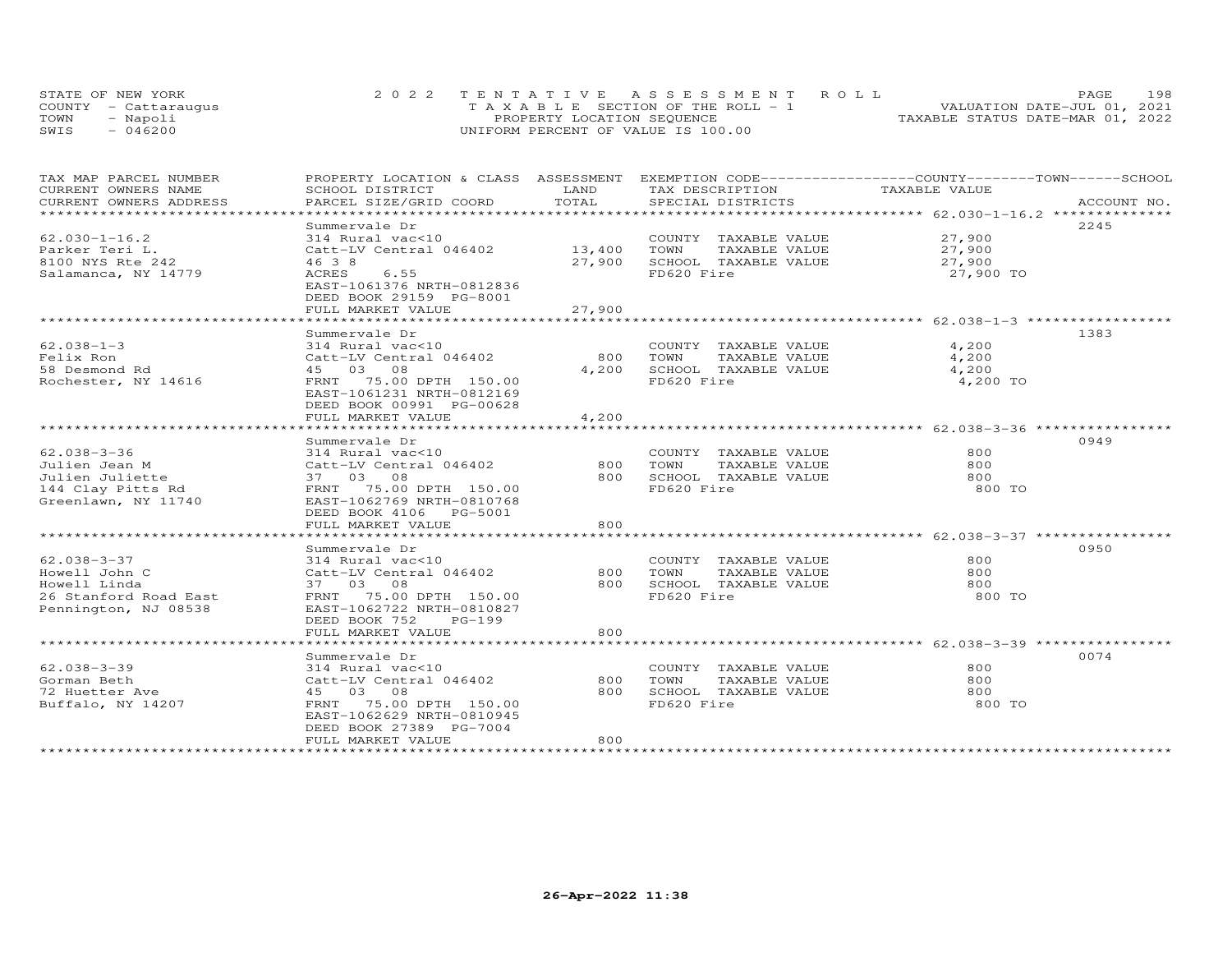|      | STATE OF NEW YORK    | 2022 TENTATIVE ASSESSMENT ROLL        |                                  | PAGE.                       | 199 |
|------|----------------------|---------------------------------------|----------------------------------|-----------------------------|-----|
|      | COUNTY - Cattaraugus | T A X A B L E SECTION OF THE ROLL - 1 |                                  | VALUATION DATE-JUL 01, 2021 |     |
| TOWN | - Napoli             | PROPERTY LOCATION SEQUENCE            | TAXABLE STATUS DATE-MAR 01, 2022 |                             |     |
| SWIS | $-046200$            | UNIFORM PERCENT OF VALUE IS 100.00    |                                  |                             |     |

| TAX MAP PARCEL NUMBER<br>CURRENT OWNERS NAME | PROPERTY LOCATION & CLASS ASSESSMENT EXEMPTION CODE-----------------COUNTY-------TOWN------SCHOOL<br>SCHOOL DISTRICT | LAND  | TAX DESCRIPTION                                   | TAXABLE VALUE |             |
|----------------------------------------------|----------------------------------------------------------------------------------------------------------------------|-------|---------------------------------------------------|---------------|-------------|
| CURRENT OWNERS ADDRESS                       | PARCEL SIZE/GRID COORD                                                                                               | TOTAL | SPECIAL DISTRICTS                                 |               | ACCOUNT NO. |
| *********************                        |                                                                                                                      |       |                                                   |               |             |
|                                              | Summervale Dr                                                                                                        |       |                                                   |               | 1710        |
| $62.038 - 3 - 41$                            | 314 Rural vac<10                                                                                                     |       | COUNTY TAXABLE VALUE                              | 800           |             |
| Gorman Beth                                  | Catt-LV Central 046402                                                                                               | 800   | TOWN<br>TAXABLE VALUE                             | 800           |             |
| 72 Huetter Ave                               | 45 03 08                                                                                                             | 800   | SCHOOL TAXABLE VALUE                              | 800           |             |
| Buffalo, NY 14207                            | FRNT 75.00 DPTH 150.00<br>EAST-1062536 NRTH-0811062<br>DEED BOOK 27389 PG-7003                                       |       | FD620 Fire                                        | 800 TO        |             |
|                                              | FULL MARKET VALUE                                                                                                    | 800   |                                                   |               |             |
|                                              |                                                                                                                      |       |                                                   |               |             |
|                                              | Summervale Dr                                                                                                        |       |                                                   |               | 0953        |
| $62.038 - 3 - 43$                            | 314 Rural vac<10                                                                                                     |       | COUNTY TAXABLE VALUE                              | 800           |             |
| Jurewicz Leonard P                           | Catt-LV Central 046402                                                                                               | 800   | TAXABLE VALUE<br>TOWN                             | 800           |             |
| Jurewicz Helen                               | 45 03 08                                                                                                             | 800   | SCHOOL TAXABLE VALUE                              | 800           |             |
| Christine Osberg                             | FRNT 75.00 DPTH 150.00                                                                                               |       | FD620 Fire                                        | 800 TO        |             |
| 42088 Biggs Rd                               | EAST-1062443 NRTH-0811180                                                                                            |       |                                                   |               |             |
| LaGrange, OH 44050                           | DEED BOOK 753<br>PG-687                                                                                              |       |                                                   |               |             |
|                                              | FULL MARKET VALUE                                                                                                    | 800   |                                                   |               |             |
| ********************                         | *********************                                                                                                |       | ******************************** 62.038-3-47 **** |               |             |
|                                              | Summervale Dr                                                                                                        |       |                                                   |               | 0245        |
| $62.038 - 3 - 47$                            | 314 Rural vac<10                                                                                                     |       | COUNTY TAXABLE VALUE                              | 800           |             |
| Dyke Douglas M                               | Catt-LV Central 046402                                                                                               | 800   | TAXABLE VALUE<br>TOWN                             | 800           |             |
| Lewandowski Denise                           | 45 03 08                                                                                                             | 800   | SCHOOL TAXABLE VALUE                              | 800           |             |
| Miller Dawn M                                | FRNT 75.00 DPTH 150.00                                                                                               |       | FD620 Fire                                        | 800 TO        |             |
| PO Box 136                                   | EAST-1062257 NRTH-0811415                                                                                            |       |                                                   |               |             |
| Lancaster, NY 14086                          | DEED BOOK 00954 PG-00765                                                                                             |       |                                                   |               |             |
|                                              | FULL MARKET VALUE                                                                                                    | 800   |                                                   |               |             |
|                                              |                                                                                                                      |       | ******************************** 62.039-1-2.1 *** |               |             |
|                                              | Summervale Dr                                                                                                        |       |                                                   |               | 1278        |
| $62.039 - 1 - 2.1$                           | 314 Rural vac<10                                                                                                     |       | COUNTY TAXABLE VALUE                              | 1,500         |             |
| Pignone Anthony                              | Catt-LV Central 046402                                                                                               | 1,500 | TOWN<br>TAXABLE VALUE                             | 1,500         |             |
| 5969 North Dr                                | 46 03 08                                                                                                             |       | 1,500 SCHOOL TAXABLE VALUE                        | 1,500         |             |
| Lakeview, NY 14085                           | FRNT 150.00 DPTH 300.00                                                                                              |       | FD620 Fire                                        | 1,500 TO      |             |
|                                              | 0.52<br>ACRES                                                                                                        |       |                                                   |               |             |
|                                              | EAST-1062246 NRTH-0812292                                                                                            |       |                                                   |               |             |
|                                              | DEED BOOK 20210 PG-6172                                                                                              |       |                                                   |               |             |
|                                              | FULL MARKET VALUE<br>****************************                                                                    | 1,500 |                                                   |               |             |
|                                              | Summervale Dr                                                                                                        |       |                                                   |               | 0972        |
| $62.039 - 1 - 22$                            |                                                                                                                      |       |                                                   |               |             |
| Helfer Michelle                              | 314 Rural vac<10                                                                                                     | 800   | COUNTY TAXABLE VALUE<br>TOWN<br>TAXABLE VALUE     | 800<br>800    |             |
|                                              | Catt-LV Central 046402<br>37 03 08                                                                                   | 800   |                                                   | 800           |             |
| Nasiak-Longley Lisa                          |                                                                                                                      |       | SCHOOL TAXABLE VALUE<br>FD620 Fire                | 800 TO        |             |
| 33 Concetta Ct                               | FRNT 75.00 DPTH 150.00<br>EAST-1062877 NRTH-0810950                                                                  |       |                                                   |               |             |
| Getzville, NY 14068                          |                                                                                                                      |       |                                                   |               |             |
|                                              | DEED BOOK 20769 PG-8001<br>FULL MARKET VALUE                                                                         | 800   |                                                   |               |             |
|                                              |                                                                                                                      |       |                                                   |               |             |
|                                              |                                                                                                                      |       |                                                   |               |             |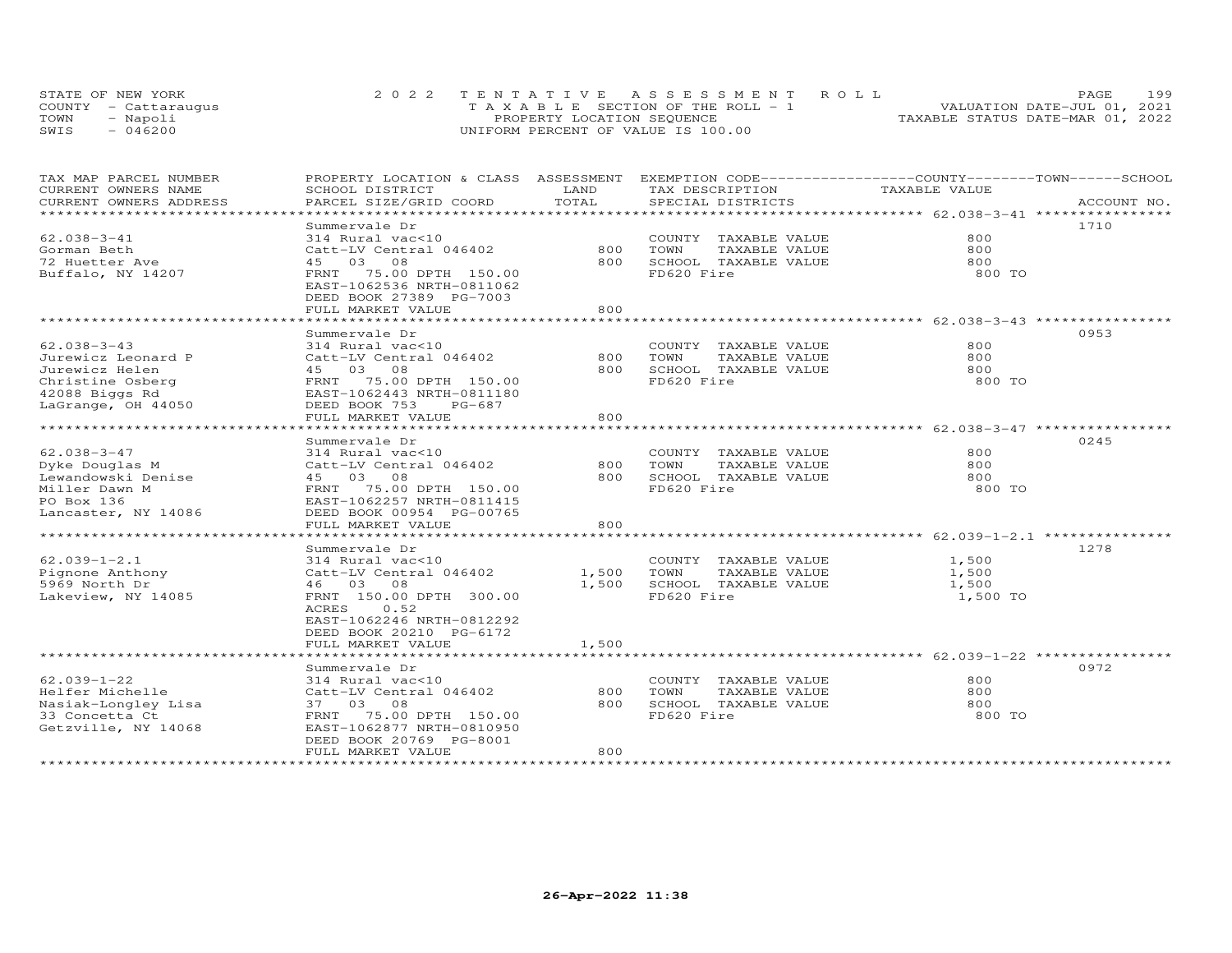|      | STATE OF NEW YORK    | 2022 TENTATIVE ASSESSMENT ROLL        | 200<br>PAGE.                     |
|------|----------------------|---------------------------------------|----------------------------------|
|      | COUNTY - Cattarauqus | T A X A B L E SECTION OF THE ROLL - 1 | VALUATION DATE-JUL 01, 2021      |
| TOWN | - Napoli             | PROPERTY LOCATION SEQUENCE            | TAXABLE STATUS DATE-MAR 01, 2022 |
| SWIS | $-046200$            | UNIFORM PERCENT OF VALUE IS 100.00    |                                  |

| TAX MAP PARCEL NUMBER<br>CURRENT OWNERS NAME | PROPERTY LOCATION & CLASS ASSESSMENT<br>SCHOOL DISTRICT                                             | LAND          | EXEMPTION CODE-----------------COUNTY-------TOWN------SCHOOL<br>TAX DESCRIPTION | TAXABLE VALUE                                   |                  |
|----------------------------------------------|-----------------------------------------------------------------------------------------------------|---------------|---------------------------------------------------------------------------------|-------------------------------------------------|------------------|
| CURRENT OWNERS ADDRESS                       | PARCEL SIZE/GRID COORD                                                                              | TOTAL         | SPECIAL DISTRICTS                                                               |                                                 | ACCOUNT NO.      |
|                                              |                                                                                                     | ************* |                                                                                 | ************************ 62.039-1-23 ********** |                  |
|                                              | Summervale Dr                                                                                       |               |                                                                                 |                                                 | 0973             |
| $62.039 - 1 - 23$                            | 314 Rural vac<10                                                                                    |               | COUNTY TAXABLE VALUE                                                            | 800                                             |                  |
| Wetzel Ronald L                              | Catt-LV Central 046402                                                                              | 800           | TOWN<br>TAXABLE VALUE                                                           | 800                                             |                  |
| 5478 Village Station Cir                     | 37 03 08                                                                                            | 800           | SCHOOL TAXABLE VALUE                                                            | 800                                             |                  |
| Buffalo, NY 14221-2885                       | 75.00 DPTH 150.00<br>FRNT<br>EAST-1062924 NRTH-0810891<br>DEED BOOK 754<br>$PG-46$                  |               | FD620 Fire                                                                      | 800 TO                                          |                  |
|                                              | FULL MARKET VALUE                                                                                   | 800           |                                                                                 |                                                 |                  |
|                                              |                                                                                                     |               |                                                                                 |                                                 |                  |
|                                              | Summervale Dr                                                                                       |               |                                                                                 |                                                 | 0975             |
| $62.039 - 1 - 25$                            | 314 Rural vac<10                                                                                    |               | COUNTY TAXABLE VALUE                                                            | 800                                             |                  |
| Morton Tiffany M.                            | Catt-LV Central 046402                                                                              | 800           | TOWN<br>TAXABLE VALUE                                                           | 800                                             |                  |
| 108 9th Str                                  | 37 03 08                                                                                            | 800           | SCHOOL TAXABLE VALUE                                                            | 800                                             |                  |
| Little Valley, NY 14755                      | FRNT 75.00 DPTH 150.00<br>EAST-1063017 NRTH-0810773<br>DEED BOOK 30138 PG-8003                      |               | FD620 Fire                                                                      | 800 TO                                          |                  |
|                                              | FULL MARKET VALUE                                                                                   | 800           |                                                                                 |                                                 |                  |
|                                              |                                                                                                     |               |                                                                                 |                                                 |                  |
|                                              | 10 Summervale Dr                                                                                    |               |                                                                                 |                                                 | 0965             |
| $62.039 - 1 - 11$                            | 312 Vac w/imprv                                                                                     |               | COUNTY TAXABLE VALUE                                                            | 1,500                                           |                  |
| Lilley Brenda L.                             | Catt-LV Central 046402                                                                              | 800           | TOWN<br>TAXABLE VALUE                                                           | 1,500                                           |                  |
| 50 Summervale Dr.                            | 45 03 08                                                                                            | 1,500         | SCHOOL TAXABLE VALUE                                                            | 1,500                                           |                  |
| Randolph, NY 14772                           | FRNT 75.00 DPTH 150.00<br>EAST-1062365 NRTH-0811601<br>DEED BOOK 25877 PG-6009<br>FULL MARKET VALUE | 1,500         | FD620 Fire                                                                      | 1,500 TO                                        |                  |
|                                              | ****************************                                                                        |               |                                                                                 |                                                 |                  |
|                                              | 20 Summervale Dr                                                                                    |               |                                                                                 |                                                 | 1564             |
| $62.039 - 1 - 8$                             | 314 Rural vac<10                                                                                    |               | COUNTY TAXABLE VALUE                                                            | 800                                             |                  |
| Stebbins Larry J                             | Catt-LV Central 046402                                                                              | 800           | TAXABLE VALUE<br>TOWN                                                           | 800                                             |                  |
| 68 Gardenwood Ln                             | 46 03 08                                                                                            | 800           | SCHOOL TAXABLE VALUE                                                            | 800                                             |                  |
| Buffalo, NY 14223                            | FRNT 75.00 DPTH 150.00<br>EAST-1062226 NRTH-0811779<br>DEED BOOK 910<br>PG-00498                    |               | FD620 Fire                                                                      | 800 TO                                          |                  |
|                                              | FULL MARKET VALUE                                                                                   | 800           |                                                                                 |                                                 |                  |
|                                              | ************************                                                                            |               |                                                                                 |                                                 |                  |
|                                              | 50 Summervale Dr                                                                                    |               |                                                                                 |                                                 | 1424             |
| $62.039 - 1 - 5.1$                           | 240 Rural res                                                                                       |               | BAS STAR<br>41854                                                               | $\circ$                                         | $\cap$<br>30,000 |
| Lilley Brenda L                              | Catt-LV Central 046402                                                                              | 29,200        | COUNTY TAXABLE VALUE                                                            | 104,300                                         |                  |
| 50 Summervale Dr                             | 46 03 08                                                                                            | 104,300       | TOWN<br>TAXABLE VALUE                                                           | 104,300                                         |                  |
| Randolph, NY 14772                           | $L/p$ 866-69                                                                                        |               | SCHOOL TAXABLE VALUE                                                            | 74,300                                          |                  |
|                                              | ACRES 12.90 BANK<br>032<br>EAST-1062355 NRTH-0811966<br>DEED BOOK 16961 PG-2002                     |               | FD620 Fire                                                                      | 104,300 TO                                      |                  |
|                                              | FULL MARKET VALUE                                                                                   | 104,300       |                                                                                 |                                                 |                  |
|                                              |                                                                                                     |               |                                                                                 |                                                 |                  |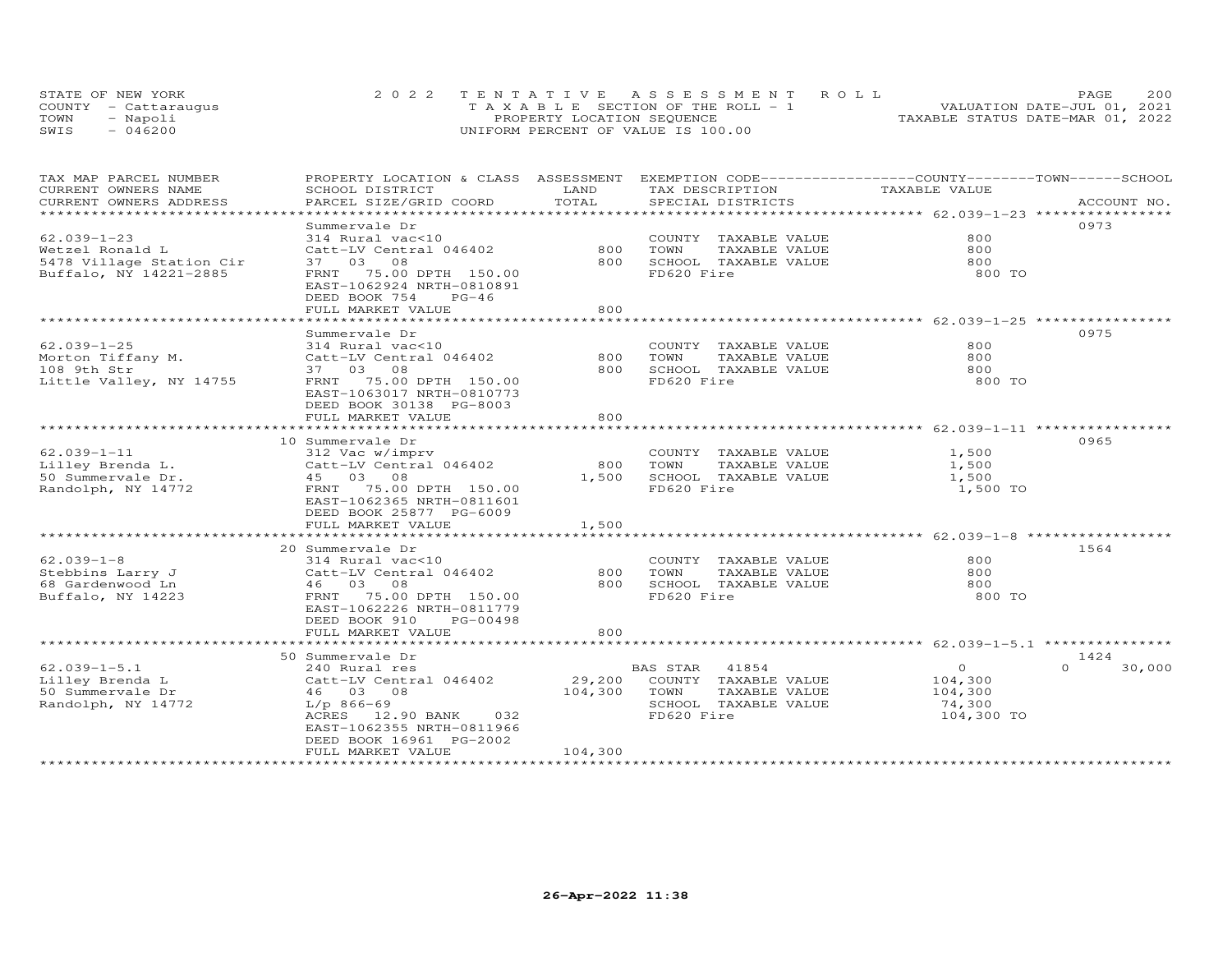| STATE OF NEW YORK    | 2022 TENTATIVE ASSESSMENT ROLL        | 201<br>PAGE.                     |
|----------------------|---------------------------------------|----------------------------------|
| COUNTY - Cattaraugus | T A X A B L E SECTION OF THE ROLL - 1 | VALUATION DATE-JUL 01, 2021      |
| TOWN<br>- Napoli     | PROPERTY LOCATION SEQUENCE            | TAXABLE STATUS DATE-MAR 01, 2022 |
| $-046200$<br>SWIS    | UNIFORM PERCENT OF VALUE IS 100.00    |                                  |

| TAX MAP PARCEL NUMBER<br>CURRENT OWNERS NAME | PROPERTY LOCATION & CLASS ASSESSMENT<br>SCHOOL DISTRICT | LAND    | EXEMPTION CODE-----------------COUNTY-------TOWN------SCHOOL<br>TAX DESCRIPTION | TAXABLE VALUE                                                |                    |
|----------------------------------------------|---------------------------------------------------------|---------|---------------------------------------------------------------------------------|--------------------------------------------------------------|--------------------|
| CURRENT OWNERS ADDRESS                       | PARCEL SIZE/GRID COORD                                  | TOTAL   | SPECIAL DISTRICTS                                                               |                                                              | ACCOUNT NO.        |
|                                              |                                                         |         |                                                                                 |                                                              |                    |
|                                              | 70 Summervale Dr                                        |         |                                                                                 |                                                              | 1278               |
| $62.039 - 1 - 2.2$                           | 260 Seasonal res                                        |         | COUNTY TAXABLE VALUE                                                            | 57,200                                                       |                    |
| Pignone Anthony                              | Catt-LV Central 046402                                  | 500     | TAXABLE VALUE<br>TOWN                                                           | 57,200                                                       |                    |
| 5969 North Dr                                | 46 03 08                                                | 57,200  | SCHOOL TAXABLE VALUE                                                            | 57,200                                                       |                    |
| Lakeview, NY 14085                           | FRNT 150.00 DPTH 300.00                                 |         | FD620 Fire                                                                      | 57,200 TO                                                    |                    |
|                                              | ACRES<br>0.26                                           |         |                                                                                 |                                                              |                    |
|                                              | EAST-1062132 NRTH-0812236                               |         |                                                                                 |                                                              |                    |
|                                              | DEED BOOK 20210 PG-6172                                 |         |                                                                                 |                                                              |                    |
|                                              | FULL MARKET VALUE                                       | 57,200  |                                                                                 |                                                              |                    |
|                                              |                                                         |         |                                                                                 |                                                              | 1424               |
| $62.039 - 1 - 5.2$                           | 80 Summervale Dr<br>314 Rural vac<10                    |         | COUNTY TAXABLE VALUE                                                            | 800                                                          |                    |
| Migliore Francis Jr                          | Catt-LV Central 046402                                  | 800     | TOWN<br>TAXABLE VALUE                                                           | 800                                                          |                    |
| 8 Otters Run                                 | 46 03 08                                                | 800     | SCHOOL TAXABLE VALUE                                                            | 800                                                          |                    |
|                                              | $L/p$ 866-69                                            |         | FD620 Fire                                                                      | 800 TO                                                       |                    |
| Durham, NC 27712                             | FRNT                                                    |         |                                                                                 |                                                              |                    |
|                                              | 75.00 DPTH 150.00<br>EAST-1062355 NRTH-0811966          |         |                                                                                 |                                                              |                    |
|                                              | DEED BOOK 15806 PG-1                                    |         |                                                                                 |                                                              |                    |
|                                              |                                                         | 800     |                                                                                 |                                                              |                    |
|                                              | FULL MARKET VALUE                                       |         |                                                                                 | ******************************* 62.001-1-17.5 ************** |                    |
|                                              | 442 Summervale Dr                                       |         |                                                                                 |                                                              | 2122               |
| $62.001 - 1 - 17.5$                          | 210 1 Family Res                                        |         | BAS STAR<br>41854                                                               | $\circ$                                                      | $\Omega$<br>30,000 |
| Parker Teri L.                               | Catt-LV Central 046402                                  | 12,100  | COUNTY TAXABLE VALUE                                                            | 103,500                                                      |                    |
| 8100 NYS Rte 242                             | 46 03 08                                                | 103,500 | TOWN<br>TAXABLE VALUE                                                           | 103,500                                                      |                    |
| Salamanca, NY 14779                          | ACRES<br>1.04                                           |         | SCHOOL TAXABLE VALUE                                                            | 73,500                                                       |                    |
|                                              | EAST-1060964 NRTH-0812479                               |         | FD620 Fire                                                                      | 103,500 TO                                                   |                    |
|                                              | DEED BOOK 25877 PG-6012                                 |         |                                                                                 |                                                              |                    |
|                                              | FULL MARKET VALUE                                       | 103,500 |                                                                                 |                                                              |                    |
|                                              |                                                         |         |                                                                                 |                                                              |                    |
|                                              | Sunray Rd                                               |         |                                                                                 |                                                              | 0145               |
| $62.002 - 1 - 14.1$                          | 322 Rural vac>10                                        |         | COUNTY TAXABLE VALUE                                                            | 3,900                                                        |                    |
| Campbell William E                           | Catt-LV Central 046402                                  | 3,900   | TOWN<br>TAXABLE VALUE                                                           | 3,900                                                        |                    |
| Campbell Barbara J                           | $14, 22 - 3 - 8$                                        | 3,900   | SCHOOL TAXABLE VALUE                                                            | 3,900                                                        |                    |
| 5367 Narrows Rd                              | 3/13-splt .55 to Minnieki                               |         | FD620 Fire                                                                      | 3,900 TO                                                     |                    |
| Little Valley, NY 14755                      | 12/12-splt 1.10ac-Lazarow                               |         |                                                                                 |                                                              |                    |
|                                              | ACRES<br>2.41                                           |         |                                                                                 |                                                              |                    |
|                                              | EAST-1075557 NRTH-0812070                               |         |                                                                                 |                                                              |                    |
|                                              | DEED BOOK 2822 PG-80025                                 |         |                                                                                 |                                                              |                    |
|                                              | FULL MARKET VALUE                                       | 3,900   |                                                                                 |                                                              |                    |
|                                              | *********************                                   |         |                                                                                 |                                                              |                    |
|                                              | Sunray Rd                                               |         |                                                                                 |                                                              | 2425               |
| $62.002 - 1 - 14.10$                         | 314 Rural vac<10                                        |         | COUNTY<br>TAXABLE VALUE                                                         | 4,500                                                        |                    |
| Campbell Glenda J                            | Catt-LV Central 046402                                  | 4,500   | TOWN<br>TAXABLE VALUE                                                           | 4,500                                                        |                    |
| 5268 Sun Ray Rd                              | FRNT 20.00 DPTH 362.60                                  | 4,500   | SCHOOL TAXABLE VALUE                                                            | 4,500                                                        |                    |
| Little Valley, NY 14755                      | EAST-1075682 NRTH-0812614                               |         | FD620 Fire                                                                      | 4,500 TO                                                     |                    |
|                                              | FULL MARKET VALUE                                       | 4,500   |                                                                                 |                                                              |                    |
| ******************                           |                                                         |         |                                                                                 |                                                              |                    |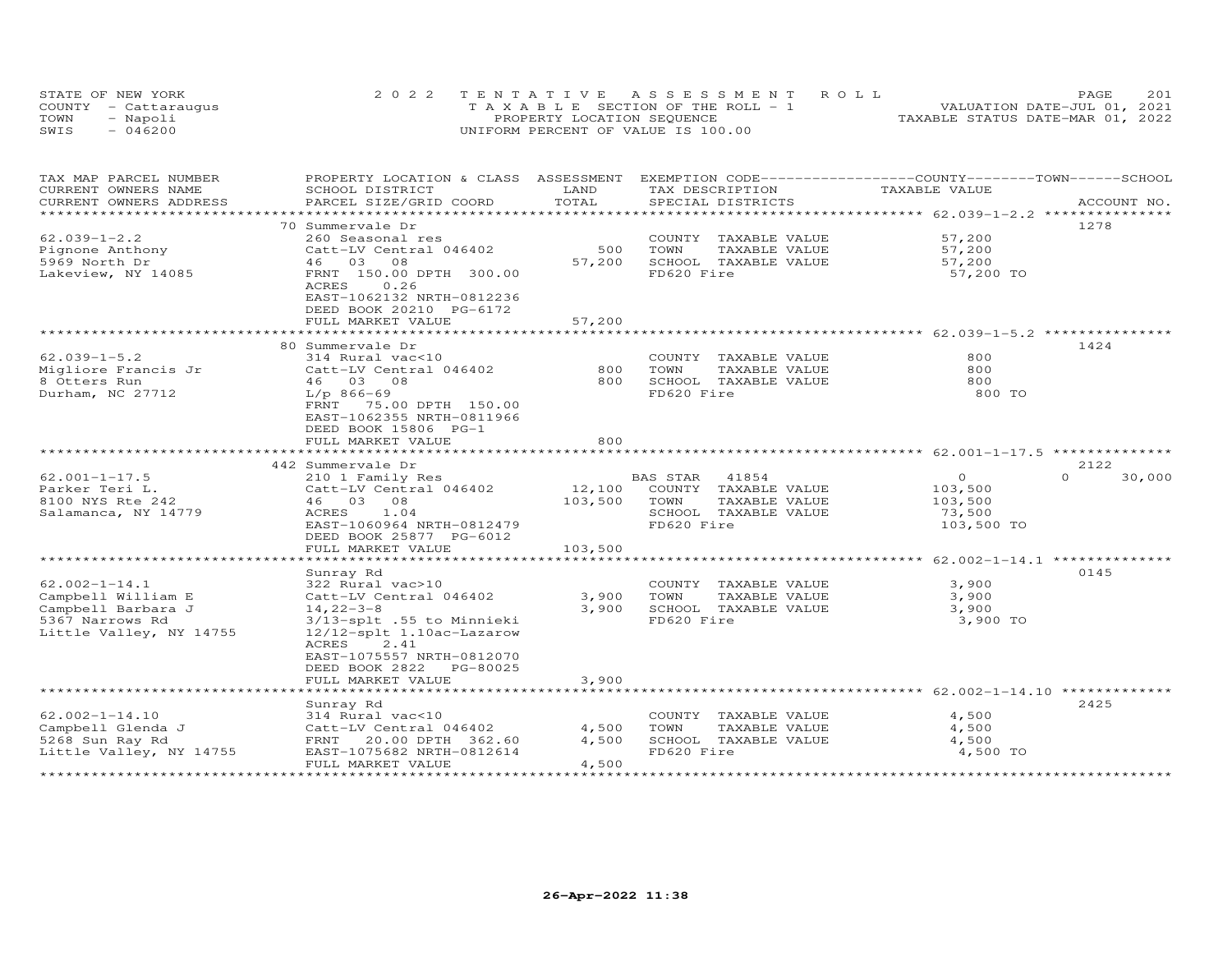|      | STATE OF NEW YORK    | 2022 TENTATIVE ASSESSMENT ROLL     | 202<br>PAGE.                     |
|------|----------------------|------------------------------------|----------------------------------|
|      | COUNTY - Cattaraugus | TAXABLE SECTION OF THE ROLL - 1    | VALUATION DATE-JUL 01, 2021      |
| TOWN | - Napoli             | PROPERTY LOCATION SEQUENCE         | TAXABLE STATUS DATE-MAR 01, 2022 |
| SWIS | $-046200$            | UNIFORM PERCENT OF VALUE IS 100.00 |                                  |

| TAX MAP PARCEL NUMBER        | PROPERTY LOCATION & CLASS ASSESSMENT |             | EXEMPTION CODE------------------COUNTY-------TOWN------SCHOOL  |                                                   |             |
|------------------------------|--------------------------------------|-------------|----------------------------------------------------------------|---------------------------------------------------|-------------|
| CURRENT OWNERS NAME          | SCHOOL DISTRICT                      | LAND        | TAX DESCRIPTION                                                | TAXABLE VALUE                                     |             |
| CURRENT OWNERS ADDRESS       | PARCEL SIZE/GRID COORD               | TOTAL       | SPECIAL DISTRICTS                                              |                                                   | ACCOUNT NO. |
| ******************           |                                      |             |                                                                |                                                   |             |
|                              | Sunray Rd                            |             |                                                                |                                                   | 2426        |
| $62.002 - 1 - 14.11$         | 314 Rural vac<10                     |             | COUNTY<br>TAXABLE VALUE                                        | 18,000                                            |             |
| Peters Randall S             | Catt-LV Central 046402               | 18,000      | TOWN<br>TAXABLE VALUE                                          | 18,000                                            |             |
| Peters Laurie L              | ACRES<br>3,00                        | 18,000      | SCHOOL TAXABLE VALUE                                           | 18,000                                            |             |
| 5267 Sun Ray Rd              | EAST-1076080 NRTH-0812233            |             | FD620 Fire                                                     | 18,000 TO                                         |             |
| Little Valley, NY 14755      | FULL MARKET VALUE                    | 18,000      |                                                                |                                                   |             |
|                              |                                      |             |                                                                | ********** 62.002-1-14.12 **************          |             |
|                              | Sunray Rd                            |             |                                                                |                                                   | 2427        |
| $62.002 - 1 - 14.12$         | 314 Rural vac<10                     |             | COUNTY<br>TAXABLE VALUE                                        | 16,200                                            |             |
| Peters Randall S             | Catt-LV Central 046402               | 16,200      | TOWN<br>TAXABLE VALUE                                          | 16,200                                            |             |
| Peters Lauri L               | ACRES<br>1.90                        | 16,200      | SCHOOL TAXABLE VALUE                                           | 16,200                                            |             |
| 5267 Sun Ray Rd              | EAST-1074948 NRTH-0812493            |             | FD620 Fire                                                     | 16,200 TO                                         |             |
| Little Valley, NY 14755      | FULL MARKET VALUE                    | 16,200      |                                                                |                                                   |             |
| **************************** |                                      | *********** | ********************************* 62.002-1-14.15 ************* |                                                   |             |
|                              | Sunray Rd                            |             |                                                                |                                                   | 0145        |
| $62.002 - 1 - 14.15$         | 322 Rural vac>10                     |             | COUNTY TAXABLE VALUE                                           | 23,000                                            |             |
| LECCEARDONE PAUL             | Catt-LV Central 046402               | 23,000      | TOWN<br>TAXABLE VALUE                                          | 23,000                                            |             |
| 5275 NARROWS ROAD            | $14, 22 - 3 - 8$                     | 23,000      | SCHOOL TAXABLE VALUE                                           | 23,000                                            |             |
| LITTLE VALLEY, NY 14775      | 3/13-splt .55 to Minnieki            |             | FD620 Fire                                                     | 23,000 TO                                         |             |
|                              | 12/12-splt 1.10ac-Lazarow            |             |                                                                |                                                   |             |
|                              | 6.00<br>ACRES                        |             |                                                                |                                                   |             |
|                              | EAST-1074779 NRTH-0811879            |             |                                                                |                                                   |             |
|                              | DEED BOOK 27651 PG-4001              |             |                                                                |                                                   |             |
|                              | FULL MARKET VALUE                    | 23,000      |                                                                |                                                   |             |
|                              |                                      |             |                                                                | ******************** 62.002-1-14.18 ************* |             |
|                              | Sunray Rd                            |             |                                                                |                                                   | 0145        |
| $62.002 - 1 - 14.18$         | 322 Rural vac>10                     |             | COUNTY<br>TAXABLE VALUE                                        | 25,000                                            |             |
| SunRay Memorial Park, LLC    | Catt-LV Central 046402               | 25,000      | TOWN<br>TAXABLE VALUE                                          | 25,000                                            |             |
| 5367 Narrows Road            | $14, 22 - 3 - 8$                     | 25,000      | SCHOOL TAXABLE VALUE                                           | 25,000                                            |             |
| Little Valley, NY 14755      | 3/13-splt .55 to Minnieki            |             | FD620 Fire                                                     | 25,000 TO                                         |             |
|                              | 12/12-splt 1.10ac-Lazarow            |             |                                                                |                                                   |             |
|                              | ACRES 22.73                          |             |                                                                |                                                   |             |
|                              | EAST-1075557 NRTH-0812070            |             |                                                                |                                                   |             |
|                              | DEED BOOK 28087 PG-4001              |             |                                                                |                                                   |             |
|                              | FULL MARKET VALUE                    | 25,000      |                                                                |                                                   |             |
|                              |                                      |             |                                                                |                                                   |             |
|                              | Sunray Rd                            |             |                                                                |                                                   | 0145        |
| $62.002 - 1 - 14.19$         | 322 Rural vac>10                     |             | COUNTY TAXABLE VALUE                                           | 500                                               |             |
| Campbell William E           |                                      | 500         | TOWN<br>TAXABLE VALUE                                          | 500                                               |             |
|                              | Catt-LV Central 046402               | 500         |                                                                | 500                                               |             |
| Campbell Barbara J           | $14, 22 - 3 - 8$                     |             | SCHOOL TAXABLE VALUE                                           |                                                   |             |
| 5367 Narrows Rd              | 3/13-splt .55 to Minnieki            |             | FD620 Fire                                                     | 500 TO                                            |             |
| Little Valley, NY 14755      | 12/12-splt 1.10ac-Lazarow            |             |                                                                |                                                   |             |
|                              | ACRES<br>0.48                        |             |                                                                |                                                   |             |
|                              | EAST-1076043 NRTH-0811757            |             |                                                                |                                                   |             |
|                              | DEED BOOK 2822<br>PG-80025           |             |                                                                |                                                   |             |
|                              | FULL MARKET VALUE                    | 500         |                                                                |                                                   |             |
|                              |                                      |             |                                                                |                                                   |             |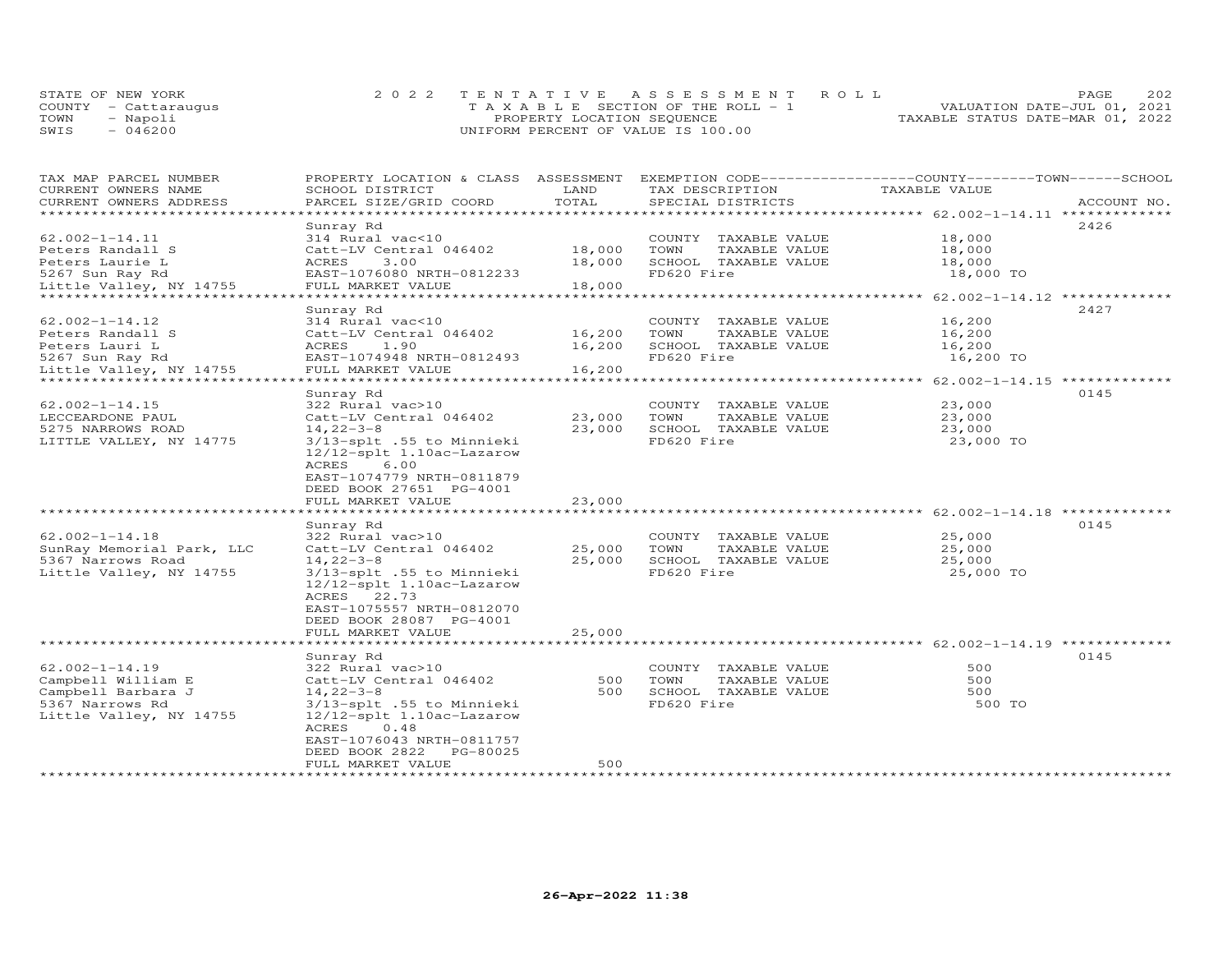|      | STATE OF NEW YORK    | 2022 TENTATIVE ASSESSMENT ROLL        | 203<br>PAGE                      |
|------|----------------------|---------------------------------------|----------------------------------|
|      | COUNTY - Cattaraugus | T A X A B L E SECTION OF THE ROLL - 1 | VALUATION DATE-JUL 01, 2021      |
| TOWN | - Napoli             | PROPERTY LOCATION SEQUENCE            | TAXABLE STATUS DATE-MAR 01, 2022 |
| SWIS | $-046200$            | UNIFORM PERCENT OF VALUE IS 100.00    |                                  |

| TAX MAP PARCEL NUMBER                                                          | PROPERTY LOCATION & CLASS ASSESSMENT                                                                                                                                                                                           |         | EXEMPTION CODE-----------------COUNTY-------TOWN------SCHOOL |                    |                    |
|--------------------------------------------------------------------------------|--------------------------------------------------------------------------------------------------------------------------------------------------------------------------------------------------------------------------------|---------|--------------------------------------------------------------|--------------------|--------------------|
| CURRENT OWNERS NAME                                                            | SCHOOL DISTRICT                                                                                                                                                                                                                | LAND    | TAX DESCRIPTION                                              | TAXABLE VALUE      |                    |
|                                                                                | .CURRENT OWNERS ADDRESS PARCEL SIZE/GRID COORD TOTAL SPECIAL DISTRICTS ACCOUNT NO ACCOUNT NO ACCOUNT NO ARE THE SERVER AND THE SERVER ASSESS THE SERVER OF THE SERVER SERVER AND THE SERVER SERVER AND THE SERVER SERVER AND T |         |                                                              |                    |                    |
|                                                                                |                                                                                                                                                                                                                                |         |                                                              |                    |                    |
|                                                                                | 5221 Sunray Rd                                                                                                                                                                                                                 |         |                                                              |                    | 2099               |
| $62.002 - 1 - 14.2$                                                            | 210 1 Family Res                                                                                                                                                                                                               |         | 41834<br>ENH STAR                                            | $\overline{0}$     | $\Omega$<br>74,900 |
| Lazarowitz Charles<br>Lazarowitz Cathy                                         |                                                                                                                                                                                                                                |         | 14,500 COUNTY TAXABLE VALUE                                  | 129,400<br>129,400 |                    |
|                                                                                |                                                                                                                                                                                                                                | 129,400 | TOWN<br>TAXABLE VALUE                                        |                    |                    |
|                                                                                |                                                                                                                                                                                                                                |         | SCHOOL TAXABLE VALUE                                         | 54,500             |                    |
|                                                                                |                                                                                                                                                                                                                                |         | FD620 Fire                                                   | 129,400 TO         |                    |
|                                                                                | DEED BOOK 903<br>PG-00416                                                                                                                                                                                                      |         |                                                              |                    |                    |
|                                                                                | FULL MARKET VALUE                                                                                                                                                                                                              | 129,400 |                                                              |                    |                    |
|                                                                                |                                                                                                                                                                                                                                |         |                                                              |                    |                    |
|                                                                                | 5231 Sunray Rd                                                                                                                                                                                                                 |         |                                                              |                    | 2377               |
| $62.002 - 1 - 14.9$                                                            | 210 1 Family Res<br>210 1 Family Res BA<br>Catt-LV Central 046402 13,900                                                                                                                                                       |         | BAS STAR<br>41854                                            | $\overline{O}$     | $\Omega$<br>30,000 |
| Belec Kathy L<br>5231 Sun Ray Rd<br>14,22-3-8<br>Little Valley, NY 14755 ACRES |                                                                                                                                                                                                                                |         | COUNTY TAXABLE VALUE                                         | 178,800            |                    |
|                                                                                |                                                                                                                                                                                                                                | 178,800 | TOWN<br>TAXABLE VALUE                                        | 178,800            |                    |
|                                                                                | ACRES 2.02                                                                                                                                                                                                                     |         | SCHOOL TAXABLE VALUE                                         | 148,800            |                    |
|                                                                                | $RAST-1076322$ NRTH-0812364                                                                                                                                                                                                    |         | FD620 Fire                                                   | 178,800 TO         |                    |
|                                                                                | FULL MARKET VALUE                                                                                                                                                                                                              | 178,800 |                                                              |                    |                    |
|                                                                                |                                                                                                                                                                                                                                |         |                                                              |                    |                    |
|                                                                                | 5241 Sunray Rd                                                                                                                                                                                                                 |         |                                                              |                    | 2109               |
| $62.002 - 1 - 14.4$                                                            | 210 1 Family Res                                                                                                                                                                                                               |         | 41834<br>ENH STAR                                            | $\overline{0}$     | $\Omega$<br>74,900 |
|                                                                                | Catt-LV Central 046402                                                                                                                                                                                                         | 14,600  | COUNTY TAXABLE VALUE                                         |                    |                    |
| oykes Amy<br>5241 Sunray Road<br>Little Valler Amy 1955                        | 22 03 08                                                                                                                                                                                                                       | 114,400 | TOWN<br>TAXABLE VALUE                                        | 114,400<br>114,400 |                    |
| Little Valley, NY 14755                                                        | FRNT 118.30 DPTH 237.30                                                                                                                                                                                                        |         | SCHOOL TAXABLE VALUE                                         | 39,500             |                    |
|                                                                                | ACRES<br>2,60                                                                                                                                                                                                                  |         | FD620 Fire                                                   | 114,400 TO         |                    |
|                                                                                | EAST-1075954 NRTH-0811854                                                                                                                                                                                                      |         |                                                              |                    |                    |
|                                                                                | DEED BOOK 20947 PG-4001                                                                                                                                                                                                        |         |                                                              |                    |                    |
|                                                                                | FULL MARKET VALUE                                                                                                                                                                                                              | 114,400 |                                                              |                    |                    |
|                                                                                |                                                                                                                                                                                                                                |         |                                                              |                    |                    |
|                                                                                | 5268 Sunray Rd                                                                                                                                                                                                                 |         |                                                              |                    | 2108               |
| $62.002 - 1 - 14.3$                                                            | 210 1 Family Res                                                                                                                                                                                                               |         | VET WAR CT 41121                                             | 12,000<br>12,000   | $\Omega$           |
| Campbell David W                                                               | Catt-LV Central 046402 15,300 BAS STAR 41854                                                                                                                                                                                   |         |                                                              | $\overline{0}$     | $\Omega$<br>30,000 |
| Campbell Glenda J                                                              | 22 03 08                                                                                                                                                                                                                       |         | 135,900 COUNTY TAXABLE VALUE                                 | 123,900<br>123,900 |                    |
| 5268 Sunray Rd                                                                 | 3.00<br>ACRES                                                                                                                                                                                                                  |         | TOWN<br>TAXABLE VALUE                                        |                    |                    |
| Little Valley, NY 14755                                                        | EAST-1076006 NRTH-0812556                                                                                                                                                                                                      |         | SCHOOL TAXABLE VALUE                                         | 105,900            |                    |
|                                                                                | DEED BOOK 00919 PG-00426                                                                                                                                                                                                       |         | FD620 Fire                                                   | 135,900 TO         |                    |
|                                                                                | FULL MARKET VALUE                                                                                                                                                                                                              | 135,900 |                                                              |                    |                    |
|                                                                                |                                                                                                                                                                                                                                |         |                                                              |                    |                    |
|                                                                                | 5268 Sunray Rd                                                                                                                                                                                                                 |         |                                                              |                    | 2108               |
| $62.002 - 1 - 14.20$                                                           | 311 Res vac land                                                                                                                                                                                                               |         | COUNTY TAXABLE VALUE                                         | 8,000              |                    |
|                                                                                |                                                                                                                                                                                                                                | 8,000   | TOWN<br>TAXABLE VALUE                                        | 8,000              |                    |
| Lazarowitz Cathy L                                                             | 22 03 08                                                                                                                                                                                                                       | 8,000   | SCHOOL TAXABLE VALUE                                         | 8,000              |                    |
| 5221 Sunray Rd                                                                 | 0.39<br>ACRES                                                                                                                                                                                                                  |         | FD620 Fire                                                   | 8,000 TO           |                    |
| Little Valley, NY 14755                                                        | EAST-1076524 NRTH-8125569                                                                                                                                                                                                      |         |                                                              |                    |                    |
|                                                                                | PG-12057<br>DEED BOOK 2019                                                                                                                                                                                                     |         |                                                              |                    |                    |
|                                                                                | FULL MARKET VALUE                                                                                                                                                                                                              | 8,000   |                                                              |                    |                    |
|                                                                                |                                                                                                                                                                                                                                |         |                                                              |                    |                    |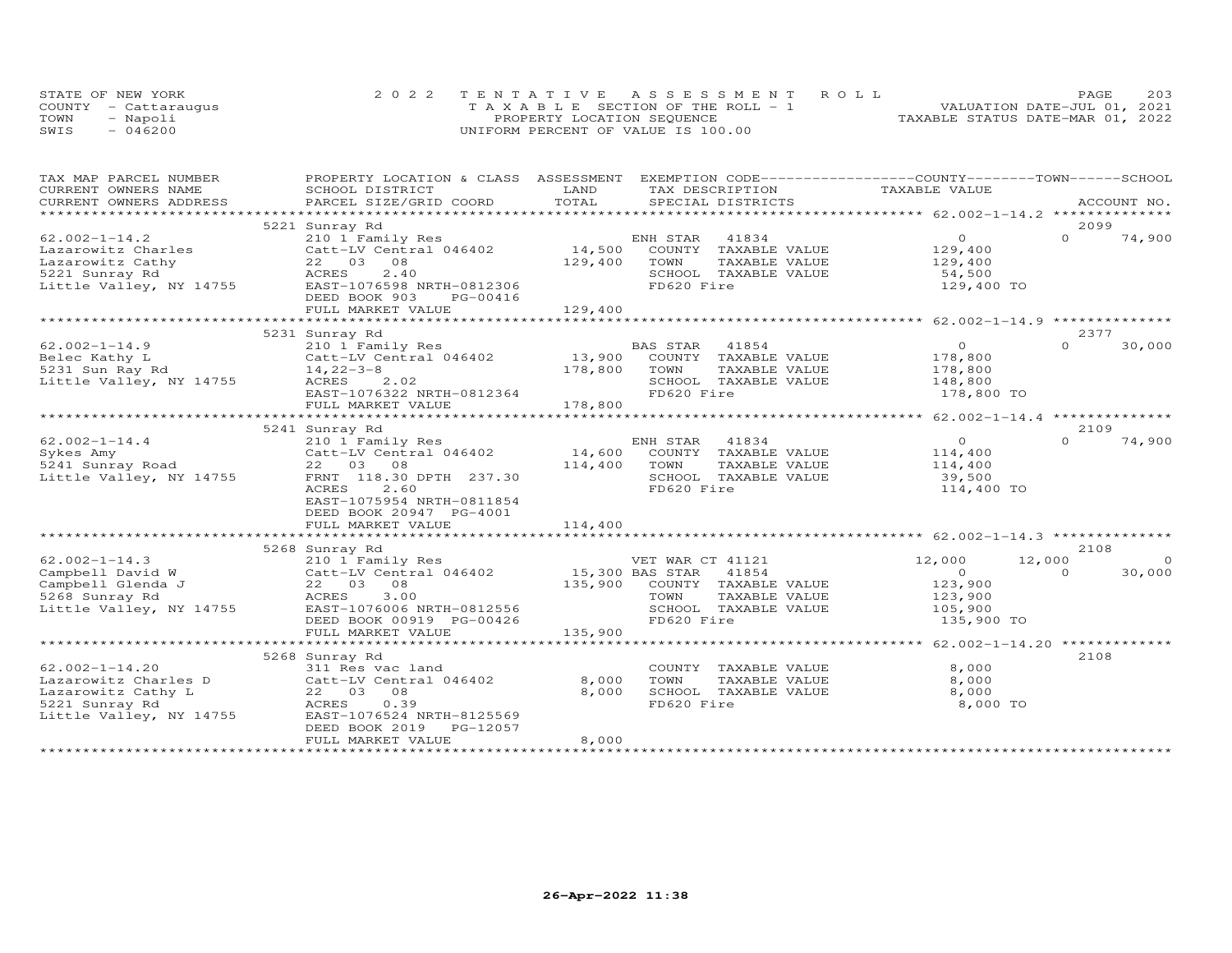| STATE OF NEW YORK    | 2022 TENTATIVE ASSESSMENT ROLL     | 2.04<br>PAGE.                    |
|----------------------|------------------------------------|----------------------------------|
| COUNTY - Cattaraugus | TAXABLE SECTION OF THE ROLL - 1    | VALUATION DATE-JUL 01, 2021      |
| TOWN<br>- Napoli     | PROPERTY LOCATION SEQUENCE         | TAXABLE STATUS DATE-MAR 01, 2022 |
| $-046200$<br>SWIS    | UNIFORM PERCENT OF VALUE IS 100.00 |                                  |

| TAX MAP PARCEL NUMBER                                                                                                                                                                                                                | PROPERTY LOCATION & CLASS ASSESSMENT EXEMPTION CODE-----------------COUNTY-------TOWN------SCHOOL                                                                        |             |                                                                                                                                                   |                  |                    |
|--------------------------------------------------------------------------------------------------------------------------------------------------------------------------------------------------------------------------------------|--------------------------------------------------------------------------------------------------------------------------------------------------------------------------|-------------|---------------------------------------------------------------------------------------------------------------------------------------------------|------------------|--------------------|
|                                                                                                                                                                                                                                      |                                                                                                                                                                          |             |                                                                                                                                                   |                  |                    |
|                                                                                                                                                                                                                                      |                                                                                                                                                                          |             |                                                                                                                                                   |                  |                    |
|                                                                                                                                                                                                                                      |                                                                                                                                                                          |             |                                                                                                                                                   |                  |                    |
|                                                                                                                                                                                                                                      | 5276 Sunray Rd                                                                                                                                                           |             |                                                                                                                                                   |                  | 2118               |
| $62.002 - 1 - 14.5$                                                                                                                                                                                                                  | 210 1 Family Res<br>Catt-LV Central 046402 14,200 COUNTY TAXABLE VALUE<br>22 03 08<br>255,100 TOWN TAXABLE VALUE                                                         |             |                                                                                                                                                   | $\overline{0}$   | $\Omega$<br>30,000 |
|                                                                                                                                                                                                                                      |                                                                                                                                                                          |             |                                                                                                                                                   |                  |                    |
| 62.002-1-14.5<br>Peters Randall S<br>Peters Laurie L<br>Setters Laurie L<br>Setters Laurie L<br>Setters Laurie L<br>Setters Laurie MacRES<br>Setters Capital ACRES<br>2.20<br>Little Valley, NY 14755<br>EAST-1075314 NRTH-0812449   |                                                                                                                                                                          |             |                                                                                                                                                   |                  |                    |
|                                                                                                                                                                                                                                      |                                                                                                                                                                          |             | SCHOOL TAXABLE VALUE 225, 100                                                                                                                     |                  |                    |
|                                                                                                                                                                                                                                      |                                                                                                                                                                          |             | FD620 Fire                                                                                                                                        | 255,100 TO       |                    |
|                                                                                                                                                                                                                                      | DEED BOOK 00919 PG-00431                                                                                                                                                 |             |                                                                                                                                                   |                  |                    |
|                                                                                                                                                                                                                                      | FULL MARKET VALUE                                                                                                                                                        | 255,100     |                                                                                                                                                   |                  |                    |
|                                                                                                                                                                                                                                      |                                                                                                                                                                          |             |                                                                                                                                                   |                  |                    |
|                                                                                                                                                                                                                                      | Tyler Whitmore Rd                                                                                                                                                        |             |                                                                                                                                                   |                  | 1771               |
|                                                                                                                                                                                                                                      | 260 Seasonal res<br>Randolph Centra 047601 (83,700 TOWN TAXABLE VALUE 117,600<br>49 03 08 (117,600 SCHOOL TAXABLE VALUE 117,600<br>ACRES 48.28 (FD620 Fire 117,600 FORES |             |                                                                                                                                                   |                  |                    |
|                                                                                                                                                                                                                                      |                                                                                                                                                                          |             |                                                                                                                                                   |                  |                    |
|                                                                                                                                                                                                                                      |                                                                                                                                                                          |             |                                                                                                                                                   |                  |                    |
| 71.001-3-33<br>Whitmore Mary V<br>Baker Sandra K<br>PO Box 42<br>PO Box 42<br>RACRES<br>28<br>ACRES<br>48.28                                                                                                                         |                                                                                                                                                                          |             |                                                                                                                                                   |                  |                    |
|                                                                                                                                                                                                                                      |                                                                                                                                                                          |             | FD620 Fire<br>WS620 Watershed                                                                                                                     | 117,600 TO       |                    |
| Clarence Center, NY 14032 EAST-1057733 NRTH-0792163                                                                                                                                                                                  |                                                                                                                                                                          |             |                                                                                                                                                   | 23,520 TO        |                    |
|                                                                                                                                                                                                                                      | DEED BOOK 13466 PG-3002                                                                                                                                                  |             |                                                                                                                                                   |                  |                    |
|                                                                                                                                                                                                                                      | FULL MARKET VALUE                                                                                                                                                        | 117,600     |                                                                                                                                                   |                  |                    |
|                                                                                                                                                                                                                                      |                                                                                                                                                                          |             |                                                                                                                                                   |                  |                    |
|                                                                                                                                                                                                                                      | Tyler Whitmore Rd                                                                                                                                                        |             |                                                                                                                                                   |                  | 1578               |
|                                                                                                                                                                                                                                      |                                                                                                                                                                          |             |                                                                                                                                                   |                  |                    |
|                                                                                                                                                                                                                                      |                                                                                                                                                                          |             |                                                                                                                                                   |                  |                    |
|                                                                                                                                                                                                                                      |                                                                                                                                                                          |             |                                                                                                                                                   |                  |                    |
|                                                                                                                                                                                                                                      |                                                                                                                                                                          |             | 0 COUNTY TAXABLE VALUE 24,200<br>047601 24,200 TOWN TAXABLE VALUE 24,200<br>24,200 SCHOOL TAXABLE VALUE 24,200<br>FD620 Fire 34,300<br>FD620 Fire | 24,200 TO        |                    |
|                                                                                                                                                                                                                                      | EAST-1056003 NRTH-0791815                                                                                                                                                |             | WS620 Watershed                                                                                                                                   | 4,840 TO         |                    |
|                                                                                                                                                                                                                                      | DEED BOOK 16195 PG-7001                                                                                                                                                  |             |                                                                                                                                                   |                  |                    |
|                                                                                                                                                                                                                                      | FULL MARKET VALUE                                                                                                                                                        | 24,200      |                                                                                                                                                   |                  |                    |
|                                                                                                                                                                                                                                      |                                                                                                                                                                          |             |                                                                                                                                                   |                  |                    |
|                                                                                                                                                                                                                                      |                                                                                                                                                                          |             |                                                                                                                                                   |                  | 0159               |
| $71.001 - 3 - 38.1$                                                                                                                                                                                                                  | Tyler Whitmore Rd<br>322 Rural vac>10                                                                                                                                    |             |                                                                                                                                                   |                  |                    |
|                                                                                                                                                                                                                                      |                                                                                                                                                                          |             | COUNTY TAXABLE VALUE 78,300<br>TOWN TAXABLE VALUE 78,300                                                                                          |                  |                    |
| Brown Ian                                                                                                                                                                                                                            |                                                                                                                                                                          |             |                                                                                                                                                   |                  |                    |
| Brown Susan                                                                                                                                                                                                                          | 322 Rural vac><br>Randolph Centr<br>49 03 08<br>ACRES 54.77                                                                                                              | 78,300      | 10ww income vince<br>SCHOOL TAXABLE VALUE 78,300<br>FD620 Fire 78,300 TO                                                                          |                  |                    |
| 53 Columbia                                                                                                                                                                                                                          |                                                                                                                                                                          |             |                                                                                                                                                   |                  |                    |
| Williamsville, NY 14221 EAST-1055818 NRTH-0793185                                                                                                                                                                                    |                                                                                                                                                                          |             | WS620 Watershed                                                                                                                                   | 15,660 TO        |                    |
|                                                                                                                                                                                                                                      | DEED BOOK 20210 PG-9972                                                                                                                                                  |             |                                                                                                                                                   |                  |                    |
|                                                                                                                                                                                                                                      | FULL MARKET VALUE                                                                                                                                                        | 78,300      |                                                                                                                                                   |                  |                    |
|                                                                                                                                                                                                                                      |                                                                                                                                                                          |             |                                                                                                                                                   |                  |                    |
|                                                                                                                                                                                                                                      | Tyler Whitmore Rd                                                                                                                                                        |             |                                                                                                                                                   |                  | 0159               |
| 71.001-3-38.2<br>105 Vac farmland<br>Adams Cattaraugus County Lands Randolph Centra 047601<br>2004 Elm Guash Paper County Lands Randolph Centra 047601<br>2004 Elm Guash Paper County Randolph Centra 047601                         |                                                                                                                                                                          |             |                                                                                                                                                   | 43,910           | 43,910<br>43,910   |
|                                                                                                                                                                                                                                      |                                                                                                                                                                          |             |                                                                                                                                                   | 33,790           |                    |
|                                                                                                                                                                                                                                      |                                                                                                                                                                          | 77,700 TOWN |                                                                                                                                                   |                  |                    |
|                                                                                                                                                                                                                                      |                                                                                                                                                                          |             |                                                                                                                                                   | 33,790<br>33,790 |                    |
|                                                                                                                                                                                                                                      |                                                                                                                                                                          |             |                                                                                                                                                   | 77,700 TO        |                    |
| Addissolution of the Magnetic Council Control of the Magnetic Council Capital Council Council CACRES<br>MAY BE SUBJECT TO PAYMENT<br>MAY BE SUBJECT TO PAYMENT DEED BOOK 28519 PG-7002<br>UNDER AGDIST LAW TIL 2029 FULL MARKET VALU |                                                                                                                                                                          |             | TOWN TAXABLE VALUE<br>SCHOOL TAXABLE VALUE<br>FD620 Fire<br>WS620 Watershed                                                                       | 15,540 TO        |                    |
|                                                                                                                                                                                                                                      |                                                                                                                                                                          | 77,700      |                                                                                                                                                   |                  |                    |
|                                                                                                                                                                                                                                      |                                                                                                                                                                          |             |                                                                                                                                                   |                  |                    |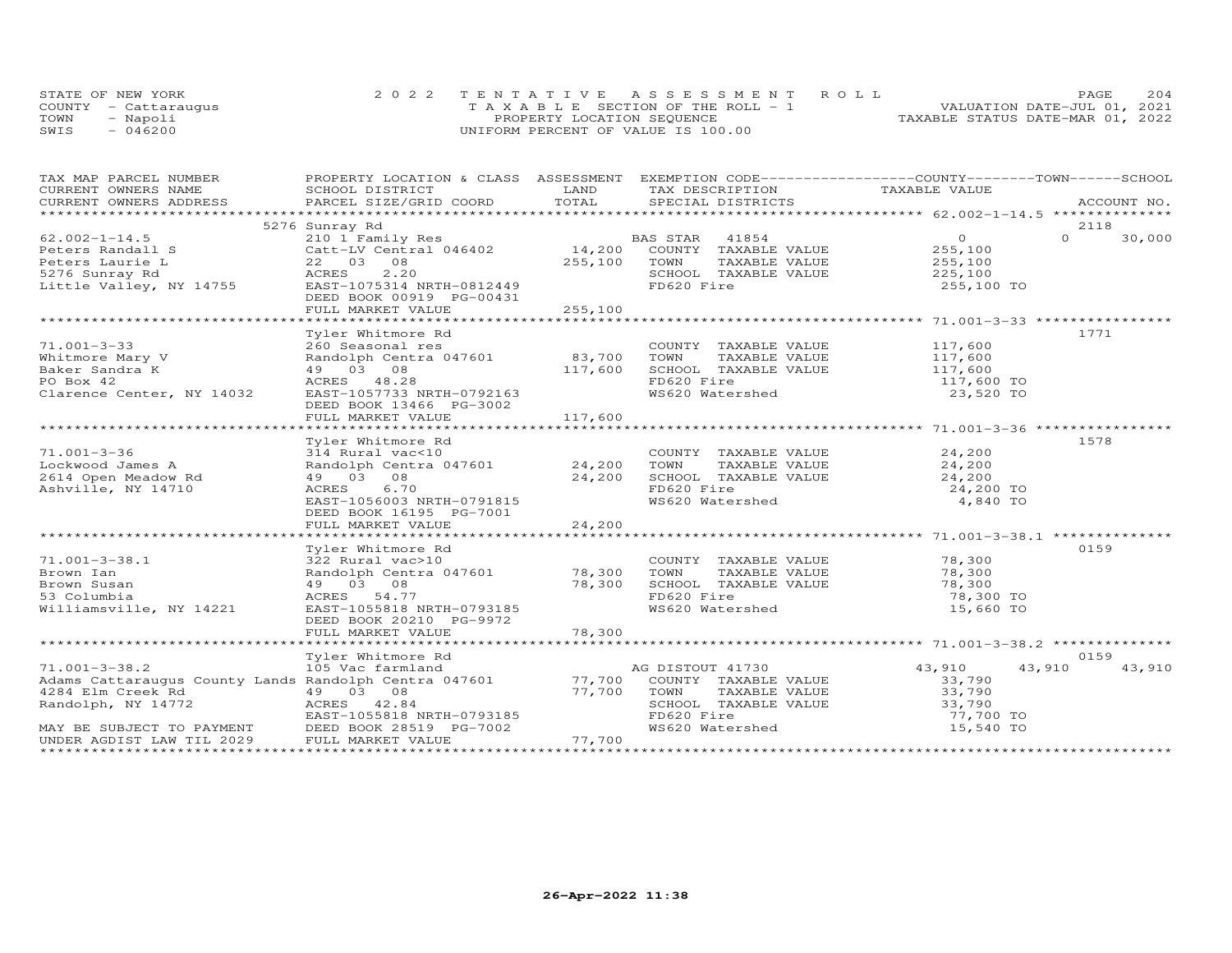| STATE OF NEW YORK    |           | 2022 TENTATIVE ASSESSMENT ROLL |                                    |  |                                  | PAGE | 205 |
|----------------------|-----------|--------------------------------|------------------------------------|--|----------------------------------|------|-----|
| COUNTY - Cattaraugus |           |                                | TAXABLE SECTION OF THE ROLL - 1    |  | VALUATION DATE-JUL 01, 2021      |      |     |
| TOWN                 | - Napoli  |                                | PROPERTY LOCATION SEQUENCE         |  | TAXABLE STATUS DATE-MAR 01, 2022 |      |     |
| SWIS                 | $-046200$ |                                | UNIFORM PERCENT OF VALUE IS 100.00 |  |                                  |      |     |

| TAX MAP PARCEL NUMBER    |                           |                                  | PROPERTY LOCATION & CLASS ASSESSMENT EXEMPTION CODE----------------COUNTY-------TOWN-----SCHOOL |
|--------------------------|---------------------------|----------------------------------|-------------------------------------------------------------------------------------------------|
| CURRENT OWNERS NAME      | SCHOOL DISTRICT           | LAND<br>TAX DESCRIPTION          | TAXABLE VALUE                                                                                   |
| CURRENT OWNERS ADDRESS   | PARCEL SIZE/GRID COORD    | TOTAL<br>SPECIAL DISTRICTS       | ACCOUNT NO.                                                                                     |
|                          |                           |                                  |                                                                                                 |
|                          | 4007 Tyler Whitmore Rd    |                                  | 1577                                                                                            |
| $71.001 - 3 - 35$        | 270 Mfg housing           | BAS STAR<br>41854                | $\circ$<br>$\Omega$<br>30,000                                                                   |
| Lockwood Jeffrey D.      | Randolph Centra 047601    | 15,800<br>COUNTY TAXABLE VALUE   | 56,600                                                                                          |
| Marsh Danielle L.        | 49 03 08                  | 56,600<br>TOWN<br>TAXABLE VALUE  | 56,600                                                                                          |
| 4007 Tyler Whitmore Road | ACRES<br>1.90 BANK<br>081 | SCHOOL TAXABLE VALUE             | 26,600                                                                                          |
| Randolph, NY 14772       | EAST-1056452 NRTH-0791901 | FD620 Fire                       | 56,600 TO                                                                                       |
|                          | DEED BOOK 30269 PG-2001   | WS620 Watershed                  | 11,320 TO                                                                                       |
|                          | FULL MARKET VALUE         | 56,600                           |                                                                                                 |
|                          |                           |                                  |                                                                                                 |
|                          | 4146 Tyler Whitmore Rd    |                                  | 1896                                                                                            |
| $71.001 - 3 - 8.2$       | 270 Mfg housing           | ENH STAR 41834                   | $\Omega$<br>62,200<br>$\Omega$                                                                  |
| Miller Colleen M Life Us | Randolph Centra 047601    | 9,500<br>COUNTY TAXABLE VALUE    | 62,200                                                                                          |
| Hollabaugh Gloria J      | 49 03 08                  | 62,200<br>TOWN<br>TAXABLE VALUE  | 62,200                                                                                          |
| 4146 Tyler-Whitmore Rd   | FRNT 125.25 DPTH 130.25   | SCHOOL TAXABLE VALUE             | $\overline{0}$                                                                                  |
| Randolph, NY 14772       | EAST-1056745 NRTH-0794127 | FD620 Fire                       | 62,200 TO                                                                                       |
|                          | DEED BOOK 13798 PG-6001   | WS620 Watershed                  | 12,440 TO                                                                                       |
|                          | FULL MARKET VALUE         | 62,200                           |                                                                                                 |
|                          |                           |                                  |                                                                                                 |
|                          | 4160 Tyler Whitmore Rd    |                                  | 1457                                                                                            |
| $71.001 - 3 - 7$         |                           |                                  | $\overline{O}$<br>$\Omega$                                                                      |
|                          | 210 1 Family Res          | BAS STAR<br>41854                | 30,000                                                                                          |
| Barber Kevin             | Randolph Centra 047601    | COUNTY TAXABLE VALUE<br>10,700   | 79,700                                                                                          |
| 4160 Tyler Whitmore Rd   | 49 03 08                  | 79,700<br>TAXABLE VALUE<br>TOWN  | 79,700                                                                                          |
| Randolph, NY 14772       | FRNT 301.00 DPTH 125.00   | SCHOOL TAXABLE VALUE             | 49,700                                                                                          |
|                          | BANK<br>071               | FD620 Fire                       | 79,700 TO                                                                                       |
|                          | EAST-1056743 NRTH-0794354 | WS620 Watershed                  | 15,940 TO                                                                                       |
|                          | DEED BOOK 13861 PG-7001   |                                  |                                                                                                 |
|                          | FULL MARKET VALUE         | 79,700                           |                                                                                                 |
|                          |                           |                                  |                                                                                                 |
|                          | 4166 Tyler Whitmore Rd    |                                  | 1961                                                                                            |
| $71.001 - 3 - 6.2$       | 270 Mfg housing           | BAS STAR<br>41854                | $\overline{O}$<br>30,000<br>$\cap$                                                              |
| Barber David R II        | Randolph Centra 047601    | 9,900 COUNTY TAXABLE VALUE       | 112,100                                                                                         |
| 4166 Tyler Whitmore Rd   | 49 03 08                  | 112,100<br>TAXABLE VALUE<br>TOWN | 112,100                                                                                         |
| Randolph, NY 14772       | FRNT 140.00 DPTH 125.00   | SCHOOL TAXABLE VALUE             | 82,100                                                                                          |
|                          | EAST-1056741 NRTH-0794583 | FD620 Fire                       | 112,100 TO                                                                                      |
|                          | DEED BOOK 17294 PG-5001   | WS620 Watershed                  | 22,420 TO                                                                                       |
|                          | FULL MARKET VALUE         | 112,100                          |                                                                                                 |
|                          |                           |                                  |                                                                                                 |
|                          | 4174 Tyler Whitmore Rd    |                                  | 1342                                                                                            |
| $71.001 - 3 - 6.1$       | 270 Mfg housing           | 41834<br>ENH STAR                | $\Omega$<br>21,700                                                                              |
| Barber David R           | Randolph Centra 047601    | 9,900<br>COUNTY TAXABLE VALUE    | 21,700                                                                                          |
| Barber Cheryl M          | 49 03 08                  | 21,700<br>TOWN<br>TAXABLE VALUE  | 21,700                                                                                          |
| 4174 Tyler Whitmore Rd   | FRNT 140.00 DPTH 125.00   | SCHOOL TAXABLE VALUE             | $\Omega$                                                                                        |
| Randolph, NY 14772       | EAST-1056740 NRTH-0794727 | FD620 Fire                       | 21,700 TO                                                                                       |
|                          | DEED BOOK 00944 PG-00274  | WS620 Watershed                  | 4,340 TO                                                                                        |
|                          | FULL MARKET VALUE         | 21,700                           |                                                                                                 |
|                          |                           |                                  |                                                                                                 |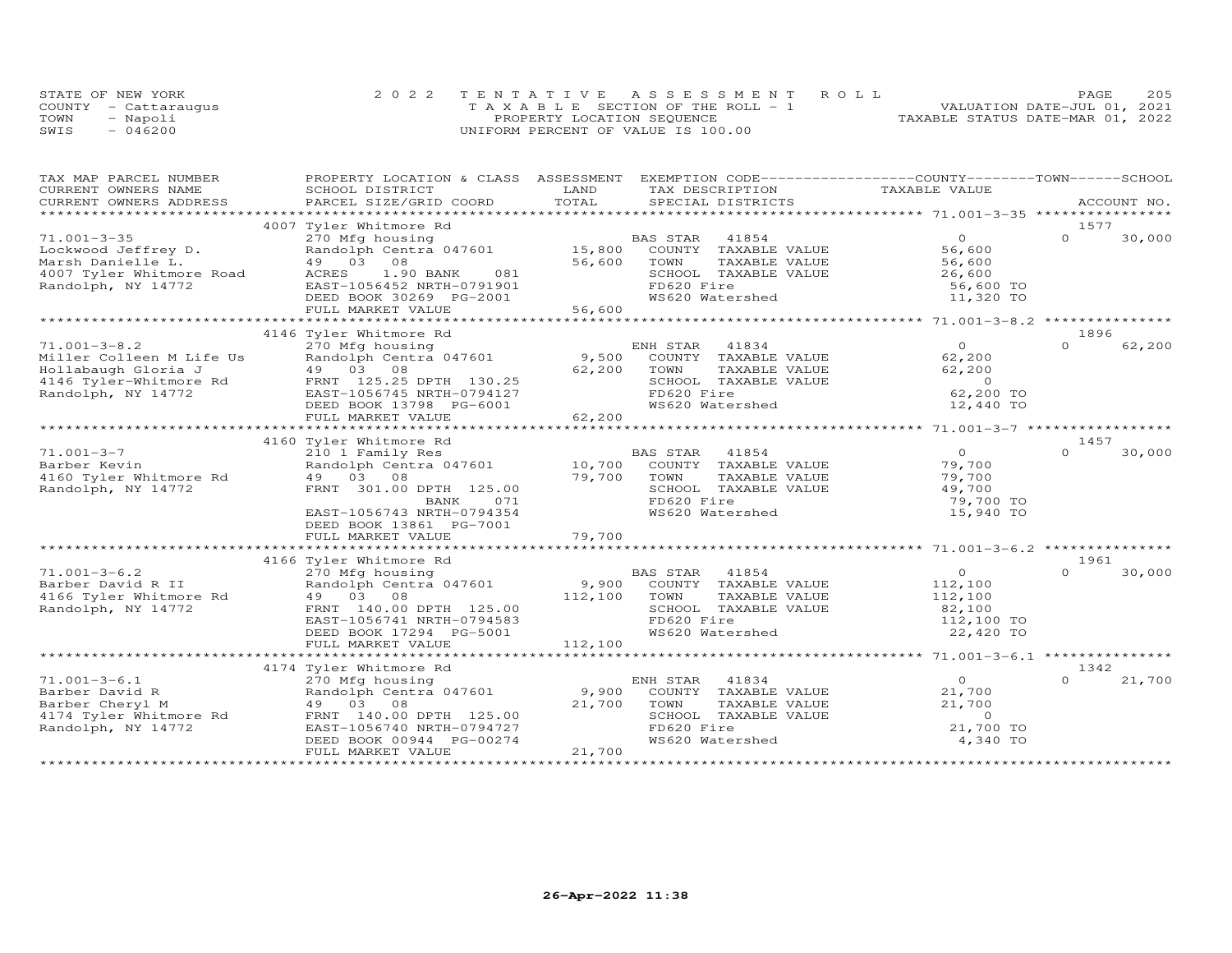|      | STATE OF NEW YORK    | 2022 TENTATIVE ASSESSMENT ROLL        | 206<br><b>PAGE</b>               |
|------|----------------------|---------------------------------------|----------------------------------|
|      | COUNTY - Cattaraugus | T A X A B L E SECTION OF THE ROLL - 1 | VALUATION DATE-JUL 01, 2021      |
| TOWN | Napoli               | PROPERTY LOCATION SEQUENCE            | TAXABLE STATUS DATE-MAR 01, 2022 |
| SWIS | 046200               | UNIFORM PERCENT OF VALUE IS 100.00    |                                  |

| TAX MAP PARCEL NUMBER                                                                                                                                        | PROPERTY LOCATION & CLASS ASSESSMENT EXEMPTION CODE----------------COUNTY-------TOWN------SCHOOL |               |                              |                                                 |      |
|--------------------------------------------------------------------------------------------------------------------------------------------------------------|--------------------------------------------------------------------------------------------------|---------------|------------------------------|-------------------------------------------------|------|
| CURRENT OWNERS NAME                                                                                                                                          | SCHOOL DISTRICT                                                                                  | LAND          | TAX DESCRIPTION              | TAXABLE VALUE                                   |      |
| .CURRENT OWNERS ADDRESS PARCEL SIZE/GRID COORD TOTAL SPECIAL DISTRICTS ACCOUNT NO ACCOUNT NO ACCOUNT NO ACCOUNT                                              |                                                                                                  |               |                              |                                                 |      |
|                                                                                                                                                              | 4198 Tyler Whitmore Rd                                                                           |               |                              |                                                 | 2142 |
| $71.001 - 3 - 8.4$                                                                                                                                           | 240 Rural res                                                                                    |               | COUNTY TAXABLE VALUE 144,000 |                                                 |      |
| Calvin H & Lisa M Dubois Trust Randolph Centra 047601                                                                                                        |                                                                                                  | 82,600        | TAXABLE VALUE<br>TOWN        |                                                 |      |
| 4959 Baer Rd                                                                                                                                                 | 49 03 08                                                                                         | 144,000       | SCHOOL TAXABLE VALUE         | 144,000<br>144,000                              |      |
| Sanborn, NY 14132                                                                                                                                            | ACRES 70.50                                                                                      |               | FD620 Fire                   | 144,000 TO                                      |      |
|                                                                                                                                                              | EAST-1057788 NRTH-0794880                                                                        |               | WS620 Watershed              | 28,800 TO                                       |      |
|                                                                                                                                                              | DEED BOOK 20200 PG-2449                                                                          |               |                              |                                                 |      |
|                                                                                                                                                              | FULL MARKET VALUE                                                                                | 144,000       |                              |                                                 |      |
|                                                                                                                                                              |                                                                                                  | ************* |                              | ****************** 62.004-1-18.9 ************** |      |
|                                                                                                                                                              | Upper Edgar Rd                                                                                   |               |                              |                                                 | 1899 |
| $62.004 - 1 - 18.9$                                                                                                                                          | 314 Rural vac<10                                                                                 |               | COUNTY TAXABLE VALUE 24,800  |                                                 |      |
| Bierfeldt William P                                                                                                                                          | Catt-LV Central 046402                                                                           | 24,800        | TOWN<br>TAXABLE VALUE        | 24,800                                          |      |
| Bierfeldt Geraldine M                                                                                                                                        | 20  03  08                                                                                       | 24,800        | SCHOOL TAXABLE VALUE         | 24,800                                          |      |
| 27 Pimlico Ave                                                                                                                                               | 7.27<br>ACRES                                                                                    |               | FD620 Fire                   | 24,800 TO                                       |      |
| Salamanca, NY 14779                                                                                                                                          | EAST-1071967 NRTH-0806796                                                                        |               |                              |                                                 |      |
|                                                                                                                                                              | DEED BOOK 18745 PG-9001                                                                          | 24,800        |                              |                                                 |      |
|                                                                                                                                                              | FULL MARKET VALUE                                                                                |               |                              |                                                 |      |
|                                                                                                                                                              | Upper Edgar Rd                                                                                   |               |                              |                                                 | 1898 |
| $62.004 - 1 - 18.12$                                                                                                                                         |                                                                                                  |               | COUNTY TAXABLE VALUE         | 17,100                                          |      |
| Jome Eric                                                                                                                                                    | 314 Rural vac<10<br>Catt-LV Central 046402 17,100                                                |               | TOWN<br>TAXABLE VALUE        | 17,100                                          |      |
| Jome Sarah                                                                                                                                                   | 20  03  08                                                                                       | 17,100        | SCHOOL TAXABLE VALUE         | 17,100                                          |      |
| 1925 E Taylor St                                                                                                                                             | 2.41<br>ACRES                                                                                    |               | FD620 Fire                   | 17,100 TO                                       |      |
| Bloomington, IL 61701                                                                                                                                        | EAST-1072362 NRTH-0807262                                                                        |               |                              |                                                 |      |
|                                                                                                                                                              | DEED BOOK 00940 PG-00915                                                                         |               |                              |                                                 |      |
|                                                                                                                                                              | FULL MARKET VALUE                                                                                | 17,100        |                              |                                                 |      |
|                                                                                                                                                              |                                                                                                  |               |                              |                                                 |      |
|                                                                                                                                                              | 9575 Upper Edgar Rd                                                                              |               |                              |                                                 | 1894 |
| $62.004 - 1 - 18.6$                                                                                                                                          | 314 Rural vac<10                                                                                 |               | COUNTY TAXABLE VALUE         | 12,000                                          |      |
| Gross Kory                                                                                                                                                   |                                                                                                  |               | TOWN<br>TAXABLE VALUE        | 12,000                                          |      |
|                                                                                                                                                              |                                                                                                  |               | SCHOOL TAXABLE VALUE         | 12,000                                          |      |
| sus sneiby<br>8789 NYS Route 242<br>Little Vall                                                                                                              | 314 Rural vac<10<br>Catt-LV Central 046402 12,000<br>20 03 08 12,000<br>ACRES 4.95 12,000        |               | FD620 Fire                   | 12,000 TO                                       |      |
| Little Valley, NY 14755 EAST-1073458 NRTH-0807295                                                                                                            |                                                                                                  |               |                              |                                                 |      |
|                                                                                                                                                              | DEED BOOK 20210 PG-5417                                                                          |               |                              |                                                 |      |
|                                                                                                                                                              | FULL MARKET VALUE                                                                                | 12,000        |                              |                                                 |      |
|                                                                                                                                                              |                                                                                                  |               |                              |                                                 | 2134 |
|                                                                                                                                                              | 9609 Upper Edgar Rd                                                                              |               | COUNTY TAXABLE VALUE         | 127,000                                         |      |
|                                                                                                                                                              |                                                                                                  | 11,500        | TOWN<br>TAXABLE VALUE        | 127,000                                         |      |
|                                                                                                                                                              |                                                                                                  | 127,000       | SCHOOL TAXABLE VALUE         | 127,000                                         |      |
| % b2.004-1-18.13<br>Mingle Robert<br>9609 Upper Edgar Rd<br>1.1110 Catt-LV Central 046402<br>9609 Upper Edgar Rd<br>1.60<br>20 03 08<br>20 03 08<br>20 03 08 |                                                                                                  |               | FD620 Fire                   | 127,000 TO                                      |      |
|                                                                                                                                                              | EAST-1073118 NRTH-0807299                                                                        |               |                              |                                                 |      |
|                                                                                                                                                              | DEED BOOK 20200 PG-9170                                                                          |               |                              |                                                 |      |
|                                                                                                                                                              | FULL MARKET VALUE                                                                                | 127,000       |                              |                                                 |      |
|                                                                                                                                                              |                                                                                                  |               |                              |                                                 |      |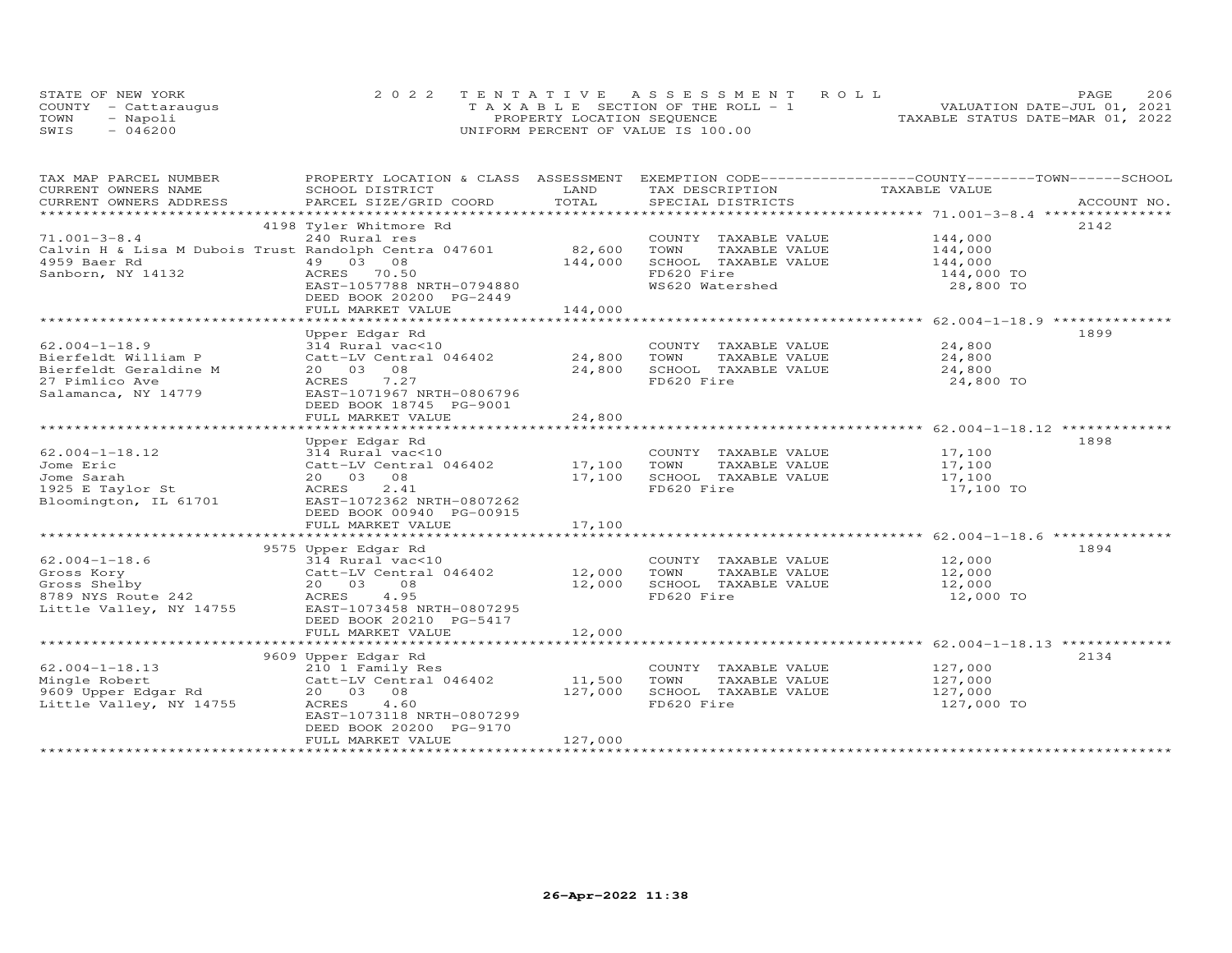|      | STATE OF NEW YORK    | 2022 TENTATIVE ASSESSMENT ROLL        | 207<br>PAGE.                     |
|------|----------------------|---------------------------------------|----------------------------------|
|      | COUNTY - Cattaraugus | T A X A B L E SECTION OF THE ROLL - 1 | VALUATION DATE-JUL 01, 2021      |
| TOWN | - Napoli             | PROPERTY LOCATION SEQUENCE            | TAXABLE STATUS DATE-MAR 01, 2022 |
| SWIS | $-046200$            | UNIFORM PERCENT OF VALUE IS 100.00    |                                  |

| TAX MAP PARCEL NUMBER                             | PROPERTY LOCATION & CLASS ASSESSMENT              |                  | EXEMPTION CODE-----------------COUNTY-------TOWN-----SCHOOL |                |             |        |
|---------------------------------------------------|---------------------------------------------------|------------------|-------------------------------------------------------------|----------------|-------------|--------|
| CURRENT OWNERS NAME                               | SCHOOL DISTRICT                                   | LAND             | TAX DESCRIPTION                                             | TAXABLE VALUE  |             |        |
| CURRENT OWNERS ADDRESS<br>*********************** | PARCEL SIZE/GRID COORD<br>*********************** | TOTAL            | SPECIAL DISTRICTS                                           |                | ACCOUNT NO. |        |
|                                                   |                                                   |                  |                                                             |                |             |        |
|                                                   | 9643 Upper Edgar Rd                               |                  |                                                             |                | 1873        |        |
| $62.004 - 1 - 18.5$                               | 210 1 Family Res                                  |                  | ENH STAR<br>41834                                           | $\overline{O}$ | $\Omega$    | 74,900 |
| Stevens Edwin C                                   | Catt-LV Central 046402                            | 21,200           | COUNTY TAXABLE VALUE                                        | 150,200        |             |        |
| Stevens Elizabeth A                               | 20  03  08                                        | 150,200          | TOWN<br>TAXABLE VALUE                                       | 150,200        |             |        |
| 9643 Upper Edgar Rd                               | ACRES<br>7.22                                     |                  | SCHOOL TAXABLE VALUE                                        | 75,300         |             |        |
| Little Valley, NY 14755                           | EAST-1072694 NRTH-0807260                         |                  | FD620 Fire                                                  | 150,200 TO     |             |        |
|                                                   | DEED BOOK 2021<br>PG-11320                        |                  |                                                             |                |             |        |
|                                                   | FULL MARKET VALUE                                 | 150,200          |                                                             |                |             |        |
|                                                   |                                                   |                  |                                                             |                |             |        |
|                                                   | 9650 Upper Edgar Rd                               |                  |                                                             |                | 2265        |        |
| $62.002 - 1 - 19.3$                               | 241 Rural res&ag                                  |                  | AG DISTOUT 41730                                            | 71,599         | 71,599      | 71,599 |
| Schrecongost Robert                               | Catt-LV Central 046402                            | 120,400 BAS STAR | 41854                                                       | $\circ$        | $\Omega$    | 30,000 |
| Schrecongost Christina                            | 21 03 08                                          | 396,000          | COUNTY TAXABLE VALUE                                        | 324,401        |             |        |
| 9650 Upper Edgar Rd                               | ACRES 90.75                                       |                  | TOWN<br>TAXABLE VALUE                                       | 324,401        |             |        |
| Little Valley, NY 14755                           | EAST-1072352 NRTH-0809036                         |                  | SCHOOL TAXABLE VALUE                                        | 294,401        |             |        |
|                                                   | DEED BOOK 1006<br>PG-260                          |                  | FD620 Fire                                                  | 396,000 TO     |             |        |
| MAY BE SUBJECT TO PAYMENT                         | FULL MARKET VALUE                                 | 396,000          |                                                             |                |             |        |
| UNDER AGDIST LAW TIL 2029                         |                                                   |                  |                                                             |                |             |        |
|                                                   |                                                   |                  |                                                             |                |             |        |
|                                                   | 9669 Upper Edgar Rd                               |                  |                                                             |                | 1900        |        |
| $62.004 - 1 - 18.11$                              | 270 Mfg housing                                   |                  | COUNTY TAXABLE VALUE                                        | 44,300         |             |        |
| Bierfeldt William P                               | Catt-LV Central 046402                            | 18,100           | TOWN<br>TAXABLE VALUE                                       | 44,300         |             |        |
| Bierfeldt Geraldine M                             | 20  03  08                                        | 44,300           | SCHOOL TAXABLE VALUE                                        | 44,300         |             |        |
| 27 Pimlico Ave                                    | ACRES<br>3.30                                     |                  | FD620 Fire                                                  | 44,300 TO      |             |        |
| Salamanca, NY 14779                               | EAST-1072174 NRTH-0807266                         |                  |                                                             |                |             |        |
|                                                   | DEED BOOK 18745 PG-9001                           |                  |                                                             |                |             |        |
|                                                   | FULL MARKET VALUE                                 | 44,300           |                                                             |                |             |        |
|                                                   |                                                   |                  |                                                             |                |             |        |
|                                                   | 9678 Upper Edgar Rd                               |                  |                                                             |                | 2114        |        |
| $62.002 - 1 - 18.2$                               | 100 Agricultural                                  |                  | AG DISTOUT 41730                                            | 14,569         | 14,569      | 14,569 |
| Schrecongost Robert J                             | Catt-LV Central 046402                            | 28,100           | COUNTY TAXABLE VALUE                                        | 24,431         |             |        |
| Schrecongost Christina M                          | 21 03 08                                          | 39,000           | TOWN<br>TAXABLE VALUE                                       | 24,431         |             |        |
| 9650 Upper Edgar Rd                               | ACRES 29.70                                       |                  | SCHOOL TAXABLE VALUE                                        | 24,431         |             |        |
| Little Valley, NY 14755                           | EAST-1073275 NRTH-0809029                         |                  | FD620 Fire                                                  | 39,000 TO      |             |        |
|                                                   | DEED BOOK 20486 PG-8001                           |                  |                                                             |                |             |        |
| MAY BE SUBJECT TO PAYMENT                         | FULL MARKET VALUE                                 | 39,000           |                                                             |                |             |        |
| UNDER AGDIST LAW TIL 2029                         |                                                   |                  |                                                             |                |             |        |
|                                                   |                                                   |                  |                                                             |                |             |        |
|                                                   | 9699 Upper Edgar Rd                               |                  |                                                             |                | 1905        |        |
| $62.004 - 1 - 18.8$                               | 210 1 Family Res                                  |                  | 41834<br>ENH STAR                                           | $\overline{O}$ | $\Omega$    | 74,900 |
| Zachewicz Thomas Henry                            | Catt-LV Central 046402                            | 21,000           | COUNTY TAXABLE VALUE                                        | 115,600        |             |        |
| 9699 Upper Edgar Rd                               | 08<br>20 03                                       | 115,600          | TOWN<br>TAXABLE VALUE                                       | 115,600        |             |        |
| Little Valley, NY 14755                           | ACRES<br>7.10                                     |                  | SCHOOL TAXABLE VALUE                                        | 40,700         |             |        |
|                                                   | EAST-1071770 NRTH-0806786                         |                  | FD620 Fire                                                  | 115,600 TO     |             |        |
|                                                   | PG-00603<br>DEED BOOK 911                         |                  |                                                             |                |             |        |
|                                                   | FULL MARKET VALUE                                 | 115,600          |                                                             |                |             |        |
|                                                   |                                                   |                  |                                                             |                |             |        |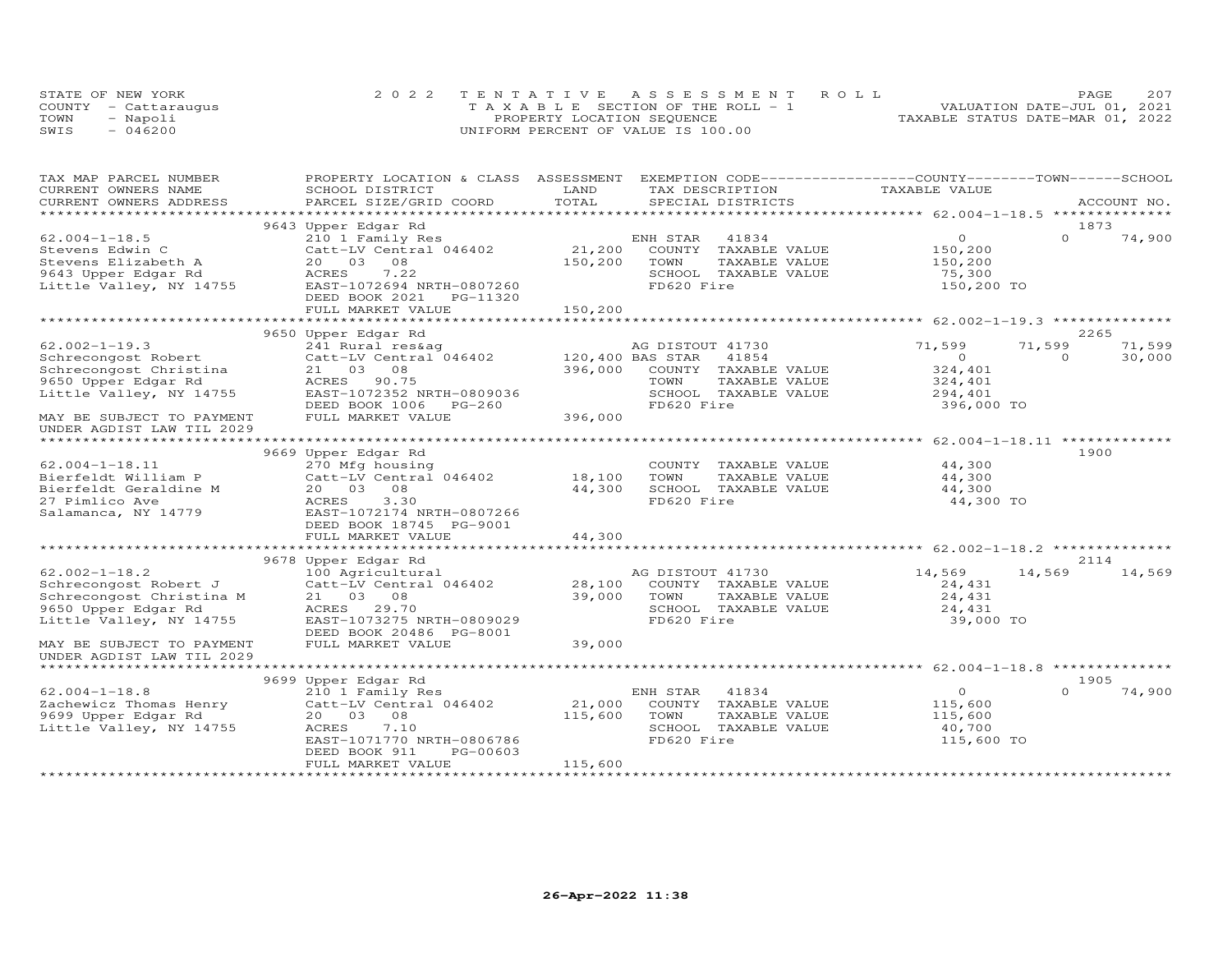|      | STATE OF NEW YORK    | 2022 TENTATIVE ASSESSMENT ROLL        |                                  | PAGE                        | 208 |
|------|----------------------|---------------------------------------|----------------------------------|-----------------------------|-----|
|      | COUNTY - Cattaraugus | T A X A B L E SECTION OF THE ROLL - 1 |                                  | VALUATION DATE-JUL 01, 2021 |     |
| TOWN | - Napoli             | PROPERTY LOCATION SEQUENCE            | TAXABLE STATUS DATE-MAR 01, 2022 |                             |     |
| SWIS | $-046200$            | UNIFORM PERCENT OF VALUE IS 100.00    |                                  |                             |     |

| TAX MAP PARCEL NUMBER     | PROPERTY LOCATION & CLASS ASSESSMENT |         | EXEMPTION CODE-----------------COUNTY-------TOWN------SCHOOL |               |                    |
|---------------------------|--------------------------------------|---------|--------------------------------------------------------------|---------------|--------------------|
| CURRENT OWNERS NAME       | SCHOOL DISTRICT                      | LAND    | TAX DESCRIPTION                                              | TAXABLE VALUE |                    |
| CURRENT OWNERS ADDRESS    | PARCEL SIZE/GRID COORD               | TOTAL   | SPECIAL DISTRICTS                                            |               | ACCOUNT NO.        |
| **********************    |                                      |         |                                                              |               |                    |
|                           | 9717 Upper Edgar Rd                  |         |                                                              |               | 1903               |
| $62.004 - 1 - 18.7$       | 270 Mfg housing                      |         | COUNTY TAXABLE VALUE                                         | 46,500        |                    |
| Cherry Jeffrey R          | Catt-LV Central 046402               | 32,700  | TOWN<br>TAXABLE VALUE                                        | 46,500        |                    |
| Cherry Latina M           | 20  03  08                           | 46,500  | SCHOOL TAXABLE VALUE                                         | 46,500        |                    |
| 3641 Lakeview Ave         | ACRES 12.37                          |         | FD620 Fire                                                   | 46,500 TO     |                    |
| Blasdell, NY 14219        | EAST-1071502 NRTH-0806787            |         |                                                              |               |                    |
|                           | DEED BOOK 539<br>PG-9001             |         |                                                              |               |                    |
|                           | FULL MARKET VALUE                    | 46,500  |                                                              |               |                    |
|                           |                                      |         |                                                              |               |                    |
|                           | 9741 Upper Edgar Rd                  |         |                                                              |               | 2403               |
| $62.004 - 1 - 10.4$       | 210 1 Family Res                     |         | BAS STAR<br>41854                                            | $\Omega$      | $\Omega$<br>30,000 |
| Printup William M         | Catt-LV Central 046402               | 17,800  | COUNTY TAXABLE VALUE                                         | 44,100        |                    |
| 9741 Upper Edgar Rd       | ACRES<br>4.75                        | 44,100  | TOWN<br>TAXABLE VALUE                                        | 44,100        |                    |
| Litttle Valley, NY 14755  | EAST-1071105 NRTH-0807357            |         | SCHOOL TAXABLE VALUE                                         | 14,100        |                    |
|                           | DEED BOOK 19328 PG-3001              |         | FD620 Fire                                                   | 44,100 TO     |                    |
|                           | FULL MARKET VALUE                    | 44,100  |                                                              |               |                    |
|                           |                                      |         |                                                              |               |                    |
|                           | 9750 Upper Edgar Rd                  |         |                                                              |               | 0138               |
| $62.002 - 1 - 19.1$       | 112 Dairy farm                       |         | COUNTY TAXABLE VALUE                                         | 180,800       |                    |
| Miller Immanuel L.        | Catt-LV Central 046402               | 74,900  | TOWN<br>TAXABLE VALUE                                        | 180,800       |                    |
| Miller Betty M.           | 21 03<br>08                          | 180,800 | SCHOOL TAXABLE VALUE                                         | 180,800       |                    |
| 9750 Edgar Road           | Miller7/04-6/15/14-4/15ho            |         | FD620 Fire                                                   | 180,800 TO    |                    |
| Little Valley, NY 14755   | 2nd site-Jonathan Byler-9            |         |                                                              |               |                    |
|                           | ACRES<br>64.60                       |         |                                                              |               |                    |
| MAY BE SUBJECT TO PAYMENT | EAST-1071170 NRTH-0809051            |         |                                                              |               |                    |
| UNDER AGDIST LAW TIL 2025 | DEED BOOK 30043 PG-6001              |         |                                                              |               |                    |
|                           | FULL MARKET VALUE                    | 180,800 |                                                              |               |                    |
|                           |                                      |         |                                                              |               |                    |
|                           | 9776 Upper Edgar Rd                  |         |                                                              |               | 2116               |
| $62.002 - 1 - 19.2$       | 240 Rural res                        |         | BAS STAR<br>41854                                            | $\circ$       | $\Omega$<br>30,000 |
| Pierce Bennett V          | Catt-LV Central 046402               | 28,100  | COUNTY TAXABLE VALUE                                         | 150,800       |                    |
| Pierce Noreen E           | 21 03 08                             | 150,800 | TOWN<br>TAXABLE VALUE                                        | 150,800       |                    |
| 9776 Edgar Rd             | ACRES 12.40 BANK<br>017              |         | SCHOOL TAXABLE VALUE                                         | 120,800       |                    |
| Little Valley, NY 14755   | EAST-1070582 NRTH-0809064            |         | FD620 Fire                                                   | 150,800 TO    |                    |
|                           | DEED BOOK 6390 PG-3001               |         |                                                              |               |                    |
|                           | FULL MARKET VALUE                    | 150,800 |                                                              |               |                    |
|                           |                                      |         |                                                              |               |                    |
|                           | W Bucktooth Run Rd                   |         |                                                              |               | 1902               |
| $62.004 - 1 - 19.3$       | 314 Rural vac<10                     |         | COUNTY TAXABLE VALUE                                         | 10,500        |                    |
| Ross Gary L               | Catt-LV Central 046402               | 10,500  | TOWN<br>TAXABLE VALUE                                        | 10,500        |                    |
| Ross Barbara              | 20  03  08                           | 10,500  | SCHOOL TAXABLE VALUE                                         | 10,500        |                    |
| 9572 Bucktooth Run Rd     | ACRES<br>6.00                        |         | FD620 Fire                                                   | 10,500 TO     |                    |
| Little Valley, NY 14755   | EAST-1074365 NRTH-0806124            |         |                                                              |               |                    |
|                           | DEED BOOK 775<br>PG-00593            |         |                                                              |               |                    |
|                           | FULL MARKET VALUE                    | 10,500  |                                                              |               |                    |
|                           | *********************                |         |                                                              |               |                    |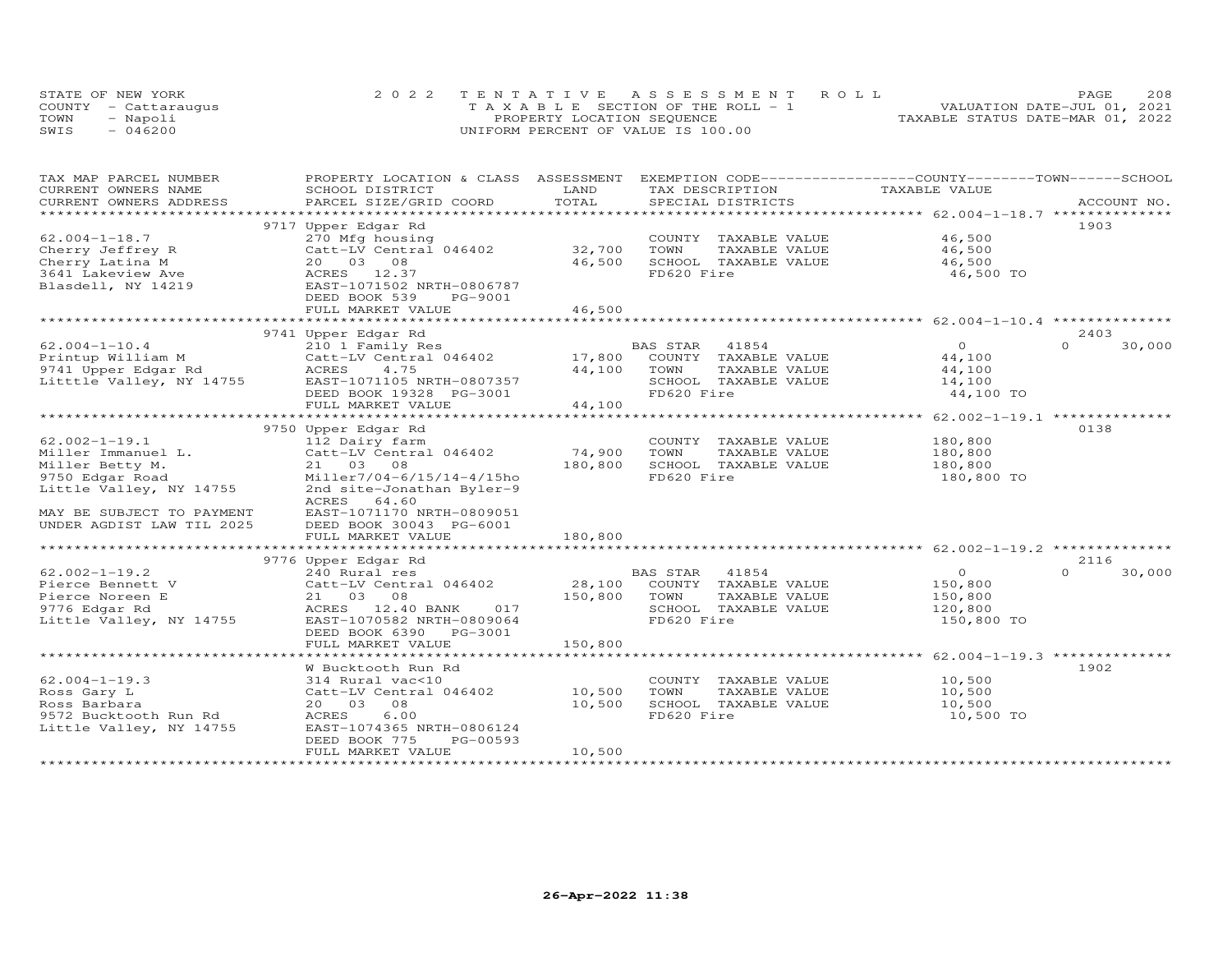| STATE OF NEW YORK    |           | 2022 TENTATIVE ASSESSMENT ROLL        |  |  |                                  | PAGE. | 209 |
|----------------------|-----------|---------------------------------------|--|--|----------------------------------|-------|-----|
| COUNTY - Cattaraugus |           | T A X A B L E SECTION OF THE ROLL - 1 |  |  | VALUATION DATE-JUL 01, 2021      |       |     |
| TOWN                 | - Napoli  | PROPERTY LOCATION SEQUENCE            |  |  | TAXABLE STATUS DATE-MAR 01, 2022 |       |     |
| SWIS                 | $-046200$ | UNIFORM PERCENT OF VALUE IS 100.00    |  |  |                                  |       |     |

| TAX MAP PARCEL NUMBER<br>CURRENT OWNERS NAME<br>CURRENT OWNERS ADDRESS                                  | PROPERTY LOCATION & CLASS ASSESSMENT<br>SCHOOL DISTRICT<br>PARCEL SIZE/GRID COORD                                                                                  | LAND<br>TOTAL                 | EXEMPTION CODE-----------------COUNTY-------TOWN------SCHOOL<br>TAX DESCRIPTION<br>SPECIAL DISTRICTS | TAXABLE VALUE                                       | ACCOUNT NO. |
|---------------------------------------------------------------------------------------------------------|--------------------------------------------------------------------------------------------------------------------------------------------------------------------|-------------------------------|------------------------------------------------------------------------------------------------------|-----------------------------------------------------|-------------|
|                                                                                                         |                                                                                                                                                                    |                               |                                                                                                      |                                                     |             |
| $62.004 - 1 - 19.7$<br>Ross Gary L<br>Ross Barbara<br>9572 Bucktooth Run Rd<br>Little Valley, NY 14755  | W Bucktooth Run Rd<br>314 Rural vac<10<br>Catt-LV Central 046402<br>20 03 08<br>4.85<br>ACRES<br>EAST-1074014 NRTH-0805676                                         | 21,100<br>21,100              | COUNTY TAXABLE VALUE<br>TAXABLE VALUE<br>TOWN<br>SCHOOL TAXABLE VALUE<br>FD620 Fire                  | 21,100<br>21,100<br>21,100<br>21,100 TO             | 2015        |
|                                                                                                         | DEED BOOK 843<br>PG-00850<br>FULL MARKET VALUE                                                                                                                     | 21,100                        |                                                                                                      |                                                     |             |
|                                                                                                         |                                                                                                                                                                    |                               |                                                                                                      |                                                     |             |
| $62.004 - 1 - 24.2$<br>Murphy Frederick F<br>Murphy Kathleen A<br>11515 Dunham Dr<br>Matthews, NC 28105 | W Bucktooth Run Rd<br>314 Rural vac<10<br>Catt-LV Central 046402<br>12 03 08<br>FRNT 210.00 DPTH 287.00<br>EAST-1076605 NRTH-0804708<br>DEED BOOK 795<br>PG-01137  | 13,500<br>13,500              | COUNTY TAXABLE VALUE<br>TAXABLE VALUE<br>TOWN<br>SCHOOL TAXABLE VALUE<br>FD620 Fire                  | 13,500<br>13,500<br>13,500<br>13,500 TO             | 1922        |
|                                                                                                         | FULL MARKET VALUE                                                                                                                                                  | 13,500                        |                                                                                                      |                                                     |             |
|                                                                                                         | * * * * * * * * * * * * * * * * * * *<br>W Bucktooth Run Rd                                                                                                        | *********                     |                                                                                                      | ********************* 62.004-1-27 ***************** | 1618        |
| $62.004 - 1 - 27$<br>Picus Silva, Inc.<br>15 Piedmont Center Ste. 1250<br>Atlanta, GA 30305             | 322 Rural vac>10<br>Catt-LV Central 046402<br>04 03 08<br>NRF<br>ACRES<br>50.00<br>EAST-1078964 NRTH-0806521<br>DEED BOOK 6115 PG-5002                             | 69,000<br>69,000              | COUNTY TAXABLE VALUE<br>TAXABLE VALUE<br>TOWN<br>SCHOOL TAXABLE VALUE<br>FD620 Fire                  | 69,000<br>69,000<br>69,000<br>69,000 TO             |             |
|                                                                                                         | FULL MARKET VALUE                                                                                                                                                  | 69,000                        |                                                                                                      |                                                     |             |
| $62.004 - 1 - 28$<br>Picus Silva, Inc.<br>15 Piedmont Center Ste. 1250<br>Atlanta, GA 30305             | W Bucktooth Run Rd<br>322 Rural vac>10<br>Catt-LV Central 046402<br>04 03 08<br>NRF<br>ACRES 100.00<br>EAST-1081116 NRTH-0806801<br>DEED BOOK 00926 PG-00947       | 103,900<br>103,900            | COUNTY TAXABLE VALUE<br>TAXABLE VALUE<br>TOWN<br>SCHOOL TAXABLE VALUE<br>FD620 Fire                  | 103,900<br>103,900<br>103,900<br>103,900 TO         | 0185        |
|                                                                                                         | FULL MARKET VALUE                                                                                                                                                  | 103,900                       |                                                                                                      |                                                     |             |
|                                                                                                         | W Bucktooth Run Rd                                                                                                                                                 |                               |                                                                                                      |                                                     | 0184        |
| $62.004 - 1 - 29$<br>Picus Silva, Inc.<br>15 Piedmont Center Ste. 1250<br>Atlanta, GA 30305             | 322 Rural vac>10<br>Catt-LV Central 046402<br>04 03 08<br><b>NRF</b><br>ACRES 186.15<br>EAST-1080402 NRTH-0804863<br>DEED BOOK 00926 PG-00947<br>FULL MARKET VALUE | 218,900<br>218,900<br>218,900 | COUNTY TAXABLE VALUE<br>TAXABLE VALUE<br>TOWN<br>SCHOOL TAXABLE VALUE<br>FD620 Fire                  | 218,900<br>218,900<br>218,900<br>218,900 TO         |             |
|                                                                                                         |                                                                                                                                                                    |                               |                                                                                                      |                                                     |             |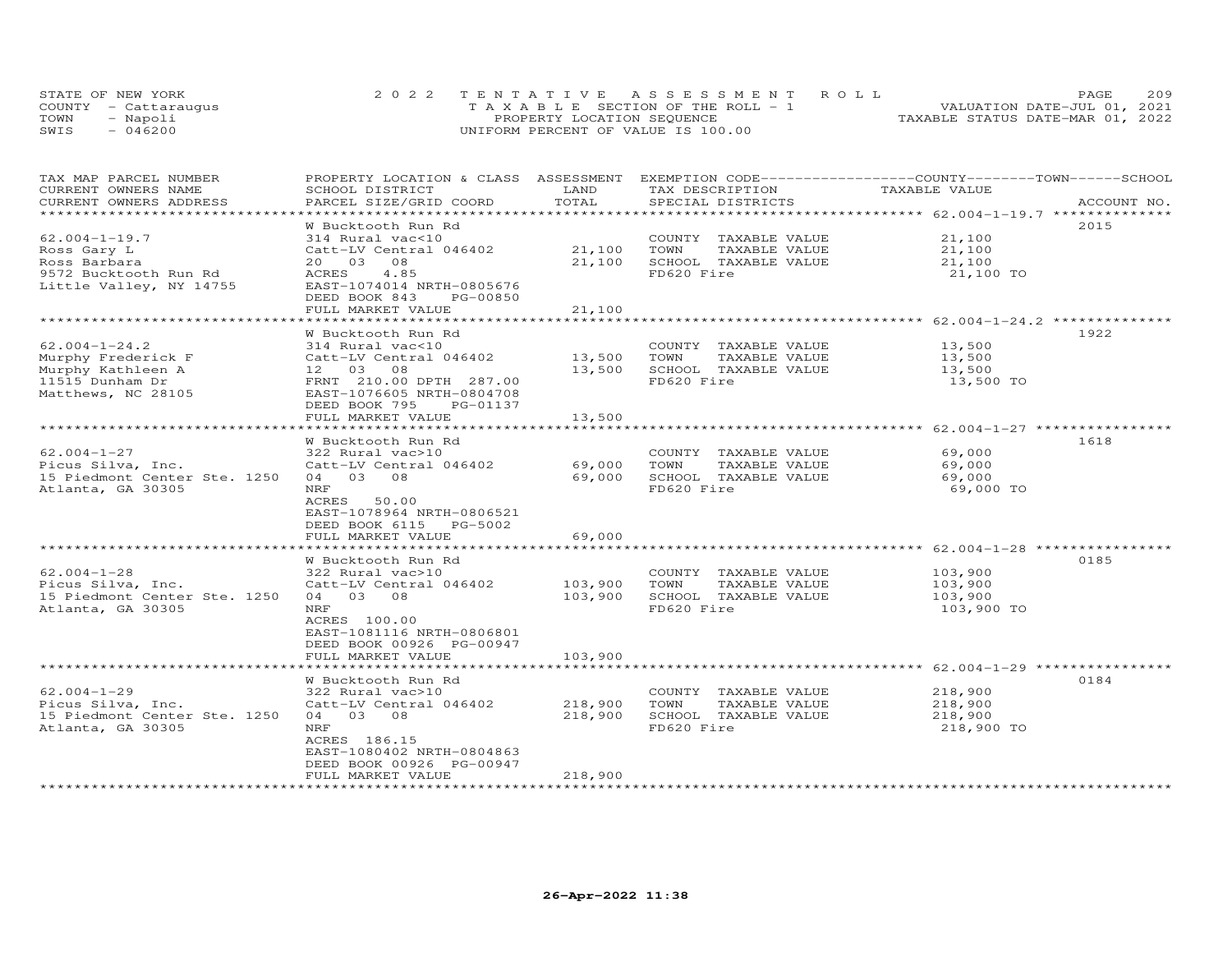| STATE OF NEW YORK    |           | 2022 TENTATIVE ASSESSMENT ROLL        |  |  |                                  | <b>PAGE</b> | 210 |
|----------------------|-----------|---------------------------------------|--|--|----------------------------------|-------------|-----|
| COUNTY - Cattaraugus |           | T A X A B L E SECTION OF THE ROLL - 1 |  |  | VALUATION DATE-JUL 01, 2021      |             |     |
| TOWN                 | - Napoli  | PROPERTY LOCATION SEQUENCE            |  |  | TAXABLE STATUS DATE-MAR 01, 2022 |             |     |
| SWIS                 | $-046200$ | UNIFORM PERCENT OF VALUE IS 100.00    |  |  |                                  |             |     |

| TAX MAP PARCEL NUMBER<br>CURRENT OWNERS NAME      | PROPERTY LOCATION & CLASS ASSESSMENT EXEMPTION CODE----------------COUNTY-------TOWN-----SCHOOL<br>SCHOOL DISTRICT | LAND<br>TOTAL    | TAX DESCRIPTION                                                | TAXABLE VALUE    |             |
|---------------------------------------------------|--------------------------------------------------------------------------------------------------------------------|------------------|----------------------------------------------------------------|------------------|-------------|
| CURRENT OWNERS ADDRESS<br>*********************   | PARCEL SIZE/GRID COORD                                                                                             |                  | SPECIAL DISTRICTS                                              |                  | ACCOUNT NO. |
|                                                   | W Bucktooth Run Rd                                                                                                 |                  |                                                                |                  | 0094        |
| $62.004 - 1 - 30$                                 | 322 Rural vac>10                                                                                                   |                  | COUNTY TAXABLE VALUE                                           | 63,900           |             |
| Penn-York Resources, Inc.                         | Catt-LV Central 046402                                                                                             | 63,900           | TOWN<br>TAXABLE VALUE                                          | 63,900           |             |
| 1716 Honeoye Rd                                   | 04 03 08                                                                                                           | 63,900           | SCHOOL TAXABLE VALUE                                           | 63,900           |             |
| Shinglehouse, PA 16748                            | NRF                                                                                                                |                  | FD620 Fire                                                     | 63,900 TO        |             |
|                                                   | ACRES<br>50.00                                                                                                     |                  |                                                                |                  |             |
|                                                   | EAST-1082158 NRTH-0804407                                                                                          |                  |                                                                |                  |             |
|                                                   | $PG-8004$<br>DEED BOOK 439                                                                                         |                  |                                                                |                  |             |
|                                                   | FULL MARKET VALUE                                                                                                  | 63,900           |                                                                |                  |             |
|                                                   | W Bucktooth Run Rd                                                                                                 |                  |                                                                |                  | 0095        |
| $62.004 - 1 - 31$                                 | 322 Rural vac>10                                                                                                   |                  | COUNTY TAXABLE VALUE                                           | 56,600           |             |
| Penn-York Resources, Inc.                         | Salamanca Centr 041600                                                                                             | 56,600           | TOWN<br>TAXABLE VALUE                                          | 56,600           |             |
| 1716 Honeoye Rd                                   | 03 03 08                                                                                                           | 56,600           | SCHOOL TAXABLE VALUE                                           | 56,600           |             |
| Shinglehouse, PA 16748                            | ACRES 35.33                                                                                                        |                  | FD620 Fire                                                     | 56,600 TO        |             |
|                                                   | EAST-1082411 NRTH-0802096                                                                                          |                  |                                                                |                  |             |
|                                                   | DEED BOOK 439<br>PG-8004                                                                                           |                  |                                                                |                  |             |
|                                                   | FULL MARKET VALUE                                                                                                  | 56,600           |                                                                |                  |             |
|                                                   | **************************                                                                                         | ************     | ******************************** 62.004-1-32.1 *************** |                  |             |
|                                                   | W Bucktooth Run Rd                                                                                                 |                  |                                                                |                  | 1431        |
| $62.004 - 1 - 32.1$                               | 260 Seasonal res                                                                                                   |                  | COUNTY TAXABLE VALUE                                           | 83,700           |             |
| Blachaniec Donald                                 | Salamanca Centr 041600                                                                                             | 26,000           | TOWN<br>TAXABLE VALUE                                          | 83,700           |             |
| Blachaniec Jill                                   | 02 03 08                                                                                                           | 83,700           | SCHOOL TAXABLE VALUE                                           | 83,700           |             |
| 454 Townline Rd                                   | ACRES 10.70                                                                                                        |                  | FD620 Fire                                                     | 83,700 TO        |             |
| Lancaster, NY 14086                               | EAST-1082408 NRTH-0799999                                                                                          |                  |                                                                |                  |             |
|                                                   | DEED BOOK 28993 PG-4005                                                                                            | 83,700           |                                                                |                  |             |
|                                                   | FULL MARKET VALUE                                                                                                  |                  |                                                                |                  |             |
|                                                   | W Bucktooth Run Rd                                                                                                 |                  |                                                                |                  | 0186        |
| $62.004 - 1 - 35$                                 | 322 Rural vac>10                                                                                                   |                  | COUNTY TAXABLE VALUE                                           | 34,600           |             |
| Schnell Robert                                    | Salamanca Centr 041600                                                                                             | 34,600           | TAXABLE VALUE<br>TOWN                                          | 34,600           |             |
| Schnell Jeanine                                   | 03 03<br>08                                                                                                        | 34,600           | SCHOOL TAXABLE VALUE                                           | 34,600           |             |
| 1105 Bowen Drive West                             | ACRES 16.00                                                                                                        |                  | FD620 Fire                                                     | 34,600 TO        |             |
| North Tonawanda, NY 14120                         | EAST-1078852 NRTH-0801929                                                                                          |                  |                                                                |                  |             |
|                                                   | DEED BOOK 24825 PG-3001                                                                                            |                  |                                                                |                  |             |
|                                                   | FULL MARKET VALUE                                                                                                  | 34,600           |                                                                |                  |             |
|                                                   |                                                                                                                    |                  |                                                                |                  |             |
|                                                   | W Bucktooth Run Rd                                                                                                 |                  |                                                                |                  | 0188        |
| $62.004 - 1 - 37$                                 | 322 Rural vac>10<br>Catt-LV Central 046402                                                                         |                  | COUNTY TAXABLE VALUE                                           | 23,400<br>23,400 |             |
| Picus Silva, Inc.<br>15 Piedmont Center Ste. 1250 | 03 03<br>08                                                                                                        | 23,400<br>23,400 | TOWN<br>TAXABLE VALUE<br>SCHOOL TAXABLE VALUE                  | 23,400           |             |
| Atlanta, GA 30305                                 | Ff 100.00                                                                                                          |                  | FD620 Fire                                                     | 23,400 TO        |             |
|                                                   | 7.98<br>ACRES                                                                                                      |                  |                                                                |                  |             |
|                                                   | EAST-1079001 NRTH-0803293                                                                                          |                  |                                                                |                  |             |
|                                                   | DEED BOOK 00926 PG-00947                                                                                           |                  |                                                                |                  |             |
|                                                   | FULL MARKET VALUE                                                                                                  | 23,400           |                                                                |                  |             |
|                                                   |                                                                                                                    |                  |                                                                |                  |             |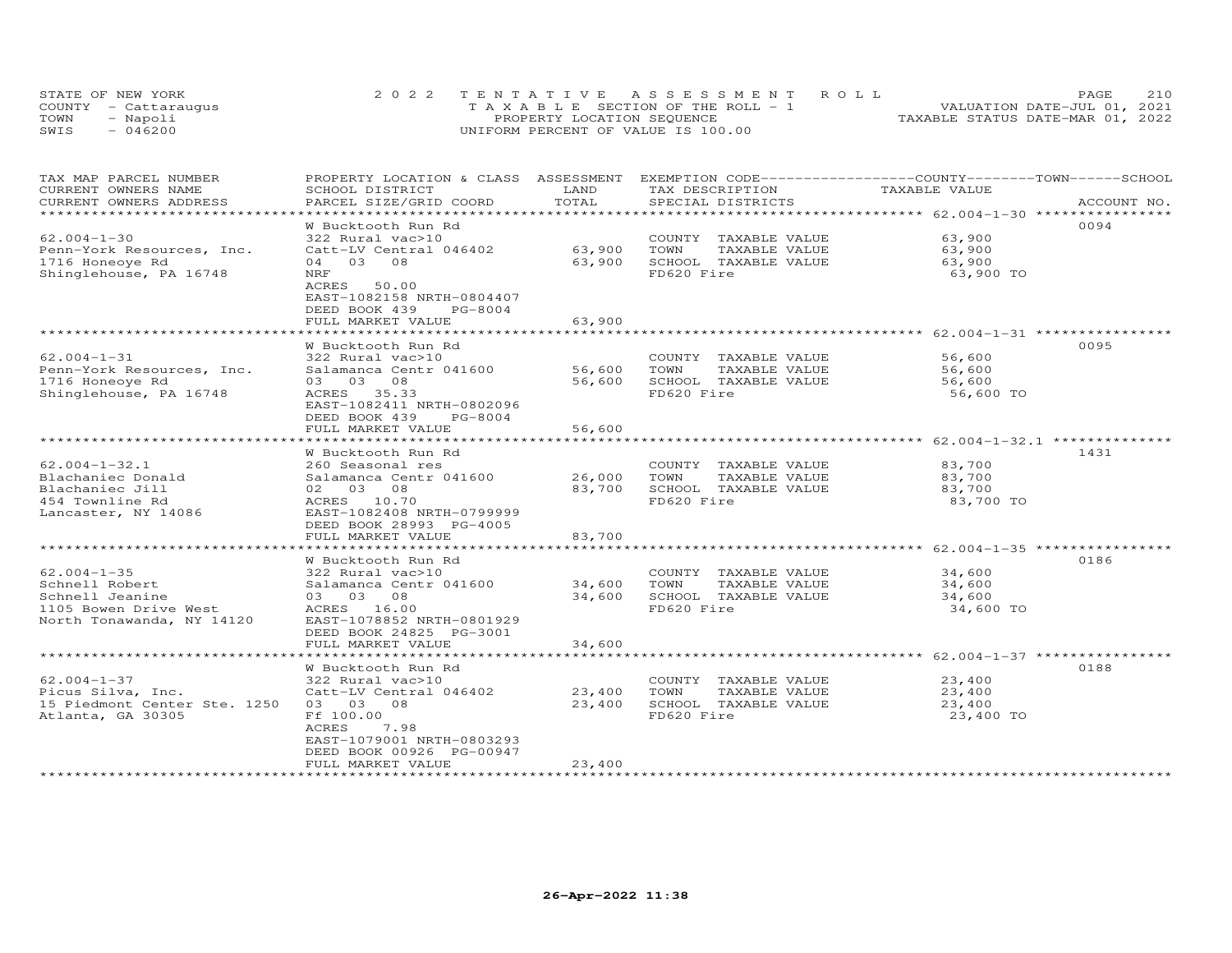|      | STATE OF NEW YORK    | 2022 TENTATIVE ASSESSMENT ROLL        | 211<br>PAGE.                     |
|------|----------------------|---------------------------------------|----------------------------------|
|      | COUNTY - Cattaraugus | T A X A B L E SECTION OF THE ROLL - 1 | VALUATION DATE-JUL 01, 2021      |
| TOWN | - Napoli             | PROPERTY LOCATION SEQUENCE            | TAXABLE STATUS DATE-MAR 01, 2022 |
| SWIS | $-046200$            | UNIFORM PERCENT OF VALUE IS 100.00    |                                  |

| TAX MAP PARCEL NUMBER<br>CURRENT OWNERS NAME   | PROPERTY LOCATION & CLASS ASSESSMENT EXEMPTION CODE-----------------COUNTY-------TOWN------SCHOOL<br>SCHOOL DISTRICT | LAND<br>TOTAL            | TAX DESCRIPTION       | TAXABLE VALUE                                                    |             |
|------------------------------------------------|----------------------------------------------------------------------------------------------------------------------|--------------------------|-----------------------|------------------------------------------------------------------|-------------|
| CURRENT OWNERS ADDRESS<br>******************** | PARCEL SIZE/GRID COORD<br>**********************                                                                     | ************************ | SPECIAL DISTRICTS     | ************************ 62.004-1-45.6 **************            | ACCOUNT NO. |
|                                                | W Bucktooth Run Rd                                                                                                   |                          |                       |                                                                  | 2406        |
| $62.004 - 1 - 45.6$                            | 322 Rural vac>10                                                                                                     |                          | COUNTY TAXABLE VALUE  | 151,400                                                          |             |
| Pecoraro Salvatore R                           | Catt-LV Central 046402                                                                                               | 151,400                  | TAXABLE VALUE<br>TOWN | 151,400                                                          |             |
| Pecoraro Amy R                                 | NRF                                                                                                                  | 151,400                  | SCHOOL TAXABLE VALUE  | 151,400                                                          |             |
| 37 Forest Veiw Ct                              | ACRES 118.10                                                                                                         |                          | FD620 Fire            | 151,400 TO                                                       |             |
| Williamsville, NY 14221                        | EAST-1075627 NRTH-0803771<br>DEED BOOK 872<br>$PG-52$                                                                |                          |                       |                                                                  |             |
|                                                | FULL MARKET VALUE                                                                                                    | 151,400                  |                       |                                                                  |             |
|                                                |                                                                                                                      |                          |                       | ************************ 62.004-1-48 *****************           |             |
|                                                | W Bucktooth Run Rd                                                                                                   |                          |                       |                                                                  | 1387        |
| $62.004 - 1 - 48$                              | 322 Rural vac>10                                                                                                     |                          | COUNTY TAXABLE VALUE  | 101,100                                                          |             |
| Cozzarelli John                                | Catt-LV Central 046402                                                                                               | 101,100                  | TOWN<br>TAXABLE VALUE | 101,100                                                          |             |
| 393 Starin Ave                                 | 19 03 08                                                                                                             | 101,100                  | SCHOOL TAXABLE VALUE  | 101,100                                                          |             |
| Buffalo, NY 14216                              | NRF                                                                                                                  |                          | FD620 Fire            | 101,100 TO                                                       |             |
|                                                | ACRES 82.68                                                                                                          |                          |                       |                                                                  |             |
|                                                | EAST-1073537 NRTH-0802672                                                                                            |                          |                       |                                                                  |             |
|                                                | DEED BOOK 14781 PG-7004<br>FULL MARKET VALUE                                                                         | 101,100                  |                       |                                                                  |             |
|                                                |                                                                                                                      |                          |                       |                                                                  |             |
|                                                | W Bucktooth Run Rd                                                                                                   |                          |                       |                                                                  | 2054        |
| $62.004 - 1 - 49.5$                            | 322 Rural vac>10                                                                                                     |                          | COUNTY TAXABLE VALUE  | 25,900                                                           |             |
| Oglevee Daniel W                               | Catt-LV Central 046402                                                                                               | 25,900                   | TOWN<br>TAXABLE VALUE | 25,900                                                           |             |
| Oglevee Lorri A                                | 20  03  08                                                                                                           | 25,900                   | SCHOOL TAXABLE VALUE  | 25,900                                                           |             |
| 9603 Bucktooth Run Rd                          | Ff 400.00                                                                                                            |                          | FD620 Fire            | 25,900 TO                                                        |             |
| Little Valley, NY 14755                        | ACRES 10.85                                                                                                          |                          |                       |                                                                  |             |
|                                                | EAST-1073389 NRTH-0804685                                                                                            |                          |                       |                                                                  |             |
|                                                | DEED BOOK 871<br>PG-00644                                                                                            |                          |                       |                                                                  |             |
|                                                | FULL MARKET VALUE                                                                                                    | 25,900                   |                       |                                                                  |             |
|                                                |                                                                                                                      |                          |                       |                                                                  |             |
|                                                | W Bucktooth Run Rd                                                                                                   |                          |                       |                                                                  | 2056        |
| $62.004 - 1 - 49.7$                            | 322 Rural vac>10                                                                                                     |                          | COUNTY TAXABLE VALUE  | 48,000                                                           |             |
| Cozzarelli John                                | Catt-LV Central 046402                                                                                               | 48,000                   | TAXABLE VALUE<br>TOWN | 48,000                                                           |             |
| 393 Starin Ave                                 | 20  03  08                                                                                                           | 48,000                   | SCHOOL TAXABLE VALUE  | 48,000                                                           |             |
| Buffalo, NY 14216                              | NRF                                                                                                                  |                          | FD620 Fire            | 48,000 TO                                                        |             |
|                                                | ACRES 37.00                                                                                                          |                          |                       |                                                                  |             |
|                                                | EAST-1072780 NRTH-0804008                                                                                            |                          |                       |                                                                  |             |
|                                                | DEED BOOK 14781 PG-7004<br>FULL MARKET VALUE                                                                         | 48,000                   |                       |                                                                  |             |
|                                                |                                                                                                                      |                          |                       | ********************************** 62.004–1–49.8 *************** |             |
|                                                | W Bucktooth Run Rd                                                                                                   |                          |                       |                                                                  | 2087        |
| $62.004 - 1 - 49.8$                            | 314 Rural vac<10                                                                                                     |                          | COUNTY TAXABLE VALUE  | 22,100                                                           |             |
| Oglevee Daniel W                               | Catt-LV Central 046402                                                                                               | 22,100                   | TOWN<br>TAXABLE VALUE | 22,100                                                           |             |
| Oglevee Lorri A                                | 20  03  08                                                                                                           | 22,100                   | SCHOOL TAXABLE VALUE  | 22,100                                                           |             |
| 9603 W Bucktooth Run Rd                        | Ff 330.00                                                                                                            |                          | FD620 Fire            | 22,100 TO                                                        |             |
| Little Valley, NY 14755                        | 5.50<br>ACRES                                                                                                        |                          |                       |                                                                  |             |
|                                                | EAST-1073014 NRTH-0804912                                                                                            |                          |                       |                                                                  |             |
|                                                | DEED BOOK 995<br>$PG-308$                                                                                            |                          |                       |                                                                  |             |
|                                                | FULL MARKET VALUE                                                                                                    | 22,100                   |                       |                                                                  |             |
|                                                |                                                                                                                      |                          |                       |                                                                  |             |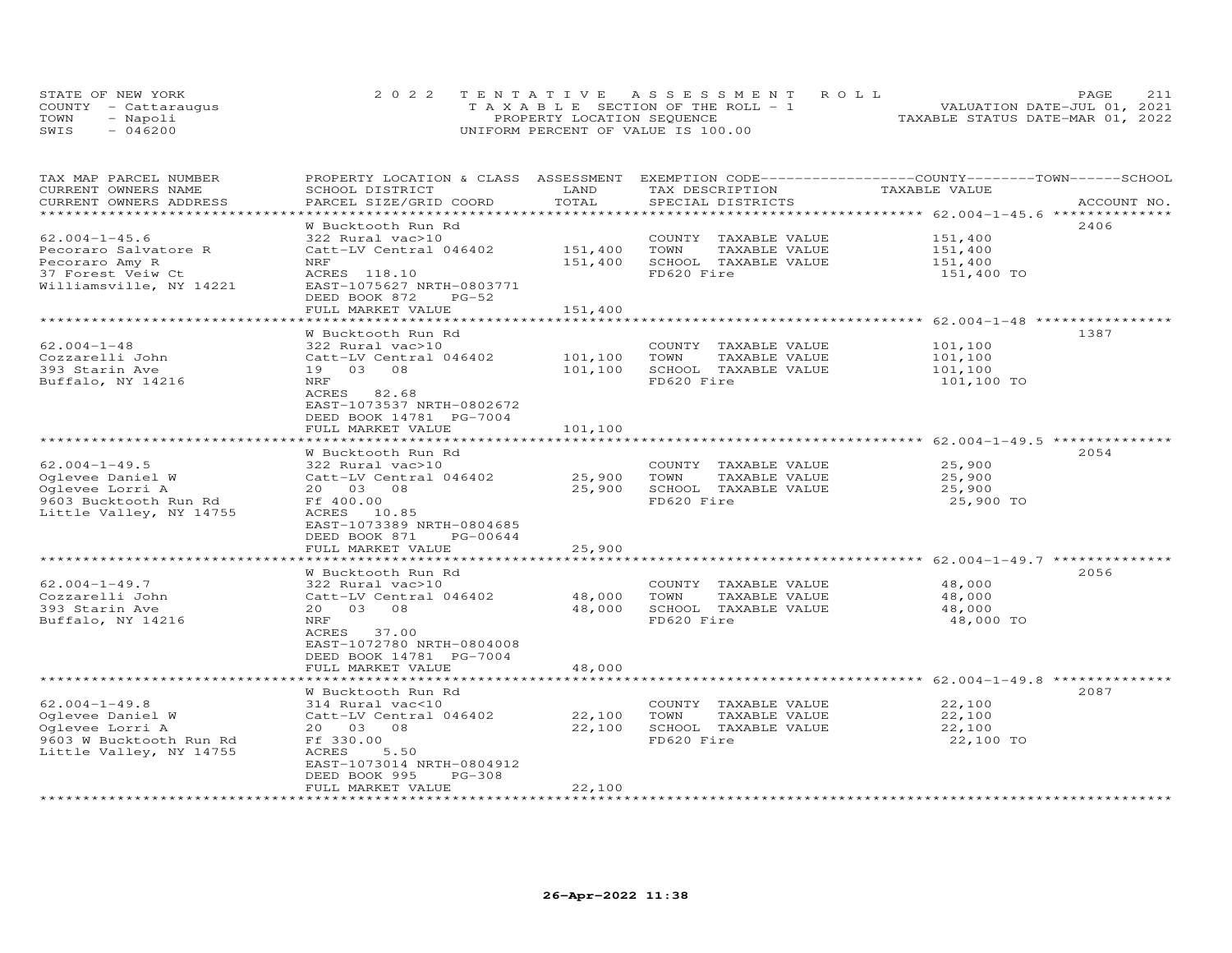|      | STATE OF NEW YORK    | 2022 TENTATIVE ASSESSMENT ROLL        | 212<br>PAGE                      |
|------|----------------------|---------------------------------------|----------------------------------|
|      | COUNTY - Cattaraugus | T A X A B L E SECTION OF THE ROLL - 1 | VALUATION DATE-JUL 01, 2021      |
| TOWN | - Napoli             | PROPERTY LOCATION SEQUENCE            | TAXABLE STATUS DATE-MAR 01, 2022 |
| SWIS | $-046200$            | UNIFORM PERCENT OF VALUE IS 100.00    |                                  |

| TAX MAP PARCEL NUMBER     |                                                                                                                                                                                                                                                                                                                                                                                                                          |         |                                                                               | PROPERTY LOCATION & CLASS ASSESSMENT EXEMPTION CODE----------------COUNTY-------TOWN-----SCHOOL |      |
|---------------------------|--------------------------------------------------------------------------------------------------------------------------------------------------------------------------------------------------------------------------------------------------------------------------------------------------------------------------------------------------------------------------------------------------------------------------|---------|-------------------------------------------------------------------------------|-------------------------------------------------------------------------------------------------|------|
| CURRENT OWNERS NAME       | SCHOOL DISTRICT                                                                                                                                                                                                                                                                                                                                                                                                          | LAND    | TAX DESCRIPTION TAXABLE VALUE                                                 |                                                                                                 |      |
| CURRENT OWNERS ADDRESS    | .PARCEL SIZE/GRID COORD TOTAL SPECIAL DISTRICTS 4CCOUNT NO ACCOUNT NO ARE PRESS AND RESERVE A SPECIAL DISTRICTS                                                                                                                                                                                                                                                                                                          |         |                                                                               |                                                                                                 |      |
| ************************* |                                                                                                                                                                                                                                                                                                                                                                                                                          |         |                                                                               |                                                                                                 |      |
|                           | 9020 W Bucktooth Run Rd                                                                                                                                                                                                                                                                                                                                                                                                  |         |                                                                               |                                                                                                 | 2000 |
| $62.004 - 1 - 32.2$       |                                                                                                                                                                                                                                                                                                                                                                                                                          |         | COUNTY TAXABLE VALUE 65,300                                                   |                                                                                                 |      |
| Montanaro John S.         |                                                                                                                                                                                                                                                                                                                                                                                                                          |         |                                                                               | 65,300                                                                                          |      |
| 28 Monroe Street          | 08<br>03 03                                                                                                                                                                                                                                                                                                                                                                                                              |         | 18,000 TOWN TAXABLE VALUE<br>65,300 SCHOOL TAXABLE VALUE                      | 65,300                                                                                          |      |
| Lockport, NY 14094        | ACRES<br>5.10 BANK<br>032                                                                                                                                                                                                                                                                                                                                                                                                |         | FD620 Fire                                                                    | 65,300 TO                                                                                       |      |
|                           | EAST-1082222 NRTH-0800745                                                                                                                                                                                                                                                                                                                                                                                                |         |                                                                               |                                                                                                 |      |
|                           | DEED BOOK 20190 PG-3421                                                                                                                                                                                                                                                                                                                                                                                                  |         |                                                                               |                                                                                                 |      |
|                           | FULL MARKET VALUE                                                                                                                                                                                                                                                                                                                                                                                                        | 65,300  |                                                                               |                                                                                                 |      |
|                           |                                                                                                                                                                                                                                                                                                                                                                                                                          |         |                                                                               |                                                                                                 |      |
|                           | 9039 W Bucktooth Run Rd                                                                                                                                                                                                                                                                                                                                                                                                  |         |                                                                               |                                                                                                 | 1714 |
| $62.004 - 1 - 33$         |                                                                                                                                                                                                                                                                                                                                                                                                                          |         | COUNTY TAXABLE VALUE 29,300                                                   |                                                                                                 |      |
| Gramza Michell            | 260 Seasonal res<br>Salamanca Centr 041600 12,200                                                                                                                                                                                                                                                                                                                                                                        |         | TOWN<br>TAXABLE VALUE                                                         | 29,300                                                                                          |      |
| Gramza Elaine             |                                                                                                                                                                                                                                                                                                                                                                                                                          | 29,300  | SCHOOL TAXABLE VALUE 29,300                                                   |                                                                                                 |      |
| 12221 Carey Rd            | Salamanca Centr 041600<br>03 03 08<br>ACRES 1.09<br>EAST-1082012 NRTH-0800247                                                                                                                                                                                                                                                                                                                                            |         | FD620 Fire                                                                    | 29,300 TO                                                                                       |      |
| Alden, NY 14004           |                                                                                                                                                                                                                                                                                                                                                                                                                          |         |                                                                               |                                                                                                 |      |
|                           | DEED BOOK 9052 PG-2001                                                                                                                                                                                                                                                                                                                                                                                                   |         |                                                                               |                                                                                                 |      |
|                           | FULL MARKET VALUE                                                                                                                                                                                                                                                                                                                                                                                                        | 29,300  |                                                                               |                                                                                                 |      |
|                           |                                                                                                                                                                                                                                                                                                                                                                                                                          |         |                                                                               |                                                                                                 |      |
|                           | 9158 W Bucktooth Run Rd                                                                                                                                                                                                                                                                                                                                                                                                  |         |                                                                               |                                                                                                 | 1189 |
|                           |                                                                                                                                                                                                                                                                                                                                                                                                                          |         |                                                                               |                                                                                                 |      |
|                           |                                                                                                                                                                                                                                                                                                                                                                                                                          |         | COUNTY TAXABLE VALUE $85,000$<br>TOWN TAXABLE VALUE $85,000$<br>TAXABLE VALUE | 85,000                                                                                          |      |
|                           |                                                                                                                                                                                                                                                                                                                                                                                                                          |         | SCHOOL TAXABLE VALUE                                                          |                                                                                                 |      |
|                           |                                                                                                                                                                                                                                                                                                                                                                                                                          |         | FD620 Fire                                                                    | 85,000<br>85,000 TO                                                                             |      |
|                           |                                                                                                                                                                                                                                                                                                                                                                                                                          |         |                                                                               |                                                                                                 |      |
|                           | DEED BOOK 20210 PG-7468                                                                                                                                                                                                                                                                                                                                                                                                  |         |                                                                               |                                                                                                 |      |
|                           |                                                                                                                                                                                                                                                                                                                                                                                                                          | 85,000  |                                                                               |                                                                                                 |      |
|                           | FULL MARKET VALUE                                                                                                                                                                                                                                                                                                                                                                                                        |         |                                                                               |                                                                                                 |      |
|                           |                                                                                                                                                                                                                                                                                                                                                                                                                          |         |                                                                               |                                                                                                 |      |
|                           | 9186 W Bucktooth Run Rd                                                                                                                                                                                                                                                                                                                                                                                                  |         |                                                                               |                                                                                                 | 1589 |
|                           |                                                                                                                                                                                                                                                                                                                                                                                                                          |         | COUNTY TAXABLE VALUE<br>TOWN      TAXABLE VALUE                               | 37,500<br>37,500                                                                                |      |
|                           |                                                                                                                                                                                                                                                                                                                                                                                                                          |         |                                                                               |                                                                                                 |      |
|                           |                                                                                                                                                                                                                                                                                                                                                                                                                          | 37,500  | SCHOOL TAXABLE VALUE                                                          | 37,500                                                                                          |      |
|                           | $\begin{tabular}{lllllllllllll} \multicolumn{3}{c}{62.004--1-34.2} & & & & & 260 \text{ Seasonal res} \\ \text{Kohler Jesse} & & & & & \text{Salamanca Centr 041600} \\ \text{Kohler Tonin M III} & & & & 03 & 08 & 08 \\ \text{Kohler Craig J} & & & & \text{ACRES} & 2.25 \\ \text{2600 Walden Ave} & & & \text{EAST-1079297 NRTH-0800166} \\ \text{Buffalo, NY 14225} & & & & \text{DEED BOKN 1017} & & \text{PG-105$ |         | FD620 Fire                                                                    | 37,500 TO                                                                                       |      |
|                           |                                                                                                                                                                                                                                                                                                                                                                                                                          |         |                                                                               |                                                                                                 |      |
|                           |                                                                                                                                                                                                                                                                                                                                                                                                                          |         |                                                                               |                                                                                                 |      |
|                           | FULL MARKET VALUE                                                                                                                                                                                                                                                                                                                                                                                                        | 37,500  |                                                                               |                                                                                                 |      |
|                           |                                                                                                                                                                                                                                                                                                                                                                                                                          |         |                                                                               |                                                                                                 |      |
|                           | 9318 W Bucktooth Run Rd                                                                                                                                                                                                                                                                                                                                                                                                  |         |                                                                               |                                                                                                 | 0104 |
| $62.004 - 1 - 36$         | 260 Seasonal res                                                                                                                                                                                                                                                                                                                                                                                                         |         | COUNTY TAXABLE VALUE                                                          | 104,800                                                                                         |      |
| Schnell Robert E          |                                                                                                                                                                                                                                                                                                                                                                                                                          |         | TOWN<br>TAXABLE VALUE                                                         | 104,800                                                                                         |      |
| Schnell Jeanine L         | Catt-LV central 046402 59,400<br>03 03 08 104,800<br>ACRES 39.85 10000000                                                                                                                                                                                                                                                                                                                                                |         | SCHOOL TAXABLE VALUE                                                          | 104,800                                                                                         |      |
| 1105 Bowen Dr             |                                                                                                                                                                                                                                                                                                                                                                                                                          |         | FD620 Fire                                                                    | 104,800 TO                                                                                      |      |
| North Tonawanda, NY 14120 | EAST-1079576 NRTH-0802909                                                                                                                                                                                                                                                                                                                                                                                                |         |                                                                               |                                                                                                 |      |
|                           | DEED BOOK 12620 PG-6001                                                                                                                                                                                                                                                                                                                                                                                                  |         |                                                                               |                                                                                                 |      |
|                           | FULL MARKET VALUE                                                                                                                                                                                                                                                                                                                                                                                                        | 104,800 |                                                                               |                                                                                                 |      |
|                           |                                                                                                                                                                                                                                                                                                                                                                                                                          |         |                                                                               |                                                                                                 |      |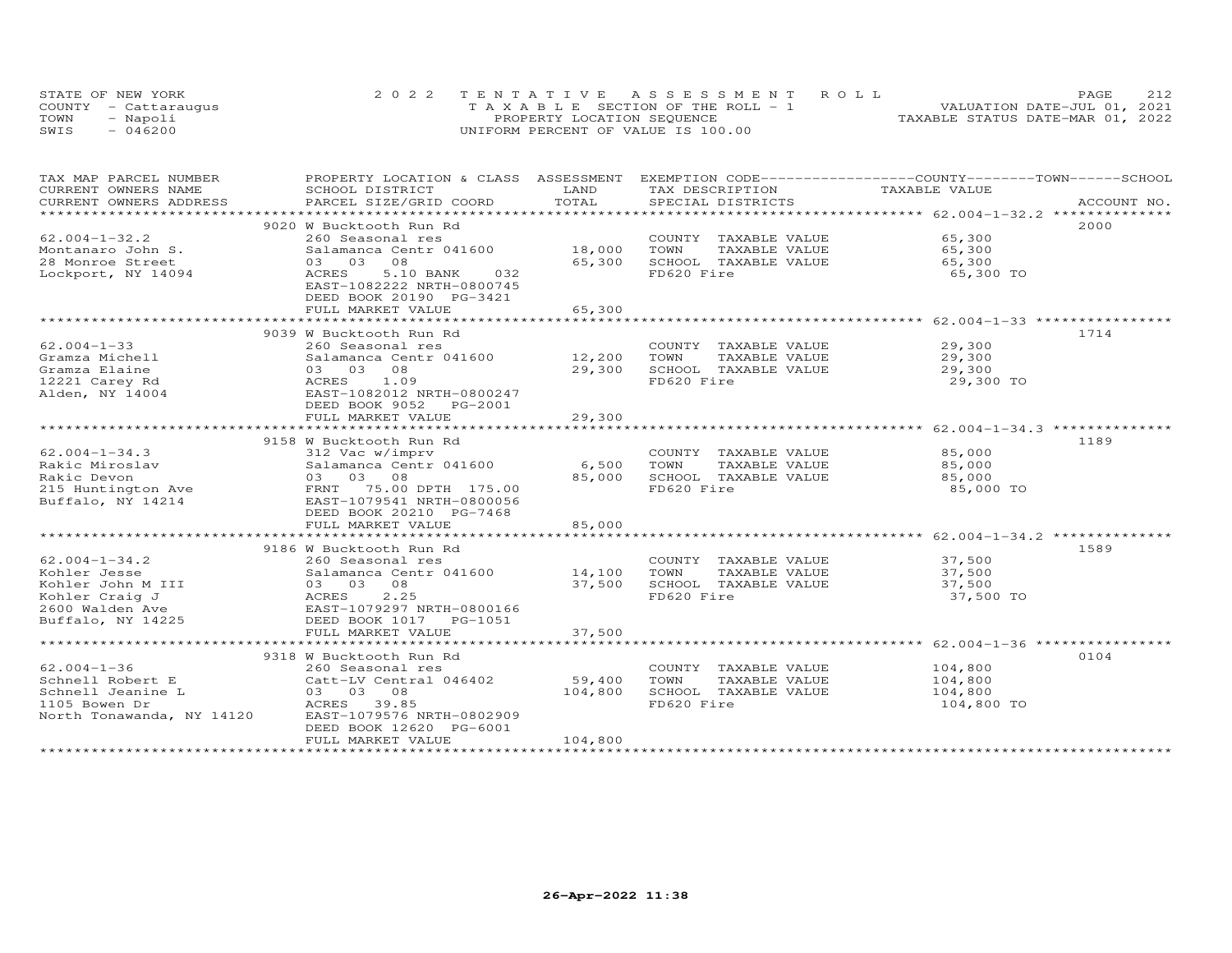|      | STATE OF NEW YORK    | 2022 TENTATIVE ASSESSMENT ROLL        | 213<br>PAGE                      |
|------|----------------------|---------------------------------------|----------------------------------|
|      | COUNTY - Cattaraugus | T A X A B L E SECTION OF THE ROLL - 1 | VALUATION DATE-JUL 01, 2021      |
| TOWN | - Napoli             | PROPERTY LOCATION SEQUENCE            | TAXABLE STATUS DATE-MAR 01, 2022 |
| SWIS | $-046200$            | UNIFORM PERCENT OF VALUE IS 100.00    |                                  |

| TAX MAP PARCEL NUMBER<br>CURRENT OWNERS NAME      | PROPERTY LOCATION & CLASS ASSESSMENT<br>SCHOOL DISTRICT | LAND             | EXEMPTION CODE-----------------COUNTY-------TOWN------SCHOOL<br>TAX DESCRIPTION | TAXABLE VALUE                                                  |             |
|---------------------------------------------------|---------------------------------------------------------|------------------|---------------------------------------------------------------------------------|----------------------------------------------------------------|-------------|
| CURRENT OWNERS ADDRESS<br>*********************** | PARCEL SIZE/GRID COORD<br>***************************** | TOTAL            | SPECIAL DISTRICTS                                                               |                                                                | ACCOUNT NO. |
|                                                   | 9331 W Bucktooth Run Rd                                 |                  |                                                                                 |                                                                | 1225        |
| $62.004 - 1 - 39$                                 | 260 Seasonal res                                        |                  | COUNTY TAXABLE VALUE                                                            | 99,500                                                         |             |
| Reukauf Glen C                                    | Catt-LV Central 046402                                  | 28,100           | TOWN<br>TAXABLE VALUE                                                           | 99,500                                                         |             |
| Reukauf Nancy L                                   | 11 03 08                                                | 99,500           | SCHOOL TAXABLE VALUE                                                            | 99,500                                                         |             |
| 291 Girdle Rd                                     | Ff 550.00                                               |                  | FD620 Fire                                                                      | 99,500 TO                                                      |             |
| East Aurora, NY 14052                             | 12.30<br>ACRES                                          |                  |                                                                                 |                                                                |             |
|                                                   | EAST-1077812 NRTH-0802676                               |                  |                                                                                 |                                                                |             |
|                                                   | DEED BOOK 00925 PG-00135                                |                  |                                                                                 |                                                                |             |
|                                                   | FULL MARKET VALUE                                       | 99,500           |                                                                                 |                                                                |             |
|                                                   |                                                         | *********        |                                                                                 | ********************** 62.004-1-40.1 *********                 |             |
|                                                   | 9345 W Bucktooth Run Rd                                 |                  |                                                                                 |                                                                | 1226        |
| $62.004 - 1 - 40.1$<br>Gross Michael              | 312 Vac w/imprv<br>Catt-LV Central 046402               |                  | COUNTY TAXABLE VALUE<br>TOWN<br>TAXABLE VALUE                                   | 89,100<br>89,100                                               |             |
| 7117 Balla Drive                                  | 11 03 08                                                | 33,200<br>89,100 | SCHOOL TAXABLE VALUE                                                            | 89,100                                                         |             |
| North Tonawanda, NY 14120                         | Ff 920.00                                               |                  | FD620 Fire                                                                      | 89,100 TO                                                      |             |
|                                                   | ACRES<br>17.20                                          |                  |                                                                                 |                                                                |             |
|                                                   | EAST-1077255 NRTH-0803184                               |                  |                                                                                 |                                                                |             |
|                                                   | DEED BOOK 22927 PG-9001                                 |                  |                                                                                 |                                                                |             |
|                                                   | FULL MARKET VALUE                                       | 89,100           |                                                                                 |                                                                |             |
|                                                   | **************************                              | *************    |                                                                                 |                                                                |             |
|                                                   | 9358 W Bucktooth Run Rd                                 |                  |                                                                                 |                                                                | 2123        |
| $62.004 - 1 - 40.2$                               | 312 Vac w/imprv                                         |                  | COUNTY TAXABLE VALUE                                                            | 41,100                                                         |             |
| Kasper Jeffrey                                    | Catt-LV Central 046402                                  | 14,100           | TOWN<br>TAXABLE VALUE                                                           | 41,100                                                         |             |
| 3238 Lockport Rd                                  | 11 03 08                                                | 41,100           | SCHOOL TAXABLE VALUE                                                            | 41,100                                                         |             |
| Sanborn, NY 14132                                 | Ff 950.00                                               |                  | FD620 Fire                                                                      | 41,100 TO                                                      |             |
|                                                   | ACRES<br>5.20                                           |                  |                                                                                 |                                                                |             |
|                                                   | EAST-1078140 NRTH-0803278                               |                  |                                                                                 |                                                                |             |
|                                                   | DEED BOOK 00922 PG-01121<br>FULL MARKET VALUE           | 41,100           |                                                                                 |                                                                |             |
|                                                   | ************************                                | *************    |                                                                                 | ******************************* 62.004-1-25.3 *********        |             |
|                                                   | 9386 W Bucktooth Run Rd                                 |                  |                                                                                 |                                                                | 2048        |
| $62.004 - 1 - 25.3$                               | 260 Seasonal res                                        |                  | COUNTY TAXABLE VALUE                                                            | 126,200                                                        |             |
| Olday Douglas C                                   | Catt-LV Central 046402                                  | 32,800           | TOWN<br>TAXABLE VALUE                                                           | 126,200                                                        |             |
| 70 Babbette Dr                                    | 12  03  08                                              | 126,200          | SCHOOL TAXABLE VALUE                                                            | 126,200                                                        |             |
| Depew, NY 14043                                   | Ff 325.00                                               |                  | FD620 Fire                                                                      | 126,200 TO                                                     |             |
|                                                   | ACRES 15.50                                             |                  |                                                                                 |                                                                |             |
|                                                   | EAST-1078294 NRTH-0803679                               |                  |                                                                                 |                                                                |             |
|                                                   | DEED BOOK 18956 PG-8001                                 |                  |                                                                                 |                                                                |             |
|                                                   | FULL MARKET VALUE<br>***********************            | 126,200          |                                                                                 |                                                                |             |
|                                                   |                                                         |                  |                                                                                 | ********************************* 62.004–1–25.4 ************** | 2049        |
| $62.004 - 1 - 25.4$                               | 9392 W Bucktooth Run Rd<br>240 Rural res                |                  | COUNTY TAXABLE VALUE                                                            | 139,700                                                        |             |
| Joseph Keith A                                    | Catt-LV Central 046402                                  | 28,500           | TOWN<br>TAXABLE VALUE                                                           | 139,700                                                        |             |
| Joseph Jeffrey A                                  | 12 03 08                                                | 139,700          | SCHOOL TAXABLE VALUE                                                            | 139,700                                                        |             |
| 239 Glenn Oak Dr                                  | ACRES 12.40                                             |                  | FD620 Fire                                                                      | 139,700 TO                                                     |             |
| East Amherst, NY 14051                            | EAST-1078332 NRTH-0804058                               |                  |                                                                                 |                                                                |             |
|                                                   | DEED BOOK 14341 PG-4001                                 |                  |                                                                                 |                                                                |             |
|                                                   | FULL MARKET VALUE                                       | 139,700          |                                                                                 |                                                                |             |
|                                                   |                                                         |                  |                                                                                 |                                                                |             |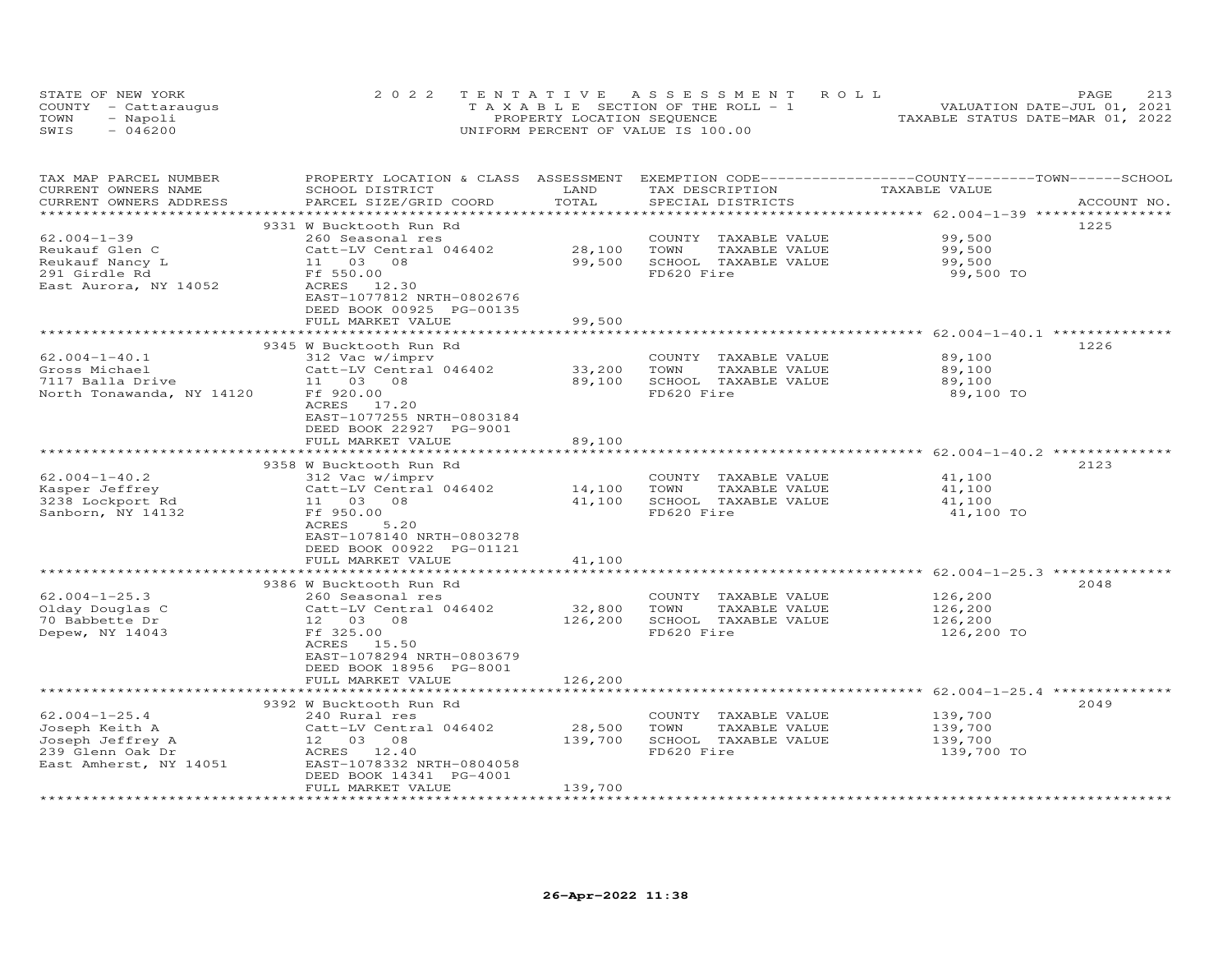|      | STATE OF NEW YORK    | 2022 TENTATIVE ASSESSMENT ROLL        | PAGE                             |
|------|----------------------|---------------------------------------|----------------------------------|
|      | COUNTY - Cattaraugus | T A X A B L E SECTION OF THE ROLL - 1 | VALUATION DATE-JUL 01, 2021      |
| TOWN | - Napoli             | PROPERTY LOCATION SEQUENCE            | TAXABLE STATUS DATE-MAR 01, 2022 |
| SWIS | $-046200$            | UNIFORM PERCENT OF VALUE IS 100.00    |                                  |

| TAX MAP PARCEL NUMBER    | PROPERTY LOCATION & CLASS ASSESSMENT EXEMPTION CODE----------------COUNTY--------TOWN-----SCHOOL |                   |                             |                          |             |
|--------------------------|--------------------------------------------------------------------------------------------------|-------------------|-----------------------------|--------------------------|-------------|
| CURRENT OWNERS NAME      | SCHOOL DISTRICT                                                                                  | LAND              | TAX DESCRIPTION             | TAXABLE VALUE            |             |
| CURRENT OWNERS ADDRESS   | PARCEL SIZE/GRID COORD                                                                           | TOTAL             | SPECIAL DISTRICTS           |                          | ACCOUNT NO. |
| ***********************  |                                                                                                  |                   |                             |                          |             |
|                          | 9400 W Bucktooth Run Rd                                                                          |                   |                             |                          | 1572        |
| $62.004 - 1 - 25.1$      | 240 Rural res                                                                                    |                   | COUNTY TAXABLE VALUE        | 147,600                  |             |
| Joseph Patricia          | Catt-LV Central 046402                                                                           | 27,800            | TOWN<br>TAXABLE VALUE       | 147.600                  |             |
| 4921 Anfield Rd          | 12 03 08                                                                                         | 147,600           | SCHOOL TAXABLE VALUE        | 147,600                  |             |
| Buffalo, NY 14221        | ACRES 11.90                                                                                      |                   | FD620 Fire                  | 147,600 TO               |             |
|                          | EAST-1077823 NRTH-0804365                                                                        |                   |                             |                          |             |
|                          | DEED BOOK 30684 PG-8001                                                                          |                   |                             |                          |             |
|                          | FULL MARKET VALUE                                                                                | 147,600           |                             |                          |             |
|                          |                                                                                                  | ***************** |                             |                          |             |
|                          | 9409 W Bucktooth Run Rd                                                                          |                   |                             |                          | 2051        |
| $62.004 - 1 - 45.4$      | 240 Rural res                                                                                    |                   | COUNTY TAXABLE VALUE        | 162,800                  |             |
| Walter Robert            | Catt-LV Central 046402                                                                           | 53,600            | TOWN<br>TAXABLE VALUE       | 162,800                  |             |
| Walter Christine         | 12 03 08                                                                                         | 162,800           | SCHOOL TAXABLE VALUE        | 162,800                  |             |
| 144 Deerhurst Park Blvd  | ACRES 34.10                                                                                      |                   | FD620 Fire                  | 162,800 TO               |             |
| Kenmore, NY 14217        | EAST-1076556 NRTH-0803654                                                                        |                   |                             |                          |             |
|                          | DEED BOOK 30<br>PG-6001                                                                          |                   |                             |                          |             |
|                          | FULL MARKET VALUE                                                                                | 162,800           |                             |                          |             |
|                          |                                                                                                  |                   |                             |                          |             |
|                          | 9411 W Bucktooth Run Rd                                                                          |                   |                             |                          | 1995        |
| $62.004 - 1 - 41.2$      | 210 1 Family Res                                                                                 |                   | COUNTY TAXABLE VALUE        | 168,900                  |             |
| Young Jeffrey P.         | Catt-LV Central 046402                                                                           | 13,100            | TOWN<br>TAXABLE VALUE       | 168,900                  |             |
| Young Jessica            | 12  03  08                                                                                       | 168,900           | SCHOOL TAXABLE VALUE        | 168,900                  |             |
| 9411 W. Bucktooth Run Rd | ACRES<br>1.60 BANK<br>084                                                                        |                   | FD620 Fire                  | 168,900 TO               |             |
| Little Valley, NY 14755  | EAST-1076820 NRTH-0804225                                                                        |                   |                             |                          |             |
|                          | DEED BOOK 27160 PG-7001                                                                          |                   |                             |                          |             |
|                          | FULL MARKET VALUE                                                                                | 168,900           |                             |                          |             |
|                          |                                                                                                  |                   |                             |                          |             |
|                          |                                                                                                  |                   |                             |                          | 1958        |
| $62.004 - 1 - 25.2$      | 9412 W Bucktooth Run Rd                                                                          |                   |                             | $\Omega$                 | $\cap$      |
|                          | 210 1 Family Res                                                                                 |                   | ENH STAR<br>41834           |                          | 71,800      |
| Plunk Sherie L           | Catt-LV Central 046402                                                                           |                   | 17,300 COUNTY TAXABLE VALUE | 71,800                   |             |
| 9412 Bucktooth Run Rd    | 12  03  08                                                                                       | 71,800            | TOWN<br>TAXABLE VALUE       | 71,800<br>$\overline{0}$ |             |
| Little Valley, NY 14755  | ACRES 4.80                                                                                       |                   | SCHOOL TAXABLE VALUE        |                          |             |
|                          | EAST-1077169 NRTH-0804389                                                                        |                   | FD620 Fire                  | 71,800 TO                |             |
|                          | DEED BOOK 1026 PG-1158                                                                           |                   |                             |                          |             |
|                          | FULL MARKET VALUE                                                                                | 71,800            |                             |                          |             |
|                          |                                                                                                  |                   |                             |                          |             |
|                          | 9425 W Bucktooth Run Rd                                                                          |                   |                             |                          | 1470        |
| $62.004 - 1 - 41.1$      | 312 Vac w/imprv                                                                                  |                   | COUNTY TAXABLE VALUE        | 18,000                   |             |
| Young Jeffrey P.         | Catt-LV Central 046402                                                                           | 17,100            | TAXABLE VALUE<br>TOWN       | 18,000                   |             |
| Young Jessica            | 12 03 08                                                                                         | 18,000            | SCHOOL TAXABLE VALUE        | 18,000                   |             |
| 9411 W. Bucktooth Run Rd | 2.46 BANK<br>ACRES<br>084                                                                        |                   | FD620 Fire                  | 18,000 TO                |             |
| Little Valley, NY 14755  | EAST-1076732 NRTH-0804453                                                                        |                   |                             |                          |             |
|                          | DEED BOOK 27160 PG-7001                                                                          |                   |                             |                          |             |
|                          | FULL MARKET VALUE                                                                                | 18,000            |                             |                          |             |
|                          |                                                                                                  |                   |                             |                          |             |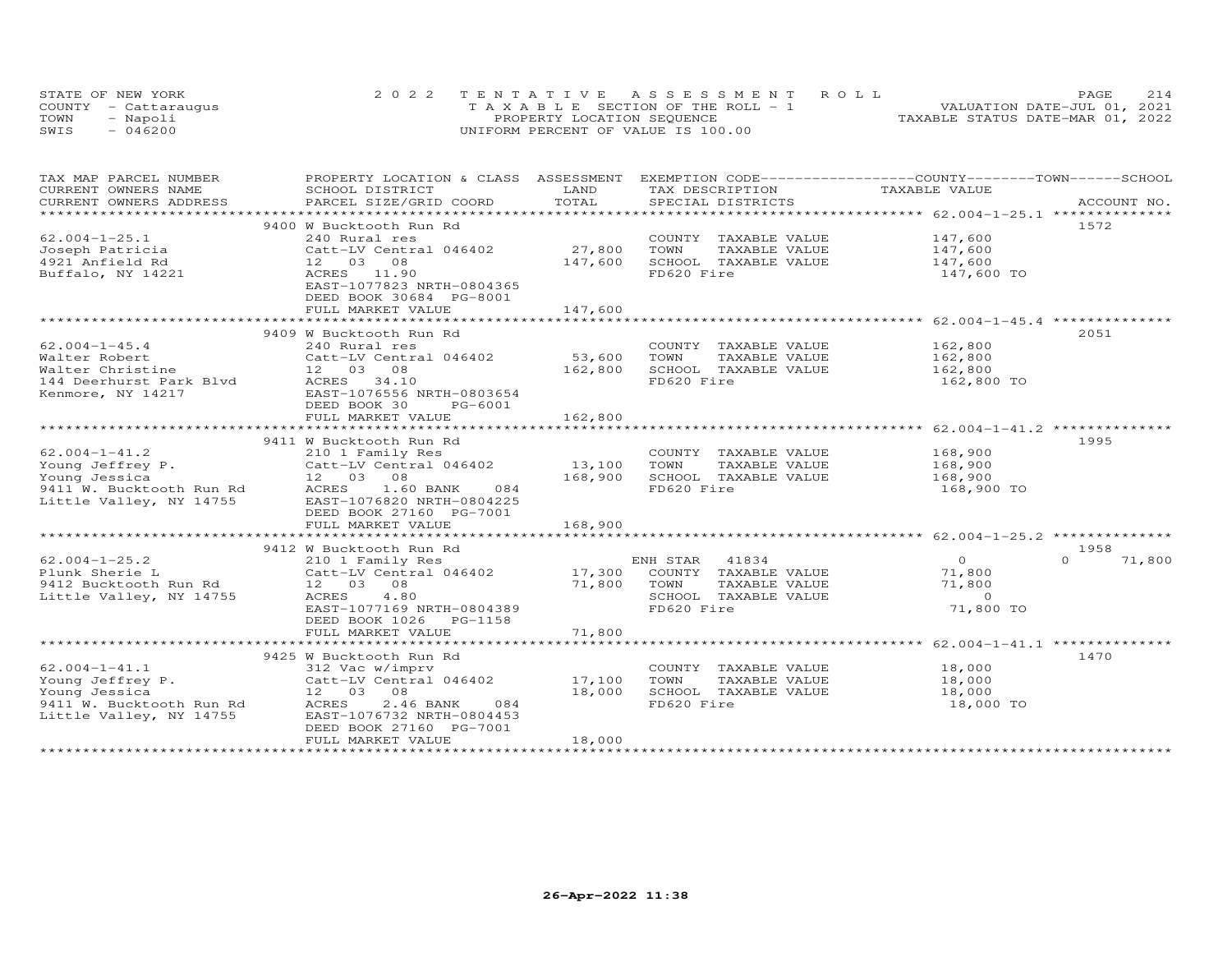|      | STATE OF NEW YORK    | 2022 TENTATIVE ASSESSMENT ROLL        | 215<br>PAGE                      |
|------|----------------------|---------------------------------------|----------------------------------|
|      | COUNTY - Cattarauqus | T A X A B L E SECTION OF THE ROLL - 1 | VALUATION DATE-JUL 01, 2021      |
| TOWN | - Napoli             | PROPERTY LOCATION SEQUENCE            | TAXABLE STATUS DATE-MAR 01, 2022 |
| SWIS | $-046200$            | UNIFORM PERCENT OF VALUE IS 100.00    |                                  |

| TAX MAP PARCEL NUMBER<br>CURRENT OWNERS NAME      | PROPERTY LOCATION & CLASS ASSESSMENT EXEMPTION CODE-----------------COUNTY-------TOWN------SCHOOL<br>SCHOOL DISTRICT | LAND                              | TAX DESCRIPTION       | TAXABLE VALUE                                                  |                    |
|---------------------------------------------------|----------------------------------------------------------------------------------------------------------------------|-----------------------------------|-----------------------|----------------------------------------------------------------|--------------------|
| CURRENT OWNERS ADDRESS<br>*********************** | PARCEL SIZE/GRID COORD<br>****************************                                                               | TOTAL<br>************************ | SPECIAL DISTRICTS     | *********************** 62.004-1-24.1 **************           | ACCOUNT NO.        |
|                                                   | 9446 W Bucktooth Run Rd                                                                                              |                                   |                       |                                                                | 1469               |
| $62.004 - 1 - 24.1$                               | 240 Rural res                                                                                                        |                                   | COUNTY TAXABLE VALUE  | 233,700                                                        |                    |
| Bognar Peter M                                    | Catt-LV Central 046402                                                                                               | 105,600                           | TAXABLE VALUE<br>TOWN | 233,700                                                        |                    |
| 130 Brookside Terr W                              | 12 03<br>08                                                                                                          | 233,700                           | SCHOOL TAXABLE VALUE  | 233,700                                                        |                    |
| Tonawanda, NY 14150-5906                          | FRNT 370.00 DPTH                                                                                                     |                                   | FD620 Fire            | 233,700 TO                                                     |                    |
|                                                   | 95.01<br>ACRES                                                                                                       |                                   |                       |                                                                |                    |
|                                                   | EAST-1077488 NRTH-0805828                                                                                            |                                   |                       |                                                                |                    |
|                                                   | DEED BOOK 878<br>PG-00034                                                                                            |                                   |                       |                                                                |                    |
|                                                   | FULL MARKET VALUE                                                                                                    | 233,700                           |                       |                                                                |                    |
|                                                   | ***********************                                                                                              | ***********                       |                       |                                                                |                    |
|                                                   | 9455 W Bucktooth Run Rd                                                                                              |                                   |                       |                                                                | 1471               |
| $62.004 - 1 - 42$                                 | 270 Mfg housing                                                                                                      |                                   | BAS STAR<br>41854     | $\Omega$                                                       | $\Omega$<br>30,000 |
| Hook Kassie M                                     | Catt-LV Central 046402                                                                                               | 13,800                            | COUNTY TAXABLE VALUE  | 30,200                                                         |                    |
| Fuller Jessie J                                   | 12  03  08                                                                                                           | 30,200                            | TAXABLE VALUE<br>TOWN | 30,200                                                         |                    |
| 9455 Bucktooth Run                                | FRNT 350.00 DPTH 190.00                                                                                              |                                   | SCHOOL TAXABLE VALUE  | 200                                                            |                    |
| Little Valley, NY 14755                           | EAST-1076538 NRTH-0804899                                                                                            |                                   | FD620 Fire            | 30,200 TO                                                      |                    |
|                                                   | DEED BOOK 21851 PG-5001                                                                                              |                                   |                       |                                                                |                    |
|                                                   | FULL MARKET VALUE                                                                                                    | 30,200                            |                       |                                                                |                    |
|                                                   |                                                                                                                      |                                   |                       |                                                                |                    |
|                                                   | 9468 W Bucktooth Run Rd                                                                                              |                                   |                       |                                                                | 0133               |
| $62.004 - 1 - 23$                                 | 210 1 Family Res                                                                                                     |                                   | COUNTY TAXABLE VALUE  | 185,700                                                        |                    |
| McCormick Andrew                                  | Catt-LV Central 046402                                                                                               | 13,800                            | TOWN<br>TAXABLE VALUE | 185,700                                                        |                    |
| McCormick Shawna                                  | 12  03  08                                                                                                           | 185,700                           | SCHOOL TAXABLE VALUE  | 185,700                                                        |                    |
| 9468 W. Bucktooth Run                             | Ff 300.00                                                                                                            |                                   | FD620 Fire            | 185,700 TO                                                     |                    |
| Little Valley, NY 14755                           | ACRES<br>1.95 BANK<br>017                                                                                            |                                   |                       |                                                                |                    |
|                                                   | EAST-1076649 NRTH-0805152                                                                                            |                                   |                       |                                                                |                    |
|                                                   | DEED BOOK 30935 PG-9001<br>FULL MARKET VALUE                                                                         | 185,700                           |                       |                                                                |                    |
|                                                   |                                                                                                                      |                                   |                       | **************************** 62.004-1-43 *****                 |                    |
|                                                   | 9469 W Bucktooth Run Rd                                                                                              |                                   |                       |                                                                | 1575               |
| $62.004 - 1 - 43$                                 | 210 1 Family Res                                                                                                     |                                   | COUNTY TAXABLE VALUE  | 94,500                                                         |                    |
| Green Brenda L                                    | Catt-LV Central 046402                                                                                               | 18,300                            | TOWN<br>TAXABLE VALUE | 94,500                                                         |                    |
| 9469 W. Bucktooth Run Rd                          | 12 03 08                                                                                                             | 94,500                            | SCHOOL TAXABLE VALUE  | 94,500                                                         |                    |
| Little Valley, NY 14755                           | ACRES<br>5.30                                                                                                        |                                   | FD620 Fire            | 94,500 TO                                                      |                    |
|                                                   | EAST-1076277 NRTH-0804953                                                                                            |                                   |                       |                                                                |                    |
|                                                   | DEED BOOK 27119 PG-9001                                                                                              |                                   |                       |                                                                |                    |
|                                                   | FULL MARKET VALUE                                                                                                    | 94,500                            |                       |                                                                |                    |
|                                                   | **************************                                                                                           | **************                    |                       | ******************************** 62.004-1-21 ***************** |                    |
|                                                   | 9494 W Bucktooth Run Rd                                                                                              |                                   |                       |                                                                | 1441               |
| $62.004 - 1 - 21$                                 | 210 1 Family Res                                                                                                     |                                   | BAS STAR<br>41854     | $\overline{O}$                                                 | $\Omega$<br>30,000 |
| Huber Devin M                                     | Catt-LV Central 046402                                                                                               | 9,200                             | COUNTY TAXABLE VALUE  | 79,700                                                         |                    |
| 9494 Bucktooth Run                                | 12  03  08                                                                                                           | 79,700                            | TOWN<br>TAXABLE VALUE | 79,700                                                         |                    |
| Little Valley, NY 14755                           | L/p 948-81                                                                                                           |                                   | SCHOOL TAXABLE VALUE  | 49,700                                                         |                    |
|                                                   | Ff 880.00                                                                                                            |                                   | FD620 Fire            | 79,700 TO                                                      |                    |
|                                                   | ACRES<br>5.85                                                                                                        |                                   |                       |                                                                |                    |
|                                                   | EAST-1076048 NRTH-0805446                                                                                            |                                   |                       |                                                                |                    |
|                                                   | DEED BOOK 13424 PG-4001                                                                                              |                                   |                       |                                                                |                    |
|                                                   | FULL MARKET VALUE                                                                                                    | 79,700                            |                       |                                                                |                    |
|                                                   |                                                                                                                      |                                   |                       |                                                                |                    |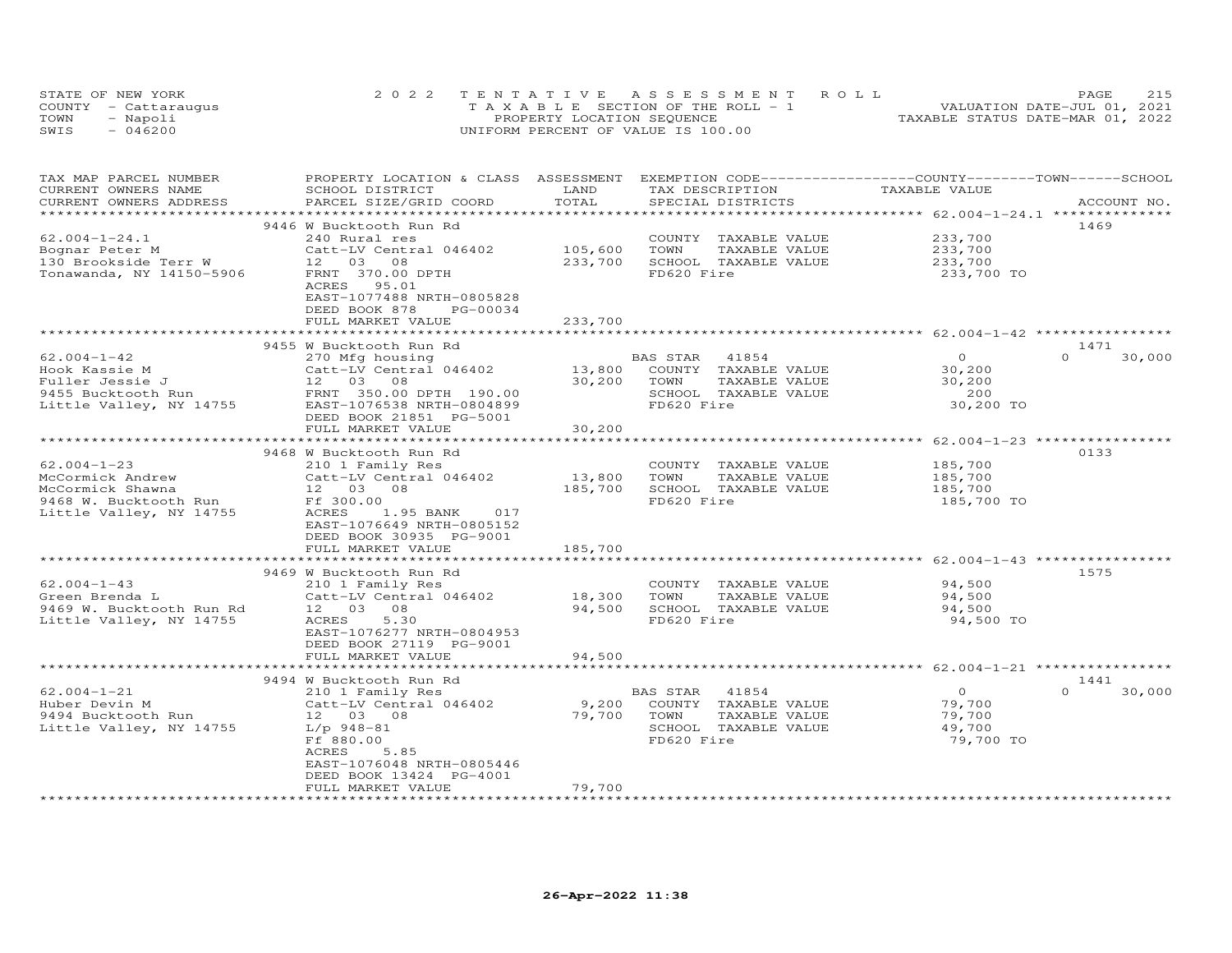|      | STATE OF NEW YORK    | 2022 TENTATIVE ASSESSMENT ROLL        | 216<br>PAGE                      |
|------|----------------------|---------------------------------------|----------------------------------|
|      | COUNTY - Cattaraugus | T A X A B L E SECTION OF THE ROLL - 1 | VALUATION DATE-JUL 01, 2021      |
| TOWN | - Napoli             | PROPERTY LOCATION SEQUENCE            | TAXABLE STATUS DATE-MAR 01, 2022 |
| SWIS | $-046200$            | UNIFORM PERCENT OF VALUE IS 100.00    |                                  |

| TAX MAP PARCEL NUMBER                                                                                                                                                                                                          | PROPERTY LOCATION & CLASS ASSESSMENT EXEMPTION CODE----------------COUNTY-------TOWN-----SCHOOL |              |                              |                    |                    |
|--------------------------------------------------------------------------------------------------------------------------------------------------------------------------------------------------------------------------------|-------------------------------------------------------------------------------------------------|--------------|------------------------------|--------------------|--------------------|
| CURRENT OWNERS NAME                                                                                                                                                                                                            | SCHOOL DISTRICT                                                                                 | LAND         | TAX DESCRIPTION              | TAXABLE VALUE      |                    |
| .CURRENT OWNERS ADDRESS PARCEL SIZE/GRID COORD TOTAL SPECIAL DISTRICTS ACCOUNT NO ACCOUNT NO ARCOUNT NO ARE THE RAND RESOLUT AS THE SERVER ASSESS THAT A SERVER A SERVER AND THE SERVER ASSESS THAT A THE SERVER OF THE SERVER |                                                                                                 |              |                              |                    | ACCOUNT NO.        |
|                                                                                                                                                                                                                                |                                                                                                 |              |                              |                    |                    |
|                                                                                                                                                                                                                                | 9511 W Bucktooth Run Rd                                                                         |              |                              |                    | 1853               |
| $62.004 - 1 - 45.2$                                                                                                                                                                                                            | 240 Rural res                                                                                   |              | COUNTY TAXABLE VALUE         | 158,700            |                    |
| Huber Ruth M                                                                                                                                                                                                                   | Catt-LV Central 046402                                                                          | 27,700       | TOWN<br>TAXABLE VALUE        | 158,700            |                    |
|                                                                                                                                                                                                                                |                                                                                                 | 158,700      | SCHOOL TAXABLE VALUE         | 158,700            |                    |
| Little Valley, NY 14755 ACRES 11.88                                                                                                                                                                                            |                                                                                                 |              | FD620 Fire                   | 158,700 TO         |                    |
|                                                                                                                                                                                                                                | EAST-1075466 NRTH-0805024                                                                       |              |                              |                    |                    |
|                                                                                                                                                                                                                                | DEED BOOK 15467 PG-1                                                                            |              |                              |                    |                    |
|                                                                                                                                                                                                                                | FULL MARKET VALUE                                                                               | 158,700      |                              |                    |                    |
|                                                                                                                                                                                                                                |                                                                                                 |              |                              |                    |                    |
|                                                                                                                                                                                                                                | 9514 W Bucktooth Run Rd                                                                         |              |                              |                    | 1874               |
| $62.004 - 1 - 20.3$                                                                                                                                                                                                            |                                                                                                 |              | COUNTY TAXABLE VALUE         |                    |                    |
| Easter Stuart C                                                                                                                                                                                                                | 260 Seasonal res<br>Catt-LV Central 046402             17,600                                   |              | TOWN<br>TAXABLE VALUE        | 111,300<br>111,300 |                    |
| Easter Richelle E                                                                                                                                                                                                              | 12 03 08<br>d ACRES 4.75                                                                        | 111,300      | SCHOOL TAXABLE VALUE         | 111,300            |                    |
|                                                                                                                                                                                                                                |                                                                                                 |              | FD620 Fire                   | 111,300 TO         |                    |
| Easter Alexandre -<br>65 Stevenson Blvd<br>19226 - EAST-1075381 NRTH-0805542<br>-- 1997 - 1998 - 1998                                                                                                                          |                                                                                                 |              |                              |                    |                    |
|                                                                                                                                                                                                                                | DEED BOOK 30519 PG-8001                                                                         |              |                              |                    |                    |
|                                                                                                                                                                                                                                | FULL MARKET VALUE                                                                               | 111,300      |                              |                    |                    |
|                                                                                                                                                                                                                                |                                                                                                 |              |                              |                    |                    |
|                                                                                                                                                                                                                                | 9535 W Bucktooth Run Rd                                                                         |              |                              |                    | 0057               |
| $62.004 - 1 - 44$                                                                                                                                                                                                              | 210 1 Family Res                                                                                |              |                              | $\Omega$           | $\Omega$<br>30,000 |
| 62.004-1-44 210 1 Family Res BAS STAR 41854<br>Newark Steven M Catt-LV Central 046402 16,100 COUNTY TAXABLE VALUE                                                                                                              |                                                                                                 |              |                              | 120,900            |                    |
|                                                                                                                                                                                                                                |                                                                                                 | 120,900 TOWN | TAXABLE VALUE                | 120,900            |                    |
| Newark Dolores M 12 03 08<br>9535 W Bucktooth Run Rd ACRES 3.60                                                                                                                                                                |                                                                                                 |              | SCHOOL TAXABLE VALUE         | 90,900             |                    |
| Little Valley, NY 14755                                                                                                                                                                                                        | EAST-1075151 NRTH-0805028                                                                       |              | FD620 Fire                   | 120,900 TO         |                    |
|                                                                                                                                                                                                                                | DEED BOOK 00955 PG-00990                                                                        |              |                              |                    |                    |
|                                                                                                                                                                                                                                | FULL MARKET VALUE                                                                               | 120,900      |                              |                    |                    |
|                                                                                                                                                                                                                                |                                                                                                 |              |                              |                    |                    |
|                                                                                                                                                                                                                                | 9536 W Bucktooth Run Rd                                                                         |              |                              |                    | 1851               |
| $62.004 - 1 - 20.2$                                                                                                                                                                                                            |                                                                                                 |              |                              | 20,000<br>20,000   | $\circ$            |
| Parker Wayne L                                                                                                                                                                                                                 | 210 1 Family Res<br>Catt-LV Central 046402 18,900 VETCUM CIS 41130<br>18,900 VETCUM CIS 41140   |              |                              | 40,000<br>40,000   | $\circ$            |
|                                                                                                                                                                                                                                |                                                                                                 |              | 179,200 COUNTY TAXABLE VALUE |                    |                    |
| 9536 West Bucktooth Run 12 03 08<br>Little Valley, NY 14755 ACRES 5.7<br>Little Valley, NY 14755                                                                                                                               | 5.70 BANK<br>032                                                                                |              | TOWN<br>TAXABLE VALUE        | 119,200<br>119,200 |                    |
|                                                                                                                                                                                                                                | EAST-1074882 NRTH-0805547                                                                       |              | SCHOOL TAXABLE VALUE         | 179,200            |                    |
|                                                                                                                                                                                                                                | DEED BOOK 23616 PG-6001                                                                         |              | FD620 Fire                   | 179,200 TO         |                    |
|                                                                                                                                                                                                                                | FULL MARKET VALUE                                                                               | 179,200      |                              |                    |                    |
|                                                                                                                                                                                                                                |                                                                                                 |              |                              |                    |                    |
|                                                                                                                                                                                                                                | 9551 W Bucktooth Run Rd                                                                         |              |                              |                    | 2050               |
| $62.004 - 1 - 45.3$                                                                                                                                                                                                            | 240 Rural res<br>Catt-LV Central 046402<br>12 03 08                                             |              | COUNTY TAXABLE VALUE         | 131,200            |                    |
| Jusko William J                                                                                                                                                                                                                |                                                                                                 | 49,100       | TOWN<br>TAXABLE VALUE        | 131,200            |                    |
| 36 Woodpointe Run                                                                                                                                                                                                              | 12 03 08                                                                                        | 131,200      | SCHOOL TAXABLE VALUE         | 131,200            |                    |
| Williamsville, NY 14221-3568 ACRES 29.60                                                                                                                                                                                       |                                                                                                 |              | FD620 Fire                   | 131,200 TO         |                    |
|                                                                                                                                                                                                                                | EAST-1074850 NRTH-0804010                                                                       |              |                              |                    |                    |
|                                                                                                                                                                                                                                | DEED BOOK 00967 PG-00304                                                                        |              |                              |                    |                    |
|                                                                                                                                                                                                                                | FULL MARKET VALUE                                                                               | 131,200      |                              |                    |                    |
|                                                                                                                                                                                                                                |                                                                                                 |              |                              |                    |                    |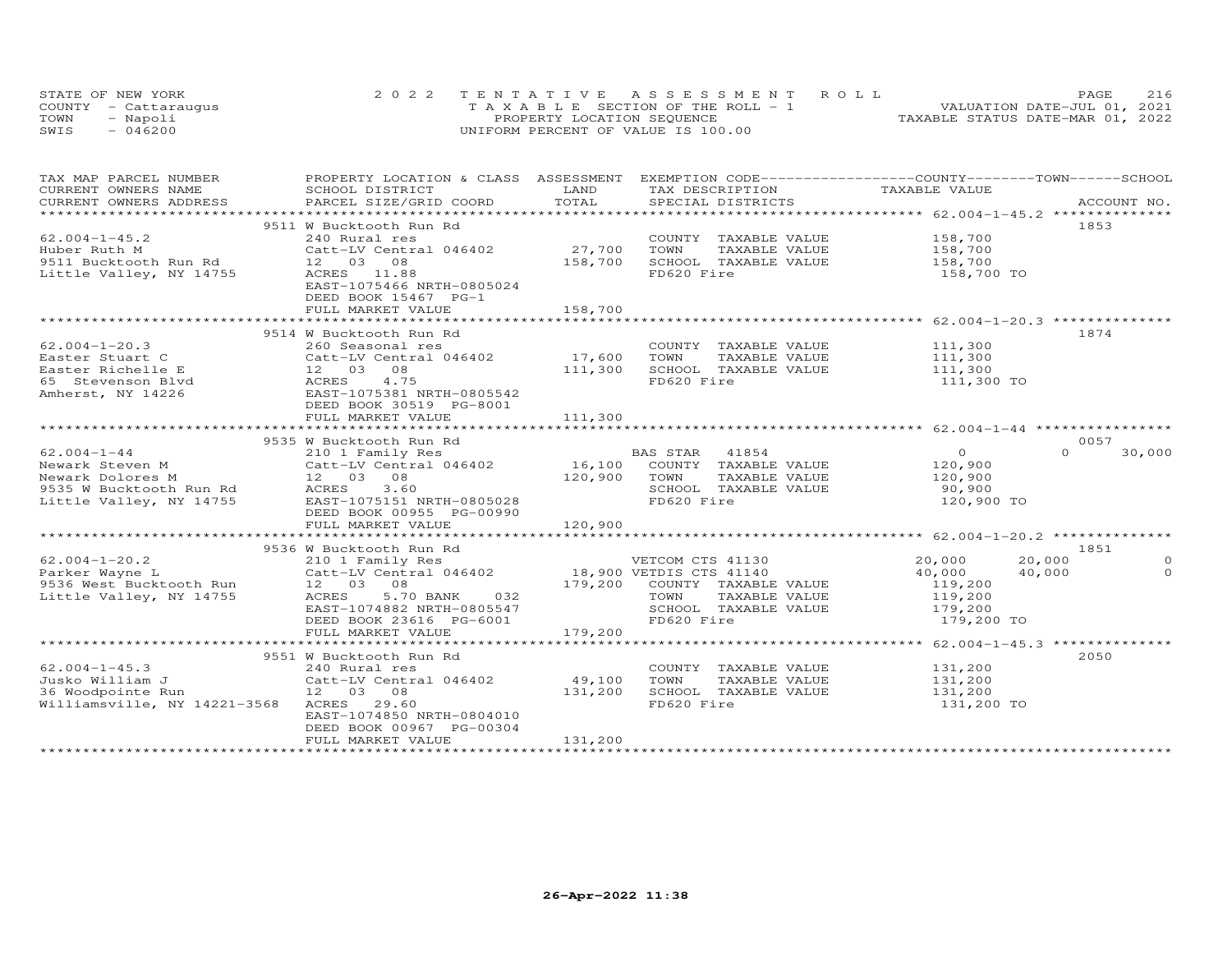|      | STATE OF NEW YORK    | 2022 TENTATIVE ASSESSMENT ROLL        | PAGE.                            |
|------|----------------------|---------------------------------------|----------------------------------|
|      | COUNTY - Cattaraugus | T A X A B L E SECTION OF THE ROLL - 1 | VALUATION DATE-JUL 01, 2021      |
| TOWN | - Napoli             | PROPERTY LOCATION SEQUENCE            | TAXABLE STATUS DATE-MAR 01, 2022 |
| SWIS | $-046200$            | UNIFORM PERCENT OF VALUE IS 100.00    |                                  |

| TAX MAP PARCEL NUMBER<br>CURRENT OWNERS NAME                                                                                               | PROPERTY LOCATION & CLASS ASSESSMENT<br>SCHOOL DISTRICT                                                                                                                     | LAND                                  | EXEMPTION CODE-----------------COUNTY-------TOWN------SCHOOL<br>TAX DESCRIPTION                              | TAXABLE VALUE                                                  |                            |
|--------------------------------------------------------------------------------------------------------------------------------------------|-----------------------------------------------------------------------------------------------------------------------------------------------------------------------------|---------------------------------------|--------------------------------------------------------------------------------------------------------------|----------------------------------------------------------------|----------------------------|
| CURRENT OWNERS ADDRESS<br>**********************                                                                                           | PARCEL SIZE/GRID COORD                                                                                                                                                      | TOTAL                                 | SPECIAL DISTRICTS                                                                                            |                                                                | ACCOUNT NO.                |
|                                                                                                                                            | 9571 W Bucktooth Run Rd                                                                                                                                                     |                                       |                                                                                                              |                                                                | 1895                       |
| $62.004 - 1 - 19.4$<br>ODonnell Steven P<br>ODonnell Heather<br>9571 W Bucktooth Run Rd<br>Little Valley, NY 14755                         | 210 1 Family Res<br>Catt-LV Central 046402<br>20  03  08<br>FRNT 361.20 DPTH<br>ACRES<br>4.80<br>EAST-1074384 NRTH-0804979<br>DEED BOOK 00967 PG-01170<br>FULL MARKET VALUE | 161,300<br>161,300                    | BAS STAR 41854<br>17,800 COUNTY TAXABLE VALUE<br>TOWN<br>TAXABLE VALUE<br>SCHOOL TAXABLE VALUE<br>FD620 Fire | $\overline{O}$<br>161,300<br>161,300<br>131,300<br>161,300 TO  | $\Omega$<br>30,000         |
|                                                                                                                                            |                                                                                                                                                                             |                                       |                                                                                                              |                                                                |                            |
| $62.004 - 1 - 19.2$<br>Ross Gary L<br>Ross Barbara<br>Ross Baibaia<br>9572 Bucktooth Run Rd               ACRES<br>Little Valley, NY 14755 | 9572 W Bucktooth Run Rd<br>210 1 Family Res<br>Catt-LV Central 046402<br>12  03  08<br>4.75<br>EAST-1074386 NRTH-0805550<br>FULL MARKET VALUE                               | 17,800<br>134,200<br>134,200          | BAS STAR<br>41854<br>COUNTY TAXABLE VALUE<br>TAXABLE VALUE<br>TOWN<br>SCHOOL TAXABLE VALUE<br>FD620 Fire     | $\overline{O}$<br>134,200<br>134,200<br>104,200<br>134,200 TO  | 1882<br>$\Omega$<br>30,000 |
|                                                                                                                                            | 9591 W Bucktooth Run Rd                                                                                                                                                     |                                       |                                                                                                              |                                                                | 2181                       |
| $62.004 - 1 - 19.14$                                                                                                                       | 240 Rural res                                                                                                                                                               |                                       | VET COM CT 41131                                                                                             | 20,000                                                         | 20,000<br>$\circ$          |
| Smith Edward R<br>Smith Donna M<br>9591 Bucktooth Run<br>Little Valley, NY 14755                                                           | Catt-LV Central 046402<br>20  03  08<br>Ff 308.20<br>21.80<br>ACRES<br>EAST-1074191 NRTH-0804282<br>DEED BOOK 00959 PG-00654<br>FULL MARKET VALUE                           | 41,300 ENH STAR<br>202,000<br>202,000 | 41834<br>COUNTY TAXABLE VALUE<br>TOWN<br>TAXABLE VALUE<br>SCHOOL TAXABLE VALUE<br>FD620 Fire                 | $\sim$ 0 $\sim$<br>182,000<br>182,000<br>127,100<br>202,000 TO | 74,900<br>$\Omega$         |
|                                                                                                                                            |                                                                                                                                                                             |                                       |                                                                                                              |                                                                |                            |
| $62.004 - 1 - 19.17$                                                                                                                       | 9598 W Bucktooth Run Rd<br>270 Mfg housing                                                                                                                                  |                                       | ENH STAR<br>41834                                                                                            | $\overline{0}$                                                 | 2187<br>$\Omega$<br>59,400 |
| Bills Arthur R<br>9598 Bucktooth Run Rd<br>Little Valley, NY 14755                                                                         | Catt-LV Central 046402<br>20 03 08<br>FRNT 185.30 DPTH<br>3.00 BANK<br>080<br>ACRES<br>EAST-1073775 NRTH-0805676<br>DEED BOOK 00965 PG-00199<br>FULL MARKET VALUE           | 59,400<br>59,400                      | 17,500 COUNTY TAXABLE VALUE<br>TOWN<br>TAXABLE VALUE<br>SCHOOL TAXABLE VALUE<br>FD620 Fire                   | 59,400<br>59,400<br>$\overline{0}$<br>59,400 TO                |                            |
|                                                                                                                                            |                                                                                                                                                                             |                                       |                                                                                                              |                                                                |                            |
| $62.004 - 1 - 49.2$<br>Oglevee Daniel W<br>Oglevee Lorri A<br>9603 Bucktooth Run Rd<br>Little Valley, NY 14755                             | 9603 W Bucktooth Run Rd<br>210 1 Family Res<br>Catt-LV Central 046402<br>20  03  08<br>8.10<br>ACRES<br>EAST-1073738 NRTH-0804687<br>DEED BOOK 871<br>PG-00648              | 22,400<br>201,500                     | BAS STAR<br>41854<br>COUNTY TAXABLE VALUE<br>TOWN<br>TAXABLE VALUE<br>SCHOOL TAXABLE VALUE<br>FD620 Fire     | $\overline{0}$<br>201,500<br>201,500<br>171,500<br>201,500 TO  | 2022<br>$\Omega$<br>30,000 |
|                                                                                                                                            | FULL MARKET VALUE                                                                                                                                                           | 201,500                               |                                                                                                              |                                                                |                            |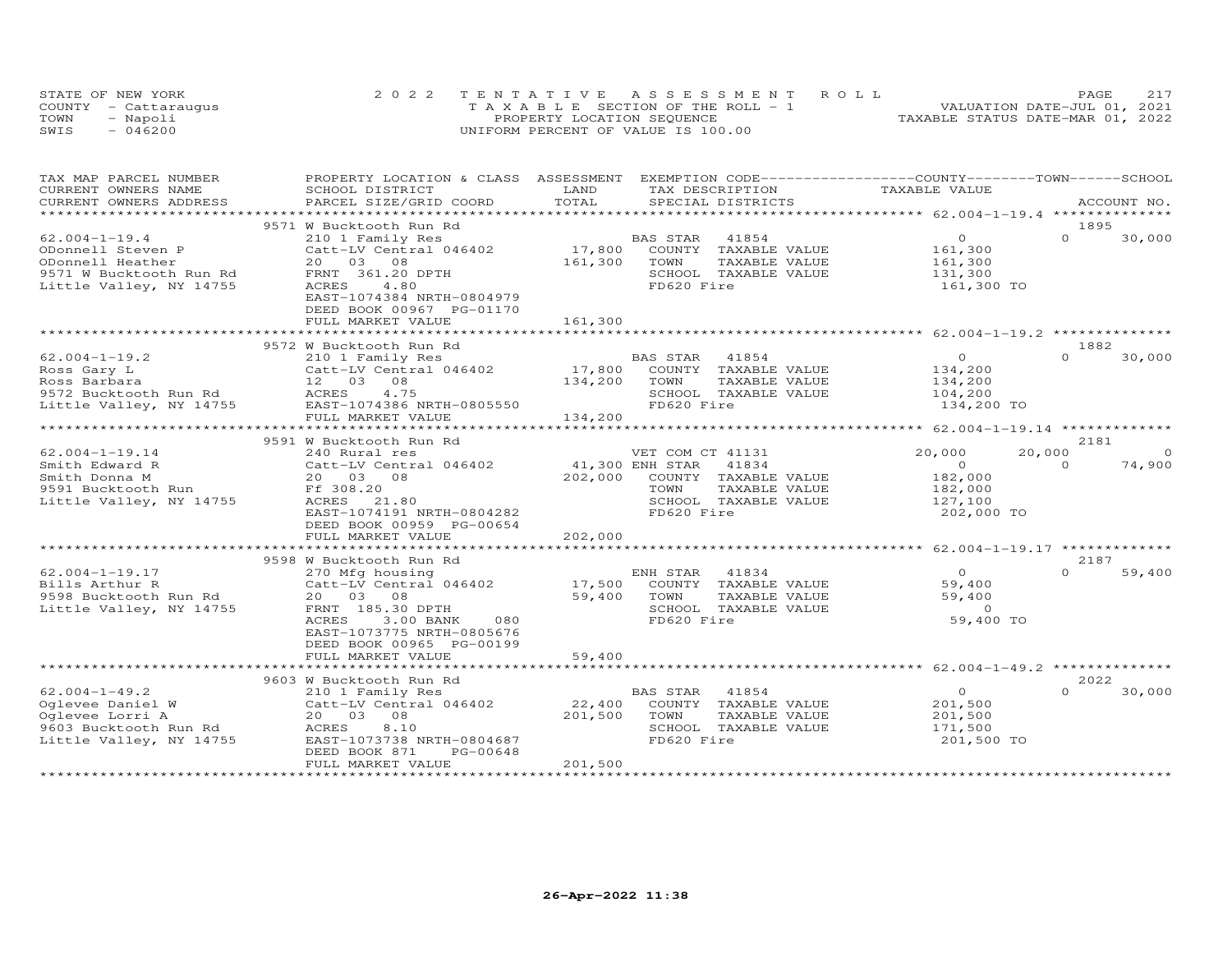|      | STATE OF NEW YORK    | 2022 TENTATIVE ASSESSMENT ROLL        | 218<br>PAGE                      |
|------|----------------------|---------------------------------------|----------------------------------|
|      | COUNTY - Cattaraugus | T A X A B L E SECTION OF THE ROLL - 1 | VALUATION DATE-JUL 01, 2021      |
| TOWN | - Napoli             | PROPERTY LOCATION SEQUENCE            | TAXABLE STATUS DATE-MAR 01, 2022 |
| SWIS | - 046200             | UNIFORM PERCENT OF VALUE IS 100.00    |                                  |

| TAX MAP PARCEL NUMBER<br>CURRENT OWNERS NAME | PROPERTY LOCATION & CLASS ASSESSMENT EXEMPTION CODE----------------COUNTY-------TOWN-----SCHOOL<br>SCHOOL DISTRICT | LAND            | TAX DESCRIPTION                                      | TAXABLE VALUE                      |                                     |
|----------------------------------------------|--------------------------------------------------------------------------------------------------------------------|-----------------|------------------------------------------------------|------------------------------------|-------------------------------------|
| CURRENT OWNERS ADDRESS                       | PARCEL SIZE/GRID COORD                                                                                             | TOTAL           | SPECIAL DISTRICTS                                    |                                    | ACCOUNT NO.                         |
|                                              | 9608 W Bucktooth Run Rd                                                                                            |                 |                                                      |                                    | 2186                                |
| $62.004 - 1 - 19.16$<br>Bills Robert F       | 270 Mfg housing<br>Catt-LV Central 046402                                                                          | 17,500 BAS STAR | VET COM CT 41131<br>41854                            | 20,000<br>20,000<br>$\overline{0}$ | $\circ$<br>$\overline{0}$<br>30,000 |
| Bills Catherine<br>9608 Bucktooth Run Rd     | 20  03  08<br>Ff 184.60                                                                                            |                 | 91,400 COUNTY TAXABLE VALUE<br>TOWN<br>TAXABLE VALUE | 71,400<br>71,400                   |                                     |
| Little Valley, NY 14755                      | ACRES<br>3.00<br>EAST-1073590 NRTH-0805679<br>DEED BOOK 00968 PG-00197                                             |                 | SCHOOL TAXABLE VALUE<br>FD620 Fire                   | 61,400<br>91,400 TO                |                                     |
|                                              | FULL MARKET VALUE                                                                                                  | 91,400          |                                                      |                                    |                                     |
|                                              |                                                                                                                    |                 |                                                      |                                    |                                     |
| $62.004 - 1 - 49.9$<br>Langworthy Lindsay H  | 9651 W Bucktooth Run Rd<br>210 1 Family Res<br>Catt-LV Central 046402                                              | 18,800          | COUNTY TAXABLE VALUE<br>TOWN<br>TAXABLE VALUE        | 151,000<br>151,000                 | 2139                                |
| 6078 Sullivan Hollow Rd                      | 20  03  08                                                                                                         | 151,000         | SCHOOL TAXABLE VALUE                                 | 151,000                            |                                     |
| Kill Buck, NY 14748                          | Ff 330.00<br>ACRES<br>5.50 BANK<br>081<br>EAST-1072673 NRTH-0804913<br>DEED BOOK 20190 PG-9315                     |                 | FD620 Fire                                           | 151,000 TO                         |                                     |
|                                              | FULL MARKET VALUE                                                                                                  | 151,000         |                                                      |                                    |                                     |
|                                              |                                                                                                                    |                 |                                                      |                                    |                                     |
|                                              | 9661 W Bucktooth Run Rd                                                                                            |                 |                                                      |                                    | 1386                                |
| $62.004 - 1 - 49.1$                          | 314 Rural vac<10                                                                                                   |                 | COUNTY TAXABLE VALUE                                 | 16,600                             |                                     |
| Brooks Thomas G., II                         | Catt-LV Central 046402                                                                                             | 16,600          | TOWN<br>TAXABLE VALUE                                | 16,600                             |                                     |
| 9671 Route 242                               | 20  03  08                                                                                                         | 16,600          | SCHOOL TAXABLE VALUE                                 | 16,600                             |                                     |
| Little Valley, NY 14755                      | FRNT 650.00 DPTH<br>ACRES<br>9.70<br>EAST-1072170 NRTH-0804916<br>DEED BOOK 28733 PG-2003<br>FULL MARKET VALUE     | 16,600          | FD620 Fire                                           | 16,600 TO                          |                                     |
|                                              | *************************                                                                                          |                 |                                                      |                                    |                                     |
|                                              | 9661 W Bucktooth Run Rd                                                                                            |                 |                                                      |                                    | 1386                                |
| $62.004 - 1 - 49.11$                         | 210 1 Family Res                                                                                                   |                 | COUNTY TAXABLE VALUE                                 | 114,300                            |                                     |
| Brooks Stephen T.                            | Catt-LV Central 046402                                                                                             | 14,500          | TAXABLE VALUE<br>TOWN                                | 114,300                            |                                     |
| 9661 Bucktooth Run Road                      | 20  03  08                                                                                                         | 114,300         | SCHOOL TAXABLE VALUE                                 | 114,300                            |                                     |
| Little Valley, NY 14755                      | FRNT 650.00 DPTH<br>ACRES<br>2.45 BANK<br>017<br>EAST-1072170 NRTH-0804916<br>DEED BOOK 28733 PG-2001              |                 | FD620 Fire                                           | 114,300 TO                         |                                     |
|                                              | FULL MARKET VALUE                                                                                                  | 114,300         |                                                      |                                    |                                     |
|                                              | 9662 W Bucktooth Run Rd                                                                                            |                 |                                                      |                                    | 1924                                |
| $62.004 - 1 - 19.5$                          | 270 Mfg housing                                                                                                    |                 | 41854<br>BAS STAR                                    | $\overline{0}$                     | $\Omega$<br>30,000                  |
| Adamic Jeremy                                | Catt-LV Central 046402                                                                                             | 32,300          | COUNTY TAXABLE VALUE                                 | 83,900                             |                                     |
| 9662 Bucktooth Run Rd W                      | 20  03  08                                                                                                         | 83,900 TOWN     | TAXABLE VALUE                                        | 83,900                             |                                     |
| Little Valley, NY 14755                      | Ff 1120.00<br>ACRES 12.30                                                                                          |                 | SCHOOL TAXABLE VALUE<br>FD620 Fire                   | 53,900<br>83,900 TO                |                                     |
|                                              | EAST-1072987 NRTH-0805576<br>DEED BOOK 2519 PG-7001                                                                | 83,900          |                                                      |                                    |                                     |
|                                              | FULL MARKET VALUE                                                                                                  |                 |                                                      |                                    |                                     |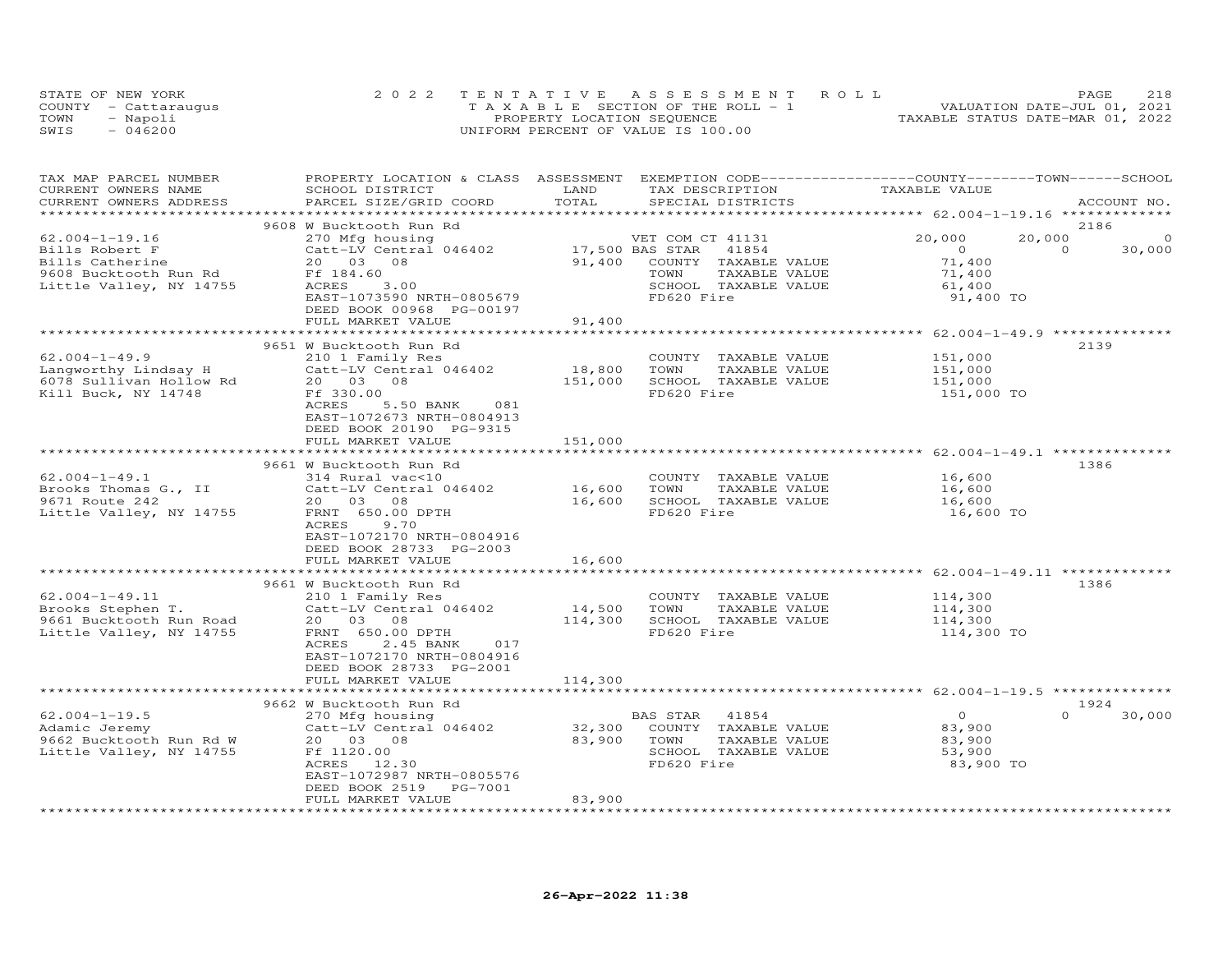|      | STATE OF NEW YORK    | 2022 TENTATIVE ASSESSMENT ROLL        | 219<br>PAGE.                     |
|------|----------------------|---------------------------------------|----------------------------------|
|      | COUNTY - Cattaraugus | T A X A B L E SECTION OF THE ROLL - 1 | VALUATION DATE-JUL 01, 2021      |
| TOWN | - Napoli             | PROPERTY LOCATION SEQUENCE            | TAXABLE STATUS DATE-MAR 01, 2022 |
| SWIS | $-046200$            | UNIFORM PERCENT OF VALUE IS 100.00    |                                  |

| TAX MAP PARCEL NUMBER<br>CURRENT OWNERS NAME                                                                                                                                      | PROPERTY LOCATION & CLASS ASSESSMENT EXEMPTION CODE----------------COUNTY-------TOWN------SCHOOL<br>SCHOOL DISTRICT                                                                                                                   | LAND                                       | TAX DESCRIPTION                                                                                          | TAXABLE VALUE                                               |                            |
|-----------------------------------------------------------------------------------------------------------------------------------------------------------------------------------|---------------------------------------------------------------------------------------------------------------------------------------------------------------------------------------------------------------------------------------|--------------------------------------------|----------------------------------------------------------------------------------------------------------|-------------------------------------------------------------|----------------------------|
| CURRENT OWNERS ADDRESS                                                                                                                                                            | PARCEL SIZE/GRID COORD                                                                                                                                                                                                                | TOTAL                                      | SPECIAL DISTRICTS                                                                                        |                                                             | ACCOUNT NO.                |
|                                                                                                                                                                                   |                                                                                                                                                                                                                                       |                                            |                                                                                                          |                                                             |                            |
| $62.004 - 1 - 19.6$<br>Bedell Terry<br>9680 Bucktooth Rd<br>Little Valley, NY 14755                                                                                               | 9680 W Bucktooth Run Rd<br>270 Mfg housing<br>Catt-LV Central 046402<br>20 03 08<br>Ff 460.00 W Br Bucktooth<br>Ff 330.00 Nys Rte 242<br>1.50<br>ACRES<br>EAST-1072136 NRTH-0805415<br>DEED BOOK 869<br>PG-00197<br>FULL MARKET VALUE | 15,000<br>36,400<br>36,400<br>************ | 41854<br>BAS STAR<br>COUNTY TAXABLE VALUE<br>TAXABLE VALUE<br>TOWN<br>SCHOOL TAXABLE VALUE<br>FD620 Fire | $0 \qquad \qquad$<br>36,400<br>36,400<br>6,400<br>36,400 TO | 1978<br>$\Omega$<br>30,000 |
|                                                                                                                                                                                   | Whipple Rd                                                                                                                                                                                                                            |                                            |                                                                                                          |                                                             | 1649                       |
| $71.001 - 1 - 14$<br>White Phyllis E<br>2 Wednesday Hill Rd<br>Lee, NH 03861                                                                                                      | 322 Rural vac>10<br>Randolph Centra 047601<br>42 03 08<br>ACRES 61.50<br>EAST-1059997 NRTH-0796204<br>DEED BOOK 10386 PG-7001<br>FULL MARKET VALUE                                                                                    | 94,100<br>94,100<br>94,100                 | COUNTY TAXABLE VALUE<br>TOWN<br>TAXABLE VALUE<br>SCHOOL TAXABLE VALUE<br>FD620 Fire                      | 94,100<br>94,100<br>94,100<br>94,100 TO                     |                            |
|                                                                                                                                                                                   |                                                                                                                                                                                                                                       |                                            |                                                                                                          |                                                             |                            |
| $71.001 - 2 - 1.1$<br>R&L Adams Lands, LLC<br>4224 Elm Creek Rd<br>Randolph, NY 14772<br>MAY BE SUBJECT TO PAYMENT<br>UNDER AGDIST LAW TIL 2026<br>****************************** | Whipple Rd<br>120 Field crops<br>Randolph Centra 047601<br>42 03 08<br>ACRES 54.35<br>EAST-1061065 NRTH-0798123<br>DEED BOOK 460<br>PG-8001<br>FULL MARKET VALUE                                                                      | 101,800<br>110,900<br>110,900              | AG DIST<br>41720<br>COUNTY TAXABLE VALUE<br>TOWN<br>TAXABLE VALUE<br>SCHOOL TAXABLE VALUE<br>FD620 Fire  | 61,321<br>49,579<br>49,579<br>49,579<br>110,900 TO          | 1221<br>61,321<br>61,321   |
|                                                                                                                                                                                   | Whipple Rd                                                                                                                                                                                                                            |                                            |                                                                                                          |                                                             | 1876                       |
| $71.001 - 2 - 2.2$<br>R&L Adams Land, LLC<br>4244 Elm Creek Rd<br>Randolph, NY 14772                                                                                              | 322 Rural vac>10<br>Randolph Centra 047601<br>42 03 08<br>ACRES 21.00<br>EAST-1061926 NRTH-0796158<br>DEED BOOK 26093 PG-3001<br>FULL MARKET VALUE                                                                                    | 27,300<br>27,300<br>27,300                 | COUNTY TAXABLE VALUE<br>TOWN<br>TAXABLE VALUE<br>SCHOOL TAXABLE VALUE<br>FD620 Fire                      | 27,300<br>27,300<br>27,300<br>27,300 TO                     |                            |
|                                                                                                                                                                                   |                                                                                                                                                                                                                                       |                                            |                                                                                                          |                                                             |                            |
| $71.001 - 3 - 11.3$<br>Ruth Brian S<br>4147 Whipple Rd<br>Randolph, NY 14772                                                                                                      | Whipple Rd<br>314 Rural vac<10<br>Randolph Centra 047601<br>$33 / 41 - 3 - 8$<br>ACRES 1.60<br>EAST-1061356 NRTH-0794210<br>DEED BOOK 5971<br>PG-8001<br>FULL MARKET VALUE                                                            | 13,400<br>13,400<br>13,400                 | COUNTY TAXABLE VALUE<br>TOWN<br>TAXABLE VALUE<br>SCHOOL TAXABLE VALUE<br>FD620 Fire                      | 13,400<br>13,400<br>13,400<br>13,400 TO                     | 2372                       |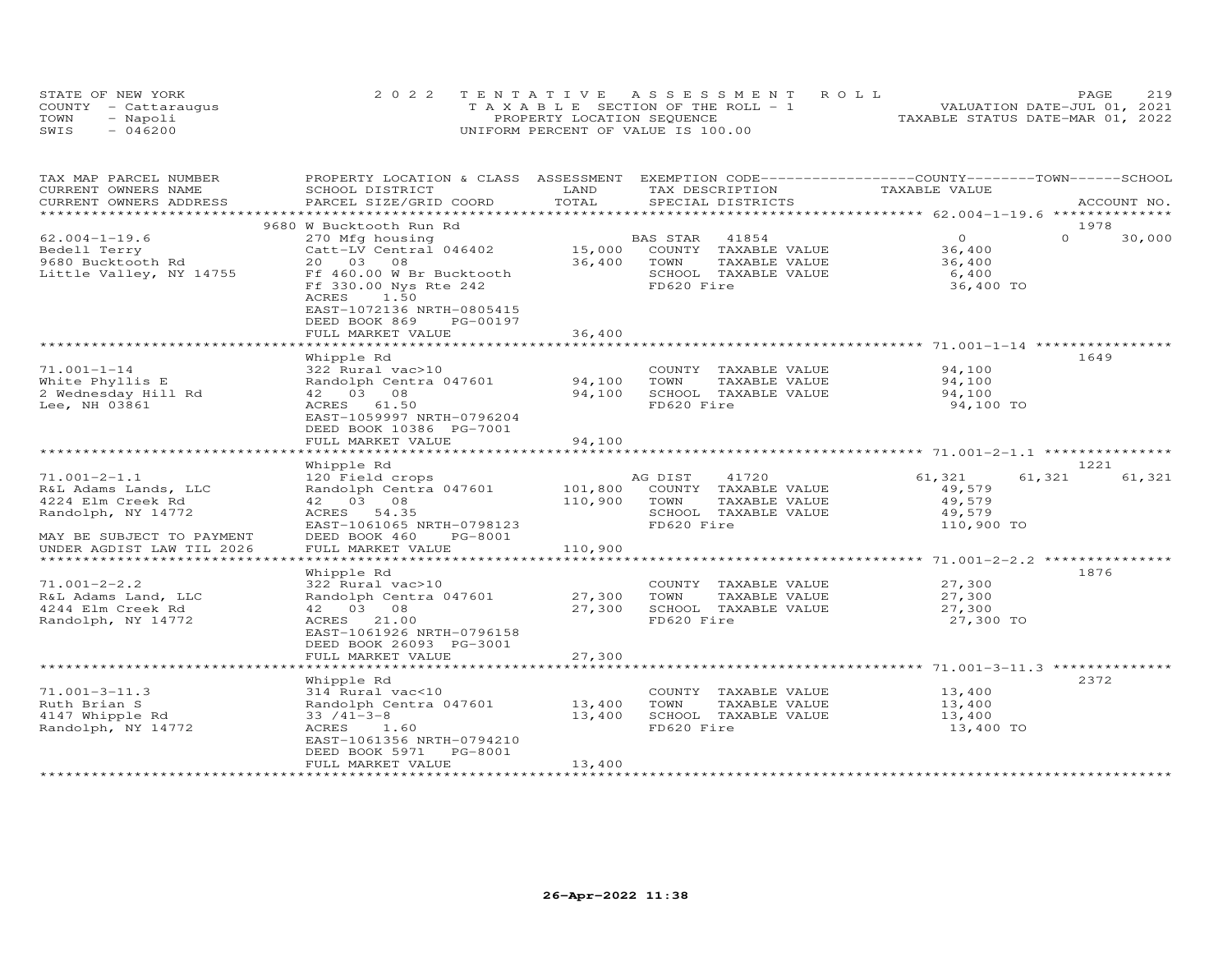| STATE OF NEW YORK    | 2022 TENTATIVE ASSESSMENT ROLL        |  |                                  | PAGE. | 2.2.0 |
|----------------------|---------------------------------------|--|----------------------------------|-------|-------|
| COUNTY - Cattarauqus | T A X A B L E SECTION OF THE ROLL - 1 |  | VALUATION DATE-JUL 01, 2021      |       |       |
| TOWN<br>- Napoli     | PROPERTY LOCATION SEQUENCE            |  | TAXABLE STATUS DATE-MAR 01, 2022 |       |       |
| $-046200$<br>SWIS    | UNIFORM PERCENT OF VALUE IS 100.00    |  |                                  |       |       |

| TAX MAP PARCEL NUMBER                                                                                                                                                                                                                                                                                                               | PROPERTY LOCATION & CLASS ASSESSMENT EXEMPTION CODE----------------COUNTY-------TOWN------SCHOOL                                                                                                                              |                   |                               |                                                     |                    |
|-------------------------------------------------------------------------------------------------------------------------------------------------------------------------------------------------------------------------------------------------------------------------------------------------------------------------------------|-------------------------------------------------------------------------------------------------------------------------------------------------------------------------------------------------------------------------------|-------------------|-------------------------------|-----------------------------------------------------|--------------------|
| CURRENT OWNERS NAME                                                                                                                                                                                                                                                                                                                 | SCHOOL DISTRICT                                                                                                                                                                                                               | LAND              | TAX DESCRIPTION TAXABLE VALUE |                                                     |                    |
|                                                                                                                                                                                                                                                                                                                                     | .CURRENT OWNERS ADDRESS PARCEL SIZE/GRID COORD TOTAL SPECIAL DISTRICTS ACCOUNT NO ACCOUNT NO ARCOUNT NO ARE THE SERVER AND REALLY AND THE SERVER AND HER ASSESS THAT A LATER THAT A LATER OF THE SERVER OF THE SERVER AND THE |                   |                               |                                                     | ACCOUNT NO.        |
|                                                                                                                                                                                                                                                                                                                                     |                                                                                                                                                                                                                               |                   |                               |                                                     |                    |
|                                                                                                                                                                                                                                                                                                                                     | 4147 Whipple Rd                                                                                                                                                                                                               |                   |                               |                                                     | 2080               |
| $71.001 - 3 - 11.2$                                                                                                                                                                                                                                                                                                                 | 210 1 Family Res                                                                                                                                                                                                              |                   | BAS STAR 41854                | $\overline{0}$                                      | $\Omega$<br>30,000 |
| Ruth Brian S                                                                                                                                                                                                                                                                                                                        | Randolph Centra 047601                                                                                                                                                                                                        |                   | 12,600 COUNTY TAXABLE VALUE   | 100,000<br>100,000                                  |                    |
| 4147 Whipple Rd                                                                                                                                                                                                                                                                                                                     | 41 03 08                                                                                                                                                                                                                      | 100,000           | TOWN<br>TAXABLE VALUE         |                                                     |                    |
| Randolph, NY 14772                                                                                                                                                                                                                                                                                                                  | ACRES<br>1.30                                                                                                                                                                                                                 |                   | SCHOOL TAXABLE VALUE          | 70,000                                              |                    |
|                                                                                                                                                                                                                                                                                                                                     | EAST-1061008 NRTH-0794197                                                                                                                                                                                                     |                   | FD620 Fire                    | 100,000 TO                                          |                    |
|                                                                                                                                                                                                                                                                                                                                     | DEED BOOK 888<br>PG-00821                                                                                                                                                                                                     |                   |                               |                                                     |                    |
|                                                                                                                                                                                                                                                                                                                                     | FULL MARKET VALUE                                                                                                                                                                                                             | 100,000           |                               |                                                     |                    |
|                                                                                                                                                                                                                                                                                                                                     |                                                                                                                                                                                                                               | ***************** |                               |                                                     |                    |
|                                                                                                                                                                                                                                                                                                                                     | 4176 Whipple Rd                                                                                                                                                                                                               |                   |                               |                                                     | 1624               |
| $71.001 - 3 - 11.1$                                                                                                                                                                                                                                                                                                                 | 210 1 Family Res                                                                                                                                                                                                              |                   | COUNTY TAXABLE VALUE 66,300   |                                                     |                    |
|                                                                                                                                                                                                                                                                                                                                     | Randolph Centra 047601 15,700                                                                                                                                                                                                 |                   | TOWN<br>TAXABLE VALUE         | 66,300                                              |                    |
| kutn Brian S<br>4147 Whipple Rd                                                                                                                                                                                                                                                                                                     | 33/41 03 08                                                                                                                                                                                                                   | 66,300            | SCHOOL TAXABLE VALUE          | 66,300                                              |                    |
| Randolph, NY 14772                                                                                                                                                                                                                                                                                                                  | ACRES<br>3.40                                                                                                                                                                                                                 |                   | FD620 Fire                    | 66,300 TO                                           |                    |
|                                                                                                                                                                                                                                                                                                                                     | EAST-1061318 NRTH-0794557                                                                                                                                                                                                     |                   |                               |                                                     |                    |
|                                                                                                                                                                                                                                                                                                                                     | DEED BOOK 11702 PG-8001                                                                                                                                                                                                       |                   |                               |                                                     |                    |
|                                                                                                                                                                                                                                                                                                                                     | FULL MARKET VALUE                                                                                                                                                                                                             | 66,300            |                               |                                                     |                    |
|                                                                                                                                                                                                                                                                                                                                     |                                                                                                                                                                                                                               |                   |                               |                                                     |                    |
|                                                                                                                                                                                                                                                                                                                                     | 4223 Whipple Rd                                                                                                                                                                                                               |                   |                               |                                                     | 1650               |
| $71.001 - 3 - 10$                                                                                                                                                                                                                                                                                                                   | 240 Rural res                                                                                                                                                                                                                 |                   | COUNTY TAXABLE VALUE          | 191,600                                             |                    |
|                                                                                                                                                                                                                                                                                                                                     | Phyllis E. Shenefiel Revocable Randolph Centra 047601 88,800                                                                                                                                                                  |                   | TOWN<br>TAXABLE VALUE         | 191,600                                             |                    |
|                                                                                                                                                                                                                                                                                                                                     |                                                                                                                                                                                                                               | 191,600           | SCHOOL TAXABLE VALUE          | 191,600                                             |                    |
| 2 Wednesday Hill Rd $\begin{array}{ccc} 2 & 41 & 03 & 08 \\ 1 & 0 & 3 & 68 \\ 2 & 0 & 0 & 41 & 03 \\ 3 & 0 & 0 & 0 & 77.6 \\ 4 & 0 & 0 & 0 & 0 \\ 5 & 0 & 0 & 0 & 0 \\ 6 & 0 & 0 & 0 & 0 \\ 7 & 0 & 0 & 0 & 0 \\ 8 & 0 & 0 & 0 & 0 \\ 9 & 0 & 0 & 0 & 0 \\ 10 & 0 & 0 & 0 & 0 \\ 11 & 0 & 0 & 0 & 0 \\ 12 & 0 & 0$<br>Lee, NH 03861 | ACRES 77.69                                                                                                                                                                                                                   |                   | FD620 Fire                    | 191,600 TO                                          |                    |
|                                                                                                                                                                                                                                                                                                                                     | EAST-1060754 NRTH-0795238                                                                                                                                                                                                     |                   |                               |                                                     |                    |
|                                                                                                                                                                                                                                                                                                                                     | DEED BOOK 10386 PG-7001                                                                                                                                                                                                       |                   |                               |                                                     |                    |
|                                                                                                                                                                                                                                                                                                                                     | FULL MARKET VALUE                                                                                                                                                                                                             | 191,600           |                               |                                                     |                    |
|                                                                                                                                                                                                                                                                                                                                     |                                                                                                                                                                                                                               |                   |                               |                                                     |                    |
|                                                                                                                                                                                                                                                                                                                                     |                                                                                                                                                                                                                               |                   |                               |                                                     | 1339               |
|                                                                                                                                                                                                                                                                                                                                     | 4298 Whipple Rd                                                                                                                                                                                                               |                   |                               |                                                     | 5,320<br>$\circ$   |
|                                                                                                                                                                                                                                                                                                                                     |                                                                                                                                                                                                                               |                   |                               | $5,320$<br>20,000                                   |                    |
|                                                                                                                                                                                                                                                                                                                                     |                                                                                                                                                                                                                               |                   |                               |                                                     | 20,000<br>$\Omega$ |
|                                                                                                                                                                                                                                                                                                                                     |                                                                                                                                                                                                                               |                   |                               | $\begin{smallmatrix}&&0\\&&31\end{smallmatrix},080$ | 30,000<br>$\Omega$ |
|                                                                                                                                                                                                                                                                                                                                     |                                                                                                                                                                                                                               |                   | COUNTY TAXABLE VALUE          |                                                     |                    |
| Randolph, NY 14772                                                                                                                                                                                                                                                                                                                  | EAST-1061109 NRTH-0796412                                                                                                                                                                                                     |                   | TOWN<br>TAXABLE VALUE         | 81,080                                              |                    |
|                                                                                                                                                                                                                                                                                                                                     | DEED BOOK 1023 PG-1091                                                                                                                                                                                                        |                   | SCHOOL TAXABLE VALUE          | 76,400                                              |                    |
|                                                                                                                                                                                                                                                                                                                                     | FULL MARKET VALUE                                                                                                                                                                                                             |                   | 106,400 FD620 Fire            | 106,400 TO                                          |                    |
|                                                                                                                                                                                                                                                                                                                                     |                                                                                                                                                                                                                               |                   |                               |                                                     |                    |
|                                                                                                                                                                                                                                                                                                                                     | Windmill Rd                                                                                                                                                                                                                   |                   |                               |                                                     | 2110               |
| $62.001 - 1 - 13.2$                                                                                                                                                                                                                                                                                                                 | 311 Res vac land                                                                                                                                                                                                              |                   | COUNTY TAXABLE VALUE          | 29,800                                              |                    |
| Padgett Edward                                                                                                                                                                                                                                                                                                                      | Catt-LV Central 046402 29,800                                                                                                                                                                                                 |                   | TOWN<br>TAXABLE VALUE         | 29,800                                              |                    |
| Padgett Maryann                                                                                                                                                                                                                                                                                                                     | 45 03 08                                                                                                                                                                                                                      | 29,800            | SCHOOL TAXABLE VALUE          | 29,800                                              |                    |
| 4617 windmill Rd                                                                                                                                                                                                                                                                                                                    | ACRES 10.10                                                                                                                                                                                                                   |                   | FD620 Fire                    | 29,800 TO                                           |                    |
| Randolph, NY 14772                                                                                                                                                                                                                                                                                                                  | EAST-1061218 NRTH-0809078                                                                                                                                                                                                     |                   |                               |                                                     |                    |
|                                                                                                                                                                                                                                                                                                                                     | DEED BOOK 00914 PG-00055                                                                                                                                                                                                      |                   |                               |                                                     |                    |
|                                                                                                                                                                                                                                                                                                                                     | FULL MARKET VALUE                                                                                                                                                                                                             | 29,800            |                               |                                                     |                    |
|                                                                                                                                                                                                                                                                                                                                     |                                                                                                                                                                                                                               |                   |                               |                                                     |                    |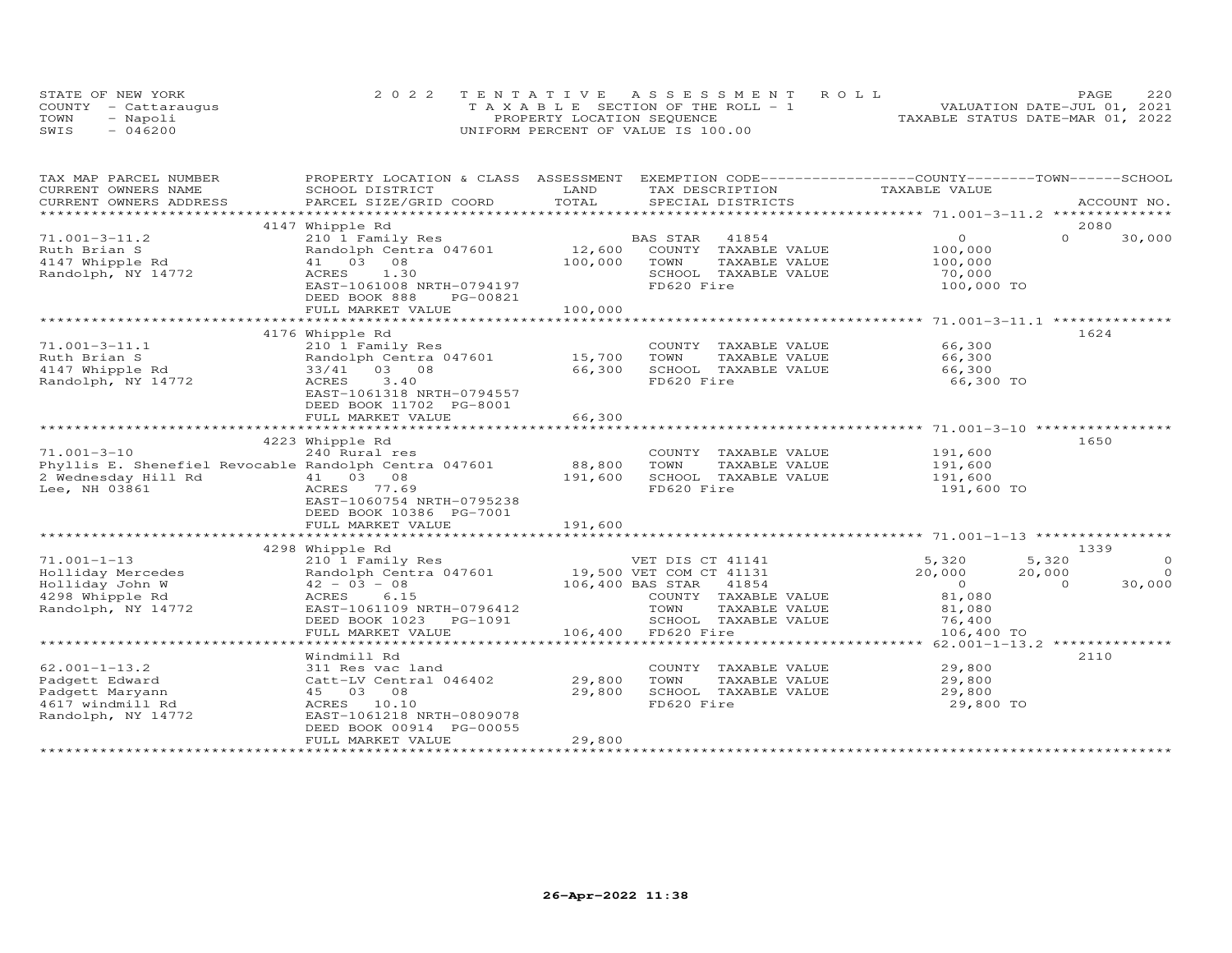| STATE OF NEW YORK    | 2022 TENTATIVE ASSESSMENT ROLL     | 221<br><b>PAGE</b>               |
|----------------------|------------------------------------|----------------------------------|
| COUNTY - Cattaraugus | TAXABLE SECTION OF THE ROLL - 1    | VALUATION DATE-JUL 01, 2021      |
| TOWN<br>- Napoli     | PROPERTY LOCATION SEQUENCE         | TAXABLE STATUS DATE-MAR 01, 2022 |
| $-046200$<br>SWIS    | UNIFORM PERCENT OF VALUE IS 100.00 |                                  |

| TAX MAP PARCEL NUMBER<br>CURRENT OWNERS NAME<br>CURRENT OWNERS ADDRESS | PROPERTY LOCATION & CLASS ASSESSMENT<br>SCHOOL DISTRICT<br>PARCEL SIZE/GRID COORD | LAND<br>TOTAL           |            | TAX DESCRIPTION<br>SPECIAL DISTRICTS | TAXABLE VALUE                                                  | EXEMPTION CODE-----------------COUNTY-------TOWN------SCHOOL<br>ACCOUNT NO. |
|------------------------------------------------------------------------|-----------------------------------------------------------------------------------|-------------------------|------------|--------------------------------------|----------------------------------------------------------------|-----------------------------------------------------------------------------|
| *********************                                                  |                                                                                   | *************           |            |                                      |                                                                |                                                                             |
|                                                                        | Windmill Rd                                                                       |                         |            |                                      |                                                                | 2113                                                                        |
| $62.001 - 1 - 13.5$                                                    | 314 Rural vac<10                                                                  |                         |            | COUNTY TAXABLE VALUE                 | 14,100                                                         |                                                                             |
| Baginski Kenneth                                                       | Catt-LV Central 046402                                                            | 14,100                  | TOWN       | TAXABLE VALUE                        | 14,100                                                         |                                                                             |
| Baginski Theresa                                                       | 45 03 08                                                                          | 14,100                  |            | SCHOOL TAXABLE VALUE                 | 14,100                                                         |                                                                             |
| 64 Holly Hill CT                                                       | NRF                                                                               |                         | FD620 Fire |                                      | 14,100 TO                                                      |                                                                             |
| Randolph, NY 14772                                                     | ACRES 10.90                                                                       |                         |            |                                      |                                                                |                                                                             |
|                                                                        | EAST-1061400 NRTH-0810049                                                         |                         |            |                                      |                                                                |                                                                             |
|                                                                        | DEED BOOK 23505 PG-2001                                                           |                         |            |                                      |                                                                |                                                                             |
|                                                                        | FULL MARKET VALUE                                                                 | 14,100                  |            |                                      |                                                                |                                                                             |
|                                                                        | Windmill Rd                                                                       |                         |            |                                      |                                                                | 1880                                                                        |
| $62.001 - 1 - 17.2$                                                    | 105 Vac farmland                                                                  |                         | AG DIST    | 41720                                | 34,792                                                         | 34,792<br>34,792                                                            |
| Gebhard Paul R                                                         | Catt-LV Central 046402                                                            | 59,900                  |            | COUNTY TAXABLE VALUE                 | 25,108                                                         |                                                                             |
| Gebhard Ronald P                                                       | 45 03 08                                                                          | 59,900                  | TOWN       | TAXABLE VALUE                        | 25,108                                                         |                                                                             |
| 5164 Elm Creek Rd                                                      | Life Use                                                                          |                         |            | SCHOOL TAXABLE VALUE                 | 25,108                                                         |                                                                             |
| Randolph, NY 14772                                                     | ACRES 40.41                                                                       |                         | FD620 Fire |                                      | 59,900 TO                                                      |                                                                             |
|                                                                        | EAST-1059561 NRTH-0811137                                                         |                         |            | WS620 Watershed                      | 11,980 TO                                                      |                                                                             |
| MAY BE SUBJECT TO PAYMENT                                              | DEED BOOK 895<br>PG-00802                                                         |                         |            |                                      |                                                                |                                                                             |
| UNDER AGDIST LAW TIL 2026                                              | FULL MARKET VALUE                                                                 | 59,900                  |            |                                      |                                                                |                                                                             |
|                                                                        |                                                                                   |                         |            |                                      |                                                                |                                                                             |
|                                                                        | Windmill Rd                                                                       |                         |            |                                      |                                                                | 2121                                                                        |
| $62.001 - 1 - 17.4$                                                    | 322 Rural vac>10                                                                  |                         |            | COUNTY TAXABLE VALUE                 | 60,500                                                         |                                                                             |
| Wright Annmarie                                                        | Catt-LV Central 046402                                                            | 60,500                  | TOWN       | TAXABLE VALUE                        | 60,500                                                         |                                                                             |
| 1410 Hopkins Ave                                                       | 45/46 03 08                                                                       | 60,500                  |            | SCHOOL TAXABLE VALUE                 | 60,500                                                         |                                                                             |
| Dover, DE 19901-4004                                                   | ACRES<br>31.44                                                                    |                         | FD620 Fire |                                      | 60,500 TO                                                      |                                                                             |
|                                                                        | EAST-1060770 NRTH-0812108                                                         |                         |            |                                      |                                                                |                                                                             |
|                                                                        | DEED BOOK 994<br>$PG-547$                                                         |                         |            |                                      |                                                                |                                                                             |
|                                                                        | FULL MARKET VALUE                                                                 | 60,500                  |            |                                      |                                                                |                                                                             |
|                                                                        | **********************                                                            |                         |            |                                      |                                                                |                                                                             |
|                                                                        | Windmill Rd                                                                       |                         |            |                                      |                                                                | 1506                                                                        |
| $62.001 - 1 - 39$                                                      | 322 Rural vac>10                                                                  |                         |            | COUNTY TAXABLE VALUE                 | 34,700                                                         |                                                                             |
| Marsh Larry                                                            | Randolph Centra 047601                                                            | 34,700                  | TOWN       | TAXABLE VALUE                        | 34,700                                                         |                                                                             |
| Marsh Leora                                                            | 44 03 08                                                                          | 34,700                  |            | SCHOOL TAXABLE VALUE                 | 34,700                                                         |                                                                             |
| 5009 Windmill Rd                                                       | ACRES 15.45                                                                       |                         | FD620 Fire |                                      | 34,700 TO                                                      |                                                                             |
| Randolph, NY 14772                                                     | EAST-1059578 NRTH-0807499                                                         |                         |            |                                      |                                                                |                                                                             |
|                                                                        | DEED BOOK 14532 PG-3001                                                           |                         |            |                                      |                                                                |                                                                             |
|                                                                        | FULL MARKET VALUE                                                                 | 34,700<br>************* |            |                                      |                                                                |                                                                             |
|                                                                        |                                                                                   |                         |            |                                      | ******************************** 62.003-1-4.3 **************** |                                                                             |
|                                                                        | Windmill Rd                                                                       |                         |            |                                      |                                                                | 2376                                                                        |
| $62.003 - 1 - 4.3$                                                     | 322 Rural vac>10                                                                  |                         |            | COUNTY TAXABLE VALUE                 | 54,700                                                         |                                                                             |
| Nicholas, Jr. John E.                                                  | Randolph Centra 047601                                                            | 54,700                  | TOWN       | TAXABLE VALUE                        | 54,700                                                         |                                                                             |
| Nicholas Linda A.                                                      | 44 3 8                                                                            | 54,700                  |            | SCHOOL TAXABLE VALUE                 | 54,700                                                         |                                                                             |
| 9101 Greiner Rd                                                        | ACRES<br>29.25<br>EAST-1059601 NRTH-0807256                                       |                         | FD620 Fire |                                      | 54,700 TO                                                      |                                                                             |
| Clarence, NY 14031                                                     | DEED BOOK 26484 PG-9004                                                           |                         |            |                                      |                                                                |                                                                             |
|                                                                        | FULL MARKET VALUE                                                                 | 54,700                  |            |                                      |                                                                |                                                                             |
|                                                                        |                                                                                   |                         |            |                                      |                                                                |                                                                             |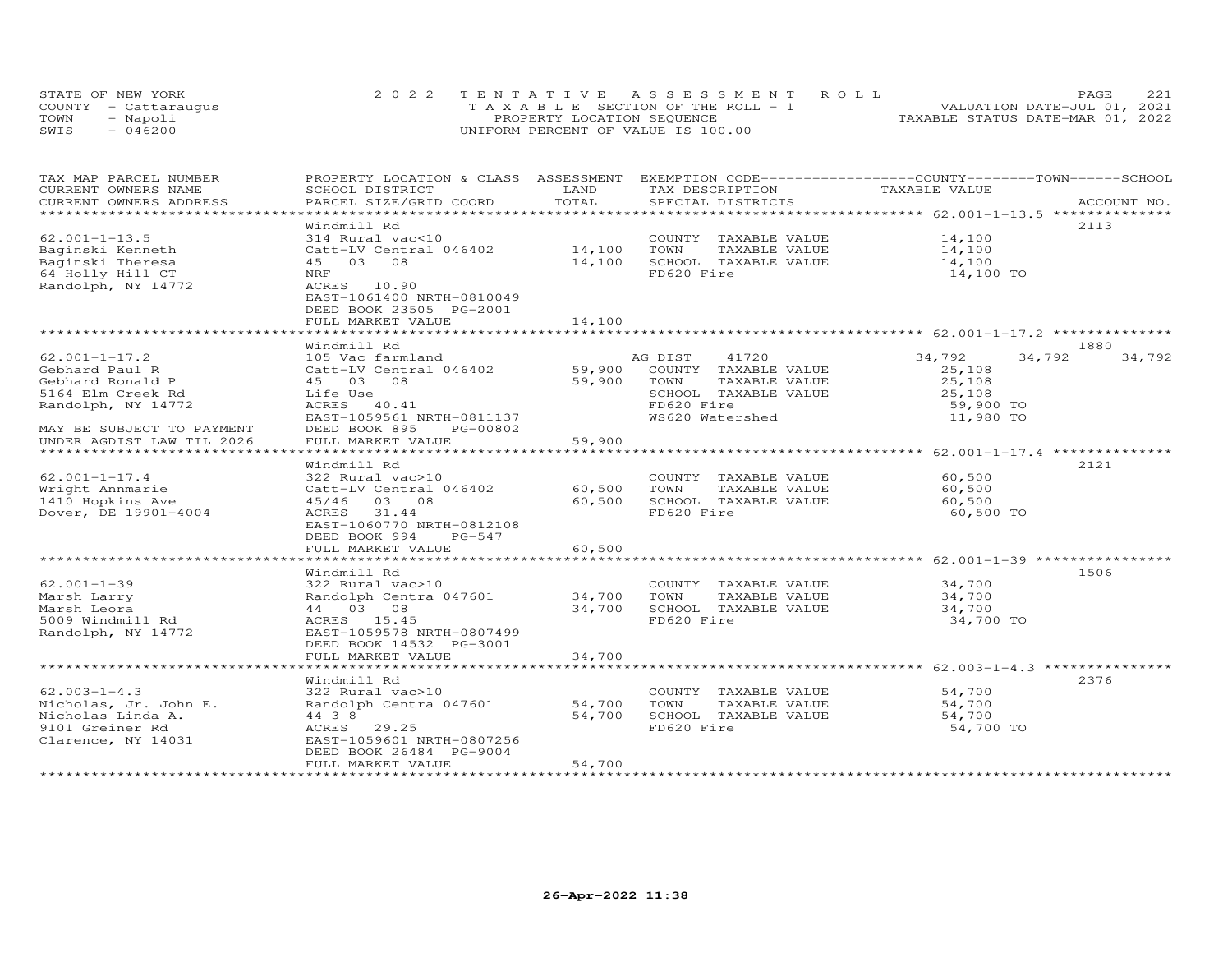|      | STATE OF NEW YORK    | 2022 TENTATIVE ASSESSMENT ROLL        | PAGE.                            | 222 |
|------|----------------------|---------------------------------------|----------------------------------|-----|
|      | COUNTY - Cattarauqus | T A X A B L E SECTION OF THE ROLL - 1 | VALUATION DATE-JUL 01, 2021      |     |
| TOWN | - Napoli             | PROPERTY LOCATION SEQUENCE            | TAXABLE STATUS DATE-MAR 01, 2022 |     |
| SWIS | $-046200$            | UNIFORM PERCENT OF VALUE IS 100.00    |                                  |     |

| TAX MAP PARCEL NUMBER          | PROPERTY LOCATION & CLASS ASSESSMENT EXEMPTION CODE----------------COUNTY-------TOWN-----SCHOOL |               |                       |                                                                    |             |
|--------------------------------|-------------------------------------------------------------------------------------------------|---------------|-----------------------|--------------------------------------------------------------------|-------------|
| CURRENT OWNERS NAME            | SCHOOL DISTRICT                                                                                 | LAND          | TAX DESCRIPTION       | TAXABLE VALUE                                                      |             |
| CURRENT OWNERS ADDRESS         | PARCEL SIZE/GRID COORD                                                                          | TOTAL         | SPECIAL DISTRICTS     |                                                                    | ACCOUNT NO. |
| ****************************** |                                                                                                 |               |                       |                                                                    |             |
|                                | Windmill Rd                                                                                     |               |                       |                                                                    | 0247        |
| $62.003 - 1 - 56.1$            | 322 Rural vac>10                                                                                |               | COUNTY TAXABLE VALUE  | 90,400                                                             |             |
| Pelham Linda E                 | Randolph Centra 047601                                                                          | 90,400        | TOWN<br>TAXABLE VALUE | 90,400                                                             |             |
| 28 Kings Highway N             | 43 03 08                                                                                        | 90,400        | SCHOOL TAXABLE VALUE  | 90,400                                                             |             |
| Randolph, NY 14772             | ACRES 72.25                                                                                     |               | FD620 Fire            | 90,400 TO                                                          |             |
|                                | EAST-1058847 NRTH-0803703                                                                       |               |                       |                                                                    |             |
|                                | DEED BOOK 1013 PG-498                                                                           |               |                       |                                                                    |             |
|                                | FULL MARKET VALUE                                                                               | 90,400        |                       |                                                                    |             |
|                                | ************************                                                                        | ************* |                       | ************************************62.003-1-56.2 **************** |             |
|                                | Windmill Rd                                                                                     |               |                       |                                                                    | 1852        |
| $62.003 - 1 - 56.2$            | 314 Rural vac<10                                                                                |               | COUNTY TAXABLE VALUE  | 17,800                                                             |             |
| Pelham John L                  | Randolph Centra 047601                                                                          | 17,800        | TAXABLE VALUE<br>TOWN | 17,800                                                             |             |
| Pelham Linda E                 | 43 03 08                                                                                        | 17,800        | SCHOOL TAXABLE VALUE  | 17,800                                                             |             |
| 28 Kings Hwy N                 | 2.83<br>ACRES                                                                                   |               | FD620 Fire            | 17,800 TO                                                          |             |
| Randolph, NY 14772             | EAST-1060028 NRTH-0803508                                                                       |               |                       |                                                                    |             |
|                                | DEED BOOK 00947 PG-00297                                                                        |               |                       |                                                                    |             |
|                                | FULL MARKET VALUE                                                                               | 17,800        |                       |                                                                    |             |
|                                |                                                                                                 |               |                       |                                                                    |             |
|                                | Windmill Rd                                                                                     |               |                       |                                                                    | 2235        |
| 62.038-1-27                    | 314 Rural vac<10                                                                                |               | COUNTY TAXABLE VALUE  | 15,400                                                             |             |
| Milks Mary                     | Catt-LV Central 046402                                                                          | 15,400        | TOWN<br>TAXABLE VALUE | 15,400                                                             |             |
| 31 Greenwood Dr                | 45 03 08                                                                                        | 15,400        | SCHOOL TAXABLE VALUE  | 15,400                                                             |             |
| Randolph, NY 14772             | ACRES 1.55                                                                                      |               | FD620 Fire            | 15,400 TO                                                          |             |
|                                |                                                                                                 |               |                       |                                                                    |             |
|                                | EAST-1061612 NRTH-0810710                                                                       |               |                       |                                                                    |             |
|                                | DEED BOOK 00997 PG-01048                                                                        |               |                       |                                                                    |             |
|                                | FULL MARKET VALUE                                                                               | 15,400        |                       |                                                                    |             |
|                                |                                                                                                 |               |                       |                                                                    |             |
|                                | Windmill Rd                                                                                     |               |                       |                                                                    | 0478        |
| $62.054 - 2 - 13$              | 314 Rural vac<10                                                                                |               | COUNTY TAXABLE VALUE  | 1,400                                                              |             |
| Tokarczyk Edward               | Randolph Centra 047601                                                                          | 1,400         | TOWN<br>TAXABLE VALUE | 1,400                                                              |             |
| Tokarczyk Lorraine             | 44 03 08                                                                                        | 1,400         | SCHOOL TAXABLE VALUE  | 1,400                                                              |             |
| 82 Weiss St                    | FRNT 75.00 DPTH 274.00                                                                          |               | FD620 Fire            | 1,400 TO                                                           |             |
| Buffalo, NY 14206-3145         | EAST-1060575 NRTH-0807037                                                                       |               |                       |                                                                    |             |
|                                | DEED BOOK 750<br>PG-1184                                                                        |               |                       |                                                                    |             |
|                                | FULL MARKET VALUE                                                                               | 1,400         |                       |                                                                    |             |
|                                |                                                                                                 |               |                       |                                                                    |             |
|                                | Windmill Rd                                                                                     |               |                       |                                                                    | 0484        |
| $62.054 - 2 - 23$              | 314 Rural vac<10                                                                                |               | COUNTY TAXABLE VALUE  | 900                                                                |             |
| Wechsler Roberta E             | Randolph Centra 047601                                                                          | 900           | TAXABLE VALUE<br>TOWN | 900                                                                |             |
| 33907 New Moon St              | 44 03 08                                                                                        | 900           | SCHOOL TAXABLE VALUE  | 900                                                                |             |
| Millsboro, DE 19966            | 74.00 DPTH 174.79<br>FRNT                                                                       |               | FD620 Fire            | 900 TO                                                             |             |
|                                | EAST-1060515 NRTH-0806291                                                                       |               |                       |                                                                    |             |
|                                | DEED BOOK 17447 PG-7001                                                                         |               |                       |                                                                    |             |
|                                | FULL MARKET VALUE                                                                               | 900           |                       |                                                                    |             |
|                                |                                                                                                 |               |                       |                                                                    |             |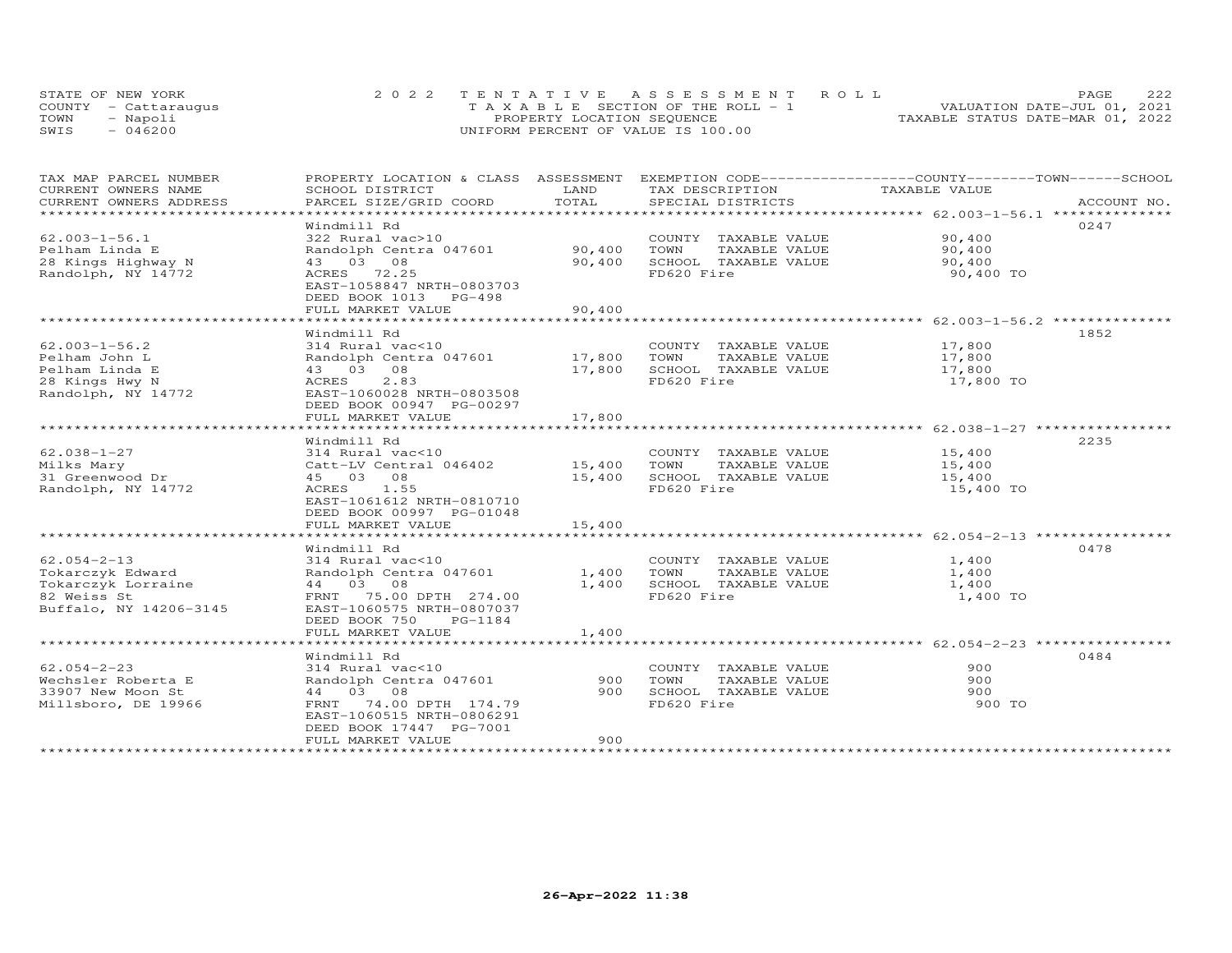|      | STATE OF NEW YORK    | 2022 TENTATIVE ASSESSMENT ROLL        | 223<br>PAGE.                     |
|------|----------------------|---------------------------------------|----------------------------------|
|      | COUNTY - Cattaraugus | T A X A B L E SECTION OF THE ROLL - 1 | VALUATION DATE-JUL 01, 2021      |
| TOWN | - Napoli             | PROPERTY LOCATION SEQUENCE            | TAXABLE STATUS DATE-MAR 01, 2022 |
| SWIS | - 046200             | UNIFORM PERCENT OF VALUE IS 100.00    |                                  |

| TAX MAP PARCEL NUMBER<br>CURRENT OWNERS NAME   | PROPERTY LOCATION & CLASS ASSESSMENT EXEMPTION CODE----------------COUNTY-------TOWN------SCHOOL<br>SCHOOL DISTRICT | LAND         | TAX DESCRIPTION                           | TAXABLE VALUE                                                 |                            |
|------------------------------------------------|---------------------------------------------------------------------------------------------------------------------|--------------|-------------------------------------------|---------------------------------------------------------------|----------------------------|
| CURRENT OWNERS ADDRESS<br>******************** | PARCEL SIZE/GRID COORD                                                                                              | TOTAL        | SPECIAL DISTRICTS                         |                                                               | ACCOUNT NO.                |
|                                                | Windmill Rd                                                                                                         |              |                                           |                                                               | 0315                       |
| $62.062 - 1 - 20$                              | 314 Rural vac<10                                                                                                    |              | COUNTY TAXABLE VALUE                      | 3,100                                                         |                            |
| Fleming Matthew                                | Randolph Centra 047601                                                                                              | 3,100        | TAXABLE VALUE<br>TOWN                     | 3,100                                                         |                            |
| Fleming Amy                                    | 44 03 08                                                                                                            | 3,100        | SCHOOL TAXABLE VALUE                      | 3,100                                                         |                            |
| 199 Wheeler St                                 | ACRES<br>2.35                                                                                                       |              | FD620 Fire                                | 3,100 TO                                                      |                            |
| Tonawanda, NY 14150                            | EAST-1060506 NRTH-0805240<br>DEED BOOK 10181 PG-2001                                                                |              |                                           |                                                               |                            |
|                                                | FULL MARKET VALUE                                                                                                   | 3,100        |                                           |                                                               |                            |
|                                                |                                                                                                                     |              |                                           |                                                               |                            |
|                                                | 4530 Windmill Rd                                                                                                    |              |                                           |                                                               | 1447                       |
| $62.003 - 1 - 54$                              | 210 1 Family Res                                                                                                    |              | COUNTY TAXABLE VALUE                      | 78,300                                                        |                            |
| Mack James A                                   | Randolph Centra 047601                                                                                              | 10,800       | TOWN<br>TAXABLE VALUE                     | 78,300                                                        |                            |
| Mack Diane M                                   | 43 03 08                                                                                                            | 78,300       | SCHOOL TAXABLE VALUE                      | 78,300                                                        |                            |
| 4530 Windmill Rd<br>Randolph, NY 14772         | FRNT 313.00 DPTH 188.00<br>EAST-1058883 NRTH-0800220                                                                |              | FD620 Fire                                | 78,300 TO                                                     |                            |
|                                                | DEED BOOK 706<br>PG-00191                                                                                           |              |                                           |                                                               |                            |
|                                                | FULL MARKET VALUE                                                                                                   | 78,300       |                                           |                                                               |                            |
|                                                | *************************                                                                                           | ************ |                                           | ******************************* 62.003-1-55 ***************** |                            |
|                                                | 4617 Windmill Rd                                                                                                    |              |                                           |                                                               | 0191<br>$\Omega$           |
| $62.003 - 1 - 55$                              | 240 Rural res<br>Randolph Centra 047601                                                                             | 93,200       | ENH STAR<br>41834<br>COUNTY TAXABLE VALUE | $\overline{0}$<br>150,800                                     | 74,900                     |
| Padgett Mary Ann<br>Padgett Edward A           | 43 03 08                                                                                                            | 150,800      | TOWN<br>TAXABLE VALUE                     | 150,800                                                       |                            |
| 4617 Windmill Rd                               | ACRES 79.44                                                                                                         |              | SCHOOL TAXABLE VALUE                      | 75,900                                                        |                            |
| Randolph, NY 14772                             | EAST-1059651 NRTH-0801353                                                                                           |              | FD620 Fire                                | 150,800 TO                                                    |                            |
|                                                | DEED BOOK 15514 PG-1                                                                                                |              |                                           |                                                               |                            |
|                                                | FULL MARKET VALUE                                                                                                   | 150,800      |                                           |                                                               |                            |
|                                                |                                                                                                                     |              |                                           |                                                               |                            |
|                                                | 4773 Windmill Rd                                                                                                    |              |                                           |                                                               | 0246                       |
| $62.003 - 1 - 6.1$                             | 210 1 Family Res                                                                                                    |              | BAS STAR<br>41854                         | $\Omega$                                                      | $\Omega$<br>30,000         |
| Fischer David A                                | Randolph Centra 047601                                                                                              | 12,500       | COUNTY TAXABLE VALUE                      | 59,200                                                        |                            |
| Williams Deborah J                             | 44 03 08                                                                                                            | 59,200       | TOWN<br>TAXABLE VALUE                     | 59,200                                                        |                            |
| 4773 Windmill Rd                               | FRNT 350.00 DPTH                                                                                                    |              | SCHOOL TAXABLE VALUE                      | 29,200                                                        |                            |
| Randolph, NY 14772                             | ACRES<br>1.25                                                                                                       |              | FD620 Fire                                | 59,200 TO                                                     |                            |
|                                                | EAST-1060151 NRTH-0803850                                                                                           |              |                                           |                                                               |                            |
|                                                | DEED BOOK 1028 PG-776                                                                                               |              |                                           |                                                               |                            |
|                                                | FULL MARKET VALUE                                                                                                   | 59,200       |                                           |                                                               |                            |
|                                                |                                                                                                                     |              |                                           |                                                               |                            |
| $62.062 - 1 - 10$                              | 4814 Windmill Rd                                                                                                    |              | ENH STAR 41834                            | $\circ$                                                       | 1444<br>74,900<br>$\Omega$ |
| Lindberg Family Trust                          | 210 1 Family Res<br>Randolph Centra 047601                                                                          |              | 22,800 VET WAR CT 41121                   | 12,000                                                        | 12,000<br>$\Omega$         |
| Lindberg Emma Jean                             | 44 03 08                                                                                                            | 156,600      | COUNTY TAXABLE VALUE                      | 144,600                                                       |                            |
| 4814 Windmill Rd                               | $L/p$ 890-622                                                                                                       |              | TOWN<br>TAXABLE VALUE                     | 144,600                                                       |                            |
| Randolph, NY 14772                             | $2/15$ -merged $1-7$ in parcel                                                                                      |              | SCHOOL TAXABLE VALUE                      | 81,700                                                        |                            |
|                                                | 8.35<br>ACRES                                                                                                       |              | FD620 Fire                                | 156,600 TO                                                    |                            |
|                                                | EAST-1060655 NRTH-0804472                                                                                           |              |                                           |                                                               |                            |
|                                                | DEED BOOK 5364<br>PG-8001                                                                                           |              |                                           |                                                               |                            |
|                                                | FULL MARKET VALUE                                                                                                   | 156,600      |                                           |                                                               |                            |
|                                                |                                                                                                                     |              |                                           |                                                               |                            |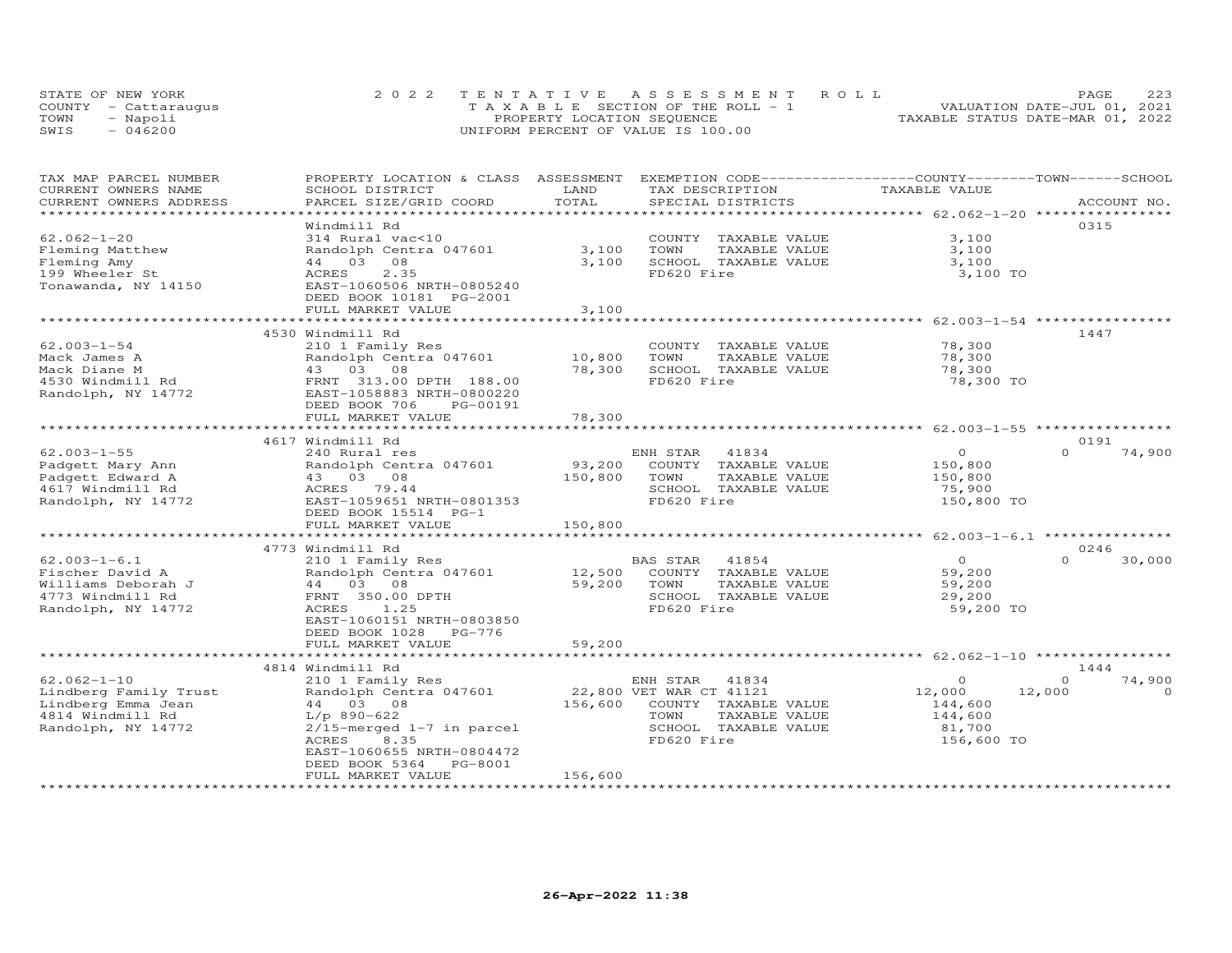|      | STATE OF NEW YORK    | 2022 TENTATIVE ASSESSMENT ROLL        | 2.2.4<br>PAGE.                   |
|------|----------------------|---------------------------------------|----------------------------------|
|      | COUNTY - Cattarauqus | T A X A B L E SECTION OF THE ROLL - 1 | VALUATION DATE-JUL 01, 2021      |
| TOWN | - Napoli             | PROPERTY LOCATION SEQUENCE            | TAXABLE STATUS DATE-MAR 01, 2022 |
| SWIS | $-046200$            | UNIFORM PERCENT OF VALUE IS 100.00    |                                  |

| TAX MAP PARCEL NUMBER<br>CURRENT OWNERS NAME | PROPERTY LOCATION & CLASS<br>SCHOOL DISTRICT | ASSESSMENT<br>LAND | EXEMPTION CODE-----------------COUNTY-------TOWN-----SCHOOL<br>TAX DESCRIPTION | TAXABLE VALUE                                             |                    |
|----------------------------------------------|----------------------------------------------|--------------------|--------------------------------------------------------------------------------|-----------------------------------------------------------|--------------------|
| CURRENT OWNERS ADDRESS                       | PARCEL SIZE/GRID COORD                       | TOTAL<br>********* | SPECIAL DISTRICTS                                                              |                                                           | ACCOUNT NO.        |
|                                              | 4853 Windmill Rd                             |                    |                                                                                |                                                           | 1213               |
| $62.003 - 1 - 5$                             | 260 Seasonal res                             |                    | COUNTY TAXABLE VALUE                                                           | 102,800                                                   |                    |
| Fleming Matthew C                            | Randolph Centra 047601                       | 67,300             | TOWN<br>TAXABLE VALUE                                                          | 102,800                                                   |                    |
| Fleming Mark&Patrick                         | 44 03 08                                     | 102,800            | SCHOOL TAXABLE VALUE                                                           | 102,800                                                   |                    |
| 199 Wheeler St                               | A. 79.844                                    |                    | FD620 Fire                                                                     | 102,800 TO                                                |                    |
| Tonawanda, NY 14150                          | ACRES 79.84<br>EAST-1059584 NRTH-0805707     |                    |                                                                                |                                                           |                    |
|                                              | DEED BOOK 8234<br>PG-3001                    |                    |                                                                                |                                                           |                    |
|                                              | FULL MARKET VALUE                            | 102,800            |                                                                                |                                                           |                    |
|                                              |                                              |                    |                                                                                | ******************************* 62.001-1-14 **********    |                    |
|                                              | 5009 Windmill Rd                             |                    |                                                                                |                                                           | 1455               |
| $62.001 - 1 - 14$                            | 210 1 Family Res                             |                    | ENH STAR<br>41834                                                              | $\circ$                                                   | $\Omega$<br>74,900 |
| Marsh Larry                                  | Randolph Centra 047601                       | 13,000             | COUNTY TAXABLE VALUE                                                           | 140,800                                                   |                    |
| Marsh Leora                                  | 45 03 08                                     | 140,800            | TOWN<br>TAXABLE VALUE                                                          | 140,800                                                   |                    |
| 5009 Windmill Rd                             | 1.50<br>ACRES                                |                    | SCHOOL TAXABLE VALUE                                                           | 65,900                                                    |                    |
| Randolph, NY 14772                           | EAST-1060293 NRTH-0807877                    |                    | FD620 Fire                                                                     | 140,800 TO                                                |                    |
|                                              | DEED BOOK 733<br>PG-00166                    |                    |                                                                                |                                                           |                    |
|                                              | FULL MARKET VALUE<br>*********************   | 140,800            |                                                                                | *********************** 62.046-2-1                        |                    |
|                                              | 5072 Windmill Rd                             |                    |                                                                                |                                                           | 1535               |
| $62.046 - 2 - 1$                             | 312 Vac w/imprv                              |                    | COUNTY TAXABLE VALUE                                                           | 17,400                                                    |                    |
| Barrett Milen                                | Catt-LV Central 046402                       | 12,200             | TOWN<br>TAXABLE VALUE                                                          | 17,400                                                    |                    |
| 111 Fitzgerald St                            | 45 03 08                                     | 17,400             | SCHOOL TAXABLE VALUE                                                           | 17,400                                                    |                    |
| Buffalo, NY 14210                            | 2/2012-mergd 64.046-2-2 i                    |                    | FD620 Fire                                                                     | 17,400 TO                                                 |                    |
|                                              | FRNT 165.00 DPTH 160.00                      |                    |                                                                                |                                                           |                    |
|                                              | EAST-1060515 NRTH-0808851                    |                    |                                                                                |                                                           |                    |
|                                              | DEED BOOK 00983 PG-00031                     |                    |                                                                                |                                                           |                    |
|                                              | FULL MARKET VALUE                            | 17,400             |                                                                                |                                                           |                    |
|                                              |                                              |                    |                                                                                | *************************** 62.001-1-13.1 *************** |                    |
|                                              | 5098 Windmill Rd                             |                    |                                                                                |                                                           | 1228               |
| $62.001 - 1 - 13.1$                          | 270 Mfg housing                              |                    | COUNTY TAXABLE VALUE                                                           | 29,800                                                    |                    |
| Whiteman Thomas R                            | Catt-LV Central 046402                       | 20,200             | TOWN<br>TAXABLE VALUE                                                          | 29,800                                                    |                    |
| 5098 Windmill Rd                             | 45 03 08                                     | 29,800             | SCHOOL TAXABLE VALUE                                                           | 29,800                                                    |                    |
| Randolph, NY 14772                           | Ff 400.00                                    |                    | FD620 Fire                                                                     | 29,800 TO                                                 |                    |
|                                              | ACRES<br>4.65                                |                    |                                                                                |                                                           |                    |
|                                              | EAST-1060721 NRTH-0809282                    |                    |                                                                                |                                                           |                    |
|                                              | DEED BOOK 00937 PG-00450                     |                    |                                                                                |                                                           |                    |
|                                              | FULL MARKET VALUE                            | 29,800             |                                                                                |                                                           |                    |
|                                              | 5120 Windmill Rd                             |                    |                                                                                | ******** 62.001-1-16.3 ********                           | 2380               |
| $62.001 - 1 - 16.3$                          | 240 Rural res                                |                    | 41854<br>BAS STAR                                                              | $\circ$                                                   | $\Omega$<br>30,000 |
| Philp Robert C                               | Randolph Centra 047601                       | 35,600             | COUNTY TAXABLE VALUE                                                           | 109,100                                                   |                    |
| Philp Roderick W                             | 45 3 8                                       | 109,100            | TOWN<br>TAXABLE VALUE                                                          | 109,100                                                   |                    |
| 5120 Windmill Rd                             | ACRES 17.50                                  |                    | SCHOOL TAXABLE VALUE                                                           | 79,100                                                    |                    |
| Randolph, NY 14772                           | EAST-1060824 NRTH-0810020                    |                    | FD620 Fire                                                                     | 109,100 TO                                                |                    |
|                                              | DEED BOOK 7948<br>PG-3001                    |                    |                                                                                |                                                           |                    |
|                                              | FULL MARKET VALUE                            | 109,100            |                                                                                |                                                           |                    |
|                                              |                                              |                    |                                                                                |                                                           |                    |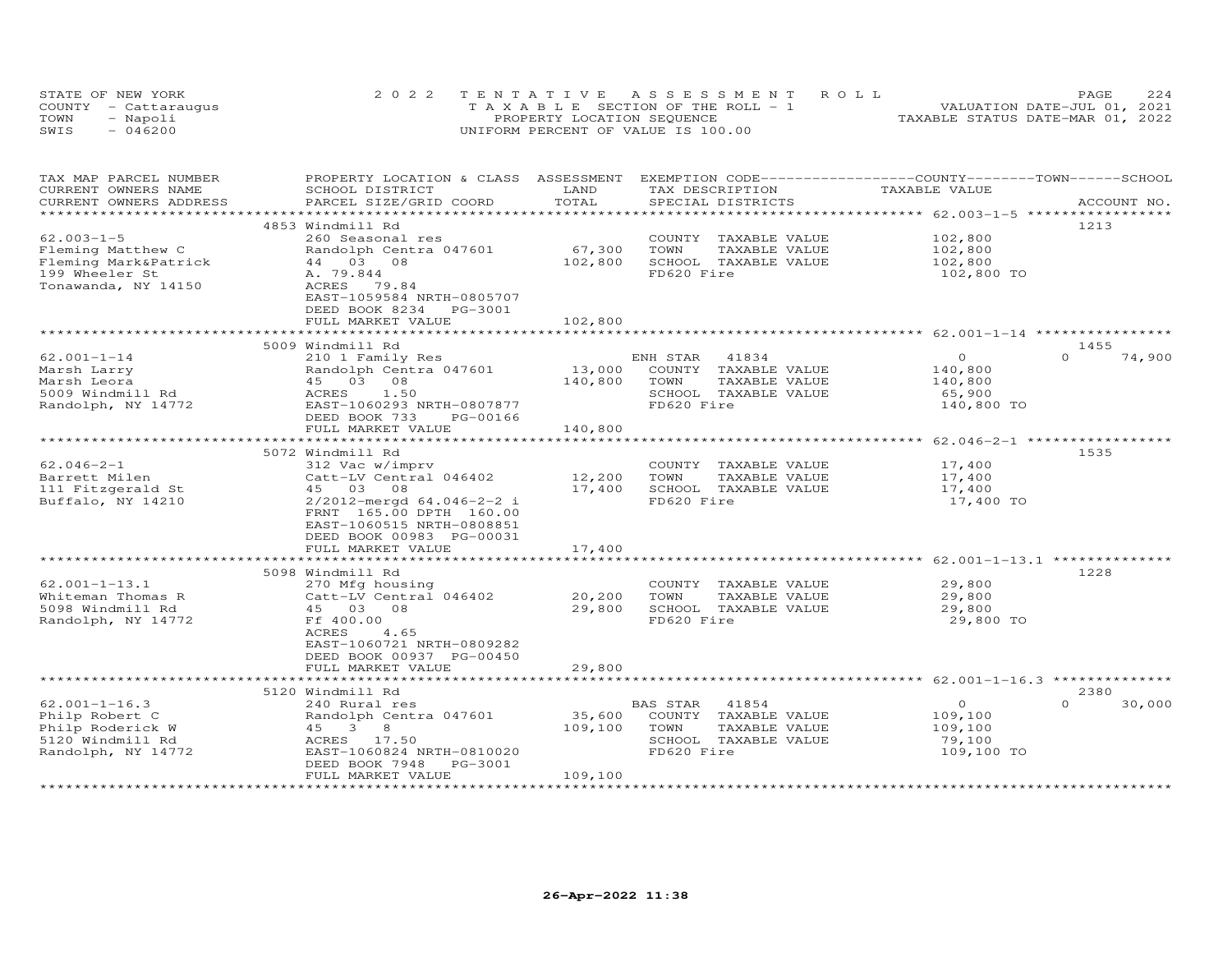|      | STATE OF NEW YORK    | 2022 TENTATIVE ASSESSMENT ROLL        | PAGE.                            | 225 |
|------|----------------------|---------------------------------------|----------------------------------|-----|
|      | COUNTY - Cattaraugus | T A X A B L E SECTION OF THE ROLL - 1 | VALUATION DATE-JUL 01, 2021      |     |
| TOWN | - Napoli             | PROPERTY LOCATION SEQUENCE            | TAXABLE STATUS DATE-MAR 01, 2022 |     |
| SWIS | $-046200$            | UNIFORM PERCENT OF VALUE IS 100.00    |                                  |     |

| TAX MAP PARCEL NUMBER                                  | PROPERTY LOCATION & CLASS ASSESSMENT EXEMPTION CODE----------------COUNTY--------TOWN-----SCHOOL                                                                               |         |                                                           |                                          |          |                |
|--------------------------------------------------------|--------------------------------------------------------------------------------------------------------------------------------------------------------------------------------|---------|-----------------------------------------------------------|------------------------------------------|----------|----------------|
| CURRENT OWNERS NAME                                    | SCHOOL DISTRICT                                                                                                                                                                | LAND    | TAX DESCRIPTION                                           | TAXABLE VALUE                            |          |                |
| CURRENT OWNERS ADDRESS                                 | PARCEL SIZE/GRID COORD                                                                                                                                                         | TOTAL   | SPECIAL DISTRICTS                                         |                                          |          | ACCOUNT NO.    |
|                                                        |                                                                                                                                                                                |         |                                                           |                                          |          |                |
|                                                        | 5123 Windmill Rd                                                                                                                                                               |         |                                                           |                                          |          | 2384           |
| $62.001 - 1 - 16.4$                                    | 241 Rural res&ag<br>Catt-LV Central 046402 87,200                                                                                                                              |         | AG DISTOUT 41730                                          | 48,115                                   | 48,115   | 48,115         |
| Hertzler William                                       |                                                                                                                                                                                |         | COUNTY TAXABLE VALUE                                      | 142,085                                  |          |                |
| Hertzler Katie                                         | ACRES 40.85                                                                                                                                                                    | 190,200 | TOWN<br>TAXABLE VALUE                                     | 142,085                                  |          |                |
| 5123 Windmill Rd                                       | EAST-1059603 NRTH-0810003                                                                                                                                                      |         | SCHOOL TAXABLE VALUE                                      | 142,085                                  |          |                |
| Randolph, NY 14722                                     | DEED BOOK 26327 PG-7001                                                                                                                                                        |         | FD620 Fire                                                | 190,200 TO                               |          |                |
|                                                        | FULL MARKET VALUE                                                                                                                                                              | 190,200 |                                                           |                                          |          |                |
| MAY BE SUBJECT TO PAYMENT<br>UNDER AGDIST LAW TIL 2029 |                                                                                                                                                                                |         |                                                           |                                          |          |                |
|                                                        |                                                                                                                                                                                |         |                                                           |                                          |          |                |
|                                                        | 5162 Windmill Rd                                                                                                                                                               |         |                                                           |                                          |          | 1985           |
| $62.001 - 1 - 16.2$                                    | 270 Mfg housing                                                                                                                                                                |         | VET COM CT 41131                                          | 9,175                                    | 9,175    | $\circ$        |
| Wendell Thomas L                                       | Catt-LV Central 046402 17,400 VET DIS CT 41141                                                                                                                                 |         |                                                           | 4,588                                    | 4,588    | $\overline{0}$ |
| Wendell Lois J                                         | 45 03 08                                                                                                                                                                       |         | 36,700 BAS STAR 41854                                     | $\overline{0}$                           | $\Omega$ | 30,000         |
| 5162 Windmill Rd                                       | $\overrightarrow{Ff}$ 300.00<br>ACRES 2                                                                                                                                        |         | COUNTY TAXABLE VALUE                                      | 22,937                                   |          |                |
| Randolph, NY 14772                                     | 2.85                                                                                                                                                                           |         | TOWN<br>TAXABLE VALUE                                     | 22,937                                   |          |                |
|                                                        |                                                                                                                                                                                |         | SCHOOL TAXABLE VALUE                                      | 6,700                                    |          |                |
|                                                        | EAST-1060629 NRTH-0810467<br>DEED BOOK 5880 PG-6016                                                                                                                            |         | FD620 Fire                                                | 36,700 TO                                |          |                |
|                                                        | FULL MARKET VALUE                                                                                                                                                              | 36,700  |                                                           |                                          |          |                |
|                                                        |                                                                                                                                                                                |         |                                                           |                                          |          |                |
|                                                        | 5192 Windmill Rd                                                                                                                                                               |         |                                                           |                                          |          | 1501           |
| $62.001 - 1 - 17.1$                                    | 210 1 Family Res                                                                                                                                                               |         | BAS STAR 41854                                            | $\overline{0}$                           | $\Omega$ | 30,000         |
|                                                        |                                                                                                                                                                                |         | 19,300 COUNTY TAXABLE VALUE<br>154,600 TOWN TAXABLE VALUE |                                          |          |                |
|                                                        |                                                                                                                                                                                |         |                                                           | 154,600<br>154,600                       |          |                |
|                                                        |                                                                                                                                                                                |         | SCHOOL TAXABLE VALUE                                      | 124,600                                  |          |                |
|                                                        | 62.001-1-17.1<br>Smith Randy<br>Smith Lisa M<br>5192 Windmill Rd<br>Randolph, NY 14772<br>EAST-1060780 NRTH-0810931<br>Randolph, NY 14772<br>EAST-1060780 NRTH-0810931         |         | FD620 Fire                                                | 154,600 TO                               |          |                |
|                                                        | DEED BOOK 00925 PG-01172                                                                                                                                                       |         |                                                           |                                          |          |                |
|                                                        |                                                                                                                                                                                |         |                                                           |                                          |          |                |
|                                                        |                                                                                                                                                                                |         |                                                           |                                          |          |                |
|                                                        | 5243 Windmill Rd                                                                                                                                                               |         |                                                           |                                          |          | 2415           |
| $62.001 - 1 - 19.4$                                    |                                                                                                                                                                                |         | VET WAR CT 41121                                          | 12,000                                   | 12,000   | $\overline{O}$ |
|                                                        | 62.001-1-19.4<br>Milks Eugene<br>Bockheim Catherine<br>5243 Windmill Rd<br>Randolph, NY 14772<br>Randolph, NY 14772<br>CALL DEED BOOK 20210 PG-7945<br>DEED BOOK 20210 PG-7945 |         |                                                           | 35,310                                   | 35,310   | $\overline{O}$ |
|                                                        |                                                                                                                                                                                |         | 117,700 ENH STAR 41834                                    | $\overline{0}$                           | $\Omega$ | 74,900         |
|                                                        |                                                                                                                                                                                |         | COUNTY TAXABLE VALUE                                      | 70,390                                   |          |                |
|                                                        |                                                                                                                                                                                |         | TOWN<br>TAXABLE VALUE                                     | 70,390                                   |          |                |
|                                                        | FULL MARKET VALUE                                                                                                                                                              |         | 117,700 SCHOOL TAXABLE VALUE                              | 42,800                                   |          |                |
|                                                        |                                                                                                                                                                                |         | FD620 Fire                                                | 117,700 TO                               |          |                |
|                                                        | **************************************                                                                                                                                         |         | ****************************                              | *********** 62.001-1-19.3 ************** |          |                |
|                                                        | 5351 Windmill Rd                                                                                                                                                               |         |                                                           |                                          |          | 2153           |
| $62.001 - 1 - 19.3$                                    |                                                                                                                                                                                |         | BAS STAR<br>41854                                         | $\overline{O}$                           | $\Omega$ | 30,000         |
| Stoll Benjamin T                                       | 210 1 Family Res BA<br>Catt-LV Central 046402 13,100                                                                                                                           |         | COUNTY TAXABLE VALUE                                      | 71,100                                   |          |                |
| Stoll Kristin L                                        | 46 03 08                                                                                                                                                                       | 71,100  | TOWN<br>TAXABLE VALUE                                     | 71,100                                   |          |                |
| 5351 Windmill Rd                                       | 005<br>1.60 BANK<br>ACRES                                                                                                                                                      |         | SCHOOL TAXABLE VALUE                                      | 41,100                                   |          |                |
| Randolph, NY 14772                                     | EAST-1060270 NRTH-0813677                                                                                                                                                      |         |                                                           | 71,100 TO                                |          |                |
|                                                        | PG-8003<br>DEED BOOK 4711                                                                                                                                                      |         | FD620 Fire<br>WS620 Watershed                             | 14,220 TO                                |          |                |
|                                                        | FULL MARKET VALUE                                                                                                                                                              | 71,100  |                                                           |                                          |          |                |
|                                                        |                                                                                                                                                                                |         |                                                           |                                          |          |                |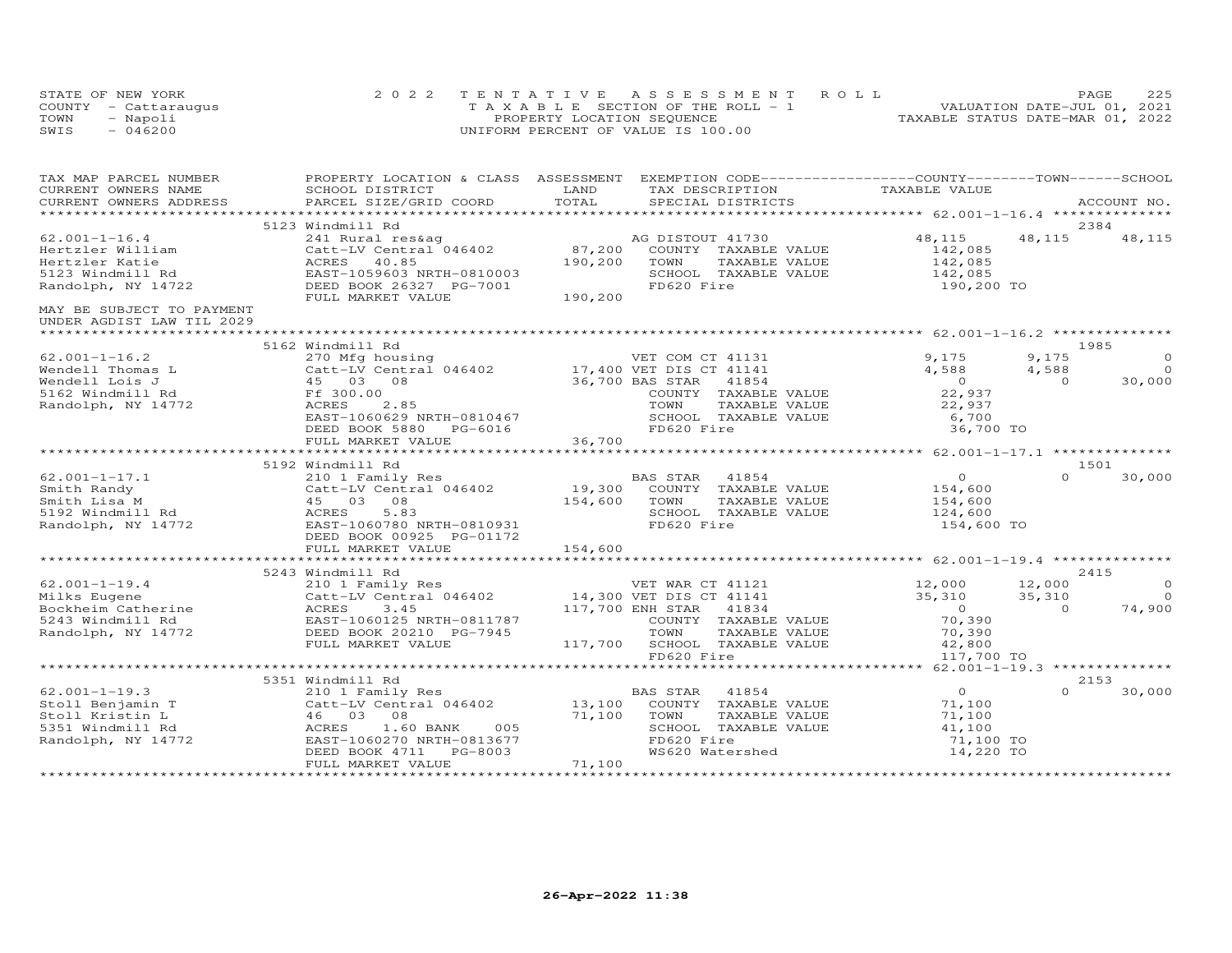| STATE OF NEW YORK    | 2022 TENTATIVE ASSESSMENT ROLL        | 226<br>PAGE.                     |
|----------------------|---------------------------------------|----------------------------------|
| COUNTY - Cattaraugus | T A X A B L E SECTION OF THE ROLL - 1 | VALUATION DATE-JUL 01, 2021      |
| TOWN<br>- Napoli     | PROPERTY LOCATION SEQUENCE            | TAXABLE STATUS DATE-MAR 01, 2022 |
| $-046200$<br>SWIS    | UNIFORM PERCENT OF VALUE IS 100.00    |                                  |

| TAX MAP PARCEL NUMBER     | PROPERTY LOCATION & CLASS ASSESSMENT |              | EXEMPTION CODE-----------------COUNTY-------TOWN------SCHOOL |                                                  |                    |
|---------------------------|--------------------------------------|--------------|--------------------------------------------------------------|--------------------------------------------------|--------------------|
| CURRENT OWNERS NAME       | SCHOOL DISTRICT                      | LAND         | TAX DESCRIPTION                                              | TAXABLE VALUE                                    |                    |
| CURRENT OWNERS ADDRESS    | PARCEL SIZE/GRID COORD               | TOTAL        | SPECIAL DISTRICTS                                            |                                                  | ACCOUNT NO.        |
| **********************    |                                      |              |                                                              |                                                  |                    |
|                           | 5407 Windmill Rd                     |              |                                                              |                                                  | 1504               |
| $62.001 - 1 - 16.1$       | 105 Vac farmland                     |              | COUNTY TAXABLE VALUE                                         | 39,300                                           |                    |
| Hershberger Atlee         | Catt-LV Central 046402               | 39,300       | TOWN<br>TAXABLE VALUE                                        | 39,300                                           |                    |
| Hershberger Ella J        | 45 03 08                             | 39,300       | SCHOOL TAXABLE VALUE                                         | 39,300                                           |                    |
| 6658 State Rte 7          | ACRES 38.45                          |              | FD620 Fire                                                   | 39,300 TO                                        |                    |
| Andover, OH 44003         | EAST-1059614 NRTH-0808803            |              |                                                              |                                                  |                    |
|                           | DEED BOOK 8282 PG-4002               |              |                                                              |                                                  |                    |
|                           | FULL MARKET VALUE                    | 39,300       |                                                              |                                                  |                    |
|                           |                                      |              |                                                              |                                                  |                    |
|                           | Woodridge Ct                         |              |                                                              |                                                  | 2242               |
| $62.070 - 1 - 32.3$       | 314 Rural vac<10                     |              | COUNTY TAXABLE VALUE                                         | 1,300                                            |                    |
| Meisenburg Georgina       | Randolph Centra 047601               | 1,300        | TOWN<br>TAXABLE VALUE                                        | 1,300                                            |                    |
| 202 Schenck St            | FRNT 162.05 DPTH 152.10              | 1,300        | SCHOOL TAXABLE VALUE                                         | 1,300                                            |                    |
| North Tonawanda, NY 14120 | EAST-1061156 NRTH-0803376            |              | FD620 Fire                                                   | 1,300 TO                                         |                    |
|                           |                                      |              |                                                              |                                                  |                    |
|                           | DEED BOOK 1014 PG-612                |              |                                                              |                                                  |                    |
|                           | FULL MARKET VALUE                    | 1,300        |                                                              |                                                  |                    |
|                           | 2 Woodridge Ct                       |              |                                                              |                                                  | 0359               |
| $62.070 - 1 - 2$          | 240 Rural res                        |              | BAS STAR 41854                                               | $\Omega$                                         | 30,000<br>$\Omega$ |
|                           | Randolph Centra 047601               | 27,100       |                                                              |                                                  |                    |
| Clinger Brian J           | 44 03 08                             |              | COUNTY TAXABLE VALUE<br>TOWN                                 | 173,600                                          |                    |
| Clinger Michelle R        |                                      | 173,600      | TAXABLE VALUE                                                | 173,600                                          |                    |
| 2 Woodridge Ct            | $3/12$ -mrged $1-6, 7, 8, 10, 11,$   |              | SCHOOL TAXABLE VALUE                                         | 143,600                                          |                    |
| Randolph, NY 14772        | 20,22 into prc; 3/13-12,24           |              | FD620 Fire                                                   | 173,600 TO                                       |                    |
|                           | ACRES 14.30                          |              |                                                              |                                                  |                    |
|                           | EAST-1060838 NRTH-0803696            |              |                                                              |                                                  |                    |
|                           | DEED BOOK 1889 PG-4001               |              |                                                              |                                                  |                    |
|                           | FULL MARKET VALUE                    | 173,600      |                                                              |                                                  |                    |
|                           |                                      | ************ |                                                              | ************************ 62.070-2-1.2 ********** |                    |
|                           | 3 Woodridge Ct                       |              |                                                              |                                                  | 2230               |
| $62.070 - 2 - 1.2$        | 270 Mfg housing                      |              | COUNTY TAXABLE VALUE                                         | 79,300                                           |                    |
| Kachermeyer Benjamin      | Randolph Centra 047601               | 21,700       | TOWN<br>TAXABLE VALUE                                        | 79,300                                           |                    |
| 3 Woodridge Ct            | 43 03 08                             | 79,300       | SCHOOL TAXABLE VALUE                                         | 79,300                                           |                    |
| Randolph, NY 14772        | 5.55 BANK<br>ACRES<br>084            |              | FD620 Fire                                                   | 79,300 TO                                        |                    |
|                           | EAST-1060546 NRTH-0802975            |              |                                                              |                                                  |                    |
|                           | DEED BOOK 28701 PG-3001              |              |                                                              |                                                  |                    |
|                           | FULL MARKET VALUE                    | 79,300       |                                                              |                                                  |                    |
|                           |                                      |              |                                                              |                                                  |                    |
|                           | 5 Woodridge Ct                       |              |                                                              |                                                  | 2231               |
| $62.070 - 2 - 1.3$        | 312 Vac w/imprv                      |              | COUNTY TAXABLE VALUE                                         | 12,600                                           |                    |
| Clinger Brian J           | Randolph Centra 047601               | 6,700        | TOWN<br>TAXABLE VALUE                                        | 12,600                                           |                    |
| Clinger Michelle R        | 43 3 08                              | 12,600       | SCHOOL TAXABLE VALUE                                         | 12,600                                           |                    |
| 2 Woodridge Ct            | ACRES<br>5.42                        |              | FD620 Fire                                                   | 12,600 TO                                        |                    |
| Randolph, NY 14772        | EAST-1060934 NRTH-0802984            |              |                                                              |                                                  |                    |
|                           | DEED BOOK 2021<br>PG-10545           |              |                                                              |                                                  |                    |
|                           | FULL MARKET VALUE                    | 12,600       |                                                              |                                                  |                    |
|                           |                                      |              |                                                              |                                                  |                    |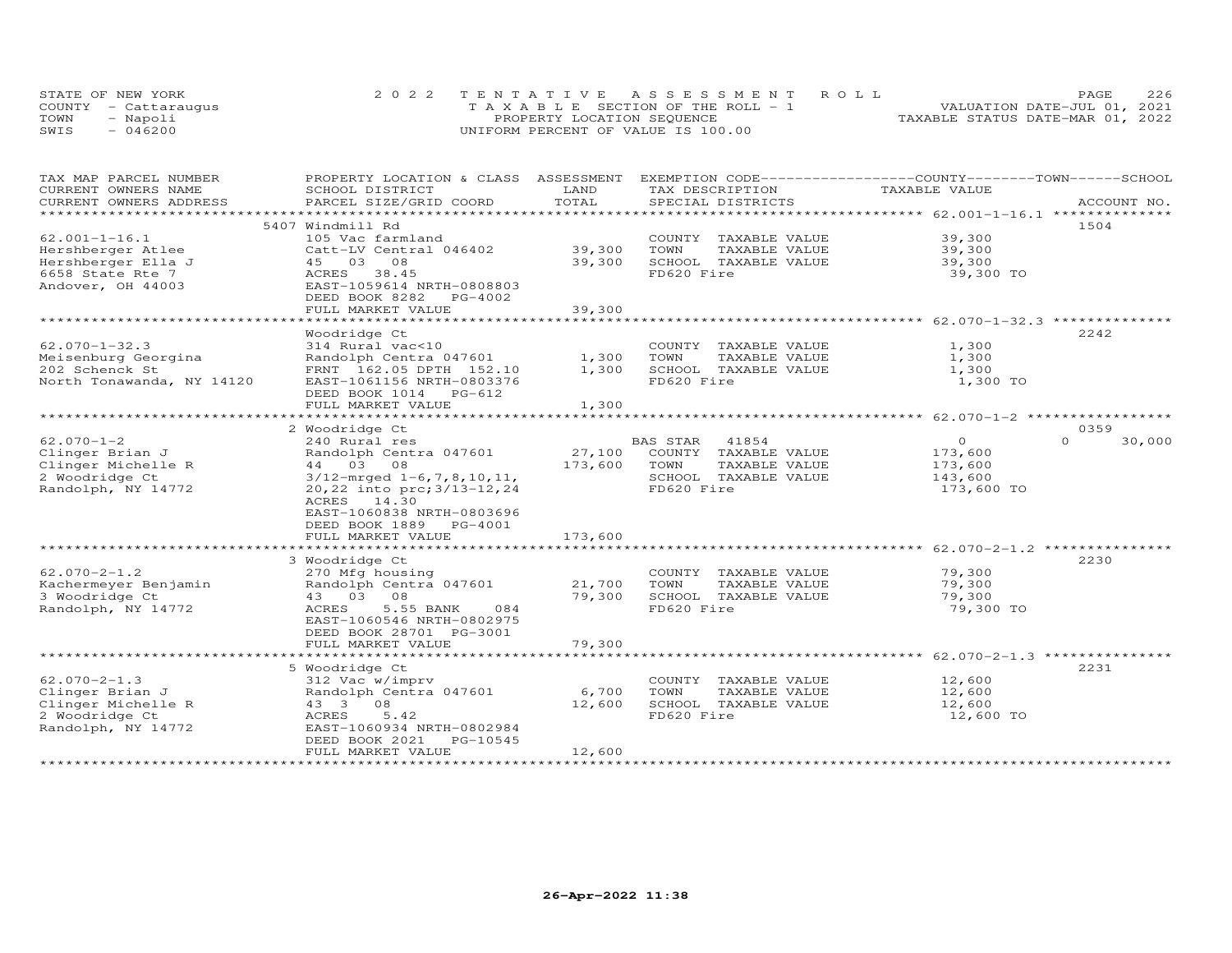| STATE OF NEW YORK    | 2022 TENTATIVE ASSESSMENT ROLL        | 2.2.7<br>PAGE.                   |
|----------------------|---------------------------------------|----------------------------------|
| COUNTY - Cattaraugus | T A X A B L E SECTION OF THE ROLL - 1 | VALUATION DATE-JUL 01, 2021      |
| TOWN<br>- Napoli     | PROPERTY LOCATION SEQUENCE            | TAXABLE STATUS DATE-MAR 01, 2022 |
| $-046200$<br>SWIS    | UNIFORM PERCENT OF VALUE IS 100.00    |                                  |

| TAX MAP PARCEL NUMBER     | PROPERTY LOCATION & CLASS | ASSESSMENT | EXEMPTION CODE-----------------COUNTY-------TOWN------SCHOOL |           |      |
|---------------------------|---------------------------|------------|--------------------------------------------------------------|-----------|------|
| CURRENT OWNERS NAME       | SCHOOL DISTRICT           | LAND       | TAX DESCRIPTION TAXABLE VALUE                                |           |      |
|                           |                           |            |                                                              |           |      |
|                           |                           |            |                                                              |           |      |
|                           | 34 Woodridge Ct           |            |                                                              |           | 1313 |
| $62.070 - 1 - 13$         | 312 Vac w/imprv           |            | COUNTY<br>TAXABLE VALUE                                      | 17,800    |      |
| Meisenburg Georgina       | Randolph Centra 047601    | 800        | TOWN<br>TAXABLE VALUE                                        | 17,800    |      |
| 202 Schenck St            | 43 03 08                  | 17,800     | SCHOOL<br>TAXABLE VALUE                                      | 17,800    |      |
| North Tonawanda, NY 14120 | FRNT 75.00 DPTH 150.00    |            | FD620 Fire                                                   | 17,800 TO |      |
|                           | EAST-1061053 NRTH-0803423 |            |                                                              |           |      |
|                           | DEED BOOK 00956 PG-00028  |            |                                                              |           |      |
|                           | FULL MARKET VALUE         | 17,800     |                                                              |           |      |
|                           |                           |            |                                                              |           |      |
|                           | off Tyler Whitmore Rd     |            |                                                              |           | 1660 |
| 71.001-3-37               | 314 Rural vac<10          |            | TAXABLE VALUE<br>COUNTY                                      | 8,800     |      |
| Sluga Rudolph R           | Randolph Centra 047601    | 8,800      | TOWN<br>TAXABLE VALUE                                        | 8,800     |      |
| Sluga Jeanne M            | 08<br>49 03               | 8,800      | SCHOOL<br>TAXABLE VALUE                                      | 8,800     |      |
| PO Box 25                 | NRF                       |            | FD620 Fire                                                   | 8,800 TO  |      |
| East Randolph, NY 14730   | 5.01<br>ACRES             |            | WS620 Watershed                                              | 1,760 TO  |      |
|                           | EAST-1055166 NRTH-0791840 |            |                                                              |           |      |
|                           | DEED BOOK 679 PG-00192    |            |                                                              |           |      |
|                           | FULL MARKET VALUE         | 8,800      |                                                              |           |      |
|                           |                           |            |                                                              |           |      |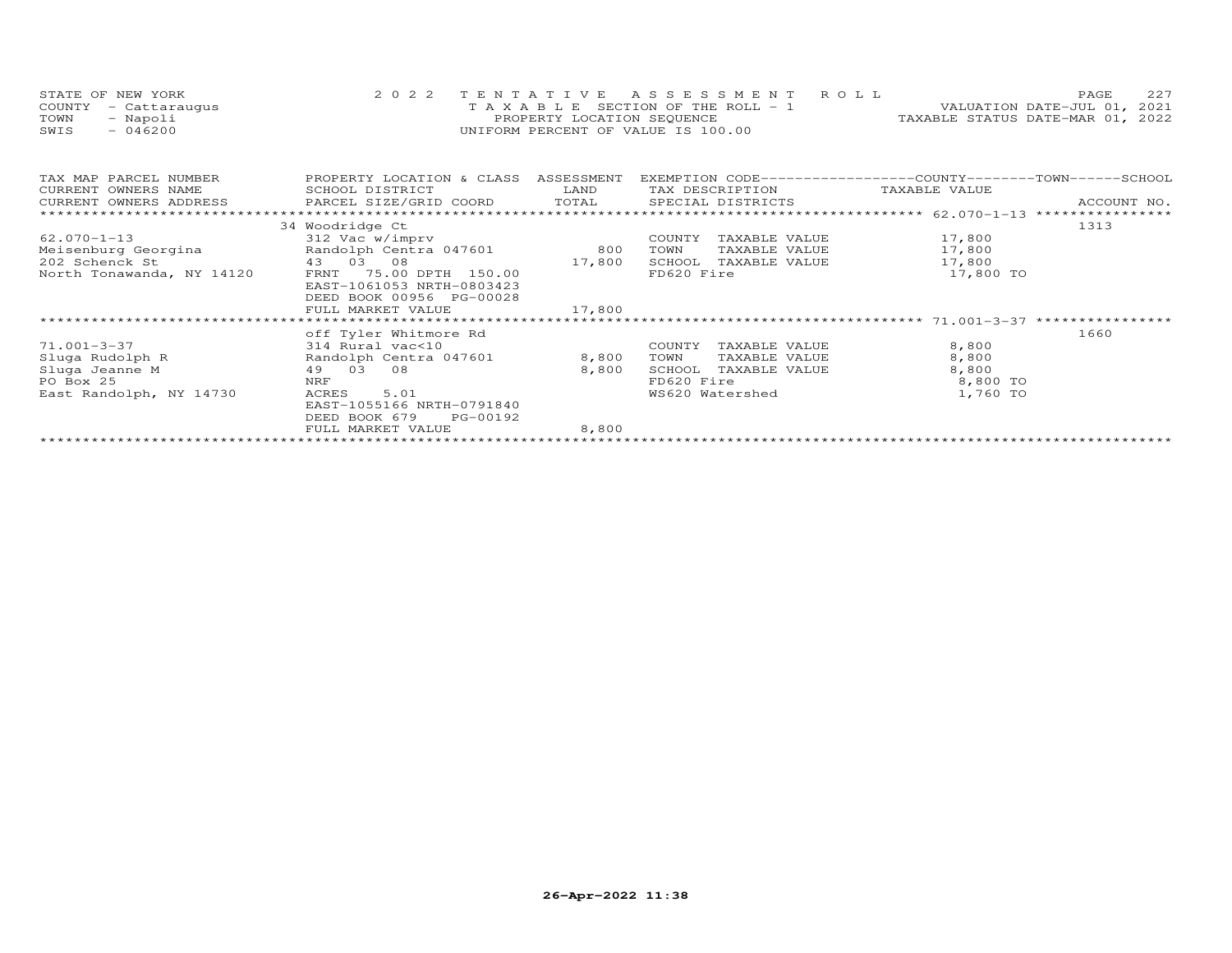| STATE OF NEW YORK    | 2022 TENTATIVE ASSESSMENT ROLL                                 | PAGE                   | 228 |
|----------------------|----------------------------------------------------------------|------------------------|-----|
| COUNTY - Cattaraugus | TAXABLE SECTION OF THE ROLL - 1<br>VALUATION DATE-JUL 01, 2021 |                        |     |
| - Napoli<br>TOWN     | TAXABLE STATUS DATE-MAR 01, 2022                               |                        |     |
| SWIS<br>$-046200$    |                                                                | RPS150/V04/L015        |     |
|                      | UNIFORM PERCENT OF VALUE IS 100.00                             | CURRENT DATE 4/26/2022 |     |
|                      |                                                                |                        |     |

## R O L L S U B S E C T I O N - - T O T A L S

## \*\*\* S P E C I A L D I S T R I C T S U M M A R Y \*\*\*

| CODE.      | DISTRICT NAME PARCELS TYPE | TOTAL. | EXTENSION                | <b>EXTENSION</b><br>VALUE | AD VALOREM<br>VALUE   | <b>EXEMPT</b><br>AMOUNT | TAXABLE<br>VALUE      |
|------------|----------------------------|--------|--------------------------|---------------------------|-----------------------|-------------------------|-----------------------|
| FD620 Fire | WS620 Watershed            |        | 1,131 TOTAL<br>203 TOTAL |                           | 79704,800<br>5253,170 |                         | 79704,800<br>5253,170 |

## \*\*\* S C H O O L D I S T R I C T S U M M A R Y \*\*\*

| CODE   | DISTRICT NAME     | TOTAL<br>PARCELS | ASSESSED<br>LAND | ASSESSED<br>TOTAL | EXEMPT<br>AMOUNT | TOTAL<br>TAXABLE | STAR<br>AMOUNT | STAR<br>TAXABLE |
|--------|-------------------|------------------|------------------|-------------------|------------------|------------------|----------------|-----------------|
| 041600 | Salamanca Central | 12               | 542,100          | 766,100           |                  | 766,100          |                | 766,100         |
| 046402 | Catt-LV Central   | 556              | 14875,200        | 36529,700         | 2058,039         | 34471,661        | 4943,915       | 29527.746       |
| 047601 | Randolph Central  | 563              | 18818,300        | 42409,000         | 2728,292         | 39680,708        | 6217,050       | 33463,658       |
|        | $SUB - TO T AL$   | 1,131            | 34235,600        | 79704,800         | 4786.331         | 74918,469        | 11160,965      | 63757,504       |
|        | TOTAL             | 1,131            | 34235,600        | 79704,800         | 4786,331         | 74918,469        | 11160,965      | 63757,504       |

## \*\*\* S Y S T E M C O D E S S U M M A R Y \*\*\*

## NO SYSTEM EXEMPTIONS AT THIS LEVEL

## \*\*\* E X E M P T I O N S U M M A R Y \*\*\*

|       |              | TOTAL       |          |          |          |
|-------|--------------|-------------|----------|----------|----------|
| CODE  | DESCRIPTION  | PARCELS     | COUNTY   | TOWN     | SCHOOL   |
| 41120 | VETWAR CTS   | $\sim$<br>∠ | 19,380   | 19,380   |          |
| 41121 | VET WAR CT   | 24          | 258,390  | 258,390  |          |
| 41130 | VETCOM CTS   |             | 20,000   | 20,000   |          |
| 41131 | VET COM CT   | 16          | 320,125  | 320,125  |          |
| 41140 | VETDIS CTS   | 2           | 80,000   | 80,000   |          |
| 41141 | VET DIS CT   | 11          | 282,483  | 282,483  |          |
| 41161 | CW 15 VET/   |             | 12,000   |          |          |
| 41162 | $CW_15_VET/$ |             | 17,145   |          |          |
| 41700 | AG BLDG      |             | 14,000   | 14,000   | 14,000   |
| 41720 | AG DIST      | 47          | 3278,524 | 3278,524 | 3278,524 |
| 41730 | AG DISTOUT   | 21          | 1071,410 | 1071,410 | 1071,410 |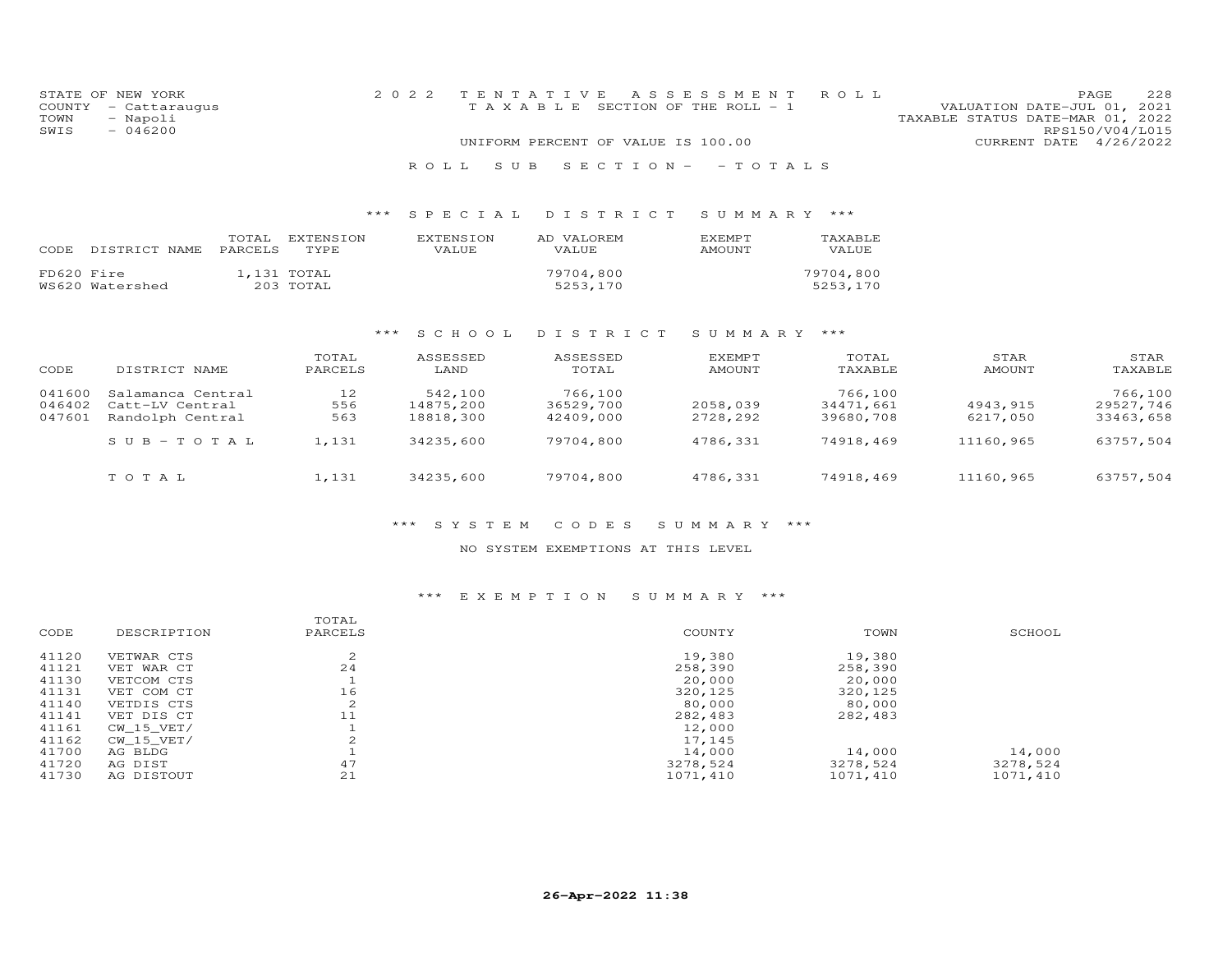|      | STATE OF NEW YORK    | 2022 TENTATIVE ASSESSMENT ROLL |                                       |  |                                  |                 | PAGE. | 229 |
|------|----------------------|--------------------------------|---------------------------------------|--|----------------------------------|-----------------|-------|-----|
|      | COUNTY - Cattaraugus |                                | T A X A B L E SECTION OF THE ROLL - 1 |  | VALUATION DATE-JUL 01, 2021      |                 |       |     |
| TOWN | - Napoli             |                                |                                       |  | TAXABLE STATUS DATE-MAR 01, 2022 |                 |       |     |
| SWIS | $-046200$            |                                |                                       |  |                                  | RPS150/V04/L015 |       |     |
|      |                      |                                | UNIFORM PERCENT OF VALUE IS 100.00    |  | CURRENT DATE 4/26/2022           |                 |       |     |
|      |                      |                                |                                       |  |                                  |                 |       |     |
|      |                      | ROLL SUB SECTION- - TOTALS     |                                       |  |                                  |                 |       |     |

# \*\*\* E X E M P T I O N S U M M A R Y \*\*\*

| CODE           | DESCRIPTION              | TOTAL<br>PARCELS | COUNTY   | TOWN     | SCHOOL              |
|----------------|--------------------------|------------------|----------|----------|---------------------|
| 41800<br>41834 | AGED $C/T/S$<br>ENH STAR | 13<br>88         | 411,165  | 411,165  | 419,897<br>5740,465 |
| 41854          | BAS STAR                 | 182              |          |          | 5420,500            |
| 42100          | SILO T/C/S               |                  | 2,500    | 2,500    | 2,500               |
|                | TOTAL                    | 412              | 5787,122 | 5757,977 | 15947,296           |

| ROLL<br>SEC | SCRIPTION | TOTAL<br>PARCELS | ⊥AND | <b>SSESSED</b><br>,,,,,,,,,,,<br>TOTAL | AXABLE<br>COUNTY | `AXABLE<br>TOWN | SCHOOT    | STAR<br><b>TAXABLE</b> |
|-------------|-----------|------------------|------|----------------------------------------|------------------|-----------------|-----------|------------------------|
|             |           | 121<br>, 101     | 600  | 79704<br>,800                          | 73917            | 73916<br>, 823  | 74918,469 | $F \cap A$             |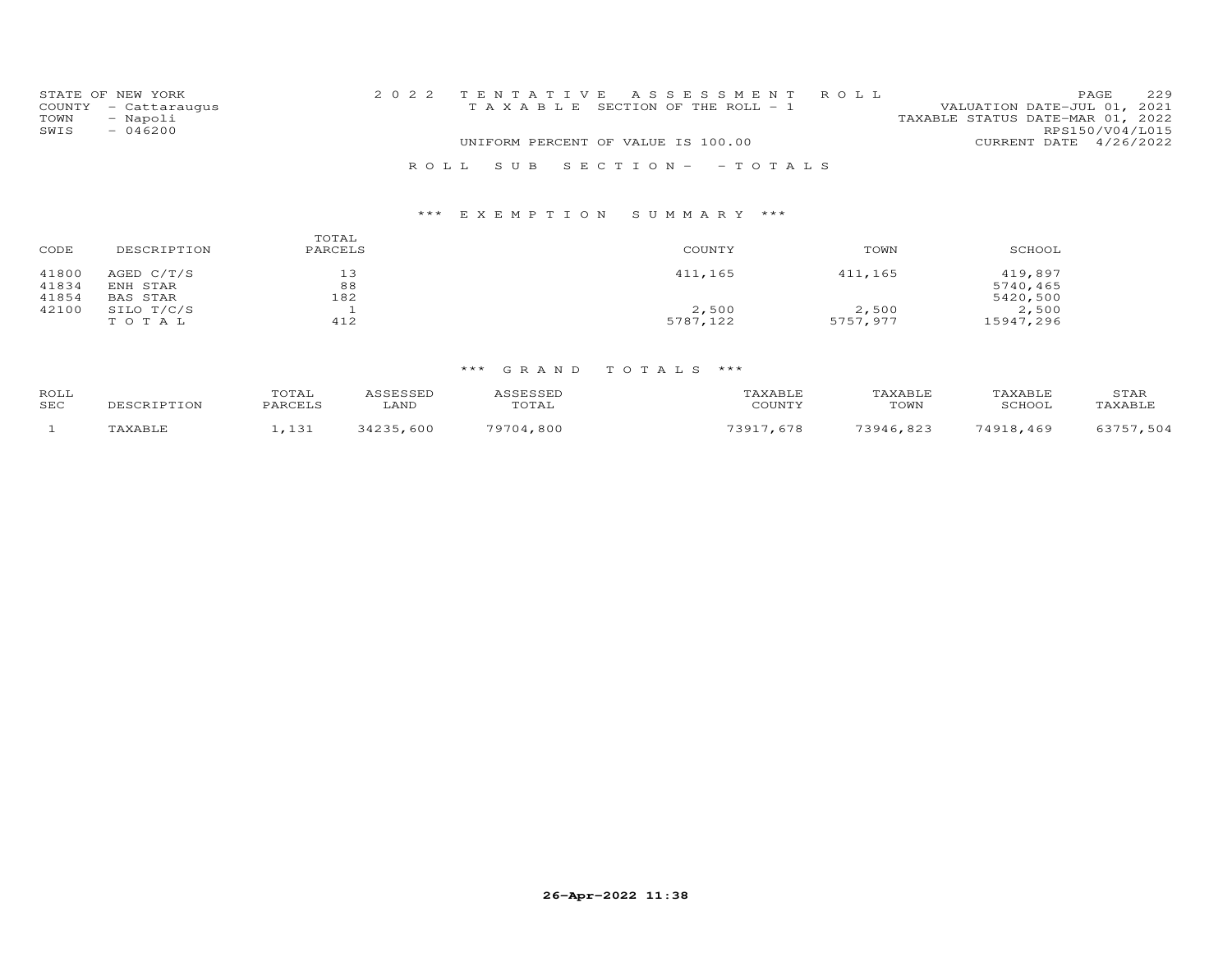|      | STATE OF NEW YORK    | 2022 TENTATIVE ASSESSMENT ROLL        |                                          | PAGE | 230 |
|------|----------------------|---------------------------------------|------------------------------------------|------|-----|
|      | COUNTY - Cattaraugus | T A X A B L E SECTION OF THE ROLL - 1 | SUB-SECT - 2 VALUATION DATE-JUL 01, 2021 |      |     |
| TOWN | - Napoli             | PROPERTY LOCATION SEQUENCE            | TAXABLE STATUS DATE-MAR 01, 2022         |      |     |
| SWIS | $-046200$            | UNIFORM PERCENT OF VALUE IS 100.00    |                                          |      |     |

| TAX MAP PARCEL NUMBER<br>CURRENT OWNERS NAME | PROPERTY LOCATION & CLASS ASSESSMENT<br>SCHOOL DISTRICT                           | LAND    | EXEMPTION CODE-----------------COUNTY-------TOWN-----SCHOOL<br>TAX DESCRIPTION | TAXABLE VALUE               |             |
|----------------------------------------------|-----------------------------------------------------------------------------------|---------|--------------------------------------------------------------------------------|-----------------------------|-------------|
| CURRENT OWNERS ADDRESS                       | PARCEL SIZE/GRID COORD                                                            | TOTAL   | SPECIAL DISTRICTS                                                              |                             | ACCOUNT NO. |
| **********************                       |                                                                                   |         |                                                                                |                             |             |
|                                              | Enchanted Lake                                                                    |         |                                                                                |                             | 0952        |
| $62.038 - 3 - 40$                            | 314 Rural vac<10                                                                  |         | COUNTY TAXABLE VALUE                                                           | 800                         |             |
| Webster Bryce A                              | Catt-LV Central 046402                                                            | 800     | TAXABLE VALUE<br>TOWN                                                          | 800                         |             |
| 215 E Falconer St                            | 08<br>45 03                                                                       | 800     | SCHOOL TAXABLE VALUE                                                           | 800                         |             |
| Falconer, NY 14733                           | FRNT<br>75.00 DPTH 150.00<br>EAST-1062583 NRTH-0811003<br>DEED BOOK 24290 PG-8003 |         | FD620 Fire                                                                     | 800 TO                      |             |
|                                              | FULL MARKET VALUE                                                                 | 800     |                                                                                |                             |             |
|                                              |                                                                                   |         |                                                                                | ************ 62.038-3-22 ** |             |
|                                              | Heather Ln                                                                        |         |                                                                                |                             | 1738        |
| $62.038 - 3 - 22$                            | 314 Rural vac<10                                                                  |         | COUNTY<br>TAXABLE VALUE                                                        | 800                         |             |
| Galenda Andre                                | Catt-LV Central 046402                                                            | 800     | TOWN<br>TAXABLE VALUE                                                          | 800                         |             |
| 1689 Sturgeon Point                          | 45 03<br>08                                                                       | 800     | SCHOOL TAXABLE VALUE                                                           | 800                         |             |
| Derby, NY 14047                              | FRNT<br>75.00 DPTH 150.00                                                         |         | FD620 Fire                                                                     | 800 TO                      |             |
|                                              | EAST-1062417 NRTH-0810969                                                         |         |                                                                                |                             |             |
|                                              | DEED BOOK 24290 PG-8002                                                           |         |                                                                                |                             |             |
|                                              | FULL MARKET VALUE                                                                 | 800     |                                                                                |                             |             |
|                                              |                                                                                   |         |                                                                                |                             |             |
|                                              | 10609 Jamestown Rd                                                                |         |                                                                                |                             | 2098        |
| $71.001 - 1 - 8.3$                           | 210 1 Family Res                                                                  |         | COUNTY TAXABLE VALUE                                                           | 101,300                     |             |
| Lanphere Reanna C                            | Randolph Centra 047601                                                            | 13,300  | TOWN<br>TAXABLE VALUE                                                          | 101,300                     |             |
| 10609 Jamestown Rd                           | 50 03 08                                                                          | 101,300 | SCHOOL TAXABLE VALUE                                                           | 101,300                     |             |
| Randolph, NY 14772                           | FRNT 175.00 DPTH 175.00                                                           |         | FD620 Fire                                                                     | 101,300 TO                  |             |
|                                              | EAST-1056892 NRTH-0797914                                                         |         |                                                                                |                             |             |
| PRIOR OWNER ON 3/01/2022                     | DEED BOOK 20220 PG-554                                                            |         |                                                                                |                             |             |
| Lanphere Reanna C                            | FULL MARKET VALUE                                                                 | 101,300 |                                                                                |                             |             |
|                                              |                                                                                   |         |                                                                                |                             |             |
|                                              | 9866 Marx Rd                                                                      |         |                                                                                |                             | 1990        |
| $62.002 - 1 - 24.3$                          | 312 Vac w/imprv                                                                   |         | COUNTY TAXABLE VALUE                                                           | 73,000                      |             |
| Hutchison Robert L                           | Catt-LV Central 046402                                                            | 70,600  | TOWN<br>TAXABLE VALUE                                                          | 73,000                      |             |
| Hutchison Randall L                          | 29 03 08                                                                          | 73,000  | SCHOOL TAXABLE VALUE                                                           | 73,000                      |             |
| 24 Central Ave                               | ACRES 40.35                                                                       |         | FD620 Fire                                                                     | 73,000 TO                   |             |
| Salamanca, NY 14779                          | EAST-1068767 NRTH-0809422                                                         |         |                                                                                |                             |             |
|                                              | DEED BOOK 23828 PG-3005<br>FULL MARKET VALUE                                      |         |                                                                                |                             |             |
|                                              |                                                                                   | 73,000  |                                                                                |                             |             |
|                                              | 9866 Marx Rd                                                                      |         |                                                                                |                             | 1990        |
| $62.002 - 1 - 24.5$                          | 270 Mfg housing                                                                   |         | COUNTY TAXABLE VALUE                                                           | 33,500                      |             |
| Spaulding Jodi                               | Catt-LV Central 046402                                                            | 16,700  | TOWN<br>TAXABLE VALUE                                                          | 33,500                      |             |
| 9900 Marx Rd                                 | 29 03 08                                                                          | 33,500  | SCHOOL TAXABLE VALUE                                                           | 33,500                      |             |
| Little Valley, NY 14755                      | ACRES<br>2.40                                                                     |         | FD620 Fire                                                                     | 33,500 TO                   |             |
|                                              | EAST-1068384 NRTH-0808711                                                         |         |                                                                                |                             |             |
|                                              | DEED BOOK 2019<br>PG-10104                                                        |         |                                                                                |                             |             |
|                                              | FULL MARKET VALUE                                                                 | 33,500  |                                                                                |                             |             |
|                                              |                                                                                   |         |                                                                                |                             |             |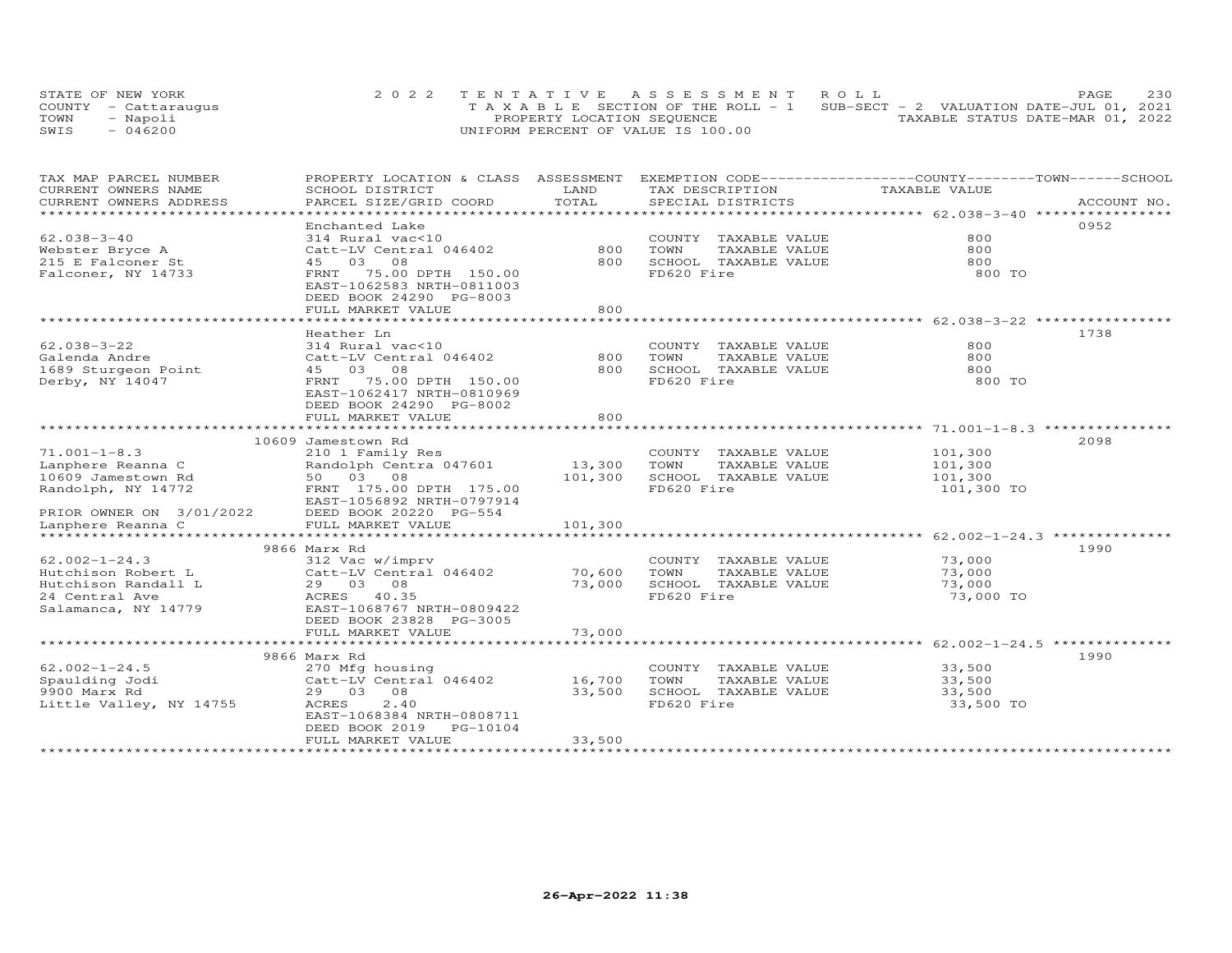| STATE OF NEW YORK    | 2022 TENTATIVE ASSESSMENT ROLL                                                 | 2.31<br>PAGE.                    |
|----------------------|--------------------------------------------------------------------------------|----------------------------------|
| COUNTY - Cattaraugus | T A X A B L E SECTION OF THE ROLL - 1 SUB-SECT - 2 VALUATION DATE-JUL 01, 2021 |                                  |
| TOWN<br>- Napoli     | PROPERTY LOCATION SEQUENCE                                                     | TAXABLE STATUS DATE-MAR 01, 2022 |
| SWIS<br>- 046200     | UNIFORM PERCENT OF VALUE IS 100.00                                             |                                  |
|                      |                                                                                |                                  |

| TAX MAP PARCEL NUMBER   | PROPERTY LOCATION & CLASS  | ASSESSMENT | EXEMPTION CODE-----------------COUNTY-------TOWN-----SCHOOL |               |                  |
|-------------------------|----------------------------|------------|-------------------------------------------------------------|---------------|------------------|
| CURRENT OWNERS NAME     | SCHOOL DISTRICT            | LAND       | TAX DESCRIPTION                                             | TAXABLE VALUE |                  |
| CURRENT OWNERS ADDRESS  | PARCEL SIZE/GRID COORD     | TOTAL      | SPECIAL DISTRICTS                                           |               | ACCOUNT NO.      |
|                         |                            |            |                                                             |               | **************** |
|                         | Nys Rte 242                |            |                                                             |               | 0212             |
| 62.002-2-14             | 314 Rural vac<10           |            | TAXABLE VALUE<br>COUNTY                                     | 6,300         |                  |
| Kuhaneck Donald J., II  | Catt-LV Central 046402     | 6,300      | TOWN<br>TAXABLE VALUE                                       | 6,300         |                  |
| 5508 Forest Lane        | 0.3<br>- 0.8<br>06         | 6,300      | TAXABLE VALUE<br>SCHOOL                                     | 6,300         |                  |
| Little Valley, NY 14755 | 150.00 DPTH 200.00<br>FRNT |            | FD620 Fire                                                  | 6,300 TO      |                  |
|                         | 0.34<br>ACRES              |            |                                                             |               |                  |
|                         | EAST-1082736 NRTH-0813813  |            |                                                             |               |                  |
|                         | DEED BOOK 26006 PG-4002    |            |                                                             |               |                  |
|                         | FULL MARKET VALUE          | 6,300      |                                                             |               |                  |
|                         |                            |            |                                                             |               |                  |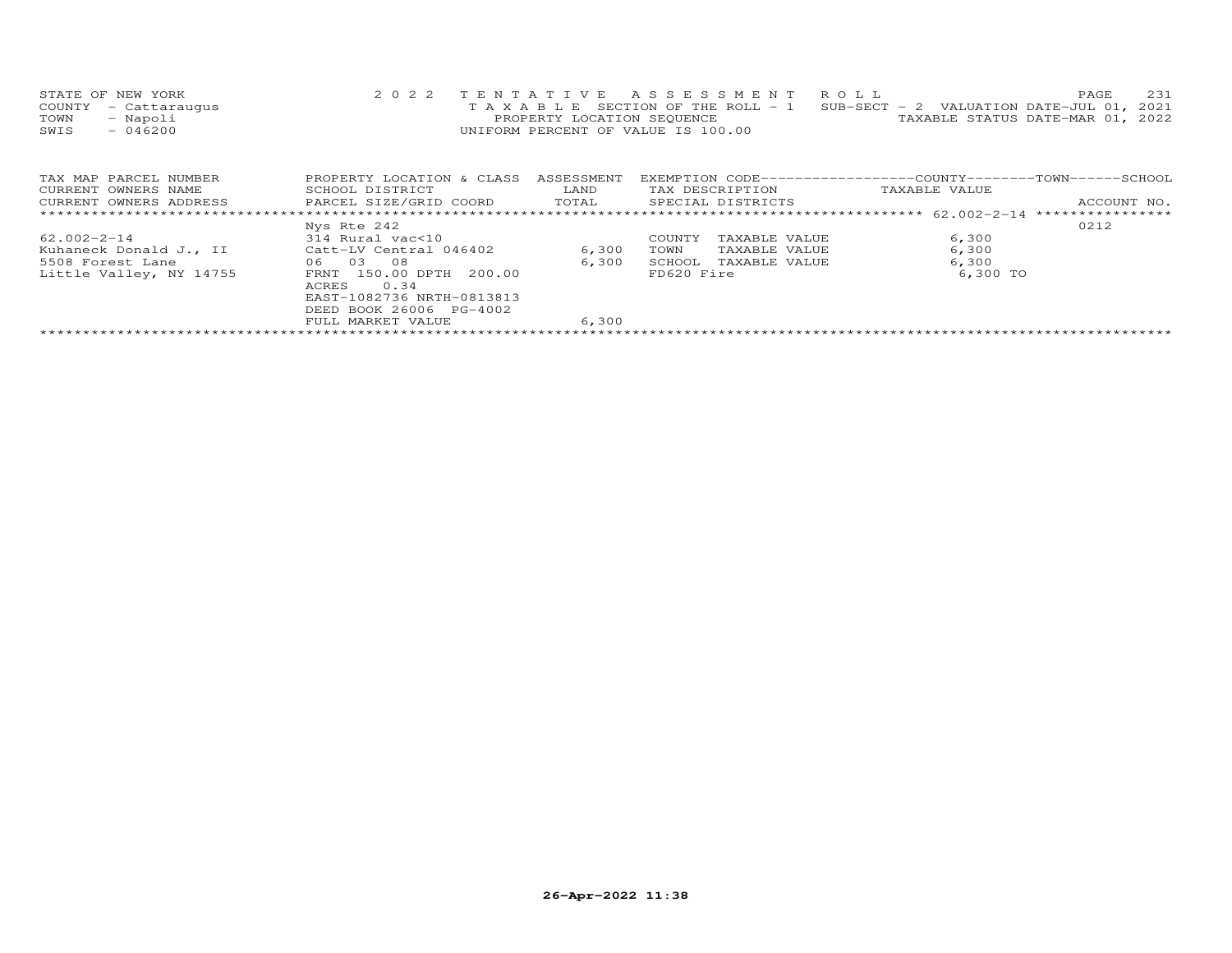| COUNTY<br>TOWN<br>SWIS | STATE OF NEW YORK<br>- Cattaraugus<br>- Napoli<br>$-046200$ |                  |                   |       | 2 0 2 2 |                           | TENTATIVE |            |                    |  | A S S E S S M E N T<br>TAXABLE SECTION OF THE ROLL - 1<br>UNIFORM PERCENT OF VALUE IS 100.00 | ROLL               |                       | PAGE<br>SUB-SECT - 2 VALUATION DATE-JUL 01, 2021<br>TAXABLE STATUS DATE-MAR 01, 2022<br>RPS150/V04/L015<br>CURRENT DATE 4/26/2022 | 232                |
|------------------------|-------------------------------------------------------------|------------------|-------------------|-------|---------|---------------------------|-----------|------------|--------------------|--|----------------------------------------------------------------------------------------------|--------------------|-----------------------|-----------------------------------------------------------------------------------------------------------------------------------|--------------------|
|                        |                                                             |                  |                   |       | R O L L |                           | S U B     |            |                    |  | SECTION - $2$ - TOTALS                                                                       |                    |                       |                                                                                                                                   |                    |
|                        |                                                             |                  |                   | ***   |         |                           |           |            |                    |  |                                                                                              |                    |                       |                                                                                                                                   |                    |
|                        |                                                             |                  |                   |       |         | SPECIAL                   |           |            | DISTRICT           |  | SUMMARY ***                                                                                  |                    |                       |                                                                                                                                   |                    |
| CODE                   | DISTRICT NAME                                               | TOTAL<br>PARCELS | EXTENSION<br>TYPE |       |         | <b>EXTENSION</b><br>VALUE |           | AD VALOREM | VALUE              |  | <b>EXEMPT</b><br>AMOUNT                                                                      | TAXABLE<br>VALUE   |                       |                                                                                                                                   |                    |
| FD620 Fire             |                                                             |                  | 6 TOTAL           |       |         |                           |           |            | 215,700            |  |                                                                                              | 215,700            |                       |                                                                                                                                   |                    |
|                        |                                                             |                  |                   |       |         |                           |           |            |                    |  |                                                                                              |                    |                       |                                                                                                                                   |                    |
|                        |                                                             |                  |                   | $***$ |         | S C H O O L               |           | DISTRICT   |                    |  | SUMMARY ***                                                                                  |                    |                       |                                                                                                                                   |                    |
| CODE                   | DISTRICT NAME                                               |                  | TOTAL<br>PARCELS  |       |         | ASSESSED<br>LAND          |           |            | ASSESSED<br>TOTAL  |  | <b>EXEMPT</b><br><b>AMOUNT</b>                                                               | TOTAL<br>TAXABLE   | STAR<br><b>AMOUNT</b> |                                                                                                                                   | STAR<br>TAXABLE    |
| 046402<br>047601       | Catt-LV Central<br>Randolph Central                         |                  | 5<br>$\mathbf{1}$ |       |         | 95,200<br>13,300          |           |            | 114,400<br>101,300 |  |                                                                                              | 114,400<br>101,300 |                       |                                                                                                                                   | 114,400<br>101,300 |
|                        | $S \cup B - TO T A L$                                       |                  | 6                 |       |         | 108,500                   |           |            | 215,700            |  |                                                                                              | 215,700            |                       |                                                                                                                                   | 215,700            |
|                        | TOTAL                                                       |                  | 6                 |       |         | 108,500                   |           |            | 215,700            |  |                                                                                              | 215,700            |                       |                                                                                                                                   | 215,700            |
|                        |                                                             |                  |                   |       |         | *** SYSTEM                |           |            | CODES              |  | SUMMARY ***                                                                                  |                    |                       |                                                                                                                                   |                    |

NO SYSTEM EXEMPTIONS AT THIS LEVEL

\*\*\* E X E M P T I O N S U M M A R Y \*\*\*

NO EXEMPTIONS AT THIS LEVEL

| ROLL |             | TOTAL   | <b>\SSESSED</b> | ASSESSED | "AXABLE | TAXABLE | TAXABLE | STAR    |
|------|-------------|---------|-----------------|----------|---------|---------|---------|---------|
| SEC  | DESCRIPTION | PARCELS | LAND            | TOTAL    | COUNTY  | TOWN    | SCHOOL  | TAXABLE |
|      | TAXABLE     |         | 108,500         | 215,700  | 215,700 | 215,700 | 215,700 | 215,700 |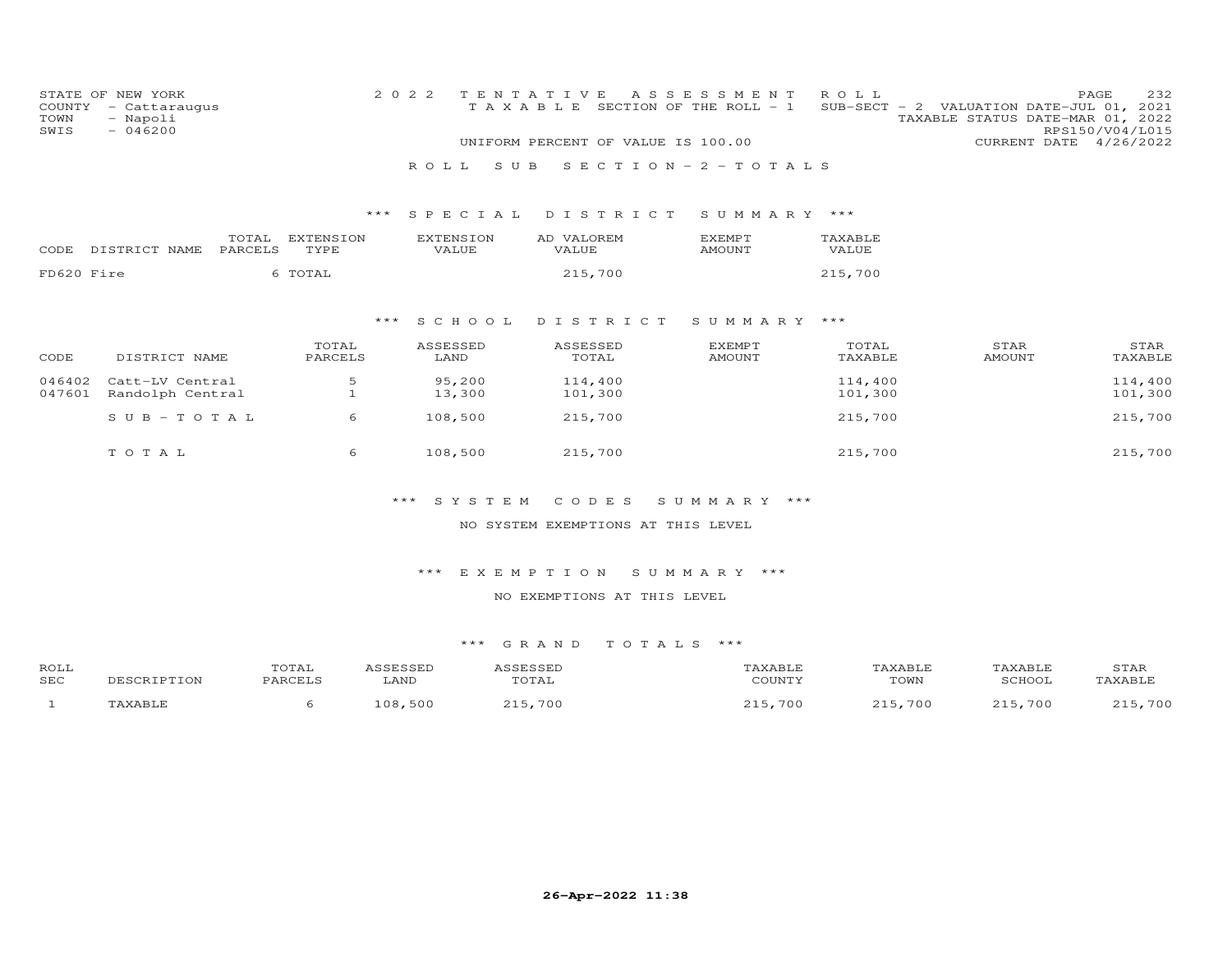| STATE OF NEW YORK    | 2022 TENTATIVE ASSESSMENT ROLL        | PAGE                             | 233 |
|----------------------|---------------------------------------|----------------------------------|-----|
| COUNTY - Cattaraugus | T A X A B L E SECTION OF THE ROLL - 1 | VALUATION DATE-JUL 01, 2021      |     |
| TOWN<br>- Napoli     |                                       | TAXABLE STATUS DATE-MAR 01, 2022 |     |
| SWIS<br>- 046200     | UNIFORM PERCENT OF VALUE IS 100.00    | RPS150/V04/L015                  |     |
|                      |                                       | CURRENT DATE 4/26/2022           |     |

## R O L L S E C T I O N T O T A L S

## \*\*\* S P E C I A L D I S T R I C T S U M M A R Y \*\*\*

| CODE       | DISTRICT NAME PARCELS | TOTAL | EXTENSION<br>TYPE.       | EXTENSION<br>VALUE. | AD VALOREM<br><b>VALUE</b> | <b>F.XFMPT</b><br>AMOUNT | TAXABLE<br>VALUE      |
|------------|-----------------------|-------|--------------------------|---------------------|----------------------------|--------------------------|-----------------------|
| FD620 Fire | WS620 Watershed       |       | 1,137 TOTAL<br>203 TOTAL |                     | 79920,500<br>5253,170      |                          | 79920,500<br>5253,170 |

## \*\*\* S C H O O L D I S T R I C T S U M M A R Y \*\*\*

| CODE   | DISTRICT NAME     | TOTAL<br>PARCELS | ASSESSED<br>LAND | ASSESSED<br>TOTAL | EXEMPT<br>AMOUNT | TOTAL<br>TAXABLE | STAR<br>AMOUNT | STAR<br>TAXABLE |
|--------|-------------------|------------------|------------------|-------------------|------------------|------------------|----------------|-----------------|
| 041600 | Salamanca Central | 12               | 542,100          | 766,100           |                  | 766,100          |                | 766,100         |
| 046402 | Catt-LV Central   | 561              | 14970.400        | 36644,100         | 2058,039         | 34586,061        | 4943,915       | 29642,146       |
| 047601 | Randolph Central  | 564              | 18831,600        | 42510,300         | 2728,292         | 39782,008        | 6217,050       | 33564,958       |
|        | $SUB - TO T AL$   | 1.137            | 34344,100        | 79920,500         | 4786.331         | 75134,169        | 11160,965      | 63973,204       |
|        | TOTAL             | 1,137            | 34344,100        | 79920,500         | 4786,331         | 75134,169        | 11160,965      | 63973,204       |

## \*\*\* S Y S T E M C O D E S S U M M A R Y \*\*\*

## NO SYSTEM EXEMPTIONS AT THIS LEVEL

## \*\*\* E X E M P T I O N S U M M A R Y \*\*\*

|       |             | TOTAL              |          |          |          |
|-------|-------------|--------------------|----------|----------|----------|
| CODE  | DESCRIPTION | PARCELS            | COUNTY   | TOWN     | SCHOOL   |
| 41120 | VETWAR CTS  | $\sim$<br>∠        | 19,380   | 19,380   |          |
| 41121 | VET WAR CT  | 24                 | 258,390  | 258,390  |          |
| 41130 | VETCOM CTS  |                    | 20,000   | 20,000   |          |
| 41131 | VET COM CT  | 16                 | 320,125  | 320,125  |          |
| 41140 | VETDIS CTS  | $\mathcal{L}$<br>∠ | 80,000   | 80,000   |          |
| 41141 | VET DIS CT  | 11                 | 282,483  | 282,483  |          |
| 41161 | CW 15 VET/  |                    | 12,000   |          |          |
| 41162 | CW 15 VET/  |                    | 17,145   |          |          |
| 41700 | AG BLDG     |                    | 14,000   | 14,000   | 14,000   |
| 41720 | AG DIST     | 47                 | 3278,524 | 3278,524 | 3278,524 |
| 41730 | AG DISTOUT  | 21                 | 1071,410 | 1071,410 | 1071,410 |
|       |             |                    |          |          |          |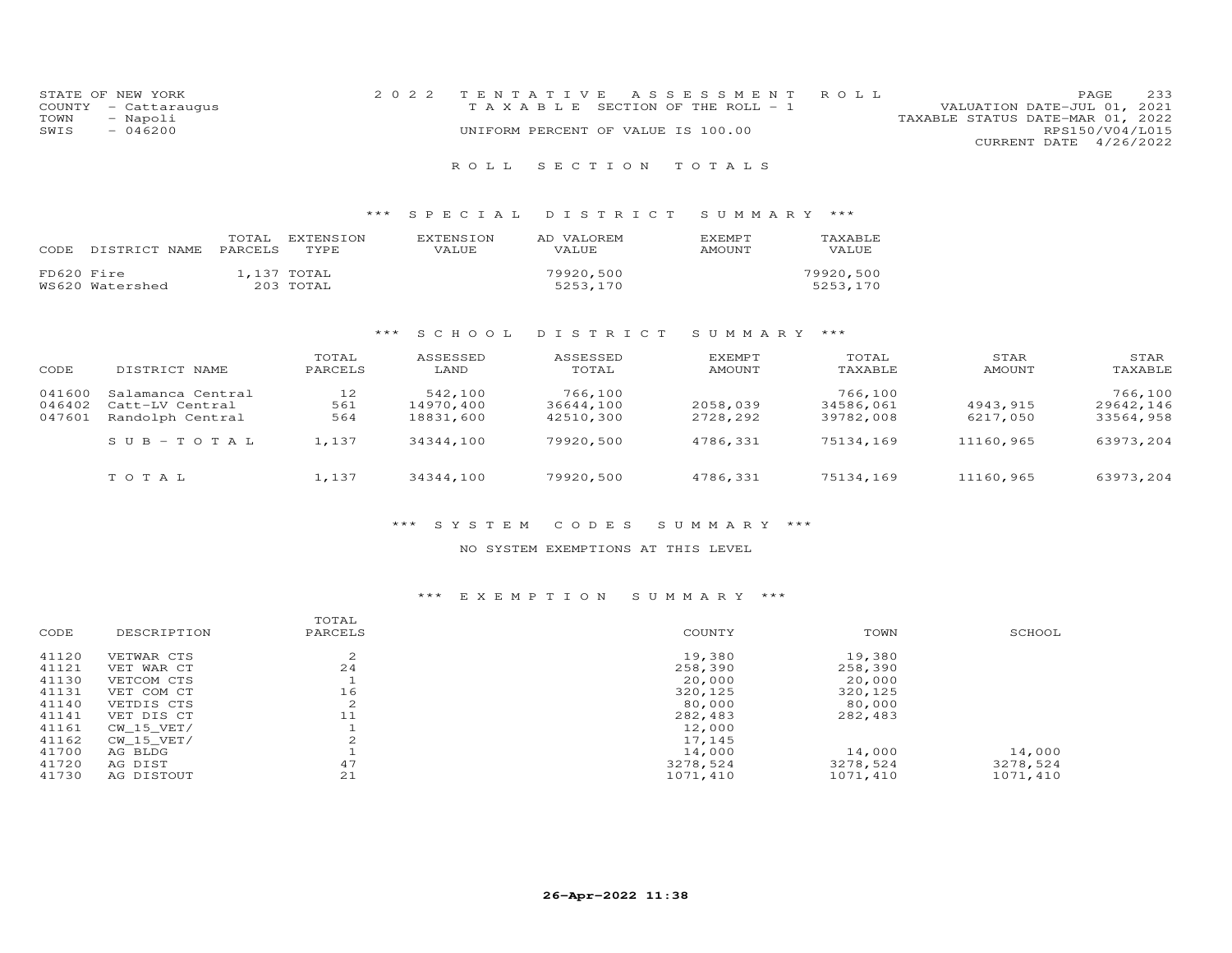| STATE OF NEW YORK                        |  |                                    | 2022 TENTATIVE ASSESSMENT ROLL        |                                                                 | PAGE            | 234 |
|------------------------------------------|--|------------------------------------|---------------------------------------|-----------------------------------------------------------------|-----------------|-----|
| COUNTY - Cattaraugus<br>- Napoli<br>TOWN |  |                                    | T A X A B L E SECTION OF THE ROLL - 1 | VALUATION DATE-JUL 01, 2021<br>TAXABLE STATUS DATE-MAR 01, 2022 |                 |     |
| SWIS<br>$-046200$                        |  | UNIFORM PERCENT OF VALUE IS 100.00 |                                       |                                                                 | RPS150/V04/L015 |     |
|                                          |  |                                    |                                       | CURRENT DATE 4/26/2022                                          |                 |     |
|                                          |  |                                    |                                       |                                                                 |                 |     |
|                                          |  | ROLL SECTION TOTALS                |                                       |                                                                 |                 |     |

# \*\*\* E X E M P T I O N S U M M A R Y \*\*\*

| CODE                    | DESCRIPTION                          | TOTAL<br>PARCELS | COUNTY   | TOWN     | SCHOOL                          |
|-------------------------|--------------------------------------|------------------|----------|----------|---------------------------------|
| 41800<br>41834<br>41854 | AGED $C/T/S$<br>ENH STAR<br>BAS STAR | 13<br>88<br>182  | 411,165  | 411,165  | 419,897<br>5740,465<br>5420,500 |
| 42100                   | SILO T/C/S                           |                  | 2,500    | 2,500    | 2,500                           |
|                         | TOTAL                                | 412              | 5787,122 | 5757,977 | 15947,296                       |

| ROLL |        | 'OTAI<br><b>DARCET</b> S |                                                                                                                                                                                                                                                                                                                                                                         | , , , , , , , , , , . |        | XABI.F |               | STAR               |
|------|--------|--------------------------|-------------------------------------------------------------------------------------------------------------------------------------------------------------------------------------------------------------------------------------------------------------------------------------------------------------------------------------------------------------------------|-----------------------|--------|--------|---------------|--------------------|
| SEC  | TPTTON |                          | LAND                                                                                                                                                                                                                                                                                                                                                                    | TOTAL                 | COUNTY | TOWN   | <b>SCHOO1</b> | TAXABI.E           |
|      |        | 1 つつ                     | $^{\circ}$ $^{\circ}$ $^{\circ}$ $^{\circ}$ $^{\circ}$ $^{\circ}$ $^{\circ}$ $^{\circ}$ $^{\circ}$ $^{\circ}$ $^{\circ}$ $^{\circ}$ $^{\circ}$ $^{\circ}$ $^{\circ}$ $^{\circ}$ $^{\circ}$ $^{\circ}$ $^{\circ}$ $^{\circ}$ $^{\circ}$ $^{\circ}$ $^{\circ}$ $^{\circ}$ $^{\circ}$ $^{\circ}$ $^{\circ}$ $^{\circ}$ $^{\circ}$ $^{\circ}$ $^{\circ}$ $^{\circ$<br>1 O O | ,,,,,<br>500          |        | 523    | .69           | つのワ<br>201<br>, 20 |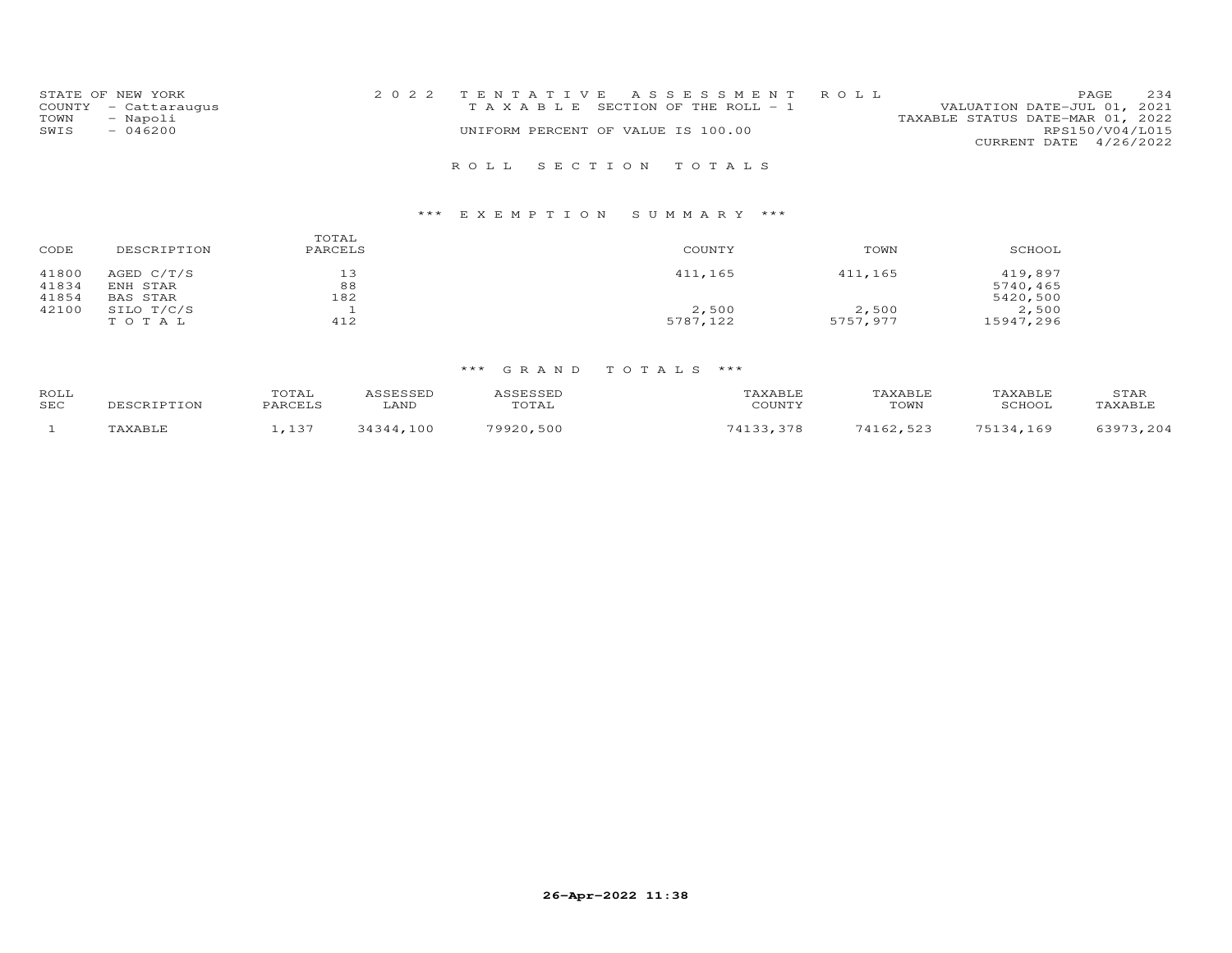| STATE OF NEW YORK    | 2022 TENTATIVE ASSESSMENT ROLL           | PAGE.                            | 235 |
|----------------------|------------------------------------------|----------------------------------|-----|
| COUNTY - Cattaraugus | STATE OWNED LAND SECTION OF THE ROLL - 3 | VALUATION DATE-JUL 01, 2021      |     |
| TOWN<br>- Napoli     | PROPERTY LOCATION SEQUENCE               | TAXABLE STATUS DATE-MAR 01, 2022 |     |
| SWIS<br>$-046200$    | UNIFORM PERCENT OF VALUE IS 100.00       |                                  |     |
|                      |                                          |                                  |     |

| TAX MAP PARCEL NUMBER   | PROPERTY LOCATION & CLASS | ASSESSMENT |                                | EXEMPTION CODE-----------------COUNTY-------TOWN------SCHOOL |             |          |
|-------------------------|---------------------------|------------|--------------------------------|--------------------------------------------------------------|-------------|----------|
| CURRENT OWNERS NAME     | SCHOOL DISTRICT           | LAND       | TAX DESCRIPTION                | TAXABLE VALUE                                                |             |          |
| CURRENT OWNERS ADDRESS  | PARCEL SIZE/GRID COORD    | TOTAL      | SPECIAL DISTRICTS              |                                                              | ACCOUNT NO. |          |
|                         |                           |            |                                |                                                              |             |          |
|                         | Transition Assessment     |            |                                |                                                              | 2354        |          |
| $333.000 - 62 - 5$      | 993 Transition t          |            | SCHL TAXBL 50001               | 13,260                                                       | 13,260      | $\Omega$ |
| State of New York       | Catt-LV Central 046402    |            | TAXABLE VALUE<br><b>COUNTY</b> |                                                              |             |          |
| 303 Court St            |                           | 13,260     | TAXABLE VALUE<br>TOWN          |                                                              |             |          |
| Little Valley, NY 14755 | FULL MARKET VALUE         | 13,260     | TAXABLE VALUE<br>SCHOOL        | 13,260                                                       |             |          |
|                         |                           |            |                                |                                                              |             |          |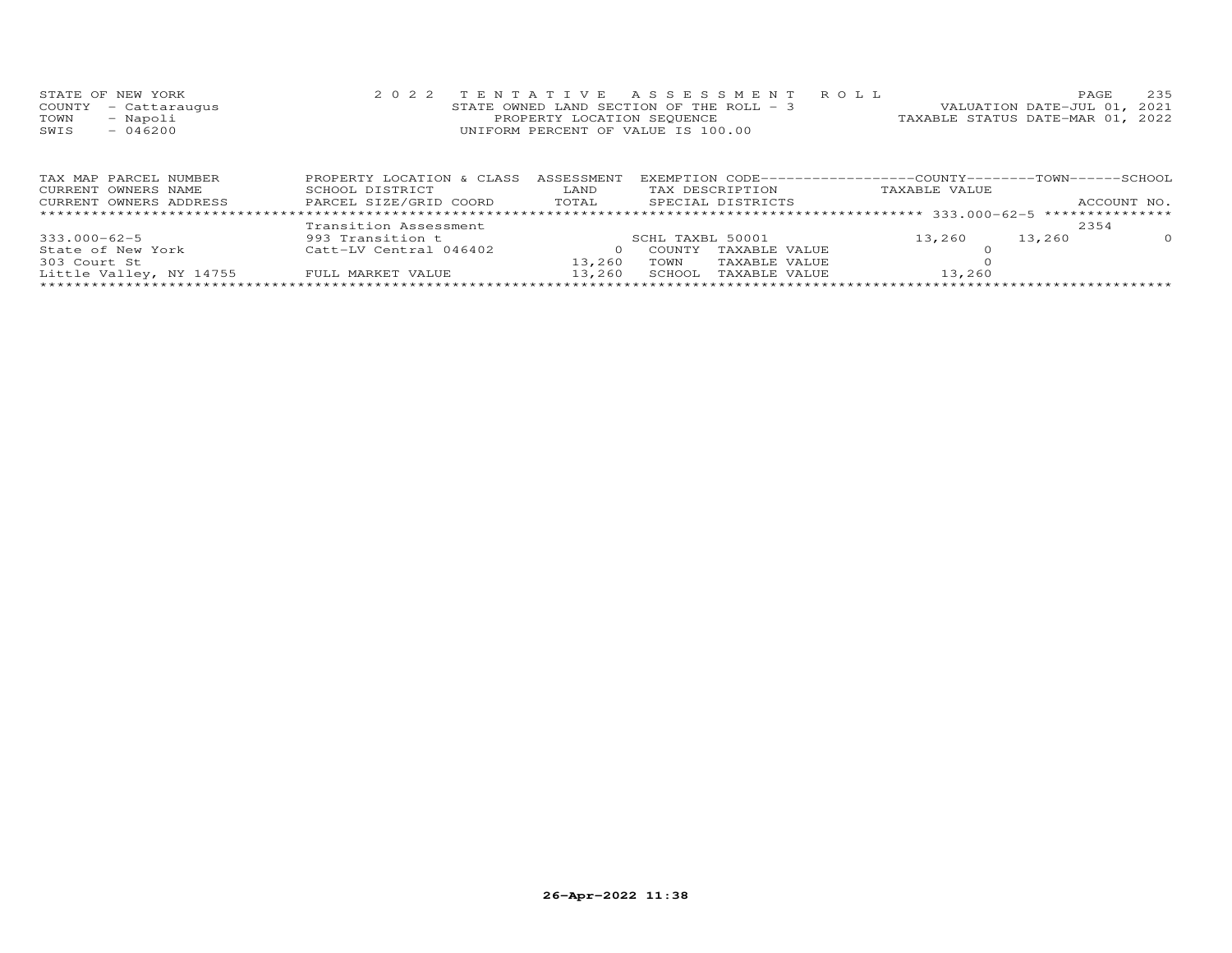| COUNTY<br>TOWN<br>SWIS | STATE OF NEW YORK<br>- Cattaraugus<br>- Napoli<br>$-046200$ |                  |                   |                    | 2022 TENTATIVE ASSESSMENT ROLL<br>STATE OWNED LAND SECTION OF THE ROLL $-$ 3<br>UNIFORM PERCENT OF VALUE IS 100.00 |                  |                  | VALUATION DATE-JUL 01, 2021<br>TAXABLE STATUS DATE-MAR 01, 2022 | PAGE<br>RPS150/V04/L015<br>CURRENT DATE | 4/26/2022 | 236 |
|------------------------|-------------------------------------------------------------|------------------|-------------------|--------------------|--------------------------------------------------------------------------------------------------------------------|------------------|------------------|-----------------------------------------------------------------|-----------------------------------------|-----------|-----|
|                        |                                                             |                  |                   | R O L L            | SUB SECTION - - TOTALS                                                                                             |                  |                  |                                                                 |                                         |           |     |
|                        |                                                             |                  |                   |                    | *** SPECIAL DISTRICT SUMMARY ***                                                                                   |                  |                  |                                                                 |                                         |           |     |
| CODE                   | DISTRICT NAME                                               | TOTAL<br>PARCELS | EXTENSION<br>TYPE | EXTENSION<br>VALUE | AD VALOREM<br>VALUE                                                                                                | EXEMPT<br>AMOUNT | TAXABLE<br>VALUE |                                                                 |                                         |           |     |
|                        |                                                             |                  |                   |                    | NO SPECIAL DISTRICTS AT THIS LEVEL                                                                                 |                  |                  |                                                                 |                                         |           |     |

## \*\*\* S C H O O L D I S T R I C T S U M M A R Y \*\*\*

| CODE   | DISTRICT NAME   | TOTAL<br>PARCELS | ASSESSED<br>LAND | ASSESSED<br>TOTAL | <b>EXEMPT</b><br>AMOUNT | TOTAL<br>TAXABLE | STAR<br><b>AMOUNT</b> | STAR<br>TAXABLE |
|--------|-----------------|------------------|------------------|-------------------|-------------------------|------------------|-----------------------|-----------------|
| 046402 | Catt-LV Central |                  |                  | 13,260            |                         | 13,260           |                       | 13,260          |
|        | $SUB-TOTAL$     |                  |                  | 13,260            |                         | 13,260           |                       | 13,260          |
|        | TOTAL           |                  |                  | 13,260            |                         | 13,260           |                       | 13,260          |

# \*\*\* S Y S T E M C O D E S S U M M A R Y \*\*\*

| CODE  | DESCRIPTION         | TOTAL<br>PARCELS | COUNTY           | TOWN             | $\alpha$ $\alpha$ |
|-------|---------------------|------------------|------------------|------------------|-------------------|
| 50001 | SCHL TAXBL<br>TOTAL |                  | 13,260<br>13,260 | 13,260<br>13,260 |                   |

## \*\*\* E X E M P T I O N S U M M A R Y \*\*\*

## NO EXEMPTIONS AT THIS LEVEL

| <b>ROLI</b> |                  | TOTAL   | ASSESSEP | ASSESSED | TAXABLE | TAXABLE | TAXABLE | STAR    |
|-------------|------------------|---------|----------|----------|---------|---------|---------|---------|
| SEC         | DESCRIPTION      | PARCELS | LAND     | TOTAL    | COUNTY  | TOWN    | SCHOOL  | TAXABLE |
|             | STATE OWNED LAND |         |          | 3,260    |         |         | 13,260  | .3,260  |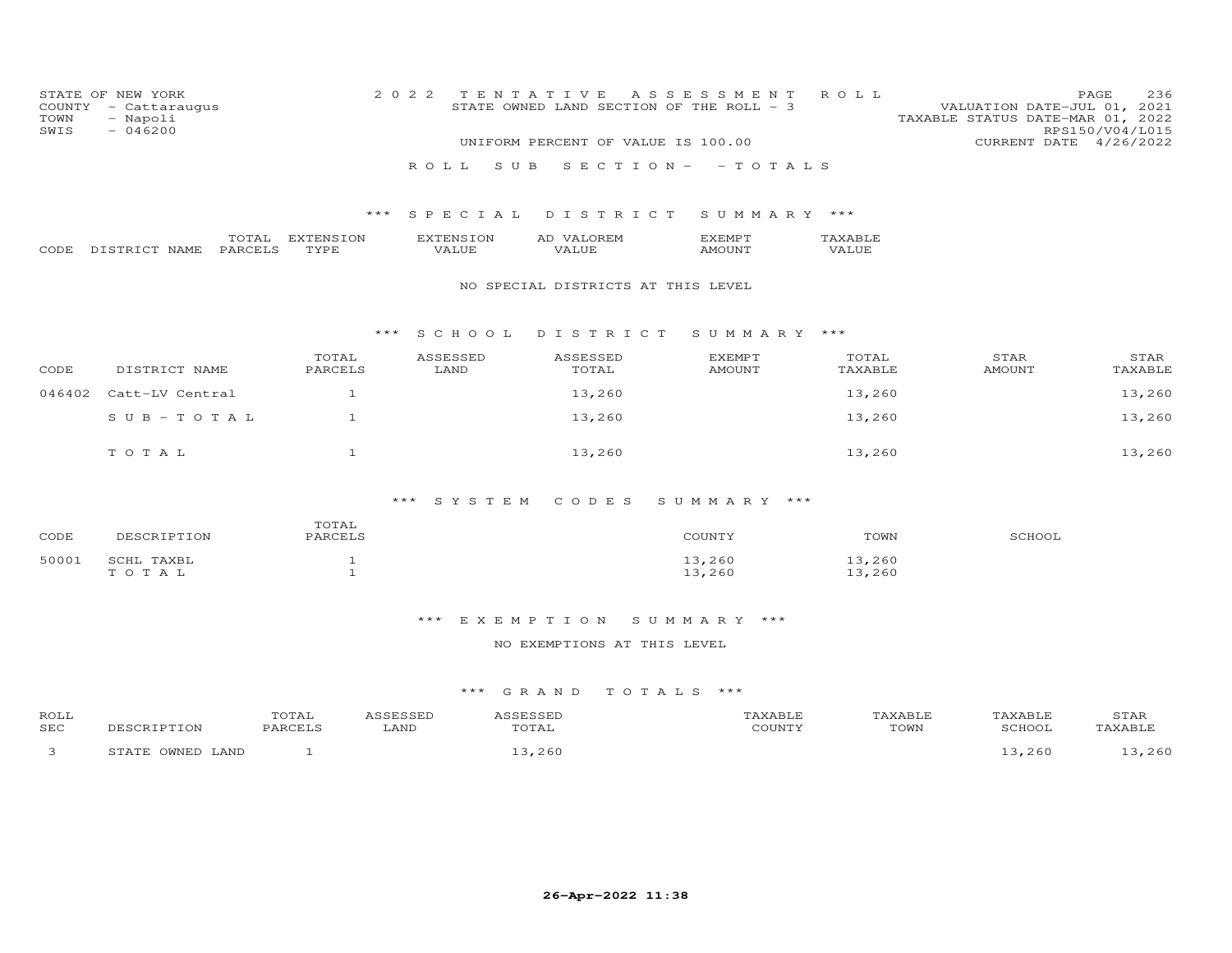| STATE OF NEW YORK<br>COUNTY - Cattaraugus<br>TOWN<br>- Napoli<br>SWIS<br>$-046200$                                                                                                                    | 2 0 2 2<br>ROLL SUB-SECT - N- SECTION 534                                                                                                                                                                                                                                          | TENTATIVE<br>PROPERTY LOCATION SEQUENCE        | ASSESSMENT<br>STATE OWNED LAND SECTION OF THE ROLL - 3<br>RPTL REFORESTATION<br>UNIFORM PERCENT OF VALUE IS 100.00                                                           | ROLL<br>SUB-SECT - N VALUATION DATE-JUL 01, 2021                                   | 237<br>PAGE<br>TAXABLE STATUS DATE-MAR 01, 2022         |
|-------------------------------------------------------------------------------------------------------------------------------------------------------------------------------------------------------|------------------------------------------------------------------------------------------------------------------------------------------------------------------------------------------------------------------------------------------------------------------------------------|------------------------------------------------|------------------------------------------------------------------------------------------------------------------------------------------------------------------------------|------------------------------------------------------------------------------------|---------------------------------------------------------|
| TAX MAP PARCEL NUMBER<br>CURRENT OWNERS NAME<br>CURRENT OWNERS ADDRESS                                                                                                                                | PROPERTY LOCATION & CLASS ASSESSMENT EXEMPTION CODE----------------COUNTY-------TOWN-----SCHOOL<br>SCHOOL DISTRICT<br>PARCEL SIZE/GRID COORD                                                                                                                                       | LAND<br>TOTAL                                  | TAX DESCRIPTION<br>SPECIAL DISTRICTS                                                                                                                                         | TAXABLE VALUE                                                                      | ACCOUNT NO.                                             |
|                                                                                                                                                                                                       |                                                                                                                                                                                                                                                                                    |                                                |                                                                                                                                                                              |                                                                                    |                                                         |
| $62.004 - 1 - 62$<br>State Of New York<br>Attn: County Treasurer<br>Cattaraugus County<br>303 Court St<br>Little Valley, NY 14755                                                                     | 1815 Manley Hill Rd<br>932 Forest s532b<br>Randolph Centra 047601<br>19 03 08<br>Catt Reforest<br>Area $1$ - Prop F<br>ACRES 100.00                                                                                                                                                | 123,000<br>123,000                             | STATE C<br>32252<br>COUNTY TAXABLE VALUE<br>TOWN<br>TAXABLE VALUE<br>SCHOOL TAXABLE VALUE<br>FD620 Fire                                                                      | 123,000<br>$\circ$<br>123,000<br>123,000<br>123,000 TO                             | 0150001<br>$\Omega$<br>$\Omega$                         |
|                                                                                                                                                                                                       | EAST-1073530 NRTH-0800738<br>DEED BOOK 348<br>PG-00036<br>FULL MARKET VALUE<br>***************************                                                                                                                                                                         | 123,000                                        |                                                                                                                                                                              |                                                                                    |                                                         |
|                                                                                                                                                                                                       | 1816 Manley Hill Rd                                                                                                                                                                                                                                                                |                                                |                                                                                                                                                                              |                                                                                    | 0160001                                                 |
| $71.002 - 1 - 46$<br>State Of New York<br>Attn: County Treasurer<br>Cattaraugus County<br>303 Court St<br>Little Valley, NY 14755<br>$71.002 - 1 - 45$<br>State Of New York<br>Attn: County Treasurer | 932 Forest s532b<br>Randolph Centra 047601<br>18  03  08<br>Catt Reforest<br>Area $1$ - Prop G<br>ACRES<br>25.00<br>EAST-1071867 NRTH-0799272<br>DEED BOOK 348<br>PG-00149<br>FULL MARKET VALUE<br>1817 Manley Hill Rd<br>932 Forest s532b<br>Randolph Centra 047601<br>18  03  08 | 48,500<br>48,500<br>48,500<br>42,200<br>42,200 | 32252<br>STATE C<br>COUNTY TAXABLE VALUE<br>TOWN<br>TAXABLE VALUE<br>SCHOOL TAXABLE VALUE<br>FD620 Fire<br>STATE C<br>32252<br>COUNTY TAXABLE VALUE<br>TOWN<br>TAXABLE VALUE | 48,500<br>$\circ$<br>48,500<br>48,500<br>48,500 TO<br>42,200<br>$\Omega$<br>42,200 | $\Omega$<br>$\Omega$<br>0170001<br>$\Omega$<br>$\Omega$ |
| Cattaraugus County<br>303 Court St<br>Little Valley, NY 14755                                                                                                                                         | Catt Reforest<br>Area $1$ - Prop H<br>ACRES<br>20.00<br>EAST-1071897 NRTH-0797990<br>DEED BOOK 348<br>PG-00211<br>FULL MARKET VALUE<br>************************                                                                                                                    | 42,200                                         | SCHOOL TAXABLE VALUE<br>FD620 Fire                                                                                                                                           | 42,200<br>42,200 TO                                                                |                                                         |
|                                                                                                                                                                                                       | 1818 Manley Hill Rd                                                                                                                                                                                                                                                                |                                                |                                                                                                                                                                              |                                                                                    | 0180001                                                 |
| $71.002 - 1 - 44$<br>State Of New York<br>Attn: County Treasurer<br>Cattaraugus County<br>303 Court St<br>Little Valley, NY 14755                                                                     | 932 Forest s532b<br>Randolph Centra 047601<br>18  03  08<br>Catt Reforest<br>Area $1$ - Prop I<br>ACRES<br>25.00<br>EAST-1073652 NRTH-0799282<br>PG-00094<br>DEED BOOK 349                                                                                                         | 61,200<br>61,200                               | 32252<br>STATE C<br>COUNTY TAXABLE VALUE<br>TOWN<br>TAXABLE VALUE<br>SCHOOL TAXABLE VALUE<br>FD620 Fire                                                                      | 61,200<br>$\circ$<br>61,200<br>61,200<br>61,200 TO                                 | $\Omega$<br>$\Omega$                                    |
| ***********************                                                                                                                                                                               | FULL MARKET VALUE                                                                                                                                                                                                                                                                  | 61,200<br>***********                          |                                                                                                                                                                              |                                                                                    |                                                         |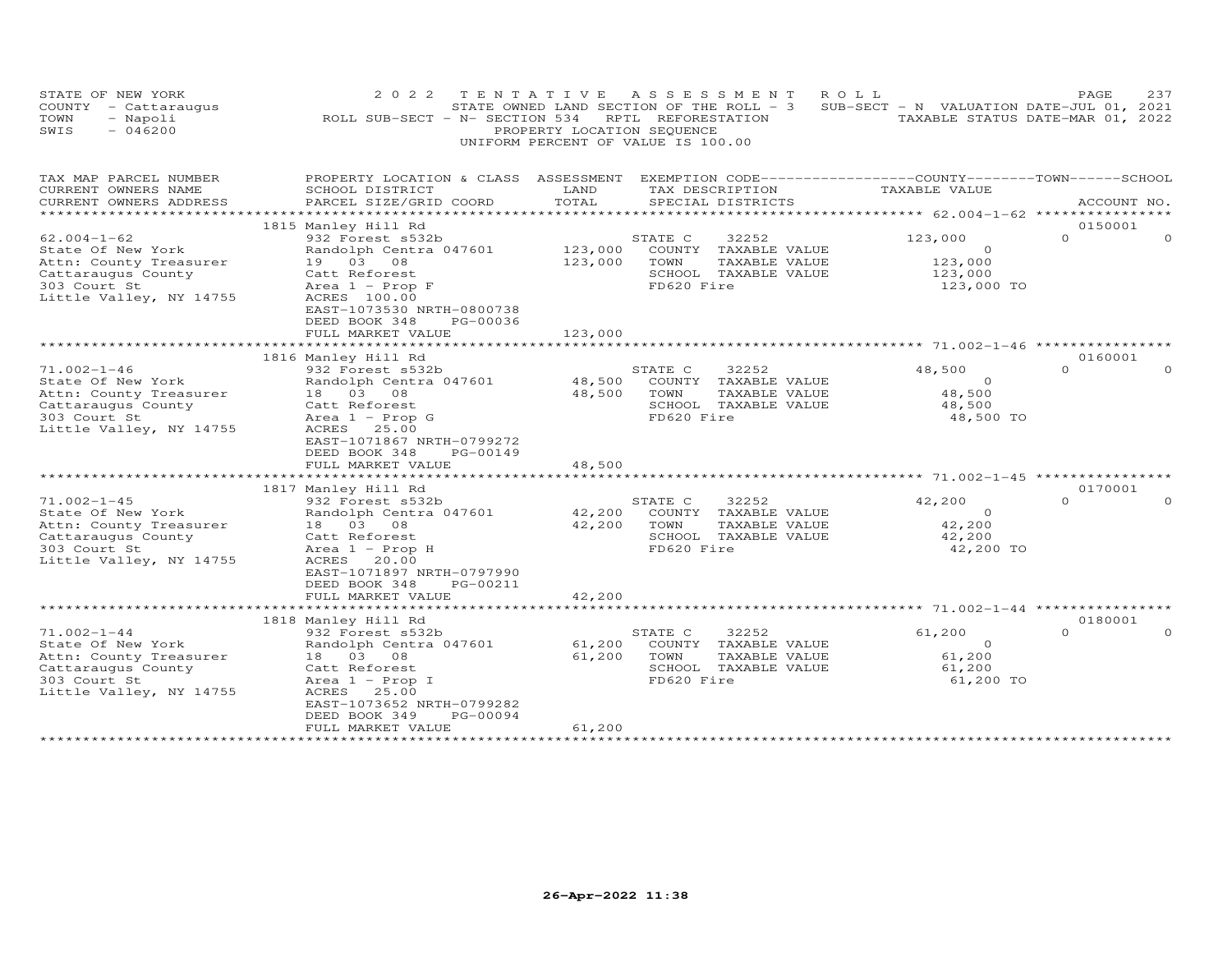| STATE OF NEW YORK<br>COUNTY - Cattaraugus<br>- Napoli<br>TOWN<br>$-046200$<br>SWIS                                                | 2022 TENTATIVE ASSESSMENT<br>ROLL SUB-SECT - N- SECTION 534 RPTL REFORESTATION                                                                                                                                        | PROPERTY LOCATION SEQUENCE<br>UNIFORM PERCENT OF VALUE IS 100.00 |                               |                                                                        | ROLL<br>STATE OWNED LAND SECTION OF THE ROLL - 3 SUB-SECT - N VALUATION DATE-JUL 01, 2021 | PAGE<br>238<br>TAXABLE STATUS DATE-MAR 01, 2022 |
|-----------------------------------------------------------------------------------------------------------------------------------|-----------------------------------------------------------------------------------------------------------------------------------------------------------------------------------------------------------------------|------------------------------------------------------------------|-------------------------------|------------------------------------------------------------------------|-------------------------------------------------------------------------------------------|-------------------------------------------------|
| TAX MAP PARCEL NUMBER<br>CURRENT OWNERS NAME<br>CURRENT OWNERS ADDRESS<br>*********************                                   | PROPERTY LOCATION & CLASS ASSESSMENT EXEMPTION CODE----------------COUNTY-------TOWN------SCHOOL<br>SCHOOL DISTRICT<br>PARCEL SIZE/GRID COORD<br>**********************                                               | LAND<br>TOTAL                                                    |                               | TAX DESCRIPTION<br>SPECIAL DISTRICTS                                   | TAXABLE VALUE                                                                             | ACCOUNT NO.                                     |
| $71.002 - 1 - 43$<br>State Of New York<br>Attn: County Treasurer<br>Cattaraugus County<br>303 Court St<br>Little Valley, NY 14755 | 1820 Manley Hill Rd<br>932 Forest s532b<br>Randolph Centra 047601<br>10/18 03 08<br>Catt Reforest<br>Area $1$ - Prop K<br>ACRES 201.00<br>EAST-1074914 NRTH-0798482<br>DEED BOOK 409<br>PG-00346<br>FULL MARKET VALUE | 527,800<br>527,800<br>527,800                                    | STATE C<br>TOWN<br>FD620 Fire | 32252<br>COUNTY TAXABLE VALUE<br>TAXABLE VALUE<br>SCHOOL TAXABLE VALUE | 527,800<br>$\circ$<br>527,800<br>527,800<br>527,800 TO                                    | 0200002<br>$\Omega$<br>$\Omega$                 |
|                                                                                                                                   | *******************                                                                                                                                                                                                   |                                                                  |                               |                                                                        |                                                                                           |                                                 |
| $62.004 - 1 - 38$<br>State Of New York<br>Attn: County Treasurer<br>303 Court St<br>Little Valley, NY 14755                       | W Bucktooth Run Rd<br>941 SOL reforest<br>Catt-LV Central 046402<br>11 03 08<br>ACRES 28.64<br>EAST-1077881 NRTH-0801923<br>DEED BOOK 996<br>PG-275<br>FULL MARKET VALUE                                              | 89,400<br>89,400<br>89,400                                       | STATE C<br>TOWN<br>FD620 Fire | 32252<br>COUNTY TAXABLE VALUE<br>TAXABLE VALUE<br>SCHOOL TAXABLE VALUE | 89,400<br>$\Omega$<br>89,400<br>89,400<br>89,400 TO                                       | 0220001<br>$\Omega$<br>$\Omega$                 |
|                                                                                                                                   | W Bucktooth Run Rd                                                                                                                                                                                                    |                                                                  |                               |                                                                        |                                                                                           | 0120003                                         |
| $62.004 - 1 - 60$<br>State Of New York<br>Attn: County Treasurer<br>Cattaraugus County<br>303 Court St<br>Little Valley, NY 14755 | 932 Forest s532b<br>Salamanca Centr 041600<br>08<br>02/03/11<br>03<br>Catt Reforest<br>Area 1-Prop B<br>ACRES 334.88<br>EAST-1078022 NRTH-0799103<br>DEED BOOK 325<br>PG-00387<br>FULL MARKET VALUE                   | 1062,200<br>1062,200<br>1062,200                                 | STATE C<br>TOWN<br>FD620 Fire | 32252<br>COUNTY TAXABLE VALUE<br>TAXABLE VALUE<br>SCHOOL TAXABLE VALUE | 1062,200<br>$\circ$<br>1062,200<br>1062,200<br>1062,200 TO                                | $\Omega$                                        |
|                                                                                                                                   | *****************                                                                                                                                                                                                     |                                                                  |                               |                                                                        |                                                                                           |                                                 |
| $62.004 - 1 - 61$<br>State Of New York<br>Attn: County Treasurer<br>Cattaraugus County<br>303 Court St<br>Little Valley, NY 14755 | W Bucktooth Run Rd<br>932 Forest s532b<br>Salamanca Centr 041600<br>03 03 08<br>Catt Reforest<br>Area $1$ - Prop N<br>ACRES 74.57<br>EAST-1079661 NRTH-0801301<br>DEED BOOK 608<br>PG-00535                           | 140,700<br>140,700                                               | STATE C<br>TOWN<br>FD620 Fire | 32252<br>COUNTY TAXABLE VALUE<br>TAXABLE VALUE<br>SCHOOL TAXABLE VALUE | 140,700<br>$\Omega$<br>140,700<br>140,700<br>140,700 TO                                   | 0210001<br>$\Omega$                             |
| *************************                                                                                                         | FULL MARKET VALUE                                                                                                                                                                                                     | 140,700                                                          |                               |                                                                        |                                                                                           |                                                 |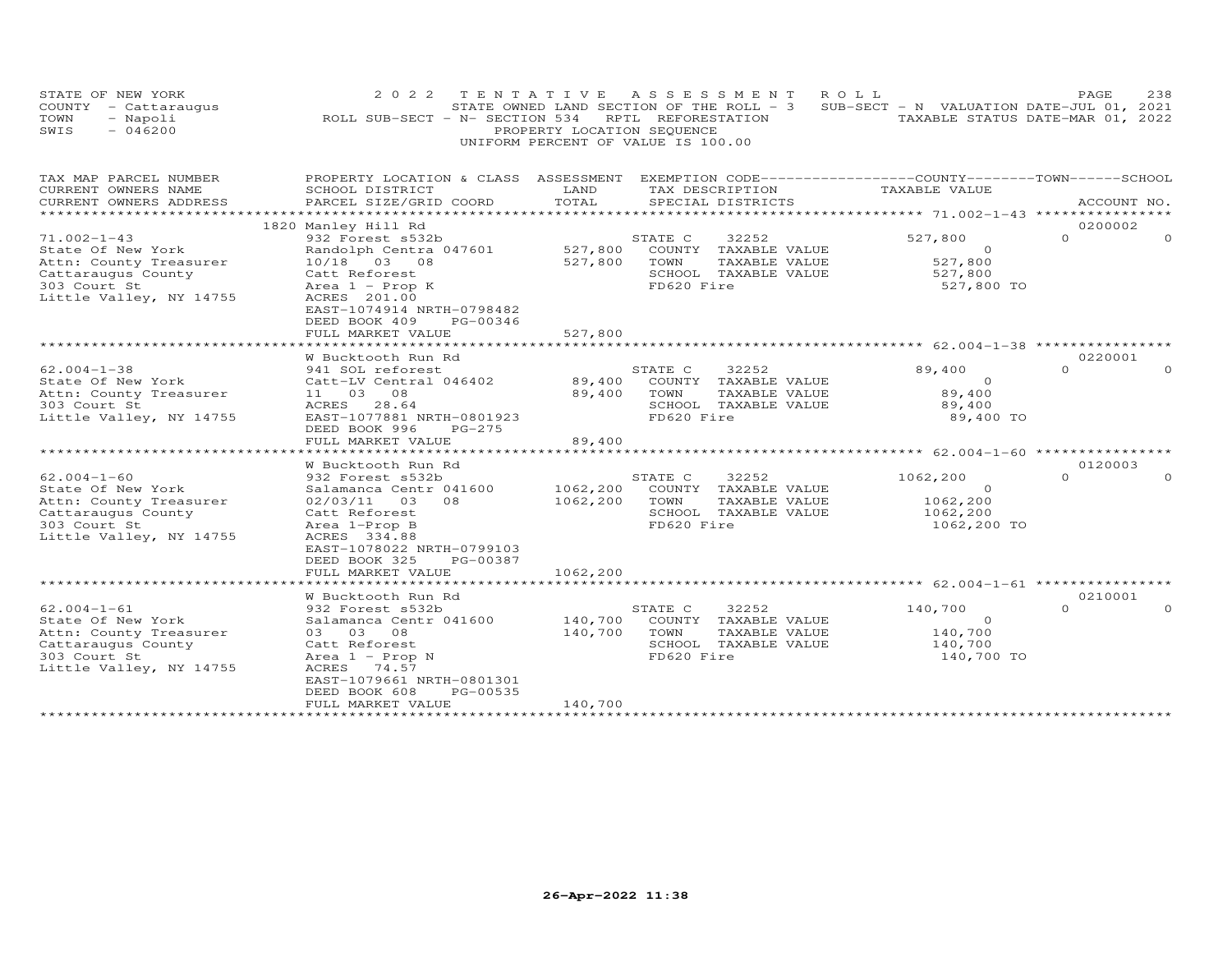| STATE OF NEW YORK<br>COUNTY - Cattaraugus<br>- Napoli<br>TOWN<br>SWIS<br>$-046200$                                                  | 2 0 2 2<br>ROLL SUB-SECT - N- SECTION 534                                                                                                                                                                              | TENTATIVE<br>PROPERTY LOCATION SEQUENCE | A S S E S S M E N T<br>STATE OWNED LAND SECTION OF THE ROLL - 3<br>RPTL REFORESTATION<br>UNIFORM PERCENT OF VALUE IS 100.00 | ROLL<br>SUB-SECT - N VALUATION DATE-JUL 01, 2021        | 239<br>PAGE<br>TAXABLE STATUS DATE-MAR 01, 2022 |
|-------------------------------------------------------------------------------------------------------------------------------------|------------------------------------------------------------------------------------------------------------------------------------------------------------------------------------------------------------------------|-----------------------------------------|-----------------------------------------------------------------------------------------------------------------------------|---------------------------------------------------------|-------------------------------------------------|
| TAX MAP PARCEL NUMBER<br>CURRENT OWNERS NAME<br>CURRENT OWNERS ADDRESS<br>**********************                                    | PROPERTY LOCATION & CLASS ASSESSMENT EXEMPTION CODE----------------COUNTY-------TOWN-----SCHOOL<br>SCHOOL DISTRICT<br>PARCEL SIZE/GRID COORD                                                                           | LAND<br>TOTAL                           | TAX DESCRIPTION<br>SPECIAL DISTRICTS                                                                                        | TAXABLE VALUE                                           | ACCOUNT NO.                                     |
| $71.002 - 1 - 7$<br>State Of New York<br>Attn: County Treasurer<br>Cattaraugus County<br>303 Court St<br>Little Valley, NY 14755    | W Bucktooth Run Rd<br>932 Forest s532b<br>Salamanca Centr 041600<br>02 03 08<br>Catt Reforest<br>Area $1-$ Prop C<br>ACRES 27.00<br>EAST-1081741 NRTH-0798367                                                          | 101,200<br>101,200                      | STATE C<br>32252<br>COUNTY TAXABLE VALUE<br>TOWN<br>TAXABLE VALUE<br>SCHOOL TAXABLE VALUE<br>FD620 Fire                     | 101,200<br>$\circ$<br>101,200<br>101,200<br>101,200 TO  | 0130001<br>$\Omega$<br>$\Omega$                 |
|                                                                                                                                     | DEED BOOK 346<br>PG-00088<br>FULL MARKET VALUE<br>********************                                                                                                                                                 | 101,200                                 |                                                                                                                             |                                                         |                                                 |
| $71.002 - 1 - 41$<br>State Of New York<br>Attn: County Treasurer<br>Cattaraugus County<br>303 Court St<br>Little Valley, NY 14755   | W Bucktooth Run Rd<br>932 Forest s532b<br>Salamanca Centr 041600<br>01 03 08<br>Catt Reforest<br>Area $1$ - Prop J<br>ACRES 366.00<br>EAST-1080502 NRTH-0793513<br>DEED BOOK 412<br>PG-00103<br>FULL MARKET VALUE      | 441,700<br>441,700<br>441,700           | 32252<br>STATE C<br>COUNTY TAXABLE VALUE<br>TOWN<br>TAXABLE VALUE<br>SCHOOL TAXABLE VALUE<br>FD620 Fire                     | 441,700<br>$\Omega$<br>441,700<br>441,700<br>441,700 TO | 0190001<br>$\Omega$<br>$\Omega$                 |
|                                                                                                                                     | * * * * * * * * * * * * * * * * * * *                                                                                                                                                                                  |                                         |                                                                                                                             |                                                         | 0140002                                         |
| $71.002 - 1 - 42$<br>State Of New York<br>Attn: County Treasurer<br>Cattaraugus County<br>303 Court St<br>Little Valley, NY 14755   | W Bucktooth Run Rd<br>932 Forest s532b<br>Salamanca Centr 041600<br>02/03 03 08<br>Catt Reforest<br>Area $1$ - Prop E<br>ACRES<br>51.87<br>EAST-1079900 NRTH-0798759<br>DEED BOOK 349<br>PG-00160<br>FULL MARKET VALUE | 140,600<br>140,600<br>140,600           | STATE C<br>32252<br>COUNTY TAXABLE VALUE<br>TOWN<br>TAXABLE VALUE<br>SCHOOL TAXABLE VALUE<br>FD620 Fire                     | 140,600<br>$\Omega$<br>140,600<br>140,600<br>140,600 TO | $\Omega$<br>$\Omega$                            |
|                                                                                                                                     |                                                                                                                                                                                                                        |                                         |                                                                                                                             |                                                         |                                                 |
| $62.004 - 1 - 34.1$<br>State Of New York<br>Attn: County Treasurer<br>Cattaraugus County<br>303 Court St<br>Little Valley, NY 14755 | 1811 W Bucktooth Run Rd<br>932 Forest s532b<br>Salamanca Centr 041600<br>02/03 03 08<br>Catt Reforest<br>Area 1-Prop A<br>ACRES 204.50<br>EAST-1081134 NRTH-0800615<br>PG-00184<br>DEED BOOK 326                       | 281,400<br>281,400                      | STATE C<br>32252<br>COUNTY TAXABLE VALUE<br>TOWN<br>TAXABLE VALUE<br>SCHOOL TAXABLE VALUE<br>FD620 Fire                     | 281,400<br>$\circ$<br>281,400<br>281,400<br>281,400 TO  | 0110002<br>$\Omega$<br>$\Omega$                 |
| ***********************                                                                                                             | FULL MARKET VALUE                                                                                                                                                                                                      | 281,400<br>* * * * * * * * * * * *      |                                                                                                                             |                                                         |                                                 |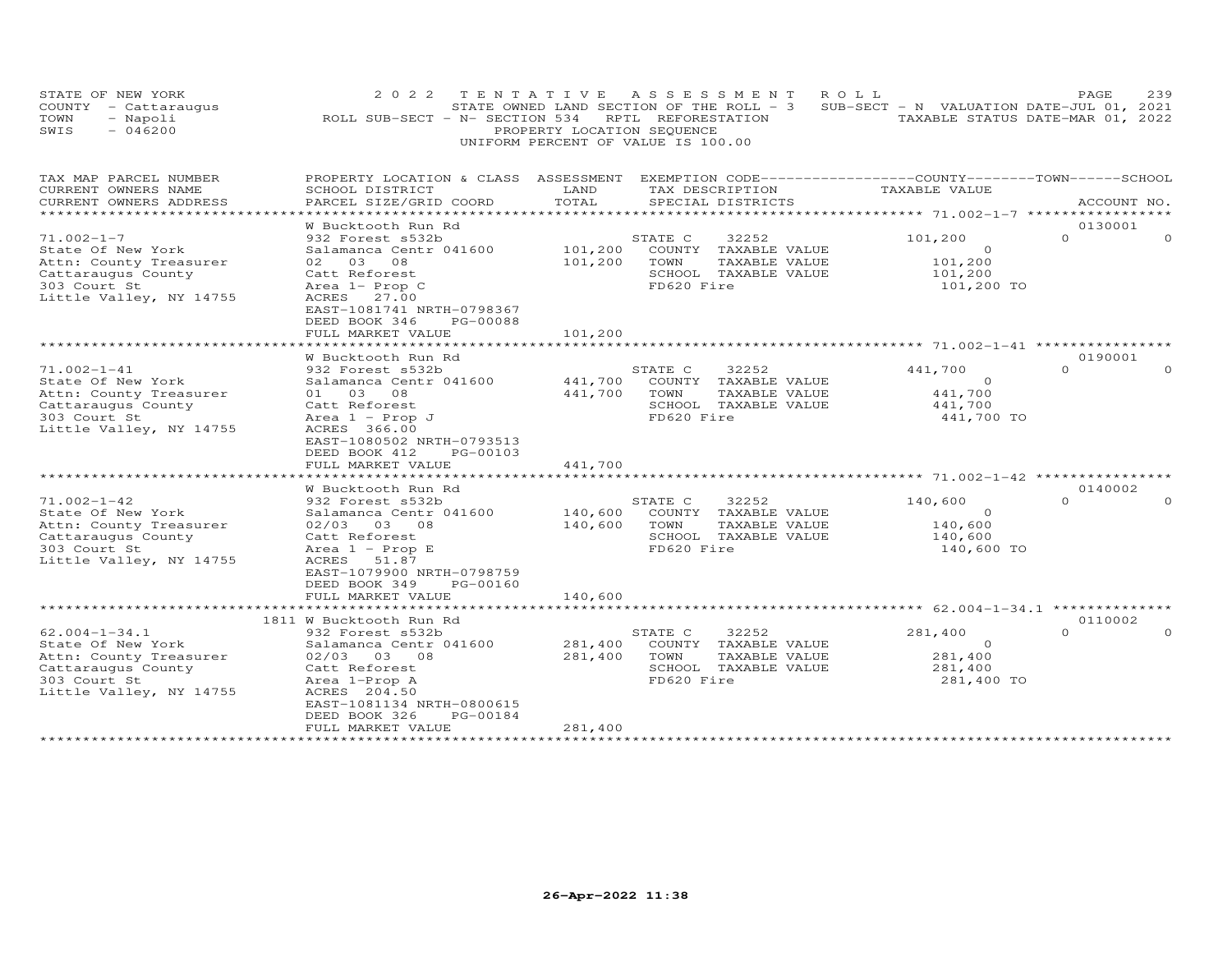| COUNTY<br>TOWN<br>SWIS | STATE OF NEW YORK<br>- Cattaraugus<br>- Napoli<br>$-046200$ |                  |                   | 2 0 2 2 | ROLL SUB-SECT - N- SECTION 534 | TENTATIVE<br>STATE OWNED LAND SECTION OF THE ROLL - 3<br>RPTL | A S S E S S M E N T<br>REFORESTATION | ROLL             | SUB-SECT - N VALUATION DATE-JUL 01, | 240<br>PAGE<br>2021<br>TAXABLE STATUS DATE-MAR 01, 2022<br>RPS150/V04/L015<br>CURRENT DATE 4/26/2022 |
|------------------------|-------------------------------------------------------------|------------------|-------------------|---------|--------------------------------|---------------------------------------------------------------|--------------------------------------|------------------|-------------------------------------|------------------------------------------------------------------------------------------------------|
|                        |                                                             |                  |                   |         | S U B<br>ROLL                  | UNIFORM PERCENT OF VALUE IS 100.00                            | $S E C T I O N - N - T O T A L S$    |                  |                                     |                                                                                                      |
|                        |                                                             |                  |                   | ***     | SPECIAL                        | DISTRICT                                                      | SUMMARY ***                          |                  |                                     |                                                                                                      |
| CODE                   | DISTRICT NAME                                               | TOTAL<br>PARCELS | EXTENSION<br>TYPE |         | <b>EXTENSION</b><br>VALUE      | AD VALOREM<br>VALUE                                           | <b>EXEMPT</b><br>AMOUNT              | TAXABLE<br>VALUE |                                     |                                                                                                      |
| FD620 Fire             |                                                             |                  | 12 TOTAL          |         |                                | 3059,900                                                      |                                      | 3059,900         |                                     |                                                                                                      |
|                        |                                                             |                  |                   |         |                                |                                                               |                                      |                  |                                     |                                                                                                      |
|                        |                                                             |                  |                   | ***     | SCHOOL                         | DISTRICT                                                      | SUMMARY ***                          |                  |                                     |                                                                                                      |
|                        |                                                             |                  | TOTAL             |         | ASSESSED                       | ASSESSED                                                      | <b>EXEMPT</b>                        | TOTAL            | STAR                                | STAR                                                                                                 |
| CODE                   | DISTRICT NAME                                               |                  | PARCELS           |         | LAND                           | TOTAL                                                         | <b>AMOUNT</b>                        | TAXABLE          | <b>AMOUNT</b>                       | TAXABLE                                                                                              |
| 041600                 | Salamanca Central                                           |                  | 6                 |         | 2167,800                       | 2167,800                                                      |                                      | 2167,800         |                                     | 2167,800                                                                                             |
| 046402                 | Catt-LV Central                                             |                  |                   |         | 89,400                         | 89,400                                                        |                                      | 89,400           |                                     | 89,400                                                                                               |
| 047601                 | Randolph Central                                            |                  |                   |         | 802,700                        | 802,700                                                       |                                      | 802,700          |                                     | 802,700                                                                                              |
|                        | $S \cup B - TO T A L$                                       |                  | 12                |         | 3059,900                       | 3059,900                                                      |                                      | 3059,900         |                                     | 3059,900                                                                                             |
|                        | TOTAL                                                       |                  | 12                |         | 3059,900                       | 3059,900                                                      |                                      | 3059,900         |                                     | 3059,900                                                                                             |

# \*\*\* S Y S T E M C O D E S S U M M A R Y \*\*\*

## NO SYSTEM EXEMPTIONS AT THIS LEVEL

# \*\*\* E X E M P T I O N S U M M A R Y \*\*\*

| CODE              | <sup>7</sup> TION<br>nғ | TOTAI<br>DADCET C                    | COUNTY                    | TOWN | CCIIO2 |
|-------------------|-------------------------|--------------------------------------|---------------------------|------|--------|
| マククちつ<br>ے دے ے ت | STATE C<br>T O T A      | $\sim$<br>ᅩᄼ<br>$\sim$<br><u>ـ د</u> | 3050<br>, 900<br>3059,900 |      |        |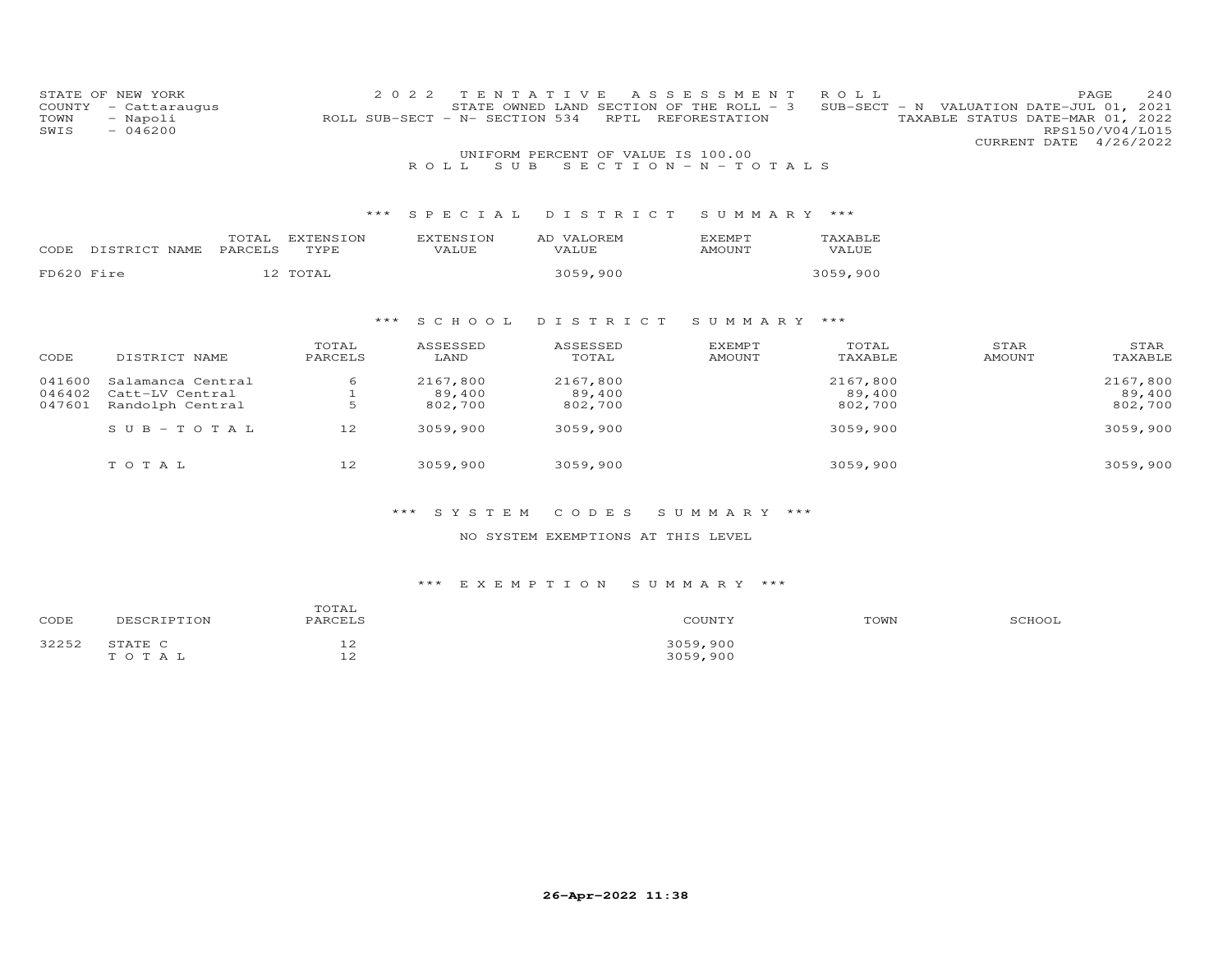|      | STATE OF NEW YORK    |  | 2022 TENTATIVE ASSESSMENT ROLL                    | <b>PAGE</b>                                                                         | 2.41            |
|------|----------------------|--|---------------------------------------------------|-------------------------------------------------------------------------------------|-----------------|
|      | COUNTY - Cattaraugus |  |                                                   | STATE OWNED LAND SECTION OF THE ROLL - $3$ SUB-SECT - N VALUATION DATE-JUL 01, 2021 |                 |
| TOWN | - Napoli             |  | ROLL SUB-SECT - N- SECTION 534 RPTL REFORESTATION | TAXABLE STATUS DATE-MAR 01, 2022                                                    |                 |
| SWIS | $-046200$            |  |                                                   |                                                                                     | RPS150/V04/L015 |
|      |                      |  |                                                   | CURRENT DATE 4/26/2022                                                              |                 |
|      |                      |  | UNIFORM PERCENT OF VALUE IS 100.00                |                                                                                     |                 |

# R O L L S U B S E C T I O N - N - T O T A L S

| ROLL<br><b>SEC</b> | DESCRIPTION                     | TOTAL<br>PARCELS | LAND          | .<br>UIAL                       | AXABLF<br>COUNTY | XABLE<br>TOWN | TAXABLE<br>SCHOOL               | STAR<br>TAXABLF              |
|--------------------|---------------------------------|------------------|---------------|---------------------------------|------------------|---------------|---------------------------------|------------------------------|
|                    | ת מיד A<br><b>OMNED</b><br>.AND |                  | 3050<br>. 900 | $\Omega \cap E \cap C$<br>. 900 |                  | 900           | $\circ$ $\cap$ $\subset$<br>900 | $\Omega \cap \Omega$<br>コハヒの |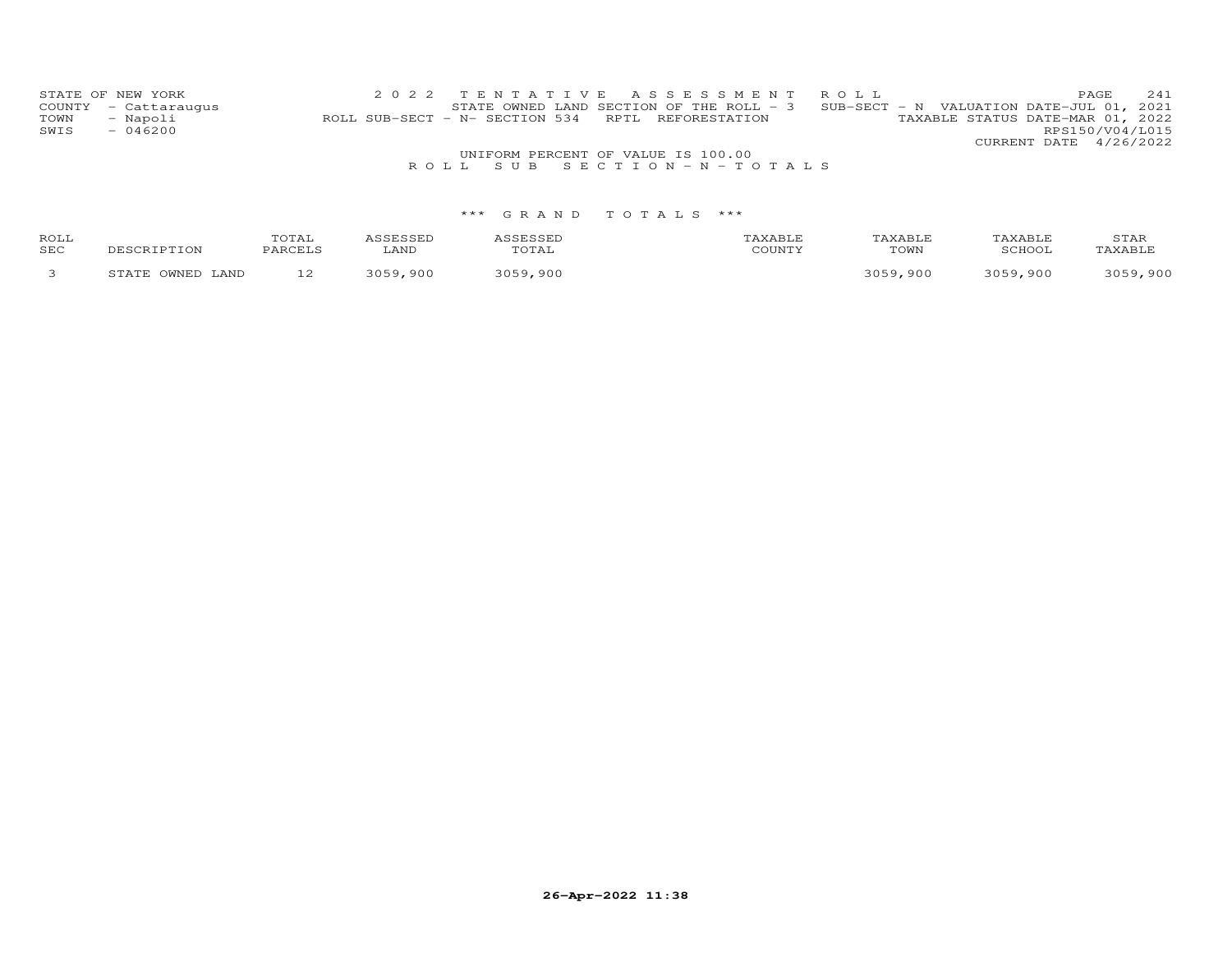| STATE OF NEW YORK<br>COUNTY<br>- Cattaraugus<br>TOWN<br>- Napoli<br>$-046200$<br>SWIS | 2022 TENTATIVE ASSESSMENT ROLL<br>ROLL SUB-SECT - Y- SECTION 545 | PROPERTY LOCATION SEQUENCE<br>UNIFORM PERCENT OF VALUE IS 100.00<br>UNIFORM PERCENT OF VALUE IS 100.00 |                  | RPTL TRANSITION ASSESSMENTS    | STATE OWNED LAND SECTION OF THE ROLL - 3 SUB-SECT - Y VALUATION DATE-JUL 01, 2021<br>TAXABLE STATUS DATE-MAR 01, 2022 |          | 242<br>PAGE        |
|---------------------------------------------------------------------------------------|------------------------------------------------------------------|--------------------------------------------------------------------------------------------------------|------------------|--------------------------------|-----------------------------------------------------------------------------------------------------------------------|----------|--------------------|
| TAX MAP PARCEL NUMBER                                                                 | PROPERTY LOCATION & CLASS                                        | ASSESSMENT                                                                                             |                  |                                | EXEMPTION CODE------------------COUNTY-------TOWN------SCHOOL                                                         |          |                    |
| CURRENT OWNERS NAME                                                                   | SCHOOL DISTRICT                                                  | LAND                                                                                                   |                  | TAX DESCRIPTION                | TAXABLE VALUE                                                                                                         |          |                    |
| CURRENT OWNERS ADDRESS                                                                | PARCEL SIZE/GRID COORD                                           | TOTAL                                                                                                  |                  | SPECIAL DISTRICTS              |                                                                                                                       |          | ACCOUNT NO.        |
|                                                                                       |                                                                  |                                                                                                        |                  |                                |                                                                                                                       |          |                    |
| $333.000 - 62 - 2$                                                                    | Transition Assessment                                            |                                                                                                        | TOWN TAXBL 50005 |                                | 454,870                                                                                                               | $\Omega$ | 8000002<br>454,870 |
| State Of New York                                                                     | 993 Transition t<br>Illegal School 040404                        | $\Omega$                                                                                               |                  | COUNTY TAXABLE VALUE           | - 0                                                                                                                   |          |                    |
| Attn: County Treasurer                                                                | town transition assmt                                            | 454,870                                                                                                | TOWN             | TAXABLE VALUE                  | 454,870                                                                                                               |          |                    |
| Cattaraugus County                                                                    | ACRES 0.01                                                       |                                                                                                        |                  | SCHOOL TAXABLE VALUE           | $\Omega$                                                                                                              |          |                    |
| 303 Court St                                                                          | FULL MARKET VALUE                                                | 454,870                                                                                                | FD620 Fire       |                                | 454,870 TO                                                                                                            |          |                    |
| Little Valley, NY 14755                                                               |                                                                  |                                                                                                        |                  |                                |                                                                                                                       |          |                    |
|                                                                                       |                                                                  |                                                                                                        |                  |                                | ********** 333.000-62-3 ****************                                                                              |          |                    |
|                                                                                       | Transition Assessment                                            |                                                                                                        |                  |                                |                                                                                                                       |          | 8041600            |
| $333.000 - 62 - 3$                                                                    | 993 Transition t                                                 |                                                                                                        | SCHL TAXBL 50001 |                                | 1182,590                                                                                                              | 1182,590 | $\Omega$           |
| State Of New York                                                                     | Salamanca Centr 041600                                           |                                                                                                        |                  | 0 COUNTY TAXABLE VALUE         |                                                                                                                       |          |                    |
| Attn: County Treasurer                                                                | school transition assmet                                         | 1182,590                                                                                               | TOWN             | TAXABLE VALUE                  |                                                                                                                       |          |                    |
| Cattaraugus County                                                                    | FULL MARKET VALUE                                                | 1182,590                                                                                               |                  | SCHOOL TAXABLE VALUE           | 1182,590                                                                                                              |          |                    |
| 303 Court St                                                                          |                                                                  |                                                                                                        |                  |                                |                                                                                                                       |          |                    |
| Little Valley, NY 14755                                                               |                                                                  |                                                                                                        |                  |                                |                                                                                                                       |          |                    |
| ****************************                                                          |                                                                  |                                                                                                        |                  |                                |                                                                                                                       |          |                    |
|                                                                                       | Transition Assessment                                            |                                                                                                        |                  |                                |                                                                                                                       |          | 8047601            |
| $333.000 - 62 - 4$                                                                    | 993 Transition t                                                 |                                                                                                        | SCHL TAXBL 50001 |                                | 119,200                                                                                                               | 119,200  |                    |
| State Of New York                                                                     | Randolph Centra 047601                                           | $\Omega$                                                                                               |                  | COUNTY TAXABLE VALUE           |                                                                                                                       |          |                    |
| Attn: County Treasurer<br>Cattaraugus County                                          | school transition assmt<br>ACRES<br>0.01                         | 119,200                                                                                                | TOWN<br>SCHOOL   | TAXABLE VALUE<br>TAXABLE VALUE | 119,200                                                                                                               |          |                    |
| 303 Court St                                                                          | FULL MARKET VALUE                                                | 119,200                                                                                                |                  |                                |                                                                                                                       |          |                    |
| Little Valley, NY 14755                                                               |                                                                  |                                                                                                        |                  |                                |                                                                                                                       |          |                    |
|                                                                                       |                                                                  |                                                                                                        |                  |                                |                                                                                                                       |          |                    |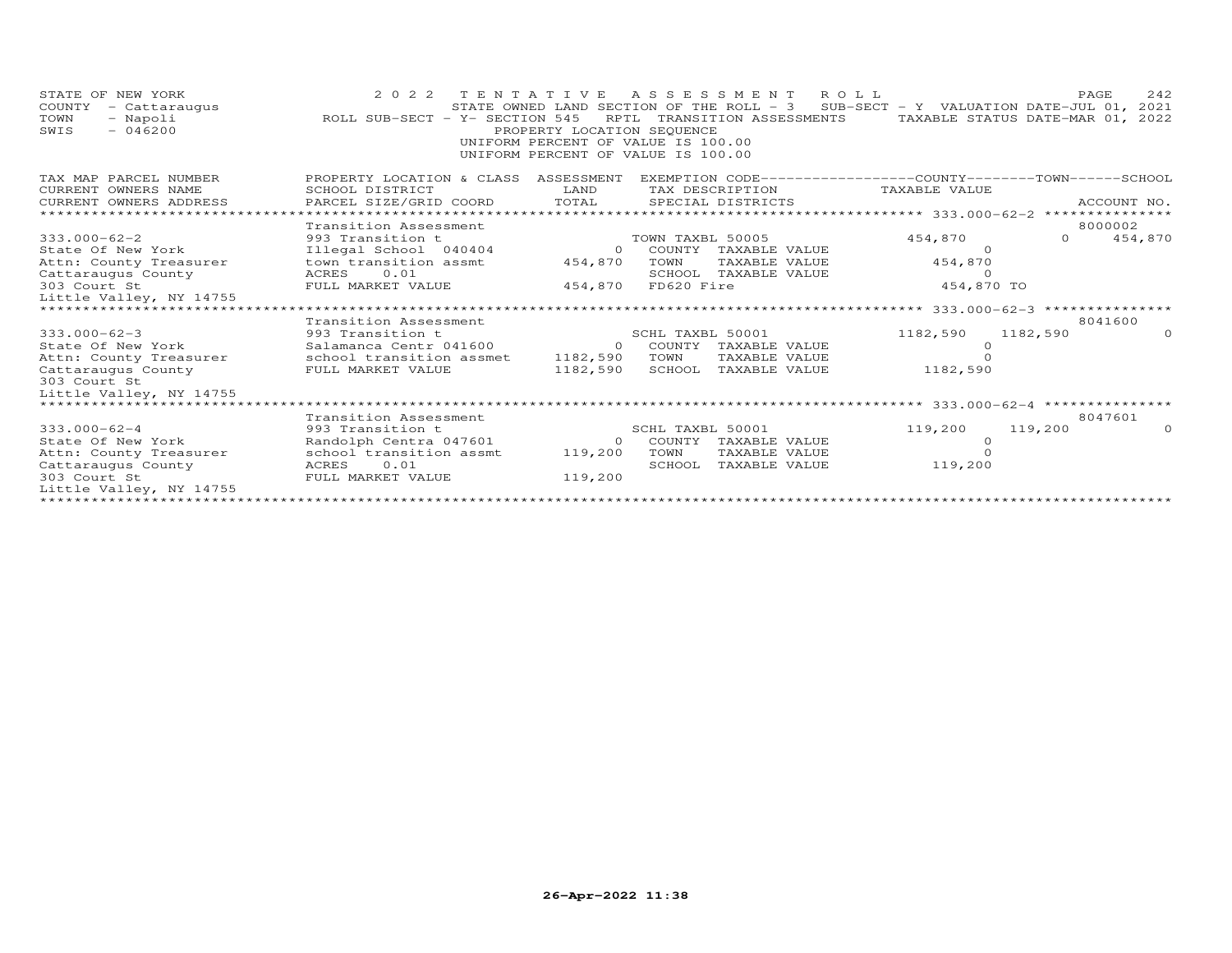|              | STATE OF NEW YORK        |                  | 2022<br>T E N<br><u>т</u>      | V<br>E<br>A S                                    | S E S<br>S M E N       | R O L L  |               | PAGE<br>243                                         |
|--------------|--------------------------|------------------|--------------------------------|--------------------------------------------------|------------------------|----------|---------------|-----------------------------------------------------|
| COUNTY       | - Cattaraugus            |                  | ROLL SUB-SECT - Y- SECTION 545 | STATE OWNED LAND SECTION OF THE ROLL - 3<br>RPTL | TRANSITION ASSESSMENTS |          |               | SUB-SECT - Y VALUATION DATE-JUL 01, 2021            |
| TOWN<br>SWIS | - Napoli<br>$-046200$    |                  |                                |                                                  |                        |          |               | TAXABLE STATUS DATE-MAR 01, 2022<br>RPS150/V04/L015 |
|              |                          |                  |                                |                                                  |                        |          |               | CURRENT DATE<br>4/26/2022                           |
|              |                          |                  |                                | UNIFORM PERCENT OF VALUE IS 100.00               |                        |          |               |                                                     |
|              |                          |                  | ROLL.<br>S U B                 |                                                  | SECTION - Y - TOTALS   |          |               |                                                     |
|              |                          |                  |                                |                                                  |                        |          |               |                                                     |
|              |                          |                  |                                |                                                  |                        |          |               |                                                     |
|              |                          |                  |                                |                                                  |                        |          |               |                                                     |
|              |                          | ***              | SPECIAL                        | DISTRICT                                         | SUMMARY ***            |          |               |                                                     |
|              | TOTAL                    | <b>EXTENSION</b> | <b>EXTENSION</b>               | AD VALOREM                                       | <b>EXEMPT</b>          | TAXABLE  |               |                                                     |
| CODE         | DISTRICT NAME<br>PARCELS | TYPE             | VALUE                          | VALUE                                            | <b>AMOUNT</b>          | VALUE    |               |                                                     |
|              |                          |                  |                                |                                                  |                        |          |               |                                                     |
| FD620 Fire   |                          | 1 TOTAL          |                                | 454,870                                          |                        | 454,870  |               |                                                     |
|              |                          |                  |                                |                                                  |                        |          |               |                                                     |
|              |                          |                  |                                |                                                  |                        |          |               |                                                     |
|              |                          | ***              | S C H O O L                    | DISTRICT                                         | SUMMARY ***            |          |               |                                                     |
|              |                          |                  |                                |                                                  |                        |          |               |                                                     |
|              |                          | TOTAL            | ASSESSED                       | ASSESSED                                         | <b>EXEMPT</b>          | TOTAL    | STAR          | STAR                                                |
| CODE         | DISTRICT NAME            | PARCELS          | LAND                           | TOTAL                                            | <b>AMOUNT</b>          | TAXABLE  | <b>AMOUNT</b> | TAXABLE                                             |
|              |                          |                  |                                |                                                  |                        |          |               |                                                     |
| 040404       | Illegal School           |                  |                                | 454,870                                          | 454,870                |          |               |                                                     |
| 041600       | Salamanca Central        |                  |                                | 1182,590                                         |                        | 1182,590 |               | 1182,590                                            |
| 047601       | Randolph Central         |                  |                                | 119,200                                          |                        | 119,200  |               | 119,200                                             |
|              | SUB-TOTAL                | 3                |                                | 1756,660                                         | 454,870                | 1301,790 |               | 1301,790                                            |
|              |                          |                  |                                |                                                  |                        |          |               |                                                     |
|              |                          |                  |                                |                                                  |                        |          |               |                                                     |
|              | TOTAL                    | 3                |                                | 1756,660                                         | 454,870                | 1301,790 |               | 1301,790                                            |

# \*\*\* S Y S T E M C O D E S S U M M A R Y \*\*\*

| CODE  | DESCRIPTION | TOTAL<br>PARCELS | COUNTY   | TOWN     | SCHOOL  |
|-------|-------------|------------------|----------|----------|---------|
| 50001 | SCHL TAXBL  |                  | 1301,790 | 1301,790 |         |
| 50005 | TOWN TAXBL  |                  | 454,870  |          | 454,870 |
|       | тотаь       |                  | 1756,660 | 1301,790 | 454,870 |

## \*\*\* E X E M P T I O N S U M M A R Y \*\*\*

## NO EXEMPTIONS AT THIS LEVEL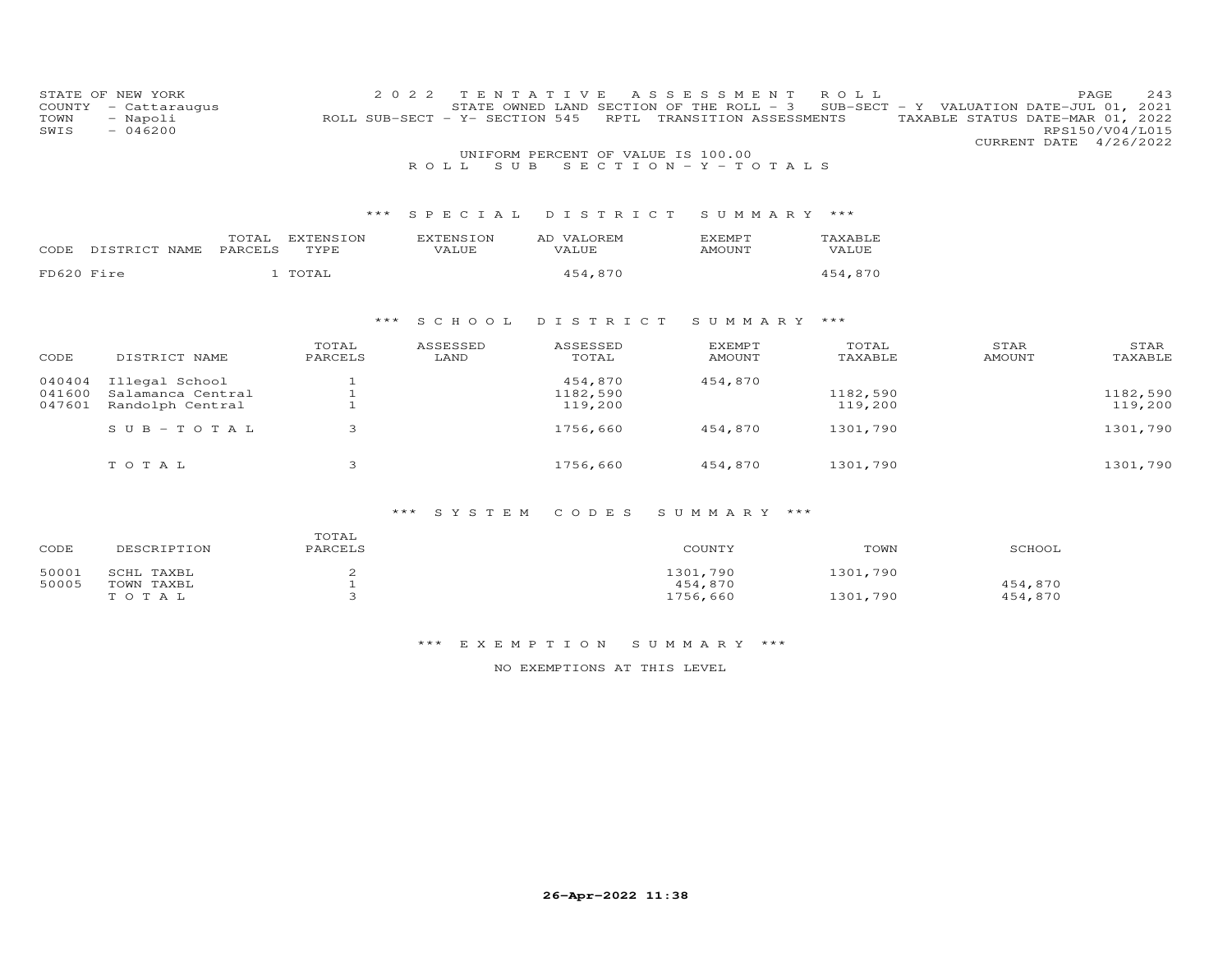|      | STATE OF NEW YORK    |                                                            |  |  |                                    |  | 2022 TENTATIVE ASSESSMENT ROLL                                                      |                                  |                        | PAGE. | 2.44            |  |
|------|----------------------|------------------------------------------------------------|--|--|------------------------------------|--|-------------------------------------------------------------------------------------|----------------------------------|------------------------|-------|-----------------|--|
|      | COUNTY - Cattaraugus |                                                            |  |  |                                    |  | STATE OWNED LAND SECTION OF THE ROLL - $3$ SUB-SECT - Y VALUATION DATE-JUL 01, 2021 |                                  |                        |       |                 |  |
| TOWN | - Napoli             | ROLL SUB-SECT - Y- SECTION 545 RPTL TRANSITION ASSESSMENTS |  |  |                                    |  |                                                                                     | TAXABLE STATUS DATE-MAR 01, 2022 |                        |       |                 |  |
| SWIS | $-046200$            |                                                            |  |  |                                    |  |                                                                                     |                                  |                        |       | RPS150/V04/L015 |  |
|      |                      |                                                            |  |  |                                    |  |                                                                                     |                                  | CURRENT DATE 4/26/2022 |       |                 |  |
|      |                      |                                                            |  |  | UNIFORM PERCENT OF VALUE IS 100.00 |  |                                                                                     |                                  |                        |       |                 |  |
|      |                      |                                                            |  |  | ROLL SUB SECTION-Y-TOTALS          |  |                                                                                     |                                  |                        |       |                 |  |

| ROLL<br>SEC | ותר דפד פרא<br>.                   | $T$ $\cap$ $T$ $\geq$ $T$<br>UIAL | LAND | TOTAL   | TAXABLF<br>TOWN | COHOO.  | STAR<br>AVART       |
|-------------|------------------------------------|-----------------------------------|------|---------|-----------------|---------|---------------------|
|             | ח הזרגזר<br>LAND<br>, <del>.</del> |                                   |      | 756.660 | .870            | 301,790 | 790<br>$30^{\circ}$ |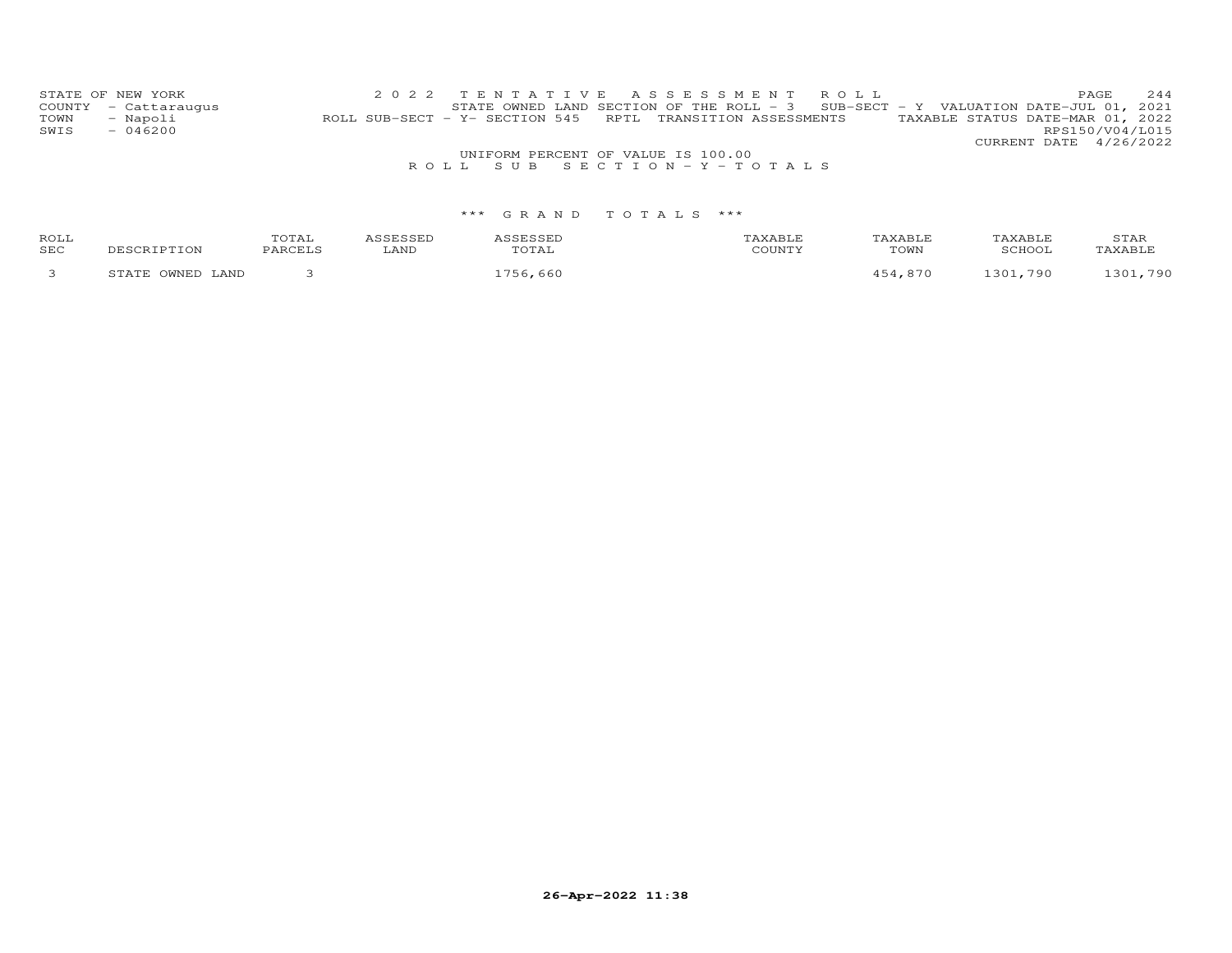| STATE OF NEW YORK<br>COUNTY<br>- Cattaraugus<br>TOWN<br>- Napoli<br>$-046200$<br>SWIS |                                                                            |                                           | 2 0 2 2                       | TENTATIVE<br>STATE OWNED LAND SECTION OF THE ROLL - 3<br>UNIFORM PERCENT OF VALUE IS 100.00 | A S S E S S M E N T             | ROLL                           | VALUATION DATE-JUL 01, 2021<br>TAXABLE STATUS DATE-MAR 01, 2022<br>CURRENT DATE 4/26/2022 | PAGE<br>245<br>RPS150/V04/L015 |
|---------------------------------------------------------------------------------------|----------------------------------------------------------------------------|-------------------------------------------|-------------------------------|---------------------------------------------------------------------------------------------|---------------------------------|--------------------------------|-------------------------------------------------------------------------------------------|--------------------------------|
|                                                                                       |                                                                            |                                           | ROLL                          | SECTION                                                                                     | TOTALS                          |                                |                                                                                           |                                |
|                                                                                       |                                                                            |                                           |                               |                                                                                             |                                 |                                |                                                                                           |                                |
|                                                                                       |                                                                            | $***$                                     | SPECIAL                       | DISTRICT                                                                                    | SUMMARY ***                     |                                |                                                                                           |                                |
| CODE                                                                                  | TOTAL<br>PARCELS<br>DISTRICT NAME                                          | EXTENSION<br>TYPE                         | <b>EXTENSION</b><br>VALUE     | AD VALOREM<br>VALUE                                                                         | <b>EXEMPT</b><br><b>AMOUNT</b>  | TAXABLE<br>VALUE               |                                                                                           |                                |
| FD620 Fire                                                                            |                                                                            | 13 TOTAL                                  |                               | 3514,770                                                                                    |                                 | 3514,770                       |                                                                                           |                                |
|                                                                                       |                                                                            | $***$                                     | S C H O O L                   | DISTRICT                                                                                    | SUMMARY ***                     |                                |                                                                                           |                                |
| CODE                                                                                  | DISTRICT NAME                                                              | TOTAL<br>PARCELS                          | ASSESSED<br>LAND              | ASSESSED<br>TOTAL                                                                           | <b>EXEMPT</b><br><b>AMOUNT</b>  | TOTAL<br>TAXABLE               | STAR<br><b>AMOUNT</b>                                                                     | STAR<br>TAXABLE                |
| 040404<br>041600<br>046402<br>047601                                                  | Illegal School<br>Salamanca Central<br>Catt-LV Central<br>Randolph Central | $\mathbf{1}$<br>$7\phantom{.0}$<br>2<br>6 | 2167,800<br>89,400<br>802,700 | 454,870<br>3350,390<br>102,660<br>921,900                                                   | 454,870                         | 3350,390<br>102,660<br>921,900 |                                                                                           | 3350,390<br>102,660<br>921,900 |
|                                                                                       | $S \cup B - TO T A L$                                                      | 16                                        | 3059,900                      | 4829,820                                                                                    | 454,870                         | 4374,950                       |                                                                                           | 4374,950                       |
|                                                                                       | TOTAL                                                                      | 16                                        | 3059,900                      | 4829,820                                                                                    | 454,870                         | 4374,950                       |                                                                                           | 4374,950                       |
|                                                                                       |                                                                            |                                           | SYSTEM<br>$***$               | CODES                                                                                       | SUMMARY ***                     |                                |                                                                                           |                                |
| CODE                                                                                  | DESCRIPTION                                                                | TOTAL<br>PARCELS                          |                               |                                                                                             | COUNTY                          | TOWN                           | SCHOOL                                                                                    |                                |
| 50001<br>50005                                                                        | SCHL TAXBL<br>TOWN TAXBL<br>TOTAL                                          | 3<br>$\mathbf 1$<br>$\overline{4}$        |                               |                                                                                             | 1315,050<br>454,870<br>1769,920 | 1315,050<br>1315,050           | 454,870<br>454,870                                                                        |                                |
|                                                                                       |                                                                            |                                           | ***<br>EXEMPTION              |                                                                                             | SUMMARY ***                     |                                |                                                                                           |                                |

| CODE            |                   | ፐ∩ፐኋ<br>PARCELS              | COUNTY                   | TOWN | $'$ $\cap$ $\cup$ $\cap$ $\cap$ |
|-----------------|-------------------|------------------------------|--------------------------|------|---------------------------------|
| つつつらつ<br>ے دے د | C TA TE<br>т o т. | $\sim$<br>ᅩᄼ<br>$\sim$<br>-- | 2050<br>,900<br>3059,900 |      |                                 |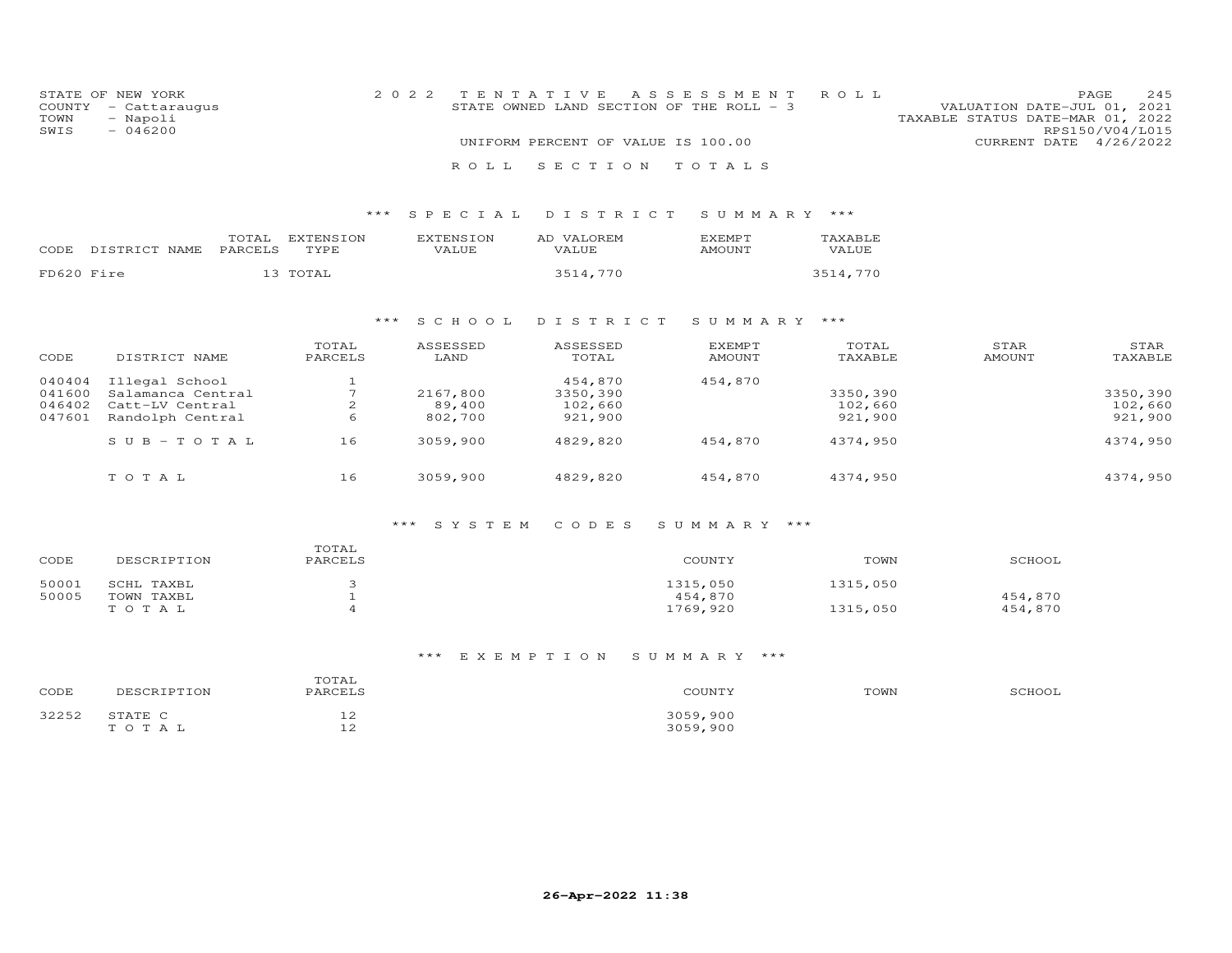| STATE OF NEW YORK<br>COUNTY - Cattaraugus<br>- Napoli<br>TOWN<br>SWIS<br>$-046200$ | 2022 TENTATIVE ASSESSMENT ROLL<br>STATE OWNED LAND SECTION OF THE ROLL - 3 | 246<br>PAGE<br>VALUATION DATE-JUL 01, 2021<br>TAXABLE STATUS DATE-MAR 01, 2022<br>RPS150/V04/L015 |                        |  |
|------------------------------------------------------------------------------------|----------------------------------------------------------------------------|---------------------------------------------------------------------------------------------------|------------------------|--|
|                                                                                    | UNIFORM PERCENT OF VALUE IS 100.00                                         |                                                                                                   | CURRENT DATE 4/26/2022 |  |
|                                                                                    | ROLL SECTION TOTALS                                                        |                                                                                                   |                        |  |

| ROLL<br>SEC | DESCRIPTION            | TOTAL<br>PARCELS | <i><b>\SSESSED</b></i><br>LAND | <i><b>\SSESSED</b></i><br>TOTAL | <b>AXABLE</b><br>COUNTY | <b><i>FAXABLF</i></b><br>TOWN | TAXABLE<br>SCHOOL | STAR<br>TAXABLE |
|-------------|------------------------|------------------|--------------------------------|---------------------------------|-------------------------|-------------------------------|-------------------|-----------------|
|             | OWNED<br>LAND<br>STATE | 16               | 3050<br>900                    | 4829,820                        |                         | 770                           | 374,950           | ,950            |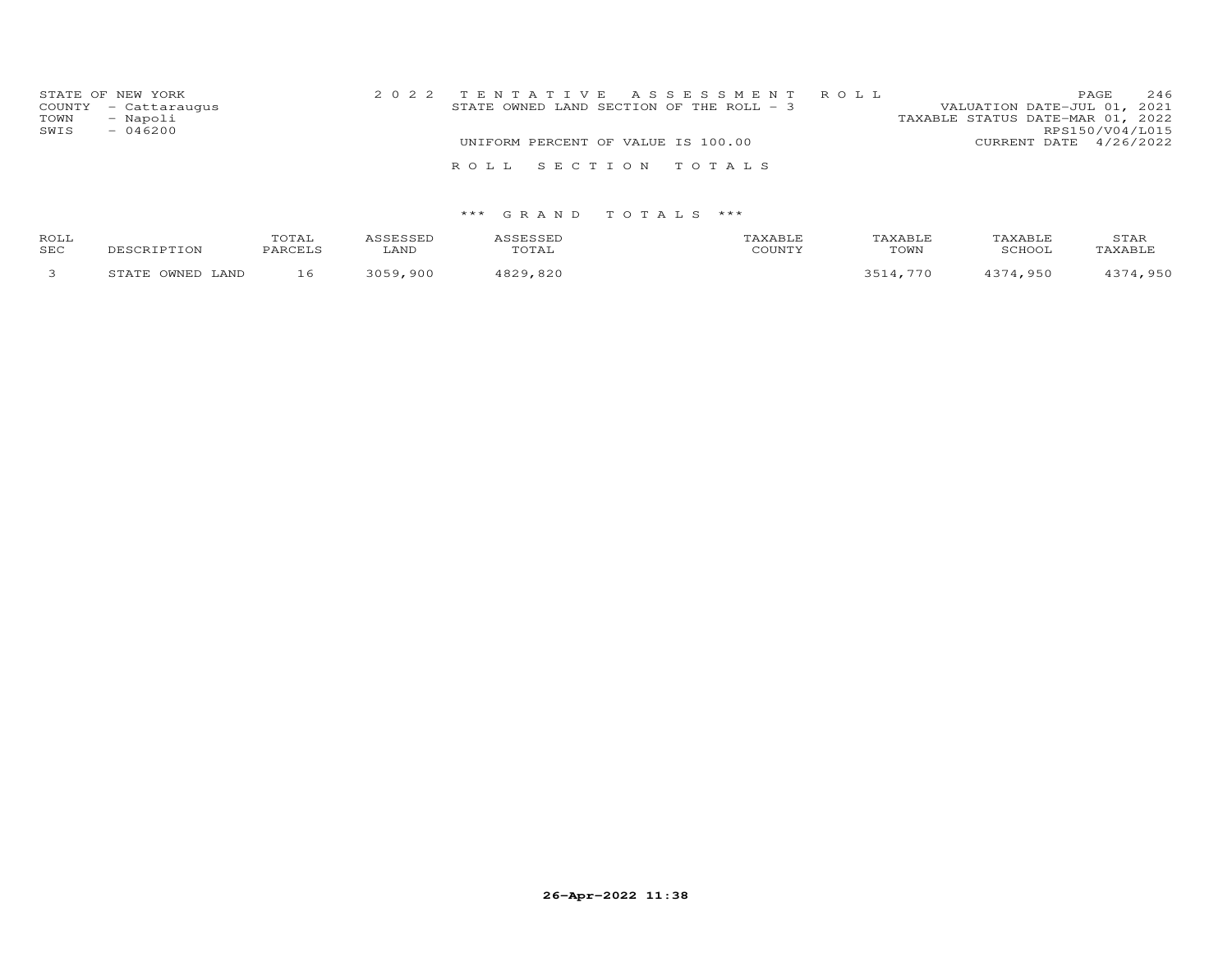|      | STATE OF NEW YORK    | 2022 TENTATIVE ASSESSMENT ROLL            | 2.47<br>PAGE.                    |
|------|----------------------|-------------------------------------------|----------------------------------|
|      | COUNTY - Cattaraugus | SPECIAL FRANCHISE SECTION OF THE ROLL - 5 | VALUATION DATE-JUL 01, 2021      |
| TOWN | - Napoli             | PROPERTY LOCATION SEQUENCE                | TAXABLE STATUS DATE-MAR 01, 2022 |
| SWIS | $-046200$            | UNIFORM PERCENT OF VALUE IS 100.00        |                                  |

| TAX MAP PARCEL NUMBER        | PROPERTY LOCATION & CLASS |                |                       | ASSESSMENT EXEMPTION CODE-----------------COUNTY-------TOWN------SCHOOL |             |
|------------------------------|---------------------------|----------------|-----------------------|-------------------------------------------------------------------------|-------------|
| CURRENT OWNERS NAME          | SCHOOL DISTRICT           | LAND           | TAX DESCRIPTION       | TAXABLE VALUE                                                           |             |
| CURRENT OWNERS ADDRESS       | PARCEL SIZE/GRID COORD    | TOTAL          | SPECIAL DISTRICTS     |                                                                         | ACCOUNT NO. |
| ************************     |                           |                |                       |                                                                         |             |
|                              | Special Franchise         |                |                       |                                                                         | 1945        |
| 562.000-9909-629             | 866 Telephone             |                | COUNTY TAXABLE VALUE  | 2,926                                                                   |             |
| Windstream New York Inc      | Catt-LV Central 046402    | $\Omega$       | TAXABLE VALUE<br>TOWN | 2,926                                                                   |             |
| c/o Duff & Phelps            | Napoli Town               | 2,926          | SCHOOL TAXABLE VALUE  | 2,926                                                                   |             |
| PO Box 2629                  | $0.0700 -$ Little Valley  |                | FD620 Fire            | 2,926 TO                                                                |             |
| Addison, TX 75001            | FULL MARKET VALUE         | 2,926          | WS620 Watershed       | 585 TO                                                                  |             |
|                              |                           |                |                       |                                                                         |             |
|                              | Special Franchise         |                |                       |                                                                         | 1946        |
| 562.000-9909-631.900         | 866 Telephone             |                | COUNTY TAXABLE VALUE  | 25,019                                                                  |             |
| Verizon New York Inc         | Catt-LV Central 046402    | $\circ$        | TOWN<br>TAXABLE VALUE | 25,019                                                                  |             |
| Duff & Phelps                | Napoli Town               | 25,019         | SCHOOL TAXABLE VALUE  | 25,019                                                                  |             |
| PO Box 2749                  | 0.6700 - Little Valley    |                | FD620 Fire            | 25,019 TO                                                               |             |
| Addison, TX 75001            | FULL MARKET VALUE         | 25,019         |                       |                                                                         |             |
|                              |                           |                |                       |                                                                         |             |
|                              | Special Franchise         |                |                       |                                                                         | 1835        |
| 562.000-9913-123.700         | 861 Elec & gas            |                | COUNTY TAXABLE VALUE  | 1,515                                                                   |             |
| National Fuel Gas Dist       | Randolph Centra 047601    | $\circ$        | TOWN<br>TAXABLE VALUE | 1,515                                                                   |             |
| Real Property Taxz Dept      | Naopli Town               | 1,515          | SCHOOL TAXABLE VALUE  | 1,515                                                                   |             |
| 6363 Main St                 | $1.0000 - Random$         |                | FD620 Fire            | 1,515 TO                                                                |             |
| Buffalo, NY 14221-5887       | FULL MARKET VALUE         | 1,515          | WS620 Watershed       | 303 TO                                                                  |             |
| ***********************      | **********************    |                |                       |                                                                         |             |
|                              | Special Franchise         |                |                       |                                                                         | 2438        |
| 562.000-9913-123.800         | 867 Misc franchs          |                | COUNTY TAXABLE VALUE  | 234,376                                                                 |             |
| First Light Fiber, Inc.      | Randolph Centra 047601    | $\circ$        | TOWN<br>TAXABLE VALUE | 234,376                                                                 |             |
| 41 State St Ste 1001         |                           | 234,376        | SCHOOL TAXABLE VALUE  | 234,376                                                                 |             |
| Albany, NY 12207             | FULL MARKET VALUE         | 234,376        | FD620 Fire            | 234,376 TO                                                              |             |
|                              |                           |                | WS620 Watershed       | 234,376 TO                                                              |             |
|                              |                           |                |                       |                                                                         |             |
|                              | Special Franchise         |                |                       |                                                                         | 1833        |
| 562.000-9913-131.600         | 861 Elec & gas            |                | COUNTY TAXABLE VALUE  | 146,181                                                                 |             |
| Nys Electric & Gas Corp      | Randolph Centra 047601    | $\overline{O}$ | TOWN<br>TAXABLE VALUE | 146,181                                                                 |             |
| Utility Shared Srv Loc       | Napoli Town               | 146,181        | SCHOOL TAXABLE VALUE  | 146,181                                                                 |             |
| Freeport Bldg                | $1.0000 - Random$         |                | FD620 Fire            | 146,181 TO                                                              |             |
| 70 Farm View Dr              | FULL MARKET VALUE         | 146,181        | WS620 Watershed       | 87,709 TO                                                               |             |
| New Gloucester, ME 04260     |                           |                |                       |                                                                         |             |
| **************************** |                           |                |                       |                                                                         |             |
|                              | Special Franchise         |                |                       |                                                                         | 1834        |
| 562.000-9913-132.350         | 861 Elec & gas            |                | COUNTY TAXABLE VALUE  | 3,843                                                                   |             |
| Niagara Mohawk Power Corp    | Randolph Centra 047601    | $\Omega$       | TAXABLE VALUE<br>TOWN | 3,843                                                                   |             |
| 300 Erie Blvd West           | Napoli Town               | 3,843          | SCHOOL TAXABLE VALUE  | 3,843                                                                   |             |
| Syracuse, NY 13202           | $1.0000 - Random$         |                | FD620 Fire            | 3,843 TO                                                                |             |
|                              | FULL MARKET VALUE         | 3,843          |                       |                                                                         |             |
|                              |                           |                |                       |                                                                         |             |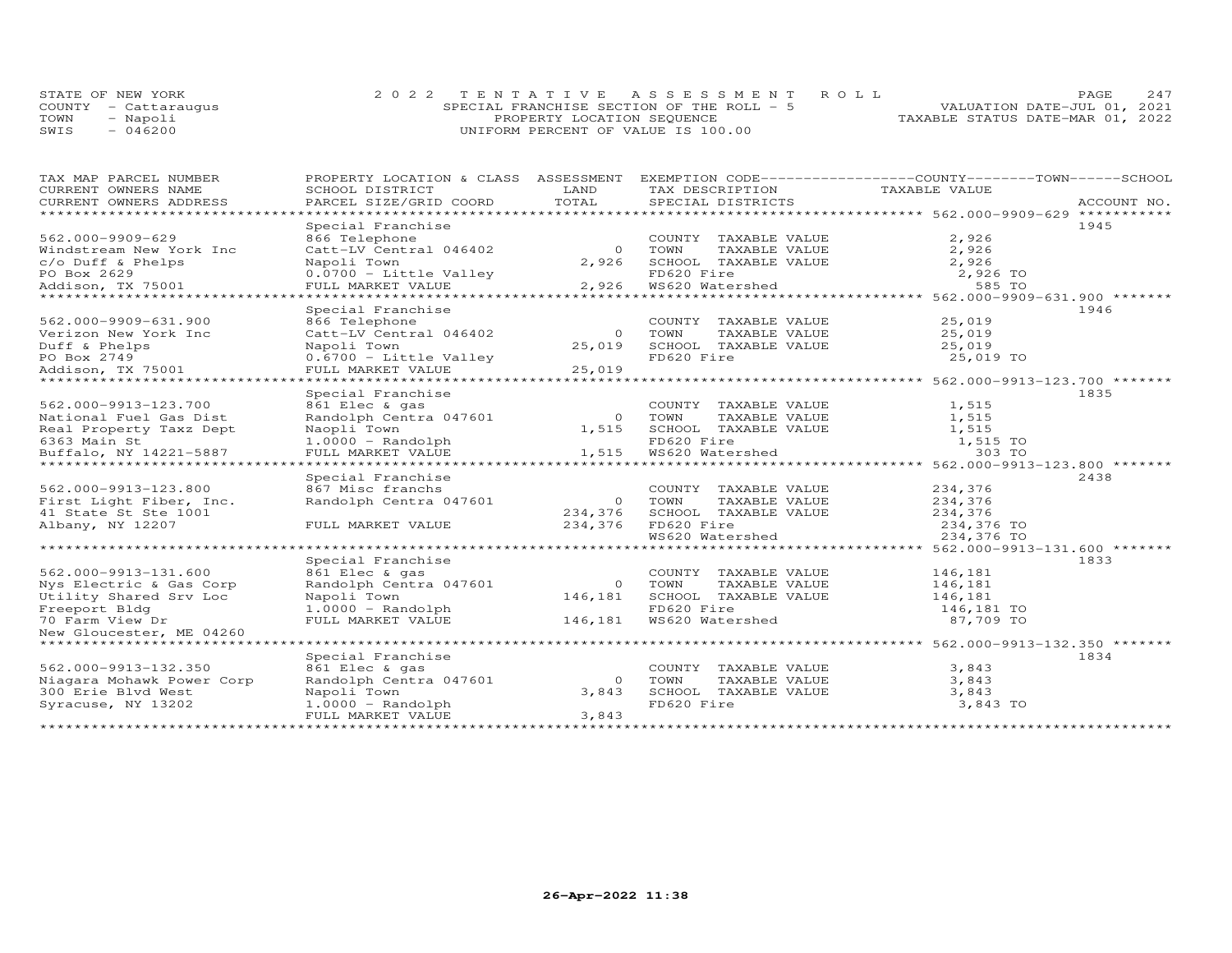|      | STATE OF NEW YORK    | 2022 TENTATIVE ASSESSMENT ROLL             | PAGE.                            | 248 |
|------|----------------------|--------------------------------------------|----------------------------------|-----|
|      | COUNTY - Cattaraugus | SPECIAL FRANCHISE SECTION OF THE ROLL $-5$ | VALUATION DATE-JUL 01, 2021      |     |
| TOWN | - Napoli             | PROPERTY LOCATION SEOUENCE                 | TAXABLE STATUS DATE-MAR 01, 2022 |     |
| SWIS | 046200               | UNIFORM PERCENT OF VALUE IS 100.00         |                                  |     |

| TAX MAP PARCEL NUMBER   | PROPERTY LOCATION & CLASS | ASSESSMENT | EXEMPTION CODE-----------------COUNTY-------TOWN------SCHOOL |                                    |             |
|-------------------------|---------------------------|------------|--------------------------------------------------------------|------------------------------------|-------------|
| CURRENT OWNERS NAME     | SCHOOL DISTRICT           | LAND       | TAX DESCRIPTION                                              | TAXABLE VALUE                      |             |
| CURRENT OWNERS ADDRESS  | PARCEL SIZE/GRID COORD    | TOTAL      | SPECIAL DISTRICTS                                            |                                    | ACCOUNT NO. |
|                         |                           |            |                                                              |                                    | *********** |
|                         | Special Franchise         |            |                                                              |                                    | 1836        |
| 562.000-9913-629        | 866 Telephone             |            | TAXABLE VALUE<br>COUNTY                                      | 38,877                             |             |
| Windstream New York Inc | Randolph Centra 047601    | $\circ$    | TOWN<br>TAXABLE VALUE                                        | 38,877                             |             |
| PO Box 260888           | Naopli Town               | 38,877     | SCHOOL<br>TAXABLE VALUE                                      | 38,877                             |             |
| Plano, TX 75026         | $0.9300 - Random$         |            | FD620 Fire                                                   | 38,877 TO                          |             |
|                         | FULL MARKET VALUE         | 38,877     | WS620 Watershed                                              | 7,775 TO                           |             |
|                         |                           |            | ********************************                             | $562.000 - 9913 - 631.900$ ******* |             |
|                         | Special Franchise         |            |                                                              |                                    | 1837        |
| 562.000-9913-631.900    | 866 Telephone             |            | COUNTY<br>TAXABLE VALUE                                      | 12,324                             |             |
| Verizon New York Inc    | Randolph Centra 047601    | $\circ$    | TAXABLE VALUE<br>TOWN                                        | 12,324                             |             |
| Duff & Phelps           | Napoli Town               | 12,324     | SCHOOL<br>TAXABLE VALUE                                      | 12,324                             |             |
| PO Box 2749             | $0.3300 - Random$         |            | FD620 Fire                                                   | 12,324 TO                          |             |
| Addison, TX 75001       | FULL MARKET VALUE         | 12,324     |                                                              |                                    |             |
|                         |                           |            |                                                              |                                    |             |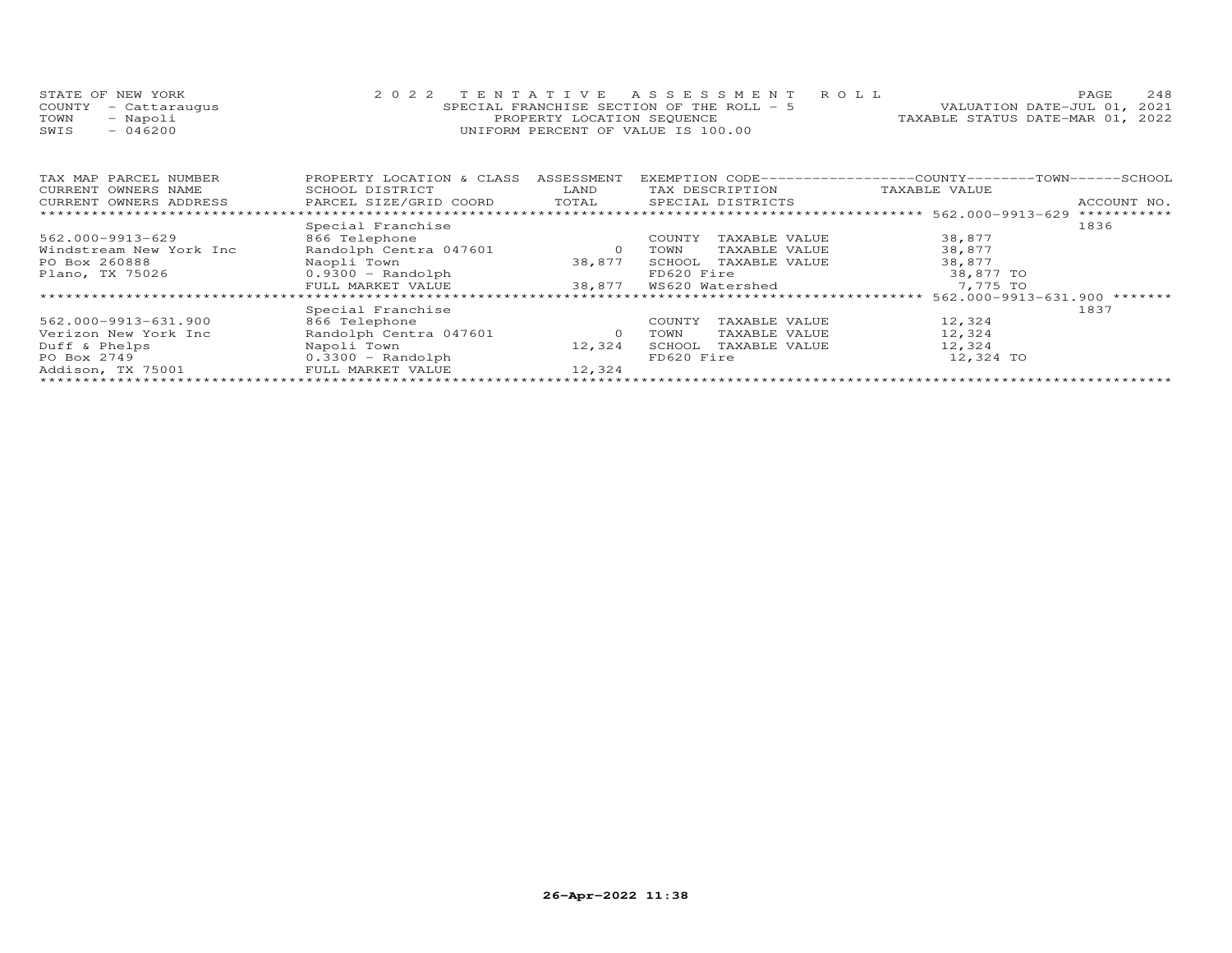| COUNTY<br>TOWN<br>SWIS | STATE OF NEW YORK<br>- Cattaraugus<br>- Napoli<br>$-046200$ |                  |                    | 2 0 2 2 |                    | TENTATIVE<br>SPECIAL FRANCHISE SECTION OF THE ROLL - 5<br>UNIFORM PERCENT OF VALUE IS 100.00 | A S S E S S M E N T             | ROLL               |                       | 249<br>PAGE<br>VALUATION DATE-JUL 01, 2021<br>TAXABLE STATUS DATE-MAR 01, 2022<br>RPS150/V04/L015<br>CURRENT DATE 4/26/2022 |
|------------------------|-------------------------------------------------------------|------------------|--------------------|---------|--------------------|----------------------------------------------------------------------------------------------|---------------------------------|--------------------|-----------------------|-----------------------------------------------------------------------------------------------------------------------------|
|                        |                                                             |                  |                    |         | ROLL.<br>S U B     |                                                                                              | $S E C T I O N - - T O T A L S$ |                    |                       |                                                                                                                             |
|                        |                                                             |                  |                    | ***     |                    |                                                                                              |                                 |                    |                       |                                                                                                                             |
|                        |                                                             |                  |                    |         | SPECIAL            | DISTRICT                                                                                     | SUMMARY ***                     |                    |                       |                                                                                                                             |
|                        | CODE DISTRICT NAME                                          | TOTAL<br>PARCELS | EXTENSION<br>TYPE  |         | EXTENSION<br>VALUE | AD VALOREM<br>VALUE                                                                          | EXEMPT<br><b>AMOUNT</b>         | TAXABLE<br>VALUE   |                       |                                                                                                                             |
| FD620 Fire             | WS620 Watershed                                             |                  | 8 TOTAL<br>5 TOTAL |         |                    | 465,061<br>330,748                                                                           |                                 | 465,061<br>330,748 |                       |                                                                                                                             |
|                        |                                                             |                  |                    | ***     | S C H O O L        | DISTRICT                                                                                     | SUMMARY ***                     |                    |                       |                                                                                                                             |
| CODE                   | DISTRICT NAME                                               |                  | TOTAL<br>PARCELS   |         | ASSESSED<br>LAND   | ASSESSED<br>TOTAL                                                                            | <b>EXEMPT</b><br><b>AMOUNT</b>  | TOTAL<br>TAXABLE   | STAR<br><b>AMOUNT</b> | STAR<br>TAXABLE                                                                                                             |
| 046402<br>047601       | Catt-LV Central<br>Randolph Central                         |                  | 2<br>6             |         |                    | 27,945<br>437,116                                                                            |                                 | 27,945<br>437,116  |                       | 27,945<br>437,116                                                                                                           |
|                        | $S$ U B - T O T A L                                         |                  | 8                  |         |                    | 465,061                                                                                      |                                 | 465,061            |                       | 465,061                                                                                                                     |
|                        | TOTAL                                                       |                  | 8                  |         |                    | 465,061                                                                                      |                                 | 465,061            |                       | 465,061                                                                                                                     |

# \*\*\* S Y S T E M C O D E S S U M M A R Y \*\*\*

## NO SYSTEM EXEMPTIONS AT THIS LEVEL

## \*\*\* E X E M P T I O N S U M M A R Y \*\*\*

## NO EXEMPTIONS AT THIS LEVEL

| ROLL<br><b>SEC</b> | DESCRIPTION       | TOTAL<br>PARCELS | ASSESSED<br>LAND | ASSESSED<br>TOTAL | TAXABLE<br>COUNTY | TAXABLE<br>TOWN | TAXABLE<br>SCHOOL | STAR<br>TAXABLE |
|--------------------|-------------------|------------------|------------------|-------------------|-------------------|-----------------|-------------------|-----------------|
|                    | SPECIAL FRANCHISE |                  |                  | 465,061           | 465,061           | 465,061         | 465,061           | 465,061         |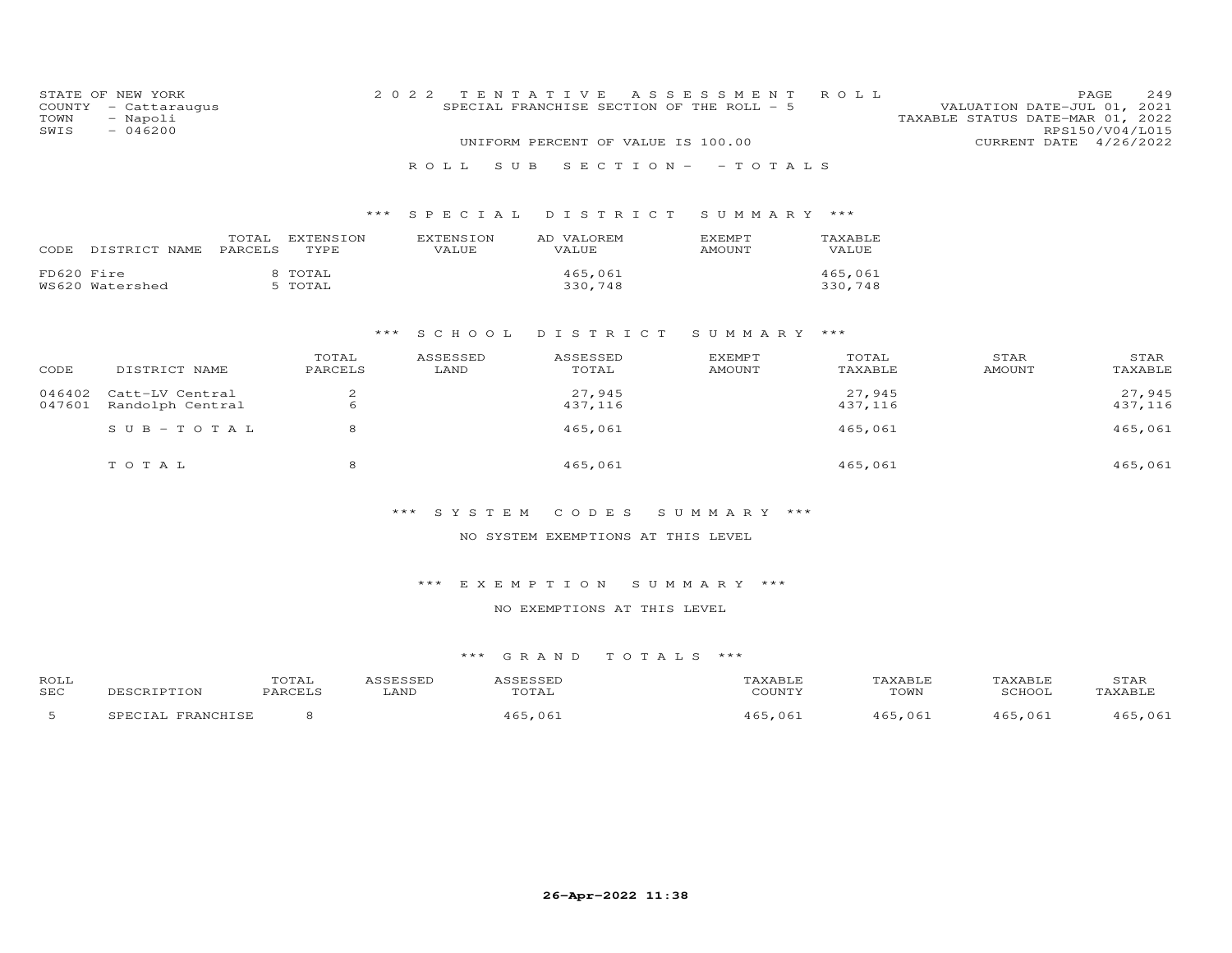|      | STATE OF NEW YORK    | 2022 TENTATIVE ASSESSMENT ROLL            | <b>PAGE</b>                      | 2.50 |
|------|----------------------|-------------------------------------------|----------------------------------|------|
|      | COUNTY - Cattaraugus | SPECIAL FRANCHISE SECTION OF THE ROLL - 5 | VALUATION DATE-JUL 01, 2021      |      |
| TOWN | - Napoli             |                                           | TAXABLE STATUS DATE-MAR 01, 2022 |      |
| SWIS | $-046200$            | UNIFORM PERCENT OF VALUE IS 100.00        | RPS150/V04/L015                  |      |
|      |                      |                                           | CURRENT DATE 4/26/2022           |      |
|      |                      |                                           |                                  |      |

## R O L L S E C T I O N T O T A L S

## \*\*\* S P E C I A L D I S T R I C T S U M M A R Y \*\*\*

| CODE       | DISTRICT NAME PARCELS | TOTAL | EXTENSION<br>TYPE. | EXTENSION<br>VALUE. | AD VALOREM<br><b>VALUE</b> | <b>FXFMPT</b><br>AMOUNT | <b>TAXABLE</b><br>VALUE. |
|------------|-----------------------|-------|--------------------|---------------------|----------------------------|-------------------------|--------------------------|
| FD620 Fire | WS620 Watershed       |       | 8 TOTAL<br>5 TOTAL |                     | 465,061<br>330,748         |                         | 465,061<br>330,748       |

## \*\*\* S C H O O L D I S T R I C T S U M M A R Y \*\*\*

| CODE   | DISTRICT NAME    | TOTAL<br>PARCELS | ASSESSED<br>LAND | ASSESSED<br>TOTAL | <b>EXEMPT</b><br>AMOUNT | TOTAL<br>TAXABLE | STAR<br>AMOUNT | STAR<br>TAXABLE |
|--------|------------------|------------------|------------------|-------------------|-------------------------|------------------|----------------|-----------------|
| 046402 | Catt-LV Central  |                  |                  | 27,945            |                         | 27,945           |                | 27,945          |
| 047601 | Randolph Central | <sub>6</sub>     |                  | 437,116           |                         | 437,116          |                | 437,116         |
|        | $SUB-TOTAL$      |                  |                  | 465,061           |                         | 465,061          |                | 465,061         |
|        | тотаь            |                  |                  | 465,061           |                         | 465,061          |                | 465,061         |

## \*\*\* S Y S T E M C O D E S S U M M A R Y \*\*\*

## NO SYSTEM EXEMPTIONS AT THIS LEVEL

## \*\*\* E X E M P T I O N S U M M A R Y \*\*\*

## NO EXEMPTIONS AT THIS LEVEL

| ROLL<br><b>SEC</b> | U THT<br>PARCE <sup>-</sup> | LAND | -----<br>.<br>$m \wedge m \wedge n$<br>∵A L | CCT1 | .<br>TOWN | 20U <sub>0</sub> | . V 7 D T 1 |
|--------------------|-----------------------------|------|---------------------------------------------|------|-----------|------------------|-------------|
|                    |                             |      |                                             | 061  |           | $06 -$           |             |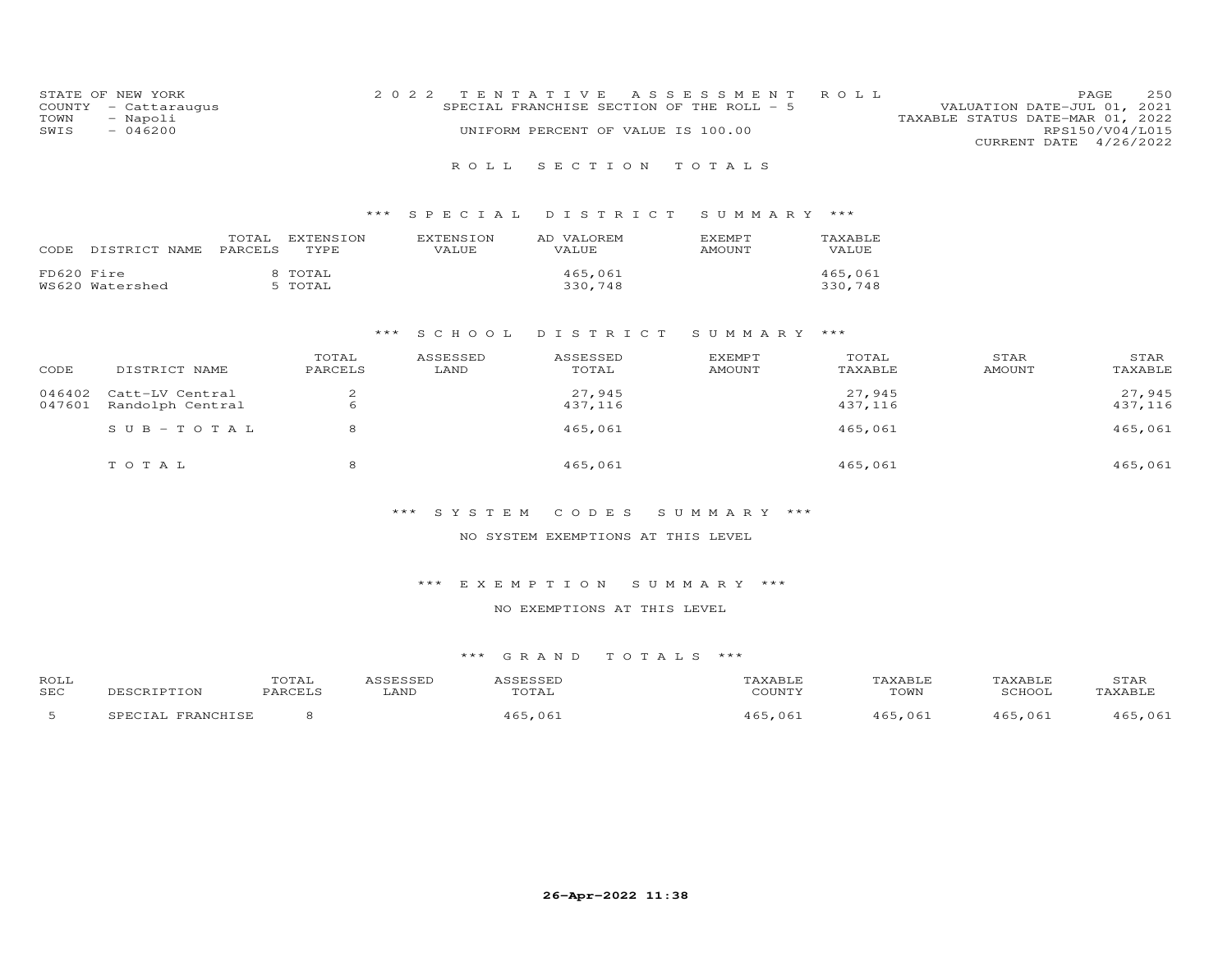|      | STATE OF NEW YORK    | 2022 TENTATIVE ASSESSMENT ROLL         | 251<br>PAGE.                     |
|------|----------------------|----------------------------------------|----------------------------------|
|      | COUNTY - Cattaraugus | UTILITY & R.R. SECTION OF THE ROLL - 6 | VALUATION DATE-JUL 01, 2021      |
| TOWN | - Napoli             | PROPERTY LOCATION SEQUENCE             | TAXABLE STATUS DATE-MAR 01, 2022 |
| SWIS | $-046200$            | UNIFORM PERCENT OF VALUE IS 100.00     |                                  |

| TAX MAP PARCEL NUMBER                         | PROPERTY LOCATION & CLASS ASSESSMENT EXEMPTION CODE----------------COUNTY-------TOWN------SCHOOL |                |                                      |                                                  |             |
|-----------------------------------------------|--------------------------------------------------------------------------------------------------|----------------|--------------------------------------|--------------------------------------------------|-------------|
| CURRENT OWNERS NAME<br>CURRENT OWNERS ADDRESS | SCHOOL DISTRICT<br>PARCEL SIZE/GRID COORD                                                        | LAND<br>TOTAL  | TAX DESCRIPTION<br>SPECIAL DISTRICTS | TAXABLE VALUE                                    |             |
|                                               |                                                                                                  |                |                                      |                                                  | ACCOUNT NO. |
|                                               | Electric Distribution                                                                            |                |                                      |                                                  | 1823        |
| 662.000-9909-126.810/188                      | 882 Elec Trans Imp                                                                               |                | COUNTY TAXABLE VALUE                 | 733,222                                          |             |
| Village Of Little Valley                      | Catt-LV Central 046402                                                                           | 0 TOWN         | TAXABLE VALUE                        | 733, 222                                         |             |
| Municipal Bldg                                | $-03$<br>$-08$<br>00 <sub>o</sub>                                                                |                | 733, 222 SCHOOL TAXABLE VALUE        | 733,222                                          |             |
| Little Valley, NY 14755                       | Poles-2-94 Wire-111 Guy                                                                          |                | FD620 Fire                           | 733,222 TO                                       |             |
|                                               | Light & Power                                                                                    |                |                                      |                                                  |             |
|                                               |                                                                                                  |                |                                      |                                                  |             |
|                                               |                                                                                                  |                |                                      |                                                  |             |
|                                               | Gas Transmission Line                                                                            |                |                                      |                                                  | 2008        |
| 662.000-9909-830.000/200                      | 741 Gas pipeline                                                                                 |                | COUNTY TAXABLE VALUE                 | 1174,528                                         |             |
| EmKey Gathering LLC                           | Catt-LV Central 046402                                                                           |                | 0 TOWN<br>TAXABLE VALUE              | 1174,528                                         |             |
| 558 W 6th St Ste 200                          | 888888                                                                                           | 1174,528       | SCHOOL TAXABLE VALUE                 | 1174,528                                         |             |
| Erie, PA 16507                                | 0.7300 - Little Valley                                                                           |                | FD620 Fire                           | 1174,528 TO                                      |             |
|                                               | Gas transmission line                                                                            |                |                                      |                                                  |             |
|                                               | ACRES<br>0.01                                                                                    |                |                                      |                                                  |             |
|                                               | FULL MARKET VALUE                                                                                | 1174,528       |                                      |                                                  |             |
|                                               |                                                                                                  |                |                                      |                                                  |             |
|                                               | Gas Transmission Line                                                                            |                |                                      |                                                  | 2009        |
| 662.000-9913-830.000/200                      | 741 Gas pipeline                                                                                 |                | COUNTY TAXABLE VALUE                 | 434,414                                          |             |
| Emkey Gathering, LLC                          | Randolph Centra 047601                                                                           | $\overline{O}$ | TOWN<br>TAXABLE VALUE                | 434, 414                                         |             |
| 558 W 6th St Ste 200                          | 888888                                                                                           | 434,414        | SCHOOL TAXABLE VALUE                 | 434,414                                          |             |
| Erie, PA 16507                                | $0.2700 - Random$                                                                                |                | FD620 Fire                           | 434,414 TO                                       |             |
|                                               | Gas Transmission Line                                                                            |                |                                      |                                                  |             |
|                                               | ACRES<br>0.01<br>FULL MARKET VALUE                                                               | 434,414        |                                      |                                                  |             |
|                                               |                                                                                                  |                |                                      |                                                  |             |
|                                               | Outside Plant                                                                                    |                |                                      |                                                  | 1829        |
| 662.000-9909-143.800/188                      | 884 Elec Dist Out                                                                                |                | COUNTY TAXABLE VALUE                 | 36,989                                           |             |
| Steuben Rural Electric Co                     | Catt-LV Central 046402                                                                           | $\overline{O}$ | TOWN<br>TAXABLE VALUE                | 36,989                                           |             |
| 9 Wilson Ave                                  | 888888                                                                                           | 36,989         | SCHOOL TAXABLE VALUE                 | 36,989                                           |             |
| Bath, NY 14810                                | 0.1600 - Little Valley                                                                           |                | FD620 Fire                           | 36,989 TO                                        |             |
|                                               | Total Elec Dist                                                                                  |                | WS620 Watershed                      | 7,398 TO                                         |             |
|                                               | FULL MARKET VALUE                                                                                | 36,989         |                                      |                                                  |             |
|                                               | ***************************                                                                      |                |                                      | ******************* 662.000-9913-123.700/288 *** |             |
|                                               | Outside Plant                                                                                    |                |                                      |                                                  | 1831        |
| 662.000-9913-123.700/288                      | 885 Gas Outside Pla                                                                              |                | COUNTY TAXABLE VALUE 32,077          |                                                  |             |
| National Fuel Gas Dist                        | Randolph Centra 047601                                                                           | $\circ$        | TOWN<br>TAXABLE VALUE                | 32,077                                           |             |
| Real Property Tax Dept                        | 888888                                                                                           | 32,077         | SCHOOL TAXABLE VALUE                 | 32,077                                           |             |
| 6363 Main St                                  | $1.0000 - Random$                                                                                |                | FD620 Fire                           | 32,077 TO                                        |             |
| Williamsville, NY 14221-5887                  | Total Gas Dist                                                                                   |                | WS620 Watershed                      | 6,415 TO                                         |             |
|                                               | FULL MARKET VALUE                                                                                | 32,077         |                                      |                                                  |             |
|                                               |                                                                                                  |                |                                      |                                                  |             |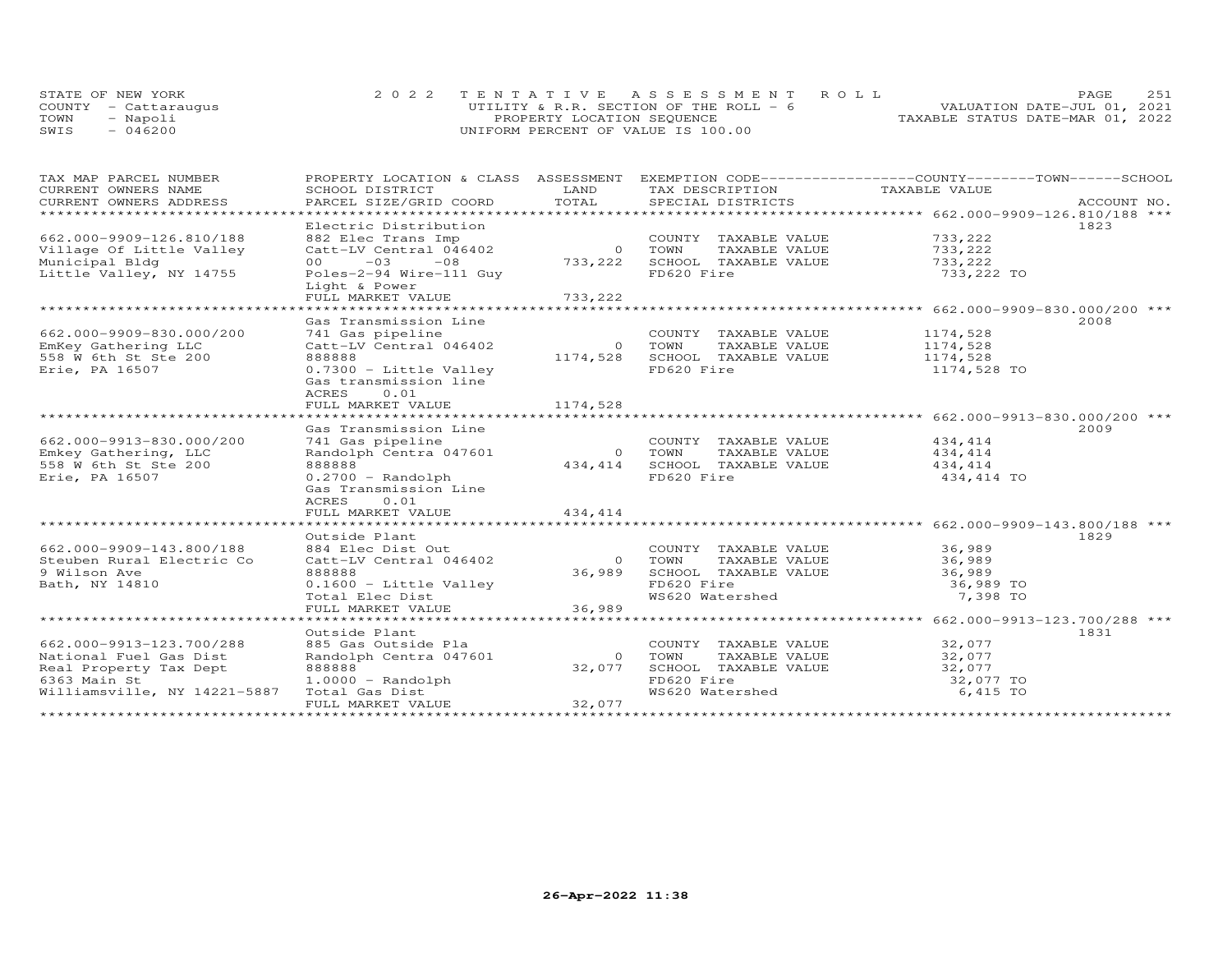|      | STATE OF NEW YORK    | 2022 TENTATIVE ASSESSMENT ROLL          |                                  | PAGE. | 2.52 |
|------|----------------------|-----------------------------------------|----------------------------------|-------|------|
|      | COUNTY - Cattaraugus | UTILITY & R.R. SECTION OF THE ROLL $-6$ | VALUATION DATE-JUL 01, 2021      |       |      |
| TOWN | - Napoli             | PROPERTY LOCATION SEQUENCE              | TAXABLE STATUS DATE-MAR 01, 2022 |       |      |
| SWIS | $-046200$            | UNIFORM PERCENT OF VALUE IS 100.00      |                                  |       |      |

| TAX MAP PARCEL NUMBER     | PROPERTY LOCATION & CLASS ASSESSMENT EXEMPTION CODE----------------COUNTY-------TOWN------SCHOOL |         |                                             |                       |      |
|---------------------------|--------------------------------------------------------------------------------------------------|---------|---------------------------------------------|-----------------------|------|
| CURRENT OWNERS NAME       | SCHOOL DISTRICT                                                                                  | LAND    | TAX DESCRIPTION TAXABLE VALUE               |                       |      |
| CURRENT OWNERS ADDRESS    |                                                                                                  |         |                                             |                       |      |
|                           |                                                                                                  |         |                                             |                       |      |
|                           | Outside Plant                                                                                    |         |                                             |                       | 1828 |
| 662.000-9913-131.600/188  | 884 Elec Dist Out                                                                                |         | COUNTY TAXABLE VALUE                        | 256,766<br>256,766    |      |
| Nys Electric & Gas Corp   | Randolph Centra 047601                                                                           | 0 TOWN  | TAXABLE VALUE                               |                       |      |
| Utility Shared Srv Loc    | 888888                                                                                           | 256,766 | SCHOOL TAXABLE VALUE 256,766                |                       |      |
| Freeport Bldg             | 00000 - Randolph<br>Total Elec Dist<br>ACRES 0.01                                                |         | FD620 Fire                                  | $256,766$ TO          |      |
| 70 Farm View Dr           |                                                                                                  |         | FD620 Fire<br>WS620 Watershed               | 51,353 TO             |      |
| New Gloucester, ME 04260  |                                                                                                  |         |                                             |                       |      |
|                           |                                                                                                  |         |                                             |                       |      |
|                           |                                                                                                  |         |                                             |                       |      |
|                           | Outside Plant                                                                                    |         |                                             |                       | 2089 |
| 662.000-9913-132.350/188  |                                                                                                  |         |                                             | 93                    |      |
| Niagara Mohawk Power Corp |                                                                                                  |         |                                             | 93                    |      |
| 300 Erie Blvd West        | Example 2018 COUNTY TAXABLE VALUE<br>Randolph Centra 047601 0 70WN TAXABLE VALUE<br>RARARA       |         |                                             | 93                    |      |
| Syracuse, NY 13202        | $1.0000 - Random$                                                                                |         | FD620 Fire                                  | 93 TO                 |      |
|                           | Total Elec Dist                                                                                  |         |                                             |                       |      |
|                           |                                                                                                  |         |                                             |                       |      |
|                           |                                                                                                  |         |                                             |                       |      |
|                           | Outside Plant                                                                                    |         |                                             |                       | 1948 |
| 662.000-9913-143.800/188  |                                                                                                  |         | COUNTY TAXABLE VALUE 147,957                |                       |      |
| Steuben Rural Electric Co |                                                                                                  |         | TAXABLE VALUE<br>TOWN                       | 147,957               |      |
| 9 Wilson Ave              | 884 Elec Dist Out<br>Randolph Centra 047601 0<br>147,957                                         |         | SCHOOL TAXABLE VALUE<br>FD620 Fire          | 147,957<br>147,957 TO |      |
| Bath, NY 14810            |                                                                                                  |         |                                             |                       |      |
|                           | 0.8000 - Randolph<br>Total Elec Dist                                                             |         | WS620 Watershed 29,591 TO                   |                       |      |
|                           |                                                                                                  |         |                                             |                       |      |
|                           |                                                                                                  |         |                                             |                       |      |
|                           | Telecommunications equip                                                                         |         |                                             |                       | 1827 |
| 662.000-0000-629.000/1881 |                                                                                                  |         | COUNTY TAXABLE VALUE                        | 1,254                 |      |
| Windstream New York Inc   | Salamanca Centr 041600<br>888888                                                                 |         | TAXABLE VALUE<br>0 TOWN                     | 1,254                 |      |
| c/o Duff & Phelps         | 888888                                                                                           | 1,254   | SCHOOL TAXABLE VALUE                        | 1,254                 |      |
| PO Box 2629               | .054000                                                                                          |         | FD620 Fire<br>WS620 Watershed               | 1,254 TO              |      |
| Addison, TX 75001         | Poles, Wire, Cable, Etc                                                                          |         |                                             | 251 TO                |      |
|                           | 0.01<br>ACRES                                                                                    |         |                                             |                       |      |
|                           | FULL MARKET VALUE                                                                                | 1,254   |                                             |                       |      |
|                           |                                                                                                  |         |                                             |                       |      |
|                           | Telecommunications equip                                                                         |         |                                             |                       | 2439 |
| 662.000-0000-629.000/1882 | 836 Telecom. eq.<br>836 Telecom. eq.<br>Catt-LV Central 046402                                   |         | COUNTY TAXABLE VALUE                        | 9,804                 |      |
| Windstream New York Inc   |                                                                                                  |         | TAXABLE VALUE<br>0 TOWN                     | 9,804                 |      |
| Duff & Phelps             | .422300 Catt-LV<br>.422300 Catt-LV<br>FULL MARKET VALUE                                          | 9,804   | SCHOOL TAXABLE VALUE 9,804                  |                       |      |
| PO Box 2629               |                                                                                                  | 9,804   | FD620 Fire<br>FD620 Fire<br>WS620 Watershed | 9,804 TO              |      |
| Addison, TX 75001         |                                                                                                  |         |                                             | 9,804 TO              |      |
|                           |                                                                                                  |         |                                             |                       |      |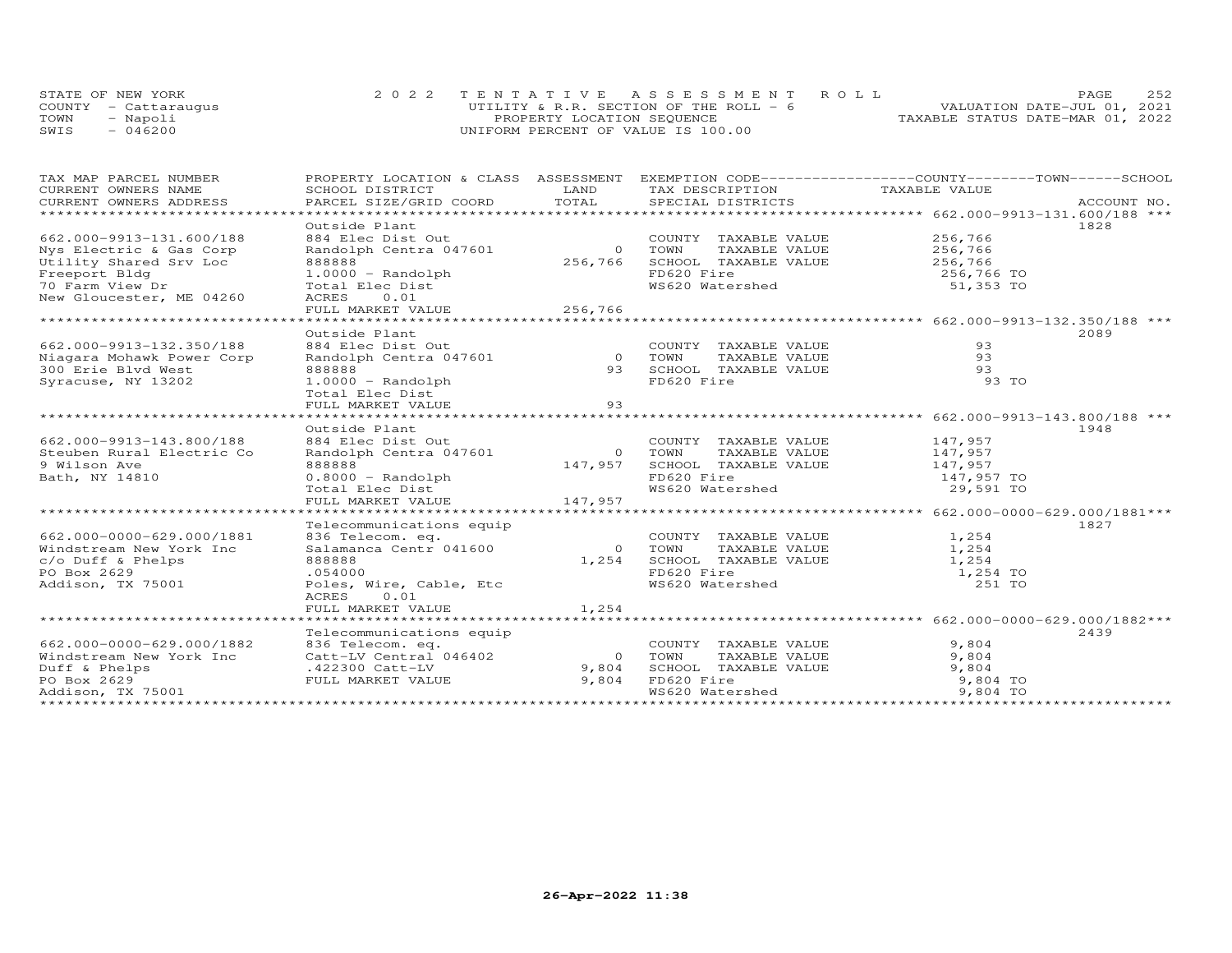|      | STATE OF NEW YORK    | 2022 TENTATIVE ASSESSMENT ROLL          | PAGE.                            | 2.53 |
|------|----------------------|-----------------------------------------|----------------------------------|------|
|      | COUNTY - Cattaraugus | UTILITY & R.R. SECTION OF THE ROLL $-6$ | VALUATION DATE-JUL 01, 2021      |      |
| TOWN | - Napoli             | PROPERTY LOCATION SEQUENCE              | TAXABLE STATUS DATE-MAR 01, 2022 |      |
| SWIS | $-046200$            | UNIFORM PERCENT OF VALUE IS 100.00      |                                  |      |

| TAX MAP PARCEL NUMBER                                     |                                            |        |                                                                                                       | PROPERTY LOCATION & CLASS ASSESSMENT EXEMPTION CODE-----------------COUNTY-------TOWN------SCHOOL |      |
|-----------------------------------------------------------|--------------------------------------------|--------|-------------------------------------------------------------------------------------------------------|---------------------------------------------------------------------------------------------------|------|
| CURRENT OWNERS NAME                                       | SCHOOL DISTRICT                            | LAND   | TAX DESCRIPTION TAXABLE VALUE                                                                         |                                                                                                   |      |
|                                                           |                                            |        |                                                                                                       |                                                                                                   |      |
|                                                           |                                            |        |                                                                                                       |                                                                                                   |      |
|                                                           | Telecommunications equip                   |        |                                                                                                       |                                                                                                   | 1942 |
| 662.000-0000-629.000/1883                                 | 836 Telecom. eq.                           |        | COUNTY TAXABLE VALUE                                                                                  | 12,158<br>12,158                                                                                  |      |
| Windstream New York Inc                                   | Randolph Centra 047601                     |        | TAXABLE VALUE                                                                                         |                                                                                                   |      |
| Attn: Rash & Assoc Inc                                    | 888888                                     |        |                                                                                                       |                                                                                                   |      |
| PO Box 260888                                             | .523700 Randolpph                          |        | 12,158 SCHOOL TAXABLE VALUE 12,158<br>FD620 Fire 12,158 TO                                            |                                                                                                   |      |
| Plano, TX 75026                                           | Poles, Wire, Cable, Etc                    |        | FD620 Fire<br>WS620 Watershed                                                                         | 2,432 TO                                                                                          |      |
|                                                           | FULL MARKET VALUE                          | 12,158 |                                                                                                       |                                                                                                   |      |
|                                                           |                                            |        |                                                                                                       |                                                                                                   |      |
|                                                           | Telecommunications equip                   |        |                                                                                                       |                                                                                                   |      |
| 662.000-0000-631.900/1881                                 | 836 Telecom. eq.                           |        |                                                                                                       |                                                                                                   |      |
| Verizon New York Inc                                      | 836 Telecom. eq.<br>Salamanca Centr 041600 |        | COUNTY TAXABLE VALUE<br>TOWN     TAXABLE VALUE                                                        | 3, 0.32                                                                                           |      |
| PO Box 2749                                               | .054000                                    | 3,032  | SCHOOL TAXABLE VALUE 3,032                                                                            |                                                                                                   |      |
| Addison, TX 75001                                         | poles, wires                               |        | FD620 Fire                                                                                            | 3,032 TO                                                                                          |      |
|                                                           | FULL MARKET VALUE                          | 3,032  |                                                                                                       | 3,032 TO                                                                                          |      |
|                                                           |                                            |        |                                                                                                       |                                                                                                   |      |
|                                                           | Telecommunications equip                   |        |                                                                                                       |                                                                                                   | 1944 |
| 662.000-0000-631.900/1882                                 | 836 Telecom. eq.                           |        | COUNTY TAXABLE VALUE 23,710                                                                           |                                                                                                   |      |
|                                                           |                                            |        |                                                                                                       |                                                                                                   |      |
| Verizon New York Inc                                      | Catt-LV Central 046402                     |        | 0 TOWN<br>23,710 SCHOOL TAXABLE VALUE<br>ENGLO TAXABLE VALUE                                          | TAXABLE VALUE 23,710<br>TAXABLE VALUE 23,710                                                      |      |
| Duff & Phelps                                             | 888888                                     |        |                                                                                                       |                                                                                                   |      |
| PO Box 2749<br>Addison, TX 75001 (Poles, Wire, Cable, Etc |                                            |        | FD620 Fire<br>WS620 Watershed                                                                         | 23,710 TO                                                                                         |      |
|                                                           |                                            |        |                                                                                                       | 4,742 TO                                                                                          |      |
|                                                           | FULL MARKET VALUE                          | 23,710 |                                                                                                       |                                                                                                   |      |
|                                                           |                                            |        |                                                                                                       |                                                                                                   |      |
|                                                           | Telecommunications equip                   |        |                                                                                                       |                                                                                                   | 1825 |
| 662.000-0000-631.900/1883                                 | 836 Telecom. eq.                           |        | COUNTY TAXABLE VALUE 29,402<br>COUNTY IAM-<br>TOWN TAXABLE VALUE<br>SCHOOL TAXABLE VALUE<br>COOL Fire |                                                                                                   |      |
| Verizon New York Inc                                      | Randolph Centra 047601                     |        | 0 TOWN                                                                                                | TAXABLE VALUE 29,402<br>TAXABLE VALUE 29,402                                                      |      |
| Duff & Phelps                                             | 888888                                     | 29,402 |                                                                                                       |                                                                                                   |      |
| PO Box 2749<br>Addison, TX 75001                          | .523700                                    |        |                                                                                                       | 29,402 TO                                                                                         |      |
|                                                           | Poles, Wire, Cable, Etc                    |        |                                                                                                       | 5,880 TO                                                                                          |      |
|                                                           | FULL MARKET VALUE                          | 29,402 |                                                                                                       |                                                                                                   |      |
|                                                           |                                            |        |                                                                                                       |                                                                                                   |      |
|                                                           | Telecommunications equip                   |        |                                                                                                       |                                                                                                   |      |
| 662.000-0000-704.000/1881                                 | 836 Telecom. eq.                           |        | COUNTY TAXABLE VALUE                                                                                  | 2,792                                                                                             |      |
| First Light Fiber, Inc.                                   | Salamanca Centr 041600                     |        | TAXABLE VALUE<br>0 TOWN                                                                               | 2,792                                                                                             |      |
| 41 State St Ste 1001                                      | .054000                                    | 2,792  |                                                                                                       | 2,792                                                                                             |      |
| Albany, NY 12207                                          | poles, wires                               |        |                                                                                                       | 2,792 TO                                                                                          |      |
|                                                           | FULL MARKET VALUE                          | 2,792  | SCHOOL TAXABLE VALUE<br>FD620 Fire<br>WS620 Watershed                                                 | 2,792 TO                                                                                          |      |
|                                                           |                                            |        |                                                                                                       |                                                                                                   |      |
|                                                           | Telecommunications equip                   |        |                                                                                                       |                                                                                                   | 1944 |
| 662.000-0000-704.000/1882                                 | 836 Telecom. eq.                           |        | COUNTY TAXABLE VALUE                                                                                  | 21,832<br>21,832                                                                                  |      |
| First Light Fiber, Inc.                                   | Catt-LV Central 046402                     |        | 0 TOWN<br>TAXABLE VALUE                                                                               |                                                                                                   |      |
| 41 State St Ste 1001                                      | 888888                                     | 21,832 | SCHOOL TAXABLE VALUE 21,832                                                                           |                                                                                                   |      |
| Albany, NY 12207                                          | .42230 - Little Valley                     |        |                                                                                                       | 21,832 TO                                                                                         |      |
|                                                           | Poles, Wire, Cable, Etc                    |        | FD620 Fire<br>WS620 Watershed                                                                         | 4,366 TO                                                                                          |      |
|                                                           | FULL MARKET VALUE                          | 21,832 |                                                                                                       |                                                                                                   |      |
|                                                           |                                            |        |                                                                                                       |                                                                                                   |      |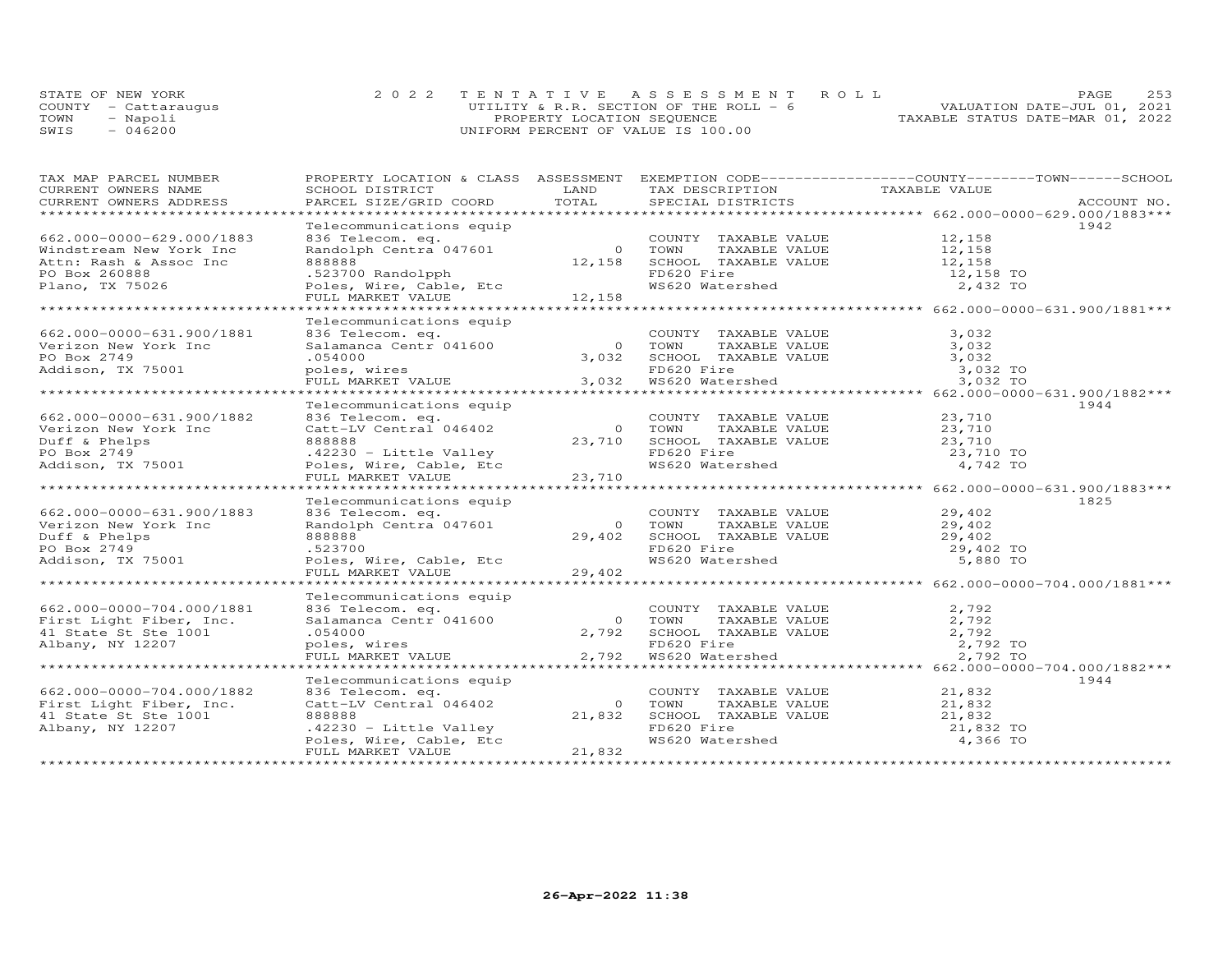|      | STATE OF NEW YORK    | 2022 TENTATIVE ASSESSMENT ROLL          |  |                                  | <b>PAGE</b> | 254 |
|------|----------------------|-----------------------------------------|--|----------------------------------|-------------|-----|
|      | COUNTY - Cattaraugus | UTILITY & R.R. SECTION OF THE ROLL $-6$ |  | VALUATION DATE-JUL 01, 2021      |             |     |
| TOWN | - Napoli             | PROPERTY LOCATION SEQUENCE              |  | TAXABLE STATUS DATE-MAR 01, 2022 |             |     |
| SWIS | $-046200$            | UNIFORM PERCENT OF VALUE IS 100.00      |  |                                  |             |     |
|      |                      |                                         |  |                                  |             |     |
|      |                      |                                         |  |                                  |             |     |

| TAX MAP PARCEL NUMBER     | PROPERTY LOCATION & CLASS | ASSESSMENT |            |                   | EXEMPTION CODE-----------------COUNTY-------TOWN------SCHOOL |             |
|---------------------------|---------------------------|------------|------------|-------------------|--------------------------------------------------------------|-------------|
| CURRENT OWNERS NAME       | SCHOOL DISTRICT           | LAND       |            | TAX DESCRIPTION   | TAXABLE VALUE                                                |             |
| CURRENT OWNERS ADDRESS    | PARCEL SIZE/GRID COORD    | TOTAL      |            | SPECIAL DISTRICTS |                                                              | ACCOUNT NO. |
|                           |                           |            |            |                   |                                                              |             |
|                           | Telecommunications equip  |            |            |                   |                                                              | 1825        |
| 662.000-0000-704.000/1883 | 836 Telecom. eq.          |            | COUNTY     | TAXABLE VALUE     | 27,075                                                       |             |
| First Light Fiber, Inc.   | Randolph Centra 047601    |            | TOWN       | TAXABLE VALUE     | 27,075                                                       |             |
| 41 State St Ste 1001      | 888888                    | 27.075     | SCHOOL     | TAXABLE VALUE     | 27,075                                                       |             |
| Albany, NY 12207          | .523700                   |            | FD620 Fire |                   | 27,075 TO                                                    |             |
|                           | Poles, Wire, Cable, Etc   |            |            | WS620 Watershed   | 5,415 TO                                                     |             |
|                           | FULL MARKET VALUE         | 27,075     |            |                   |                                                              |             |
|                           |                           |            |            |                   |                                                              |             |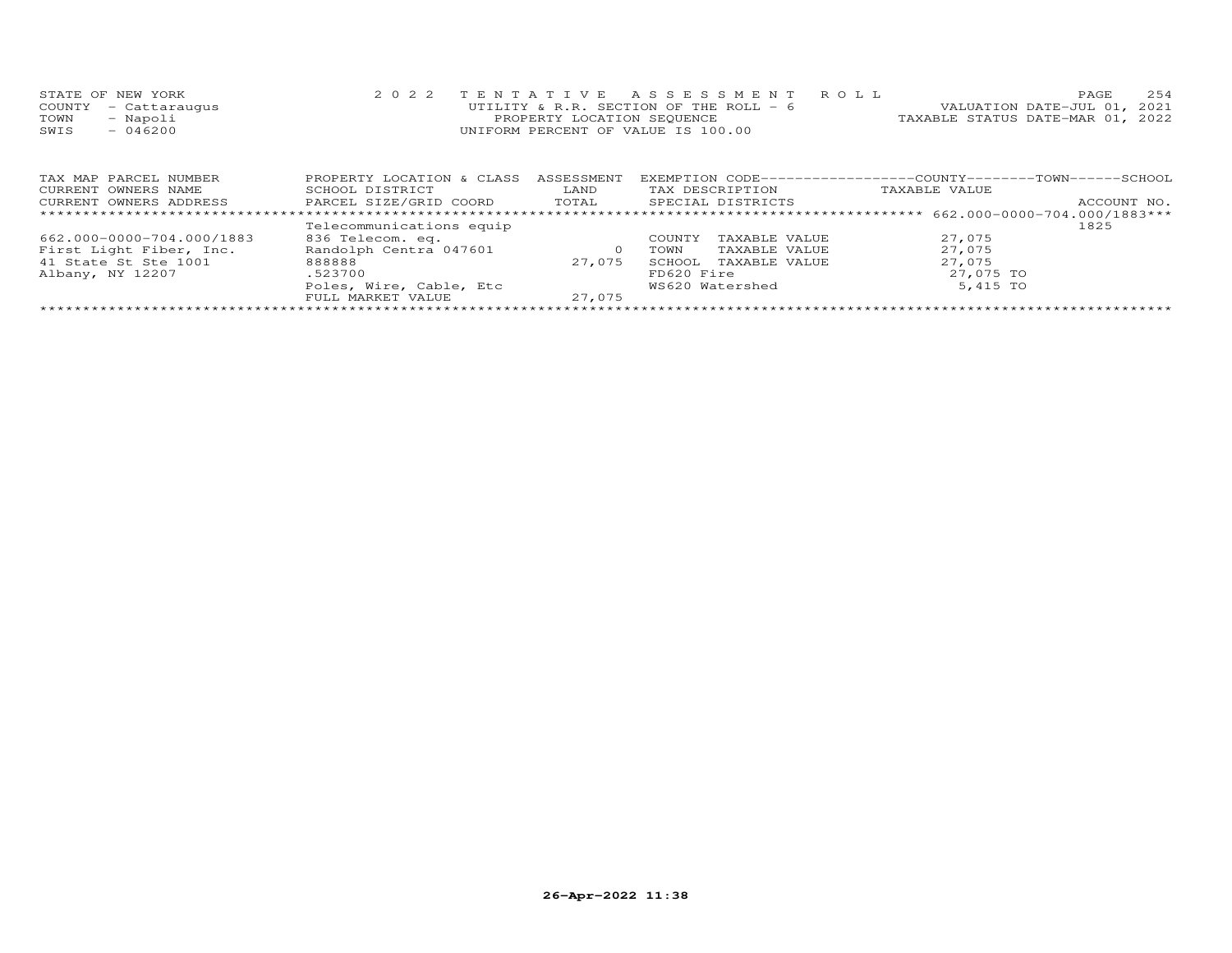|      | STATE OF NEW YORK    | 2022 TENTATIVE ASSESSMENT ROLL         |  |  |                                  |                        | PAGE. | 255 |
|------|----------------------|----------------------------------------|--|--|----------------------------------|------------------------|-------|-----|
|      | COUNTY - Cattaraugus | UTILITY & R.R. SECTION OF THE ROLL - 6 |  |  | VALUATION DATE-JUL 01, 2021      |                        |       |     |
| TOWN | - Napoli             |                                        |  |  | TAXABLE STATUS DATE-MAR 01, 2022 |                        |       |     |
| SWIS | $-046200$            |                                        |  |  |                                  | RPS150/V04/L015        |       |     |
|      |                      | UNIFORM PERCENT OF VALUE IS 100.00     |  |  |                                  | CURRENT DATE 4/26/2022 |       |     |
|      |                      | ROLL SUB SECTION- - TOTALS             |  |  |                                  |                        |       |     |

## \*\*\* S P E C I A L D I S T R I C T S U M M A R Y \*\*\*

| CODE.      | DISTRICT NAME PARCELS | TOTAL. | EXTENSION<br>TYPE.   | <b>EXTENSION</b><br>VALUE | AD VALOREM<br><b>VALUE</b> | <b>EXEMPT</b><br>AMOUNT | <b>TAXABLE</b><br>VALUE |
|------------|-----------------------|--------|----------------------|---------------------------|----------------------------|-------------------------|-------------------------|
| FD620 Fire | WS620 Watershed       |        | 17 TOTAL<br>13 TOTAL |                           | 2947.105<br>133,471        |                         | 2947.105<br>133,471     |

#### \*\*\* S C H O O L D I S T R I C T S U M M A R Y \*\*\*

| CODE   | DISTRICT NAME             | TOTAL<br>PARCELS | ASSESSED<br>LAND | ASSESSED<br>TOTAL | <b>EXEMPT</b><br>AMOUNT | TOTAL<br>TAXABLE | STAR<br>AMOUNT | STAR<br>TAXABLE |
|--------|---------------------------|------------------|------------------|-------------------|-------------------------|------------------|----------------|-----------------|
| 041600 | Salamanca Central         |                  |                  | 7,078             |                         | 7,078            |                | 7,078           |
| 046402 | Catt-LV Central           | b                |                  | 2000,085          |                         | 2000,085         |                | 2000,085        |
| 047601 | Randolph Central          |                  |                  | 939,942           |                         | 939,942          |                | 939,942         |
|        | $S \cup B - T \cup T A L$ | 17               |                  | 2947,105          |                         | 2947,105         |                | 2947,105        |
|        | TOTAL                     | 17               |                  | 2947,105          |                         | 2947,105         |                | 2947,105        |

#### \*\*\* S Y S T E M C O D E S S U M M A R Y \*\*\*

#### NO SYSTEM EXEMPTIONS AT THIS LEVEL

#### \*\*\* E X E M P T I O N S U M M A R Y \*\*\*

## NO EXEMPTIONS AT THIS LEVEL

| ROLL | DESCRIPTION      | TOTAL   | ASSESSED | ASSESSED | TAXABLE  | TAXABLE  | TAXABLE  | STAR     |
|------|------------------|---------|----------|----------|----------|----------|----------|----------|
| SEC  |                  | PARCELS | LAND     | TOTAL    | COUNTY   | TOWN     | SCHOOL   | TAXABLE  |
|      | UTILITIES & N.C. |         |          | 2947,105 | 2947,105 | 2947.105 | 2947.105 | 2947,105 |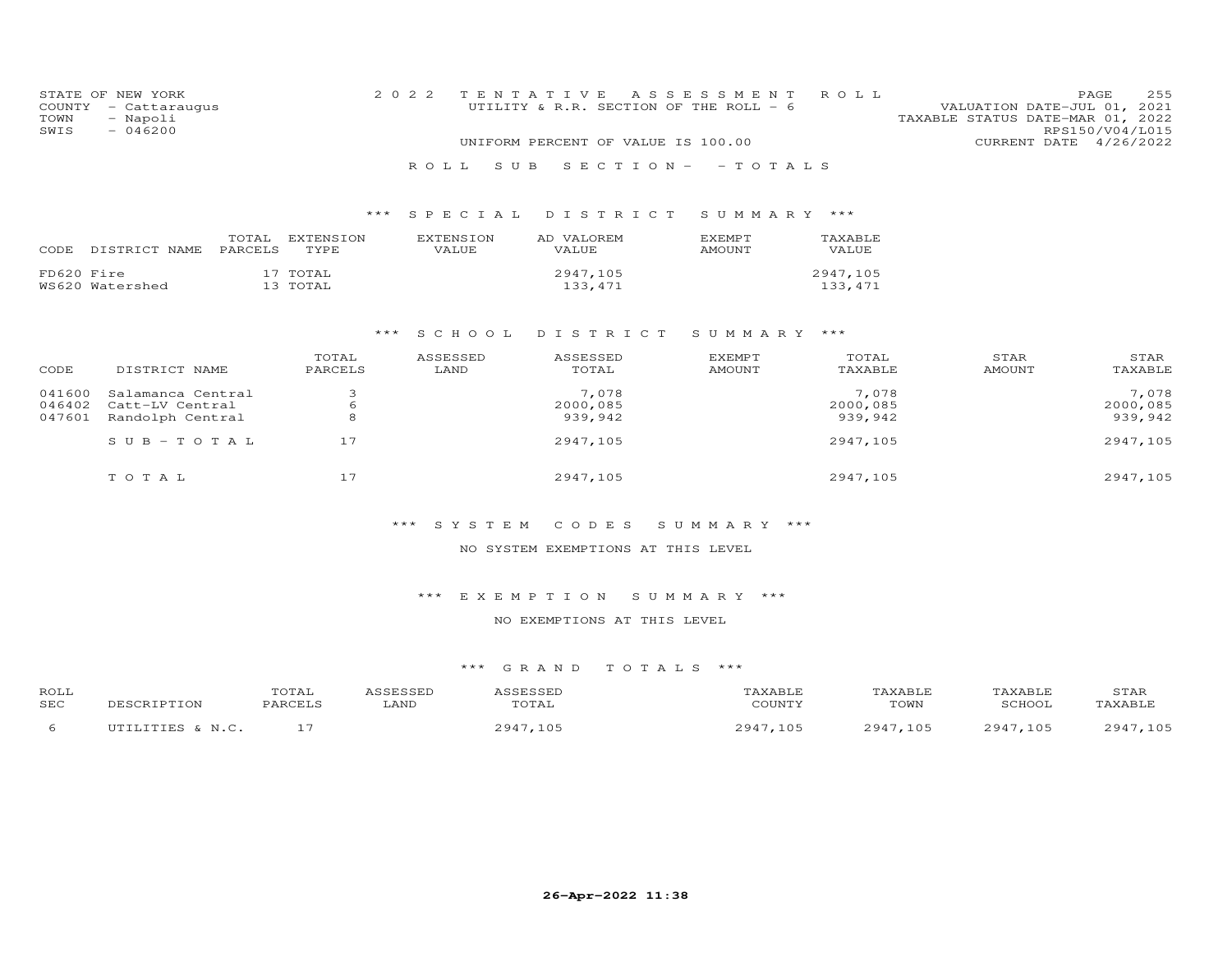| STATE OF NEW YORK    | 2022 TENTATIVE ASSESSMENT ROLL          | 256<br><b>PAGE</b>               |
|----------------------|-----------------------------------------|----------------------------------|
| COUNTY - Cattaraugus | UTILITY & R.R. SECTION OF THE ROLL $-6$ | VALUATION DATE-JUL 01, 2021      |
| - Napoli<br>TOWN     |                                         | TAXABLE STATUS DATE-MAR 01, 2022 |
| $-046200$<br>SWIS    | UNIFORM PERCENT OF VALUE IS 100.00      | RPS150/V04/L015                  |
|                      |                                         | CURRENT DATE 4/26/2022           |
|                      |                                         |                                  |

## R O L L S E C T I O N T O T A L S

## \*\*\* S P E C I A L D I S T R I C T S U M M A R Y \*\*\*

| CODE       | DISTRICT NAME PARCELS | TOTAL | EXTENSION<br>TYPE.   | <b>FXTENSION</b><br><b>VALUE</b> | AD VALOREM<br><b>VALUE</b> | <b>FXFMPT</b><br>AMOUNT | <b>TAXABLE</b><br>VALUE |
|------------|-----------------------|-------|----------------------|----------------------------------|----------------------------|-------------------------|-------------------------|
| FD620 Fire | WS620 Watershed       |       | 17 TOTAL<br>13 TOTAL |                                  | 2947,105<br>133,471        |                         | 2947,105<br>133, 471    |

#### \*\*\* S C H O O L D I S T R I C T S U M M A R Y \*\*\*

| CODE   | DISTRICT NAME     | TOTAL<br>PARCELS | ASSESSED<br>LAND | ASSESSED<br>TOTAL | <b>EXEMPT</b><br><b>AMOUNT</b> | TOTAL<br>TAXABLE | STAR<br>AMOUNT | STAR<br>TAXABLE |
|--------|-------------------|------------------|------------------|-------------------|--------------------------------|------------------|----------------|-----------------|
| 041600 | Salamanca Central |                  |                  | 7,078             |                                | 7,078            |                | 7,078           |
| 046402 | Catt-LV Central   | 6                |                  | 2000,085          |                                | 2000,085         |                | 2000,085        |
| 047601 | Randolph Central  | 8                |                  | 939,942           |                                | 939,942          |                | 939,942         |
|        | $SUB - TO TAL$    | 17               |                  | 2947,105          |                                | 2947,105         |                | 2947,105        |
|        | TOTAL             |                  |                  | 2947,105          |                                | 2947,105         |                | 2947,105        |

#### \*\*\* S Y S T E M C O D E S S U M M A R Y \*\*\*

#### NO SYSTEM EXEMPTIONS AT THIS LEVEL

#### \*\*\* E X E M P T I O N S U M M A R Y \*\*\*

## NO EXEMPTIONS AT THIS LEVEL

| ROLL | DESCRIPTION      | TOTAL   | ASSESSED | ASSESSED | TAXABLE  | TAXABLE  | TAXABLE  | STAR     |
|------|------------------|---------|----------|----------|----------|----------|----------|----------|
| SEC  |                  | PARCELS | LAND     | TOTAL    | COUNTY   | TOWN     | SCHOOL   | TAXABLE  |
|      | UTILITIES & N.C. |         |          | 2947,105 | 2947,105 | 2947.105 | 2947.105 | 2947,105 |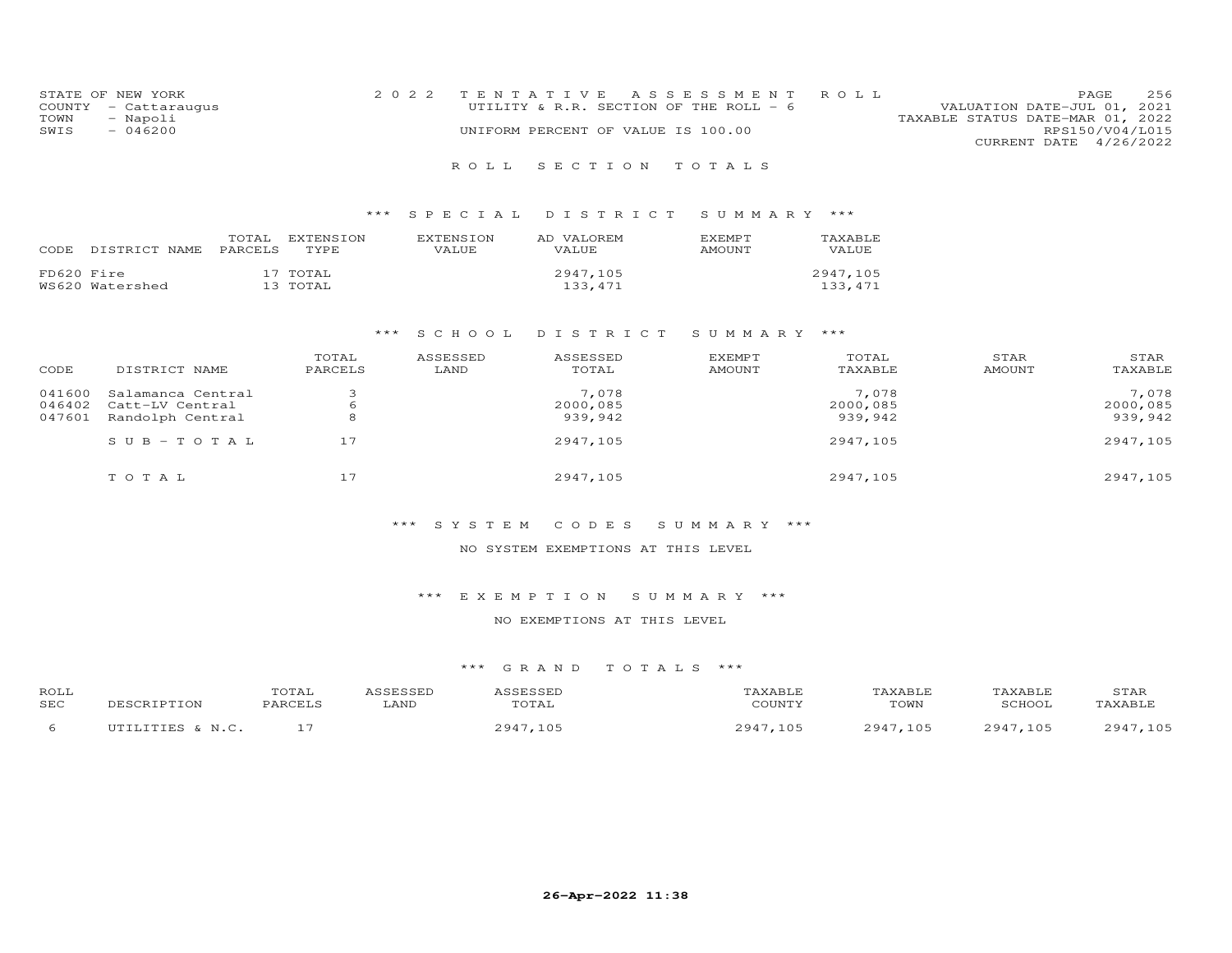|      | STATE OF NEW YORK    | 2022 TENTATIVE ASSESSMENT ROLL         |                                  | PAGE | 257 |
|------|----------------------|----------------------------------------|----------------------------------|------|-----|
|      | COUNTY - Cattaraugus | WHOLLY EXEMPT SECTION OF THE ROLL $-8$ | VALUATION DATE-JUL 01, 2021      |      |     |
| TOWN | - Napoli             | PROPERTY LOCATION SEQUENCE             | TAXABLE STATUS DATE-MAR 01, 2022 |      |     |
| SWIS | $-046200$            | UNIFORM PERCENT OF VALUE IS 100.00     |                                  |      |     |

| TAX MAP PARCEL NUMBER                                                         | PROPERTY LOCATION & CLASS ASSESSMENT                                                         |                        | EXEMPTION CODE-----------------COUNTY-------TOWN------SCHOOL |               |         |             |
|-------------------------------------------------------------------------------|----------------------------------------------------------------------------------------------|------------------------|--------------------------------------------------------------|---------------|---------|-------------|
| CURRENT OWNERS NAME<br>CURRENT OWNERS ADDRESS                                 | SCHOOL DISTRICT<br>PARCEL SIZE/GRID COORD                                                    | LAND<br>TOTAL          | TAX DESCRIPTION<br>SPECIAL DISTRICTS                         | TAXABLE VALUE |         | ACCOUNT NO. |
|                                                                               |                                                                                              |                        |                                                              |               |         |             |
|                                                                               | Allegany Rd                                                                                  |                        |                                                              |               |         | 2171        |
| $53.004 - 1 - 6.2$                                                            | 970 Wild lands                                                                               |                        | NON-PROFIT 25300                                             | 47,000        | 47,000  | 47,000      |
| Buffalo Audubon Society                                                       | Catt-LV Central 046402 47,000                                                                |                        | COUNTY TAXABLE VALUE                                         | $\circ$       |         |             |
| Attn: Beaver Meadow Nature Ctr 24 03 08                                       |                                                                                              | 47,000                 | TOWN<br>TAXABLE VALUE                                        | $\circ$       |         |             |
| 1610 Welch Rd                                                                 | 35.00<br>ACRES                                                                               |                        | SCHOOL TAXABLE VALUE                                         | $\Omega$      |         |             |
| N Java, NY 14113                                                              | EAST-1071345 NRTH-0823116                                                                    |                        | FD620 Fire                                                   |               | $0$ TO  |             |
|                                                                               | DEED BOOK 00955 PG-00496<br>FULL MARKET VALUE 47,000                                         |                        | 47,000 EX                                                    |               |         |             |
|                                                                               |                                                                                              |                        |                                                              |               |         |             |
|                                                                               | Allegany Rd                                                                                  |                        |                                                              |               |         | 5009        |
| $62.003 - 1 - 37$                                                             | 695 Cemetery                                                                                 |                        | CEMETERY<br>27350                                            | 15,800        | 15,800  | 15,800      |
|                                                                               |                                                                                              |                        | COUNTY TAXABLE VALUE                                         | $\Omega$      |         |             |
| South Napoli Cemetery<br>4672 Allegany Rd 35 03 08 15,800<br>PO Box 13 15,800 |                                                                                              |                        | TOWN<br>TAXABLE VALUE                                        | $\Omega$      |         |             |
|                                                                               |                                                                                              |                        | SCHOOL TAXABLE VALUE                                         | $\Omega$      |         |             |
| Little Valley, NY 14755                                                       | EAST-1063885 NRTH-0799989                                                                    |                        | FD620 Fire                                                   |               | 0 TO    |             |
|                                                                               |                                                                                              |                        |                                                              |               |         |             |
|                                                                               |                                                                                              |                        |                                                              |               |         |             |
|                                                                               |                                                                                              |                        |                                                              |               |         | 5001        |
| $62.003 - 1 - 14$                                                             |                                                                                              | $\frac{27}{252}$ , 900 | TOWN-PROP 13500                                              | 263,500       | 263,500 | 263,500     |
| Town Of Napoli                                                                |                                                                                              |                        | COUNTY TAXABLE VALUE                                         | $\circ$       |         |             |
| 4672 Allegany Rd                                                              |                                                                                              | 263,500                | TOWN<br>TAXABLE VALUE                                        | $\Omega$      |         |             |
| PO Box 13                                                                     |                                                                                              |                        | SCHOOL TAXABLE VALUE                                         | $\Omega$      |         |             |
| Little Valley, NY 14755                                                       |                                                                                              |                        | FD620 Fire                                                   |               | $0$ TO  |             |
|                                                                               | EAST-1064984 NRTH-0803054                                                                    |                        | 263,500 EX                                                   |               |         |             |
|                                                                               | DEED BOOK 00975 PG-00081                                                                     |                        |                                                              |               |         |             |
|                                                                               | FULL MARKET VALUE                                                                            | 263,500                |                                                              |               |         |             |
|                                                                               | Chapple-Stoughton Rd                                                                         |                        |                                                              |               |         | 5010        |
| $61.004 - 2 - 1$                                                              | 695 Cemetery                                                                                 |                        | CEMETERY<br>27350                                            | 12,100        | 12,100  | 12,100      |
| Chapple Hill Cemetery                                                         | Randolph Centra 047601 12,100 COUNTY TAXABLE VALUE                                           |                        |                                                              | $\circ$       |         |             |
| Little Valley, NY 14755                                                       | 00 00 00                                                                                     | 12,100                 | TOWN<br>TAXABLE VALUE                                        | $\Omega$      |         |             |
|                                                                               |                                                                                              |                        | SCHOOL TAXABLE VALUE                                         | $\Omega$      |         |             |
|                                                                               |                                                                                              |                        | FD620 Fire                                                   |               | 0 TO    |             |
|                                                                               | 00 00 00<br>ACRES 1.02 500 500 500 500<br>EAST-1051114 NRTH-0807602 5D6<br>The 12,100 12,100 |                        | 12,100 EX                                                    |               |         |             |
|                                                                               |                                                                                              |                        |                                                              |               |         |             |
|                                                                               | 9414 Dutch Hill Rd                                                                           |                        |                                                              |               |         | 5004        |
| $53.004 - 1 - 55$                                                             | 581 Chd/adt camp                                                                             |                        | NON-PROFIT 25300                                             | 369,400       | 369,400 | 369,400     |
| Christian Heights                                                             | $Catt-LV$ Central 046402 145,200                                                             |                        | COUNTY TAXABLE VALUE                                         | $\circ$       |         |             |
| Attn: Barbara Kolodziej                                                       | 15 03 08                                                                                     | 369,400                | TOWN<br>TAXABLE VALUE                                        | $\Omega$      |         |             |
| 9360 Rivershore Dr                                                            | ACRES 147.32                                                                                 |                        | SCHOOL TAXABLE VALUE                                         |               |         |             |
| Niagara Falls, NY 14304                                                       | EAST-1076011 NRTH-0817568                                                                    |                        | FD620 Fire                                                   |               | 0 TO    |             |
|                                                                               | DEED BOOK 504<br>PG-00122                                                                    | 369,400                | 369,400 EX                                                   |               |         |             |
|                                                                               | FULL MARKET VALUE                                                                            |                        |                                                              |               |         |             |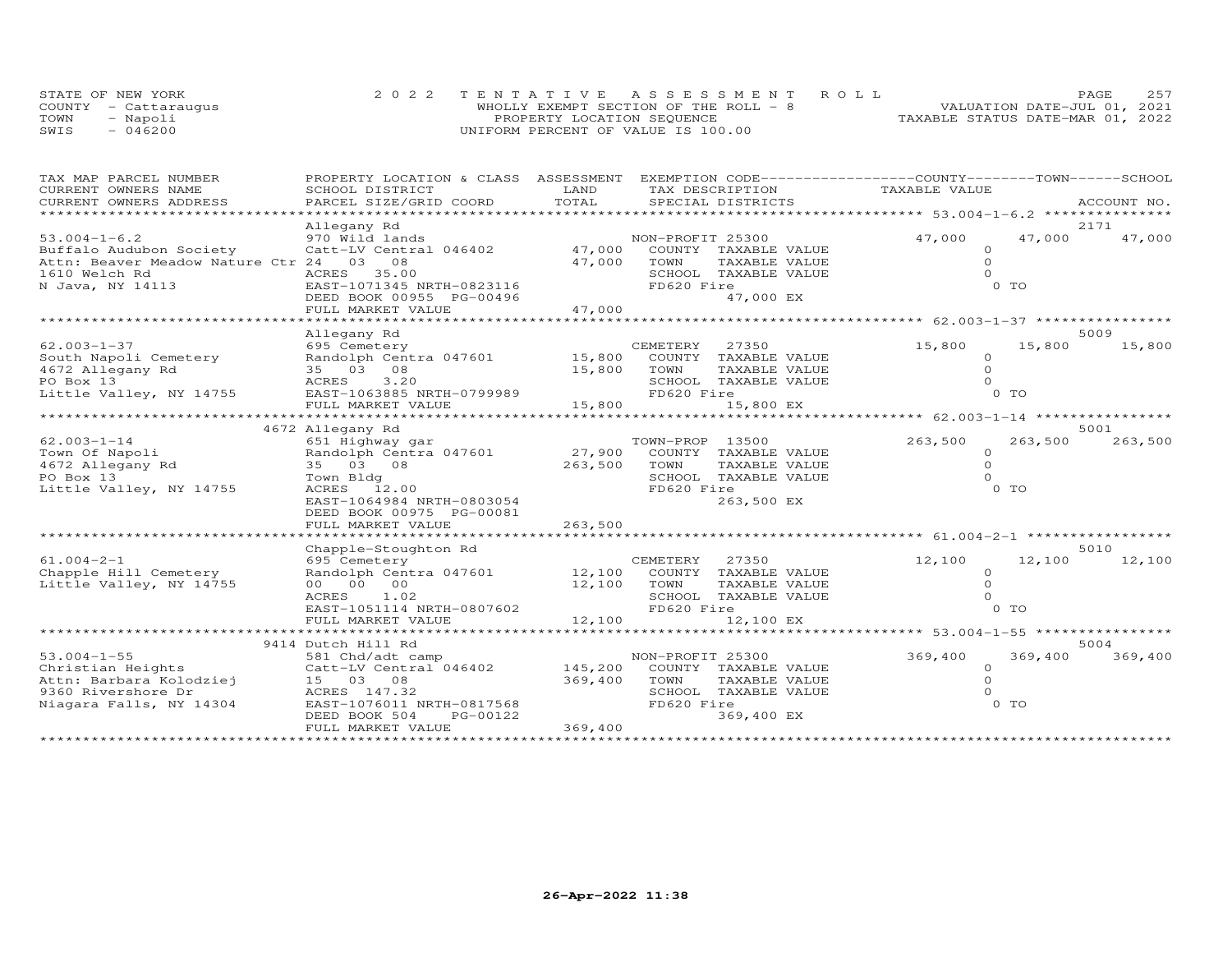|      | STATE OF NEW YORK    |                                    | 2022 TENTATIVE ASSESSMENT ROLL        |                                  | PAGE | 2.58 |
|------|----------------------|------------------------------------|---------------------------------------|----------------------------------|------|------|
|      | COUNTY - Cattaraugus |                                    | WHOLLY EXEMPT SECTION OF THE ROLL - 8 | VALUATION DATE-JUL 01, 2021      |      |      |
| TOWN | - Napoli             | PROPERTY LOCATION SEQUENCE         |                                       | TAXABLE STATUS DATE-MAR 01, 2022 |      |      |
| SWIS | $-046200$            | UNIFORM PERCENT OF VALUE IS 100.00 |                                       |                                  |      |      |

| TAX MAP PARCEL NUMBER<br>CURRENT OWNERS NAME                                                                                                     | PROPERTY LOCATION & CLASS ASSESSMENT<br>SCHOOL DISTRICT                                                                                                                       | LAND                       | EXEMPTION CODE-----------------COUNTY-------TOWN------SCHOOL<br>TAX DESCRIPTION                                             | TAXABLE VALUE                               |                   |                 |
|--------------------------------------------------------------------------------------------------------------------------------------------------|-------------------------------------------------------------------------------------------------------------------------------------------------------------------------------|----------------------------|-----------------------------------------------------------------------------------------------------------------------------|---------------------------------------------|-------------------|-----------------|
| CURRENT OWNERS ADDRESS                                                                                                                           | PARCEL SIZE/GRID COORD                                                                                                                                                        | TOTAL                      | SPECIAL DISTRICTS                                                                                                           |                                             |                   | ACCOUNT NO.     |
|                                                                                                                                                  | Enchanted Lake                                                                                                                                                                |                            |                                                                                                                             |                                             |                   | 0254            |
| $62.001 - 1 - 33$<br>Cattaraugus Local Development Catt-LV Central 046402<br>PO Box 1<br>Cattaraugus, NY 14719                                   | 971 Wetlands<br>37/38/45/46 03 08<br>See L1015/p84 Wetlands Es<br>Zaepfel Nature Preserve<br>ACRES 213.00<br>EAST-1064604 NRTH-0810665<br>DEED BOOK 1015 PG-84                | 144,500<br>144,500         | NON-PROFIT 25130<br>COUNTY TAXABLE VALUE<br>TOWN<br>TAXABLE VALUE<br>SCHOOL TAXABLE VALUE<br>FD620 Fire<br>144,500 EX       | 144,500<br>$\Omega$<br>$\circ$<br>$\Omega$  | 144,500<br>$0$ TO | 144,500         |
|                                                                                                                                                  | FULL MARKET VALUE                                                                                                                                                             | 144,500                    |                                                                                                                             |                                             |                   |                 |
|                                                                                                                                                  | Enchanted Lake                                                                                                                                                                |                            |                                                                                                                             |                                             |                   | 0255            |
| $62.003 - 1 - 7.1$<br>Cattaraugus Local Development Randolph Centra 047601 303,600<br>PO Box 1<br>Cattaraugus, NY 14719                          | 971 Wetlands<br>35/36/37/43/44/45 03 08<br>See L1015/p84 Wetlands Es<br>$4/21/15$ -splt 30 ac to Mar<br>ACRES 543.35<br>EAST-1062795 NRTH-0805005<br>DEED BOOK 00987 PG-00905 | 316,200                    | NON-PROFIT 25130<br>COUNTY TAXABLE VALUE<br>TOWN<br>TAXABLE VALUE<br>SCHOOL TAXABLE VALUE<br>FD620 Fire<br>316,200 EX       | 316,200<br>$\Omega$<br>$\Omega$<br>$\Omega$ | 316,200<br>$0$ TO | 316,200         |
|                                                                                                                                                  | FULL MARKET VALUE                                                                                                                                                             | 316,200                    |                                                                                                                             |                                             |                   |                 |
|                                                                                                                                                  |                                                                                                                                                                               |                            |                                                                                                                             |                                             |                   |                 |
| $62.004 - 1 - 20.9$<br>State of New York<br>Attn: Off/of Mental Retardatio 12 03 08<br>&developmental Disability<br>44 Holland Ave<br>Albany, NY | 9523 Fuss Rd<br>600 Community Se<br>Catt-LV Central 046402<br>Hostel #9818<br>ACRES 11.95<br>EAST-1075098 NRTH-0807143<br>DEED BOOK 00935 PG-00621                            | 239,000                    | NYS OWNED 12100<br>27,700 COUNTY TAXABLE VALUE<br>TOWN<br>TAXABLE VALUE<br>SCHOOL TAXABLE VALUE<br>FD620 Fire<br>239,000 EX | 239,000<br>$\circ$<br>$\circ$<br>$\Omega$   | 239,000<br>$0$ TO | 2137<br>239,000 |
|                                                                                                                                                  | FULL MARKET VALUE                                                                                                                                                             | 239,000                    |                                                                                                                             |                                             |                   |                 |
|                                                                                                                                                  | Glover Hill Rd                                                                                                                                                                |                            |                                                                                                                             |                                             |                   | 1996            |
| $52.004 - 2 - 5.2$<br>Miller Enos J-Enos E<br>RD 1<br>Cattaraugus, NY 14719                                                                      | 612 School<br>Randolph Centra 047601<br>55 03 08<br>Amish School<br>FRNT 170.00 DPTH 175.00<br>EAST-1055994 NRTH-0819553<br>DEED BOOK 832<br>PG-00565<br>FULL MARKET VALUE    | 15,100<br>18,800<br>18,800 | SCH-DIST<br>13800<br>COUNTY TAXABLE VALUE<br>TOWN<br>TAXABLE VALUE<br>SCHOOL TAXABLE VALUE<br>FD620 Fire<br>18,800 EX       | 18,800<br>$\circ$<br>$\Omega$<br>$\Omega$   | 18,800<br>$0$ TO  | 18,800          |
|                                                                                                                                                  |                                                                                                                                                                               |                            |                                                                                                                             |                                             |                   |                 |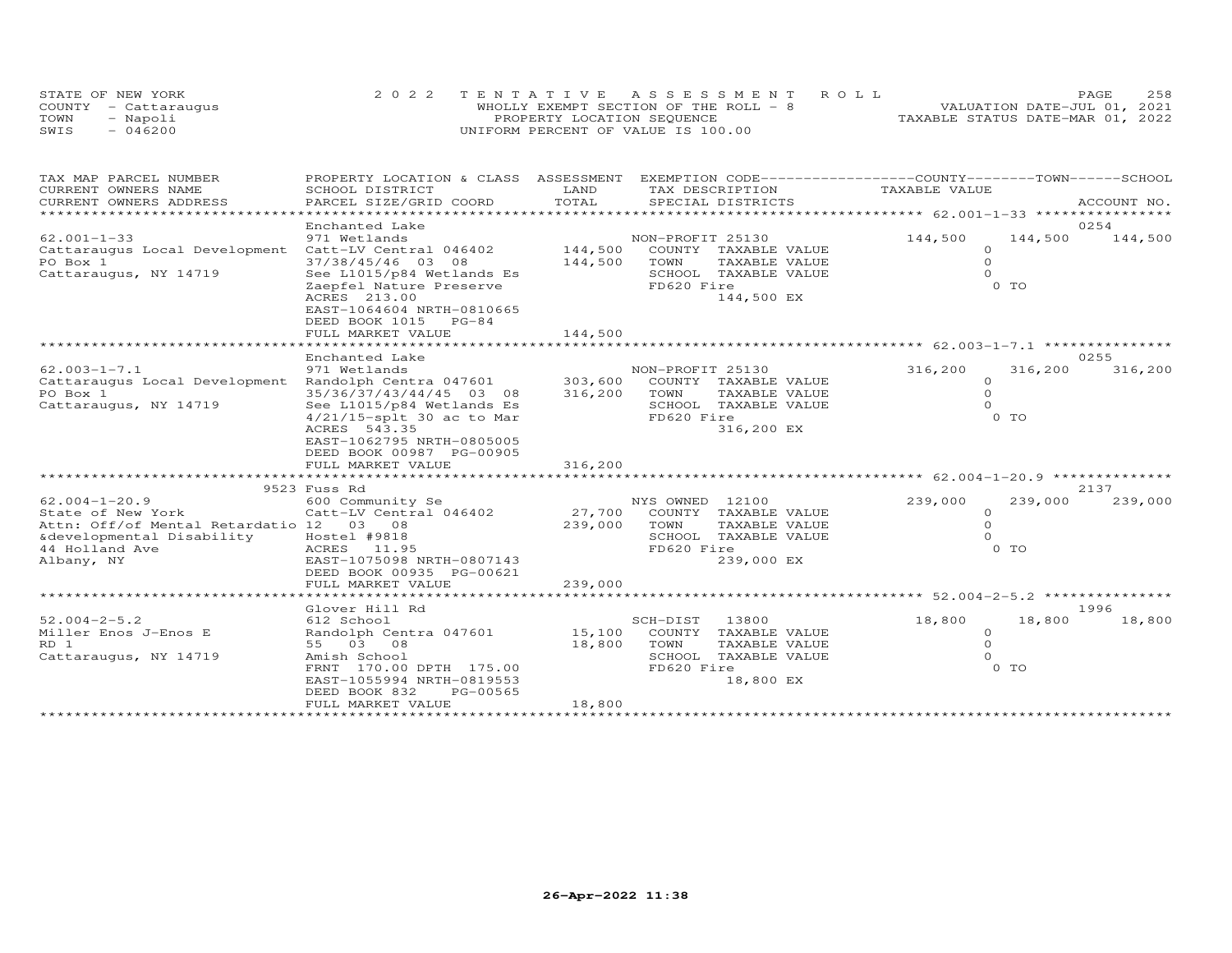|      | STATE OF NEW YORK    |                                    | 2022 TENTATIVE ASSESSMENT ROLL        |                                  | PAGE | 2.59 |
|------|----------------------|------------------------------------|---------------------------------------|----------------------------------|------|------|
|      | COUNTY - Cattaraugus |                                    | WHOLLY EXEMPT SECTION OF THE ROLL - 8 | VALUATION DATE-JUL 01, 2021      |      |      |
| TOWN | - Napoli             | PROPERTY LOCATION SEQUENCE         |                                       | TAXABLE STATUS DATE-MAR 01, 2022 |      |      |
| SWIS | $-046200$            | UNIFORM PERCENT OF VALUE IS 100.00 |                                       |                                  |      |      |

| TAX MAP PARCEL NUMBER                                                                                                                                                                                                                        | PROPERTY LOCATION & CLASS ASSESSMENT                                   | LAND         | EXEMPTION CODE-----------------COUNTY-------TOWN------SCHOOL | TAXABLE VALUE       |                    |
|----------------------------------------------------------------------------------------------------------------------------------------------------------------------------------------------------------------------------------------------|------------------------------------------------------------------------|--------------|--------------------------------------------------------------|---------------------|--------------------|
| CURRENT OWNERS NAME<br>CURRENT OWNERS ADDRESS                                                                                                                                                                                                | SCHOOL DISTRICT<br>PARCEL SIZE/GRID COORD                              | TOTAL        | TAX DESCRIPTION<br>SPECIAL DISTRICTS                         |                     | ACCOUNT NO.        |
|                                                                                                                                                                                                                                              |                                                                        |              |                                                              |                     |                    |
|                                                                                                                                                                                                                                              | Glover Hill Rd                                                         |              |                                                              |                     | 2339               |
| $53.003 - 1 - 32.2$                                                                                                                                                                                                                          | 695 Cemetery                                                           |              | CEMETERY 27350                                               | 12,100              | 12,100<br>12,100   |
| Axeville East Amish Churc                                                                                                                                                                                                                    | Randolph Centra 047601 12,100 COUNTY TAXABLE VALUE                     |              |                                                              | $\Omega$            |                    |
| 5700 Glover Hill Rd                                                                                                                                                                                                                          | 55,56/3/8                                                              | 12,100 TOWN  | TAXABLE VALUE                                                | $\circ$             |                    |
| Cattaraugus, NY 14772                                                                                                                                                                                                                        | ACRES 1.00                                                             |              | SCHOOL TAXABLE VALUE                                         | $\Omega$            |                    |
|                                                                                                                                                                                                                                              | EAST-1056530 NRTH-0821455                                              |              | FD620 Fire                                                   |                     | 0 TO               |
|                                                                                                                                                                                                                                              | DEED BOOK 1019 PG-14                                                   |              | 12,100 EX                                                    |                     |                    |
|                                                                                                                                                                                                                                              |                                                                        |              |                                                              |                     |                    |
|                                                                                                                                                                                                                                              |                                                                        |              |                                                              |                     |                    |
|                                                                                                                                                                                                                                              | 4820 Hoxie Hill Rd                                                     |              |                                                              |                     | 2405               |
| $62.003 - 1 - 1.3/1$                                                                                                                                                                                                                         | 210 1 Family Res                                                       |              | SCH-DIST 13800                                               | 159,400             | 159,400<br>159,400 |
|                                                                                                                                                                                                                                              |                                                                        |              |                                                              | $\circ$             |                    |
|                                                                                                                                                                                                                                              |                                                                        |              |                                                              | $\Omega$            |                    |
|                                                                                                                                                                                                                                              |                                                                        |              |                                                              | $\Omega$            |                    |
| Raber Dan L<br>Raber Anna E<br>Raber Anna E<br>Amish School (159,400 COUNTY TAXABLE VALUE<br>Amish School (159,400 TOWN TAXABLE VALUE<br>ACRES 1.00 (159,400 FD620 Fire<br>Randolph, NY 14772 FULL MARKET VALUE<br>Randolph, NY 14772 FULL M |                                                                        |              |                                                              |                     | 0 TO               |
|                                                                                                                                                                                                                                              |                                                                        |              | 159,400 EX                                                   |                     |                    |
|                                                                                                                                                                                                                                              |                                                                        |              |                                                              |                     |                    |
|                                                                                                                                                                                                                                              | 4817 Lower Edgar Rd                                                    |              |                                                              |                     | 1799               |
| $62.004 - 1 - 7$                                                                                                                                                                                                                             | 210 1 Family Res<br>Randolph Centra 047601 25,000 COUNTY TAXABLE VALUE |              |                                                              | 532,900             | 532,900<br>532,900 |
| State of New York                                                                                                                                                                                                                            |                                                                        |              |                                                              | $\Omega$            |                    |
| Attn: Off/of Mental Retardatio 28 03 08                                                                                                                                                                                                      |                                                                        | 532,900 TOWN | TAXABLE VALUE                                                | $\Omega$            |                    |
|                                                                                                                                                                                                                                              |                                                                        |              | SCHOOL TAXABLE VALUE                                         | $\Omega$            |                    |
|                                                                                                                                                                                                                                              | EAST-1070195 NRTH-0805008                                              |              | FD620 Fire                                                   |                     | $0$ TO             |
| External Disability<br>44 Holland Ave EAST-1070195 NRTH-0805008<br>Albany, NY DEED BOOK 00915 PG-00093                                                                                                                                       |                                                                        | 532,900      | 532,900 EX                                                   |                     |                    |
|                                                                                                                                                                                                                                              | FULL MARKET VALUE                                                      |              |                                                              |                     |                    |
|                                                                                                                                                                                                                                              |                                                                        |              |                                                              |                     |                    |
|                                                                                                                                                                                                                                              | Narrows Rd                                                             |              |                                                              |                     | 5000               |
| $53.004 - 1 - 55.71$<br>Cattaraugus County                                                                                                                                                                                                   | 833 Radio                                                              |              | 13100<br>COUNTY<br>3,000 COUNTY TAXABLE VALUE                | 123,600<br>$\Omega$ | 123,600<br>123,600 |
|                                                                                                                                                                                                                                              | Catt-LV Central 046402<br>15 03 08                                     |              |                                                              | $\Omega$            |                    |
| 303 Court St<br>Little Valley, NY 14755                                                                                                                                                                                                      | Radio Tower                                                            | 123,600      | TOWN<br>TAXABLE VALUE<br>SCHOOL TAXABLE VALUE                |                     |                    |
|                                                                                                                                                                                                                                              | ACRES<br>0.01                                                          |              | FD620 Fire                                                   |                     | $0$ TO             |
|                                                                                                                                                                                                                                              | EAST-1076079 NRTH-0817915                                              |              | 123,600 EX                                                   |                     |                    |
|                                                                                                                                                                                                                                              | FULL MARKET VALUE                                                      | 123,600      |                                                              |                     |                    |
|                                                                                                                                                                                                                                              |                                                                        |              |                                                              |                     |                    |
|                                                                                                                                                                                                                                              | Nys Rte 242                                                            |              |                                                              |                     | 5013               |
| $62.002 - 2 - 39.2$                                                                                                                                                                                                                          | 695 Cemetery                                                           |              | CEMETERY 27350                                               | 10,300              | 10,300<br>10,300   |
| Maple Grove Cemetery                                                                                                                                                                                                                         | Catt-LV Central 046402 10,300 COUNTY TAXABLE VALUE                     |              |                                                              | $\circ$             |                    |
| Little Valley, NY 14755                                                                                                                                                                                                                      | 13 03 08                                                               | 10,300 TOWN  | TAXABLE VALUE                                                | $\Omega$            |                    |
|                                                                                                                                                                                                                                              | FRNT 230.00 DPTH 130.00                                                |              | SCHOOL TAXABLE VALUE                                         | $\Omega$            |                    |
|                                                                                                                                                                                                                                              | EAST-1074641 NRTH-0808397                                              |              | FD620 Fire                                                   |                     | $0$ TO             |
|                                                                                                                                                                                                                                              | FULL MARKET VALUE                                                      | 10,300       | 10,300 EX                                                    |                     |                    |
|                                                                                                                                                                                                                                              |                                                                        |              |                                                              |                     |                    |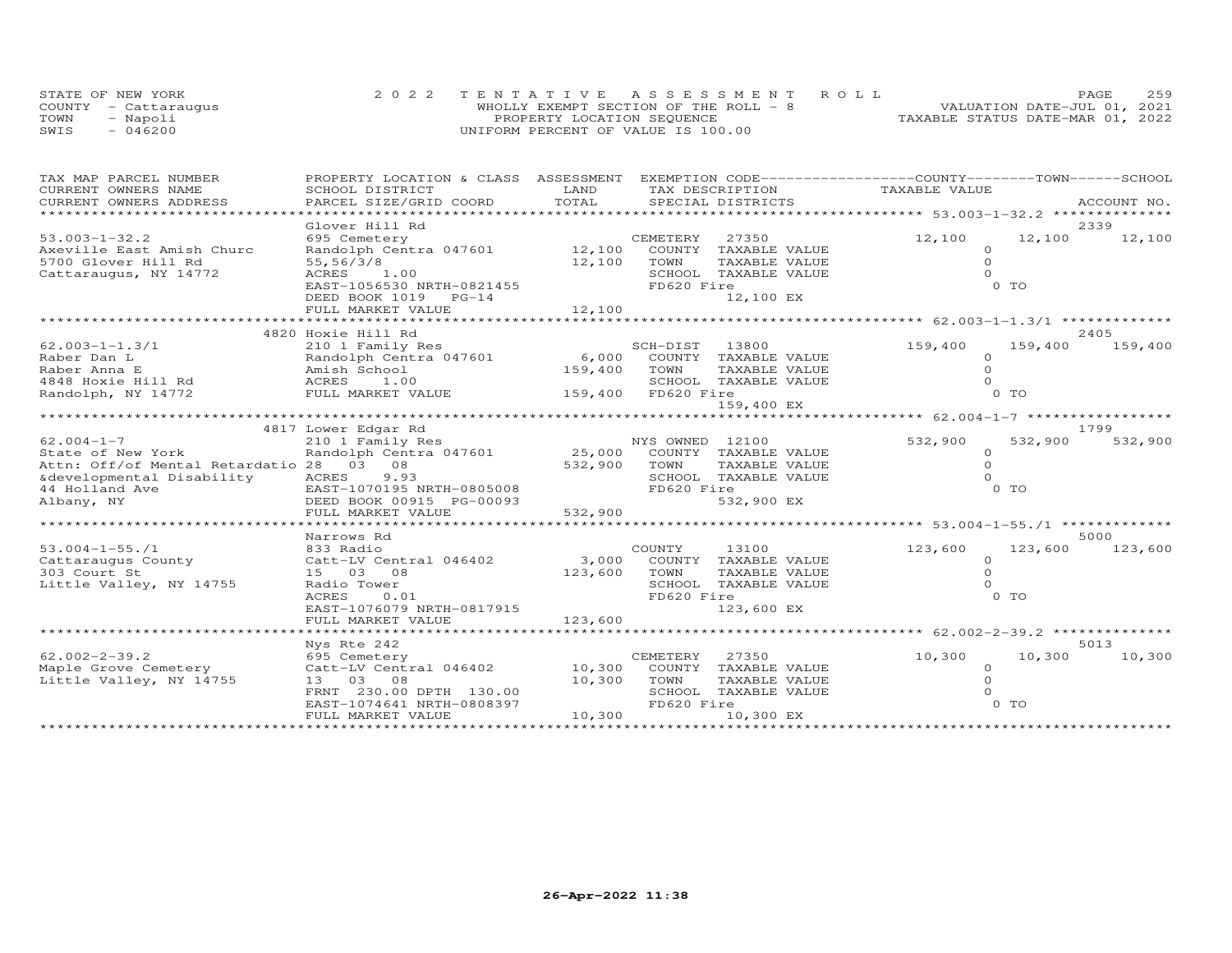| STATE OF NEW YORK |                      |                                    | 2022 TENTATIVE ASSESSMENT ROLL        |                                  | <b>PAGE</b> | 260 |
|-------------------|----------------------|------------------------------------|---------------------------------------|----------------------------------|-------------|-----|
|                   | COUNTY - Cattaraugus |                                    | WHOLLY EXEMPT SECTION OF THE ROLL - 8 | VALUATION DATE-JUL 01, 2021      |             |     |
| TOWN              | - Napoli             | PROPERTY LOCATION SEQUENCE         |                                       | TAXABLE STATUS DATE-MAR 01, 2022 |             |     |
| SWIS              | $-046200$            | UNIFORM PERCENT OF VALUE IS 100.00 |                                       |                                  |             |     |

| TAX MAP PARCEL NUMBER                                        | PROPERTY LOCATION & CLASS ASSESSMENT                |                                |                 | EXEMPTION CODE-----------------COUNTY-------TOWN-----SCHOOL |                                                 |                |                |
|--------------------------------------------------------------|-----------------------------------------------------|--------------------------------|-----------------|-------------------------------------------------------------|-------------------------------------------------|----------------|----------------|
| CURRENT OWNERS NAME                                          | SCHOOL DISTRICT                                     | LAND                           | TAX DESCRIPTION |                                                             | TAXABLE VALUE                                   |                |                |
| CURRENT OWNERS ADDRESS                                       | PARCEL SIZE/GRID COORD                              | TOTAL                          |                 | SPECIAL DISTRICTS                                           |                                                 |                | ACCOUNT NO.    |
|                                                              |                                                     |                                |                 |                                                             |                                                 |                |                |
| $62.002 - 2 - 40$                                            | Nys Rte 242<br>323 Vacant rural                     |                                | SCH-DIST        | 13800                                                       | 61,200                                          | 61,200         | 5014<br>61,200 |
| Little Valley Central                                        | Catt-LV Central 046402                              | 61,200                         |                 | COUNTY TAXABLE VALUE                                        | $\Omega$                                        |                |                |
| 207 Rock City St                                             | 13 03 08                                            | 61,200                         | TOWN            | TAXABLE VALUE                                               | $\Omega$                                        |                |                |
| Little Valley, NY 14755                                      | ACRES 39.29                                         |                                |                 | SCHOOL TAXABLE VALUE                                        |                                                 |                |                |
|                                                              | EAST-1077249 NRTH-0810630                           |                                | FD620 Fire      |                                                             |                                                 | $0$ TO         |                |
|                                                              | FULL MARKET VALUE                                   | 61,200                         |                 | 61,200 EX                                                   |                                                 |                |                |
|                                                              |                                                     |                                |                 |                                                             |                                                 |                |                |
|                                                              | Nys Rte 242                                         |                                |                 |                                                             |                                                 |                | 1591           |
| $62.003 - 1 - 31.2$                                          | 311 Res vac land                                    |                                | RELIGIOUS 25110 |                                                             | 14,100                                          | 14,100         | 14,100         |
| Napoli United Methodist Church Randolph Centra 047601 14,100 |                                                     |                                |                 | COUNTY TAXABLE VALUE                                        | $\Omega$                                        |                |                |
| PO Box 202                                                   | 35 03 08                                            | 14,100                         | TOWN            | TAXABLE VALUE                                               | $\Omega$                                        |                |                |
| Little Valley, NY 14755                                      | ACRES<br>1.00                                       |                                |                 | SCHOOL TAXABLE VALUE                                        | $\Omega$                                        |                |                |
|                                                              | EAST-1064769 NRTH-0801832                           |                                | FD620 Fire      |                                                             |                                                 | 0 TO           |                |
|                                                              | DEED BOOK 998<br>PG-1113                            |                                |                 | 14,100 EX                                                   |                                                 |                |                |
|                                                              | FULL MARKET VALUE                                   | 14,100<br>******************** |                 |                                                             | ********************* 70.002-2-49 ************* |                |                |
|                                                              | Nys Rte 242                                         |                                |                 |                                                             |                                                 |                | 5051           |
| $70.002 - 2 - 49$                                            | 822 Water supply                                    |                                | TOWN-PROP 13500 |                                                             | 260,200                                         | 260,200        | 260,200        |
| Town of Randolph                                             | Randolph Centra 047601                              | 9,600                          |                 | COUNTY TAXABLE VALUE                                        | $\circ$                                         |                |                |
| 72 Main St                                                   | 57 03 08                                            | 260,200                        | TOWN            | TAXABLE VALUE                                               | $\Omega$                                        |                |                |
| Randolph, NY 14772                                           | Reservoir & 280' Pipe Lin                           |                                |                 | SCHOOL TAXABLE VALUE                                        | $\Omega$                                        |                |                |
|                                                              | FRNT 165.00 DPTH 165.00                             |                                | FD620 Fire      |                                                             |                                                 | 0 TO           |                |
|                                                              | EAST-1051795 NRTH-0792039                           |                                |                 | 260,200 EX                                                  |                                                 |                |                |
|                                                              | DEED BOOK 16961 PG-3002                             |                                |                 |                                                             |                                                 |                |                |
|                                                              | FULL MARKET VALUE                                   | 260,200                        |                 |                                                             |                                                 |                |                |
|                                                              | *********************                               |                                |                 |                                                             |                                                 |                |                |
|                                                              | 10083 Nys Rte 242                                   |                                |                 |                                                             |                                                 |                | 2365           |
| $62.003 - 1 - 32.2$                                          | 312 Vac w/imprv                                     |                                | RELIGIOUS 25110 |                                                             | 29,100                                          | 29,100         | 29,100         |
| Napoli United Methodist Church Randolph Centra 047601        |                                                     | 24,900                         |                 | COUNTY TAXABLE VALUE                                        | $\Omega$<br>$\Omega$                            |                |                |
| PO Box 202<br>Little Valley, NY 14755                        | 35 3 8                                              | 29,100                         | TOWN            | TAXABLE VALUE                                               | $\Omega$                                        |                |                |
|                                                              | ACRES<br>7.25                                       |                                | FD620 Fire      | SCHOOL TAXABLE VALUE                                        |                                                 | 0 TO           |                |
|                                                              | EAST-1065192 NRTH-0801401<br>DEED BOOK 4456 PG-8001 |                                |                 | 29,100 EX                                                   |                                                 |                |                |
|                                                              | FULL MARKET VALUE                                   | 29,100                         |                 |                                                             |                                                 |                |                |
|                                                              |                                                     |                                |                 |                                                             |                                                 |                |                |
|                                                              | 10087 Nys Rte 242                                   |                                |                 |                                                             |                                                 |                | 5015           |
| $62.003 - 1 - 30$                                            | 620 Religious                                       |                                | RELIGIOUS 25110 |                                                             | 283,200                                         | 283,200        | 283,200        |
| Napoli United Methodist Church Randolph Centra 047601        |                                                     | 16,400                         |                 | COUNTY TAXABLE VALUE                                        | $\circ$                                         |                |                |
| PO Box 202                                                   | 35 03 08                                            | 283,200                        | TOWN            | TAXABLE VALUE                                               | $\circ$                                         |                |                |
| Little Valley, NY 14755                                      | FRNT 137.00 DPTH 243.00                             |                                |                 | SCHOOL TAXABLE VALUE                                        | $\Omega$                                        |                |                |
|                                                              | EAST-1065007 NRTH-0801659                           |                                | FD620 Fire      |                                                             |                                                 | 0 <sub>T</sub> |                |
|                                                              | PG-00329<br>DEED BOOK 79                            |                                |                 | 283,200 EX                                                  |                                                 |                |                |
|                                                              | FULL MARKET VALUE                                   | 283,200                        |                 |                                                             |                                                 |                |                |
|                                                              |                                                     |                                |                 |                                                             |                                                 |                |                |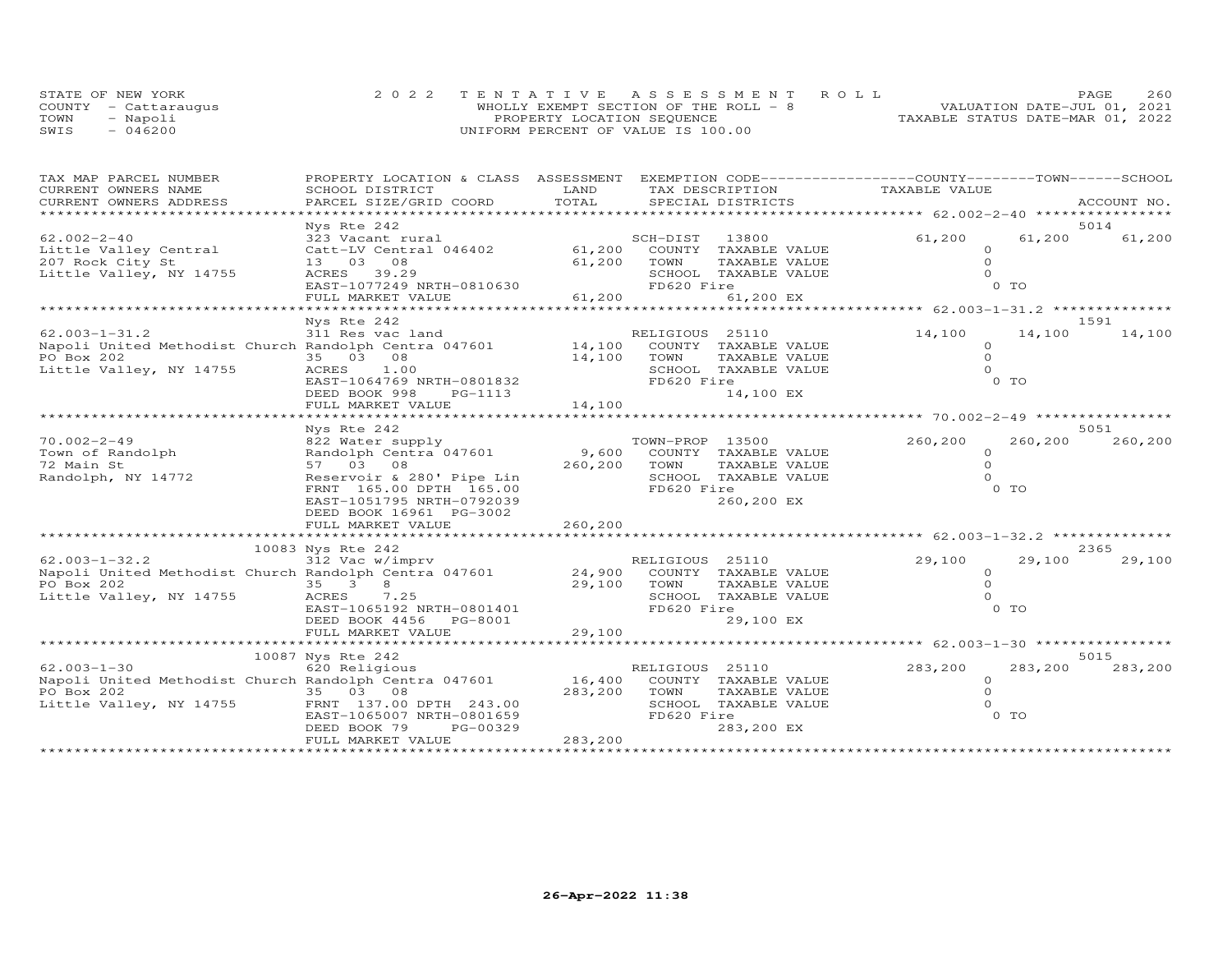|      | STATE OF NEW YORK    | 2022 TENTATIVE ASSESSMENT ROLL         |                                  | <b>PAGE</b>                 | 261 |
|------|----------------------|----------------------------------------|----------------------------------|-----------------------------|-----|
|      | COUNTY - Cattaraugus | WHOLLY EXEMPT SECTION OF THE ROLL $-8$ |                                  | VALUATION DATE-JUL 01, 2021 |     |
| TOWN | - Napoli             | PROPERTY LOCATION SEQUENCE             | TAXABLE STATUS DATE-MAR 01, 2022 |                             |     |
| SWIS | $-046200$            | UNIFORM PERCENT OF VALUE IS 100.00     |                                  |                             |     |

| TAX DESCRIPTION TAXABLE VALUE<br>CURRENT OWNERS ADDRESS                                                       | ACCOUNT NO. |
|---------------------------------------------------------------------------------------------------------------|-------------|
|                                                                                                               |             |
| Pigeon Valley Rd<br>5005                                                                                      |             |
| 53.004-1-1<br>Buffalo Audubon Society (226,300 COUNTY TAXABLE VALUE<br>226,300<br>226,300<br>NON-PROFIT 25300 | 226,300     |
| $\circ$                                                                                                       |             |
| 32/40 03 08<br>226,300<br>TOWN<br>TAXABLE VALUE<br>$\Omega$<br>1610 Welch Rd                                  |             |
| $\Omega$<br>North Java, NY 14113<br>Biner A - Napoli<br>SCHOOL TAXABLE VALUE                                  |             |
| ACRES 258.90<br>FD620 Fire<br>0 TO                                                                            |             |
| 226,300 EX<br>EAST-1068154 NRTH-0822054                                                                       |             |
| DEED BOOK 00958 PG-00106                                                                                      |             |
|                                                                                                               |             |
|                                                                                                               |             |
| 2184<br>Pigeon Valley Rd                                                                                      |             |
| NON-PROFIT 25300<br>314 Rural vac<10<br>$53.004 - 1 - 5.2$<br>19,800<br>19,800                                | 19,800      |
| WNY Land Conservancy Inc Catt-LV Central 046402 19,800 COUNTY TAXABLE VALUE<br>$\Omega$                       |             |
| PO Box 471<br>19,800 TOWN<br>$\Omega$<br>24 03 08<br>TAXABLE VALUE                                            |             |
| East Aurora, NY 14052<br>FRNT 330.00 DPTH<br>SCHOOL TAXABLE VALUE<br>0 TO                                     |             |
| 9.85<br>FD620 Fire<br><b>ACRES</b><br>EAST-1071216 NRTH-0820968<br>19,800 EX                                  |             |
| DEED BOOK 00965 PG-00619                                                                                      |             |
| FULL MARKET VALUE<br>19,800                                                                                   |             |
| ********************* 53.004-1-5.3 ****************                                                           |             |
| 2185<br>Pigeon Valley Rd                                                                                      |             |
| $53.004 - 1 - 5.3$<br>322 Rural vac>10<br>NON-PROFIT 25300<br>47,200<br>47,200                                | 47,200      |
| Catt-LV Central 046402 47,200 COUNTY TAXABLE VALUE<br>Buffalo Audubon Society<br>$\circ$                      |             |
| $\circ$<br>1610 Welch Rd<br>24 03 08<br>TAXABLE VALUE<br>TOWN                                                 |             |
| 47,200<br>ACRES 28.00<br>North Java, NY 14113<br>SCHOOL TAXABLE VALUE<br>$\Omega$                             |             |
| 0 TO<br>EAST-1071049 NRTH-0821888<br>FD620 Fire                                                               |             |
| 47,200 EX<br>DEED BOOK 00965 PG-00620                                                                         |             |
| 47,200<br>FULL MARKET VALUE                                                                                   |             |
|                                                                                                               |             |
| 5012<br>Pigeon Valley Rd                                                                                      |             |
| 11,600<br>11,600                                                                                              | 11,600      |
| $\circ$                                                                                                       |             |
| 11,600<br>$\Omega$<br>4672 Allegany Rd<br>38 03 08<br>TOWN<br>TAXABLE VALUE                                   |             |
| ACRES 1.00<br>TAXABLE VALUE<br>PO Box 13<br>SCHOOL                                                            |             |
| 0 TO<br>FD620 Fire<br>Little Valley, NY 14755<br>EAST-1065594 NRTH-0813859<br>$3859$ FD6<br>11,600            |             |
| 11,600 EX<br>FULL MARKET VALUE                                                                                |             |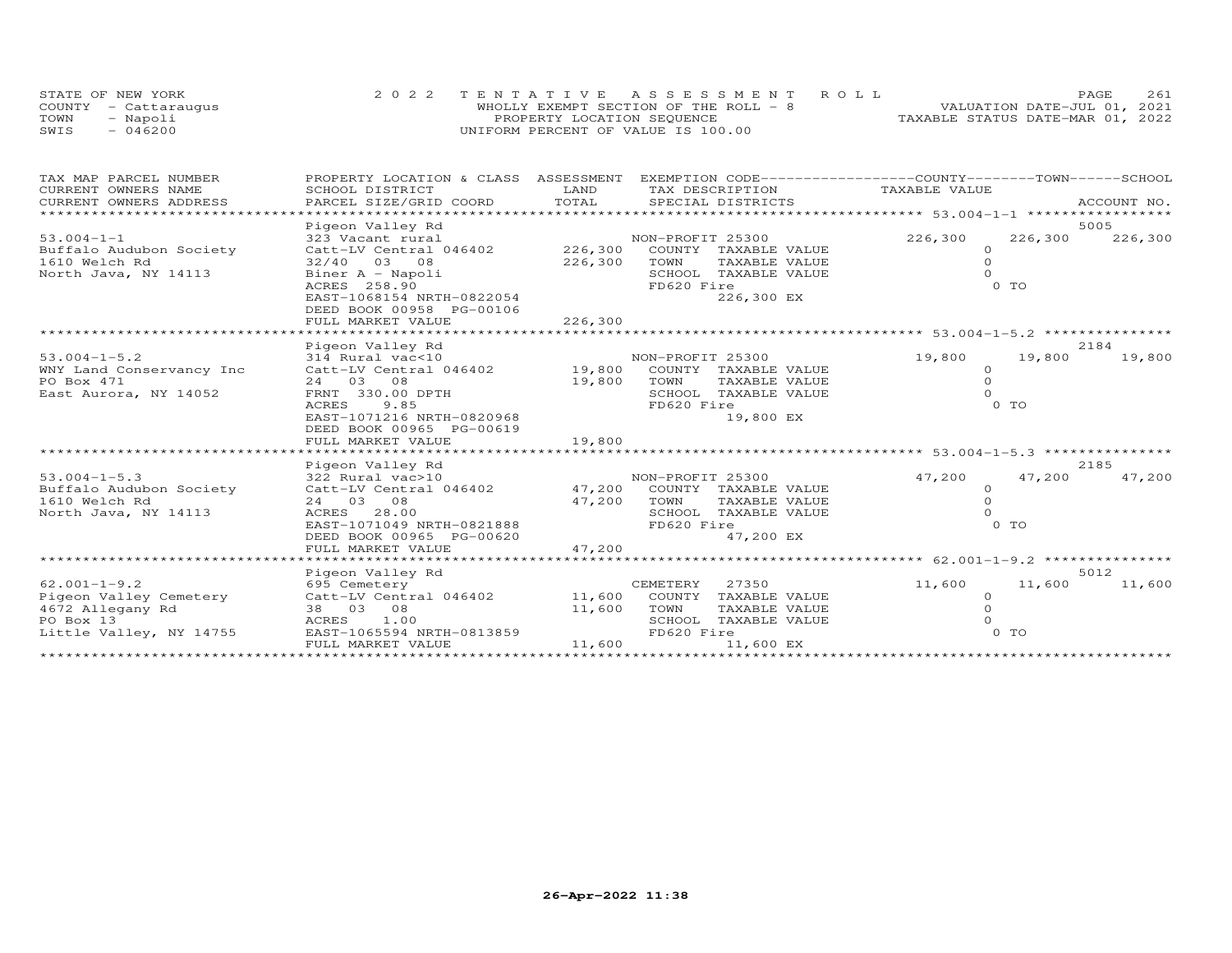| COUNTY<br>TOWN<br>SWIS | STATE OF NEW YORK<br>- Cattaraugus<br>- Napoli<br>$-046200$ |                  |                   |       | 2 0 2 2<br>ROLL. | S U B                     | TENTATIVE<br>WHOLLY EXEMPT SECTION OF THE ROLL - 8<br>UNIFORM PERCENT OF VALUE IS 100.00 | $S E C T I O N -$ | ASSESSMENT<br>$-$ TOTALS       | ROLL             | VALUATION DATE-JUL 01, 2021<br>TAXABLE STATUS DATE-MAR 01, 2022 | 262<br>PAGE<br>RPS150/V04/L015<br>CURRENT DATE 4/26/2022 |  |
|------------------------|-------------------------------------------------------------|------------------|-------------------|-------|------------------|---------------------------|------------------------------------------------------------------------------------------|-------------------|--------------------------------|------------------|-----------------------------------------------------------------|----------------------------------------------------------|--|
|                        |                                                             |                  |                   | $***$ |                  | SPECIAL                   |                                                                                          | DISTRICT          | SUMMARY ***                    |                  |                                                                 |                                                          |  |
|                        |                                                             |                  |                   |       |                  |                           |                                                                                          |                   |                                |                  |                                                                 |                                                          |  |
| CODE                   | DISTRICT NAME                                               | TOTAL<br>PARCELS | EXTENSION<br>TYPE |       |                  | <b>EXTENSION</b><br>VALUE | AD VALOREM<br>VALUE                                                                      |                   | <b>EXEMPT</b><br>AMOUNT        | TAXABLE<br>VALUE |                                                                 |                                                          |  |
| FD620 Fire             |                                                             |                  | 23 TOTAL          |       |                  |                           | 3217,300                                                                                 |                   | 3217,300                       |                  |                                                                 |                                                          |  |
|                        |                                                             |                  |                   |       |                  |                           |                                                                                          |                   |                                |                  |                                                                 |                                                          |  |
|                        |                                                             |                  |                   | ***   |                  | S C H O O L               | DISTRICT                                                                                 |                   | SUMMARY                        | ***              |                                                                 |                                                          |  |
| CODE                   | DISTRICT NAME                                               |                  | TOTAL<br>PARCELS  |       | ASSESSED<br>LAND |                           | ASSESSED<br>TOTAL                                                                        |                   | <b>EXEMPT</b><br><b>AMOUNT</b> | TOTAL<br>TAXABLE | STAR<br><b>AMOUNT</b>                                           | STAR<br>TAXABLE                                          |  |
| 046402<br>047601       | Catt-LV Central<br>Randolph Central                         |                  | 11<br>12          |       |                  | 743,800<br>482,600        | 1299,900<br>1917,400                                                                     |                   | 1299,900<br>1917,400           |                  |                                                                 |                                                          |  |
|                        | SUB-TOTAL                                                   |                  | 23                |       |                  | 1226,400                  | 3217,300                                                                                 |                   | 3217,300                       |                  |                                                                 |                                                          |  |

T O T A L 23 1226,400 3217,300 3217,300

## \*\*\* S Y S T E M C O D E S S U M M A R Y \*\*\*

## NO SYSTEM EXEMPTIONS AT THIS LEVEL

| CODE  | DESCRIPTION | TOTAL<br>PARCELS | COUNTY   | TOWN     | SCHOOL   |
|-------|-------------|------------------|----------|----------|----------|
| 12100 | NYS OWNED   |                  | 771,900  | 771,900  | 771,900  |
| 13100 | COUNTY      |                  | 123,600  | 123,600  | 123,600  |
| 13500 | TOWN-PROP   |                  | 523,700  | 523,700  | 523,700  |
| 13800 | SCH-DIST    |                  | 239,400  | 239,400  | 239,400  |
| 25110 | RELIGIOUS   |                  | 326,400  | 326,400  | 326,400  |
| 25130 | NON-PROFIT  |                  | 460,700  | 460,700  | 460,700  |
| 25300 | NON-PROFIT  |                  | 709,700  | 709,700  | 709,700  |
| 27350 | CEMETERY    |                  | 61,900   | 61,900   | 61,900   |
|       | TOTAL       | 23               | 3217,300 | 3217,300 | 3217,300 |
|       |             |                  |          |          |          |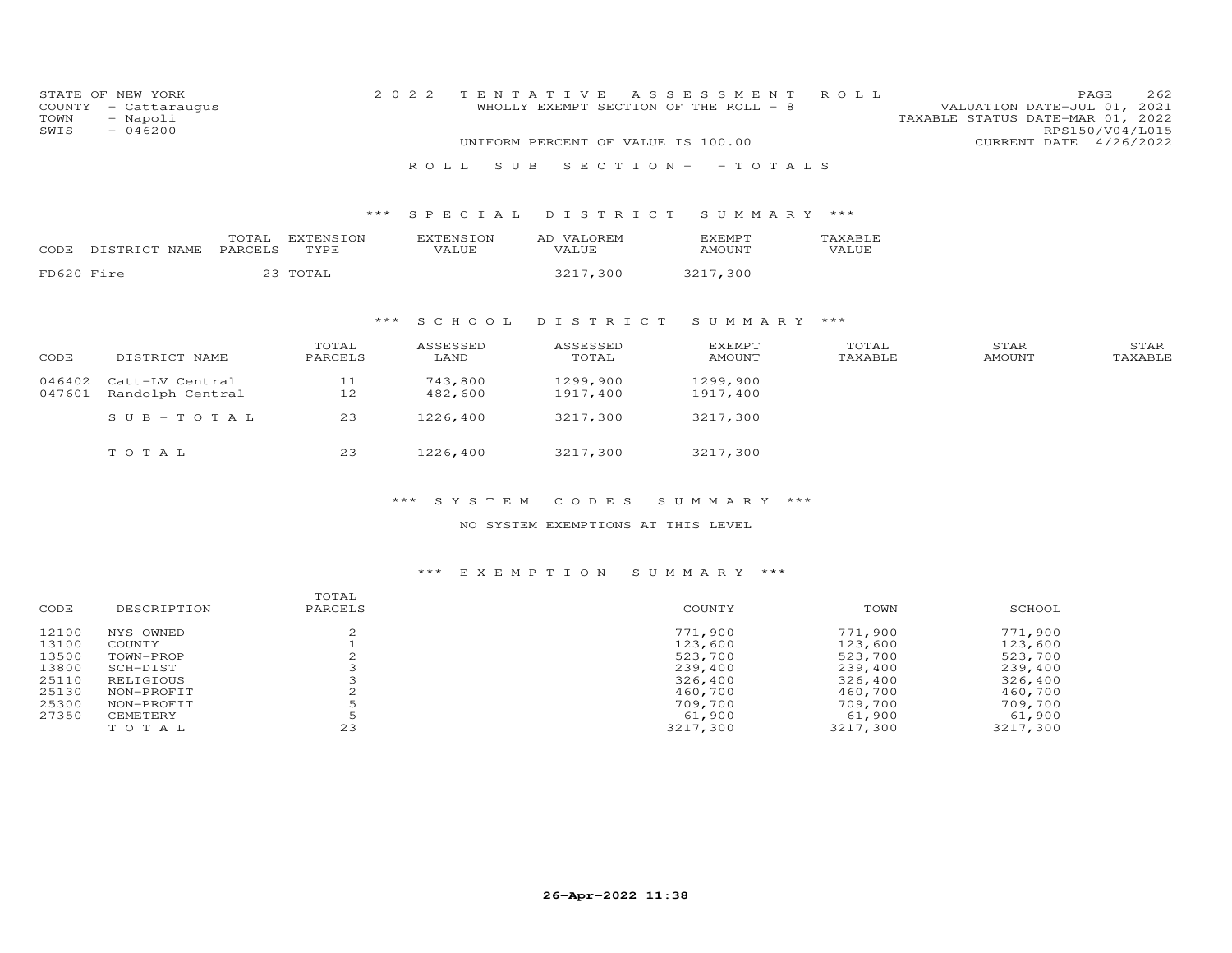| STATE OF NEW YORK    | 2022 TENTATIVE ASSESSMENT ROLL        | 263<br>PAGE                      |
|----------------------|---------------------------------------|----------------------------------|
| COUNTY - Cattaraugus | WHOLLY EXEMPT SECTION OF THE ROLL - 8 | VALUATION DATE-JUL 01, 2021      |
| - Napoli<br>TOWN     |                                       | TAXABLE STATUS DATE-MAR 01, 2022 |
| SWIS<br>$-046200$    |                                       | RPS150/V04/L015                  |
|                      | UNIFORM PERCENT OF VALUE IS 100.00    | CURRENT DATE 4/26/2022           |
|                      | ROLL SUB SECTION- - TOTALS            |                                  |

| <b>ROLI</b><br>SEC |  | AN. |     | ם ה<br>TOWN | $\sim$ $\sim$ | ∸∽ |
|--------------------|--|-----|-----|-------------|---------------|----|
|                    |  |     | ה ג |             |               |    |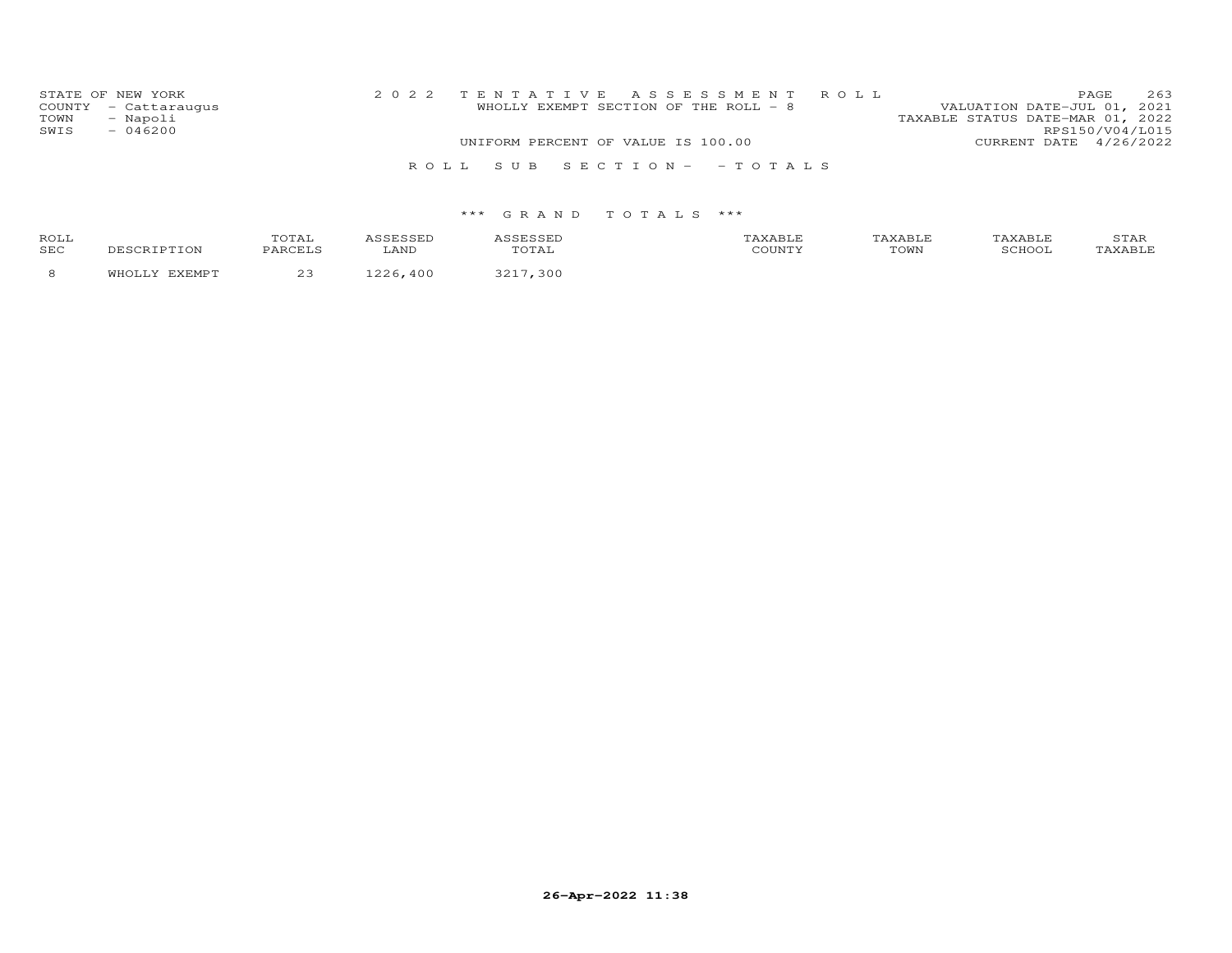|      | STATE OF NEW YORK    | 2022 TENTATIVE ASSESSMENT ROLL     |                                       |                                  | PAGE.                  | 2.64 |
|------|----------------------|------------------------------------|---------------------------------------|----------------------------------|------------------------|------|
|      | COUNTY - Cattaraugus |                                    | WHOLLY EXEMPT SECTION OF THE ROLL - 8 | VALUATION DATE-JUL 01, 2021      |                        |      |
| TOWN | - Napoli             |                                    |                                       | TAXABLE STATUS DATE-MAR 01, 2022 |                        |      |
| SWIS | - 046200             | UNIFORM PERCENT OF VALUE IS 100.00 |                                       |                                  | RPS150/V04/L015        |      |
|      |                      |                                    |                                       |                                  | CURRENT DATE 4/26/2022 |      |

## R O L L S E C T I O N T O T A L S

## \*\*\* S P E C I A L D I S T R I C T S U M M A R Y \*\*\*

| CODE       | DISTRICT.<br>NAME. | TOTAL<br>PARCELS<br>$\sim$ $\sim$ $\sim$ $\sim$ | TON .<br>TYPE. | VALUE | <b>T77 T</b><br>OREM.<br>АC<br>VALUE. | XEMPT:<br>AMOUNT | <b>TAXABLE</b><br>VALUE |
|------------|--------------------|-------------------------------------------------|----------------|-------|---------------------------------------|------------------|-------------------------|
| FD620 Fire |                    |                                                 |                |       | -300<br>つつ1                           | ,300             |                         |

## \*\*\* S C H O O L D I S T R I C T S U M M A R Y \*\*\*

| CODE             | DISTRICT NAME                       | TOTAL<br>PARCELS | ASSESSED<br>LAND   | ASSESSED<br>TOTAL    | <b>EXEMPT</b><br>AMOUNT | TOTAL<br>TAXABLE | STAR<br>AMOUNT | STAR<br>TAXABLE |
|------------------|-------------------------------------|------------------|--------------------|----------------------|-------------------------|------------------|----------------|-----------------|
| 046402<br>047601 | Catt-LV Central<br>Randolph Central | 11<br>12         | 743,800<br>482,600 | 1299,900<br>1917,400 | 1299,900<br>1917,400    |                  |                |                 |
|                  | SUB-TOTAL                           | 23               | 1226,400           | 3217,300             | 3217,300                |                  |                |                 |
|                  | тотаь                               | 23               | 1226,400           | 3217,300             | 3217,300                |                  |                |                 |

## \*\*\* S Y S T E M C O D E S S U M M A R Y \*\*\*

#### NO SYSTEM EXEMPTIONS AT THIS LEVEL

| CODE  | DESCRIPTION | TOTAL<br>PARCELS | COUNTY   | TOWN     | SCHOOL   |
|-------|-------------|------------------|----------|----------|----------|
| 12100 | NYS OWNED   |                  | 771,900  | 771,900  | 771,900  |
| 13100 | COUNTY      |                  | 123,600  | 123,600  | 123,600  |
| 13500 | TOWN-PROP   |                  | 523,700  | 523,700  | 523,700  |
| 13800 | SCH-DIST    |                  | 239,400  | 239,400  | 239,400  |
| 25110 | RELIGIOUS   |                  | 326,400  | 326,400  | 326,400  |
| 25130 | NON-PROFIT  |                  | 460,700  | 460,700  | 460,700  |
| 25300 | NON-PROFIT  |                  | 709,700  | 709,700  | 709,700  |
| 27350 | CEMETERY    |                  | 61,900   | 61,900   | 61,900   |
|       | TOTAL       | 23               | 3217,300 | 3217,300 | 3217,300 |
|       |             |                  |          |          |          |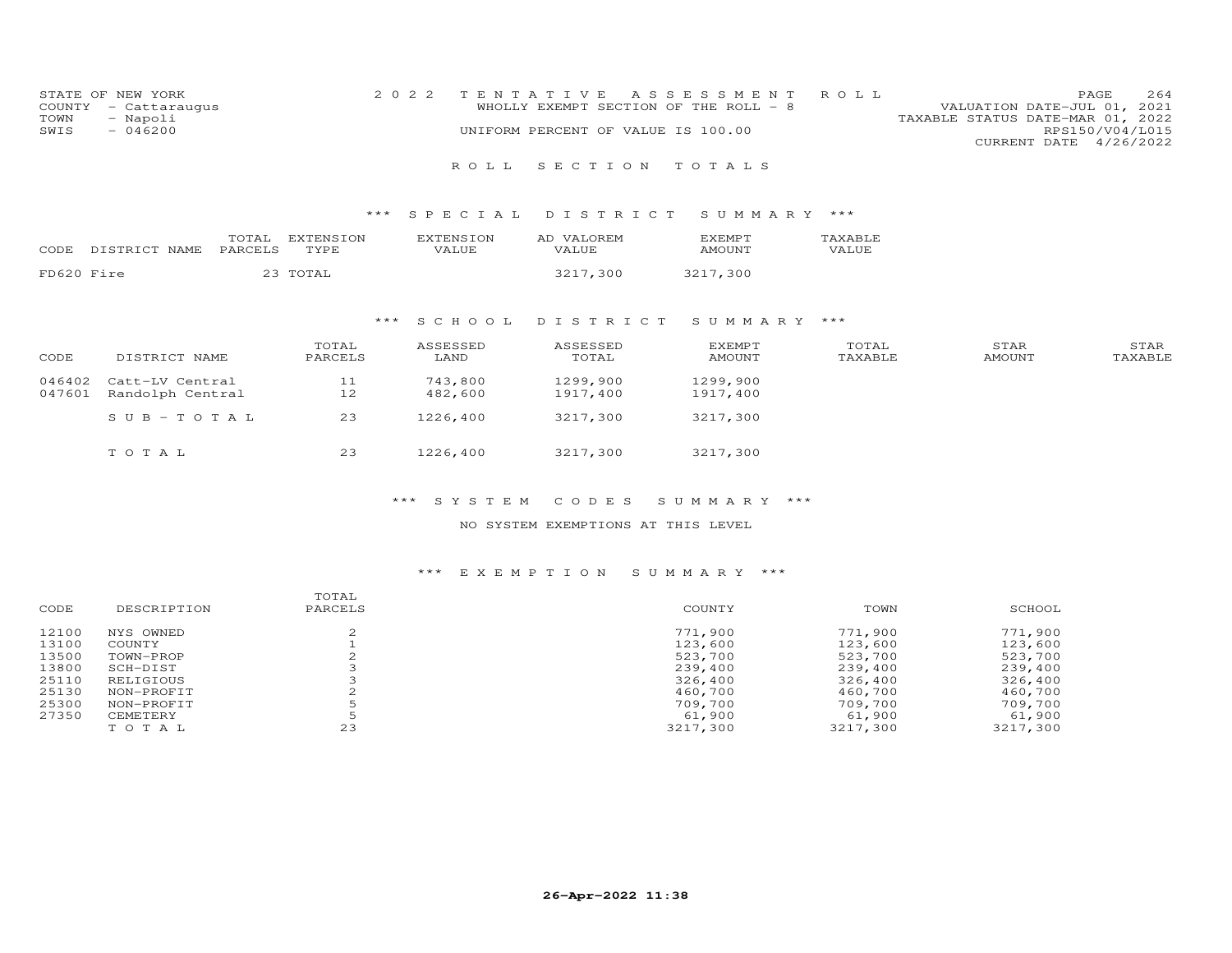| STATE OF NEW YORK    |  |                                    | 2022 TENTATIVE ASSESSMENT ROLL        |                                  |                        | PAGE | 265 |
|----------------------|--|------------------------------------|---------------------------------------|----------------------------------|------------------------|------|-----|
| COUNTY - Cattaraugus |  |                                    | WHOLLY EXEMPT SECTION OF THE ROLL - 8 | VALUATION DATE-JUL 01, 2021      |                        |      |     |
| - Napoli<br>TOWN     |  |                                    |                                       | TAXABLE STATUS DATE-MAR 01, 2022 |                        |      |     |
| $-046200$<br>SWIS    |  | UNIFORM PERCENT OF VALUE IS 100.00 |                                       |                                  | RPS150/V04/L015        |      |     |
|                      |  |                                    |                                       |                                  | CURRENT DATE 4/26/2022 |      |     |
|                      |  | ROLL SECTION TOTALS                |                                       |                                  |                        |      |     |

| <b>ROLI</b><br>SEC |  | $\mathcal{L}$ |       | $-1 - 1$ | TOWN | ⊥ ∠า⊥ |
|--------------------|--|---------------|-------|----------|------|-------|
|                    |  |               | ו ה ג |          |      |       |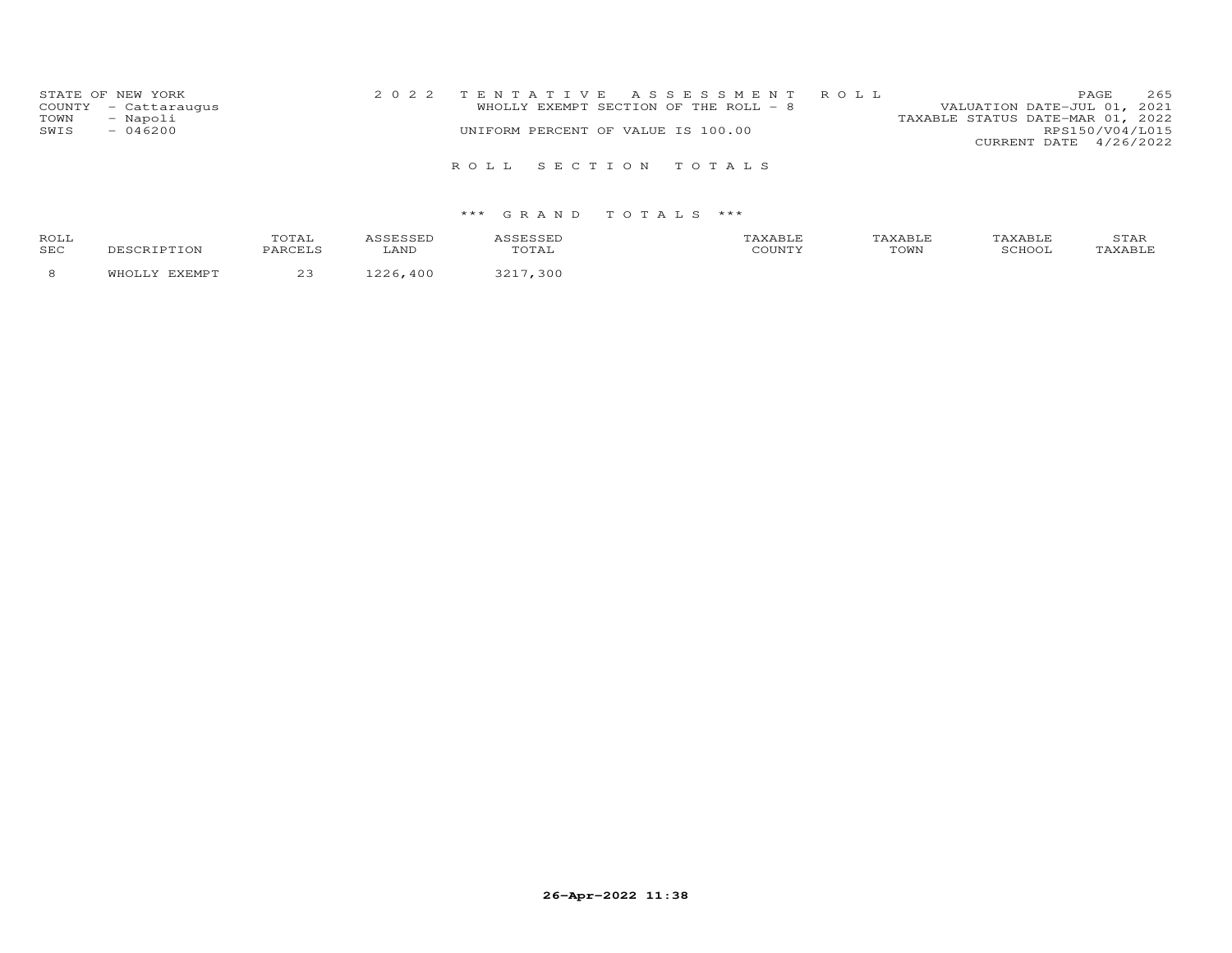|      | STATE OF NEW YORK    |                                    | 2022 TENTATIVE ASSESSMENT ROLL |                                  |                        | PAGE | 266 |
|------|----------------------|------------------------------------|--------------------------------|----------------------------------|------------------------|------|-----|
|      | COUNTY - Cattaraugus |                                    |                                | VALUATION DATE-JUL 01, 2021      |                        |      |     |
| TOWN | - Napoli             |                                    | SWIS TOTALS                    | TAXABLE STATUS DATE-MAR 01, 2022 |                        |      |     |
| SWIS | $-046200$            | UNIFORM PERCENT OF VALUE IS 100.00 |                                |                                  | RPS150/V04/L015        |      |     |
|      |                      |                                    |                                |                                  | CURRENT DATE 4/26/2022 |      |     |

# \*\*\* S P E C I A L D I S T R I C T S U M M A R Y \*\*\*

| CODE       | DISTRICT NAME   | TOTAL<br><b>PARCELS</b> | EXTENSION<br>TYPE.       | <b>EXTENSION</b><br>VALUE | AD VALOREM<br><b>VALUE</b> | EXEMPT<br>AMOUNT | TAXABLE<br>VALUE      |
|------------|-----------------|-------------------------|--------------------------|---------------------------|----------------------------|------------------|-----------------------|
| FD620 Fire | WS620 Watershed |                         | 1,198 TOTAL<br>221 TOTAL |                           | 90064,736<br>5717,389      | 3217,300         | 86847.436<br>5717,389 |

## \*\*\* S C H O O L D I S T R I C T S U M M A R Y \*\*\*

| CODE             | DISTRICT NAME                       | TOTAL<br>PARCELS | ASSESSED<br>LAND       | ASSESSED<br>TOTAL      | <b>EXEMPT</b><br>AMOUNT | TOTAL<br>TAXABLE       | STAR<br>AMOUNT        | STAR<br>TAXABLE        |
|------------------|-------------------------------------|------------------|------------------------|------------------------|-------------------------|------------------------|-----------------------|------------------------|
| 040404<br>041600 | Illegal School<br>Salamanca Central | 22               | 2709,900               | 454,870<br>4123,568    | 454,870                 | 4123,568               |                       | 4123,568               |
| 046402<br>047601 | Catt-LV Central<br>Randolph Central | 582<br>596       | 15803,600<br>20116,900 | 40074,690<br>46726,658 | 3357,939<br>4645,692    | 36716,751<br>42080,966 | 4943, 915<br>6217,050 | 31772,836<br>35863,916 |
|                  | $SUB - TO TAL$                      | 1,201            | 38630,400              | 91379,786              | 8458,501                | 82921,285              | 11160,965             | 71760,320              |
|                  |                                     |                  |                        |                        |                         |                        |                       |                        |
|                  | TOTAL                               | 1,201            | 38630,400              | 91379,786              | 8458,501                | 82921,285              | 11160,965             | 71760,320              |

#### \*\*\* S Y S T E M C O D E S S U M M A R Y \*\*\*

| CODE  | DESCRIPTION | TOTAL<br>PARCELS | COUNTY   | TOWN     | SCHOOL  |
|-------|-------------|------------------|----------|----------|---------|
| 50001 | SCHL TAXBL  |                  | 1315,050 | 1315,050 |         |
| 50005 | TOWN TAXBL  |                  | 454,870  |          | 454,870 |
|       | TOTAL       |                  | 1769,920 | 1315,050 | 454,870 |

| CODE  | DESCRIPTION | TOTAL<br>PARCELS | COUNTY  | TOWN    | SCHOOL  |
|-------|-------------|------------------|---------|---------|---------|
| 12100 | NYS OWNED   |                  | 771,900 | 771,900 | 771,900 |
| 13100 | COUNTY      |                  | 123,600 | 123,600 | 123,600 |
| 13500 | TOWN-PROP   |                  | 523,700 | 523,700 | 523,700 |
| 13800 | SCH-DIST    |                  | 239,400 | 239,400 | 239,400 |
| 25110 | RELIGIOUS   |                  | 326,400 | 326,400 | 326,400 |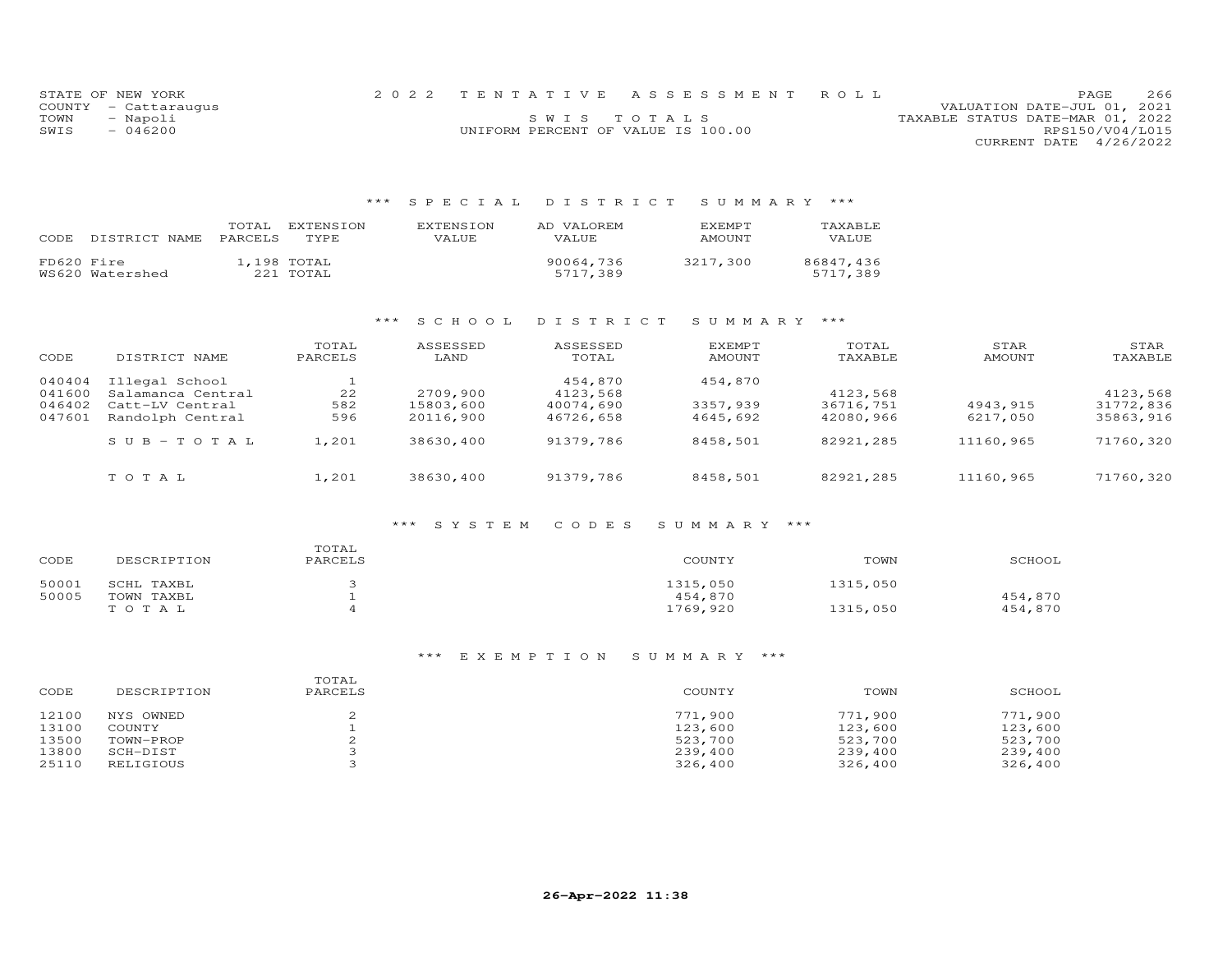| STATE OF NEW YORK    |           | 2022 TENTATIVE ASSESSMENT ROLL     |             |  |                                  |                        | PAGE | 2.67 |
|----------------------|-----------|------------------------------------|-------------|--|----------------------------------|------------------------|------|------|
| COUNTY - Cattaraugus |           |                                    |             |  | VALUATION DATE-JUL 01, 2021      |                        |      |      |
| TOWN                 | - Napoli  |                                    | SWIS TOTALS |  | TAXABLE STATUS DATE-MAR 01, 2022 |                        |      |      |
| SWIS                 | $-046200$ | UNIFORM PERCENT OF VALUE IS 100.00 |             |  |                                  | RPS150/V04/L015        |      |      |
|                      |           |                                    |             |  |                                  | CURRENT DATE 4/26/2022 |      |      |

# \*\*\* E X E M P T I O N S U M M A R Y \*\*\*

| DESCRIPTION     | PARCELS        | COUNTY    | TOWN     | SCHOOL    |
|-----------------|----------------|-----------|----------|-----------|
| NON-PROFIT      | 2              | 460,700   | 460,700  | 460,700   |
| NON-PROFIT      | 5              | 709,700   | 709,700  | 709,700   |
| CEMETERY        | 5              | 61,900    | 61,900   | 61,900    |
| STATE C         | 12             | 3059,900  |          |           |
| VETWAR CTS      | $\overline{c}$ | 19,380    | 19,380   |           |
| VET WAR CT      | 24             | 258,390   | 258,390  |           |
| VETCOM CTS      |                | 20,000    | 20,000   |           |
| VET COM CT      | 16             | 320,125   | 320,125  |           |
| VETDIS CTS      | $\overline{c}$ | 80,000    | 80,000   |           |
| VET DIS CT      | 11             | 282,483   | 282,483  |           |
| $CW_15_VET/$    |                | 12,000    |          |           |
| $CW_15_VET/$    |                | 17,145    |          |           |
| AG BLDG         |                | 14,000    | 14,000   | 14,000    |
| AG DIST         | 47             | 3278,524  | 3278,524 | 3278,524  |
| AG DISTOUT      | 21             | 1071,410  | 1071,410 | 1071,410  |
| AGED $C/T/S$    | 13             | 411,165   | 411,165  | 419,897   |
| ENH STAR        | 88             |           |          | 5740,465  |
| <b>BAS STAR</b> | 182            |           |          | 5420,500  |
| SILO T/C/S      |                | 2,500     | 2,500    | 2,500     |
| TOTAL           | 447            | 12064,322 | 8975,277 | 19164,596 |
|                 |                |           |          |           |

| ROLL<br><b>SEC</b> | DESCRIPTION       | TOTAL<br>PARCELS | ASSESSED<br>LAND | ASSESSED<br>TOTAL | TAXABLE<br>COUNTY | TAXABLE<br>TOWN | TAXABLE<br>SCHOOL | STAR<br>TAXABLE |
|--------------------|-------------------|------------------|------------------|-------------------|-------------------|-----------------|-------------------|-----------------|
|                    | TAXABLE           | 1,137            | 34344,100        | 79920,500         | 74133,378         | 74162,523       | 75134,169         | 63973,204       |
| 3                  | STATE OWNED LAND  | 16               | 3059,900         | 4829,820          |                   | 3514,770        | 4374,950          | 4374,950        |
| 5                  | SPECIAL FRANCHISE | 8                |                  | 465,061           | 465,061           | 465,061         | 465,061           | 465,061         |
| 6                  | UTILITIES & N.C.  | 17               |                  | 2947,105          | 2947,105          | 2947,105        | 2947,105          | 2947,105        |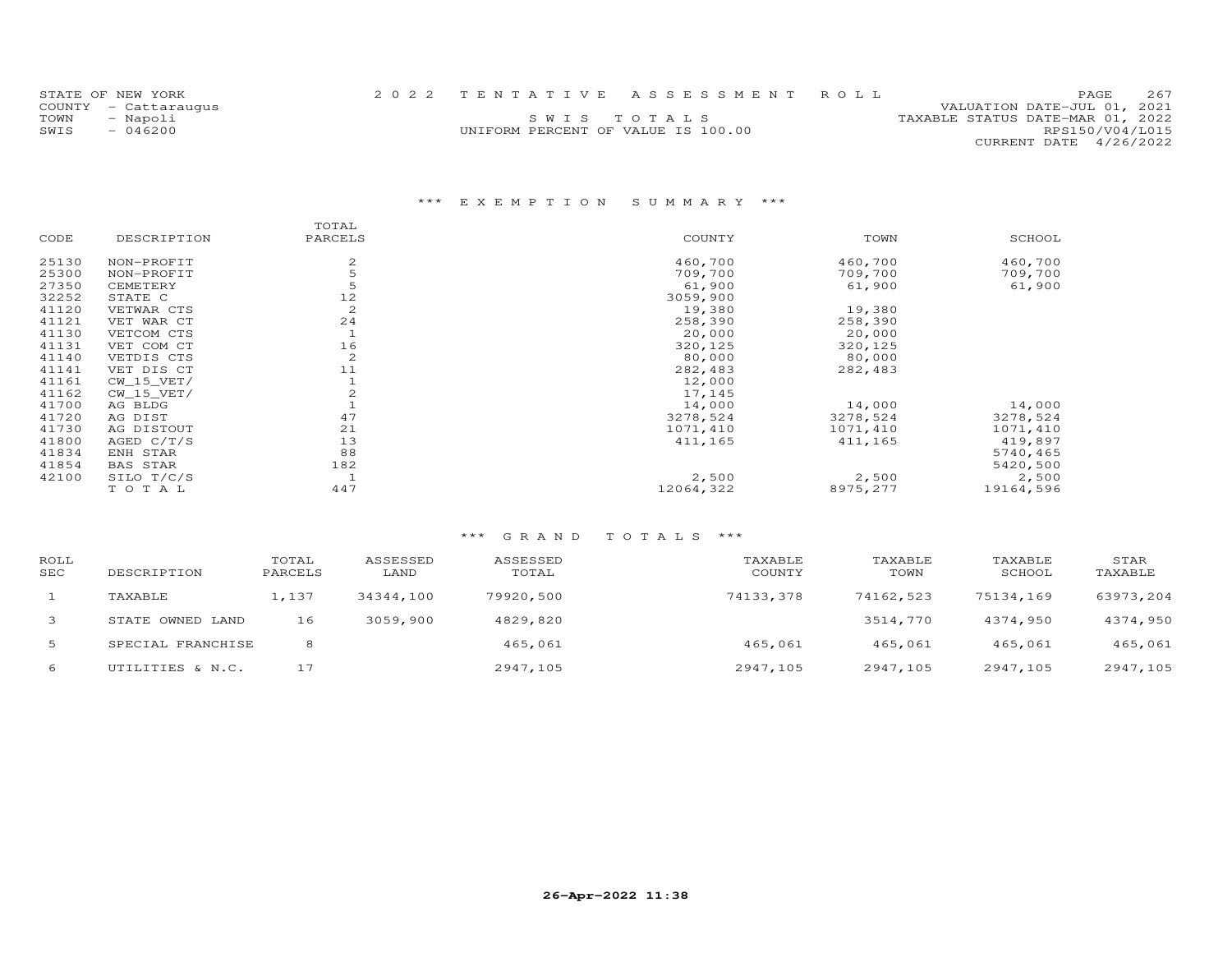|      | STATE OF NEW YORK    |                                    | 2022 TENTATIVE ASSESSMENT ROLL |                                  |                        | PAGE. | 2.68 |
|------|----------------------|------------------------------------|--------------------------------|----------------------------------|------------------------|-------|------|
|      | COUNTY - Cattaraugus |                                    |                                | VALUATION DATE-JUL 01, 2021      |                        |       |      |
| TOWN | - Napoli             |                                    | SWIS TOTALS                    | TAXABLE STATUS DATE-MAR 01, 2022 |                        |       |      |
| SWIS | $-046200$            | UNIFORM PERCENT OF VALUE IS 100.00 |                                |                                  | RPS150/V04/L015        |       |      |
|      |                      |                                    |                                |                                  | CURRENT DATE 4/26/2022 |       |      |

| ROLL<br>SEC | DESCRIPTION   | TOTAL<br>PARCELS | ASSESSED<br>LAND | ASSESSED<br>TOTAL | TAXABLE<br>COUNTY | TAXABLE<br>TOWN | TAXABLE<br>SCHOOL | STAR<br>TAXABLE |
|-------------|---------------|------------------|------------------|-------------------|-------------------|-----------------|-------------------|-----------------|
| 8           | WHOLLY EXEMPT | 23               | 1226,400         | 3217,300          |                   |                 |                   |                 |
| $\star$     | TOTAL<br>SUB  | 1,201            | 38630,400        | 91379,786         | 77545,544         | 81089,459       | 82921,285         | 71760,320       |
| $***$       | GRAND TOTAL   | 1,201            | 38630,400        | 91379,786         | 77545,544         | 81089,459       | 82921,285         | 71760,320       |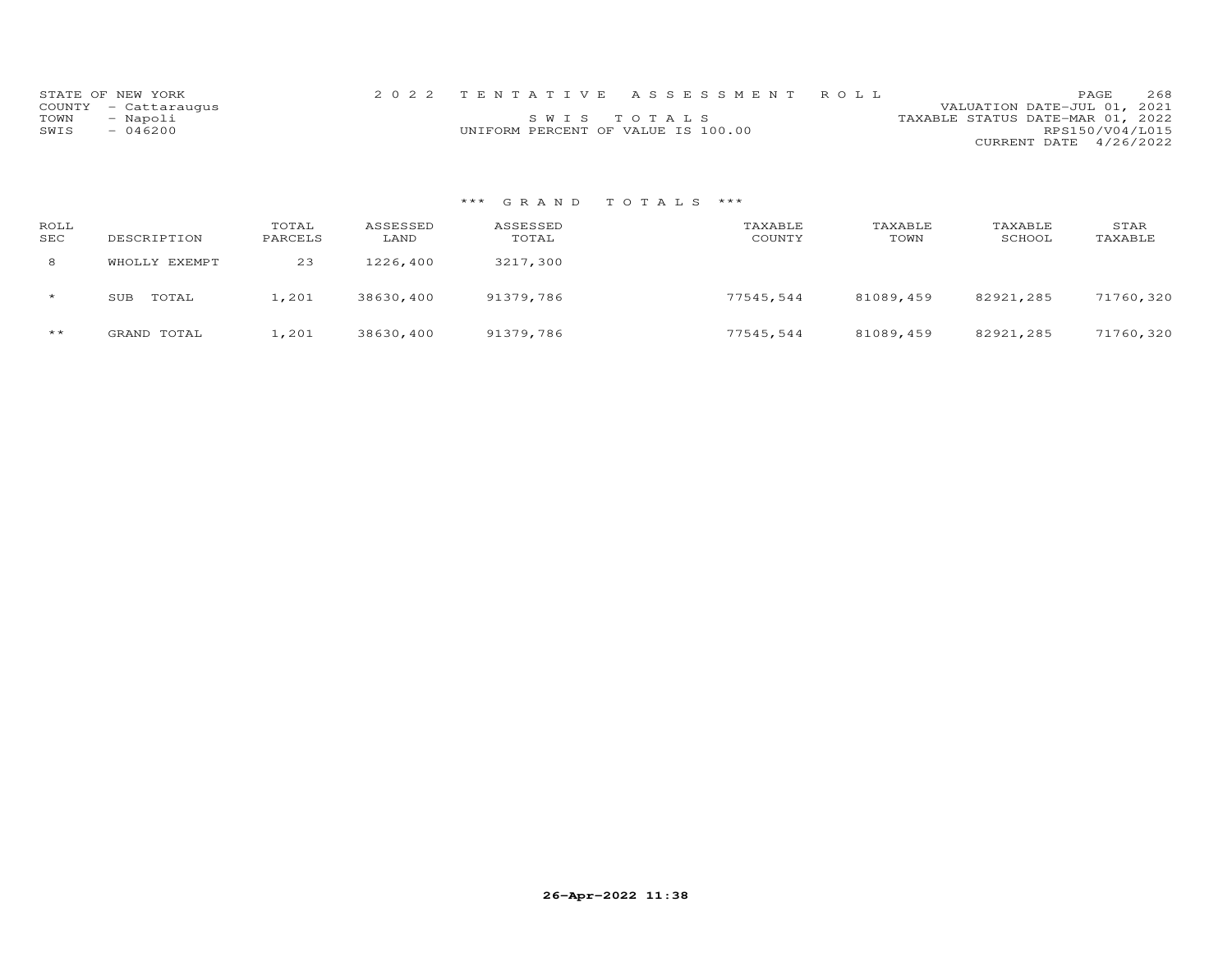|      | STATE OF NEW YORK    | 2022 TENTATIVE ASSESSMENT ROLL     |  |                                  |                        | <b>PAGE</b> | 269 |
|------|----------------------|------------------------------------|--|----------------------------------|------------------------|-------------|-----|
|      | COUNTY - Cattaraugus | TOWN TOTALS                        |  | VALUATION DATE-JUL 01, 2021      |                        |             |     |
| TOWN | - Napoli             |                                    |  | TAXABLE STATUS DATE-MAR 01, 2022 |                        |             |     |
| SWIS | $-0462$              | UNIFORM PERCENT OF VALUE IS 100.00 |  |                                  | RPS150/V04/L015        |             |     |
|      |                      |                                    |  |                                  | CURRENT DATE 4/26/2022 |             |     |

# \*\*\* S P E C I A L D I S T R I C T S U M M A R Y \*\*\*

| CODE       | DISTRICT NAME   | TOTAL<br><b>PARCELS</b> | EXTENSION<br>TYPE.       | <b>EXTENSION</b><br>VALUE | AD VALOREM<br><b>VALUE</b> | EXEMPT<br>AMOUNT | TAXABLE<br>VALUE      |
|------------|-----------------|-------------------------|--------------------------|---------------------------|----------------------------|------------------|-----------------------|
| FD620 Fire | WS620 Watershed |                         | 1,198 TOTAL<br>221 TOTAL |                           | 90064,736<br>5717,389      | 3217,300         | 86847.436<br>5717,389 |

## \*\*\* S C H O O L D I S T R I C T S U M M A R Y \*\*\*

| CODE                                 | DISTRICT NAME                                                              | TOTAL<br>PARCELS | ASSESSED<br>LAND                   | ASSESSED<br>TOTAL                             | <b>EXEMPT</b><br>AMOUNT         | TOTAL<br>TAXABLE                   | STAR<br>AMOUNT       | STAR<br>TAXABLE                    |
|--------------------------------------|----------------------------------------------------------------------------|------------------|------------------------------------|-----------------------------------------------|---------------------------------|------------------------------------|----------------------|------------------------------------|
| 040404<br>041600<br>046402<br>047601 | Illegal School<br>Salamanca Central<br>Catt-LV Central<br>Randolph Central | 22<br>582<br>596 | 2709,900<br>15803,600<br>20116,900 | 454,870<br>4123,568<br>40074,690<br>46726,658 | 454,870<br>3357,939<br>4645,692 | 4123,568<br>36716,751<br>42080,966 | 4943,915<br>6217,050 | 4123,568<br>31772,836<br>35863,916 |
|                                      | $SUB - TO TAL$                                                             | 1,201            | 38630,400                          | 91379,786                                     | 8458,501                        | 82921,285                          | 11160,965            | 71760,320                          |
|                                      | TOTAL                                                                      | 1,201            | 38630,400                          | 91379,786                                     | 8458,501                        | 82921,285                          | 11160,965            | 71760,320                          |

#### \*\*\* S Y S T E M C O D E S S U M M A R Y \*\*\*

| CODE  | DESCRIPTION | TOTAL<br>PARCELS | COUNTY   | TOWN     | SCHOOL  |
|-------|-------------|------------------|----------|----------|---------|
| 50001 | SCHL TAXBL  |                  | 1315,050 | 1315,050 |         |
| 50005 | TOWN TAXBL  |                  | 454,870  |          | 454,870 |
|       | TOTAL       |                  | 1769,920 | 1315,050 | 454,870 |

| CODE  | DESCRIPTION | TOTAL<br>PARCELS | COUNTY  | TOWN    | SCHOOL  |
|-------|-------------|------------------|---------|---------|---------|
| 12100 | NYS OWNED   |                  | 771,900 | 771,900 | 771,900 |
| 13100 | COUNTY      |                  | 123,600 | 123,600 | 123,600 |
| 13500 | TOWN-PROP   |                  | 523,700 | 523,700 | 523,700 |
| 13800 | SCH-DIST    |                  | 239,400 | 239,400 | 239,400 |
| 25110 | RELIGIOUS   |                  | 326,400 | 326,400 | 326,400 |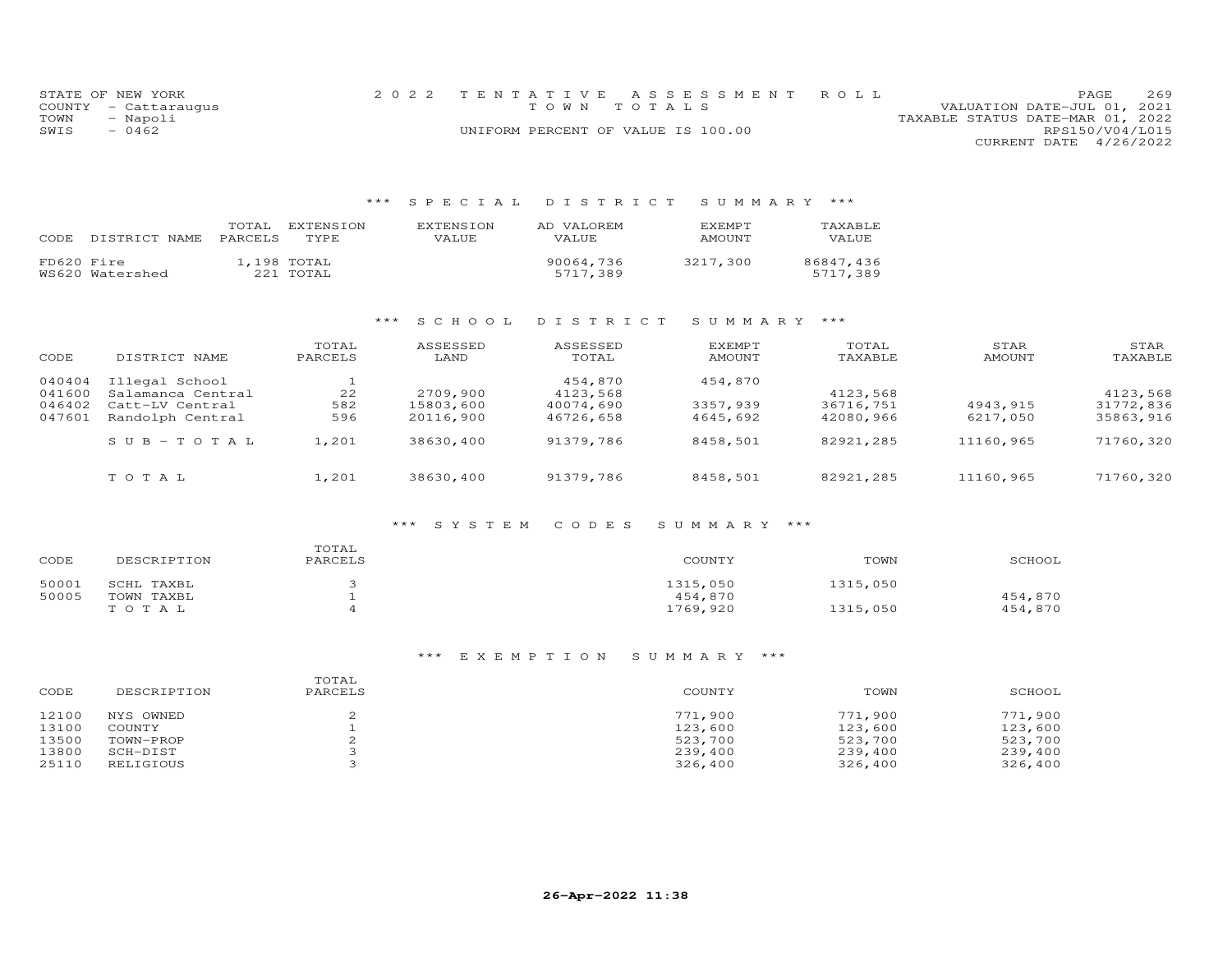|      | STATE OF NEW YORK    | 2022 TENTATIVE ASSESSMENT ROLL     |  |  |                                  |                        | <b>PAGE</b> | 2.70 |
|------|----------------------|------------------------------------|--|--|----------------------------------|------------------------|-------------|------|
|      | COUNTY - Cattaraugus | TOWN TOTALS                        |  |  | VALUATION DATE-JUL 01, 2021      |                        |             |      |
| TOWN | - Napoli             |                                    |  |  | TAXABLE STATUS DATE-MAR 01, 2022 |                        |             |      |
| SWIS | $-0462$              | UNIFORM PERCENT OF VALUE IS 100.00 |  |  |                                  | RPS150/V04/L015        |             |      |
|      |                      |                                    |  |  |                                  | CURRENT DATE 4/26/2022 |             |      |

# \*\*\* E X E M P T I O N S U M M A R Y \*\*\*

| DESCRIPTION     | PARCELS        | COUNTY    | TOWN     | SCHOOL    |
|-----------------|----------------|-----------|----------|-----------|
| NON-PROFIT      | 2              | 460,700   | 460,700  | 460,700   |
| NON-PROFIT      | 5              | 709,700   | 709,700  | 709,700   |
| CEMETERY        | 5              | 61,900    | 61,900   | 61,900    |
| STATE C         | 12             | 3059,900  |          |           |
| VETWAR CTS      | $\overline{c}$ | 19,380    | 19,380   |           |
| VET WAR CT      | 24             | 258,390   | 258,390  |           |
| VETCOM CTS      |                | 20,000    | 20,000   |           |
| VET COM CT      | 16             | 320,125   | 320,125  |           |
| VETDIS CTS      | $\overline{c}$ | 80,000    | 80,000   |           |
| VET DIS CT      | 11             | 282,483   | 282,483  |           |
| $CW_15_VET/$    |                | 12,000    |          |           |
| $CW_15_VET/$    |                | 17,145    |          |           |
| AG BLDG         |                | 14,000    | 14,000   | 14,000    |
| AG DIST         | 47             | 3278,524  | 3278,524 | 3278,524  |
| AG DISTOUT      | 21             | 1071,410  | 1071,410 | 1071,410  |
| AGED $C/T/S$    | 13             | 411,165   | 411,165  | 419,897   |
| ENH STAR        | 88             |           |          | 5740,465  |
| <b>BAS STAR</b> | 182            |           |          | 5420,500  |
| SILO T/C/S      |                | 2,500     | 2,500    | 2,500     |
| TOTAL           | 447            | 12064,322 | 8975,277 | 19164,596 |
|                 |                |           |          |           |

| ROLL<br><b>SEC</b> | DESCRIPTION       | TOTAL<br>PARCELS | ASSESSED<br>LAND | ASSESSED<br>TOTAL | TAXABLE<br>COUNTY | TAXABLE<br>TOWN | TAXABLE<br>SCHOOL | STAR<br>TAXABLE |
|--------------------|-------------------|------------------|------------------|-------------------|-------------------|-----------------|-------------------|-----------------|
|                    | TAXABLE           | 1,137            | 34344,100        | 79920,500         | 74133,378         | 74162,523       | 75134,169         | 63973,204       |
| 3                  | STATE OWNED LAND  | 16               | 3059,900         | 4829,820          |                   | 3514,770        | 4374,950          | 4374,950        |
| 5                  | SPECIAL FRANCHISE | 8                |                  | 465,061           | 465,061           | 465,061         | 465,061           | 465,061         |
| 6                  | UTILITIES & N.C.  | 17               |                  | 2947,105          | 2947,105          | 2947,105        | 2947,105          | 2947,105        |